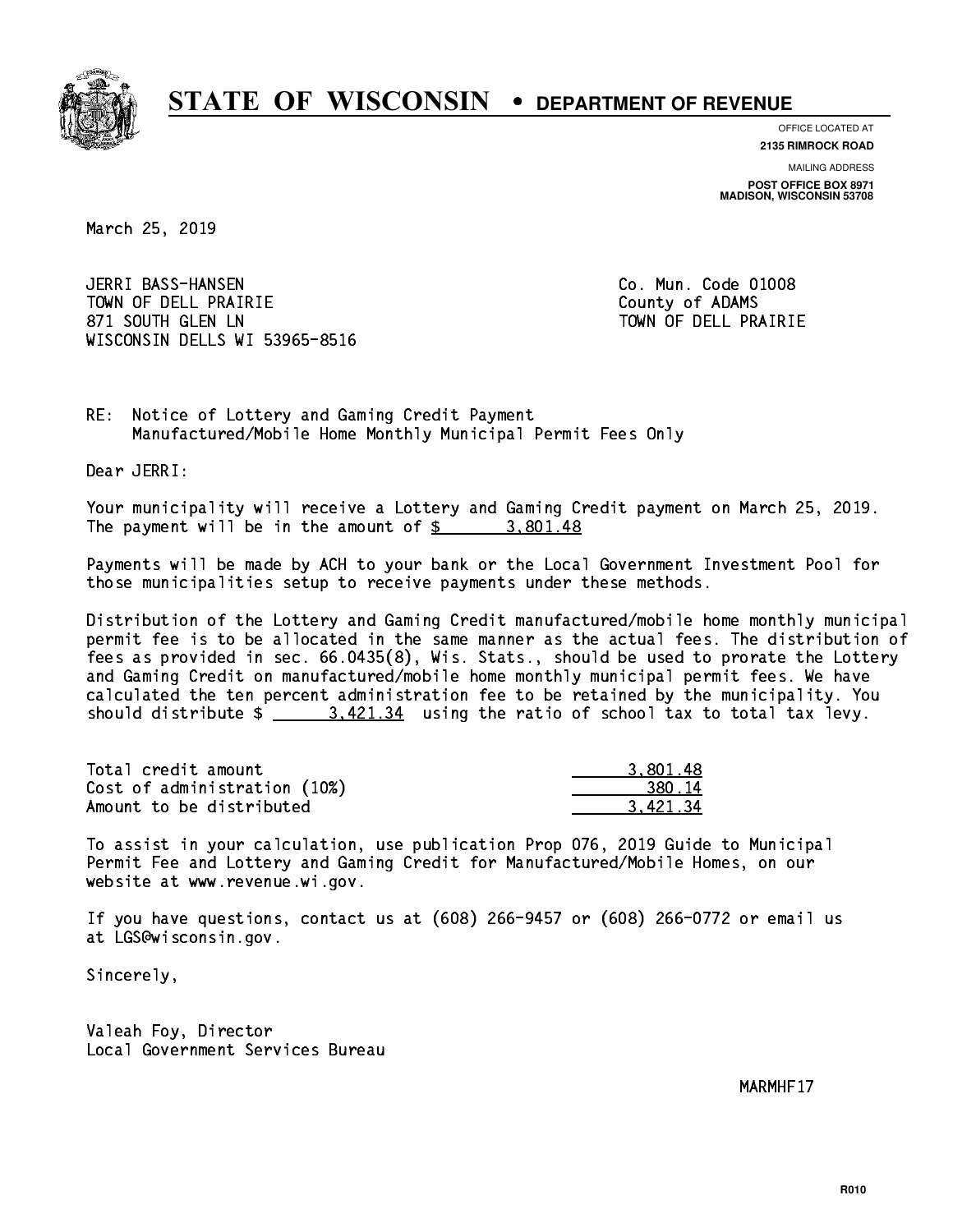

**OFFICE LOCATED AT**

**2135 RIMROCK ROAD**

**MAILING ADDRESS POST OFFICE BOX 8971 MADISON, WISCONSIN 53708**

March 25, 2019

**JUDITH TAYLOR** TOWN OF EASTON COUNTY OF ALCOHOL COUNTY OF ADAMS P.O. BOX 102 TOWN OF EASTON GRAND MARSH WI 53936-0102

Co. Mun. Code 01010

RE: Notice of Lottery and Gaming Credit Payment Manufactured/Mobile Home Monthly Municipal Permit Fees Only

Dear JUDITH:

 Your municipality will receive a Lottery and Gaming Credit payment on March 25, 2019. The payment will be in the amount of \$ 3,410.68 \_\_\_\_\_\_\_\_\_\_\_\_\_\_\_\_

 Payments will be made by ACH to your bank or the Local Government Investment Pool for those municipalities setup to receive payments under these methods.

 Distribution of the Lottery and Gaming Credit manufactured/mobile home monthly municipal permit fee is to be allocated in the same manner as the actual fees. The distribution of fees as provided in sec. 66.0435(8), Wis. Stats., should be used to prorate the Lottery and Gaming Credit on manufactured/mobile home monthly municipal permit fees. We have calculated the ten percent administration fee to be retained by the municipality. You should distribute  $\frac{2}{2}$   $\frac{3.069.62}{2}$  using the ratio of school tax to total tax levy.

| Total credit amount          | 3,410.68 |
|------------------------------|----------|
| Cost of administration (10%) | 341.06   |
| Amount to be distributed     | 3.069.62 |

 To assist in your calculation, use publication Prop 076, 2019 Guide to Municipal Permit Fee and Lottery and Gaming Credit for Manufactured/Mobile Homes, on our website at www.revenue.wi.gov.

 If you have questions, contact us at (608) 266-9457 or (608) 266-0772 or email us at LGS@wisconsin.gov.

Sincerely,

 Valeah Foy, Director Local Government Services Bureau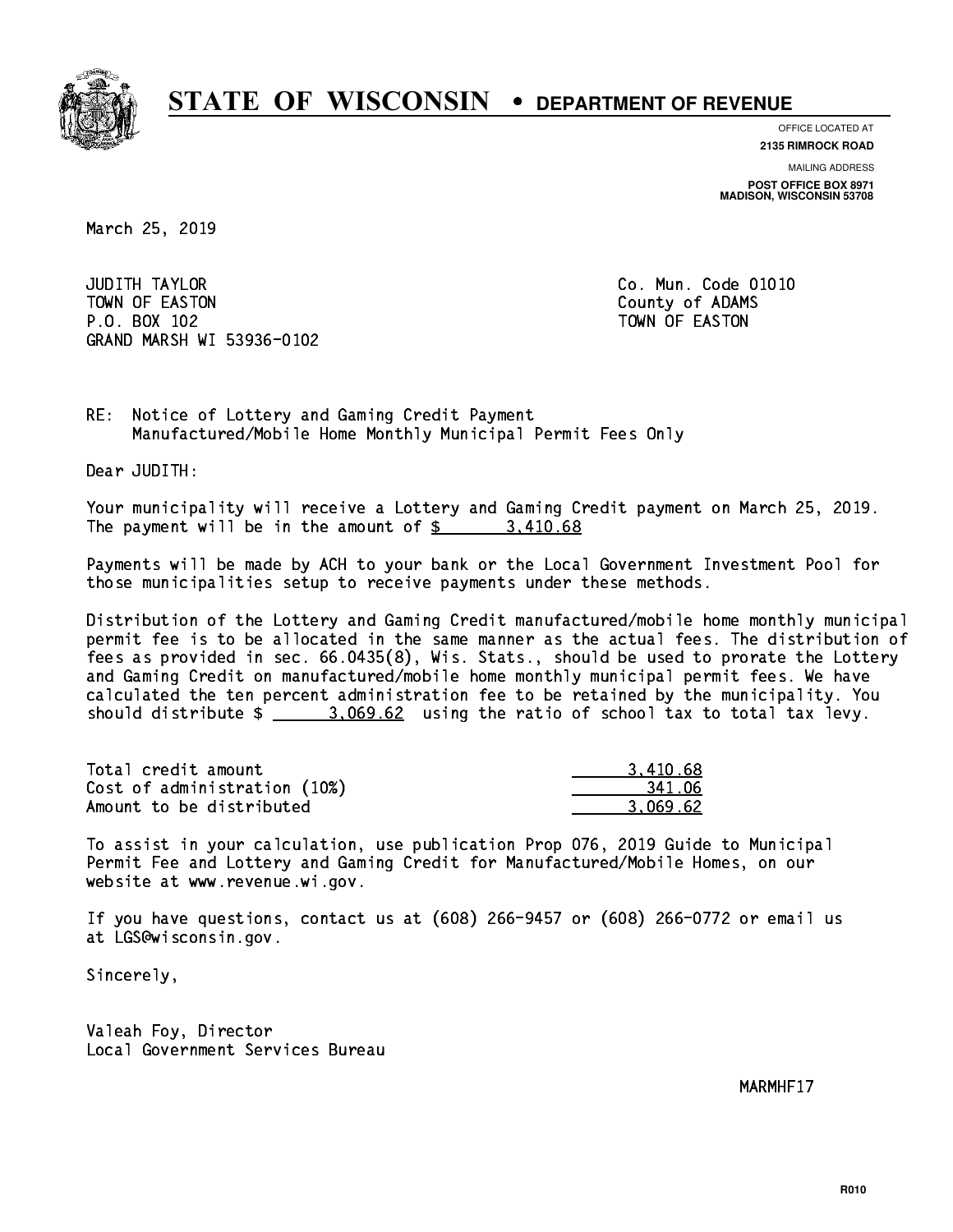

**OFFICE LOCATED AT 2135 RIMROCK ROAD**

**MAILING ADDRESS**

**POST OFFICE BOX 8971 MADISON, WISCONSIN 53708**

March 25, 2019

 CONSTANCE CROTHERS Co. Mun. Code 01022 TOWN OF NEW HAVEN **COUNTY OF A SERVICE COULD A** COUNTY OF ADAMS 3890 COUNTY ROAD G TOWN OF NEW HAVEN WISCONSIN DELLS WI 53965-8621

RE: Notice of Lottery and Gaming Credit Payment Manufactured/Mobile Home Monthly Municipal Permit Fees Only

Dear CONSTANCE:

 Your municipality will receive a Lottery and Gaming Credit payment on March 25, 2019. The payment will be in the amount of  $\frac{2.817.80}{2.002}$ 

 Payments will be made by ACH to your bank or the Local Government Investment Pool for those municipalities setup to receive payments under these methods.

 Distribution of the Lottery and Gaming Credit manufactured/mobile home monthly municipal permit fee is to be allocated in the same manner as the actual fees. The distribution of fees as provided in sec. 66.0435(8), Wis. Stats., should be used to prorate the Lottery and Gaming Credit on manufactured/mobile home monthly municipal permit fees. We have calculated the ten percent administration fee to be retained by the municipality. You should distribute  $\frac{2.536.02}{2.536.02}$  using the ratio of school tax to total tax levy.

| Total credit amount          | 2.817.80 |
|------------------------------|----------|
| Cost of administration (10%) | 281.78   |
| Amount to be distributed     | 2.536.02 |

 To assist in your calculation, use publication Prop 076, 2019 Guide to Municipal Permit Fee and Lottery and Gaming Credit for Manufactured/Mobile Homes, on our website at www.revenue.wi.gov.

 If you have questions, contact us at (608) 266-9457 or (608) 266-0772 or email us at LGS@wisconsin.gov.

Sincerely,

 Valeah Foy, Director Local Government Services Bureau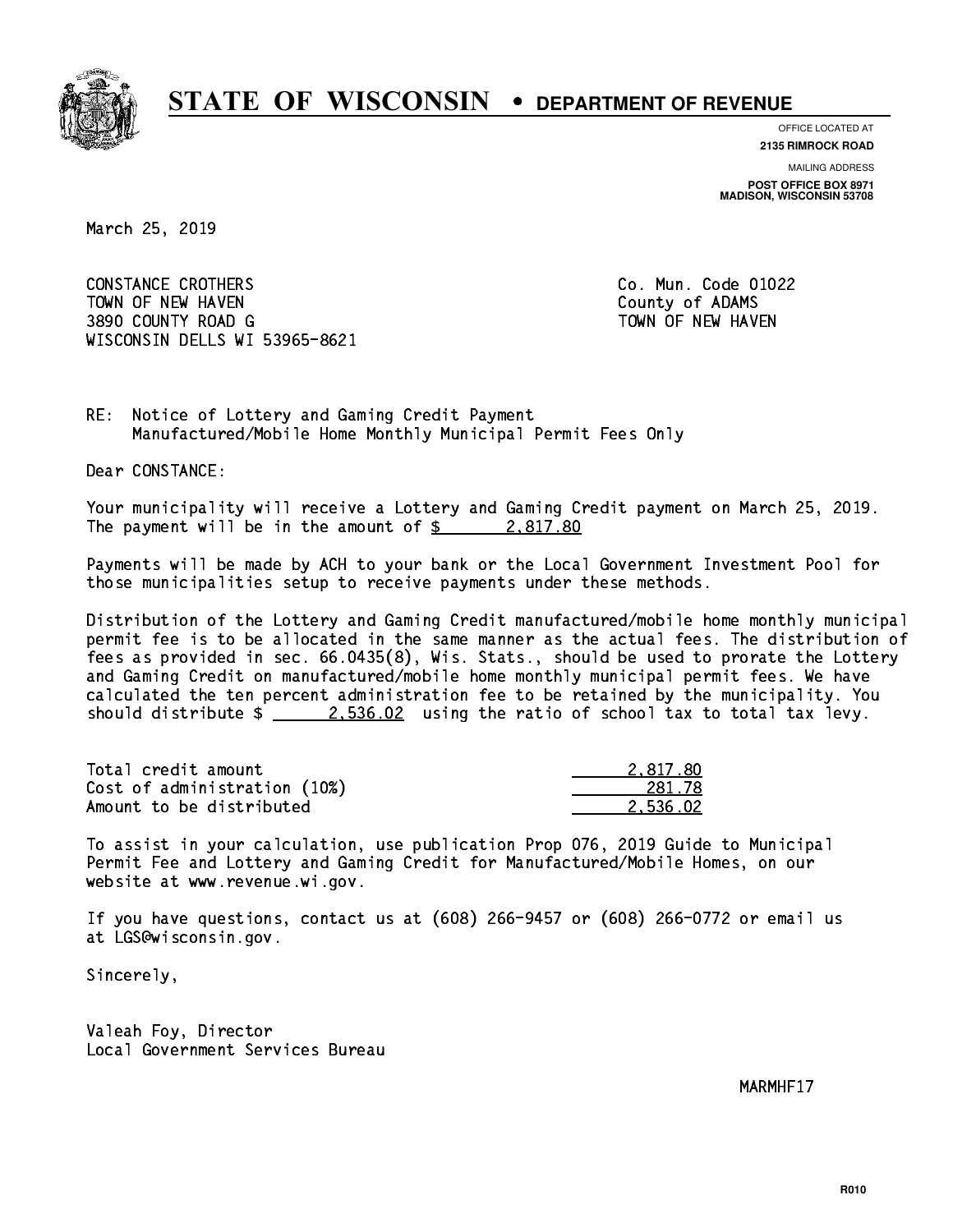

**OFFICE LOCATED AT**

**2135 RIMROCK ROAD**

**MAILING ADDRESS**

**POST OFFICE BOX 8971 MADISON, WISCONSIN 53708**

March 25, 2019

 LINDA HALVERSON Co. Mun. Code 02008 TOWN OF GINGLES County of ASHLAND 50725 STATE HWY 112 TOWN OF GINGLES ASHLAND WI 54806

RE: Notice of Lottery and Gaming Credit Payment Manufactured/Mobile Home Monthly Municipal Permit Fees Only

Dear LINDA:

 Your municipality will receive a Lottery and Gaming Credit payment on March 25, 2019. The payment will be in the amount of  $\frac{2}{300.84}$ 

 Payments will be made by ACH to your bank or the Local Government Investment Pool for those municipalities setup to receive payments under these methods.

 Distribution of the Lottery and Gaming Credit manufactured/mobile home monthly municipal permit fee is to be allocated in the same manner as the actual fees. The distribution of fees as provided in sec. 66.0435(8), Wis. Stats., should be used to prorate the Lottery and Gaming Credit on manufactured/mobile home monthly municipal permit fees. We have calculated the ten percent administration fee to be retained by the municipality. You should distribute  $\frac{270.76}{270.76}$  using the ratio of school tax to total tax levy.

Total credit amount Cost of administration (10%) Amount to be distributed

| 0.84   |
|--------|
| n nx   |
| 270.76 |

 To assist in your calculation, use publication Prop 076, 2019 Guide to Municipal Permit Fee and Lottery and Gaming Credit for Manufactured/Mobile Homes, on our website at www.revenue.wi.gov.

 If you have questions, contact us at (608) 266-9457 or (608) 266-0772 or email us at LGS@wisconsin.gov.

Sincerely,

 Valeah Foy, Director Local Government Services Bureau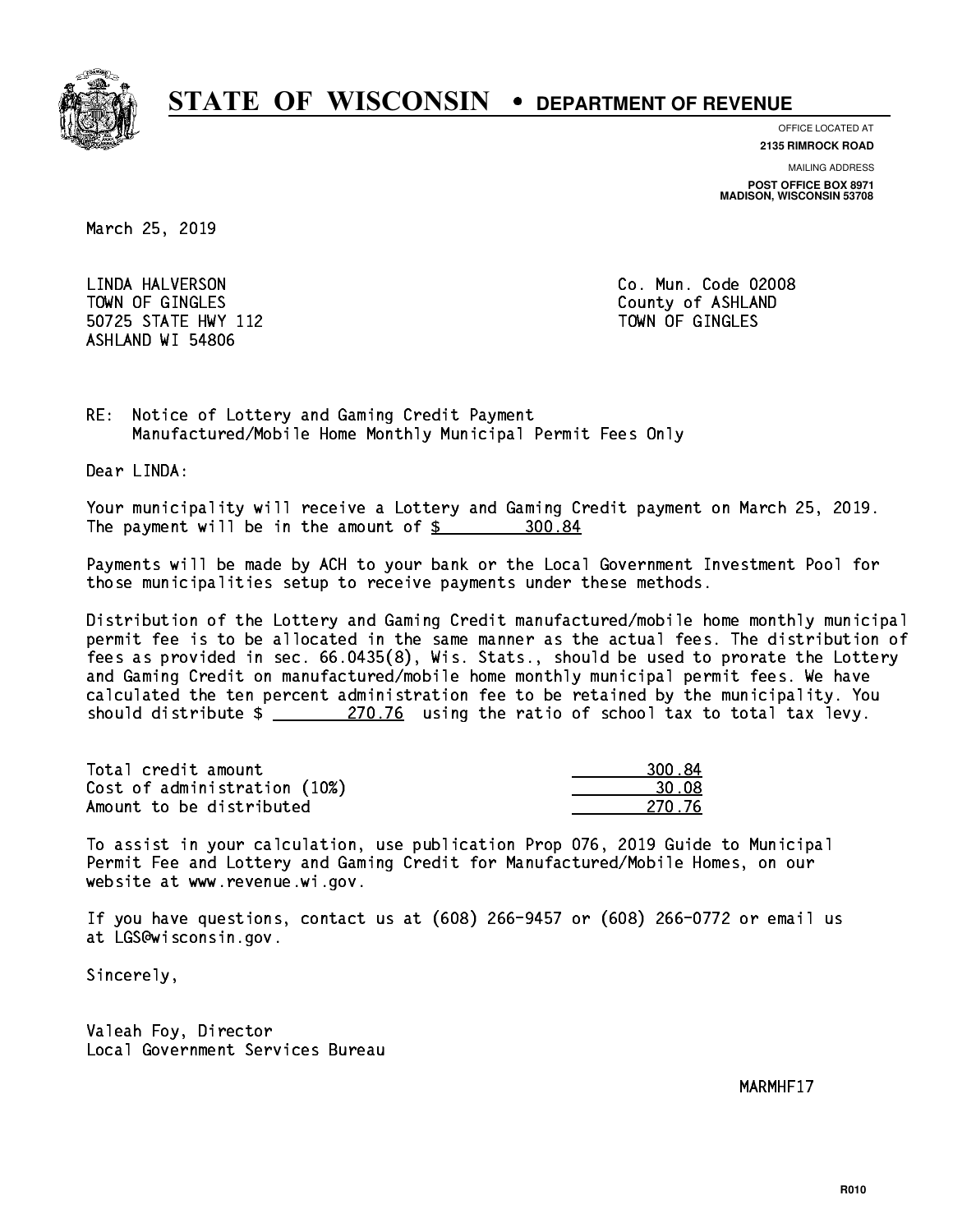

**OFFICE LOCATED AT**

**2135 RIMROCK ROAD**

**MAILING ADDRESS POST OFFICE BOX 8971 MADISON, WISCONSIN 53708**

March 25, 2019

CINDY PRITZL VILLAGE OF BUTTERNUT COUNTY OF ASHLAND PO BOX 276 BUTTERNUT WI 54514-0104

Co. Mun. Code 02106 VILLAGE OF BUTTERNUT

RE: Notice of Lottery and Gaming Credit Payment Manufactured/Mobile Home Monthly Municipal Permit Fees Only

Dear CINDY:

 Your municipality will receive a Lottery and Gaming Credit payment on March 25, 2019. The payment will be in the amount of  $\frac{27}{3}$ 477.92

 Payments will be made by ACH to your bank or the Local Government Investment Pool for those municipalities setup to receive payments under these methods.

 Distribution of the Lottery and Gaming Credit manufactured/mobile home monthly municipal permit fee is to be allocated in the same manner as the actual fees. The distribution of fees as provided in sec. 66.0435(8), Wis. Stats., should be used to prorate the Lottery and Gaming Credit on manufactured/mobile home monthly municipal permit fees. We have calculated the ten percent administration fee to be retained by the municipality. You should distribute  $\frac{430.13}{13}$  using the ratio of school tax to total tax levy.

Total credit amount Cost of administration (10%) Amount to be distributed

| 77.92 |
|-------|
| -7.79 |
| ा २   |

 To assist in your calculation, use publication Prop 076, 2019 Guide to Municipal Permit Fee and Lottery and Gaming Credit for Manufactured/Mobile Homes, on our website at www.revenue.wi.gov.

 If you have questions, contact us at (608) 266-9457 or (608) 266-0772 or email us at LGS@wisconsin.gov.

Sincerely,

 Valeah Foy, Director Local Government Services Bureau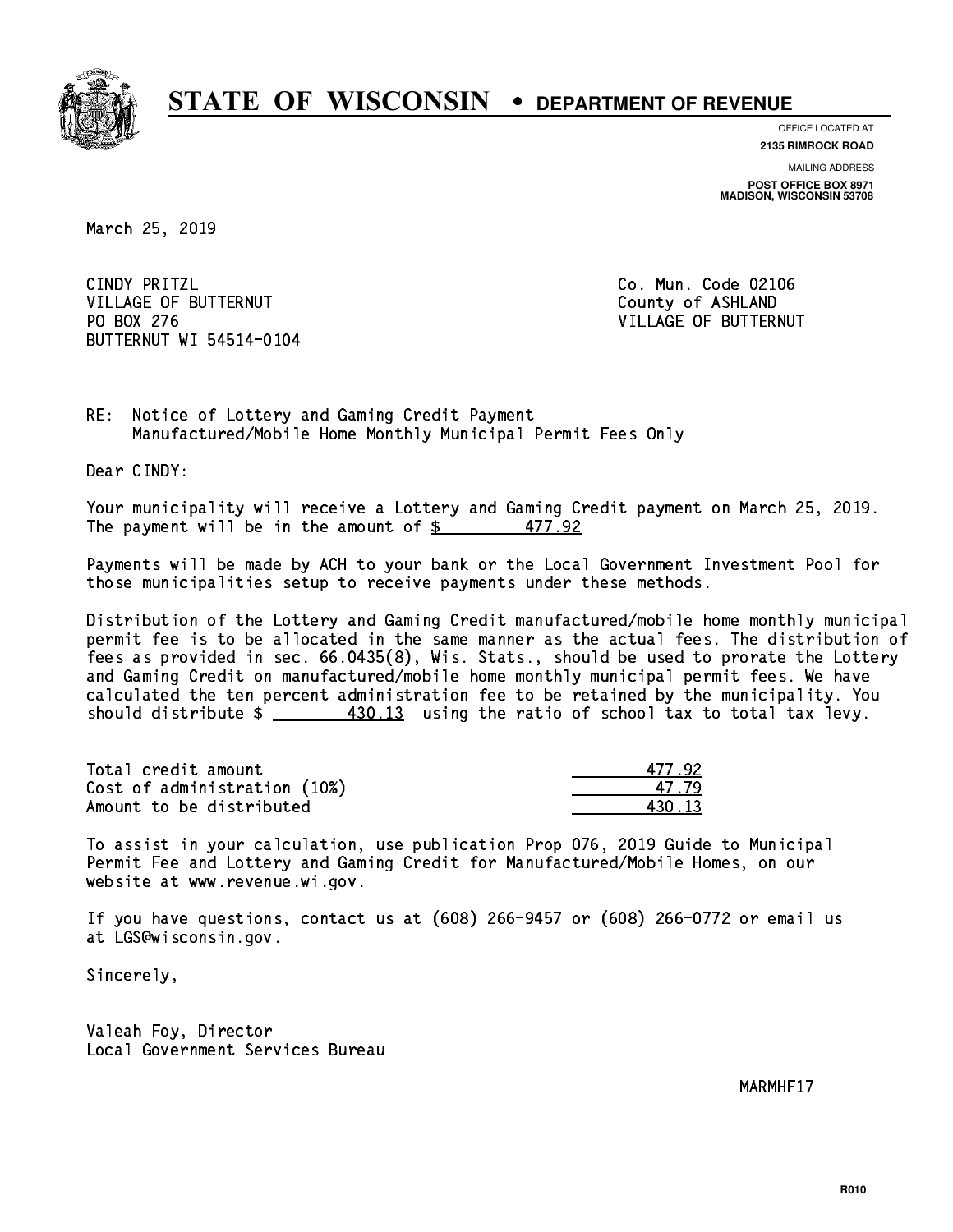

**OFFICE LOCATED AT**

**2135 RIMROCK ROAD**

**MAILING ADDRESS**

**POST OFFICE BOX 8971 MADISON, WISCONSIN 53708**

March 25, 2019

BARB CLEMENT **COMENT** CONSULTED THE CONSULTER SERVICE CONSULTER COMMUNIST CONSULTER COMMUNIST COMMUNIST COMMUNIST COMMUNIST COMMUNIST COMMUNIST COMMUNIST COMMUNIST COMMUNIST COMMUNIST COMMUNIST COMMUNIST COMMUNIST COMMUNIS CITY OF ASHLAND County of ASHLAND 601 W MAIN ST CITY OF ASHLAND ASHLAND WI 54806-1537

RE: Notice of Lottery and Gaming Credit Payment Manufactured/Mobile Home Monthly Municipal Permit Fees Only

Dear BARB:

 Your municipality will receive a Lottery and Gaming Credit payment on March 25, 2019. The payment will be in the amount of  $\frac{2}{3}$  11,329.08

 Payments will be made by ACH to your bank or the Local Government Investment Pool for those municipalities setup to receive payments under these methods.

 Distribution of the Lottery and Gaming Credit manufactured/mobile home monthly municipal permit fee is to be allocated in the same manner as the actual fees. The distribution of fees as provided in sec. 66.0435(8), Wis. Stats., should be used to prorate the Lottery and Gaming Credit on manufactured/mobile home monthly municipal permit fees. We have calculated the ten percent administration fee to be retained by the municipality. You should distribute  $\frac{10,196.18}{2}$  using the ratio of school tax to total tax levy.

| Total credit amount          | 11,329.08 |
|------------------------------|-----------|
| Cost of administration (10%) | 1.132.90  |
| Amount to be distributed     | 10.196.18 |

 To assist in your calculation, use publication Prop 076, 2019 Guide to Municipal Permit Fee and Lottery and Gaming Credit for Manufactured/Mobile Homes, on our website at www.revenue.wi.gov.

 If you have questions, contact us at (608) 266-9457 or (608) 266-0772 or email us at LGS@wisconsin.gov.

Sincerely,

 Valeah Foy, Director Local Government Services Bureau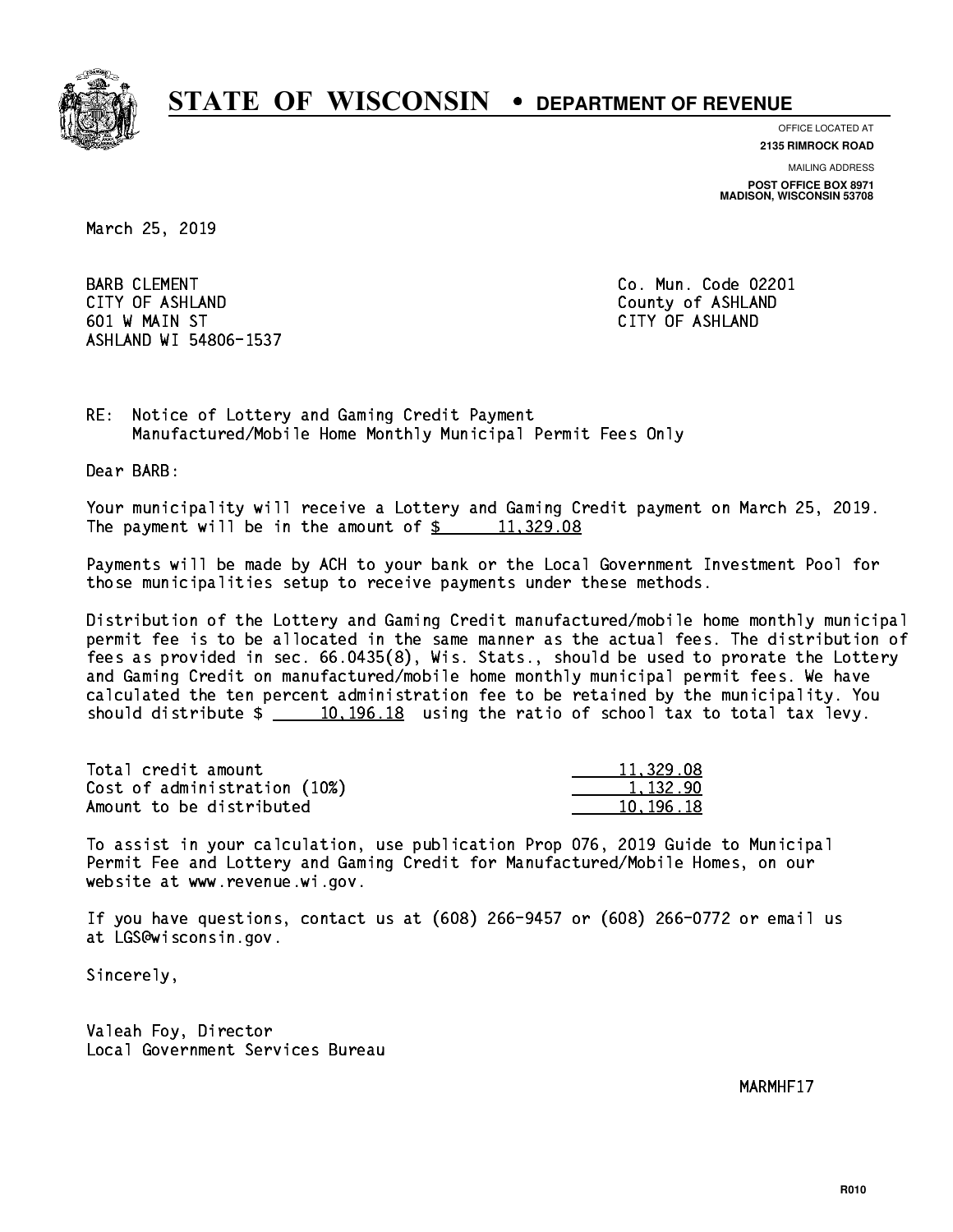

**OFFICE LOCATED AT**

**2135 RIMROCK ROAD**

**MAILING ADDRESS**

**POST OFFICE BOX 8971 MADISON, WISCONSIN 53708**

March 25, 2019

 CONNIE IACOBELLO Co. Mun. Code 02251 CITY OF MELLEN COUNTY OF ASHLAND PO BOX 708 CITY OF MELLEN MELLEN WI 54546-0708

RE: Notice of Lottery and Gaming Credit Payment Manufactured/Mobile Home Monthly Municipal Permit Fees Only

Dear CONNIE:

 Your municipality will receive a Lottery and Gaming Credit payment on March 25, 2019. The payment will be in the amount of  $\frac{2}{3}$  178.54

 Payments will be made by ACH to your bank or the Local Government Investment Pool for those municipalities setup to receive payments under these methods.

 Distribution of the Lottery and Gaming Credit manufactured/mobile home monthly municipal permit fee is to be allocated in the same manner as the actual fees. The distribution of fees as provided in sec. 66.0435(8), Wis. Stats., should be used to prorate the Lottery and Gaming Credit on manufactured/mobile home monthly municipal permit fees. We have calculated the ten percent administration fee to be retained by the municipality. You should distribute  $\frac{160.69}{2}$  using the ratio of school tax to total tax levy.

Total credit amount 178.54 Cost of administration (10%) 17.85 \_\_\_\_\_\_\_\_\_\_\_\_\_\_ Amount to be distributed and the set of  $\sim$  160.69

 To assist in your calculation, use publication Prop 076, 2019 Guide to Municipal Permit Fee and Lottery and Gaming Credit for Manufactured/Mobile Homes, on our website at www.revenue.wi.gov.

 If you have questions, contact us at (608) 266-9457 or (608) 266-0772 or email us at LGS@wisconsin.gov.

Sincerely,

 Valeah Foy, Director Local Government Services Bureau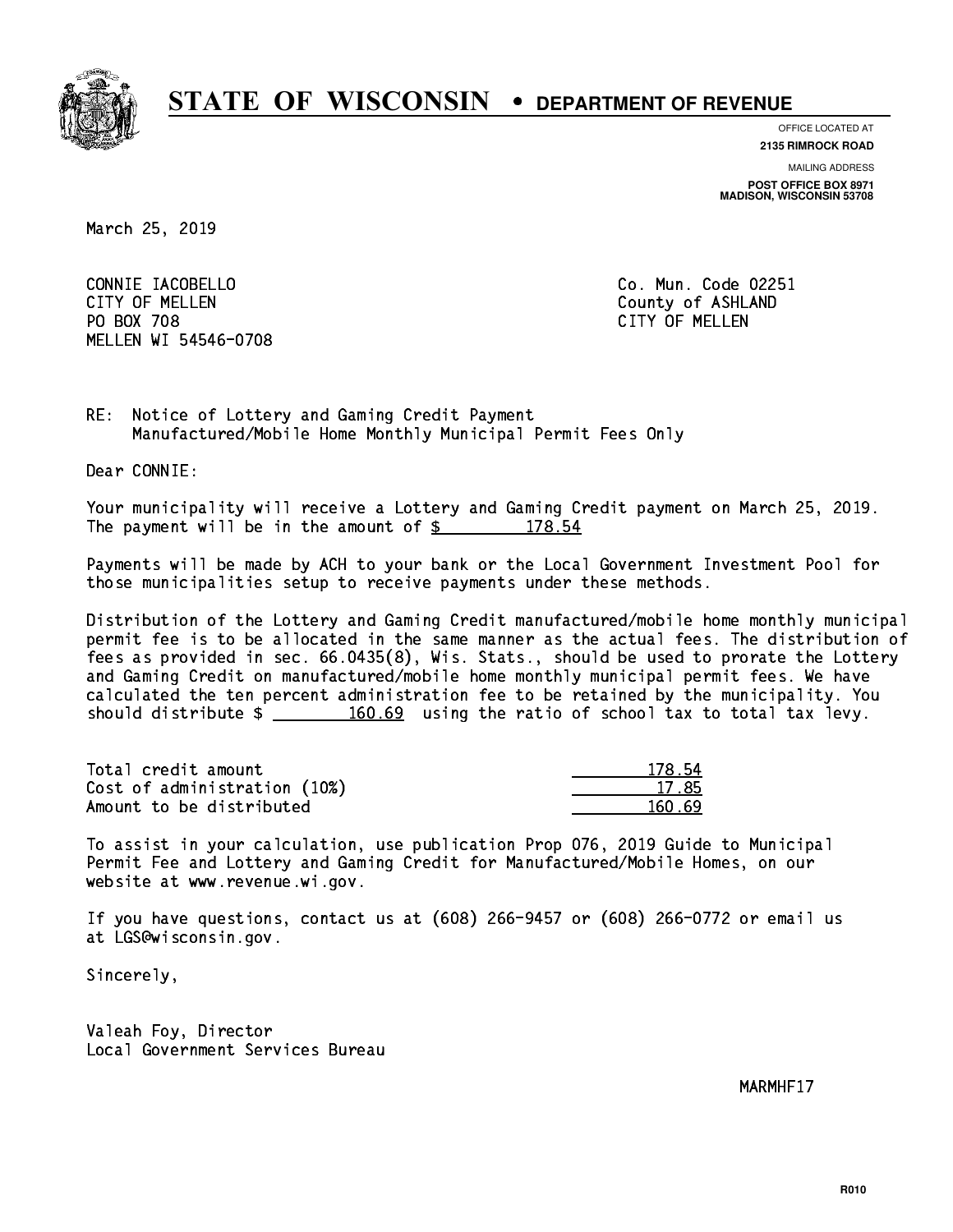

**OFFICE LOCATED AT 2135 RIMROCK ROAD**

**MAILING ADDRESS POST OFFICE BOX 8971 MADISON, WISCONSIN 53708**

March 25, 2019

STEPHANIE SCHLOSSER CO. Mun. Code 03014 TOWN OF CLINTON County of BARRON 1033 15TH AVE TOWN OF CLINTON BARRON WI 54812-8928

RE: Notice of Lottery and Gaming Credit Payment Manufactured/Mobile Home Monthly Municipal Permit Fees Only

Dear STEPHANIE:

 Your municipality will receive a Lottery and Gaming Credit payment on March 25, 2019. The payment will be in the amount of \$ 741.17 \_\_\_\_\_\_\_\_\_\_\_\_\_\_\_\_

 Payments will be made by ACH to your bank or the Local Government Investment Pool for those municipalities setup to receive payments under these methods.

 Distribution of the Lottery and Gaming Credit manufactured/mobile home monthly municipal permit fee is to be allocated in the same manner as the actual fees. The distribution of fees as provided in sec. 66.0435(8), Wis. Stats., should be used to prorate the Lottery and Gaming Credit on manufactured/mobile home monthly municipal permit fees. We have calculated the ten percent administration fee to be retained by the municipality. You should distribute  $\frac{2}{\sqrt{5}}$   $\frac{667.06}{\sqrt{5}}$  using the ratio of school tax to total tax levy.

Total credit amount Cost of administration (10%) Amount to be distributed

| 41.17  |
|--------|
| 411    |
| 667.06 |

 To assist in your calculation, use publication Prop 076, 2019 Guide to Municipal Permit Fee and Lottery and Gaming Credit for Manufactured/Mobile Homes, on our website at www.revenue.wi.gov.

 If you have questions, contact us at (608) 266-9457 or (608) 266-0772 or email us at LGS@wisconsin.gov.

Sincerely,

 Valeah Foy, Director Local Government Services Bureau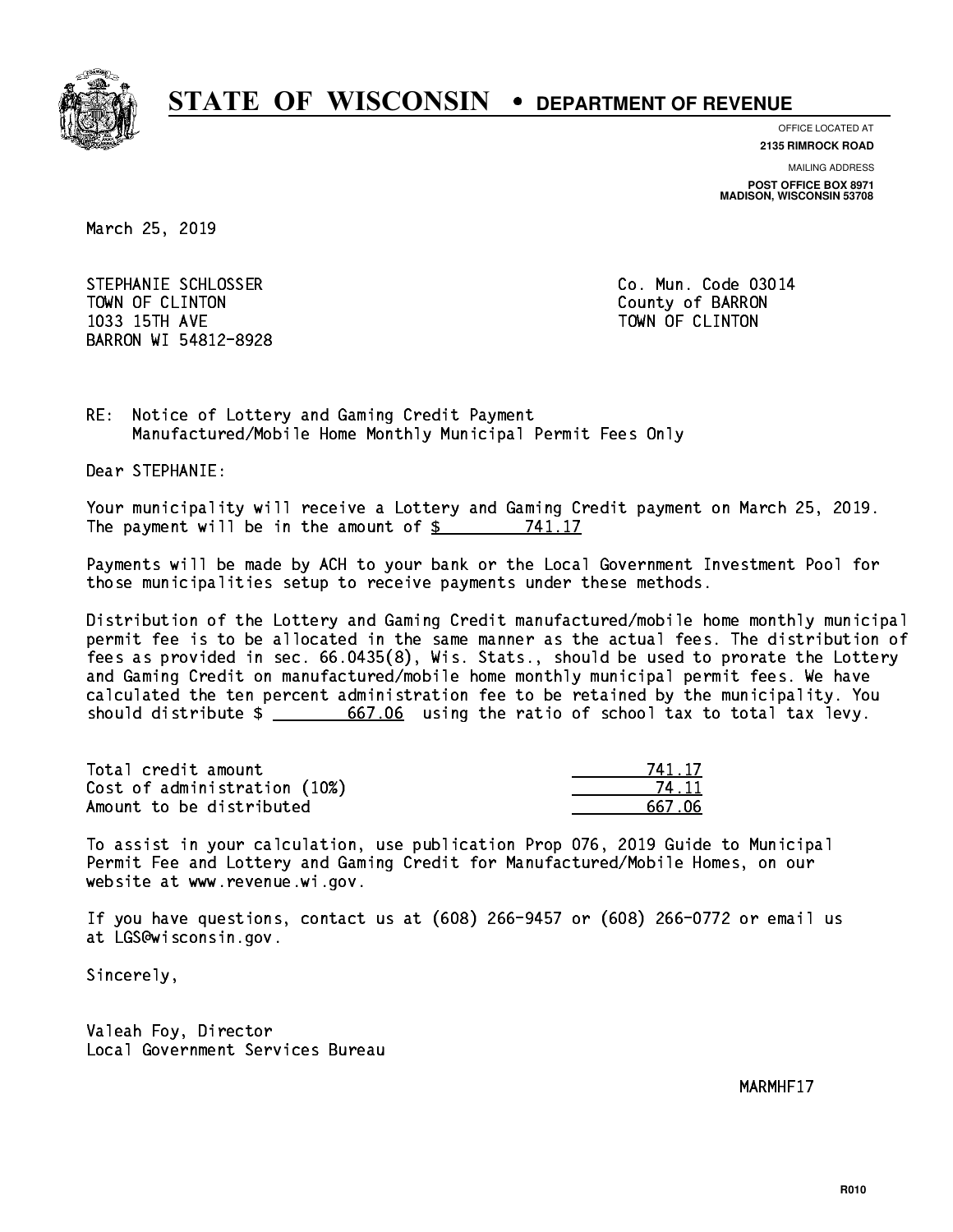

**OFFICE LOCATED AT**

**2135 RIMROCK ROAD**

**MAILING ADDRESS**

**POST OFFICE BOX 8971 MADISON, WISCONSIN 53708**

March 25, 2019

 LIZA SCHROEDER Co. Mun. Code 03036 TOWN OF PRAIRIE LAKE **COUNTY OF SALES IN TOWAL COUNTY OF BARRON** CHETEK WI 54728-9723

796 21ST STREET TOWN OF PRAIRIE LAKE

RE: Notice of Lottery and Gaming Credit Payment Manufactured/Mobile Home Monthly Municipal Permit Fees Only

Dear LIZA:

 Your municipality will receive a Lottery and Gaming Credit payment on March 25, 2019. The payment will be in the amount of  $\frac{2}{3}$  3,931.46

 Payments will be made by ACH to your bank or the Local Government Investment Pool for those municipalities setup to receive payments under these methods.

 Distribution of the Lottery and Gaming Credit manufactured/mobile home monthly municipal permit fee is to be allocated in the same manner as the actual fees. The distribution of fees as provided in sec. 66.0435(8), Wis. Stats., should be used to prorate the Lottery and Gaming Credit on manufactured/mobile home monthly municipal permit fees. We have calculated the ten percent administration fee to be retained by the municipality. You should distribute  $\frac{2}{2}$   $\frac{3.538.32}{2}$  using the ratio of school tax to total tax levy.

| Total credit amount          | 3.931.46 |
|------------------------------|----------|
| Cost of administration (10%) | 393.14   |
| Amount to be distributed     | 3.538.32 |

 To assist in your calculation, use publication Prop 076, 2019 Guide to Municipal Permit Fee and Lottery and Gaming Credit for Manufactured/Mobile Homes, on our website at www.revenue.wi.gov.

 If you have questions, contact us at (608) 266-9457 or (608) 266-0772 or email us at LGS@wisconsin.gov.

Sincerely,

 Valeah Foy, Director Local Government Services Bureau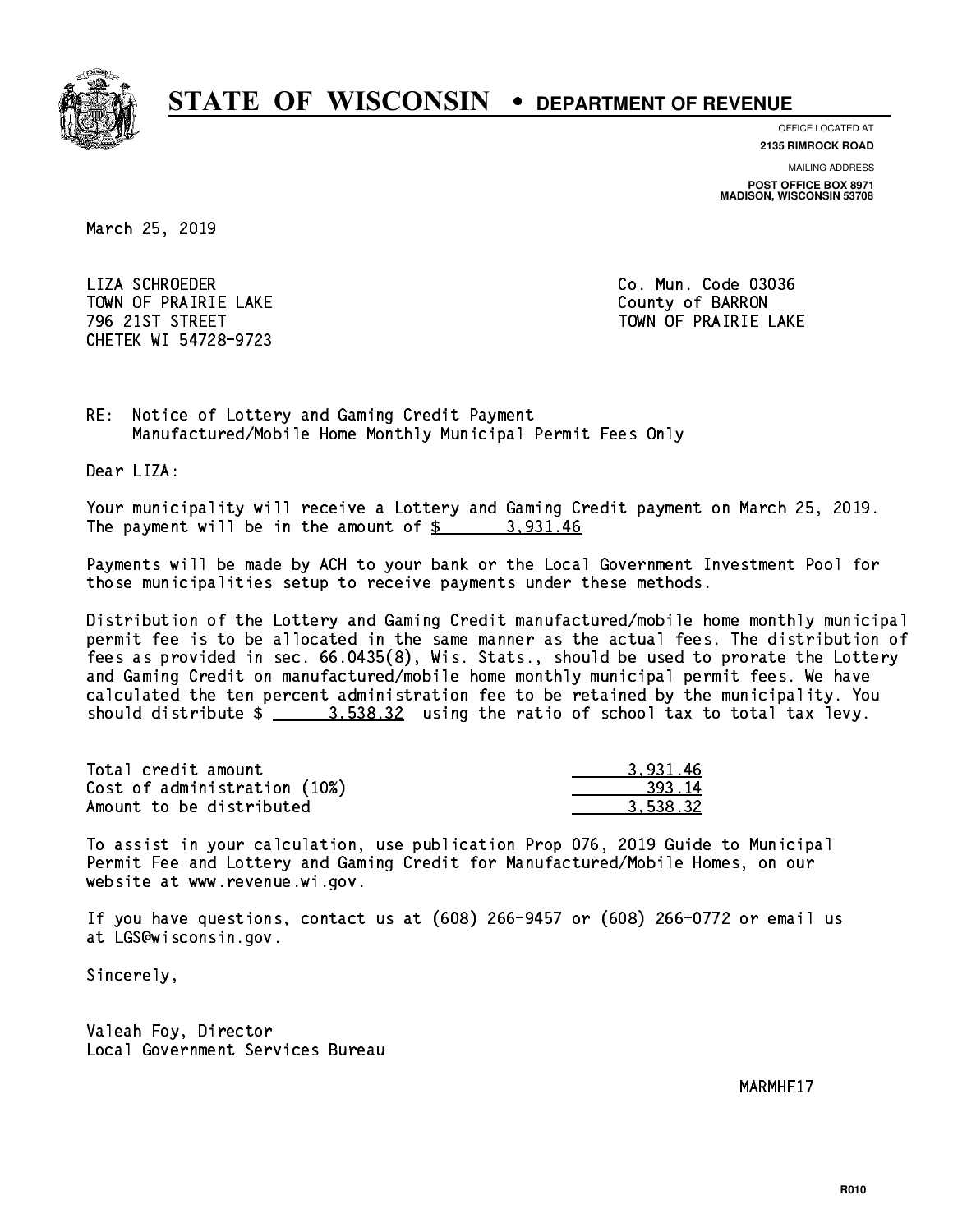

**OFFICE LOCATED AT**

**2135 RIMROCK ROAD**

**MAILING ADDRESS POST OFFICE BOX 8971 MADISON, WISCONSIN 53708**

March 25, 2019

JANET TOMESH TOWN OF RICE LAKE **THE COUNTY OF BARRON** 1830 MACAULEY AVE **TOWN OF RICE LAKE** RICE LAKE WI 54868-2909

Co. Mun. Code 03038

RE: Notice of Lottery and Gaming Credit Payment Manufactured/Mobile Home Monthly Municipal Permit Fees Only

Dear JANET:

 Your municipality will receive a Lottery and Gaming Credit payment on March 25, 2019. The payment will be in the amount of  $\frac{2}{3}$  6,184.39

 Payments will be made by ACH to your bank or the Local Government Investment Pool for those municipalities setup to receive payments under these methods.

 Distribution of the Lottery and Gaming Credit manufactured/mobile home monthly municipal permit fee is to be allocated in the same manner as the actual fees. The distribution of fees as provided in sec. 66.0435(8), Wis. Stats., should be used to prorate the Lottery and Gaming Credit on manufactured/mobile home monthly municipal permit fees. We have calculated the ten percent administration fee to be retained by the municipality. You should distribute  $\frac{2}{1}$   $\frac{5}{565.96}$  using the ratio of school tax to total tax levy.

| Total credit amount          | 6.184.39 |
|------------------------------|----------|
| Cost of administration (10%) | 618.43   |
| Amount to be distributed     | 5.565.96 |

 To assist in your calculation, use publication Prop 076, 2019 Guide to Municipal Permit Fee and Lottery and Gaming Credit for Manufactured/Mobile Homes, on our website at www.revenue.wi.gov.

 If you have questions, contact us at (608) 266-9457 or (608) 266-0772 or email us at LGS@wisconsin.gov.

Sincerely,

 Valeah Foy, Director Local Government Services Bureau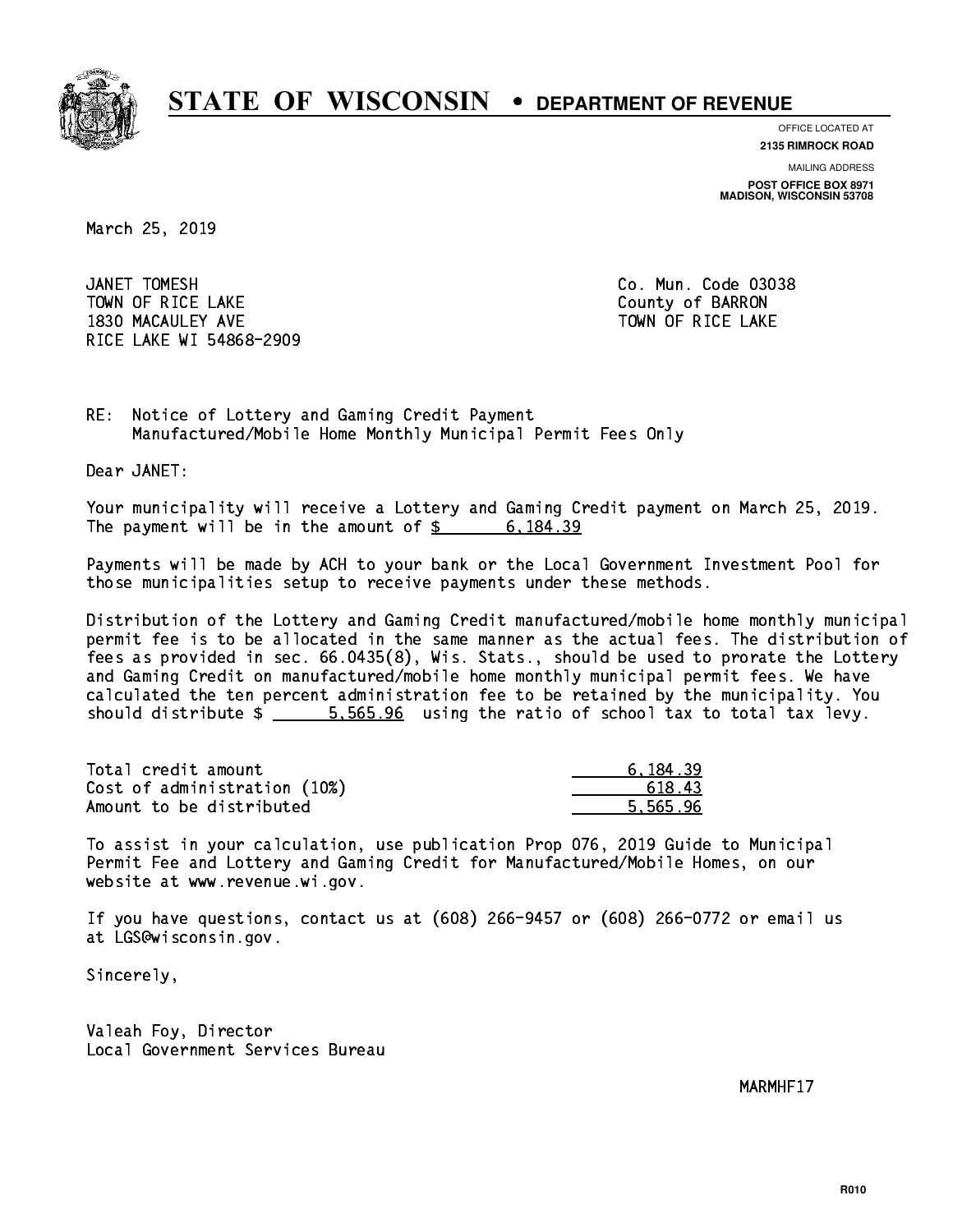

**OFFICE LOCATED AT**

**2135 RIMROCK ROAD**

**MAILING ADDRESS POST OFFICE BOX 8971 MADISON, WISCONSIN 53708**

March 25, 2019

 ADELINE KEEF Co. Mun. Code 03044 TOWN OF STANLEY COUNTY COUNTY OF BARRON 2167 15TH AVE TOWN OF STANLEY CAMERON WI 54822-9728

RE: Notice of Lottery and Gaming Credit Payment Manufactured/Mobile Home Monthly Municipal Permit Fees Only

Dear ADELINE:

 Your municipality will receive a Lottery and Gaming Credit payment on March 25, 2019. The payment will be in the amount of \$ 6,269.88 \_\_\_\_\_\_\_\_\_\_\_\_\_\_\_\_

 Payments will be made by ACH to your bank or the Local Government Investment Pool for those municipalities setup to receive payments under these methods.

 Distribution of the Lottery and Gaming Credit manufactured/mobile home monthly municipal permit fee is to be allocated in the same manner as the actual fees. The distribution of fees as provided in sec. 66.0435(8), Wis. Stats., should be used to prorate the Lottery and Gaming Credit on manufactured/mobile home monthly municipal permit fees. We have calculated the ten percent administration fee to be retained by the municipality. You should distribute  $\frac{2}{1}$   $\frac{5.642.90}{2}$  using the ratio of school tax to total tax levy.

| Total credit amount          | 6.269.88 |
|------------------------------|----------|
| Cost of administration (10%) | 626.98   |
| Amount to be distributed     | 5.642.90 |

 To assist in your calculation, use publication Prop 076, 2019 Guide to Municipal Permit Fee and Lottery and Gaming Credit for Manufactured/Mobile Homes, on our website at www.revenue.wi.gov.

 If you have questions, contact us at (608) 266-9457 or (608) 266-0772 or email us at LGS@wisconsin.gov.

Sincerely,

 Valeah Foy, Director Local Government Services Bureau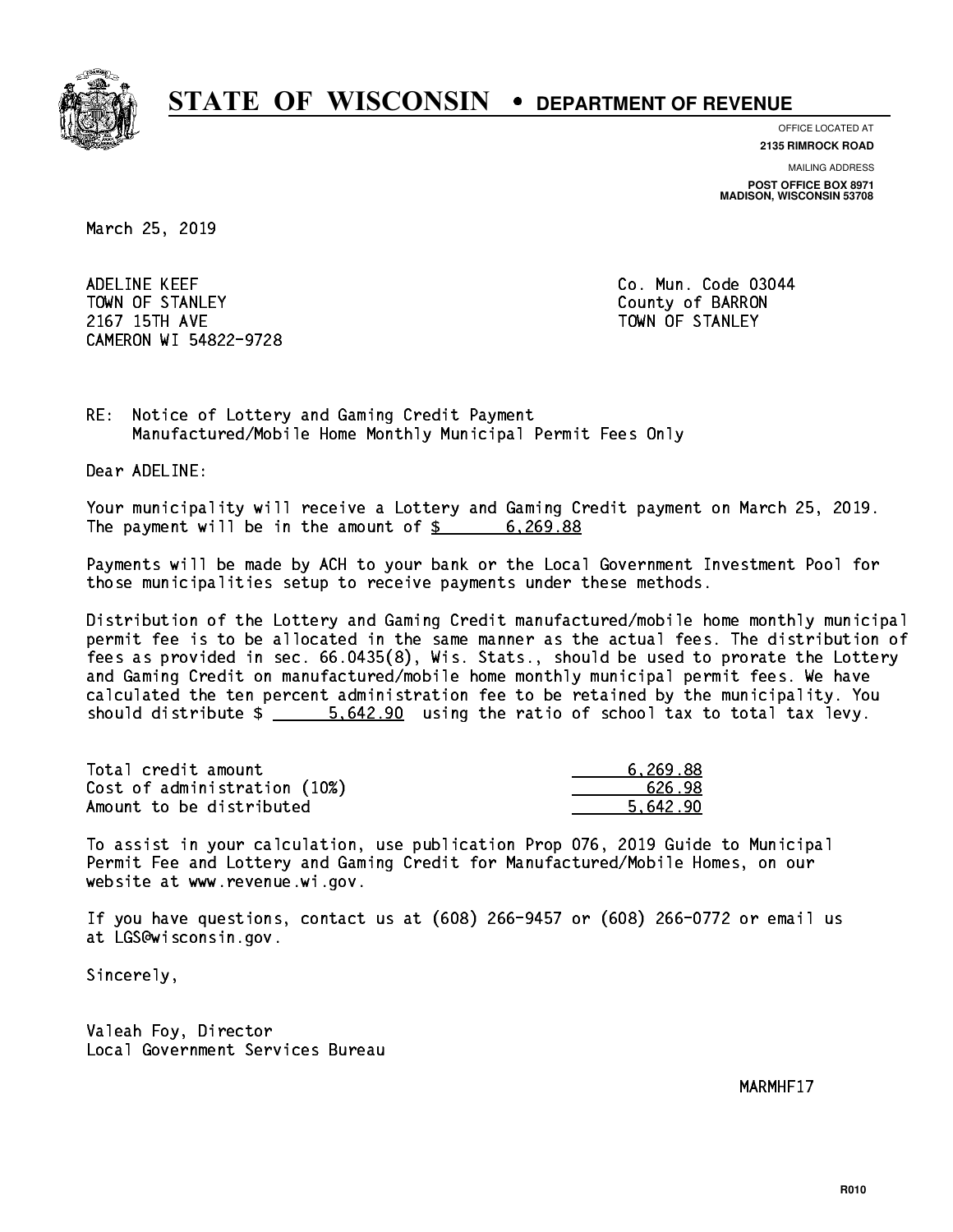

**OFFICE LOCATED AT**

**2135 RIMROCK ROAD**

**MAILING ADDRESS POST OFFICE BOX 8971 MADISON, WISCONSIN 53708**

March 25, 2019

**KIM BAUER** VILLAGE OF ALMENA County of BARRON ALMENA WI 54805

Co. Mun. Code 03101 131 SOO AVE E VILLAGE OF ALMENA

RE: Notice of Lottery and Gaming Credit Payment Manufactured/Mobile Home Monthly Municipal Permit Fees Only

Dear KIM:

 Your municipality will receive a Lottery and Gaming Credit payment on March 25, 2019. The payment will be in the amount of  $\frac{2}{3}$  1,230.48

 Payments will be made by ACH to your bank or the Local Government Investment Pool for those municipalities setup to receive payments under these methods.

 Distribution of the Lottery and Gaming Credit manufactured/mobile home monthly municipal permit fee is to be allocated in the same manner as the actual fees. The distribution of fees as provided in sec. 66.0435(8), Wis. Stats., should be used to prorate the Lottery and Gaming Credit on manufactured/mobile home monthly municipal permit fees. We have calculated the ten percent administration fee to be retained by the municipality. You should distribute  $\frac{1,107.44}{1,107.44}$  using the ratio of school tax to total tax levy.

| Total credit amount          | 1.230.48 |
|------------------------------|----------|
| Cost of administration (10%) | 123.04   |
| Amount to be distributed     | 1.107.44 |

 To assist in your calculation, use publication Prop 076, 2019 Guide to Municipal Permit Fee and Lottery and Gaming Credit for Manufactured/Mobile Homes, on our website at www.revenue.wi.gov.

 If you have questions, contact us at (608) 266-9457 or (608) 266-0772 or email us at LGS@wisconsin.gov.

Sincerely,

 Valeah Foy, Director Local Government Services Bureau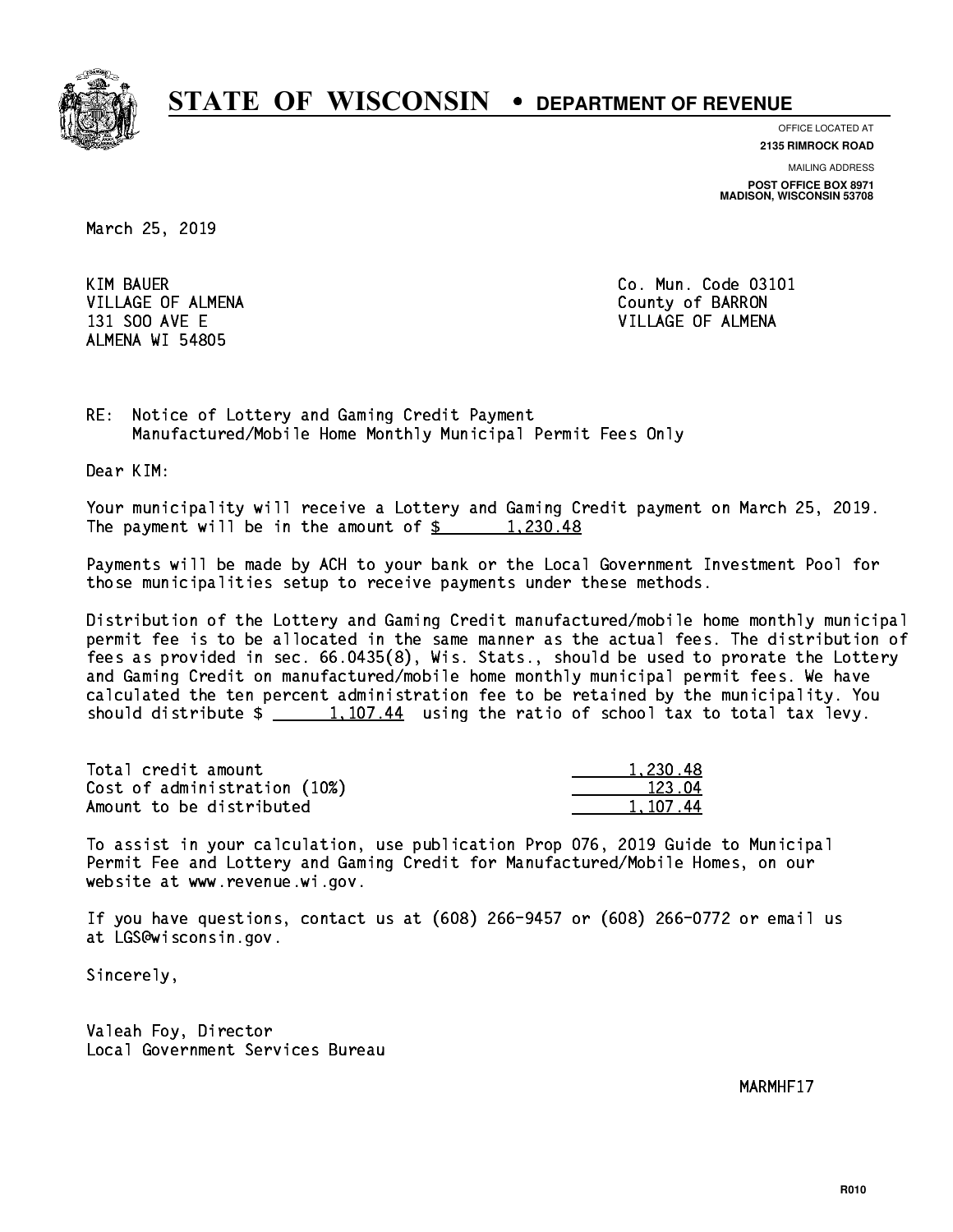

**OFFICE LOCATED AT**

**2135 RIMROCK ROAD**

**MAILING ADDRESS POST OFFICE BOX 8971 MADISON, WISCONSIN 53708**

March 25, 2019

ROGER OLSON VILLAGE OF CAMERON COUNTY OF BARRON PO BOX 387 VILLAGE OF CAMERON CAMERON WI 54822-0387

Co. Mun. Code 03111

RE: Notice of Lottery and Gaming Credit Payment Manufactured/Mobile Home Monthly Municipal Permit Fees Only

Dear ROGER:

 Your municipality will receive a Lottery and Gaming Credit payment on March 25, 2019. The payment will be in the amount of  $\frac{2}{3}$  1,369.04

 Payments will be made by ACH to your bank or the Local Government Investment Pool for those municipalities setup to receive payments under these methods.

 Distribution of the Lottery and Gaming Credit manufactured/mobile home monthly municipal permit fee is to be allocated in the same manner as the actual fees. The distribution of fees as provided in sec. 66.0435(8), Wis. Stats., should be used to prorate the Lottery and Gaming Credit on manufactured/mobile home monthly municipal permit fees. We have calculated the ten percent administration fee to be retained by the municipality. You should distribute  $\frac{1,232.14}{1,232.14}$  using the ratio of school tax to total tax levy.

| Total credit amount          | 1.369.04 |
|------------------------------|----------|
| Cost of administration (10%) | 136.90   |
| Amount to be distributed     | 1.232.14 |

 To assist in your calculation, use publication Prop 076, 2019 Guide to Municipal Permit Fee and Lottery and Gaming Credit for Manufactured/Mobile Homes, on our website at www.revenue.wi.gov.

 If you have questions, contact us at (608) 266-9457 or (608) 266-0772 or email us at LGS@wisconsin.gov.

Sincerely,

 Valeah Foy, Director Local Government Services Bureau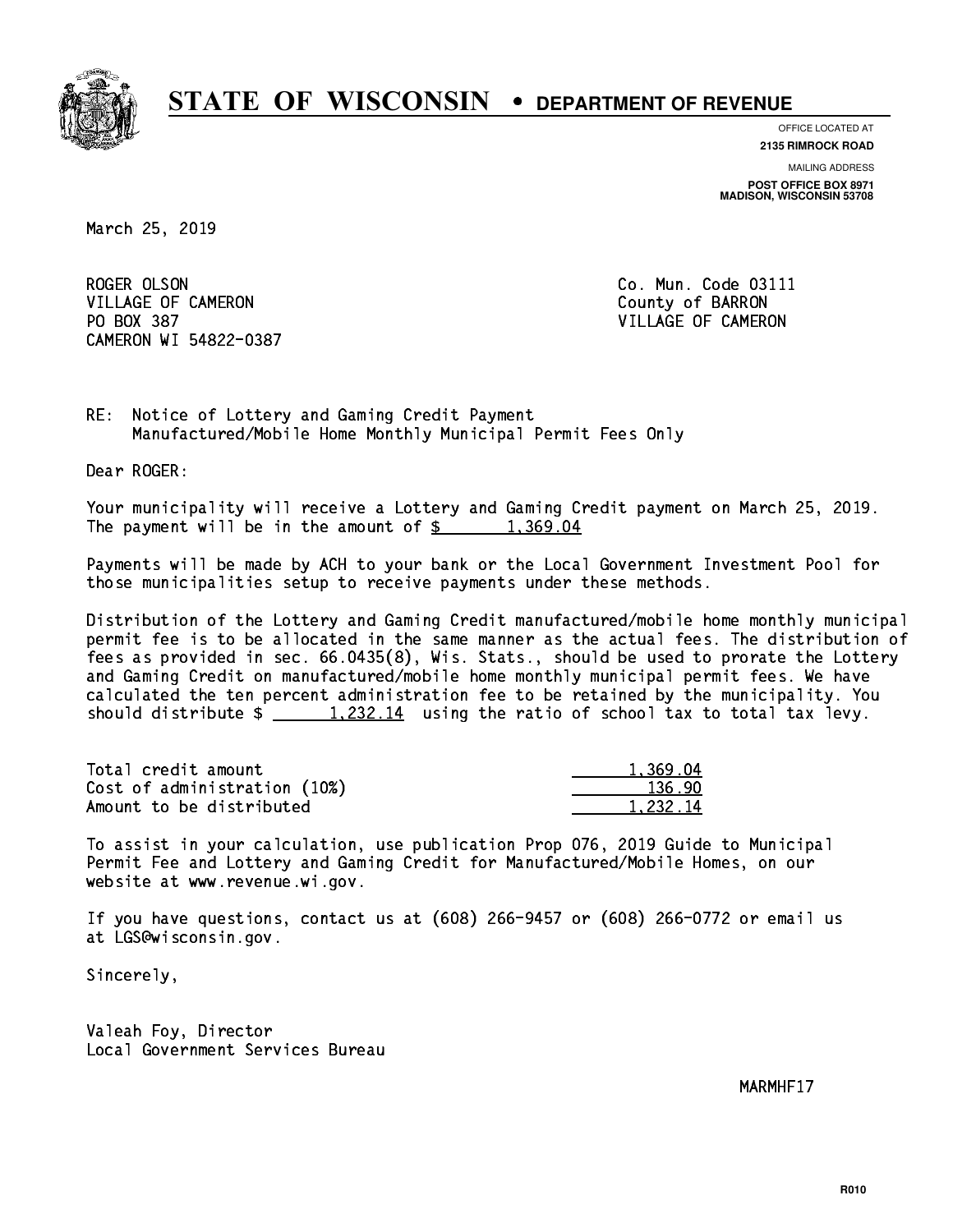

**OFFICE LOCATED AT**

**2135 RIMROCK ROAD**

**MAILING ADDRESS POST OFFICE BOX 8971 MADISON, WISCONSIN 53708**

March 25, 2019

SHERRIE SIEBERT Co. Mun. Code 03171 VILLAGE OF PRAIRIE FARM COUNTY OF BARRON PO BOX 74 PRAIRIE FARM WI 54762-0074

VILLAGE OF PRAIRIE FARM

RE: Notice of Lottery and Gaming Credit Payment Manufactured/Mobile Home Monthly Municipal Permit Fees Only

Dear SHERRIE:

 Your municipality will receive a Lottery and Gaming Credit payment on March 25, 2019. The payment will be in the amount of  $\frac{2}{3}$  198.36

 Payments will be made by ACH to your bank or the Local Government Investment Pool for those municipalities setup to receive payments under these methods.

 Distribution of the Lottery and Gaming Credit manufactured/mobile home monthly municipal permit fee is to be allocated in the same manner as the actual fees. The distribution of fees as provided in sec. 66.0435(8), Wis. Stats., should be used to prorate the Lottery and Gaming Credit on manufactured/mobile home monthly municipal permit fees. We have calculated the ten percent administration fee to be retained by the municipality. You should distribute  $\frac{2}{2}$   $\frac{178.53}{2}$  using the ratio of school tax to total tax levy.

Total credit amount Cost of administration (10%) Amount to be distributed

| ' २६      |
|-----------|
| प3 ।<br>ъ |
| -53       |

 To assist in your calculation, use publication Prop 076, 2019 Guide to Municipal Permit Fee and Lottery and Gaming Credit for Manufactured/Mobile Homes, on our website at www.revenue.wi.gov.

 If you have questions, contact us at (608) 266-9457 or (608) 266-0772 or email us at LGS@wisconsin.gov.

Sincerely,

 Valeah Foy, Director Local Government Services Bureau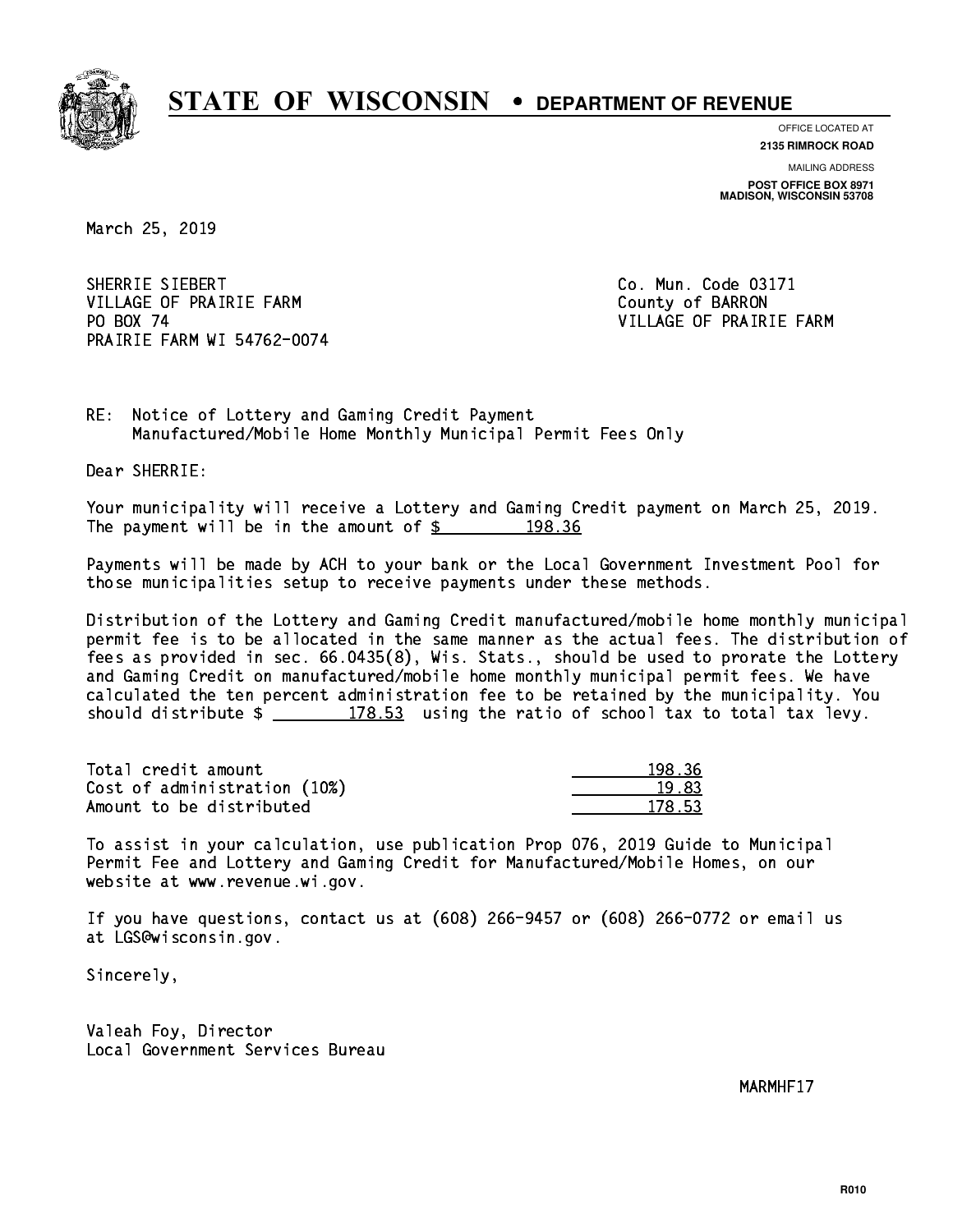

**OFFICE LOCATED AT**

**2135 RIMROCK ROAD**

**MAILING ADDRESS POST OFFICE BOX 8971 MADISON, WISCONSIN 53708**

March 25, 2019

DANIELLE MAXWELL-PARKER CO. Mun. Code 03186 VILLAGE OF TURTLE LAKE COUNTY OF BARRON P O BOX 11 VILLAGE OF TURTLE LAKE TURTLE LAKE WI 54889-0011

RE: Notice of Lottery and Gaming Credit Payment Manufactured/Mobile Home Monthly Municipal Permit Fees Only

Dear DANIELLE:

 Your municipality will receive a Lottery and Gaming Credit payment on March 25, 2019. The payment will be in the amount of  $\frac{2}{3}$  1,964.16

 Payments will be made by ACH to your bank or the Local Government Investment Pool for those municipalities setup to receive payments under these methods.

 Distribution of the Lottery and Gaming Credit manufactured/mobile home monthly municipal permit fee is to be allocated in the same manner as the actual fees. The distribution of fees as provided in sec. 66.0435(8), Wis. Stats., should be used to prorate the Lottery and Gaming Credit on manufactured/mobile home monthly municipal permit fees. We have calculated the ten percent administration fee to be retained by the municipality. You should distribute  $\frac{1,767.75}{1,767.75}$  using the ratio of school tax to total tax levy.

| Total credit amount          | 1.964.16 |
|------------------------------|----------|
| Cost of administration (10%) | 196.41   |
| Amount to be distributed     | 1.767.75 |

 To assist in your calculation, use publication Prop 076, 2019 Guide to Municipal Permit Fee and Lottery and Gaming Credit for Manufactured/Mobile Homes, on our website at www.revenue.wi.gov.

 If you have questions, contact us at (608) 266-9457 or (608) 266-0772 or email us at LGS@wisconsin.gov.

Sincerely,

 Valeah Foy, Director Local Government Services Bureau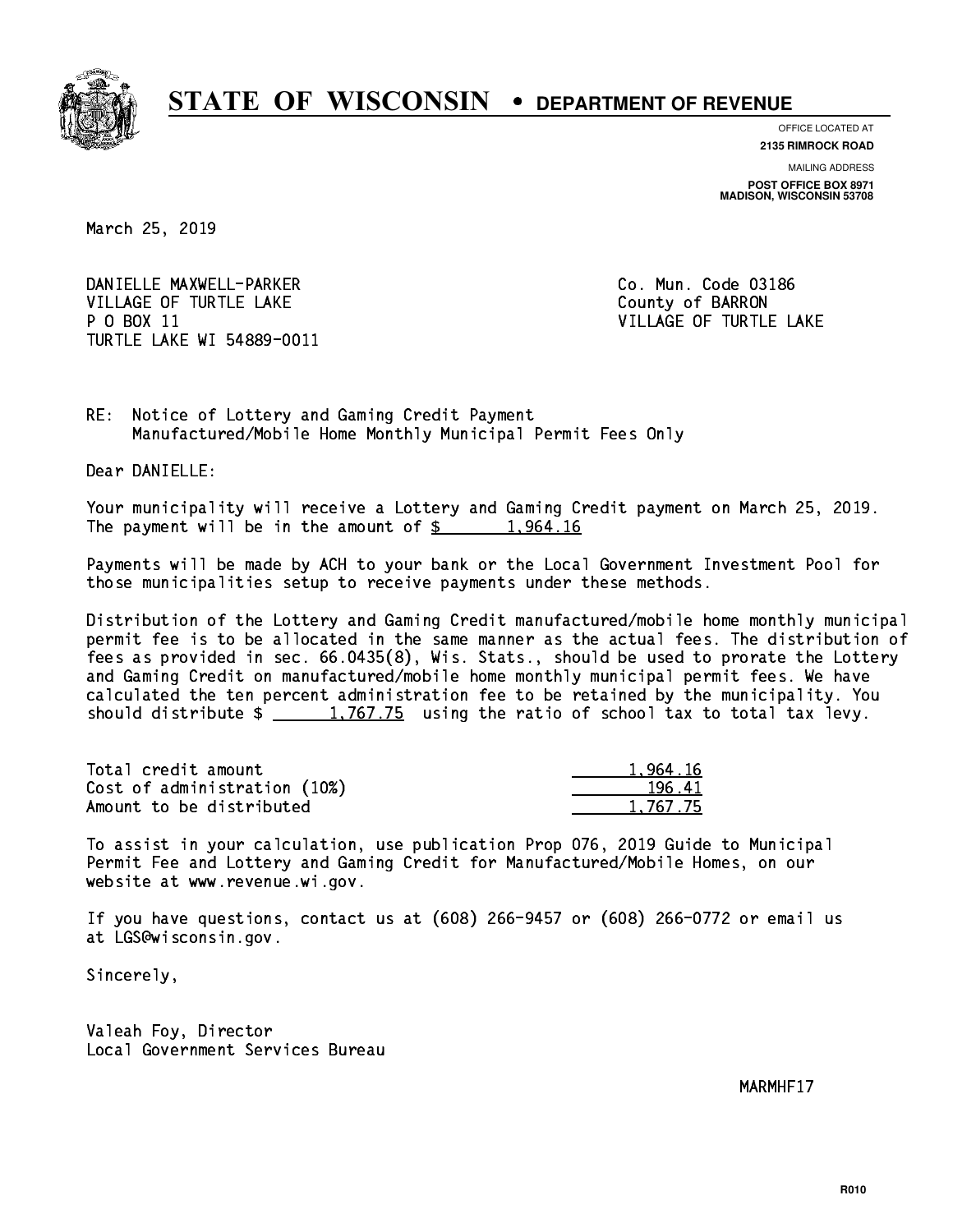

**OFFICE LOCATED AT**

**2135 RIMROCK ROAD**

**MAILING ADDRESS**

**POST OFFICE BOX 8971 MADISON, WISCONSIN 53708**

March 25, 2019

**BOB KAZMIERSKI**  CITY OF BARRON County of BARRON PO BOX 156 CITY OF BARRON BARRON WI 54812-0156

Co. Mun. Code 03206

RE: Notice of Lottery and Gaming Credit Payment Manufactured/Mobile Home Monthly Municipal Permit Fees Only

Dear BOB:

 Your municipality will receive a Lottery and Gaming Credit payment on March 25, 2019. The payment will be in the amount of  $\frac{2}{3}$  11,346.60

 Payments will be made by ACH to your bank or the Local Government Investment Pool for those municipalities setup to receive payments under these methods.

 Distribution of the Lottery and Gaming Credit manufactured/mobile home monthly municipal permit fee is to be allocated in the same manner as the actual fees. The distribution of fees as provided in sec. 66.0435(8), Wis. Stats., should be used to prorate the Lottery and Gaming Credit on manufactured/mobile home monthly municipal permit fees. We have calculated the ten percent administration fee to be retained by the municipality. You should distribute  $\frac{10,211.94}{2}$  using the ratio of school tax to total tax levy.

| Total credit amount          | 11,346.60 |
|------------------------------|-----------|
| Cost of administration (10%) | 1.134.66  |
| Amount to be distributed     | 10.211.94 |

 To assist in your calculation, use publication Prop 076, 2019 Guide to Municipal Permit Fee and Lottery and Gaming Credit for Manufactured/Mobile Homes, on our website at www.revenue.wi.gov.

 If you have questions, contact us at (608) 266-9457 or (608) 266-0772 or email us at LGS@wisconsin.gov.

Sincerely,

 Valeah Foy, Director Local Government Services Bureau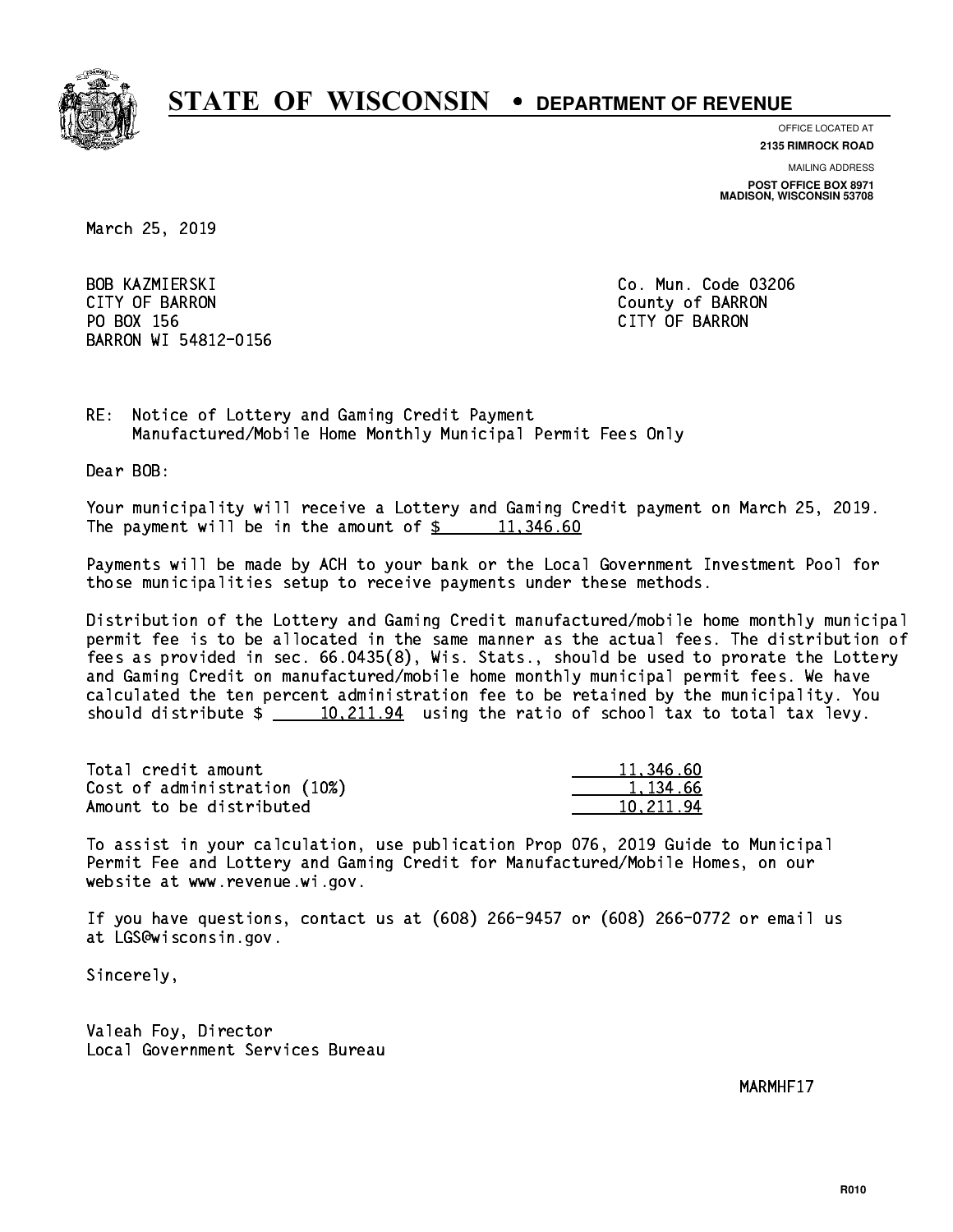

**OFFICE LOCATED AT**

**MAILING ADDRESS 2135 RIMROCK ROAD**

**POST OFFICE BOX 8971 MADISON, WISCONSIN 53708**

March 25, 2019

 CARMEN NEWMAN Co. Mun. Code 03211 CITY OF CHETEK County of BARRON PO BOX 194 CITY OF CHETEK CHETEK WI 54728-0194

RE: Notice of Lottery and Gaming Credit Payment Manufactured/Mobile Home Monthly Municipal Permit Fees Only

Dear CARMEN:

 Your municipality will receive a Lottery and Gaming Credit payment on March 25, 2019. The payment will be in the amount of  $\frac{2}{3}$  1,552.20

 Payments will be made by ACH to your bank or the Local Government Investment Pool for those municipalities setup to receive payments under these methods.

 Distribution of the Lottery and Gaming Credit manufactured/mobile home monthly municipal permit fee is to be allocated in the same manner as the actual fees. The distribution of fees as provided in sec. 66.0435(8), Wis. Stats., should be used to prorate the Lottery and Gaming Credit on manufactured/mobile home monthly municipal permit fees. We have calculated the ten percent administration fee to be retained by the municipality. You should distribute  $\frac{2}{1,396.98}$  using the ratio of school tax to total tax levy.

| Total credit amount          | 1,552.20 |
|------------------------------|----------|
| Cost of administration (10%) | 155.22   |
| Amount to be distributed     | 1,396.98 |

 To assist in your calculation, use publication Prop 076, 2019 Guide to Municipal Permit Fee and Lottery and Gaming Credit for Manufactured/Mobile Homes, on our website at www.revenue.wi.gov.

 If you have questions, contact us at (608) 266-9457 or (608) 266-0772 or email us at LGS@wisconsin.gov.

Sincerely,

 Valeah Foy, Director Local Government Services Bureau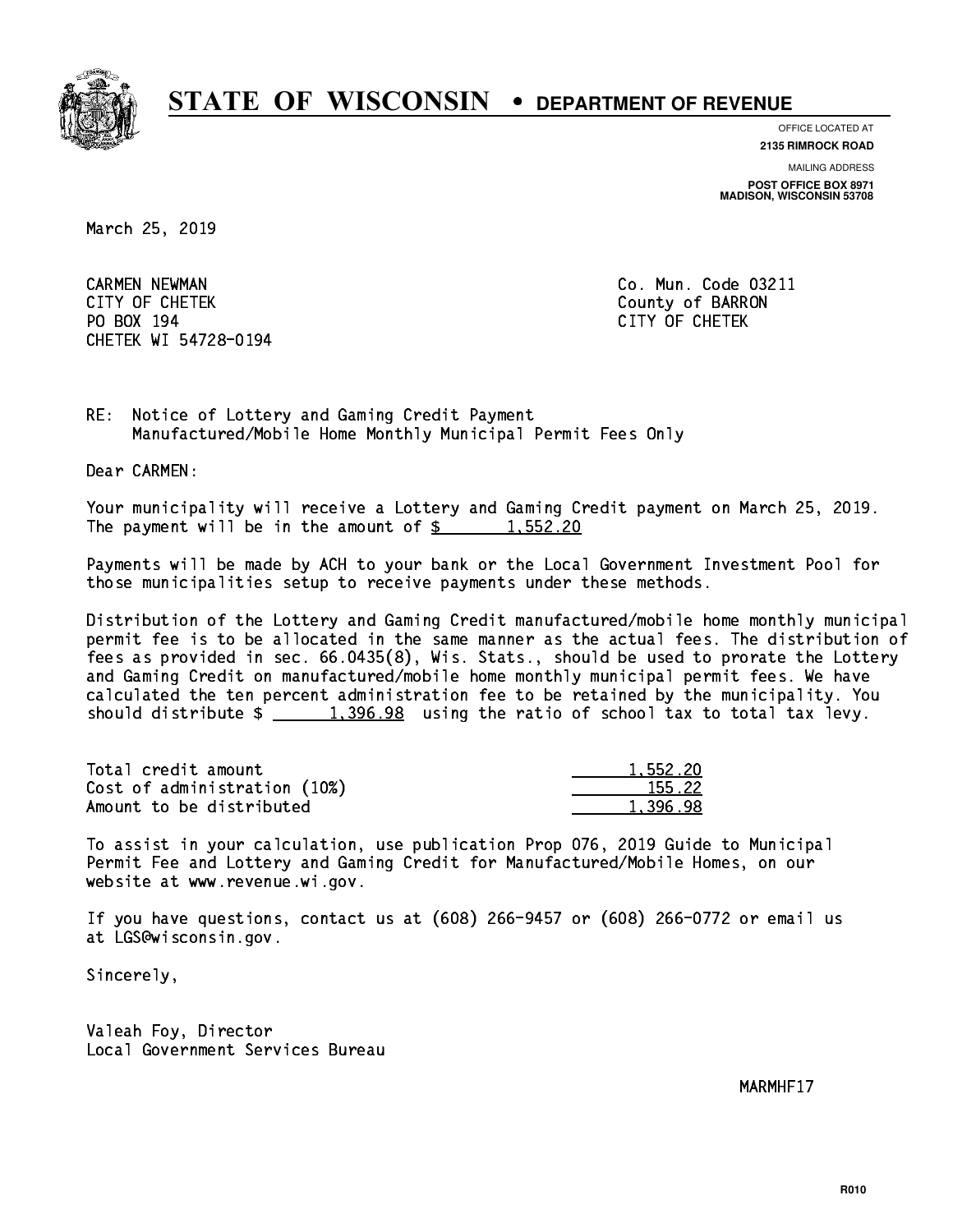

**OFFICE LOCATED AT**

**MAILING ADDRESS 2135 RIMROCK ROAD**

**POST OFFICE BOX 8971 MADISON, WISCONSIN 53708**

March 25, 2019

 JULIE A KESSLER Co. Mun. Code 03212 CITY OF CUMBERLAND COUNTY COUNTY OF BARRON 950 1ST AVENUE CITY OF CUMBERLAND CUMBERLAND WI 54829

RE: Notice of Lottery and Gaming Credit Payment Manufactured/Mobile Home Monthly Municipal Permit Fees Only

Dear JULIE:

 Your municipality will receive a Lottery and Gaming Credit payment on March 25, 2019. The payment will be in the amount of  $\frac{2}{3}$  4,664.05

 Payments will be made by ACH to your bank or the Local Government Investment Pool for those municipalities setup to receive payments under these methods.

 Distribution of the Lottery and Gaming Credit manufactured/mobile home monthly municipal permit fee is to be allocated in the same manner as the actual fees. The distribution of fees as provided in sec. 66.0435(8), Wis. Stats., should be used to prorate the Lottery and Gaming Credit on manufactured/mobile home monthly municipal permit fees. We have calculated the ten percent administration fee to be retained by the municipality. You should distribute  $\frac{4.197.65}{2}$  using the ratio of school tax to total tax levy.

| Total credit amount          | 4.664.05 |
|------------------------------|----------|
| Cost of administration (10%) | 466.40   |
| Amount to be distributed     | 4.197.65 |

 To assist in your calculation, use publication Prop 076, 2019 Guide to Municipal Permit Fee and Lottery and Gaming Credit for Manufactured/Mobile Homes, on our website at www.revenue.wi.gov.

 If you have questions, contact us at (608) 266-9457 or (608) 266-0772 or email us at LGS@wisconsin.gov.

Sincerely,

 Valeah Foy, Director Local Government Services Bureau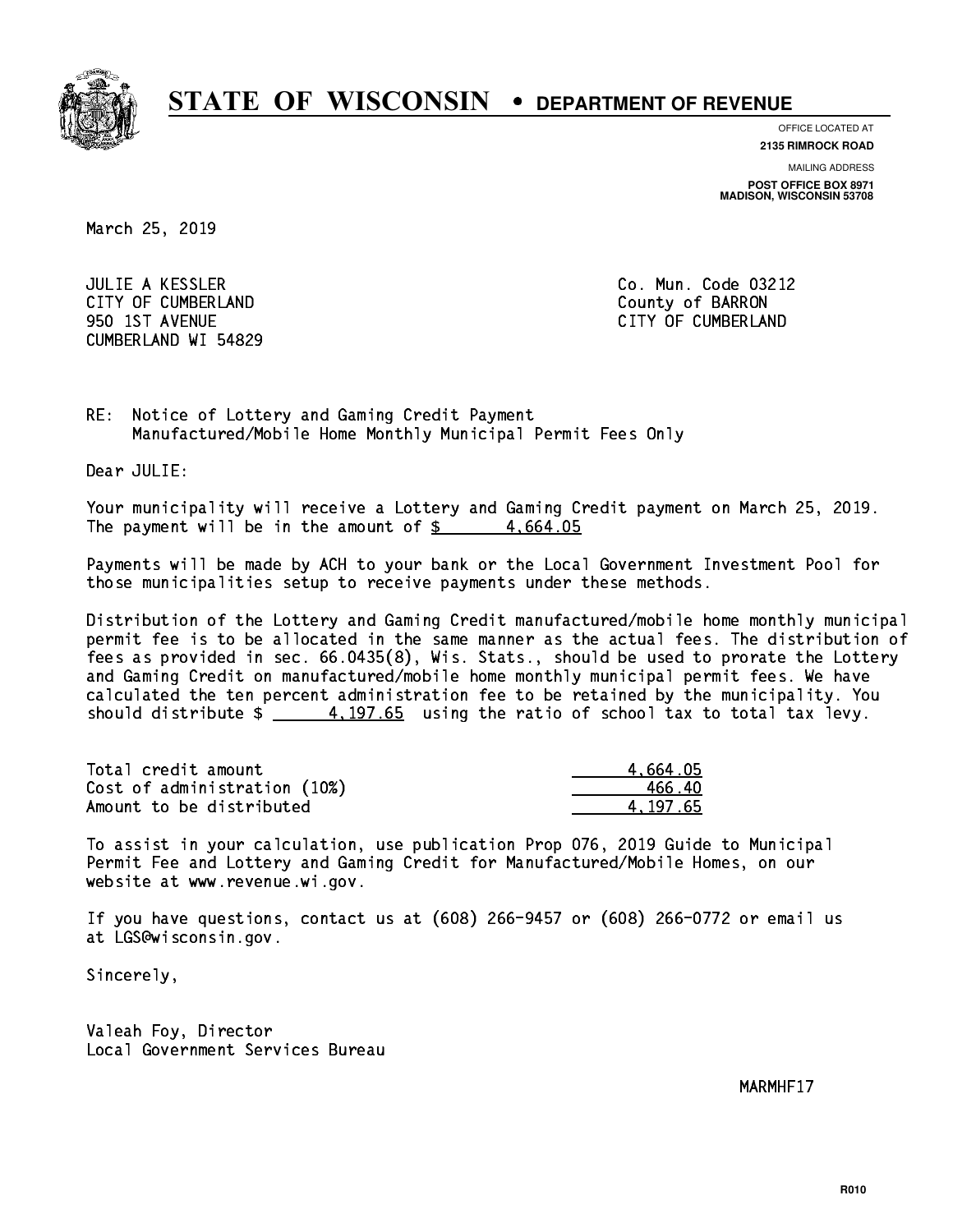

**OFFICE LOCATED AT**

**2135 RIMROCK ROAD**

**MAILING ADDRESS**

**POST OFFICE BOX 8971 MADISON, WISCONSIN 53708**

March 25, 2019

 KATHLEEN V MORSE Co. Mun. Code 03276 CITY OF RICE LAKE **COUNTY OF RICE LAKE** 30 E EAU CLAIRE ST CONTROLLED TO CLAIR CARD TO CLAIR CARD CARD CARD CARD CARD CARD CARD OF RICE LAKE RICE LAKE WI 54868

RE: Notice of Lottery and Gaming Credit Payment Manufactured/Mobile Home Monthly Municipal Permit Fees Only

Dear KATHLEEN:

 Your municipality will receive a Lottery and Gaming Credit payment on March 25, 2019. The payment will be in the amount of  $\frac{2}{3}$  6,636.12

 Payments will be made by ACH to your bank or the Local Government Investment Pool for those municipalities setup to receive payments under these methods.

 Distribution of the Lottery and Gaming Credit manufactured/mobile home monthly municipal permit fee is to be allocated in the same manner as the actual fees. The distribution of fees as provided in sec. 66.0435(8), Wis. Stats., should be used to prorate the Lottery and Gaming Credit on manufactured/mobile home monthly municipal permit fees. We have calculated the ten percent administration fee to be retained by the municipality. You should distribute  $\frac{2}{1}$   $\frac{5.972.51}{2}$  using the ratio of school tax to total tax levy.

| Total credit amount          | 6.636.12 |
|------------------------------|----------|
| Cost of administration (10%) | 663.61   |
| Amount to be distributed     | 5.972.51 |

 To assist in your calculation, use publication Prop 076, 2019 Guide to Municipal Permit Fee and Lottery and Gaming Credit for Manufactured/Mobile Homes, on our website at www.revenue.wi.gov.

 If you have questions, contact us at (608) 266-9457 or (608) 266-0772 or email us at LGS@wisconsin.gov.

Sincerely,

 Valeah Foy, Director Local Government Services Bureau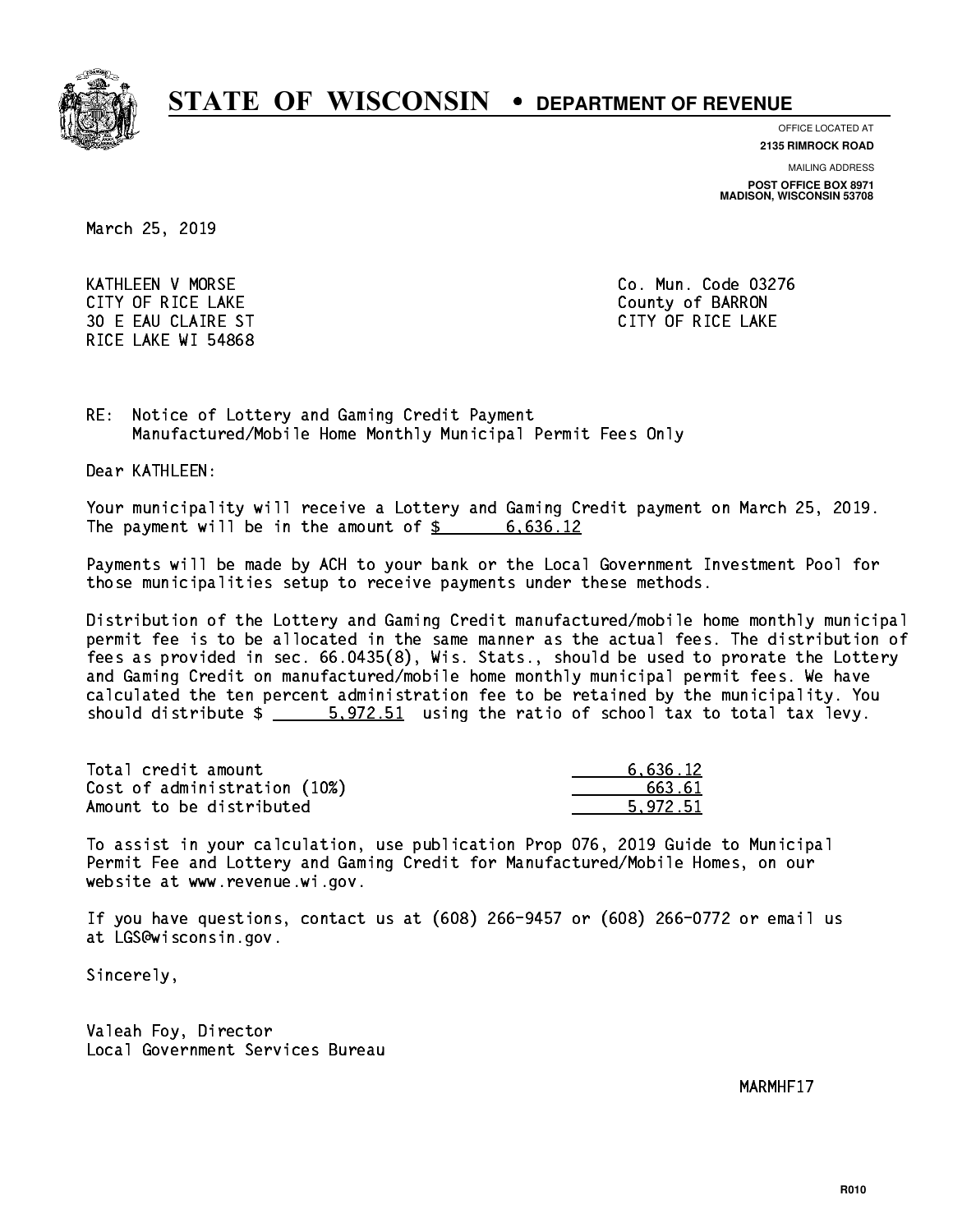

**OFFICE LOCATED AT**

**2135 RIMROCK ROAD**

**MAILING ADDRESS**

**POST OFFICE BOX 8971 MADISON, WISCONSIN 53708**

March 25, 2019

CAROL MORAVCHIK TOWN OF KEYSTONE County of BAYFIELD 64350 WASHNIESKI RD TOWN OF KEYSTONE MASON WI 54856

Co. Mun. Code 04028

RE: Notice of Lottery and Gaming Credit Payment Manufactured/Mobile Home Monthly Municipal Permit Fees Only

Dear CAROL:

 Your municipality will receive a Lottery and Gaming Credit payment on March 25, 2019. The payment will be in the amount of  $\frac{25}{36}$ 475.80

 Payments will be made by ACH to your bank or the Local Government Investment Pool for those municipalities setup to receive payments under these methods.

 Distribution of the Lottery and Gaming Credit manufactured/mobile home monthly municipal permit fee is to be allocated in the same manner as the actual fees. The distribution of fees as provided in sec. 66.0435(8), Wis. Stats., should be used to prorate the Lottery and Gaming Credit on manufactured/mobile home monthly municipal permit fees. We have calculated the ten percent administration fee to be retained by the municipality. You should distribute  $\frac{428.22}{1}$  using the ratio of school tax to total tax levy.

Total credit amount Cost of administration (10%) Amount to be distributed

| ,<br>h RN |
|-----------|
| 758       |
| 8.22      |

 To assist in your calculation, use publication Prop 076, 2019 Guide to Municipal Permit Fee and Lottery and Gaming Credit for Manufactured/Mobile Homes, on our website at www.revenue.wi.gov.

 If you have questions, contact us at (608) 266-9457 or (608) 266-0772 or email us at LGS@wisconsin.gov.

Sincerely,

 Valeah Foy, Director Local Government Services Bureau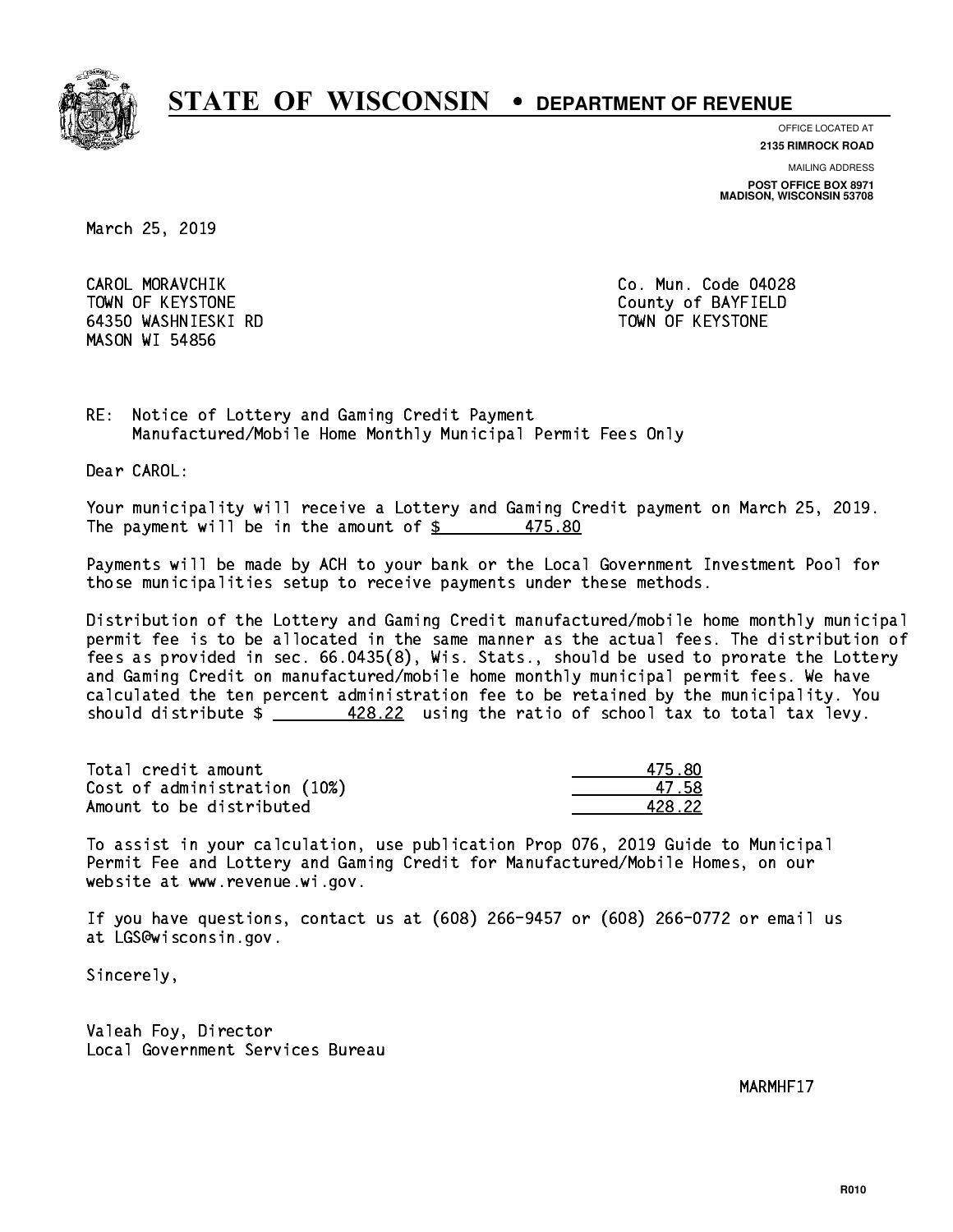

**OFFICE LOCATED AT**

**2135 RIMROCK ROAD**

**MAILING ADDRESS**

**POST OFFICE BOX 8971 MADISON, WISCONSIN 53708**

March 25, 2019

JEANETTE ROSKOM TOWN OF WRIGHTSTOWN County of BROWN 6317 STATE HWY 57 TOWN OF WRIGHTSTOWN DE PERE WI 54115-9621

Co. Mun. Code 05040

RE: Notice of Lottery and Gaming Credit Payment Manufactured/Mobile Home Monthly Municipal Permit Fees Only

Dear JEANETTE:

 Your municipality will receive a Lottery and Gaming Credit payment on March 25, 2019. The payment will be in the amount of \$ 5,114.52 \_\_\_\_\_\_\_\_\_\_\_\_\_\_\_\_

 Payments will be made by ACH to your bank or the Local Government Investment Pool for those municipalities setup to receive payments under these methods.

 Distribution of the Lottery and Gaming Credit manufactured/mobile home monthly municipal permit fee is to be allocated in the same manner as the actual fees. The distribution of fees as provided in sec. 66.0435(8), Wis. Stats., should be used to prorate the Lottery and Gaming Credit on manufactured/mobile home monthly municipal permit fees. We have calculated the ten percent administration fee to be retained by the municipality. You should distribute  $\frac{4.603.07}{4.603.07}$  using the ratio of school tax to total tax levy.

| Total credit amount          | 5.114.52 |
|------------------------------|----------|
| Cost of administration (10%) | 511.45   |
| Amount to be distributed     | 4.603.07 |

 To assist in your calculation, use publication Prop 076, 2019 Guide to Municipal Permit Fee and Lottery and Gaming Credit for Manufactured/Mobile Homes, on our website at www.revenue.wi.gov.

 If you have questions, contact us at (608) 266-9457 or (608) 266-0772 or email us at LGS@wisconsin.gov.

Sincerely,

 Valeah Foy, Director Local Government Services Bureau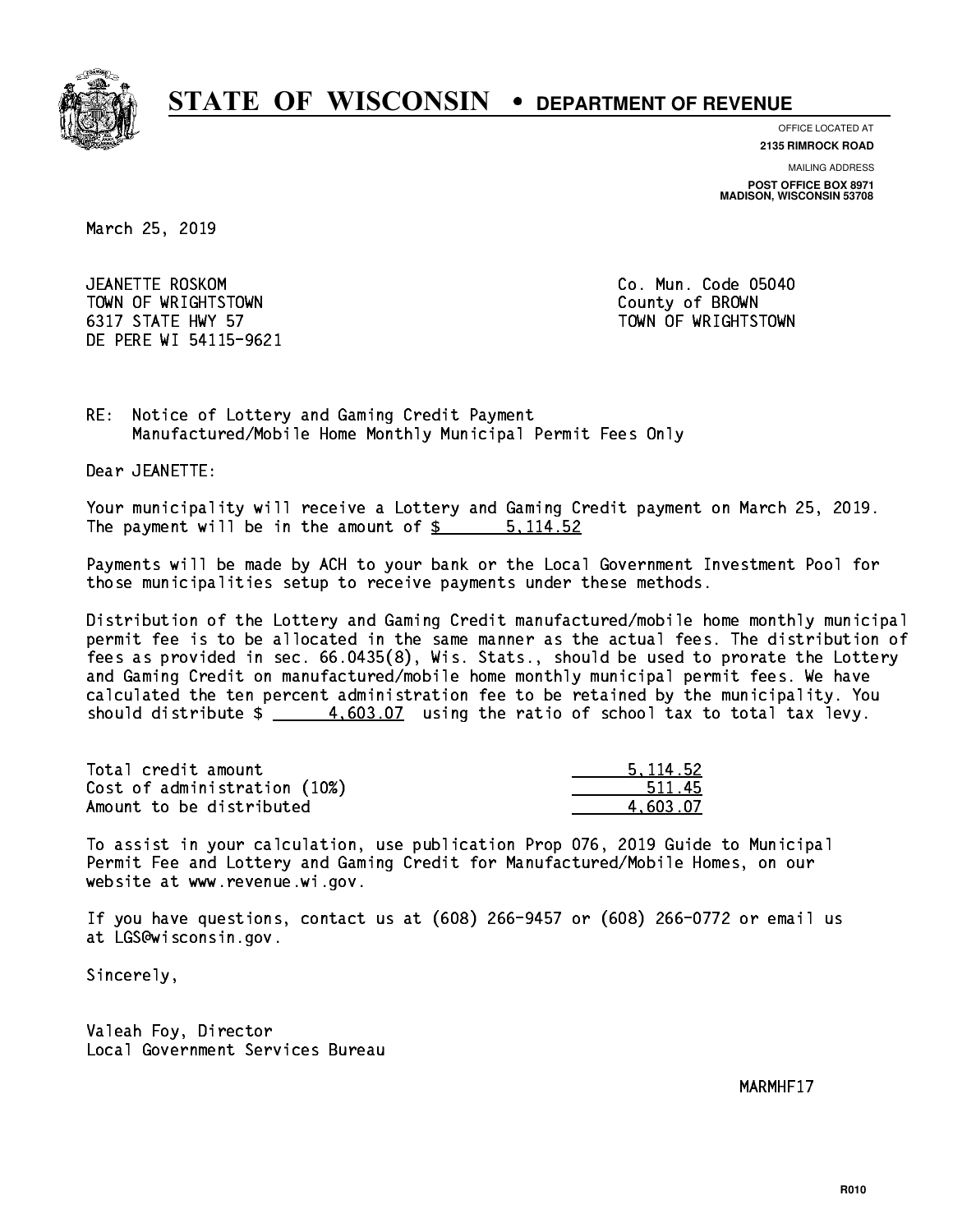

**OFFICE LOCATED AT**

**2135 RIMROCK ROAD**

**MAILING ADDRESS POST OFFICE BOX 8971 MADISON, WISCONSIN 53708**

March 25, 2019

**KAREN SIMONS** VILLAGE OF BELLEVUE COUNTY OF BROWN 2828 ALLOUEZ AVE VILLAGE OF BELLEVUE GREEN BAY WI 54311-6644

Co. Mun. Code 05106

RE: Notice of Lottery and Gaming Credit Payment Manufactured/Mobile Home Monthly Municipal Permit Fees Only

Dear KAREN:

 Your municipality will receive a Lottery and Gaming Credit payment on March 25, 2019. The payment will be in the amount of  $\frac{2}{3}$  95,829.00

 Payments will be made by ACH to your bank or the Local Government Investment Pool for those municipalities setup to receive payments under these methods.

 Distribution of the Lottery and Gaming Credit manufactured/mobile home monthly municipal permit fee is to be allocated in the same manner as the actual fees. The distribution of fees as provided in sec. 66.0435(8), Wis. Stats., should be used to prorate the Lottery and Gaming Credit on manufactured/mobile home monthly municipal permit fees. We have calculated the ten percent administration fee to be retained by the municipality. You should distribute  $\frac{26,246.10}{2}$  using the ratio of school tax to total tax levy.

| Total credit amount          | 95.829.00 |
|------------------------------|-----------|
| Cost of administration (10%) | 9.582.90  |
| Amount to be distributed     | 86.246.10 |

 To assist in your calculation, use publication Prop 076, 2019 Guide to Municipal Permit Fee and Lottery and Gaming Credit for Manufactured/Mobile Homes, on our website at www.revenue.wi.gov.

 If you have questions, contact us at (608) 266-9457 or (608) 266-0772 or email us at LGS@wisconsin.gov.

Sincerely,

 Valeah Foy, Director Local Government Services Bureau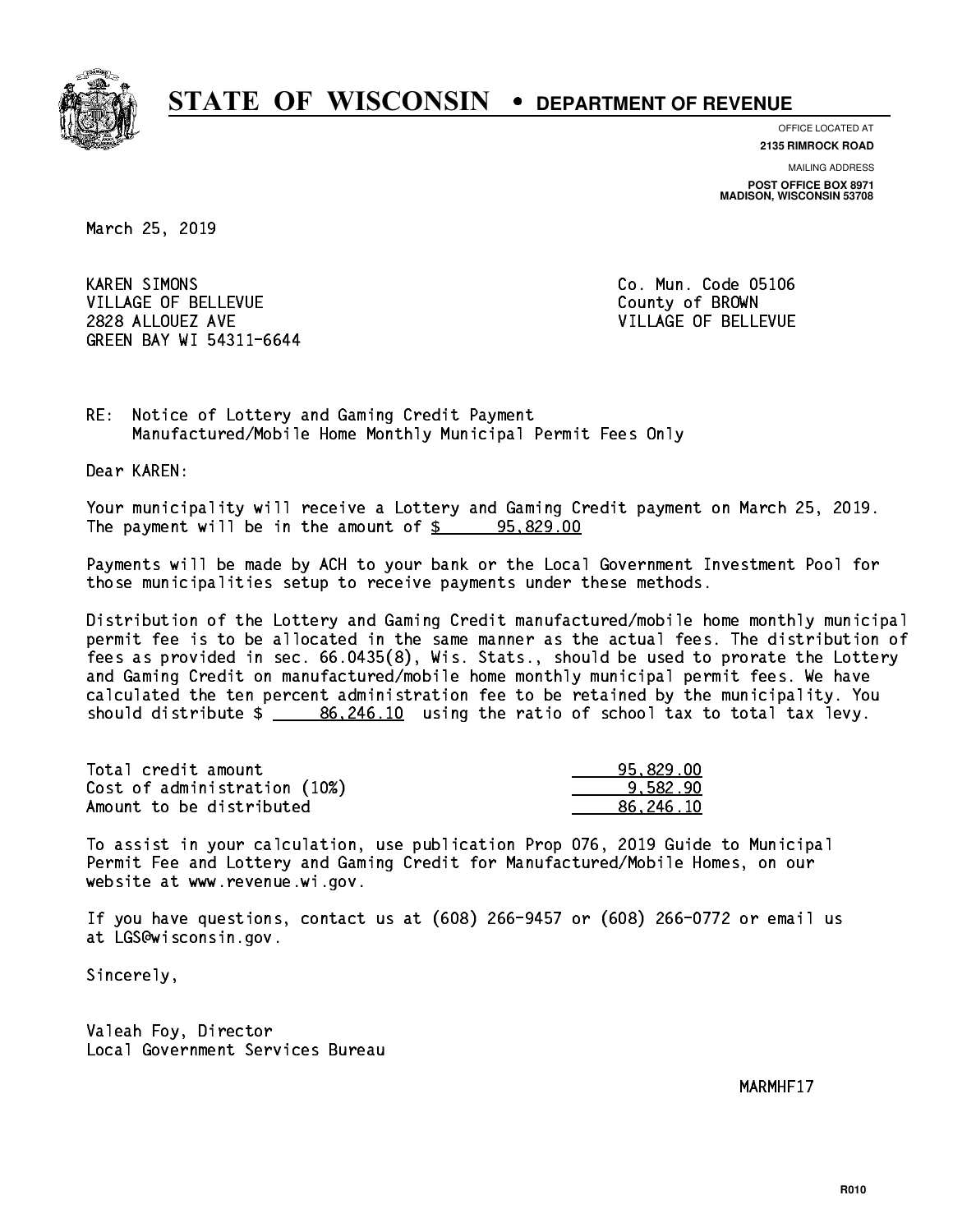

**OFFICE LOCATED AT**

**2135 RIMROCK ROAD**

**MAILING ADDRESS POST OFFICE BOX 8971 MADISON, WISCONSIN 53708**

March 25, 2019

KIM COOKLE VILLAGE OF DENMARK COUNTY OF BROWN PO BOX 310 VILLAGE OF DENMARK DENMARK WI 54208-0310

Co. Mun. Code 05116

RE: Notice of Lottery and Gaming Credit Payment Manufactured/Mobile Home Monthly Municipal Permit Fees Only

Dear KIM:

 Your municipality will receive a Lottery and Gaming Credit payment on March 25, 2019. The payment will be in the amount of  $\frac{2.047.44}{2.047.44}$ 

 Payments will be made by ACH to your bank or the Local Government Investment Pool for those municipalities setup to receive payments under these methods.

 Distribution of the Lottery and Gaming Credit manufactured/mobile home monthly municipal permit fee is to be allocated in the same manner as the actual fees. The distribution of fees as provided in sec. 66.0435(8), Wis. Stats., should be used to prorate the Lottery and Gaming Credit on manufactured/mobile home monthly municipal permit fees. We have calculated the ten percent administration fee to be retained by the municipality. You should distribute  $\frac{1.842.70}{ }$  using the ratio of school tax to total tax levy.

| Total credit amount          | 2.047.44 |
|------------------------------|----------|
| Cost of administration (10%) | 204.74   |
| Amount to be distributed     | 1.842.70 |

 To assist in your calculation, use publication Prop 076, 2019 Guide to Municipal Permit Fee and Lottery and Gaming Credit for Manufactured/Mobile Homes, on our website at www.revenue.wi.gov.

 If you have questions, contact us at (608) 266-9457 or (608) 266-0772 or email us at LGS@wisconsin.gov.

Sincerely,

 Valeah Foy, Director Local Government Services Bureau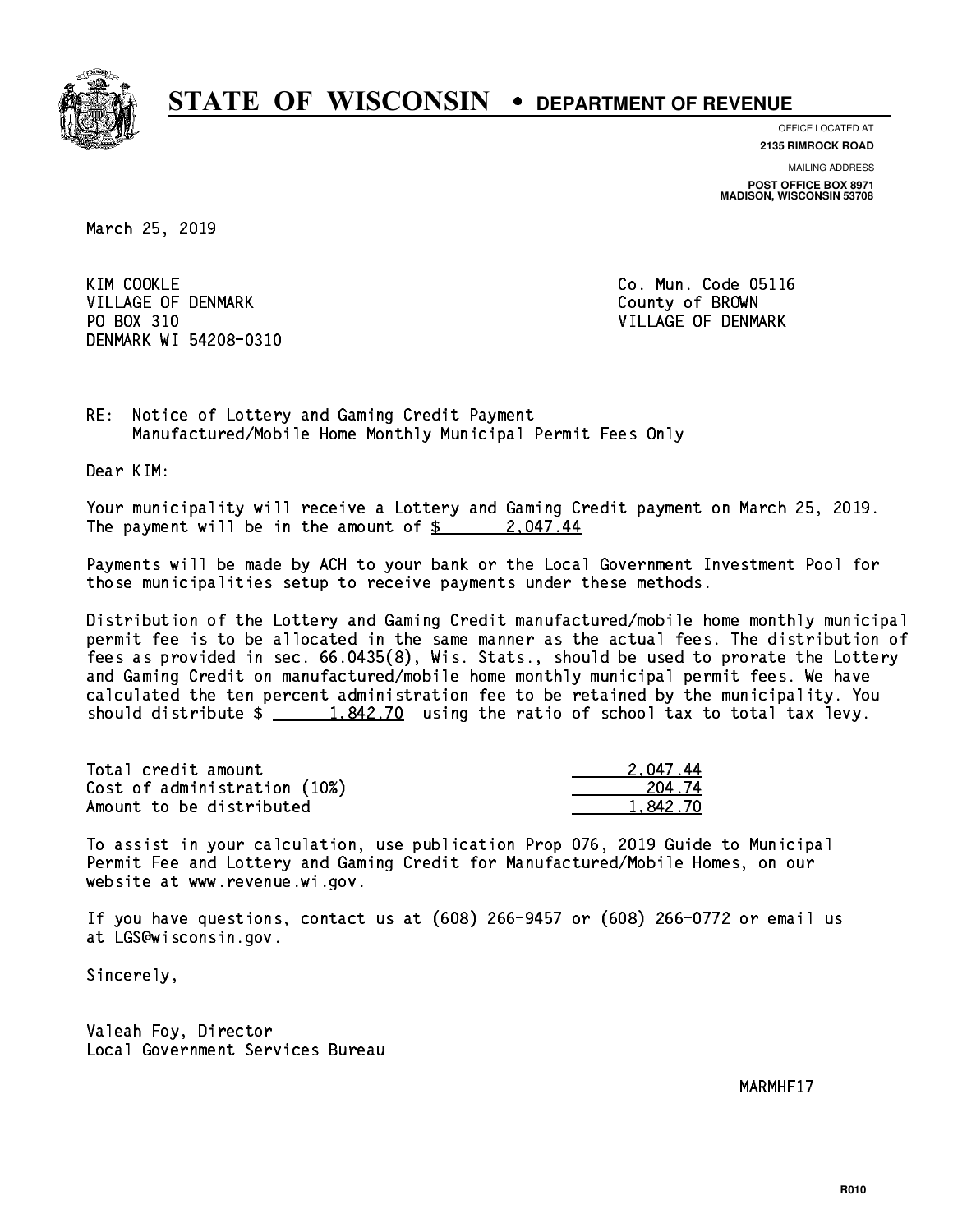

**OFFICE LOCATED AT**

**2135 RIMROCK ROAD**

**MAILING ADDRESS POST OFFICE BOX 8971 MADISON, WISCONSIN 53708**

March 25, 2019

JODI PRZYBYLSKI VILLAGE OF PULASKI COUNTY OF BROWN P.O. BOX 320 VILLAGE OF PULASKI PULASKI WI 54162-0320

Co. Mun. Code 05171

RE: Notice of Lottery and Gaming Credit Payment Manufactured/Mobile Home Monthly Municipal Permit Fees Only

Dear JODI:

 Your municipality will receive a Lottery and Gaming Credit payment on March 25, 2019. The payment will be in the amount of  $\frac{2}{3}$  8,859.54

 Payments will be made by ACH to your bank or the Local Government Investment Pool for those municipalities setup to receive payments under these methods.

 Distribution of the Lottery and Gaming Credit manufactured/mobile home monthly municipal permit fee is to be allocated in the same manner as the actual fees. The distribution of fees as provided in sec. 66.0435(8), Wis. Stats., should be used to prorate the Lottery and Gaming Credit on manufactured/mobile home monthly municipal permit fees. We have calculated the ten percent administration fee to be retained by the municipality. You should distribute  $\frac{2}{2}$   $\frac{7,973.59}{2}$  using the ratio of school tax to total tax levy.

| Total credit amount          | 8.859.54 |
|------------------------------|----------|
| Cost of administration (10%) | 885.95   |
| Amount to be distributed     | 7.973.59 |

 To assist in your calculation, use publication Prop 076, 2019 Guide to Municipal Permit Fee and Lottery and Gaming Credit for Manufactured/Mobile Homes, on our website at www.revenue.wi.gov.

 If you have questions, contact us at (608) 266-9457 or (608) 266-0772 or email us at LGS@wisconsin.gov.

Sincerely,

 Valeah Foy, Director Local Government Services Bureau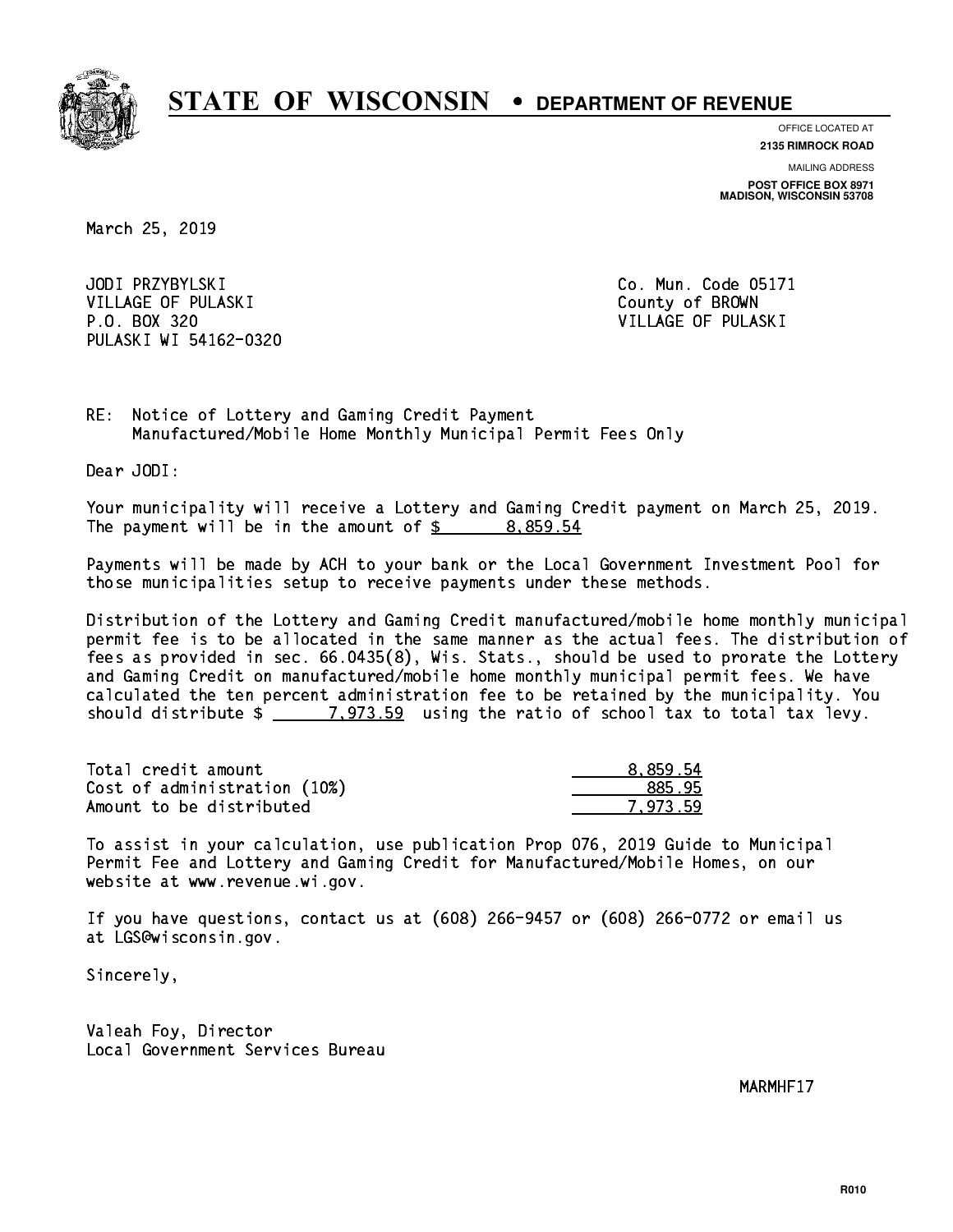

**OFFICE LOCATED AT**

**2135 RIMROCK ROAD**

**MAILING ADDRESS POST OFFICE BOX 8971 MADISON, WISCONSIN 53708**

March 25, 2019

 SHANA LEDVINA Co. Mun. Code 05216 CITY OF DE PERE County of BROWN 335 S BROADWAY ST CITY OF DE PERE DE PERE WI 54115-2526

RE: Notice of Lottery and Gaming Credit Payment Manufactured/Mobile Home Monthly Municipal Permit Fees Only

Dear SHANA:

 Your municipality will receive a Lottery and Gaming Credit payment on March 25, 2019. The payment will be in the amount of  $\frac{2}{3}$  2,272.28

 Payments will be made by ACH to your bank or the Local Government Investment Pool for those municipalities setup to receive payments under these methods.

 Distribution of the Lottery and Gaming Credit manufactured/mobile home monthly municipal permit fee is to be allocated in the same manner as the actual fees. The distribution of fees as provided in sec. 66.0435(8), Wis. Stats., should be used to prorate the Lottery and Gaming Credit on manufactured/mobile home monthly municipal permit fees. We have calculated the ten percent administration fee to be retained by the municipality. You should distribute  $\frac{2.045.06}{2.045.06}$  using the ratio of school tax to total tax levy.

| Total credit amount          | 2.272.28 |
|------------------------------|----------|
| Cost of administration (10%) | 227.22   |
| Amount to be distributed     | 2.045.06 |

 To assist in your calculation, use publication Prop 076, 2019 Guide to Municipal Permit Fee and Lottery and Gaming Credit for Manufactured/Mobile Homes, on our website at www.revenue.wi.gov.

 If you have questions, contact us at (608) 266-9457 or (608) 266-0772 or email us at LGS@wisconsin.gov.

Sincerely,

 Valeah Foy, Director Local Government Services Bureau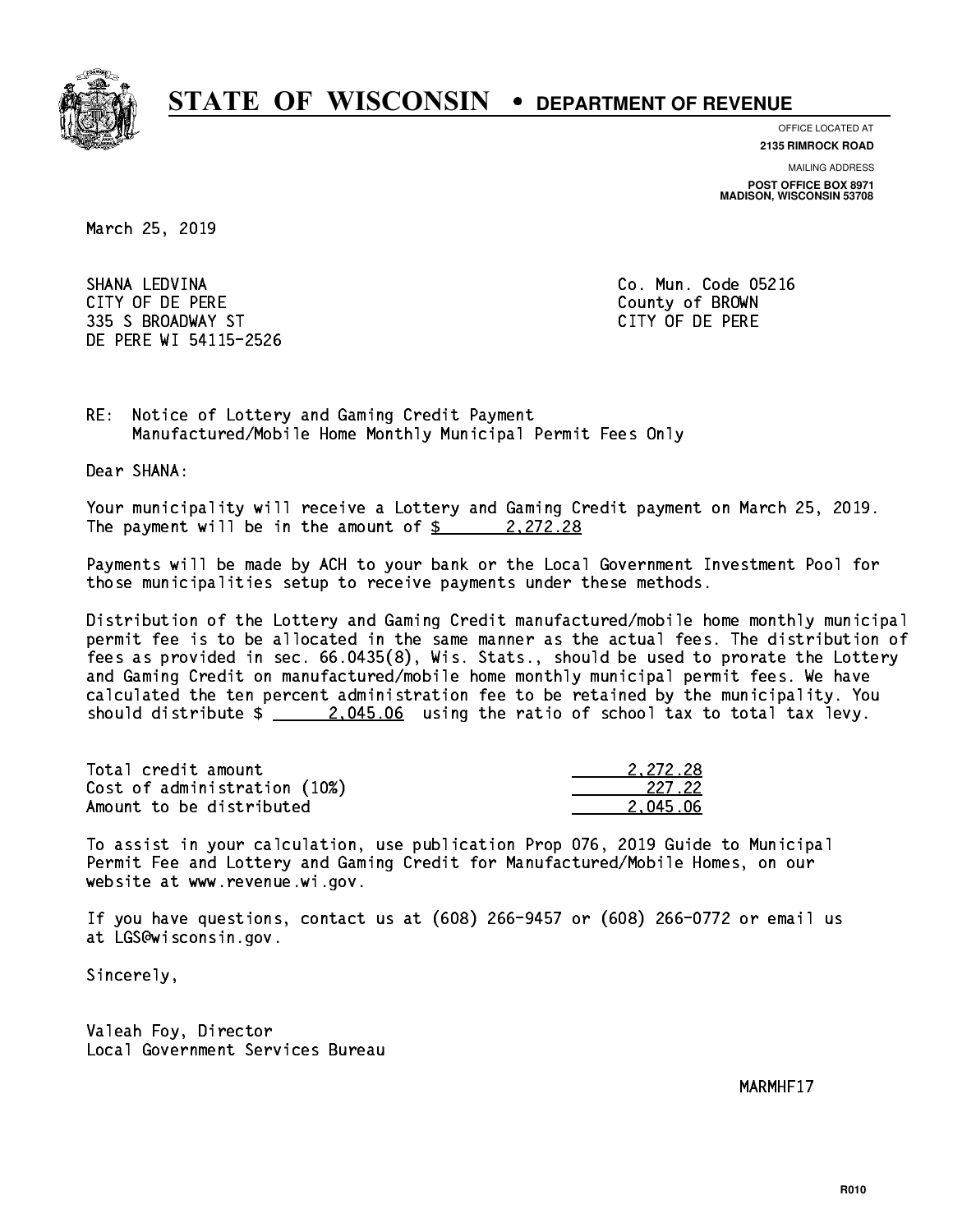

**OFFICE LOCATED AT**

**MAILING ADDRESS 2135 RIMROCK ROAD**

**POST OFFICE BOX 8971 MADISON, WISCONSIN 53708**

March 25, 2019

**PAM MANLEY** CITY OF GREEN BAY **COUNTY COULD A** COUNTY OF BROWN 100 N JEFFERSON ST #105 CONTROL CONTROLLER TO A SAME CAPACITY OF GREEN BAY GREEN BAY WI 54301-5026

Co. Mun. Code 05231

RE: Notice of Lottery and Gaming Credit Payment Manufactured/Mobile Home Monthly Municipal Permit Fees Only

Dear PAM:

 Your municipality will receive a Lottery and Gaming Credit payment on March 25, 2019. The payment will be in the amount of  $\frac{24}{100}$ 

 Payments will be made by ACH to your bank or the Local Government Investment Pool for those municipalities setup to receive payments under these methods.

 Distribution of the Lottery and Gaming Credit manufactured/mobile home monthly municipal permit fee is to be allocated in the same manner as the actual fees. The distribution of fees as provided in sec. 66.0435(8), Wis. Stats., should be used to prorate the Lottery and Gaming Credit on manufactured/mobile home monthly municipal permit fees. We have calculated the ten percent administration fee to be retained by the municipality. You should distribute  $\frac{22,013.10}{22,013.10}$  using the ratio of school tax to total tax levy.

| Total credit amount          | 24.459.00 |
|------------------------------|-----------|
| Cost of administration (10%) | 2.445.90  |
| Amount to be distributed     | 22.013.10 |

 To assist in your calculation, use publication Prop 076, 2019 Guide to Municipal Permit Fee and Lottery and Gaming Credit for Manufactured/Mobile Homes, on our website at www.revenue.wi.gov.

 If you have questions, contact us at (608) 266-9457 or (608) 266-0772 or email us at LGS@wisconsin.gov.

Sincerely,

 Valeah Foy, Director Local Government Services Bureau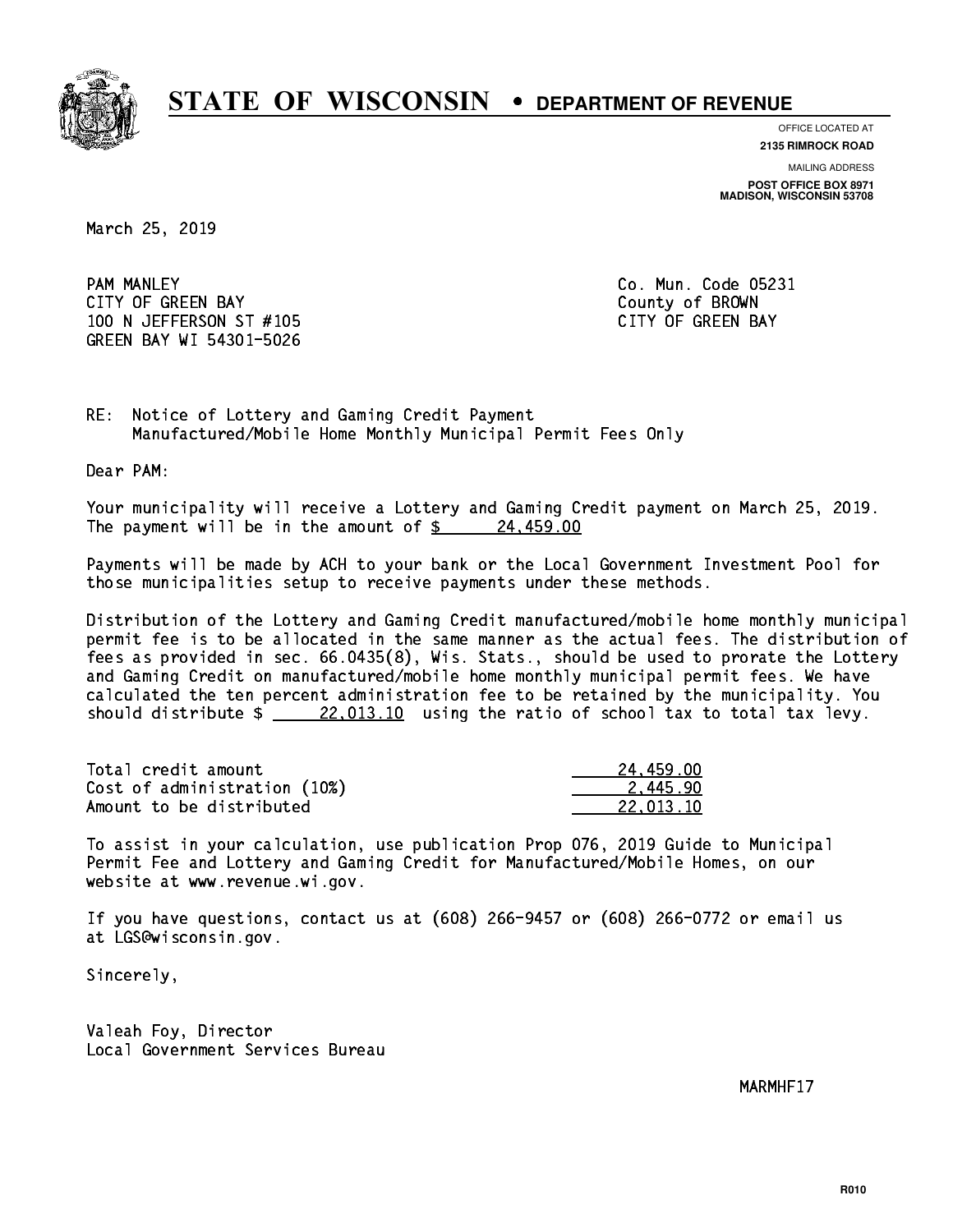

**OFFICE LOCATED AT**

**2135 RIMROCK ROAD**

**MAILING ADDRESS**

**POST OFFICE BOX 8971 MADISON, WISCONSIN 53708**

March 25, 2019

**CHRISTINE RUFF**  TOWN OF ALMA County of BUFFALO S1599 COUNTY RD N ALMA WI 54610-8332

Co. Mun. Code 06002 TOWN OF ALMA

RE: Notice of Lottery and Gaming Credit Payment Manufactured/Mobile Home Monthly Municipal Permit Fees Only

Dear CHRISTINE:

 Your municipality will receive a Lottery and Gaming Credit payment on March 25, 2019. The payment will be in the amount of  $\frac{2}{3}$ 344.49

 Payments will be made by ACH to your bank or the Local Government Investment Pool for those municipalities setup to receive payments under these methods.

 Distribution of the Lottery and Gaming Credit manufactured/mobile home monthly municipal permit fee is to be allocated in the same manner as the actual fees. The distribution of fees as provided in sec. 66.0435(8), Wis. Stats., should be used to prorate the Lottery and Gaming Credit on manufactured/mobile home monthly municipal permit fees. We have calculated the ten percent administration fee to be retained by the municipality. You should distribute \$ 310.05 using the ratio of school tax to total tax levy. \_\_\_\_\_\_\_\_\_\_\_\_\_\_

Total credit amount Cost of administration (10%) Amount to be distributed

| .q         |
|------------|
| Δ          |
| በ በ5<br>31 |

 To assist in your calculation, use publication Prop 076, 2019 Guide to Municipal Permit Fee and Lottery and Gaming Credit for Manufactured/Mobile Homes, on our website at www.revenue.wi.gov.

 If you have questions, contact us at (608) 266-9457 or (608) 266-0772 or email us at LGS@wisconsin.gov.

Sincerely,

 Valeah Foy, Director Local Government Services Bureau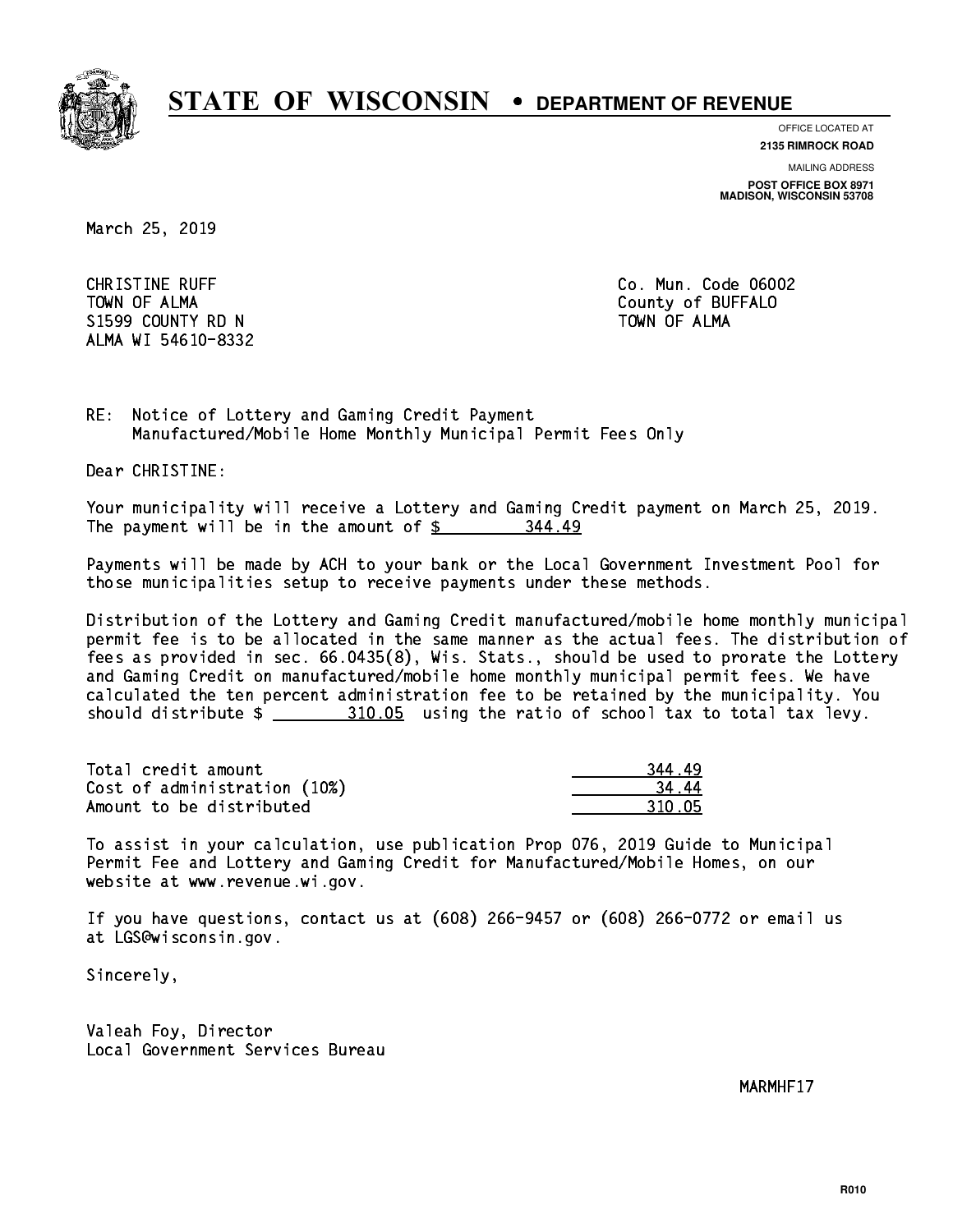

**OFFICE LOCATED AT 2135 RIMROCK ROAD**

**MAILING ADDRESS**

**POST OFFICE BOX 8971 MADISON, WISCONSIN 53708**

March 25, 2019

**KATHY KORRISON** TOWN OF GLENCOE COUNTY OF BUFFALO where the state  $\sim$  state  $\sim$  state  $\sim$  state  $\sim$  state  $\sim$  state  $\sim$ ARCADIA WI 54612-8778

Co. Mun. Code 06016

RE: Notice of Lottery and Gaming Credit Payment Manufactured/Mobile Home Monthly Municipal Permit Fees Only

Dear KATHY:

 Your municipality will receive a Lottery and Gaming Credit payment on March 25, 2019. The payment will be in the amount of  $\frac{2}{3}$  1,443.25

 Payments will be made by ACH to your bank or the Local Government Investment Pool for those municipalities setup to receive payments under these methods.

 Distribution of the Lottery and Gaming Credit manufactured/mobile home monthly municipal permit fee is to be allocated in the same manner as the actual fees. The distribution of fees as provided in sec. 66.0435(8), Wis. Stats., should be used to prorate the Lottery and Gaming Credit on manufactured/mobile home monthly municipal permit fees. We have calculated the ten percent administration fee to be retained by the municipality. You should distribute  $\frac{1,298.93}{1,298.93}$  using the ratio of school tax to total tax levy.

| Total credit amount          | 1.443.25 |
|------------------------------|----------|
| Cost of administration (10%) | 144.32   |
| Amount to be distributed     | 1.298.93 |

 To assist in your calculation, use publication Prop 076, 2019 Guide to Municipal Permit Fee and Lottery and Gaming Credit for Manufactured/Mobile Homes, on our website at www.revenue.wi.gov.

 If you have questions, contact us at (608) 266-9457 or (608) 266-0772 or email us at LGS@wisconsin.gov.

Sincerely,

 Valeah Foy, Director Local Government Services Bureau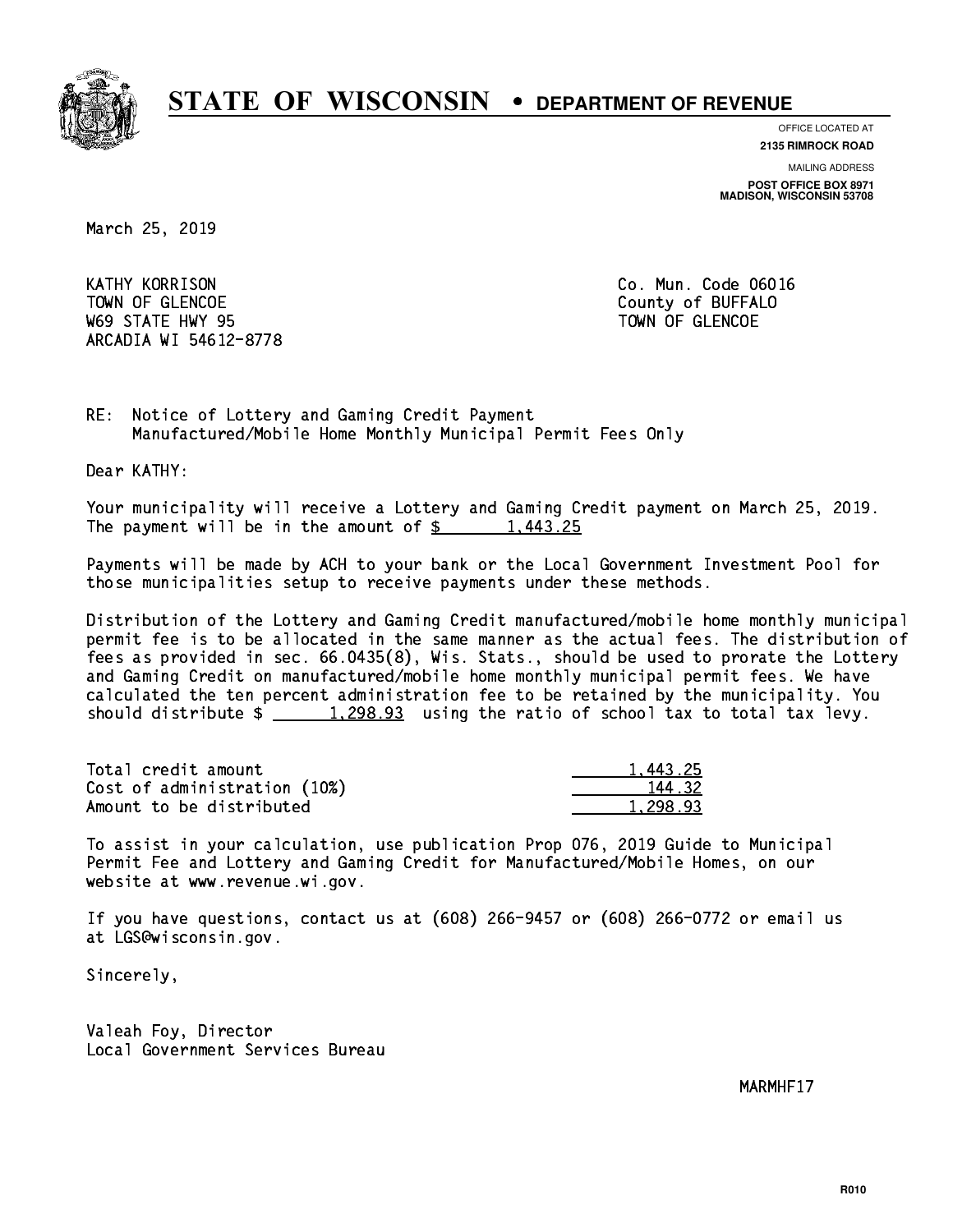

**OFFICE LOCATED AT**

**2135 RIMROCK ROAD**

**MAILING ADDRESS POST OFFICE BOX 8971 MADISON, WISCONSIN 53708**

March 25, 2019

SHERRY LORENZ VILLAGE OF COCHRANE COUNTY OF BUFFALO PO BOX 222 COCHRANE WI 54622-0222

Co. Mun. Code 06111 VILLAGE OF COCHRANE

RE: Notice of Lottery and Gaming Credit Payment Manufactured/Mobile Home Monthly Municipal Permit Fees Only

Dear SHERRY:

 Your municipality will receive a Lottery and Gaming Credit payment on March 25, 2019. The payment will be in the amount of  $\frac{2}{3}$  151.68

 Payments will be made by ACH to your bank or the Local Government Investment Pool for those municipalities setup to receive payments under these methods.

 Distribution of the Lottery and Gaming Credit manufactured/mobile home monthly municipal permit fee is to be allocated in the same manner as the actual fees. The distribution of fees as provided in sec. 66.0435(8), Wis. Stats., should be used to prorate the Lottery and Gaming Credit on manufactured/mobile home monthly municipal permit fees. We have calculated the ten percent administration fee to be retained by the municipality. You should distribute  $\frac{2}{136.52}$  using the ratio of school tax to total tax levy.

Total credit amount Cost of administration (10%) Amount to be distributed

| 151.68 |
|--------|
| 5.16   |
| 136.52 |

 To assist in your calculation, use publication Prop 076, 2019 Guide to Municipal Permit Fee and Lottery and Gaming Credit for Manufactured/Mobile Homes, on our website at www.revenue.wi.gov.

 If you have questions, contact us at (608) 266-9457 or (608) 266-0772 or email us at LGS@wisconsin.gov.

Sincerely,

 Valeah Foy, Director Local Government Services Bureau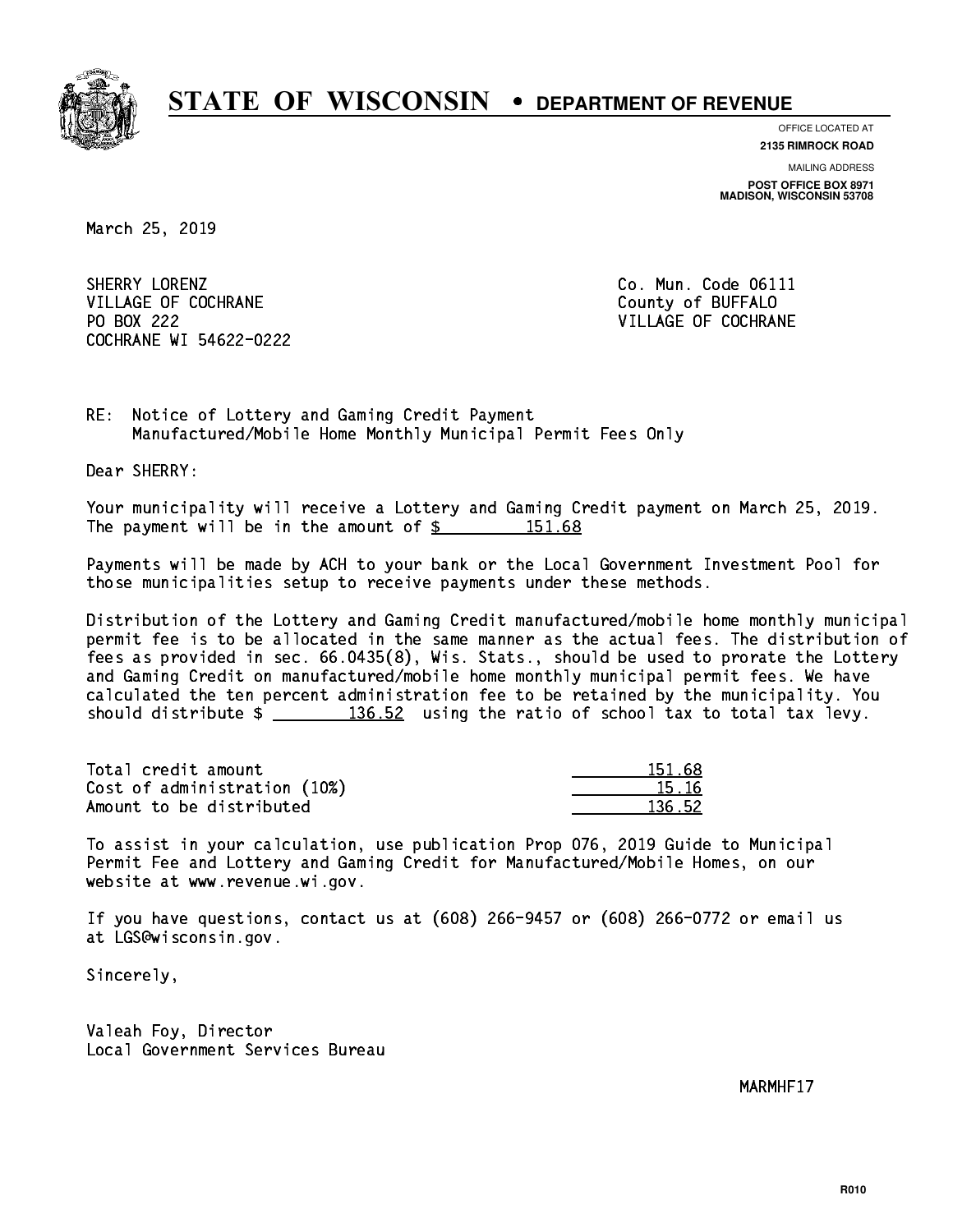

**OFFICE LOCATED AT 2135 RIMROCK ROAD**

**MAILING ADDRESS**

**POST OFFICE BOX 8971 MADISON, WISCONSIN 53708**

March 25, 2019

 LINDA M. TORGERSON Co. Mun. Code 06201 CITY OF ALMA County of BUFFALO PO BOX 277 CITY OF ALMA ALMA WI 54610-0277

CITY OF ALMA

RE: Notice of Lottery and Gaming Credit Payment Manufactured/Mobile Home Monthly Municipal Permit Fees Only

Dear LINDA:

 Your municipality will receive a Lottery and Gaming Credit payment on March 25, 2019. The payment will be in the amount of \$ 714.15 \_\_\_\_\_\_\_\_\_\_\_\_\_\_\_\_

 Payments will be made by ACH to your bank or the Local Government Investment Pool for those municipalities setup to receive payments under these methods.

 Distribution of the Lottery and Gaming Credit manufactured/mobile home monthly municipal permit fee is to be allocated in the same manner as the actual fees. The distribution of fees as provided in sec. 66.0435(8), Wis. Stats., should be used to prorate the Lottery and Gaming Credit on manufactured/mobile home monthly municipal permit fees. We have calculated the ten percent administration fee to be retained by the municipality. You should distribute  $\frac{2}{\sqrt{5}} \frac{642.74}{2}$  using the ratio of school tax to total tax levy.

Total credit amount Cost of administration (10%) Amount to be distributed

| 4.15      |
|-----------|
| 71.<br>ΊΙ |
| 42.74     |

 To assist in your calculation, use publication Prop 076, 2019 Guide to Municipal Permit Fee and Lottery and Gaming Credit for Manufactured/Mobile Homes, on our website at www.revenue.wi.gov.

 If you have questions, contact us at (608) 266-9457 or (608) 266-0772 or email us at LGS@wisconsin.gov.

Sincerely,

 Valeah Foy, Director Local Government Services Bureau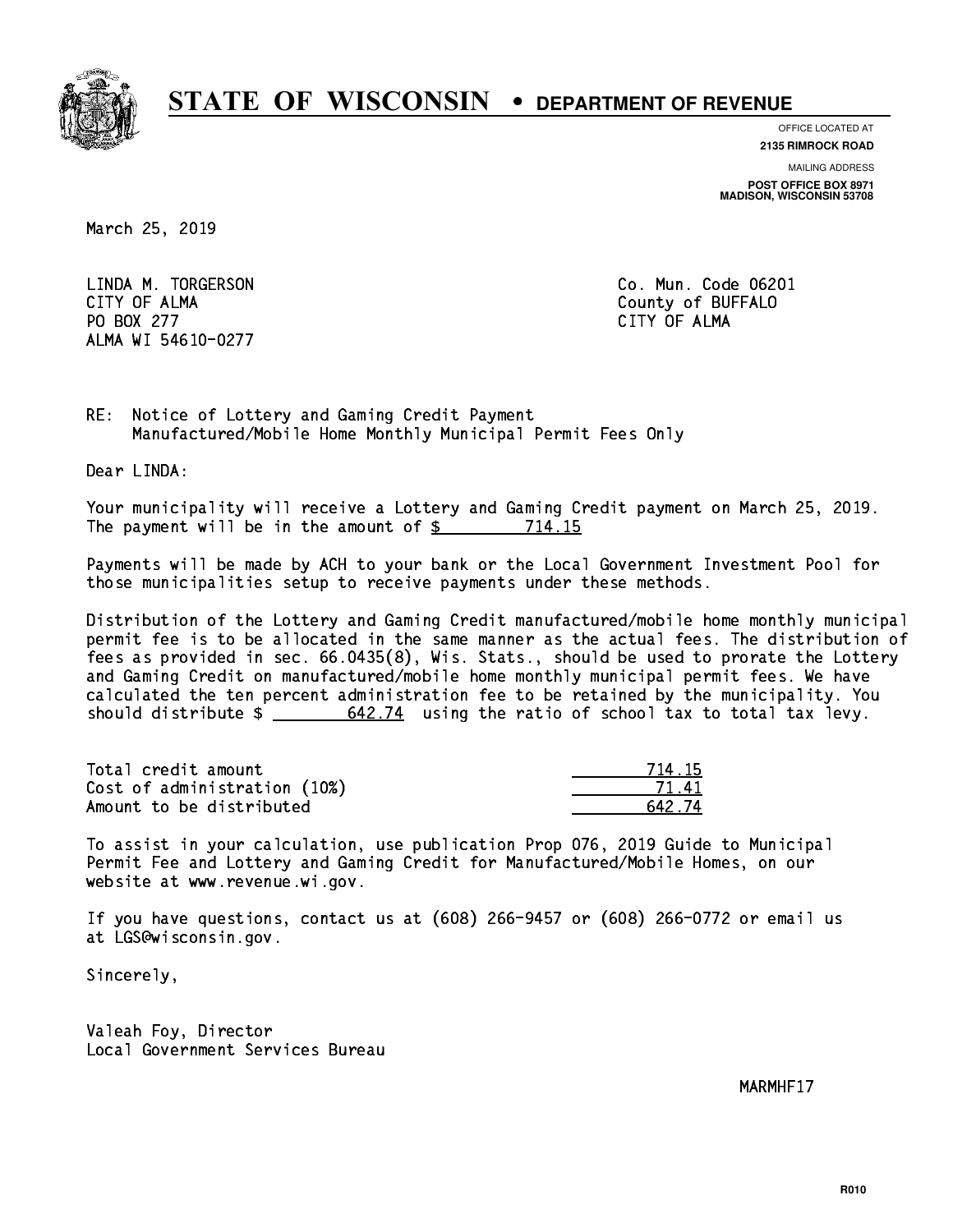

**OFFICE LOCATED AT 2135 RIMROCK ROAD**

**MAILING ADDRESS POST OFFICE BOX 8971 MADISON, WISCONSIN 53708**

March 25, 2019

 JENNIFER EHLENFELDT Co. Mun. Code 06206 CITY OF BUFFALO CITY **COULD ACCOUNT COULD COULD COULD** COUNTY COUNTY 245 E 10TH ST CITY OF BUFFALO CITY BUFFALO CITY WI 54622-7324

RE: Notice of Lottery and Gaming Credit Payment Manufactured/Mobile Home Monthly Municipal Permit Fees Only

Dear JENNIFER:

 Your municipality will receive a Lottery and Gaming Credit payment on March 25, 2019. The payment will be in the amount of  $\frac{2}{3}$  2,387.24

 Payments will be made by ACH to your bank or the Local Government Investment Pool for those municipalities setup to receive payments under these methods.

 Distribution of the Lottery and Gaming Credit manufactured/mobile home monthly municipal permit fee is to be allocated in the same manner as the actual fees. The distribution of fees as provided in sec. 66.0435(8), Wis. Stats., should be used to prorate the Lottery and Gaming Credit on manufactured/mobile home monthly municipal permit fees. We have calculated the ten percent administration fee to be retained by the municipality. You should distribute  $\frac{2.148.52}{2.148.52}$  using the ratio of school tax to total tax levy.

| Total credit amount          | 2.387.24 |
|------------------------------|----------|
| Cost of administration (10%) | 238.72   |
| Amount to be distributed     | 2.148.52 |

 To assist in your calculation, use publication Prop 076, 2019 Guide to Municipal Permit Fee and Lottery and Gaming Credit for Manufactured/Mobile Homes, on our website at www.revenue.wi.gov.

 If you have questions, contact us at (608) 266-9457 or (608) 266-0772 or email us at LGS@wisconsin.gov.

Sincerely,

 Valeah Foy, Director Local Government Services Bureau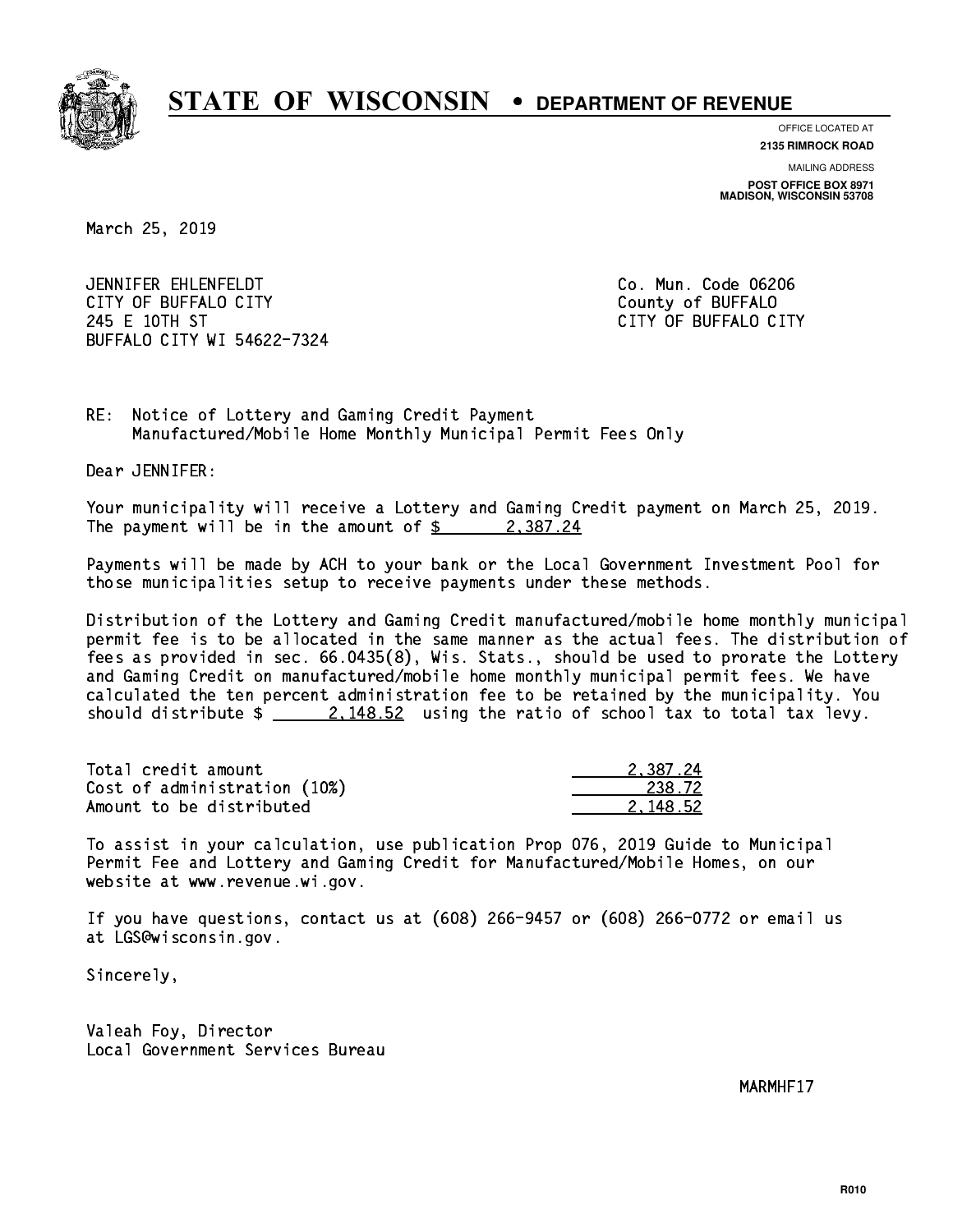

**OFFICE LOCATED AT**

**2135 RIMROCK ROAD**

**MAILING ADDRESS POST OFFICE BOX 8971 MADISON, WISCONSIN 53708**

March 25, 2019

 JANET LA DUKE Co. Mun. Code 06226 CITY OF FOUNTAIN CITY COUNTROLLED COUNTROLLED COUNTROLLED COUNTROLLED COUNTROLLED COUNTROLLED COUNTROLLED COUNTROLLED COUNTROLLED AT A COUNTROLLED COUNTROLLED AT A COUNTROLLED COUNTROLLED AT A COUNTROLLED COUNTROLLED AT A PO BOX 85 FOUNTAIN CITY WI 54629-0085

CITY OF FOUNTAIN CITY

RE: Notice of Lottery and Gaming Credit Payment Manufactured/Mobile Home Monthly Municipal Permit Fees Only

Dear JANET:

 Your municipality will receive a Lottery and Gaming Credit payment on March 25, 2019. The payment will be in the amount of  $\frac{24.97}{2}$ 

 Payments will be made by ACH to your bank or the Local Government Investment Pool for those municipalities setup to receive payments under these methods.

 Distribution of the Lottery and Gaming Credit manufactured/mobile home monthly municipal permit fee is to be allocated in the same manner as the actual fees. The distribution of fees as provided in sec. 66.0435(8), Wis. Stats., should be used to prorate the Lottery and Gaming Credit on manufactured/mobile home monthly municipal permit fees. We have calculated the ten percent administration fee to be retained by the municipality. You should distribute  $\frac{2}{2}$   $\frac{832.48}{2}$  using the ratio of school tax to total tax levy.

| Total credit amount          | 924.97 |
|------------------------------|--------|
| Cost of administration (10%) | 92.49  |
| Amount to be distributed     | 832.48 |

 To assist in your calculation, use publication Prop 076, 2019 Guide to Municipal Permit Fee and Lottery and Gaming Credit for Manufactured/Mobile Homes, on our website at www.revenue.wi.gov.

 If you have questions, contact us at (608) 266-9457 or (608) 266-0772 or email us at LGS@wisconsin.gov.

Sincerely,

 Valeah Foy, Director Local Government Services Bureau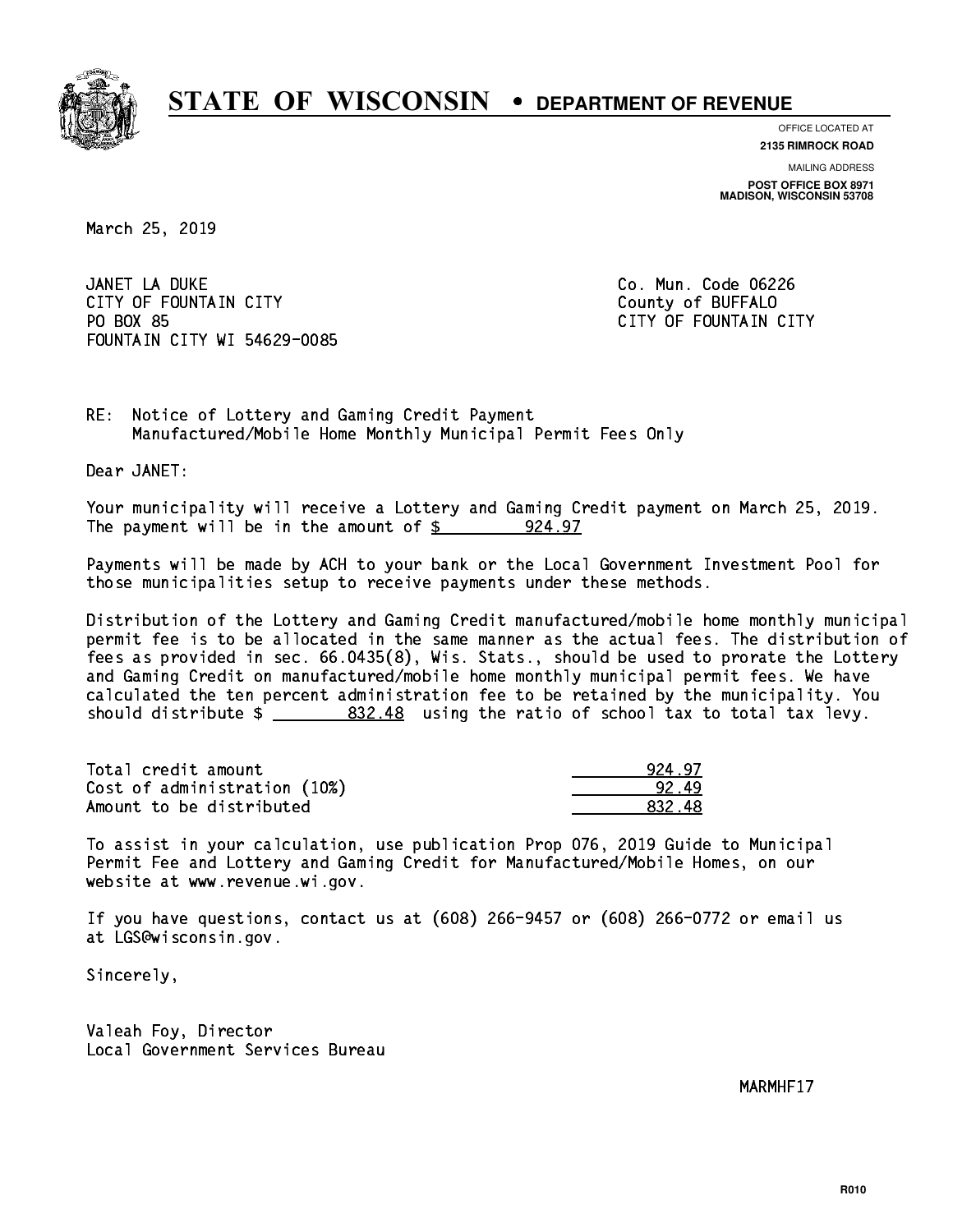

**OFFICE LOCATED AT**

**2135 RIMROCK ROAD**

**MAILING ADDRESS POST OFFICE BOX 8971 MADISON, WISCONSIN 53708**

March 25, 2019

 LYNNE HARMON Co. Mun. Code 07010 TOWN OF GRANTSBURG COUNTY OF BURNETT PO BOX 642 GRANTSBURG WI 54840-0642

TOWN OF GRANTSBURG

RE: Notice of Lottery and Gaming Credit Payment Manufactured/Mobile Home Monthly Municipal Permit Fees Only

Dear LYNNE:

 Your municipality will receive a Lottery and Gaming Credit payment on March 25, 2019. The payment will be in the amount of  $\frac{2}{3}$  837.36

 Payments will be made by ACH to your bank or the Local Government Investment Pool for those municipalities setup to receive payments under these methods.

 Distribution of the Lottery and Gaming Credit manufactured/mobile home monthly municipal permit fee is to be allocated in the same manner as the actual fees. The distribution of fees as provided in sec. 66.0435(8), Wis. Stats., should be used to prorate the Lottery and Gaming Credit on manufactured/mobile home monthly municipal permit fees. We have calculated the ten percent administration fee to be retained by the municipality. You should distribute  $\frac{2}{2}$   $\frac{753.63}{2}$  using the ratio of school tax to total tax levy.

| Total credit amount          | 837.36 |
|------------------------------|--------|
| Cost of administration (10%) | -83.73 |
| Amount to be distributed     | 753.63 |

 To assist in your calculation, use publication Prop 076, 2019 Guide to Municipal Permit Fee and Lottery and Gaming Credit for Manufactured/Mobile Homes, on our website at www.revenue.wi.gov.

 If you have questions, contact us at (608) 266-9457 or (608) 266-0772 or email us at LGS@wisconsin.gov.

Sincerely,

 Valeah Foy, Director Local Government Services Bureau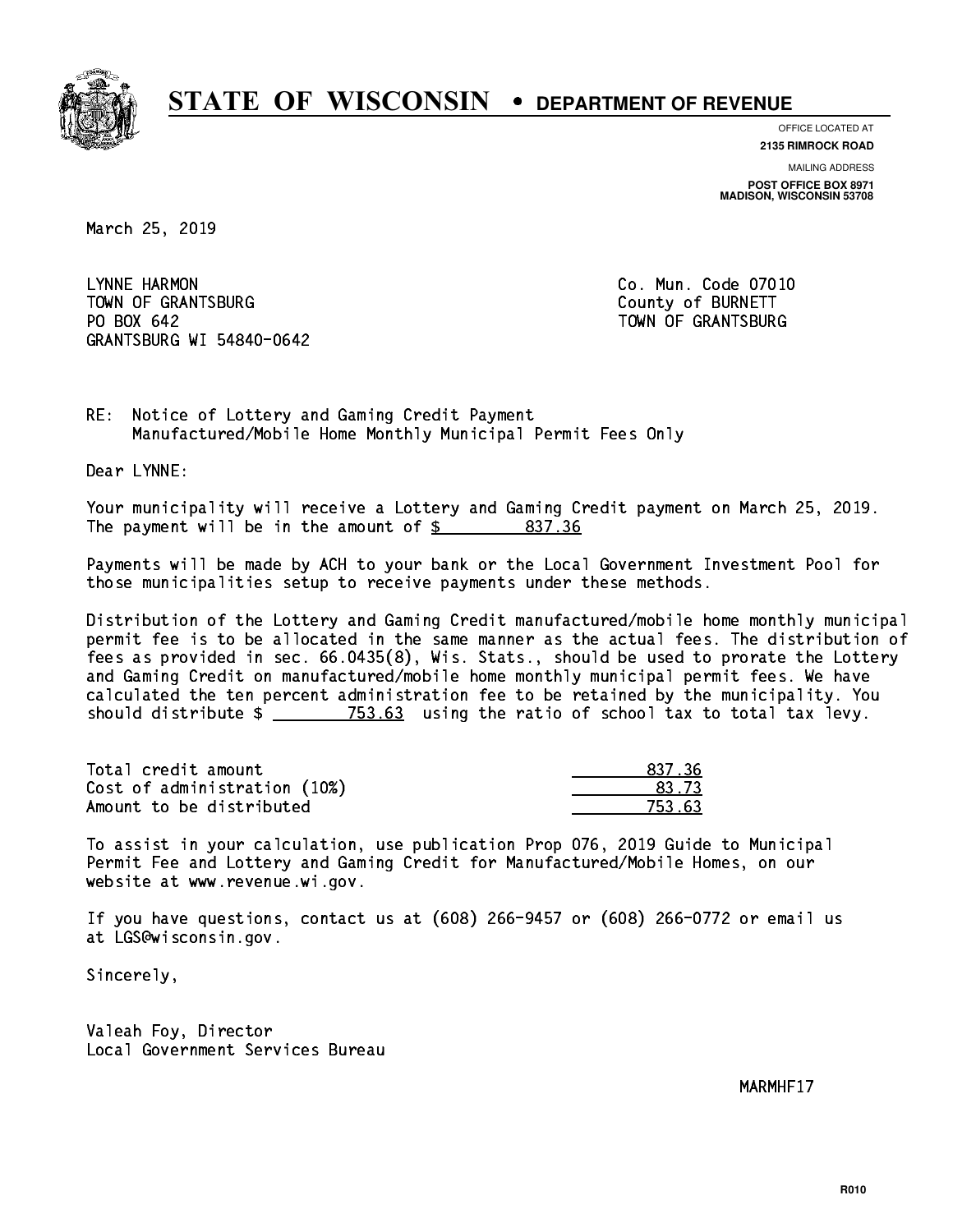

**OFFICE LOCATED AT**

**2135 RIMROCK ROAD**

**MAILING ADDRESS POST OFFICE BOX 8971 MADISON, WISCONSIN 53708**

March 25, 2019

WENDY PURCELL TOWN OF WEBB LAKE County of BURNETT 31390 NAMEKAGON RD. TOWN OF WEBB LAKE WEBB LAKE WI 54830

Co. Mun. Code 07038

RE: Notice of Lottery and Gaming Credit Payment Manufactured/Mobile Home Monthly Municipal Permit Fees Only

Dear WENDY:

 Your municipality will receive a Lottery and Gaming Credit payment on March 25, 2019. The payment will be in the amount of  $\frac{2}{3}$  138.35

 Payments will be made by ACH to your bank or the Local Government Investment Pool for those municipalities setup to receive payments under these methods.

 Distribution of the Lottery and Gaming Credit manufactured/mobile home monthly municipal permit fee is to be allocated in the same manner as the actual fees. The distribution of fees as provided in sec. 66.0435(8), Wis. Stats., should be used to prorate the Lottery and Gaming Credit on manufactured/mobile home monthly municipal permit fees. We have calculated the ten percent administration fee to be retained by the municipality. You should distribute  $\frac{24.52}{124.52}$  using the ratio of school tax to total tax levy.

Total credit amount Cost of administration (10%) Amount to be distributed

| 35         |
|------------|
| 3.83       |
| 52.<br>- 7 |

 To assist in your calculation, use publication Prop 076, 2019 Guide to Municipal Permit Fee and Lottery and Gaming Credit for Manufactured/Mobile Homes, on our website at www.revenue.wi.gov.

 If you have questions, contact us at (608) 266-9457 or (608) 266-0772 or email us at LGS@wisconsin.gov.

Sincerely,

 Valeah Foy, Director Local Government Services Bureau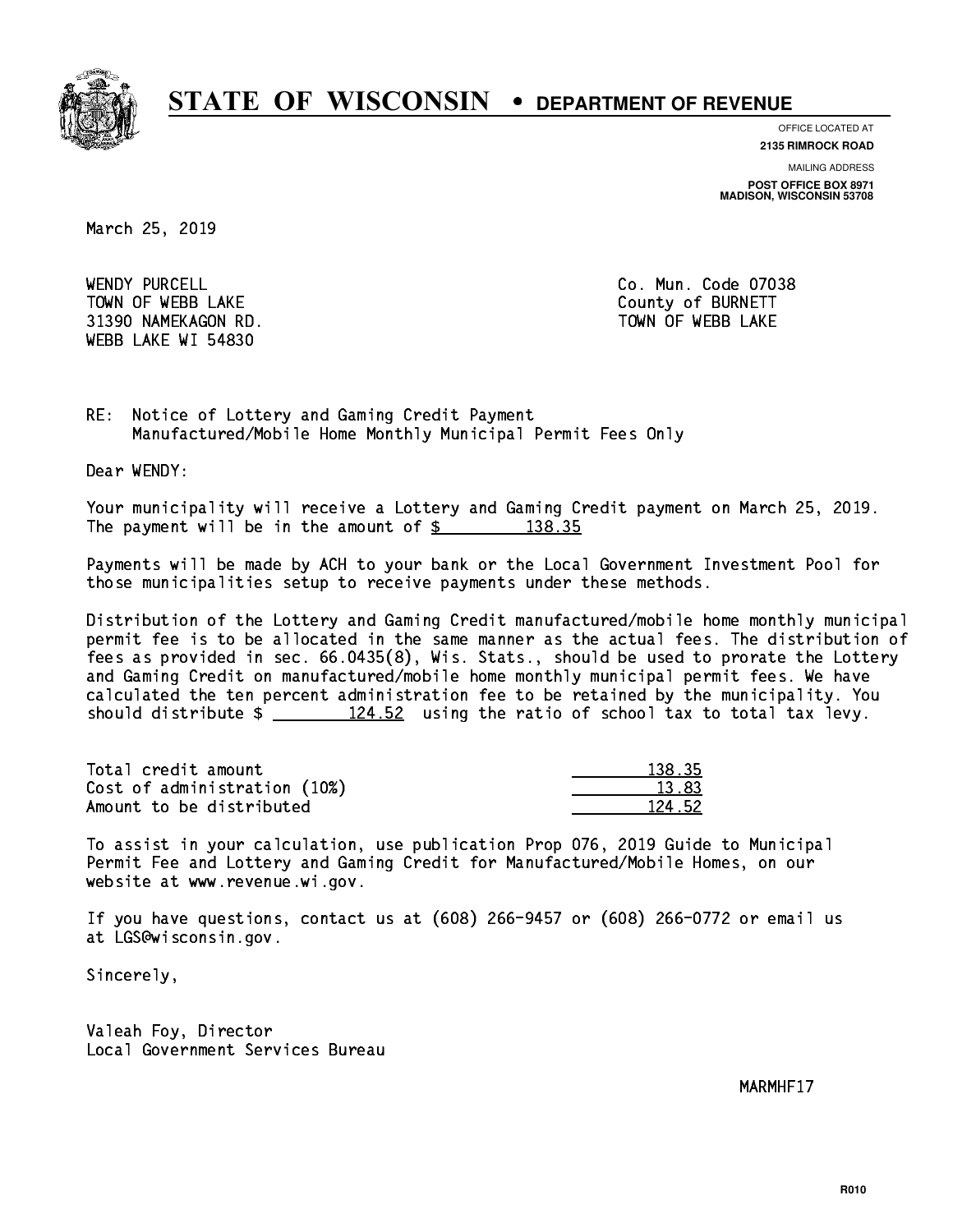

**OFFICE LOCATED AT**

**2135 RIMROCK ROAD**

**MAILING ADDRESS POST OFFICE BOX 8971 MADISON, WISCONSIN 53708**

March 25, 2019

ANN PETERSON VILLAGE OF SIREN COUNTY OF BURNETT PO BOX 23 PO BOX 23 VILLAGE OF SIREN SIREN WI 54872-0023

Co. Mun. Code 07181

RE: Notice of Lottery and Gaming Credit Payment Manufactured/Mobile Home Monthly Municipal Permit Fees Only

Dear ANN:

 Your municipality will receive a Lottery and Gaming Credit payment on March 25, 2019. The payment will be in the amount of  $\frac{2}{3}$  3,073.80

 Payments will be made by ACH to your bank or the Local Government Investment Pool for those municipalities setup to receive payments under these methods.

 Distribution of the Lottery and Gaming Credit manufactured/mobile home monthly municipal permit fee is to be allocated in the same manner as the actual fees. The distribution of fees as provided in sec. 66.0435(8), Wis. Stats., should be used to prorate the Lottery and Gaming Credit on manufactured/mobile home monthly municipal permit fees. We have calculated the ten percent administration fee to be retained by the municipality. You should distribute  $\frac{2.766.42}{2.766.42}$  using the ratio of school tax to total tax levy.

| Total credit amount          | 3.073.80 |
|------------------------------|----------|
| Cost of administration (10%) | 307.38   |
| Amount to be distributed     | 2.766.42 |

 To assist in your calculation, use publication Prop 076, 2019 Guide to Municipal Permit Fee and Lottery and Gaming Credit for Manufactured/Mobile Homes, on our website at www.revenue.wi.gov.

 If you have questions, contact us at (608) 266-9457 or (608) 266-0772 or email us at LGS@wisconsin.gov.

Sincerely,

 Valeah Foy, Director Local Government Services Bureau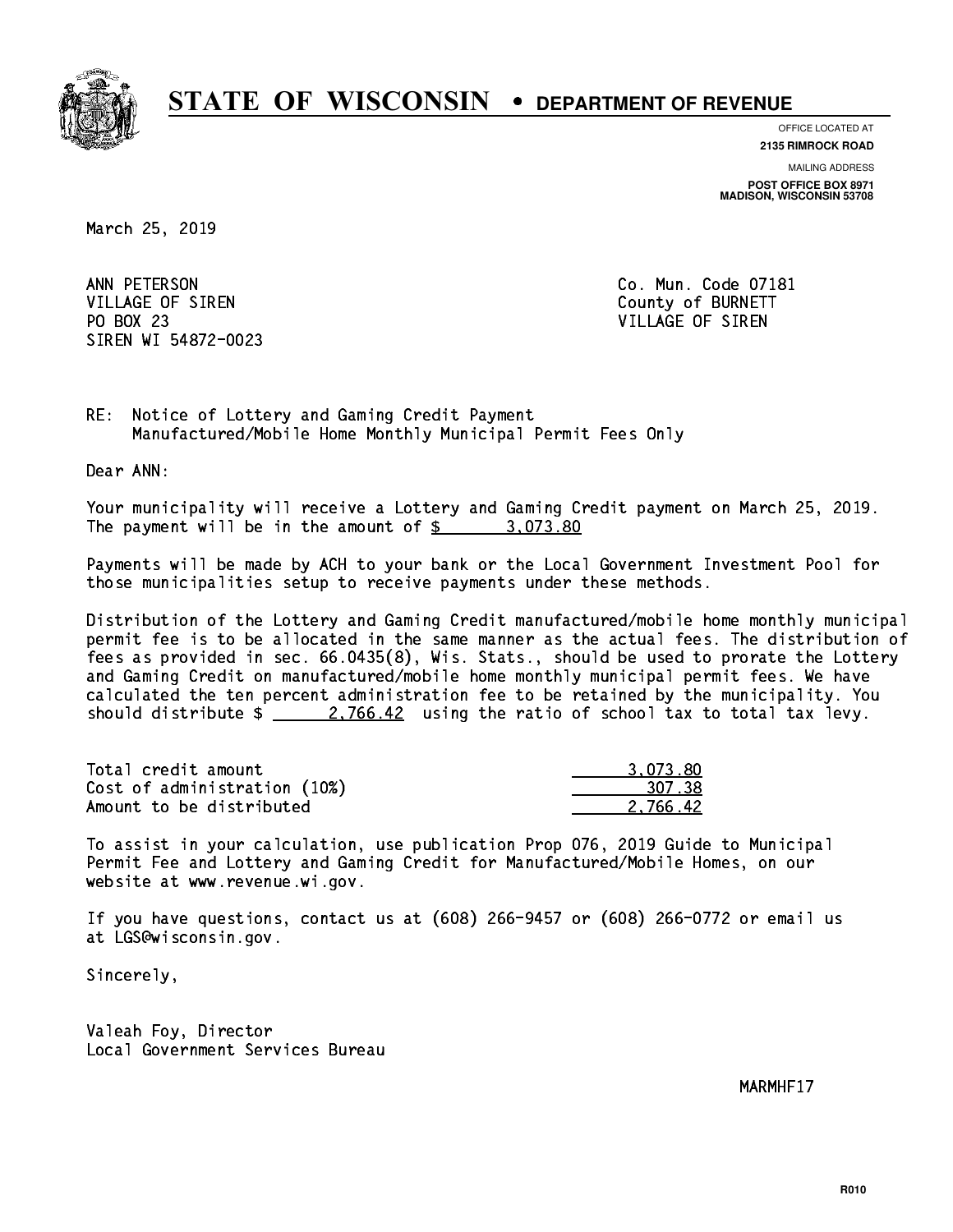

**OFFICE LOCATED AT**

**2135 RIMROCK ROAD**

**MAILING ADDRESS POST OFFICE BOX 8971 MADISON, WISCONSIN 53708**

March 25, 2019

 DEBRA DORIOTT-REINECCIUS Co. Mun. Code 07191 VILLAGE OF WEBSTER County of BURNETT PO BOX 25 WEBSTER WI 54893-0025

VILLAGE OF WEBSTER

RE: Notice of Lottery and Gaming Credit Payment Manufactured/Mobile Home Monthly Municipal Permit Fees Only

Dear DEBRA:

 Your municipality will receive a Lottery and Gaming Credit payment on March 25, 2019. The payment will be in the amount of \$ 384.23 \_\_\_\_\_\_\_\_\_\_\_\_\_\_\_\_

 Payments will be made by ACH to your bank or the Local Government Investment Pool for those municipalities setup to receive payments under these methods.

 Distribution of the Lottery and Gaming Credit manufactured/mobile home monthly municipal permit fee is to be allocated in the same manner as the actual fees. The distribution of fees as provided in sec. 66.0435(8), Wis. Stats., should be used to prorate the Lottery and Gaming Credit on manufactured/mobile home monthly municipal permit fees. We have calculated the ten percent administration fee to be retained by the municipality. You should distribute  $\frac{245.81}{1000}$  using the ratio of school tax to total tax levy.

| Total credit amount          | 384.23 |
|------------------------------|--------|
| Cost of administration (10%) | 38.42  |
| Amount to be distributed     | 345.81 |

 To assist in your calculation, use publication Prop 076, 2019 Guide to Municipal Permit Fee and Lottery and Gaming Credit for Manufactured/Mobile Homes, on our website at www.revenue.wi.gov.

 If you have questions, contact us at (608) 266-9457 or (608) 266-0772 or email us at LGS@wisconsin.gov.

Sincerely,

 Valeah Foy, Director Local Government Services Bureau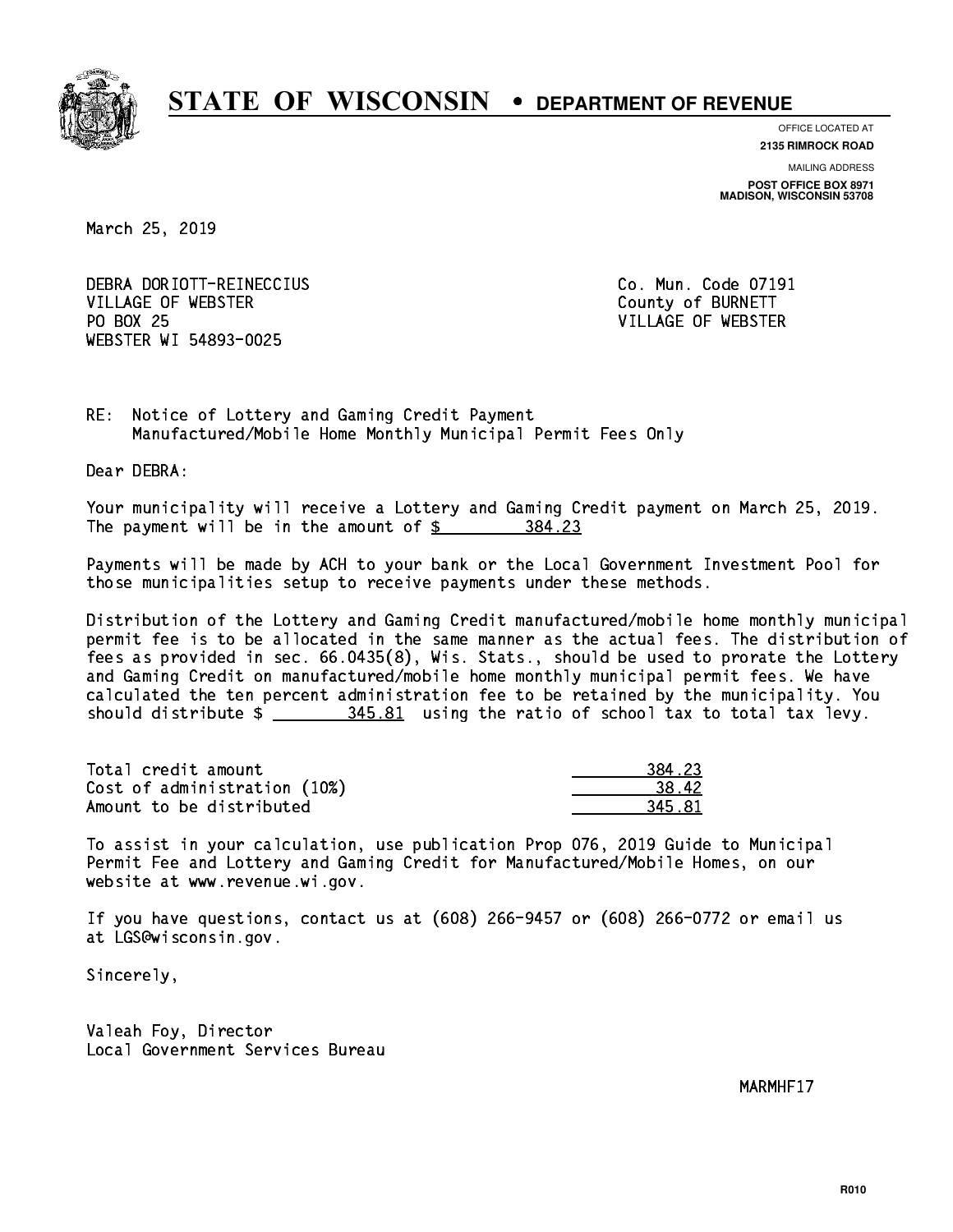

**OFFICE LOCATED AT**

**2135 RIMROCK ROAD**

**MAILING ADDRESS POST OFFICE BOX 8971 MADISON, WISCONSIN 53708**

March 25, 2019

SHARON OTT TOWN OF BRILLION County of CALUMET W2123 CENTER RD TOWN OF BRIDGE RD TOWN OF BRILLION COMMUNIST COMMUNIST COMMUNIST COMMUNIST COMMUNIST COMMUNIST COMMUNIST COMMUNIST COMMUNIST COMMUNIST COMMUNIST COMMUNIST COMMUNIST COMMUNIST COMMUNIST COMMUNIST COMMUNIST C BRILLION WI 54110-9711

Co. Mun. Code 08002

RE: Notice of Lottery and Gaming Credit Payment Manufactured/Mobile Home Monthly Municipal Permit Fees Only

Dear SHARON:

 Your municipality will receive a Lottery and Gaming Credit payment on March 25, 2019. The payment will be in the amount of  $\frac{2}{3}$  3,316.56

 Payments will be made by ACH to your bank or the Local Government Investment Pool for those municipalities setup to receive payments under these methods.

 Distribution of the Lottery and Gaming Credit manufactured/mobile home monthly municipal permit fee is to be allocated in the same manner as the actual fees. The distribution of fees as provided in sec. 66.0435(8), Wis. Stats., should be used to prorate the Lottery and Gaming Credit on manufactured/mobile home monthly municipal permit fees. We have calculated the ten percent administration fee to be retained by the municipality. You should distribute  $\frac{2.984.91}{2.984.91}$  using the ratio of school tax to total tax levy.

| Total credit amount          | 3.316.56 |
|------------------------------|----------|
| Cost of administration (10%) | 331.65   |
| Amount to be distributed     | 2.984.91 |

 To assist in your calculation, use publication Prop 076, 2019 Guide to Municipal Permit Fee and Lottery and Gaming Credit for Manufactured/Mobile Homes, on our website at www.revenue.wi.gov.

 If you have questions, contact us at (608) 266-9457 or (608) 266-0772 or email us at LGS@wisconsin.gov.

Sincerely,

 Valeah Foy, Director Local Government Services Bureau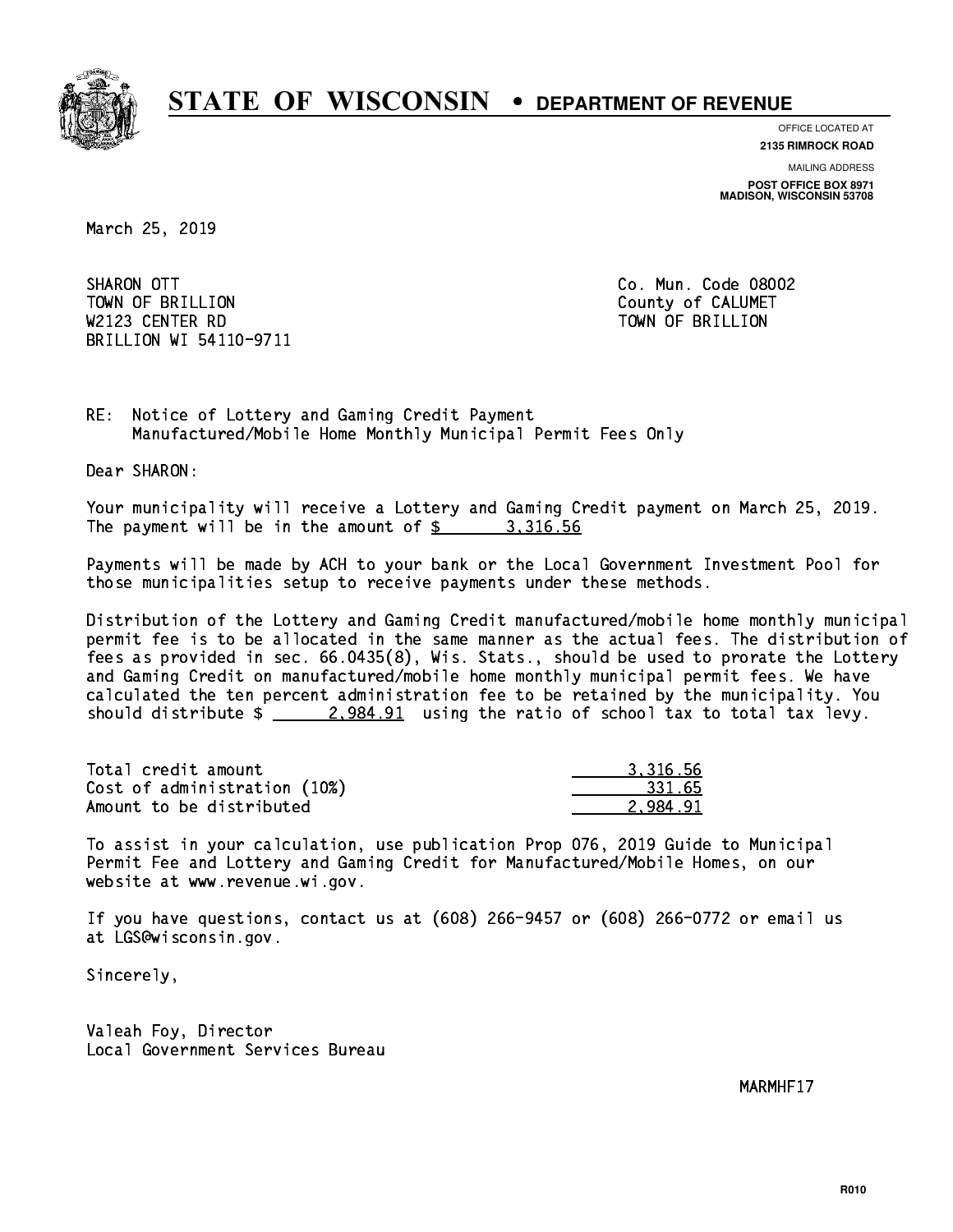

**OFFICE LOCATED AT**

**2135 RIMROCK ROAD**

**MAILING ADDRESS POST OFFICE BOX 8971 MADISON, WISCONSIN 53708**

March 25, 2019

LORI FHLUG TOWN OF BROTHERTOWN COUNTY COUNTY OF CALUMET CHILTON WI 53014

Co. Mun. Code 08004 W3916 ST CHARLES RD TOWN OF BROTHERTOWN

RE: Notice of Lottery and Gaming Credit Payment Manufactured/Mobile Home Monthly Municipal Permit Fees Only

Dear LORI:

 Your municipality will receive a Lottery and Gaming Credit payment on March 25, 2019. The payment will be in the amount of  $\frac{2}{3}$  1,009.29

 Payments will be made by ACH to your bank or the Local Government Investment Pool for those municipalities setup to receive payments under these methods.

 Distribution of the Lottery and Gaming Credit manufactured/mobile home monthly municipal permit fee is to be allocated in the same manner as the actual fees. The distribution of fees as provided in sec. 66.0435(8), Wis. Stats., should be used to prorate the Lottery and Gaming Credit on manufactured/mobile home monthly municipal permit fees. We have calculated the ten percent administration fee to be retained by the municipality. You should distribute  $\frac{208.37}{208.37}$  using the ratio of school tax to total tax levy.

| Total credit amount          | 1.009.29 |
|------------------------------|----------|
| Cost of administration (10%) | 100.92   |
| Amount to be distributed     | 908.37   |

 To assist in your calculation, use publication Prop 076, 2019 Guide to Municipal Permit Fee and Lottery and Gaming Credit for Manufactured/Mobile Homes, on our website at www.revenue.wi.gov.

 If you have questions, contact us at (608) 266-9457 or (608) 266-0772 or email us at LGS@wisconsin.gov.

Sincerely,

 Valeah Foy, Director Local Government Services Bureau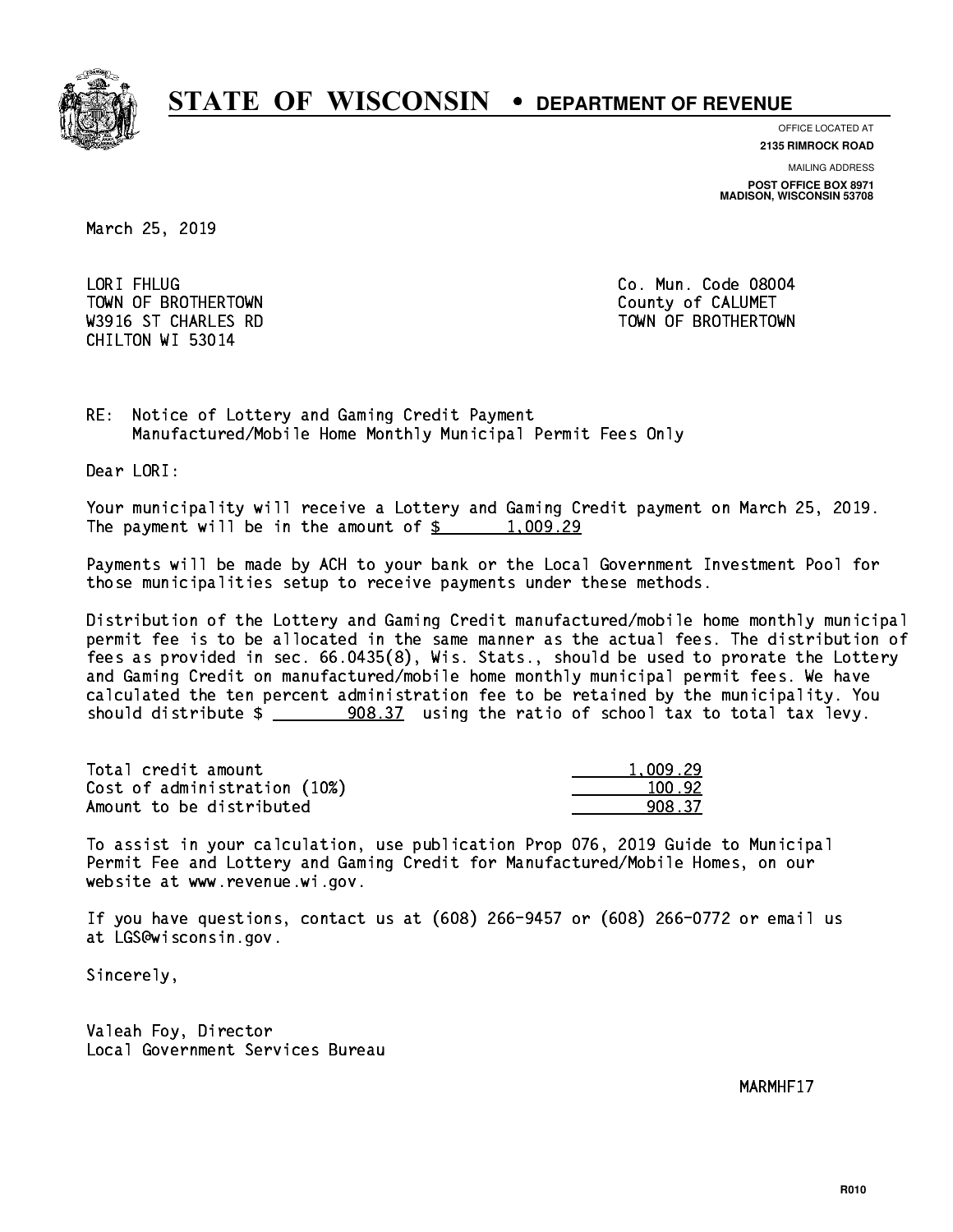

**OFFICE LOCATED AT**

**2135 RIMROCK ROAD**

**MAILING ADDRESS**

**POST OFFICE BOX 8971 MADISON, WISCONSIN 53708**

March 25, 2019

 MARY JO MUELLENBACH Co. Mun. Code 08012 TOWN OF NEW HOLSTEIN County of CALUMET N1092 DORN RD TOWN OF NEW HOLSTEIN CHILTON WI 53014-9686

RE: Notice of Lottery and Gaming Credit Payment Manufactured/Mobile Home Monthly Municipal Permit Fees Only

Dear MARY JO:

 Your municipality will receive a Lottery and Gaming Credit payment on March 25, 2019. The payment will be in the amount of  $\frac{2}{3}$  3,400.80

 Payments will be made by ACH to your bank or the Local Government Investment Pool for those municipalities setup to receive payments under these methods.

 Distribution of the Lottery and Gaming Credit manufactured/mobile home monthly municipal permit fee is to be allocated in the same manner as the actual fees. The distribution of fees as provided in sec. 66.0435(8), Wis. Stats., should be used to prorate the Lottery and Gaming Credit on manufactured/mobile home monthly municipal permit fees. We have calculated the ten percent administration fee to be retained by the municipality. You should distribute  $\frac{2}{2}$  3,060.72 using the ratio of school tax to total tax levy.

| Total credit amount          | 3,400.80 |
|------------------------------|----------|
| Cost of administration (10%) | 340.08   |
| Amount to be distributed     | 3.060.72 |

 To assist in your calculation, use publication Prop 076, 2019 Guide to Municipal Permit Fee and Lottery and Gaming Credit for Manufactured/Mobile Homes, on our website at www.revenue.wi.gov.

 If you have questions, contact us at (608) 266-9457 or (608) 266-0772 or email us at LGS@wisconsin.gov.

Sincerely,

 Valeah Foy, Director Local Government Services Bureau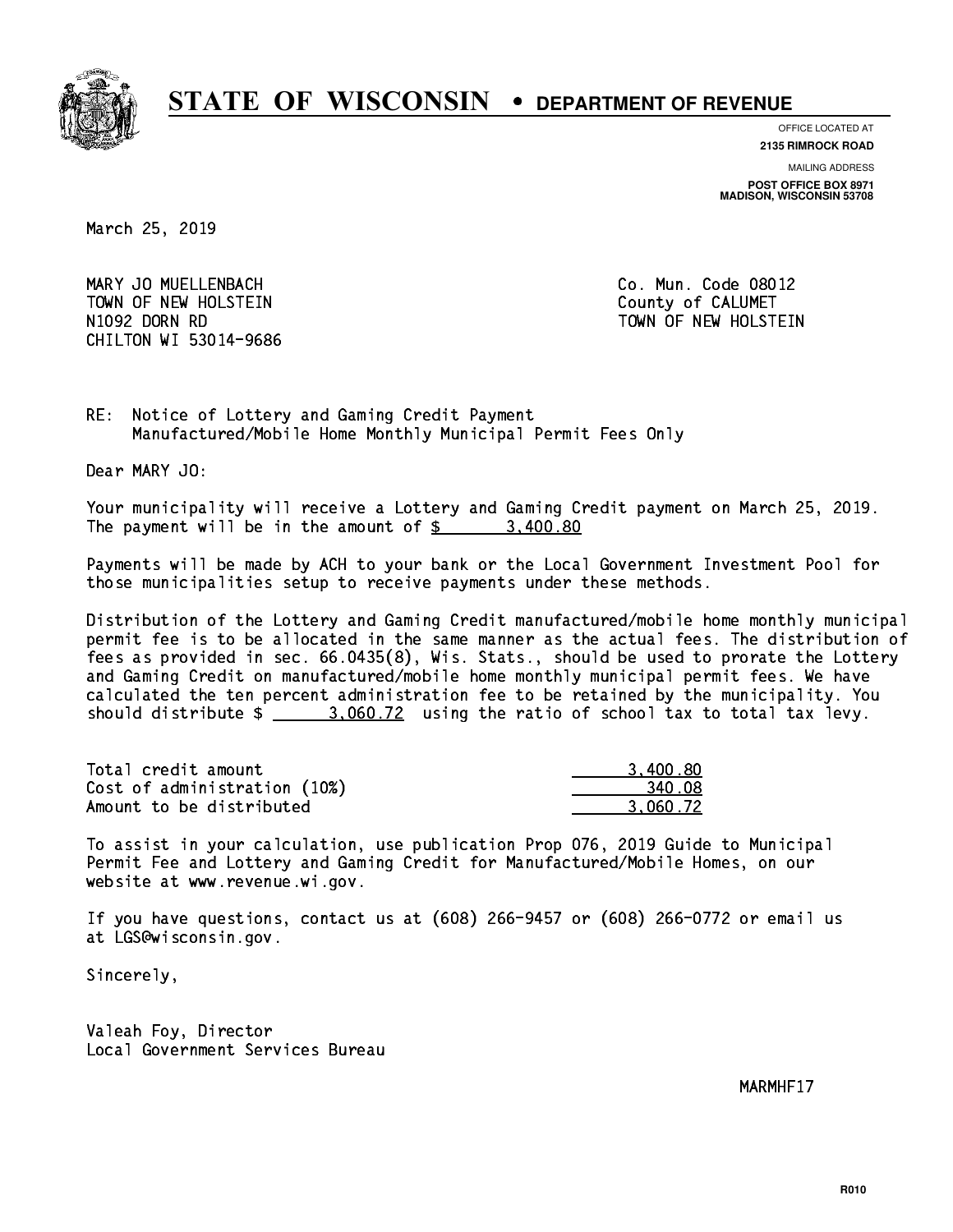

**OFFICE LOCATED AT**

**2135 RIMROCK ROAD**

**MAILING ADDRESS POST OFFICE BOX 8971 MADISON, WISCONSIN 53708**

March 25, 2019

 DENNIS G DUPREY Co. Mun. Code 08136 VILLAGE OF HILBERT COUNTY OF CALUMET PO BOX 266 VILLAGE OF HILBERT HILBERT WI 54129-0266

RE: Notice of Lottery and Gaming Credit Payment Manufactured/Mobile Home Monthly Municipal Permit Fees Only

Dear DENNIS:

 Your municipality will receive a Lottery and Gaming Credit payment on March 25, 2019. The payment will be in the amount of  $\frac{2}{3}$  3,563.04

 Payments will be made by ACH to your bank or the Local Government Investment Pool for those municipalities setup to receive payments under these methods.

 Distribution of the Lottery and Gaming Credit manufactured/mobile home monthly municipal permit fee is to be allocated in the same manner as the actual fees. The distribution of fees as provided in sec. 66.0435(8), Wis. Stats., should be used to prorate the Lottery and Gaming Credit on manufactured/mobile home monthly municipal permit fees. We have calculated the ten percent administration fee to be retained by the municipality. You should distribute  $\frac{2.206.74}{2.206.74}$  using the ratio of school tax to total tax levy.

| Total credit amount          | 3.563.04 |
|------------------------------|----------|
| Cost of administration (10%) | 356.30   |
| Amount to be distributed     | 3.206.74 |

 To assist in your calculation, use publication Prop 076, 2019 Guide to Municipal Permit Fee and Lottery and Gaming Credit for Manufactured/Mobile Homes, on our website at www.revenue.wi.gov.

 If you have questions, contact us at (608) 266-9457 or (608) 266-0772 or email us at LGS@wisconsin.gov.

Sincerely,

 Valeah Foy, Director Local Government Services Bureau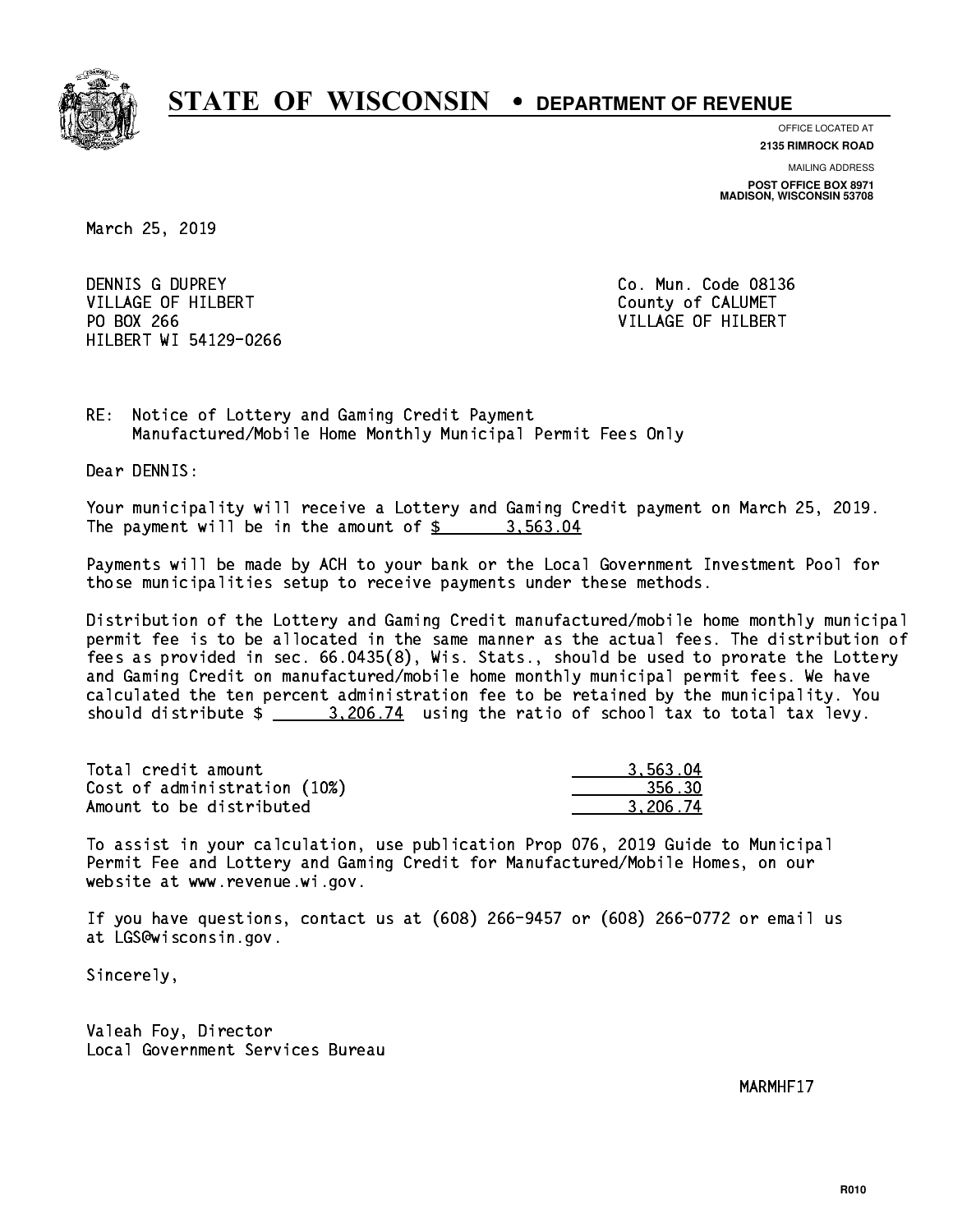

**OFFICE LOCATED AT**

**2135 RIMROCK ROAD**

**MAILING ADDRESS POST OFFICE BOX 8971 MADISON, WISCONSIN 53708**

March 25, 2019

 TONY SAUCERMAN Co. Mun. Code 08201 CITY OF APPLETON COUNTY COUNTY OF CALUMET 100 N APPLETON ST CITY OF APPLETON APPLETON WI 54911-4702

RE: Notice of Lottery and Gaming Credit Payment Manufactured/Mobile Home Monthly Municipal Permit Fees Only

Dear TONY:

 Your municipality will receive a Lottery and Gaming Credit payment on March 25, 2019. The payment will be in the amount of  $\frac{2}{3}$  2,428.40

 Payments will be made by ACH to your bank or the Local Government Investment Pool for those municipalities setup to receive payments under these methods.

 Distribution of the Lottery and Gaming Credit manufactured/mobile home monthly municipal permit fee is to be allocated in the same manner as the actual fees. The distribution of fees as provided in sec. 66.0435(8), Wis. Stats., should be used to prorate the Lottery and Gaming Credit on manufactured/mobile home monthly municipal permit fees. We have calculated the ten percent administration fee to be retained by the municipality. You should distribute  $\frac{2.185.56}{2.185.56}$  using the ratio of school tax to total tax levy.

| Total credit amount          | 2.428.40 |
|------------------------------|----------|
| Cost of administration (10%) | 242.84   |
| Amount to be distributed     | 2.185.56 |

 To assist in your calculation, use publication Prop 076, 2019 Guide to Municipal Permit Fee and Lottery and Gaming Credit for Manufactured/Mobile Homes, on our website at www.revenue.wi.gov.

 If you have questions, contact us at (608) 266-9457 or (608) 266-0772 or email us at LGS@wisconsin.gov.

Sincerely,

 Valeah Foy, Director Local Government Services Bureau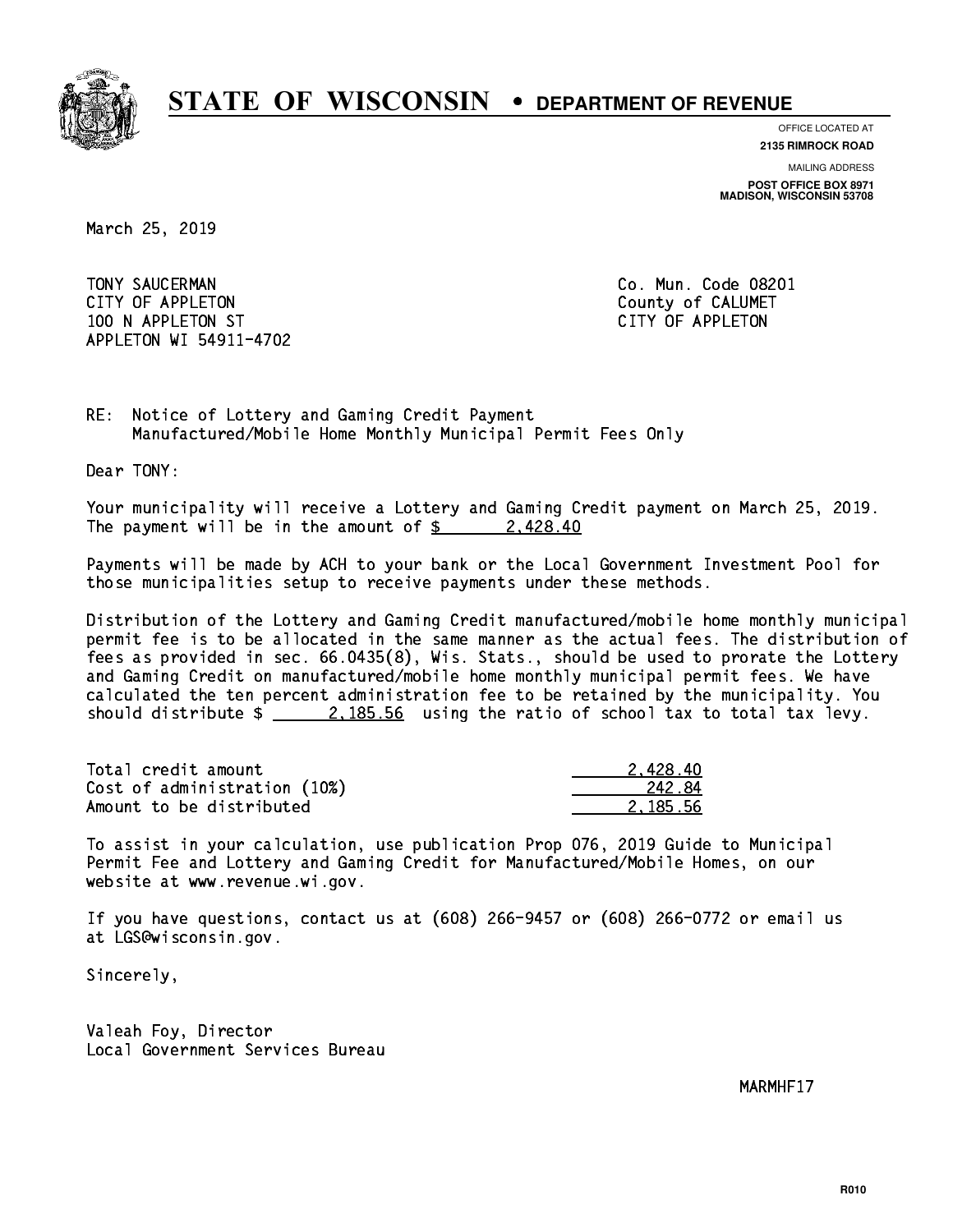

**OFFICE LOCATED AT**

**2135 RIMROCK ROAD**

**MAILING ADDRESS**

**POST OFFICE BOX 8971 MADISON, WISCONSIN 53708**

March 25, 2019

LORI GOSZ BRILLION WI 54110

Co. Mun. Code 08206 CITY OF BRILLION County of CALUMET 201 N MAIN ST CITY OF BRIDGE OF BRIDGE OF BRIDGE OF BRIDGE OF BRIDGE OF BRIDGE OF BRIDGE OF BRIDGE OF BRIDGE O

RE: Notice of Lottery and Gaming Credit Payment Manufactured/Mobile Home Monthly Municipal Permit Fees Only

Dear LORI:

 Your municipality will receive a Lottery and Gaming Credit payment on March 25, 2019. The payment will be in the amount of \$ 3,282.73 \_\_\_\_\_\_\_\_\_\_\_\_\_\_\_\_

 Payments will be made by ACH to your bank or the Local Government Investment Pool for those municipalities setup to receive payments under these methods.

 Distribution of the Lottery and Gaming Credit manufactured/mobile home monthly municipal permit fee is to be allocated in the same manner as the actual fees. The distribution of fees as provided in sec. 66.0435(8), Wis. Stats., should be used to prorate the Lottery and Gaming Credit on manufactured/mobile home monthly municipal permit fees. We have calculated the ten percent administration fee to be retained by the municipality. You should distribute  $\frac{2.954.46}{2.954.46}$  using the ratio of school tax to total tax levy.

| Total credit amount          | 3.282.73 |
|------------------------------|----------|
| Cost of administration (10%) | 328.27   |
| Amount to be distributed     | 2.954.46 |

 To assist in your calculation, use publication Prop 076, 2019 Guide to Municipal Permit Fee and Lottery and Gaming Credit for Manufactured/Mobile Homes, on our website at www.revenue.wi.gov.

 If you have questions, contact us at (608) 266-9457 or (608) 266-0772 or email us at LGS@wisconsin.gov.

Sincerely,

 Valeah Foy, Director Local Government Services Bureau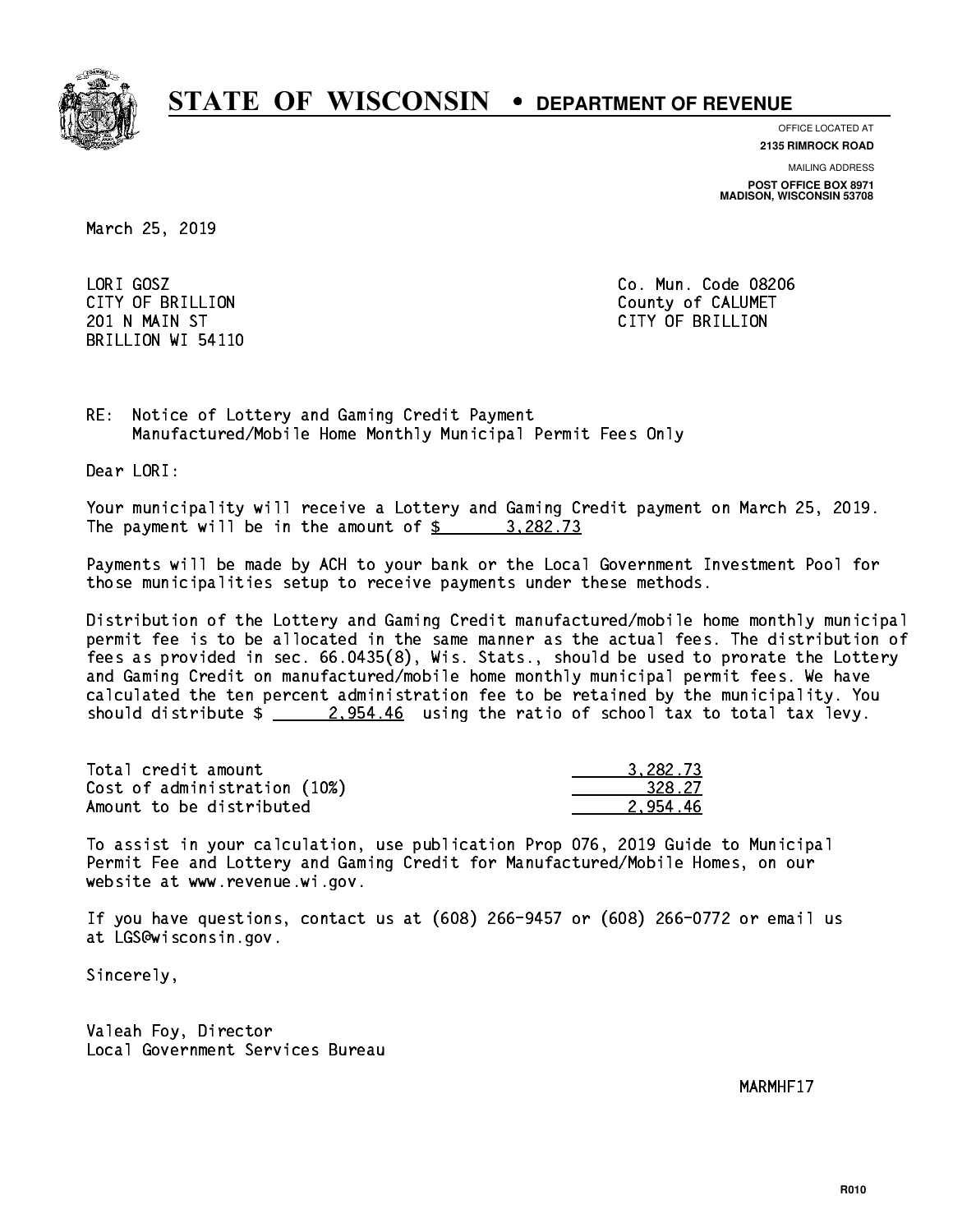

**OFFICE LOCATED AT**

**2135 RIMROCK ROAD**

**MAILING ADDRESS**

**POST OFFICE BOX 8971 MADISON, WISCONSIN 53708**

March 25, 2019

 JANELLE MORITZ Co. Mun. Code 08241 CITY OF KIEL **COUNTY COUNTY OF CALUMET** PO BOX 98 PO BOX 98 CITY OF KIEL KIEL WI 53042-0098

CITY OF KIEL

RE: Notice of Lottery and Gaming Credit Payment Manufactured/Mobile Home Monthly Municipal Permit Fees Only

Dear JANELLE:

 Your municipality will receive a Lottery and Gaming Credit payment on March 25, 2019. The payment will be in the amount of  $\frac{2}{3}$  7,091.04

 Payments will be made by ACH to your bank or the Local Government Investment Pool for those municipalities setup to receive payments under these methods.

 Distribution of the Lottery and Gaming Credit manufactured/mobile home monthly municipal permit fee is to be allocated in the same manner as the actual fees. The distribution of fees as provided in sec. 66.0435(8), Wis. Stats., should be used to prorate the Lottery and Gaming Credit on manufactured/mobile home monthly municipal permit fees. We have calculated the ten percent administration fee to be retained by the municipality. You should distribute  $\frac{2}{1}$   $\frac{6,381.94}{2}$  using the ratio of school tax to total tax levy.

| Total credit amount          | 7.091.04 |
|------------------------------|----------|
| Cost of administration (10%) | 709 10   |
| Amount to be distributed     | 6.381.94 |

 To assist in your calculation, use publication Prop 076, 2019 Guide to Municipal Permit Fee and Lottery and Gaming Credit for Manufactured/Mobile Homes, on our website at www.revenue.wi.gov.

 If you have questions, contact us at (608) 266-9457 or (608) 266-0772 or email us at LGS@wisconsin.gov.

Sincerely,

 Valeah Foy, Director Local Government Services Bureau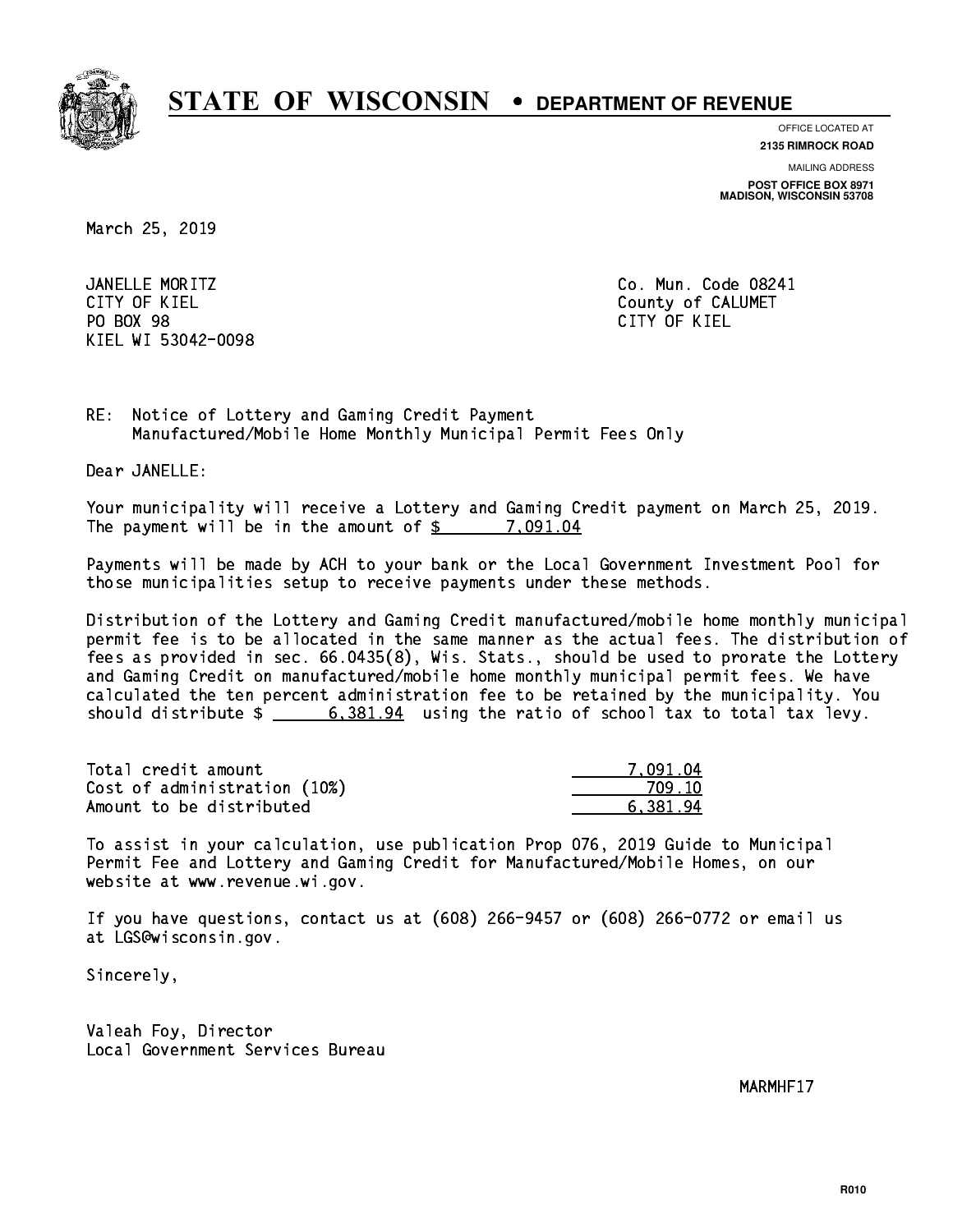

**OFFICE LOCATED AT**

**2135 RIMROCK ROAD**

**MAILING ADDRESS POST OFFICE BOX 8971 MADISON, WISCONSIN 53708**

March 25, 2019

 ASHLEY NELSON Co. Mun. Code 09010 TOWN OF BLOOMER County of CHIPPEWA 23780 STATE HIGHWAY 40 TOWN OF BLOOMER BLOOMER WI 54724

RE: Notice of Lottery and Gaming Credit Payment Manufactured/Mobile Home Monthly Municipal Permit Fees Only

Dear ASHLEY:

 Your municipality will receive a Lottery and Gaming Credit payment on March 25, 2019. The payment will be in the amount of  $\frac{2}{3}$  3,353.40

 Payments will be made by ACH to your bank or the Local Government Investment Pool for those municipalities setup to receive payments under these methods.

 Distribution of the Lottery and Gaming Credit manufactured/mobile home monthly municipal permit fee is to be allocated in the same manner as the actual fees. The distribution of fees as provided in sec. 66.0435(8), Wis. Stats., should be used to prorate the Lottery and Gaming Credit on manufactured/mobile home monthly municipal permit fees. We have calculated the ten percent administration fee to be retained by the municipality. You should distribute  $\frac{2.018.06}{2.018.06}$  using the ratio of school tax to total tax levy.

| Total credit amount          | 3.353.40 |
|------------------------------|----------|
| Cost of administration (10%) | 335.34   |
| Amount to be distributed     | 3.018.06 |

 To assist in your calculation, use publication Prop 076, 2019 Guide to Municipal Permit Fee and Lottery and Gaming Credit for Manufactured/Mobile Homes, on our website at www.revenue.wi.gov.

 If you have questions, contact us at (608) 266-9457 or (608) 266-0772 or email us at LGS@wisconsin.gov.

Sincerely,

 Valeah Foy, Director Local Government Services Bureau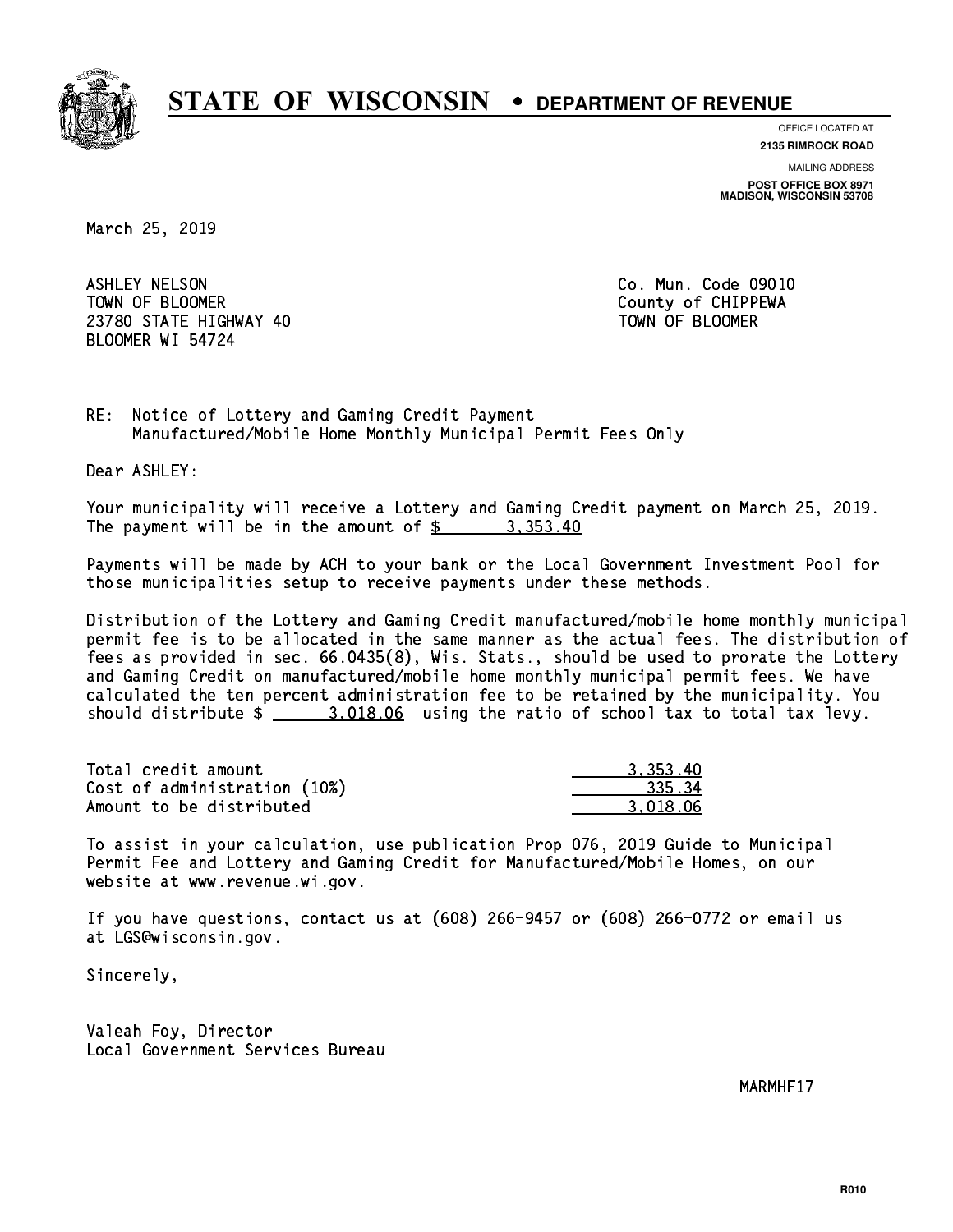

**OFFICE LOCATED AT**

**2135 RIMROCK ROAD**

**MAILING ADDRESS POST OFFICE BOX 8971 MADISON, WISCONSIN 53708**

March 25, 2019

**RUTH KNAPP** TOWN OF EAGLE POINT COUNTS AND TOWN OF CHIPPEWA 8391 137TH ST TOWN OF EAGLE POINT CHIPPEWA FALLS WI 54729-8876

Co. Mun. Code 09020

RE: Notice of Lottery and Gaming Credit Payment Manufactured/Mobile Home Monthly Municipal Permit Fees Only

Dear RUTH:

 Your municipality will receive a Lottery and Gaming Credit payment on March 25, 2019. The payment will be in the amount of  $\frac{2}{3}$  136.68

 Payments will be made by ACH to your bank or the Local Government Investment Pool for those municipalities setup to receive payments under these methods.

 Distribution of the Lottery and Gaming Credit manufactured/mobile home monthly municipal permit fee is to be allocated in the same manner as the actual fees. The distribution of fees as provided in sec. 66.0435(8), Wis. Stats., should be used to prorate the Lottery and Gaming Credit on manufactured/mobile home monthly municipal permit fees. We have calculated the ten percent administration fee to be retained by the municipality. You should distribute  $\frac{2}{2}$   $\frac{123.02}{2}$  using the ratio of school tax to total tax levy.

Total credit amount Cost of administration (10%) Amount to be distributed

| 136.68 |
|--------|
| 13.66  |
| 123.02 |

 To assist in your calculation, use publication Prop 076, 2019 Guide to Municipal Permit Fee and Lottery and Gaming Credit for Manufactured/Mobile Homes, on our website at www.revenue.wi.gov.

 If you have questions, contact us at (608) 266-9457 or (608) 266-0772 or email us at LGS@wisconsin.gov.

Sincerely,

 Valeah Foy, Director Local Government Services Bureau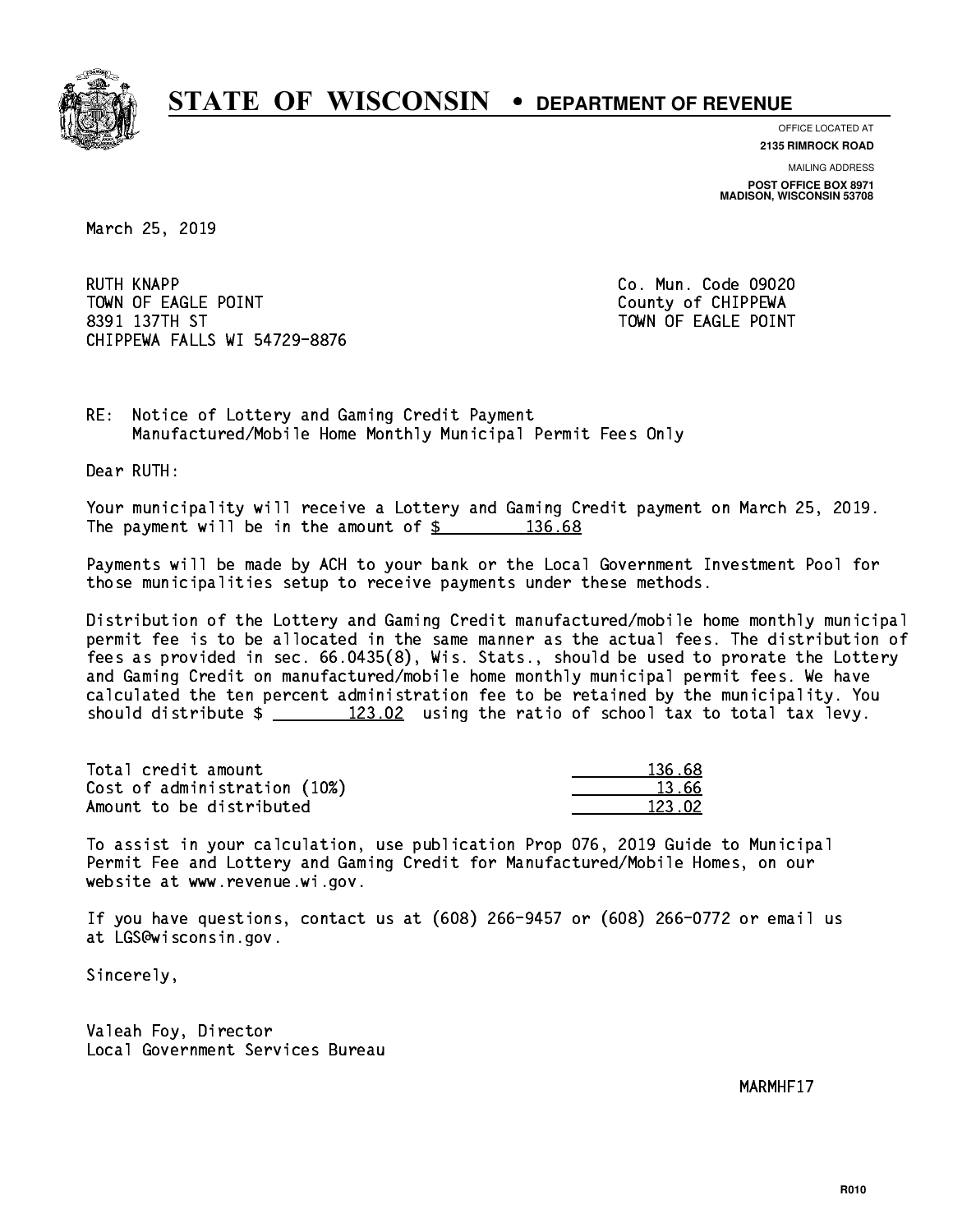

**OFFICE LOCATED AT**

**2135 RIMROCK ROAD**

**MAILING ADDRESS POST OFFICE BOX 8971 MADISON, WISCONSIN 53708**

March 25, 2019

LORI L HANSON TOWN OF LAFAYETTE TOWN OF LAFAYETTE 5765 197TH ST TOWN OF LAFAYETTE CHIPPEWA FALLS WI 54729-9128

Co. Mun. Code 09034

RE: Notice of Lottery and Gaming Credit Payment Manufactured/Mobile Home Monthly Municipal Permit Fees Only

Dear LORI:

 Your municipality will receive a Lottery and Gaming Credit payment on March 25, 2019. The payment will be in the amount of  $\frac{2}{2}$  2,224.79

 Payments will be made by ACH to your bank or the Local Government Investment Pool for those municipalities setup to receive payments under these methods.

 Distribution of the Lottery and Gaming Credit manufactured/mobile home monthly municipal permit fee is to be allocated in the same manner as the actual fees. The distribution of fees as provided in sec. 66.0435(8), Wis. Stats., should be used to prorate the Lottery and Gaming Credit on manufactured/mobile home monthly municipal permit fees. We have calculated the ten percent administration fee to be retained by the municipality. You should distribute  $\frac{2.002.32}{ }$  using the ratio of school tax to total tax levy.

| Total credit amount          | 2.224.79 |
|------------------------------|----------|
| Cost of administration (10%) | 222.47   |
| Amount to be distributed     | 2.002.32 |

 To assist in your calculation, use publication Prop 076, 2019 Guide to Municipal Permit Fee and Lottery and Gaming Credit for Manufactured/Mobile Homes, on our website at www.revenue.wi.gov.

 If you have questions, contact us at (608) 266-9457 or (608) 266-0772 or email us at LGS@wisconsin.gov.

Sincerely,

 Valeah Foy, Director Local Government Services Bureau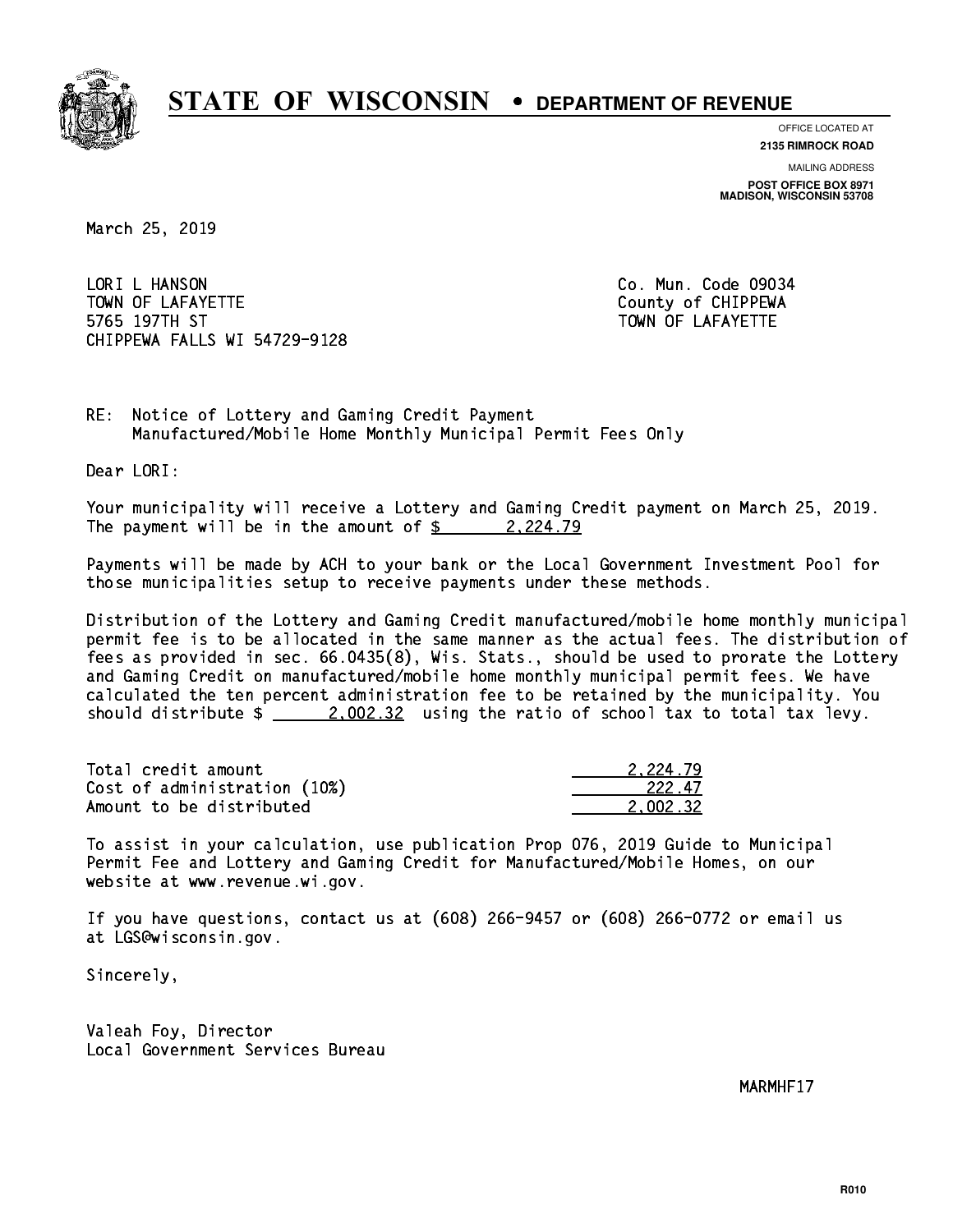

**OFFICE LOCATED AT**

**2135 RIMROCK ROAD**

**MAILING ADDRESS POST OFFICE BOX 8971 MADISON, WISCONSIN 53708**

March 25, 2019

DANA MARION TOWN OF SIGEL County of CHIPPEWA 27171 30TH AVE 27171 30TH AVE CADOTT WI 54727-5819

Co. Mun. Code 09040

RE: Notice of Lottery and Gaming Credit Payment Manufactured/Mobile Home Monthly Municipal Permit Fees Only

Dear DANA:

 Your municipality will receive a Lottery and Gaming Credit payment on March 25, 2019. The payment will be in the amount of \$ 3,402.36 \_\_\_\_\_\_\_\_\_\_\_\_\_\_\_\_

 Payments will be made by ACH to your bank or the Local Government Investment Pool for those municipalities setup to receive payments under these methods.

 Distribution of the Lottery and Gaming Credit manufactured/mobile home monthly municipal permit fee is to be allocated in the same manner as the actual fees. The distribution of fees as provided in sec. 66.0435(8), Wis. Stats., should be used to prorate the Lottery and Gaming Credit on manufactured/mobile home monthly municipal permit fees. We have calculated the ten percent administration fee to be retained by the municipality. You should distribute  $\frac{2}{2}$   $\frac{3.062.13}{2}$  using the ratio of school tax to total tax levy.

| Total credit amount          | 3.402.36 |
|------------------------------|----------|
| Cost of administration (10%) | 340.23   |
| Amount to be distributed     | 3.062.13 |

 To assist in your calculation, use publication Prop 076, 2019 Guide to Municipal Permit Fee and Lottery and Gaming Credit for Manufactured/Mobile Homes, on our website at www.revenue.wi.gov.

 If you have questions, contact us at (608) 266-9457 or (608) 266-0772 or email us at LGS@wisconsin.gov.

Sincerely,

 Valeah Foy, Director Local Government Services Bureau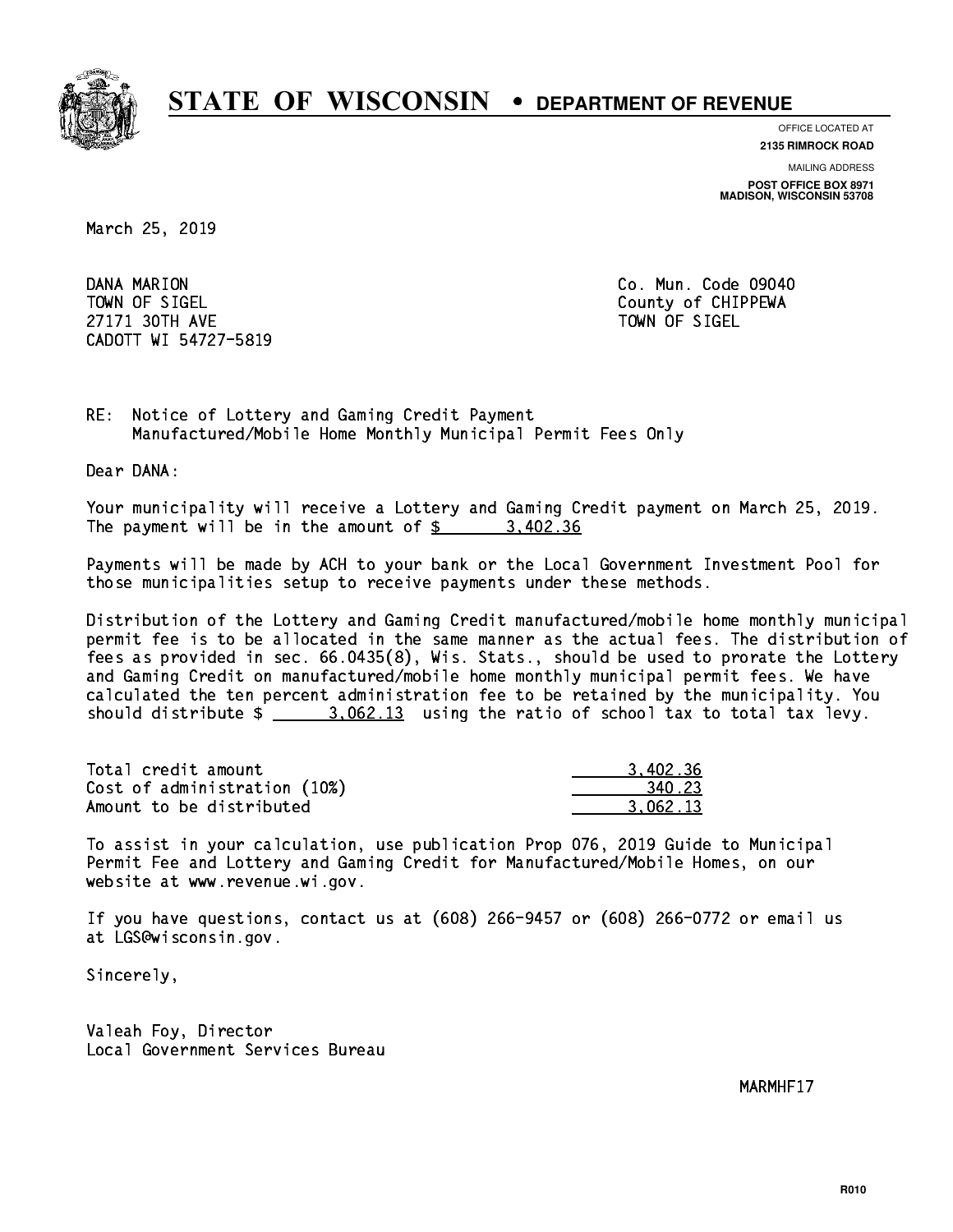

**OFFICE LOCATED AT**

**2135 RIMROCK ROAD**

**MAILING ADDRESS POST OFFICE BOX 8971 MADISON, WISCONSIN 53708**

March 25, 2019

SANDRA BUETOW VILLAGE OF CADOTT COUNTY COUNTY COUNTY OF CHIPPEWA PO BOX 40 CADOTT WI 54727-0040

Co. Mun. Code 09111 VILLAGE OF CADOTT

RE: Notice of Lottery and Gaming Credit Payment Manufactured/Mobile Home Monthly Municipal Permit Fees Only

Dear SANDRA:

 Your municipality will receive a Lottery and Gaming Credit payment on March 25, 2019. The payment will be in the amount of  $\frac{2}{3}$  1,478.45

 Payments will be made by ACH to your bank or the Local Government Investment Pool for those municipalities setup to receive payments under these methods.

 Distribution of the Lottery and Gaming Credit manufactured/mobile home monthly municipal permit fee is to be allocated in the same manner as the actual fees. The distribution of fees as provided in sec. 66.0435(8), Wis. Stats., should be used to prorate the Lottery and Gaming Credit on manufactured/mobile home monthly municipal permit fees. We have calculated the ten percent administration fee to be retained by the municipality. You should distribute  $\frac{1,330.61}{1,330.61}$  using the ratio of school tax to total tax levy.

| Total credit amount          | 1.478.45 |
|------------------------------|----------|
| Cost of administration (10%) | 147.84   |
| Amount to be distributed     | 1.330.61 |

 To assist in your calculation, use publication Prop 076, 2019 Guide to Municipal Permit Fee and Lottery and Gaming Credit for Manufactured/Mobile Homes, on our website at www.revenue.wi.gov.

 If you have questions, contact us at (608) 266-9457 or (608) 266-0772 or email us at LGS@wisconsin.gov.

Sincerely,

 Valeah Foy, Director Local Government Services Bureau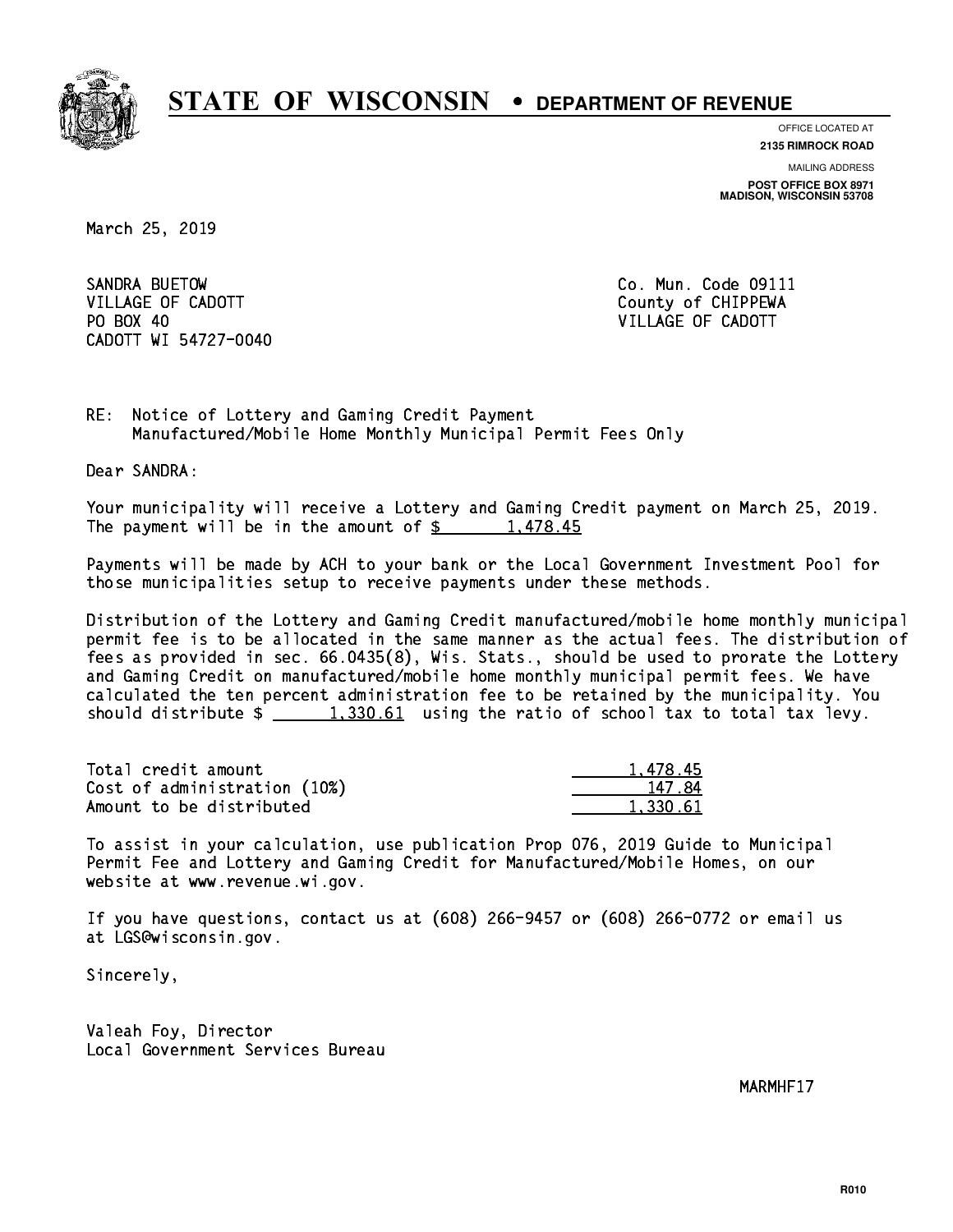

**OFFICE LOCATED AT**

**2135 RIMROCK ROAD**

**MAILING ADDRESS POST OFFICE BOX 8971 MADISON, WISCONSIN 53708**

March 25, 2019

**KRIS FITZSIMMONS** VILLAGE OF LAKE HALLIE COUNTY OF CHIPPEWA 13136 30TH AVE VILLAGE OF LAKE HALLIE CHIPPEWA FALLS WI 54729

Co. Mun. Code 09128

RE: Notice of Lottery and Gaming Credit Payment Manufactured/Mobile Home Monthly Municipal Permit Fees Only

Dear KRIS:

 Your municipality will receive a Lottery and Gaming Credit payment on March 25, 2019. The payment will be in the amount of  $\frac{2.073.48}{2.023.48}$ 

 Payments will be made by ACH to your bank or the Local Government Investment Pool for those municipalities setup to receive payments under these methods.

 Distribution of the Lottery and Gaming Credit manufactured/mobile home monthly municipal permit fee is to be allocated in the same manner as the actual fees. The distribution of fees as provided in sec. 66.0435(8), Wis. Stats., should be used to prorate the Lottery and Gaming Credit on manufactured/mobile home monthly municipal permit fees. We have calculated the ten percent administration fee to be retained by the municipality. You should distribute  $\frac{1,866.14}{1,866.14}$  using the ratio of school tax to total tax levy.

| Total credit amount          | 2.073.48 |
|------------------------------|----------|
| Cost of administration (10%) | 207.34   |
| Amount to be distributed     | 1.866.14 |

 To assist in your calculation, use publication Prop 076, 2019 Guide to Municipal Permit Fee and Lottery and Gaming Credit for Manufactured/Mobile Homes, on our website at www.revenue.wi.gov.

 If you have questions, contact us at (608) 266-9457 or (608) 266-0772 or email us at LGS@wisconsin.gov.

Sincerely,

 Valeah Foy, Director Local Government Services Bureau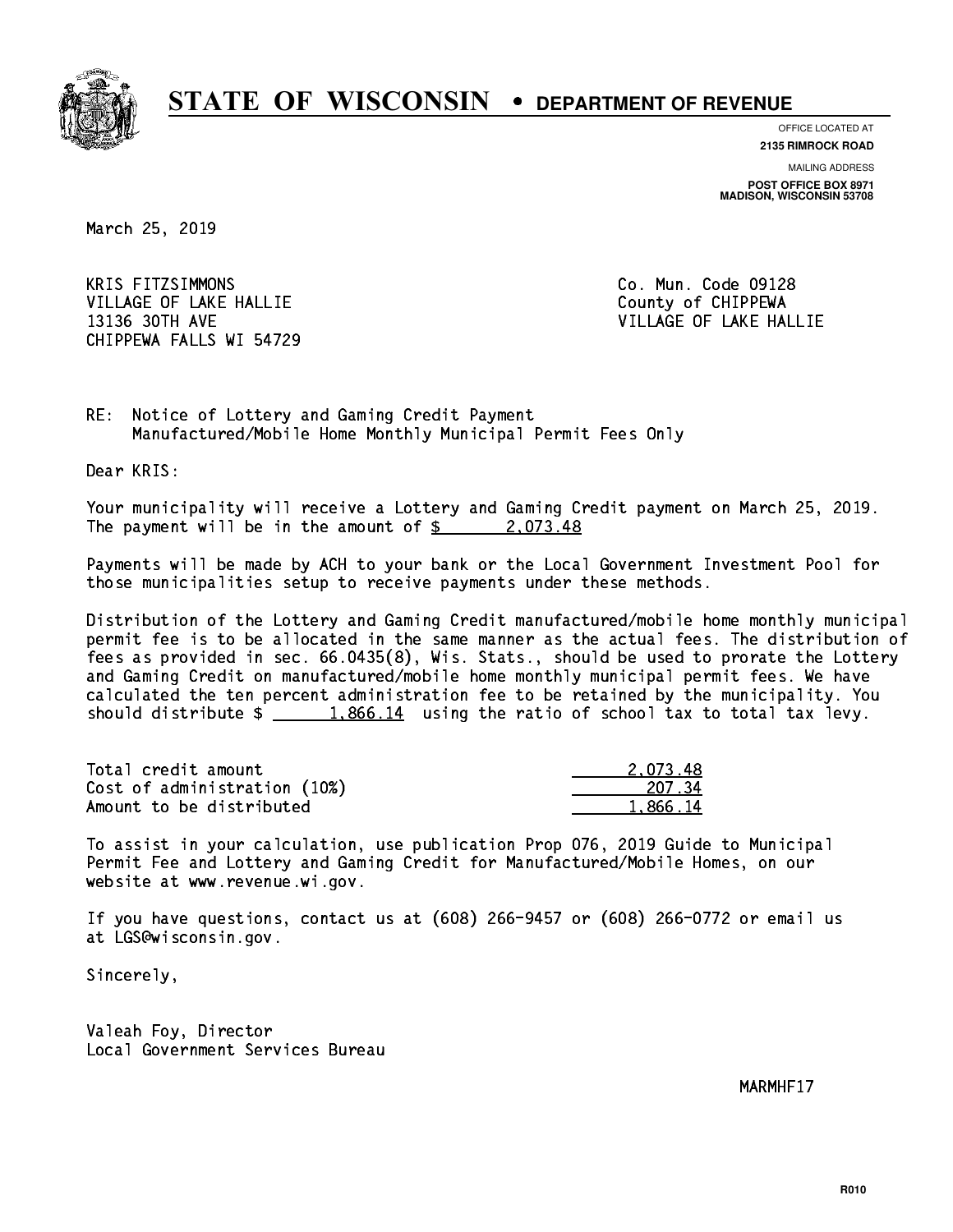

**OFFICE LOCATED AT**

**2135 RIMROCK ROAD**

**MAILING ADDRESS POST OFFICE BOX 8971 MADISON, WISCONSIN 53708**

March 25, 2019

PEGGY STANFORD VILLAGE OF NEW AUBURN COUNTY OF CHIPPEWA PO BOX 100 NEW AUBURN WI 54757-0100

Co. Mun. Code 09161 VILLAGE OF NEW AUBURN

RE: Notice of Lottery and Gaming Credit Payment Manufactured/Mobile Home Monthly Municipal Permit Fees Only

Dear PEGGY:

 Your municipality will receive a Lottery and Gaming Credit payment on March 25, 2019. The payment will be in the amount of  $\frac{2}{3}$  954.96

 Payments will be made by ACH to your bank or the Local Government Investment Pool for those municipalities setup to receive payments under these methods.

 Distribution of the Lottery and Gaming Credit manufactured/mobile home monthly municipal permit fee is to be allocated in the same manner as the actual fees. The distribution of fees as provided in sec. 66.0435(8), Wis. Stats., should be used to prorate the Lottery and Gaming Credit on manufactured/mobile home monthly municipal permit fees. We have calculated the ten percent administration fee to be retained by the municipality. You should distribute  $\frac{2}{2}$   $\frac{859.47}{2}$  using the ratio of school tax to total tax levy.

| Total credit amount          | 954.96 |
|------------------------------|--------|
| Cost of administration (10%) | 95.49  |
| Amount to be distributed     | 859.47 |

 To assist in your calculation, use publication Prop 076, 2019 Guide to Municipal Permit Fee and Lottery and Gaming Credit for Manufactured/Mobile Homes, on our website at www.revenue.wi.gov.

 If you have questions, contact us at (608) 266-9457 or (608) 266-0772 or email us at LGS@wisconsin.gov.

Sincerely,

 Valeah Foy, Director Local Government Services Bureau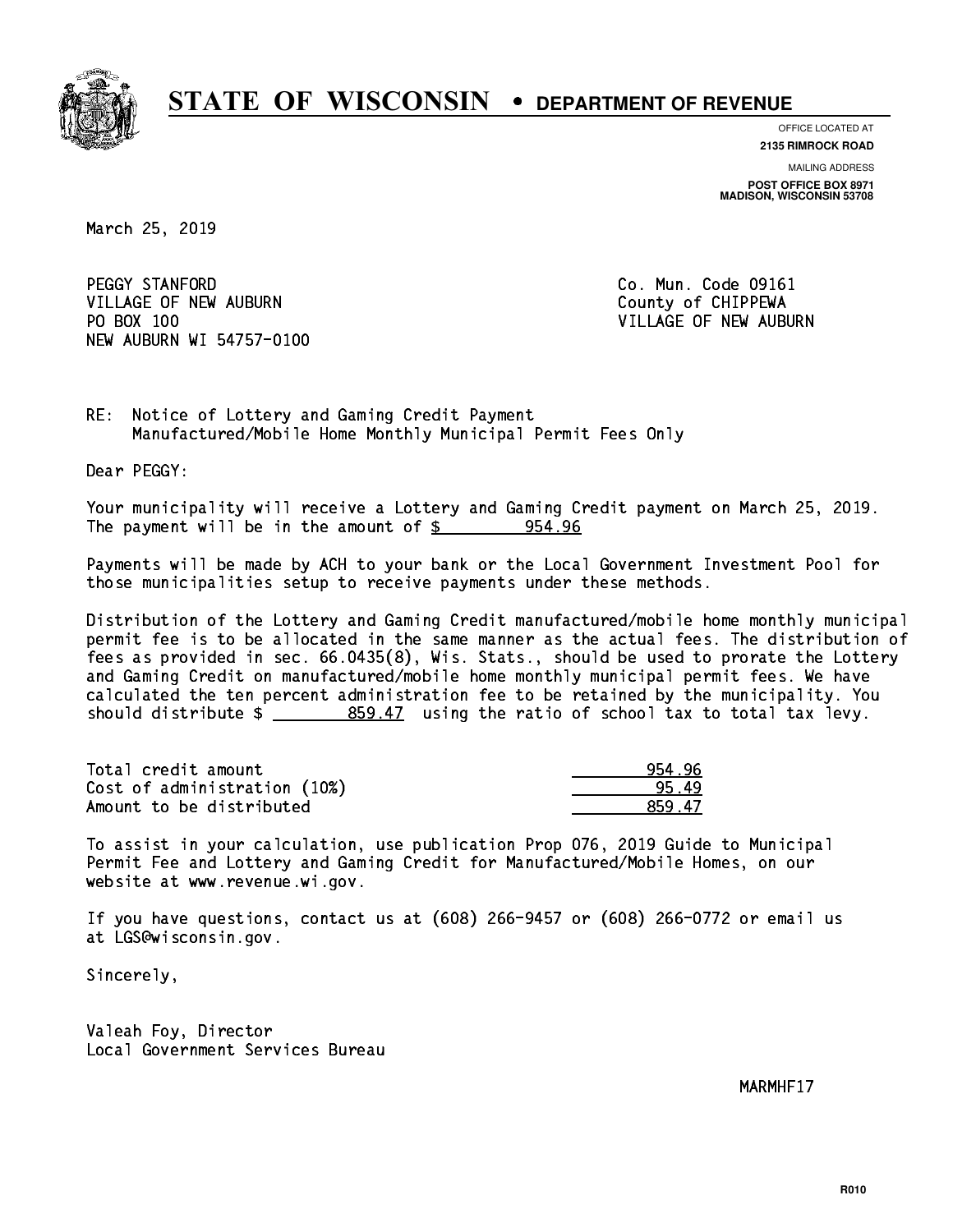

**OFFICE LOCATED AT**

**2135 RIMROCK ROAD**

**MAILING ADDRESS POST OFFICE BOX 8971 MADISON, WISCONSIN 53708**

March 25, 2019

 LYNNE BAUER Co. Mun. Code 09211 CITY OF CHIPPEWA FALLS County of CHIPPEWA 30 W CENTRAL ST CITY OF CHIPPEWA FALLS CHIPPEWA FALLS WI 54729-2448

RE: Notice of Lottery and Gaming Credit Payment Manufactured/Mobile Home Monthly Municipal Permit Fees Only

Dear LYNNE:

 Your municipality will receive a Lottery and Gaming Credit payment on March 25, 2019. The payment will be in the amount of \$ 7,163.16 \_\_\_\_\_\_\_\_\_\_\_\_\_\_\_\_

 Payments will be made by ACH to your bank or the Local Government Investment Pool for those municipalities setup to receive payments under these methods.

 Distribution of the Lottery and Gaming Credit manufactured/mobile home monthly municipal permit fee is to be allocated in the same manner as the actual fees. The distribution of fees as provided in sec. 66.0435(8), Wis. Stats., should be used to prorate the Lottery and Gaming Credit on manufactured/mobile home monthly municipal permit fees. We have calculated the ten percent administration fee to be retained by the municipality. You should distribute  $\frac{2}{1}$   $\frac{6,446.85}{2}$  using the ratio of school tax to total tax levy.

| Total credit amount          | 7.163.16 |
|------------------------------|----------|
| Cost of administration (10%) | 716.31   |
| Amount to be distributed     | 6.446.85 |

 To assist in your calculation, use publication Prop 076, 2019 Guide to Municipal Permit Fee and Lottery and Gaming Credit for Manufactured/Mobile Homes, on our website at www.revenue.wi.gov.

 If you have questions, contact us at (608) 266-9457 or (608) 266-0772 or email us at LGS@wisconsin.gov.

Sincerely,

 Valeah Foy, Director Local Government Services Bureau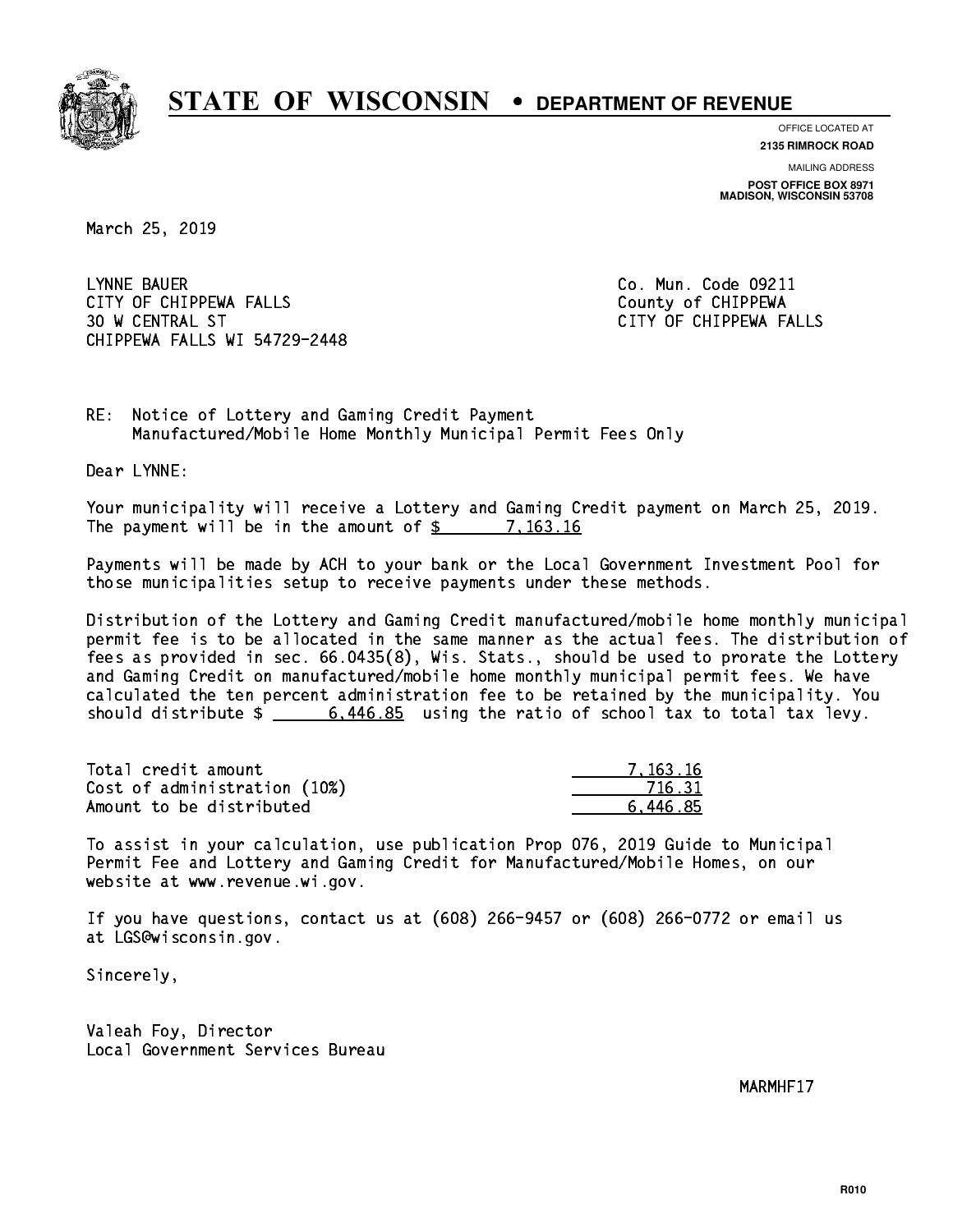

**OFFICE LOCATED AT**

**2135 RIMROCK ROAD**

**MAILING ADDRESS POST OFFICE BOX 8971 MADISON, WISCONSIN 53708**

March 25, 2019

DAVID DEJONGH CITY OF CORNELL CITY OF COUNTLE COUNTRY OF CHIPPEWA PO BOX 796 CITY OF CORNELL CORNELL WI 54732-0796

Co. Mun. Code 09213

RE: Notice of Lottery and Gaming Credit Payment Manufactured/Mobile Home Monthly Municipal Permit Fees Only

Dear DAVID:

 Your municipality will receive a Lottery and Gaming Credit payment on March 25, 2019. The payment will be in the amount of  $$ 549.04$ 

 Payments will be made by ACH to your bank or the Local Government Investment Pool for those municipalities setup to receive payments under these methods.

 Distribution of the Lottery and Gaming Credit manufactured/mobile home monthly municipal permit fee is to be allocated in the same manner as the actual fees. The distribution of fees as provided in sec. 66.0435(8), Wis. Stats., should be used to prorate the Lottery and Gaming Credit on manufactured/mobile home monthly municipal permit fees. We have calculated the ten percent administration fee to be retained by the municipality. You should distribute  $\frac{494.14}{12}$  using the ratio of school tax to total tax levy.

| Total credit amount          | 549.04 |
|------------------------------|--------|
| Cost of administration (10%) | 54.90  |
| Amount to be distributed     | 494 14 |

 To assist in your calculation, use publication Prop 076, 2019 Guide to Municipal Permit Fee and Lottery and Gaming Credit for Manufactured/Mobile Homes, on our website at www.revenue.wi.gov.

 If you have questions, contact us at (608) 266-9457 or (608) 266-0772 or email us at LGS@wisconsin.gov.

Sincerely,

 Valeah Foy, Director Local Government Services Bureau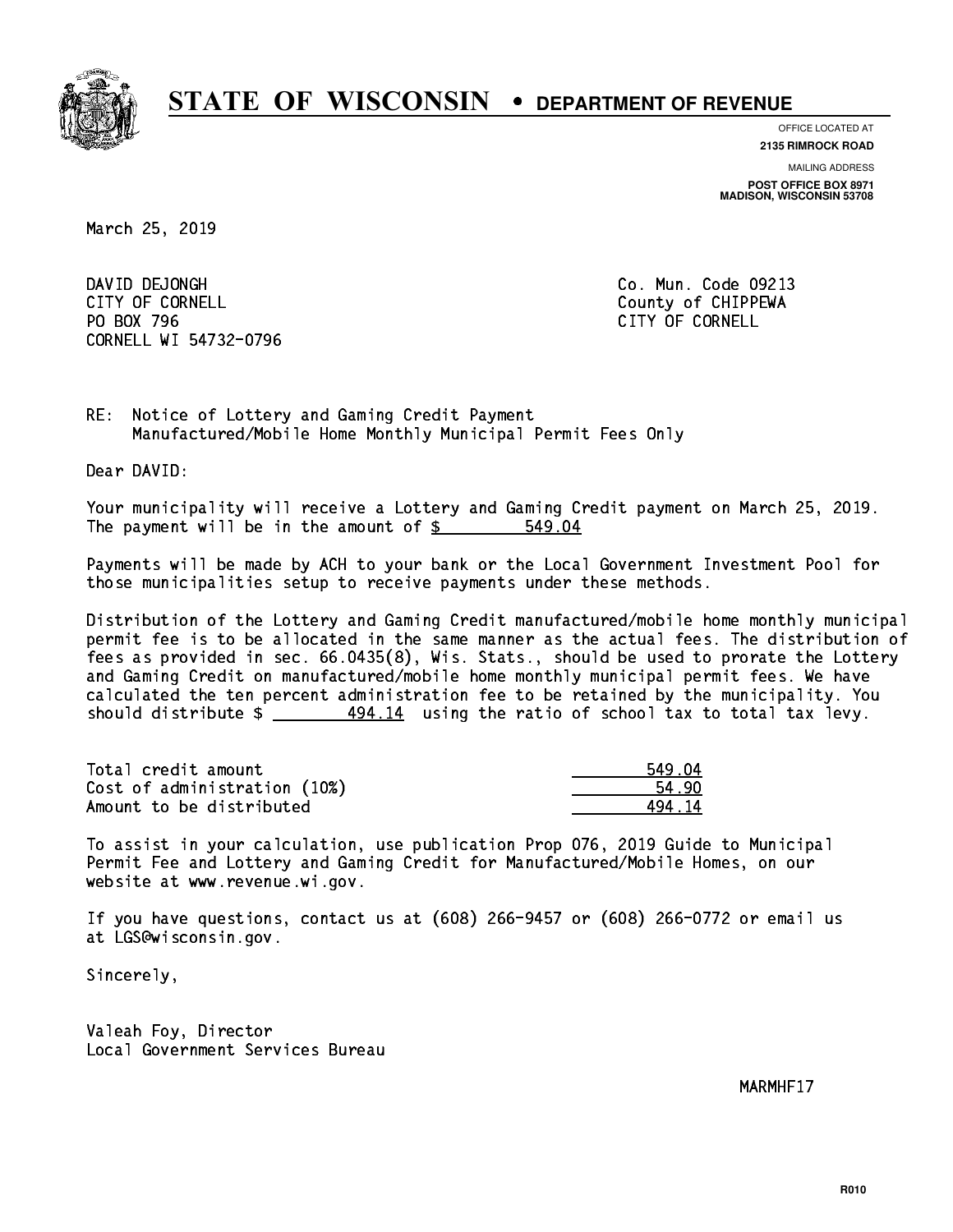

**OFFICE LOCATED AT**

**2135 RIMROCK ROAD**

**MAILING ADDRESS POST OFFICE BOX 8971 MADISON, WISCONSIN 53708**

March 25, 2019

JACOB WINZENZ CITY OF EAU CLAIRE **COUNTY COUNTY OF CHIPPEWA** PO BOX 5148 EAU CLAIRE WI 54702-5148

Co. Mun. Code 09221 CITY OF EAU CLAIRE

RE: Notice of Lottery and Gaming Credit Payment Manufactured/Mobile Home Monthly Municipal Permit Fees Only

Dear JACOB:

 Your municipality will receive a Lottery and Gaming Credit payment on March 25, 2019. The payment will be in the amount of  $\frac{2}{3}$  4,836.43

 Payments will be made by ACH to your bank or the Local Government Investment Pool for those municipalities setup to receive payments under these methods.

 Distribution of the Lottery and Gaming Credit manufactured/mobile home monthly municipal permit fee is to be allocated in the same manner as the actual fees. The distribution of fees as provided in sec. 66.0435(8), Wis. Stats., should be used to prorate the Lottery and Gaming Credit on manufactured/mobile home monthly municipal permit fees. We have calculated the ten percent administration fee to be retained by the municipality. You should distribute  $\frac{4}{100}$   $\frac{4}{352.79}$  using the ratio of school tax to total tax levy.

| Total credit amount          | 4.836.43 |
|------------------------------|----------|
| Cost of administration (10%) | 483.64   |
| Amount to be distributed     | 4.352.79 |

 To assist in your calculation, use publication Prop 076, 2019 Guide to Municipal Permit Fee and Lottery and Gaming Credit for Manufactured/Mobile Homes, on our website at www.revenue.wi.gov.

 If you have questions, contact us at (608) 266-9457 or (608) 266-0772 or email us at LGS@wisconsin.gov.

Sincerely,

 Valeah Foy, Director Local Government Services Bureau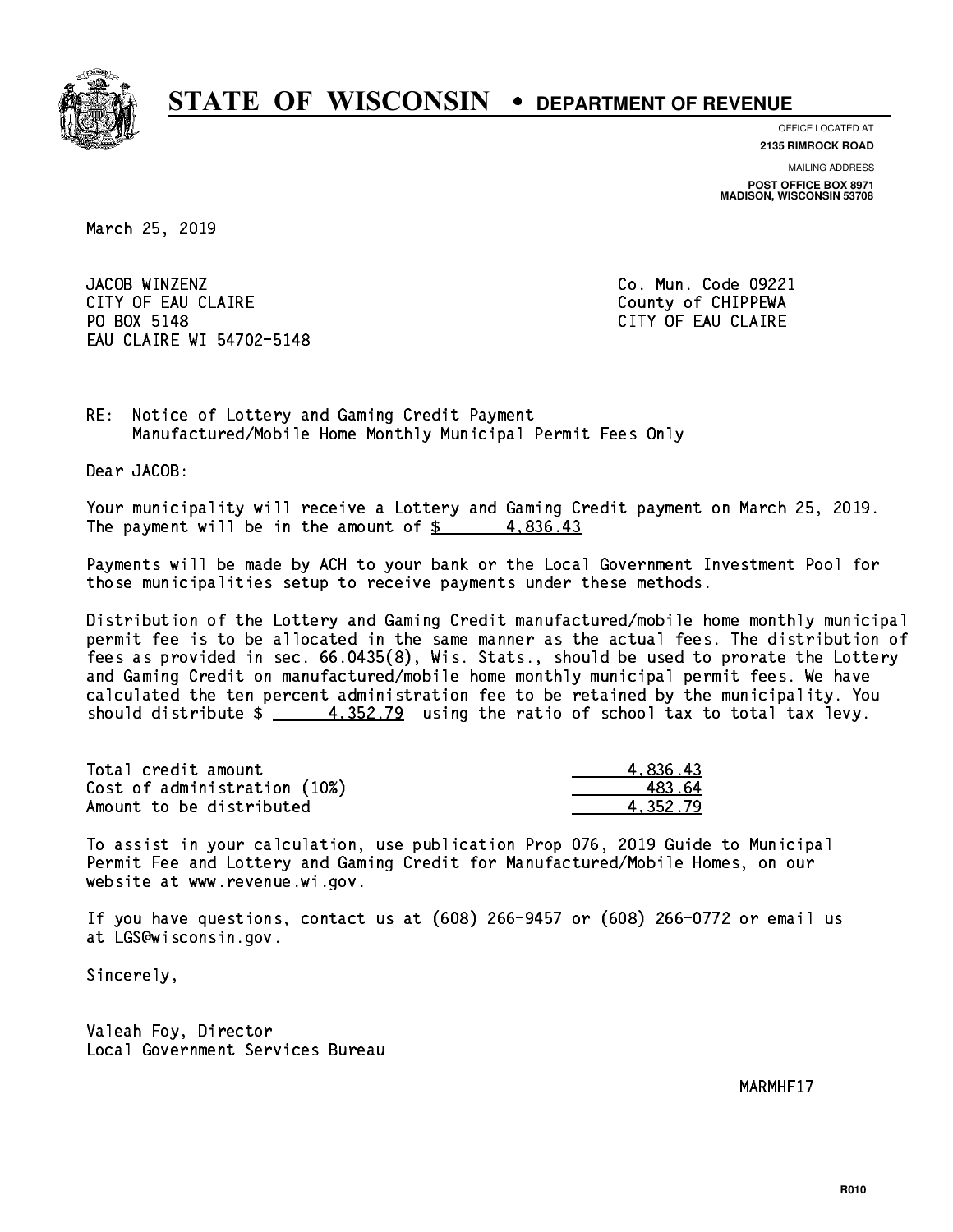

**OFFICE LOCATED AT**

**2135 RIMROCK ROAD**

**MAILING ADDRESS**

**POST OFFICE BOX 8971 MADISON, WISCONSIN 53708**

March 25, 2019

**KETTY CLOW** CITY OF STANLEY COUNTY COUNTY OF STANLEY PO BOX 155 CITY OF STANLEY STANLEY WI 54768-0155

Co. Mun. Code 09281

RE: Notice of Lottery and Gaming Credit Payment Manufactured/Mobile Home Monthly Municipal Permit Fees Only

Dear KETTY:

 Your municipality will receive a Lottery and Gaming Credit payment on March 25, 2019. The payment will be in the amount of  $\frac{2}{3}$  1,547.28

 Payments will be made by ACH to your bank or the Local Government Investment Pool for those municipalities setup to receive payments under these methods.

 Distribution of the Lottery and Gaming Credit manufactured/mobile home monthly municipal permit fee is to be allocated in the same manner as the actual fees. The distribution of fees as provided in sec. 66.0435(8), Wis. Stats., should be used to prorate the Lottery and Gaming Credit on manufactured/mobile home monthly municipal permit fees. We have calculated the ten percent administration fee to be retained by the municipality. You should distribute  $\frac{1,392.56}{1,392.56}$  using the ratio of school tax to total tax levy.

| Total credit amount          | 1.547.28 |
|------------------------------|----------|
| Cost of administration (10%) | 154.72   |
| Amount to be distributed     | 1.392.56 |

 To assist in your calculation, use publication Prop 076, 2019 Guide to Municipal Permit Fee and Lottery and Gaming Credit for Manufactured/Mobile Homes, on our website at www.revenue.wi.gov.

 If you have questions, contact us at (608) 266-9457 or (608) 266-0772 or email us at LGS@wisconsin.gov.

Sincerely,

 Valeah Foy, Director Local Government Services Bureau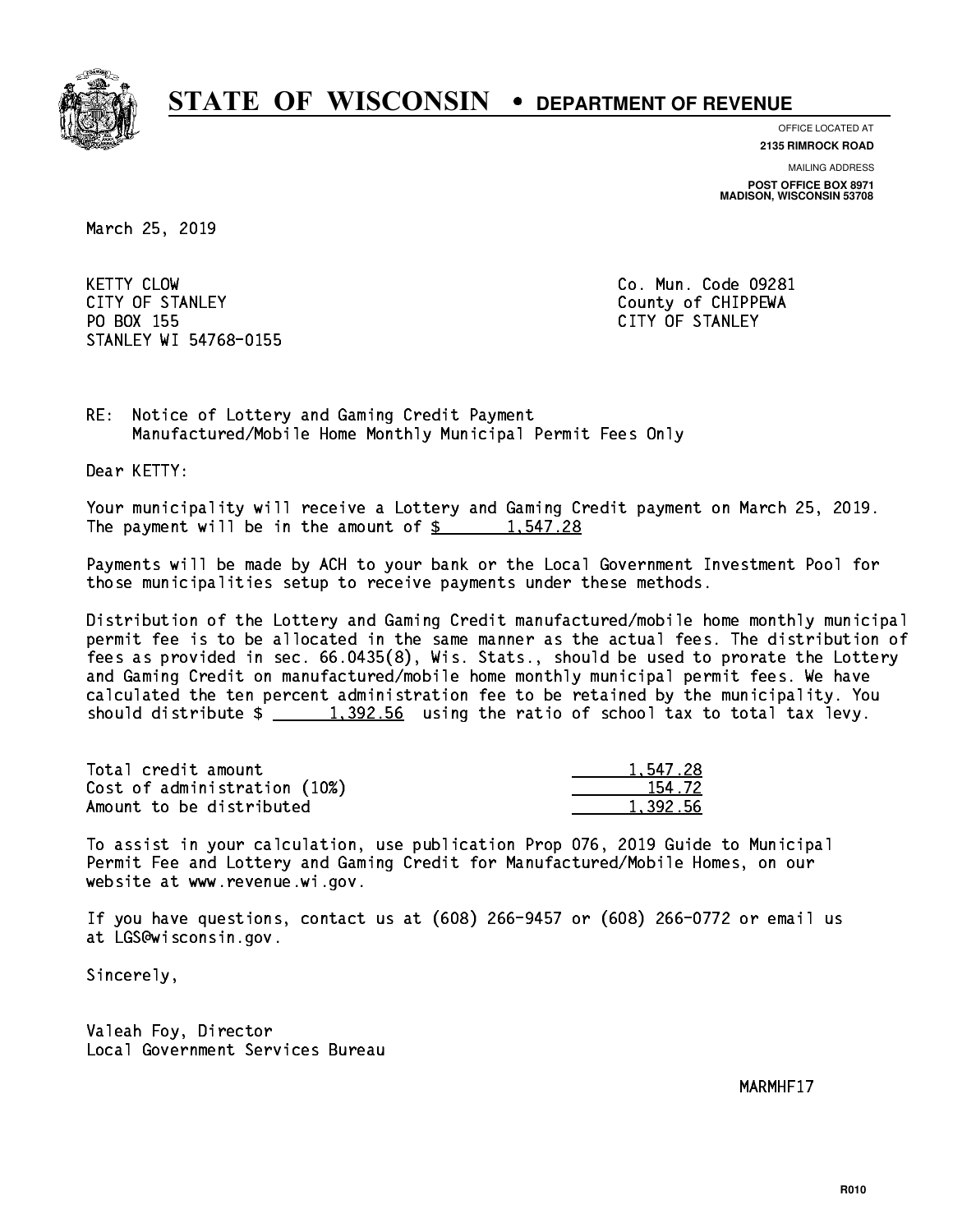

**OFFICE LOCATED AT**

**2135 RIMROCK ROAD**

**MAILING ADDRESS POST OFFICE BOX 8971 MADISON, WISCONSIN 53708**

March 25, 2019

 DIANNE VINE Co. Mun. Code 10016 Town of Grant County of Grant County of Clark County of Clark County of Clark County of Clark County of Clark was a contract of the contract of the contract of the contract of the contract of the contract of the contract of the contract of the contract of the contract of the contract of the contract of the contract of the contract GRANTON WI 54436-8951

RE: Notice of Lottery and Gaming Credit Payment Manufactured/Mobile Home Monthly Municipal Permit Fees Only

Dear DIANNE:

 Your municipality will receive a Lottery and Gaming Credit payment on March 25, 2019. The payment will be in the amount of \$ 594.36 \_\_\_\_\_\_\_\_\_\_\_\_\_\_\_\_

 Payments will be made by ACH to your bank or the Local Government Investment Pool for those municipalities setup to receive payments under these methods.

 Distribution of the Lottery and Gaming Credit manufactured/mobile home monthly municipal permit fee is to be allocated in the same manner as the actual fees. The distribution of fees as provided in sec. 66.0435(8), Wis. Stats., should be used to prorate the Lottery and Gaming Credit on manufactured/mobile home monthly municipal permit fees. We have calculated the ten percent administration fee to be retained by the municipality. You should distribute  $\frac{2}{2}$   $\frac{534.93}{2}$  using the ratio of school tax to total tax levy.

| Total credit amount          | 594.36 |
|------------------------------|--------|
| Cost of administration (10%) | 59.43  |
| Amount to be distributed     | 534.93 |

 To assist in your calculation, use publication Prop 076, 2019 Guide to Municipal Permit Fee and Lottery and Gaming Credit for Manufactured/Mobile Homes, on our website at www.revenue.wi.gov.

 If you have questions, contact us at (608) 266-9457 or (608) 266-0772 or email us at LGS@wisconsin.gov.

Sincerely,

 Valeah Foy, Director Local Government Services Bureau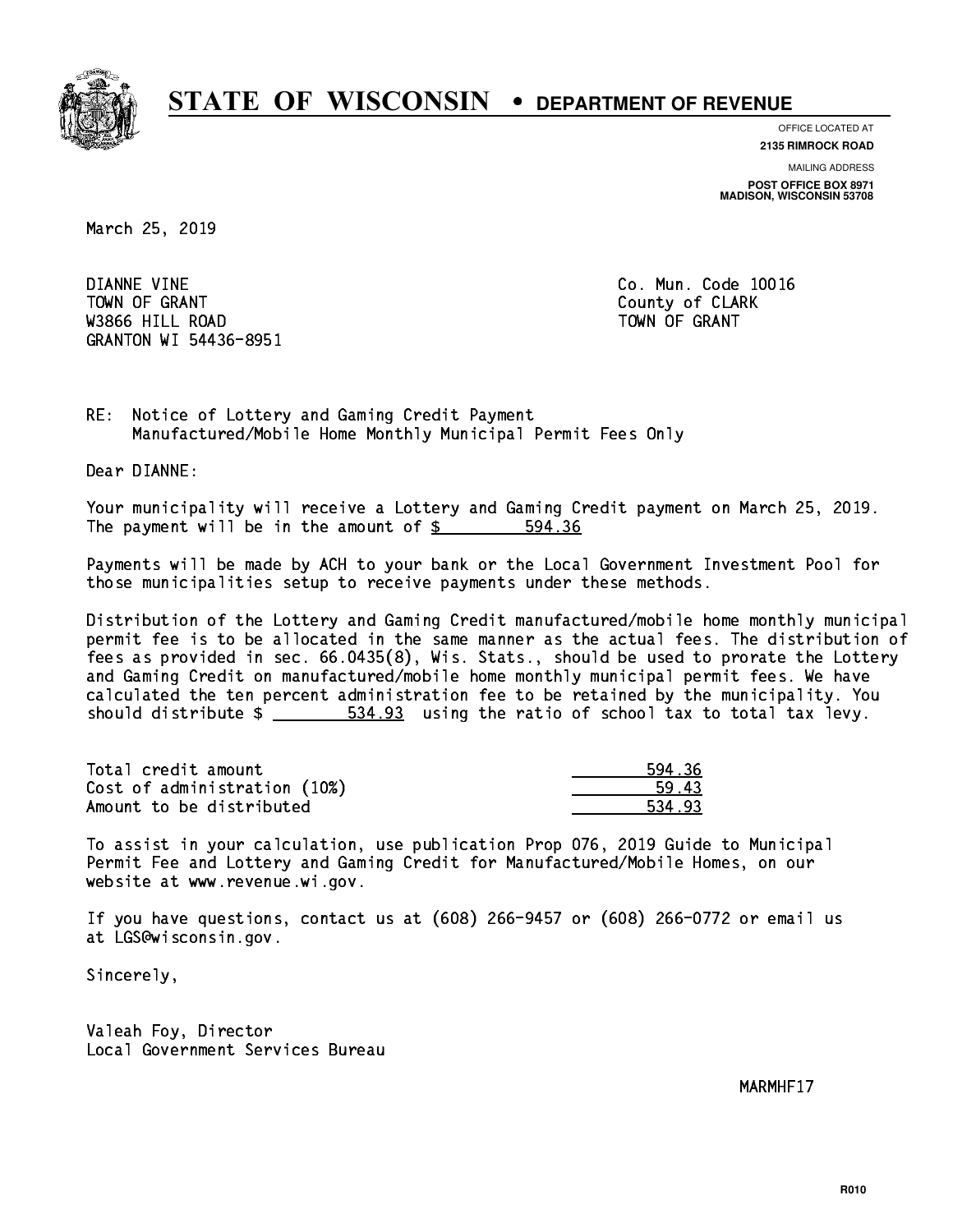

**OFFICE LOCATED AT**

**2135 RIMROCK ROAD**

**MAILING ADDRESS POST OFFICE BOX 8971 MADISON, WISCONSIN 53708**

March 25, 2019

**DEBRA WETZEL** TOWN OF PINE VALLEY **COUNTY COUNTY OF CLARK** N4738 STATE HWY 73 TOWN OF PINE VALLEY NEILLSVILLE WI 54456-6404

Co. Mun. Code 10042

RE: Notice of Lottery and Gaming Credit Payment Manufactured/Mobile Home Monthly Municipal Permit Fees Only

Dear DEBBIE:

 Your municipality will receive a Lottery and Gaming Credit payment on March 25, 2019. The payment will be in the amount of \$ 507.12 \_\_\_\_\_\_\_\_\_\_\_\_\_\_\_\_

 Payments will be made by ACH to your bank or the Local Government Investment Pool for those municipalities setup to receive payments under these methods.

 Distribution of the Lottery and Gaming Credit manufactured/mobile home monthly municipal permit fee is to be allocated in the same manner as the actual fees. The distribution of fees as provided in sec. 66.0435(8), Wis. Stats., should be used to prorate the Lottery and Gaming Credit on manufactured/mobile home monthly municipal permit fees. We have calculated the ten percent administration fee to be retained by the municipality. You should distribute  $\frac{456.41}{2}$  using the ratio of school tax to total tax levy.

| Total credit amount          | 507.12 |
|------------------------------|--------|
| Cost of administration (10%) | 50.71  |
| Amount to be distributed     | 456 41 |

 To assist in your calculation, use publication Prop 076, 2019 Guide to Municipal Permit Fee and Lottery and Gaming Credit for Manufactured/Mobile Homes, on our website at www.revenue.wi.gov.

 If you have questions, contact us at (608) 266-9457 or (608) 266-0772 or email us at LGS@wisconsin.gov.

Sincerely,

 Valeah Foy, Director Local Government Services Bureau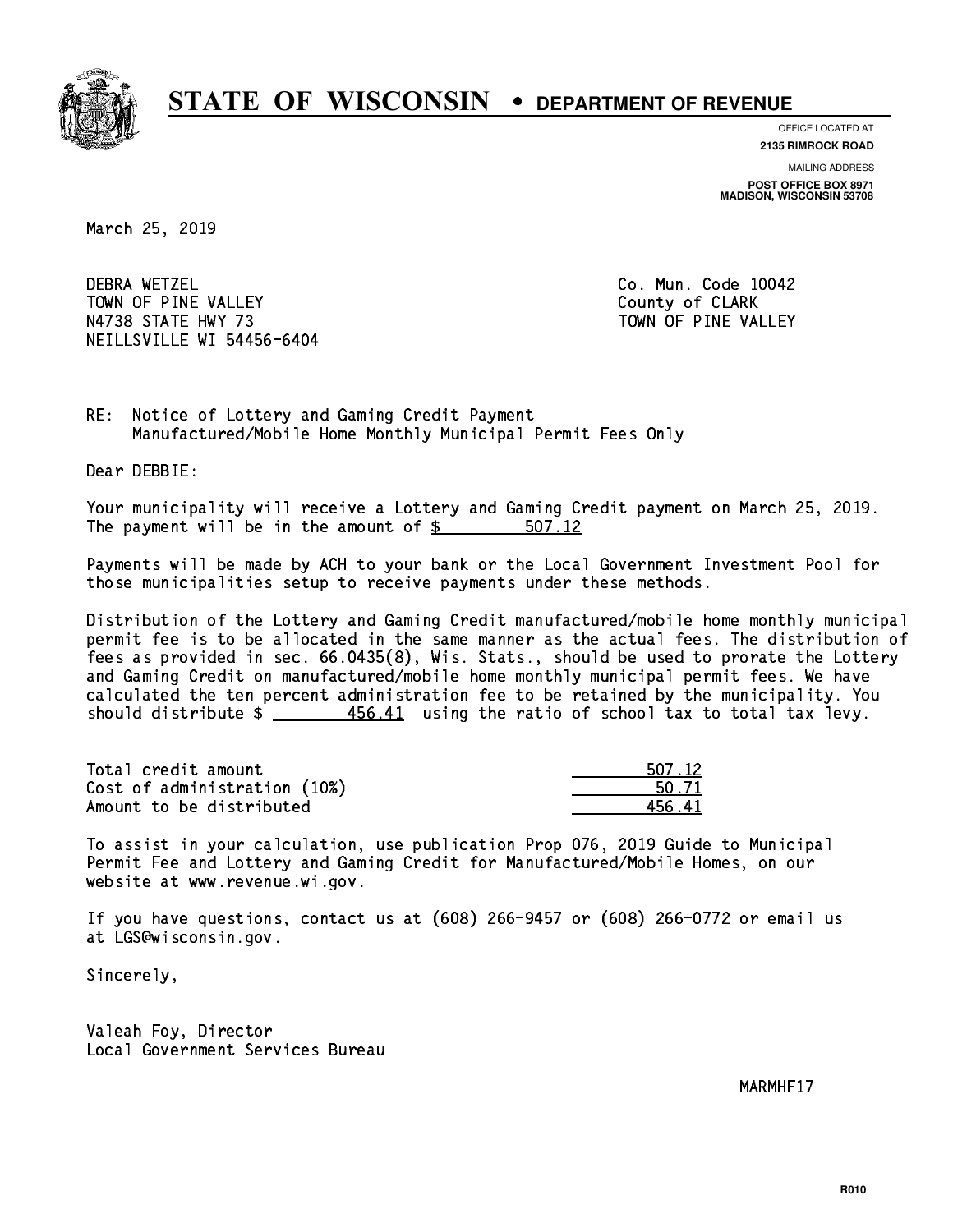

**OFFICE LOCATED AT**

**2135 RIMROCK ROAD**

**MAILING ADDRESS POST OFFICE BOX 8971 MADISON, WISCONSIN 53708**

March 25, 2019

JANE STOIBER VILLAGE OF CURTISS **County of CLARK** CURTISS WI 54422

Co. Mun. Code 10111 915 MERIDIAN ST. VILLAGE OF CURTISS

RE: Notice of Lottery and Gaming Credit Payment Manufactured/Mobile Home Monthly Municipal Permit Fees Only

Dear :

 Your municipality will receive a Lottery and Gaming Credit payment on March 25, 2019. The payment will be in the amount of  $\frac{2}{3}$  818.76

 Payments will be made by ACH to your bank or the Local Government Investment Pool for those municipalities setup to receive payments under these methods.

 Distribution of the Lottery and Gaming Credit manufactured/mobile home monthly municipal permit fee is to be allocated in the same manner as the actual fees. The distribution of fees as provided in sec. 66.0435(8), Wis. Stats., should be used to prorate the Lottery and Gaming Credit on manufactured/mobile home monthly municipal permit fees. We have calculated the ten percent administration fee to be retained by the municipality. You should distribute  $\frac{2}{2}$   $\frac{736.89}{2}$  using the ratio of school tax to total tax levy.

| Total credit amount          | 818.76       |
|------------------------------|--------------|
| Cost of administration (10%) | <b>81 87</b> |
| Amount to be distributed     | 736.89       |

 To assist in your calculation, use publication Prop 076, 2019 Guide to Municipal Permit Fee and Lottery and Gaming Credit for Manufactured/Mobile Homes, on our website at www.revenue.wi.gov.

 If you have questions, contact us at (608) 266-9457 or (608) 266-0772 or email us at LGS@wisconsin.gov.

Sincerely,

 Valeah Foy, Director Local Government Services Bureau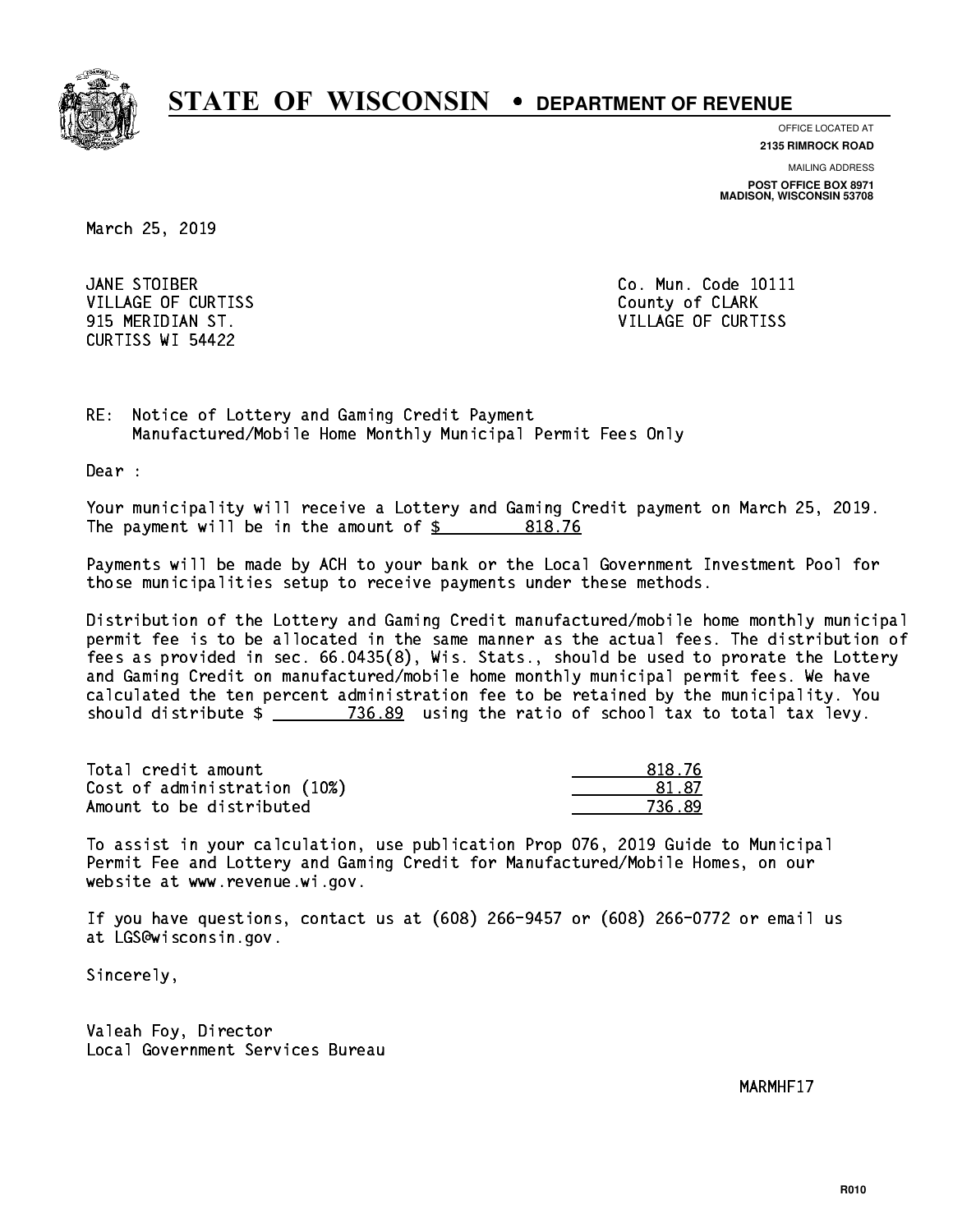

**OFFICE LOCATED AT**

**2135 RIMROCK ROAD**

**MAILING ADDRESS POST OFFICE BOX 8971 MADISON, WISCONSIN 53708**

March 25, 2019

**BROOKE RUGE** VILLAGE OF DORCHESTER **COULD ACCEPT OF CLARK** DORCHESTER WI 54425

Co. Mun. Code 10116 228 W WASHINGTON AVE **VILLAGE OF DORCHESTER** 

RE: Notice of Lottery and Gaming Credit Payment Manufactured/Mobile Home Monthly Municipal Permit Fees Only

Dear BROOKE:

 Your municipality will receive a Lottery and Gaming Credit payment on March 25, 2019. The payment will be in the amount of \$ 855.48 \_\_\_\_\_\_\_\_\_\_\_\_\_\_\_\_

 Payments will be made by ACH to your bank or the Local Government Investment Pool for those municipalities setup to receive payments under these methods.

 Distribution of the Lottery and Gaming Credit manufactured/mobile home monthly municipal permit fee is to be allocated in the same manner as the actual fees. The distribution of fees as provided in sec. 66.0435(8), Wis. Stats., should be used to prorate the Lottery and Gaming Credit on manufactured/mobile home monthly municipal permit fees. We have calculated the ten percent administration fee to be retained by the municipality. You should distribute  $\frac{2}{2}$   $\frac{769.94}{2}$  using the ratio of school tax to total tax levy.

| Total credit amount          | 855.48 |
|------------------------------|--------|
| Cost of administration (10%) | 85.54  |
| Amount to be distributed     | 769 94 |

 To assist in your calculation, use publication Prop 076, 2019 Guide to Municipal Permit Fee and Lottery and Gaming Credit for Manufactured/Mobile Homes, on our website at www.revenue.wi.gov.

 If you have questions, contact us at (608) 266-9457 or (608) 266-0772 or email us at LGS@wisconsin.gov.

Sincerely,

 Valeah Foy, Director Local Government Services Bureau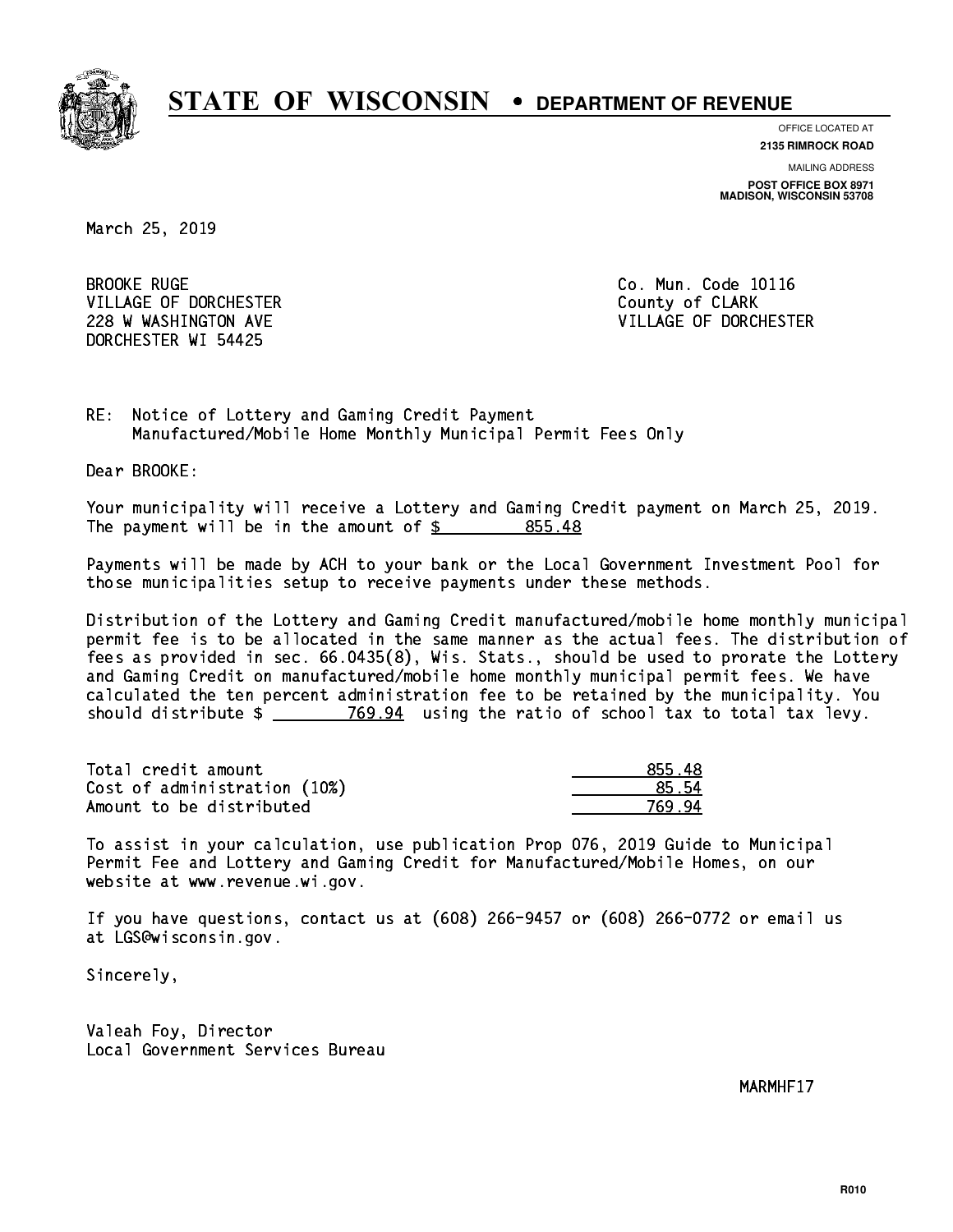

**OFFICE LOCATED AT**

**2135 RIMROCK ROAD**

**MAILING ADDRESS POST OFFICE BOX 8971 MADISON, WISCONSIN 53708**

March 25, 2019

JOYE EICHTEN VILLAGE OF GRANTON COUNTY OF CLARK 210 MAPLE STREET BOX 69 VILLAGE OF GRANTON GRANTON WI 54436

Co. Mun. Code 10131

RE: Notice of Lottery and Gaming Credit Payment Manufactured/Mobile Home Monthly Municipal Permit Fees Only

Dear JOYE:

 Your municipality will receive a Lottery and Gaming Credit payment on March 25, 2019. The payment will be in the amount of  $\frac{2}{3}$  182.88

 Payments will be made by ACH to your bank or the Local Government Investment Pool for those municipalities setup to receive payments under these methods.

 Distribution of the Lottery and Gaming Credit manufactured/mobile home monthly municipal permit fee is to be allocated in the same manner as the actual fees. The distribution of fees as provided in sec. 66.0435(8), Wis. Stats., should be used to prorate the Lottery and Gaming Credit on manufactured/mobile home monthly municipal permit fees. We have calculated the ten percent administration fee to be retained by the municipality. You should distribute  $\frac{164.60}{164.60}$  using the ratio of school tax to total tax levy.

Total credit amount Cost of administration (10%) Amount to be distributed

| 82.88 |
|-------|
| 828   |
| 4 AN  |

 To assist in your calculation, use publication Prop 076, 2019 Guide to Municipal Permit Fee and Lottery and Gaming Credit for Manufactured/Mobile Homes, on our website at www.revenue.wi.gov.

 If you have questions, contact us at (608) 266-9457 or (608) 266-0772 or email us at LGS@wisconsin.gov.

Sincerely,

 Valeah Foy, Director Local Government Services Bureau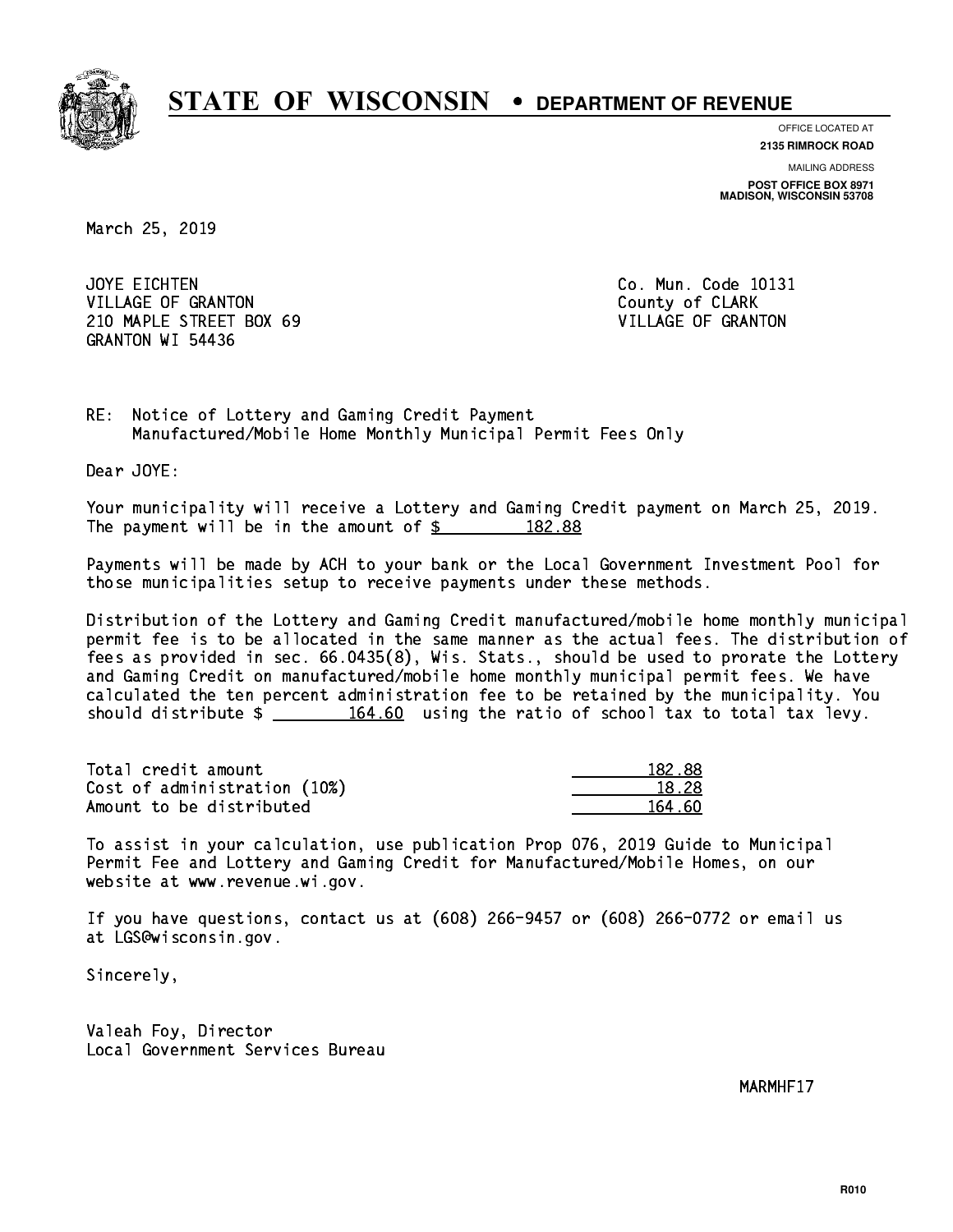

**OFFICE LOCATED AT**

**2135 RIMROCK ROAD**

**MAILING ADDRESS POST OFFICE BOX 8971 MADISON, WISCONSIN 53708**

March 25, 2019

**HEIDI MALDONIS** VILLAGE OF UNITY COUNTY COUNTY PO BOX 168 VILLAGE OF UNITY UNITY WI 54488-0168

Co. Mun. Code 10186

RE: Notice of Lottery and Gaming Credit Payment Manufactured/Mobile Home Monthly Municipal Permit Fees Only

Dear HEIDI:

 Your municipality will receive a Lottery and Gaming Credit payment on March 25, 2019. The payment will be in the amount of  $\frac{2}{3}$  2,239.08

 Payments will be made by ACH to your bank or the Local Government Investment Pool for those municipalities setup to receive payments under these methods.

 Distribution of the Lottery and Gaming Credit manufactured/mobile home monthly municipal permit fee is to be allocated in the same manner as the actual fees. The distribution of fees as provided in sec. 66.0435(8), Wis. Stats., should be used to prorate the Lottery and Gaming Credit on manufactured/mobile home monthly municipal permit fees. We have calculated the ten percent administration fee to be retained by the municipality. You should distribute  $\frac{2.015.18}{2.015.18}$  using the ratio of school tax to total tax levy.

| Total credit amount          | 2.239.08 |
|------------------------------|----------|
| Cost of administration (10%) | 223.90   |
| Amount to be distributed     | 2.015.18 |

 To assist in your calculation, use publication Prop 076, 2019 Guide to Municipal Permit Fee and Lottery and Gaming Credit for Manufactured/Mobile Homes, on our website at www.revenue.wi.gov.

 If you have questions, contact us at (608) 266-9457 or (608) 266-0772 or email us at LGS@wisconsin.gov.

Sincerely,

 Valeah Foy, Director Local Government Services Bureau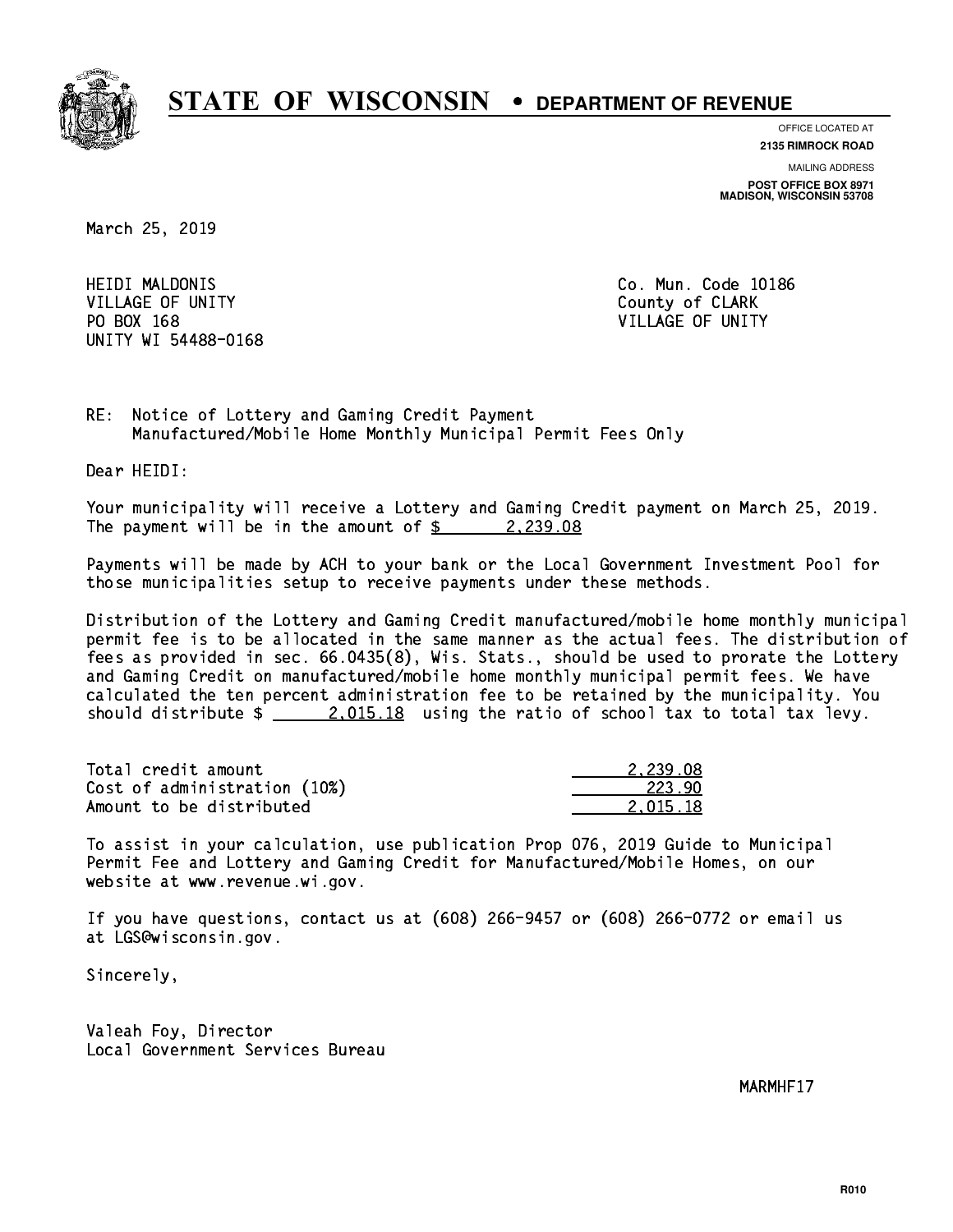

**OFFICE LOCATED AT**

**2135 RIMROCK ROAD**

**MAILING ADDRESS POST OFFICE BOX 8971 MADISON, WISCONSIN 53708**

March 25, 2019

ELLEN NIEMI VILLAGE OF WITHEE COUNTY OF CLARK PO BOX A VILLAGE OF WITHEE WITHEE WI 54498-0901

Co. Mun. Code 10191

RE: Notice of Lottery and Gaming Credit Payment Manufactured/Mobile Home Monthly Municipal Permit Fees Only

Dear ELLEN:

 Your municipality will receive a Lottery and Gaming Credit payment on March 25, 2019. The payment will be in the amount of  $\frac{2}{3}$  1,433.58

 Payments will be made by ACH to your bank or the Local Government Investment Pool for those municipalities setup to receive payments under these methods.

 Distribution of the Lottery and Gaming Credit manufactured/mobile home monthly municipal permit fee is to be allocated in the same manner as the actual fees. The distribution of fees as provided in sec. 66.0435(8), Wis. Stats., should be used to prorate the Lottery and Gaming Credit on manufactured/mobile home monthly municipal permit fees. We have calculated the ten percent administration fee to be retained by the municipality. You should distribute  $\frac{1,290.23}{1,290.23}$  using the ratio of school tax to total tax levy.

| Total credit amount          | 1.433.58 |
|------------------------------|----------|
| Cost of administration (10%) | 143.35   |
| Amount to be distributed     | 1,290.23 |

 To assist in your calculation, use publication Prop 076, 2019 Guide to Municipal Permit Fee and Lottery and Gaming Credit for Manufactured/Mobile Homes, on our website at www.revenue.wi.gov.

 If you have questions, contact us at (608) 266-9457 or (608) 266-0772 or email us at LGS@wisconsin.gov.

Sincerely,

 Valeah Foy, Director Local Government Services Bureau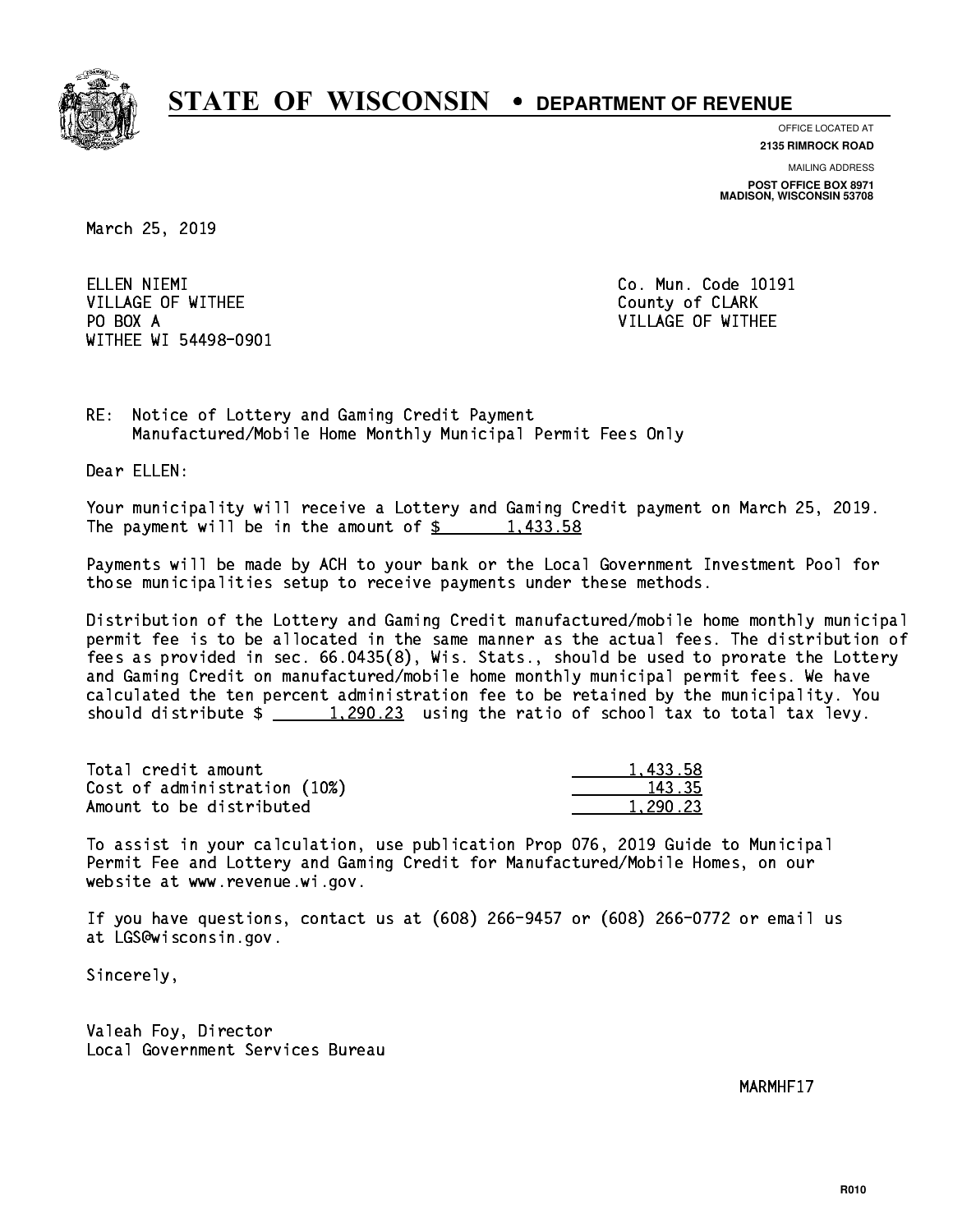

**OFFICE LOCATED AT**

**2135 RIMROCK ROAD**

**MAILING ADDRESS POST OFFICE BOX 8971 MADISON, WISCONSIN 53708**

March 25, 2019

 LOUELLA LUEDTKE Co. Mun. Code 10201 CITY OF ABBOTSFORD County of CLARK 203 N 1ST STREET CITY OF ABBOTSFORD ABBOTSFORD WI 54405-0589

RE: Notice of Lottery and Gaming Credit Payment Manufactured/Mobile Home Monthly Municipal Permit Fees Only

Dear LOUELLA:

 Your municipality will receive a Lottery and Gaming Credit payment on March 25, 2019. The payment will be in the amount of  $\frac{2}{3}$ 602.64

 Payments will be made by ACH to your bank or the Local Government Investment Pool for those municipalities setup to receive payments under these methods.

 Distribution of the Lottery and Gaming Credit manufactured/mobile home monthly municipal permit fee is to be allocated in the same manner as the actual fees. The distribution of fees as provided in sec. 66.0435(8), Wis. Stats., should be used to prorate the Lottery and Gaming Credit on manufactured/mobile home monthly municipal permit fees. We have calculated the ten percent administration fee to be retained by the municipality. You should distribute  $\frac{2}{1}$   $\frac{542.38}{2}$  using the ratio of school tax to total tax levy.

Total credit amount Cost of administration (10%) Amount to be distributed

| 602.64 |
|--------|
| 0.26   |
| 542 38 |

 To assist in your calculation, use publication Prop 076, 2019 Guide to Municipal Permit Fee and Lottery and Gaming Credit for Manufactured/Mobile Homes, on our website at www.revenue.wi.gov.

 If you have questions, contact us at (608) 266-9457 or (608) 266-0772 or email us at LGS@wisconsin.gov.

Sincerely,

 Valeah Foy, Director Local Government Services Bureau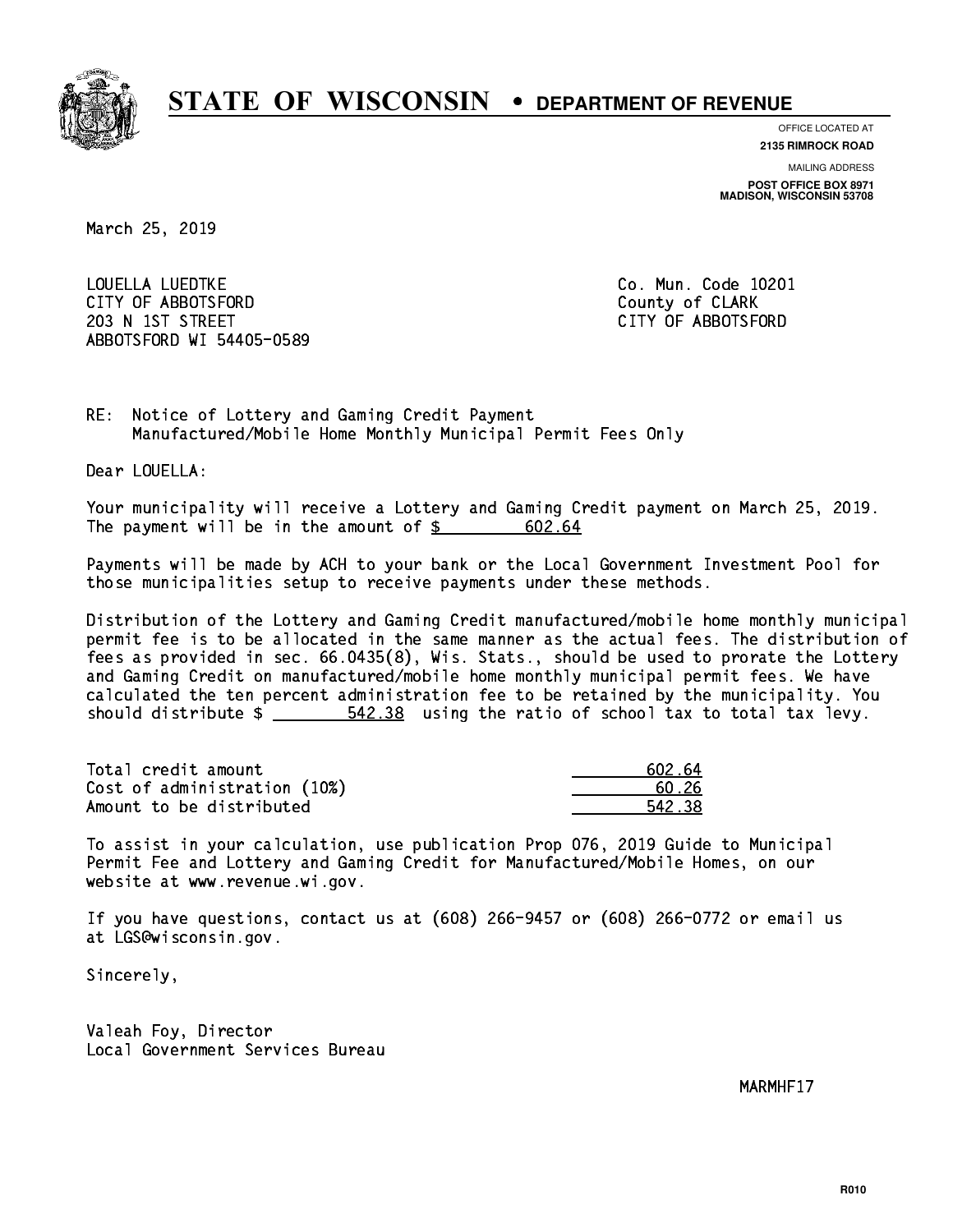

**OFFICE LOCATED AT**

**2135 RIMROCK ROAD**

**MAILING ADDRESS POST OFFICE BOX 8971 MADISON, WISCONSIN 53708**

March 25, 2019

 KAYLA SCHAR Co. Mun. Code 10231 CITY OF GREENWOOD COUNTY COUNTY OF CLARK PO BOX D GREENWOOD WI 54437

CITY OF GREENWOOD

RE: Notice of Lottery and Gaming Credit Payment Manufactured/Mobile Home Monthly Municipal Permit Fees Only

Dear KAYLA:

 Your municipality will receive a Lottery and Gaming Credit payment on March 25, 2019. The payment will be in the amount of \$ 3,129.36 \_\_\_\_\_\_\_\_\_\_\_\_\_\_\_\_

 Payments will be made by ACH to your bank or the Local Government Investment Pool for those municipalities setup to receive payments under these methods.

 Distribution of the Lottery and Gaming Credit manufactured/mobile home monthly municipal permit fee is to be allocated in the same manner as the actual fees. The distribution of fees as provided in sec. 66.0435(8), Wis. Stats., should be used to prorate the Lottery and Gaming Credit on manufactured/mobile home monthly municipal permit fees. We have calculated the ten percent administration fee to be retained by the municipality. You should distribute  $\frac{2.816.43}{2.816.43}$  using the ratio of school tax to total tax levy.

| Total credit amount          | 3.129.36 |
|------------------------------|----------|
| Cost of administration (10%) | 312.93   |
| Amount to be distributed     | 2.816.43 |

 To assist in your calculation, use publication Prop 076, 2019 Guide to Municipal Permit Fee and Lottery and Gaming Credit for Manufactured/Mobile Homes, on our website at www.revenue.wi.gov.

 If you have questions, contact us at (608) 266-9457 or (608) 266-0772 or email us at LGS@wisconsin.gov.

Sincerely,

 Valeah Foy, Director Local Government Services Bureau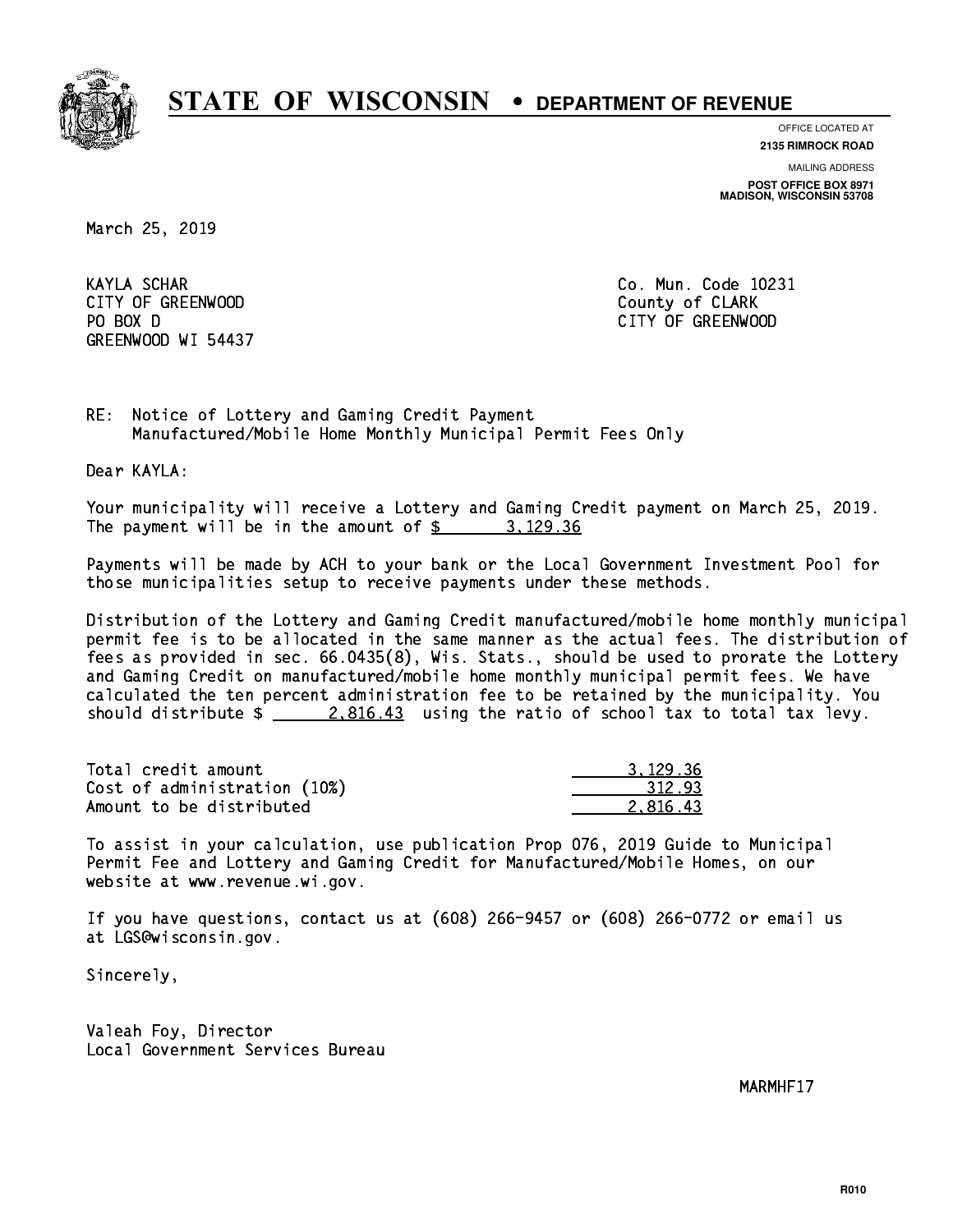

**OFFICE LOCATED AT**

**MAILING ADDRESS 2135 RIMROCK ROAD**

**POST OFFICE BOX 8971 MADISON, WISCONSIN 53708**

March 25, 2019

SHANNON TOUFAR Co. Mun. Code 10246 CITY OF LOYAL County of CLARK PO BOX 9 PO BOX 9 CITY OF LOYAL LOYAL WI 54446-0009

CITY OF LOYAL

RE: Notice of Lottery and Gaming Credit Payment Manufactured/Mobile Home Monthly Municipal Permit Fees Only

Dear SHANNON:

 Your municipality will receive a Lottery and Gaming Credit payment on March 25, 2019. The payment will be in the amount of  $\frac{2}{3}$  1,332.24

 Payments will be made by ACH to your bank or the Local Government Investment Pool for those municipalities setup to receive payments under these methods.

 Distribution of the Lottery and Gaming Credit manufactured/mobile home monthly municipal permit fee is to be allocated in the same manner as the actual fees. The distribution of fees as provided in sec. 66.0435(8), Wis. Stats., should be used to prorate the Lottery and Gaming Credit on manufactured/mobile home monthly municipal permit fees. We have calculated the ten percent administration fee to be retained by the municipality. You should distribute  $\frac{1,199.02}{1,199.02}$  using the ratio of school tax to total tax levy.

| Total credit amount          | 1.332.24 |
|------------------------------|----------|
| Cost of administration (10%) | 133.22   |
| Amount to be distributed     | 1.199.02 |

 To assist in your calculation, use publication Prop 076, 2019 Guide to Municipal Permit Fee and Lottery and Gaming Credit for Manufactured/Mobile Homes, on our website at www.revenue.wi.gov.

 If you have questions, contact us at (608) 266-9457 or (608) 266-0772 or email us at LGS@wisconsin.gov.

Sincerely,

 Valeah Foy, Director Local Government Services Bureau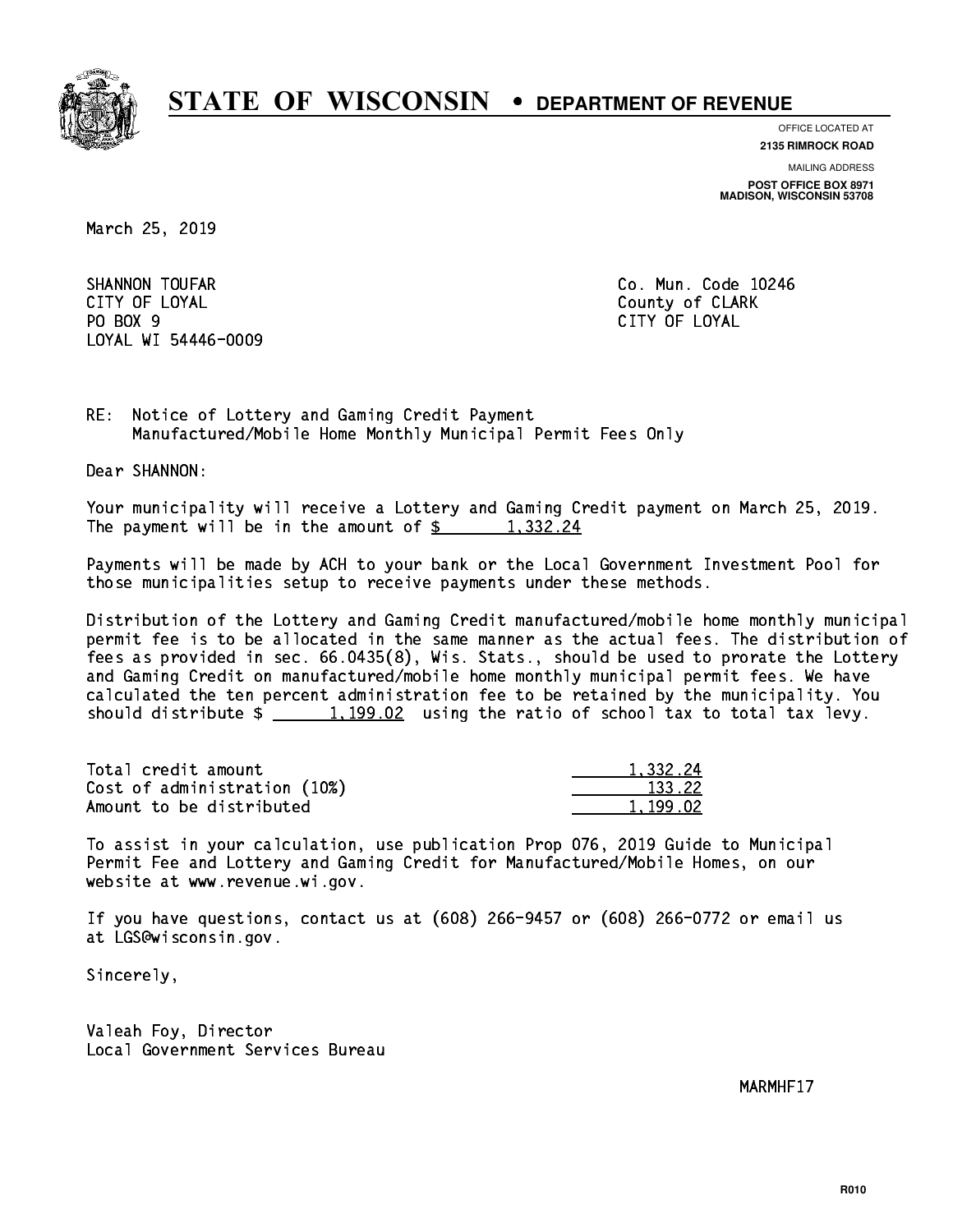

**OFFICE LOCATED AT**

**2135 RIMROCK ROAD**

**MAILING ADDRESS POST OFFICE BOX 8971 MADISON, WISCONSIN 53708**

March 25, 2019

 REX R ROEHL Co. Mun. Code 10261 CITY OF NEILLSVILLE **COUNTY COULD AND COULD COULD COULD** COUNTY OF CLARK 118 W 5TH ST CITY OF NEILLSVILLE NEILLSVILLE WI 54456-1999

RE: Notice of Lottery and Gaming Credit Payment Manufactured/Mobile Home Monthly Municipal Permit Fees Only

Dear REX:

 Your municipality will receive a Lottery and Gaming Credit payment on March 25, 2019. The payment will be in the amount of \$ 777.03 \_\_\_\_\_\_\_\_\_\_\_\_\_\_\_\_

 Payments will be made by ACH to your bank or the Local Government Investment Pool for those municipalities setup to receive payments under these methods.

 Distribution of the Lottery and Gaming Credit manufactured/mobile home monthly municipal permit fee is to be allocated in the same manner as the actual fees. The distribution of fees as provided in sec. 66.0435(8), Wis. Stats., should be used to prorate the Lottery and Gaming Credit on manufactured/mobile home monthly municipal permit fees. We have calculated the ten percent administration fee to be retained by the municipality. You should distribute  $\frac{2}{1}$   $\frac{699.33}{2}$  using the ratio of school tax to total tax levy.

| Total credit amount          | 777 N3 |
|------------------------------|--------|
| Cost of administration (10%) | -77.70 |
| Amount to be distributed     | 699.33 |

| ' <i>'''</i> r |
|----------------|
| 77 - 711       |
| - २२           |

 To assist in your calculation, use publication Prop 076, 2019 Guide to Municipal Permit Fee and Lottery and Gaming Credit for Manufactured/Mobile Homes, on our website at www.revenue.wi.gov.

 If you have questions, contact us at (608) 266-9457 or (608) 266-0772 or email us at LGS@wisconsin.gov.

Sincerely,

 Valeah Foy, Director Local Government Services Bureau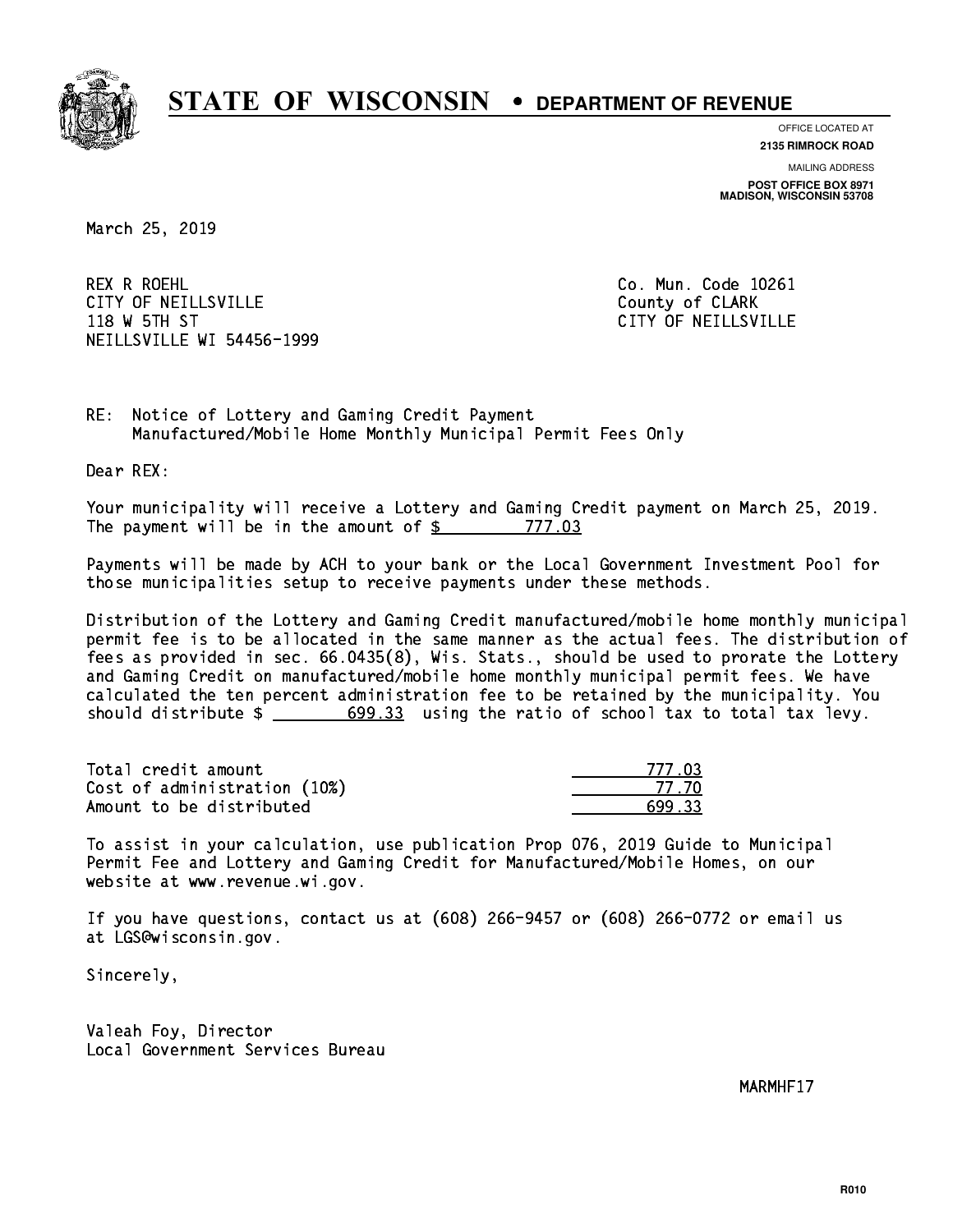

**OFFICE LOCATED AT 2135 RIMROCK ROAD**

**MAILING ADDRESS**

**POST OFFICE BOX 8971 MADISON, WISCONSIN 53708**

March 25, 2019

 RANDALL REEG Co. Mun. Code 10286 CITY OF THE CITY OF THE COUNTY OF THE COUNTY OF COUNTY OF COUNTY OF COUNTY OF COUNTY OF COUNTY OF COUNTY OF COUNTY OF COUNTY OF COUNTY OF COUNTY OF COUNTY OF COUNTY OF COUNTY OF COUNTY OF COUNTY OF COUNTY OF COUNTY OF COUN PO BOX 334 PO BOX 334 CITY OF THORP THORP WI 54771-0334

RE: Notice of Lottery and Gaming Credit Payment Manufactured/Mobile Home Monthly Municipal Permit Fees Only

Dear RANDALL:

 Your municipality will receive a Lottery and Gaming Credit payment on March 25, 2019. The payment will be in the amount of  $\frac{2}{3}$  1,103.52

 Payments will be made by ACH to your bank or the Local Government Investment Pool for those municipalities setup to receive payments under these methods.

 Distribution of the Lottery and Gaming Credit manufactured/mobile home monthly municipal permit fee is to be allocated in the same manner as the actual fees. The distribution of fees as provided in sec. 66.0435(8), Wis. Stats., should be used to prorate the Lottery and Gaming Credit on manufactured/mobile home monthly municipal permit fees. We have calculated the ten percent administration fee to be retained by the municipality. You should distribute \$ 993.17 using the ratio of school tax to total tax levy. \_\_\_\_\_\_\_\_\_\_\_\_\_\_

| Total credit amount          | 1.103.52 |
|------------------------------|----------|
| Cost of administration (10%) | 110.35   |
| Amount to be distributed     | 993 17   |

 To assist in your calculation, use publication Prop 076, 2019 Guide to Municipal Permit Fee and Lottery and Gaming Credit for Manufactured/Mobile Homes, on our website at www.revenue.wi.gov.

 If you have questions, contact us at (608) 266-9457 or (608) 266-0772 or email us at LGS@wisconsin.gov.

Sincerely,

 Valeah Foy, Director Local Government Services Bureau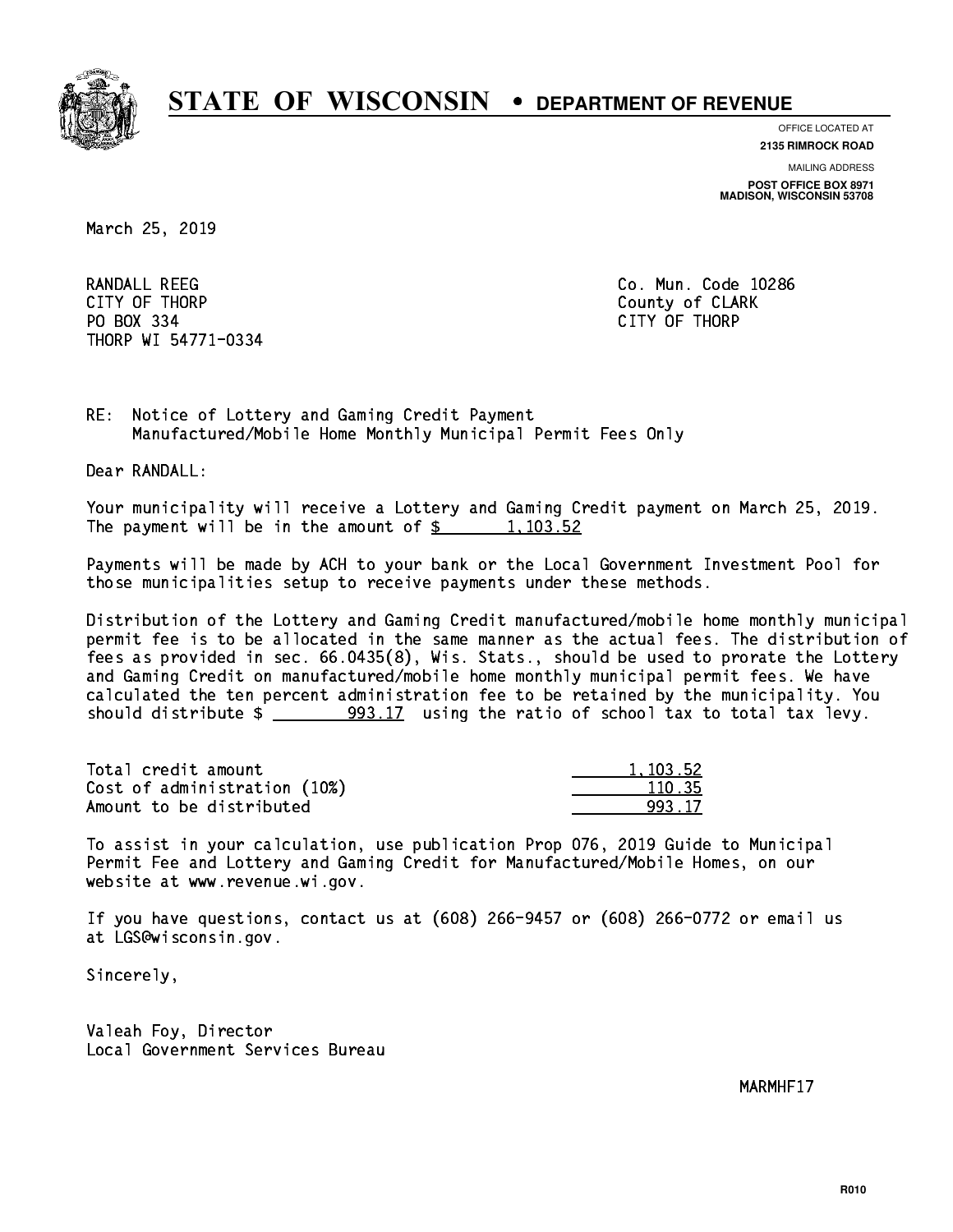

**OFFICE LOCATED AT**

**2135 RIMROCK ROAD**

**MAILING ADDRESS POST OFFICE BOX 8971 MADISON, WISCONSIN 53708**

March 25, 2019

STEPHANIE WARREN CO. Mun. Code 11020 TOWN OF LEWISTON County of COLUMBIA PO BOX 555 PO BOX 555 TOWN OF LEWISTON WISCONSIN DELLS WI 53965-0555

RE: Notice of Lottery and Gaming Credit Payment Manufactured/Mobile Home Monthly Municipal Permit Fees Only

Dear STEPHANIE:

 Your municipality will receive a Lottery and Gaming Credit payment on March 25, 2019. The payment will be in the amount of  $\frac{2}{3}$  2, 146.08

 Payments will be made by ACH to your bank or the Local Government Investment Pool for those municipalities setup to receive payments under these methods.

 Distribution of the Lottery and Gaming Credit manufactured/mobile home monthly municipal permit fee is to be allocated in the same manner as the actual fees. The distribution of fees as provided in sec. 66.0435(8), Wis. Stats., should be used to prorate the Lottery and Gaming Credit on manufactured/mobile home monthly municipal permit fees. We have calculated the ten percent administration fee to be retained by the municipality. You should distribute  $\frac{1,931.48}{2}$  using the ratio of school tax to total tax levy.

| Total credit amount          | 2.146.08 |
|------------------------------|----------|
| Cost of administration (10%) | -214.60  |
| Amount to be distributed     | 1.931.48 |

 To assist in your calculation, use publication Prop 076, 2019 Guide to Municipal Permit Fee and Lottery and Gaming Credit for Manufactured/Mobile Homes, on our website at www.revenue.wi.gov.

 If you have questions, contact us at (608) 266-9457 or (608) 266-0772 or email us at LGS@wisconsin.gov.

Sincerely,

 Valeah Foy, Director Local Government Services Bureau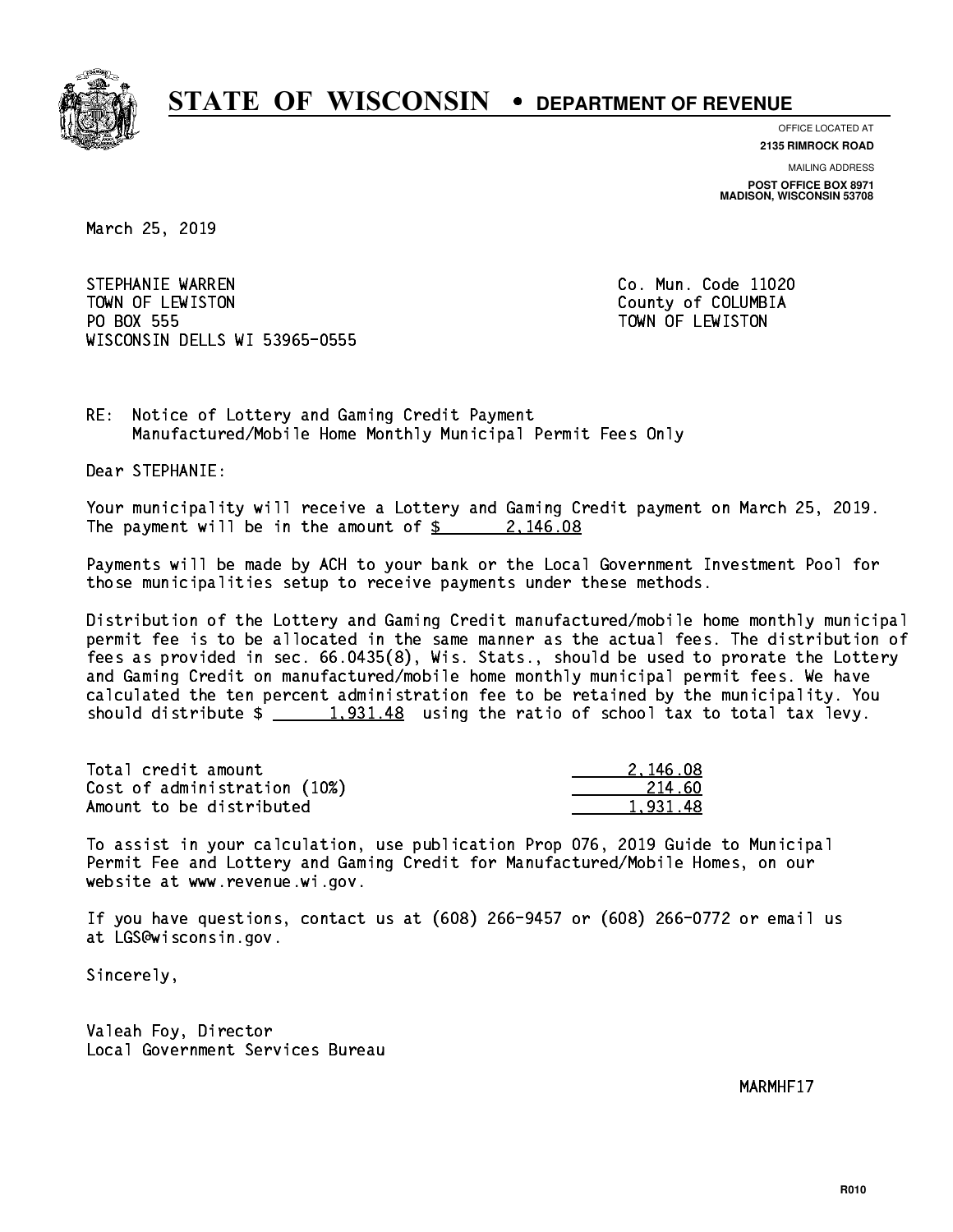

**OFFICE LOCATED AT**

**2135 RIMROCK ROAD**

**MAILING ADDRESS POST OFFICE BOX 8971 MADISON, WISCONSIN 53708**

March 25, 2019

APRIL GOESKE TOWN OF LODI County of COLUMBIA W10919 COUNTY ROAD V TOWN OF LODI LODI WI 53555-9660

Co. Mun. Code 11022

RE: Notice of Lottery and Gaming Credit Payment Manufactured/Mobile Home Monthly Municipal Permit Fees Only

Dear APRIL:

 Your municipality will receive a Lottery and Gaming Credit payment on March 25, 2019. The payment will be in the amount of  $\frac{2}{3}$  2,090.75

 Payments will be made by ACH to your bank or the Local Government Investment Pool for those municipalities setup to receive payments under these methods.

 Distribution of the Lottery and Gaming Credit manufactured/mobile home monthly municipal permit fee is to be allocated in the same manner as the actual fees. The distribution of fees as provided in sec. 66.0435(8), Wis. Stats., should be used to prorate the Lottery and Gaming Credit on manufactured/mobile home monthly municipal permit fees. We have calculated the ten percent administration fee to be retained by the municipality. You should distribute  $\frac{1,881.68}{1,881.68}$  using the ratio of school tax to total tax levy.

| Total credit amount          | 2.090.75 |
|------------------------------|----------|
| Cost of administration (10%) | 209.07   |
| Amount to be distributed     | 1.881.68 |

 To assist in your calculation, use publication Prop 076, 2019 Guide to Municipal Permit Fee and Lottery and Gaming Credit for Manufactured/Mobile Homes, on our website at www.revenue.wi.gov.

 If you have questions, contact us at (608) 266-9457 or (608) 266-0772 or email us at LGS@wisconsin.gov.

Sincerely,

 Valeah Foy, Director Local Government Services Bureau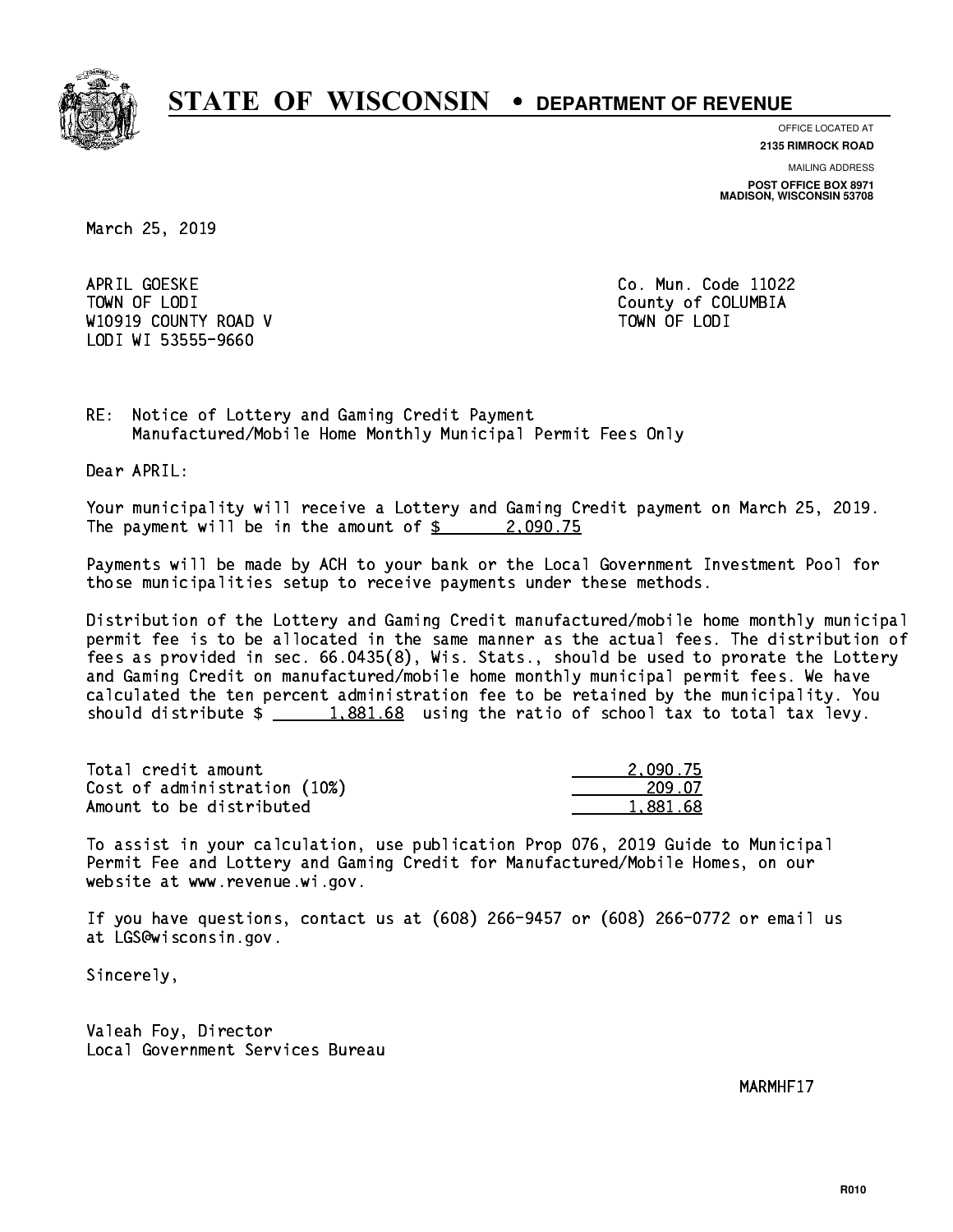

**OFFICE LOCATED AT**

**2135 RIMROCK ROAD**

**MAILING ADDRESS POST OFFICE BOX 8971 MADISON, WISCONSIN 53708**

March 25, 2019

**JEFF CRUM**  TOWN OF NEWPORT County of COLUMBIA W14625 NEWPORT DR TOWN OF NEWPORT WISCONSIN DELLS WI 53965-8757

Co. Mun. Code 11028

RE: Notice of Lottery and Gaming Credit Payment Manufactured/Mobile Home Monthly Municipal Permit Fees Only

Dear JEFF:

 Your municipality will receive a Lottery and Gaming Credit payment on March 25, 2019. The payment will be in the amount of  $\frac{25}{10}$  359.64

 Payments will be made by ACH to your bank or the Local Government Investment Pool for those municipalities setup to receive payments under these methods.

 Distribution of the Lottery and Gaming Credit manufactured/mobile home monthly municipal permit fee is to be allocated in the same manner as the actual fees. The distribution of fees as provided in sec. 66.0435(8), Wis. Stats., should be used to prorate the Lottery and Gaming Credit on manufactured/mobile home monthly municipal permit fees. We have calculated the ten percent administration fee to be retained by the municipality. You should distribute  $\frac{223.68}{2}$  using the ratio of school tax to total tax levy.

| Total credit amount          | 359.64 |
|------------------------------|--------|
| Cost of administration (10%) | 35.96  |
| Amount to be distributed     | 323.68 |

 To assist in your calculation, use publication Prop 076, 2019 Guide to Municipal Permit Fee and Lottery and Gaming Credit for Manufactured/Mobile Homes, on our website at www.revenue.wi.gov.

 If you have questions, contact us at (608) 266-9457 or (608) 266-0772 or email us at LGS@wisconsin.gov.

Sincerely,

 Valeah Foy, Director Local Government Services Bureau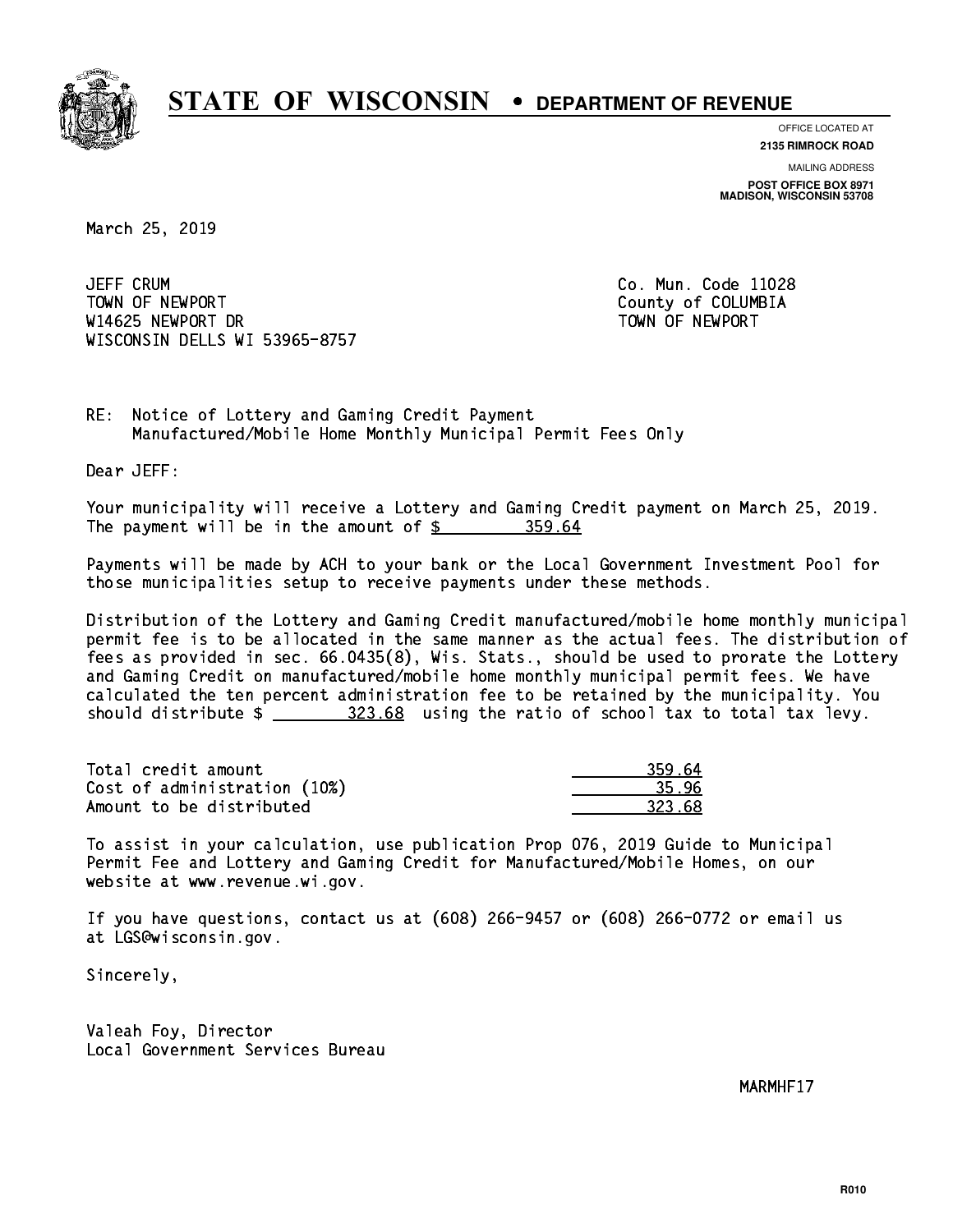

**OFFICE LOCATED AT**

**2135 RIMROCK ROAD**

**MAILING ADDRESS POST OFFICE BOX 8971 MADISON, WISCONSIN 53708**

March 25, 2019

MARK ZIMMERMAN TOWN OF PACIFIC **COLLECTION** COUNTY OF COLUMBIA P.O. BOX 857 TOWN OF PACIFIC PORTAGE WI 53901-0857

Co. Mun. Code 11032

RE: Notice of Lottery and Gaming Credit Payment Manufactured/Mobile Home Monthly Municipal Permit Fees Only

Dear MARK:

 Your municipality will receive a Lottery and Gaming Credit payment on March 25, 2019. The payment will be in the amount of \$ 5,097.11 \_\_\_\_\_\_\_\_\_\_\_\_\_\_\_\_

 Payments will be made by ACH to your bank or the Local Government Investment Pool for those municipalities setup to receive payments under these methods.

 Distribution of the Lottery and Gaming Credit manufactured/mobile home monthly municipal permit fee is to be allocated in the same manner as the actual fees. The distribution of fees as provided in sec. 66.0435(8), Wis. Stats., should be used to prorate the Lottery and Gaming Credit on manufactured/mobile home monthly municipal permit fees. We have calculated the ten percent administration fee to be retained by the municipality. You should distribute  $\frac{2}{1}$   $\frac{4.587.40}{1000}$  using the ratio of school tax to total tax levy.

| Total credit amount          | 5.097.11 |
|------------------------------|----------|
| Cost of administration (10%) | 509.71   |
| Amount to be distributed     | 4.587.40 |

 To assist in your calculation, use publication Prop 076, 2019 Guide to Municipal Permit Fee and Lottery and Gaming Credit for Manufactured/Mobile Homes, on our website at www.revenue.wi.gov.

 If you have questions, contact us at (608) 266-9457 or (608) 266-0772 or email us at LGS@wisconsin.gov.

Sincerely,

 Valeah Foy, Director Local Government Services Bureau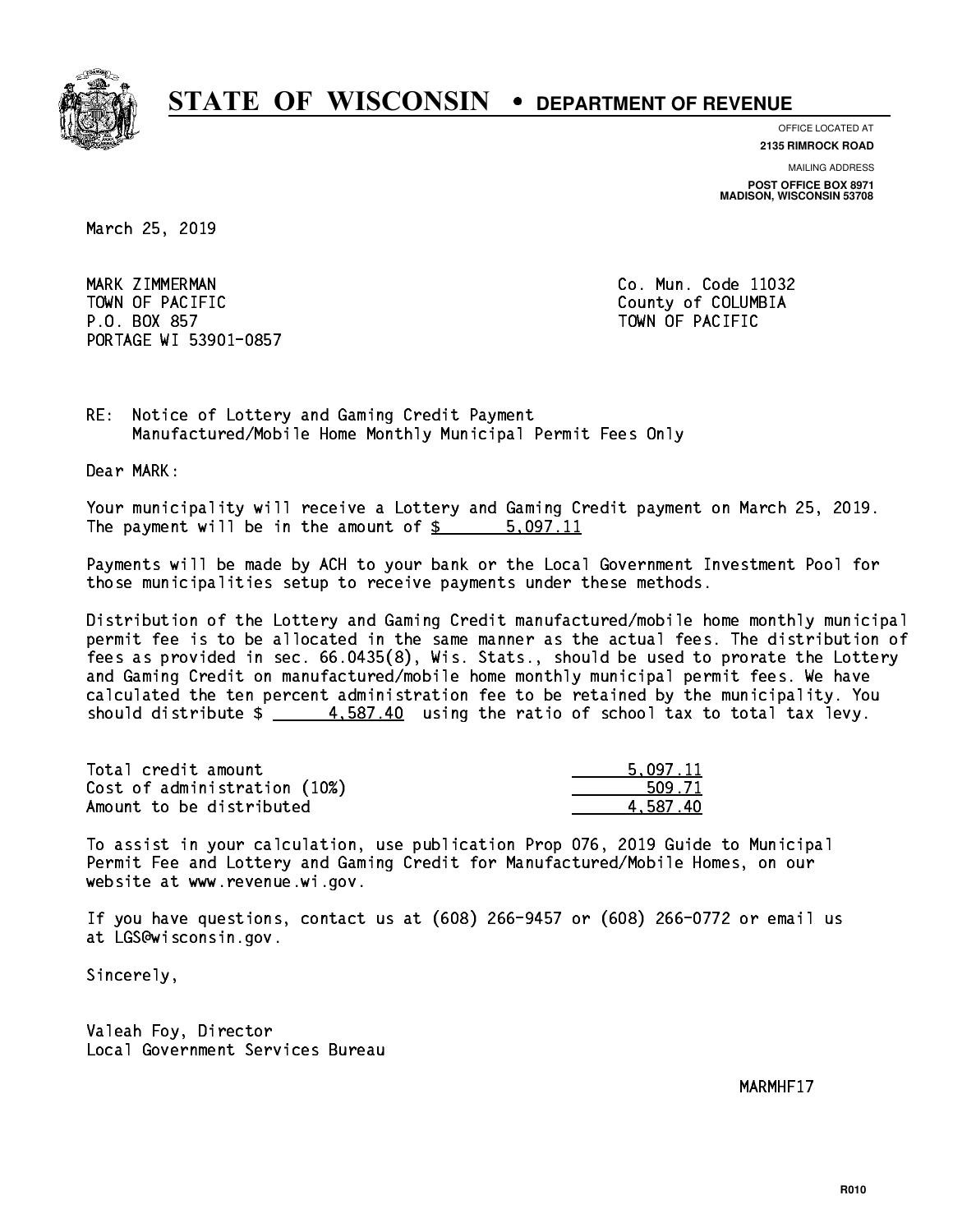

**OFFICE LOCATED AT**

**2135 RIMROCK ROAD**

**MAILING ADDRESS POST OFFICE BOX 8971 MADISON, WISCONSIN 53708**

March 25, 2019

LONNA ZEMAN LODI WI 53555

Co. Mun. Code 11040 TOWN OF WEST POINT County of COLUMBIA N2114 RAUSCH RD. TOWN OF WEST POINT

RE: Notice of Lottery and Gaming Credit Payment Manufactured/Mobile Home Monthly Municipal Permit Fees Only

Dear LONNA:

 Your municipality will receive a Lottery and Gaming Credit payment on March 25, 2019. The payment will be in the amount of  $\frac{2}{3}$  16,663.08

 Payments will be made by ACH to your bank or the Local Government Investment Pool for those municipalities setup to receive payments under these methods.

 Distribution of the Lottery and Gaming Credit manufactured/mobile home monthly municipal permit fee is to be allocated in the same manner as the actual fees. The distribution of fees as provided in sec. 66.0435(8), Wis. Stats., should be used to prorate the Lottery and Gaming Credit on manufactured/mobile home monthly municipal permit fees. We have calculated the ten percent administration fee to be retained by the municipality. You should distribute  $\frac{14,996.78}{2}$  using the ratio of school tax to total tax levy.

| Total credit amount          | 16,663.08 |
|------------------------------|-----------|
| Cost of administration (10%) | 1.666.30  |
| Amount to be distributed     | 14,996.78 |

 To assist in your calculation, use publication Prop 076, 2019 Guide to Municipal Permit Fee and Lottery and Gaming Credit for Manufactured/Mobile Homes, on our website at www.revenue.wi.gov.

 If you have questions, contact us at (608) 266-9457 or (608) 266-0772 or email us at LGS@wisconsin.gov.

Sincerely,

 Valeah Foy, Director Local Government Services Bureau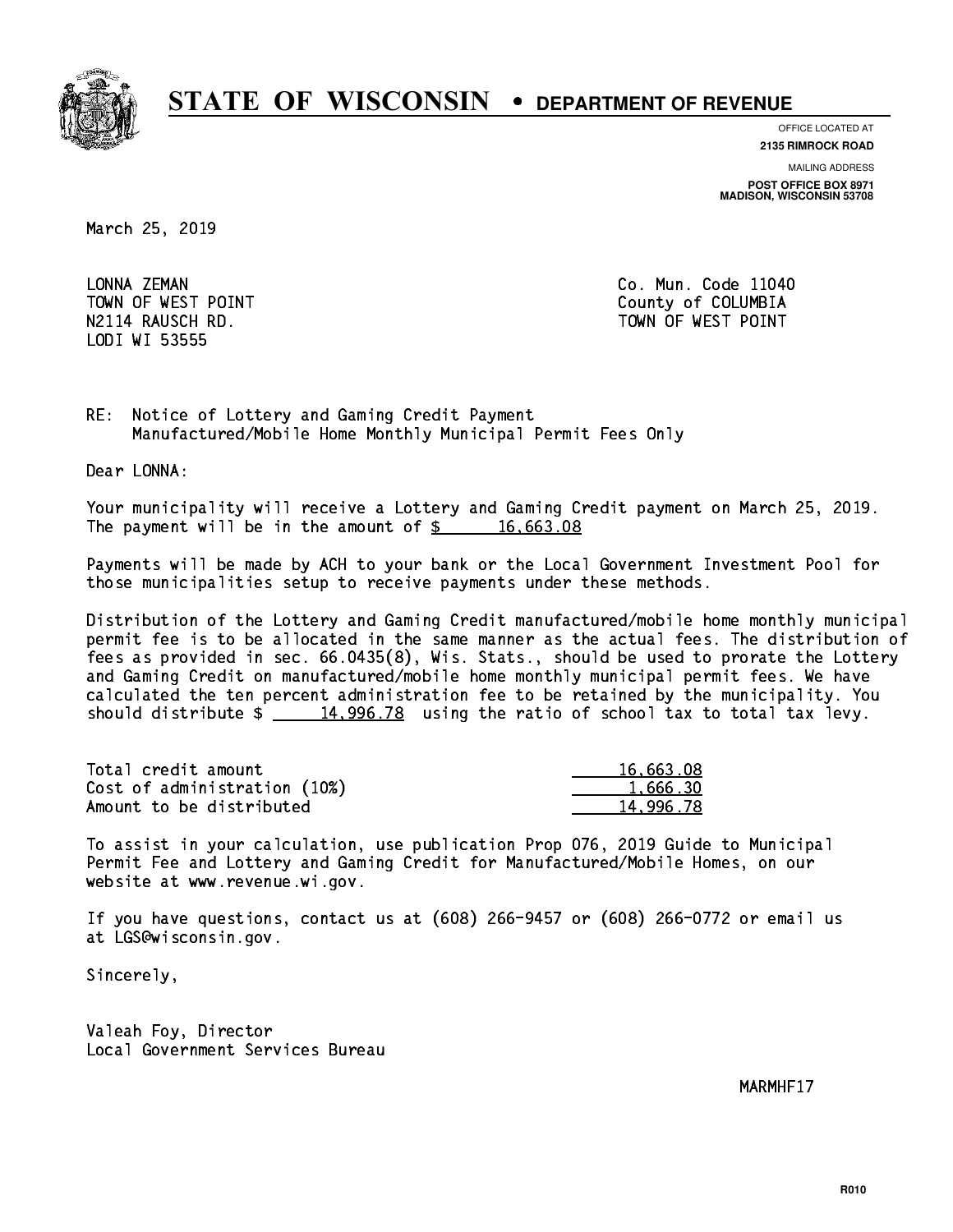

**OFFICE LOCATED AT**

**2135 RIMROCK ROAD**

**MAILING ADDRESS POST OFFICE BOX 8971 MADISON, WISCONSIN 53708**

March 25, 2019

**BONNIE LANGSDORF** VILLAGE OF DOYLESTOWN **COUNTY OF COLUMBIA** DOYLESTOWN WI 53928

Co. Mun. Code 11116 N4031 BRUCE ST VILLAGE OF DOYLESTOWN

RE: Notice of Lottery and Gaming Credit Payment Manufactured/Mobile Home Monthly Municipal Permit Fees Only

Dear BONNIE:

 Your municipality will receive a Lottery and Gaming Credit payment on March 25, 2019. The payment will be in the amount of  $\frac{2}{3}$  3,526.02

 Payments will be made by ACH to your bank or the Local Government Investment Pool for those municipalities setup to receive payments under these methods.

 Distribution of the Lottery and Gaming Credit manufactured/mobile home monthly municipal permit fee is to be allocated in the same manner as the actual fees. The distribution of fees as provided in sec. 66.0435(8), Wis. Stats., should be used to prorate the Lottery and Gaming Credit on manufactured/mobile home monthly municipal permit fees. We have calculated the ten percent administration fee to be retained by the municipality. You should distribute  $\frac{2}{2}$   $\frac{3.173.42}{2}$  using the ratio of school tax to total tax levy.

| Total credit amount          | 3.526.02 |
|------------------------------|----------|
| Cost of administration (10%) | 352.60   |
| Amount to be distributed     | 3.173.42 |

 To assist in your calculation, use publication Prop 076, 2019 Guide to Municipal Permit Fee and Lottery and Gaming Credit for Manufactured/Mobile Homes, on our website at www.revenue.wi.gov.

 If you have questions, contact us at (608) 266-9457 or (608) 266-0772 or email us at LGS@wisconsin.gov.

Sincerely,

 Valeah Foy, Director Local Government Services Bureau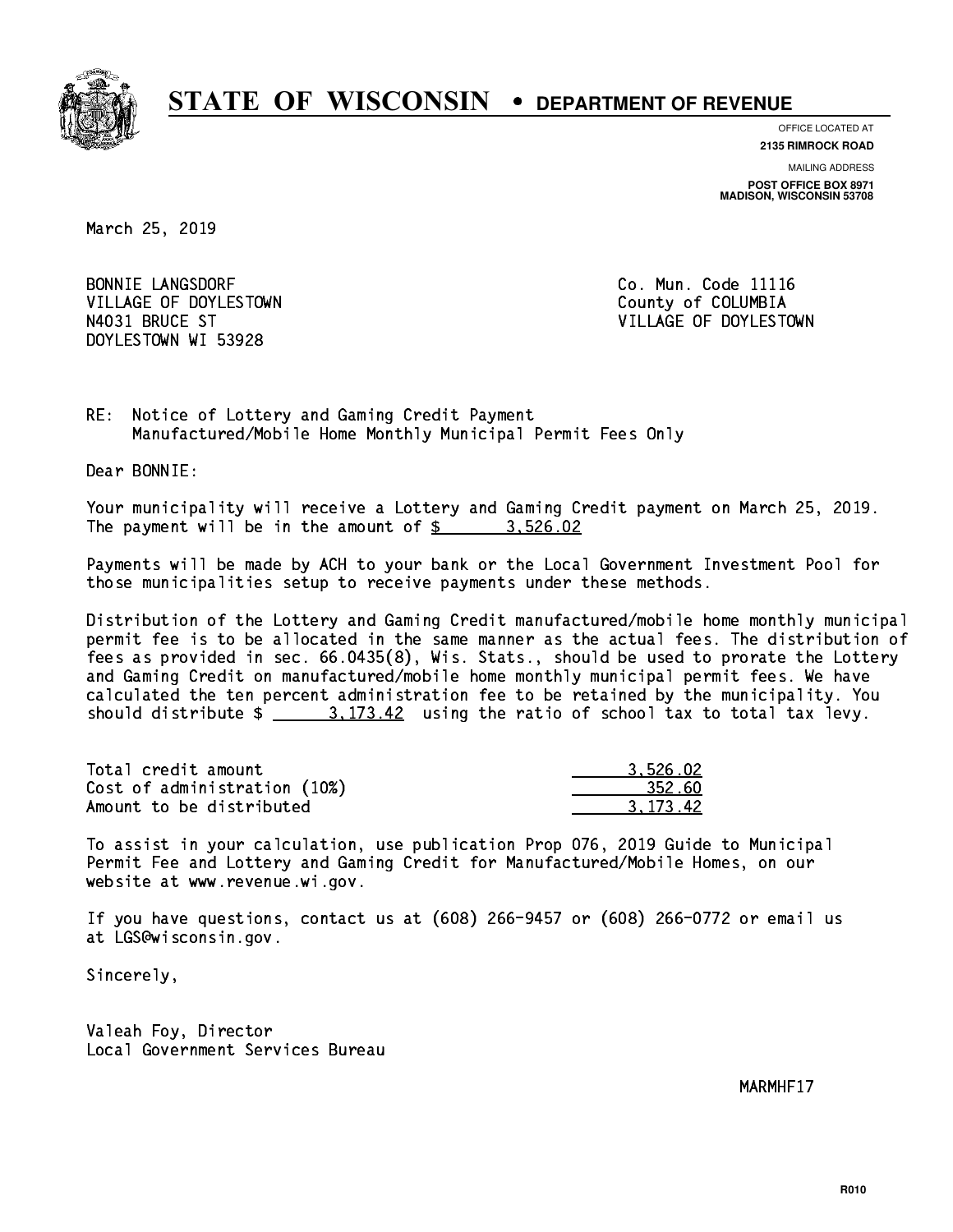

**OFFICE LOCATED AT**

**2135 RIMROCK ROAD**

**MAILING ADDRESS POST OFFICE BOX 8971 MADISON, WISCONSIN 53708**

March 25, 2019

MARIE ABEGGLEN VILLAGE OF FALL RIVER **COLLECT IN THE COLLECT OF SALE ASSESS** PO BOX 37 FALL RIVER WI 53932-0035

Co. Mun. Code 11126 VILLAGE OF FALL RIVER

RE: Notice of Lottery and Gaming Credit Payment Manufactured/Mobile Home Monthly Municipal Permit Fees Only

Dear MARIE:

 Your municipality will receive a Lottery and Gaming Credit payment on March 25, 2019. The payment will be in the amount of  $\frac{2}{3}$  4,136.16

 Payments will be made by ACH to your bank or the Local Government Investment Pool for those municipalities setup to receive payments under these methods.

 Distribution of the Lottery and Gaming Credit manufactured/mobile home monthly municipal permit fee is to be allocated in the same manner as the actual fees. The distribution of fees as provided in sec. 66.0435(8), Wis. Stats., should be used to prorate the Lottery and Gaming Credit on manufactured/mobile home monthly municipal permit fees. We have calculated the ten percent administration fee to be retained by the municipality. You should distribute  $\frac{2}{1}$   $\frac{3.722.55}{2}$  using the ratio of school tax to total tax levy.

| Total credit amount          | 4.136.16 |
|------------------------------|----------|
| Cost of administration (10%) | 413.61   |
| Amount to be distributed     | 3.722.55 |

 To assist in your calculation, use publication Prop 076, 2019 Guide to Municipal Permit Fee and Lottery and Gaming Credit for Manufactured/Mobile Homes, on our website at www.revenue.wi.gov.

 If you have questions, contact us at (608) 266-9457 or (608) 266-0772 or email us at LGS@wisconsin.gov.

Sincerely,

 Valeah Foy, Director Local Government Services Bureau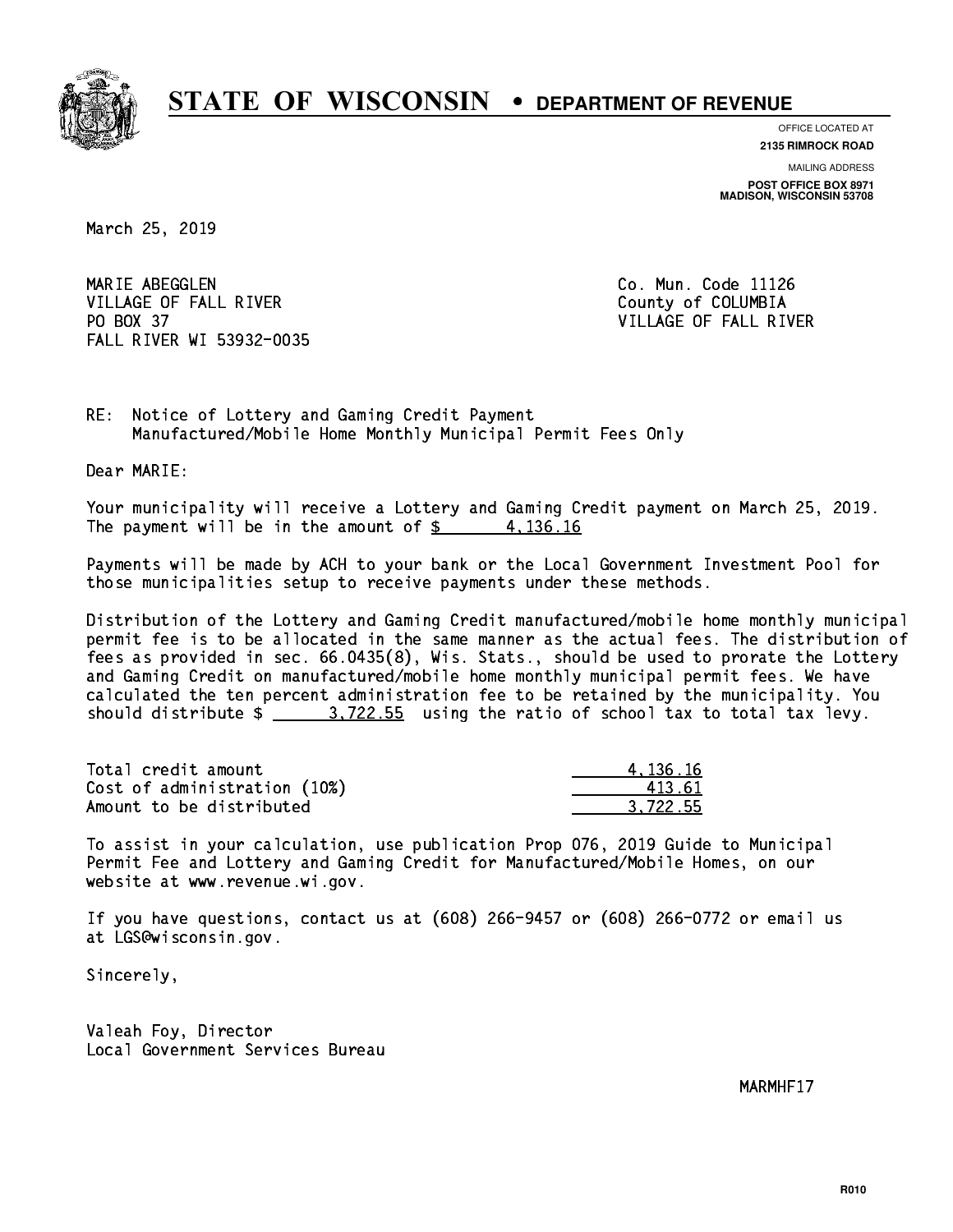

**OFFICE LOCATED AT**

**2135 RIMROCK ROAD**

**MAILING ADDRESS POST OFFICE BOX 8971 MADISON, WISCONSIN 53708**

March 25, 2019

MARTIN SHANKS VILLAGE OF POYNETTE COUNTY OF COLUMBIA P.O. BOX 95 VILLAGE OF POYNETTE POYNETTE WI 53955-0095

Co. Mun. Code 11172

RE: Notice of Lottery and Gaming Credit Payment Manufactured/Mobile Home Monthly Municipal Permit Fees Only

Dear MARTIN:

 Your municipality will receive a Lottery and Gaming Credit payment on March 25, 2019. The payment will be in the amount of  $\frac{2}{3}$  7,540.54

 Payments will be made by ACH to your bank or the Local Government Investment Pool for those municipalities setup to receive payments under these methods.

 Distribution of the Lottery and Gaming Credit manufactured/mobile home monthly municipal permit fee is to be allocated in the same manner as the actual fees. The distribution of fees as provided in sec. 66.0435(8), Wis. Stats., should be used to prorate the Lottery and Gaming Credit on manufactured/mobile home monthly municipal permit fees. We have calculated the ten percent administration fee to be retained by the municipality. You should distribute  $\frac{2}{1}$   $\frac{6,786.49}{2}$  using the ratio of school tax to total tax levy.

| Total credit amount          | 7.540.54 |
|------------------------------|----------|
| Cost of administration (10%) | 754.05   |
| Amount to be distributed     | 6.786.49 |

 To assist in your calculation, use publication Prop 076, 2019 Guide to Municipal Permit Fee and Lottery and Gaming Credit for Manufactured/Mobile Homes, on our website at www.revenue.wi.gov.

 If you have questions, contact us at (608) 266-9457 or (608) 266-0772 or email us at LGS@wisconsin.gov.

Sincerely,

 Valeah Foy, Director Local Government Services Bureau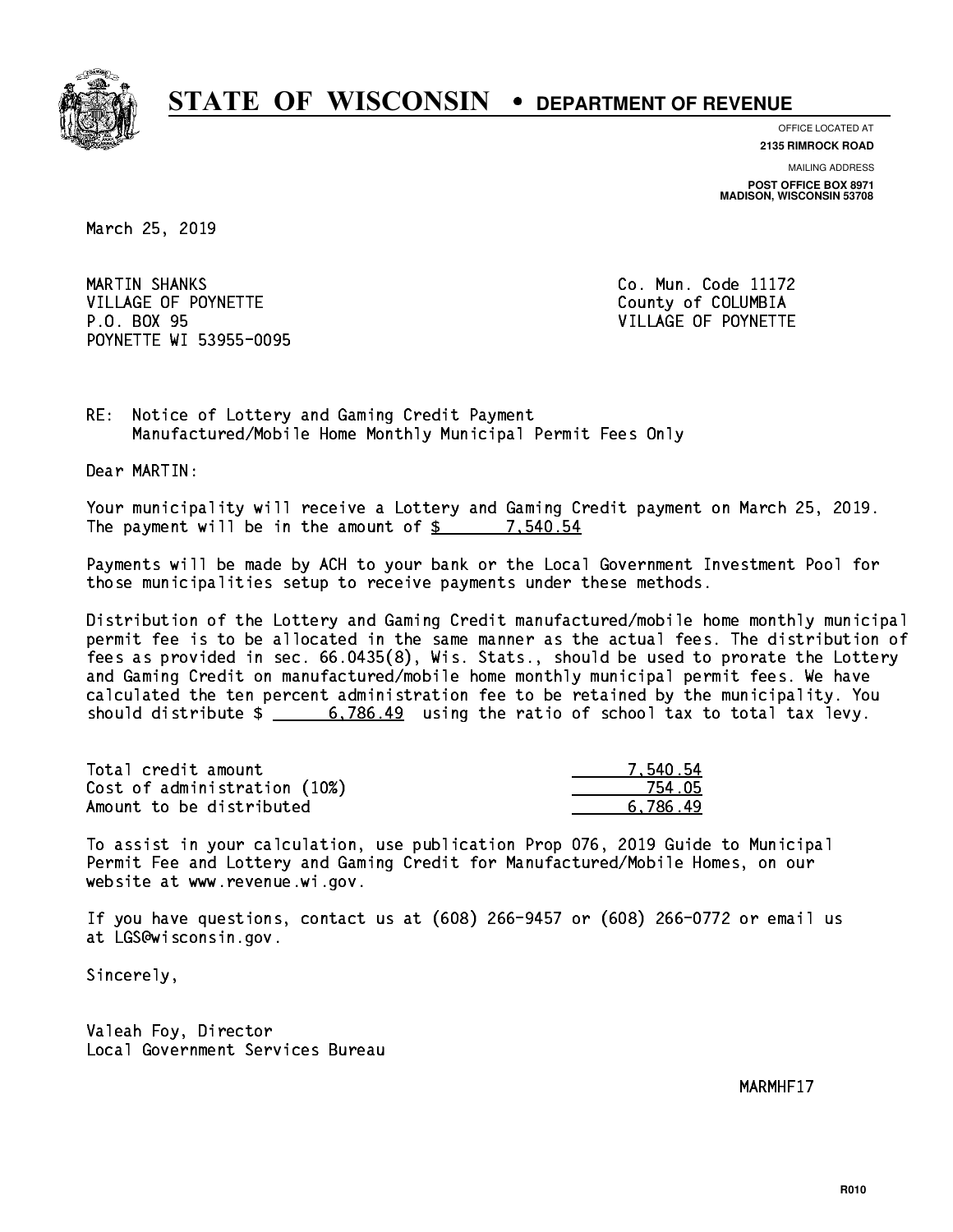

**OFFICE LOCATED AT**

**2135 RIMROCK ROAD**

**MAILING ADDRESS POST OFFICE BOX 8971 MADISON, WISCONSIN 53708**

March 25, 2019

**KIM MANLEY** CITY OF COLUMBUS COME CONSULTED A COUNTY OF COLUMBIA 105 N DICKASON BLVD CITY OF COLUMBUS COLUMBUS WI 53925-1565

Co. Mun. Code 11211

RE: Notice of Lottery and Gaming Credit Payment Manufactured/Mobile Home Monthly Municipal Permit Fees Only

Dear KIM:

 Your municipality will receive a Lottery and Gaming Credit payment on March 25, 2019. The payment will be in the amount of \$ 809.52 \_\_\_\_\_\_\_\_\_\_\_\_\_\_\_\_

 Payments will be made by ACH to your bank or the Local Government Investment Pool for those municipalities setup to receive payments under these methods.

 Distribution of the Lottery and Gaming Credit manufactured/mobile home monthly municipal permit fee is to be allocated in the same manner as the actual fees. The distribution of fees as provided in sec. 66.0435(8), Wis. Stats., should be used to prorate the Lottery and Gaming Credit on manufactured/mobile home monthly municipal permit fees. We have calculated the ten percent administration fee to be retained by the municipality. You should distribute  $\frac{28.57}{128.57}$  using the ratio of school tax to total tax levy.

| Total credit amount          | 809.52 |
|------------------------------|--------|
| Cost of administration (10%) | 80.95  |
| Amount to be distributed     | 728 57 |

| .52    |
|--------|
| วร     |
| 728.57 |

 To assist in your calculation, use publication Prop 076, 2019 Guide to Municipal Permit Fee and Lottery and Gaming Credit for Manufactured/Mobile Homes, on our website at www.revenue.wi.gov.

 If you have questions, contact us at (608) 266-9457 or (608) 266-0772 or email us at LGS@wisconsin.gov.

Sincerely,

 Valeah Foy, Director Local Government Services Bureau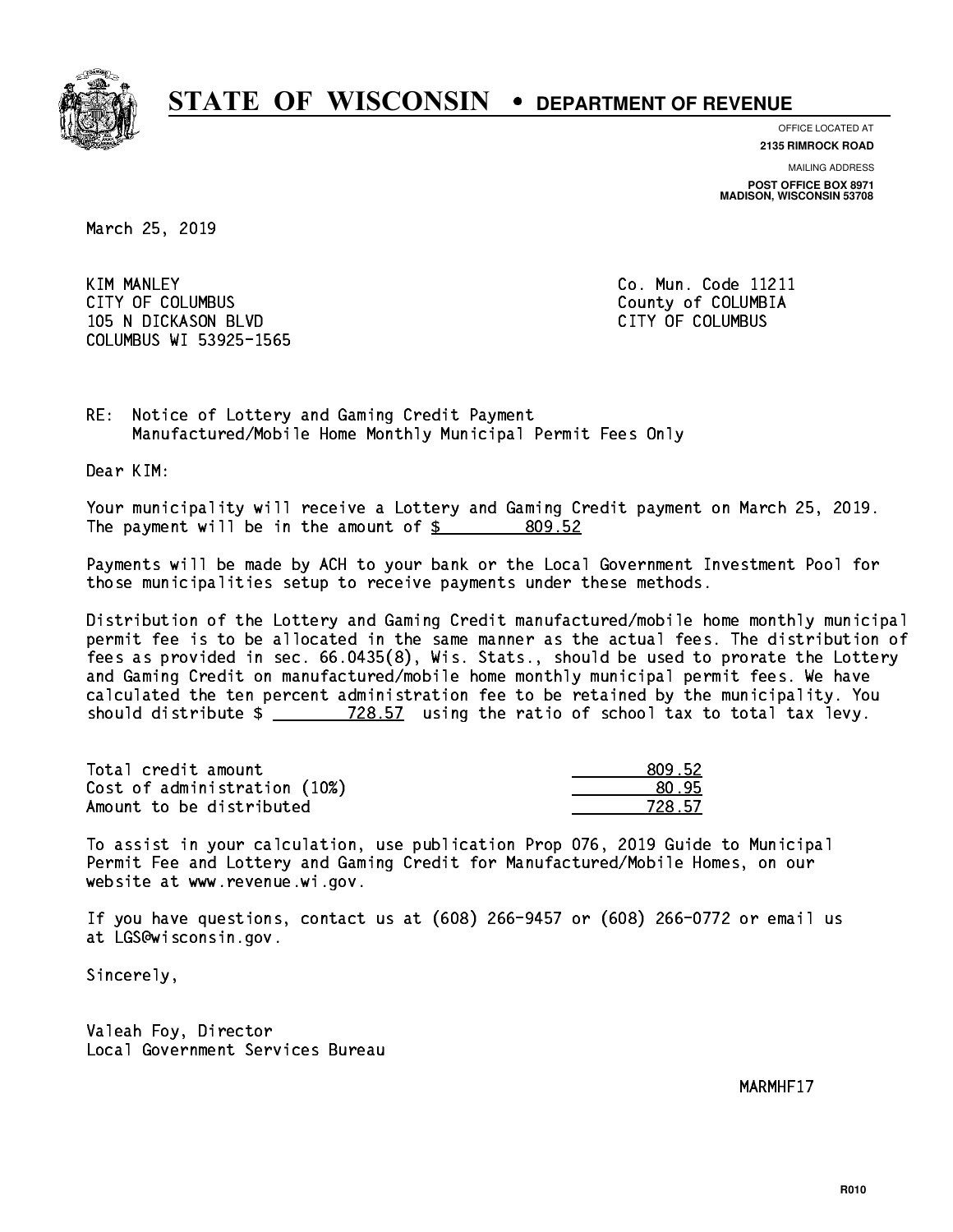

**OFFICE LOCATED AT**

**2135 RIMROCK ROAD**

**MAILING ADDRESS POST OFFICE BOX 8971 MADISON, WISCONSIN 53708**

March 25, 2019

JEAN MOHR CITY OF PORTAGE COUNTER COUNTY OF COLUMBIA 115 W PLEASANT ST CITY OF PORTAGE PORTAGE WI 53901-1742

Co. Mun. Code 11271

RE: Notice of Lottery and Gaming Credit Payment Manufactured/Mobile Home Monthly Municipal Permit Fees Only

Dear JEAN:

 Your municipality will receive a Lottery and Gaming Credit payment on March 25, 2019. The payment will be in the amount of  $\frac{2}{3}$  9,847.38

 Payments will be made by ACH to your bank or the Local Government Investment Pool for those municipalities setup to receive payments under these methods.

 Distribution of the Lottery and Gaming Credit manufactured/mobile home monthly municipal permit fee is to be allocated in the same manner as the actual fees. The distribution of fees as provided in sec. 66.0435(8), Wis. Stats., should be used to prorate the Lottery and Gaming Credit on manufactured/mobile home monthly municipal permit fees. We have calculated the ten percent administration fee to be retained by the municipality. You should distribute  $\frac{2}{1}$   $\frac{8,862.65}{2}$  using the ratio of school tax to total tax levy.

| Total credit amount          | 9.847.38 |
|------------------------------|----------|
| Cost of administration (10%) | 984.73   |
| Amount to be distributed     | 8.862.65 |

 To assist in your calculation, use publication Prop 076, 2019 Guide to Municipal Permit Fee and Lottery and Gaming Credit for Manufactured/Mobile Homes, on our website at www.revenue.wi.gov.

 If you have questions, contact us at (608) 266-9457 or (608) 266-0772 or email us at LGS@wisconsin.gov.

Sincerely,

 Valeah Foy, Director Local Government Services Bureau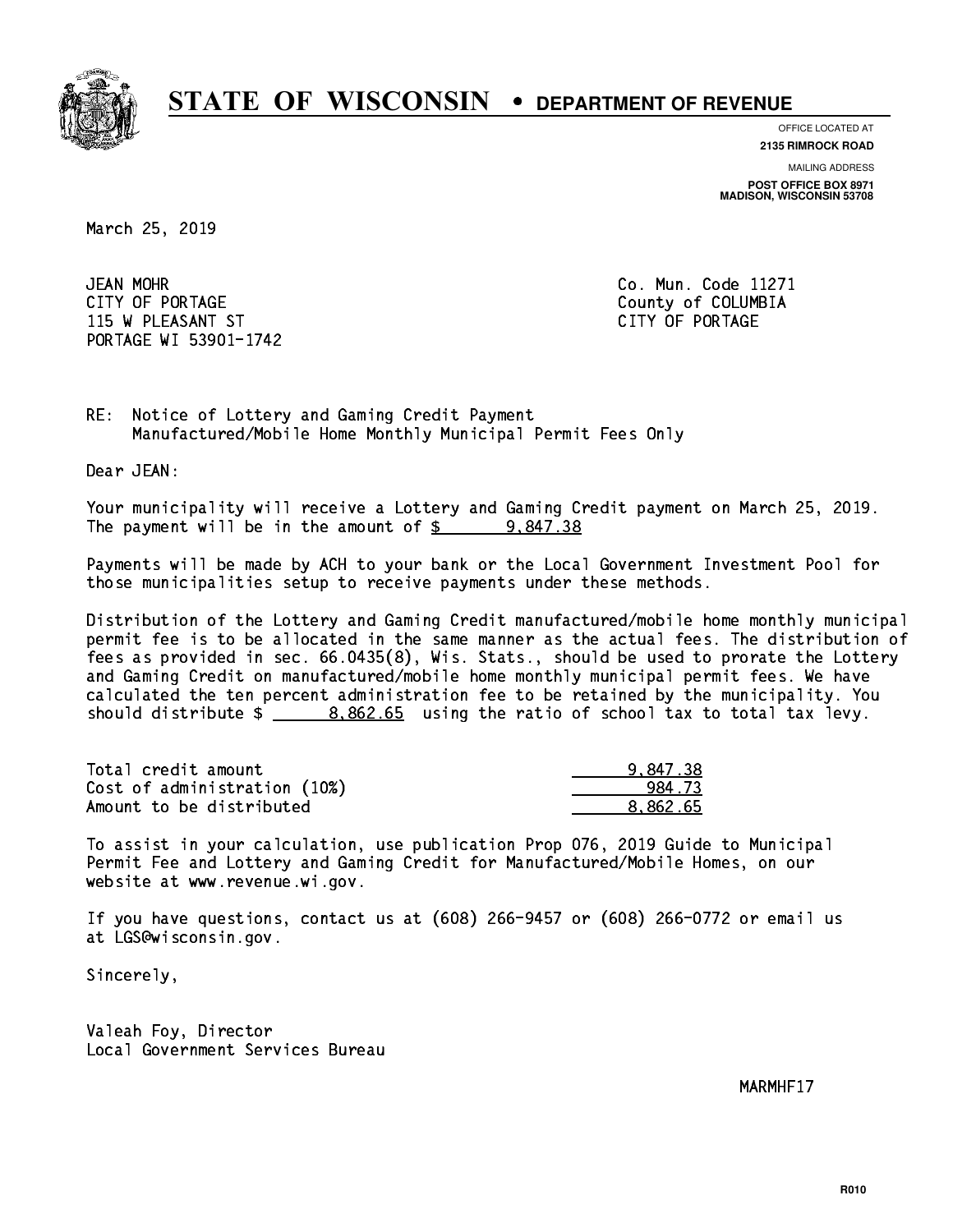

**OFFICE LOCATED AT**

**2135 RIMROCK ROAD**

**MAILING ADDRESS POST OFFICE BOX 8971 MADISON, WISCONSIN 53708**

March 25, 2019

**KAREN TERRY** CITY OF WISCONSIN DELLS COUNTY OF COLUMBIA 300 LA CROSSE STREET CITY OF WISCONSIN DELLS WISCONSIN DELLS WI 53965-1568

Co. Mun. Code 11291

RE: Notice of Lottery and Gaming Credit Payment Manufactured/Mobile Home Monthly Municipal Permit Fees Only

Dear KAREN:

 Your municipality will receive a Lottery and Gaming Credit payment on March 25, 2019. The payment will be in the amount of  $\frac{2}{3}$  1,055.40

 Payments will be made by ACH to your bank or the Local Government Investment Pool for those municipalities setup to receive payments under these methods.

 Distribution of the Lottery and Gaming Credit manufactured/mobile home monthly municipal permit fee is to be allocated in the same manner as the actual fees. The distribution of fees as provided in sec. 66.0435(8), Wis. Stats., should be used to prorate the Lottery and Gaming Credit on manufactured/mobile home monthly municipal permit fees. We have calculated the ten percent administration fee to be retained by the municipality. You should distribute \$ 949.86 using the ratio of school tax to total tax levy. \_\_\_\_\_\_\_\_\_\_\_\_\_\_

| Total credit amount          | 1.055.40 |
|------------------------------|----------|
| Cost of administration (10%) | 105.54   |
| Amount to be distributed     | 949 86   |

 To assist in your calculation, use publication Prop 076, 2019 Guide to Municipal Permit Fee and Lottery and Gaming Credit for Manufactured/Mobile Homes, on our website at www.revenue.wi.gov.

 If you have questions, contact us at (608) 266-9457 or (608) 266-0772 or email us at LGS@wisconsin.gov.

Sincerely,

 Valeah Foy, Director Local Government Services Bureau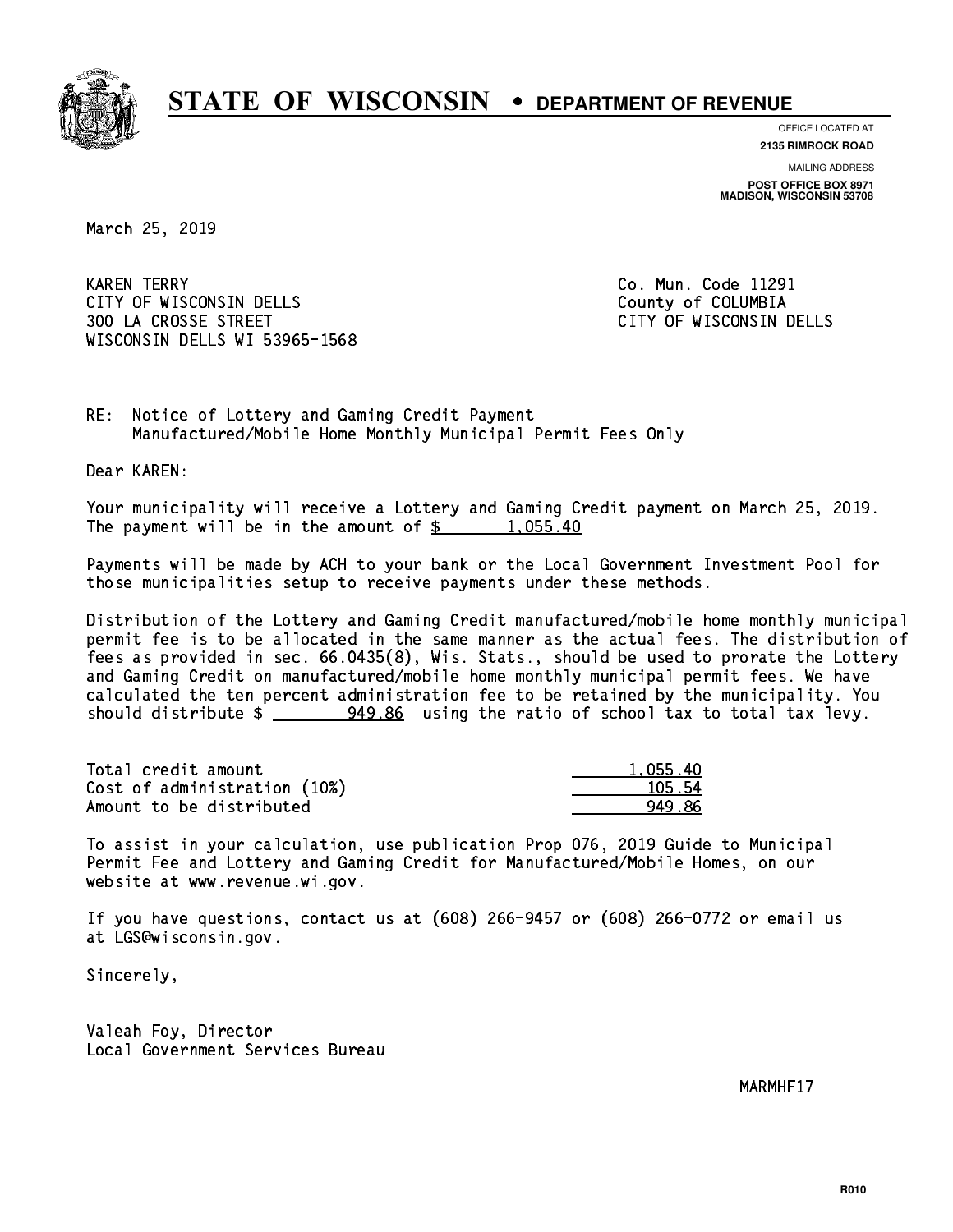

**OFFICE LOCATED AT**

**2135 RIMROCK ROAD**

**MAILING ADDRESS POST OFFICE BOX 8971 MADISON, WISCONSIN 53708**

March 25, 2019

 ROSE TRAUTSCH Co. Mun. Code 12002 TOWN OF BRIDGEPORT County of CRAWFORD 38588 GOLF VIEW DR TOWN OF BRIDGEPORT PRAIRIE DU CHIEN WI 53821-8495

RE: Notice of Lottery and Gaming Credit Payment Manufactured/Mobile Home Monthly Municipal Permit Fees Only

Dear ROSE:

 Your municipality will receive a Lottery and Gaming Credit payment on March 25, 2019. The payment will be in the amount of  $\frac{2}{3}$  7,433.48

 Payments will be made by ACH to your bank or the Local Government Investment Pool for those municipalities setup to receive payments under these methods.

 Distribution of the Lottery and Gaming Credit manufactured/mobile home monthly municipal permit fee is to be allocated in the same manner as the actual fees. The distribution of fees as provided in sec. 66.0435(8), Wis. Stats., should be used to prorate the Lottery and Gaming Credit on manufactured/mobile home monthly municipal permit fees. We have calculated the ten percent administration fee to be retained by the municipality. You should distribute  $\frac{2}{3}$   $\frac{6,690.14}{2}$  using the ratio of school tax to total tax levy.

| Total credit amount          | 7 433.48 |
|------------------------------|----------|
| Cost of administration (10%) | 743.34   |
| Amount to be distributed     | 6.690.14 |

 To assist in your calculation, use publication Prop 076, 2019 Guide to Municipal Permit Fee and Lottery and Gaming Credit for Manufactured/Mobile Homes, on our website at www.revenue.wi.gov.

 If you have questions, contact us at (608) 266-9457 or (608) 266-0772 or email us at LGS@wisconsin.gov.

Sincerely,

 Valeah Foy, Director Local Government Services Bureau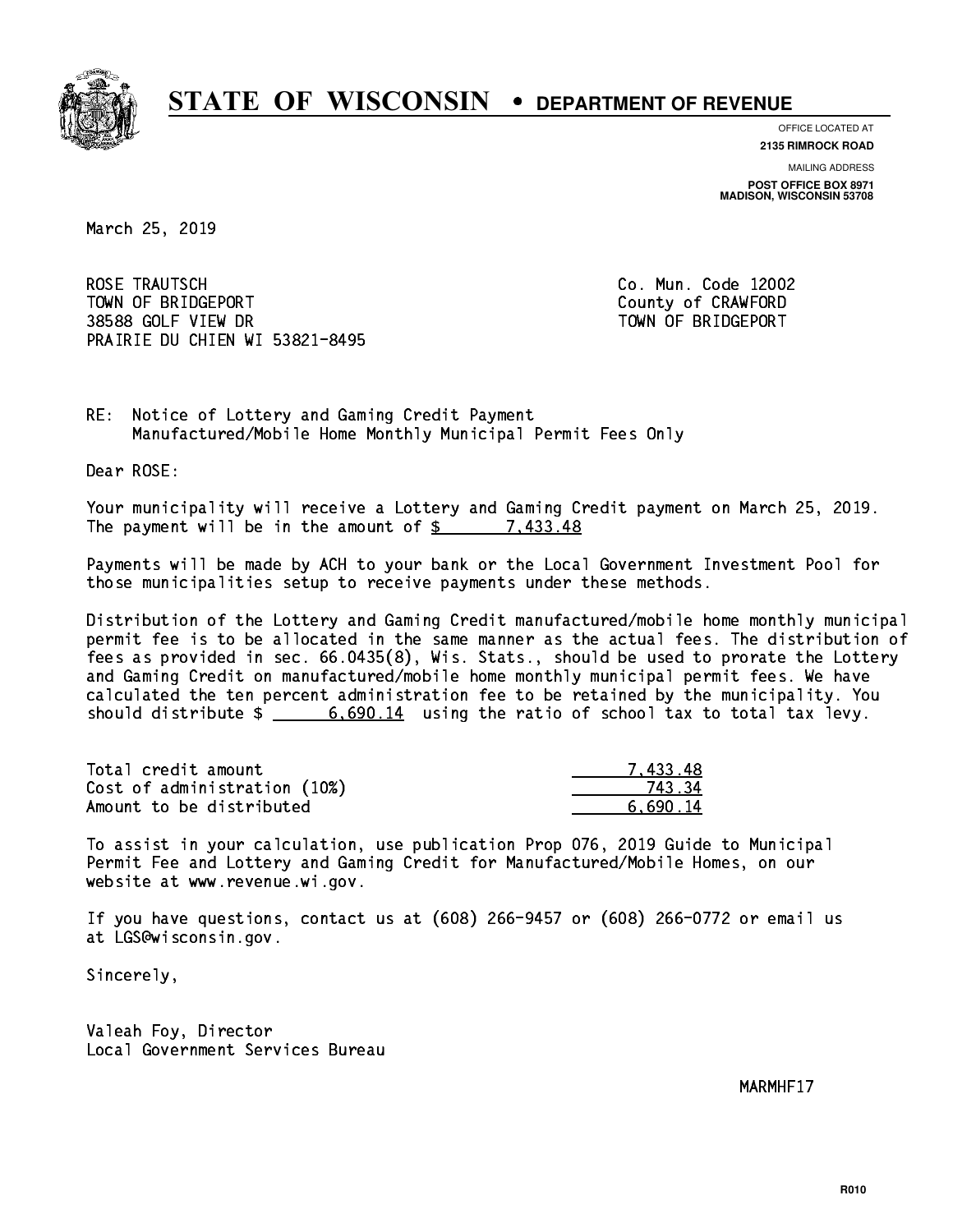

**OFFICE LOCATED AT**

**2135 RIMROCK ROAD**

**MAILING ADDRESS POST OFFICE BOX 8971 MADISON, WISCONSIN 53708**

March 25, 2019

 MARLENE CHECK Co. Mun. Code 12014 TOWN OF PRAIRIE DU CHIEN COUNTY OF CRAWFORD 31794 STATE HWY 27 TOWN OF PRAIRIE DU CHIEN PRAIRIE DU CHIEN WI 53821-8537

RE: Notice of Lottery and Gaming Credit Payment Manufactured/Mobile Home Monthly Municipal Permit Fees Only

Dear MARLENE:

 Your municipality will receive a Lottery and Gaming Credit payment on March 25, 2019. The payment will be in the amount of  $\frac{2}{3}$  16,085.28

 Payments will be made by ACH to your bank or the Local Government Investment Pool for those municipalities setup to receive payments under these methods.

 Distribution of the Lottery and Gaming Credit manufactured/mobile home monthly municipal permit fee is to be allocated in the same manner as the actual fees. The distribution of fees as provided in sec. 66.0435(8), Wis. Stats., should be used to prorate the Lottery and Gaming Credit on manufactured/mobile home monthly municipal permit fees. We have calculated the ten percent administration fee to be retained by the municipality. You should distribute  $\frac{14,476.76}{2}$  using the ratio of school tax to total tax levy.

| Total credit amount          | 16,085.28 |
|------------------------------|-----------|
| Cost of administration (10%) | 1.608.52  |
| Amount to be distributed     | 14.476.76 |

 To assist in your calculation, use publication Prop 076, 2019 Guide to Municipal Permit Fee and Lottery and Gaming Credit for Manufactured/Mobile Homes, on our website at www.revenue.wi.gov.

 If you have questions, contact us at (608) 266-9457 or (608) 266-0772 or email us at LGS@wisconsin.gov.

Sincerely,

 Valeah Foy, Director Local Government Services Bureau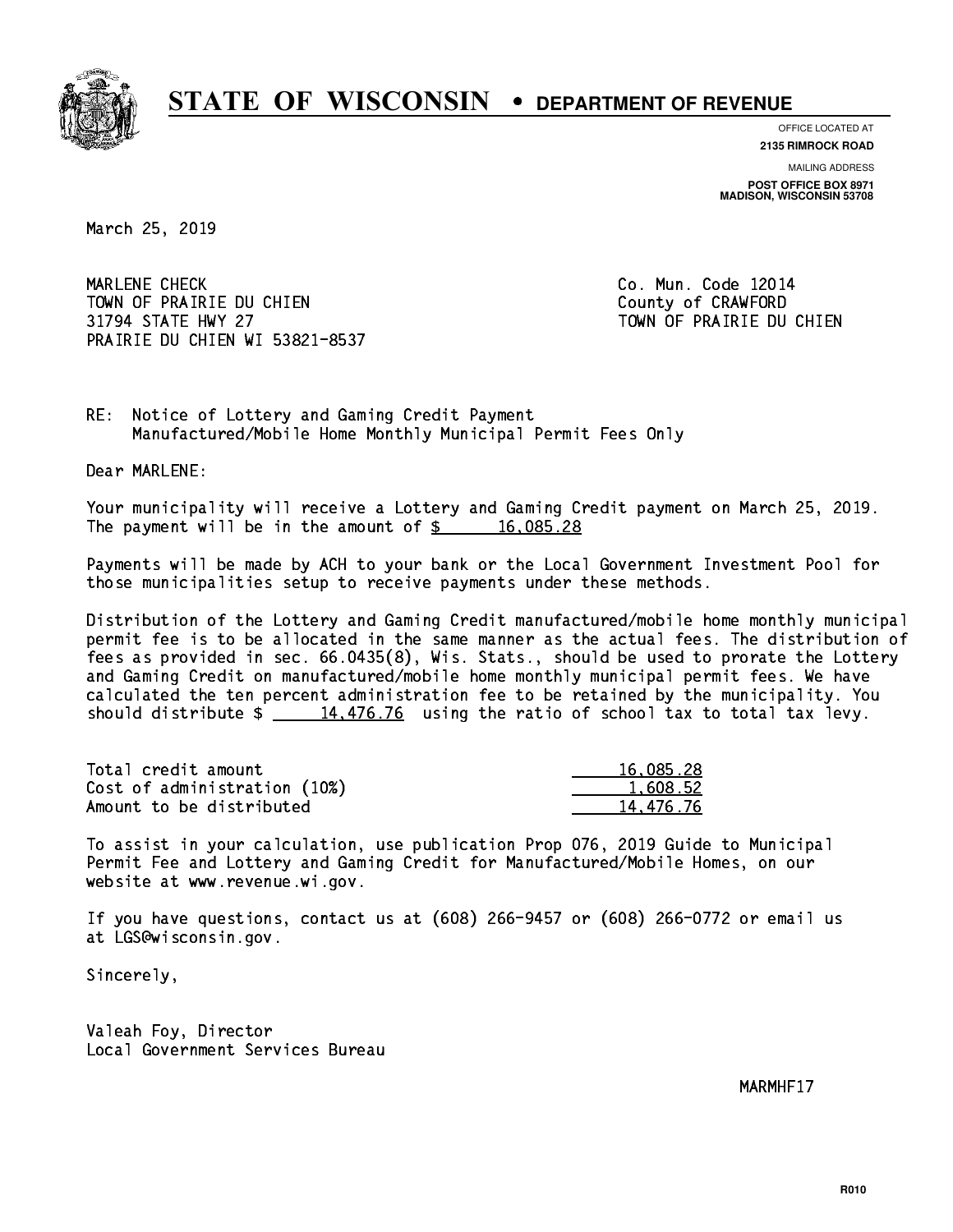

**OFFICE LOCATED AT 2135 RIMROCK ROAD**

**MAILING ADDRESS POST OFFICE BOX 8971 MADISON, WISCONSIN 53708**

March 25, 2019

CARRIE BRUDOS VILLAGE OF DE SOTO COUNTY OF CRAWFORD PO BOX 37 VILLAGE OF DE SOTO DE SOTO WI 54624-8661

Co. Mun. Code 12116

RE: Notice of Lottery and Gaming Credit Payment Manufactured/Mobile Home Monthly Municipal Permit Fees Only

Dear CARRIE:

 Your municipality will receive a Lottery and Gaming Credit payment on March 25, 2019. The payment will be in the amount of \$ 619.82 \_\_\_\_\_\_\_\_\_\_\_\_\_\_\_\_

 Payments will be made by ACH to your bank or the Local Government Investment Pool for those municipalities setup to receive payments under these methods.

 Distribution of the Lottery and Gaming Credit manufactured/mobile home monthly municipal permit fee is to be allocated in the same manner as the actual fees. The distribution of fees as provided in sec. 66.0435(8), Wis. Stats., should be used to prorate the Lottery and Gaming Credit on manufactured/mobile home monthly municipal permit fees. We have calculated the ten percent administration fee to be retained by the municipality. You should distribute  $\frac{2}{1}$   $\frac{557.84}{1000}$  using the ratio of school tax to total tax levy.

| Total credit amount          | 619.82 |
|------------------------------|--------|
| Cost of administration (10%) | 61.98  |
| Amount to be distributed     | 557.84 |

 To assist in your calculation, use publication Prop 076, 2019 Guide to Municipal Permit Fee and Lottery and Gaming Credit for Manufactured/Mobile Homes, on our website at www.revenue.wi.gov.

 If you have questions, contact us at (608) 266-9457 or (608) 266-0772 or email us at LGS@wisconsin.gov.

Sincerely,

 Valeah Foy, Director Local Government Services Bureau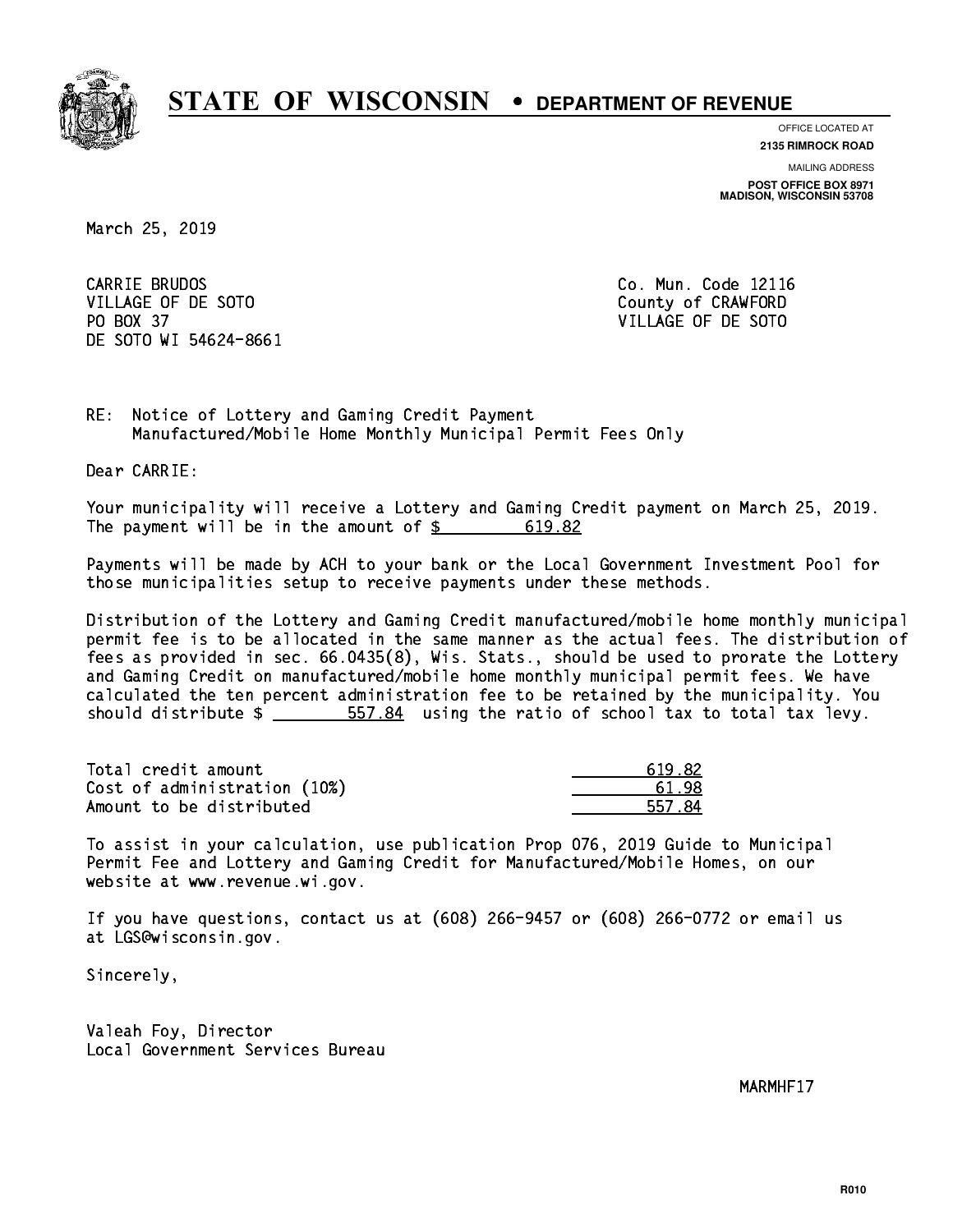

**OFFICE LOCATED AT 2135 RIMROCK ROAD**

**MAILING ADDRESS POST OFFICE BOX 8971 MADISON, WISCONSIN 53708**

March 25, 2019

DAWN MCCANN VILLAGE OF GAYS MILLS County of CRAWFORD 16381 STATE HWY 131 STE 1 VILLAGE OF GAYS MILLS GAYS MILLS WI 54631

Co. Mun. Code 12131

RE: Notice of Lottery and Gaming Credit Payment Manufactured/Mobile Home Monthly Municipal Permit Fees Only

Dear DAWN:

 Your municipality will receive a Lottery and Gaming Credit payment on March 25, 2019. The payment will be in the amount of \$ 671.40 \_\_\_\_\_\_\_\_\_\_\_\_\_\_\_\_

 Payments will be made by ACH to your bank or the Local Government Investment Pool for those municipalities setup to receive payments under these methods.

 Distribution of the Lottery and Gaming Credit manufactured/mobile home monthly municipal permit fee is to be allocated in the same manner as the actual fees. The distribution of fees as provided in sec. 66.0435(8), Wis. Stats., should be used to prorate the Lottery and Gaming Credit on manufactured/mobile home monthly municipal permit fees. We have calculated the ten percent administration fee to be retained by the municipality. You should distribute  $\frac{26}{1000}$   $\frac{604.26}{1000}$  using the ratio of school tax to total tax levy.

| Total credit amount          | 671.40  |
|------------------------------|---------|
| Cost of administration (10%) | 67 14   |
| Amount to be distributed     | .604 26 |

 To assist in your calculation, use publication Prop 076, 2019 Guide to Municipal Permit Fee and Lottery and Gaming Credit for Manufactured/Mobile Homes, on our website at www.revenue.wi.gov.

 If you have questions, contact us at (608) 266-9457 or (608) 266-0772 or email us at LGS@wisconsin.gov.

Sincerely,

 Valeah Foy, Director Local Government Services Bureau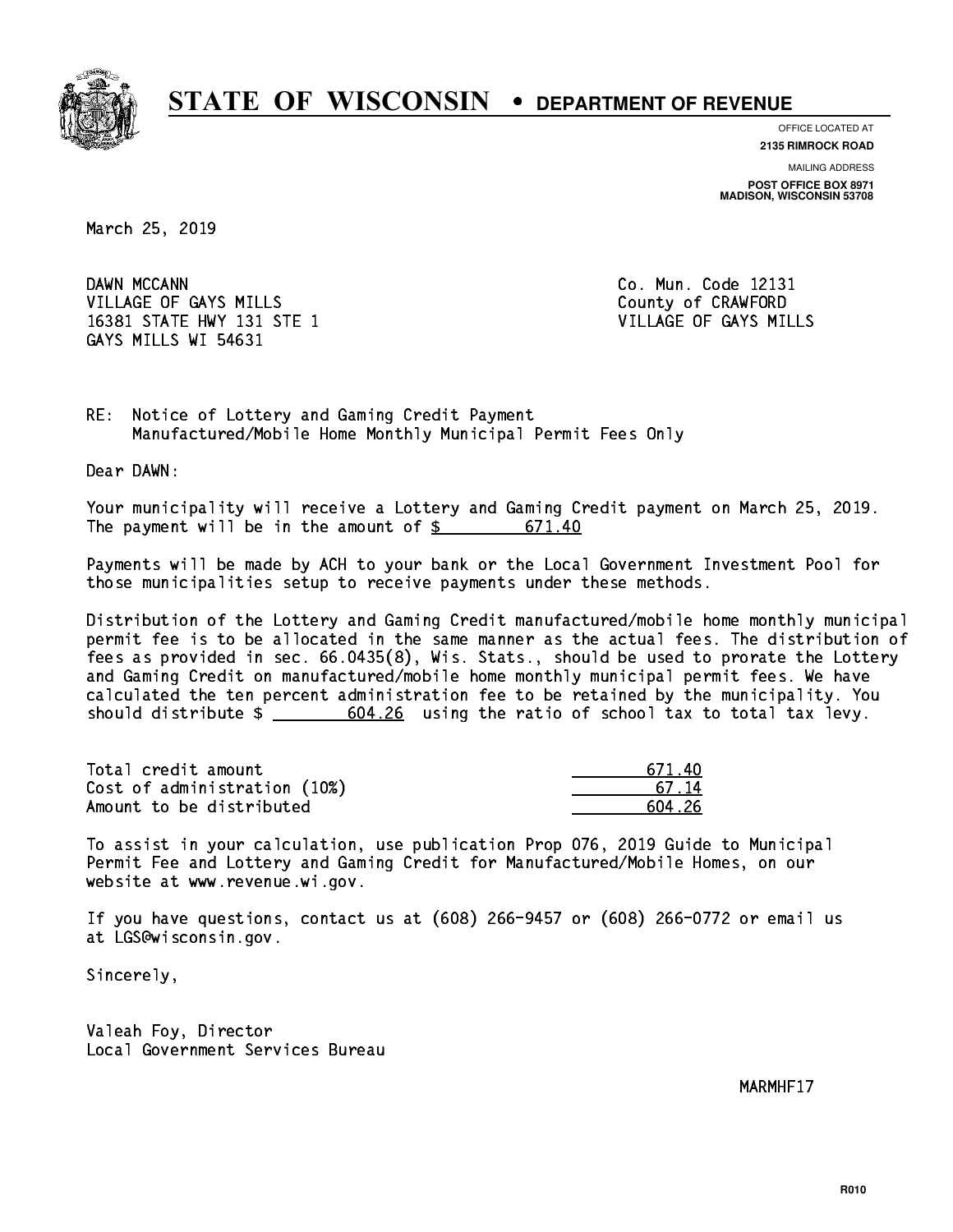

**OFFICE LOCATED AT**

**2135 RIMROCK ROAD**

**MAILING ADDRESS POST OFFICE BOX 8971 MADISON, WISCONSIN 53708**

March 25, 2019

**TAMERA KEPLER** VILLAGE OF SOLDIERS GROVE COUNTY OF CRAWFORD PO BOX 121 VILLAGE OF SOLDIERS GROVE SOLDIERS GROVE WI 54655-0121

Co. Mun. Code 12181

RE: Notice of Lottery and Gaming Credit Payment Manufactured/Mobile Home Monthly Municipal Permit Fees Only

Dear TAMERA:

 Your municipality will receive a Lottery and Gaming Credit payment on March 25, 2019. The payment will be in the amount of \$ 876.12 \_\_\_\_\_\_\_\_\_\_\_\_\_\_\_\_

 Payments will be made by ACH to your bank or the Local Government Investment Pool for those municipalities setup to receive payments under these methods.

 Distribution of the Lottery and Gaming Credit manufactured/mobile home monthly municipal permit fee is to be allocated in the same manner as the actual fees. The distribution of fees as provided in sec. 66.0435(8), Wis. Stats., should be used to prorate the Lottery and Gaming Credit on manufactured/mobile home monthly municipal permit fees. We have calculated the ten percent administration fee to be retained by the municipality. You should distribute  $\frac{2}{2}$   $\frac{788.51}{2}$  using the ratio of school tax to total tax levy.

| Total credit amount          | 876.12 |
|------------------------------|--------|
| Cost of administration (10%) | .87.6  |
| Amount to be distributed     | 788.51 |

 To assist in your calculation, use publication Prop 076, 2019 Guide to Municipal Permit Fee and Lottery and Gaming Credit for Manufactured/Mobile Homes, on our website at www.revenue.wi.gov.

 If you have questions, contact us at (608) 266-9457 or (608) 266-0772 or email us at LGS@wisconsin.gov.

Sincerely,

 Valeah Foy, Director Local Government Services Bureau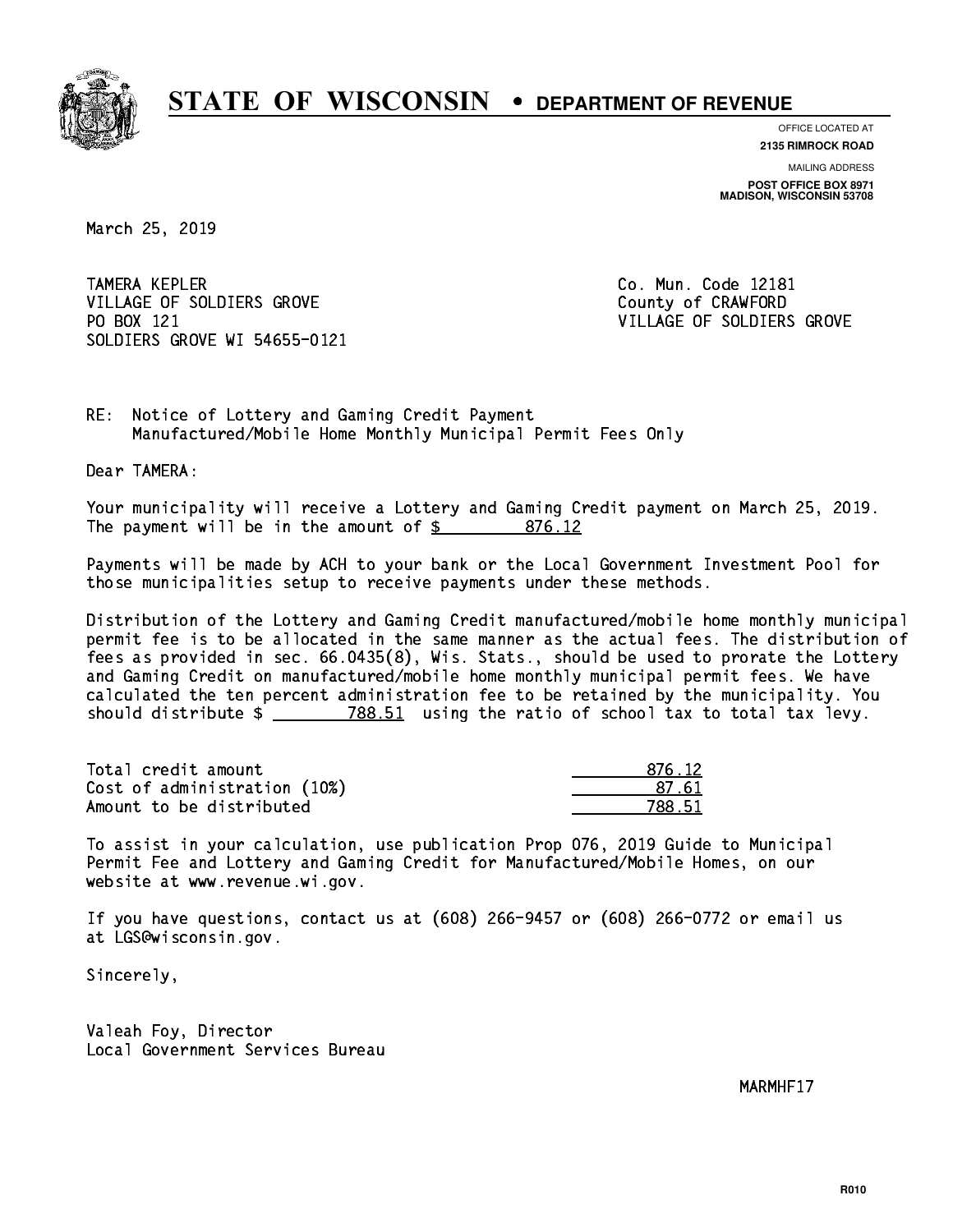

**OFFICE LOCATED AT**

**2135 RIMROCK ROAD**

**MAILING ADDRESS POST OFFICE BOX 8971 MADISON, WISCONSIN 53708**

March 25, 2019

PHYLLIS GROOM VILLAGE OF WAUZEKA COUNTY OF CRAWFORD PO BOX 344 VILLAGE OF WAUZEKA WAUZEKA WI 53826-0344

Co. Mun. Code 12191

RE: Notice of Lottery and Gaming Credit Payment Manufactured/Mobile Home Monthly Municipal Permit Fees Only

Dear PHYLLIS:

 Your municipality will receive a Lottery and Gaming Credit payment on March 25, 2019. The payment will be in the amount of  $\frac{2}{3}$  1,231.93

 Payments will be made by ACH to your bank or the Local Government Investment Pool for those municipalities setup to receive payments under these methods.

 Distribution of the Lottery and Gaming Credit manufactured/mobile home monthly municipal permit fee is to be allocated in the same manner as the actual fees. The distribution of fees as provided in sec. 66.0435(8), Wis. Stats., should be used to prorate the Lottery and Gaming Credit on manufactured/mobile home monthly municipal permit fees. We have calculated the ten percent administration fee to be retained by the municipality. You should distribute  $\frac{1,108.74}{1,108.74}$  using the ratio of school tax to total tax levy.

| Total credit amount          | 1.231.93 |
|------------------------------|----------|
| Cost of administration (10%) | 123.19   |
| Amount to be distributed     | 1,108.74 |

 To assist in your calculation, use publication Prop 076, 2019 Guide to Municipal Permit Fee and Lottery and Gaming Credit for Manufactured/Mobile Homes, on our website at www.revenue.wi.gov.

 If you have questions, contact us at (608) 266-9457 or (608) 266-0772 or email us at LGS@wisconsin.gov.

Sincerely,

 Valeah Foy, Director Local Government Services Bureau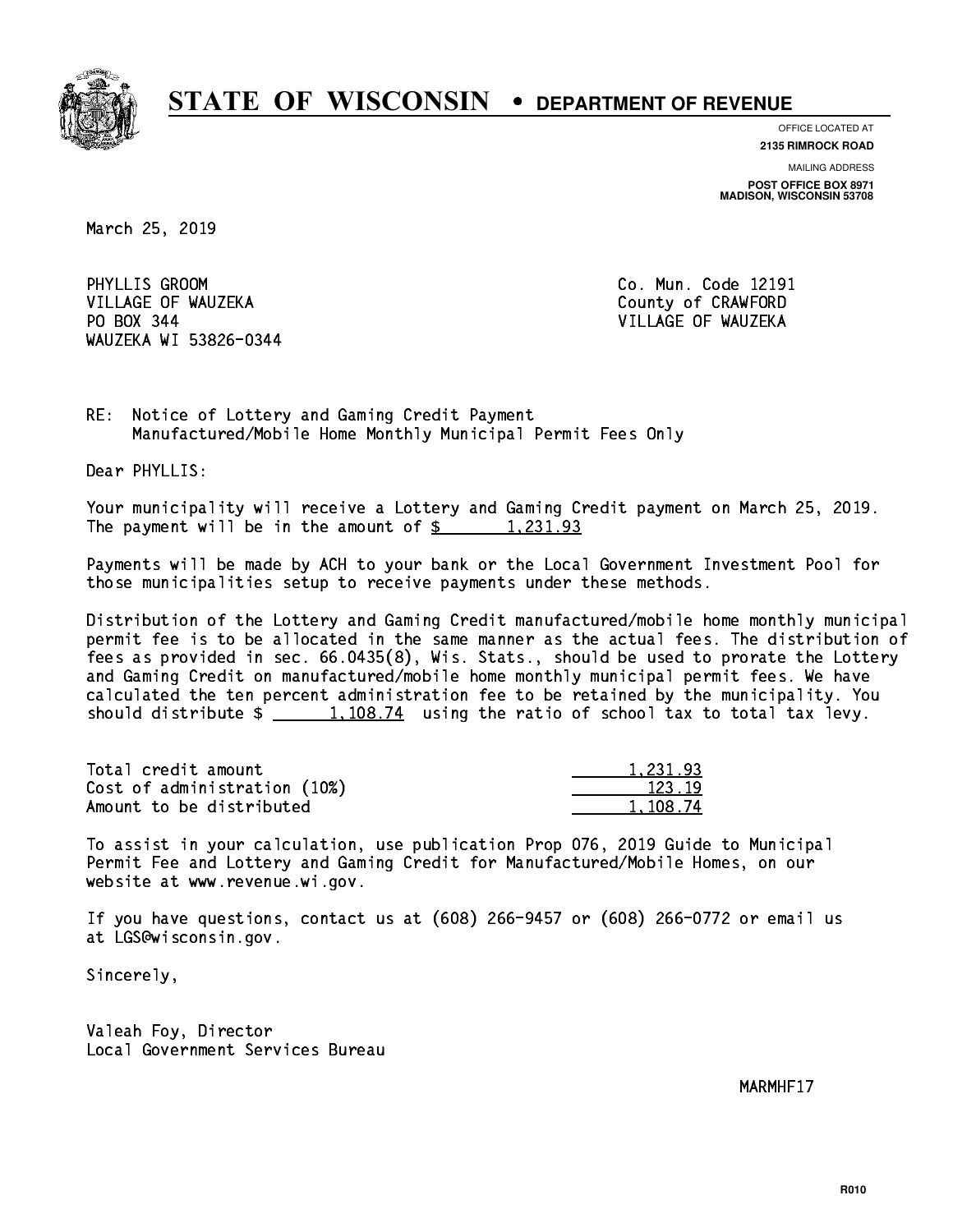

**OFFICE LOCATED AT**

**2135 RIMROCK ROAD**

**MAILING ADDRESS POST OFFICE BOX 8971 MADISON, WISCONSIN 53708**

March 25, 2019

**TINA FULLER** CITY OF PRAIRIE DU CHIEN COUNTY OF CRAWFORD PO BOX 324 PRAIRIE DU CHIEN WI 53821-0324

Co. Mun. Code 12271 CITY OF PRAIRIE DU CHIEN

RE: Notice of Lottery and Gaming Credit Payment Manufactured/Mobile Home Monthly Municipal Permit Fees Only

Dear TINA:

 Your municipality will receive a Lottery and Gaming Credit payment on March 25, 2019. The payment will be in the amount of  $\frac{2}{3}$  4,494.24

 Payments will be made by ACH to your bank or the Local Government Investment Pool for those municipalities setup to receive payments under these methods.

 Distribution of the Lottery and Gaming Credit manufactured/mobile home monthly municipal permit fee is to be allocated in the same manner as the actual fees. The distribution of fees as provided in sec. 66.0435(8), Wis. Stats., should be used to prorate the Lottery and Gaming Credit on manufactured/mobile home monthly municipal permit fees. We have calculated the ten percent administration fee to be retained by the municipality. You should distribute  $\frac{4.044.82}{2}$  using the ratio of school tax to total tax levy.

| Total credit amount          | 4.494.24 |
|------------------------------|----------|
| Cost of administration (10%) | 44942    |
| Amount to be distributed     | 4.044.82 |

 To assist in your calculation, use publication Prop 076, 2019 Guide to Municipal Permit Fee and Lottery and Gaming Credit for Manufactured/Mobile Homes, on our website at www.revenue.wi.gov.

 If you have questions, contact us at (608) 266-9457 or (608) 266-0772 or email us at LGS@wisconsin.gov.

Sincerely,

 Valeah Foy, Director Local Government Services Bureau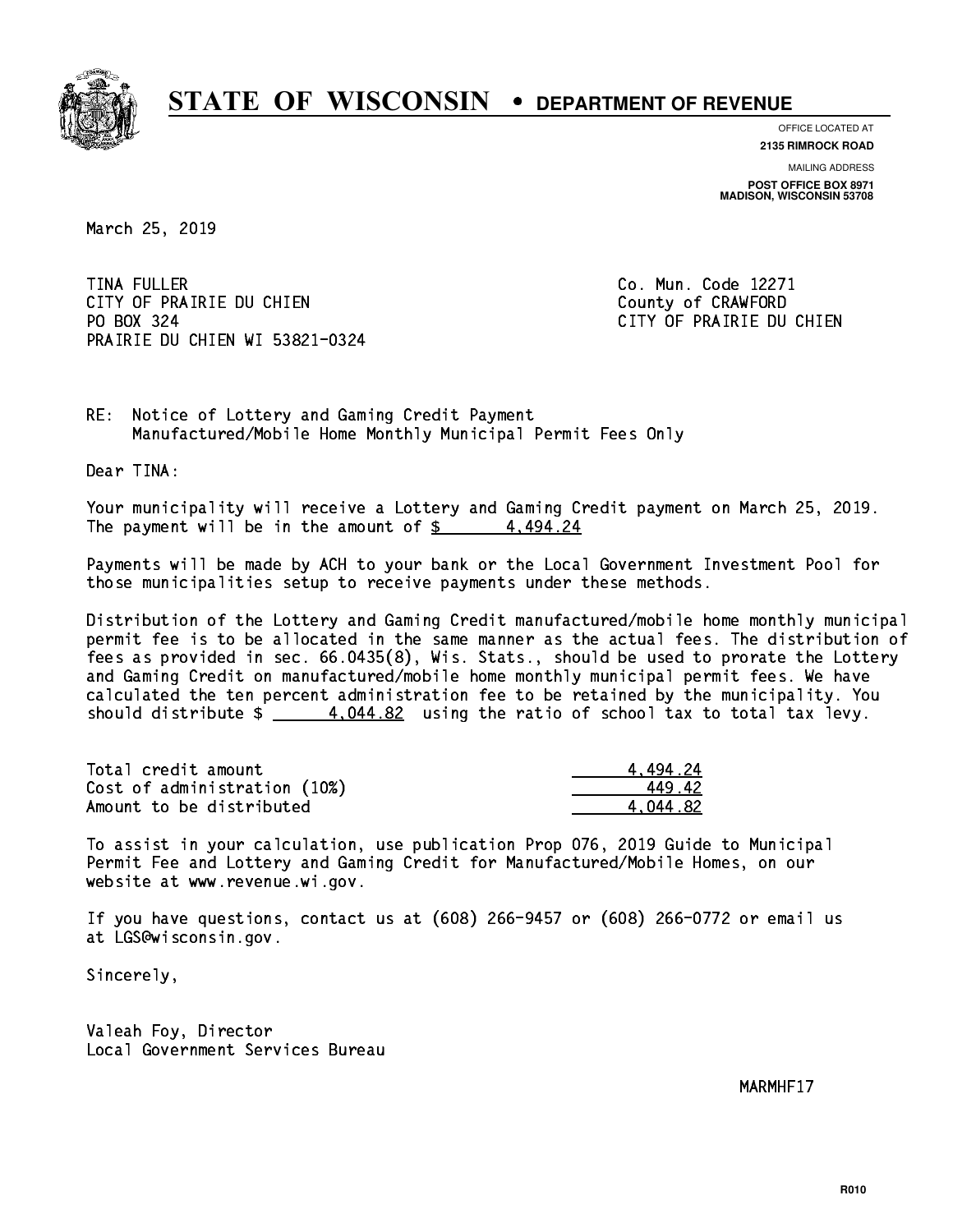

**OFFICE LOCATED AT**

**2135 RIMROCK ROAD**

**MAILING ADDRESS POST OFFICE BOX 8971 MADISON, WISCONSIN 53708**

March 25, 2019

 CATHY HASSLINGER Co. Mun. Code 13028 TOWN OF DUNN County of DANE 4156 COUNTY RD B TOWN OF DUNN MC FARLAND WI 53558-9754

RE: Notice of Lottery and Gaming Credit Payment Manufactured/Mobile Home Monthly Municipal Permit Fees Only

Dear CATHY:

 Your municipality will receive a Lottery and Gaming Credit payment on March 25, 2019. The payment will be in the amount of  $\frac{29,495.28}{29,495.28}$ 

 Payments will be made by ACH to your bank or the Local Government Investment Pool for those municipalities setup to receive payments under these methods.

 Distribution of the Lottery and Gaming Credit manufactured/mobile home monthly municipal permit fee is to be allocated in the same manner as the actual fees. The distribution of fees as provided in sec. 66.0435(8), Wis. Stats., should be used to prorate the Lottery and Gaming Credit on manufactured/mobile home monthly municipal permit fees. We have calculated the ten percent administration fee to be retained by the municipality. You should distribute  $\frac{26,545.76}{26,545.76}$  using the ratio of school tax to total tax levy.

| Total credit amount          | 29,495.28 |
|------------------------------|-----------|
| Cost of administration (10%) | 2.949.52  |
| Amount to be distributed     | 26,545.76 |

 To assist in your calculation, use publication Prop 076, 2019 Guide to Municipal Permit Fee and Lottery and Gaming Credit for Manufactured/Mobile Homes, on our website at www.revenue.wi.gov.

 If you have questions, contact us at (608) 266-9457 or (608) 266-0772 or email us at LGS@wisconsin.gov.

Sincerely,

 Valeah Foy, Director Local Government Services Bureau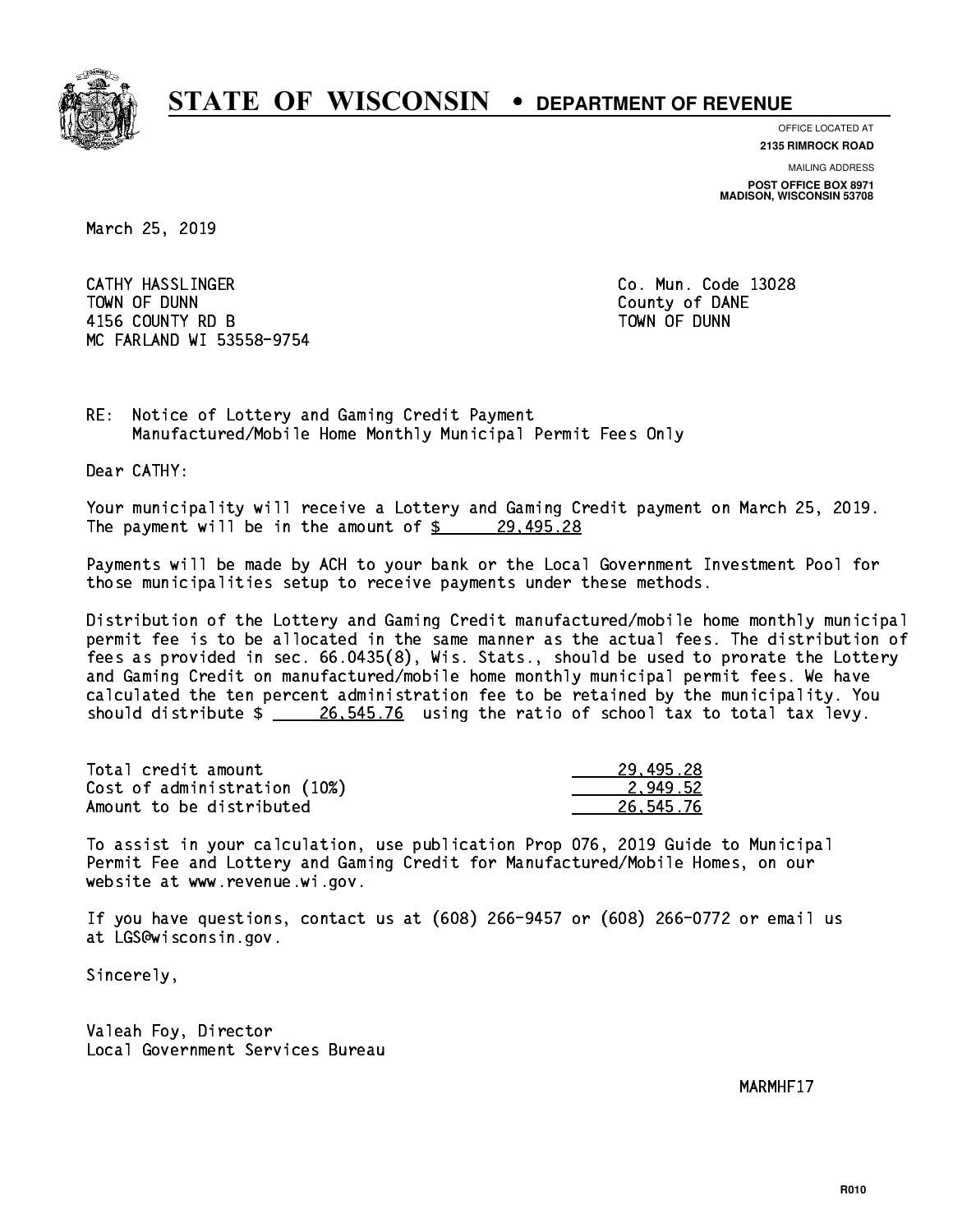

**OFFICE LOCATED AT**

**2135 RIMROCK ROAD**

**MAILING ADDRESS POST OFFICE BOX 8971 MADISON, WISCONSIN 53708**

March 25, 2019

RENEE SCHWASS TOWN OF MADISON County of DANE 2120 FISH HATCHERY RD TOWN OF MADISON MADISON WI 53713

Co. Mun. Code 13032

RE: Notice of Lottery and Gaming Credit Payment Manufactured/Mobile Home Monthly Municipal Permit Fees Only

Dear RENEE:

 Your municipality will receive a Lottery and Gaming Credit payment on March 25, 2019. The payment will be in the amount of  $\frac{2}{3}$  2,834.92

 Payments will be made by ACH to your bank or the Local Government Investment Pool for those municipalities setup to receive payments under these methods.

 Distribution of the Lottery and Gaming Credit manufactured/mobile home monthly municipal permit fee is to be allocated in the same manner as the actual fees. The distribution of fees as provided in sec. 66.0435(8), Wis. Stats., should be used to prorate the Lottery and Gaming Credit on manufactured/mobile home monthly municipal permit fees. We have calculated the ten percent administration fee to be retained by the municipality. You should distribute  $\frac{2.551.43}{2.551.43}$  using the ratio of school tax to total tax levy.

| Total credit amount          | 2.834.92 |
|------------------------------|----------|
| Cost of administration (10%) | 283.49   |
| Amount to be distributed     | 2.551.43 |

 To assist in your calculation, use publication Prop 076, 2019 Guide to Municipal Permit Fee and Lottery and Gaming Credit for Manufactured/Mobile Homes, on our website at www.revenue.wi.gov.

 If you have questions, contact us at (608) 266-9457 or (608) 266-0772 or email us at LGS@wisconsin.gov.

Sincerely,

 Valeah Foy, Director Local Government Services Bureau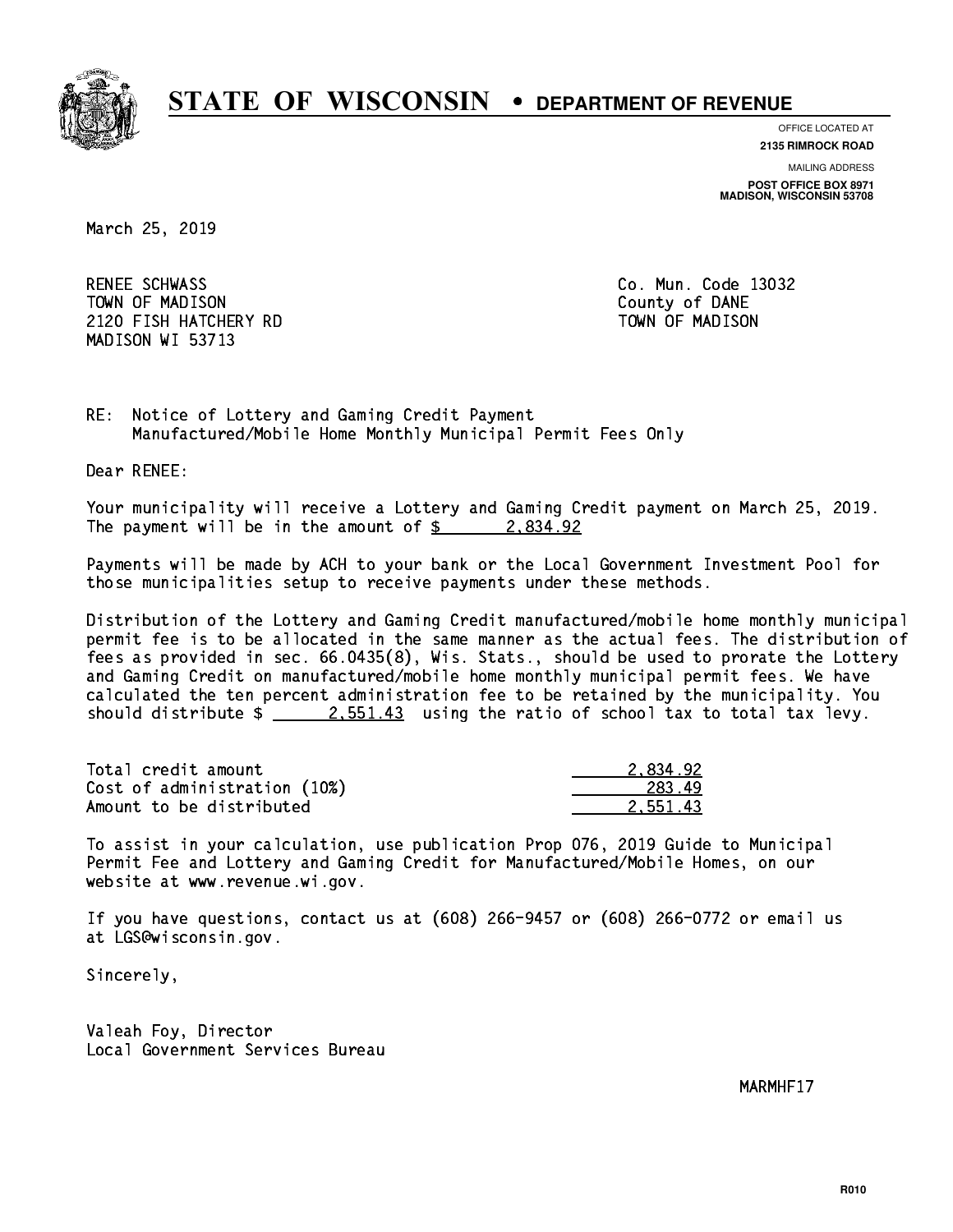

**OFFICE LOCATED AT**

**2135 RIMROCK ROAD**

**MAILING ADDRESS POST OFFICE BOX 8971 MADISON, WISCONSIN 53708**

March 25, 2019

JAN HAKE TOWN OF MAZOMANIE COUNTY OF DANE 711 W HUDSON ST TOWN OF MAZOMANIE MAZOMANIE WI 53560-0396

Co. Mun. Code 13034

RE: Notice of Lottery and Gaming Credit Payment Manufactured/Mobile Home Monthly Municipal Permit Fees Only

Dear JAN:

 Your municipality will receive a Lottery and Gaming Credit payment on March 25, 2019. The payment will be in the amount of  $\frac{2}{3}$  4,918.32

 Payments will be made by ACH to your bank or the Local Government Investment Pool for those municipalities setup to receive payments under these methods.

 Distribution of the Lottery and Gaming Credit manufactured/mobile home monthly municipal permit fee is to be allocated in the same manner as the actual fees. The distribution of fees as provided in sec. 66.0435(8), Wis. Stats., should be used to prorate the Lottery and Gaming Credit on manufactured/mobile home monthly municipal permit fees. We have calculated the ten percent administration fee to be retained by the municipality. You should distribute  $\frac{4}{1.426.49}$  using the ratio of school tax to total tax levy.

| Total credit amount          | 4.918.32 |
|------------------------------|----------|
| Cost of administration (10%) | 491.83   |
| Amount to be distributed     | 4.426.49 |

 To assist in your calculation, use publication Prop 076, 2019 Guide to Municipal Permit Fee and Lottery and Gaming Credit for Manufactured/Mobile Homes, on our website at www.revenue.wi.gov.

 If you have questions, contact us at (608) 266-9457 or (608) 266-0772 or email us at LGS@wisconsin.gov.

Sincerely,

 Valeah Foy, Director Local Government Services Bureau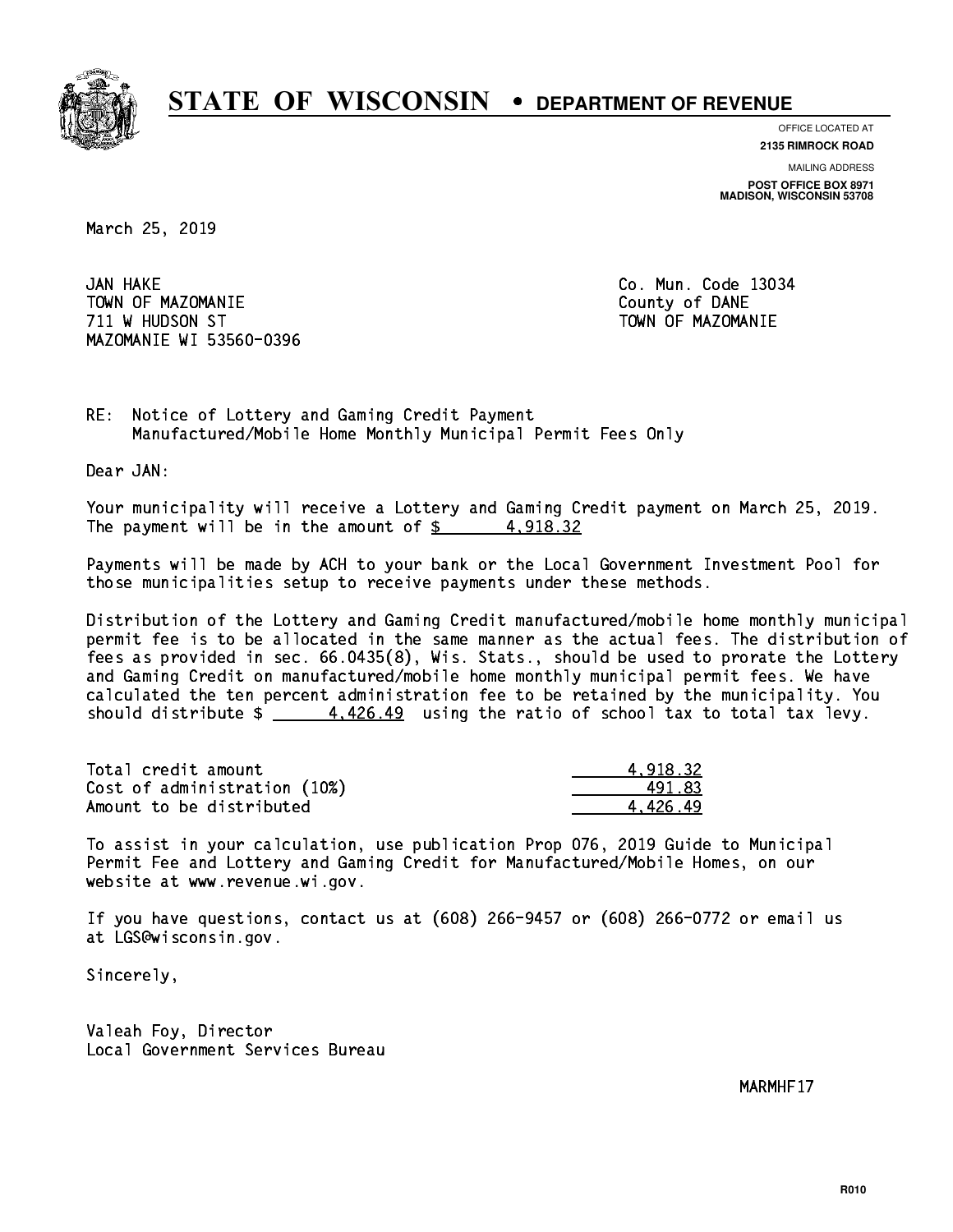

**OFFICE LOCATED AT**

**2135 RIMROCK ROAD**

**MAILING ADDRESS POST OFFICE BOX 8971 MADISON, WISCONSIN 53708**

March 25, 2019

DIANAH FAYAS TOWN OF SPRINGFIELD **COUNTY OF SAME IN TIME OF SPRINGFIELD** 6157 CTH P DANE WI 53529

Co. Mun. Code 13056 TOWN OF SPRINGFIELD

RE: Notice of Lottery and Gaming Credit Payment Manufactured/Mobile Home Monthly Municipal Permit Fees Only

Dear DIANAH:

 Your municipality will receive a Lottery and Gaming Credit payment on March 25, 2019. The payment will be in the amount of \$ \_\_\_\_\_\_\_\_\_\_\_\_\_\_\_\_ 7,356.24

 Payments will be made by ACH to your bank or the Local Government Investment Pool for those municipalities setup to receive payments under these methods.

 Distribution of the Lottery and Gaming Credit manufactured/mobile home monthly municipal permit fee is to be allocated in the same manner as the actual fees. The distribution of fees as provided in sec. 66.0435(8), Wis. Stats., should be used to prorate the Lottery and Gaming Credit on manufactured/mobile home monthly municipal permit fees. We have calculated the ten percent administration fee to be retained by the municipality. You should distribute  $\frac{2}{1}$   $\frac{6,620.62}{2}$  using the ratio of school tax to total tax levy.

| Total credit amount          | 7.356.24 |
|------------------------------|----------|
| Cost of administration (10%) | 735.62   |
| Amount to be distributed     | 6.620.62 |

 To assist in your calculation, use publication Prop 076, 2019 Guide to Municipal Permit Fee and Lottery and Gaming Credit for Manufactured/Mobile Homes, on our website at www.revenue.wi.gov.

 If you have questions, contact us at (608) 266-9457 or (608) 266-0772 or email us at LGS@wisconsin.gov.

Sincerely,

 Valeah Foy, Director Local Government Services Bureau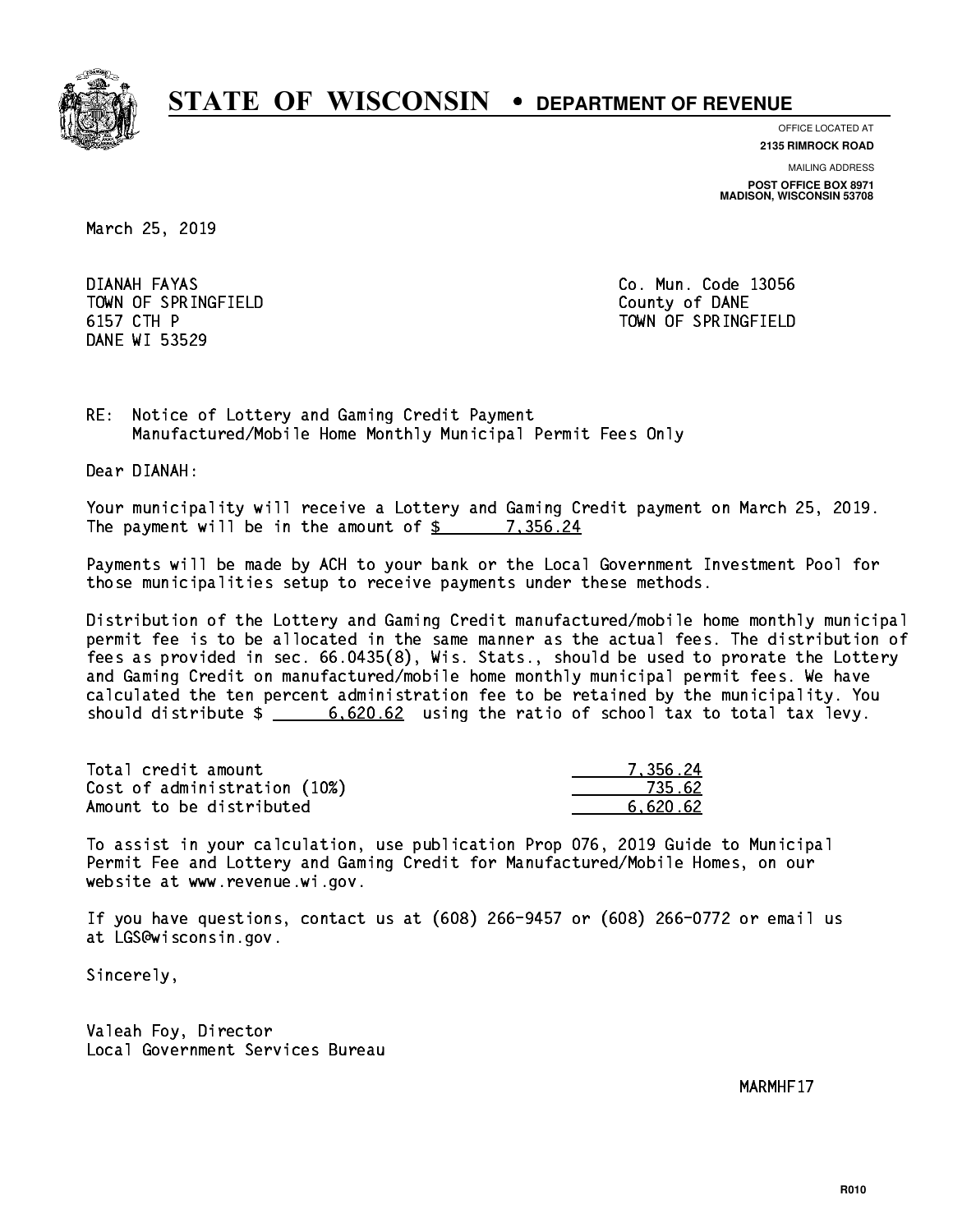

**OFFICE LOCATED AT**

**2135 RIMROCK ROAD**

**MAILING ADDRESS POST OFFICE BOX 8971 MADISON, WISCONSIN 53708**

March 25, 2019

MARY JO MICHEK **Co. Mun. Code 13108** VILLAGE OF BLUE MOUNDS **COUNTY OF BLUE MOUNDS** COUNTY OF DANE PO BOX 189 BLUE MOUNDS WI 53517-0189

VILLAGE OF BLUE MOUNDS

RE: Notice of Lottery and Gaming Credit Payment Manufactured/Mobile Home Monthly Municipal Permit Fees Only

Dear MARY JO:

 Your municipality will receive a Lottery and Gaming Credit payment on March 25, 2019. The payment will be in the amount of  $\frac{2}{3}$  6,182.95

 Payments will be made by ACH to your bank or the Local Government Investment Pool for those municipalities setup to receive payments under these methods.

 Distribution of the Lottery and Gaming Credit manufactured/mobile home monthly municipal permit fee is to be allocated in the same manner as the actual fees. The distribution of fees as provided in sec. 66.0435(8), Wis. Stats., should be used to prorate the Lottery and Gaming Credit on manufactured/mobile home monthly municipal permit fees. We have calculated the ten percent administration fee to be retained by the municipality. You should distribute \$ 5,564.66 using the ratio of school tax to total tax levy. \_\_\_\_\_\_\_\_\_\_\_\_\_\_

| Total credit amount          | 6.182.95 |
|------------------------------|----------|
| Cost of administration (10%) | 618.29   |
| Amount to be distributed     | 5.564.66 |

 To assist in your calculation, use publication Prop 076, 2019 Guide to Municipal Permit Fee and Lottery and Gaming Credit for Manufactured/Mobile Homes, on our website at www.revenue.wi.gov.

 If you have questions, contact us at (608) 266-9457 or (608) 266-0772 or email us at LGS@wisconsin.gov.

Sincerely,

 Valeah Foy, Director Local Government Services Bureau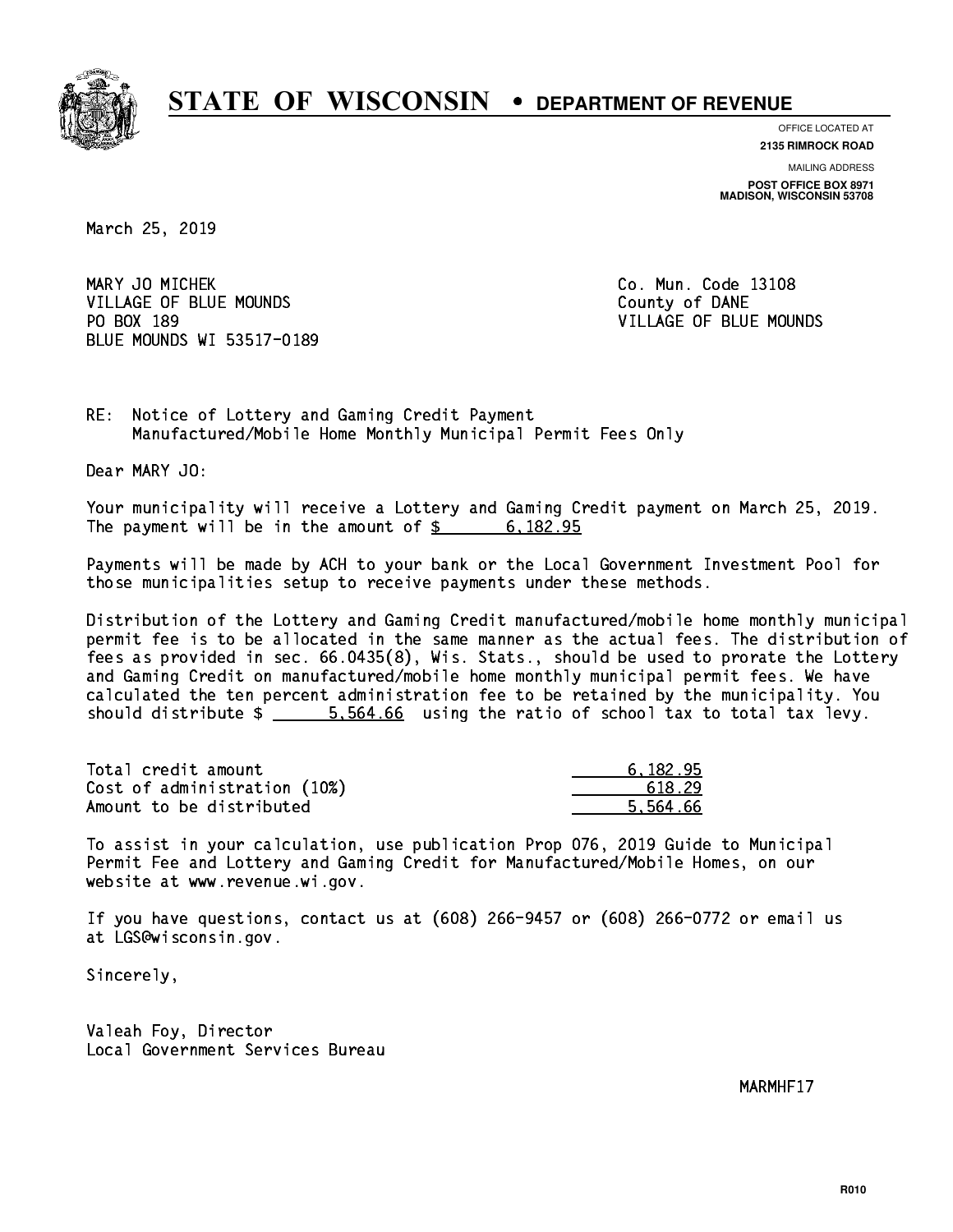

**OFFICE LOCATED AT**

**2135 RIMROCK ROAD**

**MAILING ADDRESS POST OFFICE BOX 8971 MADISON, WISCONSIN 53708**

March 25, 2019

ADAM RUECHEL VILLAGE OF MARSHALL **COUNTY OF MARSHALL** PO BOX 45 MARSHALL WI 53559-0045

Co. Mun. Code 13152 VILLAGE OF MARSHALL

RE: Notice of Lottery and Gaming Credit Payment Manufactured/Mobile Home Monthly Municipal Permit Fees Only

Dear ADAM:

 Your municipality will receive a Lottery and Gaming Credit payment on March 25, 2019. The payment will be in the amount of  $\frac{2}{3}$  38,374.32

 Payments will be made by ACH to your bank or the Local Government Investment Pool for those municipalities setup to receive payments under these methods.

 Distribution of the Lottery and Gaming Credit manufactured/mobile home monthly municipal permit fee is to be allocated in the same manner as the actual fees. The distribution of fees as provided in sec. 66.0435(8), Wis. Stats., should be used to prorate the Lottery and Gaming Credit on manufactured/mobile home monthly municipal permit fees. We have calculated the ten percent administration fee to be retained by the municipality. You should distribute  $\frac{24.536.89}{24.536.89}$  using the ratio of school tax to total tax levy.

| Total credit amount          | 38, 374. 32 |
|------------------------------|-------------|
| Cost of administration (10%) | 3.837.43    |
| Amount to be distributed     | 34.536.89   |

 To assist in your calculation, use publication Prop 076, 2019 Guide to Municipal Permit Fee and Lottery and Gaming Credit for Manufactured/Mobile Homes, on our website at www.revenue.wi.gov.

 If you have questions, contact us at (608) 266-9457 or (608) 266-0772 or email us at LGS@wisconsin.gov.

Sincerely,

 Valeah Foy, Director Local Government Services Bureau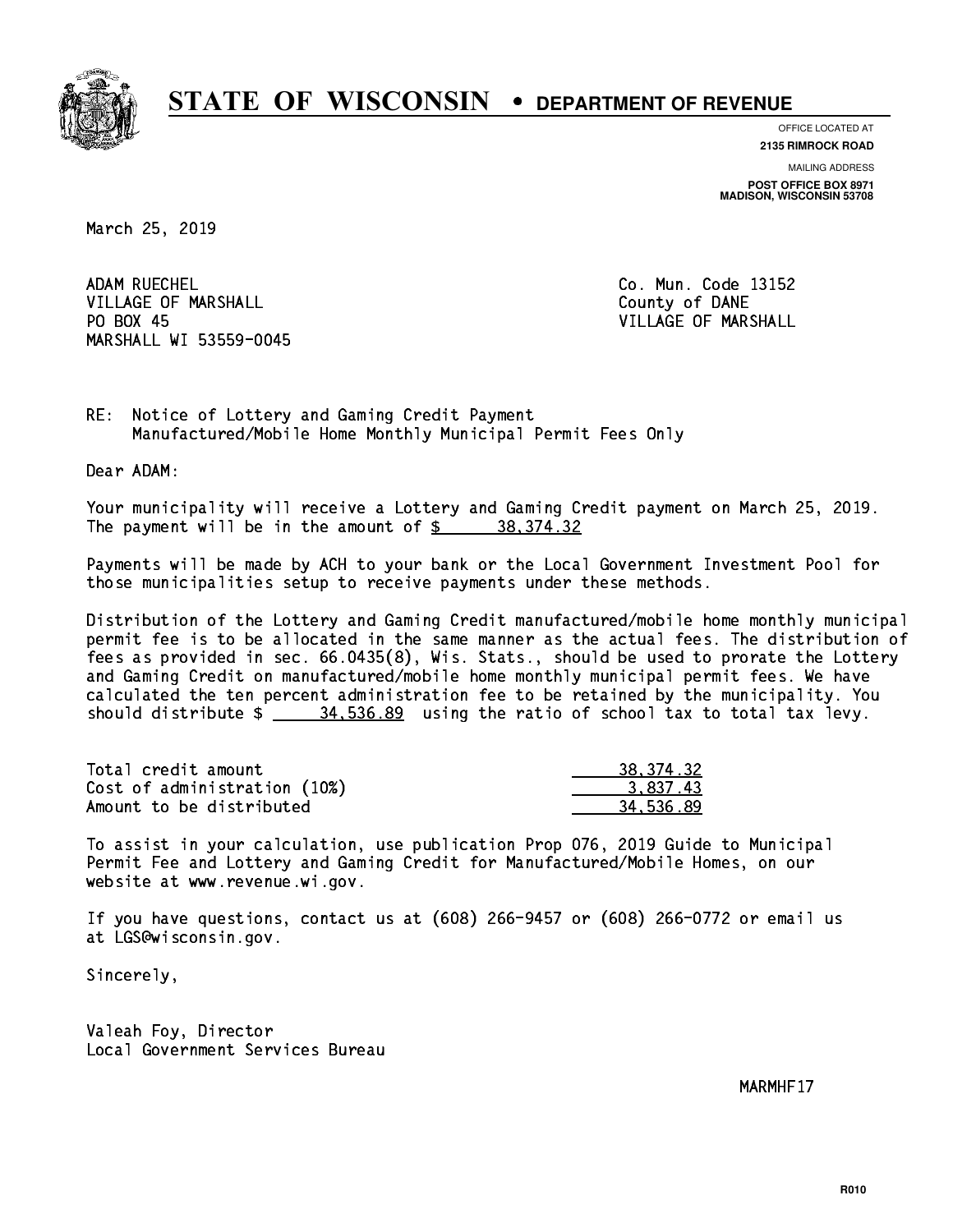

**OFFICE LOCATED AT**

**2135 RIMROCK ROAD**

**MAILING ADDRESS POST OFFICE BOX 8971 MADISON, WISCONSIN 53708**

March 25, 2019

MISTY DODGE CITY OF FITCHBURG COUNTY COUNTY OF DANE 5520 LACY RD FITCHBURG WI 53711

Co. Mun. Code 13225 CITY OF FITCHBURG

RE: Notice of Lottery and Gaming Credit Payment Manufactured/Mobile Home Monthly Municipal Permit Fees Only

Dear MISTY:

 Your municipality will receive a Lottery and Gaming Credit payment on March 25, 2019. The payment will be in the amount of  $\frac{2}{3}$  1,679.04

 Payments will be made by ACH to your bank or the Local Government Investment Pool for those municipalities setup to receive payments under these methods.

 Distribution of the Lottery and Gaming Credit manufactured/mobile home monthly municipal permit fee is to be allocated in the same manner as the actual fees. The distribution of fees as provided in sec. 66.0435(8), Wis. Stats., should be used to prorate the Lottery and Gaming Credit on manufactured/mobile home monthly municipal permit fees. We have calculated the ten percent administration fee to be retained by the municipality. You should distribute  $\frac{1.511.14}{1.511.14}$  using the ratio of school tax to total tax levy.

| Total credit amount          | 1.679.04 |
|------------------------------|----------|
| Cost of administration (10%) | 167.90   |
| Amount to be distributed     | 1.511.14 |

 To assist in your calculation, use publication Prop 076, 2019 Guide to Municipal Permit Fee and Lottery and Gaming Credit for Manufactured/Mobile Homes, on our website at www.revenue.wi.gov.

 If you have questions, contact us at (608) 266-9457 or (608) 266-0772 or email us at LGS@wisconsin.gov.

Sincerely,

 Valeah Foy, Director Local Government Services Bureau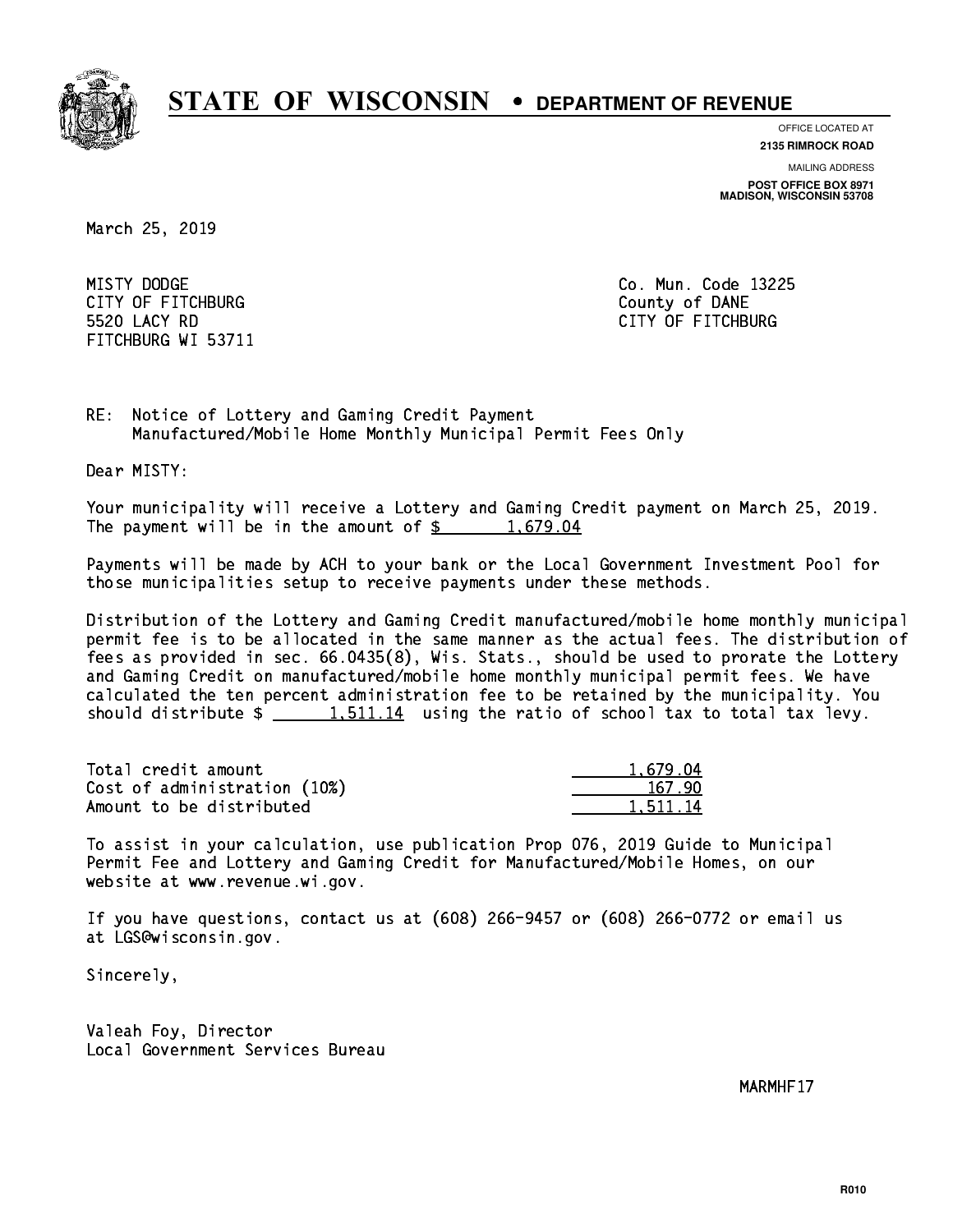

**OFFICE LOCATED AT**

**2135 RIMROCK ROAD**

**MAILING ADDRESS POST OFFICE BOX 8971 MADISON, WISCONSIN 53708**

March 25, 2019

DAVE GAWENDA CITY OF MADISON County of DANE 210 MARTIN LUTHER KING RM 107 CONTROLLER STATES TO MADISON MADISON WI 53703-3342

Co. Mun. Code 13251

RE: Notice of Lottery and Gaming Credit Payment Manufactured/Mobile Home Monthly Municipal Permit Fees Only

Dear DAVE:

 Your municipality will receive a Lottery and Gaming Credit payment on March 25, 2019. The payment will be in the amount of  $\frac{2}{3}$  39,187.80

 Payments will be made by ACH to your bank or the Local Government Investment Pool for those municipalities setup to receive payments under these methods.

 Distribution of the Lottery and Gaming Credit manufactured/mobile home monthly municipal permit fee is to be allocated in the same manner as the actual fees. The distribution of fees as provided in sec. 66.0435(8), Wis. Stats., should be used to prorate the Lottery and Gaming Credit on manufactured/mobile home monthly municipal permit fees. We have calculated the ten percent administration fee to be retained by the municipality. You should distribute  $\frac{25.269.02}{2}$  using the ratio of school tax to total tax levy.

| Total credit amount          | 39, 187, 80 |
|------------------------------|-------------|
| Cost of administration (10%) | 3.918.78    |
| Amount to be distributed     | 35.269.02   |

 To assist in your calculation, use publication Prop 076, 2019 Guide to Municipal Permit Fee and Lottery and Gaming Credit for Manufactured/Mobile Homes, on our website at www.revenue.wi.gov.

 If you have questions, contact us at (608) 266-9457 or (608) 266-0772 or email us at LGS@wisconsin.gov.

Sincerely,

 Valeah Foy, Director Local Government Services Bureau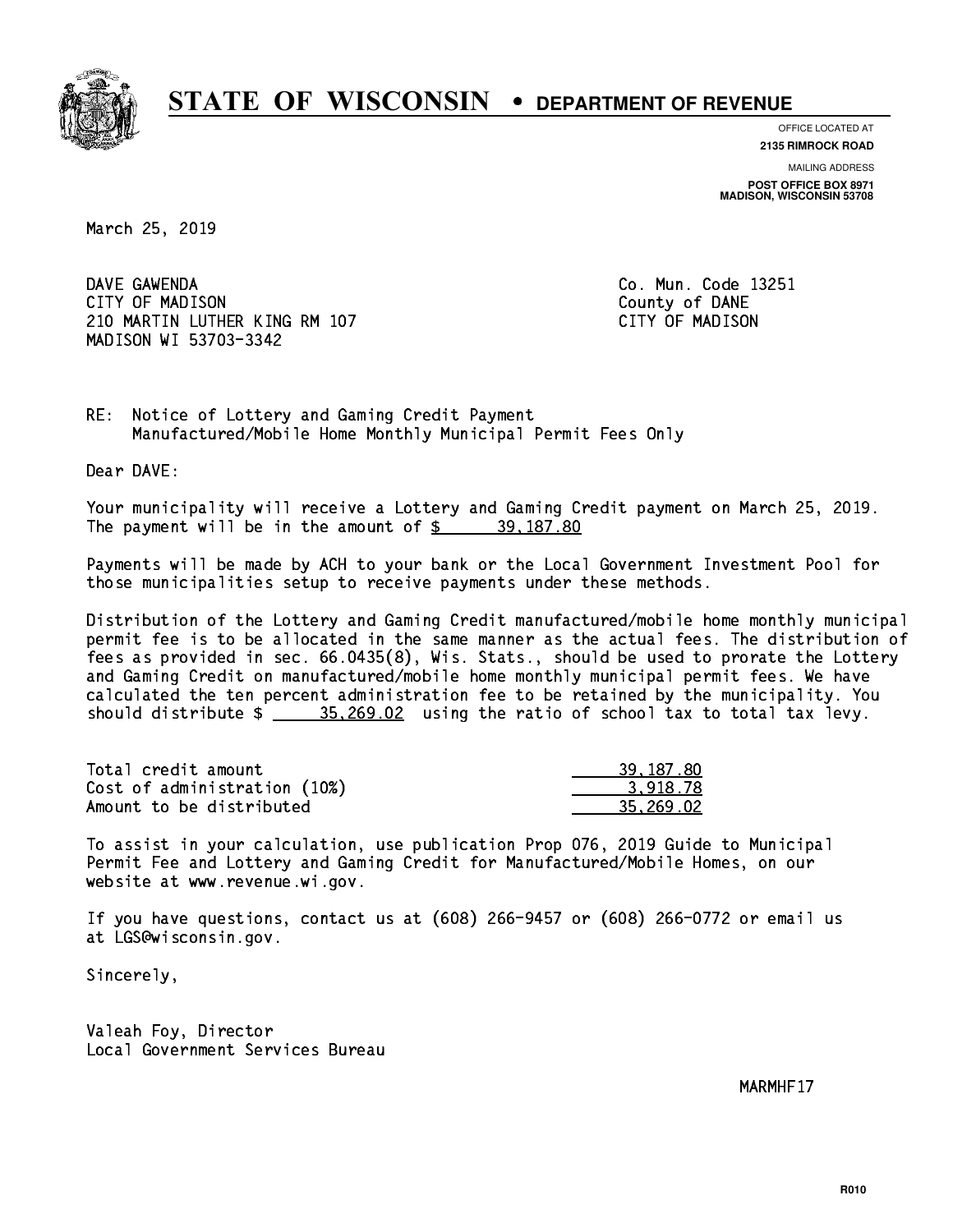

**OFFICE LOCATED AT**

**2135 RIMROCK ROAD**

**MAILING ADDRESS POST OFFICE BOX 8971 MADISON, WISCONSIN 53708**

March 25, 2019

 MERCIA CHRISTIAN Co. Mun. Code 14004 TOWN OF BEAVER DAM **COUNTY OF SEARCH COUNTY OF DODGE** W8540 COUNTY RD W TOWN OF BEAVER DAM BEAVER DAM WI 53916-9422

RE: Notice of Lottery and Gaming Credit Payment Manufactured/Mobile Home Monthly Municipal Permit Fees Only

Dear MERCIA:

 Your municipality will receive a Lottery and Gaming Credit payment on March 25, 2019. The payment will be in the amount of  $\frac{25.843.68}{25.843.68}$ 

 Payments will be made by ACH to your bank or the Local Government Investment Pool for those municipalities setup to receive payments under these methods.

 Distribution of the Lottery and Gaming Credit manufactured/mobile home monthly municipal permit fee is to be allocated in the same manner as the actual fees. The distribution of fees as provided in sec. 66.0435(8), Wis. Stats., should be used to prorate the Lottery and Gaming Credit on manufactured/mobile home monthly municipal permit fees. We have calculated the ten percent administration fee to be retained by the municipality. You should distribute  $\frac{23,259.32}{23,259.32}$  using the ratio of school tax to total tax levy.

| Total credit amount          | 25,843.68 |
|------------------------------|-----------|
| Cost of administration (10%) | 2.584.36  |
| Amount to be distributed     | 23.259.32 |

 To assist in your calculation, use publication Prop 076, 2019 Guide to Municipal Permit Fee and Lottery and Gaming Credit for Manufactured/Mobile Homes, on our website at www.revenue.wi.gov.

 If you have questions, contact us at (608) 266-9457 or (608) 266-0772 or email us at LGS@wisconsin.gov.

Sincerely,

 Valeah Foy, Director Local Government Services Bureau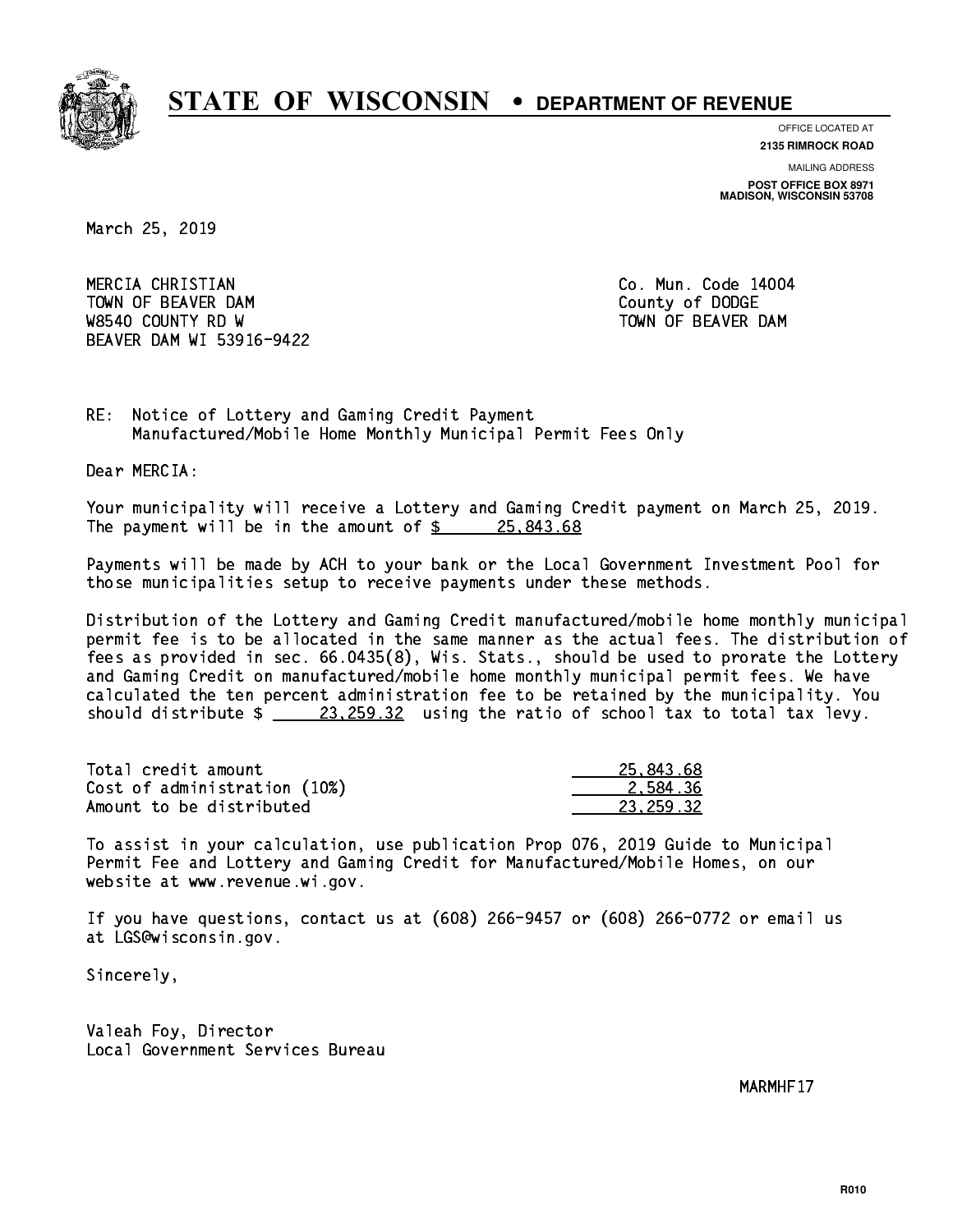

**OFFICE LOCATED AT 2135 RIMROCK ROAD**

**MAILING ADDRESS POST OFFICE BOX 8971 MADISON, WISCONSIN 53708**

March 25, 2019

 MARJORIE BEILKE Co. Mun. Code 14008 Town of Calamus County of Dodge County of Dodge County of Dodge County of Dodge County of Dodge County of Dodge W10897 VAN BUREN RD TOWN OF CALAMUS COLUMBUS WI 53925-8989

RE: Notice of Lottery and Gaming Credit Payment Manufactured/Mobile Home Monthly Municipal Permit Fees Only

Dear MARJORIE:

 Your municipality will receive a Lottery and Gaming Credit payment on March 25, 2019. The payment will be in the amount of  $\frac{2}{9}$  2,903.88

 Payments will be made by ACH to your bank or the Local Government Investment Pool for those municipalities setup to receive payments under these methods.

 Distribution of the Lottery and Gaming Credit manufactured/mobile home monthly municipal permit fee is to be allocated in the same manner as the actual fees. The distribution of fees as provided in sec. 66.0435(8), Wis. Stats., should be used to prorate the Lottery and Gaming Credit on manufactured/mobile home monthly municipal permit fees. We have calculated the ten percent administration fee to be retained by the municipality. You should distribute  $\frac{2.613.50}{2.613.50}$  using the ratio of school tax to total tax levy.

| Total credit amount          | 2.903.88 |
|------------------------------|----------|
| Cost of administration (10%) | 290.38   |
| Amount to be distributed     | 2.613.50 |

 To assist in your calculation, use publication Prop 076, 2019 Guide to Municipal Permit Fee and Lottery and Gaming Credit for Manufactured/Mobile Homes, on our website at www.revenue.wi.gov.

 If you have questions, contact us at (608) 266-9457 or (608) 266-0772 or email us at LGS@wisconsin.gov.

Sincerely,

 Valeah Foy, Director Local Government Services Bureau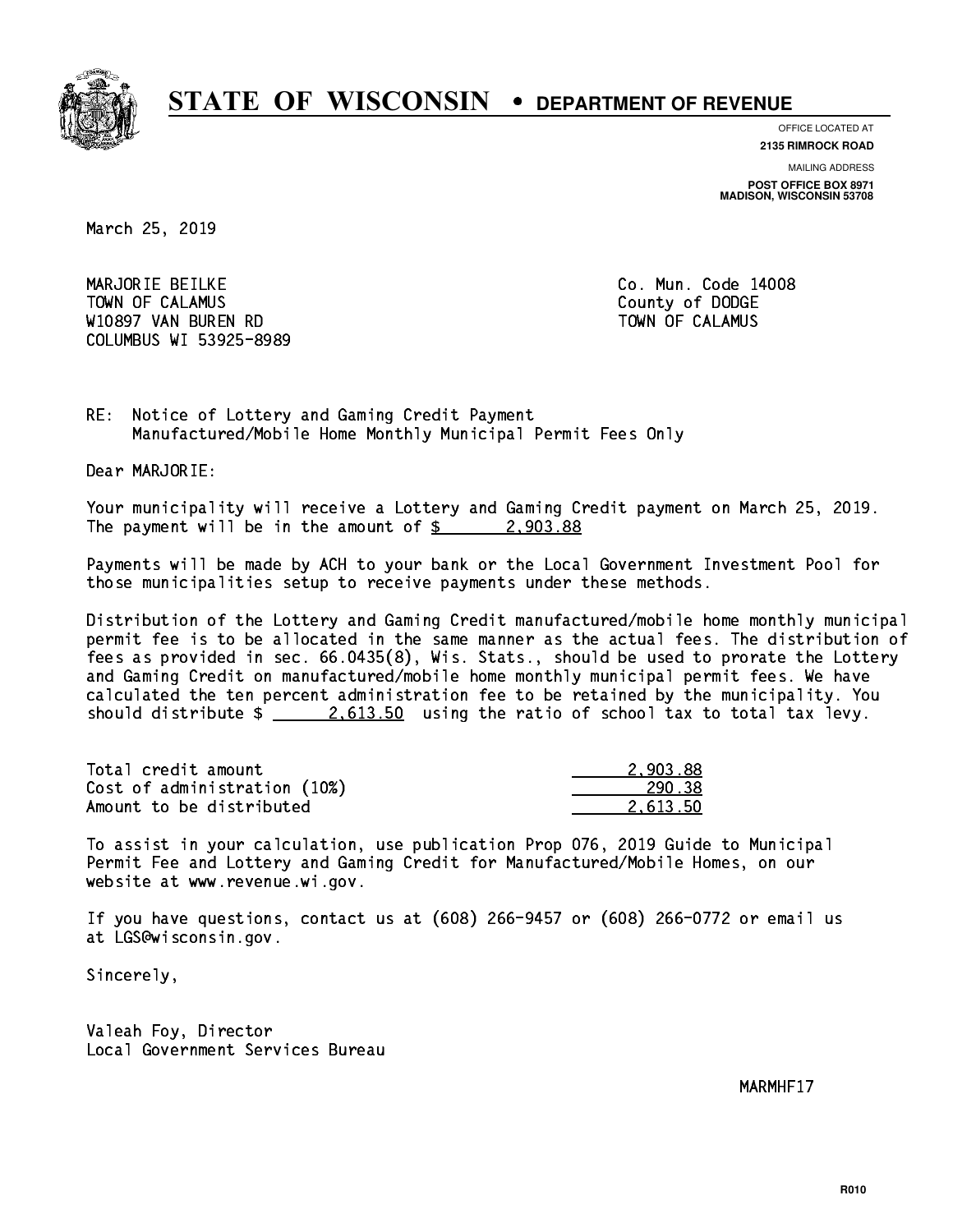

**OFFICE LOCATED AT**

**2135 RIMROCK ROAD**

**MAILING ADDRESS POST OFFICE BOX 8971 MADISON, WISCONSIN 53708**

March 25, 2019

JOAN HULL TOWN OF CHESTER COUNTY OF DODGE COUNTY OF DODGE N9945 STATE ROAD 26 TOWN OF CHESTER BURNETT WI 53922-9761

Co. Mun. Code 14010

RE: Notice of Lottery and Gaming Credit Payment Manufactured/Mobile Home Monthly Municipal Permit Fees Only

Dear JOAN:

 Your municipality will receive a Lottery and Gaming Credit payment on March 25, 2019. The payment will be in the amount of  $\frac{2}{3}$  1,280.64

 Payments will be made by ACH to your bank or the Local Government Investment Pool for those municipalities setup to receive payments under these methods.

 Distribution of the Lottery and Gaming Credit manufactured/mobile home monthly municipal permit fee is to be allocated in the same manner as the actual fees. The distribution of fees as provided in sec. 66.0435(8), Wis. Stats., should be used to prorate the Lottery and Gaming Credit on manufactured/mobile home monthly municipal permit fees. We have calculated the ten percent administration fee to be retained by the municipality. You should distribute  $\frac{1}{2}$   $\frac{1}{152.58}$  using the ratio of school tax to total tax levy.

| Total credit amount          | 1,280.64   |
|------------------------------|------------|
| Cost of administration (10%) | 128.06     |
| Amount to be distributed     | 1, 152, 58 |

 To assist in your calculation, use publication Prop 076, 2019 Guide to Municipal Permit Fee and Lottery and Gaming Credit for Manufactured/Mobile Homes, on our website at www.revenue.wi.gov.

 If you have questions, contact us at (608) 266-9457 or (608) 266-0772 or email us at LGS@wisconsin.gov.

Sincerely,

 Valeah Foy, Director Local Government Services Bureau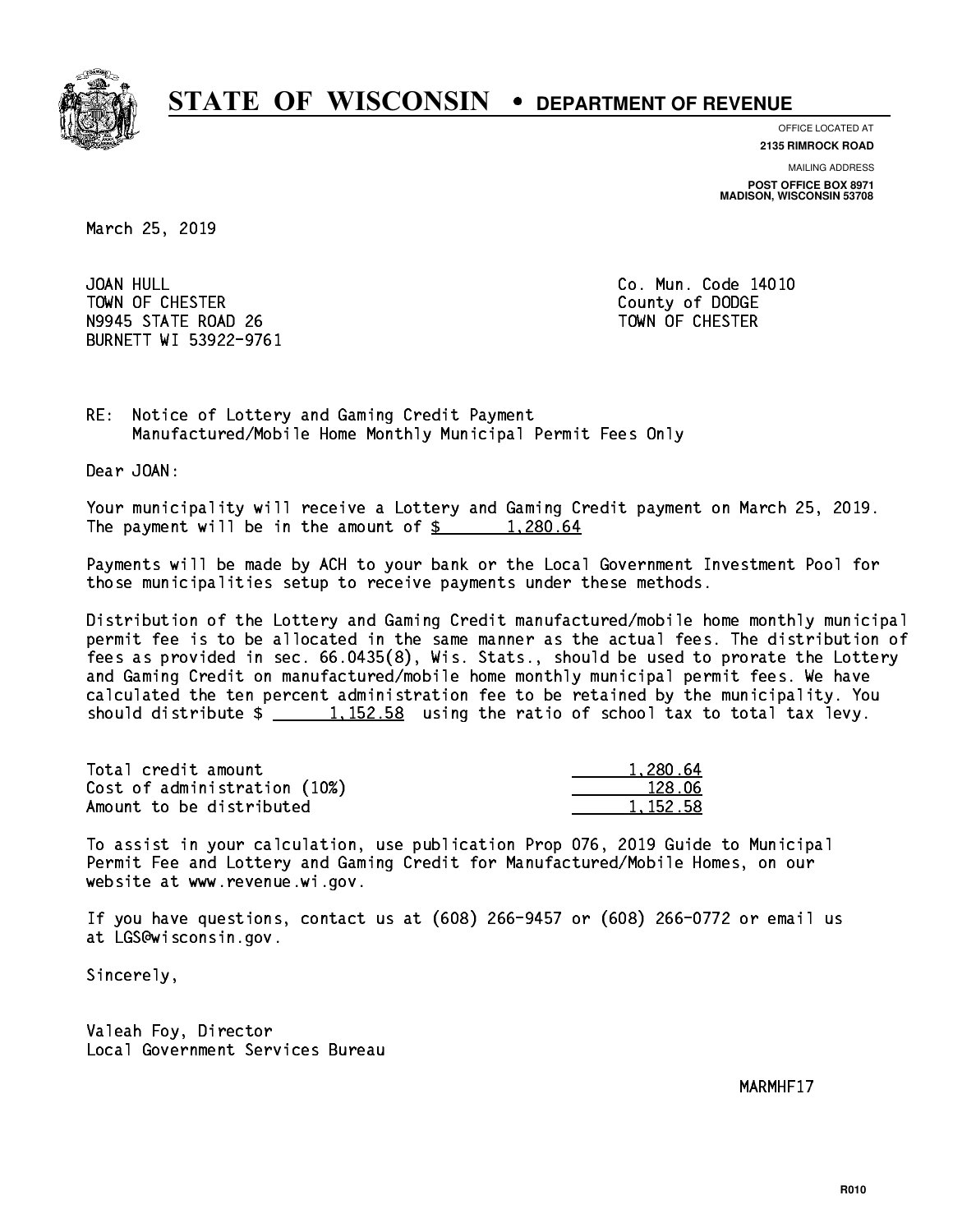

**OFFICE LOCATED AT 2135 RIMROCK ROAD**

**MAILING ADDRESS**

**POST OFFICE BOX 8971 MADISON, WISCONSIN 53708**

March 25, 2019

 REBECCA SCHULZ Co. Mun. Code 14022 Town of Hubbard County of Dodge County of Dodge County of Dodge County of Dodge County of Dodge County of Dodge County of Dodge County of Dodge County of Dodge County of Dodge County of Dodge County of Dodge County of Dodg was a constructed by the construction of the construction of the construction of the construction of the construction of the construction of the construction of the construction of the construction of the construction of t IRON RIDGE WI 53035-9782

RE: Notice of Lottery and Gaming Credit Payment Manufactured/Mobile Home Monthly Municipal Permit Fees Only

Dear REBECCA:

 Your municipality will receive a Lottery and Gaming Credit payment on March 25, 2019. The payment will be in the amount of \$ 8,424.12 \_\_\_\_\_\_\_\_\_\_\_\_\_\_\_\_

 Payments will be made by ACH to your bank or the Local Government Investment Pool for those municipalities setup to receive payments under these methods.

 Distribution of the Lottery and Gaming Credit manufactured/mobile home monthly municipal permit fee is to be allocated in the same manner as the actual fees. The distribution of fees as provided in sec. 66.0435(8), Wis. Stats., should be used to prorate the Lottery and Gaming Credit on manufactured/mobile home monthly municipal permit fees. We have calculated the ten percent administration fee to be retained by the municipality. You should distribute  $\frac{2}{1}$   $\frac{7.581.71}{2}$  using the ratio of school tax to total tax levy.

| Total credit amount          | 8.424.12 |
|------------------------------|----------|
| Cost of administration (10%) | 842.41   |
| Amount to be distributed     | 7.581.71 |

 To assist in your calculation, use publication Prop 076, 2019 Guide to Municipal Permit Fee and Lottery and Gaming Credit for Manufactured/Mobile Homes, on our website at www.revenue.wi.gov.

 If you have questions, contact us at (608) 266-9457 or (608) 266-0772 or email us at LGS@wisconsin.gov.

Sincerely,

 Valeah Foy, Director Local Government Services Bureau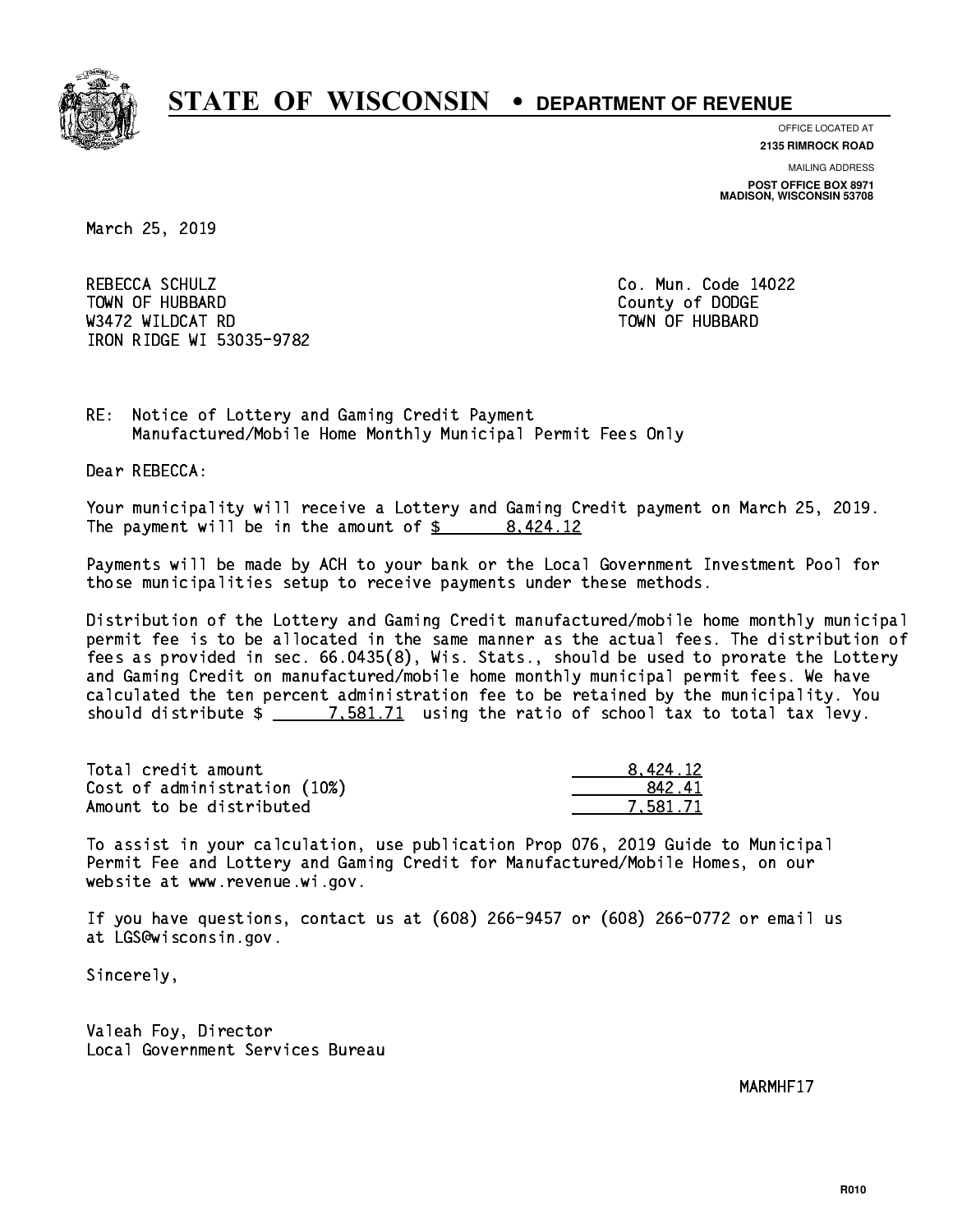

**OFFICE LOCATED AT**

**2135 RIMROCK ROAD**

**MAILING ADDRESS POST OFFICE BOX 8971 MADISON, WISCONSIN 53708**

March 25, 2019

ARLETTE LINDERT **Co. Mun. Code 14141** VILLAGE OF IRON RIDGE COUNTY OF DODGE P.O. BOX 247 VILLAGE OF IRON RIDGE IRON RIDGE WI 53035-0247

RE: Notice of Lottery and Gaming Credit Payment Manufactured/Mobile Home Monthly Municipal Permit Fees Only

Dear ARLETTE:

 Your municipality will receive a Lottery and Gaming Credit payment on March 25, 2019. The payment will be in the amount of  $\frac{2}{3}$  8,450.63

 Payments will be made by ACH to your bank or the Local Government Investment Pool for those municipalities setup to receive payments under these methods.

 Distribution of the Lottery and Gaming Credit manufactured/mobile home monthly municipal permit fee is to be allocated in the same manner as the actual fees. The distribution of fees as provided in sec. 66.0435(8), Wis. Stats., should be used to prorate the Lottery and Gaming Credit on manufactured/mobile home monthly municipal permit fees. We have calculated the ten percent administration fee to be retained by the municipality. You should distribute  $\frac{2}{1.605.57}$  using the ratio of school tax to total tax levy.

| Total credit amount          | 8.450.63 |
|------------------------------|----------|
| Cost of administration (10%) | 845.06   |
| Amount to be distributed     | 7.605.57 |

 To assist in your calculation, use publication Prop 076, 2019 Guide to Municipal Permit Fee and Lottery and Gaming Credit for Manufactured/Mobile Homes, on our website at www.revenue.wi.gov.

 If you have questions, contact us at (608) 266-9457 or (608) 266-0772 or email us at LGS@wisconsin.gov.

Sincerely,

 Valeah Foy, Director Local Government Services Bureau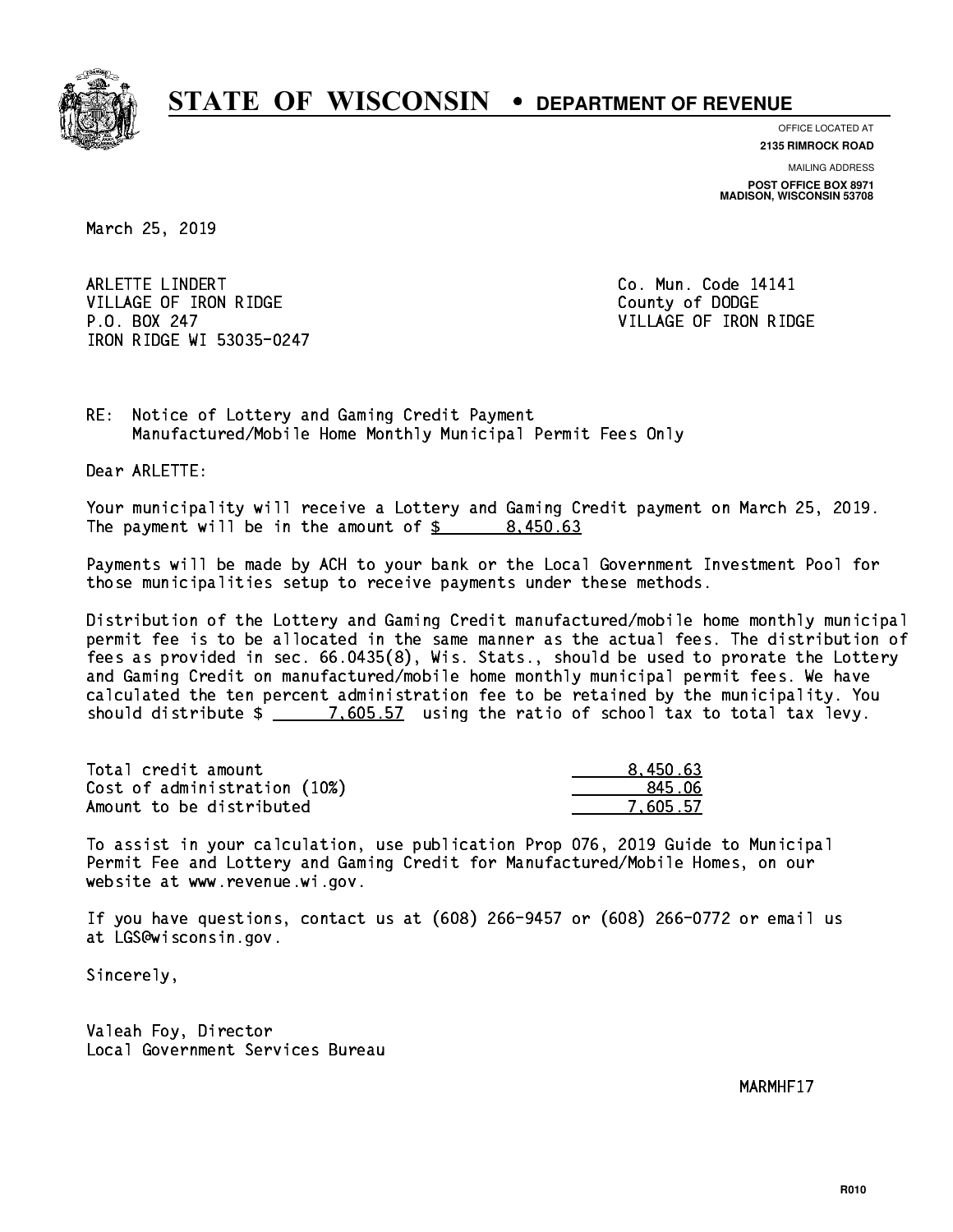

**OFFICE LOCATED AT**

**2135 RIMROCK ROAD**

**MAILING ADDRESS POST OFFICE BOX 8971 MADISON, WISCONSIN 53708**

March 25, 2019

 JENNA S RHEIN Co. Mun. Code 14146 VILLAGE OF LOMIRA **COUNTY OF LOGAL COUNTY OF DODGE**  425 WATER ST VILLAGE OF LOMIRA LOMIRA WI 53048-9530

RE: Notice of Lottery and Gaming Credit Payment Manufactured/Mobile Home Monthly Municipal Permit Fees Only

Dear SUE:

 Your municipality will receive a Lottery and Gaming Credit payment on March 25, 2019. The payment will be in the amount of  $\frac{2}{3}$  13,685.08

 Payments will be made by ACH to your bank or the Local Government Investment Pool for those municipalities setup to receive payments under these methods.

 Distribution of the Lottery and Gaming Credit manufactured/mobile home monthly municipal permit fee is to be allocated in the same manner as the actual fees. The distribution of fees as provided in sec. 66.0435(8), Wis. Stats., should be used to prorate the Lottery and Gaming Credit on manufactured/mobile home monthly municipal permit fees. We have calculated the ten percent administration fee to be retained by the municipality. You should distribute  $\frac{2}{2}$   $\frac{12,316.58}{2}$  using the ratio of school tax to total tax levy.

| Total credit amount          | 13,685.08 |
|------------------------------|-----------|
| Cost of administration (10%) | 1.368.50  |
| Amount to be distributed     | 12,316.58 |

 To assist in your calculation, use publication Prop 076, 2019 Guide to Municipal Permit Fee and Lottery and Gaming Credit for Manufactured/Mobile Homes, on our website at www.revenue.wi.gov.

 If you have questions, contact us at (608) 266-9457 or (608) 266-0772 or email us at LGS@wisconsin.gov.

Sincerely,

 Valeah Foy, Director Local Government Services Bureau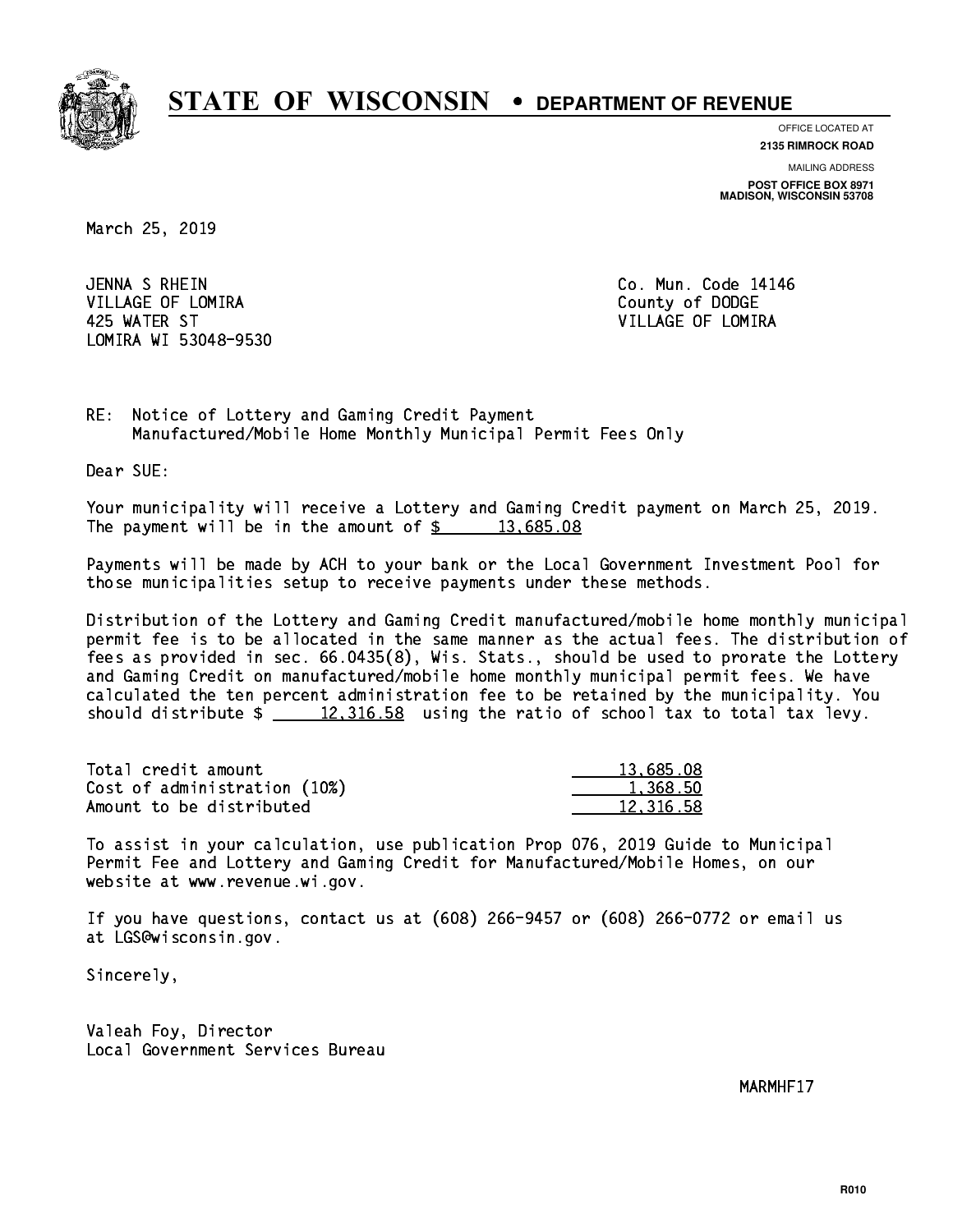

**OFFICE LOCATED AT**

**2135 RIMROCK ROAD**

**MAILING ADDRESS POST OFFICE BOX 8971 MADISON, WISCONSIN 53708**

March 25, 2019

ELLEN L JUNG VILLAGE OF RANDOLPH COUNTY COUNTY OF DODGE 248 W STROUD ST VILLAGE OF RANDOLPH RANDOLPH WI 53956-1272

Co. Mun. Code 14176

RE: Notice of Lottery and Gaming Credit Payment Manufactured/Mobile Home Monthly Municipal Permit Fees Only

Dear ELLEN:

 Your municipality will receive a Lottery and Gaming Credit payment on March 25, 2019. The payment will be in the amount of  $\frac{2}{3}$  1,191.84

 Payments will be made by ACH to your bank or the Local Government Investment Pool for those municipalities setup to receive payments under these methods.

 Distribution of the Lottery and Gaming Credit manufactured/mobile home monthly municipal permit fee is to be allocated in the same manner as the actual fees. The distribution of fees as provided in sec. 66.0435(8), Wis. Stats., should be used to prorate the Lottery and Gaming Credit on manufactured/mobile home monthly municipal permit fees. We have calculated the ten percent administration fee to be retained by the municipality. You should distribute  $\frac{1.072.66}{1.072.66}$  using the ratio of school tax to total tax levy.

| Total credit amount          | 1.191.84 |
|------------------------------|----------|
| Cost of administration (10%) | 119.18   |
| Amount to be distributed     | 1.072.66 |

 To assist in your calculation, use publication Prop 076, 2019 Guide to Municipal Permit Fee and Lottery and Gaming Credit for Manufactured/Mobile Homes, on our website at www.revenue.wi.gov.

 If you have questions, contact us at (608) 266-9457 or (608) 266-0772 or email us at LGS@wisconsin.gov.

Sincerely,

 Valeah Foy, Director Local Government Services Bureau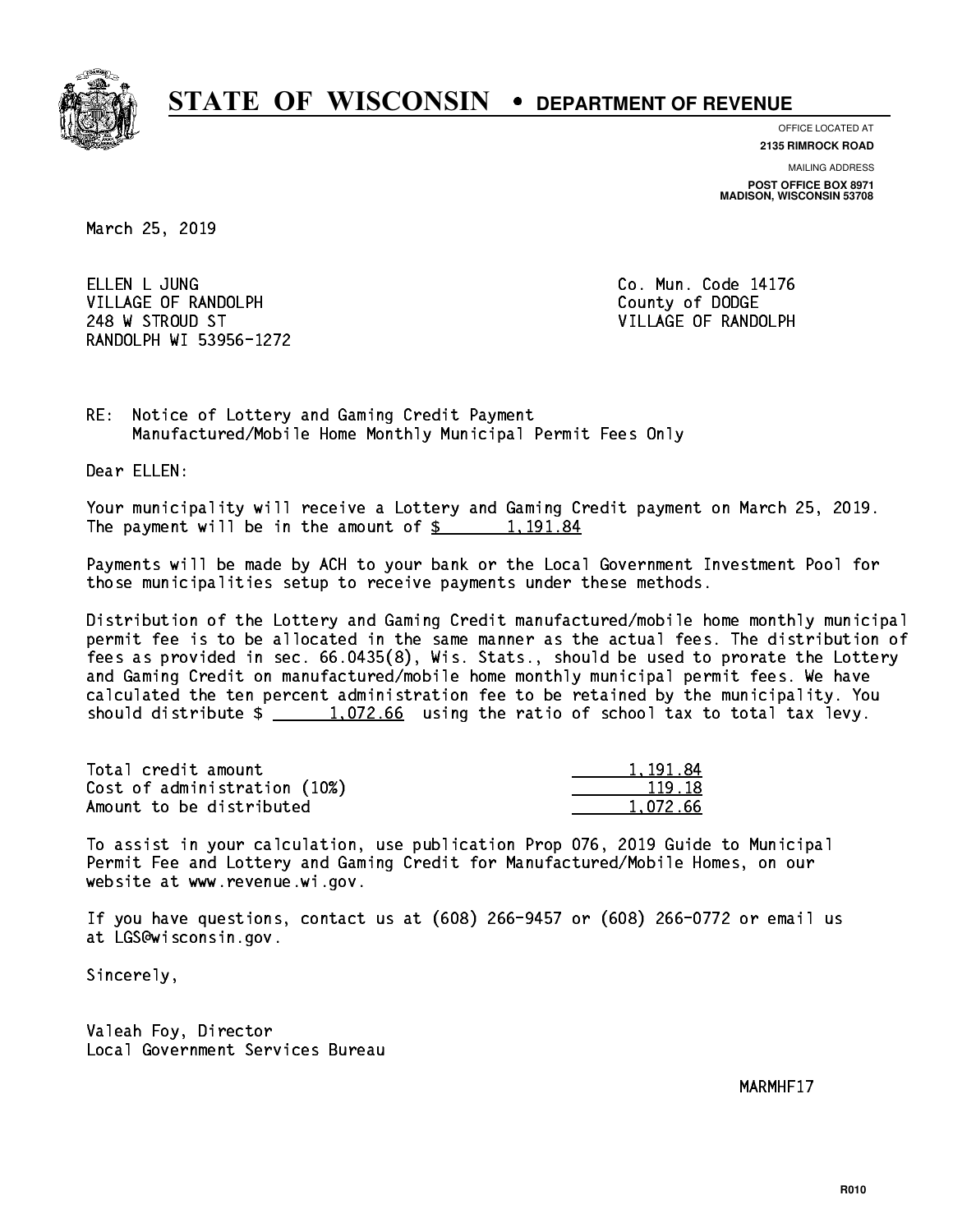

**OFFICE LOCATED AT**

**2135 RIMROCK ROAD**

**MAILING ADDRESS POST OFFICE BOX 8971 MADISON, WISCONSIN 53708**

March 25, 2019

CHRISTINE ABELL **CHRISTINE ABELL** VILLAGE OF REESEVILLE COUNTY OF DODGE P.O. BOX 273 VILLAGE OF REESEVILLE REESEVILLE WI 53579-0273

RE: Notice of Lottery and Gaming Credit Payment Manufactured/Mobile Home Monthly Municipal Permit Fees Only

Dear CHRISTINE:

 Your municipality will receive a Lottery and Gaming Credit payment on March 25, 2019. The payment will be in the amount of \$ 5,669.14 \_\_\_\_\_\_\_\_\_\_\_\_\_\_\_\_

 Payments will be made by ACH to your bank or the Local Government Investment Pool for those municipalities setup to receive payments under these methods.

 Distribution of the Lottery and Gaming Credit manufactured/mobile home monthly municipal permit fee is to be allocated in the same manner as the actual fees. The distribution of fees as provided in sec. 66.0435(8), Wis. Stats., should be used to prorate the Lottery and Gaming Credit on manufactured/mobile home monthly municipal permit fees. We have calculated the ten percent administration fee to be retained by the municipality. You should distribute  $\frac{2}{1}$   $\frac{5,102.23}{2}$  using the ratio of school tax to total tax levy.

| Total credit amount          | 5.669.14 |
|------------------------------|----------|
| Cost of administration (10%) | 566.91   |
| Amount to be distributed     | 5.102.23 |

 To assist in your calculation, use publication Prop 076, 2019 Guide to Municipal Permit Fee and Lottery and Gaming Credit for Manufactured/Mobile Homes, on our website at www.revenue.wi.gov.

 If you have questions, contact us at (608) 266-9457 or (608) 266-0772 or email us at LGS@wisconsin.gov.

Sincerely,

 Valeah Foy, Director Local Government Services Bureau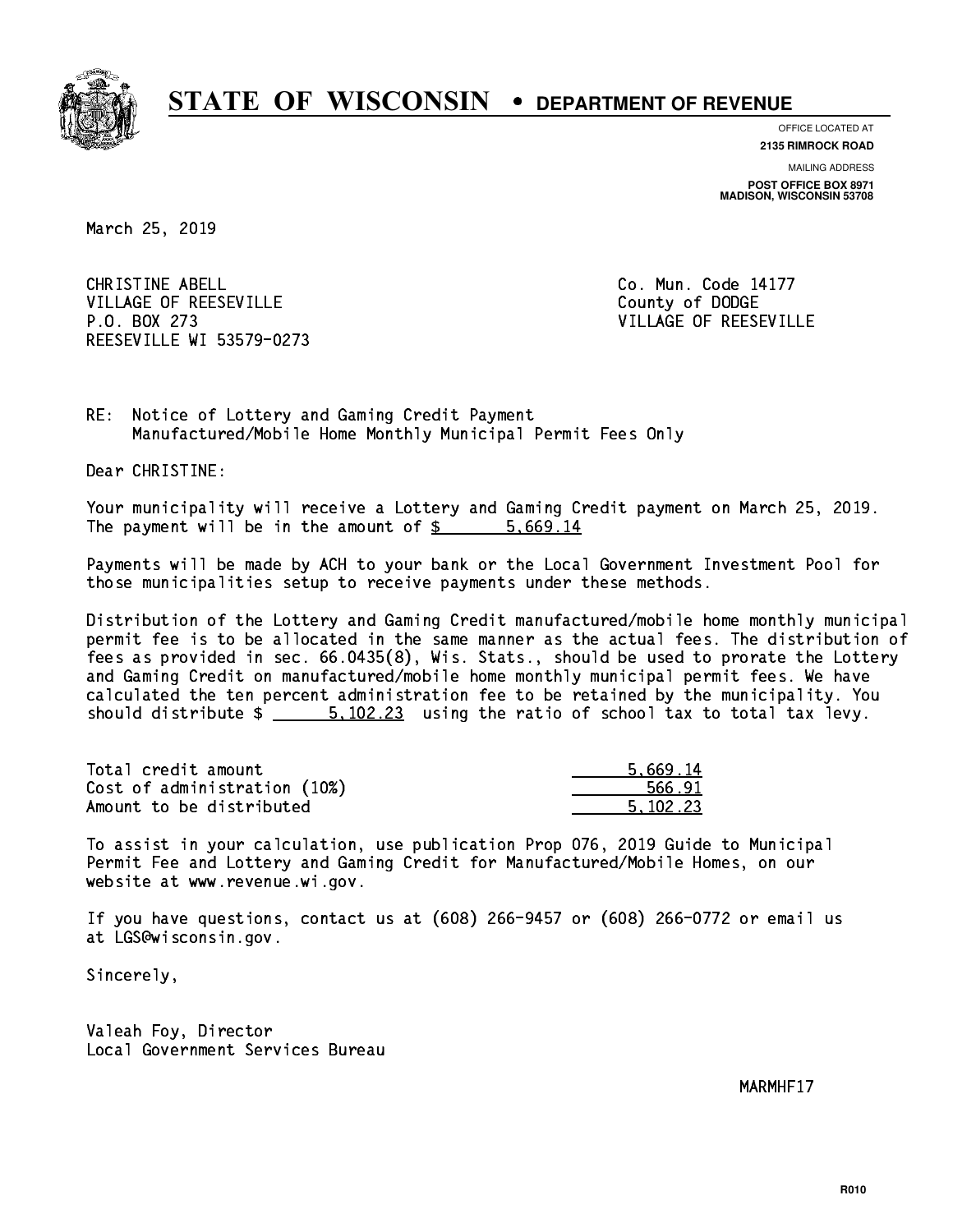

**OFFICE LOCATED AT**

**2135 RIMROCK ROAD**

**MAILING ADDRESS POST OFFICE BOX 8971 MADISON, WISCONSIN 53708**

March 25, 2019

PAMELA KOLL VILLAGE OF THERESA COUNTY OF DODGE PO BOX 327 VILLAGE OF THERESA THERESA WI 53091-0327

Co. Mun. Code 14186

RE: Notice of Lottery and Gaming Credit Payment Manufactured/Mobile Home Monthly Municipal Permit Fees Only

Dear PAMELA:

 Your municipality will receive a Lottery and Gaming Credit payment on March 25, 2019. The payment will be in the amount of  $\frac{29.442.54}{29.442.54}$ 

 Payments will be made by ACH to your bank or the Local Government Investment Pool for those municipalities setup to receive payments under these methods.

 Distribution of the Lottery and Gaming Credit manufactured/mobile home monthly municipal permit fee is to be allocated in the same manner as the actual fees. The distribution of fees as provided in sec. 66.0435(8), Wis. Stats., should be used to prorate the Lottery and Gaming Credit on manufactured/mobile home monthly municipal permit fees. We have calculated the ten percent administration fee to be retained by the municipality. You should distribute  $\frac{26,498.29}{26,498.29}$  using the ratio of school tax to total tax levy.

| Total credit amount          | 29,442.54 |
|------------------------------|-----------|
| Cost of administration (10%) | 2.944.25  |
| Amount to be distributed     | 26.498.29 |

 To assist in your calculation, use publication Prop 076, 2019 Guide to Municipal Permit Fee and Lottery and Gaming Credit for Manufactured/Mobile Homes, on our website at www.revenue.wi.gov.

 If you have questions, contact us at (608) 266-9457 or (608) 266-0772 or email us at LGS@wisconsin.gov.

Sincerely,

 Valeah Foy, Director Local Government Services Bureau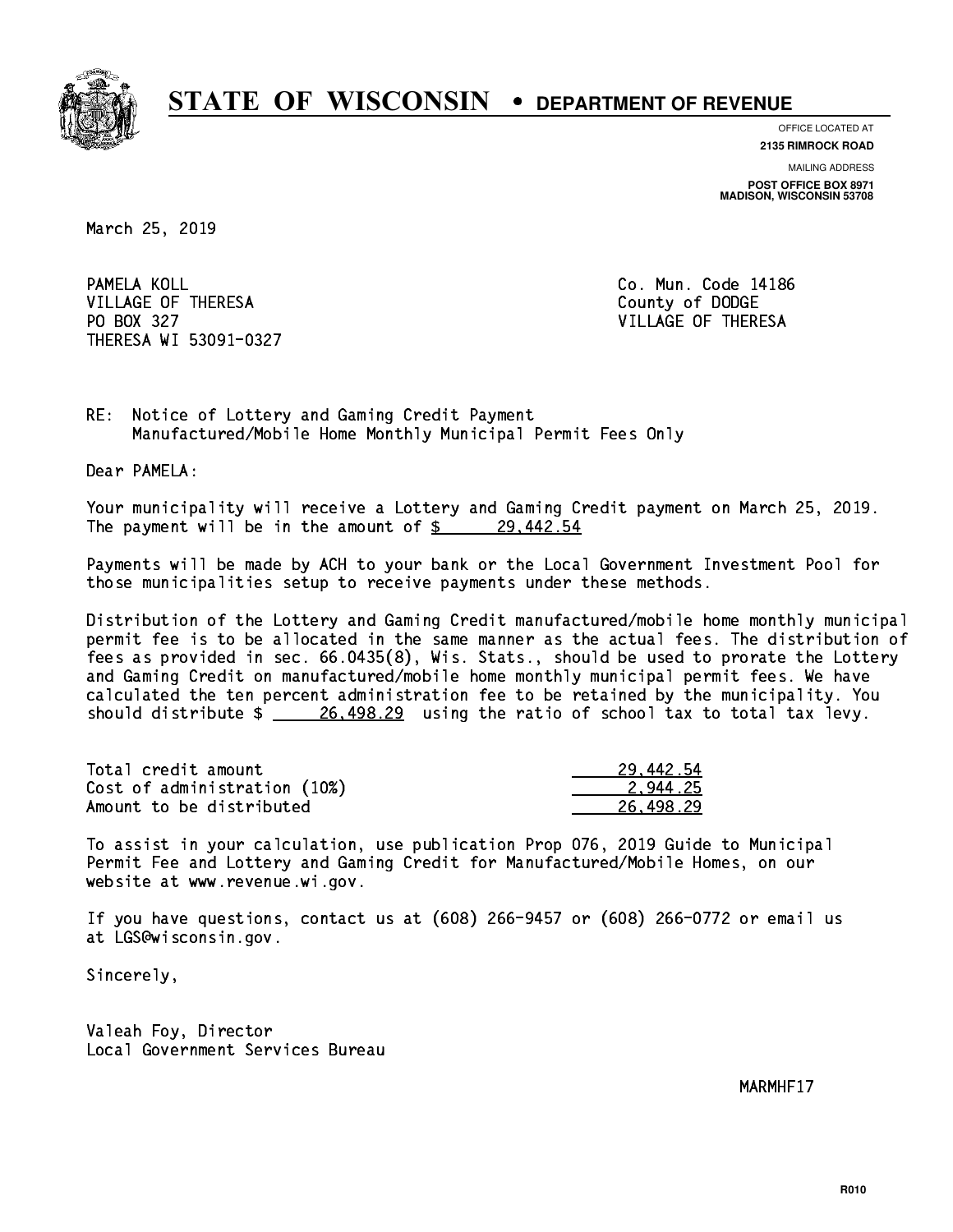

**OFFICE LOCATED AT**

**2135 RIMROCK ROAD**

**MAILING ADDRESS POST OFFICE BOX 8971 MADISON, WISCONSIN 53708**

March 25, 2019

 MEAGAN VANDEBERG Co. Mun. Code 14226 CITY OF FOUR COUNTY OF FOUR COUNTY OF DODGE COUNTY OF DODGE COUNTY OF DODGE COUNTY OF DODGE COUNTY OF DODGE CO PO BOX 105 PO BOX 105 CITY OF FOX 105 CITY OF FOX 200 CITY OF FOX 200 CITY OF FOX 200 CITY OF FOX 200 CITY OF FOX 200 CITY FOX LAKE WI 53933-0108

RE: Notice of Lottery and Gaming Credit Payment Manufactured/Mobile Home Monthly Municipal Permit Fees Only

Dear MEAGAN:

 Your municipality will receive a Lottery and Gaming Credit payment on March 25, 2019. The payment will be in the amount of  $$$ 480.07

 Payments will be made by ACH to your bank or the Local Government Investment Pool for those municipalities setup to receive payments under these methods.

 Distribution of the Lottery and Gaming Credit manufactured/mobile home monthly municipal permit fee is to be allocated in the same manner as the actual fees. The distribution of fees as provided in sec. 66.0435(8), Wis. Stats., should be used to prorate the Lottery and Gaming Credit on manufactured/mobile home monthly municipal permit fees. We have calculated the ten percent administration fee to be retained by the municipality. You should distribute  $\frac{432.07}{1}$  using the ratio of school tax to total tax levy.

Total credit amount Cost of administration (10%) Amount to be distributed

| 0.07   |
|--------|
| a nn   |
| 432.07 |

 To assist in your calculation, use publication Prop 076, 2019 Guide to Municipal Permit Fee and Lottery and Gaming Credit for Manufactured/Mobile Homes, on our website at www.revenue.wi.gov.

 If you have questions, contact us at (608) 266-9457 or (608) 266-0772 or email us at LGS@wisconsin.gov.

Sincerely,

 Valeah Foy, Director Local Government Services Bureau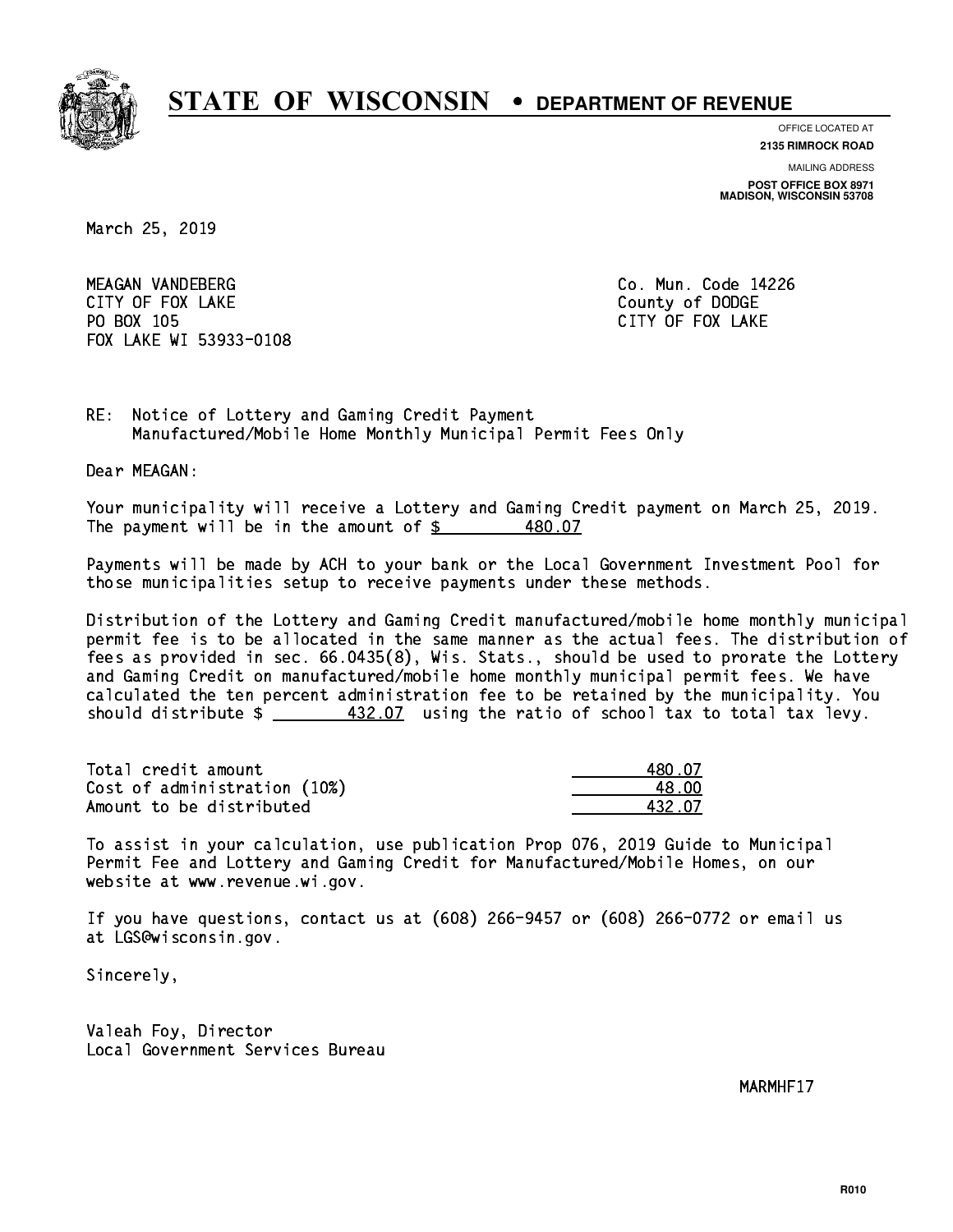

**OFFICE LOCATED AT 2135 RIMROCK ROAD**

**MAILING ADDRESS**

**POST OFFICE BOX 8971 MADISON, WISCONSIN 53708**

March 25, 2019

 JARED OOSTERHOUSE Co. Mun. Code 14292 CITY OF WAUPUN County of DODGE 201 E MAIN ST CITY OF WAUPUN WAUPUN WI 53963-2019

RE: Notice of Lottery and Gaming Credit Payment Manufactured/Mobile Home Monthly Municipal Permit Fees Only

Dear JARED:

 Your municipality will receive a Lottery and Gaming Credit payment on March 25, 2019. The payment will be in the amount of  $\frac{2}{3}$  8,420.88

 Payments will be made by ACH to your bank or the Local Government Investment Pool for those municipalities setup to receive payments under these methods.

 Distribution of the Lottery and Gaming Credit manufactured/mobile home monthly municipal permit fee is to be allocated in the same manner as the actual fees. The distribution of fees as provided in sec. 66.0435(8), Wis. Stats., should be used to prorate the Lottery and Gaming Credit on manufactured/mobile home monthly municipal permit fees. We have calculated the ten percent administration fee to be retained by the municipality. You should distribute  $\frac{2}{2}$   $\frac{7.578.80}{2}$  using the ratio of school tax to total tax levy.

| Total credit amount          | 8.420.88 |
|------------------------------|----------|
| Cost of administration (10%) | 842.08   |
| Amount to be distributed     | 7.578.80 |

 To assist in your calculation, use publication Prop 076, 2019 Guide to Municipal Permit Fee and Lottery and Gaming Credit for Manufactured/Mobile Homes, on our website at www.revenue.wi.gov.

 If you have questions, contact us at (608) 266-9457 or (608) 266-0772 or email us at LGS@wisconsin.gov.

Sincerely,

 Valeah Foy, Director Local Government Services Bureau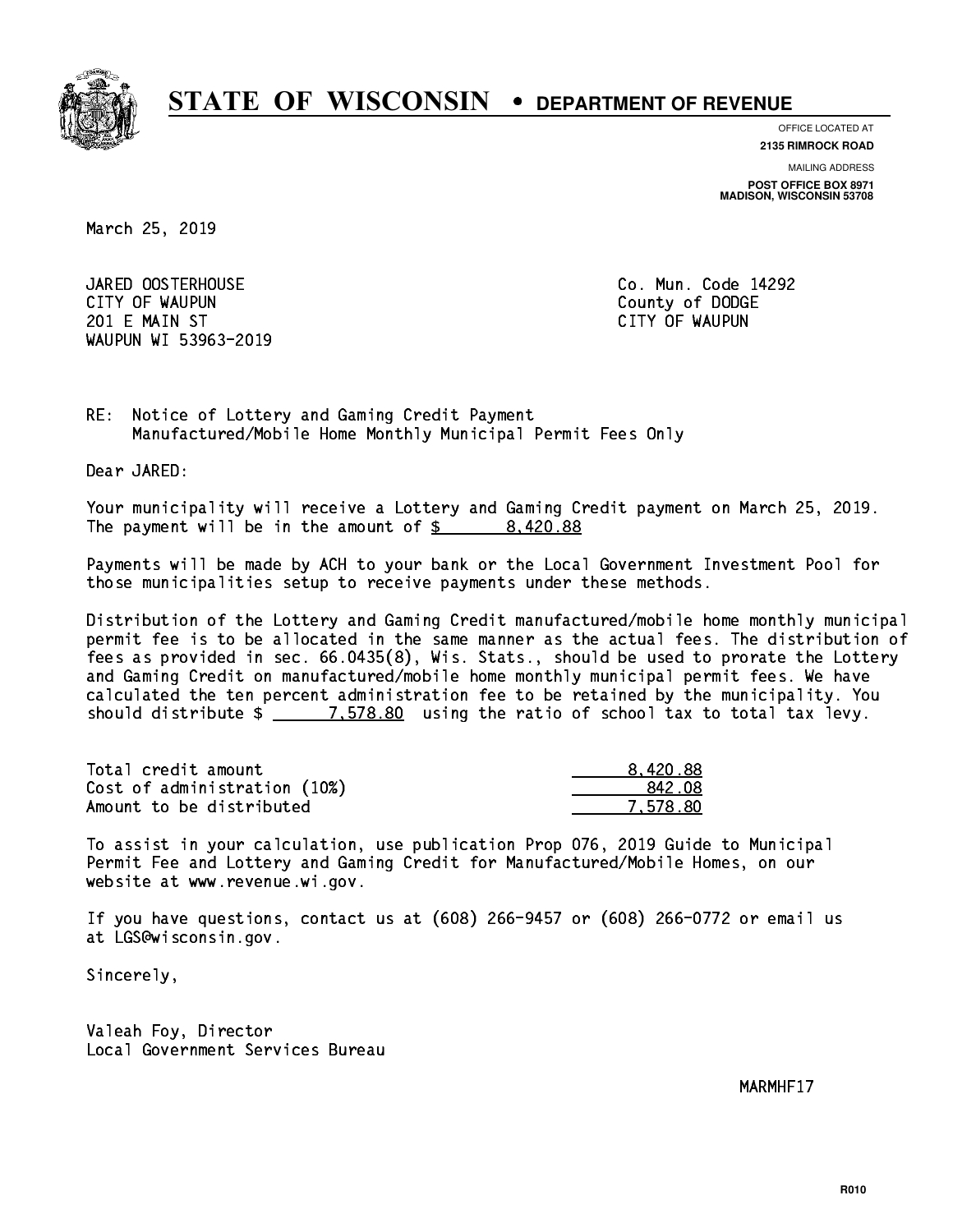

**OFFICE LOCATED AT**

**2135 RIMROCK ROAD**

**MAILING ADDRESS POST OFFICE BOX 8971 MADISON, WISCONSIN 53708**

March 25, 2019

PAMELA KRAUEL TOWN OF EGG HARBOR County of DOOR 5242 COUNTY RD I TOWN OF EGG HARBOR STURGEON BAY WI 54235-8936

Co. Mun. Code 15008

RE: Notice of Lottery and Gaming Credit Payment Manufactured/Mobile Home Monthly Municipal Permit Fees Only

Dear PAMELA:

 Your municipality will receive a Lottery and Gaming Credit payment on March 25, 2019. The payment will be in the amount of  $\frac{2}{3}$  1,266.84

 Payments will be made by ACH to your bank or the Local Government Investment Pool for those municipalities setup to receive payments under these methods.

 Distribution of the Lottery and Gaming Credit manufactured/mobile home monthly municipal permit fee is to be allocated in the same manner as the actual fees. The distribution of fees as provided in sec. 66.0435(8), Wis. Stats., should be used to prorate the Lottery and Gaming Credit on manufactured/mobile home monthly municipal permit fees. We have calculated the ten percent administration fee to be retained by the municipality. You should distribute  $\frac{1,140.16}{1,140.16}$  using the ratio of school tax to total tax levy.

| Total credit amount          | 1.266.84 |
|------------------------------|----------|
| Cost of administration (10%) | 126.68   |
| Amount to be distributed     | 1.140.16 |

 To assist in your calculation, use publication Prop 076, 2019 Guide to Municipal Permit Fee and Lottery and Gaming Credit for Manufactured/Mobile Homes, on our website at www.revenue.wi.gov.

 If you have questions, contact us at (608) 266-9457 or (608) 266-0772 or email us at LGS@wisconsin.gov.

Sincerely,

 Valeah Foy, Director Local Government Services Bureau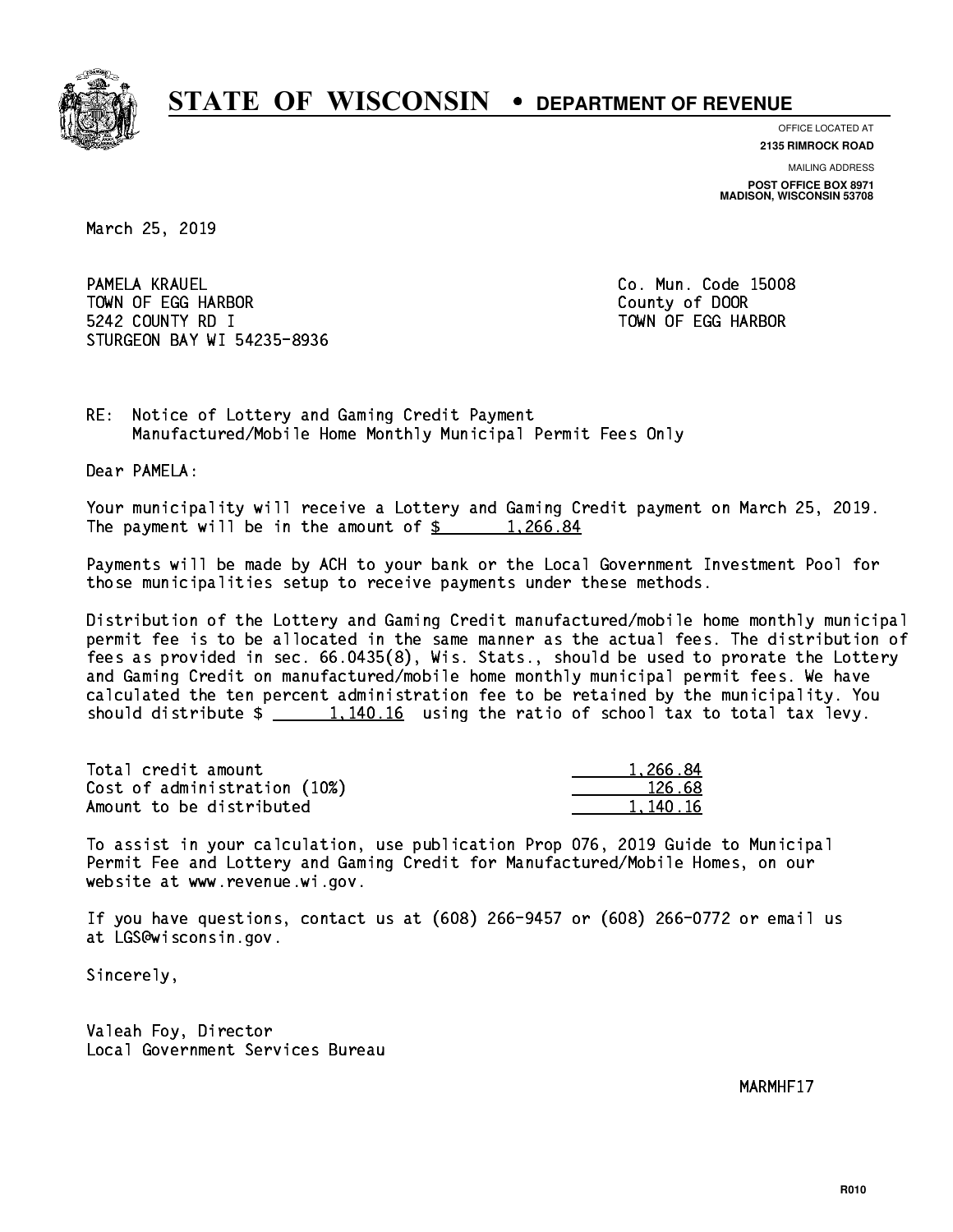

**OFFICE LOCATED AT**

**2135 RIMROCK ROAD**

**MAILING ADDRESS POST OFFICE BOX 8971 MADISON, WISCONSIN 53708**

March 25, 2019

CAROL RUSSELL TOWN OF NASEWAUPEE **TOWA COUNTY OF SEXUAL COUNTY OF DOOR**  7191 GUILETTE RD TOWN OF NASEWAUPEE STURGEON BAY WI 54235-9216

Co. Mun. Code 15020

RE: Notice of Lottery and Gaming Credit Payment Manufactured/Mobile Home Monthly Municipal Permit Fees Only

Dear CAROL:

 Your municipality will receive a Lottery and Gaming Credit payment on March 25, 2019. The payment will be in the amount of \$ 493.60 \_\_\_\_\_\_\_\_\_\_\_\_\_\_\_\_

 Payments will be made by ACH to your bank or the Local Government Investment Pool for those municipalities setup to receive payments under these methods.

 Distribution of the Lottery and Gaming Credit manufactured/mobile home monthly municipal permit fee is to be allocated in the same manner as the actual fees. The distribution of fees as provided in sec. 66.0435(8), Wis. Stats., should be used to prorate the Lottery and Gaming Credit on manufactured/mobile home monthly municipal permit fees. We have calculated the ten percent administration fee to be retained by the municipality. You should distribute  $\frac{444.24}{1}$  using the ratio of school tax to total tax levy.

| Total credit amount          | 493.60 |
|------------------------------|--------|
| Cost of administration (10%) | 49.36  |
| Amount to be distributed     | 44424  |

 To assist in your calculation, use publication Prop 076, 2019 Guide to Municipal Permit Fee and Lottery and Gaming Credit for Manufactured/Mobile Homes, on our website at www.revenue.wi.gov.

 If you have questions, contact us at (608) 266-9457 or (608) 266-0772 or email us at LGS@wisconsin.gov.

Sincerely,

 Valeah Foy, Director Local Government Services Bureau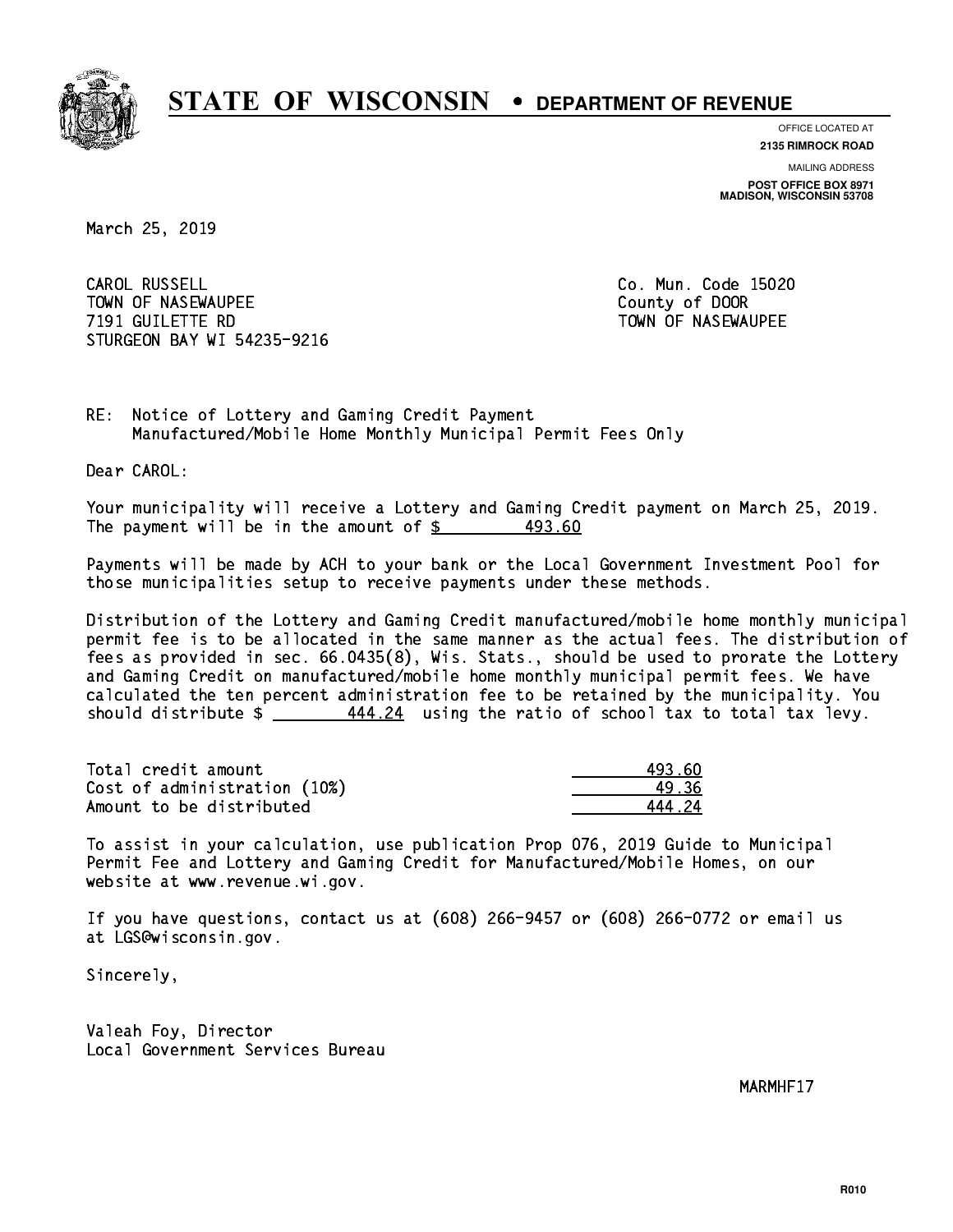

**OFFICE LOCATED AT**

**2135 RIMROCK ROAD**

**MAILING ADDRESS POST OFFICE BOX 8971 MADISON, WISCONSIN 53708**

March 25, 2019

VALERIE CLARIZIO **Co. Mun. Code 15281** CITY OF STURGEON BAY **COUNTY COUNTY OF STURGEON BAY**  421 MICHIGAN ST CITY OF STURGEON BAY STURGEON BAY WI 54235

RE: Notice of Lottery and Gaming Credit Payment Manufactured/Mobile Home Monthly Municipal Permit Fees Only

Dear VALERIE:

 Your municipality will receive a Lottery and Gaming Credit payment on March 25, 2019. The payment will be in the amount of  $\frac{25,770.86}{25,770.86}$ 

 Payments will be made by ACH to your bank or the Local Government Investment Pool for those municipalities setup to receive payments under these methods.

 Distribution of the Lottery and Gaming Credit manufactured/mobile home monthly municipal permit fee is to be allocated in the same manner as the actual fees. The distribution of fees as provided in sec. 66.0435(8), Wis. Stats., should be used to prorate the Lottery and Gaming Credit on manufactured/mobile home monthly municipal permit fees. We have calculated the ten percent administration fee to be retained by the municipality. You should distribute  $\frac{23,193.78}{23,193.78}$  using the ratio of school tax to total tax levy.

| Total credit amount          | 25,770.86 |
|------------------------------|-----------|
| Cost of administration (10%) | 2.577.08  |
| Amount to be distributed     | 23.193.78 |

 To assist in your calculation, use publication Prop 076, 2019 Guide to Municipal Permit Fee and Lottery and Gaming Credit for Manufactured/Mobile Homes, on our website at www.revenue.wi.gov.

 If you have questions, contact us at (608) 266-9457 or (608) 266-0772 or email us at LGS@wisconsin.gov.

Sincerely,

 Valeah Foy, Director Local Government Services Bureau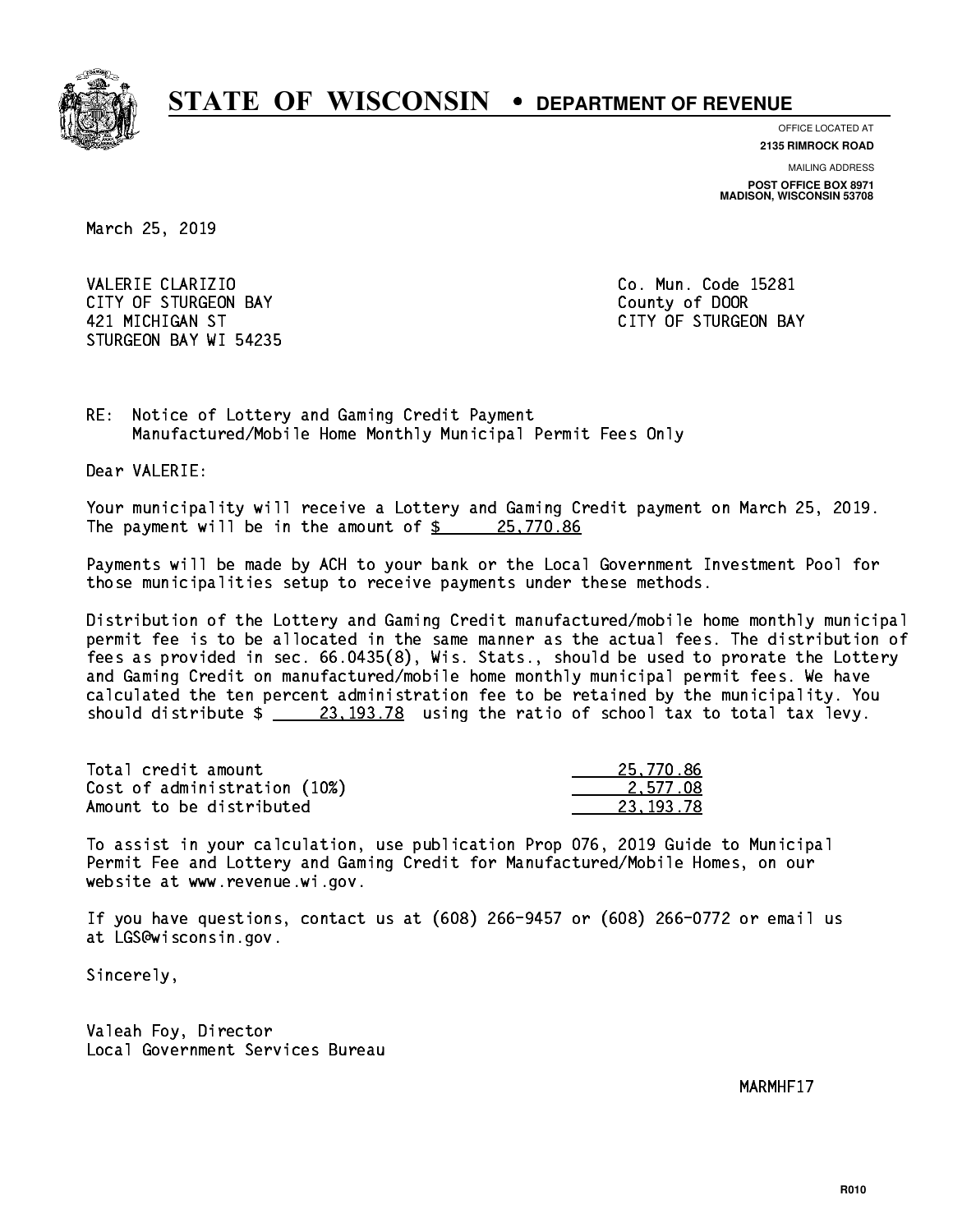

**OFFICE LOCATED AT**

**2135 RIMROCK ROAD**

**MAILING ADDRESS POST OFFICE BOX 8971 MADISON, WISCONSIN 53708**

March 25, 2019

 LISA GLAUS Co. Mun. Code 16024 TOWN OF PARKLAND COUNTY OF DOUGLAS 5225 S JOHNSONRD TOWN OF PARKLAND SUPERIOR WI 54880-8478

RE: Notice of Lottery and Gaming Credit Payment Manufactured/Mobile Home Monthly Municipal Permit Fees Only

Dear LISA:

 Your municipality will receive a Lottery and Gaming Credit payment on March 25, 2019. The payment will be in the amount of  $\frac{2}{3}$  1,209.60

 Payments will be made by ACH to your bank or the Local Government Investment Pool for those municipalities setup to receive payments under these methods.

 Distribution of the Lottery and Gaming Credit manufactured/mobile home monthly municipal permit fee is to be allocated in the same manner as the actual fees. The distribution of fees as provided in sec. 66.0435(8), Wis. Stats., should be used to prorate the Lottery and Gaming Credit on manufactured/mobile home monthly municipal permit fees. We have calculated the ten percent administration fee to be retained by the municipality. You should distribute  $\frac{1.088.64}{1.088.64}$  using the ratio of school tax to total tax levy.

| Total credit amount          | 1,209.60 |
|------------------------------|----------|
| Cost of administration (10%) | 120.96   |
| Amount to be distributed     | 1,088.64 |

 To assist in your calculation, use publication Prop 076, 2019 Guide to Municipal Permit Fee and Lottery and Gaming Credit for Manufactured/Mobile Homes, on our website at www.revenue.wi.gov.

 If you have questions, contact us at (608) 266-9457 or (608) 266-0772 or email us at LGS@wisconsin.gov.

Sincerely,

 Valeah Foy, Director Local Government Services Bureau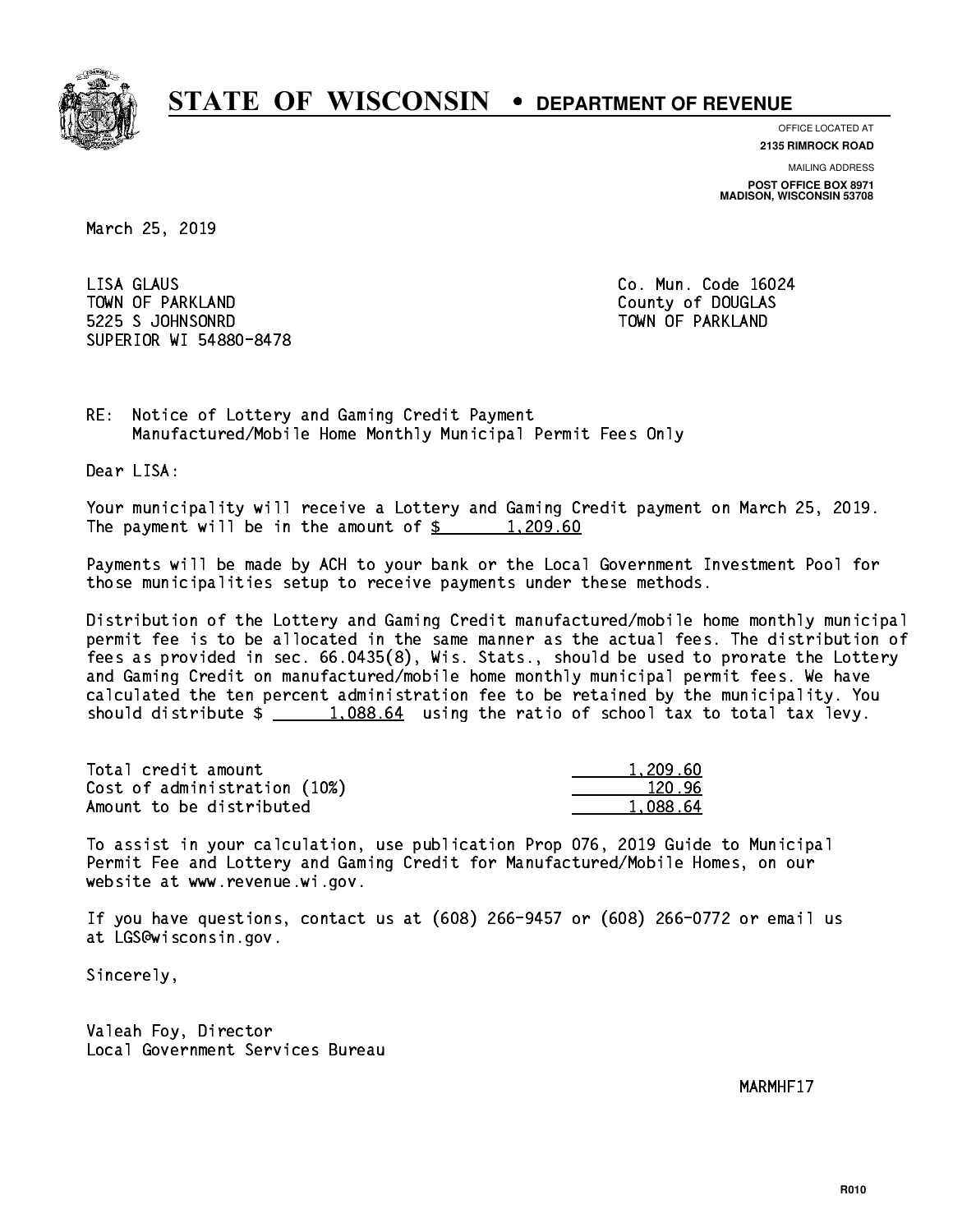

**OFFICE LOCATED AT**

**2135 RIMROCK ROAD**

**MAILING ADDRESS POST OFFICE BOX 8971 MADISON, WISCONSIN 53708**

March 25, 2019

 KAREN NELSON Co. Mun. Code 16028 TOWN OF SUMMIT County of DOUGLAS 9854S STATE ROAD 35 TOWN OF SUMMIT FOXBORO WI 54836

RE: Notice of Lottery and Gaming Credit Payment Manufactured/Mobile Home Monthly Municipal Permit Fees Only

Dear KAREN:

 Your municipality will receive a Lottery and Gaming Credit payment on March 25, 2019. The payment will be in the amount of \$ 559.52 \_\_\_\_\_\_\_\_\_\_\_\_\_\_\_\_

 Payments will be made by ACH to your bank or the Local Government Investment Pool for those municipalities setup to receive payments under these methods.

 Distribution of the Lottery and Gaming Credit manufactured/mobile home monthly municipal permit fee is to be allocated in the same manner as the actual fees. The distribution of fees as provided in sec. 66.0435(8), Wis. Stats., should be used to prorate the Lottery and Gaming Credit on manufactured/mobile home monthly municipal permit fees. We have calculated the ten percent administration fee to be retained by the municipality. You should distribute  $\frac{2}{1-x} = \frac{503.57}{1-x}$  using the ratio of school tax to total tax levy.

| Total credit amount          | 559.52 |
|------------------------------|--------|
| Cost of administration (10%) | 55.95  |
| Amount to be distributed     | 503.57 |

| -52 |
|-----|
| E.  |
| -57 |

 To assist in your calculation, use publication Prop 076, 2019 Guide to Municipal Permit Fee and Lottery and Gaming Credit for Manufactured/Mobile Homes, on our website at www.revenue.wi.gov.

 If you have questions, contact us at (608) 266-9457 or (608) 266-0772 or email us at LGS@wisconsin.gov.

Sincerely,

 Valeah Foy, Director Local Government Services Bureau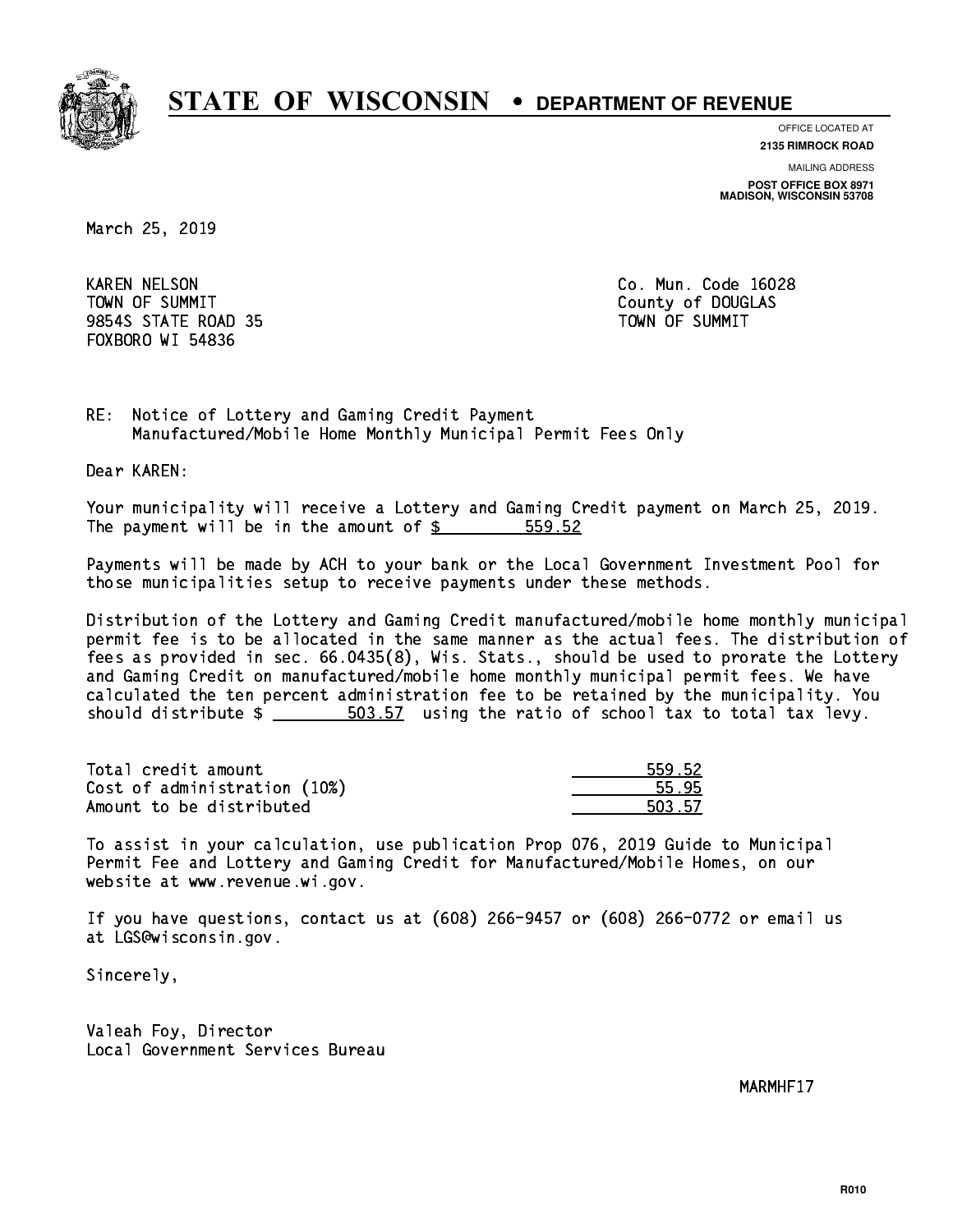

**OFFICE LOCATED AT**

**2135 RIMROCK ROAD**

**MAILING ADDRESS POST OFFICE BOX 8971 MADISON, WISCONSIN 53708**

March 25, 2019

REBECCA NORDSKOG COME CO. Mun. Code 16181 VILLAGE OF SOLON SPRINGS COUNTY OF DOUGLAS PO BOX 273 VILLAGE OF SOLON SPRINGS SOLON SPRINGS WI 54873-0273

RE: Notice of Lottery and Gaming Credit Payment Manufactured/Mobile Home Monthly Municipal Permit Fees Only

Dear REBECCA:

 Your municipality will receive a Lottery and Gaming Credit payment on March 25, 2019. The payment will be in the amount of  $\frac{2}{3}$  1,177.43

 Payments will be made by ACH to your bank or the Local Government Investment Pool for those municipalities setup to receive payments under these methods.

 Distribution of the Lottery and Gaming Credit manufactured/mobile home monthly municipal permit fee is to be allocated in the same manner as the actual fees. The distribution of fees as provided in sec. 66.0435(8), Wis. Stats., should be used to prorate the Lottery and Gaming Credit on manufactured/mobile home monthly municipal permit fees. We have calculated the ten percent administration fee to be retained by the municipality. You should distribute  $\frac{1}{2}$   $\frac{1}{2}$   $\frac{1}{2}$   $\frac{1}{2}$   $\frac{1}{2}$  using the ratio of school tax to total tax levy.

| Total credit amount          | 1.177.43 |
|------------------------------|----------|
| Cost of administration (10%) | 117 74   |
| Amount to be distributed     | 1.059.69 |

 To assist in your calculation, use publication Prop 076, 2019 Guide to Municipal Permit Fee and Lottery and Gaming Credit for Manufactured/Mobile Homes, on our website at www.revenue.wi.gov.

 If you have questions, contact us at (608) 266-9457 or (608) 266-0772 or email us at LGS@wisconsin.gov.

Sincerely,

 Valeah Foy, Director Local Government Services Bureau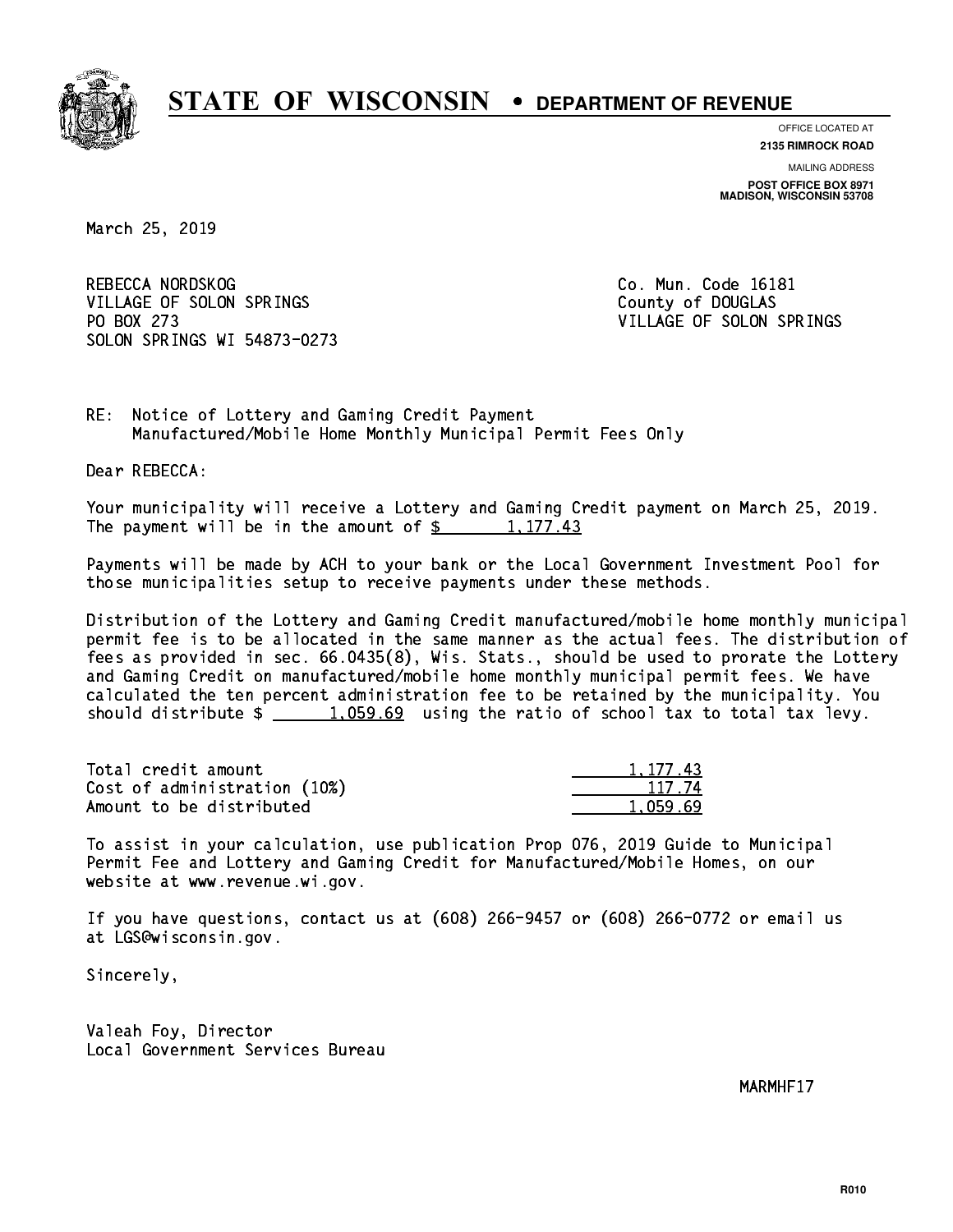

**OFFICE LOCATED AT**

**2135 RIMROCK ROAD**

**MAILING ADDRESS POST OFFICE BOX 8971 MADISON, WISCONSIN 53708**

March 25, 2019

 JEAN VITO, FINANCE DIRECTOR Co. Mun. Code 16281 CITY OF SUPERIOR COUNTY OF SUPERIOR 1316 N 14TH ST CITY OF SUPERIOR SUPERIOR WI 54880

RE: Notice of Lottery and Gaming Credit Payment Manufactured/Mobile Home Monthly Municipal Permit Fees Only

Dear JEAN:

 Your municipality will receive a Lottery and Gaming Credit payment on March 25, 2019. The payment will be in the amount of  $\frac{27,081.60}{27}$ 

 Payments will be made by ACH to your bank or the Local Government Investment Pool for those municipalities setup to receive payments under these methods.

 Distribution of the Lottery and Gaming Credit manufactured/mobile home monthly municipal permit fee is to be allocated in the same manner as the actual fees. The distribution of fees as provided in sec. 66.0435(8), Wis. Stats., should be used to prorate the Lottery and Gaming Credit on manufactured/mobile home monthly municipal permit fees. We have calculated the ten percent administration fee to be retained by the municipality. You should distribute  $\frac{24,373.44}{24,373.44}$  using the ratio of school tax to total tax levy.

| Total credit amount          | 27.081.60 |
|------------------------------|-----------|
| Cost of administration (10%) | 2.708.16  |
| Amount to be distributed     | 24.373.44 |

 To assist in your calculation, use publication Prop 076, 2019 Guide to Municipal Permit Fee and Lottery and Gaming Credit for Manufactured/Mobile Homes, on our website at www.revenue.wi.gov.

 If you have questions, contact us at (608) 266-9457 or (608) 266-0772 or email us at LGS@wisconsin.gov.

Sincerely,

 Valeah Foy, Director Local Government Services Bureau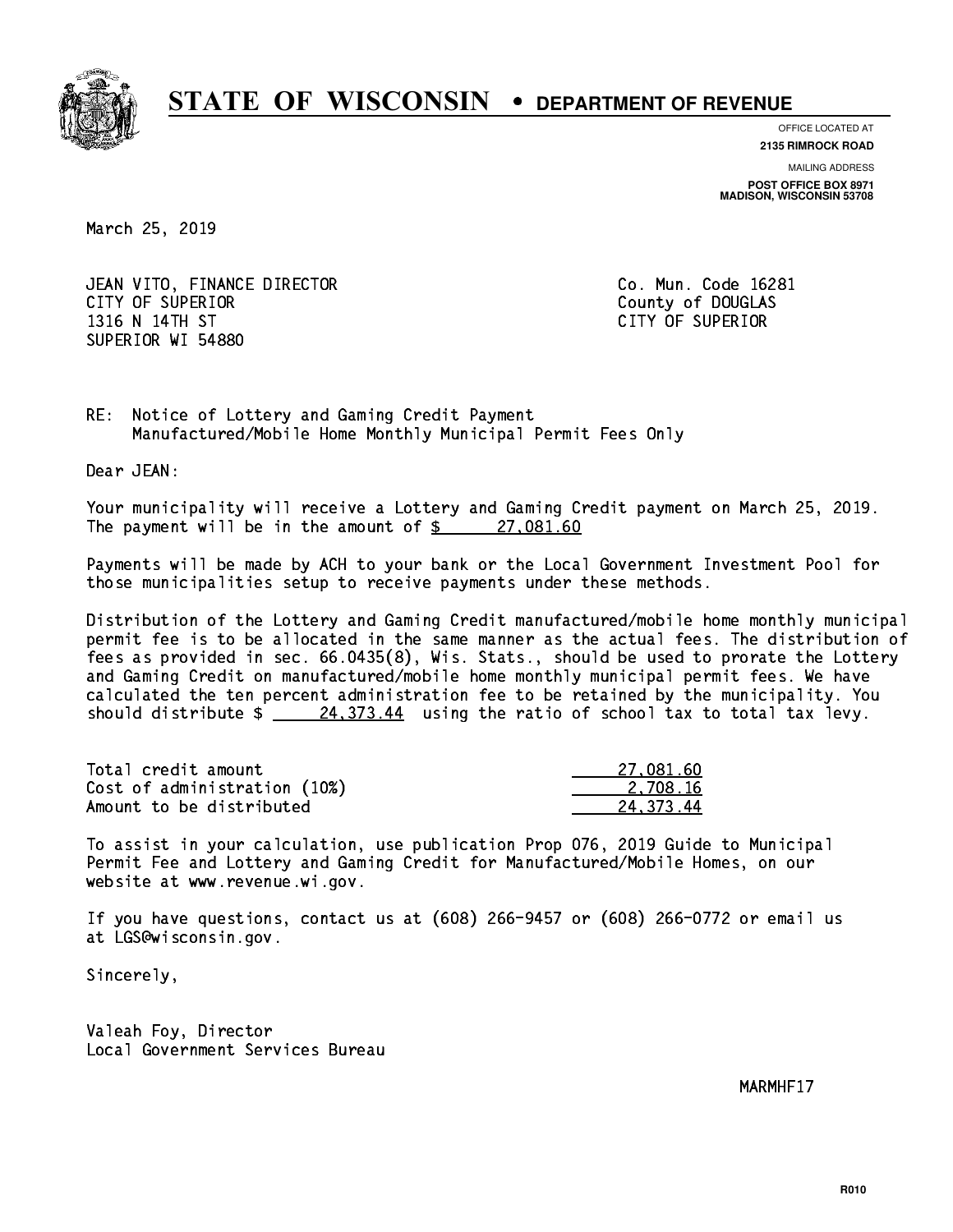

**OFFICE LOCATED AT 2135 RIMROCK ROAD**

**MAILING ADDRESS**

**POST OFFICE BOX 8971 MADISON, WISCONSIN 53708**

March 25, 2019

 ARLENE CARTWRIGHT Co. Mun. Code 17004 TOWN OF DUNN County of DUNN N4216 COUNTY RD Z TOWN OF DUNN MENOMONIE WI 54751

RE: Notice of Lottery and Gaming Credit Payment Manufactured/Mobile Home Monthly Municipal Permit Fees Only

Dear ARLENE:

 Your municipality will receive a Lottery and Gaming Credit payment on March 25, 2019. The payment will be in the amount of  $\frac{2}{3}$  1,828.73

 Payments will be made by ACH to your bank or the Local Government Investment Pool for those municipalities setup to receive payments under these methods.

 Distribution of the Lottery and Gaming Credit manufactured/mobile home monthly municipal permit fee is to be allocated in the same manner as the actual fees. The distribution of fees as provided in sec. 66.0435(8), Wis. Stats., should be used to prorate the Lottery and Gaming Credit on manufactured/mobile home monthly municipal permit fees. We have calculated the ten percent administration fee to be retained by the municipality. You should distribute  $\frac{1.645.86}{1.645.86}$  using the ratio of school tax to total tax levy.

| Total credit amount          | 1,828.73 |
|------------------------------|----------|
| Cost of administration (10%) | 182.87   |
| Amount to be distributed     | 1.645.86 |

 To assist in your calculation, use publication Prop 076, 2019 Guide to Municipal Permit Fee and Lottery and Gaming Credit for Manufactured/Mobile Homes, on our website at www.revenue.wi.gov.

 If you have questions, contact us at (608) 266-9457 or (608) 266-0772 or email us at LGS@wisconsin.gov.

Sincerely,

 Valeah Foy, Director Local Government Services Bureau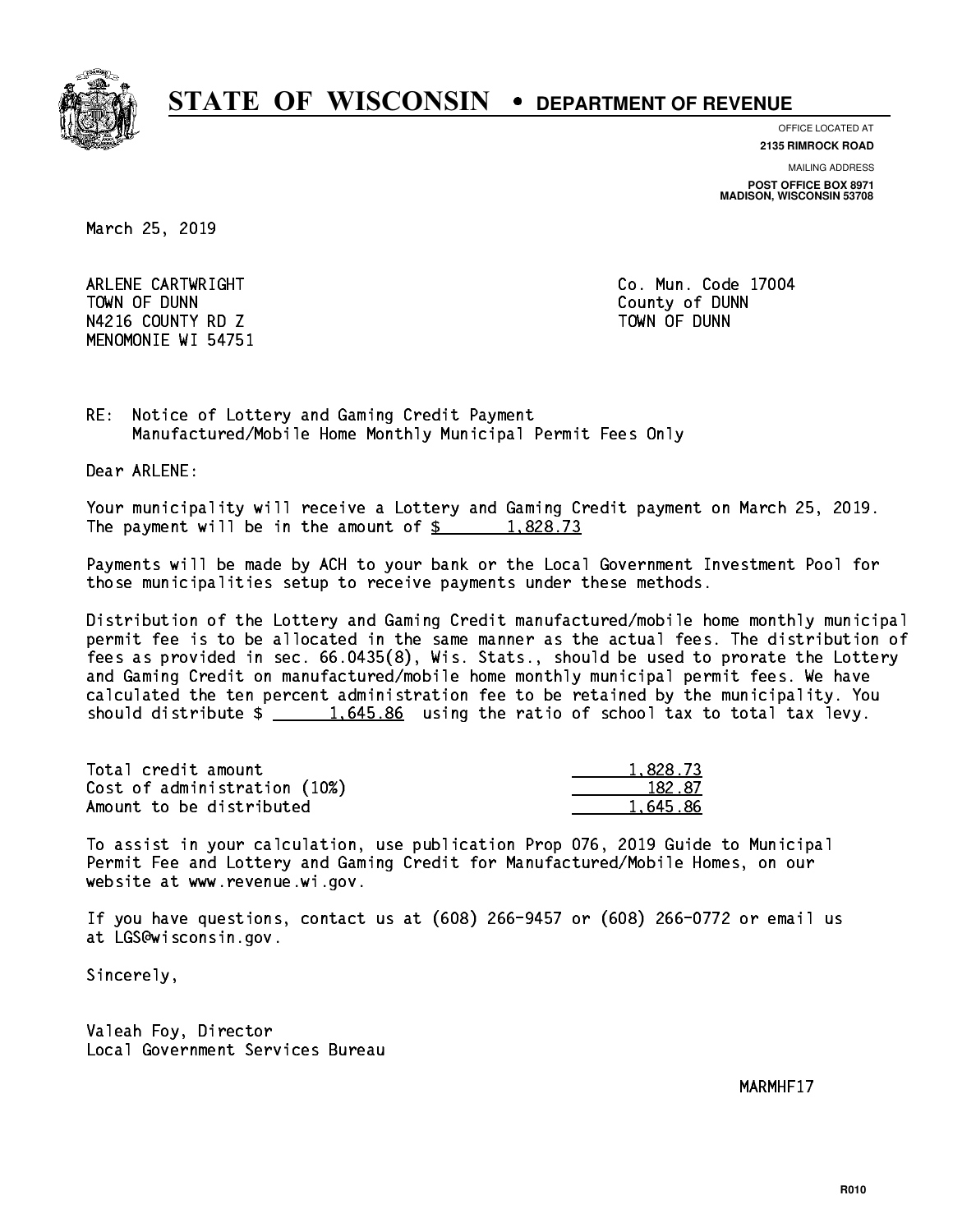

**OFFICE LOCATED AT**

**2135 RIMROCK ROAD**

**MAILING ADDRESS POST OFFICE BOX 8971 MADISON, WISCONSIN 53708**

March 25, 2019

ANNE WAHL TOWN OF ELK MOUND COUNTY OF BUNNING COUNTY OF DUNNING COUNTY OF DUNNING COUNTY OF DUNNING COUNTY OF DUNNING COUNTY OF DUNNING COUNTY OF DUNNING COUNTY OF DUNNING COUNTY OF DUNNING COUNTY OF DUNNING COUNTY OF DUNNING COUNTY E8235 COUNTY RD E TOWN OF ELK MOUND ELK MOUND WI 54739-9282

Co. Mun. Code 17008

RE: Notice of Lottery and Gaming Credit Payment Manufactured/Mobile Home Monthly Municipal Permit Fees Only

Dear ANNE:

 Your municipality will receive a Lottery and Gaming Credit payment on March 25, 2019. The payment will be in the amount of  $\frac{2}{3}$  2,453.50

 Payments will be made by ACH to your bank or the Local Government Investment Pool for those municipalities setup to receive payments under these methods.

 Distribution of the Lottery and Gaming Credit manufactured/mobile home monthly municipal permit fee is to be allocated in the same manner as the actual fees. The distribution of fees as provided in sec. 66.0435(8), Wis. Stats., should be used to prorate the Lottery and Gaming Credit on manufactured/mobile home monthly municipal permit fees. We have calculated the ten percent administration fee to be retained by the municipality. You should distribute  $\frac{2.208.15}{2.208.15}$  using the ratio of school tax to total tax levy.

| Total credit amount          | 2.453.50 |
|------------------------------|----------|
| Cost of administration (10%) | 245.35   |
| Amount to be distributed     | 2.208.15 |

 To assist in your calculation, use publication Prop 076, 2019 Guide to Municipal Permit Fee and Lottery and Gaming Credit for Manufactured/Mobile Homes, on our website at www.revenue.wi.gov.

 If you have questions, contact us at (608) 266-9457 or (608) 266-0772 or email us at LGS@wisconsin.gov.

Sincerely,

 Valeah Foy, Director Local Government Services Bureau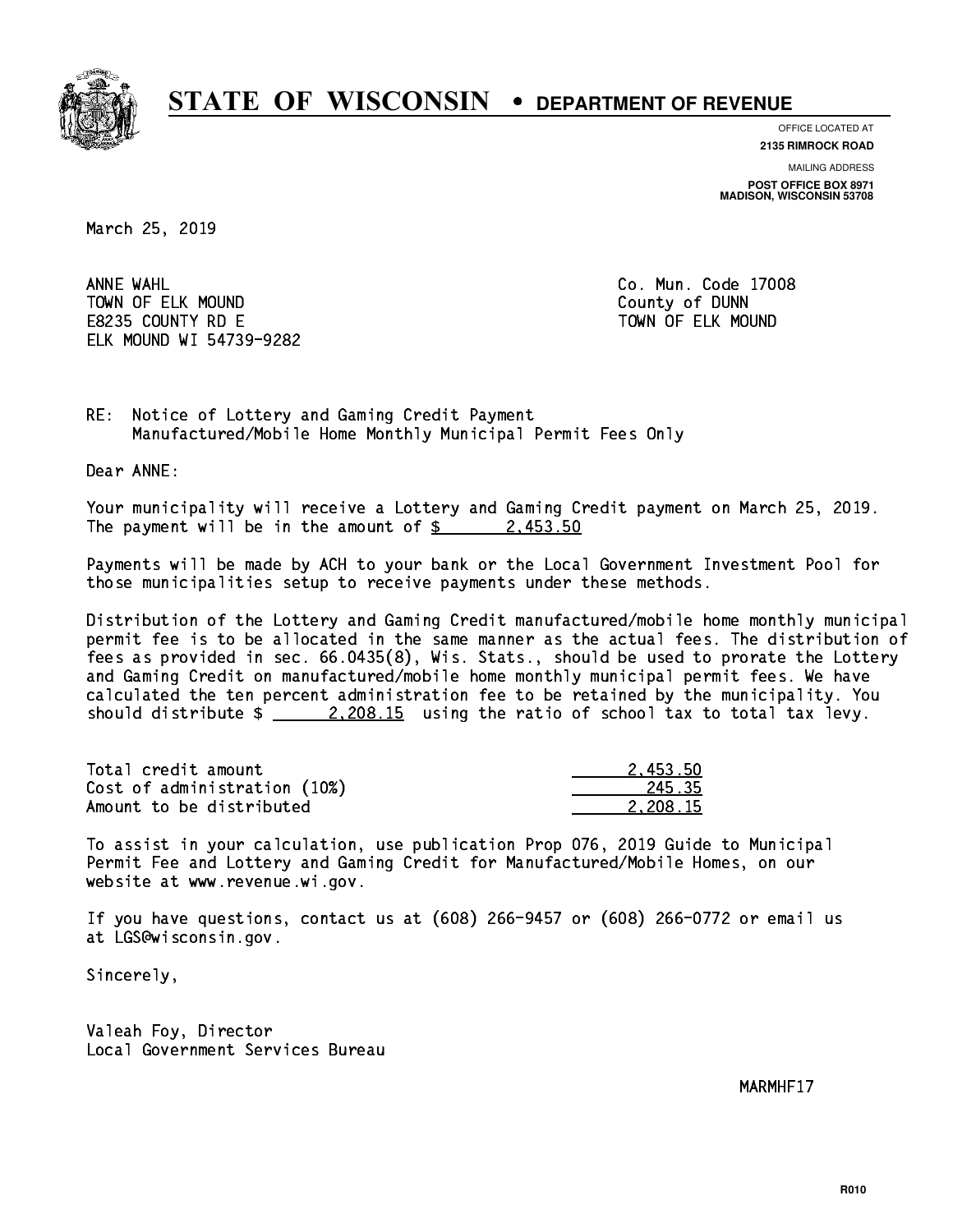

**OFFICE LOCATED AT**

**2135 RIMROCK ROAD**

**MAILING ADDRESS POST OFFICE BOX 8971 MADISON, WISCONSIN 53708**

March 25, 2019

NANCY PONTO TOWN OF MENOMONIE County of DUNN N4564 446TH ST TOWN OF MENOMONIE MENOMONIE WI 54751

Co. Mun. Code 17016

RE: Notice of Lottery and Gaming Credit Payment Manufactured/Mobile Home Monthly Municipal Permit Fees Only

Dear NANCY:

 Your municipality will receive a Lottery and Gaming Credit payment on March 25, 2019. The payment will be in the amount of  $\frac{2}{3}$  14,230.41

 Payments will be made by ACH to your bank or the Local Government Investment Pool for those municipalities setup to receive payments under these methods.

 Distribution of the Lottery and Gaming Credit manufactured/mobile home monthly municipal permit fee is to be allocated in the same manner as the actual fees. The distribution of fees as provided in sec. 66.0435(8), Wis. Stats., should be used to prorate the Lottery and Gaming Credit on manufactured/mobile home monthly municipal permit fees. We have calculated the ten percent administration fee to be retained by the municipality. You should distribute  $\frac{2}{2}$   $\frac{12,807.37}{2}$  using the ratio of school tax to total tax levy.

| Total credit amount          | 14,230.41 |
|------------------------------|-----------|
| Cost of administration (10%) | 1.423.04  |
| Amount to be distributed     | 12,807.37 |

 To assist in your calculation, use publication Prop 076, 2019 Guide to Municipal Permit Fee and Lottery and Gaming Credit for Manufactured/Mobile Homes, on our website at www.revenue.wi.gov.

 If you have questions, contact us at (608) 266-9457 or (608) 266-0772 or email us at LGS@wisconsin.gov.

Sincerely,

 Valeah Foy, Director Local Government Services Bureau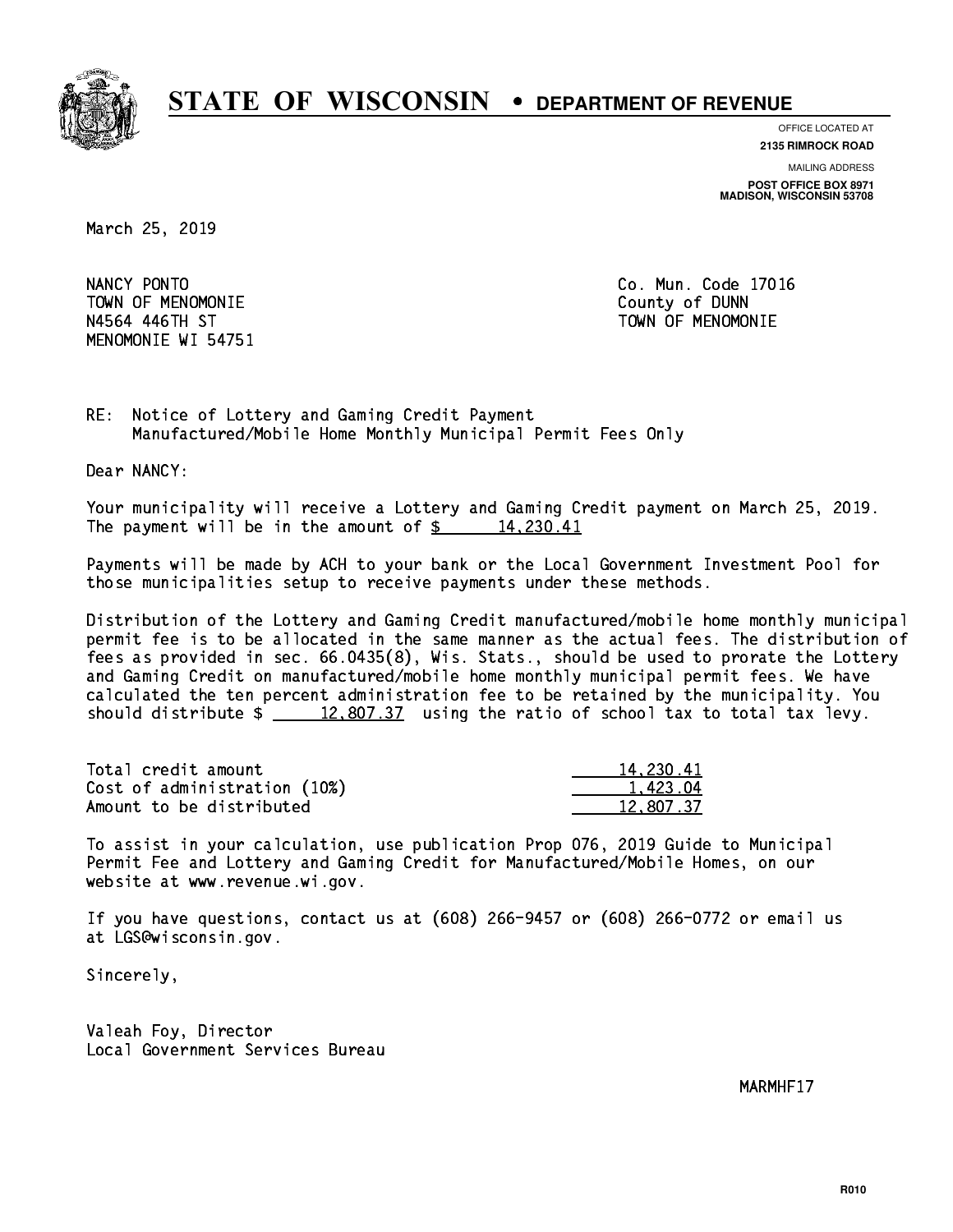

**OFFICE LOCATED AT**

**2135 RIMROCK ROAD**

**MAILING ADDRESS POST OFFICE BOX 8971 MADISON, WISCONSIN 53708**

March 25, 2019

JONATHAN SYLTE TOWN OF ROCK CREEK COUNTY OF DUNN E8623 180TH AVE TOWN OF ROCK CREEK MONDOVI WI 54755-8870

Co. Mun. Code 17026

RE: Notice of Lottery and Gaming Credit Payment Manufactured/Mobile Home Monthly Municipal Permit Fees Only

Dear JONATHAN:

 Your municipality will receive a Lottery and Gaming Credit payment on March 25, 2019. The payment will be in the amount of  $\frac{231.84}{5}$ 

 Payments will be made by ACH to your bank or the Local Government Investment Pool for those municipalities setup to receive payments under these methods.

 Distribution of the Lottery and Gaming Credit manufactured/mobile home monthly municipal permit fee is to be allocated in the same manner as the actual fees. The distribution of fees as provided in sec. 66.0435(8), Wis. Stats., should be used to prorate the Lottery and Gaming Credit on manufactured/mobile home monthly municipal permit fees. We have calculated the ten percent administration fee to be retained by the municipality. You should distribute  $\frac{208.66}{208.66}$  using the ratio of school tax to total tax levy.

Total credit amount Cost of administration (10%) Amount to be distributed

| 34<br>ツマエーキ |
|-------------|
| 73. IS      |
| ' 66<br>.,  |

 To assist in your calculation, use publication Prop 076, 2019 Guide to Municipal Permit Fee and Lottery and Gaming Credit for Manufactured/Mobile Homes, on our website at www.revenue.wi.gov.

 If you have questions, contact us at (608) 266-9457 or (608) 266-0772 or email us at LGS@wisconsin.gov.

Sincerely,

 Valeah Foy, Director Local Government Services Bureau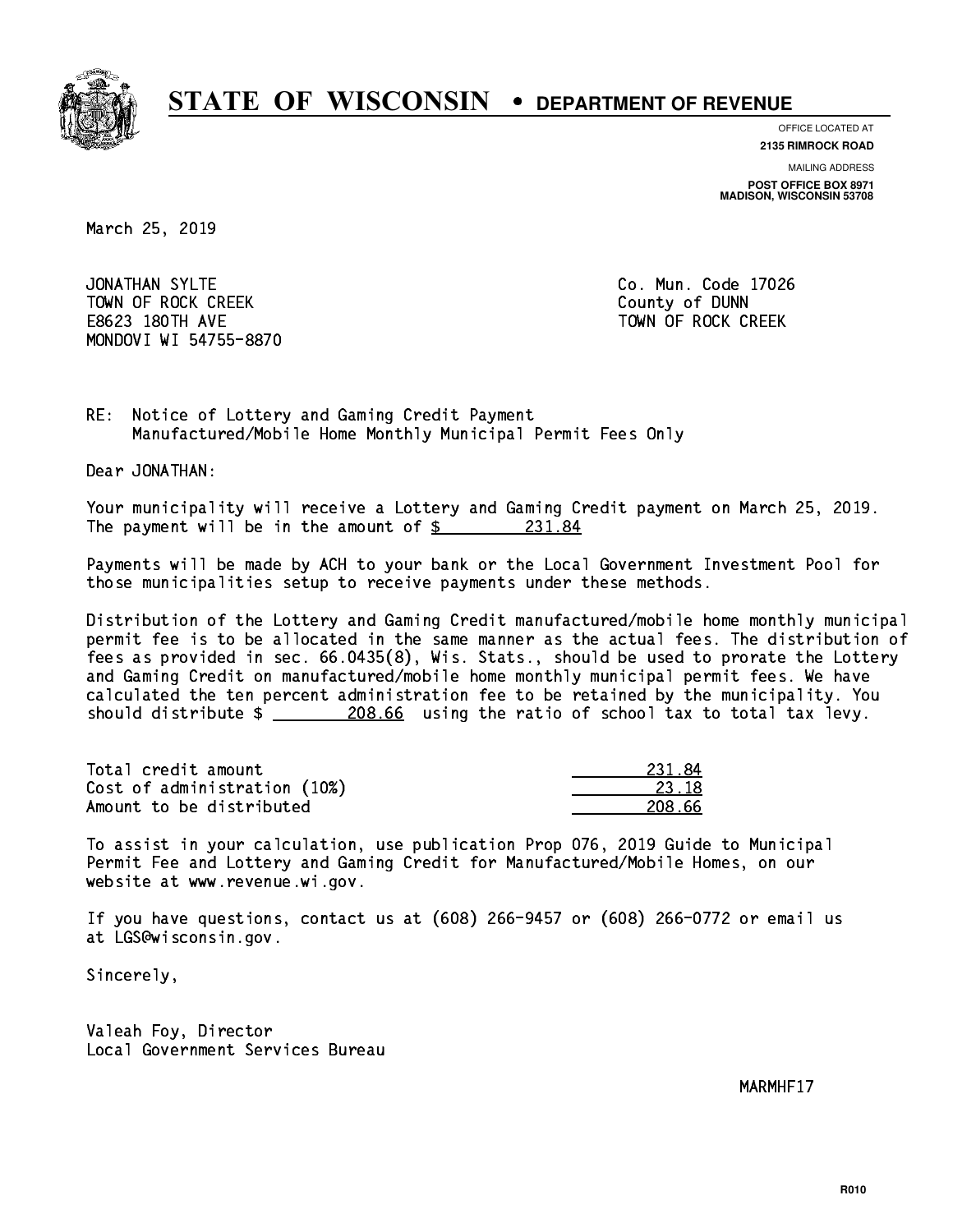

**OFFICE LOCATED AT**

**2135 RIMROCK ROAD**

**MAILING ADDRESS POST OFFICE BOX 8971 MADISON, WISCONSIN 53708**

March 25, 2019

 JUDITH ALBRICHT Co. Mun. Code 17038 TOWN OF TAINTER County of DUNN N8150 COUNTY RD DG TAINTER TOWN OF TAINTER COLFAX WI 54730-4526

RE: Notice of Lottery and Gaming Credit Payment Manufactured/Mobile Home Monthly Municipal Permit Fees Only

Dear JUDITH:

 Your municipality will receive a Lottery and Gaming Credit payment on March 25, 2019. The payment will be in the amount of  $\frac{2}{3}$  3, 118.44

 Payments will be made by ACH to your bank or the Local Government Investment Pool for those municipalities setup to receive payments under these methods.

 Distribution of the Lottery and Gaming Credit manufactured/mobile home monthly municipal permit fee is to be allocated in the same manner as the actual fees. The distribution of fees as provided in sec. 66.0435(8), Wis. Stats., should be used to prorate the Lottery and Gaming Credit on manufactured/mobile home monthly municipal permit fees. We have calculated the ten percent administration fee to be retained by the municipality. You should distribute  $\frac{2,806.60}{2}$  using the ratio of school tax to total tax levy.

| Total credit amount          | 3.118.44 |
|------------------------------|----------|
| Cost of administration (10%) | 311.84   |
| Amount to be distributed     | 2.806.60 |

 To assist in your calculation, use publication Prop 076, 2019 Guide to Municipal Permit Fee and Lottery and Gaming Credit for Manufactured/Mobile Homes, on our website at www.revenue.wi.gov.

 If you have questions, contact us at (608) 266-9457 or (608) 266-0772 or email us at LGS@wisconsin.gov.

Sincerely,

 Valeah Foy, Director Local Government Services Bureau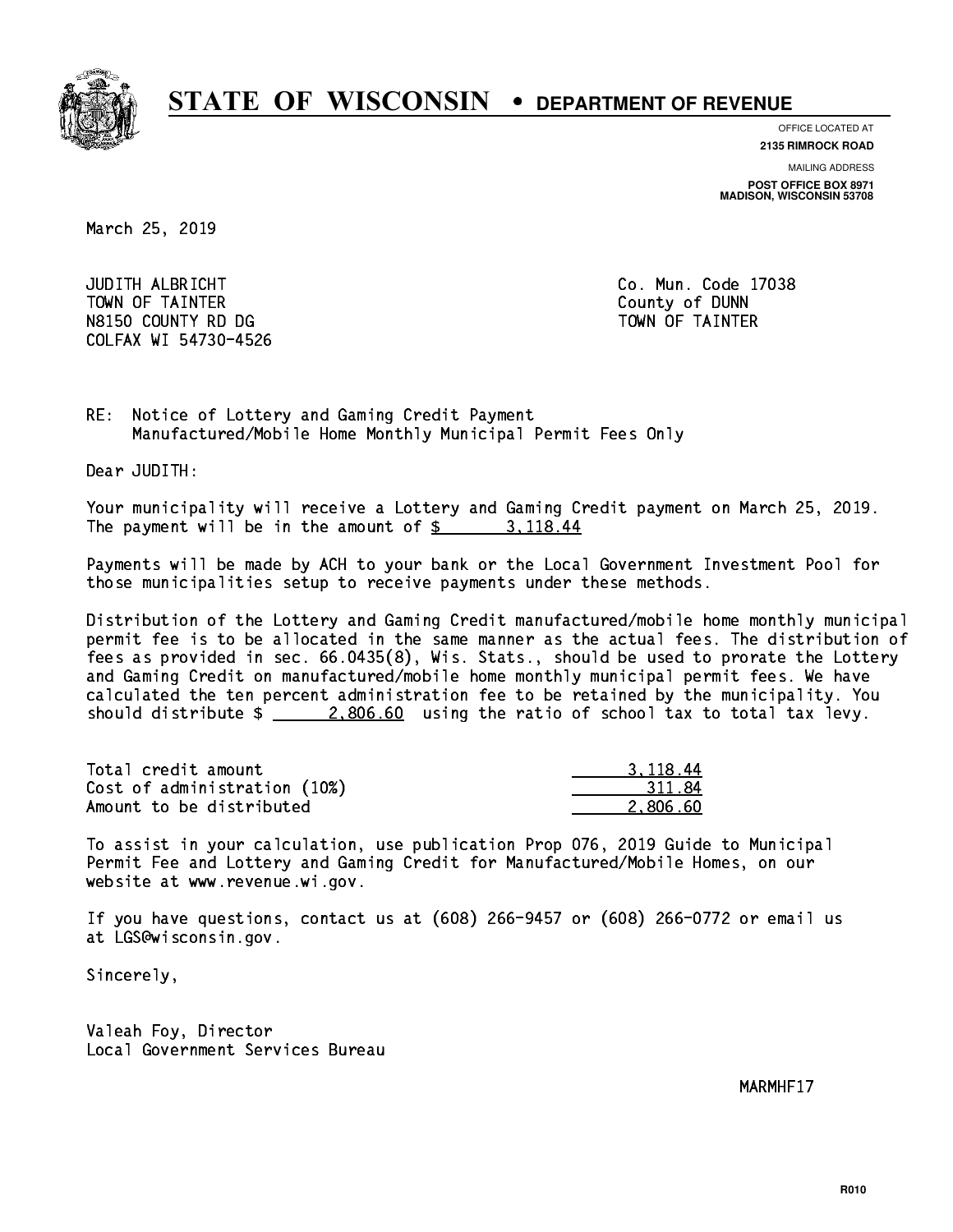

**OFFICE LOCATED AT**

**2135 RIMROCK ROAD**

**MAILING ADDRESS POST OFFICE BOX 8971 MADISON, WISCONSIN 53708**

March 25, 2019

 LAURA RASMUSSEN Co. Mun. Code 17040 TOWN OF TIFFANY County of DUNN N11322 STATE ROAD 79 TOWN OF TIFFANY BOYCEVILLE WI 54725

RE: Notice of Lottery and Gaming Credit Payment Manufactured/Mobile Home Monthly Municipal Permit Fees Only

Dear LAURA:

 Your municipality will receive a Lottery and Gaming Credit payment on March 25, 2019. The payment will be in the amount of \$ 466.10 \_\_\_\_\_\_\_\_\_\_\_\_\_\_\_\_

 Payments will be made by ACH to your bank or the Local Government Investment Pool for those municipalities setup to receive payments under these methods.

 Distribution of the Lottery and Gaming Credit manufactured/mobile home monthly municipal permit fee is to be allocated in the same manner as the actual fees. The distribution of fees as provided in sec. 66.0435(8), Wis. Stats., should be used to prorate the Lottery and Gaming Credit on manufactured/mobile home monthly municipal permit fees. We have calculated the ten percent administration fee to be retained by the municipality. You should distribute  $\frac{419.49}{2}$  using the ratio of school tax to total tax levy.

Total credit amount Cost of administration (10%) Amount to be distributed

| 466.10     |
|------------|
| 46.61      |
| 49<br>41 Q |

 To assist in your calculation, use publication Prop 076, 2019 Guide to Municipal Permit Fee and Lottery and Gaming Credit for Manufactured/Mobile Homes, on our website at www.revenue.wi.gov.

 If you have questions, contact us at (608) 266-9457 or (608) 266-0772 or email us at LGS@wisconsin.gov.

Sincerely,

 Valeah Foy, Director Local Government Services Bureau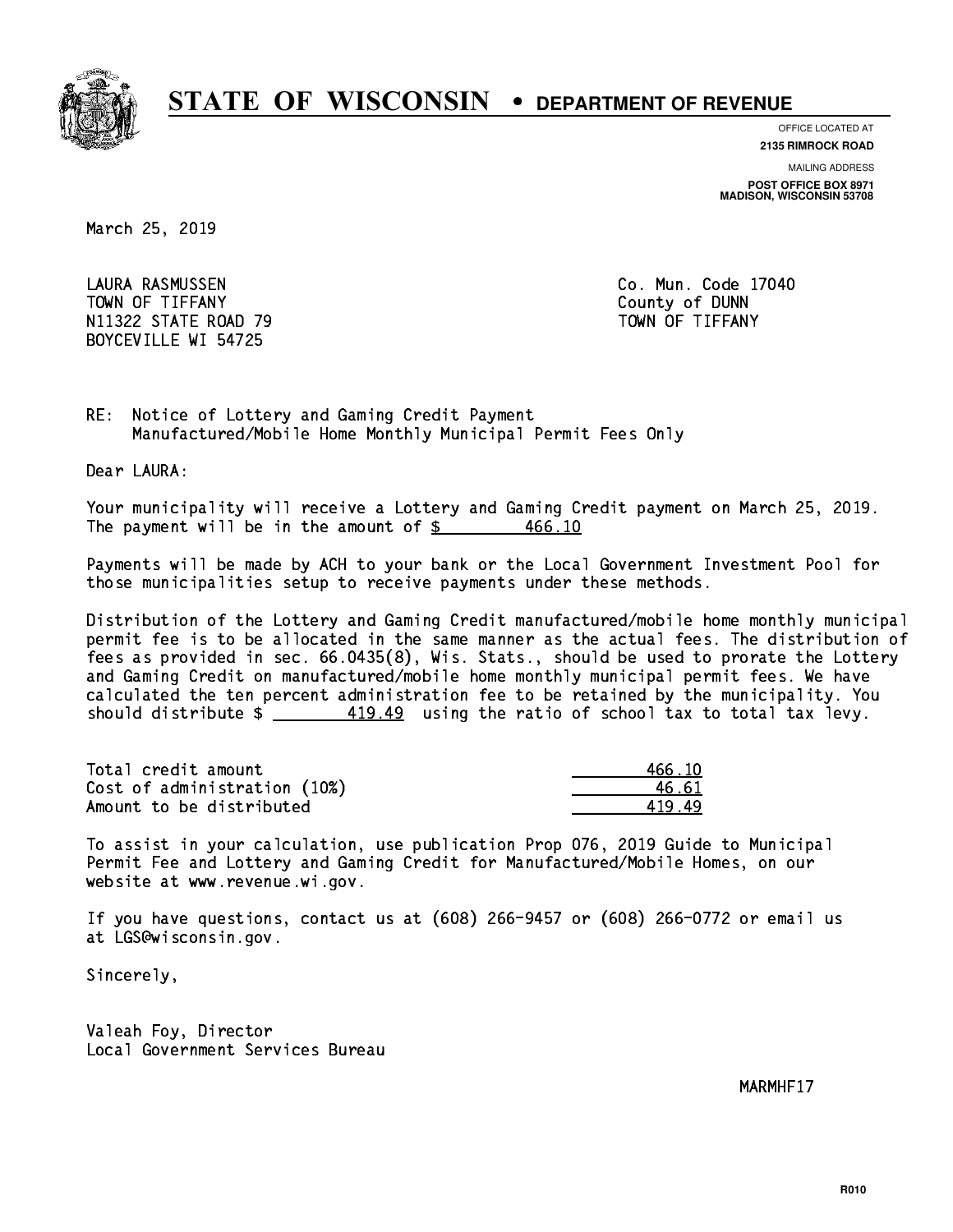

**OFFICE LOCATED AT 2135 RIMROCK ROAD**

**MAILING ADDRESS**

**POST OFFICE BOX 8971 MADISON, WISCONSIN 53708**

March 25, 2019

CINDY WANG TOWN OF WESTON COUNTY OF DUNN N4475 190TH ST TOWN OF WESTON MENOMONIE WI 54751-6103

Co. Mun. Code 17042

RE: Notice of Lottery and Gaming Credit Payment Manufactured/Mobile Home Monthly Municipal Permit Fees Only

Dear CINDY:

 Your municipality will receive a Lottery and Gaming Credit payment on March 25, 2019. The payment will be in the amount of  $\frac{2}{3}$ 424.29

 Payments will be made by ACH to your bank or the Local Government Investment Pool for those municipalities setup to receive payments under these methods.

 Distribution of the Lottery and Gaming Credit manufactured/mobile home monthly municipal permit fee is to be allocated in the same manner as the actual fees. The distribution of fees as provided in sec. 66.0435(8), Wis. Stats., should be used to prorate the Lottery and Gaming Credit on manufactured/mobile home monthly municipal permit fees. We have calculated the ten percent administration fee to be retained by the municipality. You should distribute  $\frac{281.87}{1000}$  using the ratio of school tax to total tax levy.

| Total credit amount          | 424 29 |
|------------------------------|--------|
| Cost of administration (10%) | 4242   |
| Amount to be distributed     | 381.87 |

 To assist in your calculation, use publication Prop 076, 2019 Guide to Municipal Permit Fee and Lottery and Gaming Credit for Manufactured/Mobile Homes, on our website at www.revenue.wi.gov.

 If you have questions, contact us at (608) 266-9457 or (608) 266-0772 or email us at LGS@wisconsin.gov.

Sincerely,

 Valeah Foy, Director Local Government Services Bureau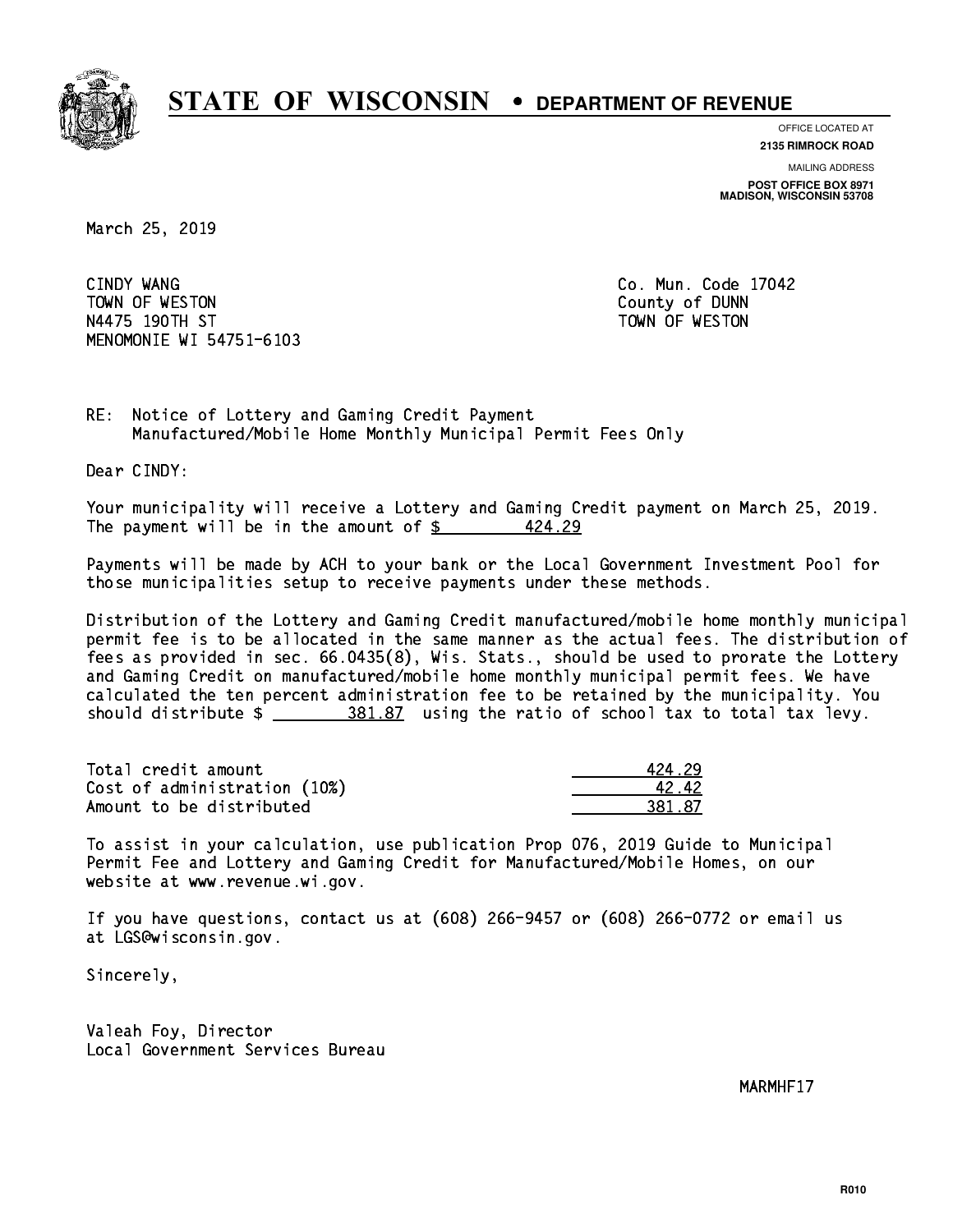

**OFFICE LOCATED AT**

**MAILING ADDRESS 2135 RIMROCK ROAD**

**POST OFFICE BOX 8971 MADISON, WISCONSIN 53708**

March 25, 2019

**BECKY STEFFE** TOWN OF WILSON County of DUNN N13090 ST TOWN OF WILSON OF WILSON OF WILSON OF WILSON OF WILSON OF WILSON OF WILSON OF WILSON OF WILSON OF WI RIDGELAND WI 54763

Co. Mun. Code 17044

RE: Notice of Lottery and Gaming Credit Payment Manufactured/Mobile Home Monthly Municipal Permit Fees Only

Dear BECKY:

 Your municipality will receive a Lottery and Gaming Credit payment on March 25, 2019. The payment will be in the amount of  $\frac{2}{3}$ 449.76

 Payments will be made by ACH to your bank or the Local Government Investment Pool for those municipalities setup to receive payments under these methods.

 Distribution of the Lottery and Gaming Credit manufactured/mobile home monthly municipal permit fee is to be allocated in the same manner as the actual fees. The distribution of fees as provided in sec. 66.0435(8), Wis. Stats., should be used to prorate the Lottery and Gaming Credit on manufactured/mobile home monthly municipal permit fees. We have calculated the ten percent administration fee to be retained by the municipality. You should distribute  $\frac{404.79}{2}$  using the ratio of school tax to total tax levy.

Total credit amount Cost of administration (10%) Amount to be distributed

| 9.76 |
|------|
| . 97 |
| 4.79 |

 To assist in your calculation, use publication Prop 076, 2019 Guide to Municipal Permit Fee and Lottery and Gaming Credit for Manufactured/Mobile Homes, on our website at www.revenue.wi.gov.

 If you have questions, contact us at (608) 266-9457 or (608) 266-0772 or email us at LGS@wisconsin.gov.

Sincerely,

 Valeah Foy, Director Local Government Services Bureau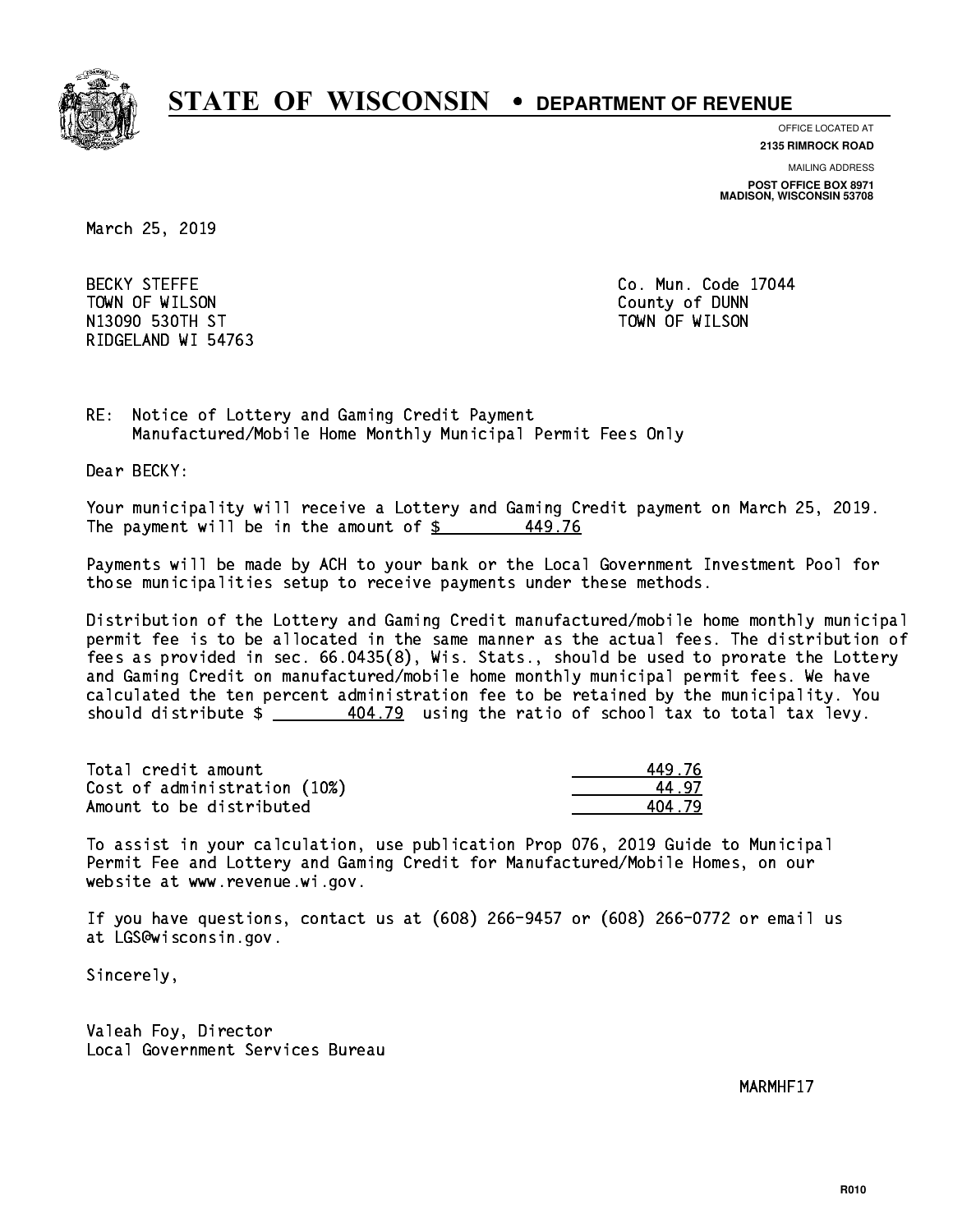

**OFFICE LOCATED AT**

**2135 RIMROCK ROAD**

**MAILING ADDRESS POST OFFICE BOX 8971 MADISON, WISCONSIN 53708**

March 25, 2019

DARLENE LEE VILLAGE OF BOYCEVILLE **COUNTY OF SEXUAL COUNTY OF BOYCEVILLE** PO BOX 368 BOYCEVILLE WI 54725-0368

Co. Mun. Code 17106 VILLAGE OF BOYCEVILLE

RE: Notice of Lottery and Gaming Credit Payment Manufactured/Mobile Home Monthly Municipal Permit Fees Only

Dear DARLENE:

 Your municipality will receive a Lottery and Gaming Credit payment on March 25, 2019. The payment will be in the amount of  $\frac{2}{3}$  4,456.44

 Payments will be made by ACH to your bank or the Local Government Investment Pool for those municipalities setup to receive payments under these methods.

 Distribution of the Lottery and Gaming Credit manufactured/mobile home monthly municipal permit fee is to be allocated in the same manner as the actual fees. The distribution of fees as provided in sec. 66.0435(8), Wis. Stats., should be used to prorate the Lottery and Gaming Credit on manufactured/mobile home monthly municipal permit fees. We have calculated the ten percent administration fee to be retained by the municipality. You should distribute  $\frac{4,010.80}{2}$  using the ratio of school tax to total tax levy.

| Total credit amount          | 4.456.44 |
|------------------------------|----------|
| Cost of administration (10%) | 445.64   |
| Amount to be distributed     | 4.010.80 |

 To assist in your calculation, use publication Prop 076, 2019 Guide to Municipal Permit Fee and Lottery and Gaming Credit for Manufactured/Mobile Homes, on our website at www.revenue.wi.gov.

 If you have questions, contact us at (608) 266-9457 or (608) 266-0772 or email us at LGS@wisconsin.gov.

Sincerely,

 Valeah Foy, Director Local Government Services Bureau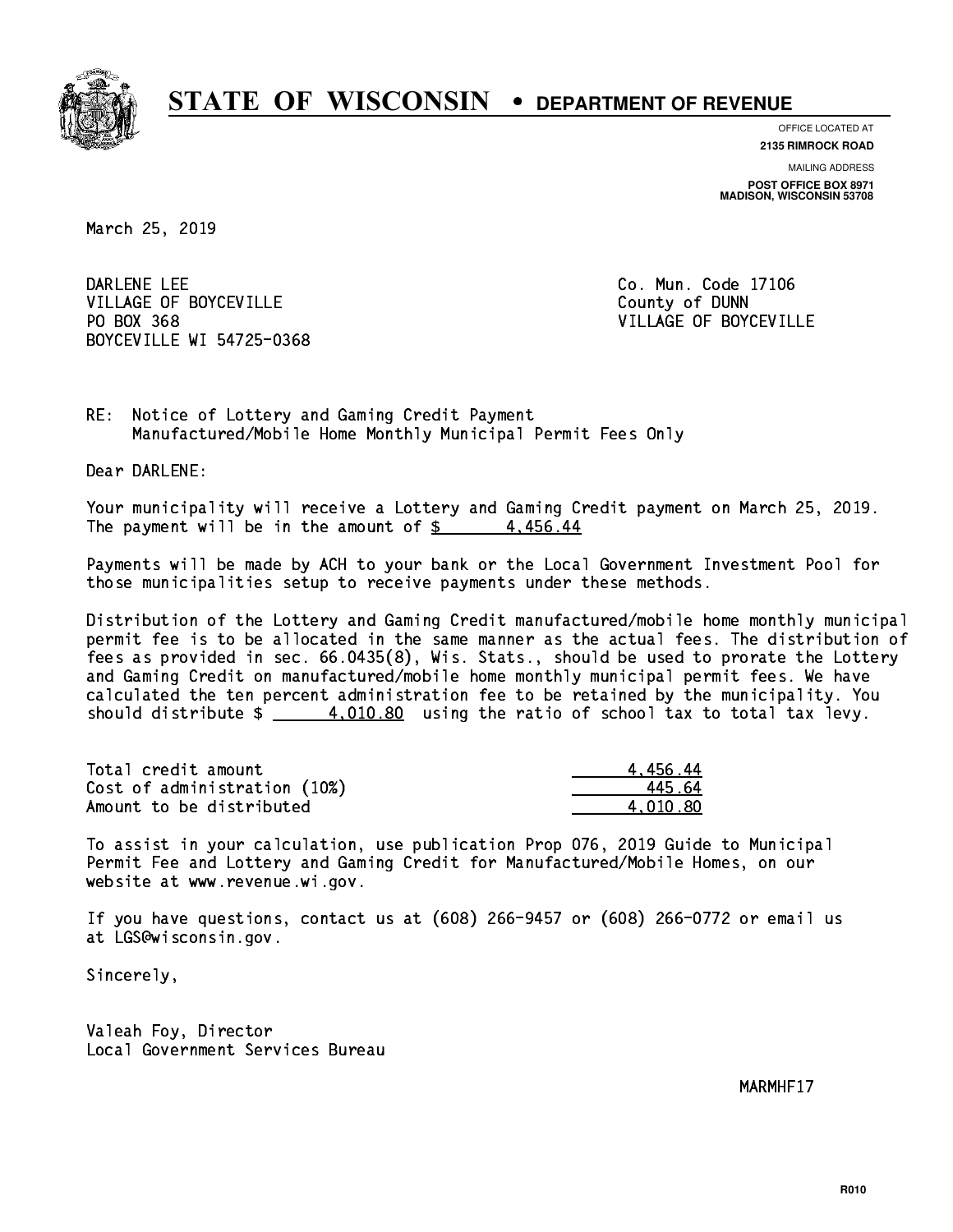

**OFFICE LOCATED AT**

**2135 RIMROCK ROAD**

**MAILING ADDRESS POST OFFICE BOX 8971 MADISON, WISCONSIN 53708**

March 25, 2019

LYNN NIGGEMANN VILLAGE OF COLFAX COUNTY OF DUNN PO BOX 417 COLFAX WI 54730-0417

Co. Mun. Code 17111 VILLAGE OF COLFAX

RE: Notice of Lottery and Gaming Credit Payment Manufactured/Mobile Home Monthly Municipal Permit Fees Only

Dear LYNN:

 Your municipality will receive a Lottery and Gaming Credit payment on March 25, 2019. The payment will be in the amount of  $\frac{2}{3}$  3,077.04

 Payments will be made by ACH to your bank or the Local Government Investment Pool for those municipalities setup to receive payments under these methods.

 Distribution of the Lottery and Gaming Credit manufactured/mobile home monthly municipal permit fee is to be allocated in the same manner as the actual fees. The distribution of fees as provided in sec. 66.0435(8), Wis. Stats., should be used to prorate the Lottery and Gaming Credit on manufactured/mobile home monthly municipal permit fees. We have calculated the ten percent administration fee to be retained by the municipality. You should distribute  $\frac{2.769.34}{2.769.34}$  using the ratio of school tax to total tax levy.

| Total credit amount          | 3.077.04 |
|------------------------------|----------|
| Cost of administration (10%) | 307.70   |
| Amount to be distributed     | 2.769.34 |

 To assist in your calculation, use publication Prop 076, 2019 Guide to Municipal Permit Fee and Lottery and Gaming Credit for Manufactured/Mobile Homes, on our website at www.revenue.wi.gov.

 If you have questions, contact us at (608) 266-9457 or (608) 266-0772 or email us at LGS@wisconsin.gov.

Sincerely,

 Valeah Foy, Director Local Government Services Bureau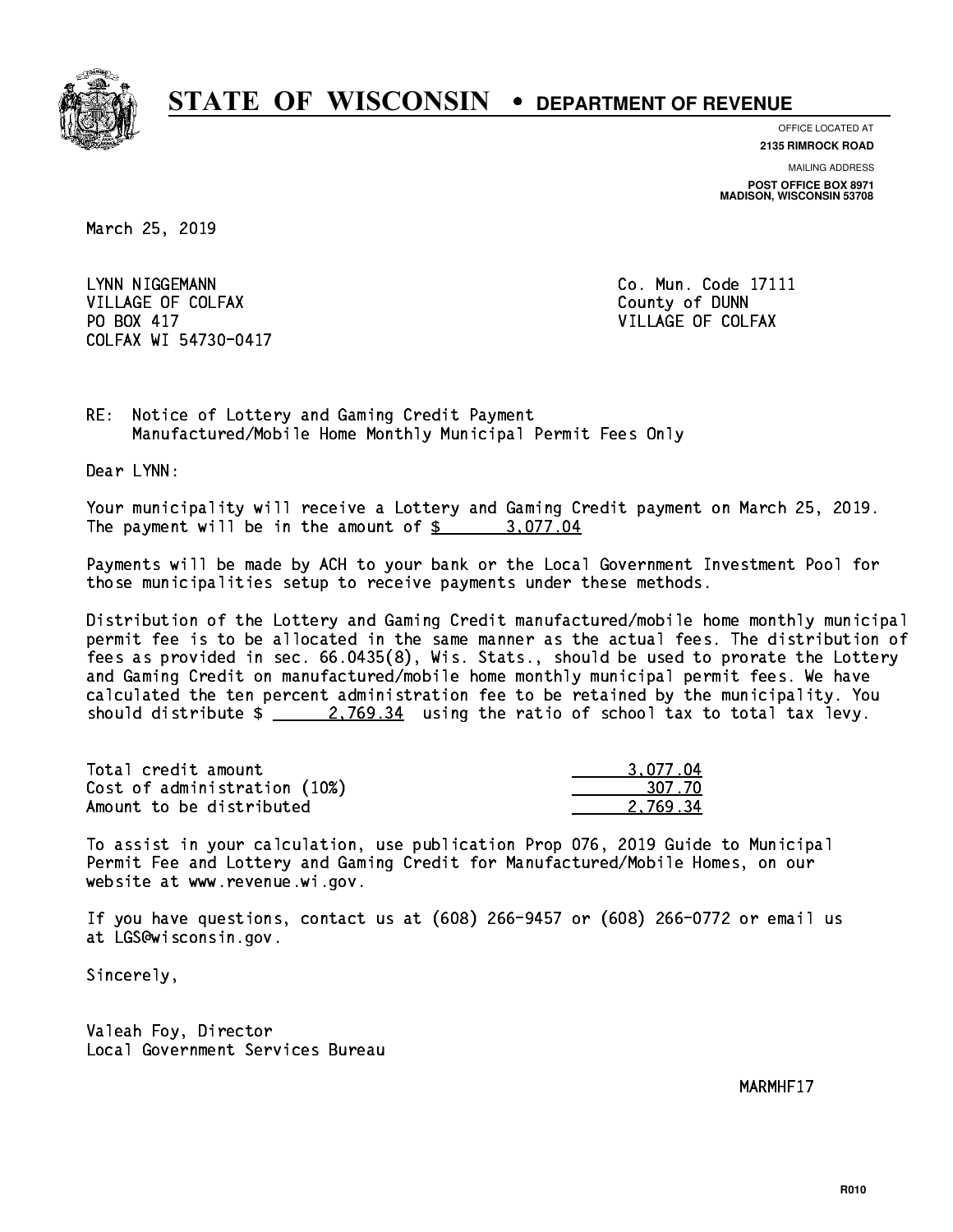

**OFFICE LOCATED AT**

**2135 RIMROCK ROAD**

**MAILING ADDRESS POST OFFICE BOX 8971 MADISON, WISCONSIN 53708**

March 25, 2019

PATRICIA HAHN VILLAGE OF ELK MOUND COUNTY OF DUNN PO BOX 188 ELK MOUND WI 54739-0188

Co. Mun. Code 17121 VILLAGE OF ELK MOUND

RE: Notice of Lottery and Gaming Credit Payment Manufactured/Mobile Home Monthly Municipal Permit Fees Only

Dear PATRICIA:

 Your municipality will receive a Lottery and Gaming Credit payment on March 25, 2019. The payment will be in the amount of  $\frac{2.064.13}{2.064.13}$ 

 Payments will be made by ACH to your bank or the Local Government Investment Pool for those municipalities setup to receive payments under these methods.

 Distribution of the Lottery and Gaming Credit manufactured/mobile home monthly municipal permit fee is to be allocated in the same manner as the actual fees. The distribution of fees as provided in sec. 66.0435(8), Wis. Stats., should be used to prorate the Lottery and Gaming Credit on manufactured/mobile home monthly municipal permit fees. We have calculated the ten percent administration fee to be retained by the municipality. You should distribute  $\frac{1.857.72}{1.857.72}$  using the ratio of school tax to total tax levy.

| Total credit amount          | 2.064.13 |
|------------------------------|----------|
| Cost of administration (10%) | 206.41   |
| Amount to be distributed     | 1,857.72 |

 To assist in your calculation, use publication Prop 076, 2019 Guide to Municipal Permit Fee and Lottery and Gaming Credit for Manufactured/Mobile Homes, on our website at www.revenue.wi.gov.

 If you have questions, contact us at (608) 266-9457 or (608) 266-0772 or email us at LGS@wisconsin.gov.

Sincerely,

 Valeah Foy, Director Local Government Services Bureau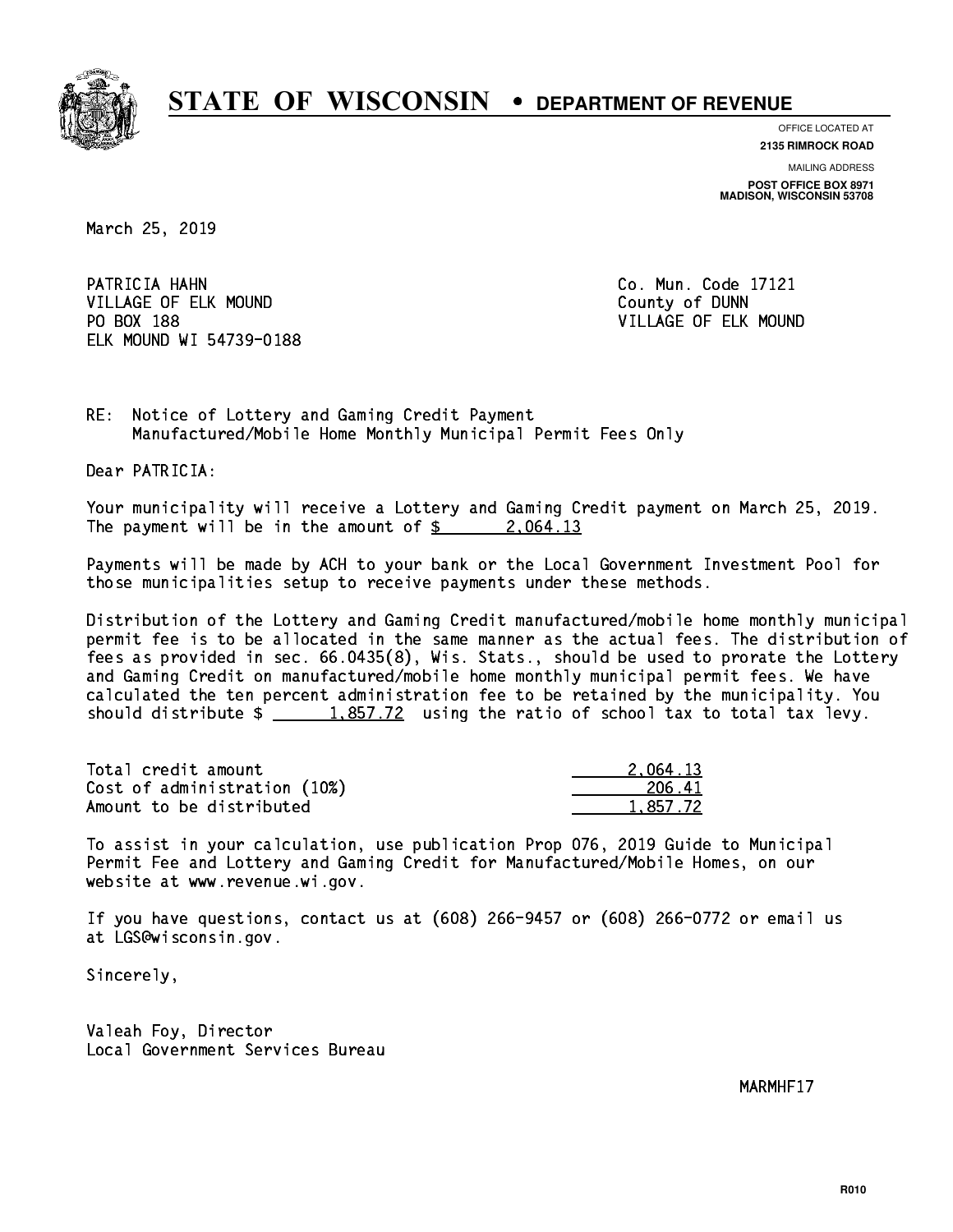

**OFFICE LOCATED AT**

**2135 RIMROCK ROAD**

**MAILING ADDRESS POST OFFICE BOX 8971 MADISON, WISCONSIN 53708**

March 25, 2019

 VILLAGE OF KNAPP County of DUNN KNAPP WI 54749

 THERESA KOPACZ Co. Mun. Code 17141 P.O. BOX 86 VILLAGE OF KNAPP

RE: Notice of Lottery and Gaming Credit Payment Manufactured/Mobile Home Monthly Municipal Permit Fees Only

Dear THERESA:

 Your municipality will receive a Lottery and Gaming Credit payment on March 25, 2019. The payment will be in the amount of  $\frac{2}{3}$  1,560.28

 Payments will be made by ACH to your bank or the Local Government Investment Pool for those municipalities setup to receive payments under these methods.

 Distribution of the Lottery and Gaming Credit manufactured/mobile home monthly municipal permit fee is to be allocated in the same manner as the actual fees. The distribution of fees as provided in sec. 66.0435(8), Wis. Stats., should be used to prorate the Lottery and Gaming Credit on manufactured/mobile home monthly municipal permit fees. We have calculated the ten percent administration fee to be retained by the municipality. You should distribute  $\frac{1,404.26}{1,404.26}$  using the ratio of school tax to total tax levy.

| Total credit amount          | 1,560.28 |
|------------------------------|----------|
| Cost of administration (10%) | 156.02   |
| Amount to be distributed     | 1,404.26 |

 To assist in your calculation, use publication Prop 076, 2019 Guide to Municipal Permit Fee and Lottery and Gaming Credit for Manufactured/Mobile Homes, on our website at www.revenue.wi.gov.

 If you have questions, contact us at (608) 266-9457 or (608) 266-0772 or email us at LGS@wisconsin.gov.

Sincerely,

 Valeah Foy, Director Local Government Services Bureau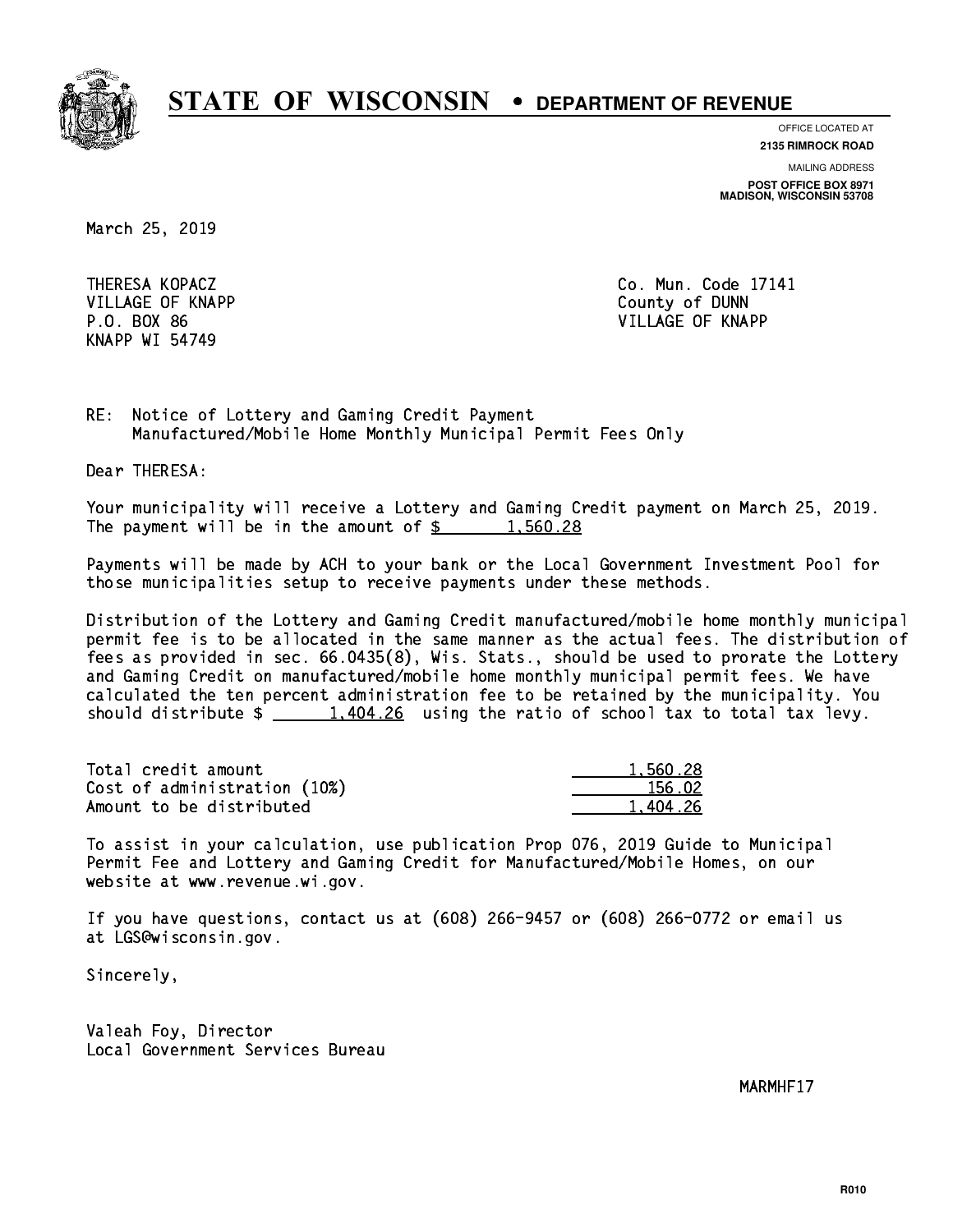

**OFFICE LOCATED AT**

**2135 RIMROCK ROAD**

**MAILING ADDRESS POST OFFICE BOX 8971 MADISON, WISCONSIN 53708**

March 25, 2019

 SUSAN HAKANSON Co. Mun. Code 17251 CITY OF MENOMONIE County of DUNN 800 WILSON AVE CITY OF MENOMONIE MENOMONIE WI 54751-2734

RE: Notice of Lottery and Gaming Credit Payment Manufactured/Mobile Home Monthly Municipal Permit Fees Only

Dear SUSAN:

 Your municipality will receive a Lottery and Gaming Credit payment on March 25, 2019. The payment will be in the amount of  $\frac{2}{3}$  15,704.07

 Payments will be made by ACH to your bank or the Local Government Investment Pool for those municipalities setup to receive payments under these methods.

 Distribution of the Lottery and Gaming Credit manufactured/mobile home monthly municipal permit fee is to be allocated in the same manner as the actual fees. The distribution of fees as provided in sec. 66.0435(8), Wis. Stats., should be used to prorate the Lottery and Gaming Credit on manufactured/mobile home monthly municipal permit fees. We have calculated the ten percent administration fee to be retained by the municipality. You should distribute  $\frac{14,133.67}{2}$  using the ratio of school tax to total tax levy.

| Total credit amount          | 15,704.07 |
|------------------------------|-----------|
| Cost of administration (10%) | 1.570.40  |
| Amount to be distributed     | 14.133.67 |

 To assist in your calculation, use publication Prop 076, 2019 Guide to Municipal Permit Fee and Lottery and Gaming Credit for Manufactured/Mobile Homes, on our website at www.revenue.wi.gov.

 If you have questions, contact us at (608) 266-9457 or (608) 266-0772 or email us at LGS@wisconsin.gov.

Sincerely,

 Valeah Foy, Director Local Government Services Bureau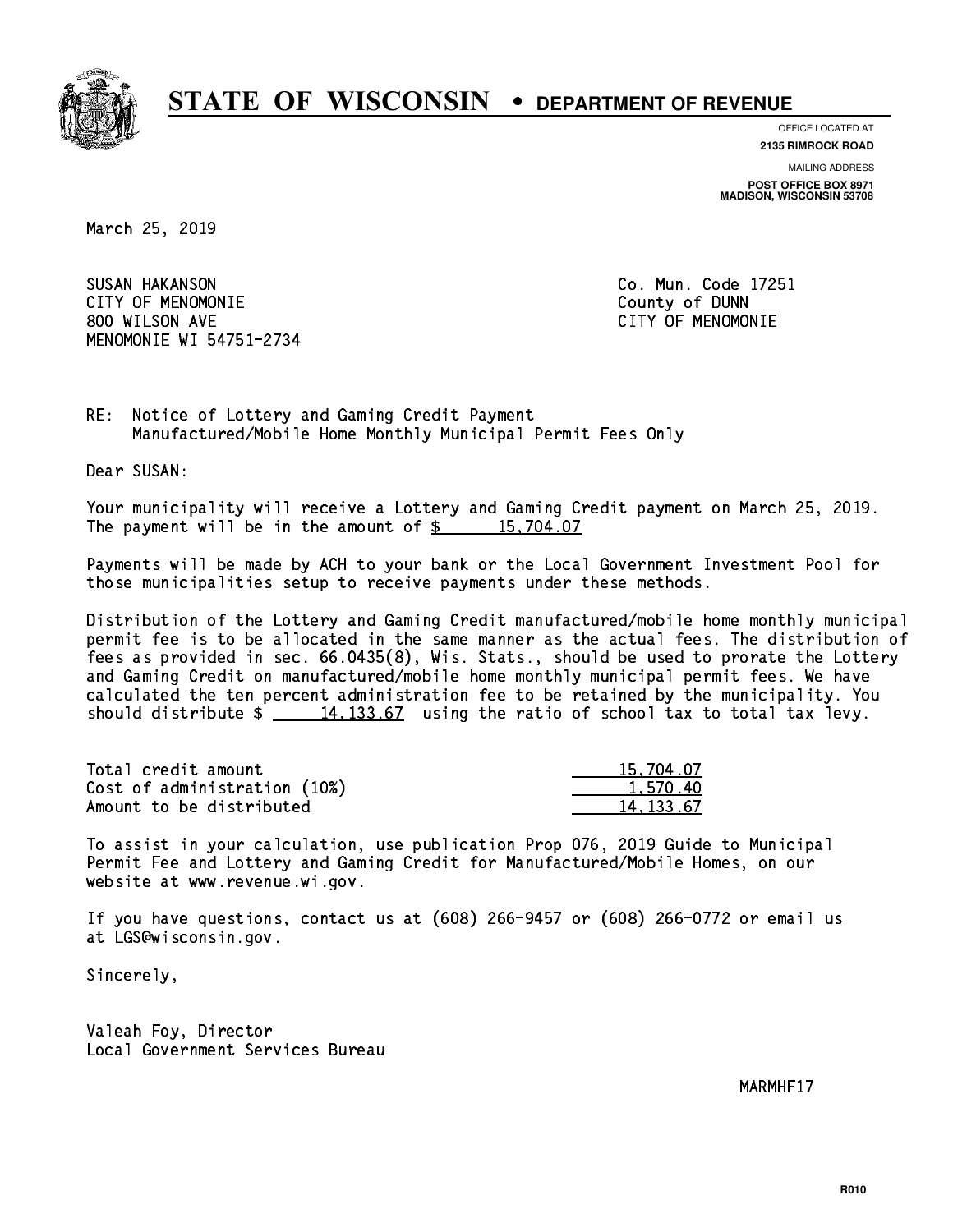

**OFFICE LOCATED AT**

**2135 RIMROCK ROAD**

**MAILING ADDRESS POST OFFICE BOX 8971 MADISON, WISCONSIN 53708**

March 25, 2019

**DEB HEATH** W6265 SPEHLE ROAD TOWN OF BRUNSWICK EAU CLAIRE WI 54701

Co. Mun. Code 18004 TOWN OF BRUNSWICK County of EAU CLAIRE

RE: Notice of Lottery and Gaming Credit Payment Manufactured/Mobile Home Monthly Municipal Permit Fees Only

Dear DEB:

 Your municipality will receive a Lottery and Gaming Credit payment on March 25, 2019. The payment will be in the amount of  $\frac{2}{3}$  8,181.00

 Payments will be made by ACH to your bank or the Local Government Investment Pool for those municipalities setup to receive payments under these methods.

 Distribution of the Lottery and Gaming Credit manufactured/mobile home monthly municipal permit fee is to be allocated in the same manner as the actual fees. The distribution of fees as provided in sec. 66.0435(8), Wis. Stats., should be used to prorate the Lottery and Gaming Credit on manufactured/mobile home monthly municipal permit fees. We have calculated the ten percent administration fee to be retained by the municipality. You should distribute  $\frac{2}{2}$   $\frac{7,362.90}{2}$  using the ratio of school tax to total tax levy.

| Total credit amount          | 8.181.00 |
|------------------------------|----------|
| Cost of administration (10%) | -818.10  |
| Amount to be distributed     | 7.362.90 |

 To assist in your calculation, use publication Prop 076, 2019 Guide to Municipal Permit Fee and Lottery and Gaming Credit for Manufactured/Mobile Homes, on our website at www.revenue.wi.gov.

 If you have questions, contact us at (608) 266-9457 or (608) 266-0772 or email us at LGS@wisconsin.gov.

Sincerely,

 Valeah Foy, Director Local Government Services Bureau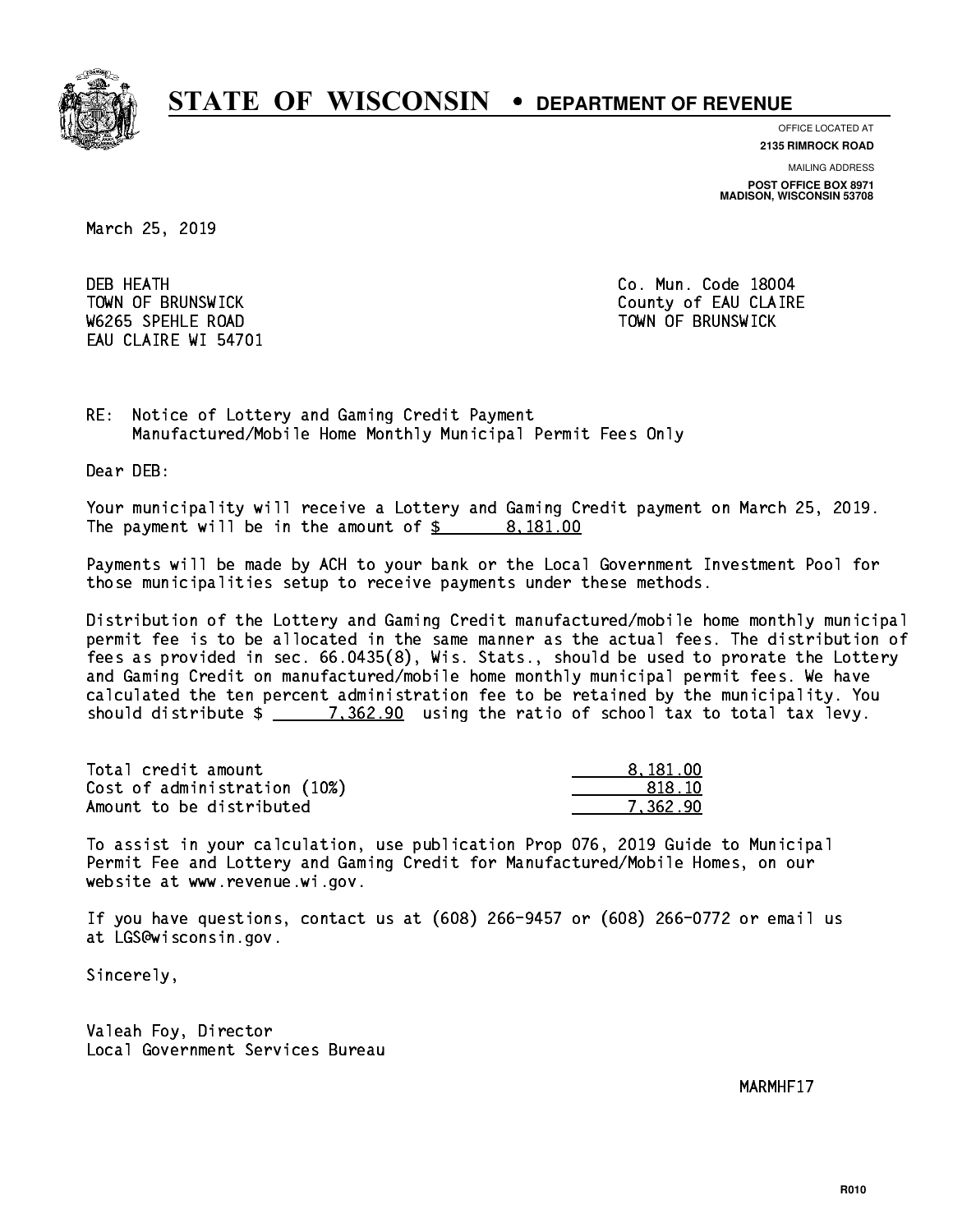

**OFFICE LOCATED AT**

**2135 RIMROCK ROAD**

**MAILING ADDRESS POST OFFICE BOX 8971 MADISON, WISCONSIN 53708**

March 25, 2019

BONNIE ISAACSON W4337 COUNTY RD W TOWN OF DRAMMEN ELEVA WI 54738-9379

Co. Mun. Code 18008 TOWN OF DRAMMEN COUNTY OF EAU CLAIRE

RE: Notice of Lottery and Gaming Credit Payment Manufactured/Mobile Home Monthly Municipal Permit Fees Only

Dear BONNIE:

 Your municipality will receive a Lottery and Gaming Credit payment on March 25, 2019. The payment will be in the amount of  $\frac{2}{3}$  1,318.70

 Payments will be made by ACH to your bank or the Local Government Investment Pool for those municipalities setup to receive payments under these methods.

 Distribution of the Lottery and Gaming Credit manufactured/mobile home monthly municipal permit fee is to be allocated in the same manner as the actual fees. The distribution of fees as provided in sec. 66.0435(8), Wis. Stats., should be used to prorate the Lottery and Gaming Credit on manufactured/mobile home monthly municipal permit fees. We have calculated the ten percent administration fee to be retained by the municipality. You should distribute  $\frac{1,186.83}{1,186.83}$  using the ratio of school tax to total tax levy.

| Total credit amount          | 1.318.70 |
|------------------------------|----------|
| Cost of administration (10%) | 131.87   |
| Amount to be distributed     | 1,186.83 |

 To assist in your calculation, use publication Prop 076, 2019 Guide to Municipal Permit Fee and Lottery and Gaming Credit for Manufactured/Mobile Homes, on our website at www.revenue.wi.gov.

 If you have questions, contact us at (608) 266-9457 or (608) 266-0772 or email us at LGS@wisconsin.gov.

Sincerely,

 Valeah Foy, Director Local Government Services Bureau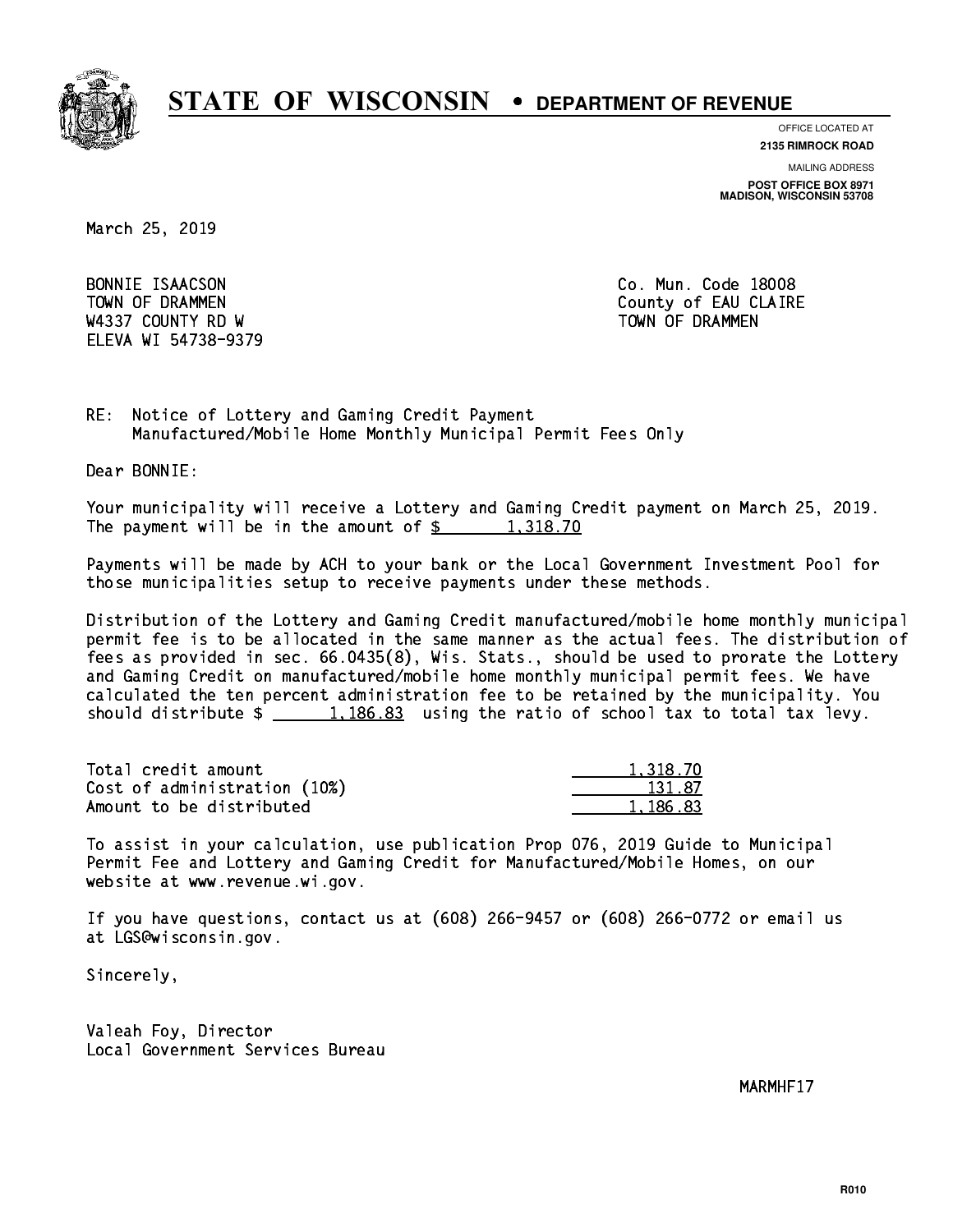

**OFFICE LOCATED AT 2135 RIMROCK ROAD**

**MAILING ADDRESS POST OFFICE BOX 8971 MADISON, WISCONSIN 53708**

March 25, 2019

**SUE LARSON**  TOWN OF SEYMOUR County of EAU CLAIRE 6500 TOWER DR TOWN OF SEYMOUR EAU CLAIRE WI 54703-9722

Co. Mun. Code 18020

RE: Notice of Lottery and Gaming Credit Payment Manufactured/Mobile Home Monthly Municipal Permit Fees Only

Dear SUE:

 Your municipality will receive a Lottery and Gaming Credit payment on March 25, 2019. The payment will be in the amount of  $\frac{2}{3}$  2,459.76

 Payments will be made by ACH to your bank or the Local Government Investment Pool for those municipalities setup to receive payments under these methods.

 Distribution of the Lottery and Gaming Credit manufactured/mobile home monthly municipal permit fee is to be allocated in the same manner as the actual fees. The distribution of fees as provided in sec. 66.0435(8), Wis. Stats., should be used to prorate the Lottery and Gaming Credit on manufactured/mobile home monthly municipal permit fees. We have calculated the ten percent administration fee to be retained by the municipality. You should distribute  $\frac{2.213.79}{2.213.79}$  using the ratio of school tax to total tax levy.

| Total credit amount          | 2.459.76 |
|------------------------------|----------|
| Cost of administration (10%) | 245.97   |
| Amount to be distributed     | 2.213.79 |

 To assist in your calculation, use publication Prop 076, 2019 Guide to Municipal Permit Fee and Lottery and Gaming Credit for Manufactured/Mobile Homes, on our website at www.revenue.wi.gov.

 If you have questions, contact us at (608) 266-9457 or (608) 266-0772 or email us at LGS@wisconsin.gov.

Sincerely,

 Valeah Foy, Director Local Government Services Bureau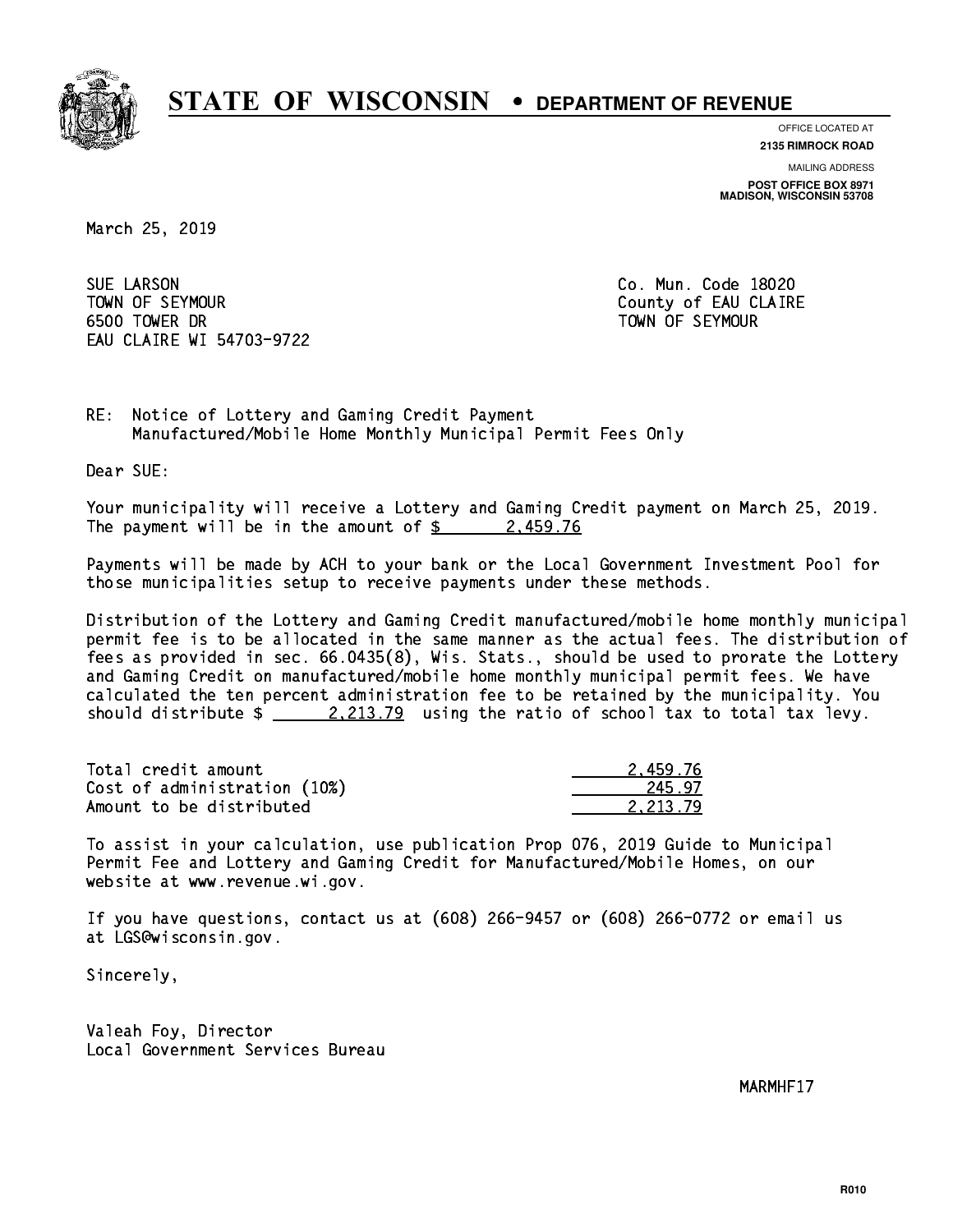

**OFFICE LOCATED AT**

**2135 RIMROCK ROAD**

**MAILING ADDRESS POST OFFICE BOX 8971 MADISON, WISCONSIN 53708**

March 25, 2019

 JANELLE HENNING Co. Mun. Code 18024 TOWN OF WASHINGTON COUNTY OF EAU CLAIRE 5750 OLD TOWN HALL RD TOWN OF WASHINGTON EAU CLAIRE WI 54701-8948

RE: Notice of Lottery and Gaming Credit Payment Manufactured/Mobile Home Monthly Municipal Permit Fees Only

Dear JANELLE:

 Your municipality will receive a Lottery and Gaming Credit payment on March 25, 2019. The payment will be in the amount of \$ 5,132.79 \_\_\_\_\_\_\_\_\_\_\_\_\_\_\_\_

 Payments will be made by ACH to your bank or the Local Government Investment Pool for those municipalities setup to receive payments under these methods.

 Distribution of the Lottery and Gaming Credit manufactured/mobile home monthly municipal permit fee is to be allocated in the same manner as the actual fees. The distribution of fees as provided in sec. 66.0435(8), Wis. Stats., should be used to prorate the Lottery and Gaming Credit on manufactured/mobile home monthly municipal permit fees. We have calculated the ten percent administration fee to be retained by the municipality. You should distribute  $\frac{4.619.52}{4.619.52}$  using the ratio of school tax to total tax levy.

| Total credit amount          | 5.132.79 |
|------------------------------|----------|
| Cost of administration (10%) | 513.27   |
| Amount to be distributed     | 4.619.52 |

 To assist in your calculation, use publication Prop 076, 2019 Guide to Municipal Permit Fee and Lottery and Gaming Credit for Manufactured/Mobile Homes, on our website at www.revenue.wi.gov.

 If you have questions, contact us at (608) 266-9457 or (608) 266-0772 or email us at LGS@wisconsin.gov.

Sincerely,

 Valeah Foy, Director Local Government Services Bureau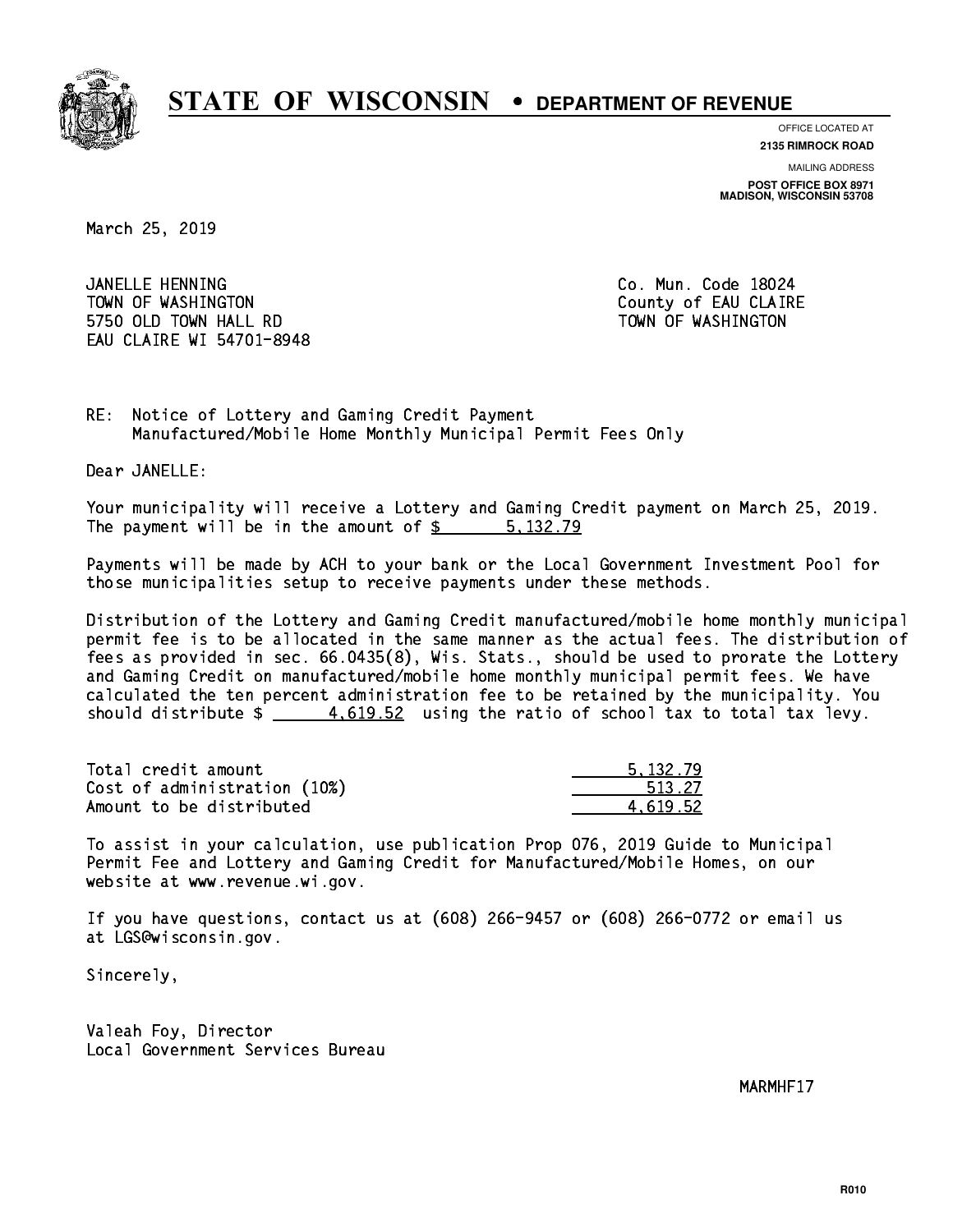

**OFFICE LOCATED AT**

**2135 RIMROCK ROAD**

**MAILING ADDRESS POST OFFICE BOX 8971 MADISON, WISCONSIN 53708**

March 25, 2019

CYNTHIA BAUER CITY OF ALTOONA COUNTY OF ALTOONA 1303 LYNN AVE CITY OF ALTOONA ALTOONA WI 54720-0008

Co. Mun. Code 18201

RE: Notice of Lottery and Gaming Credit Payment Manufactured/Mobile Home Monthly Municipal Permit Fees Only

Dear CYNTHIA:

 Your municipality will receive a Lottery and Gaming Credit payment on March 25, 2019. The payment will be in the amount of  $\frac{2}{3}$  31,309.92

 Payments will be made by ACH to your bank or the Local Government Investment Pool for those municipalities setup to receive payments under these methods.

 Distribution of the Lottery and Gaming Credit manufactured/mobile home monthly municipal permit fee is to be allocated in the same manner as the actual fees. The distribution of fees as provided in sec. 66.0435(8), Wis. Stats., should be used to prorate the Lottery and Gaming Credit on manufactured/mobile home monthly municipal permit fees. We have calculated the ten percent administration fee to be retained by the municipality. You should distribute  $\frac{28,178.93}{28,178.93}$  using the ratio of school tax to total tax levy.

| Total credit amount          | 31,309.92 |
|------------------------------|-----------|
| Cost of administration (10%) | 3.130.99  |
| Amount to be distributed     | 28,178.93 |

 To assist in your calculation, use publication Prop 076, 2019 Guide to Municipal Permit Fee and Lottery and Gaming Credit for Manufactured/Mobile Homes, on our website at www.revenue.wi.gov.

 If you have questions, contact us at (608) 266-9457 or (608) 266-0772 or email us at LGS@wisconsin.gov.

Sincerely,

 Valeah Foy, Director Local Government Services Bureau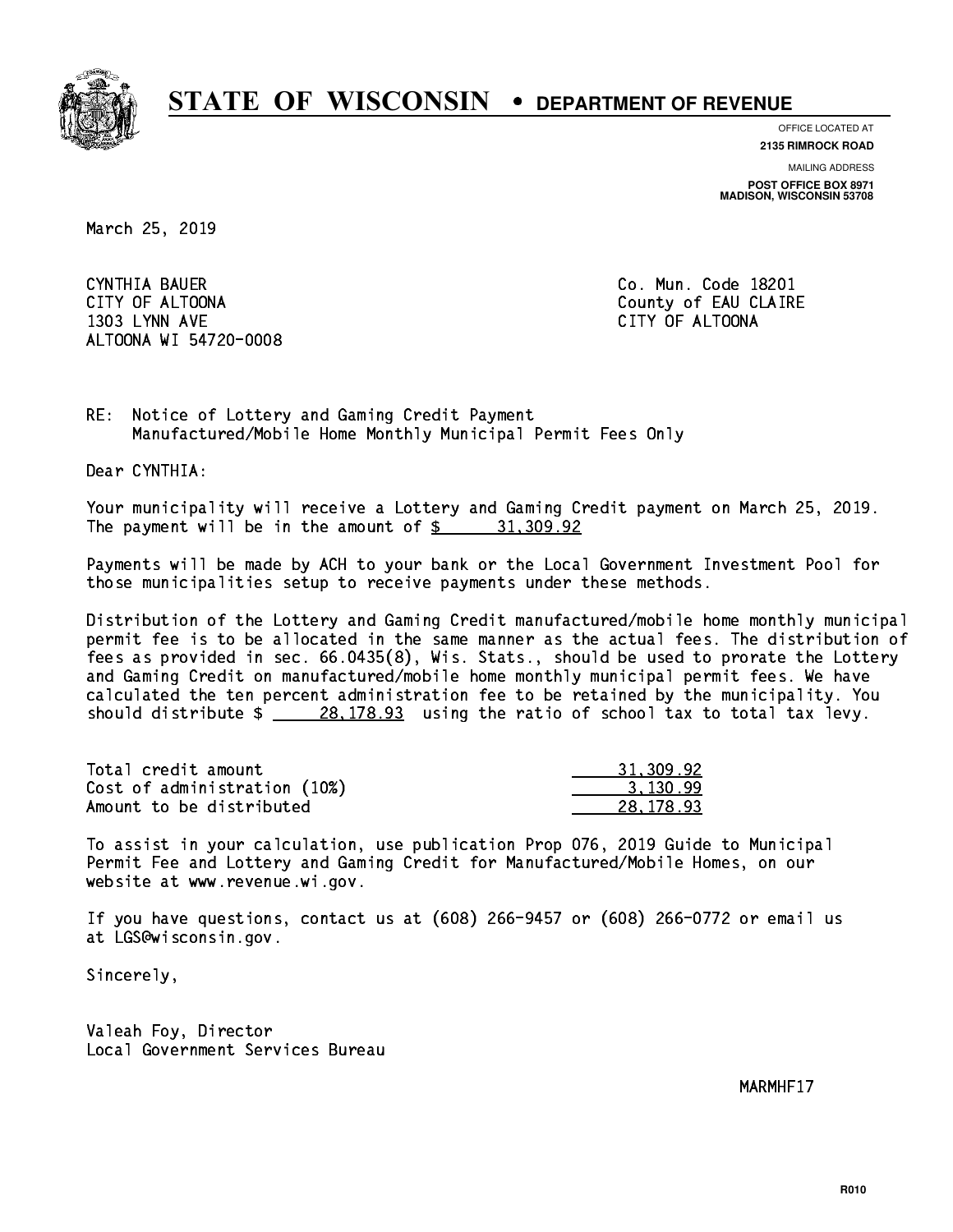

**OFFICE LOCATED AT**

**2135 RIMROCK ROAD**

**MAILING ADDRESS**

**POST OFFICE BOX 8971 MADISON, WISCONSIN 53708**

March 25, 2019

 CYNTHIA ANDEREGG Co. Mun. Code 18202 CITY OF AUGUSTA County of EAU CLAIRE P.O. BOX 475 CITY OF AUGUSTA AUGUSTA WI 54722-0475

RE: Notice of Lottery and Gaming Credit Payment Manufactured/Mobile Home Monthly Municipal Permit Fees Only

Dear CYNTHIA:

 Your municipality will receive a Lottery and Gaming Credit payment on March 25, 2019. The payment will be in the amount of \$ 539.16 \_\_\_\_\_\_\_\_\_\_\_\_\_\_\_\_

 Payments will be made by ACH to your bank or the Local Government Investment Pool for those municipalities setup to receive payments under these methods.

 Distribution of the Lottery and Gaming Credit manufactured/mobile home monthly municipal permit fee is to be allocated in the same manner as the actual fees. The distribution of fees as provided in sec. 66.0435(8), Wis. Stats., should be used to prorate the Lottery and Gaming Credit on manufactured/mobile home monthly municipal permit fees. We have calculated the ten percent administration fee to be retained by the municipality. You should distribute  $\frac{485.25}{1000}$  using the ratio of school tax to total tax levy.

| Total credit amount          | 539.16 |
|------------------------------|--------|
| Cost of administration (10%) | 53.91  |
| Amount to be distributed     | 485 25 |

| 1 1 A |
|-------|
| 91    |
| - 25  |

 To assist in your calculation, use publication Prop 076, 2019 Guide to Municipal Permit Fee and Lottery and Gaming Credit for Manufactured/Mobile Homes, on our website at www.revenue.wi.gov.

 If you have questions, contact us at (608) 266-9457 or (608) 266-0772 or email us at LGS@wisconsin.gov.

Sincerely,

 Valeah Foy, Director Local Government Services Bureau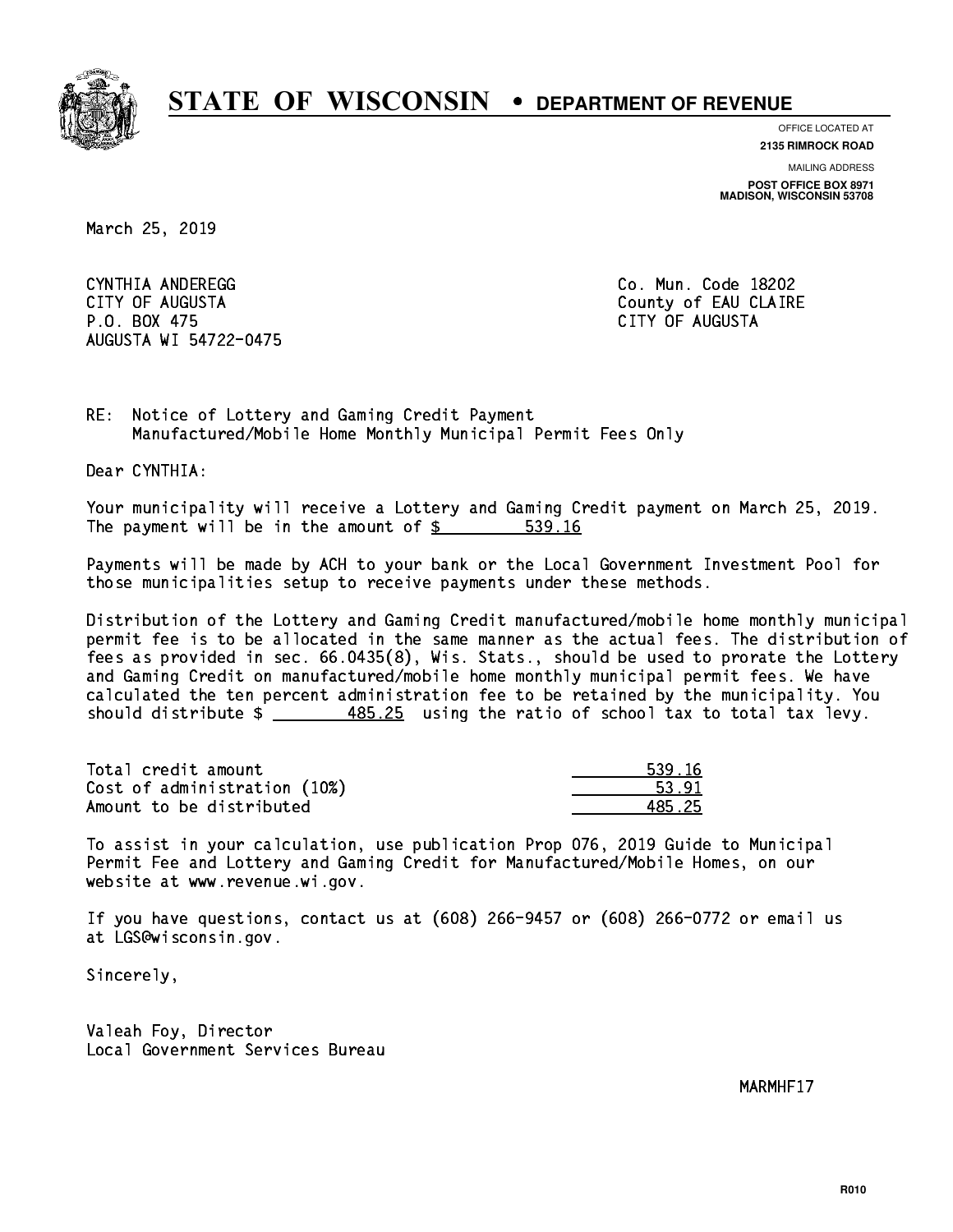

**OFFICE LOCATED AT 2135 RIMROCK ROAD**

**MAILING ADDRESS**

**POST OFFICE BOX 8971 MADISON, WISCONSIN 53708**

March 25, 2019

JACOB WINZENZ CITY OF EAU CLAIRE **COUNTY OF EAU CLAIRE** PO BOX 5148 EAU CLAIRE WI 54702-5148

Co. Mun. Code 18221 CITY OF EAU CLAIRE

RE: Notice of Lottery and Gaming Credit Payment Manufactured/Mobile Home Monthly Municipal Permit Fees Only

Dear JACOB:

 Your municipality will receive a Lottery and Gaming Credit payment on March 25, 2019. The payment will be in the amount of  $\frac{20,227.98}{20,227.98}$ 

 Payments will be made by ACH to your bank or the Local Government Investment Pool for those municipalities setup to receive payments under these methods.

 Distribution of the Lottery and Gaming Credit manufactured/mobile home monthly municipal permit fee is to be allocated in the same manner as the actual fees. The distribution of fees as provided in sec. 66.0435(8), Wis. Stats., should be used to prorate the Lottery and Gaming Credit on manufactured/mobile home monthly municipal permit fees. We have calculated the ten percent administration fee to be retained by the municipality. You should distribute  $\frac{27,205.19}{27,205.19}$  using the ratio of school tax to total tax levy.

| Total credit amount          | 30,227.98 |
|------------------------------|-----------|
| Cost of administration (10%) | 3.022.79  |
| Amount to be distributed     | 27.205.19 |

 To assist in your calculation, use publication Prop 076, 2019 Guide to Municipal Permit Fee and Lottery and Gaming Credit for Manufactured/Mobile Homes, on our website at www.revenue.wi.gov.

 If you have questions, contact us at (608) 266-9457 or (608) 266-0772 or email us at LGS@wisconsin.gov.

Sincerely,

 Valeah Foy, Director Local Government Services Bureau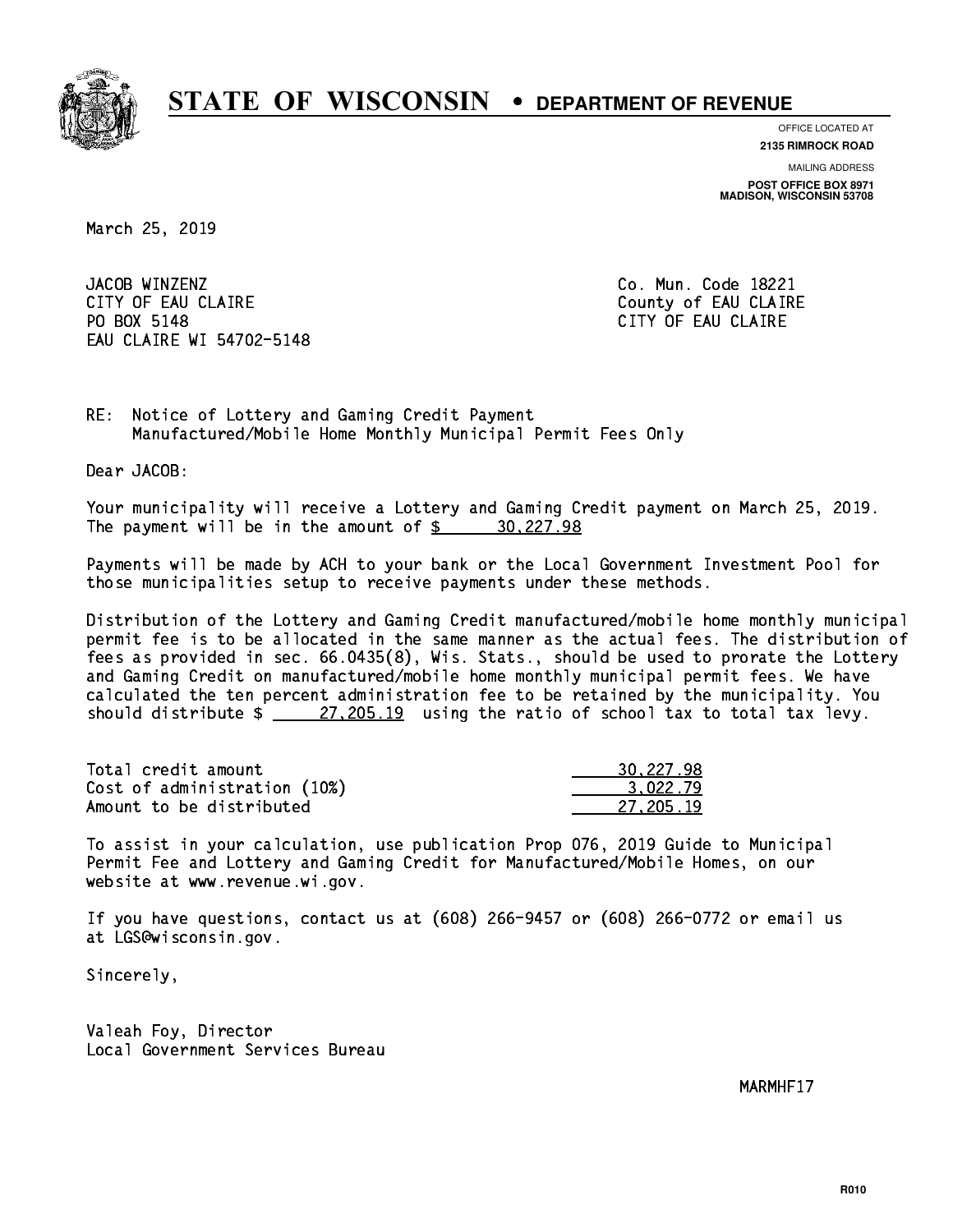

**OFFICE LOCATED AT**

**2135 RIMROCK ROAD**

**MAILING ADDRESS POST OFFICE BOX 8971 MADISON, WISCONSIN 53708**

March 25, 2019

 DOREEN RUPLINGER Co. Mun. Code 20004 TOWN OF ASHFORD County of FOND DU LAC N2276 COUNTY RD V TOWN OF ASHFORD CAMPBELLSPORT WI 53010-2056

RE: Notice of Lottery and Gaming Credit Payment Manufactured/Mobile Home Monthly Municipal Permit Fees Only

Dear DOREEN:

 Your municipality will receive a Lottery and Gaming Credit payment on March 25, 2019. The payment will be in the amount of \$ 6,316.86 \_\_\_\_\_\_\_\_\_\_\_\_\_\_\_\_

 Payments will be made by ACH to your bank or the Local Government Investment Pool for those municipalities setup to receive payments under these methods.

 Distribution of the Lottery and Gaming Credit manufactured/mobile home monthly municipal permit fee is to be allocated in the same manner as the actual fees. The distribution of fees as provided in sec. 66.0435(8), Wis. Stats., should be used to prorate the Lottery and Gaming Credit on manufactured/mobile home monthly municipal permit fees. We have calculated the ten percent administration fee to be retained by the municipality. You should distribute  $\frac{2}{1}$   $\frac{5.685.18}{10.685.18}$  using the ratio of school tax to total tax levy.

| Total credit amount          | 6.316.86 |
|------------------------------|----------|
| Cost of administration (10%) | 631.68   |
| Amount to be distributed     | 5.685.18 |

 To assist in your calculation, use publication Prop 076, 2019 Guide to Municipal Permit Fee and Lottery and Gaming Credit for Manufactured/Mobile Homes, on our website at www.revenue.wi.gov.

 If you have questions, contact us at (608) 266-9457 or (608) 266-0772 or email us at LGS@wisconsin.gov.

Sincerely,

 Valeah Foy, Director Local Government Services Bureau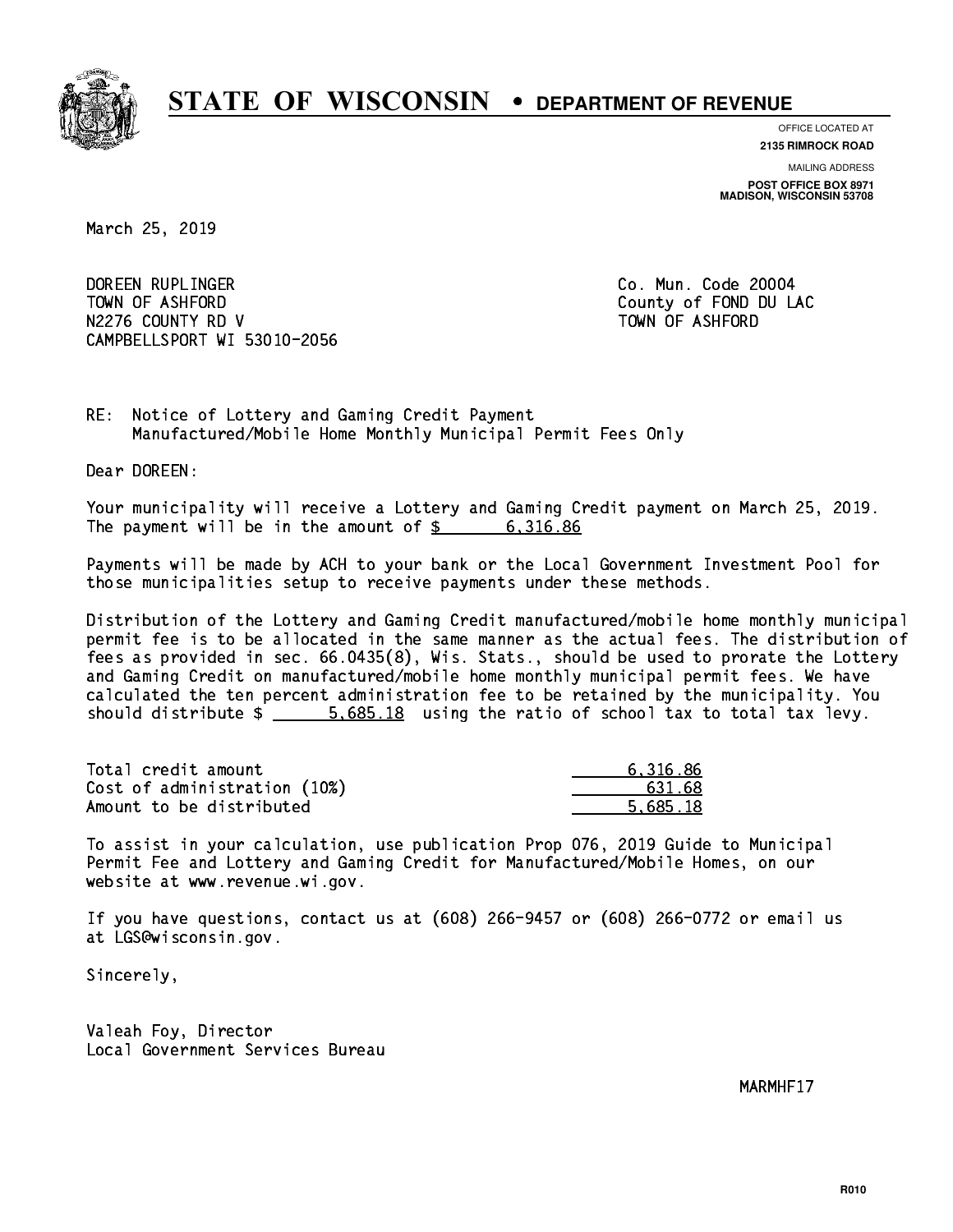

**OFFICE LOCATED AT 2135 RIMROCK ROAD**

**MAILING ADDRESS POST OFFICE BOX 8971 MADISON, WISCONSIN 53708**

March 25, 2019

 GAIL SCHINDELHOLZ Co. Mun. Code 20016 TOWN OF EMPIRE County of FOND DU LAC W3909 ARTESIAN RD TOWN OF EMPIRE FOND DU LAC WI 54937-9075

RE: Notice of Lottery and Gaming Credit Payment Manufactured/Mobile Home Monthly Municipal Permit Fees Only

Dear GAIL:

 Your municipality will receive a Lottery and Gaming Credit payment on March 25, 2019. The payment will be in the amount of  $\frac{2}{3}$  2,592.56

 Payments will be made by ACH to your bank or the Local Government Investment Pool for those municipalities setup to receive payments under these methods.

 Distribution of the Lottery and Gaming Credit manufactured/mobile home monthly municipal permit fee is to be allocated in the same manner as the actual fees. The distribution of fees as provided in sec. 66.0435(8), Wis. Stats., should be used to prorate the Lottery and Gaming Credit on manufactured/mobile home monthly municipal permit fees. We have calculated the ten percent administration fee to be retained by the municipality. You should distribute  $\frac{2,333.31}{2}$  using the ratio of school tax to total tax levy.

| Total credit amount          | 2.592.56 |
|------------------------------|----------|
| Cost of administration (10%) | 259.25   |
| Amount to be distributed     | 2.333.31 |

 To assist in your calculation, use publication Prop 076, 2019 Guide to Municipal Permit Fee and Lottery and Gaming Credit for Manufactured/Mobile Homes, on our website at www.revenue.wi.gov.

 If you have questions, contact us at (608) 266-9457 or (608) 266-0772 or email us at LGS@wisconsin.gov.

Sincerely,

 Valeah Foy, Director Local Government Services Bureau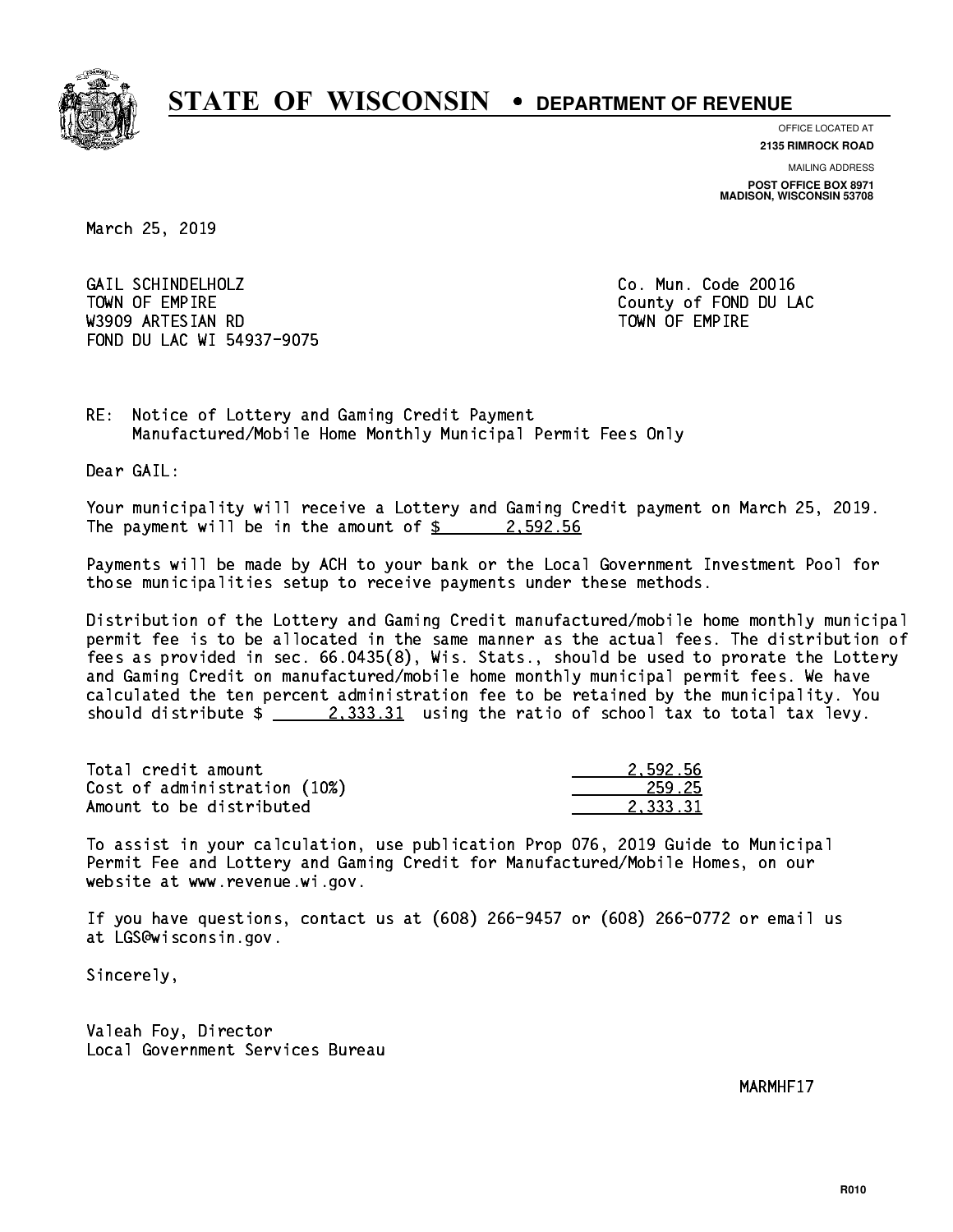

**OFFICE LOCATED AT**

**2135 RIMROCK ROAD**

**MAILING ADDRESS POST OFFICE BOX 8971 MADISON, WISCONSIN 53708**

March 25, 2019

BRENDA POST TOWN OF FOND DU LAC **COUNTY OF FOND DU LAC** N6297 TOWNLINE RD TO TO TOWN OF FOND DU LAC FOND DU LAC WI 54937-9790

Co. Mun. Code 20018

RE: Notice of Lottery and Gaming Credit Payment Manufactured/Mobile Home Monthly Municipal Permit Fees Only

Dear BRENDA:

 Your municipality will receive a Lottery and Gaming Credit payment on March 25, 2019. The payment will be in the amount of  $\frac{2}{3}$  1,102.08

 Payments will be made by ACH to your bank or the Local Government Investment Pool for those municipalities setup to receive payments under these methods.

 Distribution of the Lottery and Gaming Credit manufactured/mobile home monthly municipal permit fee is to be allocated in the same manner as the actual fees. The distribution of fees as provided in sec. 66.0435(8), Wis. Stats., should be used to prorate the Lottery and Gaming Credit on manufactured/mobile home monthly municipal permit fees. We have calculated the ten percent administration fee to be retained by the municipality. You should distribute  $\frac{201.88}{1000}$  using the ratio of school tax to total tax levy.

| Total credit amount          | 1.102.08 |
|------------------------------|----------|
| Cost of administration (10%) | 110.20   |
| Amount to be distributed     | 991-88   |

 To assist in your calculation, use publication Prop 076, 2019 Guide to Municipal Permit Fee and Lottery and Gaming Credit for Manufactured/Mobile Homes, on our website at www.revenue.wi.gov.

 If you have questions, contact us at (608) 266-9457 or (608) 266-0772 or email us at LGS@wisconsin.gov.

Sincerely,

 Valeah Foy, Director Local Government Services Bureau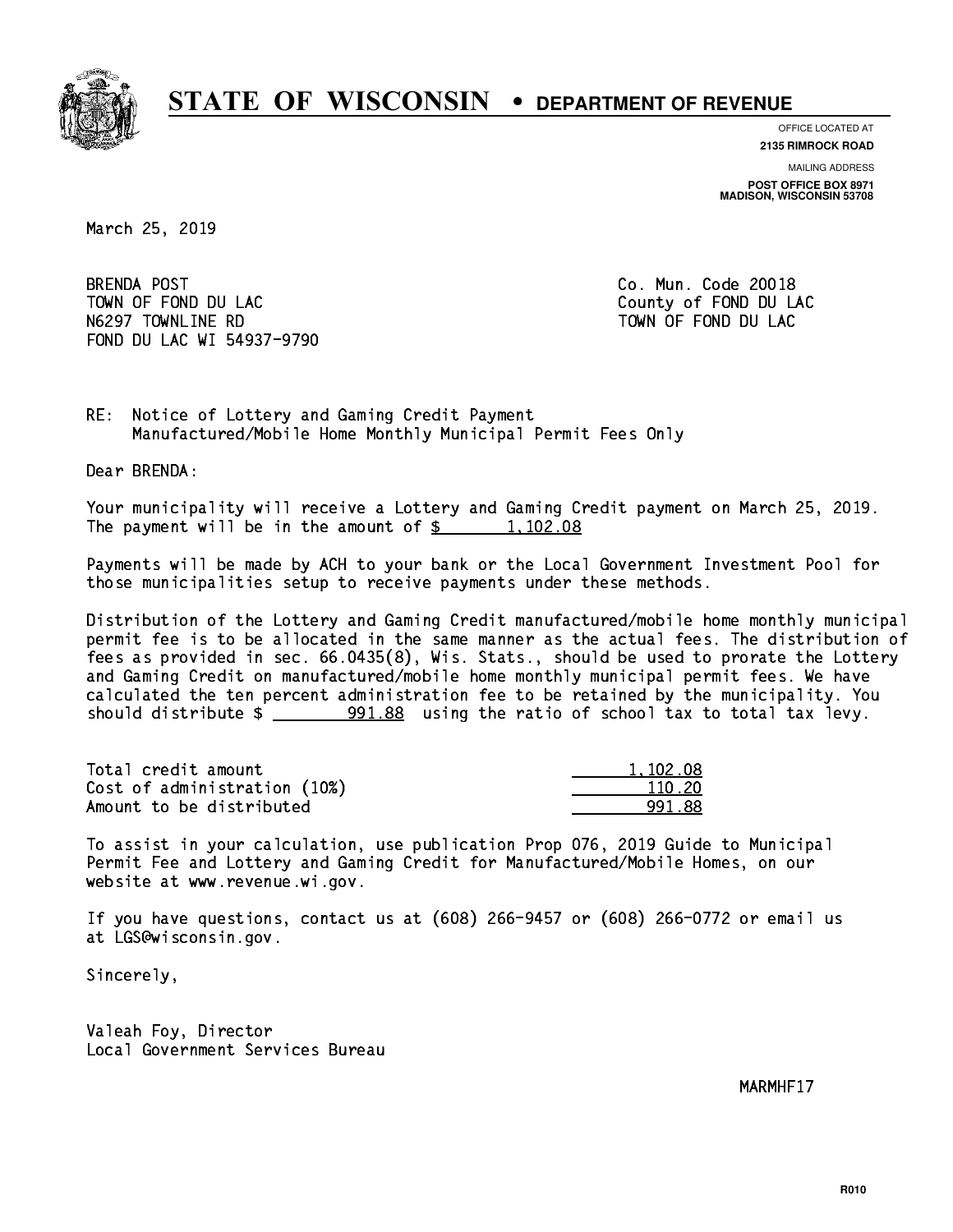

**OFFICE LOCATED AT**

**2135 RIMROCK ROAD**

**MAILING ADDRESS POST OFFICE BOX 8971 MADISON, WISCONSIN 53708**

March 25, 2019

AMY TEPP VAN DYNE WI 54979

Co. Mun. Code 20022 TOWN OF FRIENDSHIP County of FOND DU LAC N9345 VIADUCT ROAD TOWN OF FRIENDSHIP

RE: Notice of Lottery and Gaming Credit Payment Manufactured/Mobile Home Monthly Municipal Permit Fees Only

Dear AMY:

 Your municipality will receive a Lottery and Gaming Credit payment on March 25, 2019. The payment will be in the amount of \$ 56,484.00 \_\_\_\_\_\_\_\_\_\_\_\_\_\_\_\_

 Payments will be made by ACH to your bank or the Local Government Investment Pool for those municipalities setup to receive payments under these methods.

 Distribution of the Lottery and Gaming Credit manufactured/mobile home monthly municipal permit fee is to be allocated in the same manner as the actual fees. The distribution of fees as provided in sec. 66.0435(8), Wis. Stats., should be used to prorate the Lottery and Gaming Credit on manufactured/mobile home monthly municipal permit fees. We have calculated the ten percent administration fee to be retained by the municipality. You should distribute  $\frac{2}{1}$   $\frac{50,835.60}{20,835.60}$  using the ratio of school tax to total tax levy.

| Total credit amount          | 56.484.00 |
|------------------------------|-----------|
| Cost of administration (10%) | 5.648.40  |
| Amount to be distributed     | 50.835.60 |

 To assist in your calculation, use publication Prop 076, 2019 Guide to Municipal Permit Fee and Lottery and Gaming Credit for Manufactured/Mobile Homes, on our website at www.revenue.wi.gov.

 If you have questions, contact us at (608) 266-9457 or (608) 266-0772 or email us at LGS@wisconsin.gov.

Sincerely,

 Valeah Foy, Director Local Government Services Bureau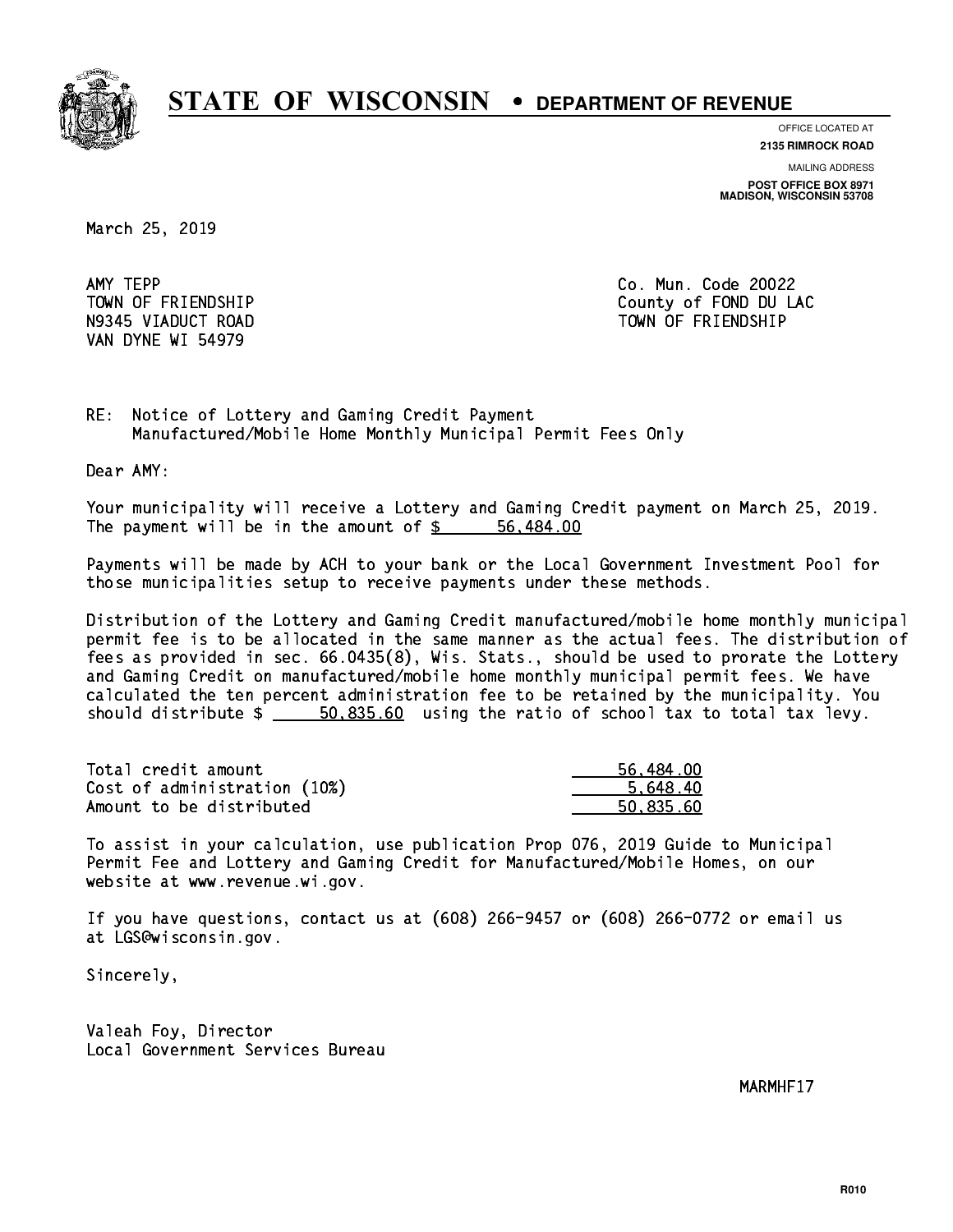

**OFFICE LOCATED AT 2135 RIMROCK ROAD**

**MAILING ADDRESS**

**POST OFFICE BOX 8971 MADISON, WISCONSIN 53708**

March 25, 2019

**BECKY TELLIER** VILLAGE OF CAMPBELLSPORT COUNTY County of FOND DU LAC 470 GRANDVIEW AVENUE **VILLAGE OF CAMPBELLSPORT** CAMPBELLSPORT WI 53010-0709

Co. Mun. Code 20111

RE: Notice of Lottery and Gaming Credit Payment Manufactured/Mobile Home Monthly Municipal Permit Fees Only

Dear BECKY:

 Your municipality will receive a Lottery and Gaming Credit payment on March 25, 2019. The payment will be in the amount of  $\frac{25}{10}$  352.26

 Payments will be made by ACH to your bank or the Local Government Investment Pool for those municipalities setup to receive payments under these methods.

 Distribution of the Lottery and Gaming Credit manufactured/mobile home monthly municipal permit fee is to be allocated in the same manner as the actual fees. The distribution of fees as provided in sec. 66.0435(8), Wis. Stats., should be used to prorate the Lottery and Gaming Credit on manufactured/mobile home monthly municipal permit fees. We have calculated the ten percent administration fee to be retained by the municipality. You should distribute  $\frac{217.04}{2}$  using the ratio of school tax to total tax levy.

Total credit amount Cost of administration (10%) Amount to be distributed

| 2.26  |
|-------|
| .72   |
| 2 T Z |

 To assist in your calculation, use publication Prop 076, 2019 Guide to Municipal Permit Fee and Lottery and Gaming Credit for Manufactured/Mobile Homes, on our website at www.revenue.wi.gov.

 If you have questions, contact us at (608) 266-9457 or (608) 266-0772 or email us at LGS@wisconsin.gov.

Sincerely,

 Valeah Foy, Director Local Government Services Bureau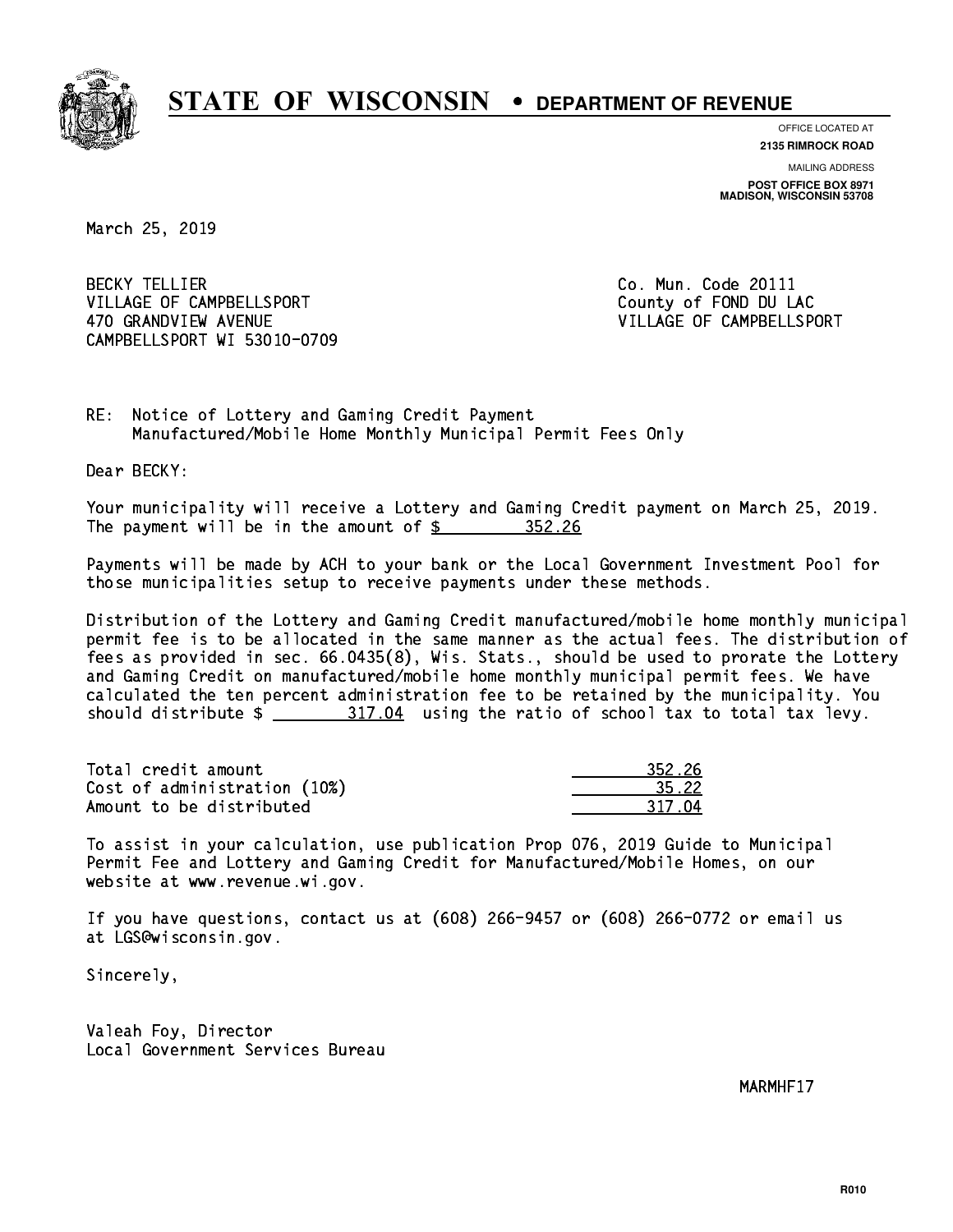

**OFFICE LOCATED AT**

**2135 RIMROCK ROAD**

**MAILING ADDRESS POST OFFICE BOX 8971 MADISON, WISCONSIN 53708**

March 25, 2019

SHEILA ZOOK PO BOX 65 PO BOX 65 VILLAGE OF EDEN EDEN WI 53019-0065

Co. Mun. Code 20121 VILLAGE OF EDEN County of FOND DU LAC

RE: Notice of Lottery and Gaming Credit Payment Manufactured/Mobile Home Monthly Municipal Permit Fees Only

Dear SHEILA:

 Your municipality will receive a Lottery and Gaming Credit payment on March 25, 2019. The payment will be in the amount of  $\frac{2}{3}$  14,571.25

 Payments will be made by ACH to your bank or the Local Government Investment Pool for those municipalities setup to receive payments under these methods.

 Distribution of the Lottery and Gaming Credit manufactured/mobile home monthly municipal permit fee is to be allocated in the same manner as the actual fees. The distribution of fees as provided in sec. 66.0435(8), Wis. Stats., should be used to prorate the Lottery and Gaming Credit on manufactured/mobile home monthly municipal permit fees. We have calculated the ten percent administration fee to be retained by the municipality. You should distribute  $\frac{13,114.13}{13}$  using the ratio of school tax to total tax levy.

| Total credit amount          | 14,571.25 |
|------------------------------|-----------|
| Cost of administration (10%) | 1.457.12  |
| Amount to be distributed     | 13.114.13 |

 To assist in your calculation, use publication Prop 076, 2019 Guide to Municipal Permit Fee and Lottery and Gaming Credit for Manufactured/Mobile Homes, on our website at www.revenue.wi.gov.

 If you have questions, contact us at (608) 266-9457 or (608) 266-0772 or email us at LGS@wisconsin.gov.

Sincerely,

 Valeah Foy, Director Local Government Services Bureau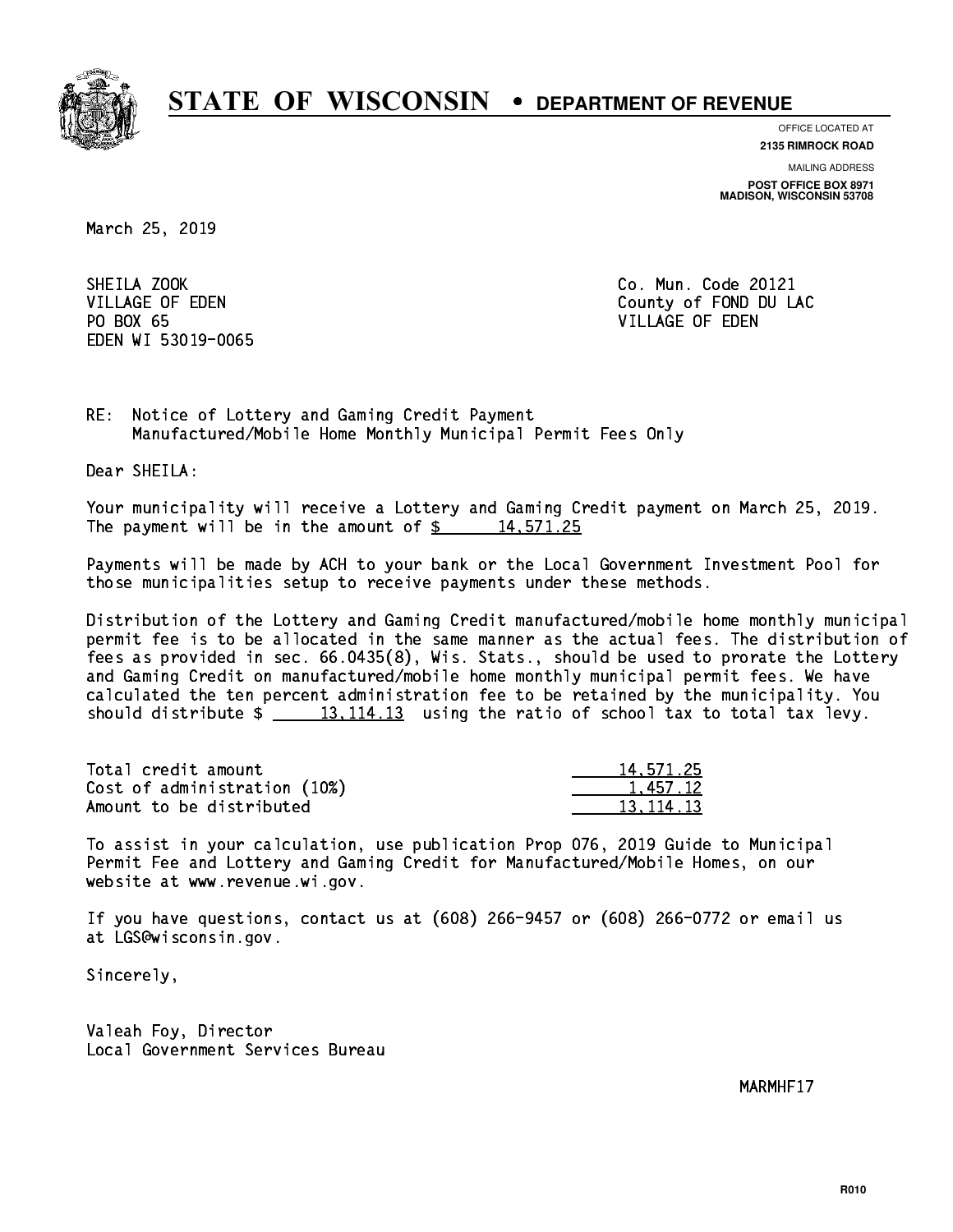

**OFFICE LOCATED AT**

**2135 RIMROCK ROAD**

**MAILING ADDRESS POST OFFICE BOX 8971 MADISON, WISCONSIN 53708**

March 25, 2019

**KAREN SMIT** VILLAGE OF FAIRWATER COUNTY OF FOND DU LAC PO BOX 15 FAIRWATER WI 53931-0015

Co. Mun. Code 20126 VILLAGE OF FAIRWATER

RE: Notice of Lottery and Gaming Credit Payment Manufactured/Mobile Home Monthly Municipal Permit Fees Only

Dear KAREN:

 Your municipality will receive a Lottery and Gaming Credit payment on March 25, 2019. The payment will be in the amount of  $\frac{2}{122.17}$ 

 Payments will be made by ACH to your bank or the Local Government Investment Pool for those municipalities setup to receive payments under these methods.

 Distribution of the Lottery and Gaming Credit manufactured/mobile home monthly municipal permit fee is to be allocated in the same manner as the actual fees. The distribution of fees as provided in sec. 66.0435(8), Wis. Stats., should be used to prorate the Lottery and Gaming Credit on manufactured/mobile home monthly municipal permit fees. We have calculated the ten percent administration fee to be retained by the municipality. You should distribute  $\frac{109.96}{2}$  using the ratio of school tax to total tax levy.

Total credit amount Cost of administration (10%) Amount to be distributed

| 22.17 |
|-------|
| 1221  |
|       |

 To assist in your calculation, use publication Prop 076, 2019 Guide to Municipal Permit Fee and Lottery and Gaming Credit for Manufactured/Mobile Homes, on our website at www.revenue.wi.gov.

 If you have questions, contact us at (608) 266-9457 or (608) 266-0772 or email us at LGS@wisconsin.gov.

Sincerely,

 Valeah Foy, Director Local Government Services Bureau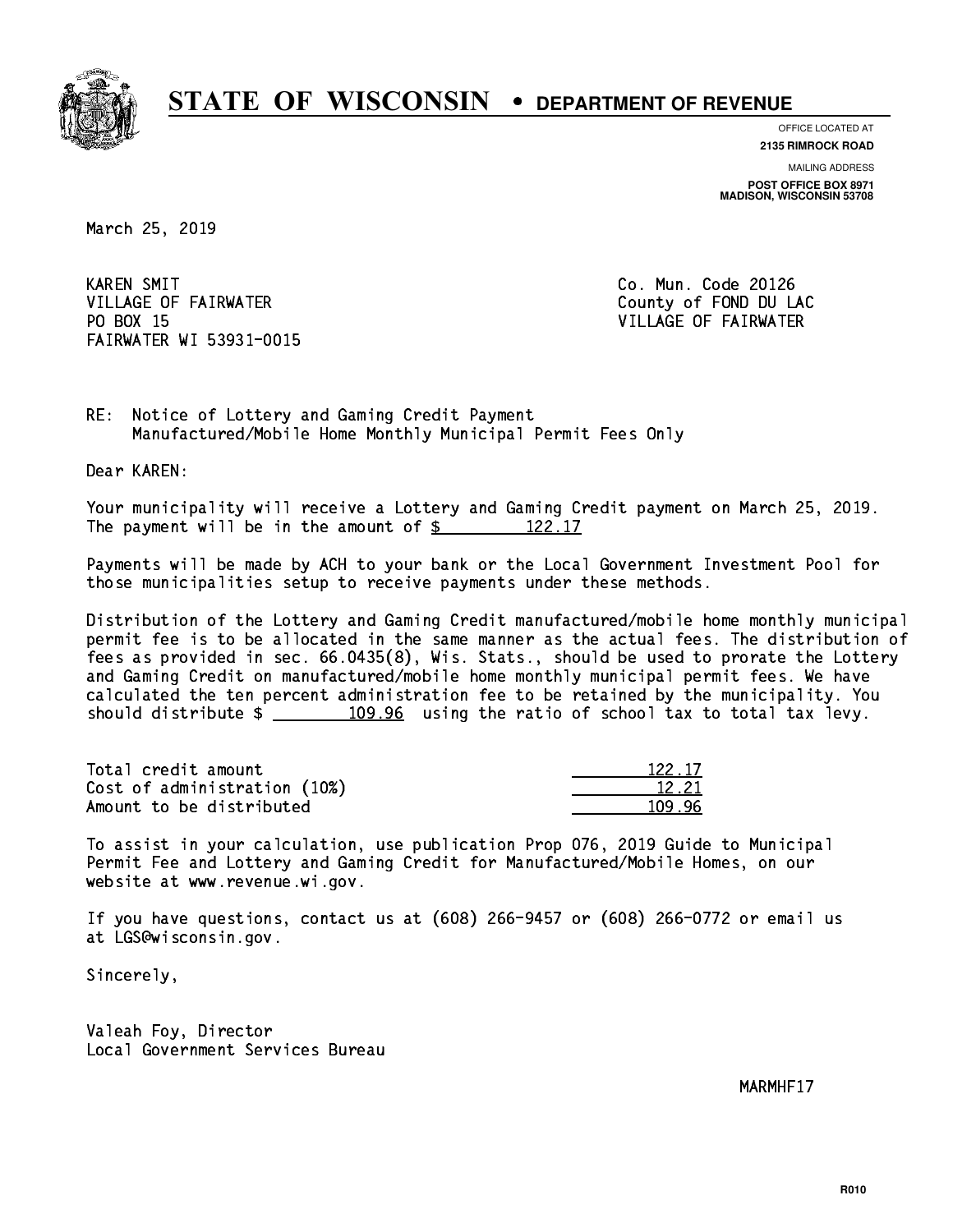

**OFFICE LOCATED AT**

**2135 RIMROCK ROAD**

**MAILING ADDRESS POST OFFICE BOX 8971 MADISON, WISCONSIN 53708**

March 25, 2019

CHUCK HORNUNG VILLAGE OF NORTH FOND DU LAC County of FOND DU LAC 16 GARFIELD ST VILLAGE OF NORTH FOND DU LAC NORTH FOND DU LAC WI 54937-1399

Co. Mun. Code 20161

RE: Notice of Lottery and Gaming Credit Payment Manufactured/Mobile Home Monthly Municipal Permit Fees Only

Dear CHUCK:

 Your municipality will receive a Lottery and Gaming Credit payment on March 25, 2019. The payment will be in the amount of  $\frac{27,380.89}{27}$ 

 Payments will be made by ACH to your bank or the Local Government Investment Pool for those municipalities setup to receive payments under these methods.

 Distribution of the Lottery and Gaming Credit manufactured/mobile home monthly municipal permit fee is to be allocated in the same manner as the actual fees. The distribution of fees as provided in sec. 66.0435(8), Wis. Stats., should be used to prorate the Lottery and Gaming Credit on manufactured/mobile home monthly municipal permit fees. We have calculated the ten percent administration fee to be retained by the municipality. You should distribute  $\frac{24.642.81}{24.642.81}$  using the ratio of school tax to total tax levy.

| Total credit amount          | 27.380.89 |
|------------------------------|-----------|
| Cost of administration (10%) | 2.738.08  |
| Amount to be distributed     | 24.642.81 |

 To assist in your calculation, use publication Prop 076, 2019 Guide to Municipal Permit Fee and Lottery and Gaming Credit for Manufactured/Mobile Homes, on our website at www.revenue.wi.gov.

 If you have questions, contact us at (608) 266-9457 or (608) 266-0772 or email us at LGS@wisconsin.gov.

Sincerely,

 Valeah Foy, Director Local Government Services Bureau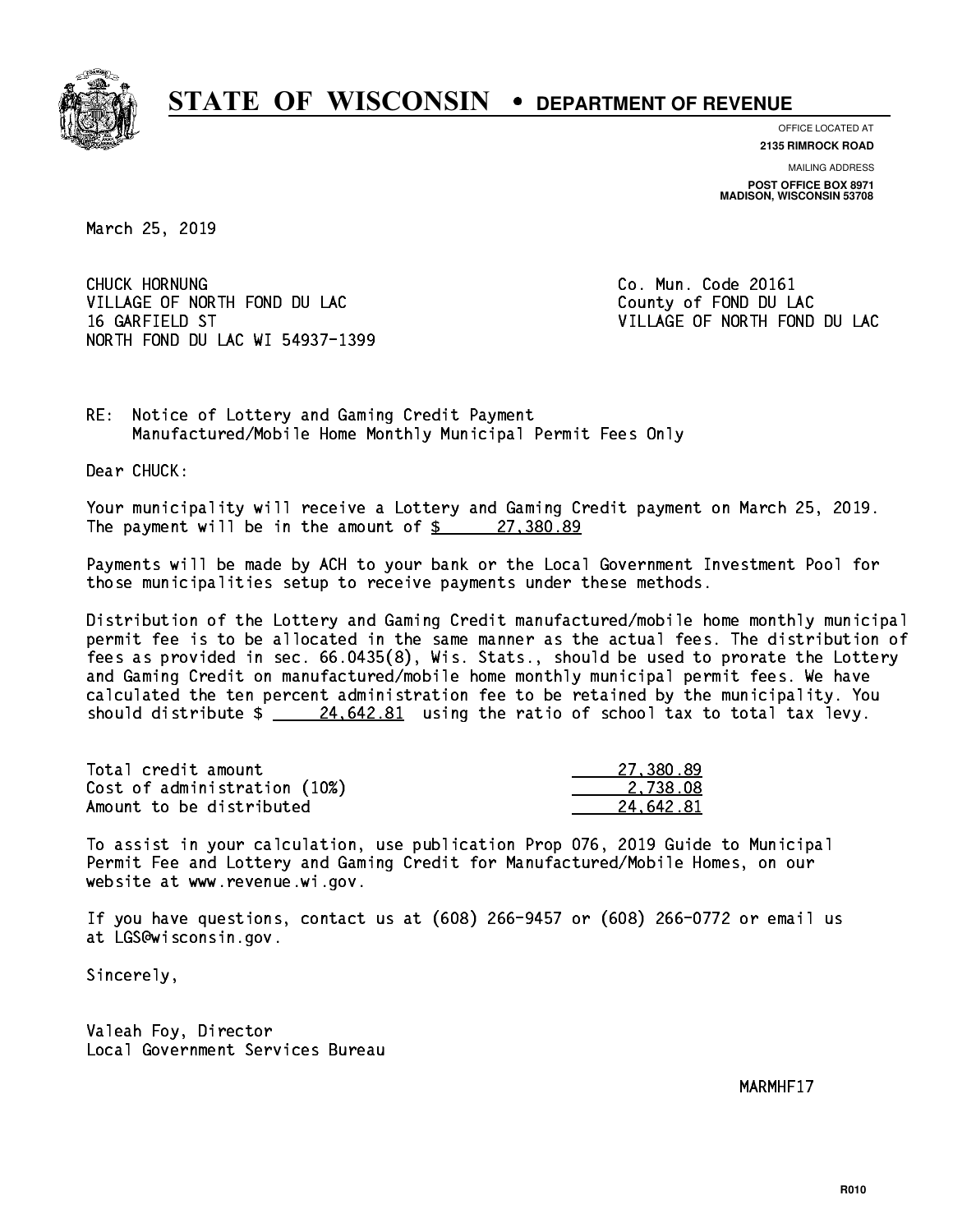

**OFFICE LOCATED AT**

**2135 RIMROCK ROAD**

**MAILING ADDRESS POST OFFICE BOX 8971 MADISON, WISCONSIN 53708**

March 25, 2019

 TRACY SALTER Co. Mun. Code 20226 CITY OF FOND DU LAC **COUNTY OF FOND DU LAC**  PO BOX 150 CITY OF FOND DU LAC FOND DU LAC WI 54936-0150

RE: Notice of Lottery and Gaming Credit Payment Manufactured/Mobile Home Monthly Municipal Permit Fees Only

Dear TRACY:

 Your municipality will receive a Lottery and Gaming Credit payment on March 25, 2019. The payment will be in the amount of  $\frac{2}{3}$  12,372.96

 Payments will be made by ACH to your bank or the Local Government Investment Pool for those municipalities setup to receive payments under these methods.

 Distribution of the Lottery and Gaming Credit manufactured/mobile home monthly municipal permit fee is to be allocated in the same manner as the actual fees. The distribution of fees as provided in sec. 66.0435(8), Wis. Stats., should be used to prorate the Lottery and Gaming Credit on manufactured/mobile home monthly municipal permit fees. We have calculated the ten percent administration fee to be retained by the municipality. You should distribute  $\frac{11,135.67}{2}$  using the ratio of school tax to total tax levy.

| Total credit amount          | 12,372.96 |
|------------------------------|-----------|
| Cost of administration (10%) | 1.237.29  |
| Amount to be distributed     | 11,135.67 |

 To assist in your calculation, use publication Prop 076, 2019 Guide to Municipal Permit Fee and Lottery and Gaming Credit for Manufactured/Mobile Homes, on our website at www.revenue.wi.gov.

 If you have questions, contact us at (608) 266-9457 or (608) 266-0772 or email us at LGS@wisconsin.gov.

Sincerely,

 Valeah Foy, Director Local Government Services Bureau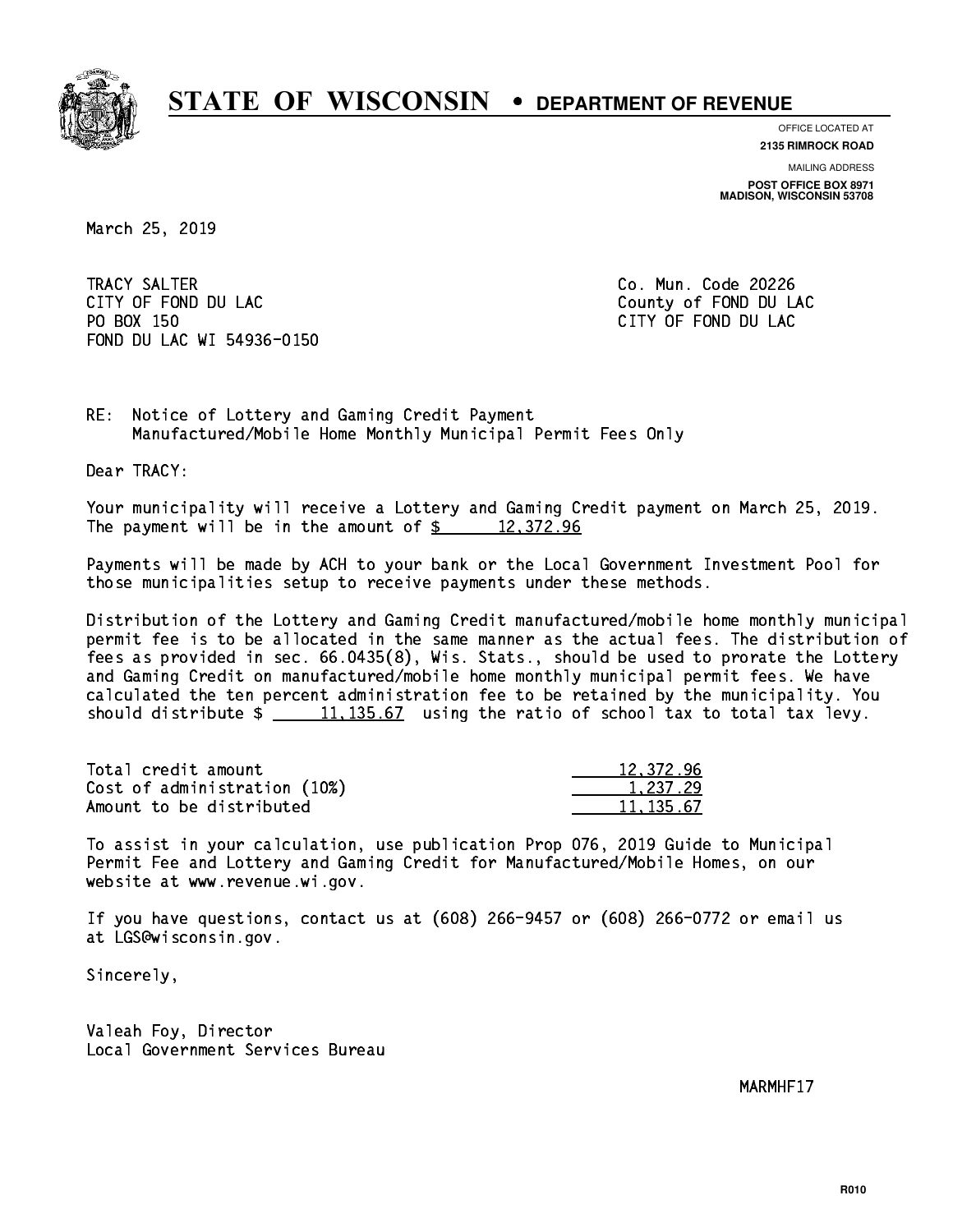

**OFFICE LOCATED AT**

**2135 RIMROCK ROAD**

**MAILING ADDRESS POST OFFICE BOX 8971 MADISON, WISCONSIN 53708**

March 25, 2019

 LORI RICH Co. Mun. Code 20276 100 JACKSON ST CITY OF RIPON RIPON WI 54971-1312

CITY OF RIPON COUNTY COUNTY OF RIPON

RE: Notice of Lottery and Gaming Credit Payment Manufactured/Mobile Home Monthly Municipal Permit Fees Only

Dear LORI:

 Your municipality will receive a Lottery and Gaming Credit payment on March 25, 2019. The payment will be in the amount of \$ 5,051.16 \_\_\_\_\_\_\_\_\_\_\_\_\_\_\_\_

 Payments will be made by ACH to your bank or the Local Government Investment Pool for those municipalities setup to receive payments under these methods.

 Distribution of the Lottery and Gaming Credit manufactured/mobile home monthly municipal permit fee is to be allocated in the same manner as the actual fees. The distribution of fees as provided in sec. 66.0435(8), Wis. Stats., should be used to prorate the Lottery and Gaming Credit on manufactured/mobile home monthly municipal permit fees. We have calculated the ten percent administration fee to be retained by the municipality. You should distribute  $\frac{4.546.05}{2}$  using the ratio of school tax to total tax levy.

| Total credit amount          | 5.051.16 |
|------------------------------|----------|
| Cost of administration (10%) | 505.11   |
| Amount to be distributed     | 4.546.05 |

 To assist in your calculation, use publication Prop 076, 2019 Guide to Municipal Permit Fee and Lottery and Gaming Credit for Manufactured/Mobile Homes, on our website at www.revenue.wi.gov.

 If you have questions, contact us at (608) 266-9457 or (608) 266-0772 or email us at LGS@wisconsin.gov.

Sincerely,

 Valeah Foy, Director Local Government Services Bureau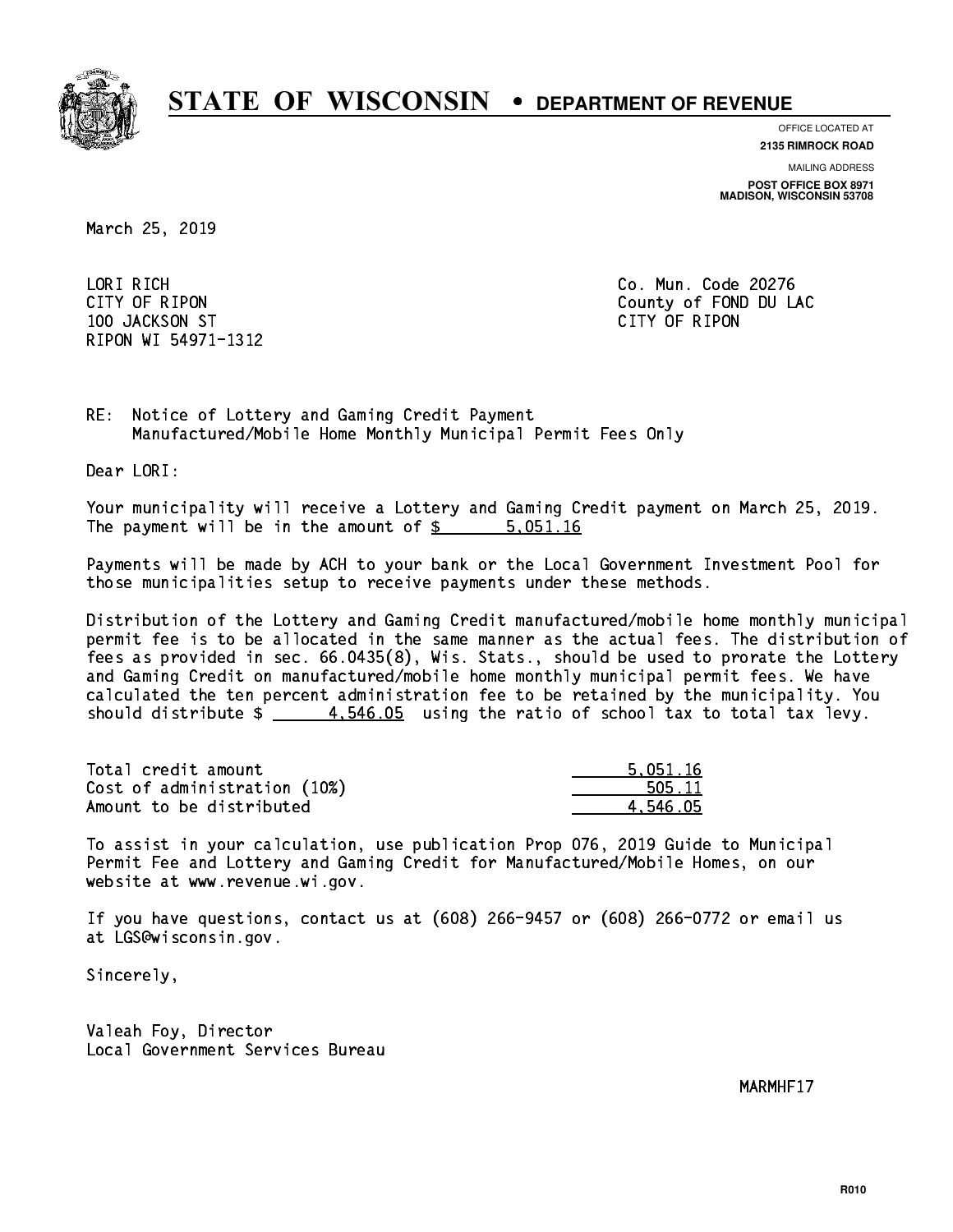

**OFFICE LOCATED AT**

**2135 RIMROCK ROAD**

**MAILING ADDRESS POST OFFICE BOX 8971 MADISON, WISCONSIN 53708**

March 25, 2019

 JARED OOSTERHOUSE Co. Mun. Code 20292 201 E MAIN ST CITY OF WAUPUN WAUPUN WI 53963-2019

CITY OF WAUPUN COUNTY COUNTY OF MAUPUN

RE: Notice of Lottery and Gaming Credit Payment Manufactured/Mobile Home Monthly Municipal Permit Fees Only

Dear JARED:

 Your municipality will receive a Lottery and Gaming Credit payment on March 25, 2019. The payment will be in the amount of  $$ 329.04$ 

 Payments will be made by ACH to your bank or the Local Government Investment Pool for those municipalities setup to receive payments under these methods.

 Distribution of the Lottery and Gaming Credit manufactured/mobile home monthly municipal permit fee is to be allocated in the same manner as the actual fees. The distribution of fees as provided in sec. 66.0435(8), Wis. Stats., should be used to prorate the Lottery and Gaming Credit on manufactured/mobile home monthly municipal permit fees. We have calculated the ten percent administration fee to be retained by the municipality. You should distribute  $\frac{296.14}{296.14}$  using the ratio of school tax to total tax levy.

| Total credit amount          | 329.04 |
|------------------------------|--------|
| Cost of administration (10%) | 32.90  |
| Amount to be distributed     | 296.14 |

 To assist in your calculation, use publication Prop 076, 2019 Guide to Municipal Permit Fee and Lottery and Gaming Credit for Manufactured/Mobile Homes, on our website at www.revenue.wi.gov.

 If you have questions, contact us at (608) 266-9457 or (608) 266-0772 or email us at LGS@wisconsin.gov.

Sincerely,

 Valeah Foy, Director Local Government Services Bureau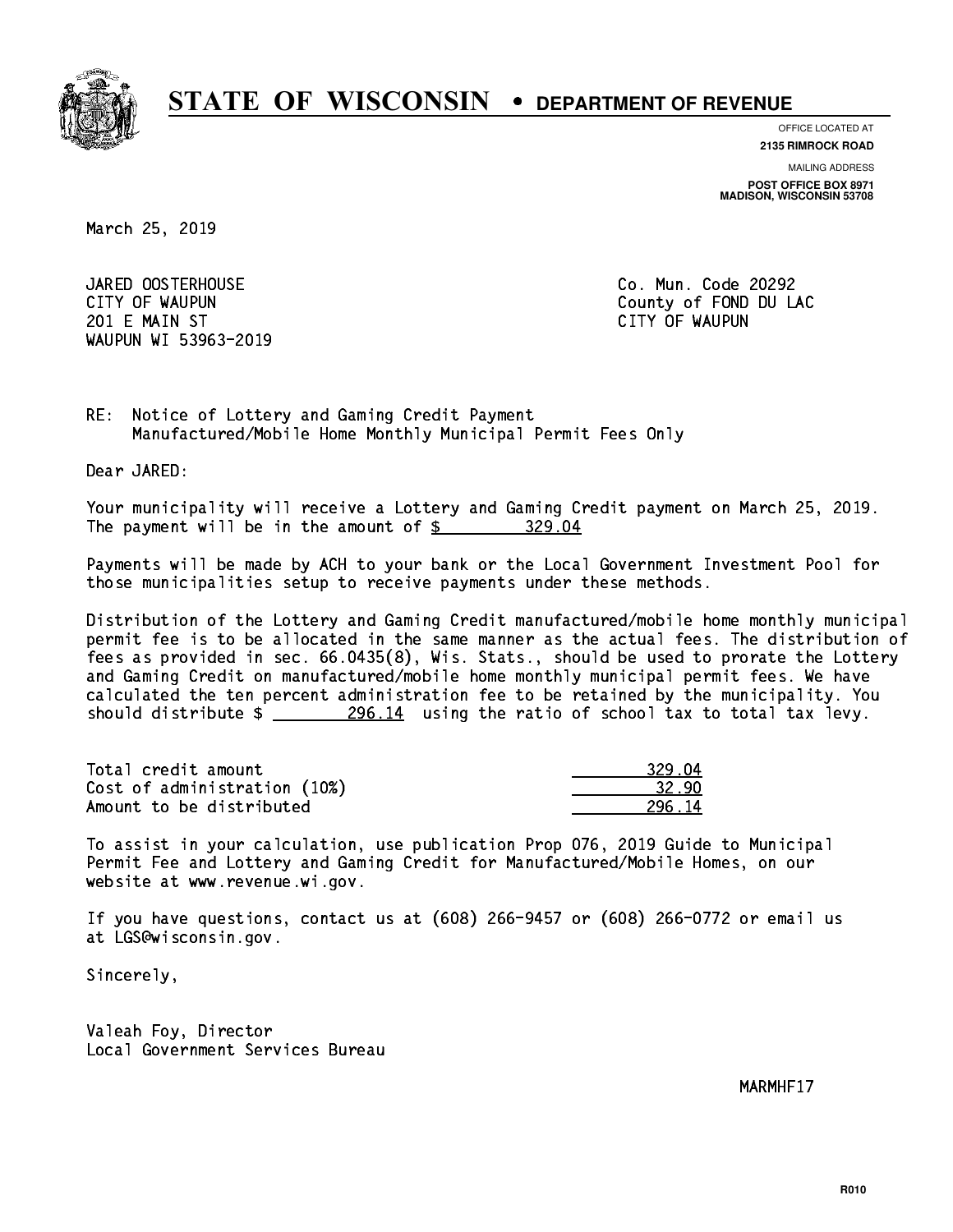

**OFFICE LOCATED AT**

**2135 RIMROCK ROAD**

**MAILING ADDRESS POST OFFICE BOX 8971 MADISON, WISCONSIN 53708**

March 25, 2019

CINDY BRADLEY CITY OF CRANDON County of FOREST PO BOX 335 PO BOX 335 CITY OF CRANDON CRANDON WI 54520-0335

Co. Mun. Code 21211

RE: Notice of Lottery and Gaming Credit Payment Manufactured/Mobile Home Monthly Municipal Permit Fees Only

Dear CINDY:

 Your municipality will receive a Lottery and Gaming Credit payment on March 25, 2019. The payment will be in the amount of \$ 353.59 \_\_\_\_\_\_\_\_\_\_\_\_\_\_\_\_

 Payments will be made by ACH to your bank or the Local Government Investment Pool for those municipalities setup to receive payments under these methods.

 Distribution of the Lottery and Gaming Credit manufactured/mobile home monthly municipal permit fee is to be allocated in the same manner as the actual fees. The distribution of fees as provided in sec. 66.0435(8), Wis. Stats., should be used to prorate the Lottery and Gaming Credit on manufactured/mobile home monthly municipal permit fees. We have calculated the ten percent administration fee to be retained by the municipality. You should distribute  $\frac{24}{24}$  using the ratio of school tax to total tax levy.

| Total credit amount          | 353.59 |
|------------------------------|--------|
| Cost of administration (10%) | 35.35  |
| Amount to be distributed     | 318.24 |

 To assist in your calculation, use publication Prop 076, 2019 Guide to Municipal Permit Fee and Lottery and Gaming Credit for Manufactured/Mobile Homes, on our website at www.revenue.wi.gov.

 If you have questions, contact us at (608) 266-9457 or (608) 266-0772 or email us at LGS@wisconsin.gov.

Sincerely,

 Valeah Foy, Director Local Government Services Bureau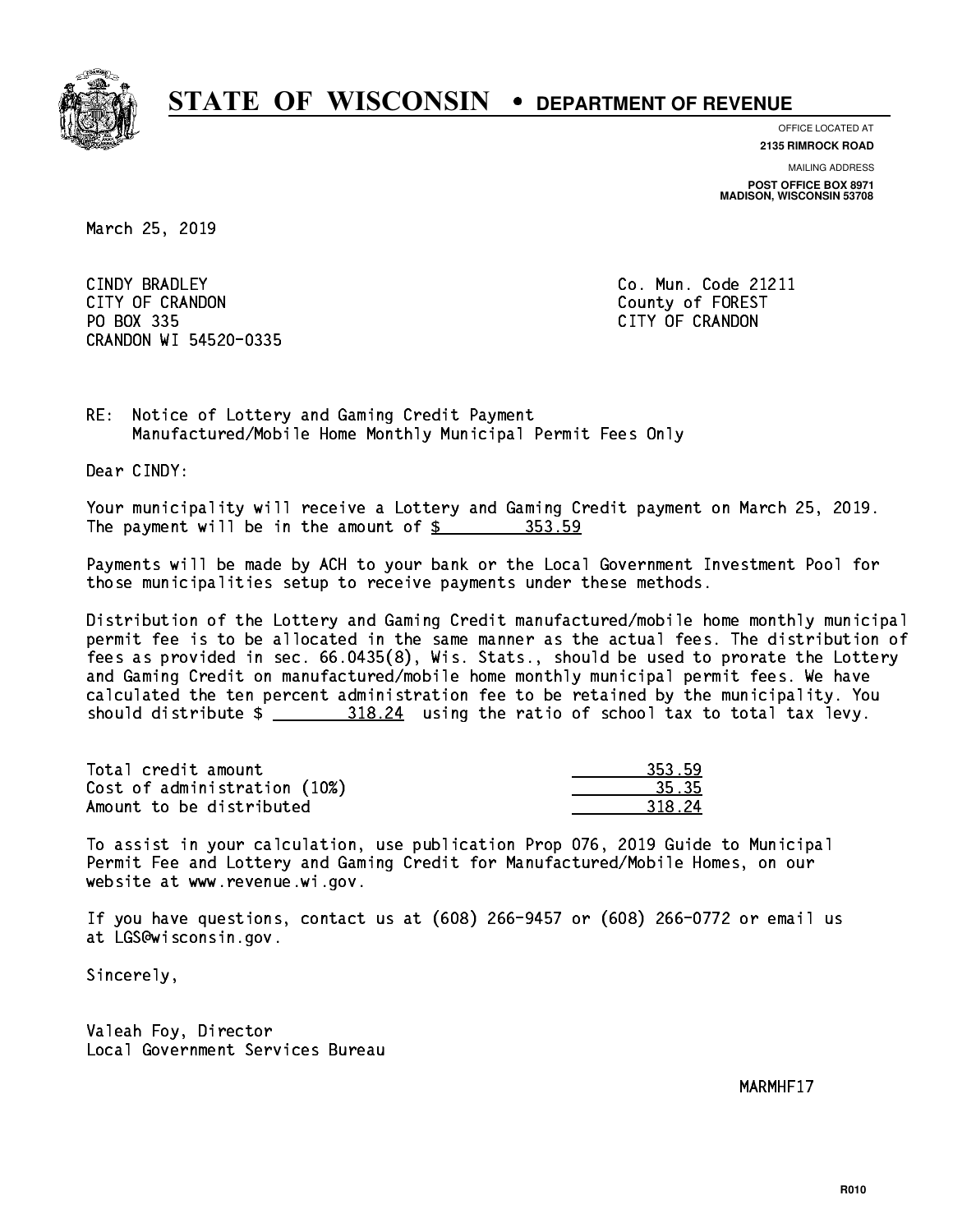

**OFFICE LOCATED AT**

**2135 RIMROCK ROAD**

**MAILING ADDRESS**

**POST OFFICE BOX 8971 MADISON, WISCONSIN 53708**

March 25, 2019

 COURTNEY ROUNDS Co. Mun. Code 22006 Town of Boscobel County of Granty of Granty of Granty of Granty of Granty of Granty of Granty of Granty of Gra 5931 W BLUFF STREET TOWN OF BOSCOBEL BOSCOBEL WI 53805

RE: Notice of Lottery and Gaming Credit Payment Manufactured/Mobile Home Monthly Municipal Permit Fees Only

Dear COURTNEY:

 Your municipality will receive a Lottery and Gaming Credit payment on March 25, 2019. The payment will be in the amount of  $\frac{2}{3}$  470.55

 Payments will be made by ACH to your bank or the Local Government Investment Pool for those municipalities setup to receive payments under these methods.

 Distribution of the Lottery and Gaming Credit manufactured/mobile home monthly municipal permit fee is to be allocated in the same manner as the actual fees. The distribution of fees as provided in sec. 66.0435(8), Wis. Stats., should be used to prorate the Lottery and Gaming Credit on manufactured/mobile home monthly municipal permit fees. We have calculated the ten percent administration fee to be retained by the municipality. You should distribute  $\frac{423.50}{2}$  using the ratio of school tax to total tax levy.

Total credit amount 470.55 Cost of administration (10%) 47.05 \_\_\_\_\_\_\_\_\_\_\_\_\_\_ Amount to be distributed and the set of  $\sim$  423.50

 To assist in your calculation, use publication Prop 076, 2019 Guide to Municipal Permit Fee and Lottery and Gaming Credit for Manufactured/Mobile Homes, on our website at www.revenue.wi.gov.

 If you have questions, contact us at (608) 266-9457 or (608) 266-0772 or email us at LGS@wisconsin.gov.

Sincerely,

 Valeah Foy, Director Local Government Services Bureau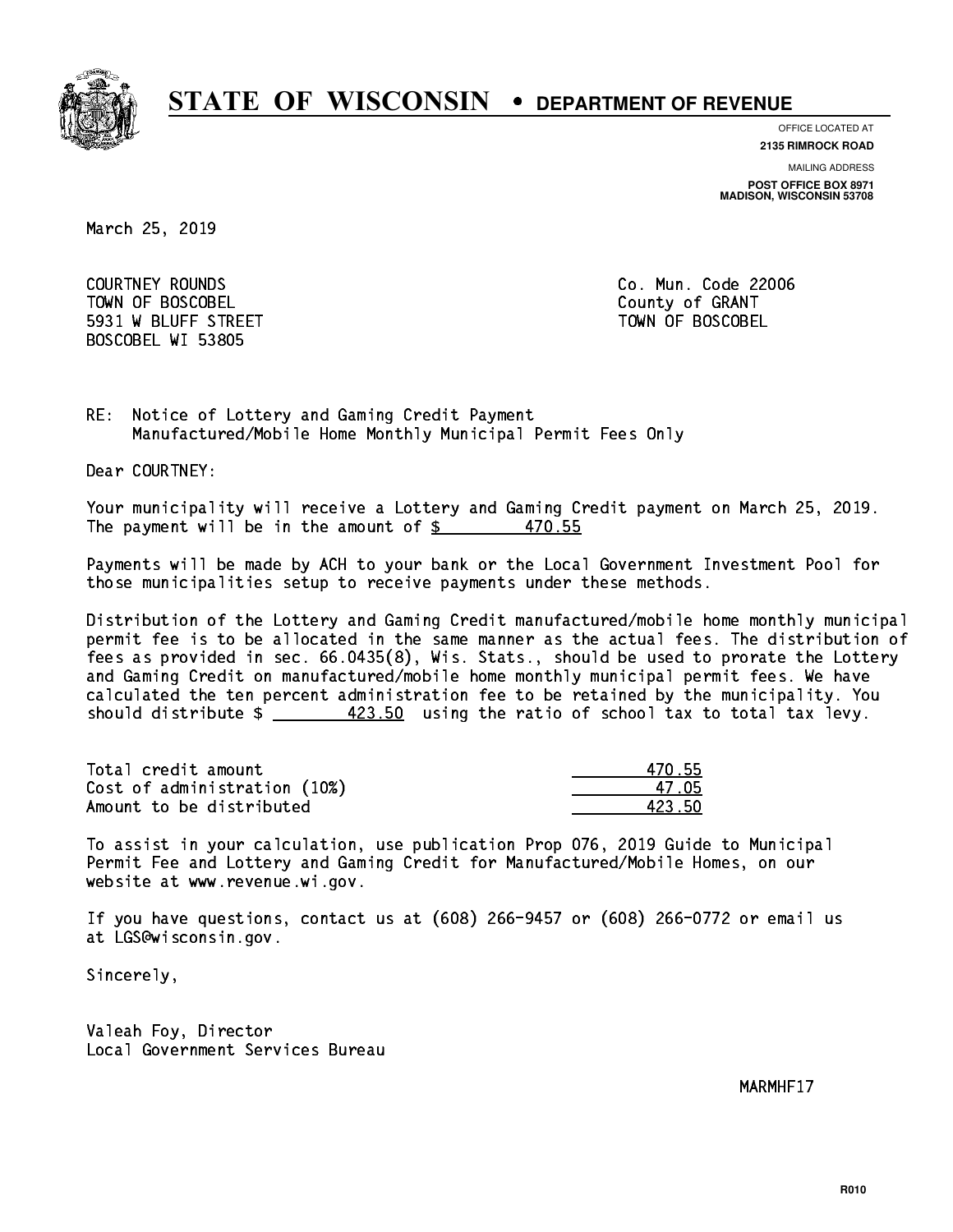

**OFFICE LOCATED AT**

**2135 RIMROCK ROAD**

**MAILING ADDRESS POST OFFICE BOX 8971 MADISON, WISCONSIN 53708**

March 25, 2019

 KEITH SCHLEISMAN Co. Mun. Code 22026 TOWN OF JAMESTOWN County of GRANT 2367 BLUFF RD TOWN OF JAMESTOWN CUBA CITY WI 53807-9747

RE: Notice of Lottery and Gaming Credit Payment Manufactured/Mobile Home Monthly Municipal Permit Fees Only

Dear KEITH:

 Your municipality will receive a Lottery and Gaming Credit payment on March 25, 2019. The payment will be in the amount of  $\frac{2}{3}$  3,411.12

 Payments will be made by ACH to your bank or the Local Government Investment Pool for those municipalities setup to receive payments under these methods.

 Distribution of the Lottery and Gaming Credit manufactured/mobile home monthly municipal permit fee is to be allocated in the same manner as the actual fees. The distribution of fees as provided in sec. 66.0435(8), Wis. Stats., should be used to prorate the Lottery and Gaming Credit on manufactured/mobile home monthly municipal permit fees. We have calculated the ten percent administration fee to be retained by the municipality. You should distribute  $\frac{2.070.01}{2}$  using the ratio of school tax to total tax levy.

| Total credit amount          | 3.411.12 |
|------------------------------|----------|
| Cost of administration (10%) | 341.11   |
| Amount to be distributed     | 3.070.01 |

 To assist in your calculation, use publication Prop 076, 2019 Guide to Municipal Permit Fee and Lottery and Gaming Credit for Manufactured/Mobile Homes, on our website at www.revenue.wi.gov.

 If you have questions, contact us at (608) 266-9457 or (608) 266-0772 or email us at LGS@wisconsin.gov.

Sincerely,

 Valeah Foy, Director Local Government Services Bureau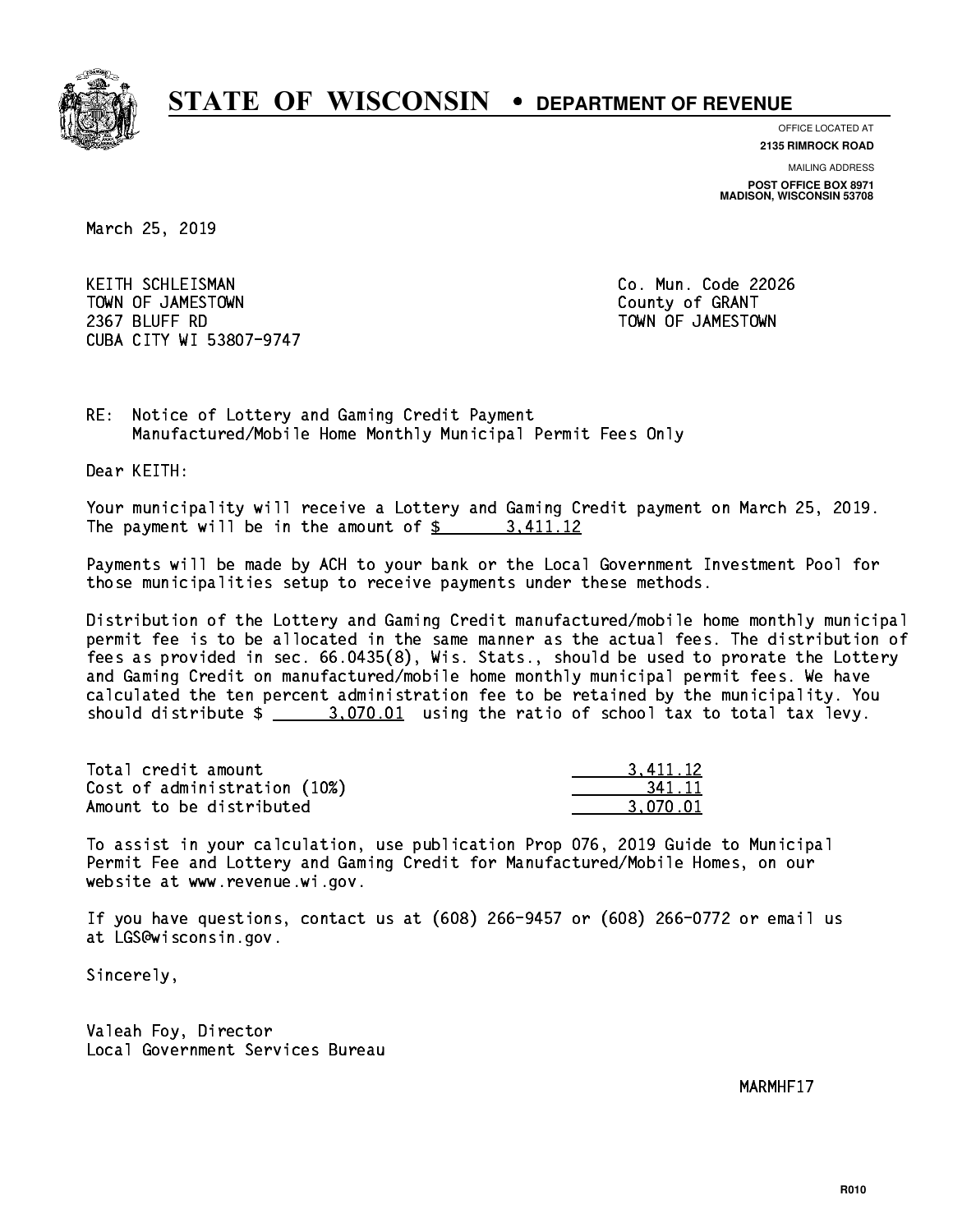

**OFFICE LOCATED AT 2135 RIMROCK ROAD**

**MAILING ADDRESS**

**POST OFFICE BOX 8971 MADISON, WISCONSIN 53708**

March 25, 2019

 LAURIE KING Co. Mun. Code 22034 Town of Marion County of Grants of Grants of Grants of Grants of Grants of Grants of Grants of Grants of Grants 16166 WALTZ LN TOWN OF MARION BOSCOBEL WI 53805-9120

RE: Notice of Lottery and Gaming Credit Payment Manufactured/Mobile Home Monthly Municipal Permit Fees Only

Dear LAURIE:

 Your municipality will receive a Lottery and Gaming Credit payment on March 25, 2019. The payment will be in the amount of  $\frac{2}{3}$  1,672.08

 Payments will be made by ACH to your bank or the Local Government Investment Pool for those municipalities setup to receive payments under these methods.

 Distribution of the Lottery and Gaming Credit manufactured/mobile home monthly municipal permit fee is to be allocated in the same manner as the actual fees. The distribution of fees as provided in sec. 66.0435(8), Wis. Stats., should be used to prorate the Lottery and Gaming Credit on manufactured/mobile home monthly municipal permit fees. We have calculated the ten percent administration fee to be retained by the municipality. You should distribute  $\frac{1.504.88}{1.504.88}$  using the ratio of school tax to total tax levy.

| Total credit amount          | 1,672.08 |
|------------------------------|----------|
| Cost of administration (10%) | 167.20   |
| Amount to be distributed     | 1,504.88 |

 To assist in your calculation, use publication Prop 076, 2019 Guide to Municipal Permit Fee and Lottery and Gaming Credit for Manufactured/Mobile Homes, on our website at www.revenue.wi.gov.

 If you have questions, contact us at (608) 266-9457 or (608) 266-0772 or email us at LGS@wisconsin.gov.

Sincerely,

 Valeah Foy, Director Local Government Services Bureau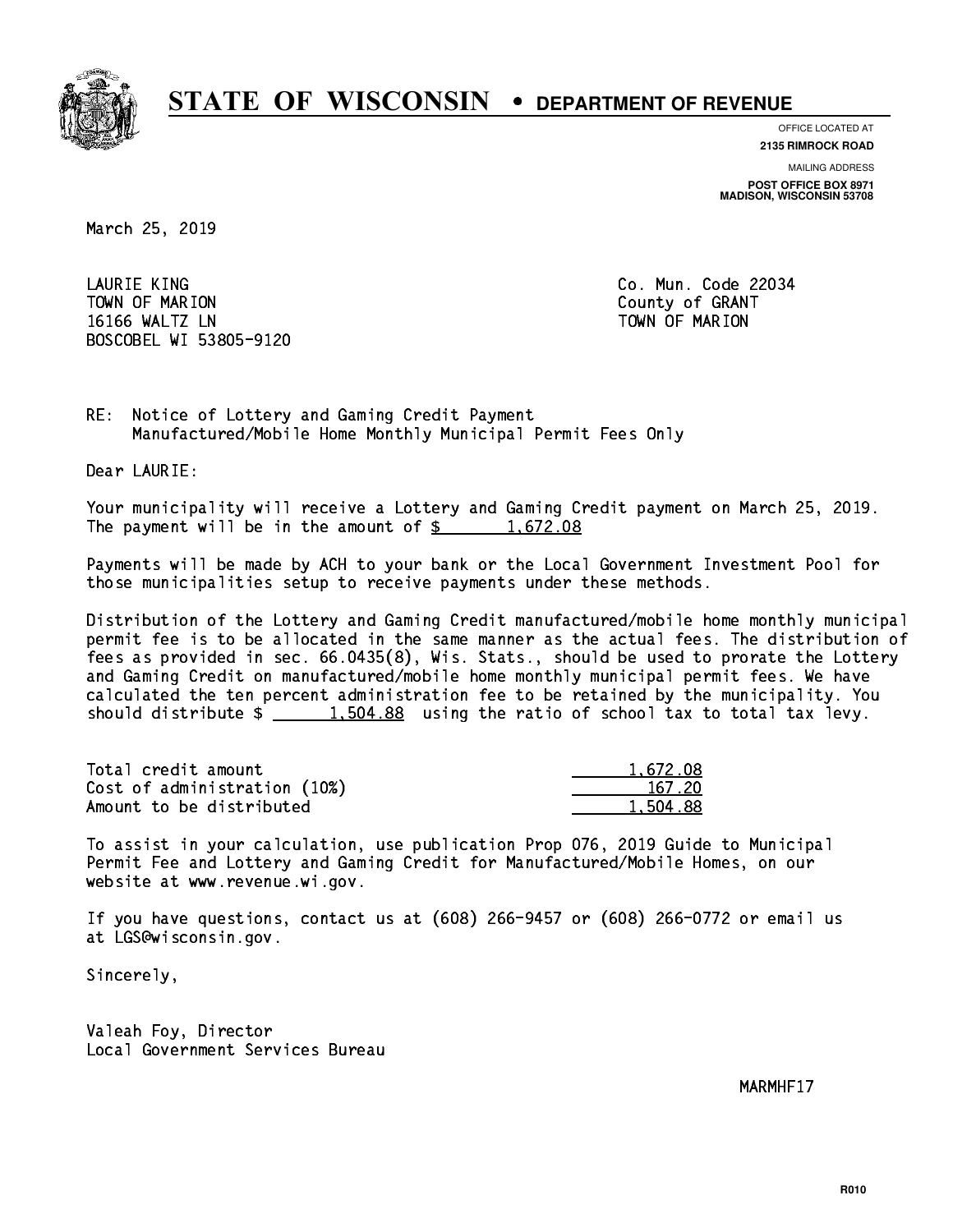

**OFFICE LOCATED AT**

**2135 RIMROCK ROAD**

**MAILING ADDRESS POST OFFICE BOX 8971 MADISON, WISCONSIN 53708**

March 25, 2019

MERRY COOLEY TOWN OF MOUNT IDA County of GRANT 5363 PINE RD. TOWN OF MOUNT IDA FENNIMORE WI 53809

Co. Mun. Code 22040

RE: Notice of Lottery and Gaming Credit Payment Manufactured/Mobile Home Monthly Municipal Permit Fees Only

Dear MERRY:

 Your municipality will receive a Lottery and Gaming Credit payment on March 25, 2019. The payment will be in the amount of  $\frac{2}{3}$  182.52

 Payments will be made by ACH to your bank or the Local Government Investment Pool for those municipalities setup to receive payments under these methods.

 Distribution of the Lottery and Gaming Credit manufactured/mobile home monthly municipal permit fee is to be allocated in the same manner as the actual fees. The distribution of fees as provided in sec. 66.0435(8), Wis. Stats., should be used to prorate the Lottery and Gaming Credit on manufactured/mobile home monthly municipal permit fees. We have calculated the ten percent administration fee to be retained by the municipality. You should distribute  $\frac{164.27}{164.27}$  using the ratio of school tax to total tax levy.

Total credit amount Cost of administration (10%) Amount to be distributed

| 12.52 |
|-------|
| ' 25  |
| . 27  |

 To assist in your calculation, use publication Prop 076, 2019 Guide to Municipal Permit Fee and Lottery and Gaming Credit for Manufactured/Mobile Homes, on our website at www.revenue.wi.gov.

 If you have questions, contact us at (608) 266-9457 or (608) 266-0772 or email us at LGS@wisconsin.gov.

Sincerely,

 Valeah Foy, Director Local Government Services Bureau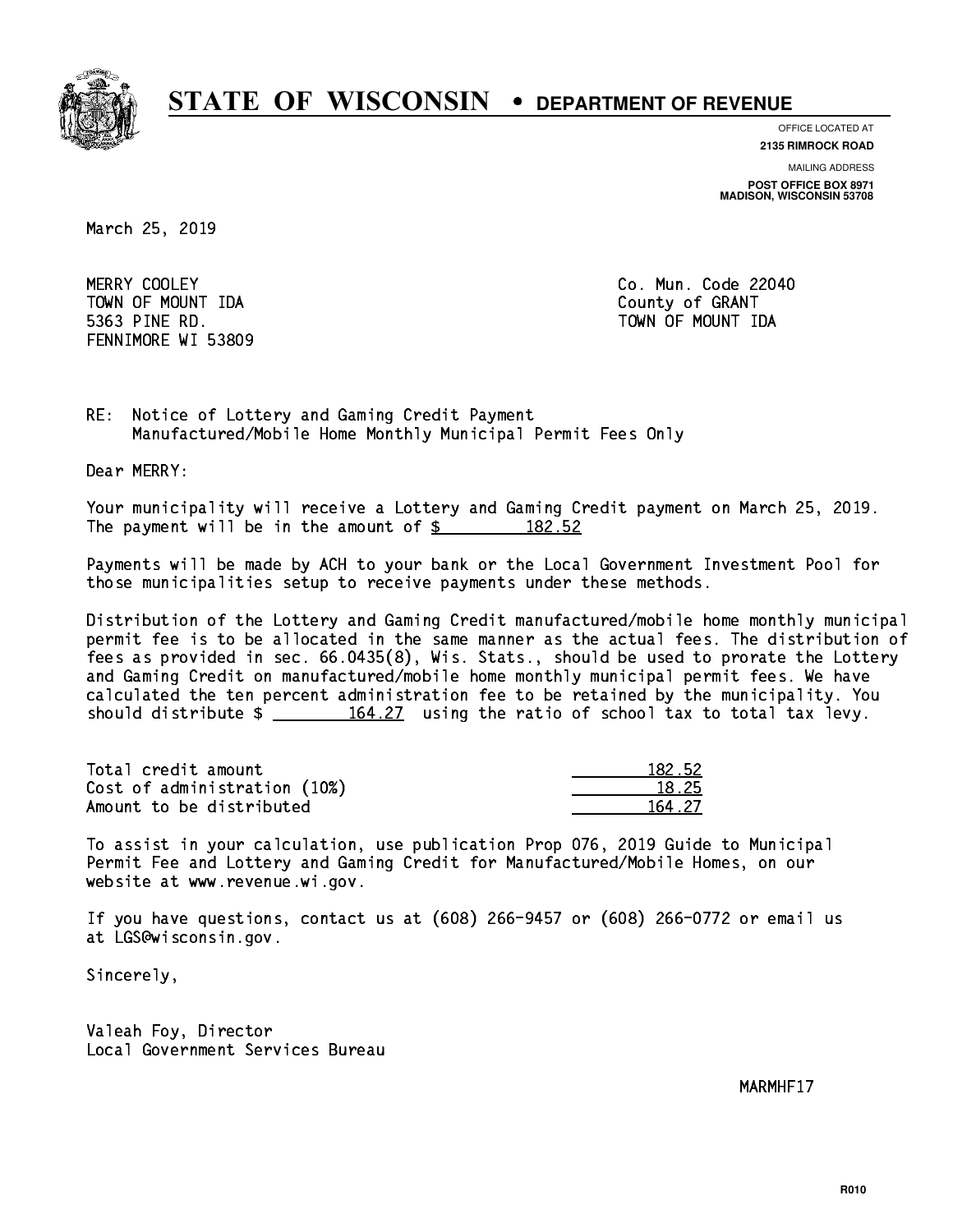

**OFFICE LOCATED AT**

**2135 RIMROCK ROAD**

**MAILING ADDRESS POST OFFICE BOX 8971 MADISON, WISCONSIN 53708**

March 25, 2019

DAVID KLAR TOWN OF PLATTEVILLE COUNTY OF GRANT 1693 SOUTHWEST RD TOWN OF PLATTEVILLE PLATTEVILLE WI 53818-8903

Co. Mun. Code 22050

RE: Notice of Lottery and Gaming Credit Payment Manufactured/Mobile Home Monthly Municipal Permit Fees Only

Dear DAVID:

 Your municipality will receive a Lottery and Gaming Credit payment on March 25, 2019. The payment will be in the amount of  $\frac{2}{3}$  1,589.40

 Payments will be made by ACH to your bank or the Local Government Investment Pool for those municipalities setup to receive payments under these methods.

 Distribution of the Lottery and Gaming Credit manufactured/mobile home monthly municipal permit fee is to be allocated in the same manner as the actual fees. The distribution of fees as provided in sec. 66.0435(8), Wis. Stats., should be used to prorate the Lottery and Gaming Credit on manufactured/mobile home monthly municipal permit fees. We have calculated the ten percent administration fee to be retained by the municipality. You should distribute  $\frac{1,430.46}{2}$  using the ratio of school tax to total tax levy.

| Total credit amount          | 1,589.40 |
|------------------------------|----------|
| Cost of administration (10%) | 158.94   |
| Amount to be distributed     | 1,430.46 |

 To assist in your calculation, use publication Prop 076, 2019 Guide to Municipal Permit Fee and Lottery and Gaming Credit for Manufactured/Mobile Homes, on our website at www.revenue.wi.gov.

 If you have questions, contact us at (608) 266-9457 or (608) 266-0772 or email us at LGS@wisconsin.gov.

Sincerely,

 Valeah Foy, Director Local Government Services Bureau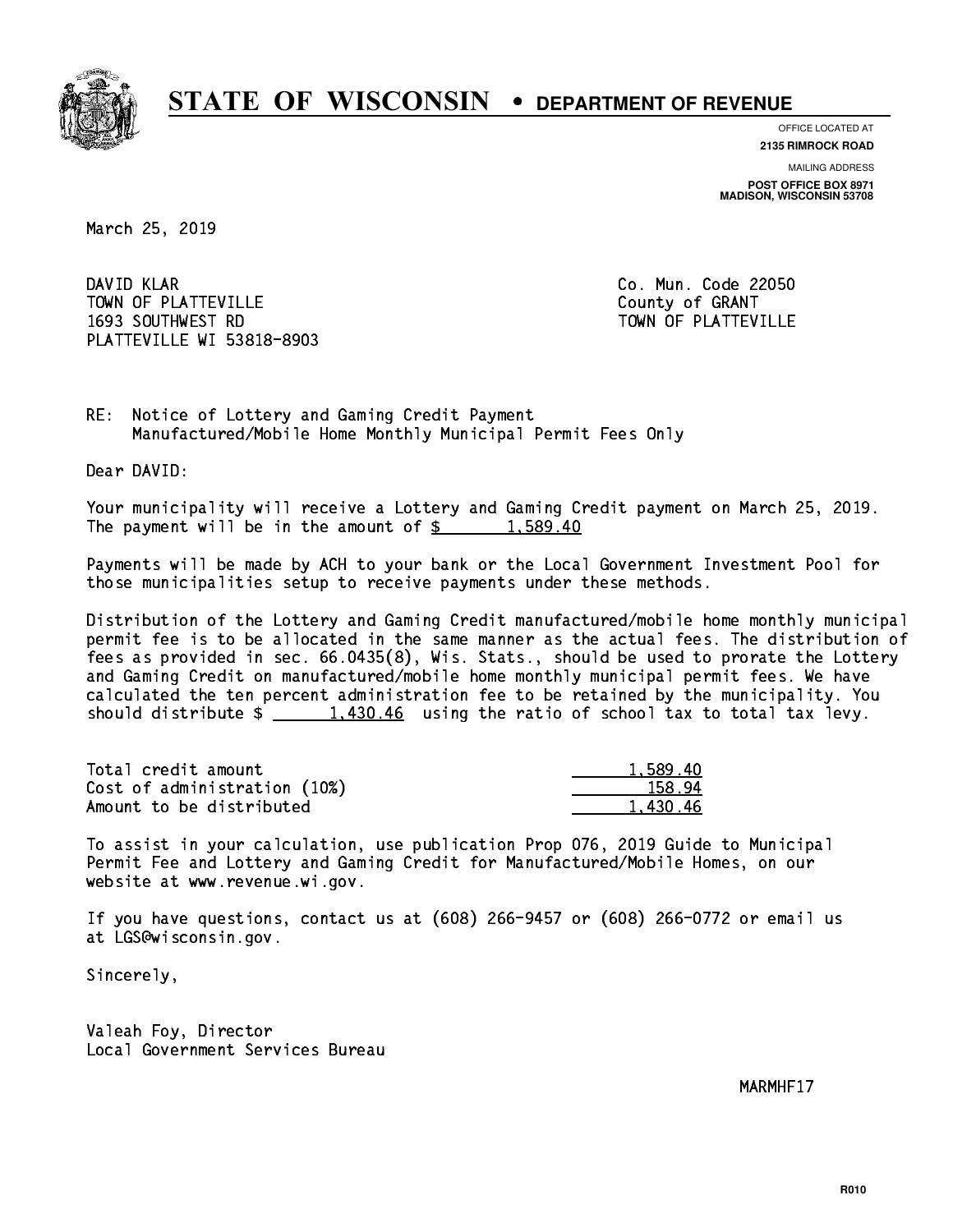

**OFFICE LOCATED AT 2135 RIMROCK ROAD**

**MAILING ADDRESS**

**POST OFFICE BOX 8971 MADISON, WISCONSIN 53708**

March 25, 2019

MARY BRANDT Town of Streets. The Small county of Grants of Grants of Grants of Grants of Grants of Grants of Grants of Gra 1903 COUNTY RD H TOWN OF SMELSER CUBA CITY WI 53807-9576

Co. Mun. Code 22054

RE: Notice of Lottery and Gaming Credit Payment Manufactured/Mobile Home Monthly Municipal Permit Fees Only

Dear MARY:

 Your municipality will receive a Lottery and Gaming Credit payment on March 25, 2019. The payment will be in the amount of \$ 306.96 \_\_\_\_\_\_\_\_\_\_\_\_\_\_\_\_

 Payments will be made by ACH to your bank or the Local Government Investment Pool for those municipalities setup to receive payments under these methods.

 Distribution of the Lottery and Gaming Credit manufactured/mobile home monthly municipal permit fee is to be allocated in the same manner as the actual fees. The distribution of fees as provided in sec. 66.0435(8), Wis. Stats., should be used to prorate the Lottery and Gaming Credit on manufactured/mobile home monthly municipal permit fees. We have calculated the ten percent administration fee to be retained by the municipality. You should distribute  $\frac{276.27}{276.27}$  using the ratio of school tax to total tax levy.

| Total credit amount          | 306.96 |
|------------------------------|--------|
| Cost of administration (10%) | 30. 69 |
| Amount to be distributed     | 276 27 |

| 16.96  |
|--------|
| N 69   |
| 276.27 |

 To assist in your calculation, use publication Prop 076, 2019 Guide to Municipal Permit Fee and Lottery and Gaming Credit for Manufactured/Mobile Homes, on our website at www.revenue.wi.gov.

 If you have questions, contact us at (608) 266-9457 or (608) 266-0772 or email us at LGS@wisconsin.gov.

Sincerely,

 Valeah Foy, Director Local Government Services Bureau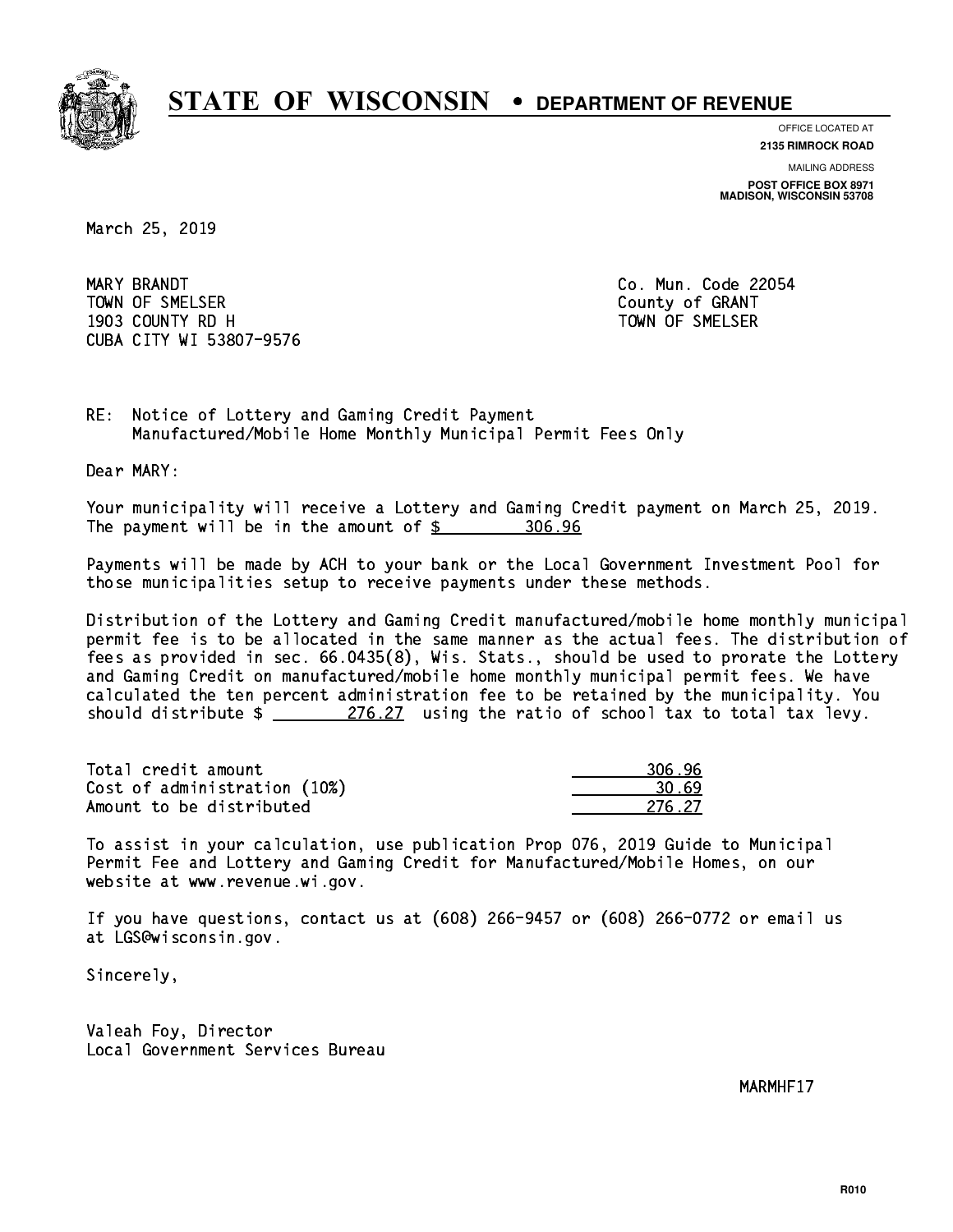

**OFFICE LOCATED AT**

**2135 RIMROCK ROAD**

**MAILING ADDRESS POST OFFICE BOX 8971 MADISON, WISCONSIN 53708**

March 25, 2019

MARY CULLIGAN VILLAGE OF BLOOMINGTON COUNTY OF GRANT BLOOMINGTON WI 53804

Co. Mun. Code 22107 453 CANAL ST VILLAGE OF BLOOMINGTON

RE: Notice of Lottery and Gaming Credit Payment Manufactured/Mobile Home Monthly Municipal Permit Fees Only

Dear MARY:

 Your municipality will receive a Lottery and Gaming Credit payment on March 25, 2019. The payment will be in the amount of \$ 524.02 \_\_\_\_\_\_\_\_\_\_\_\_\_\_\_\_

 Payments will be made by ACH to your bank or the Local Government Investment Pool for those municipalities setup to receive payments under these methods.

 Distribution of the Lottery and Gaming Credit manufactured/mobile home monthly municipal permit fee is to be allocated in the same manner as the actual fees. The distribution of fees as provided in sec. 66.0435(8), Wis. Stats., should be used to prorate the Lottery and Gaming Credit on manufactured/mobile home monthly municipal permit fees. We have calculated the ten percent administration fee to be retained by the municipality. You should distribute  $\frac{2}{1.62}$  using the ratio of school tax to total tax levy.

Total credit amount Cost of administration (10%) Amount to be distributed

| 4. N2.<br>521 |
|---------------|
| 52.<br>Lω     |
| 171.62        |

 To assist in your calculation, use publication Prop 076, 2019 Guide to Municipal Permit Fee and Lottery and Gaming Credit for Manufactured/Mobile Homes, on our website at www.revenue.wi.gov.

 If you have questions, contact us at (608) 266-9457 or (608) 266-0772 or email us at LGS@wisconsin.gov.

Sincerely,

 Valeah Foy, Director Local Government Services Bureau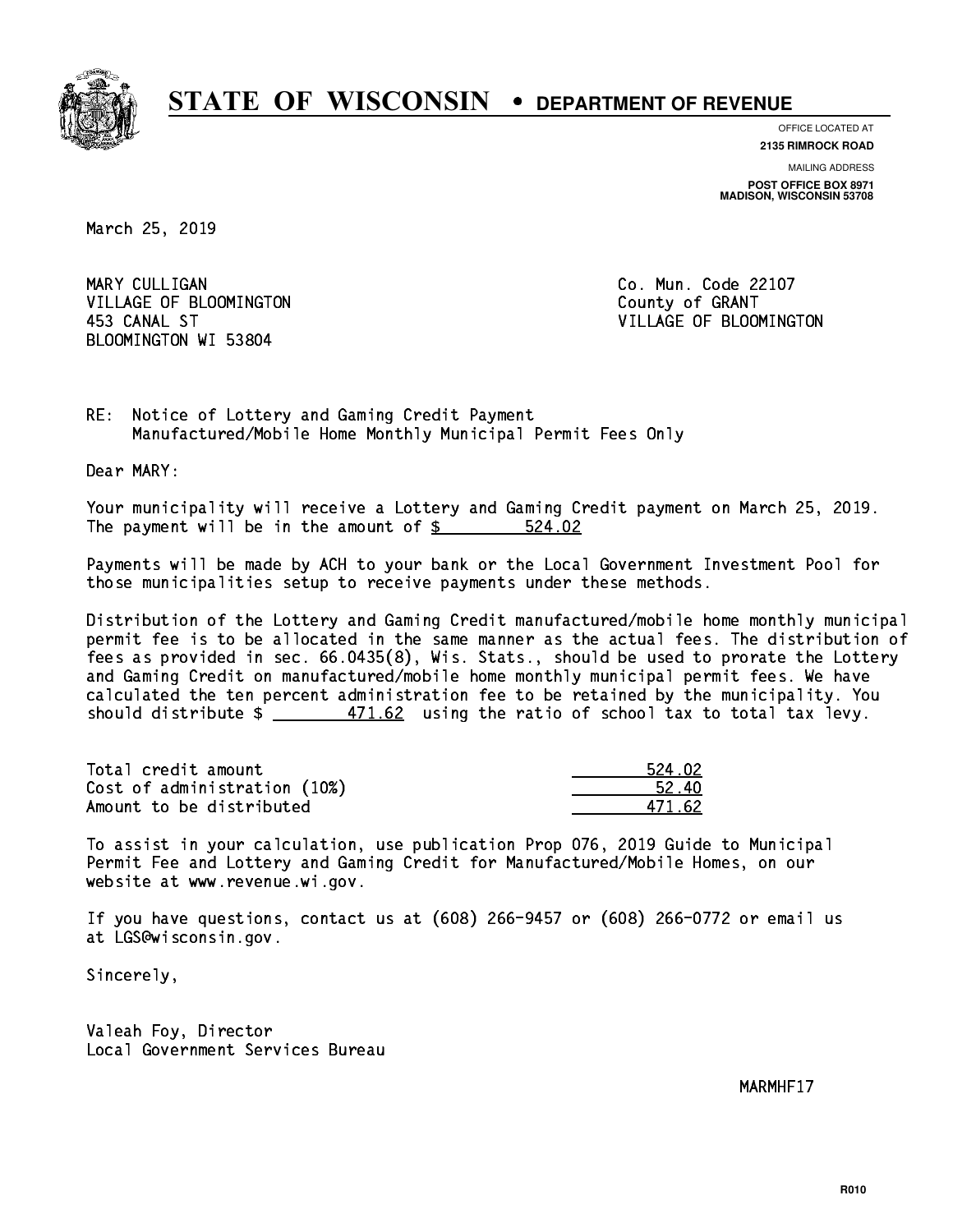

**OFFICE LOCATED AT**

**2135 RIMROCK ROAD**

**MAILING ADDRESS POST OFFICE BOX 8971 MADISON, WISCONSIN 53708**

March 25, 2019

MARLENE ESSER VILLAGE OF CASSVILLE COUNTY OF GRANT 100 W AMELIA ST VILLAGE OF CASSVILLE CASSVILLE WI 53806-9510

Co. Mun. Code 22111

RE: Notice of Lottery and Gaming Credit Payment Manufactured/Mobile Home Monthly Municipal Permit Fees Only

Dear MARLENE:

 Your municipality will receive a Lottery and Gaming Credit payment on March 25, 2019. The payment will be in the amount of \$ 343.32 \_\_\_\_\_\_\_\_\_\_\_\_\_\_\_\_

 Payments will be made by ACH to your bank or the Local Government Investment Pool for those municipalities setup to receive payments under these methods.

 Distribution of the Lottery and Gaming Credit manufactured/mobile home monthly municipal permit fee is to be allocated in the same manner as the actual fees. The distribution of fees as provided in sec. 66.0435(8), Wis. Stats., should be used to prorate the Lottery and Gaming Credit on manufactured/mobile home monthly municipal permit fees. We have calculated the ten percent administration fee to be retained by the municipality. You should distribute  $\frac{208.99}{208.99}$  using the ratio of school tax to total tax levy.

| Total credit amount          | 343.32 |
|------------------------------|--------|
| Cost of administration (10%) | 34.33  |
| Amount to be distributed     | 308.99 |

| L 32.     |
|-----------|
| . २२      |
| . റ<br>יי |

 To assist in your calculation, use publication Prop 076, 2019 Guide to Municipal Permit Fee and Lottery and Gaming Credit for Manufactured/Mobile Homes, on our website at www.revenue.wi.gov.

 If you have questions, contact us at (608) 266-9457 or (608) 266-0772 or email us at LGS@wisconsin.gov.

Sincerely,

 Valeah Foy, Director Local Government Services Bureau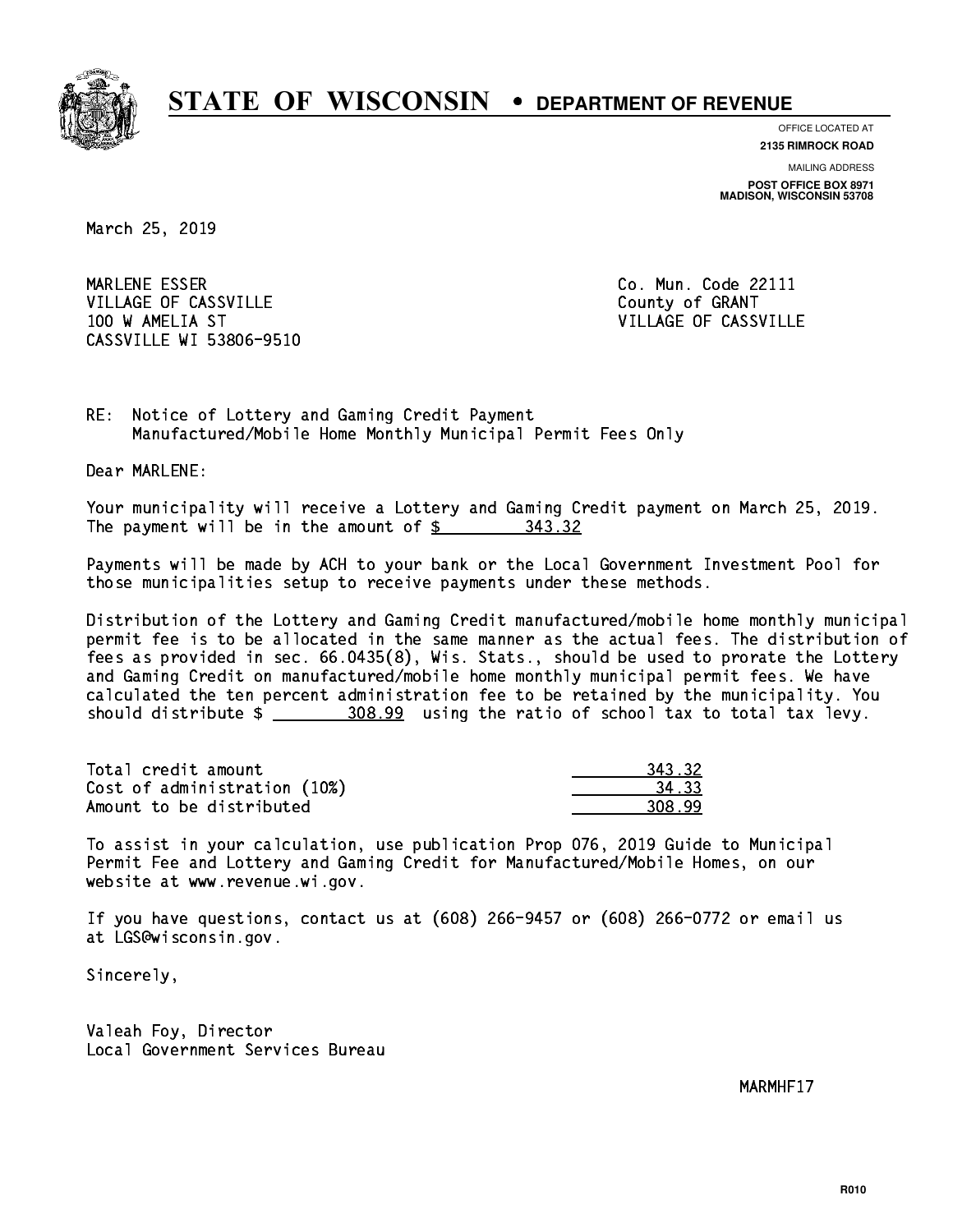

**OFFICE LOCATED AT**

**2135 RIMROCK ROAD**

**MAILING ADDRESS POST OFFICE BOX 8971 MADISON, WISCONSIN 53708**

March 25, 2019

SALLY BAUER VILLAGE OF HAZEL GREEN COUNTY OF GRANT 1610 FAIRPLAY STREET VILLAGE OF HAZEL GREEN HAZEL GREEN WI 53811-0367

Co. Mun. Code 22136

RE: Notice of Lottery and Gaming Credit Payment Manufactured/Mobile Home Monthly Municipal Permit Fees Only

Dear SALLY:

 Your municipality will receive a Lottery and Gaming Credit payment on March 25, 2019. The payment will be in the amount of \$ 595.43 \_\_\_\_\_\_\_\_\_\_\_\_\_\_\_\_

 Payments will be made by ACH to your bank or the Local Government Investment Pool for those municipalities setup to receive payments under these methods.

 Distribution of the Lottery and Gaming Credit manufactured/mobile home monthly municipal permit fee is to be allocated in the same manner as the actual fees. The distribution of fees as provided in sec. 66.0435(8), Wis. Stats., should be used to prorate the Lottery and Gaming Credit on manufactured/mobile home monthly municipal permit fees. We have calculated the ten percent administration fee to be retained by the municipality. You should distribute  $\frac{2}{1}$   $\frac{535.89}{2}$  using the ratio of school tax to total tax levy.

| Total credit amount          | 595.43 |
|------------------------------|--------|
| Cost of administration (10%) | 59.54  |
| Amount to be distributed     | 535.89 |

 To assist in your calculation, use publication Prop 076, 2019 Guide to Municipal Permit Fee and Lottery and Gaming Credit for Manufactured/Mobile Homes, on our website at www.revenue.wi.gov.

 If you have questions, contact us at (608) 266-9457 or (608) 266-0772 or email us at LGS@wisconsin.gov.

Sincerely,

 Valeah Foy, Director Local Government Services Bureau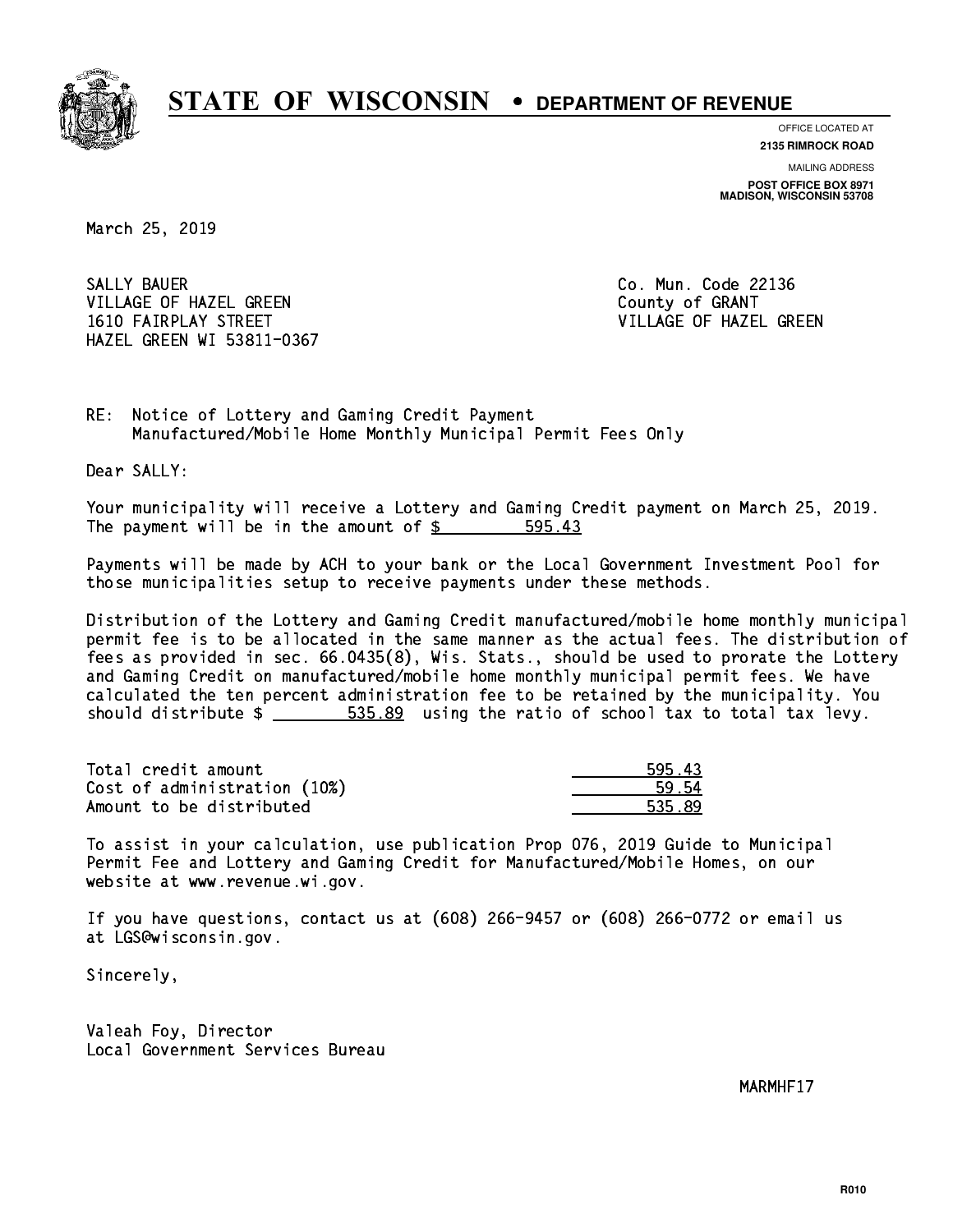

**OFFICE LOCATED AT**

**2135 RIMROCK ROAD**

**MAILING ADDRESS POST OFFICE BOX 8971 MADISON, WISCONSIN 53708**

March 25, 2019

CINDA JOHNSON VILLAGE OF MUSCODA COUNTY OF GRANT 206 N WISCONSIN AVE VILLAGE OF MUSCODA MUSCODA WI 53573

Co. Mun. Code 22153

RE: Notice of Lottery and Gaming Credit Payment Manufactured/Mobile Home Monthly Municipal Permit Fees Only

Dear CINDA:

 Your municipality will receive a Lottery and Gaming Credit payment on March 25, 2019. The payment will be in the amount of  $\frac{2}{3}$  1,969.68

 Payments will be made by ACH to your bank or the Local Government Investment Pool for those municipalities setup to receive payments under these methods.

 Distribution of the Lottery and Gaming Credit manufactured/mobile home monthly municipal permit fee is to be allocated in the same manner as the actual fees. The distribution of fees as provided in sec. 66.0435(8), Wis. Stats., should be used to prorate the Lottery and Gaming Credit on manufactured/mobile home monthly municipal permit fees. We have calculated the ten percent administration fee to be retained by the municipality. You should distribute  $\frac{1,772.72}{1,772.72}$  using the ratio of school tax to total tax levy.

| Total credit amount          | 1.969.68 |
|------------------------------|----------|
| Cost of administration (10%) | 196.96   |
| Amount to be distributed     | 1,772.72 |

 To assist in your calculation, use publication Prop 076, 2019 Guide to Municipal Permit Fee and Lottery and Gaming Credit for Manufactured/Mobile Homes, on our website at www.revenue.wi.gov.

 If you have questions, contact us at (608) 266-9457 or (608) 266-0772 or email us at LGS@wisconsin.gov.

Sincerely,

 Valeah Foy, Director Local Government Services Bureau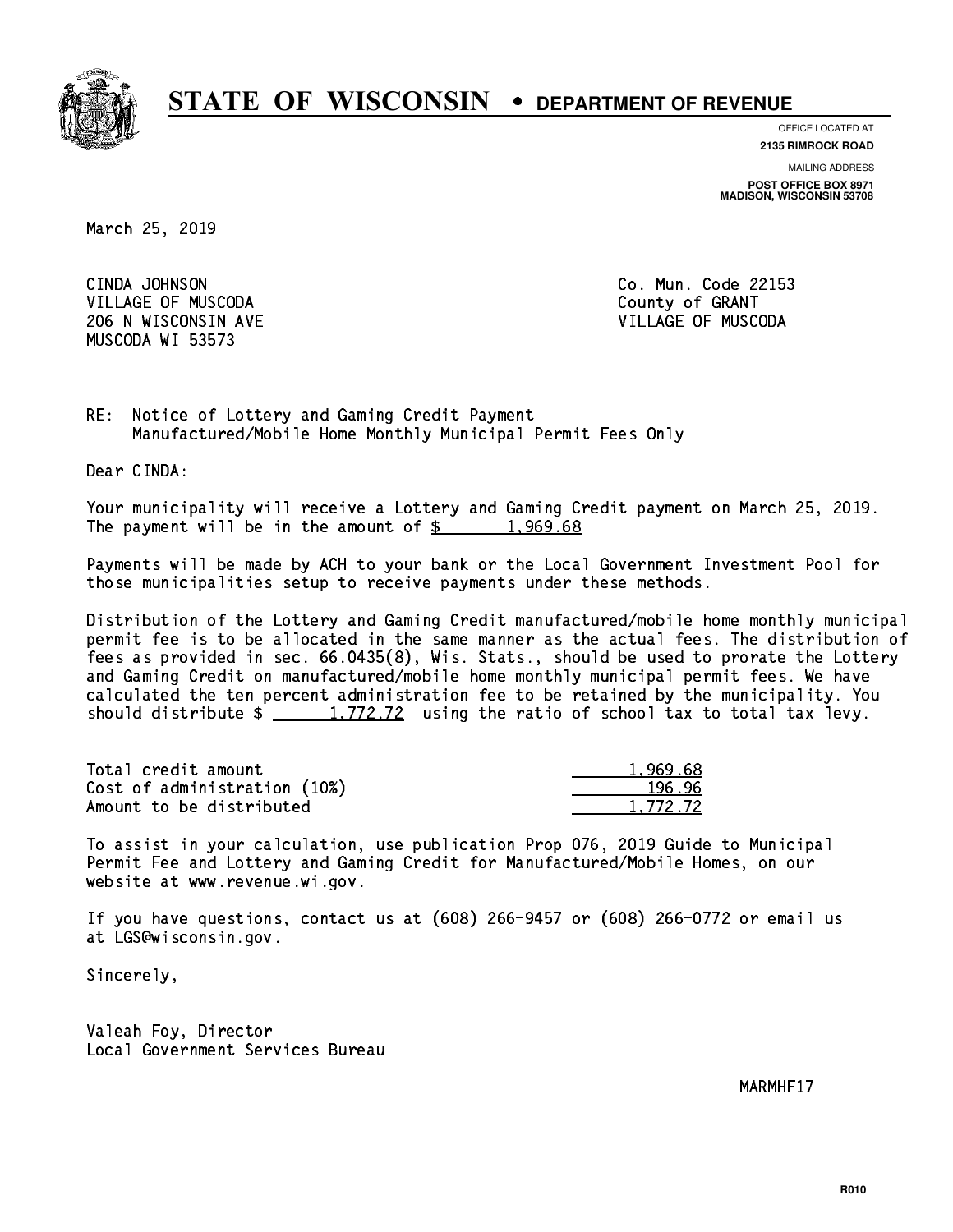

**OFFICE LOCATED AT**

**2135 RIMROCK ROAD**

**MAILING ADDRESS POST OFFICE BOX 8971 MADISON, WISCONSIN 53708**

March 25, 2019

LORI BAKER VILLAGE OF PATCH GROVE COUNTY OF GRANT PATCH GROVE WI 53817

Co. Mun. Code 22171 729 N MAIN ST VILLAGE OF PATCH GROVE

RE: Notice of Lottery and Gaming Credit Payment Manufactured/Mobile Home Monthly Municipal Permit Fees Only

Dear LORI:

 Your municipality will receive a Lottery and Gaming Credit payment on March 25, 2019. The payment will be in the amount of \$ 583.80 \_\_\_\_\_\_\_\_\_\_\_\_\_\_\_\_

 Payments will be made by ACH to your bank or the Local Government Investment Pool for those municipalities setup to receive payments under these methods.

 Distribution of the Lottery and Gaming Credit manufactured/mobile home monthly municipal permit fee is to be allocated in the same manner as the actual fees. The distribution of fees as provided in sec. 66.0435(8), Wis. Stats., should be used to prorate the Lottery and Gaming Credit on manufactured/mobile home monthly municipal permit fees. We have calculated the ten percent administration fee to be retained by the municipality. You should distribute  $\frac{25-42}{2}$  using the ratio of school tax to total tax levy.

Total credit amount Cost of administration (10%) Amount to be distributed

| ווא צא<br>- 1 |
|---------------|
| १ २२          |
| 12<br>-76     |

 To assist in your calculation, use publication Prop 076, 2019 Guide to Municipal Permit Fee and Lottery and Gaming Credit for Manufactured/Mobile Homes, on our website at www.revenue.wi.gov.

 If you have questions, contact us at (608) 266-9457 or (608) 266-0772 or email us at LGS@wisconsin.gov.

Sincerely,

 Valeah Foy, Director Local Government Services Bureau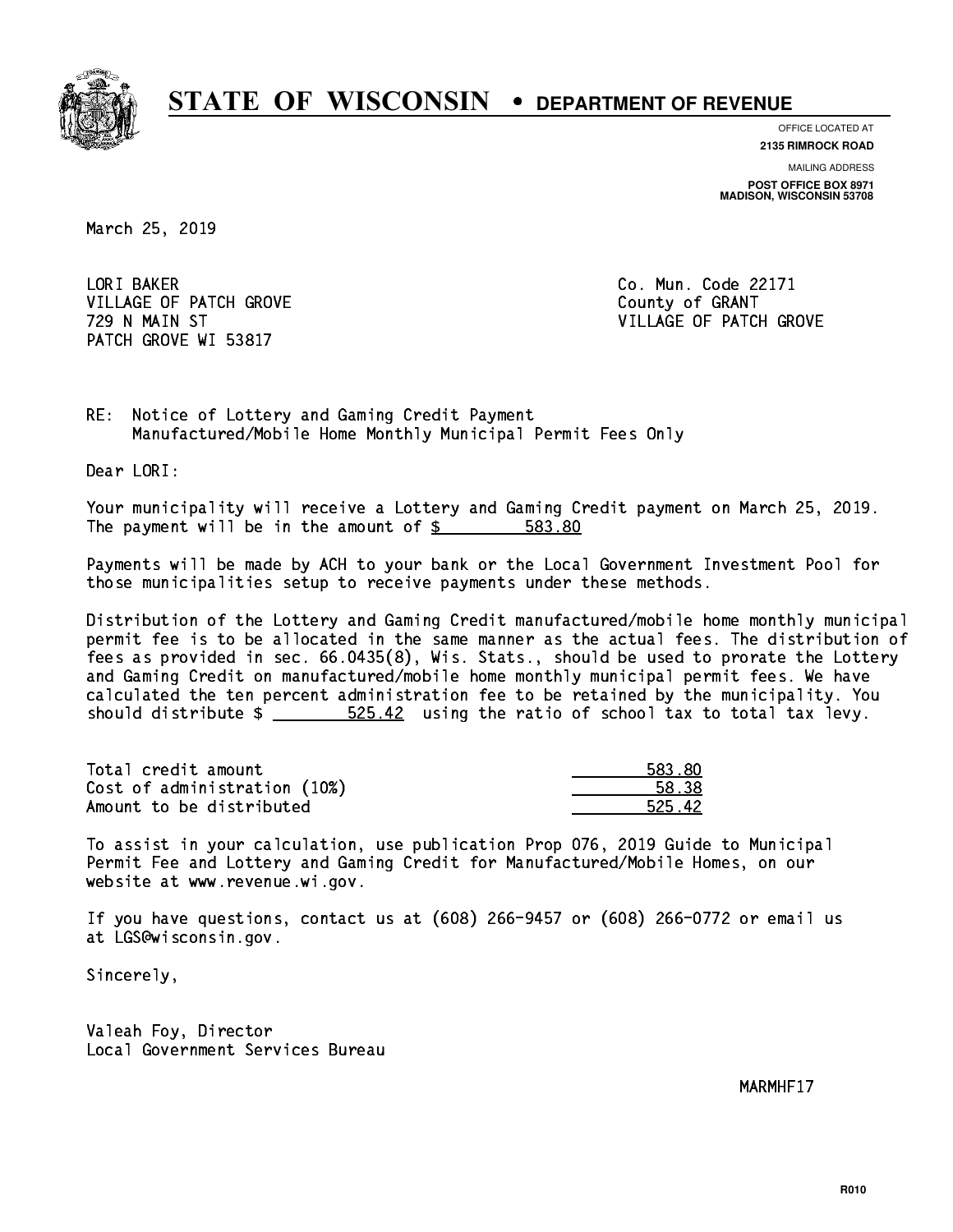

**OFFICE LOCATED AT**

**2135 RIMROCK ROAD**

**MAILING ADDRESS POST OFFICE BOX 8971 MADISON, WISCONSIN 53708**

March 25, 2019

 JESSE GAVINSKI Co. Mun. Code 22172 VILLAGE OF POTOSI COUNTY OF GRANT 105 N MAIN ST VILLAGE OF POTOSI POTOSI WI 53820-9709

RE: Notice of Lottery and Gaming Credit Payment Manufactured/Mobile Home Monthly Municipal Permit Fees Only

Dear JESSE:

 Your municipality will receive a Lottery and Gaming Credit payment on March 25, 2019. The payment will be in the amount of  $\frac{207.08}{200}$ 

 Payments will be made by ACH to your bank or the Local Government Investment Pool for those municipalities setup to receive payments under these methods.

 Distribution of the Lottery and Gaming Credit manufactured/mobile home monthly municipal permit fee is to be allocated in the same manner as the actual fees. The distribution of fees as provided in sec. 66.0435(8), Wis. Stats., should be used to prorate the Lottery and Gaming Credit on manufactured/mobile home monthly municipal permit fees. We have calculated the ten percent administration fee to be retained by the municipality. You should distribute  $\frac{2}{2}$   $\frac{186.38}{2}$  using the ratio of school tax to total tax levy.

Total credit amount Cost of administration (10%) Amount to be distributed

| 207.08     |
|------------|
| n zn<br>۰, |
| 186.38     |

 To assist in your calculation, use publication Prop 076, 2019 Guide to Municipal Permit Fee and Lottery and Gaming Credit for Manufactured/Mobile Homes, on our website at www.revenue.wi.gov.

 If you have questions, contact us at (608) 266-9457 or (608) 266-0772 or email us at LGS@wisconsin.gov.

Sincerely,

 Valeah Foy, Director Local Government Services Bureau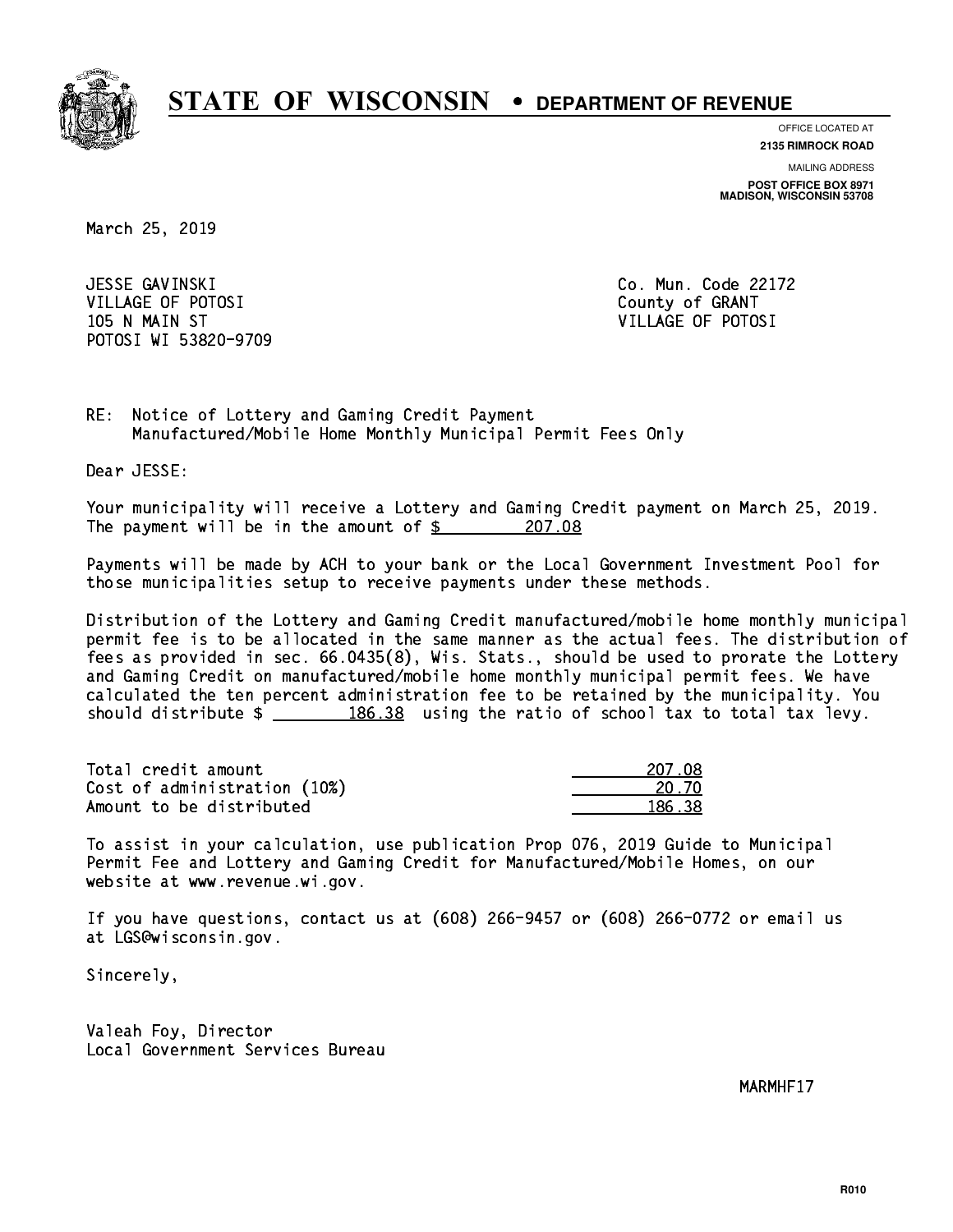

**OFFICE LOCATED AT**

**2135 RIMROCK ROAD**

**MAILING ADDRESS POST OFFICE BOX 8971 MADISON, WISCONSIN 53708**

March 25, 2019

 ARLIE HARRIS Co. Mun. Code 22206 CITY OF BOSCOBEL County of GRANT 1006 WISCONSIN AVE CITY OF BOSCOBEL BOSCOBEL WI 53805-1532

RE: Notice of Lottery and Gaming Credit Payment Manufactured/Mobile Home Monthly Municipal Permit Fees Only

Dear ARLIE:

 Your municipality will receive a Lottery and Gaming Credit payment on March 25, 2019. The payment will be in the amount of \$ 774.77 \_\_\_\_\_\_\_\_\_\_\_\_\_\_\_\_

 Payments will be made by ACH to your bank or the Local Government Investment Pool for those municipalities setup to receive payments under these methods.

 Distribution of the Lottery and Gaming Credit manufactured/mobile home monthly municipal permit fee is to be allocated in the same manner as the actual fees. The distribution of fees as provided in sec. 66.0435(8), Wis. Stats., should be used to prorate the Lottery and Gaming Credit on manufactured/mobile home monthly municipal permit fees. We have calculated the ten percent administration fee to be retained by the municipality. You should distribute  $\frac{2}{1}$   $\frac{697.30}{1000}$  using the ratio of school tax to total tax levy.

Total credit amount Cost of administration (10%) Amount to be distributed

| L 77      |
|-----------|
| II.<br>17 |
| 17 RN     |

 To assist in your calculation, use publication Prop 076, 2019 Guide to Municipal Permit Fee and Lottery and Gaming Credit for Manufactured/Mobile Homes, on our website at www.revenue.wi.gov.

 If you have questions, contact us at (608) 266-9457 or (608) 266-0772 or email us at LGS@wisconsin.gov.

Sincerely,

 Valeah Foy, Director Local Government Services Bureau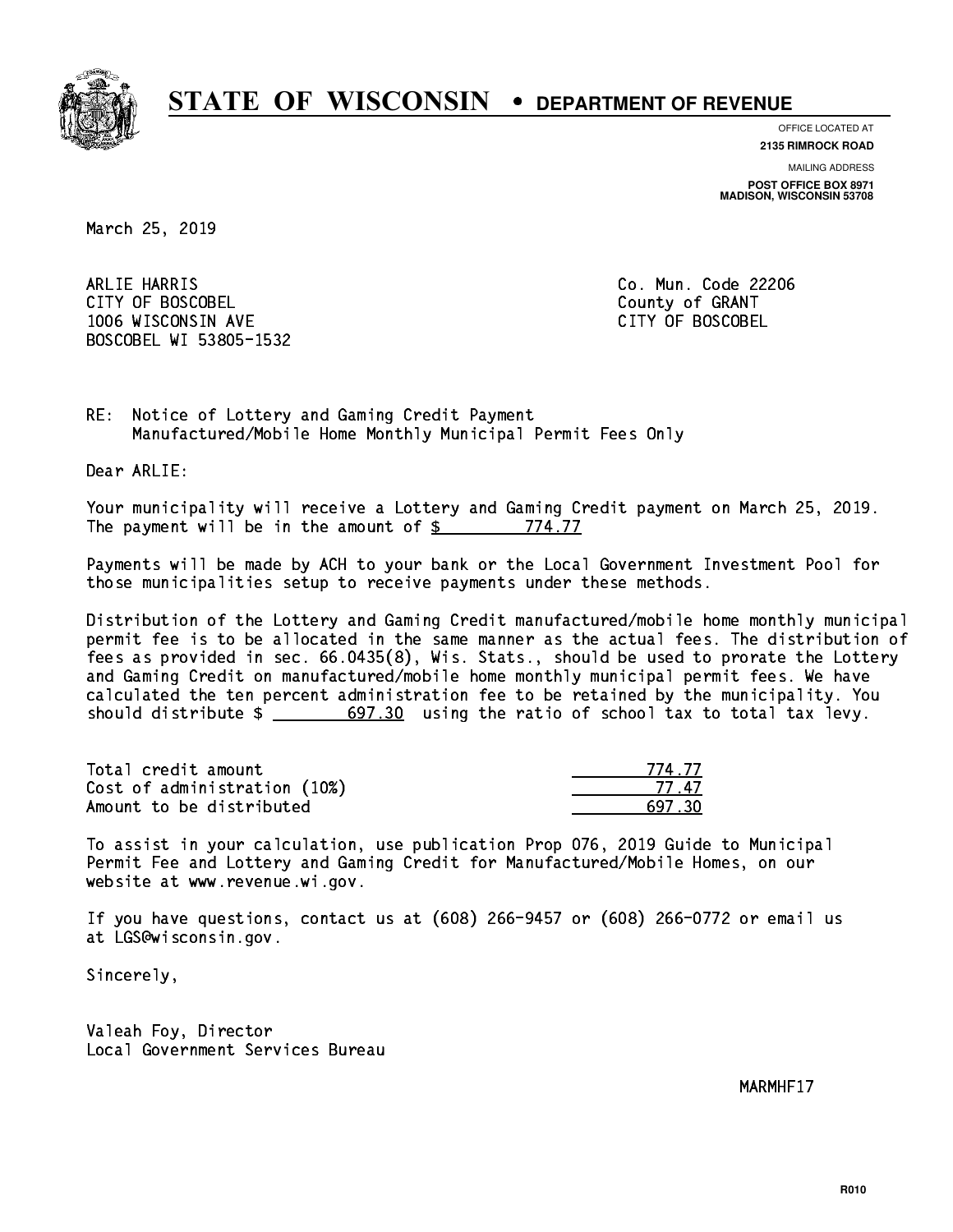

**OFFICE LOCATED AT**

**2135 RIMROCK ROAD**

**MAILING ADDRESS**

**POST OFFICE BOX 8971 MADISON, WISCONSIN 53708**

March 25, 2019

MISTY MOLZOF CITY OF FENNIMORE **COULD COULD COULD COULD COULD** 860 LINCOLN AVE CONTROLLER SERVICE SERVICE SERVICE SERVICE SERVICE SERVICE SERVICE SERVICE SERVICE SERVICE SERVICE SERVICE SERVICE SERVICE SERVICE SERVICE SERVICE SERVICE SERVICE SERVICE SERVICE SERVICE SERVICE SERVICE SER FENNIMORE WI 53809

Co. Mun. Code 22226

RE: Notice of Lottery and Gaming Credit Payment Manufactured/Mobile Home Monthly Municipal Permit Fees Only

Dear MISTY:

 Your municipality will receive a Lottery and Gaming Credit payment on March 25, 2019. The payment will be in the amount of  $\frac{2}{3}$  3,106.02

 Payments will be made by ACH to your bank or the Local Government Investment Pool for those municipalities setup to receive payments under these methods.

 Distribution of the Lottery and Gaming Credit manufactured/mobile home monthly municipal permit fee is to be allocated in the same manner as the actual fees. The distribution of fees as provided in sec. 66.0435(8), Wis. Stats., should be used to prorate the Lottery and Gaming Credit on manufactured/mobile home monthly municipal permit fees. We have calculated the ten percent administration fee to be retained by the municipality. You should distribute  $\frac{2.795.42}{2.795.42}$  using the ratio of school tax to total tax levy.

| Total credit amount          | 3,106.02 |
|------------------------------|----------|
| Cost of administration (10%) | 310.60   |
| Amount to be distributed     | 2.795.42 |

 To assist in your calculation, use publication Prop 076, 2019 Guide to Municipal Permit Fee and Lottery and Gaming Credit for Manufactured/Mobile Homes, on our website at www.revenue.wi.gov.

 If you have questions, contact us at (608) 266-9457 or (608) 266-0772 or email us at LGS@wisconsin.gov.

Sincerely,

 Valeah Foy, Director Local Government Services Bureau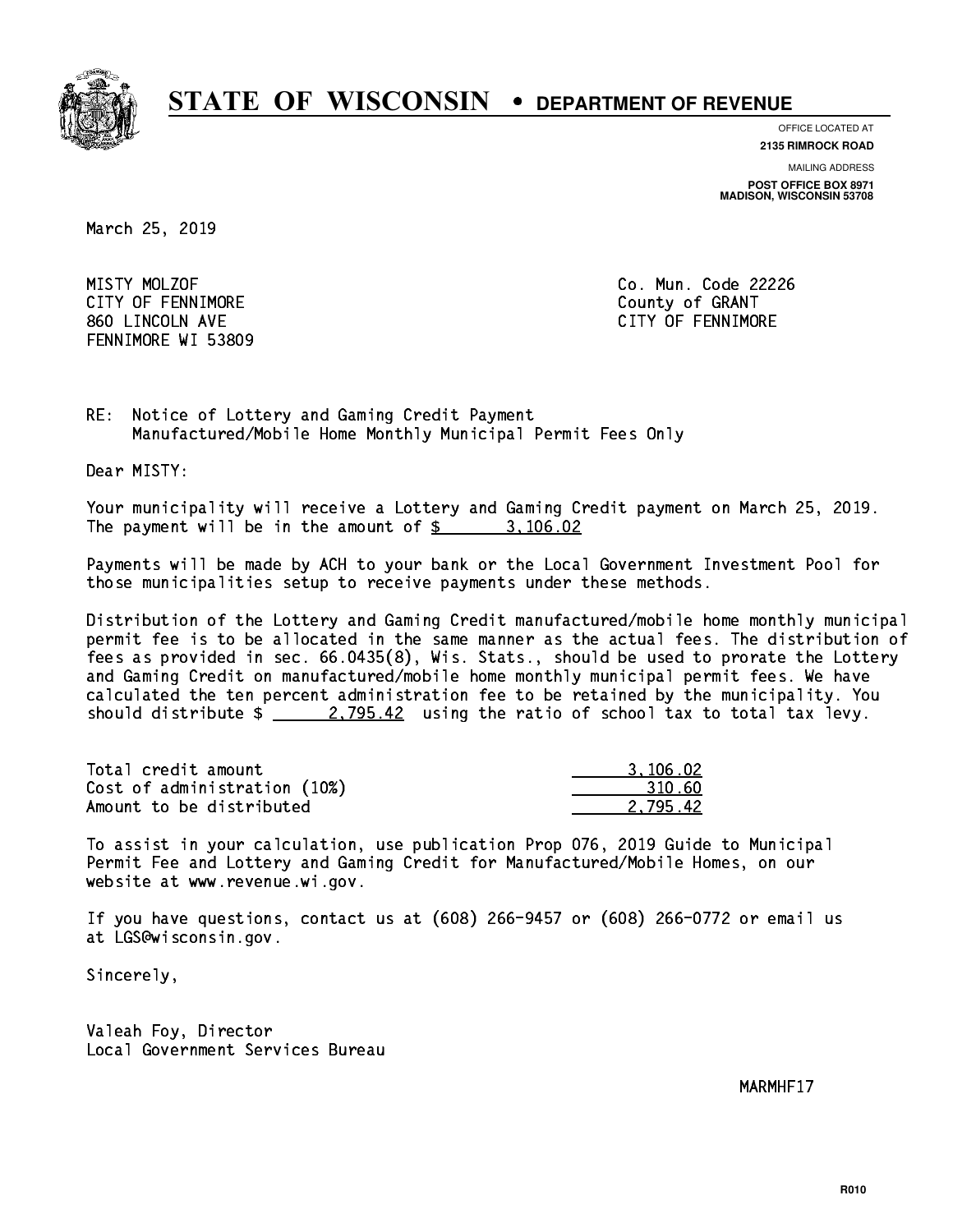

**OFFICE LOCATED AT**

**2135 RIMROCK ROAD**

**MAILING ADDRESS POST OFFICE BOX 8971 MADISON, WISCONSIN 53708**

March 25, 2019

 DAVID KURIHARA Co. Mun. Code 22246 CITY OF LANCASTER **COUNTY COULD AND COULD COULD COULD** COUNTY OF GRANT 206 S MADISON ST CITY OF LANCASTER LANCASTER WI 53813-1762

RE: Notice of Lottery and Gaming Credit Payment Manufactured/Mobile Home Monthly Municipal Permit Fees Only

Dear DAVID:

 Your municipality will receive a Lottery and Gaming Credit payment on March 25, 2019. The payment will be in the amount of  $\frac{2}{3}$  1,163.92

 Payments will be made by ACH to your bank or the Local Government Investment Pool for those municipalities setup to receive payments under these methods.

 Distribution of the Lottery and Gaming Credit manufactured/mobile home monthly municipal permit fee is to be allocated in the same manner as the actual fees. The distribution of fees as provided in sec. 66.0435(8), Wis. Stats., should be used to prorate the Lottery and Gaming Credit on manufactured/mobile home monthly municipal permit fees. We have calculated the ten percent administration fee to be retained by the municipality. You should distribute  $\frac{1,047.53}{1,047.53}$  using the ratio of school tax to total tax levy.

| Total credit amount          | 1,163.92 |
|------------------------------|----------|
| Cost of administration (10%) | 116.39   |
| Amount to be distributed     | 1.047.53 |

 To assist in your calculation, use publication Prop 076, 2019 Guide to Municipal Permit Fee and Lottery and Gaming Credit for Manufactured/Mobile Homes, on our website at www.revenue.wi.gov.

 If you have questions, contact us at (608) 266-9457 or (608) 266-0772 or email us at LGS@wisconsin.gov.

Sincerely,

 Valeah Foy, Director Local Government Services Bureau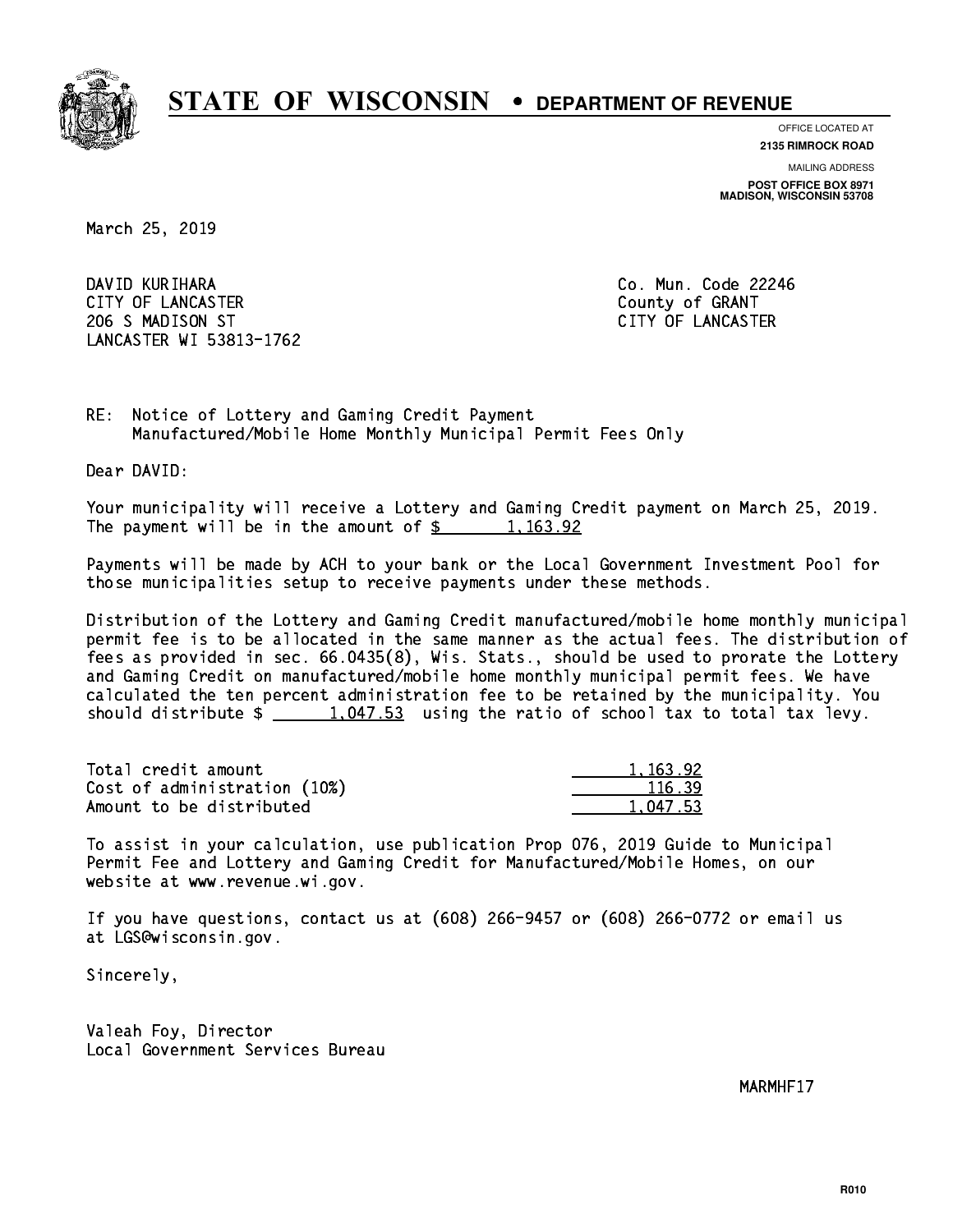

**OFFICE LOCATED AT 2135 RIMROCK ROAD**

**MAILING ADDRESS**

**POST OFFICE BOX 8971 MADISON, WISCONSIN 53708**

March 25, 2019

 KATHLEEN GROSSEN Co. Mun. Code 23008 Town of California  $\mathcal{L}$  county of Green county of Green county of Green county of Green county of Green county of Green county of Green county of Green county of Green county of Green county of Green county of Green co W8735 BUCKHORN RD TOWN OF CADIZ BROWNTOWN WI 53522-9796

RE: Notice of Lottery and Gaming Credit Payment Manufactured/Mobile Home Monthly Municipal Permit Fees Only

Dear KATHLEEN:

 Your municipality will receive a Lottery and Gaming Credit payment on March 25, 2019. The payment will be in the amount of  $\frac{2}{3}$  935.16

 Payments will be made by ACH to your bank or the Local Government Investment Pool for those municipalities setup to receive payments under these methods.

 Distribution of the Lottery and Gaming Credit manufactured/mobile home monthly municipal permit fee is to be allocated in the same manner as the actual fees. The distribution of fees as provided in sec. 66.0435(8), Wis. Stats., should be used to prorate the Lottery and Gaming Credit on manufactured/mobile home monthly municipal permit fees. We have calculated the ten percent administration fee to be retained by the municipality. You should distribute  $\frac{2}{2}$   $\frac{841.65}{2}$  using the ratio of school tax to total tax levy.

Total credit amount Cost of administration (10%) Amount to be distributed

| 5.16<br>וכח |
|-------------|
| 33.51       |
| 55.         |

 To assist in your calculation, use publication Prop 076, 2019 Guide to Municipal Permit Fee and Lottery and Gaming Credit for Manufactured/Mobile Homes, on our website at www.revenue.wi.gov.

 If you have questions, contact us at (608) 266-9457 or (608) 266-0772 or email us at LGS@wisconsin.gov.

Sincerely,

 Valeah Foy, Director Local Government Services Bureau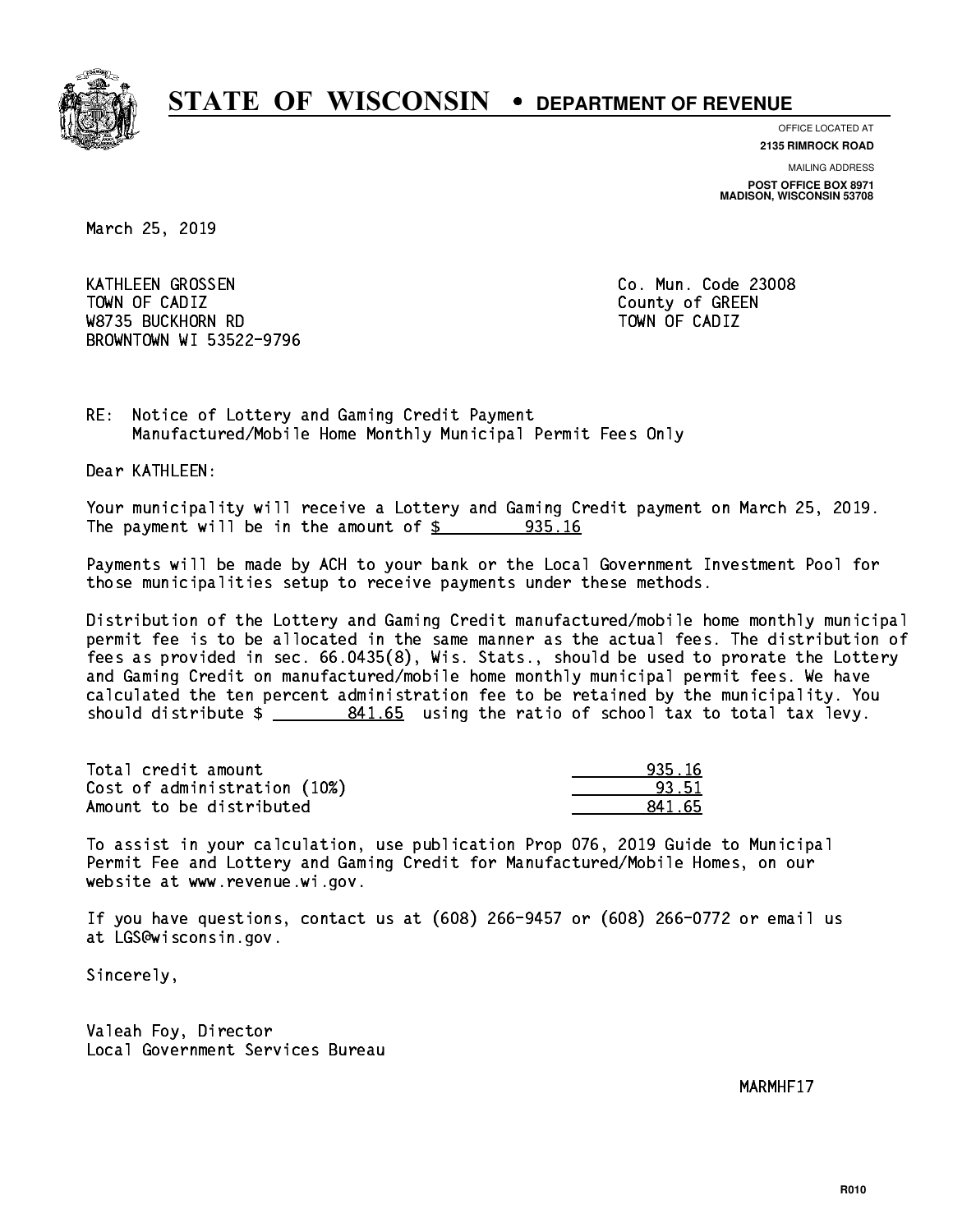

**OFFICE LOCATED AT**

**MAILING ADDRESS 2135 RIMROCK ROAD**

**POST OFFICE BOX 8971 MADISON, WISCONSIN 53708**

March 25, 2019

**CAROL MAVEUS** Town of Claramon County of Green County of Green County of Green County of Green County of Green County of Green County of Green County of Green County of Green County of Green County of Green County of Green County of Gre W5877 COUNTY RD P TO THE TOWN OF CLARNO MONROE WI 53566-9799

Co. Mun. Code 23010

RE: Notice of Lottery and Gaming Credit Payment Manufactured/Mobile Home Monthly Municipal Permit Fees Only

Dear CAROL:

 Your municipality will receive a Lottery and Gaming Credit payment on March 25, 2019. The payment will be in the amount of  $\frac{2}{3}$  198.24

 Payments will be made by ACH to your bank or the Local Government Investment Pool for those municipalities setup to receive payments under these methods.

 Distribution of the Lottery and Gaming Credit manufactured/mobile home monthly municipal permit fee is to be allocated in the same manner as the actual fees. The distribution of fees as provided in sec. 66.0435(8), Wis. Stats., should be used to prorate the Lottery and Gaming Credit on manufactured/mobile home monthly municipal permit fees. We have calculated the ten percent administration fee to be retained by the municipality. You should distribute  $\frac{2}{2}$   $\frac{178.42}{2}$  using the ratio of school tax to total tax levy.

Total credit amount Cost of administration (10%) Amount to be distributed

| - 24 |
|------|
| -82  |
| 42.  |

 To assist in your calculation, use publication Prop 076, 2019 Guide to Municipal Permit Fee and Lottery and Gaming Credit for Manufactured/Mobile Homes, on our website at www.revenue.wi.gov.

 If you have questions, contact us at (608) 266-9457 or (608) 266-0772 or email us at LGS@wisconsin.gov.

Sincerely,

 Valeah Foy, Director Local Government Services Bureau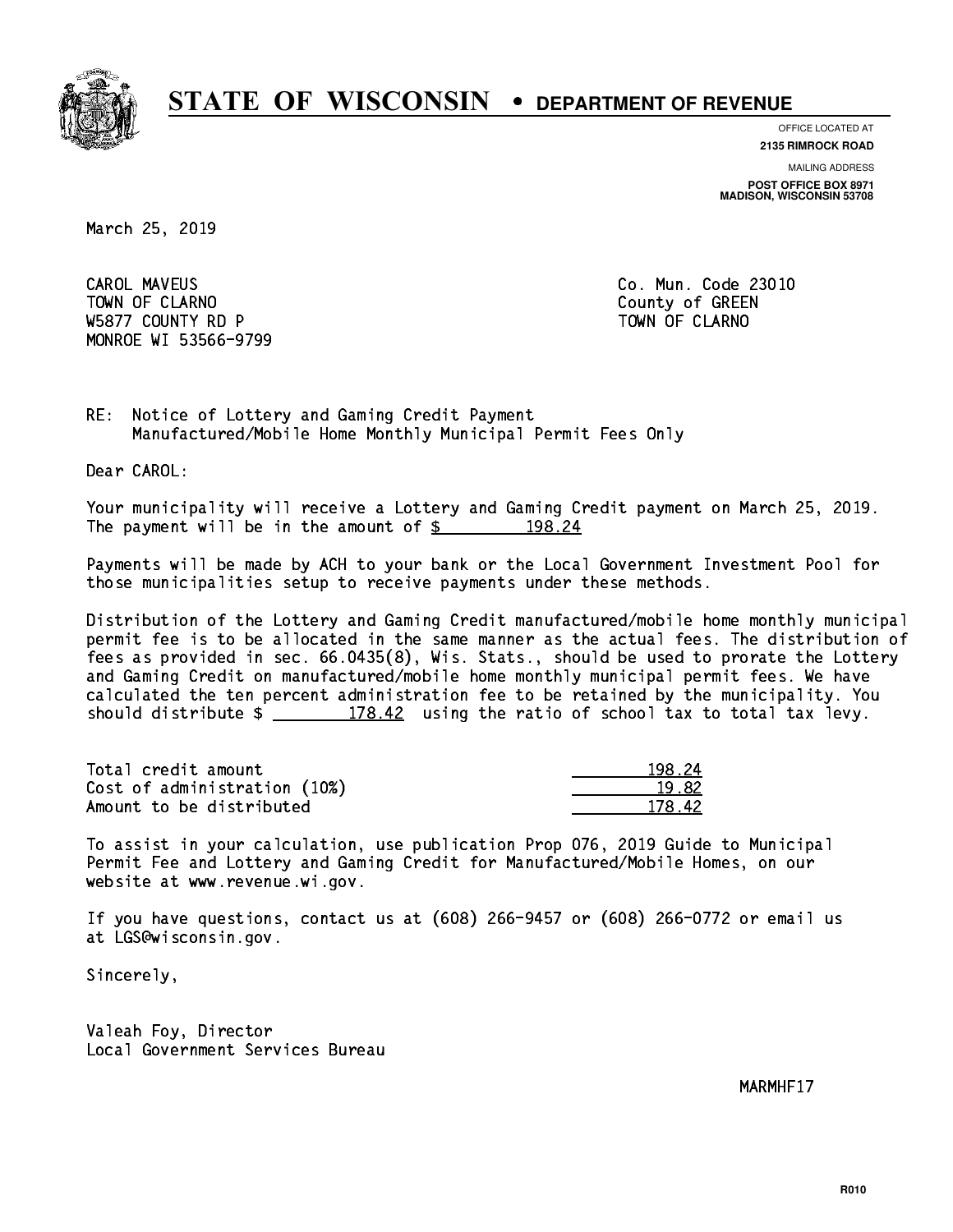

**OFFICE LOCATED AT 2135 RIMROCK ROAD**

**MAILING ADDRESS**

**POST OFFICE BOX 8971 MADISON, WISCONSIN 53708**

March 25, 2019

ANN L SCHWARTZ TOWN OF DECATUR COUNTY OF GREEN PO BOX 333 PO BOX 333 TOWN OF DECATUR BRODHEAD WI 53520-0333

Co. Mun. Code 23012

RE: Notice of Lottery and Gaming Credit Payment Manufactured/Mobile Home Monthly Municipal Permit Fees Only

Dear ANN:

 Your municipality will receive a Lottery and Gaming Credit payment on March 25, 2019. The payment will be in the amount of  $\frac{2}{3}$  1,137.36

 Payments will be made by ACH to your bank or the Local Government Investment Pool for those municipalities setup to receive payments under these methods.

 Distribution of the Lottery and Gaming Credit manufactured/mobile home monthly municipal permit fee is to be allocated in the same manner as the actual fees. The distribution of fees as provided in sec. 66.0435(8), Wis. Stats., should be used to prorate the Lottery and Gaming Credit on manufactured/mobile home monthly municipal permit fees. We have calculated the ten percent administration fee to be retained by the municipality. You should distribute  $\frac{1.023.63}{1.023.63}$  using the ratio of school tax to total tax levy.

| Total credit amount          | 1.137.36 |
|------------------------------|----------|
| Cost of administration (10%) | 113.73   |
| Amount to be distributed     | 1.023.63 |

 To assist in your calculation, use publication Prop 076, 2019 Guide to Municipal Permit Fee and Lottery and Gaming Credit for Manufactured/Mobile Homes, on our website at www.revenue.wi.gov.

 If you have questions, contact us at (608) 266-9457 or (608) 266-0772 or email us at LGS@wisconsin.gov.

Sincerely,

 Valeah Foy, Director Local Government Services Bureau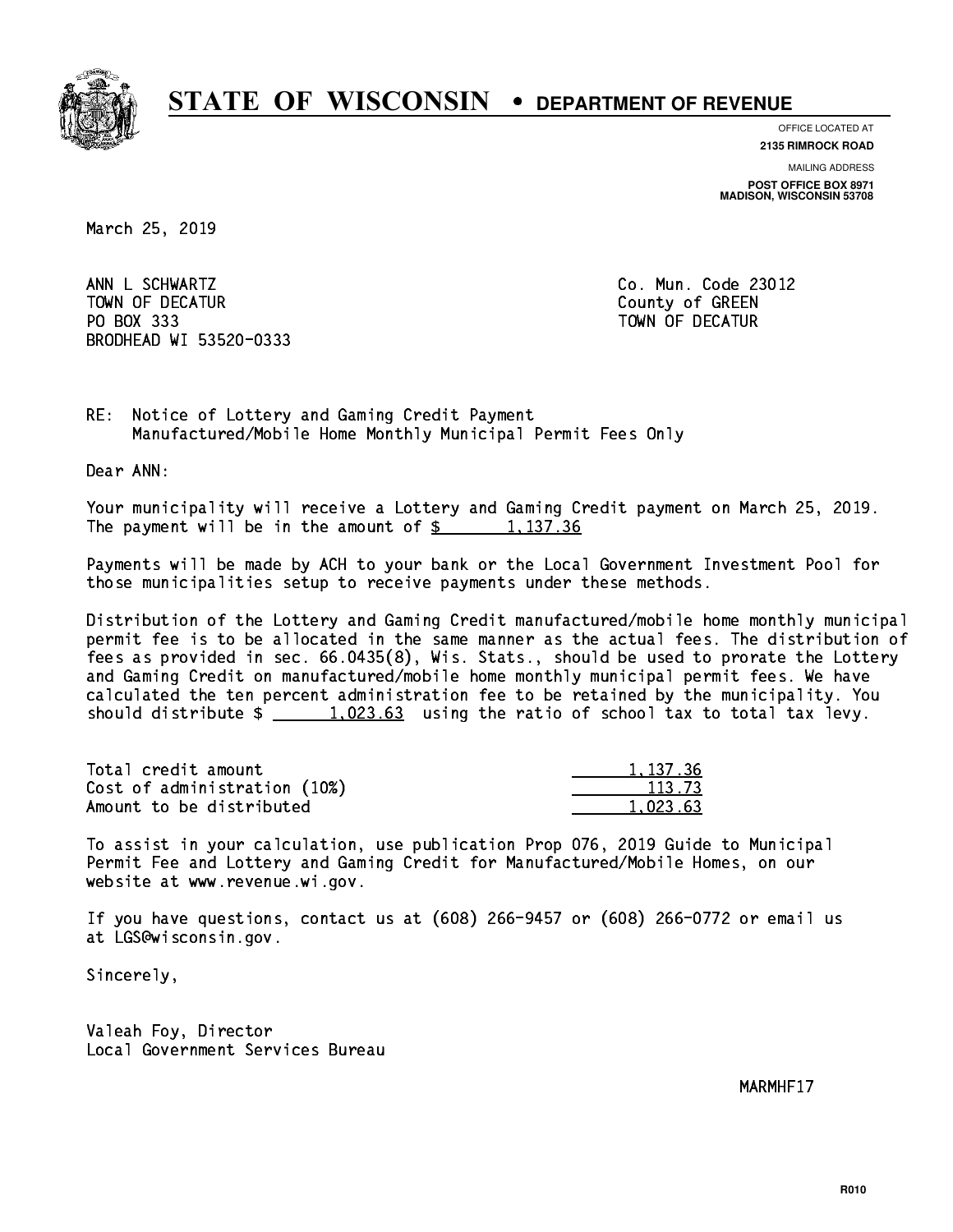

**OFFICE LOCATED AT**

**2135 RIMROCK ROAD**

**MAILING ADDRESS POST OFFICE BOX 8971 MADISON, WISCONSIN 53708**

March 25, 2019

DANEAN NAEGER VILLAGE OF MONTICELLO **COUNTY COULD AND COULD COULD COULD** PO BOX 147 MONTICELLO WI 53570-0147

Co. Mun. Code 23151 VILLAGE OF MONTICELLO

RE: Notice of Lottery and Gaming Credit Payment Manufactured/Mobile Home Monthly Municipal Permit Fees Only

Dear DANEAN:

 Your municipality will receive a Lottery and Gaming Credit payment on March 25, 2019. The payment will be in the amount of  $\frac{2}{3}$  678.48

 Payments will be made by ACH to your bank or the Local Government Investment Pool for those municipalities setup to receive payments under these methods.

 Distribution of the Lottery and Gaming Credit manufactured/mobile home monthly municipal permit fee is to be allocated in the same manner as the actual fees. The distribution of fees as provided in sec. 66.0435(8), Wis. Stats., should be used to prorate the Lottery and Gaming Credit on manufactured/mobile home monthly municipal permit fees. We have calculated the ten percent administration fee to be retained by the municipality. You should distribute  $\frac{2}{1}$   $\frac{610.64}{64}$  using the ratio of school tax to total tax levy.

| Total credit amount          | 678.48  |
|------------------------------|---------|
| Cost of administration (10%) | 67.84   |
| Amount to be distributed     | .610.64 |

 To assist in your calculation, use publication Prop 076, 2019 Guide to Municipal Permit Fee and Lottery and Gaming Credit for Manufactured/Mobile Homes, on our website at www.revenue.wi.gov.

 If you have questions, contact us at (608) 266-9457 or (608) 266-0772 or email us at LGS@wisconsin.gov.

Sincerely,

 Valeah Foy, Director Local Government Services Bureau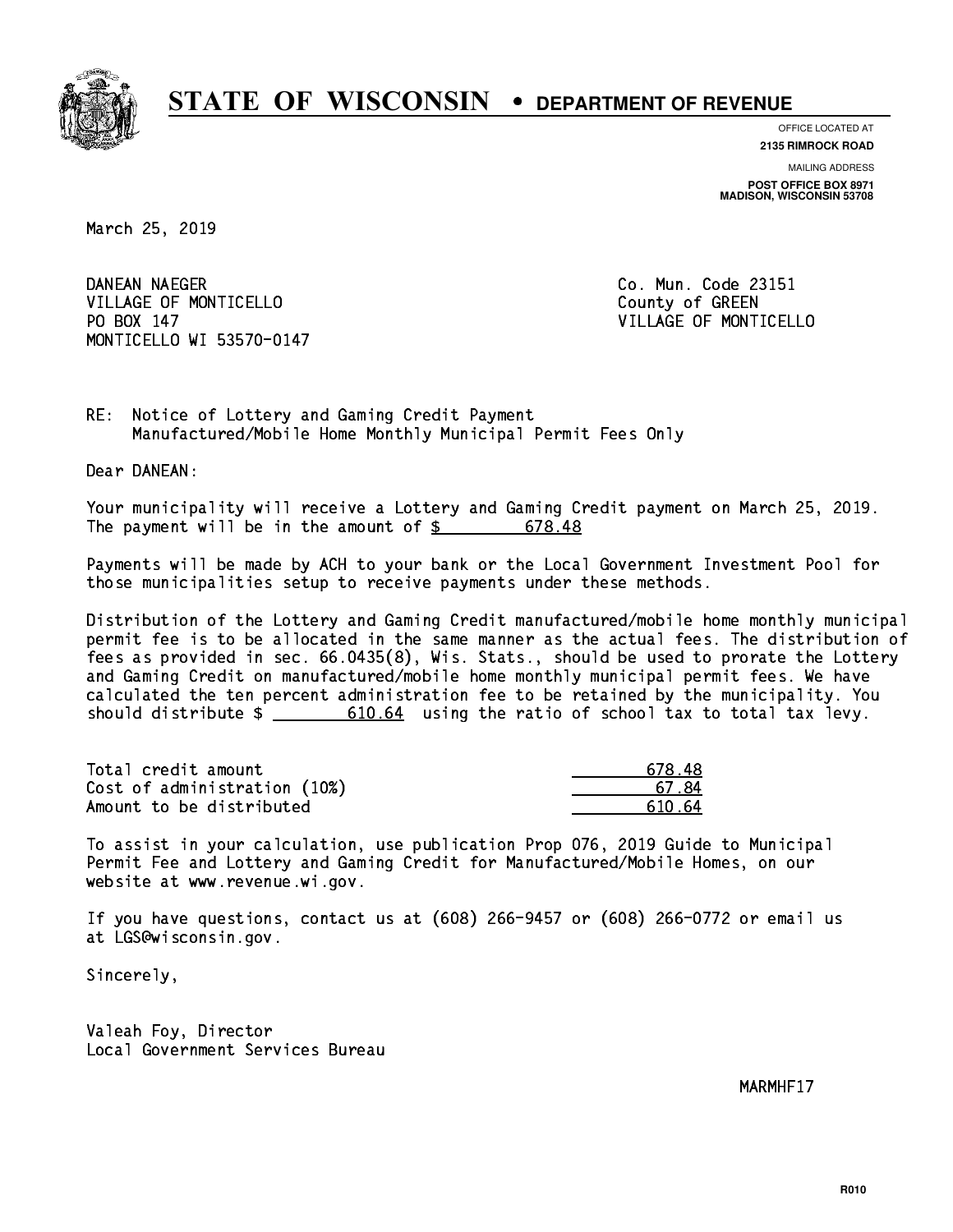

**OFFICE LOCATED AT**

**2135 RIMROCK ROAD**

**MAILING ADDRESS POST OFFICE BOX 8971 MADISON, WISCONSIN 53708**

March 25, 2019

LYNNE ERB VILLAGE OF NEW GLARUS **COUNTY OF GREEN** PO BOX 399 NEW GLARUS WI 53574-0399

Co. Mun. Code 23161 VILLAGE OF NEW GLARUS

RE: Notice of Lottery and Gaming Credit Payment Manufactured/Mobile Home Monthly Municipal Permit Fees Only

Dear LYNNE:

 Your municipality will receive a Lottery and Gaming Credit payment on March 25, 2019. The payment will be in the amount of  $\frac{2}{3}$  4,987.08

 Payments will be made by ACH to your bank or the Local Government Investment Pool for those municipalities setup to receive payments under these methods.

 Distribution of the Lottery and Gaming Credit manufactured/mobile home monthly municipal permit fee is to be allocated in the same manner as the actual fees. The distribution of fees as provided in sec. 66.0435(8), Wis. Stats., should be used to prorate the Lottery and Gaming Credit on manufactured/mobile home monthly municipal permit fees. We have calculated the ten percent administration fee to be retained by the municipality. You should distribute  $\frac{4.488.38}{2}$  using the ratio of school tax to total tax levy.

| Total credit amount          | 4.987.08 |
|------------------------------|----------|
| Cost of administration (10%) | 498.70   |
| Amount to be distributed     | 4.488.38 |

 To assist in your calculation, use publication Prop 076, 2019 Guide to Municipal Permit Fee and Lottery and Gaming Credit for Manufactured/Mobile Homes, on our website at www.revenue.wi.gov.

 If you have questions, contact us at (608) 266-9457 or (608) 266-0772 or email us at LGS@wisconsin.gov.

Sincerely,

 Valeah Foy, Director Local Government Services Bureau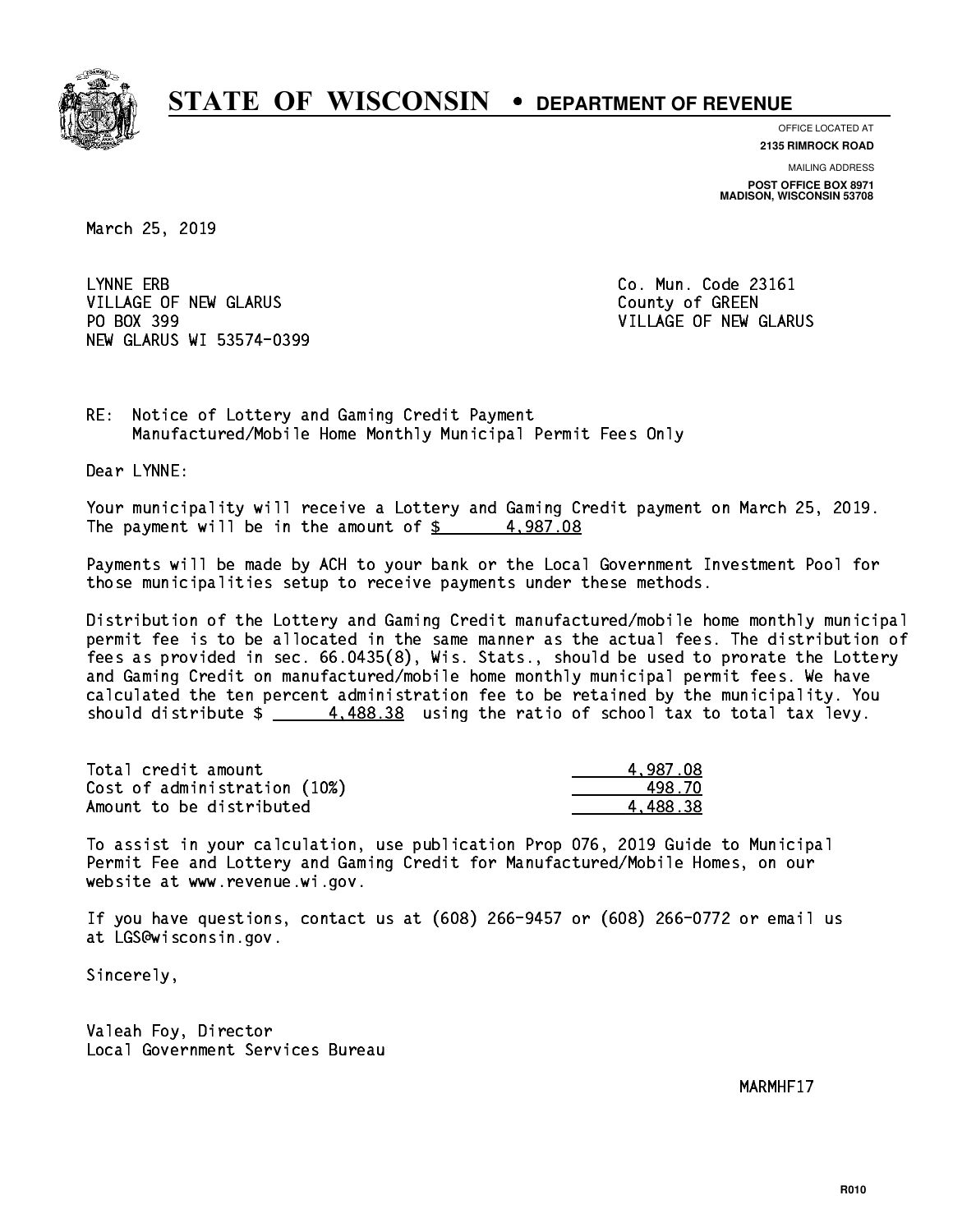

**OFFICE LOCATED AT**

**MAILING ADDRESS 2135 RIMROCK ROAD**

**POST OFFICE BOX 8971 MADISON, WISCONSIN 53708**

March 25, 2019

 TERESA WITHEE Co. Mun. Code 23206 CITY OF BRODHEAD County of GREEN PO BOX 168 PO BOX 168 CITY OF BRODHEAD BRODHEAD WI 53520-0168

RE: Notice of Lottery and Gaming Credit Payment Manufactured/Mobile Home Monthly Municipal Permit Fees Only

Dear TERESA:

 Your municipality will receive a Lottery and Gaming Credit payment on March 25, 2019. The payment will be in the amount of  $\frac{2}{3}$  4,486.39

 Payments will be made by ACH to your bank or the Local Government Investment Pool for those municipalities setup to receive payments under these methods.

 Distribution of the Lottery and Gaming Credit manufactured/mobile home monthly municipal permit fee is to be allocated in the same manner as the actual fees. The distribution of fees as provided in sec. 66.0435(8), Wis. Stats., should be used to prorate the Lottery and Gaming Credit on manufactured/mobile home monthly municipal permit fees. We have calculated the ten percent administration fee to be retained by the municipality. You should distribute  $\frac{4.037.76}{2}$  using the ratio of school tax to total tax levy.

| Total credit amount          | 4.486.39 |
|------------------------------|----------|
| Cost of administration (10%) | 448.63   |
| Amount to be distributed     | 4.037.76 |

 To assist in your calculation, use publication Prop 076, 2019 Guide to Municipal Permit Fee and Lottery and Gaming Credit for Manufactured/Mobile Homes, on our website at www.revenue.wi.gov.

 If you have questions, contact us at (608) 266-9457 or (608) 266-0772 or email us at LGS@wisconsin.gov.

Sincerely,

 Valeah Foy, Director Local Government Services Bureau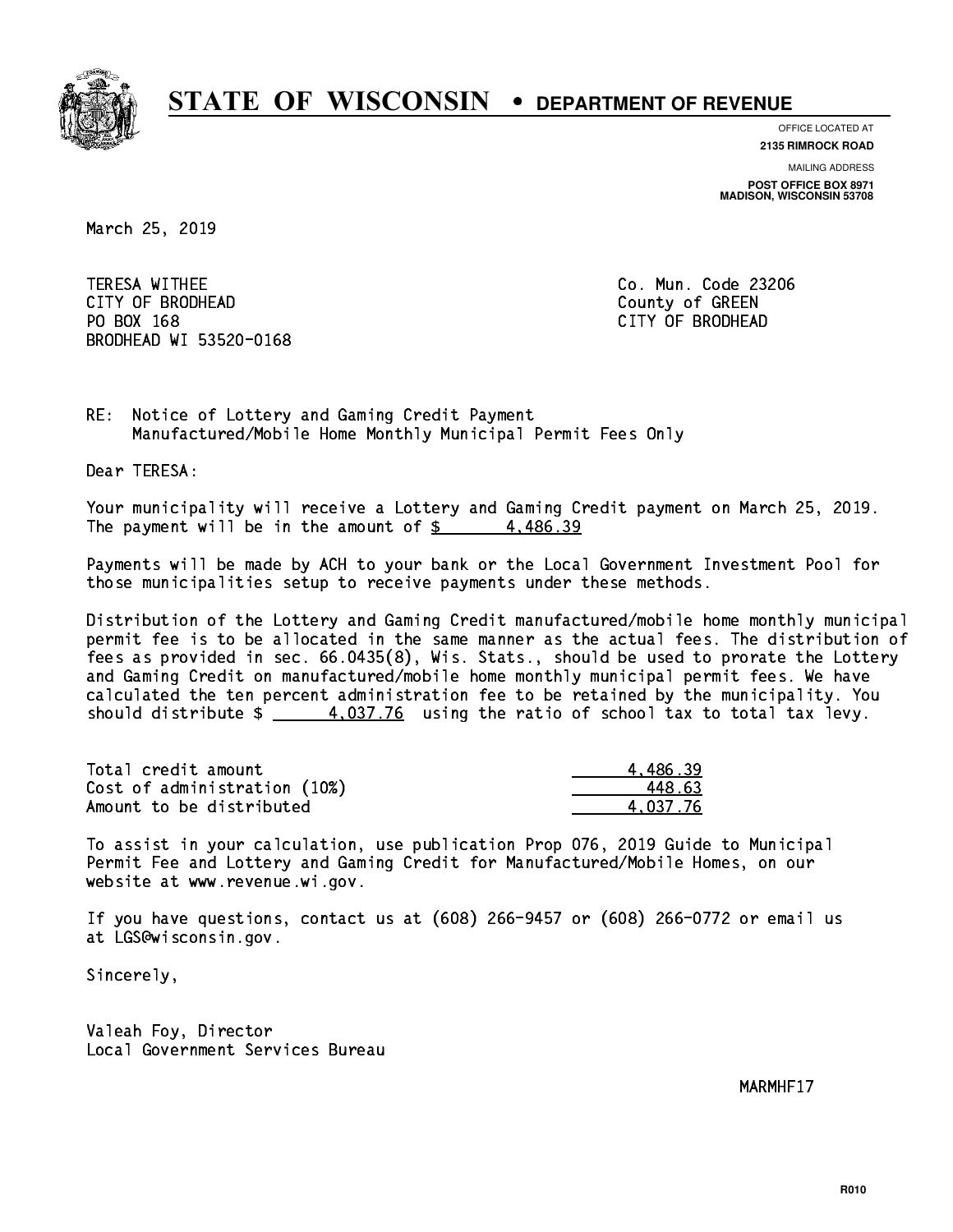

**OFFICE LOCATED AT 2135 RIMROCK ROAD**

**MAILING ADDRESS**

**POST OFFICE BOX 8971 MADISON, WISCONSIN 53708**

March 25, 2019

STEPHANIE BACHIM **CO. Mun. Code 23251**  1110 18TH AVE CITY OF MONROE MONROE WI 53566

CITY OF MONROE County of GREEN

RE: Notice of Lottery and Gaming Credit Payment Manufactured/Mobile Home Monthly Municipal Permit Fees Only

Dear STEPHANIE:

 Your municipality will receive a Lottery and Gaming Credit payment on March 25, 2019. The payment will be in the amount of  $\frac{2}{3}$  14,621.28

 Payments will be made by ACH to your bank or the Local Government Investment Pool for those municipalities setup to receive payments under these methods.

 Distribution of the Lottery and Gaming Credit manufactured/mobile home monthly municipal permit fee is to be allocated in the same manner as the actual fees. The distribution of fees as provided in sec. 66.0435(8), Wis. Stats., should be used to prorate the Lottery and Gaming Credit on manufactured/mobile home monthly municipal permit fees. We have calculated the ten percent administration fee to be retained by the municipality. You should distribute  $\frac{13,159.16}{2}$  using the ratio of school tax to total tax levy.

| Total credit amount          | 14,621.28 |
|------------------------------|-----------|
| Cost of administration (10%) | 1.462.12  |
| Amount to be distributed     | 13.159.16 |

 To assist in your calculation, use publication Prop 076, 2019 Guide to Municipal Permit Fee and Lottery and Gaming Credit for Manufactured/Mobile Homes, on our website at www.revenue.wi.gov.

 If you have questions, contact us at (608) 266-9457 or (608) 266-0772 or email us at LGS@wisconsin.gov.

Sincerely,

 Valeah Foy, Director Local Government Services Bureau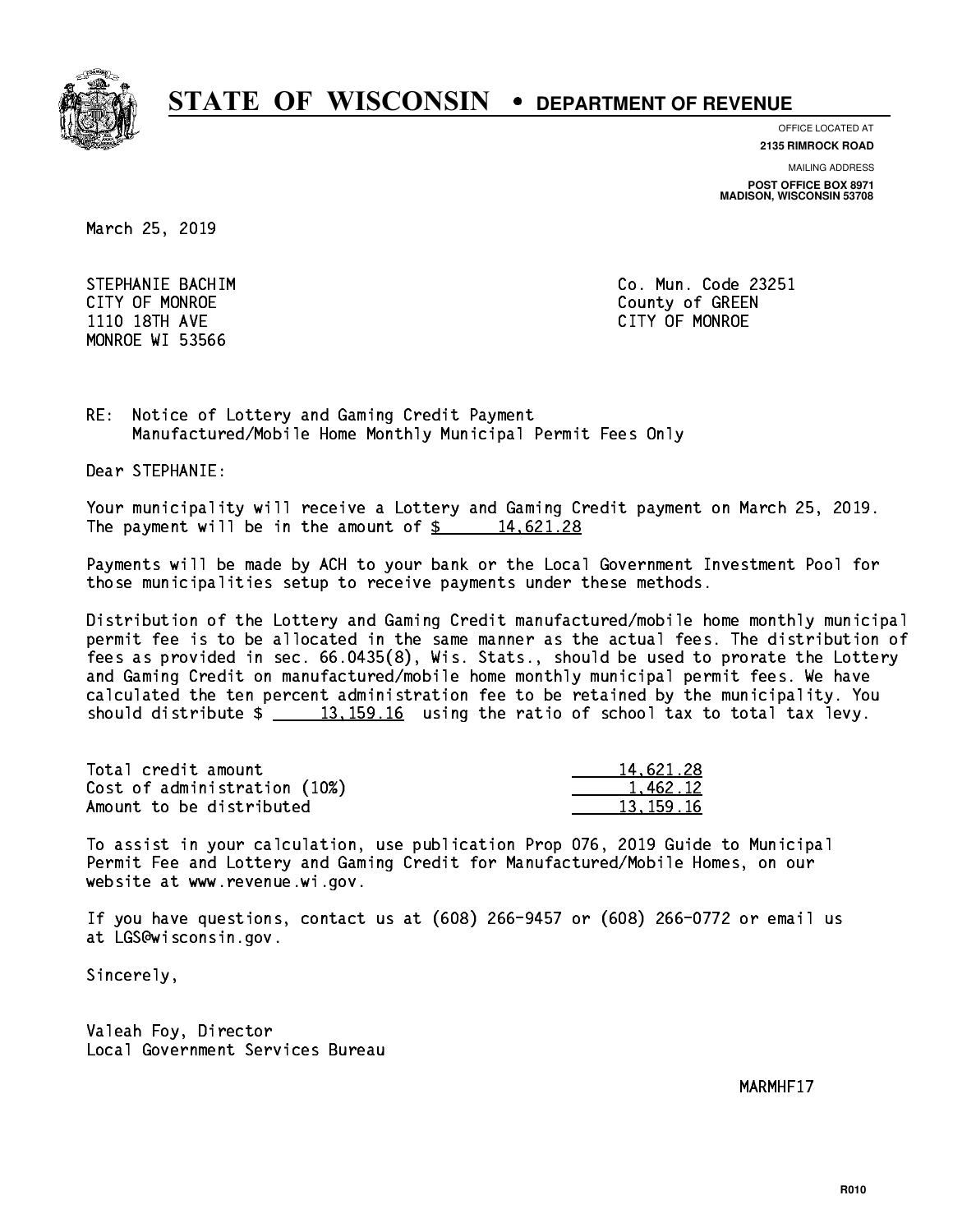

**OFFICE LOCATED AT 2135 RIMROCK ROAD**

**MAILING ADDRESS POST OFFICE BOX 8971 MADISON, WISCONSIN 53708**

March 25, 2019

AMANDA TONEY TOWN OF BROOKLYN COUNTY COUNTY OF GREEN LAKE N5988 COUNTY ROAD A TOWN OF BROOKLYN GREEN LAKE WI 54941-0656

Co. Mun. Code 24004

RE: Notice of Lottery and Gaming Credit Payment Manufactured/Mobile Home Monthly Municipal Permit Fees Only

Dear AMANDA:

 Your municipality will receive a Lottery and Gaming Credit payment on March 25, 2019. The payment will be in the amount of  $\frac{2}{3}$  2,067.12

 Payments will be made by ACH to your bank or the Local Government Investment Pool for those municipalities setup to receive payments under these methods.

 Distribution of the Lottery and Gaming Credit manufactured/mobile home monthly municipal permit fee is to be allocated in the same manner as the actual fees. The distribution of fees as provided in sec. 66.0435(8), Wis. Stats., should be used to prorate the Lottery and Gaming Credit on manufactured/mobile home monthly municipal permit fees. We have calculated the ten percent administration fee to be retained by the municipality. You should distribute  $\frac{1,860.41}{1,860.41}$  using the ratio of school tax to total tax levy.

| Total credit amount          | 2.067.12 |
|------------------------------|----------|
| Cost of administration (10%) | 206.71   |
| Amount to be distributed     | 1.860.41 |

 To assist in your calculation, use publication Prop 076, 2019 Guide to Municipal Permit Fee and Lottery and Gaming Credit for Manufactured/Mobile Homes, on our website at www.revenue.wi.gov.

 If you have questions, contact us at (608) 266-9457 or (608) 266-0772 or email us at LGS@wisconsin.gov.

Sincerely,

 Valeah Foy, Director Local Government Services Bureau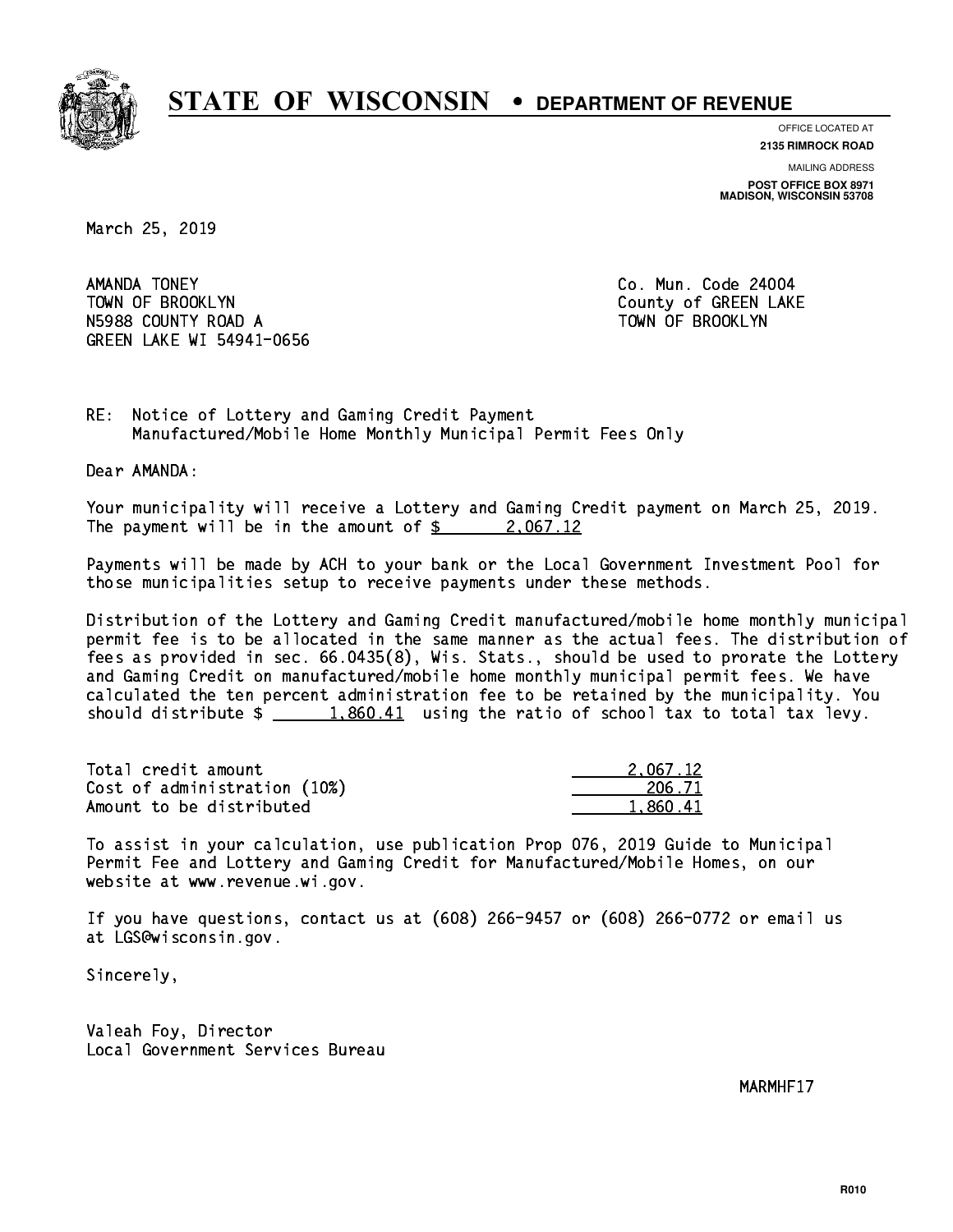

**OFFICE LOCATED AT**

**2135 RIMROCK ROAD**

**MAILING ADDRESS POST OFFICE BOX 8971 MADISON, WISCONSIN 53708**

March 25, 2019

 SUE GIESE Co. Mun. Code 24014 W5701 PUCKAWAY ROAD TOWN OF MARQUETTE MARKESAN WI 53946

TOWN OF MARQUETTE TOWN OF MARQUETTE

RE: Notice of Lottery and Gaming Credit Payment Manufactured/Mobile Home Monthly Municipal Permit Fees Only

Dear SUE:

 Your municipality will receive a Lottery and Gaming Credit payment on March 25, 2019. The payment will be in the amount of  $\frac{2}{3}$  1,328.64

 Payments will be made by ACH to your bank or the Local Government Investment Pool for those municipalities setup to receive payments under these methods.

 Distribution of the Lottery and Gaming Credit manufactured/mobile home monthly municipal permit fee is to be allocated in the same manner as the actual fees. The distribution of fees as provided in sec. 66.0435(8), Wis. Stats., should be used to prorate the Lottery and Gaming Credit on manufactured/mobile home monthly municipal permit fees. We have calculated the ten percent administration fee to be retained by the municipality. You should distribute  $\frac{1,195.78}{2}$  using the ratio of school tax to total tax levy.

| Total credit amount          | 1.328.64   |
|------------------------------|------------|
| Cost of administration (10%) | 132.86     |
| Amount to be distributed     | 1, 195, 78 |

 To assist in your calculation, use publication Prop 076, 2019 Guide to Municipal Permit Fee and Lottery and Gaming Credit for Manufactured/Mobile Homes, on our website at www.revenue.wi.gov.

 If you have questions, contact us at (608) 266-9457 or (608) 266-0772 or email us at LGS@wisconsin.gov.

Sincerely,

 Valeah Foy, Director Local Government Services Bureau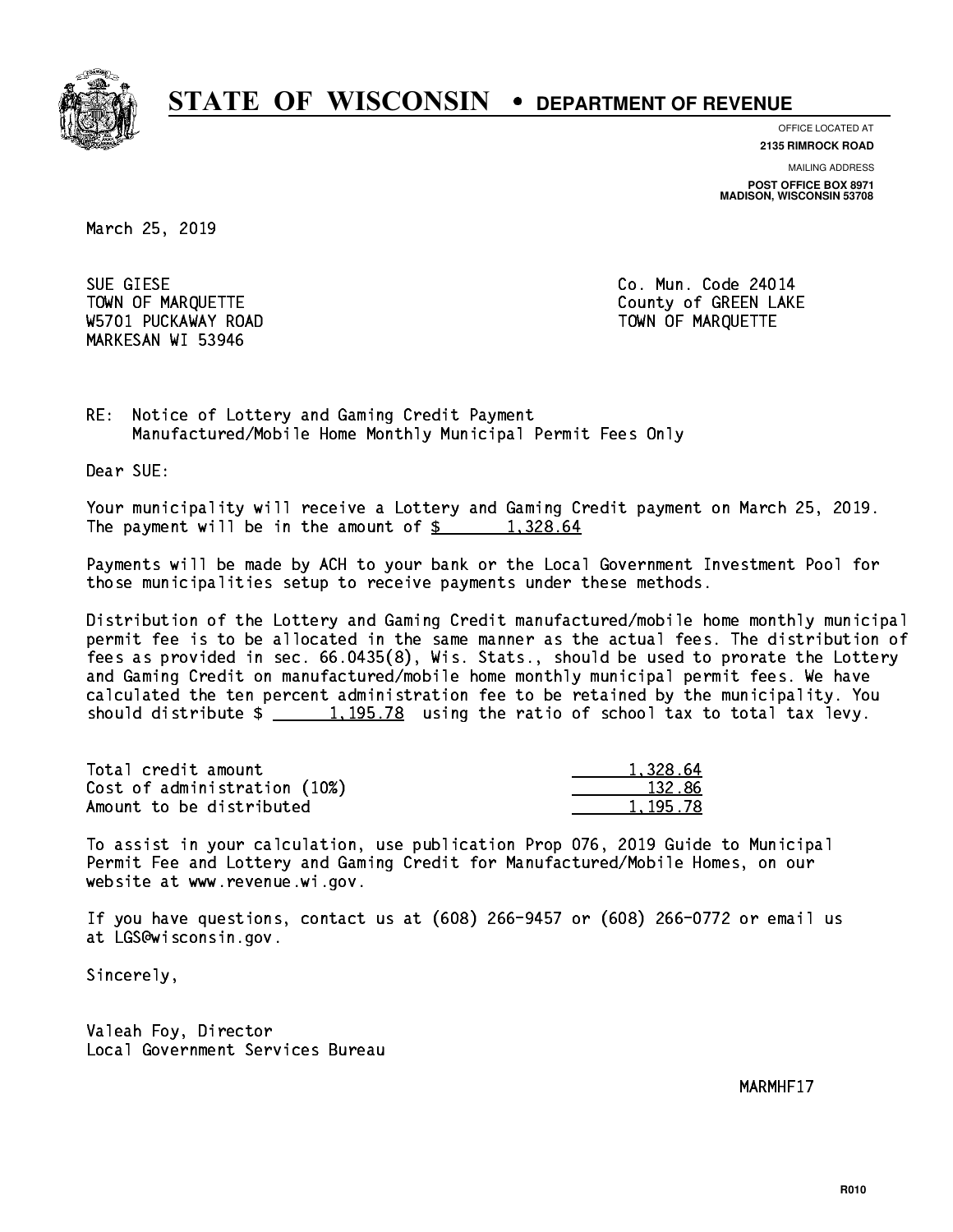

**OFFICE LOCATED AT**

**2135 RIMROCK ROAD**

**MAILING ADDRESS**

**POST OFFICE BOX 8971 MADISON, WISCONSIN 53708**

March 25, 2019

JODIE OLSON PO BOX 272 CITY OF BERLIN BERLIN WI 54923-0272

Co. Mun. Code 24206 CITY OF BERLIN COUNTY OF BERLIN

RE: Notice of Lottery and Gaming Credit Payment Manufactured/Mobile Home Monthly Municipal Permit Fees Only

Dear JODIE:

 Your municipality will receive a Lottery and Gaming Credit payment on March 25, 2019. The payment will be in the amount of  $\frac{25.04}{125.04}$ 

 Payments will be made by ACH to your bank or the Local Government Investment Pool for those municipalities setup to receive payments under these methods.

 Distribution of the Lottery and Gaming Credit manufactured/mobile home monthly municipal permit fee is to be allocated in the same manner as the actual fees. The distribution of fees as provided in sec. 66.0435(8), Wis. Stats., should be used to prorate the Lottery and Gaming Credit on manufactured/mobile home monthly municipal permit fees. We have calculated the ten percent administration fee to be retained by the municipality. You should distribute  $\frac{112.54}{12.54}$  using the ratio of school tax to total tax levy.

Total credit amount Cost of administration (10%) Amount to be distributed

| м<br>クトー |
|----------|
| 12 5በ    |
| 112.54   |

 To assist in your calculation, use publication Prop 076, 2019 Guide to Municipal Permit Fee and Lottery and Gaming Credit for Manufactured/Mobile Homes, on our website at www.revenue.wi.gov.

 If you have questions, contact us at (608) 266-9457 or (608) 266-0772 or email us at LGS@wisconsin.gov.

Sincerely,

 Valeah Foy, Director Local Government Services Bureau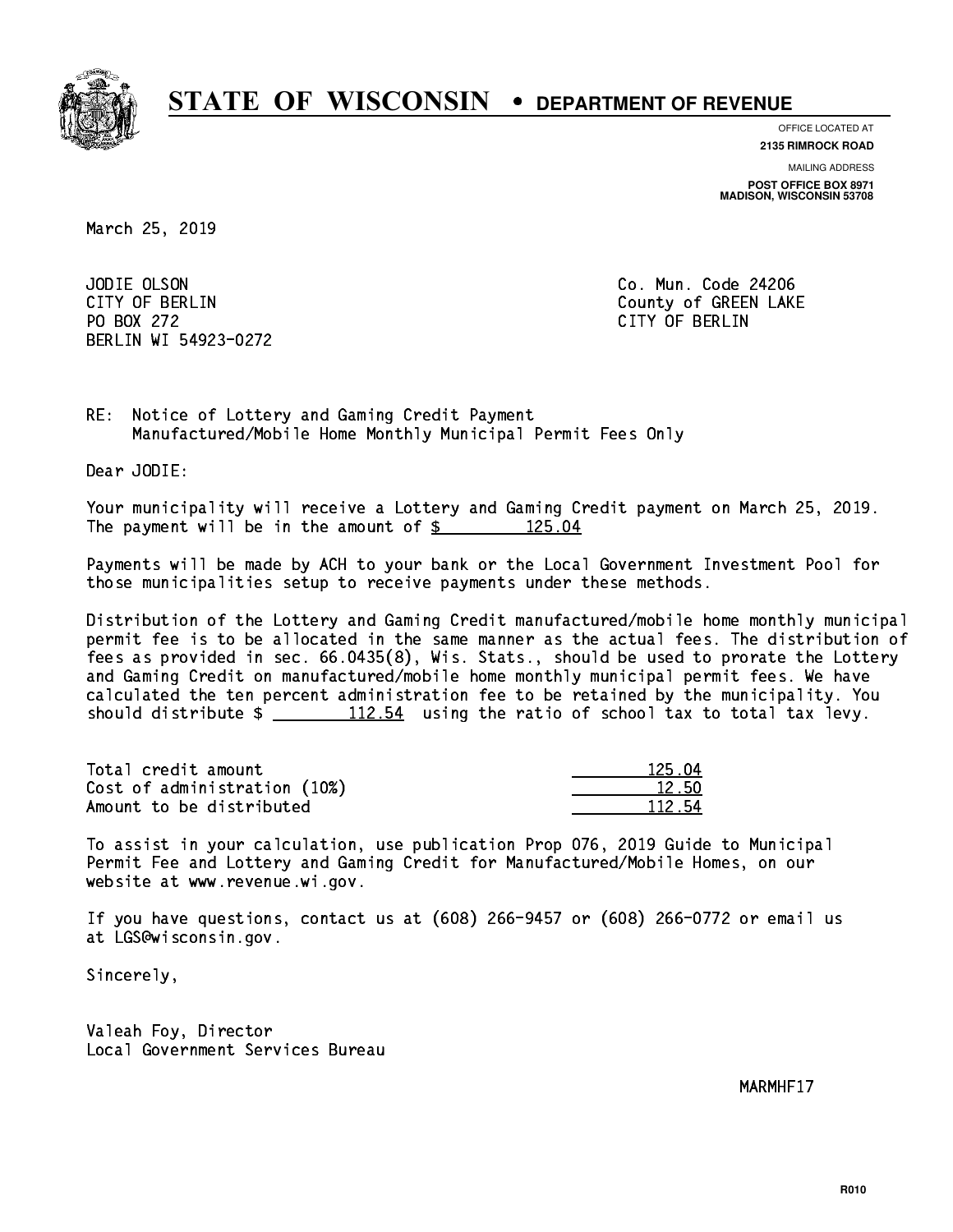

**OFFICE LOCATED AT**

**2135 RIMROCK ROAD**

**MAILING ADDRESS POST OFFICE BOX 8971 MADISON, WISCONSIN 53708**

March 25, 2019

 ALIZABETH AMEND Co. Mun. Code 24251 CITY OF MARKESAN County of GREEN LAKE PO BOX 352 PO BOX 352 CITY OF MARKESAN MARKESAN WI 53946-0352

RE: Notice of Lottery and Gaming Credit Payment Manufactured/Mobile Home Monthly Municipal Permit Fees Only

Dear BETSY:

 Your municipality will receive a Lottery and Gaming Credit payment on March 25, 2019. The payment will be in the amount of  $\frac{2}{3}$  999.36

 Payments will be made by ACH to your bank or the Local Government Investment Pool for those municipalities setup to receive payments under these methods.

 Distribution of the Lottery and Gaming Credit manufactured/mobile home monthly municipal permit fee is to be allocated in the same manner as the actual fees. The distribution of fees as provided in sec. 66.0435(8), Wis. Stats., should be used to prorate the Lottery and Gaming Credit on manufactured/mobile home monthly municipal permit fees. We have calculated the ten percent administration fee to be retained by the municipality. You should distribute  $\frac{209.43}{20.43}$  using the ratio of school tax to total tax levy.

| Total credit amount          | 999.36 |
|------------------------------|--------|
| Cost of administration (10%) | 99.93  |
| Amount to be distributed     | 899.43 |

 To assist in your calculation, use publication Prop 076, 2019 Guide to Municipal Permit Fee and Lottery and Gaming Credit for Manufactured/Mobile Homes, on our website at www.revenue.wi.gov.

 If you have questions, contact us at (608) 266-9457 or (608) 266-0772 or email us at LGS@wisconsin.gov.

Sincerely,

 Valeah Foy, Director Local Government Services Bureau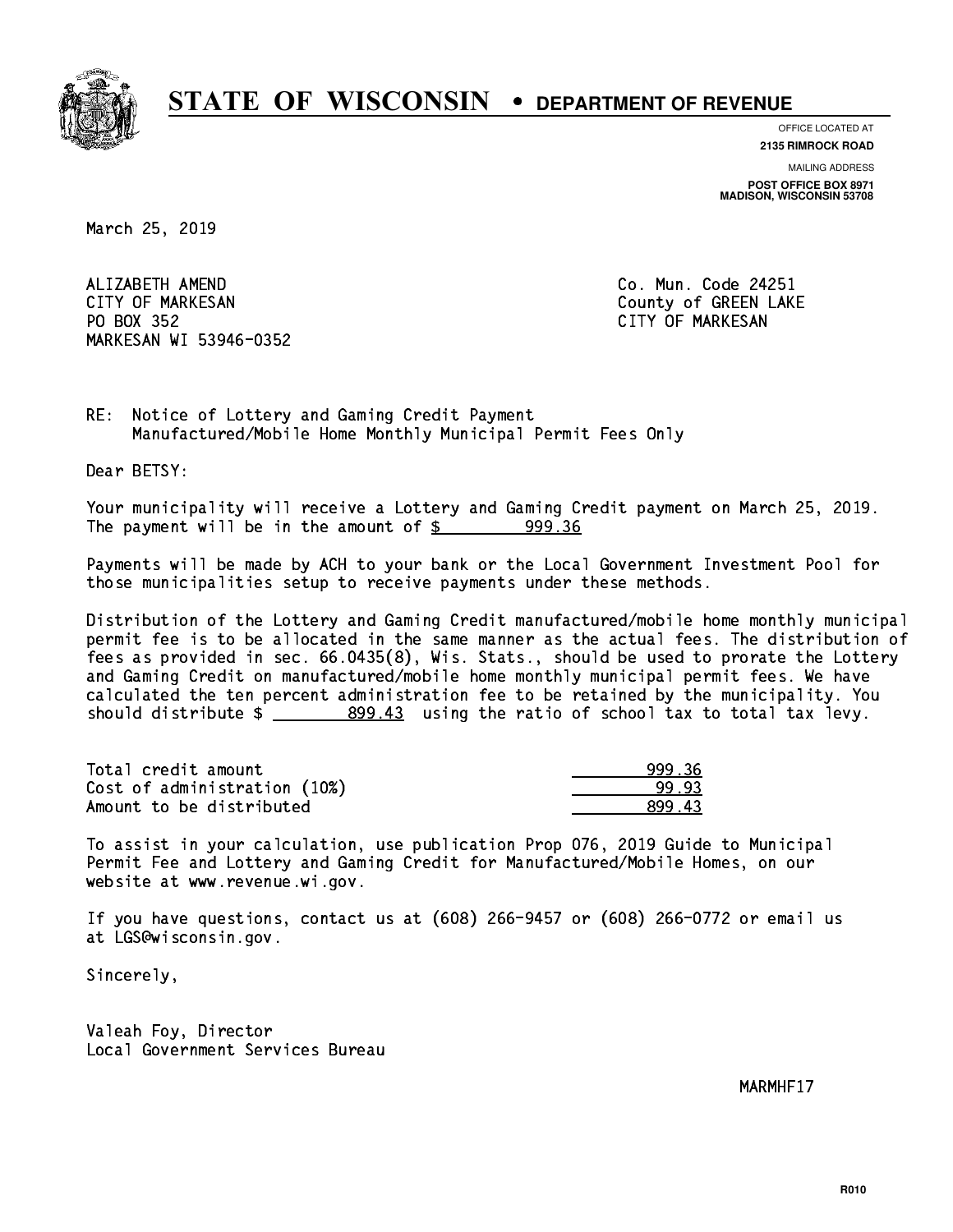

**OFFICE LOCATED AT**

**2135 RIMROCK ROAD**

**MAILING ADDRESS POST OFFICE BOX 8971 MADISON, WISCONSIN 53708**

March 25, 2019

 MARY LOU NEUBAUER Co. Mun. Code 24271 CITY OF PRINCETON COUNTY OF PRINCETON 531 S FULTON ST P.O. BOX 53 CITY OF PRINCETON PRINCETON WI 54968

RE: Notice of Lottery and Gaming Credit Payment Manufactured/Mobile Home Monthly Municipal Permit Fees Only

Dear MARY LOU:

 Your municipality will receive a Lottery and Gaming Credit payment on March 25, 2019. The payment will be in the amount of  $$ 705.88$ 

 Payments will be made by ACH to your bank or the Local Government Investment Pool for those municipalities setup to receive payments under these methods.

 Distribution of the Lottery and Gaming Credit manufactured/mobile home monthly municipal permit fee is to be allocated in the same manner as the actual fees. The distribution of fees as provided in sec. 66.0435(8), Wis. Stats., should be used to prorate the Lottery and Gaming Credit on manufactured/mobile home monthly municipal permit fees. We have calculated the ten percent administration fee to be retained by the municipality. You should distribute  $\frac{2}{1}$   $\frac{635.30}{2}$  using the ratio of school tax to total tax levy.

Total credit amount Cost of administration (10%) Amount to be distributed

| 88<br>7.<br>∤ או |
|------------------|
| N 58             |
| 635 30           |

 To assist in your calculation, use publication Prop 076, 2019 Guide to Municipal Permit Fee and Lottery and Gaming Credit for Manufactured/Mobile Homes, on our website at www.revenue.wi.gov.

 If you have questions, contact us at (608) 266-9457 or (608) 266-0772 or email us at LGS@wisconsin.gov.

Sincerely,

 Valeah Foy, Director Local Government Services Bureau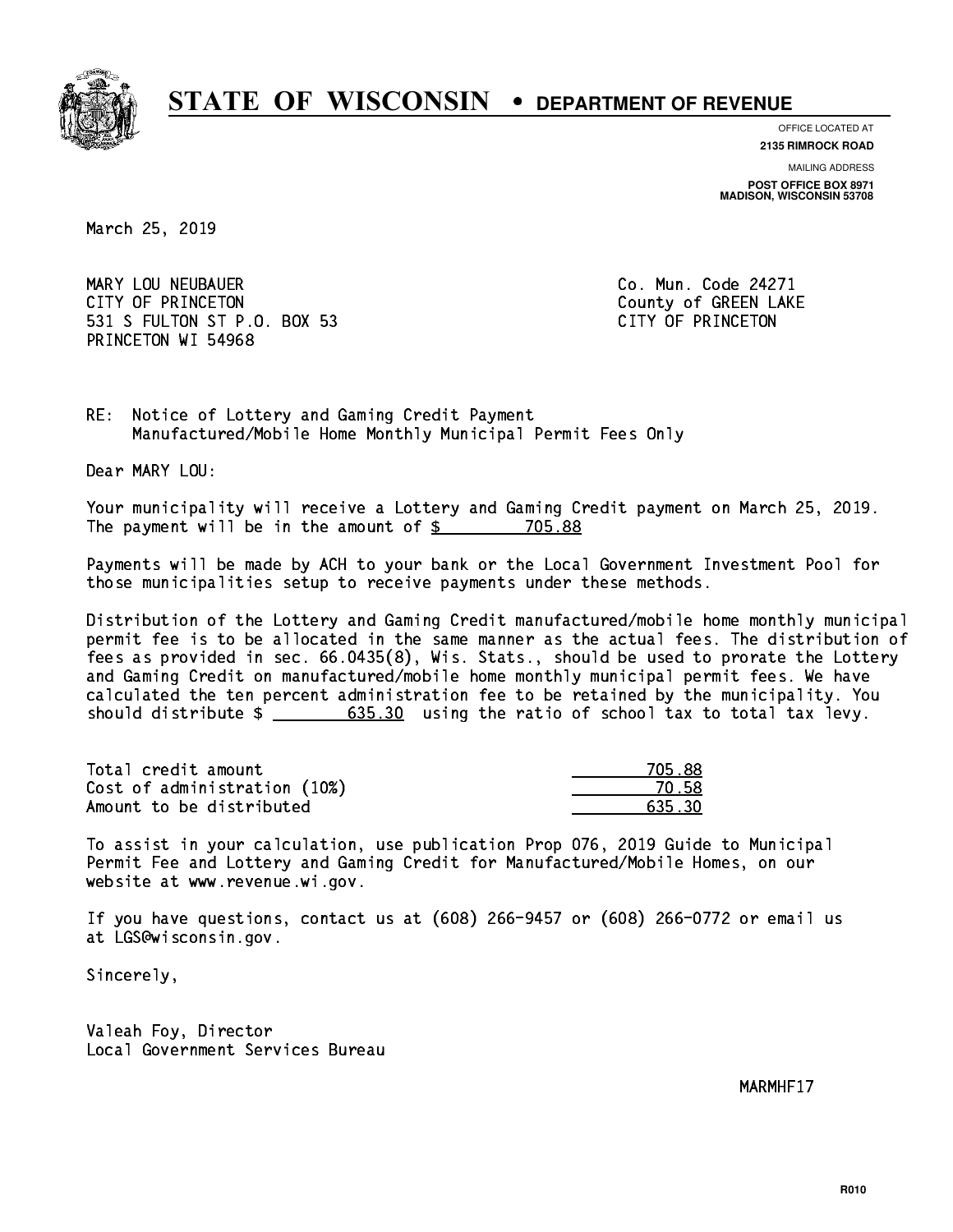

**OFFICE LOCATED AT**

**2135 RIMROCK ROAD**

**MAILING ADDRESS POST OFFICE BOX 8971 MADISON, WISCONSIN 53708**

March 25, 2019

MINNI GAUGER TOWN OF ARENA County of IOWA P O BOX 144 TOWN OF ARENA ARENA WI 53503-0144

Co. Mun. Code 25002

RE: Notice of Lottery and Gaming Credit Payment Manufactured/Mobile Home Monthly Municipal Permit Fees Only

Dear MINNI:

 Your municipality will receive a Lottery and Gaming Credit payment on March 25, 2019. The payment will be in the amount of  $\frac{2}{3}$  1,941.68

 Payments will be made by ACH to your bank or the Local Government Investment Pool for those municipalities setup to receive payments under these methods.

 Distribution of the Lottery and Gaming Credit manufactured/mobile home monthly municipal permit fee is to be allocated in the same manner as the actual fees. The distribution of fees as provided in sec. 66.0435(8), Wis. Stats., should be used to prorate the Lottery and Gaming Credit on manufactured/mobile home monthly municipal permit fees. We have calculated the ten percent administration fee to be retained by the municipality. You should distribute  $\frac{1,747.52}{1,747.52}$  using the ratio of school tax to total tax levy.

| Total credit amount          | 1.941.68 |
|------------------------------|----------|
| Cost of administration (10%) | 194.16   |
| Amount to be distributed     | 1.747.52 |

 To assist in your calculation, use publication Prop 076, 2019 Guide to Municipal Permit Fee and Lottery and Gaming Credit for Manufactured/Mobile Homes, on our website at www.revenue.wi.gov.

 If you have questions, contact us at (608) 266-9457 or (608) 266-0772 or email us at LGS@wisconsin.gov.

Sincerely,

 Valeah Foy, Director Local Government Services Bureau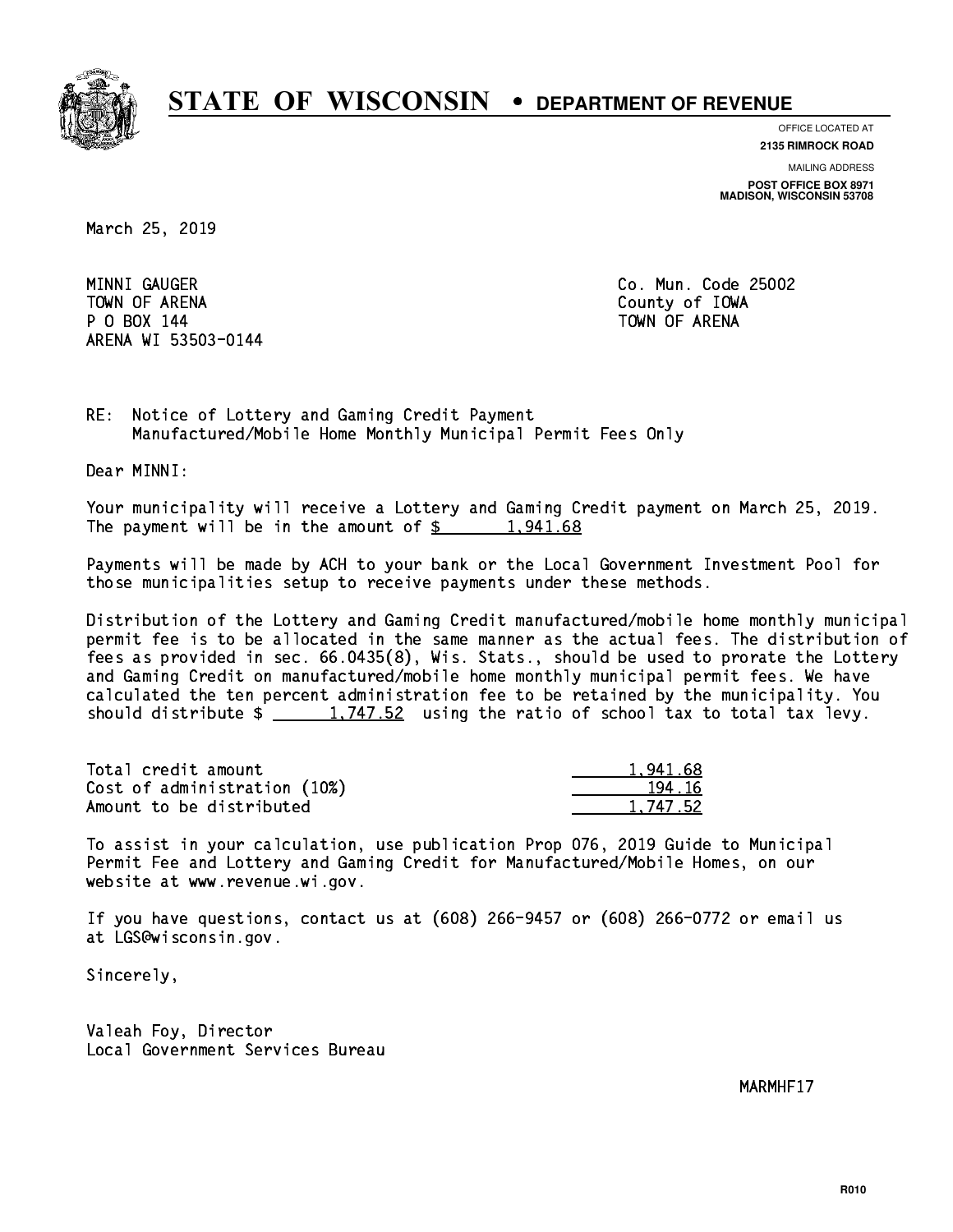

**OFFICE LOCATED AT**

**2135 RIMROCK ROAD**

**MAILING ADDRESS POST OFFICE BOX 8971 MADISON, WISCONSIN 53708**

March 25, 2019

 DEBI J. HEISNER Co. Mun. Code 25018 TOWN OF MINERAL POINT TOWN TOWN County of IOWA 4946 SUNNY RIDGE RD TOWN OF MINERAL POINT MINERAL POINT WI 53565-8815

RE: Notice of Lottery and Gaming Credit Payment Manufactured/Mobile Home Monthly Municipal Permit Fees Only

Dear DEBI:

 Your municipality will receive a Lottery and Gaming Credit payment on March 25, 2019. The payment will be in the amount of \$ 769.12 \_\_\_\_\_\_\_\_\_\_\_\_\_\_\_\_

 Payments will be made by ACH to your bank or the Local Government Investment Pool for those municipalities setup to receive payments under these methods.

 Distribution of the Lottery and Gaming Credit manufactured/mobile home monthly municipal permit fee is to be allocated in the same manner as the actual fees. The distribution of fees as provided in sec. 66.0435(8), Wis. Stats., should be used to prorate the Lottery and Gaming Credit on manufactured/mobile home monthly municipal permit fees. We have calculated the ten percent administration fee to be retained by the municipality. You should distribute  $\frac{2}{2}$   $\frac{692.21}{2}$  using the ratio of school tax to total tax levy.

| Total credit amount          | 769 12 |
|------------------------------|--------|
| Cost of administration (10%) | 76.9   |
| Amount to be distributed     | 692 21 |

 To assist in your calculation, use publication Prop 076, 2019 Guide to Municipal Permit Fee and Lottery and Gaming Credit for Manufactured/Mobile Homes, on our website at www.revenue.wi.gov.

 If you have questions, contact us at (608) 266-9457 or (608) 266-0772 or email us at LGS@wisconsin.gov.

Sincerely,

 Valeah Foy, Director Local Government Services Bureau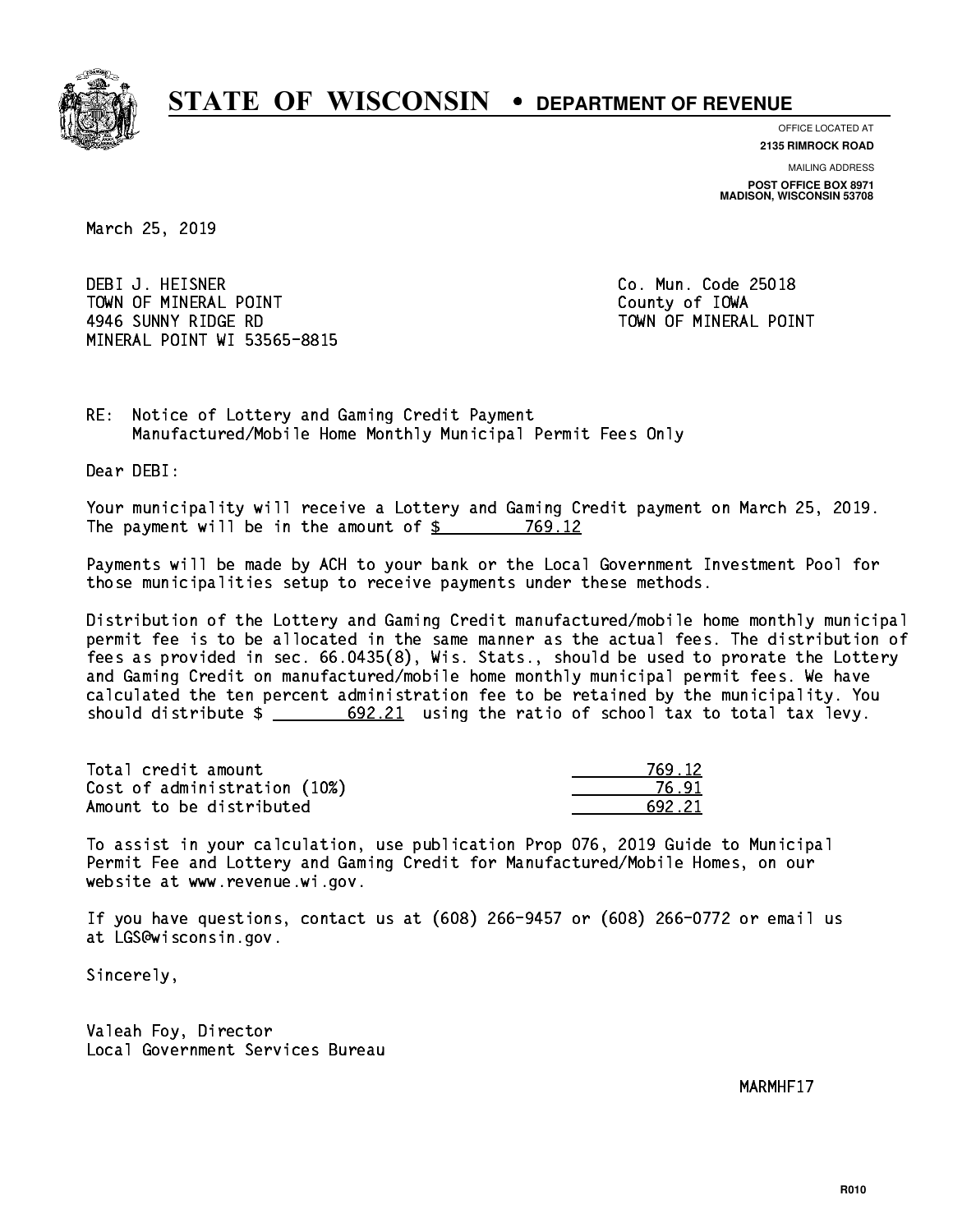

**OFFICE LOCATED AT**

**2135 RIMROCK ROAD**

**MAILING ADDRESS POST OFFICE BOX 8971 MADISON, WISCONSIN 53708**

March 25, 2019

SUSAN ZIEBARTH VILLAGE OF AVOCA County of IOWA PO BOX 188 VILLAGE OF AVOCA AVOCA WI 53506-0188

Co. Mun. Code 25102

RE: Notice of Lottery and Gaming Credit Payment Manufactured/Mobile Home Monthly Municipal Permit Fees Only

Dear SUSAN:

 Your municipality will receive a Lottery and Gaming Credit payment on March 25, 2019. The payment will be in the amount of  $\frac{2}{3}$  1,325.00

 Payments will be made by ACH to your bank or the Local Government Investment Pool for those municipalities setup to receive payments under these methods.

 Distribution of the Lottery and Gaming Credit manufactured/mobile home monthly municipal permit fee is to be allocated in the same manner as the actual fees. The distribution of fees as provided in sec. 66.0435(8), Wis. Stats., should be used to prorate the Lottery and Gaming Credit on manufactured/mobile home monthly municipal permit fees. We have calculated the ten percent administration fee to be retained by the municipality. You should distribute  $\frac{1,192.50}{1,192.50}$  using the ratio of school tax to total tax levy.

| Total credit amount          | 1,325.00 |
|------------------------------|----------|
| Cost of administration (10%) | 132.50   |
| Amount to be distributed     | 1.192.50 |

 To assist in your calculation, use publication Prop 076, 2019 Guide to Municipal Permit Fee and Lottery and Gaming Credit for Manufactured/Mobile Homes, on our website at www.revenue.wi.gov.

 If you have questions, contact us at (608) 266-9457 or (608) 266-0772 or email us at LGS@wisconsin.gov.

Sincerely,

 Valeah Foy, Director Local Government Services Bureau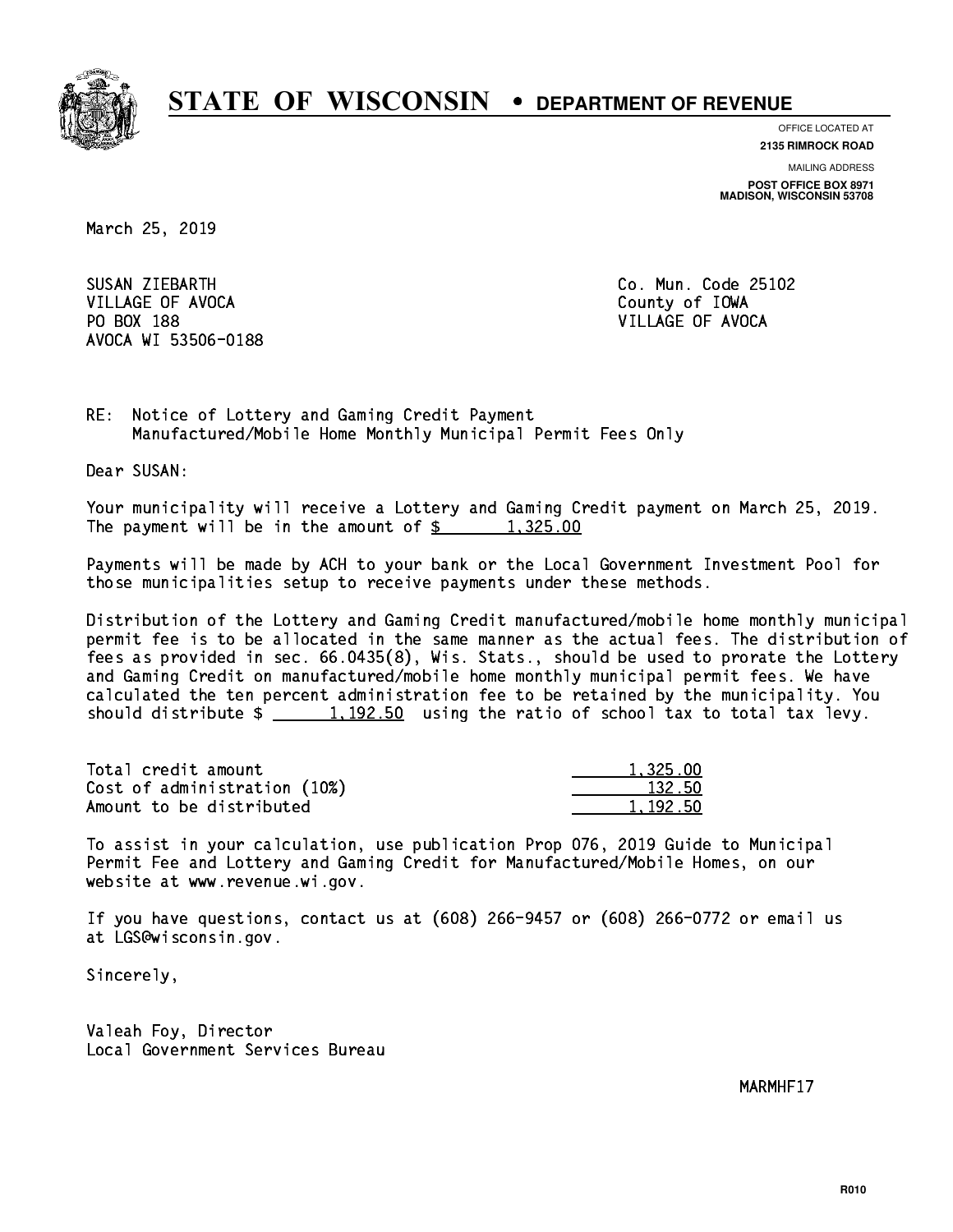

**OFFICE LOCATED AT**

**2135 RIMROCK ROAD**

**MAILING ADDRESS POST OFFICE BOX 8971 MADISON, WISCONSIN 53708**

March 25, 2019

**BECKY FREDERICKS** VILLAGE OF HIGHLAND **County of IOWA** PO BOX 284 HIGHLAND WI 53543-0284

Co. Mun. Code 25136 VILLAGE OF HIGHLAND

RE: Notice of Lottery and Gaming Credit Payment Manufactured/Mobile Home Monthly Municipal Permit Fees Only

Dear BECKY:

 Your municipality will receive a Lottery and Gaming Credit payment on March 25, 2019. The payment will be in the amount of \$ 149.23 \_\_\_\_\_\_\_\_\_\_\_\_\_\_\_\_

 Payments will be made by ACH to your bank or the Local Government Investment Pool for those municipalities setup to receive payments under these methods.

 Distribution of the Lottery and Gaming Credit manufactured/mobile home monthly municipal permit fee is to be allocated in the same manner as the actual fees. The distribution of fees as provided in sec. 66.0435(8), Wis. Stats., should be used to prorate the Lottery and Gaming Credit on manufactured/mobile home monthly municipal permit fees. We have calculated the ten percent administration fee to be retained by the municipality. You should distribute  $\frac{134.31}{134.31}$  using the ratio of school tax to total tax levy.

Total credit amount Cost of administration (10%) Amount to be distributed

| - 23       |
|------------|
| 12.        |
| . 21<br>п. |

 To assist in your calculation, use publication Prop 076, 2019 Guide to Municipal Permit Fee and Lottery and Gaming Credit for Manufactured/Mobile Homes, on our website at www.revenue.wi.gov.

 If you have questions, contact us at (608) 266-9457 or (608) 266-0772 or email us at LGS@wisconsin.gov.

Sincerely,

 Valeah Foy, Director Local Government Services Bureau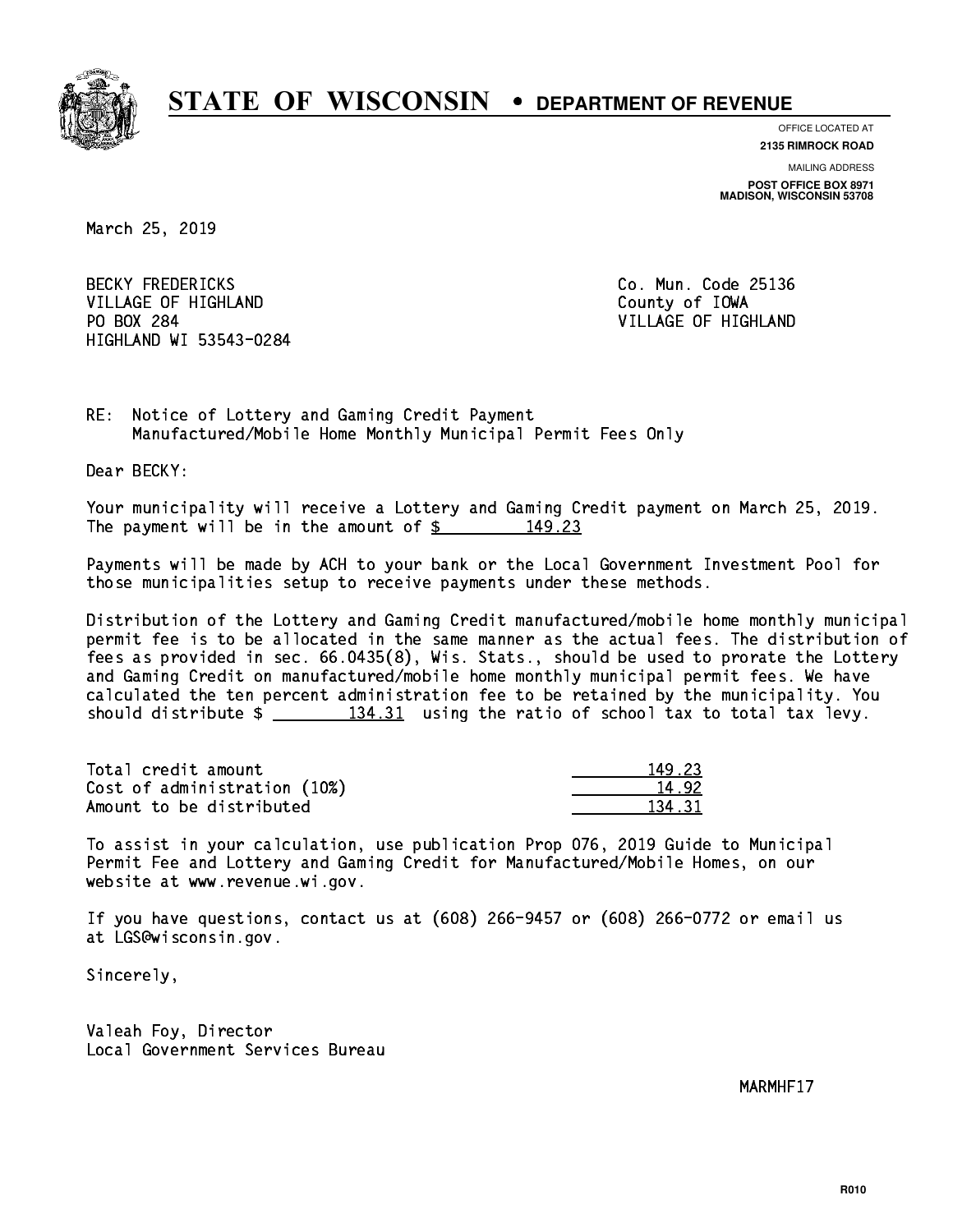

**OFFICE LOCATED AT**

**2135 RIMROCK ROAD**

**MAILING ADDRESS POST OFFICE BOX 8971 MADISON, WISCONSIN 53708**

March 25, 2019

SHELLY BULL VILLAGE OF LINDEN COUNTY OF LOOKS PO BOX 469 LINDEN WI 53553-0469

Co. Mun. Code 25146 VILLAGE OF LINDEN

RE: Notice of Lottery and Gaming Credit Payment Manufactured/Mobile Home Monthly Municipal Permit Fees Only

Dear SHELLY:

 Your municipality will receive a Lottery and Gaming Credit payment on March 25, 2019. The payment will be in the amount of  $\frac{2}{3}$  1,374.48

 Payments will be made by ACH to your bank or the Local Government Investment Pool for those municipalities setup to receive payments under these methods.

 Distribution of the Lottery and Gaming Credit manufactured/mobile home monthly municipal permit fee is to be allocated in the same manner as the actual fees. The distribution of fees as provided in sec. 66.0435(8), Wis. Stats., should be used to prorate the Lottery and Gaming Credit on manufactured/mobile home monthly municipal permit fees. We have calculated the ten percent administration fee to be retained by the municipality. You should distribute  $\frac{1,237.04}{1,237.04}$  using the ratio of school tax to total tax levy.

| Total credit amount          | 1.374.48 |
|------------------------------|----------|
| Cost of administration (10%) | 137.44   |
| Amount to be distributed     | 1.237.04 |

 To assist in your calculation, use publication Prop 076, 2019 Guide to Municipal Permit Fee and Lottery and Gaming Credit for Manufactured/Mobile Homes, on our website at www.revenue.wi.gov.

 If you have questions, contact us at (608) 266-9457 or (608) 266-0772 or email us at LGS@wisconsin.gov.

Sincerely,

 Valeah Foy, Director Local Government Services Bureau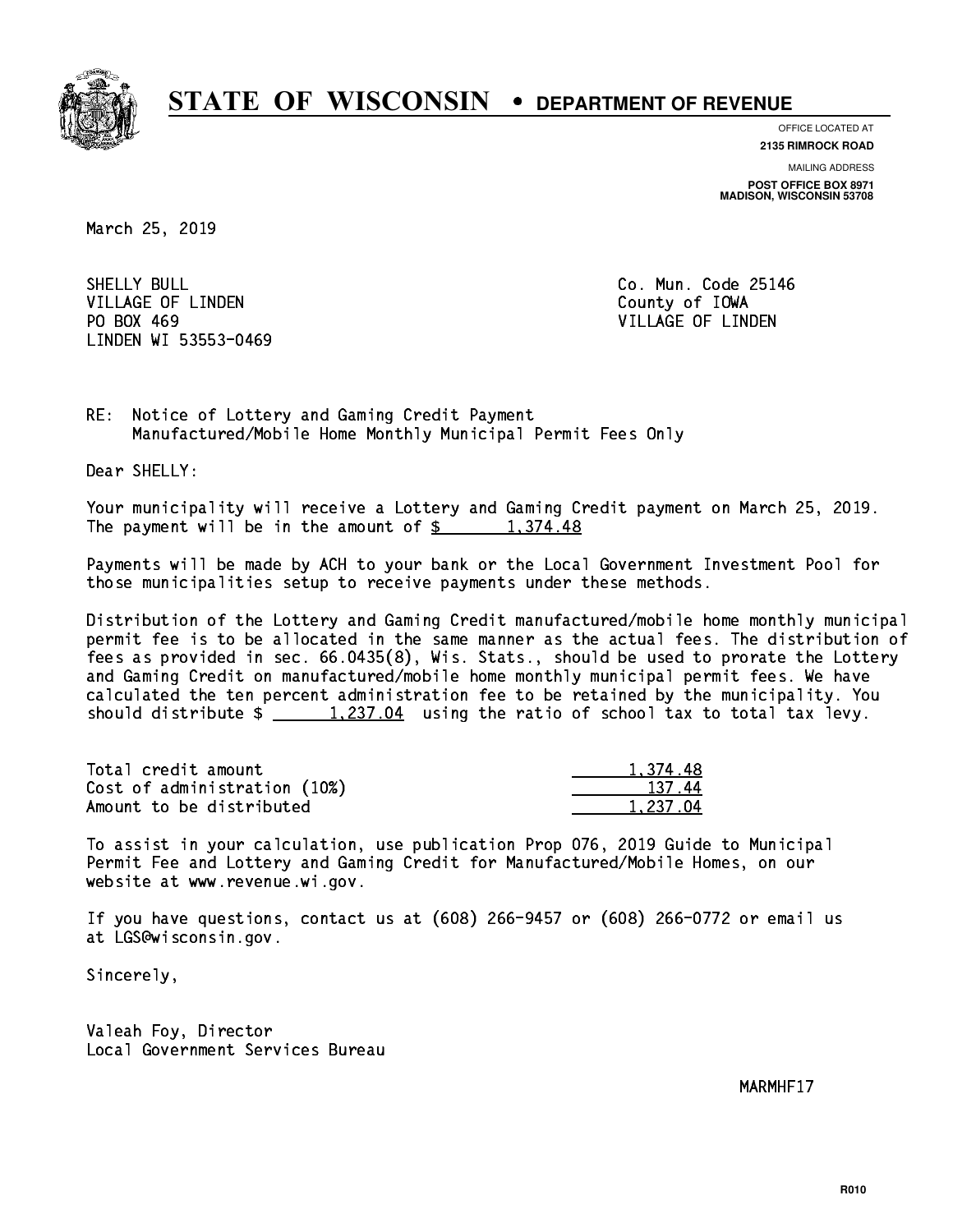

**OFFICE LOCATED AT**

**2135 RIMROCK ROAD**

**MAILING ADDRESS POST OFFICE BOX 8971 MADISON, WISCONSIN 53708**

March 25, 2019

CINDA JOHNSON VILLAGE OF MUSCODA County of IOWA 206 N WISCONSIN AVE VILLAGE OF MUSCODA MUSCODA WI 53573

Co. Mun. Code 25153

RE: Notice of Lottery and Gaming Credit Payment Manufactured/Mobile Home Monthly Municipal Permit Fees Only

Dear CINDA:

 Your municipality will receive a Lottery and Gaming Credit payment on March 25, 2019. The payment will be in the amount of  $\frac{2}{3}$  1,770.60

 Payments will be made by ACH to your bank or the Local Government Investment Pool for those municipalities setup to receive payments under these methods.

 Distribution of the Lottery and Gaming Credit manufactured/mobile home monthly municipal permit fee is to be allocated in the same manner as the actual fees. The distribution of fees as provided in sec. 66.0435(8), Wis. Stats., should be used to prorate the Lottery and Gaming Credit on manufactured/mobile home monthly municipal permit fees. We have calculated the ten percent administration fee to be retained by the municipality. You should distribute  $\frac{1.593.54}{1.593.54}$  using the ratio of school tax to total tax levy.

| Total credit amount          | 1,770.60 |
|------------------------------|----------|
| Cost of administration (10%) | 177.06   |
| Amount to be distributed     | 1,593.54 |

 To assist in your calculation, use publication Prop 076, 2019 Guide to Municipal Permit Fee and Lottery and Gaming Credit for Manufactured/Mobile Homes, on our website at www.revenue.wi.gov.

 If you have questions, contact us at (608) 266-9457 or (608) 266-0772 or email us at LGS@wisconsin.gov.

Sincerely,

 Valeah Foy, Director Local Government Services Bureau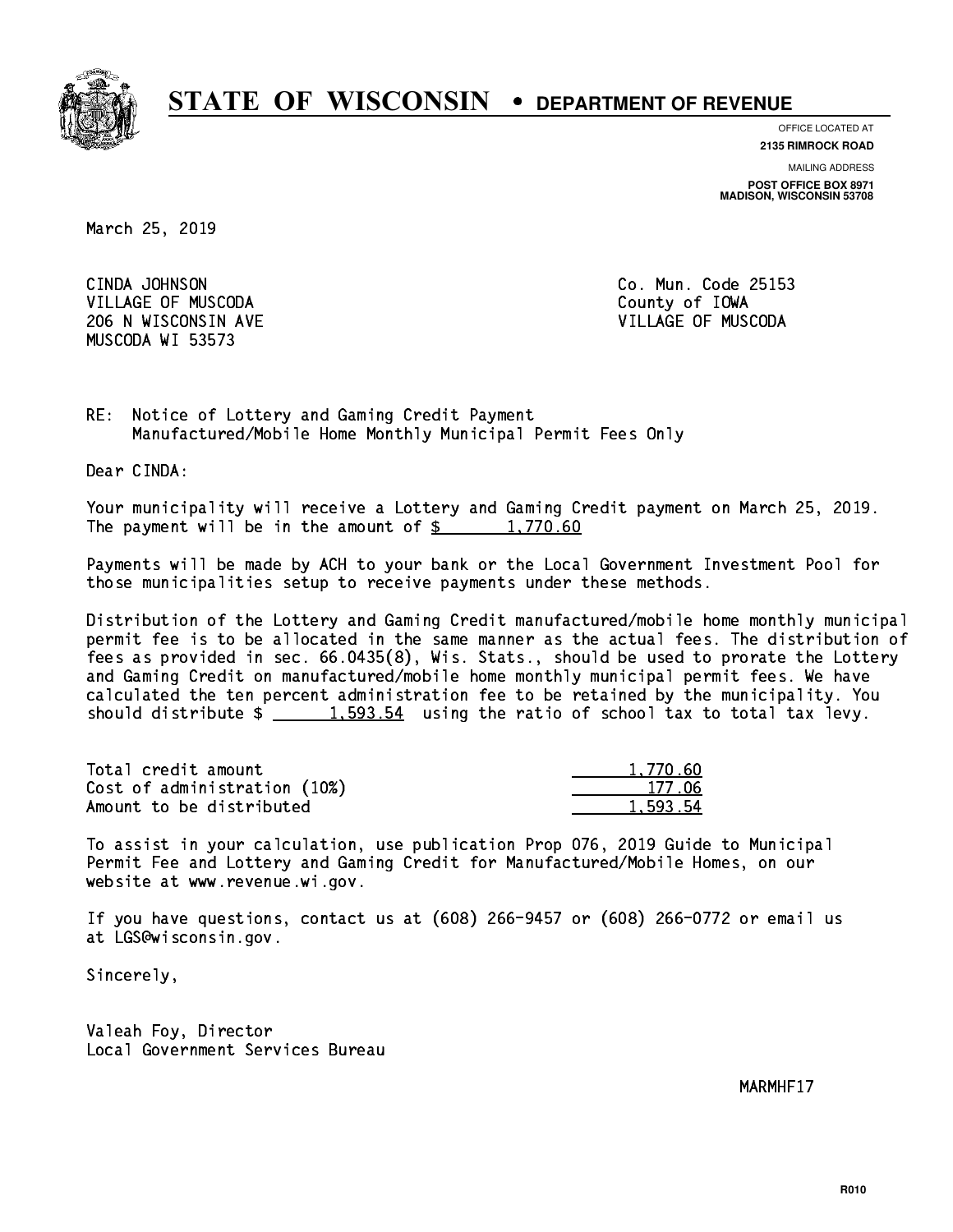

**OFFICE LOCATED AT**

**2135 RIMROCK ROAD**

**MAILING ADDRESS POST OFFICE BOX 8971 MADISON, WISCONSIN 53708**

March 25, 2019

 LISA RILEY Co. Mun. Code 25216 CITY OF DODGEVILLE **COUNTY COUNTY OF IOWA**  100 E FOUNTAIN ST CITY OF DODGEVILLE DODGEVILLE WI 53533-1750

RE: Notice of Lottery and Gaming Credit Payment Manufactured/Mobile Home Monthly Municipal Permit Fees Only

Dear LISA:

 Your municipality will receive a Lottery and Gaming Credit payment on March 25, 2019. The payment will be in the amount of \$ 5,139.00 \_\_\_\_\_\_\_\_\_\_\_\_\_\_\_\_

 Payments will be made by ACH to your bank or the Local Government Investment Pool for those municipalities setup to receive payments under these methods.

 Distribution of the Lottery and Gaming Credit manufactured/mobile home monthly municipal permit fee is to be allocated in the same manner as the actual fees. The distribution of fees as provided in sec. 66.0435(8), Wis. Stats., should be used to prorate the Lottery and Gaming Credit on manufactured/mobile home monthly municipal permit fees. We have calculated the ten percent administration fee to be retained by the municipality. You should distribute  $\frac{4.625.10}{1}$  using the ratio of school tax to total tax levy.

| Total credit amount          | 5.139.00 |
|------------------------------|----------|
| Cost of administration (10%) | 513.90   |
| Amount to be distributed     | 4.625.10 |

 To assist in your calculation, use publication Prop 076, 2019 Guide to Municipal Permit Fee and Lottery and Gaming Credit for Manufactured/Mobile Homes, on our website at www.revenue.wi.gov.

 If you have questions, contact us at (608) 266-9457 or (608) 266-0772 or email us at LGS@wisconsin.gov.

Sincerely,

 Valeah Foy, Director Local Government Services Bureau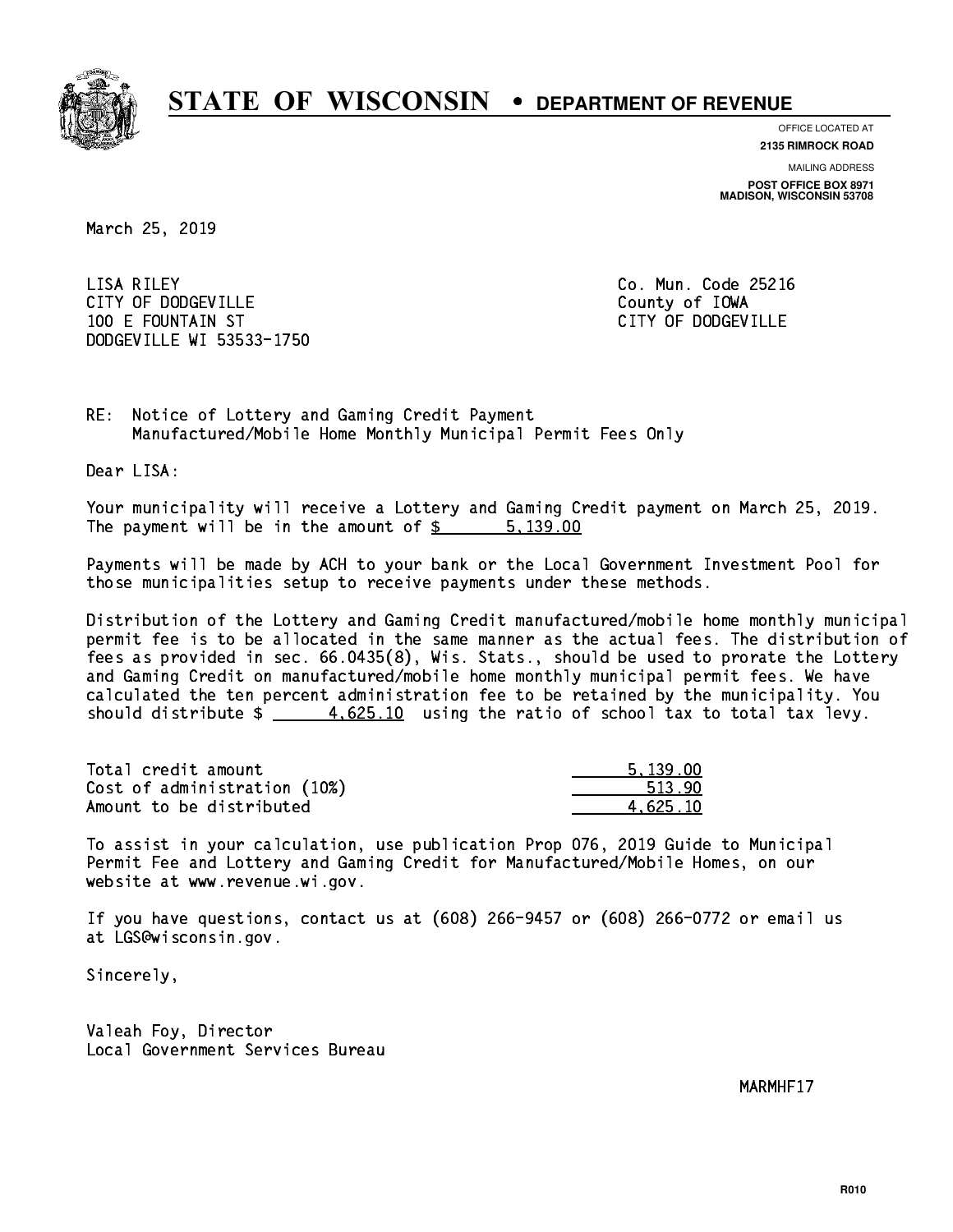

**OFFICE LOCATED AT 2135 RIMROCK ROAD**

**MAILING ADDRESS**

**POST OFFICE BOX 8971 MADISON, WISCONSIN 53708**

March 25, 2019

SHARI MARG TOWN OF ALBION County of JACKSON N6084 SQUAW CREEK RD TOWN OF ALBION BLACK RIVER FALLS WI 54615-6033

Co. Mun. Code 27004

RE: Notice of Lottery and Gaming Credit Payment Manufactured/Mobile Home Monthly Municipal Permit Fees Only

Dear SHARI:

 Your municipality will receive a Lottery and Gaming Credit payment on March 25, 2019. The payment will be in the amount of  $\frac{2}{3}$  1,291.80

 Payments will be made by ACH to your bank or the Local Government Investment Pool for those municipalities setup to receive payments under these methods.

 Distribution of the Lottery and Gaming Credit manufactured/mobile home monthly municipal permit fee is to be allocated in the same manner as the actual fees. The distribution of fees as provided in sec. 66.0435(8), Wis. Stats., should be used to prorate the Lottery and Gaming Credit on manufactured/mobile home monthly municipal permit fees. We have calculated the ten percent administration fee to be retained by the municipality. You should distribute  $\frac{1}{2}$   $\frac{1}{162.62}$  using the ratio of school tax to total tax levy.

| Total credit amount          | 1,291.80 |
|------------------------------|----------|
| Cost of administration (10%) | 129.18   |
| Amount to be distributed     | 1.162.62 |

 To assist in your calculation, use publication Prop 076, 2019 Guide to Municipal Permit Fee and Lottery and Gaming Credit for Manufactured/Mobile Homes, on our website at www.revenue.wi.gov.

 If you have questions, contact us at (608) 266-9457 or (608) 266-0772 or email us at LGS@wisconsin.gov.

Sincerely,

 Valeah Foy, Director Local Government Services Bureau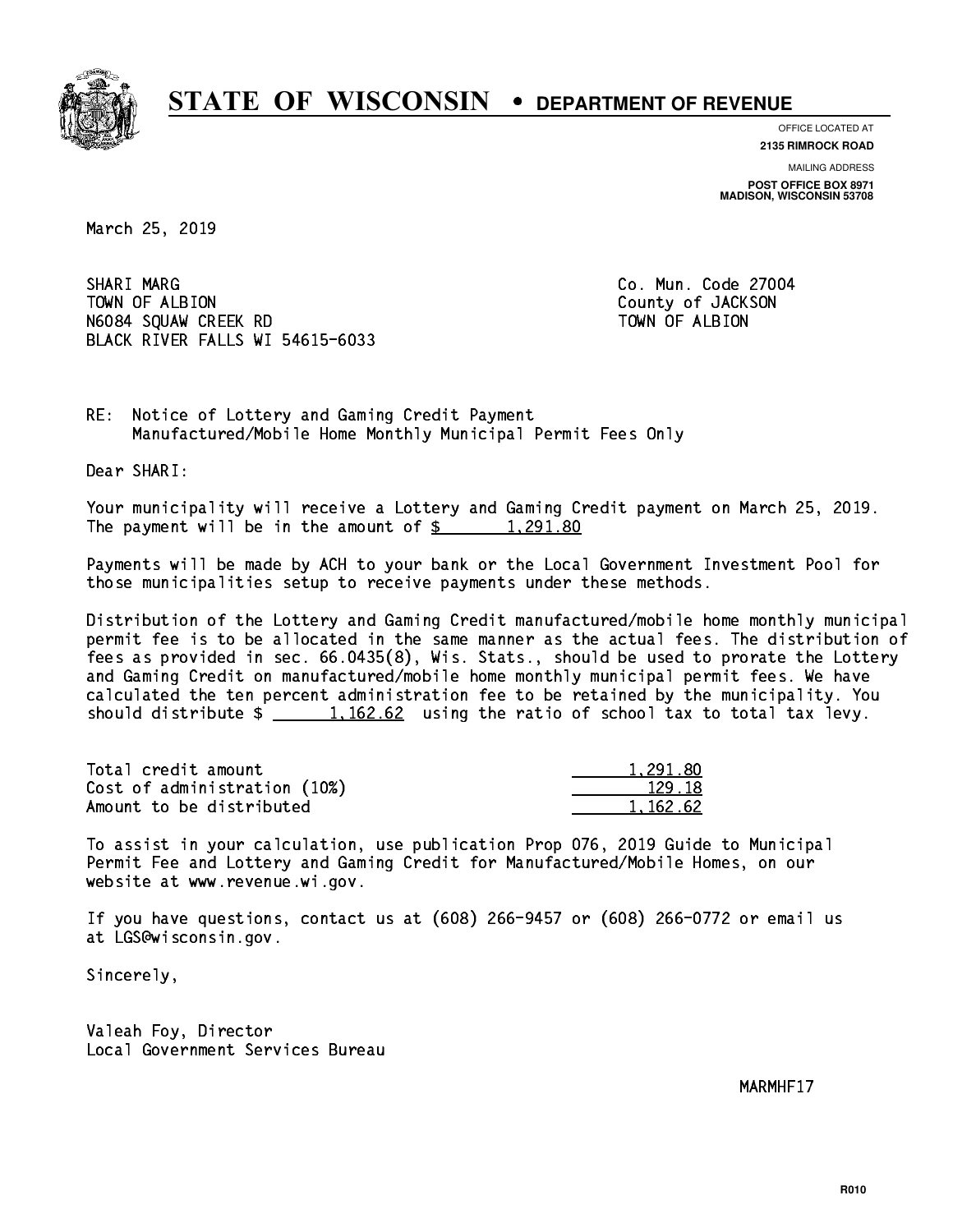

**OFFICE LOCATED AT**

**2135 RIMROCK ROAD**

**MAILING ADDRESS POST OFFICE BOX 8971 MADISON, WISCONSIN 53708**

March 25, 2019

JANN DAHL TOWN OF BROCKWAY **COUNTY OF SECOND-** TOWN OF BROCKWAY PO BOX 484 PO BOX 484 TOWN OF BROCKWAY BLK RIVER FLS WI 54615-0484

Co. Mun. Code 27010

RE: Notice of Lottery and Gaming Credit Payment Manufactured/Mobile Home Monthly Municipal Permit Fees Only

Dear JANN:

 Your municipality will receive a Lottery and Gaming Credit payment on March 25, 2019. The payment will be in the amount of  $\frac{2}{3}$  4,197.07

 Payments will be made by ACH to your bank or the Local Government Investment Pool for those municipalities setup to receive payments under these methods.

 Distribution of the Lottery and Gaming Credit manufactured/mobile home monthly municipal permit fee is to be allocated in the same manner as the actual fees. The distribution of fees as provided in sec. 66.0435(8), Wis. Stats., should be used to prorate the Lottery and Gaming Credit on manufactured/mobile home monthly municipal permit fees. We have calculated the ten percent administration fee to be retained by the municipality. You should distribute  $\frac{2}{1}$   $\frac{3}{777.37}$  using the ratio of school tax to total tax levy.

| Total credit amount          | 4.197.07 |
|------------------------------|----------|
| Cost of administration (10%) | 419 70   |
| Amount to be distributed     | 3.777.37 |

 To assist in your calculation, use publication Prop 076, 2019 Guide to Municipal Permit Fee and Lottery and Gaming Credit for Manufactured/Mobile Homes, on our website at www.revenue.wi.gov.

 If you have questions, contact us at (608) 266-9457 or (608) 266-0772 or email us at LGS@wisconsin.gov.

Sincerely,

 Valeah Foy, Director Local Government Services Bureau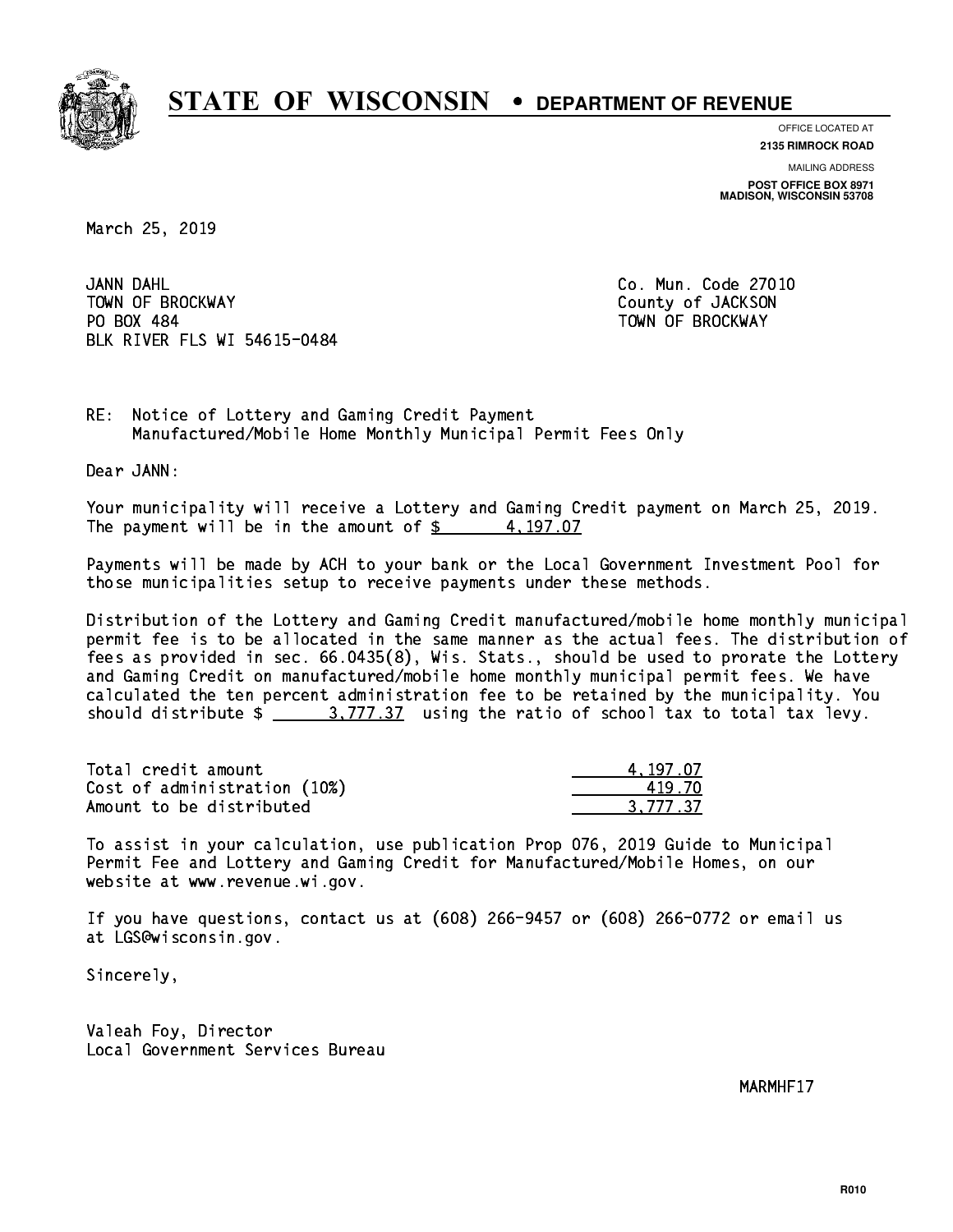

**OFFICE LOCATED AT**

**2135 RIMROCK ROAD**

**MAILING ADDRESS**

**POST OFFICE BOX 8971 MADISON, WISCONSIN 53708**

March 25, 2019

 P.O. BOX 37 TOWN OF HIXTON HIXTON WI 54635

 BRENDA LINDBERG Co. Mun. Code 27024 TOWN OF HIXTON COUNTY OF SALES AND TOWN OF HIXTON

RE: Notice of Lottery and Gaming Credit Payment Manufactured/Mobile Home Monthly Municipal Permit Fees Only

Dear BRENDA:

 Your municipality will receive a Lottery and Gaming Credit payment on March 25, 2019. The payment will be in the amount of \$ 739.59 \_\_\_\_\_\_\_\_\_\_\_\_\_\_\_\_

 Payments will be made by ACH to your bank or the Local Government Investment Pool for those municipalities setup to receive payments under these methods.

 Distribution of the Lottery and Gaming Credit manufactured/mobile home monthly municipal permit fee is to be allocated in the same manner as the actual fees. The distribution of fees as provided in sec. 66.0435(8), Wis. Stats., should be used to prorate the Lottery and Gaming Credit on manufactured/mobile home monthly municipal permit fees. We have calculated the ten percent administration fee to be retained by the municipality. You should distribute  $\frac{2}{1}$   $\frac{665.64}{665.64}$  using the ratio of school tax to total tax levy.

| Total credit amount          | 739.59 |
|------------------------------|--------|
| Cost of administration (10%) | 73.95  |
| Amount to be distributed     | 665 64 |

 To assist in your calculation, use publication Prop 076, 2019 Guide to Municipal Permit Fee and Lottery and Gaming Credit for Manufactured/Mobile Homes, on our website at www.revenue.wi.gov.

 If you have questions, contact us at (608) 266-9457 or (608) 266-0772 or email us at LGS@wisconsin.gov.

Sincerely,

 Valeah Foy, Director Local Government Services Bureau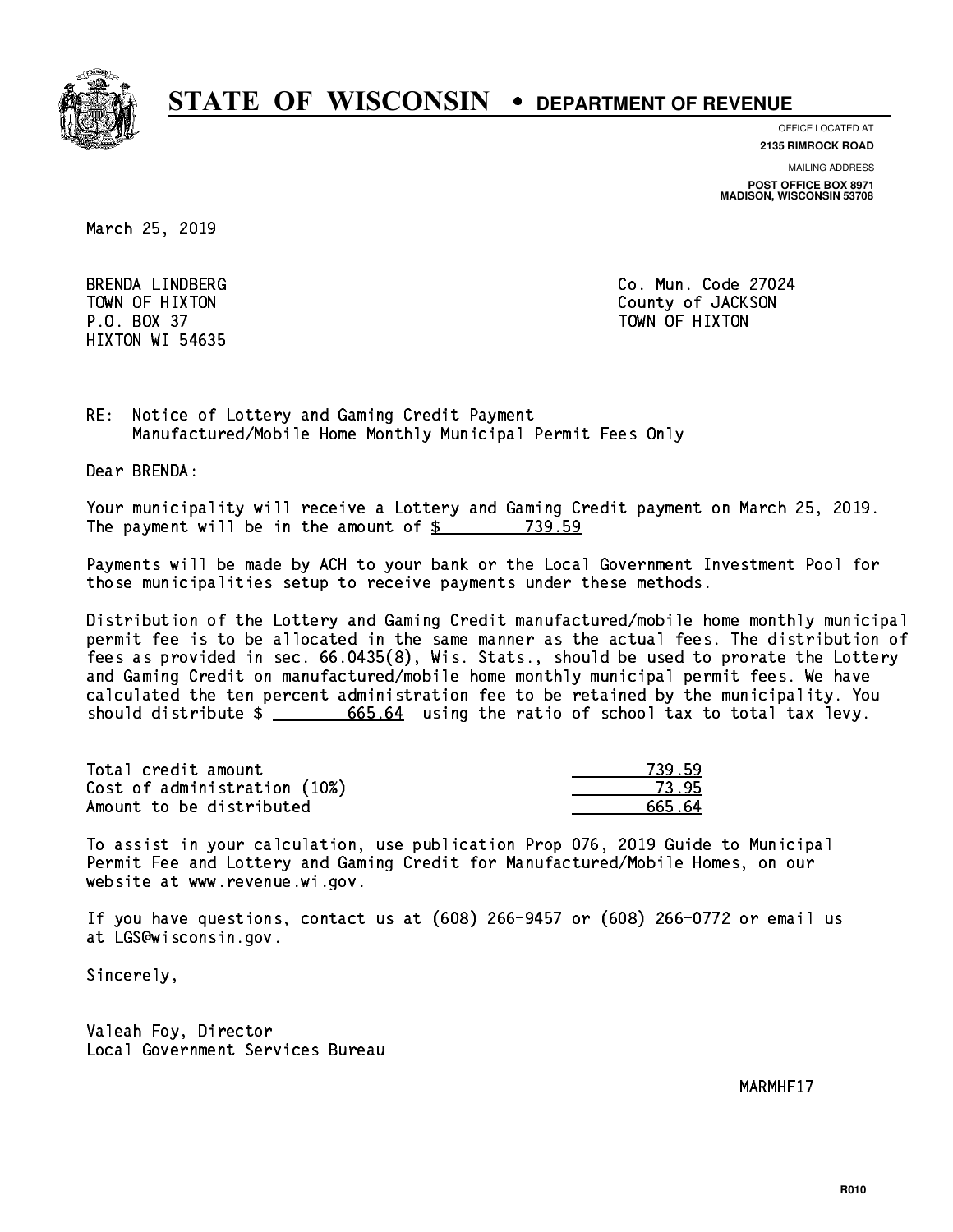

**OFFICE LOCATED AT**

**2135 RIMROCK ROAD**

**MAILING ADDRESS POST OFFICE BOX 8971 MADISON, WISCONSIN 53708**

March 25, 2019

**KYLE DENO** TOWN OF MANCHESTER COUNTY OF JACKSON W10904 VANCE RD TOWN OF MANCHESTER BLACK RIVER FALLS WI 54615-6929

Co. Mun. Code 27032

RE: Notice of Lottery and Gaming Credit Payment Manufactured/Mobile Home Monthly Municipal Permit Fees Only

Dear KYLE:

 Your municipality will receive a Lottery and Gaming Credit payment on March 25, 2019. The payment will be in the amount of \$ 384.16 \_\_\_\_\_\_\_\_\_\_\_\_\_\_\_\_

 Payments will be made by ACH to your bank or the Local Government Investment Pool for those municipalities setup to receive payments under these methods.

 Distribution of the Lottery and Gaming Credit manufactured/mobile home monthly municipal permit fee is to be allocated in the same manner as the actual fees. The distribution of fees as provided in sec. 66.0435(8), Wis. Stats., should be used to prorate the Lottery and Gaming Credit on manufactured/mobile home monthly municipal permit fees. We have calculated the ten percent administration fee to be retained by the municipality. You should distribute  $\frac{245.75}{2}$  using the ratio of school tax to total tax levy.

| Total credit amount          | 384.16            |
|------------------------------|-------------------|
| Cost of administration (10%) | 38.4 <sup>°</sup> |
| Amount to be distributed     | 345.75            |

| 1 16 |
|------|
| 11   |
| 5.75 |

 To assist in your calculation, use publication Prop 076, 2019 Guide to Municipal Permit Fee and Lottery and Gaming Credit for Manufactured/Mobile Homes, on our website at www.revenue.wi.gov.

 If you have questions, contact us at (608) 266-9457 or (608) 266-0772 or email us at LGS@wisconsin.gov.

Sincerely,

 Valeah Foy, Director Local Government Services Bureau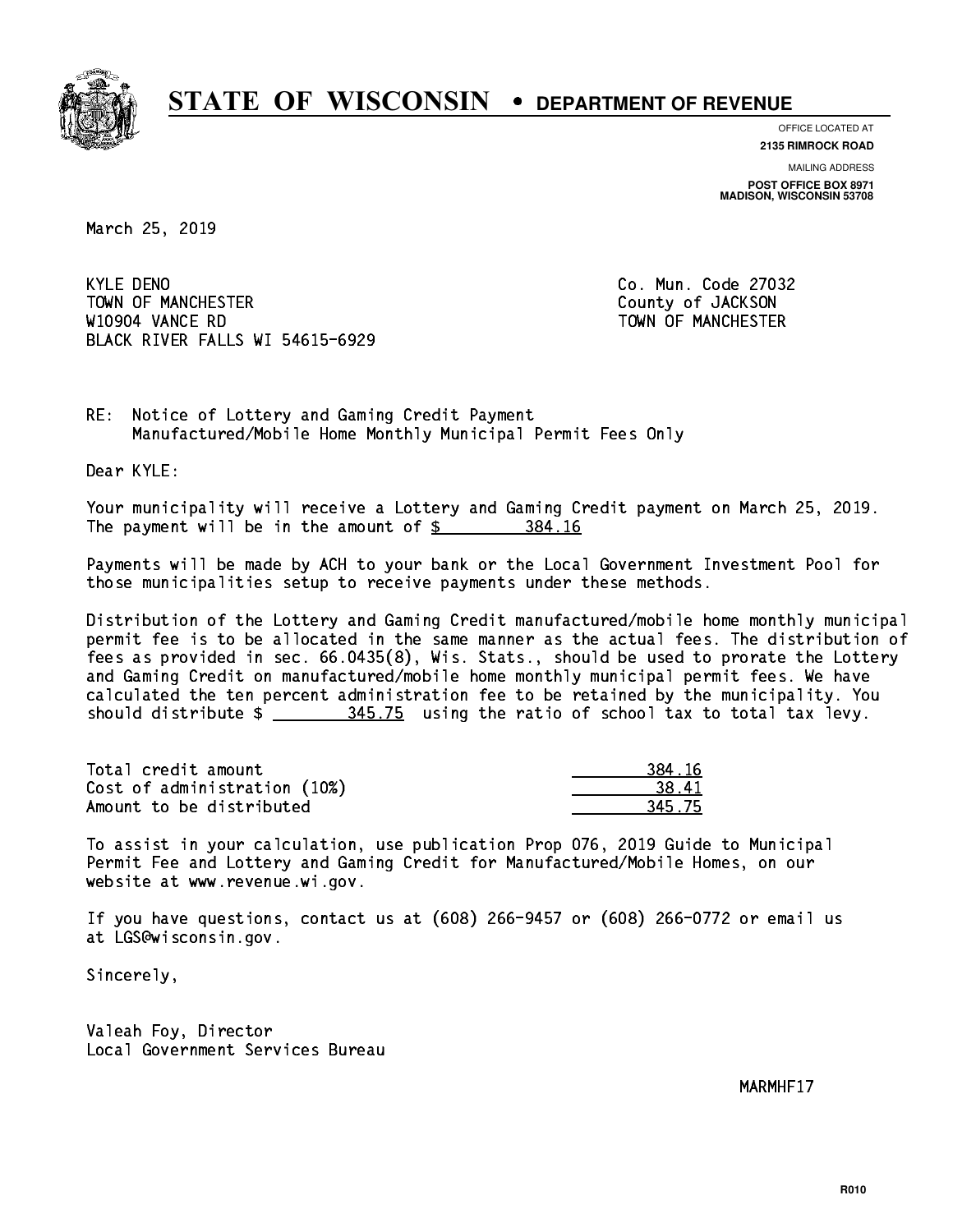

**OFFICE LOCATED AT**

**2135 RIMROCK ROAD**

**MAILING ADDRESS**

**POST OFFICE BOX 8971 MADISON, WISCONSIN 53708**

March 25, 2019

BECKY FREDERICK **Co. Mun. Code 27136** VILLAGE OF HIXTON COUNTY OF JACKSON PO BOX 127 VILLAGE OF HIXTON HIXTON WI 54635-0127

RE: Notice of Lottery and Gaming Credit Payment Manufactured/Mobile Home Monthly Municipal Permit Fees Only

Dear BECKY:

 Your municipality will receive a Lottery and Gaming Credit payment on March 25, 2019. The payment will be in the amount of  $\frac{238.18}{2}$ 

 Payments will be made by ACH to your bank or the Local Government Investment Pool for those municipalities setup to receive payments under these methods.

 Distribution of the Lottery and Gaming Credit manufactured/mobile home monthly municipal permit fee is to be allocated in the same manner as the actual fees. The distribution of fees as provided in sec. 66.0435(8), Wis. Stats., should be used to prorate the Lottery and Gaming Credit on manufactured/mobile home monthly municipal permit fees. We have calculated the ten percent administration fee to be retained by the municipality. You should distribute  $\frac{214.37}{214.37}$  using the ratio of school tax to total tax levy.

Total credit amount Cost of administration (10%) Amount to be distributed

| .R        |
|-----------|
| ×Т        |
| -27<br>27 |

 To assist in your calculation, use publication Prop 076, 2019 Guide to Municipal Permit Fee and Lottery and Gaming Credit for Manufactured/Mobile Homes, on our website at www.revenue.wi.gov.

 If you have questions, contact us at (608) 266-9457 or (608) 266-0772 or email us at LGS@wisconsin.gov.

Sincerely,

 Valeah Foy, Director Local Government Services Bureau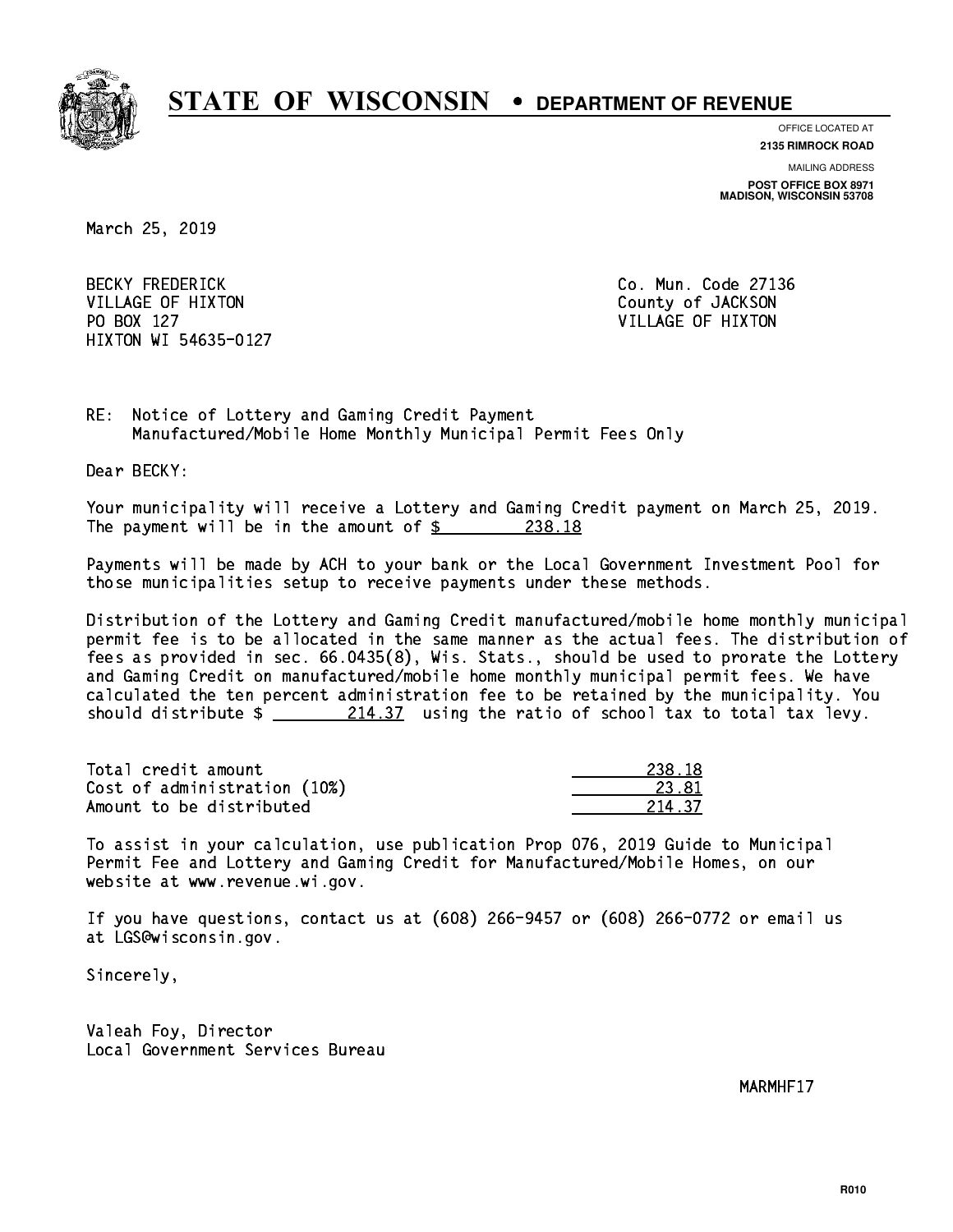

**OFFICE LOCATED AT**

**2135 RIMROCK ROAD**

**MAILING ADDRESS**

**POST OFFICE BOX 8971 MADISON, WISCONSIN 53708**

March 25, 2019

JODI ANDERSON VILLAGE OF MELROSE COUNTY OF JACKSON PO BOX 117 VILLAGE OF MELROSE MELROSE WI 54642-0117

Co. Mun. Code 27151

RE: Notice of Lottery and Gaming Credit Payment Manufactured/Mobile Home Monthly Municipal Permit Fees Only

Dear JODI:

 Your municipality will receive a Lottery and Gaming Credit payment on March 25, 2019. The payment will be in the amount of  $\frac{213.43}{2}$ 

 Payments will be made by ACH to your bank or the Local Government Investment Pool for those municipalities setup to receive payments under these methods.

 Distribution of the Lottery and Gaming Credit manufactured/mobile home monthly municipal permit fee is to be allocated in the same manner as the actual fees. The distribution of fees as provided in sec. 66.0435(8), Wis. Stats., should be used to prorate the Lottery and Gaming Credit on manufactured/mobile home monthly municipal permit fees. We have calculated the ten percent administration fee to be retained by the municipality. You should distribute  $\frac{192.09}{192.09}$  using the ratio of school tax to total tax levy.

Total credit amount 213.43 Cost of administration (10%) 21.34 \_\_\_\_\_\_\_\_\_\_\_\_\_\_ Amount to be distributed and the set of the 192.09

 To assist in your calculation, use publication Prop 076, 2019 Guide to Municipal Permit Fee and Lottery and Gaming Credit for Manufactured/Mobile Homes, on our website at www.revenue.wi.gov.

 If you have questions, contact us at (608) 266-9457 or (608) 266-0772 or email us at LGS@wisconsin.gov.

Sincerely,

 Valeah Foy, Director Local Government Services Bureau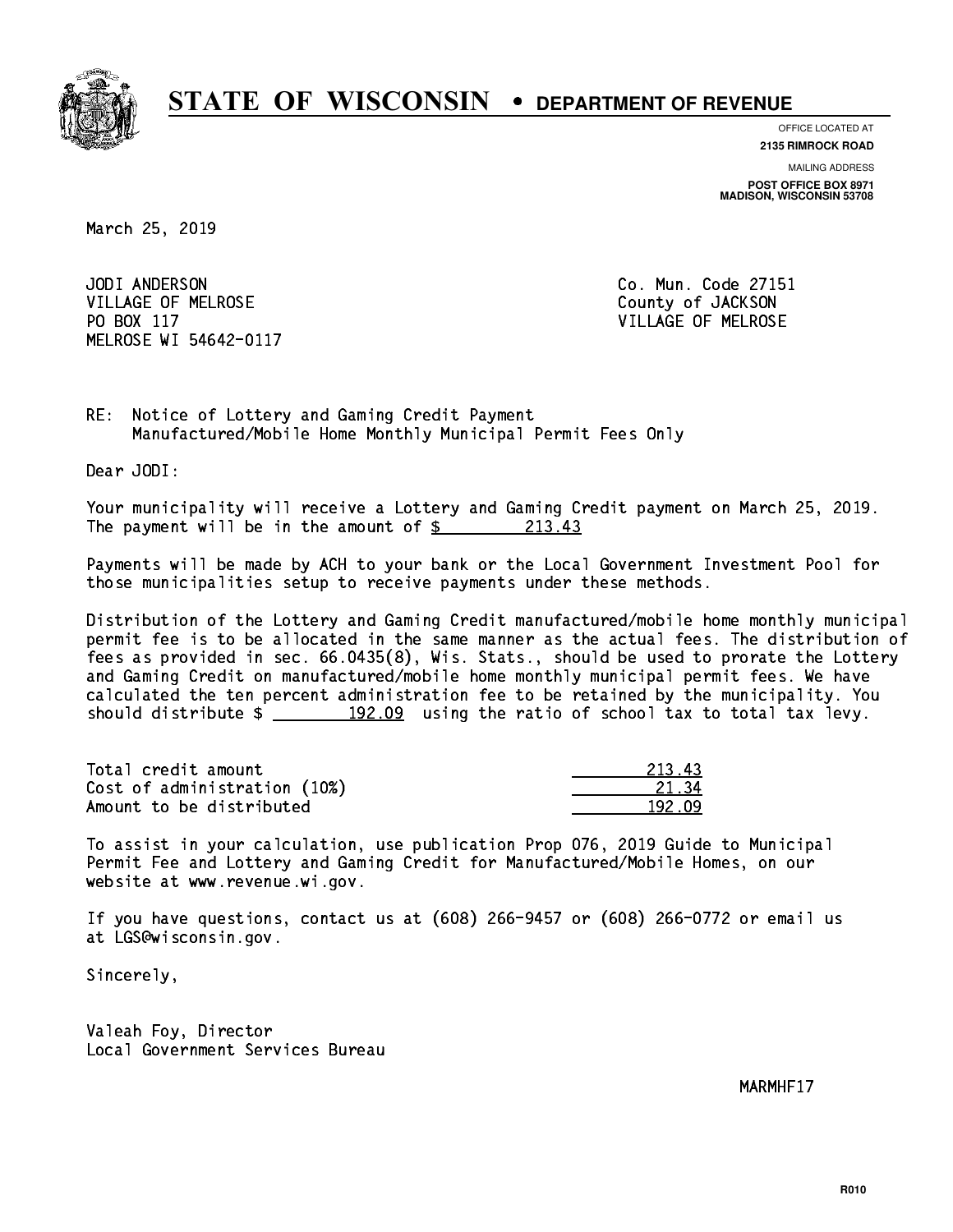

**OFFICE LOCATED AT**

**2135 RIMROCK ROAD**

**MAILING ADDRESS POST OFFICE BOX 8971 MADISON, WISCONSIN 53708**

March 25, 2019

 PENNY DANIELSON Co. Mun. Code 27152 VILLAGE OF MERRILLAN County of JACKSON PO BOX 70 MERRILLAN WI 54754-0070

VILLAGE OF MERRILLAN

RE: Notice of Lottery and Gaming Credit Payment Manufactured/Mobile Home Monthly Municipal Permit Fees Only

Dear PENNY:

 Your municipality will receive a Lottery and Gaming Credit payment on March 25, 2019. The payment will be in the amount of \$ 814.32 \_\_\_\_\_\_\_\_\_\_\_\_\_\_\_\_

 Payments will be made by ACH to your bank or the Local Government Investment Pool for those municipalities setup to receive payments under these methods.

 Distribution of the Lottery and Gaming Credit manufactured/mobile home monthly municipal permit fee is to be allocated in the same manner as the actual fees. The distribution of fees as provided in sec. 66.0435(8), Wis. Stats., should be used to prorate the Lottery and Gaming Credit on manufactured/mobile home monthly municipal permit fees. We have calculated the ten percent administration fee to be retained by the municipality. You should distribute  $\frac{2}{2}$   $\frac{732.89}{2}$  using the ratio of school tax to total tax levy.

Total credit amount Cost of administration (10%) Amount to be distributed

| U. 32.    |
|-----------|
| પ મ       |
| ⋾<br>, 22 |

 To assist in your calculation, use publication Prop 076, 2019 Guide to Municipal Permit Fee and Lottery and Gaming Credit for Manufactured/Mobile Homes, on our website at www.revenue.wi.gov.

 If you have questions, contact us at (608) 266-9457 or (608) 266-0772 or email us at LGS@wisconsin.gov.

Sincerely,

 Valeah Foy, Director Local Government Services Bureau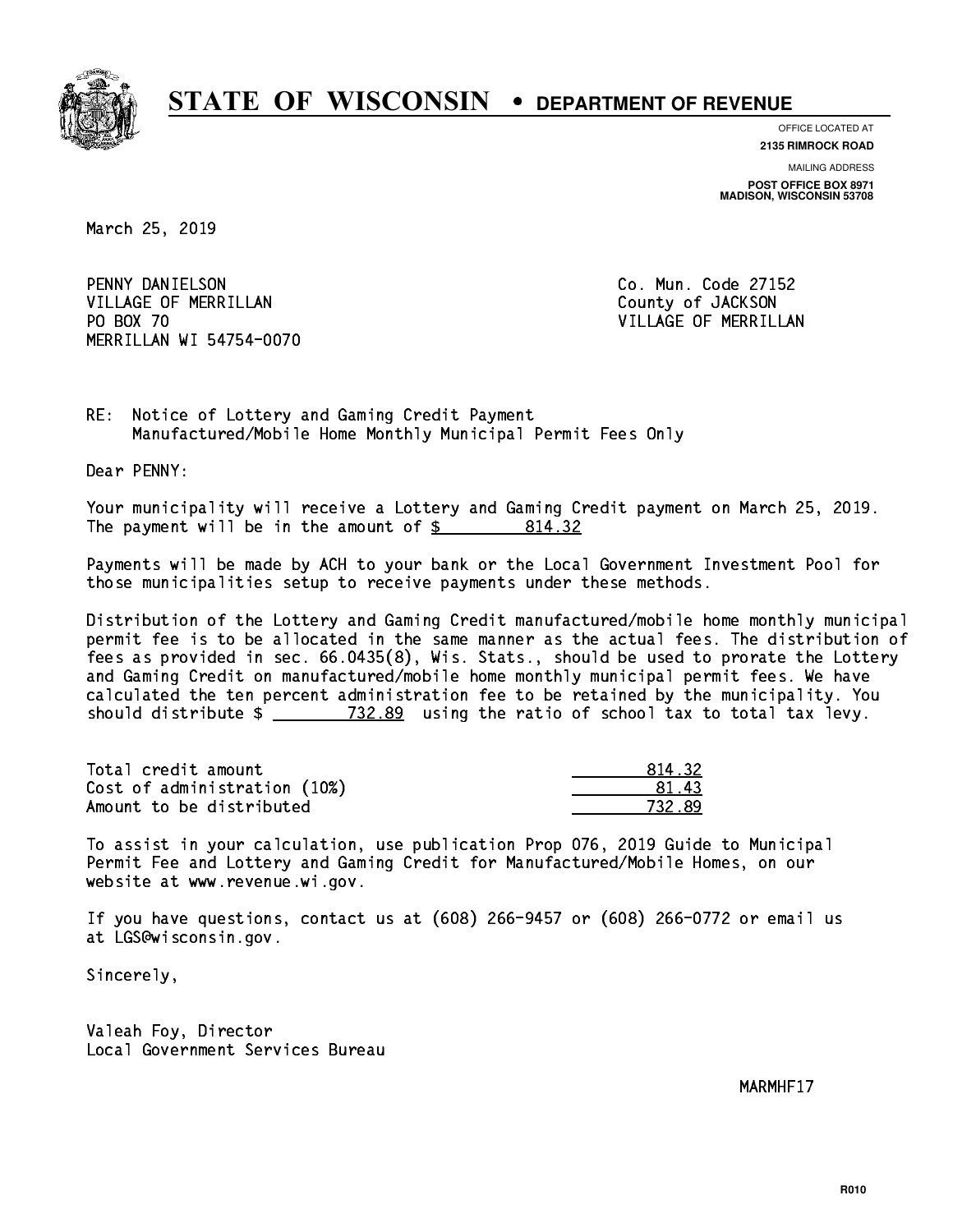

**OFFICE LOCATED AT 2135 RIMROCK ROAD**

**MAILING ADDRESS**

**POST OFFICE BOX 8971 MADISON, WISCONSIN 53708**

March 25, 2019

**WENDY BUE** VILLAGE OF TAYLOR COUNTY OF JACKSON PO BOX 130 VILLAGE OF TAYLOR TAYLOR WI 54659-0130

Co. Mun. Code 27186

RE: Notice of Lottery and Gaming Credit Payment Manufactured/Mobile Home Monthly Municipal Permit Fees Only

Dear WENDY:

 Your municipality will receive a Lottery and Gaming Credit payment on March 25, 2019. The payment will be in the amount of  $\frac{2}{3}$  479.30

 Payments will be made by ACH to your bank or the Local Government Investment Pool for those municipalities setup to receive payments under these methods.

 Distribution of the Lottery and Gaming Credit manufactured/mobile home monthly municipal permit fee is to be allocated in the same manner as the actual fees. The distribution of fees as provided in sec. 66.0435(8), Wis. Stats., should be used to prorate the Lottery and Gaming Credit on manufactured/mobile home monthly municipal permit fees. We have calculated the ten percent administration fee to be retained by the municipality. You should distribute  $\frac{431.37}{2}$  using the ratio of school tax to total tax levy.

| Total credit amount          | 479.30 |
|------------------------------|--------|
| Cost of administration (10%) | 47 93  |
| Amount to be distributed     | 43137  |

 To assist in your calculation, use publication Prop 076, 2019 Guide to Municipal Permit Fee and Lottery and Gaming Credit for Manufactured/Mobile Homes, on our website at www.revenue.wi.gov.

 If you have questions, contact us at (608) 266-9457 or (608) 266-0772 or email us at LGS@wisconsin.gov.

Sincerely,

 Valeah Foy, Director Local Government Services Bureau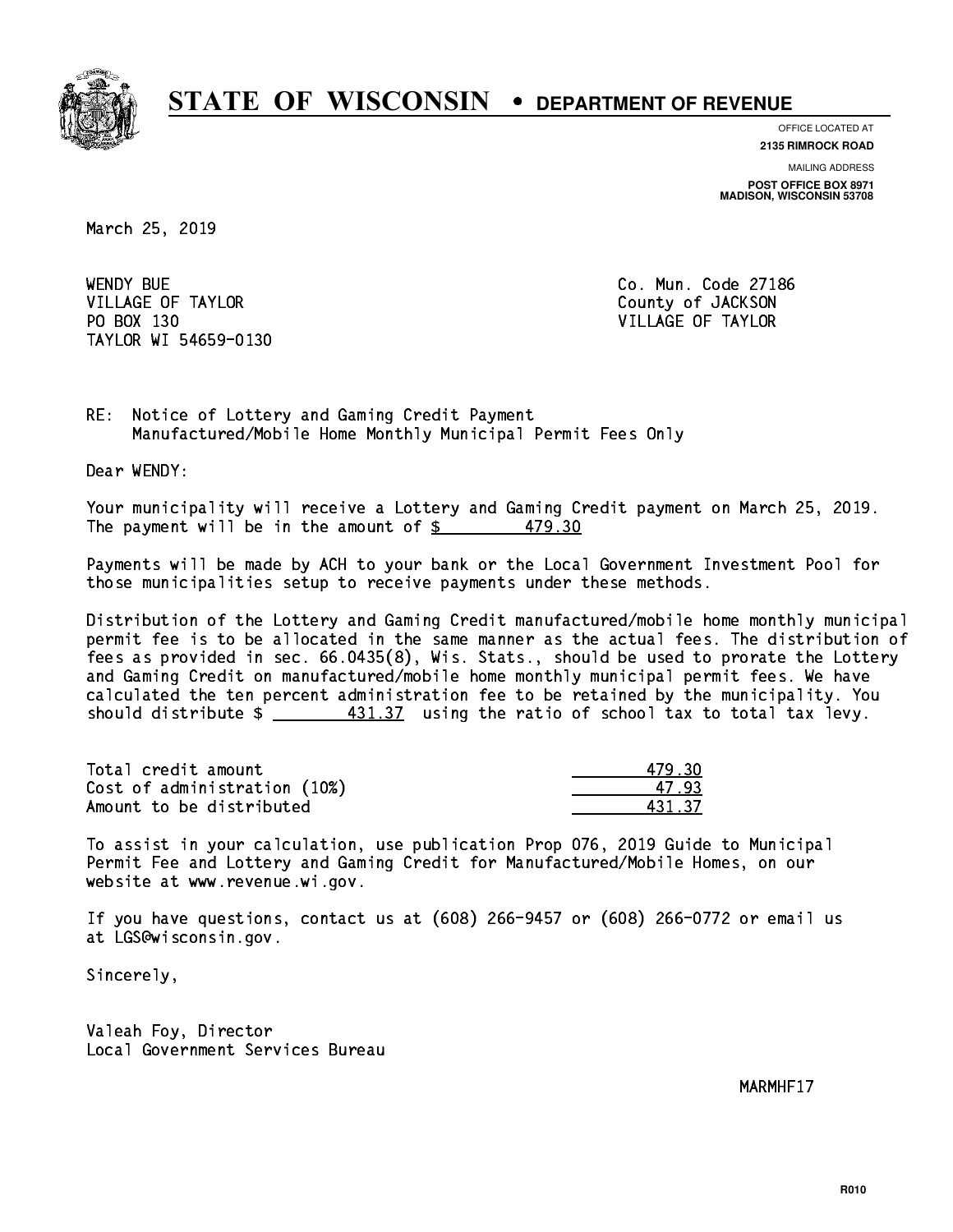

**OFFICE LOCATED AT 2135 RIMROCK ROAD**

**MAILING ADDRESS POST OFFICE BOX 8971 MADISON, WISCONSIN 53708**

March 25, 2019

**BRAD CHOWN** CITY OF BLACK RIVER FALLS COUNTY OF JACKSON 101 S 2ND ST CITY OF BLACK RIVER FALLS BLACK RIVER FALLS WI 54615-1725

Co. Mun. Code 27206

RE: Notice of Lottery and Gaming Credit Payment Manufactured/Mobile Home Monthly Municipal Permit Fees Only

Dear BRAD:

 Your municipality will receive a Lottery and Gaming Credit payment on March 25, 2019. The payment will be in the amount of  $\frac{2}{3}$  2, 114.28

 Payments will be made by ACH to your bank or the Local Government Investment Pool for those municipalities setup to receive payments under these methods.

 Distribution of the Lottery and Gaming Credit manufactured/mobile home monthly municipal permit fee is to be allocated in the same manner as the actual fees. The distribution of fees as provided in sec. 66.0435(8), Wis. Stats., should be used to prorate the Lottery and Gaming Credit on manufactured/mobile home monthly municipal permit fees. We have calculated the ten percent administration fee to be retained by the municipality. You should distribute  $\frac{1,902.86}{1,902.86}$  using the ratio of school tax to total tax levy.

| Total credit amount          | 2.114.28 |
|------------------------------|----------|
| Cost of administration (10%) | 211.42   |
| Amount to be distributed     | 1,902.86 |

 To assist in your calculation, use publication Prop 076, 2019 Guide to Municipal Permit Fee and Lottery and Gaming Credit for Manufactured/Mobile Homes, on our website at www.revenue.wi.gov.

 If you have questions, contact us at (608) 266-9457 or (608) 266-0772 or email us at LGS@wisconsin.gov.

Sincerely,

 Valeah Foy, Director Local Government Services Bureau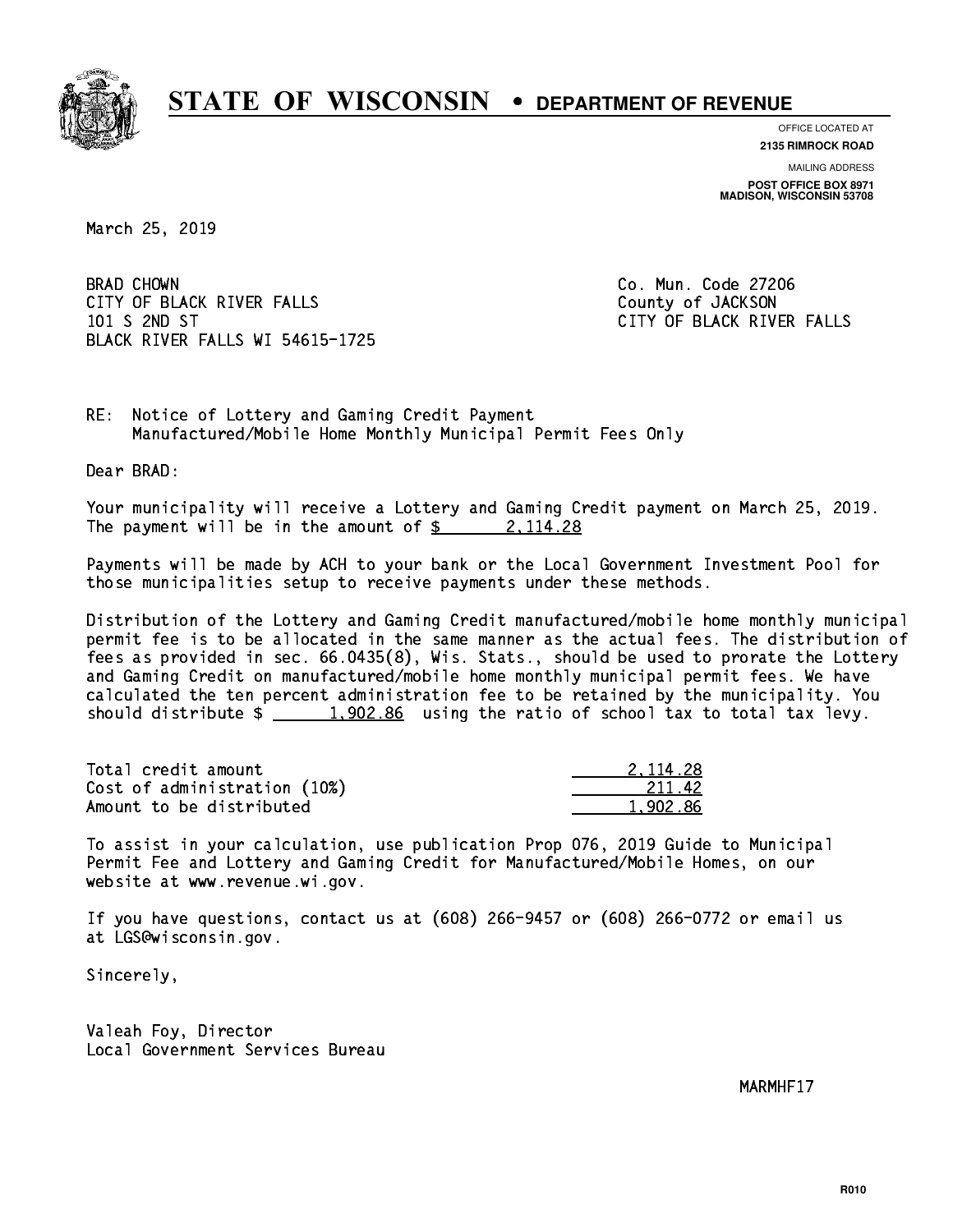

**OFFICE LOCATED AT**

**2135 RIMROCK ROAD**

**MAILING ADDRESS**

**POST OFFICE BOX 8971 MADISON, WISCONSIN 53708**

March 25, 2019

DONNA MILLER TOWN OF KOSHKONONG COUNTY OF A SERIES ON TOWN OF A SERIES ON W5609 STAR SCHOOL RD TOWN OF KOSHKONONG FORT ATKINSON WI 53538-9376

Co. Mun. Code 28016

RE: Notice of Lottery and Gaming Credit Payment Manufactured/Mobile Home Monthly Municipal Permit Fees Only

Dear DONNA:

 Your municipality will receive a Lottery and Gaming Credit payment on March 25, 2019. The payment will be in the amount of \$ 324.48 \_\_\_\_\_\_\_\_\_\_\_\_\_\_\_\_

 Payments will be made by ACH to your bank or the Local Government Investment Pool for those municipalities setup to receive payments under these methods.

 Distribution of the Lottery and Gaming Credit manufactured/mobile home monthly municipal permit fee is to be allocated in the same manner as the actual fees. The distribution of fees as provided in sec. 66.0435(8), Wis. Stats., should be used to prorate the Lottery and Gaming Credit on manufactured/mobile home monthly municipal permit fees. We have calculated the ten percent administration fee to be retained by the municipality. You should distribute  $\frac{292.04}{292.04}$  using the ratio of school tax to total tax levy.

| Total credit amount          | 324.48 |
|------------------------------|--------|
| Cost of administration (10%) | 32.44  |
| Amount to be distributed     | 292 N4 |

| 18         |
|------------|
| 14<br>32 I |
| 92 N4      |

 To assist in your calculation, use publication Prop 076, 2019 Guide to Municipal Permit Fee and Lottery and Gaming Credit for Manufactured/Mobile Homes, on our website at www.revenue.wi.gov.

 If you have questions, contact us at (608) 266-9457 or (608) 266-0772 or email us at LGS@wisconsin.gov.

Sincerely,

 Valeah Foy, Director Local Government Services Bureau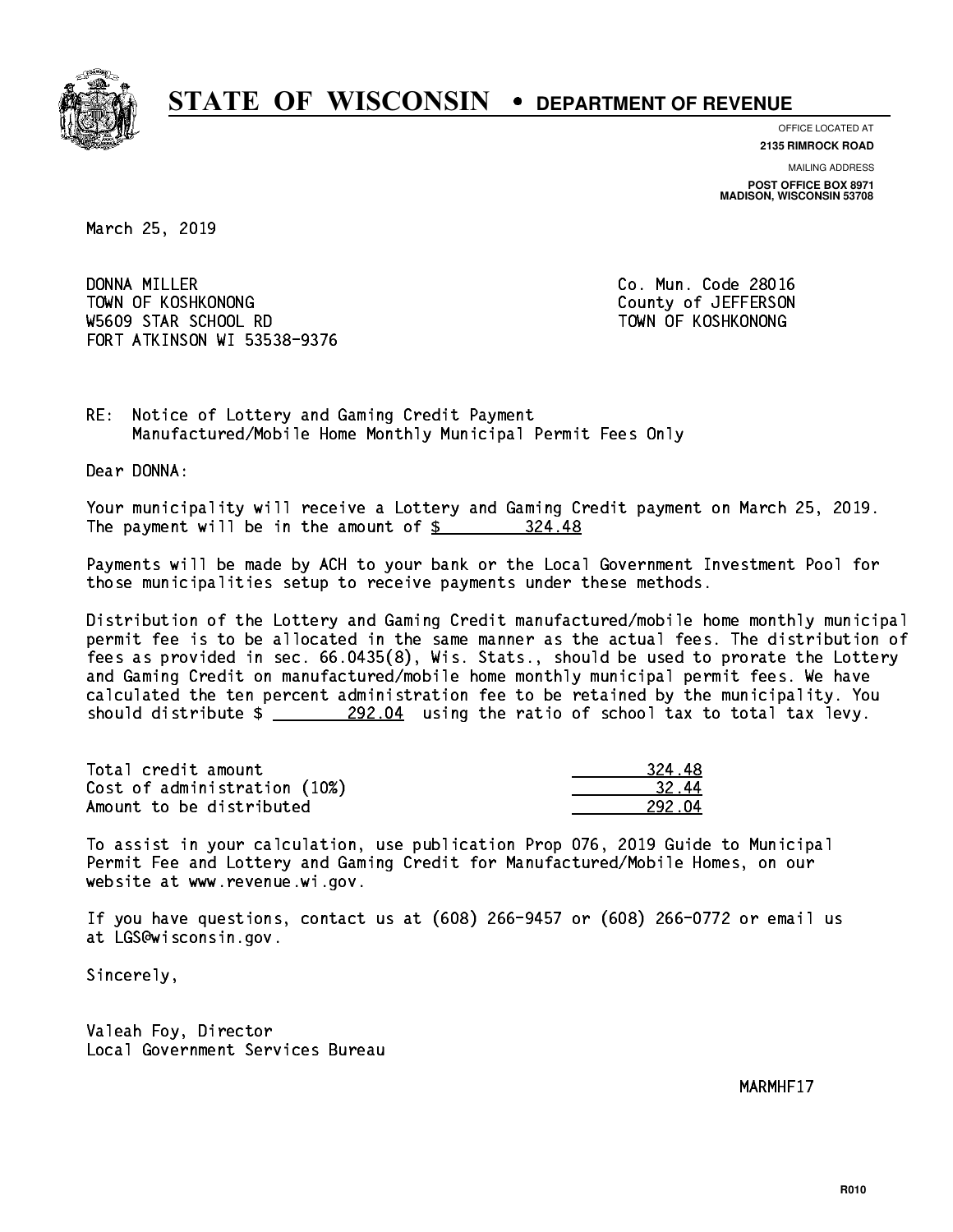

**OFFICE LOCATED AT**

**2135 RIMROCK ROAD**

**MAILING ADDRESS POST OFFICE BOX 8971 MADISON, WISCONSIN 53708**

March 25, 2019

SHARON M GUENTERBERG CO. Mun. Code 28018 TOWN OF LAKE MILLS **TOWN OF LAKE MILLS**  W8875 AIRPORT RD TOWN OF LAKE MILLS WATERLOO WI 53594-9430

RE: Notice of Lottery and Gaming Credit Payment Manufactured/Mobile Home Monthly Municipal Permit Fees Only

Dear SHARON:

 Your municipality will receive a Lottery and Gaming Credit payment on March 25, 2019. The payment will be in the amount of \$ 7,159.92 \_\_\_\_\_\_\_\_\_\_\_\_\_\_\_\_

 Payments will be made by ACH to your bank or the Local Government Investment Pool for those municipalities setup to receive payments under these methods.

 Distribution of the Lottery and Gaming Credit manufactured/mobile home monthly municipal permit fee is to be allocated in the same manner as the actual fees. The distribution of fees as provided in sec. 66.0435(8), Wis. Stats., should be used to prorate the Lottery and Gaming Credit on manufactured/mobile home monthly municipal permit fees. We have calculated the ten percent administration fee to be retained by the municipality. You should distribute  $\frac{2}{3}$  6,443.93 using the ratio of school tax to total tax levy.

| Total credit amount          | 7.159.92 |
|------------------------------|----------|
| Cost of administration (10%) | 715.99   |
| Amount to be distributed     | 6.443.93 |

 To assist in your calculation, use publication Prop 076, 2019 Guide to Municipal Permit Fee and Lottery and Gaming Credit for Manufactured/Mobile Homes, on our website at www.revenue.wi.gov.

 If you have questions, contact us at (608) 266-9457 or (608) 266-0772 or email us at LGS@wisconsin.gov.

Sincerely,

 Valeah Foy, Director Local Government Services Bureau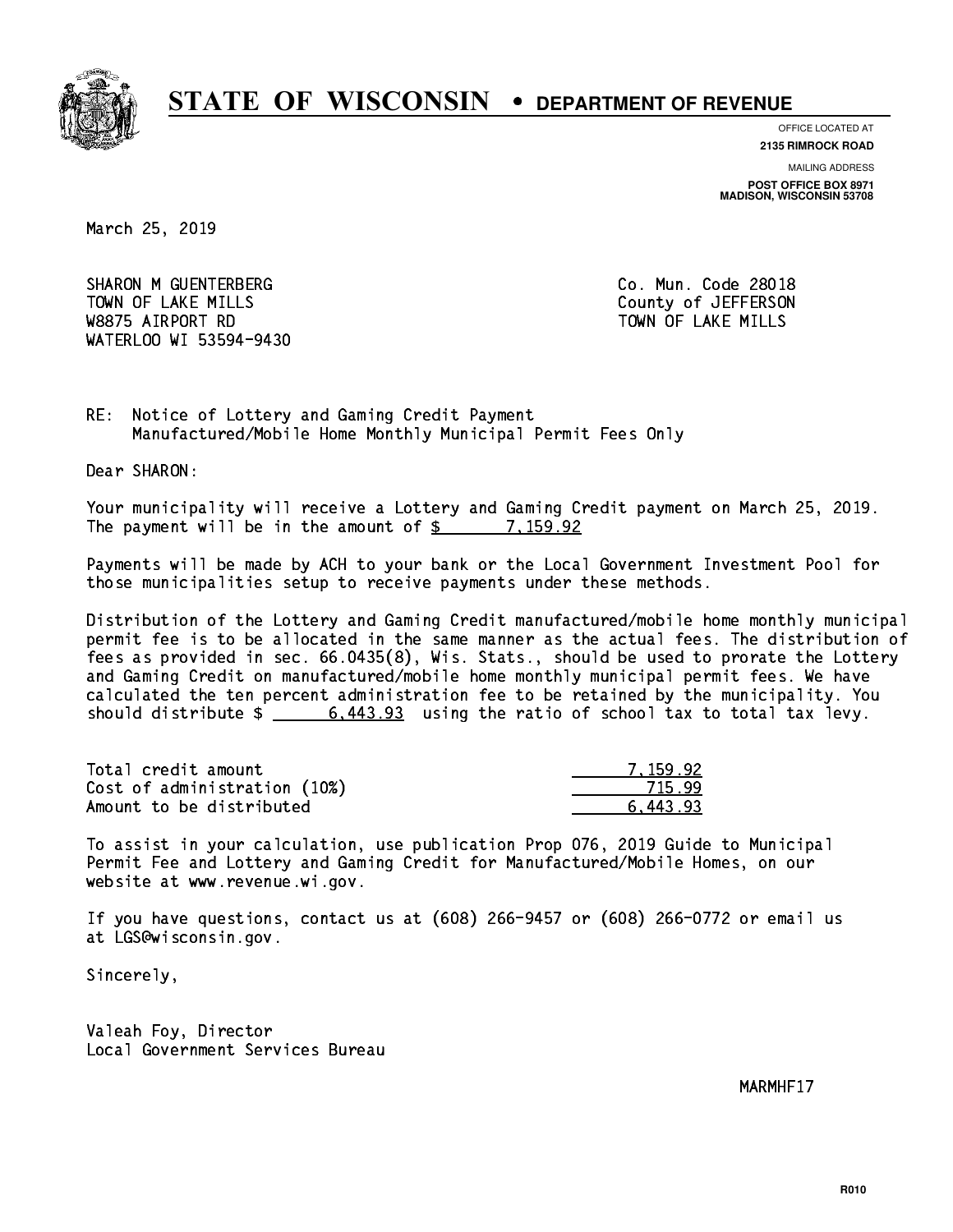

**OFFICE LOCATED AT**

**2135 RIMROCK ROAD**

**MAILING ADDRESS**

**POST OFFICE BOX 8971 MADISON, WISCONSIN 53708**

March 25, 2019

 VERONICA HEENAN Co. Mun. Code 28022 N4450 COUNTY RD A TOWN OF OAKLAND CAMBRIDGE WI 53523

TOWN OF OAKLAND County of JEFFERSON

RE: Notice of Lottery and Gaming Credit Payment Manufactured/Mobile Home Monthly Municipal Permit Fees Only

Dear VERONICA:

 Your municipality will receive a Lottery and Gaming Credit payment on March 25, 2019. The payment will be in the amount of  $\frac{2}{3}$  30,149.52

 Payments will be made by ACH to your bank or the Local Government Investment Pool for those municipalities setup to receive payments under these methods.

 Distribution of the Lottery and Gaming Credit manufactured/mobile home monthly municipal permit fee is to be allocated in the same manner as the actual fees. The distribution of fees as provided in sec. 66.0435(8), Wis. Stats., should be used to prorate the Lottery and Gaming Credit on manufactured/mobile home monthly municipal permit fees. We have calculated the ten percent administration fee to be retained by the municipality. You should distribute  $\frac{27,134.57}{27,134.57}$  using the ratio of school tax to total tax levy.

| Total credit amount          | 30, 149, 52 |
|------------------------------|-------------|
| Cost of administration (10%) | 3.014.95    |
| Amount to be distributed     | 27.134.57   |

 To assist in your calculation, use publication Prop 076, 2019 Guide to Municipal Permit Fee and Lottery and Gaming Credit for Manufactured/Mobile Homes, on our website at www.revenue.wi.gov.

 If you have questions, contact us at (608) 266-9457 or (608) 266-0772 or email us at LGS@wisconsin.gov.

Sincerely,

 Valeah Foy, Director Local Government Services Bureau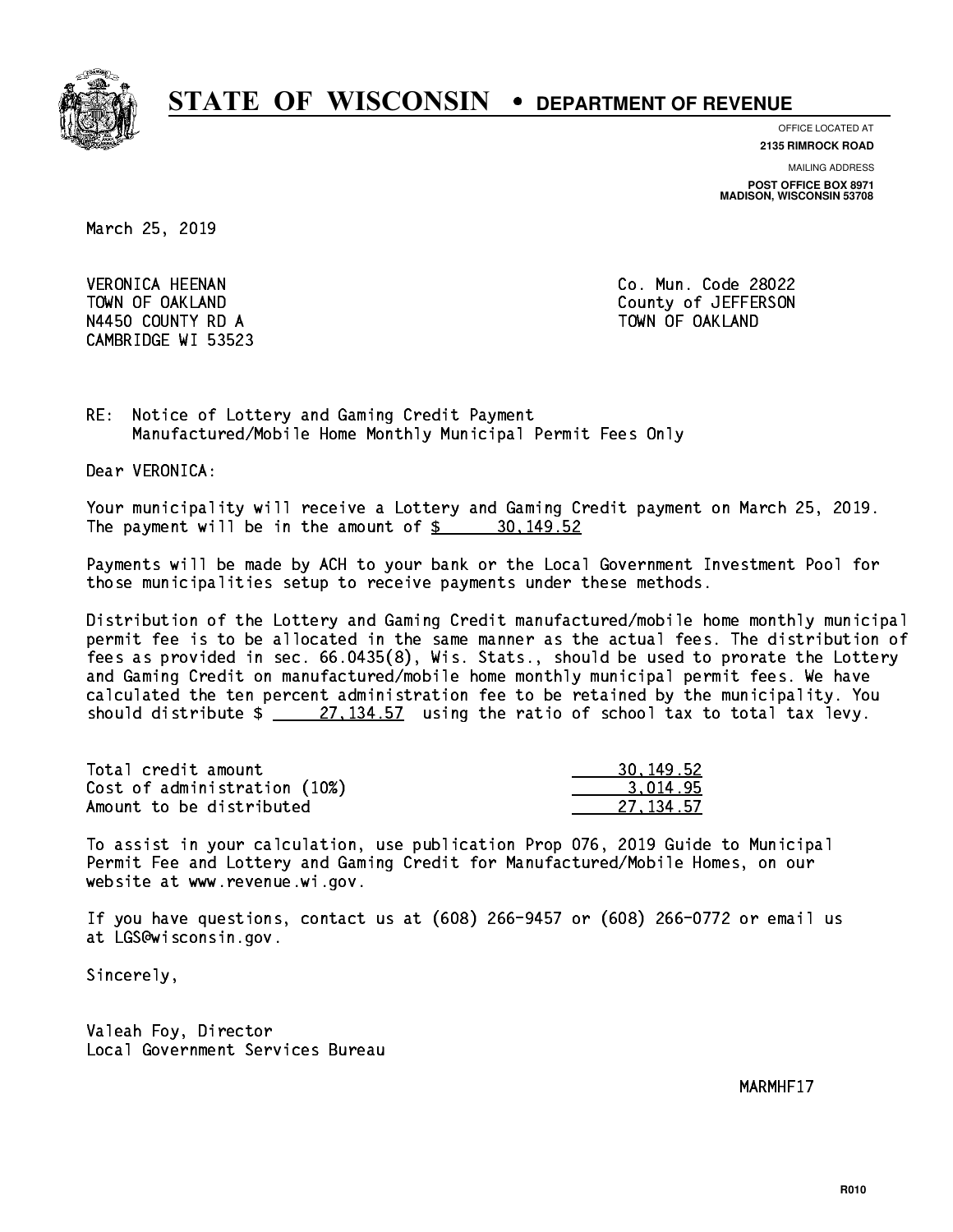

**OFFICE LOCATED AT**

**2135 RIMROCK ROAD**

**MAILING ADDRESS POST OFFICE BOX 8971 MADISON, WISCONSIN 53708**

March 25, 2019

SHIRLEY BOOS TOWN OF SULLIVAN COUNTY OF SULLIVAN N3792 LIBERTY ST TOWN OF SULLIVAN SULLIVAN WI 53178-9606

Co. Mun. Code 28026

RE: Notice of Lottery and Gaming Credit Payment Manufactured/Mobile Home Monthly Municipal Permit Fees Only

Dear SHIRLEY:

 Your municipality will receive a Lottery and Gaming Credit payment on March 25, 2019. The payment will be in the amount of  $\frac{29}{5}$  29,593.56

 Payments will be made by ACH to your bank or the Local Government Investment Pool for those municipalities setup to receive payments under these methods.

 Distribution of the Lottery and Gaming Credit manufactured/mobile home monthly municipal permit fee is to be allocated in the same manner as the actual fees. The distribution of fees as provided in sec. 66.0435(8), Wis. Stats., should be used to prorate the Lottery and Gaming Credit on manufactured/mobile home monthly municipal permit fees. We have calculated the ten percent administration fee to be retained by the municipality. You should distribute  $\frac{26,634.21}{26,634.21}$  using the ratio of school tax to total tax levy.

| Total credit amount          | 29.593.56 |
|------------------------------|-----------|
| Cost of administration (10%) | 2.959.35  |
| Amount to be distributed     | 26.634.21 |

 To assist in your calculation, use publication Prop 076, 2019 Guide to Municipal Permit Fee and Lottery and Gaming Credit for Manufactured/Mobile Homes, on our website at www.revenue.wi.gov.

 If you have questions, contact us at (608) 266-9457 or (608) 266-0772 or email us at LGS@wisconsin.gov.

Sincerely,

 Valeah Foy, Director Local Government Services Bureau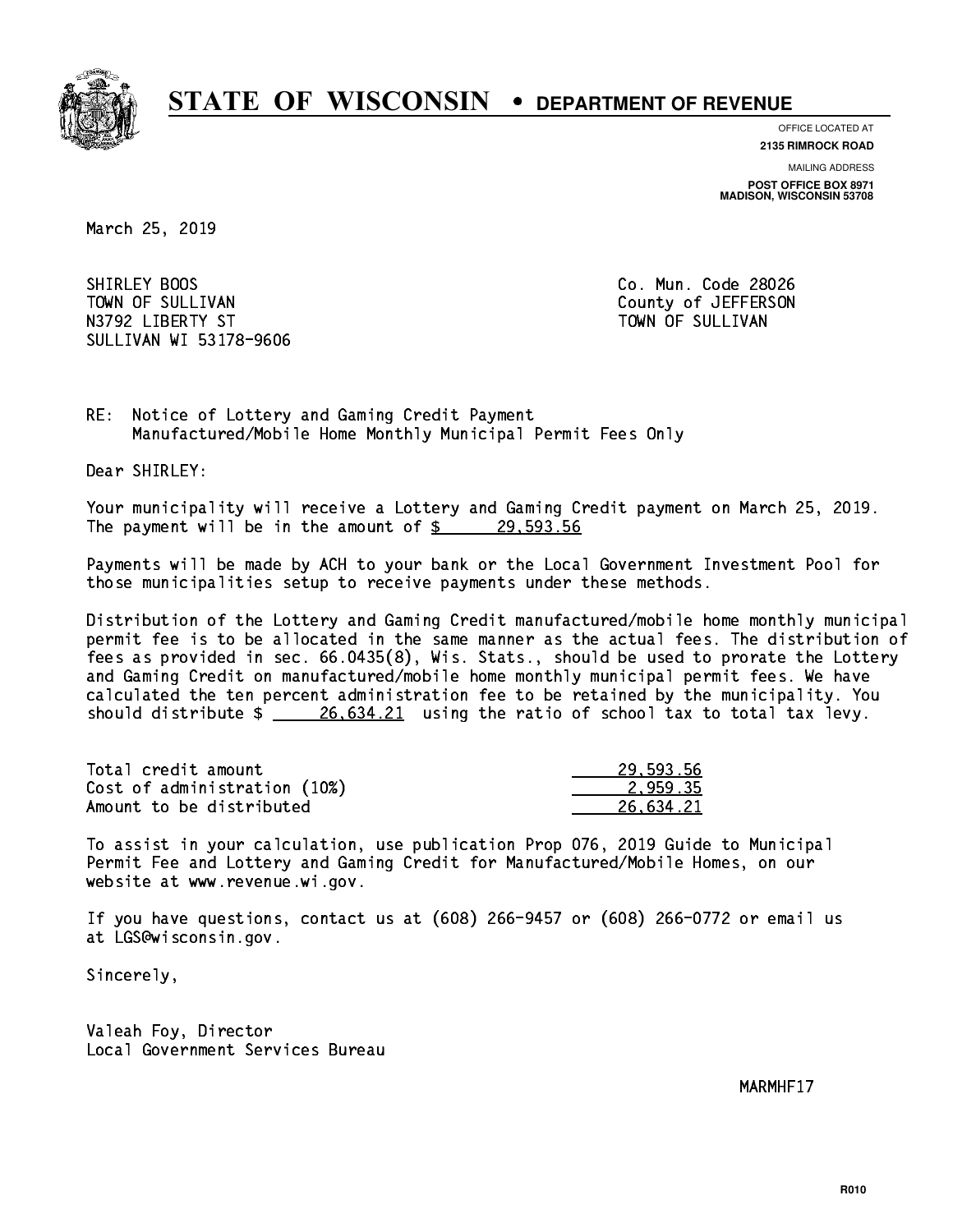

**OFFICE LOCATED AT 2135 RIMROCK ROAD**

**MAILING ADDRESS**

**POST OFFICE BOX 8971 MADISON, WISCONSIN 53708**

March 25, 2019

**VONNIE BUSKE** TOWN OF WATERTOWN COUNTY OF VALUE OF THE COUNTY OF A LIFT OF THE COUNTY OF A LIFT OF THE COUNTY OF THE COUNTY OF THE COUNTY OF THE COUNTY OF THE COUNTY OF THE COUNTY OF THE COUNTY OF THE COUNTY OF THE COUNTY OF THE COUNTY N8497 COUNTY ROAD D TOWN OF WATERTOWN NAME OF STATE OF STATE OF STATE OF STATE OF STATE OF STATE OF STATE OF S WATERTOWN WI 53094-9586

Co. Mun. Code 28032

RE: Notice of Lottery and Gaming Credit Payment Manufactured/Mobile Home Monthly Municipal Permit Fees Only

Dear VONNIE:

 Your municipality will receive a Lottery and Gaming Credit payment on March 25, 2019. The payment will be in the amount of  $\frac{2}{3}$  1,705.44

 Payments will be made by ACH to your bank or the Local Government Investment Pool for those municipalities setup to receive payments under these methods.

 Distribution of the Lottery and Gaming Credit manufactured/mobile home monthly municipal permit fee is to be allocated in the same manner as the actual fees. The distribution of fees as provided in sec. 66.0435(8), Wis. Stats., should be used to prorate the Lottery and Gaming Credit on manufactured/mobile home monthly municipal permit fees. We have calculated the ten percent administration fee to be retained by the municipality. You should distribute  $\frac{2}{1,534.90}$  using the ratio of school tax to total tax levy.

| Total credit amount          | 1,705.44 |
|------------------------------|----------|
| Cost of administration (10%) | 170.54   |
| Amount to be distributed     | 1.534.90 |

 To assist in your calculation, use publication Prop 076, 2019 Guide to Municipal Permit Fee and Lottery and Gaming Credit for Manufactured/Mobile Homes, on our website at www.revenue.wi.gov.

 If you have questions, contact us at (608) 266-9457 or (608) 266-0772 or email us at LGS@wisconsin.gov.

Sincerely,

 Valeah Foy, Director Local Government Services Bureau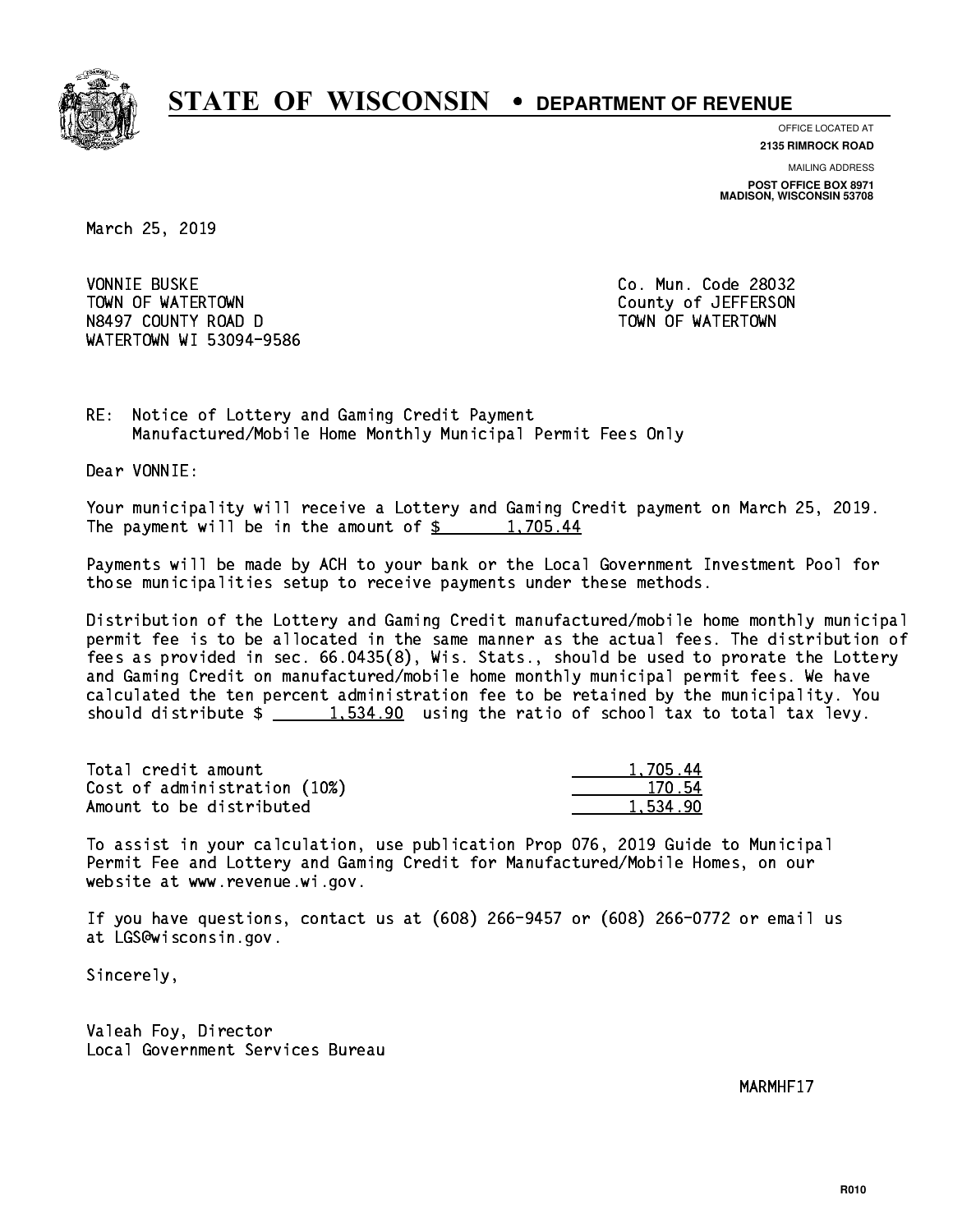

**OFFICE LOCATED AT 2135 RIMROCK ROAD**

**MAILING ADDRESS POST OFFICE BOX 8971 MADISON, WISCONSIN 53708**

March 25, 2019

SAM BELL VILLAGE OF JOHNSON CREEK COUNTY OF JEFFERSON PO BOX 238 JOHNSON CREEK WI 53038-0238

Co. Mun. Code 28141 VILLAGE OF JOHNSON CREEK

RE: Notice of Lottery and Gaming Credit Payment Manufactured/Mobile Home Monthly Municipal Permit Fees Only

Dear SAM:

 Your municipality will receive a Lottery and Gaming Credit payment on March 25, 2019. The payment will be in the amount of  $\frac{24,400.32}{2}$ 

 Payments will be made by ACH to your bank or the Local Government Investment Pool for those municipalities setup to receive payments under these methods.

 Distribution of the Lottery and Gaming Credit manufactured/mobile home monthly municipal permit fee is to be allocated in the same manner as the actual fees. The distribution of fees as provided in sec. 66.0435(8), Wis. Stats., should be used to prorate the Lottery and Gaming Credit on manufactured/mobile home monthly municipal permit fees. We have calculated the ten percent administration fee to be retained by the municipality. You should distribute  $\frac{21,960.29}{21,960.29}$  using the ratio of school tax to total tax levy.

| Total credit amount          | 24,400.32 |
|------------------------------|-----------|
| Cost of administration (10%) | 2.440.03  |
| Amount to be distributed     | 21.960.29 |

 To assist in your calculation, use publication Prop 076, 2019 Guide to Municipal Permit Fee and Lottery and Gaming Credit for Manufactured/Mobile Homes, on our website at www.revenue.wi.gov.

 If you have questions, contact us at (608) 266-9457 or (608) 266-0772 or email us at LGS@wisconsin.gov.

Sincerely,

 Valeah Foy, Director Local Government Services Bureau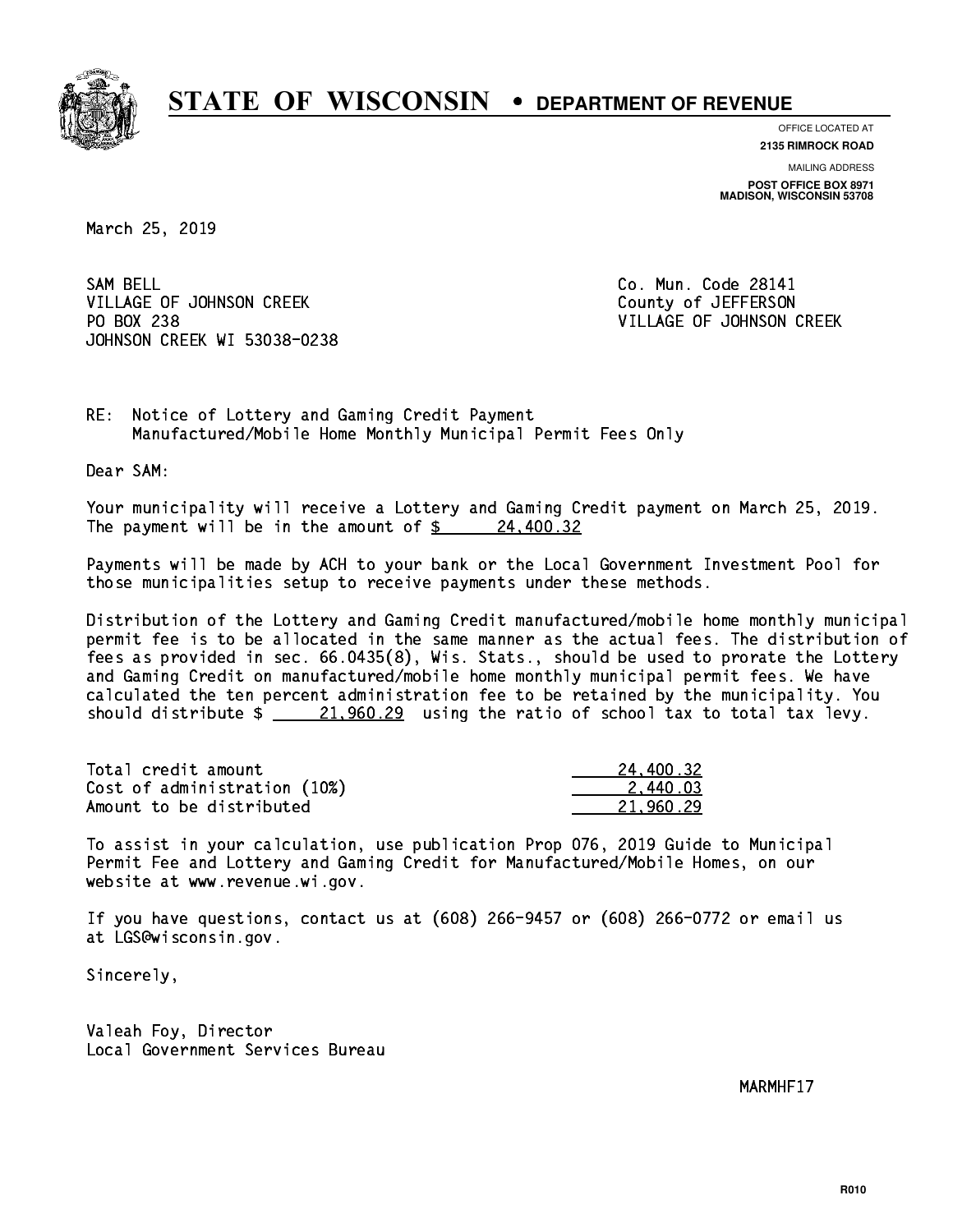

**OFFICE LOCATED AT**

**2135 RIMROCK ROAD**

**MAILING ADDRESS POST OFFICE BOX 8971 MADISON, WISCONSIN 53708**

March 25, 2019

 LAURIE MUELLER Co. Mun. Code 28171 VILLAGE OF PALMYRA COUNTY OF JEFFERSON PO BOX 380 VILLAGE OF PALMYRA PALMYRA WI 53156-0380

RE: Notice of Lottery and Gaming Credit Payment Manufactured/Mobile Home Monthly Municipal Permit Fees Only

Dear LAURIE:

 Your municipality will receive a Lottery and Gaming Credit payment on March 25, 2019. The payment will be in the amount of  $\frac{2}{3}$  4,299.12

 Payments will be made by ACH to your bank or the Local Government Investment Pool for those municipalities setup to receive payments under these methods.

 Distribution of the Lottery and Gaming Credit manufactured/mobile home monthly municipal permit fee is to be allocated in the same manner as the actual fees. The distribution of fees as provided in sec. 66.0435(8), Wis. Stats., should be used to prorate the Lottery and Gaming Credit on manufactured/mobile home monthly municipal permit fees. We have calculated the ten percent administration fee to be retained by the municipality. You should distribute  $\frac{2}{1}$   $\frac{3.869.21}{2}$  using the ratio of school tax to total tax levy.

| Total credit amount          | 4.299.12 |
|------------------------------|----------|
| Cost of administration (10%) | 429.91   |
| Amount to be distributed     | 3.869.21 |

 To assist in your calculation, use publication Prop 076, 2019 Guide to Municipal Permit Fee and Lottery and Gaming Credit for Manufactured/Mobile Homes, on our website at www.revenue.wi.gov.

 If you have questions, contact us at (608) 266-9457 or (608) 266-0772 or email us at LGS@wisconsin.gov.

Sincerely,

 Valeah Foy, Director Local Government Services Bureau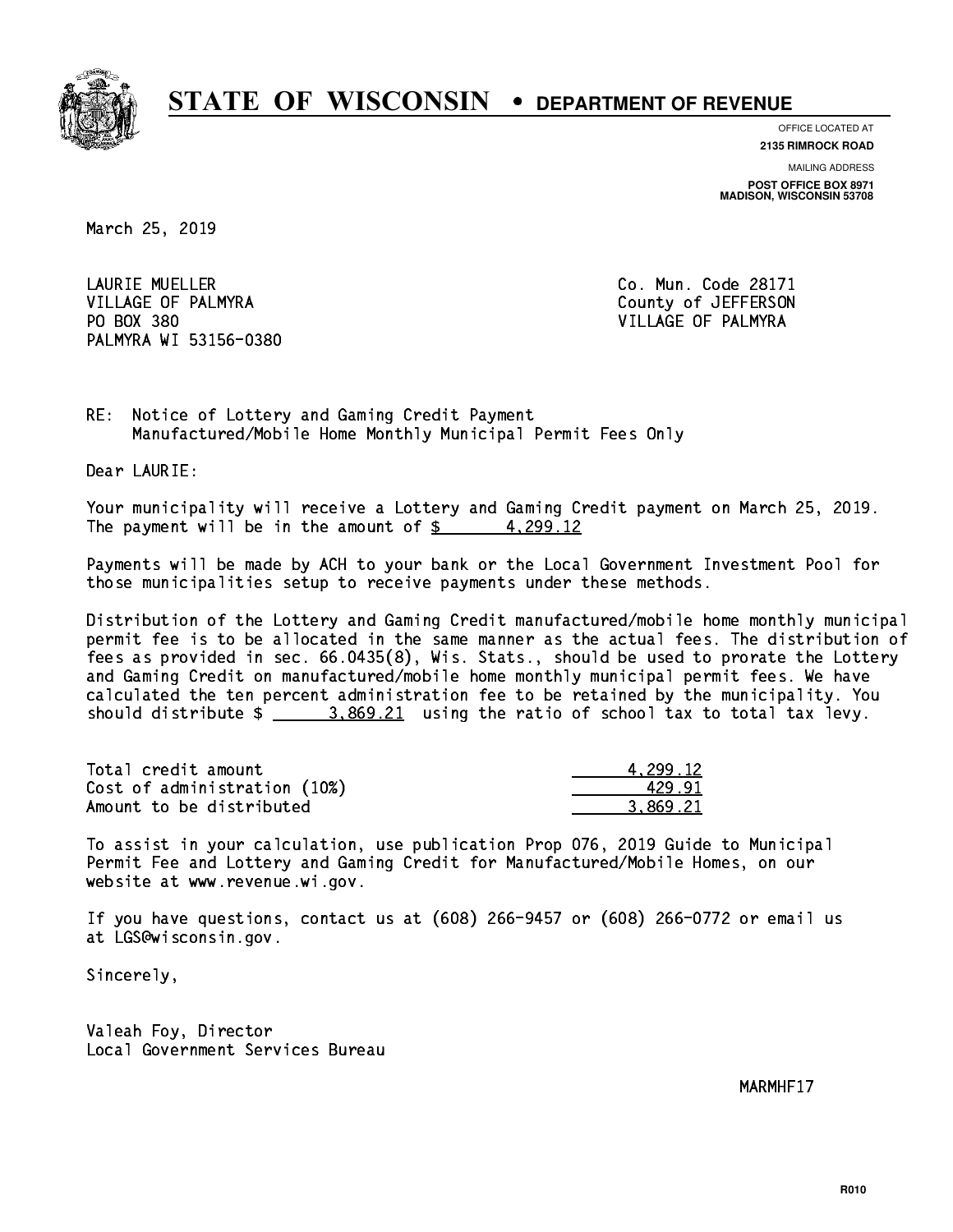

**OFFICE LOCATED AT**

**2135 RIMROCK ROAD**

**MAILING ADDRESS**

**POST OFFICE BOX 8971 MADISON, WISCONSIN 53708**

March 25, 2019

 TANYA PARLOW STEWART Co. Mun. Code 28241 CITY OF JEFFERSON County of JEFFERSON 317 S MAIN STREET CITY OF JEFFERSON JEFFERSON WI 53549

RE: Notice of Lottery and Gaming Credit Payment Manufactured/Mobile Home Monthly Municipal Permit Fees Only

Dear TANYA:

 Your municipality will receive a Lottery and Gaming Credit payment on March 25, 2019. The payment will be in the amount of  $\frac{2}{3}$  18,482.04

 Payments will be made by ACH to your bank or the Local Government Investment Pool for those municipalities setup to receive payments under these methods.

 Distribution of the Lottery and Gaming Credit manufactured/mobile home monthly municipal permit fee is to be allocated in the same manner as the actual fees. The distribution of fees as provided in sec. 66.0435(8), Wis. Stats., should be used to prorate the Lottery and Gaming Credit on manufactured/mobile home monthly municipal permit fees. We have calculated the ten percent administration fee to be retained by the municipality. You should distribute  $\frac{16,633.84}{2}$  using the ratio of school tax to total tax levy.

| Total credit amount          | 18,482.04 |
|------------------------------|-----------|
| Cost of administration (10%) | 1.848.20  |
| Amount to be distributed     | 16.633.84 |

 To assist in your calculation, use publication Prop 076, 2019 Guide to Municipal Permit Fee and Lottery and Gaming Credit for Manufactured/Mobile Homes, on our website at www.revenue.wi.gov.

 If you have questions, contact us at (608) 266-9457 or (608) 266-0772 or email us at LGS@wisconsin.gov.

Sincerely,

 Valeah Foy, Director Local Government Services Bureau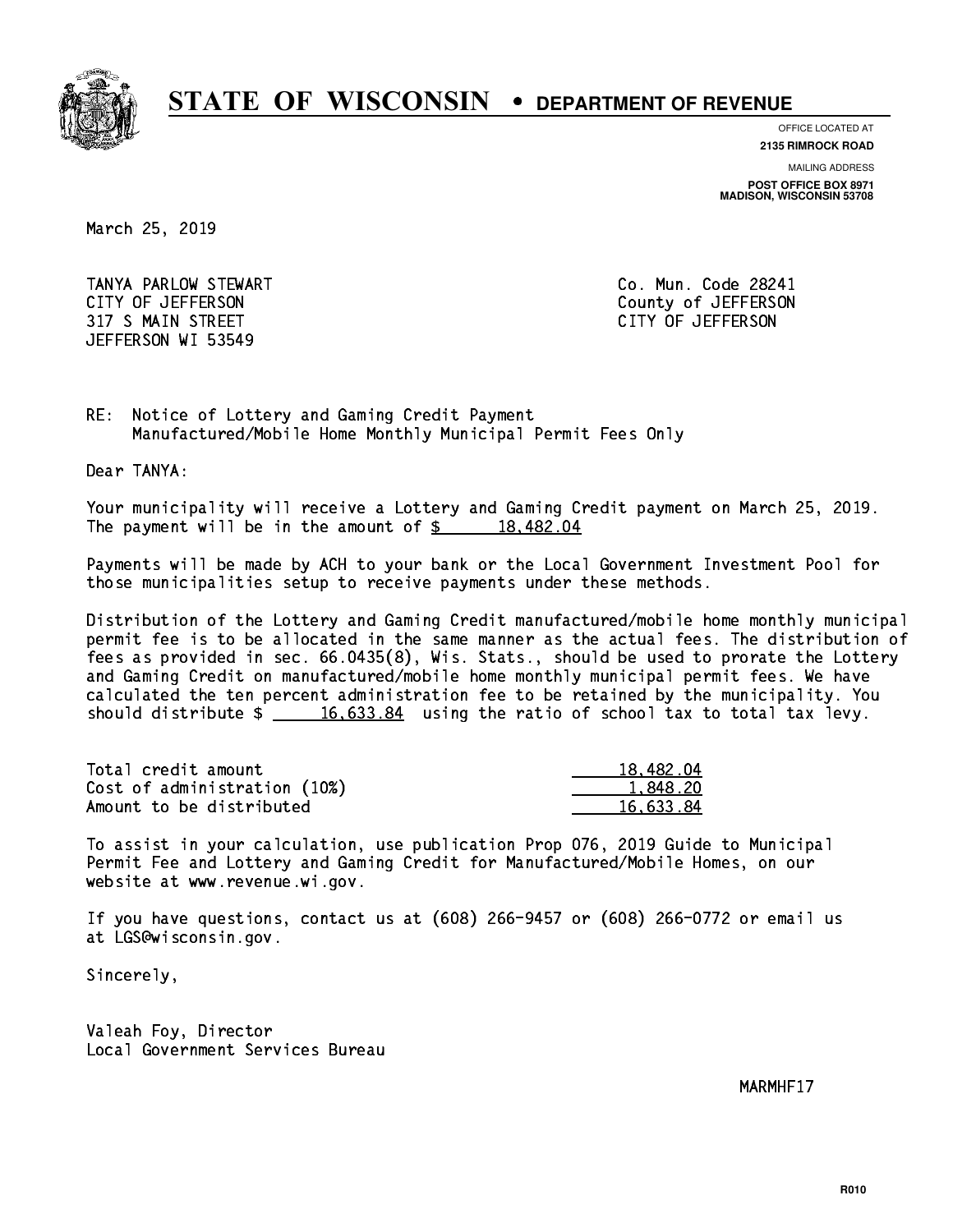

**OFFICE LOCATED AT**

**2135 RIMROCK ROAD**

**MAILING ADDRESS**

**POST OFFICE BOX 8971 MADISON, WISCONSIN 53708**

March 25, 2019

 ELIZABETH MILBRATH Co. Mun. Code 28246 200D WATER STREET CITY OF LAKE MILLS LAKE MILLS WI 53551

CITY OF LAKE MILLS COUNTY OF LAKE MILLS

RE: Notice of Lottery and Gaming Credit Payment Manufactured/Mobile Home Monthly Municipal Permit Fees Only

Dear ELIZABETH:

 Your municipality will receive a Lottery and Gaming Credit payment on March 25, 2019. The payment will be in the amount of  $\frac{2}{12}$   $\frac{12,930.12}{2}$ 

 Payments will be made by ACH to your bank or the Local Government Investment Pool for those municipalities setup to receive payments under these methods.

 Distribution of the Lottery and Gaming Credit manufactured/mobile home monthly municipal permit fee is to be allocated in the same manner as the actual fees. The distribution of fees as provided in sec. 66.0435(8), Wis. Stats., should be used to prorate the Lottery and Gaming Credit on manufactured/mobile home monthly municipal permit fees. We have calculated the ten percent administration fee to be retained by the municipality. You should distribute  $\frac{11.637.11}{2}$  using the ratio of school tax to total tax levy.

| Total credit amount          | 12.930.12 |
|------------------------------|-----------|
| Cost of administration (10%) | 1.293.01  |
| Amount to be distributed     | 11.637.11 |

 To assist in your calculation, use publication Prop 076, 2019 Guide to Municipal Permit Fee and Lottery and Gaming Credit for Manufactured/Mobile Homes, on our website at www.revenue.wi.gov.

 If you have questions, contact us at (608) 266-9457 or (608) 266-0772 or email us at LGS@wisconsin.gov.

Sincerely,

 Valeah Foy, Director Local Government Services Bureau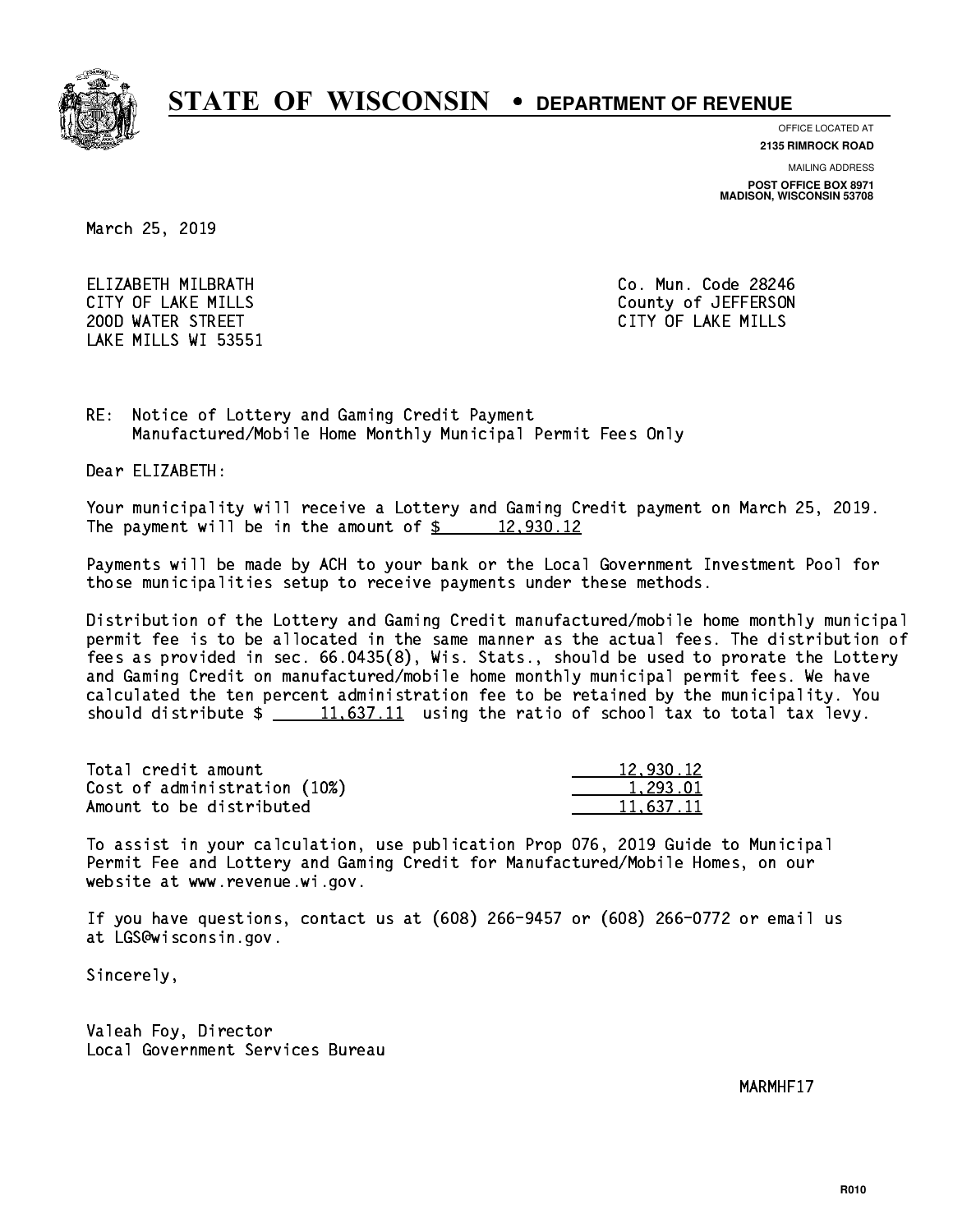

**OFFICE LOCATED AT**

**2135 RIMROCK ROAD**

**MAILING ADDRESS**

**POST OFFICE BOX 8971 MADISON, WISCONSIN 53708**

March 25, 2019

 MORTON HANSEN JR Co. Mun. Code 28290 CITY OF WATERLOO COUNTY OF WATERS ON COUNTY OF SALES AND THE COUNTY OF JEFFERSON 136 N MONROE ST CITY OF WATERLOO WATERLOO WI 53594-1198

RE: Notice of Lottery and Gaming Credit Payment Manufactured/Mobile Home Monthly Municipal Permit Fees Only

Dear MORTON:

 Your municipality will receive a Lottery and Gaming Credit payment on March 25, 2019. The payment will be in the amount of  $\frac{2}{3}$  9,853.08

 Payments will be made by ACH to your bank or the Local Government Investment Pool for those municipalities setup to receive payments under these methods.

 Distribution of the Lottery and Gaming Credit manufactured/mobile home monthly municipal permit fee is to be allocated in the same manner as the actual fees. The distribution of fees as provided in sec. 66.0435(8), Wis. Stats., should be used to prorate the Lottery and Gaming Credit on manufactured/mobile home monthly municipal permit fees. We have calculated the ten percent administration fee to be retained by the municipality. You should distribute  $\frac{2}{1}$   $\frac{8,867.78}{2}$  using the ratio of school tax to total tax levy.

| Total credit amount          | 9.853.08 |
|------------------------------|----------|
| Cost of administration (10%) | 985.30   |
| Amount to be distributed     | 8.867.78 |

 To assist in your calculation, use publication Prop 076, 2019 Guide to Municipal Permit Fee and Lottery and Gaming Credit for Manufactured/Mobile Homes, on our website at www.revenue.wi.gov.

 If you have questions, contact us at (608) 266-9457 or (608) 266-0772 or email us at LGS@wisconsin.gov.

Sincerely,

 Valeah Foy, Director Local Government Services Bureau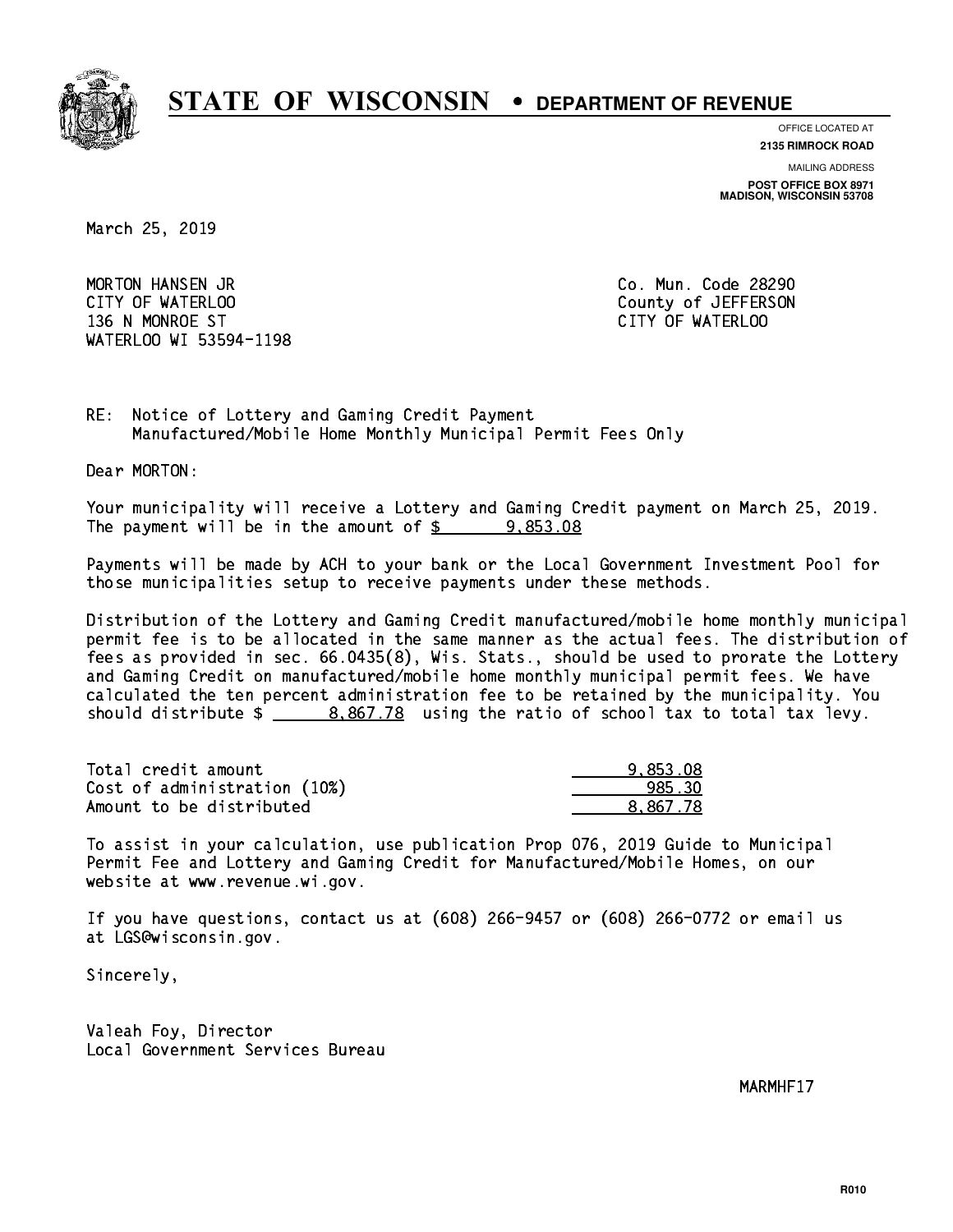

**OFFICE LOCATED AT**

**2135 RIMROCK ROAD**

**MAILING ADDRESS**

**POST OFFICE BOX 8971 MADISON, WISCONSIN 53708**

March 25, 2019

 KAREN DIETER Co. Mun. Code 28292 PO BOX 690 WHITEWATER WI 53190

 CITY OF WHITEWATER County of JEFFERSON CITY OF WHITEWATER

RE: Notice of Lottery and Gaming Credit Payment Manufactured/Mobile Home Monthly Municipal Permit Fees Only

Dear KAREN:

 Your municipality will receive a Lottery and Gaming Credit payment on March 25, 2019. The payment will be in the amount of  $\frac{2}{3}$  13,907.35

 Payments will be made by ACH to your bank or the Local Government Investment Pool for those municipalities setup to receive payments under these methods.

 Distribution of the Lottery and Gaming Credit manufactured/mobile home monthly municipal permit fee is to be allocated in the same manner as the actual fees. The distribution of fees as provided in sec. 66.0435(8), Wis. Stats., should be used to prorate the Lottery and Gaming Credit on manufactured/mobile home monthly municipal permit fees. We have calculated the ten percent administration fee to be retained by the municipality. You should distribute  $\frac{2}{2}$   $\frac{12,516.62}{2}$  using the ratio of school tax to total tax levy.

| Total credit amount          | 13,907.35 |
|------------------------------|-----------|
| Cost of administration (10%) | 1,390.73  |
| Amount to be distributed     | 12.516.62 |

 To assist in your calculation, use publication Prop 076, 2019 Guide to Municipal Permit Fee and Lottery and Gaming Credit for Manufactured/Mobile Homes, on our website at www.revenue.wi.gov.

 If you have questions, contact us at (608) 266-9457 or (608) 266-0772 or email us at LGS@wisconsin.gov.

Sincerely,

 Valeah Foy, Director Local Government Services Bureau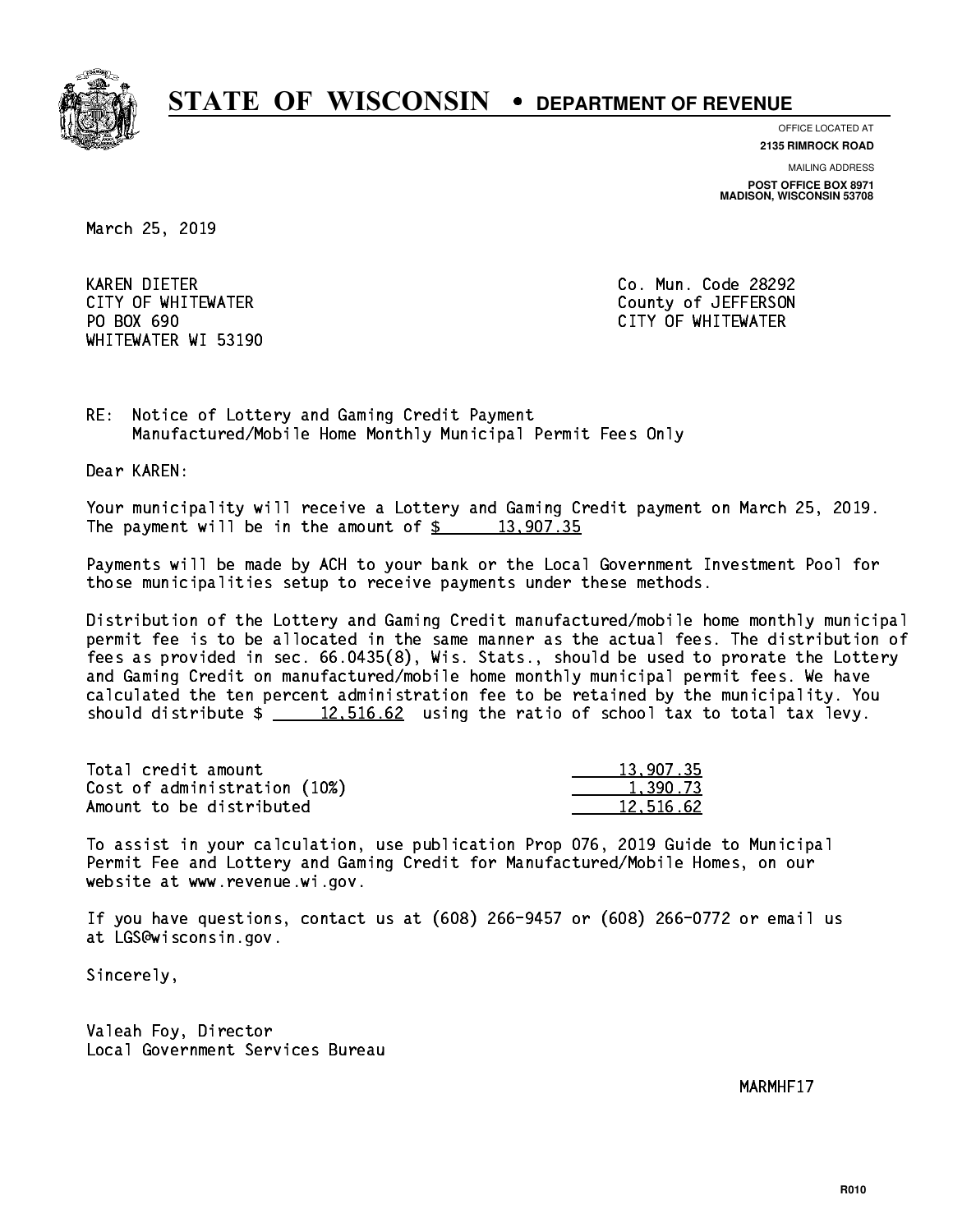

**OFFICE LOCATED AT**

**2135 RIMROCK ROAD**

**MAILING ADDRESS POST OFFICE BOX 8971 MADISON, WISCONSIN 53708**

March 25, 2019

 CARIN E. LEACH Co. Mun. Code 29018 TOWN OF LEMONWEIR County of JUNEAU N3935 19TH AVE TOWN OF LEMONWEIR MAUSTON WI 53948-9605

RE: Notice of Lottery and Gaming Credit Payment Manufactured/Mobile Home Monthly Municipal Permit Fees Only

Dear CARIN:

 Your municipality will receive a Lottery and Gaming Credit payment on March 25, 2019. The payment will be in the amount of  $\frac{2}{3}$  12,119.40

 Payments will be made by ACH to your bank or the Local Government Investment Pool for those municipalities setup to receive payments under these methods.

 Distribution of the Lottery and Gaming Credit manufactured/mobile home monthly municipal permit fee is to be allocated in the same manner as the actual fees. The distribution of fees as provided in sec. 66.0435(8), Wis. Stats., should be used to prorate the Lottery and Gaming Credit on manufactured/mobile home monthly municipal permit fees. We have calculated the ten percent administration fee to be retained by the municipality. You should distribute  $\frac{10,907.46}{2}$  using the ratio of school tax to total tax levy.

| Total credit amount          | 12, 119.40 |
|------------------------------|------------|
| Cost of administration (10%) | 1.211.94   |
| Amount to be distributed     | 10.907.46  |

 To assist in your calculation, use publication Prop 076, 2019 Guide to Municipal Permit Fee and Lottery and Gaming Credit for Manufactured/Mobile Homes, on our website at www.revenue.wi.gov.

 If you have questions, contact us at (608) 266-9457 or (608) 266-0772 or email us at LGS@wisconsin.gov.

Sincerely,

 Valeah Foy, Director Local Government Services Bureau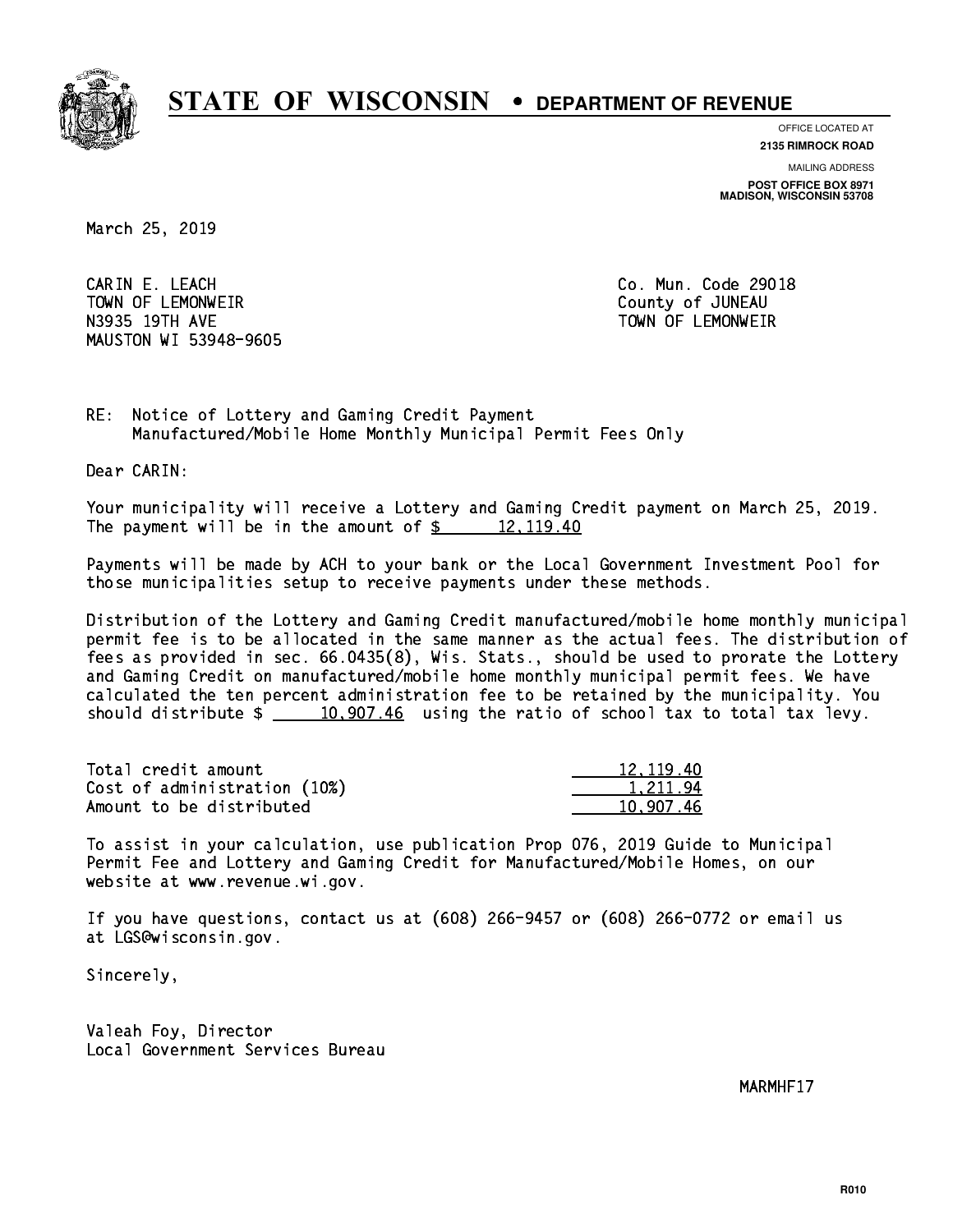

**OFFICE LOCATED AT 2135 RIMROCK ROAD**

**MAILING ADDRESS**

**POST OFFICE BOX 8971 MADISON, WISCONSIN 53708**

March 25, 2019

ANDREA HAWKINS TOWN OF LISBON COUNTY OF A LISBON N5293 MEYER RD TOWN OF LISBON NEW LISBON WI 53950-9124

Co. Mun. Code 29022

RE: Notice of Lottery and Gaming Credit Payment Manufactured/Mobile Home Monthly Municipal Permit Fees Only

Dear ANDREA:

 Your municipality will receive a Lottery and Gaming Credit payment on March 25, 2019. The payment will be in the amount of  $\frac{2}{3}$  2,314.86

 Payments will be made by ACH to your bank or the Local Government Investment Pool for those municipalities setup to receive payments under these methods.

 Distribution of the Lottery and Gaming Credit manufactured/mobile home monthly municipal permit fee is to be allocated in the same manner as the actual fees. The distribution of fees as provided in sec. 66.0435(8), Wis. Stats., should be used to prorate the Lottery and Gaming Credit on manufactured/mobile home monthly municipal permit fees. We have calculated the ten percent administration fee to be retained by the municipality. You should distribute  $\frac{2.083.38}{2.083.38}$  using the ratio of school tax to total tax levy.

| Total credit amount          | 2.314.86 |
|------------------------------|----------|
| Cost of administration (10%) | -231.48  |
| Amount to be distributed     | 2.083.38 |

 To assist in your calculation, use publication Prop 076, 2019 Guide to Municipal Permit Fee and Lottery and Gaming Credit for Manufactured/Mobile Homes, on our website at www.revenue.wi.gov.

 If you have questions, contact us at (608) 266-9457 or (608) 266-0772 or email us at LGS@wisconsin.gov.

Sincerely,

 Valeah Foy, Director Local Government Services Bureau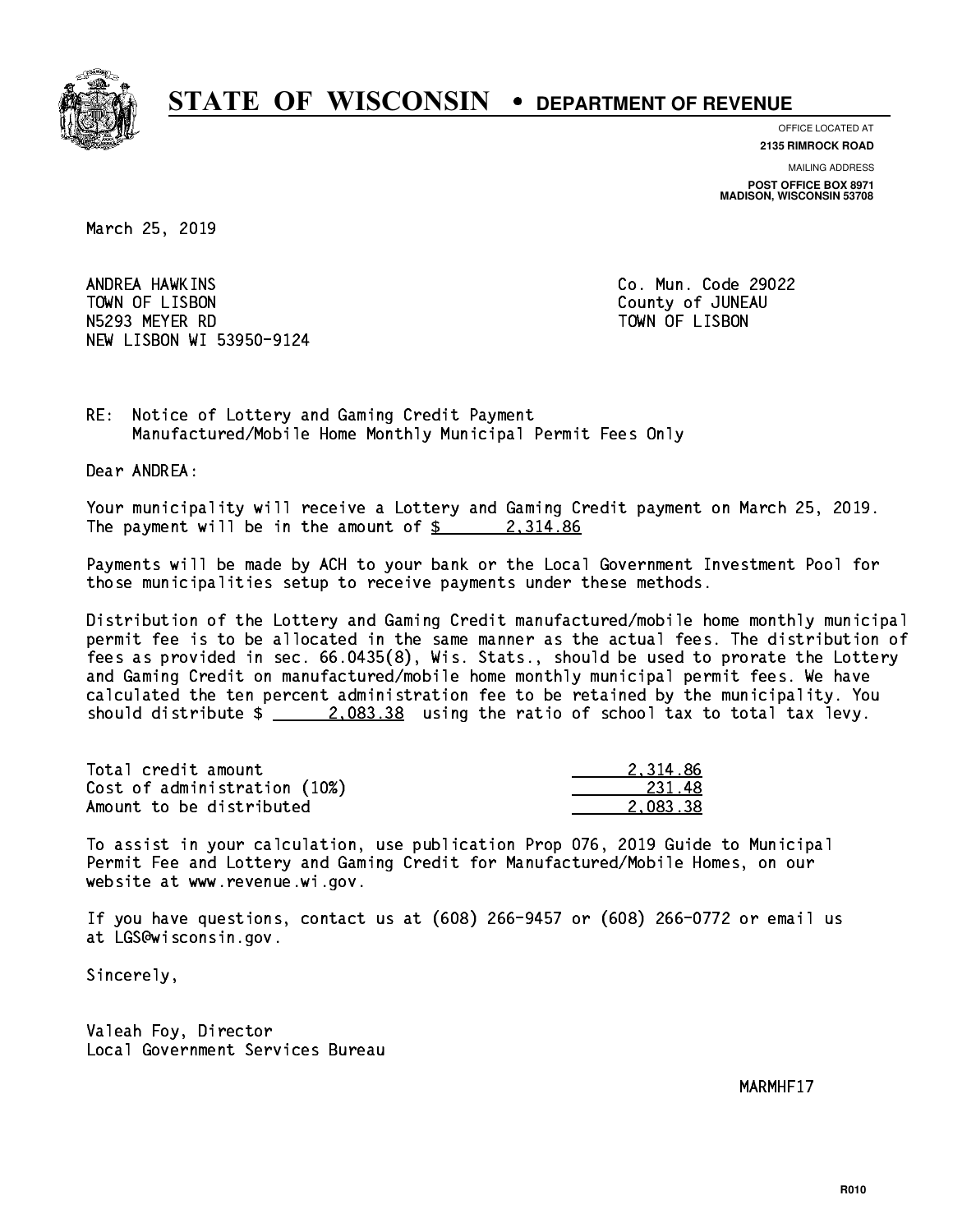

**OFFICE LOCATED AT 2135 RIMROCK ROAD**

**MAILING ADDRESS POST OFFICE BOX 8971 MADISON, WISCONSIN 53708**

March 25, 2019

 TAMMI LANDOWSKI Co. Mun. Code 29111 VILLAGE OF CAMP DOUGLAS County of JUNEAU PO BOX 200 CAMP DOUGLAS WI 54618

VILLAGE OF CAMP DOUGLAS

RE: Notice of Lottery and Gaming Credit Payment Manufactured/Mobile Home Monthly Municipal Permit Fees Only

Dear TAMMI:

 Your municipality will receive a Lottery and Gaming Credit payment on March 25, 2019. The payment will be in the amount of  $\frac{2}{3}$  1,315.47

 Payments will be made by ACH to your bank or the Local Government Investment Pool for those municipalities setup to receive payments under these methods.

 Distribution of the Lottery and Gaming Credit manufactured/mobile home monthly municipal permit fee is to be allocated in the same manner as the actual fees. The distribution of fees as provided in sec. 66.0435(8), Wis. Stats., should be used to prorate the Lottery and Gaming Credit on manufactured/mobile home monthly municipal permit fees. We have calculated the ten percent administration fee to be retained by the municipality. You should distribute  $\frac{1}{2}$   $\frac{1,183.93}{2}$  using the ratio of school tax to total tax levy.

| Total credit amount          | 1.315.47 |
|------------------------------|----------|
| Cost of administration (10%) | 131.54   |
| Amount to be distributed     | 1.183.93 |

 To assist in your calculation, use publication Prop 076, 2019 Guide to Municipal Permit Fee and Lottery and Gaming Credit for Manufactured/Mobile Homes, on our website at www.revenue.wi.gov.

 If you have questions, contact us at (608) 266-9457 or (608) 266-0772 or email us at LGS@wisconsin.gov.

Sincerely,

 Valeah Foy, Director Local Government Services Bureau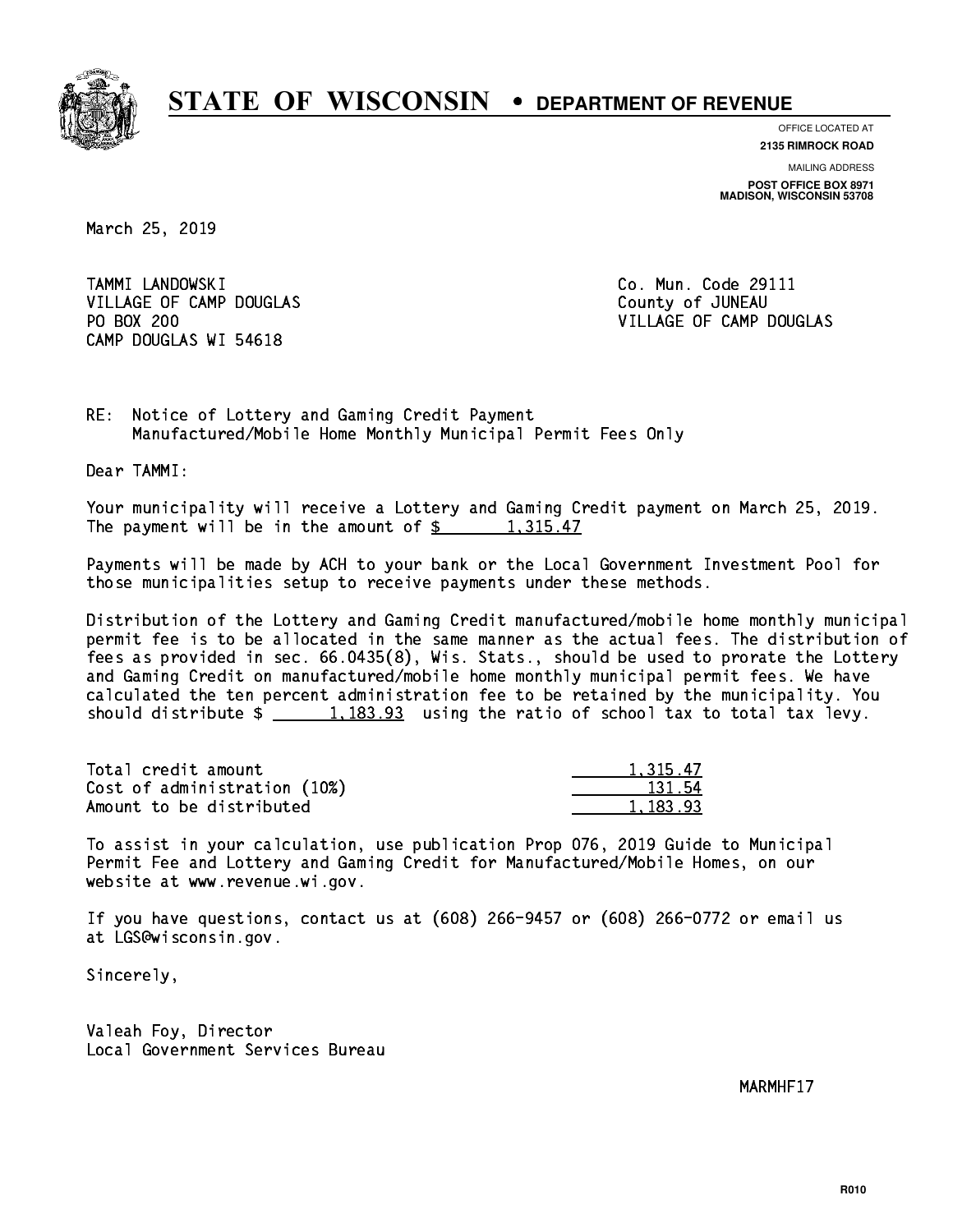

**OFFICE LOCATED AT 2135 RIMROCK ROAD**

**MAILING ADDRESS POST OFFICE BOX 8971 MADISON, WISCONSIN 53708**

March 25, 2019

LORI SCULLY VILLAGE OF LYNDON STATION COUNTY OF JUNEAU PO BOX 408 LYNDON STATION WI 53944-0408

Co. Mun. Code 29146 VILLAGE OF LYNDON STATION

RE: Notice of Lottery and Gaming Credit Payment Manufactured/Mobile Home Monthly Municipal Permit Fees Only

Dear LORI:

 Your municipality will receive a Lottery and Gaming Credit payment on March 25, 2019. The payment will be in the amount of  $\frac{2}{3}$  1,952.00

 Payments will be made by ACH to your bank or the Local Government Investment Pool for those municipalities setup to receive payments under these methods.

 Distribution of the Lottery and Gaming Credit manufactured/mobile home monthly municipal permit fee is to be allocated in the same manner as the actual fees. The distribution of fees as provided in sec. 66.0435(8), Wis. Stats., should be used to prorate the Lottery and Gaming Credit on manufactured/mobile home monthly municipal permit fees. We have calculated the ten percent administration fee to be retained by the municipality. You should distribute  $\frac{1,756.80}{1,756.80}$  using the ratio of school tax to total tax levy.

| Total credit amount          | 1.952.00 |
|------------------------------|----------|
| Cost of administration (10%) | 195.20   |
| Amount to be distributed     | 1,756.80 |

 To assist in your calculation, use publication Prop 076, 2019 Guide to Municipal Permit Fee and Lottery and Gaming Credit for Manufactured/Mobile Homes, on our website at www.revenue.wi.gov.

 If you have questions, contact us at (608) 266-9457 or (608) 266-0772 or email us at LGS@wisconsin.gov.

Sincerely,

 Valeah Foy, Director Local Government Services Bureau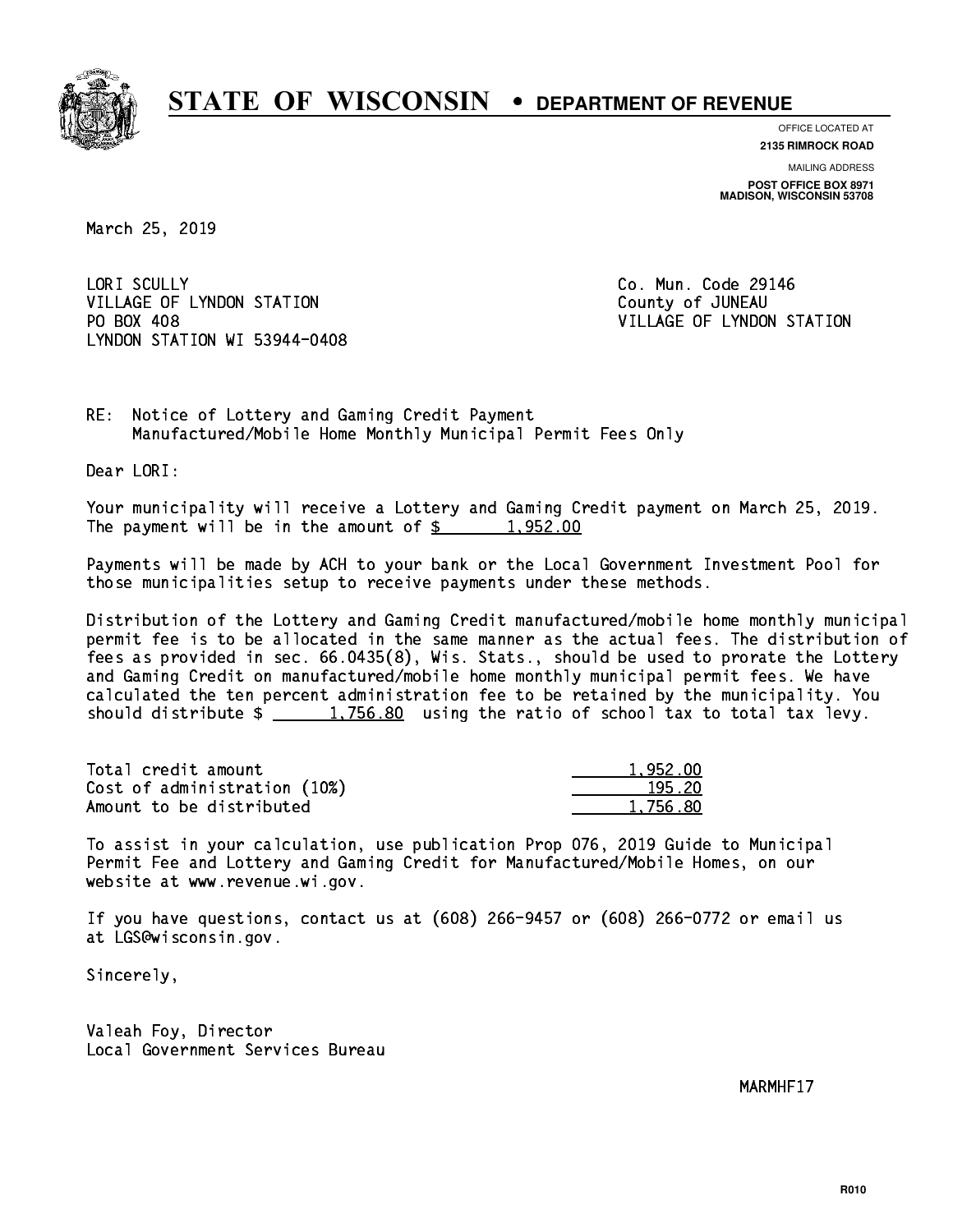

**OFFICE LOCATED AT**

**2135 RIMROCK ROAD**

**MAILING ADDRESS POST OFFICE BOX 8971 MADISON, WISCONSIN 53708**

March 25, 2019

 CHERYL STEEN Co. Mun. Code 29161 VILLAGE OF NECEDAH COUNTY OF JUNEAU 101 CENTER ST VILLAGE OF NECEDAH NECEDAH WI 54646-0371

RE: Notice of Lottery and Gaming Credit Payment Manufactured/Mobile Home Monthly Municipal Permit Fees Only

Dear CHERYL:

 Your municipality will receive a Lottery and Gaming Credit payment on March 25, 2019. The payment will be in the amount of \$ 353.80 \_\_\_\_\_\_\_\_\_\_\_\_\_\_\_\_

 Payments will be made by ACH to your bank or the Local Government Investment Pool for those municipalities setup to receive payments under these methods.

 Distribution of the Lottery and Gaming Credit manufactured/mobile home monthly municipal permit fee is to be allocated in the same manner as the actual fees. The distribution of fees as provided in sec. 66.0435(8), Wis. Stats., should be used to prorate the Lottery and Gaming Credit on manufactured/mobile home monthly municipal permit fees. We have calculated the ten percent administration fee to be retained by the municipality. You should distribute  $\frac{2 \frac{318.42}{2}}{2 \frac{318.42}{2}}$  using the ratio of school tax to total tax levy.

| Total credit amount          | 353.80 |
|------------------------------|--------|
| Cost of administration (10%) | 35.38  |
| Amount to be distributed     | 318.42 |

| 62 S<br>रा<br>, |
|-----------------|
|                 |
| 12.<br>-211     |

 To assist in your calculation, use publication Prop 076, 2019 Guide to Municipal Permit Fee and Lottery and Gaming Credit for Manufactured/Mobile Homes, on our website at www.revenue.wi.gov.

 If you have questions, contact us at (608) 266-9457 or (608) 266-0772 or email us at LGS@wisconsin.gov.

Sincerely,

 Valeah Foy, Director Local Government Services Bureau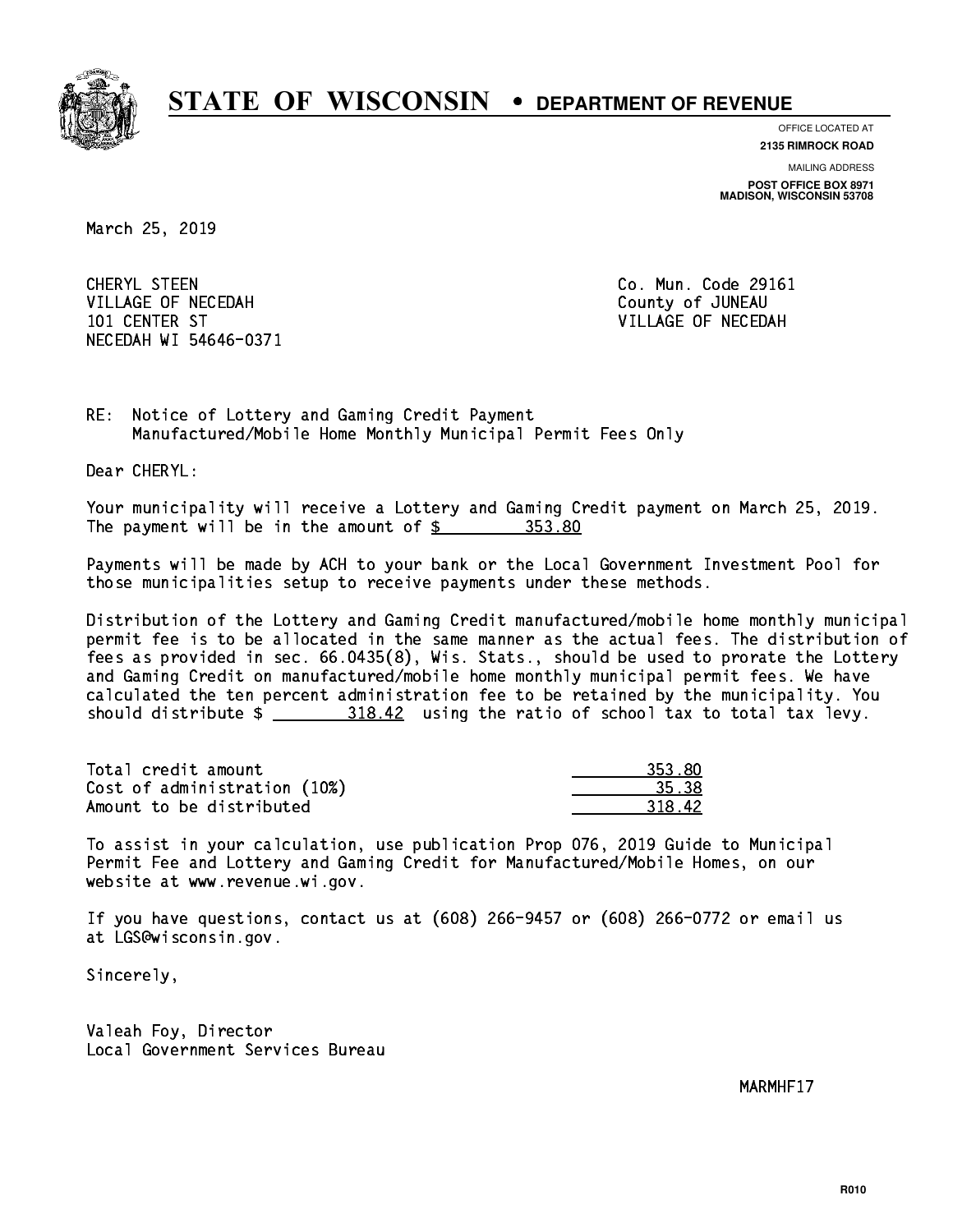

**OFFICE LOCATED AT**

**2135 RIMROCK ROAD**

**MAILING ADDRESS POST OFFICE BOX 8971 MADISON, WISCONSIN 53708**

March 25, 2019

LEE KUCHER VILLAGE OF WONEWOC **COUNTY OF SECOND VILLAGE OF WONEWOC**  PO BOX 37 VILLAGE OF WONEWOC WONEWOC WI 53968-0037

Co. Mun. Code 29191

RE: Notice of Lottery and Gaming Credit Payment Manufactured/Mobile Home Monthly Municipal Permit Fees Only

Dear LEE:

 Your municipality will receive a Lottery and Gaming Credit payment on March 25, 2019. The payment will be in the amount of  $\frac{2}{3}$  3,873.36

 Payments will be made by ACH to your bank or the Local Government Investment Pool for those municipalities setup to receive payments under these methods.

 Distribution of the Lottery and Gaming Credit manufactured/mobile home monthly municipal permit fee is to be allocated in the same manner as the actual fees. The distribution of fees as provided in sec. 66.0435(8), Wis. Stats., should be used to prorate the Lottery and Gaming Credit on manufactured/mobile home monthly municipal permit fees. We have calculated the ten percent administration fee to be retained by the municipality. You should distribute  $\frac{2}{1}$   $\frac{3.486.03}{2}$  using the ratio of school tax to total tax levy.

| Total credit amount          | 3.873.36 |
|------------------------------|----------|
| Cost of administration (10%) | 387.33   |
| Amount to be distributed     | 3.486.03 |

 To assist in your calculation, use publication Prop 076, 2019 Guide to Municipal Permit Fee and Lottery and Gaming Credit for Manufactured/Mobile Homes, on our website at www.revenue.wi.gov.

 If you have questions, contact us at (608) 266-9457 or (608) 266-0772 or email us at LGS@wisconsin.gov.

Sincerely,

 Valeah Foy, Director Local Government Services Bureau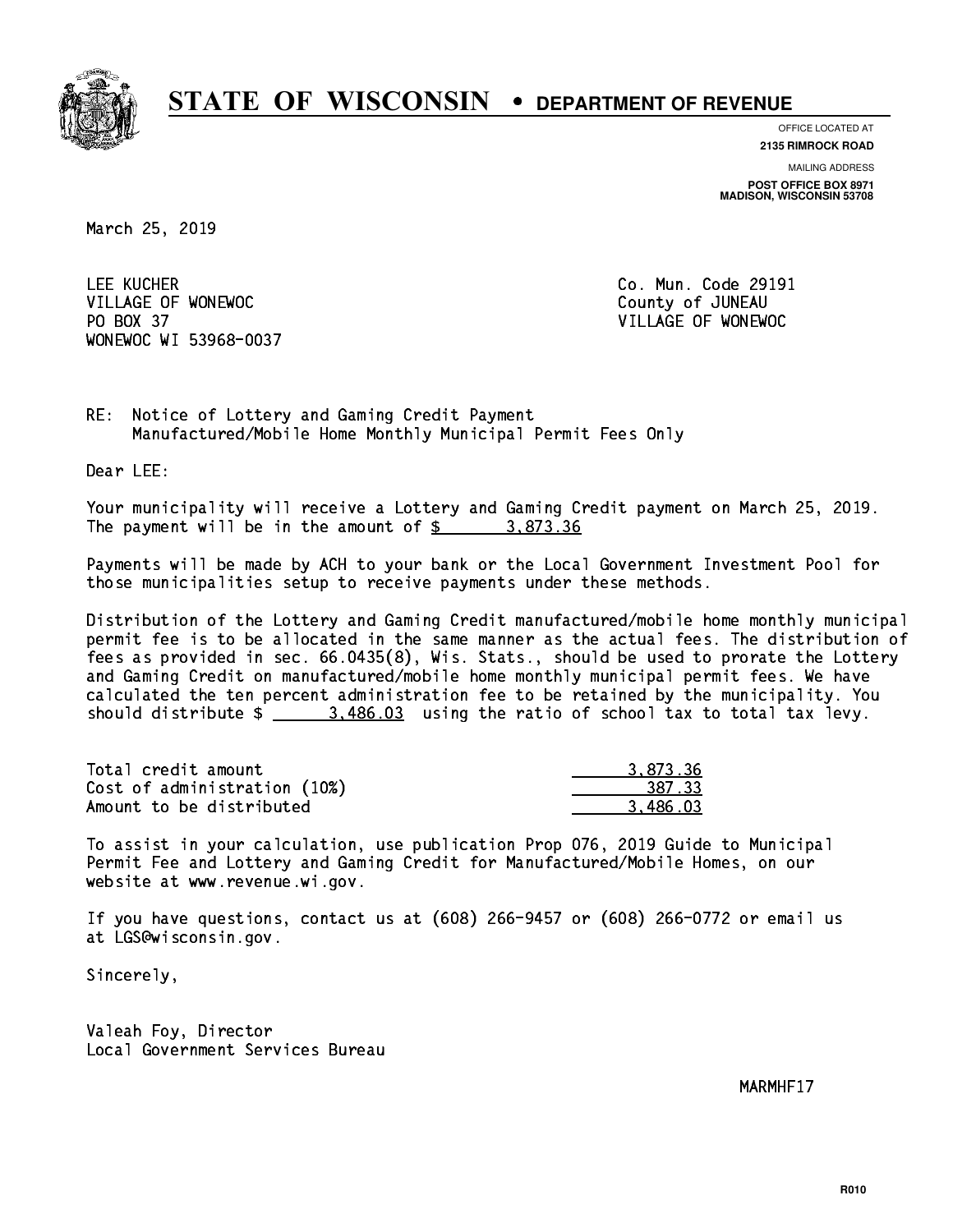

**OFFICE LOCATED AT**

**2135 RIMROCK ROAD**

**MAILING ADDRESS**

**POST OFFICE BOX 8971 MADISON, WISCONSIN 53708**

March 25, 2019

 JULIE FITZGERALD Co. Mun. Code 29251 CITY OF MAUSTON County of JUNEAU 303 MANSION ST CITY OF MAUSTON MAUSTON WI 53948-1329

RE: Notice of Lottery and Gaming Credit Payment Manufactured/Mobile Home Monthly Municipal Permit Fees Only

Dear JULIE:

 Your municipality will receive a Lottery and Gaming Credit payment on March 25, 2019. The payment will be in the amount of  $\frac{2}{3}$  7,834.56

 Payments will be made by ACH to your bank or the Local Government Investment Pool for those municipalities setup to receive payments under these methods.

 Distribution of the Lottery and Gaming Credit manufactured/mobile home monthly municipal permit fee is to be allocated in the same manner as the actual fees. The distribution of fees as provided in sec. 66.0435(8), Wis. Stats., should be used to prorate the Lottery and Gaming Credit on manufactured/mobile home monthly municipal permit fees. We have calculated the ten percent administration fee to be retained by the municipality. You should distribute  $\frac{2}{1}$   $\frac{7.051.11}{7.051.11}$  using the ratio of school tax to total tax levy.

| Total credit amount          | 7.834.56 |
|------------------------------|----------|
| Cost of administration (10%) | 783.45   |
| Amount to be distributed     | 7.051.11 |

 To assist in your calculation, use publication Prop 076, 2019 Guide to Municipal Permit Fee and Lottery and Gaming Credit for Manufactured/Mobile Homes, on our website at www.revenue.wi.gov.

 If you have questions, contact us at (608) 266-9457 or (608) 266-0772 or email us at LGS@wisconsin.gov.

Sincerely,

 Valeah Foy, Director Local Government Services Bureau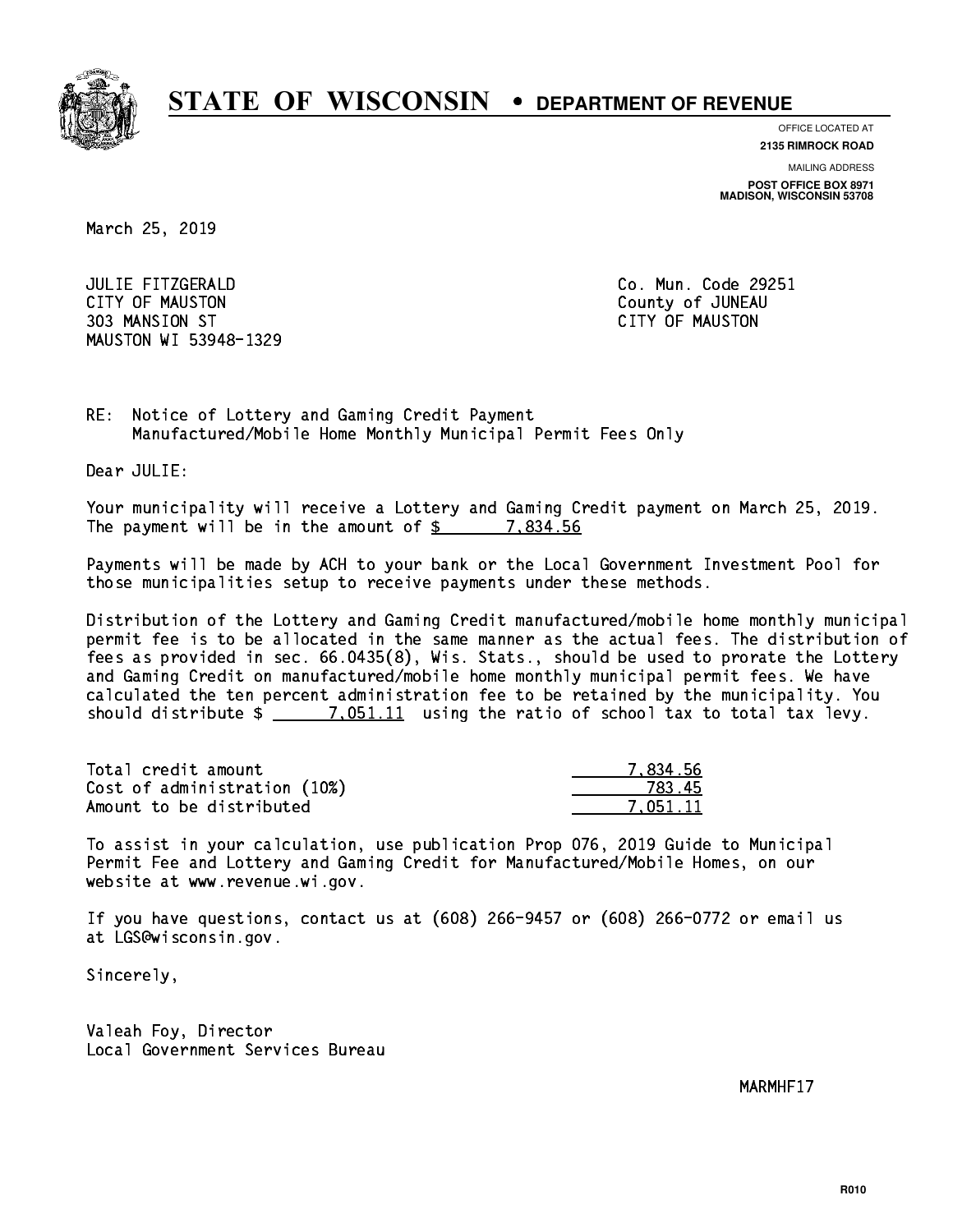

**OFFICE LOCATED AT 2135 RIMROCK ROAD**

**MAILING ADDRESS**

**POST OFFICE BOX 8971 MADISON, WISCONSIN 53708**

March 25, 2019

LISA VINZ CITY OF NEW LISBON County of JUNEAU 232 W PLEASANT ST CITY OF NEW LISBON NEW LISBON WI 53950-1139

Co. Mun. Code 29261

RE: Notice of Lottery and Gaming Credit Payment Manufactured/Mobile Home Monthly Municipal Permit Fees Only

Dear LISA:

 Your municipality will receive a Lottery and Gaming Credit payment on March 25, 2019. The payment will be in the amount of  $\frac{2}{3}$  3,646.44

 Payments will be made by ACH to your bank or the Local Government Investment Pool for those municipalities setup to receive payments under these methods.

 Distribution of the Lottery and Gaming Credit manufactured/mobile home monthly municipal permit fee is to be allocated in the same manner as the actual fees. The distribution of fees as provided in sec. 66.0435(8), Wis. Stats., should be used to prorate the Lottery and Gaming Credit on manufactured/mobile home monthly municipal permit fees. We have calculated the ten percent administration fee to be retained by the municipality. You should distribute  $\frac{2}{2}$   $\frac{3,281.80}{2}$  using the ratio of school tax to total tax levy.

| Total credit amount          | 3.646.44 |
|------------------------------|----------|
| Cost of administration (10%) | 364.64   |
| Amount to be distributed     | 3.281.80 |

 To assist in your calculation, use publication Prop 076, 2019 Guide to Municipal Permit Fee and Lottery and Gaming Credit for Manufactured/Mobile Homes, on our website at www.revenue.wi.gov.

 If you have questions, contact us at (608) 266-9457 or (608) 266-0772 or email us at LGS@wisconsin.gov.

Sincerely,

 Valeah Foy, Director Local Government Services Bureau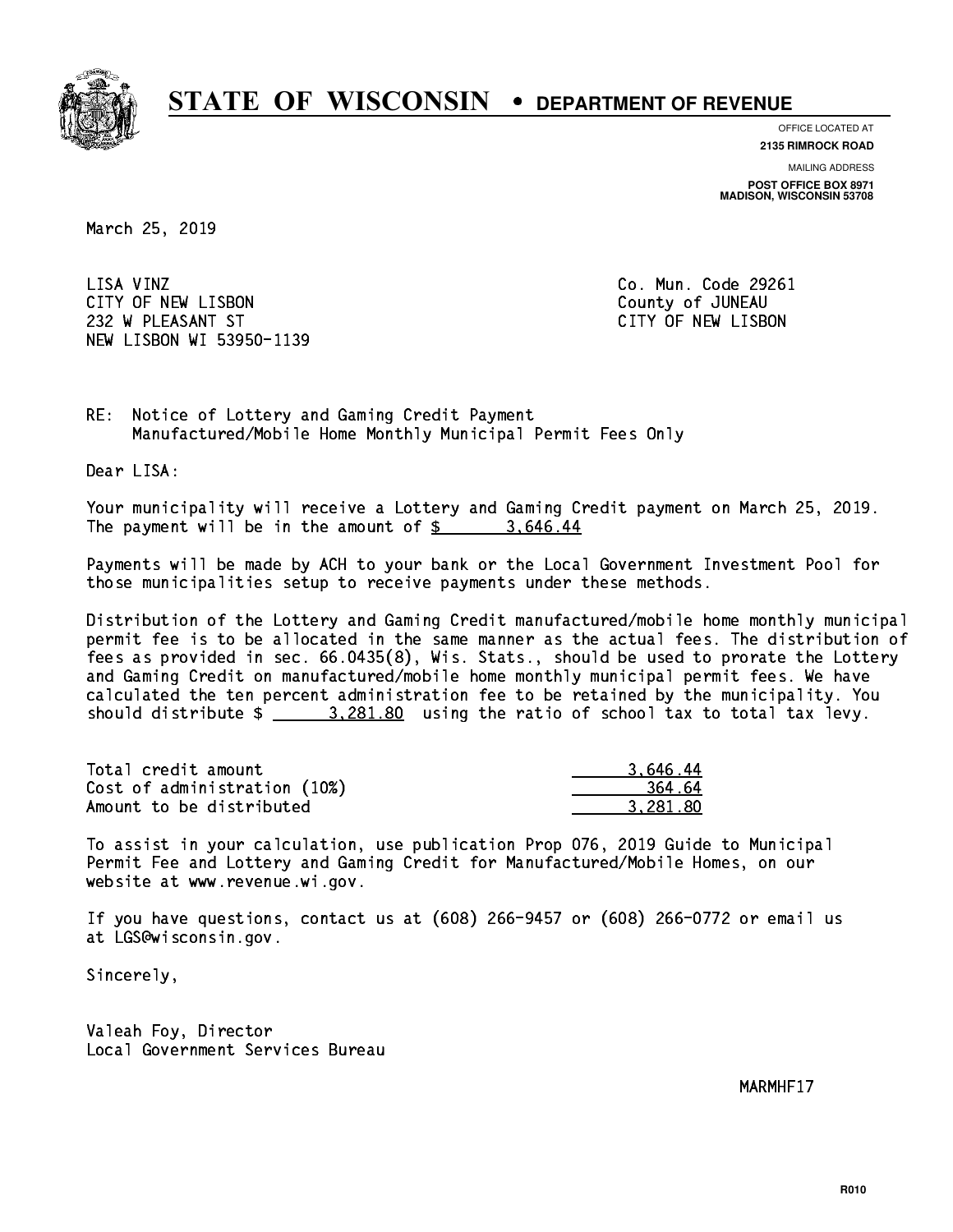

**OFFICE LOCATED AT**

**2135 RIMROCK ROAD**

**MAILING ADDRESS POST OFFICE BOX 8971 MADISON, WISCONSIN 53708**

March 25, 2019

 LINDA PERONA Co. Mun. Code 30002 TOWN OF BRIGHTON County of KENOSHA PO BOX 249 PO BOX 249 TOWN OF BRIGHTON KANSASVILLE WI 53139-0249

RE: Notice of Lottery and Gaming Credit Payment Manufactured/Mobile Home Monthly Municipal Permit Fees Only

Dear LINDA:

 Your municipality will receive a Lottery and Gaming Credit payment on March 25, 2019. The payment will be in the amount of  $\frac{2}{3}$  4,722.60

 Payments will be made by ACH to your bank or the Local Government Investment Pool for those municipalities setup to receive payments under these methods.

 Distribution of the Lottery and Gaming Credit manufactured/mobile home monthly municipal permit fee is to be allocated in the same manner as the actual fees. The distribution of fees as provided in sec. 66.0435(8), Wis. Stats., should be used to prorate the Lottery and Gaming Credit on manufactured/mobile home monthly municipal permit fees. We have calculated the ten percent administration fee to be retained by the municipality. You should distribute  $\frac{4.250.34}{1.250.34}$  using the ratio of school tax to total tax levy.

| Total credit amount          | 4.722.60 |
|------------------------------|----------|
| Cost of administration (10%) | 472.26   |
| Amount to be distributed     | 4.250.34 |

 To assist in your calculation, use publication Prop 076, 2019 Guide to Municipal Permit Fee and Lottery and Gaming Credit for Manufactured/Mobile Homes, on our website at www.revenue.wi.gov.

 If you have questions, contact us at (608) 266-9457 or (608) 266-0772 or email us at LGS@wisconsin.gov.

Sincerely,

 Valeah Foy, Director Local Government Services Bureau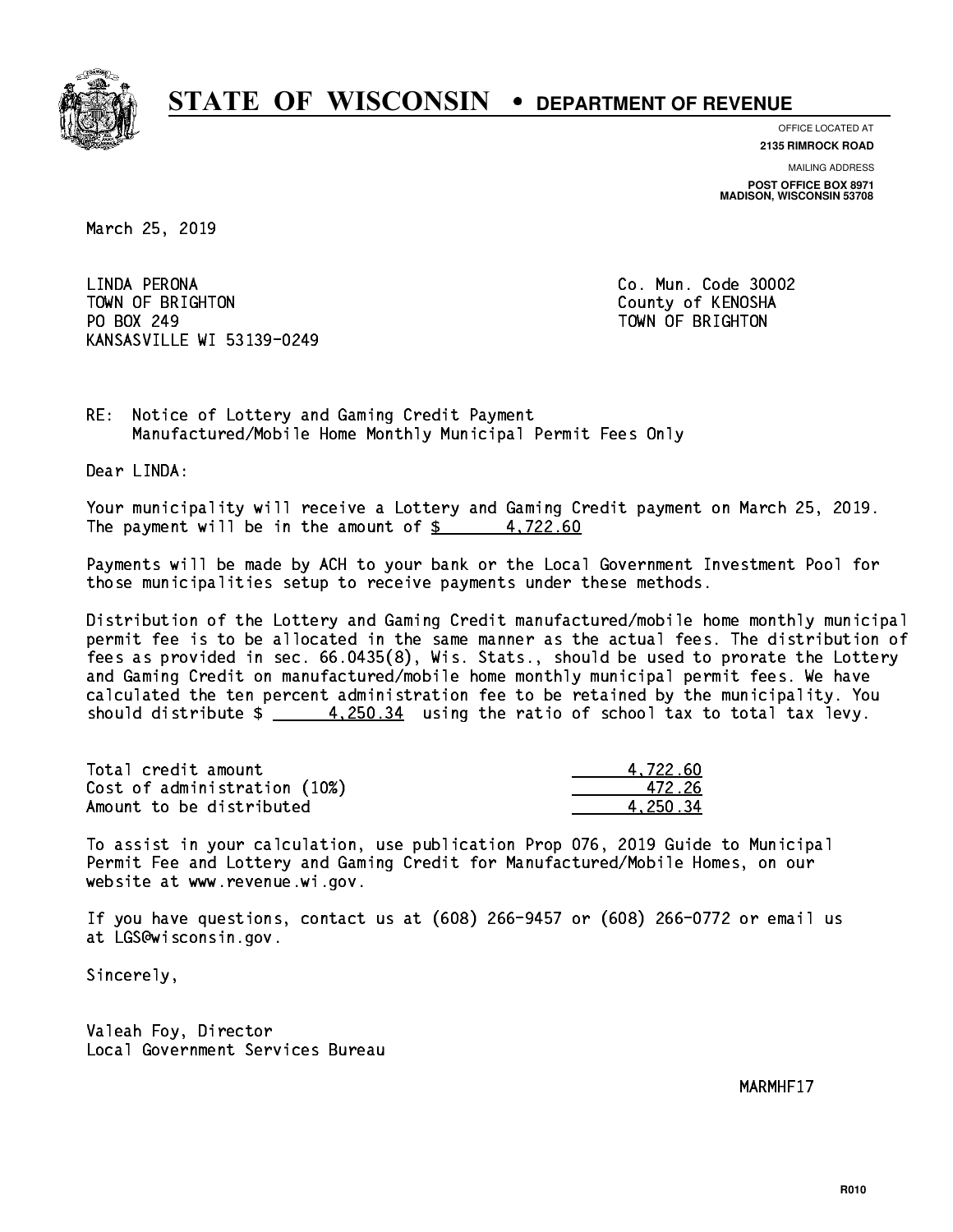

**OFFICE LOCATED AT**

**2135 RIMROCK ROAD**

**MAILING ADDRESS POST OFFICE BOX 8971 MADISON, WISCONSIN 53708**

March 25, 2019

 TIMOTHY KITZMAN Co. Mun. Code 30014 TOWN OF SOMERS County of KENOSHA PO BOX 197 TOWN OF SOMERS SOMERS WI 53171-0197

RE: Notice of Lottery and Gaming Credit Payment Manufactured/Mobile Home Monthly Municipal Permit Fees Only

Dear TIMOTHY:

 Your municipality will receive a Lottery and Gaming Credit payment on March 25, 2019. The payment will be in the amount of  $\frac{2}{3}$  3,820.32

 Payments will be made by ACH to your bank or the Local Government Investment Pool for those municipalities setup to receive payments under these methods.

 Distribution of the Lottery and Gaming Credit manufactured/mobile home monthly municipal permit fee is to be allocated in the same manner as the actual fees. The distribution of fees as provided in sec. 66.0435(8), Wis. Stats., should be used to prorate the Lottery and Gaming Credit on manufactured/mobile home monthly municipal permit fees. We have calculated the ten percent administration fee to be retained by the municipality. You should distribute  $\frac{2}{1}$   $\frac{3.438.29}{2}$  using the ratio of school tax to total tax levy.

| Total credit amount          | 3.820.32 |
|------------------------------|----------|
| Cost of administration (10%) | 382.03   |
| Amount to be distributed     | 3.438.29 |

 To assist in your calculation, use publication Prop 076, 2019 Guide to Municipal Permit Fee and Lottery and Gaming Credit for Manufactured/Mobile Homes, on our website at www.revenue.wi.gov.

 If you have questions, contact us at (608) 266-9457 or (608) 266-0772 or email us at LGS@wisconsin.gov.

Sincerely,

 Valeah Foy, Director Local Government Services Bureau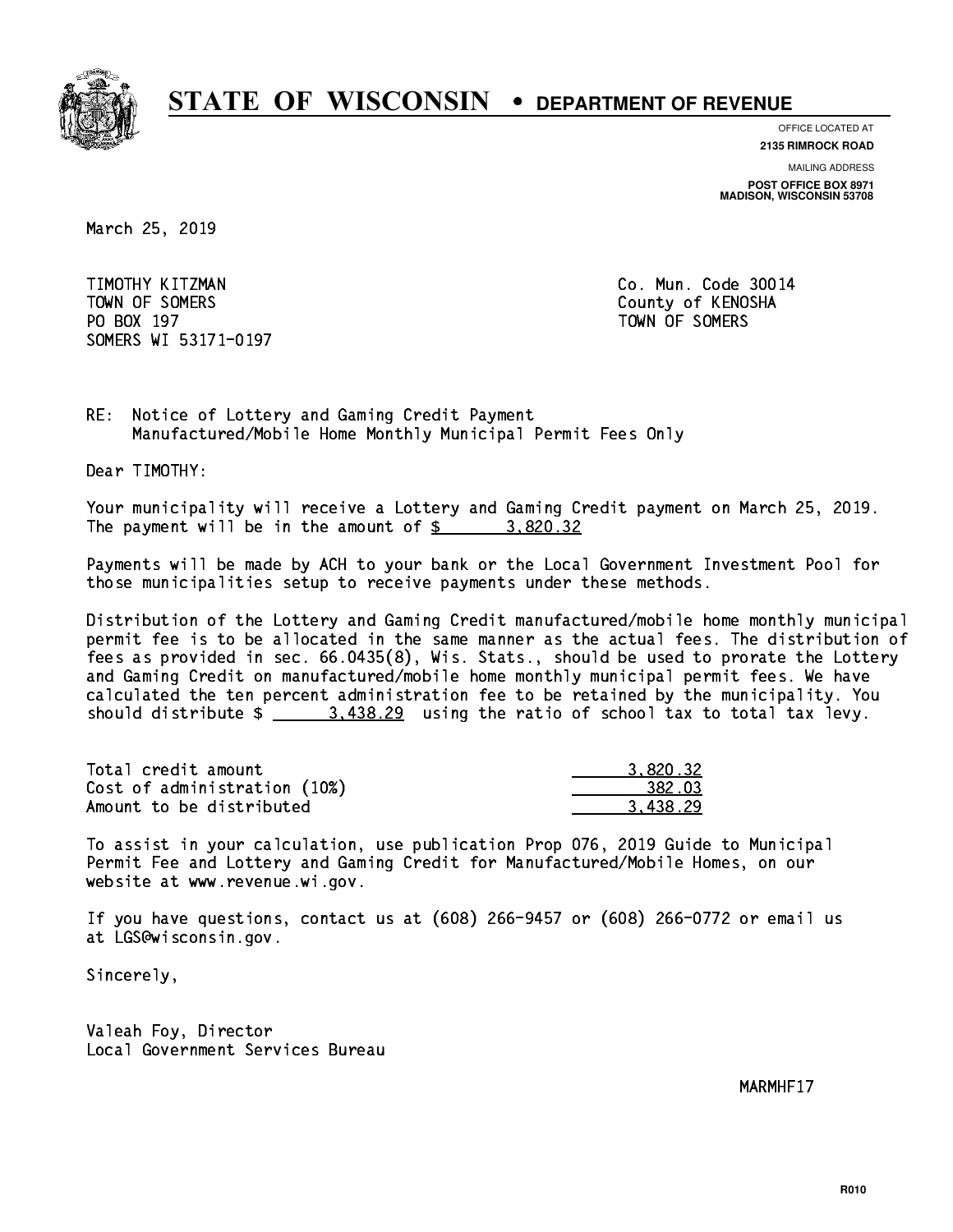

**OFFICE LOCATED AT**

**2135 RIMROCK ROAD**

**MAILING ADDRESS POST OFFICE BOX 8971 MADISON, WISCONSIN 53708**

March 25, 2019

 DEBORAH K VOS Co. Mun. Code 30016 TOWN OF WHEATLAND County of KENOSHA PO BOX 797 NEW MUNSTER WI 53152-0797

TOWN OF WHEATLAND

RE: Notice of Lottery and Gaming Credit Payment Manufactured/Mobile Home Monthly Municipal Permit Fees Only

Dear DEBORAH:

 Your municipality will receive a Lottery and Gaming Credit payment on March 25, 2019. The payment will be in the amount of  $\frac{24.574.87}{24.574.87}$ 

 Payments will be made by ACH to your bank or the Local Government Investment Pool for those municipalities setup to receive payments under these methods.

 Distribution of the Lottery and Gaming Credit manufactured/mobile home monthly municipal permit fee is to be allocated in the same manner as the actual fees. The distribution of fees as provided in sec. 66.0435(8), Wis. Stats., should be used to prorate the Lottery and Gaming Credit on manufactured/mobile home monthly municipal permit fees. We have calculated the ten percent administration fee to be retained by the municipality. You should distribute  $\frac{22,117.39}{22,117.39}$  using the ratio of school tax to total tax levy.

| Total credit amount          | 24.574.87 |
|------------------------------|-----------|
| Cost of administration (10%) | 2.457.48  |
| Amount to be distributed     | 22.117.39 |

 To assist in your calculation, use publication Prop 076, 2019 Guide to Municipal Permit Fee and Lottery and Gaming Credit for Manufactured/Mobile Homes, on our website at www.revenue.wi.gov.

 If you have questions, contact us at (608) 266-9457 or (608) 266-0772 or email us at LGS@wisconsin.gov.

Sincerely,

 Valeah Foy, Director Local Government Services Bureau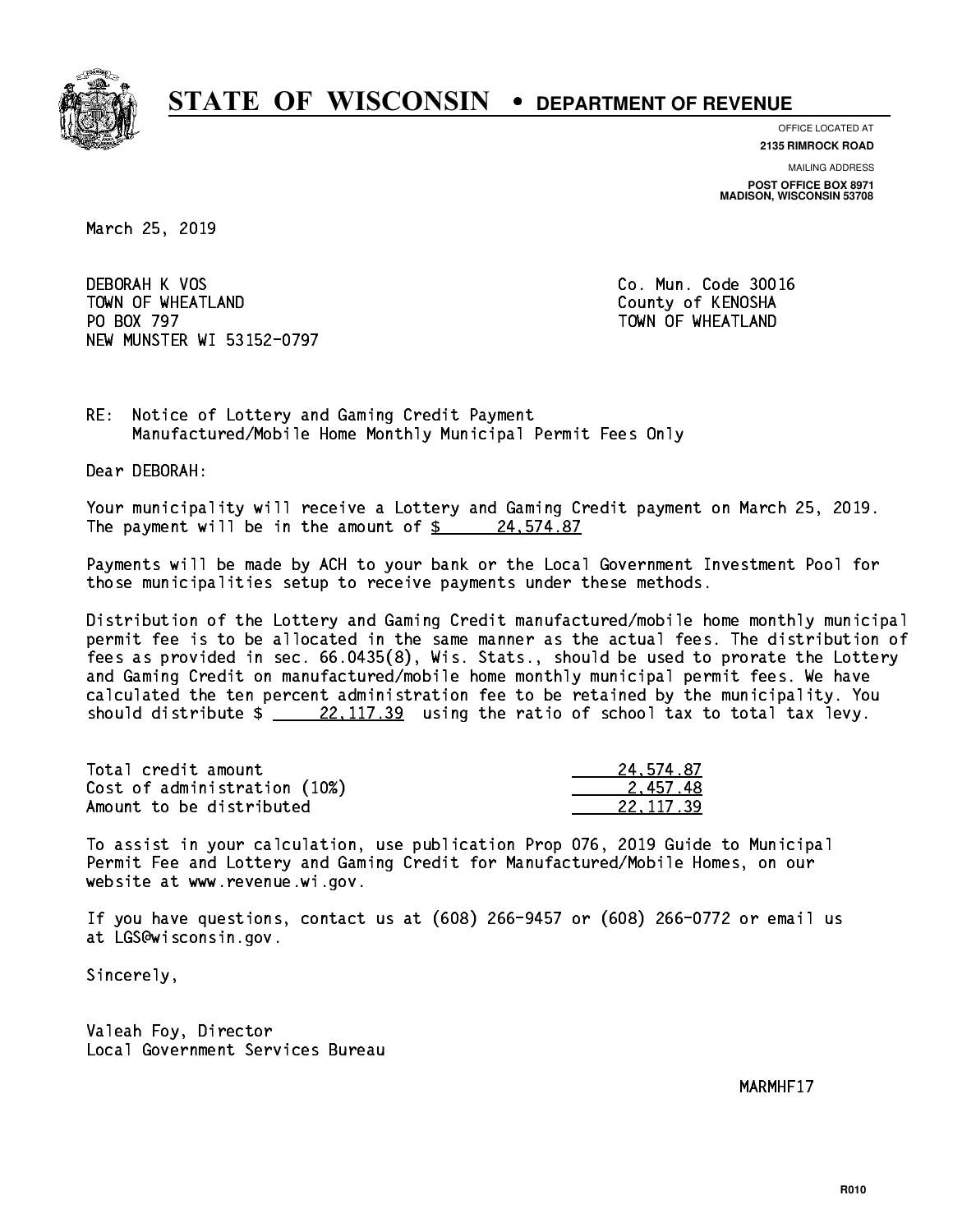

**OFFICE LOCATED AT**

**2135 RIMROCK ROAD**

**MAILING ADDRESS POST OFFICE BOX 8971 MADISON, WISCONSIN 53708**

March 25, 2019

AMY KLEMKO BRISTOL WI 53104

Co. Mun. Code 30104 VILLAGE OF BRISTOL **COUNTY OF SALES AND ACCOUNT OF SALES AND STATES** 19801 83RD STREET VILLAGE OF BRISTOL

RE: Notice of Lottery and Gaming Credit Payment Manufactured/Mobile Home Monthly Municipal Permit Fees Only

Dear AMY:

 Your municipality will receive a Lottery and Gaming Credit payment on March 25, 2019. The payment will be in the amount of  $\frac{28.352.64}{5}$ 

 Payments will be made by ACH to your bank or the Local Government Investment Pool for those municipalities setup to receive payments under these methods.

 Distribution of the Lottery and Gaming Credit manufactured/mobile home monthly municipal permit fee is to be allocated in the same manner as the actual fees. The distribution of fees as provided in sec. 66.0435(8), Wis. Stats., should be used to prorate the Lottery and Gaming Credit on manufactured/mobile home monthly municipal permit fees. We have calculated the ten percent administration fee to be retained by the municipality. You should distribute  $\frac{25.517.38}{25.517.38}$  using the ratio of school tax to total tax levy.

| Total credit amount          | 28,352.64 |
|------------------------------|-----------|
| Cost of administration (10%) | 2.835.26  |
| Amount to be distributed     | 25.517.38 |

 To assist in your calculation, use publication Prop 076, 2019 Guide to Municipal Permit Fee and Lottery and Gaming Credit for Manufactured/Mobile Homes, on our website at www.revenue.wi.gov.

 If you have questions, contact us at (608) 266-9457 or (608) 266-0772 or email us at LGS@wisconsin.gov.

Sincerely,

 Valeah Foy, Director Local Government Services Bureau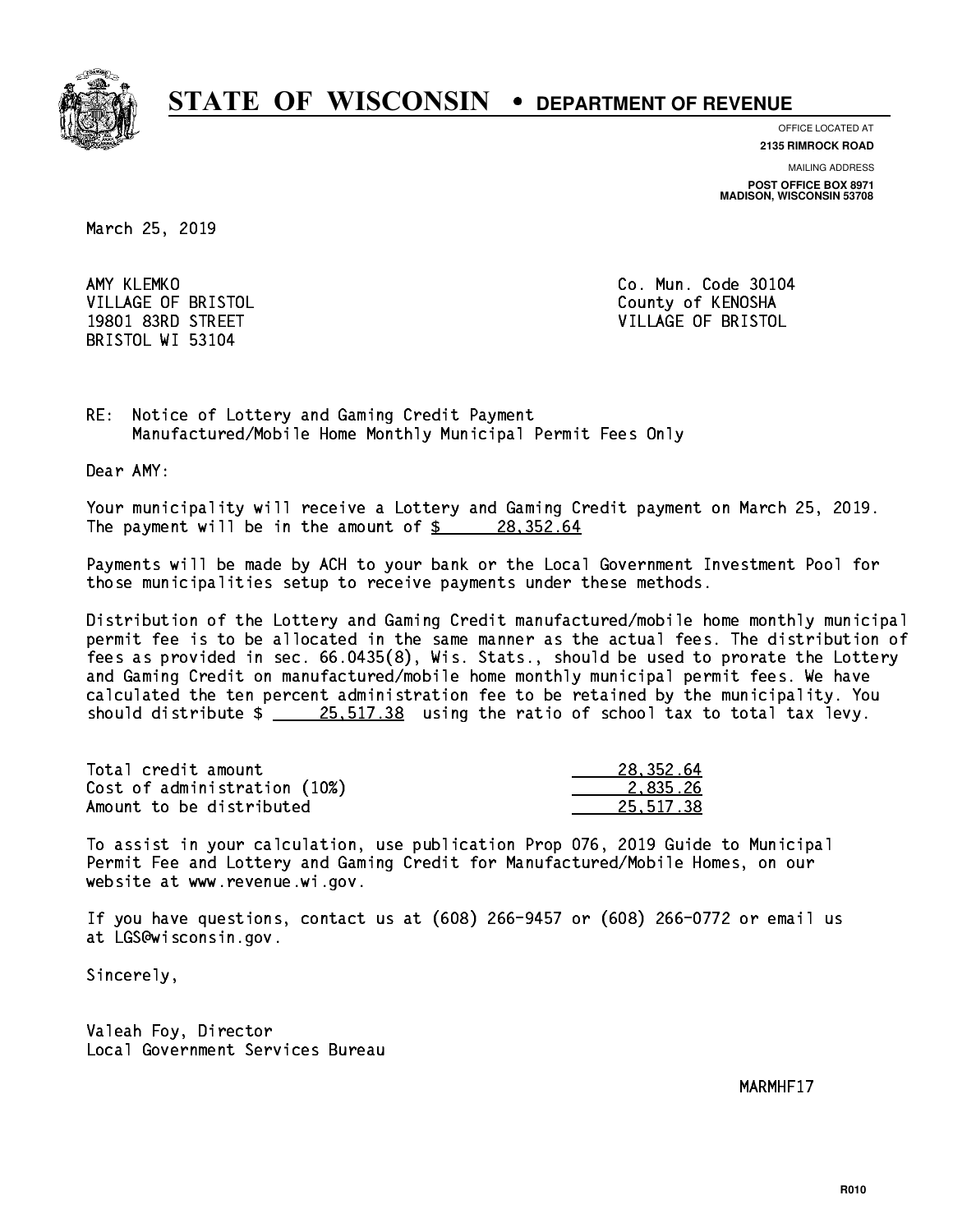

**OFFICE LOCATED AT 2135 RIMROCK ROAD**

**MAILING ADDRESS**

**POST OFFICE BOX 8971 MADISON, WISCONSIN 53708**

March 25, 2019

**KATHLEEN GOESSL** VILLAGE OF PLEASANT PRAIRIE **COUNTY OF COUNTY OF COUNTY** PLEASANT PRAIRIE WI 53158

Co. Mun. Code 30174 9915 39TH AVE VILLAGE OF PLEASANT PRAIRIE

RE: Notice of Lottery and Gaming Credit Payment Manufactured/Mobile Home Monthly Municipal Permit Fees Only

Dear KATHLEEN:

 Your municipality will receive a Lottery and Gaming Credit payment on March 25, 2019. The payment will be in the amount of  $\frac{2}{3}$   $\frac{56}{216.52}$ 

 Payments will be made by ACH to your bank or the Local Government Investment Pool for those municipalities setup to receive payments under these methods.

 Distribution of the Lottery and Gaming Credit manufactured/mobile home monthly municipal permit fee is to be allocated in the same manner as the actual fees. The distribution of fees as provided in sec. 66.0435(8), Wis. Stats., should be used to prorate the Lottery and Gaming Credit on manufactured/mobile home monthly municipal permit fees. We have calculated the ten percent administration fee to be retained by the municipality. You should distribute  $\frac{2}{1}$   $\frac{50,594.87}{2}$  using the ratio of school tax to total tax levy.

| Total credit amount          | 56,216.52 |
|------------------------------|-----------|
| Cost of administration (10%) | 5.621.65  |
| Amount to be distributed     | 50.594.87 |

 To assist in your calculation, use publication Prop 076, 2019 Guide to Municipal Permit Fee and Lottery and Gaming Credit for Manufactured/Mobile Homes, on our website at www.revenue.wi.gov.

 If you have questions, contact us at (608) 266-9457 or (608) 266-0772 or email us at LGS@wisconsin.gov.

Sincerely,

 Valeah Foy, Director Local Government Services Bureau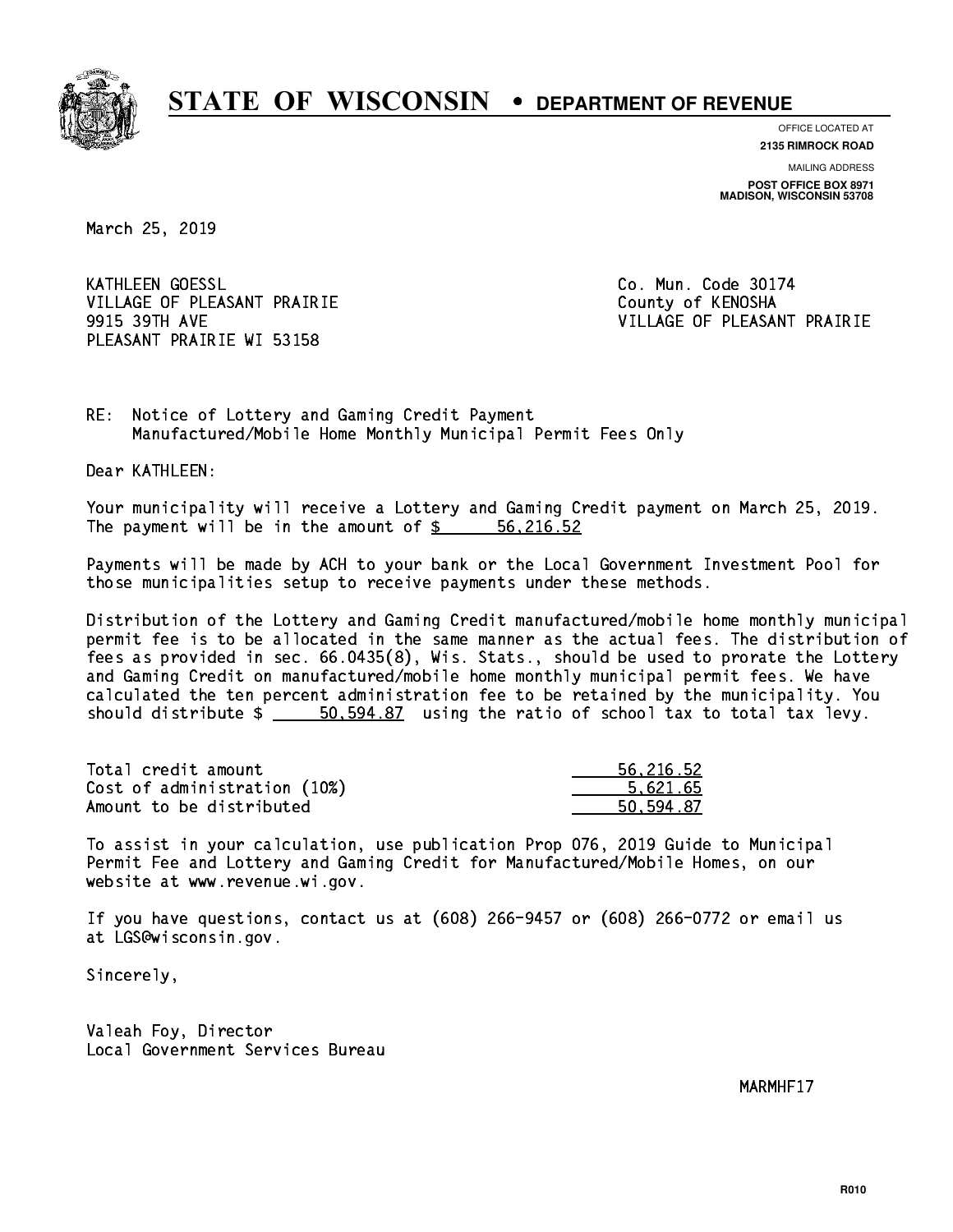

**OFFICE LOCATED AT**

**2135 RIMROCK ROAD**

**MAILING ADDRESS POST OFFICE BOX 8971 MADISON, WISCONSIN 53708**

March 25, 2019

 TIMOTHY KITZMAN Co. Mun. Code 30182 SOMERS WI 53171

VILLAGE OF SOMERS COUNTY OF KENOSHA PO BOX 197 VILLAGE OF SOMERS

RE: Notice of Lottery and Gaming Credit Payment Manufactured/Mobile Home Monthly Municipal Permit Fees Only

Dear TIMOTHY:

 Your municipality will receive a Lottery and Gaming Credit payment on March 25, 2019. The payment will be in the amount of  $\frac{2}{3}$  18,998.76

 Payments will be made by ACH to your bank or the Local Government Investment Pool for those municipalities setup to receive payments under these methods.

 Distribution of the Lottery and Gaming Credit manufactured/mobile home monthly municipal permit fee is to be allocated in the same manner as the actual fees. The distribution of fees as provided in sec. 66.0435(8), Wis. Stats., should be used to prorate the Lottery and Gaming Credit on manufactured/mobile home monthly municipal permit fees. We have calculated the ten percent administration fee to be retained by the municipality. You should distribute  $\frac{2}{17,098.89}$  using the ratio of school tax to total tax levy.

| Total credit amount          | 18,998.76 |
|------------------------------|-----------|
| Cost of administration (10%) | 1.899.87  |
| Amount to be distributed     | 17.098.89 |

 To assist in your calculation, use publication Prop 076, 2019 Guide to Municipal Permit Fee and Lottery and Gaming Credit for Manufactured/Mobile Homes, on our website at www.revenue.wi.gov.

 If you have questions, contact us at (608) 266-9457 or (608) 266-0772 or email us at LGS@wisconsin.gov.

Sincerely,

 Valeah Foy, Director Local Government Services Bureau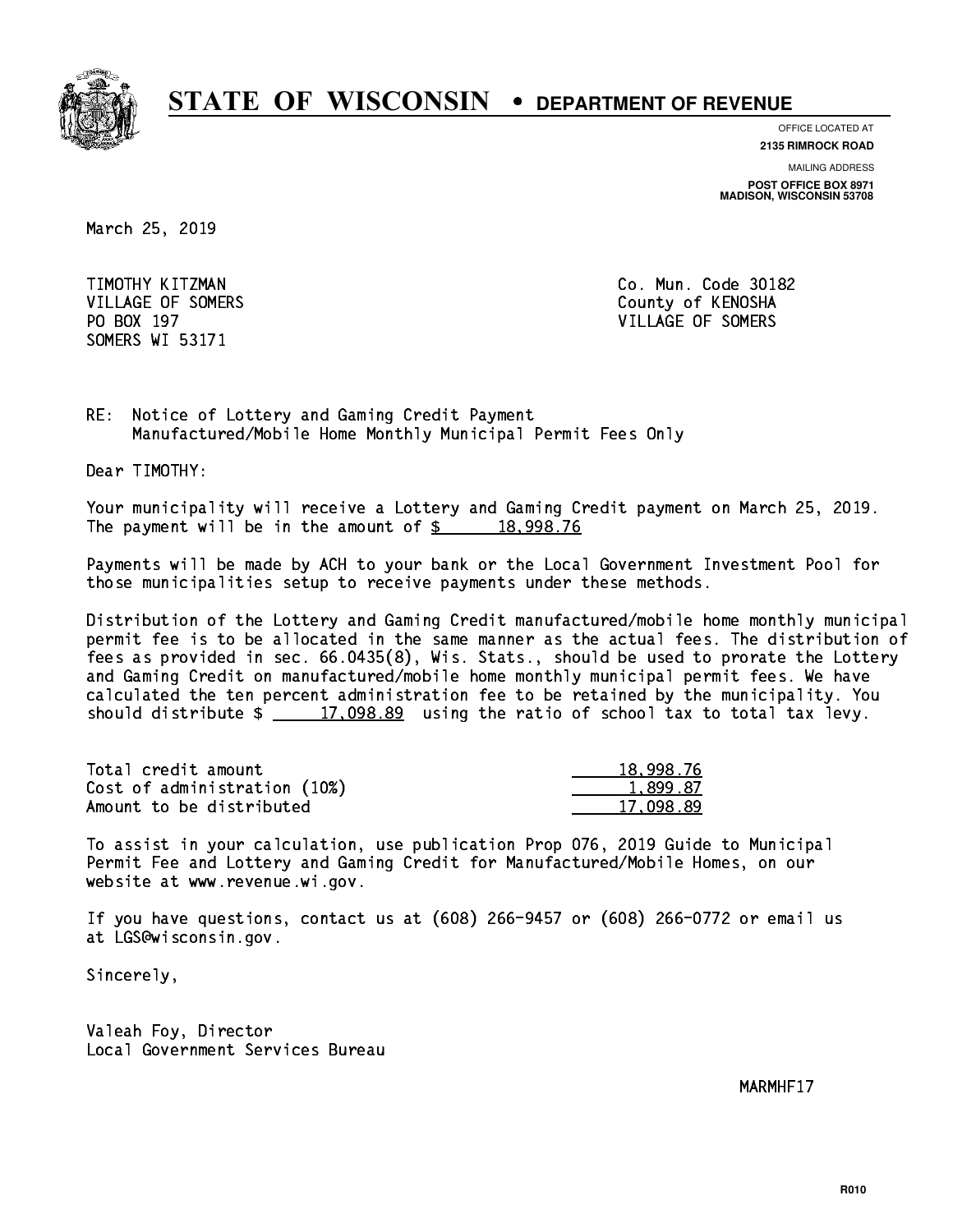

**OFFICE LOCATED AT**

**2135 RIMROCK ROAD**

**MAILING ADDRESS POST OFFICE BOX 8971 MADISON, WISCONSIN 53708**

March 25, 2019

**DEB SALAS**  CITY OF KENOSHA County of KENOSHA 625 52ND ST, RM 105 CITY OF KENOSHA KENOSHA WI 53140-3480

Co. Mun. Code 30241

RE: Notice of Lottery and Gaming Credit Payment Manufactured/Mobile Home Monthly Municipal Permit Fees Only

Dear DEB:

 Your municipality will receive a Lottery and Gaming Credit payment on March 25, 2019. The payment will be in the amount of  $\frac{2}{3}$  41,707.80

 Payments will be made by ACH to your bank or the Local Government Investment Pool for those municipalities setup to receive payments under these methods.

 Distribution of the Lottery and Gaming Credit manufactured/mobile home monthly municipal permit fee is to be allocated in the same manner as the actual fees. The distribution of fees as provided in sec. 66.0435(8), Wis. Stats., should be used to prorate the Lottery and Gaming Credit on manufactured/mobile home monthly municipal permit fees. We have calculated the ten percent administration fee to be retained by the municipality. You should distribute  $\frac{2}{1}$   $\frac{37.537.02}{2}$  using the ratio of school tax to total tax levy.

| Total credit amount          | 41.707.80 |
|------------------------------|-----------|
| Cost of administration (10%) | 4.170.78  |
| Amount to be distributed     | 37.537.02 |

 To assist in your calculation, use publication Prop 076, 2019 Guide to Municipal Permit Fee and Lottery and Gaming Credit for Manufactured/Mobile Homes, on our website at www.revenue.wi.gov.

 If you have questions, contact us at (608) 266-9457 or (608) 266-0772 or email us at LGS@wisconsin.gov.

Sincerely,

 Valeah Foy, Director Local Government Services Bureau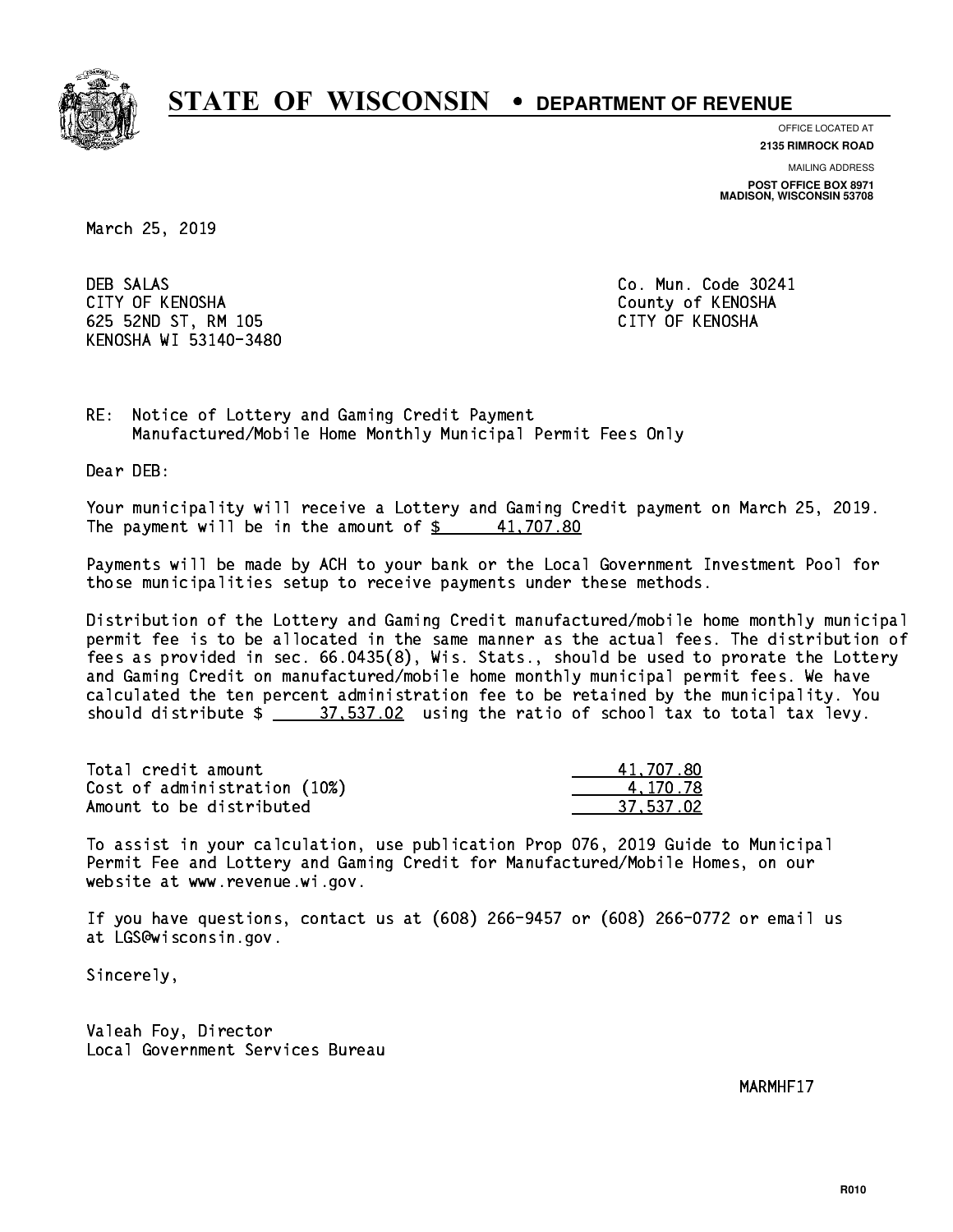

**OFFICE LOCATED AT**

**2135 RIMROCK ROAD**

**MAILING ADDRESS POST OFFICE BOX 8971 MADISON, WISCONSIN 53708**

March 25, 2019

LINDA GRETZ TOWN OF PIERCE **THE COUNTY OF SEXUAL EXAMPLE COUNTY OF KEWAUNEE** N4421 STATE ROAD 42 TOWN OF PIERCE KEWAUNEE WI 54216

Co. Mun. Code 31016

RE: Notice of Lottery and Gaming Credit Payment Manufactured/Mobile Home Monthly Municipal Permit Fees Only

Dear LINDA:

 Your municipality will receive a Lottery and Gaming Credit payment on March 25, 2019. The payment will be in the amount of  $\frac{2}{3}$  1,283.32

 Payments will be made by ACH to your bank or the Local Government Investment Pool for those municipalities setup to receive payments under these methods.

 Distribution of the Lottery and Gaming Credit manufactured/mobile home monthly municipal permit fee is to be allocated in the same manner as the actual fees. The distribution of fees as provided in sec. 66.0435(8), Wis. Stats., should be used to prorate the Lottery and Gaming Credit on manufactured/mobile home monthly municipal permit fees. We have calculated the ten percent administration fee to be retained by the municipality. You should distribute  $\frac{1,154.99}{1,154.99}$  using the ratio of school tax to total tax levy.

| Total credit amount          | 1,283.32   |
|------------------------------|------------|
| Cost of administration (10%) | 128.33     |
| Amount to be distributed     | 1, 154, 99 |

 To assist in your calculation, use publication Prop 076, 2019 Guide to Municipal Permit Fee and Lottery and Gaming Credit for Manufactured/Mobile Homes, on our website at www.revenue.wi.gov.

 If you have questions, contact us at (608) 266-9457 or (608) 266-0772 or email us at LGS@wisconsin.gov.

Sincerely,

 Valeah Foy, Director Local Government Services Bureau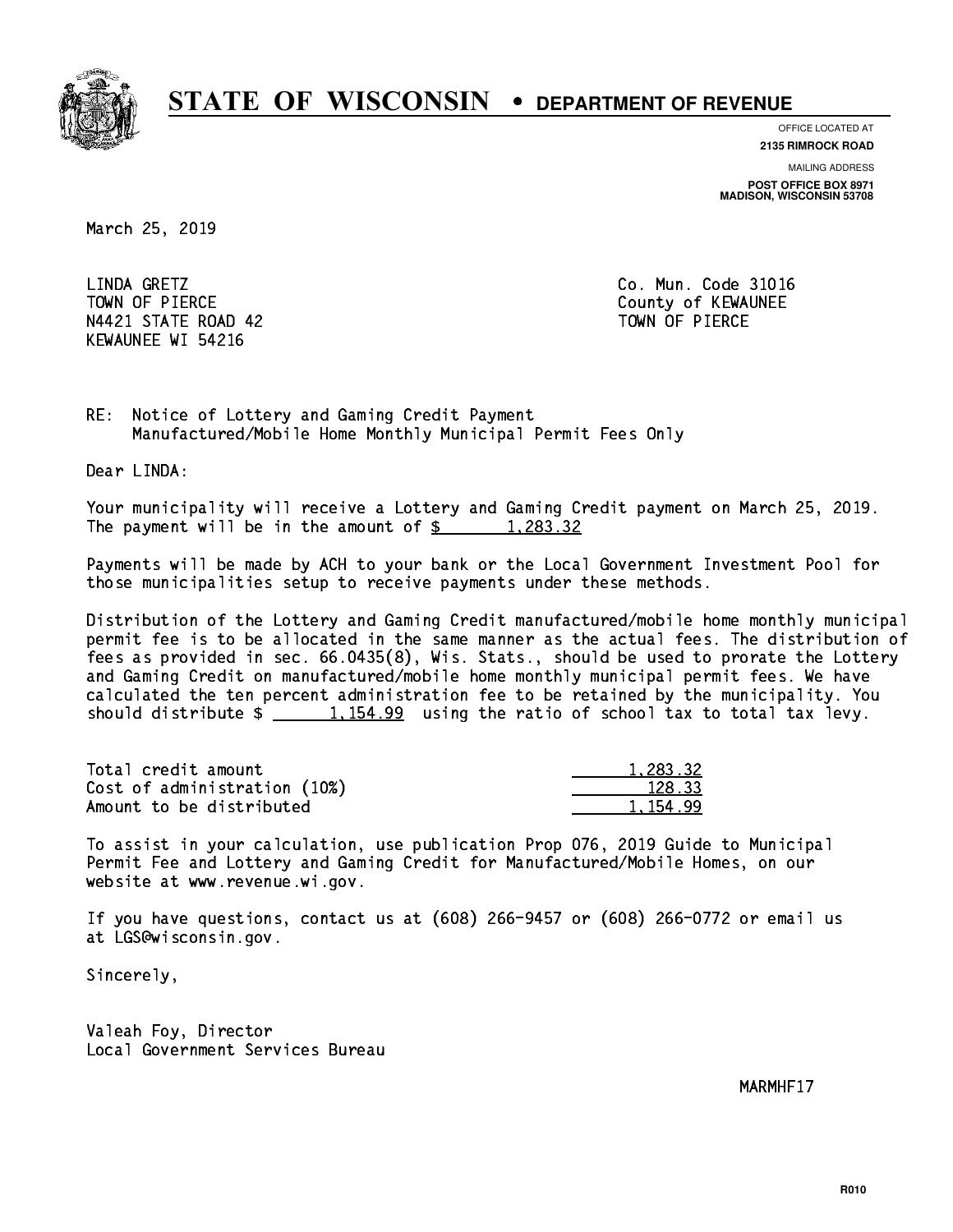

**OFFICE LOCATED AT**

**2135 RIMROCK ROAD**

**MAILING ADDRESS POST OFFICE BOX 8971 MADISON, WISCONSIN 53708**

March 25, 2019

 MARY BERTRAND Co. Mun. Code 31020 TOWN OF WEST KEWAUNEE TOWN OF WEST AND TOWN OF A COUNTY OF A COUNTY OF A COUNTY OF A COUNTY OF A COUNTY OF A COUNTY OF A COUNTY OF A COUNTY OF A COUNTY OF A COUNTY OF A COUNTY OF A COUNTY OF A COUNTY OF A COUNTY OF A COUNT N3737 COUNTY RD C TOWN OF WEST KEWAUNEE KEWAUNEE WI 54216-9788

RE: Notice of Lottery and Gaming Credit Payment Manufactured/Mobile Home Monthly Municipal Permit Fees Only

Dear MARY:

 Your municipality will receive a Lottery and Gaming Credit payment on March 25, 2019. The payment will be in the amount of \$ 262.68 \_\_\_\_\_\_\_\_\_\_\_\_\_\_\_\_

 Payments will be made by ACH to your bank or the Local Government Investment Pool for those municipalities setup to receive payments under these methods.

 Distribution of the Lottery and Gaming Credit manufactured/mobile home monthly municipal permit fee is to be allocated in the same manner as the actual fees. The distribution of fees as provided in sec. 66.0435(8), Wis. Stats., should be used to prorate the Lottery and Gaming Credit on manufactured/mobile home monthly municipal permit fees. We have calculated the ten percent administration fee to be retained by the municipality. You should distribute  $\frac{236.42}{236.42}$  using the ratio of school tax to total tax levy.

Total credit amount Cost of administration (10%) Amount to be distributed

| 262.68      |
|-------------|
| 26.26       |
| 42.<br>クマムー |

 To assist in your calculation, use publication Prop 076, 2019 Guide to Municipal Permit Fee and Lottery and Gaming Credit for Manufactured/Mobile Homes, on our website at www.revenue.wi.gov.

 If you have questions, contact us at (608) 266-9457 or (608) 266-0772 or email us at LGS@wisconsin.gov.

Sincerely,

 Valeah Foy, Director Local Government Services Bureau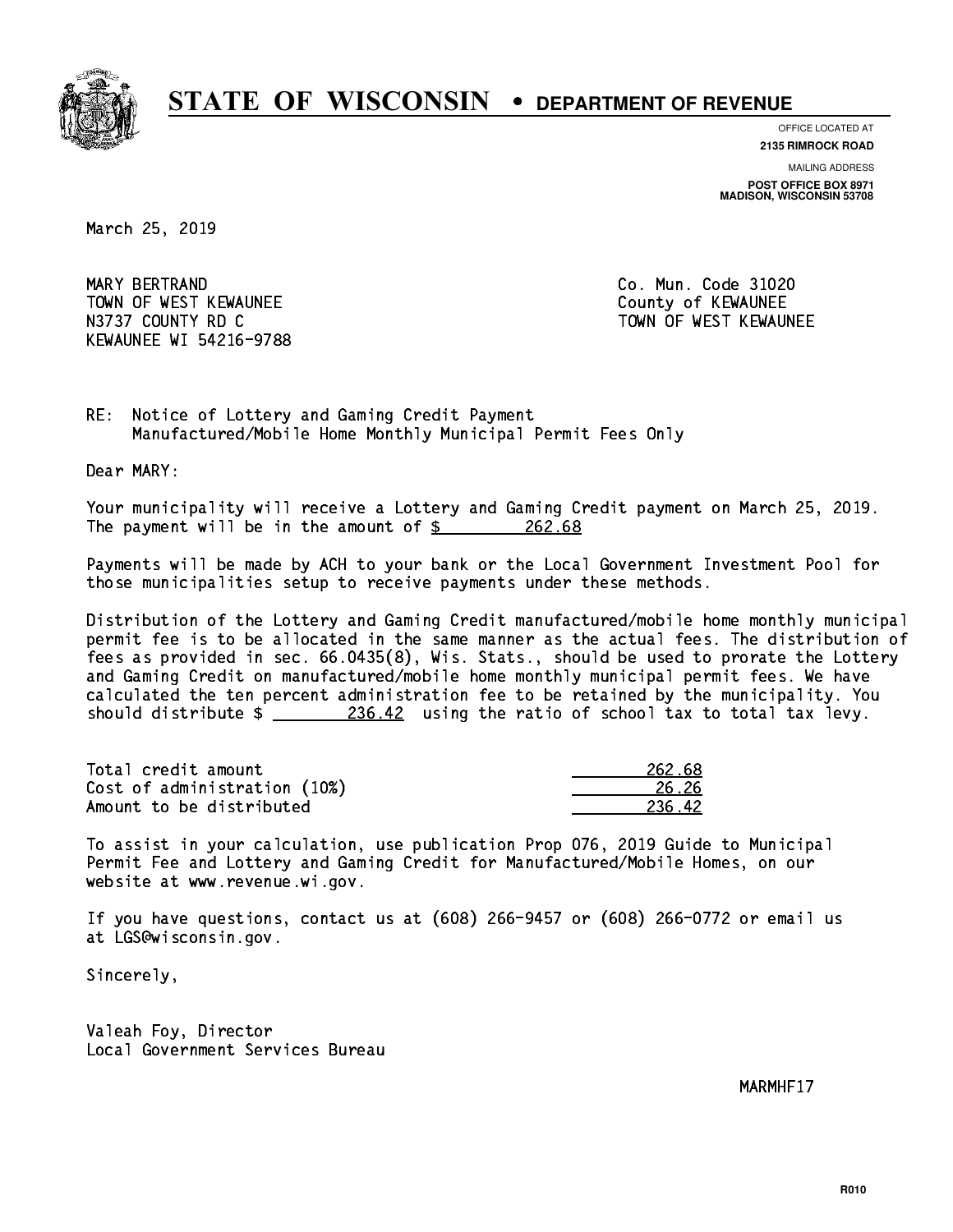

**OFFICE LOCATED AT**

**2135 RIMROCK ROAD**

**MAILING ADDRESS POST OFFICE BOX 8971 MADISON, WISCONSIN 53708**

March 25, 2019

MILISSA STIPE VILLAGE OF LUXEMBURG COUNTY OF KEWAUNEE PO BOX 307 LUXEMBURG WI 54217-0307

Co. Mun. Code 31146 VILLAGE OF LUXEMBURG

RE: Notice of Lottery and Gaming Credit Payment Manufactured/Mobile Home Monthly Municipal Permit Fees Only

Dear MILISSA:

 Your municipality will receive a Lottery and Gaming Credit payment on March 25, 2019. The payment will be in the amount of  $\frac{2}{3}$  6,671.88

 Payments will be made by ACH to your bank or the Local Government Investment Pool for those municipalities setup to receive payments under these methods.

 Distribution of the Lottery and Gaming Credit manufactured/mobile home monthly municipal permit fee is to be allocated in the same manner as the actual fees. The distribution of fees as provided in sec. 66.0435(8), Wis. Stats., should be used to prorate the Lottery and Gaming Credit on manufactured/mobile home monthly municipal permit fees. We have calculated the ten percent administration fee to be retained by the municipality. You should distribute  $\frac{2}{1}$   $\frac{6,004.70}{2}$  using the ratio of school tax to total tax levy.

| Total credit amount          | 6.671.88 |
|------------------------------|----------|
| Cost of administration (10%) | 667.18   |
| Amount to be distributed     | 6,004.70 |

 To assist in your calculation, use publication Prop 076, 2019 Guide to Municipal Permit Fee and Lottery and Gaming Credit for Manufactured/Mobile Homes, on our website at www.revenue.wi.gov.

 If you have questions, contact us at (608) 266-9457 or (608) 266-0772 or email us at LGS@wisconsin.gov.

Sincerely,

 Valeah Foy, Director Local Government Services Bureau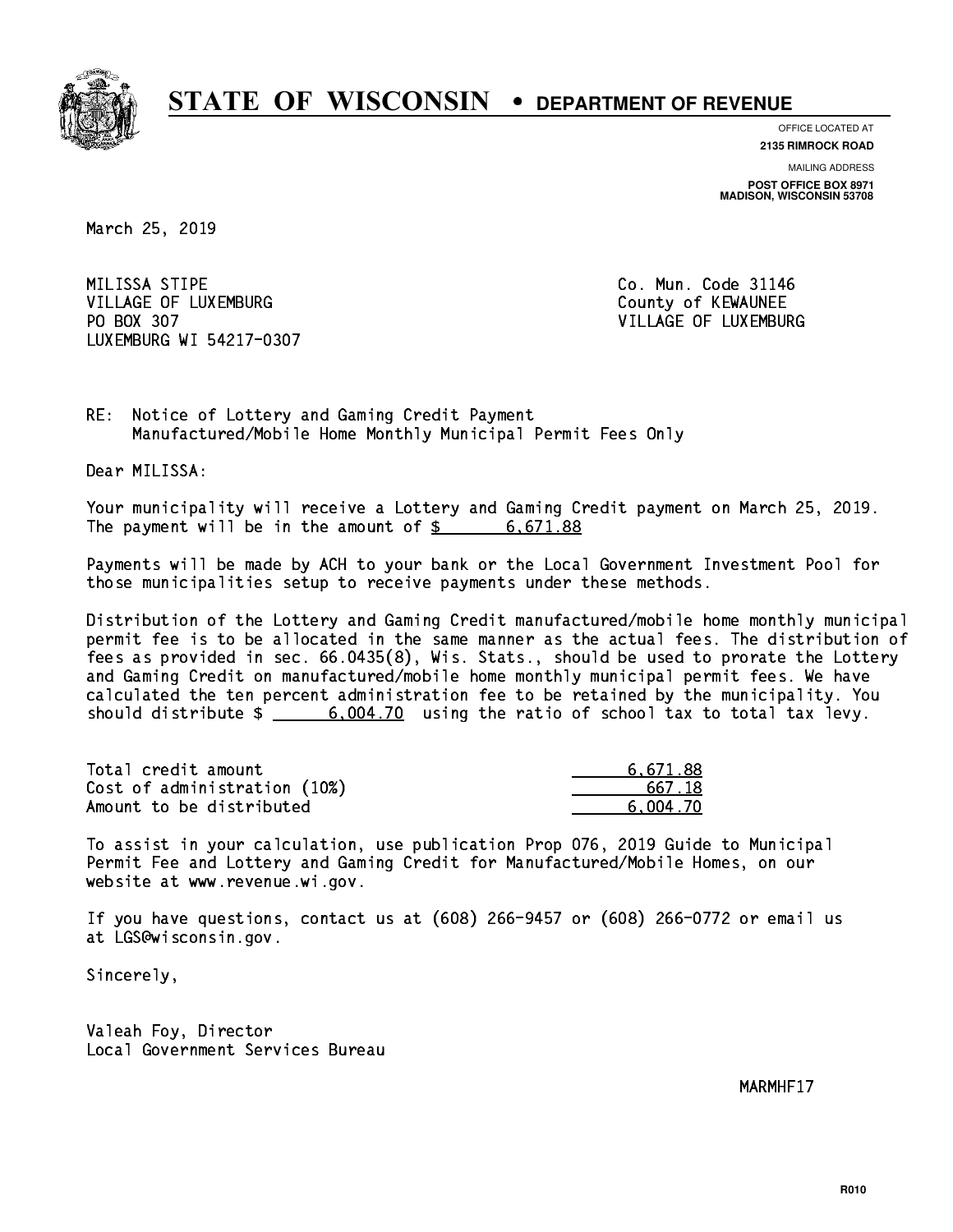

**OFFICE LOCATED AT**

**2135 RIMROCK ROAD**

**MAILING ADDRESS POST OFFICE BOX 8971 MADISON, WISCONSIN 53708**

March 25, 2019

JEFF WISWELL CITY OF ALGOMA COUNTY OF ALGOMA 416 FREMONT ST CITY OF ALGOMA ALGOMA WI 54201-1353

Co. Mun. Code 31201

RE: Notice of Lottery and Gaming Credit Payment Manufactured/Mobile Home Monthly Municipal Permit Fees Only

Dear JEFF:

 Your municipality will receive a Lottery and Gaming Credit payment on March 25, 2019. The payment will be in the amount of  $\frac{2}{3}$  1,763.86

 Payments will be made by ACH to your bank or the Local Government Investment Pool for those municipalities setup to receive payments under these methods.

 Distribution of the Lottery and Gaming Credit manufactured/mobile home monthly municipal permit fee is to be allocated in the same manner as the actual fees. The distribution of fees as provided in sec. 66.0435(8), Wis. Stats., should be used to prorate the Lottery and Gaming Credit on manufactured/mobile home monthly municipal permit fees. We have calculated the ten percent administration fee to be retained by the municipality. You should distribute  $\frac{1.587.48}{1.587.48}$  using the ratio of school tax to total tax levy.

| Total credit amount          | 1,763.86 |
|------------------------------|----------|
| Cost of administration (10%) | 176.38   |
| Amount to be distributed     | 1,587.48 |

 To assist in your calculation, use publication Prop 076, 2019 Guide to Municipal Permit Fee and Lottery and Gaming Credit for Manufactured/Mobile Homes, on our website at www.revenue.wi.gov.

 If you have questions, contact us at (608) 266-9457 or (608) 266-0772 or email us at LGS@wisconsin.gov.

Sincerely,

 Valeah Foy, Director Local Government Services Bureau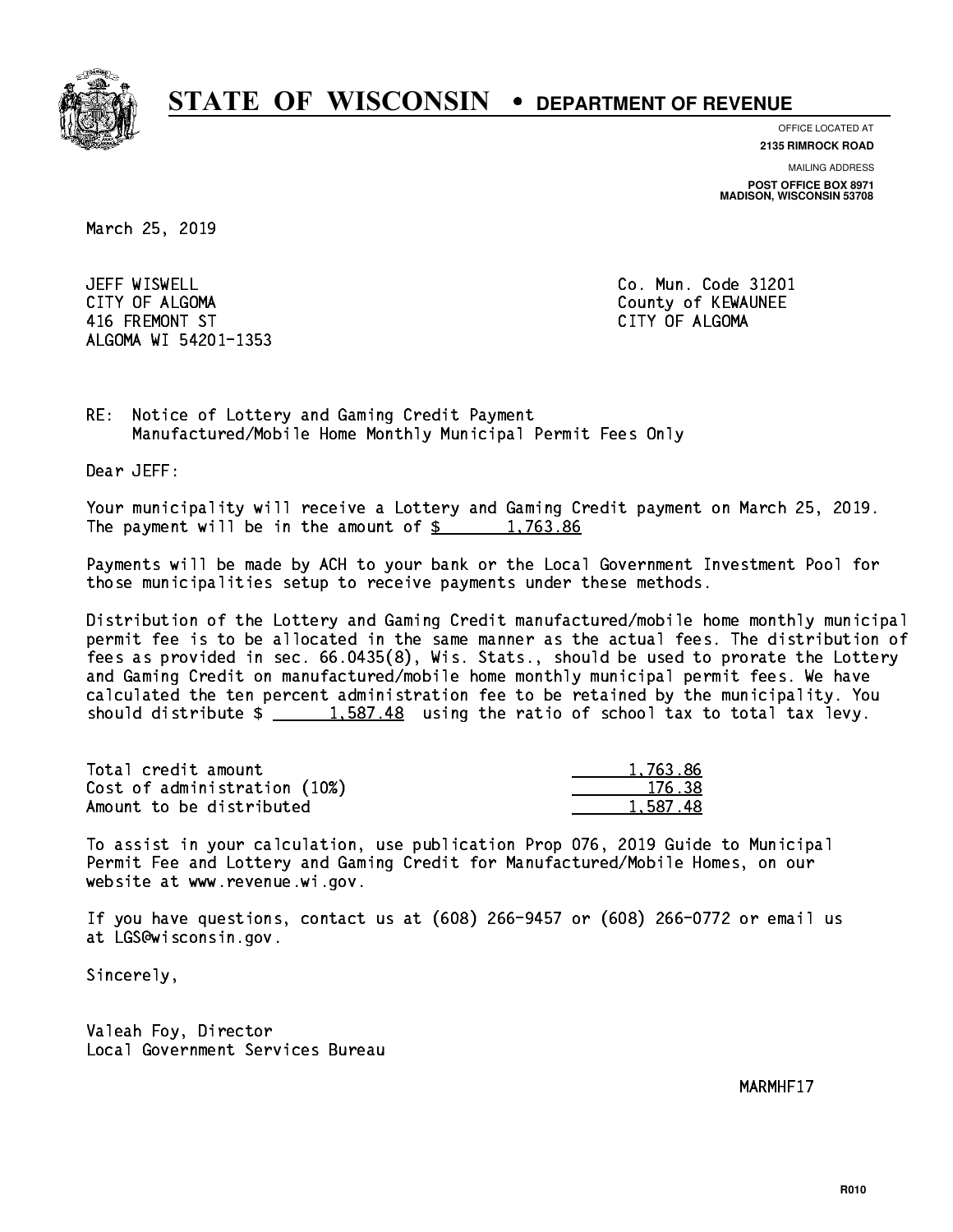

**OFFICE LOCATED AT**

**2135 RIMROCK ROAD**

**MAILING ADDRESS POST OFFICE BOX 8971 MADISON, WISCONSIN 53708**

March 25, 2019

**TERRI DECUR** CITY OF KEWAUNEE CITY OF KEWAUNEE 401 FIFTH ST CITY OF KEWAUNEE KEWAUNEE WI 54216-1023

Co. Mun. Code 31241

RE: Notice of Lottery and Gaming Credit Payment Manufactured/Mobile Home Monthly Municipal Permit Fees Only

Dear TERRI:

 Your municipality will receive a Lottery and Gaming Credit payment on March 25, 2019. The payment will be in the amount of  $\frac{2}{3}$  1,189.92

 Payments will be made by ACH to your bank or the Local Government Investment Pool for those municipalities setup to receive payments under these methods.

 Distribution of the Lottery and Gaming Credit manufactured/mobile home monthly municipal permit fee is to be allocated in the same manner as the actual fees. The distribution of fees as provided in sec. 66.0435(8), Wis. Stats., should be used to prorate the Lottery and Gaming Credit on manufactured/mobile home monthly municipal permit fees. We have calculated the ten percent administration fee to be retained by the municipality. You should distribute  $\frac{1,070.93}{1,070.93}$  using the ratio of school tax to total tax levy.

| Total credit amount          | 1.189.92 |
|------------------------------|----------|
| Cost of administration (10%) | 118.99   |
| Amount to be distributed     | 1.070.93 |

 To assist in your calculation, use publication Prop 076, 2019 Guide to Municipal Permit Fee and Lottery and Gaming Credit for Manufactured/Mobile Homes, on our website at www.revenue.wi.gov.

 If you have questions, contact us at (608) 266-9457 or (608) 266-0772 or email us at LGS@wisconsin.gov.

Sincerely,

 Valeah Foy, Director Local Government Services Bureau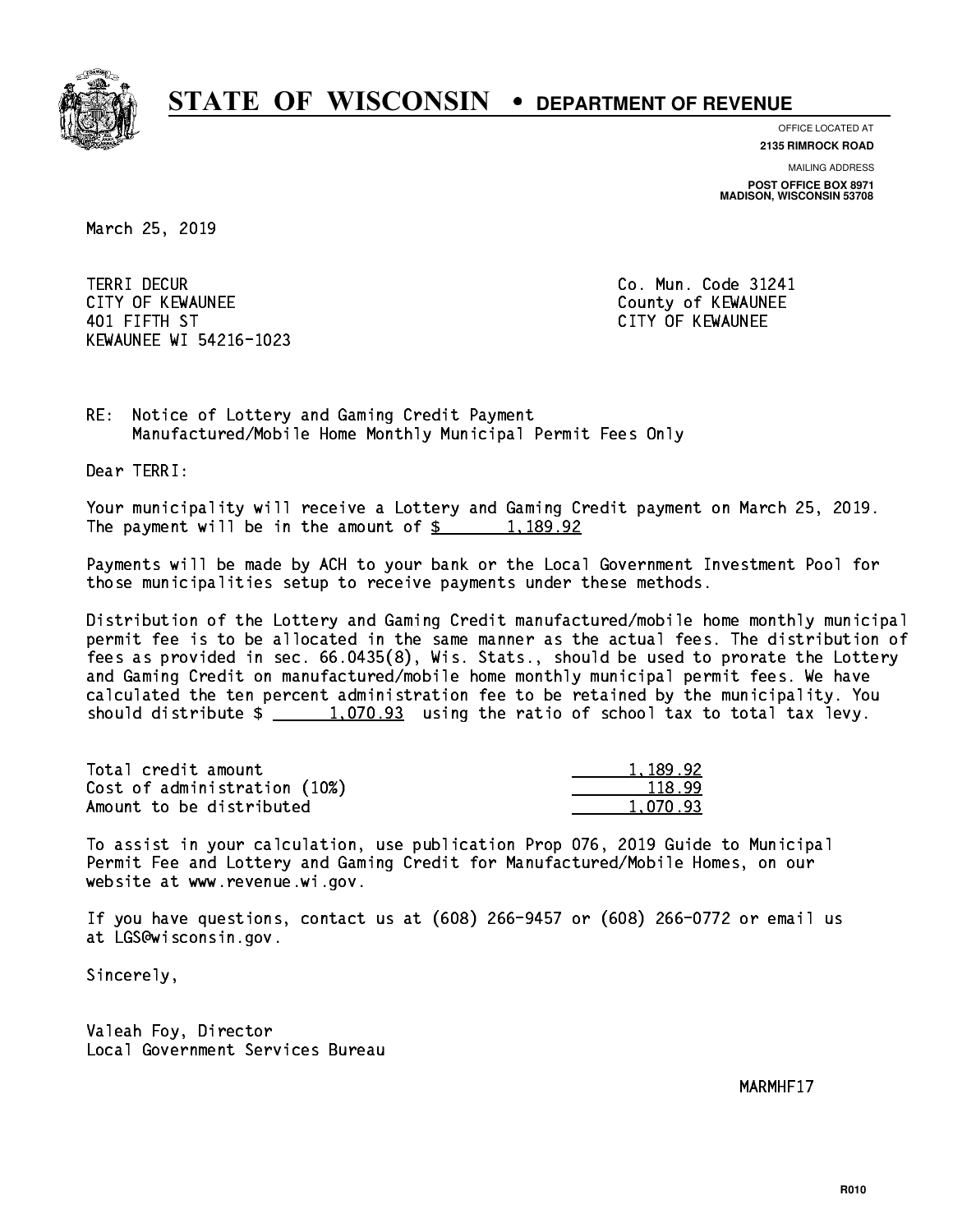

**OFFICE LOCATED AT**

**2135 RIMROCK ROAD**

**MAILING ADDRESS POST OFFICE BOX 8971 MADISON, WISCONSIN 53708**

March 25, 2019

DAWN HEMKER TOWN OF BARRE **COUNTY OF SALES AND SERVICE OF A COUNTY OF LA CROSSE** N3880 OLD COUNTY RD M TOWN OF BARRE WEST SALEM WI 54669

Co. Mun. Code 32004

RE: Notice of Lottery and Gaming Credit Payment Manufactured/Mobile Home Monthly Municipal Permit Fees Only

Dear DAWN:

 Your municipality will receive a Lottery and Gaming Credit payment on March 25, 2019. The payment will be in the amount of \$ 5,879.64 \_\_\_\_\_\_\_\_\_\_\_\_\_\_\_\_

 Payments will be made by ACH to your bank or the Local Government Investment Pool for those municipalities setup to receive payments under these methods.

 Distribution of the Lottery and Gaming Credit manufactured/mobile home monthly municipal permit fee is to be allocated in the same manner as the actual fees. The distribution of fees as provided in sec. 66.0435(8), Wis. Stats., should be used to prorate the Lottery and Gaming Credit on manufactured/mobile home monthly municipal permit fees. We have calculated the ten percent administration fee to be retained by the municipality. You should distribute  $\frac{201.68}{201.68}$  using the ratio of school tax to total tax levy.

| Total credit amount          | 5.879.64 |
|------------------------------|----------|
| Cost of administration (10%) | 587.96   |
| Amount to be distributed     | 5.291.68 |

 To assist in your calculation, use publication Prop 076, 2019 Guide to Municipal Permit Fee and Lottery and Gaming Credit for Manufactured/Mobile Homes, on our website at www.revenue.wi.gov.

 If you have questions, contact us at (608) 266-9457 or (608) 266-0772 or email us at LGS@wisconsin.gov.

Sincerely,

 Valeah Foy, Director Local Government Services Bureau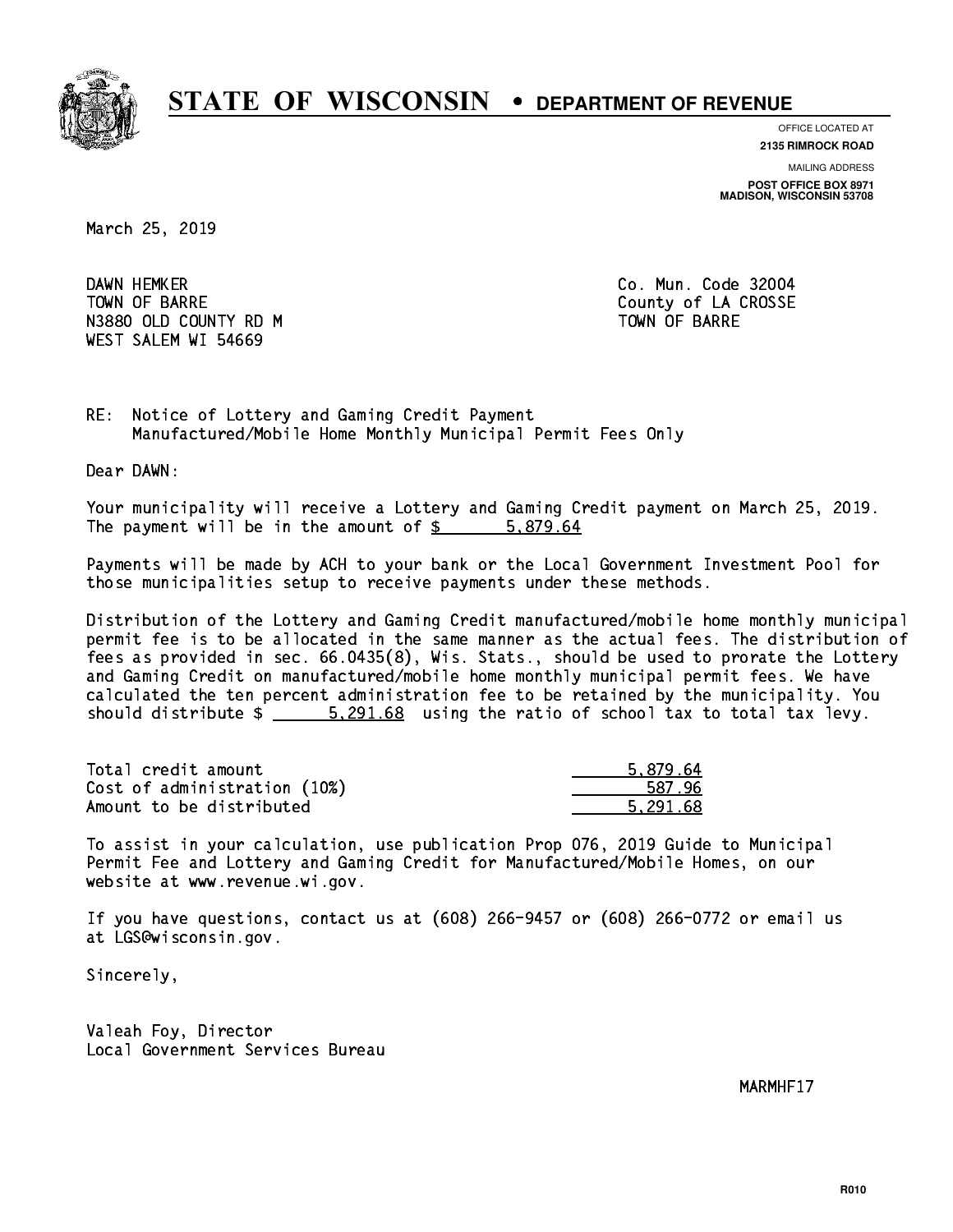

**OFFICE LOCATED AT**

**2135 RIMROCK ROAD**

**MAILING ADDRESS POST OFFICE BOX 8971 MADISON, WISCONSIN 53708**

March 25, 2019

 ELIZABETH SCHLINTZ Co. Mun. Code 32006 TOWN OF BURNS **COUNTY OF A COULD A** COUNTY OF LA CROSSE N6475 COUNTY ROAD DE TOWN OF BURNS BANGOR WI 54614

RE: Notice of Lottery and Gaming Credit Payment Manufactured/Mobile Home Monthly Municipal Permit Fees Only

Dear ELIZABETH:

 Your municipality will receive a Lottery and Gaming Credit payment on March 25, 2019. The payment will be in the amount of  $\frac{2449.92}{240}$ 

 Payments will be made by ACH to your bank or the Local Government Investment Pool for those municipalities setup to receive payments under these methods.

 Distribution of the Lottery and Gaming Credit manufactured/mobile home monthly municipal permit fee is to be allocated in the same manner as the actual fees. The distribution of fees as provided in sec. 66.0435(8), Wis. Stats., should be used to prorate the Lottery and Gaming Credit on manufactured/mobile home monthly municipal permit fees. We have calculated the ten percent administration fee to be retained by the municipality. You should distribute  $\frac{2,204.93}{2}$  using the ratio of school tax to total tax levy.

| Total credit amount          | 2.449.92 |
|------------------------------|----------|
| Cost of administration (10%) | 244.99   |
| Amount to be distributed     | 2.204.93 |

 To assist in your calculation, use publication Prop 076, 2019 Guide to Municipal Permit Fee and Lottery and Gaming Credit for Manufactured/Mobile Homes, on our website at www.revenue.wi.gov.

 If you have questions, contact us at (608) 266-9457 or (608) 266-0772 or email us at LGS@wisconsin.gov.

Sincerely,

 Valeah Foy, Director Local Government Services Bureau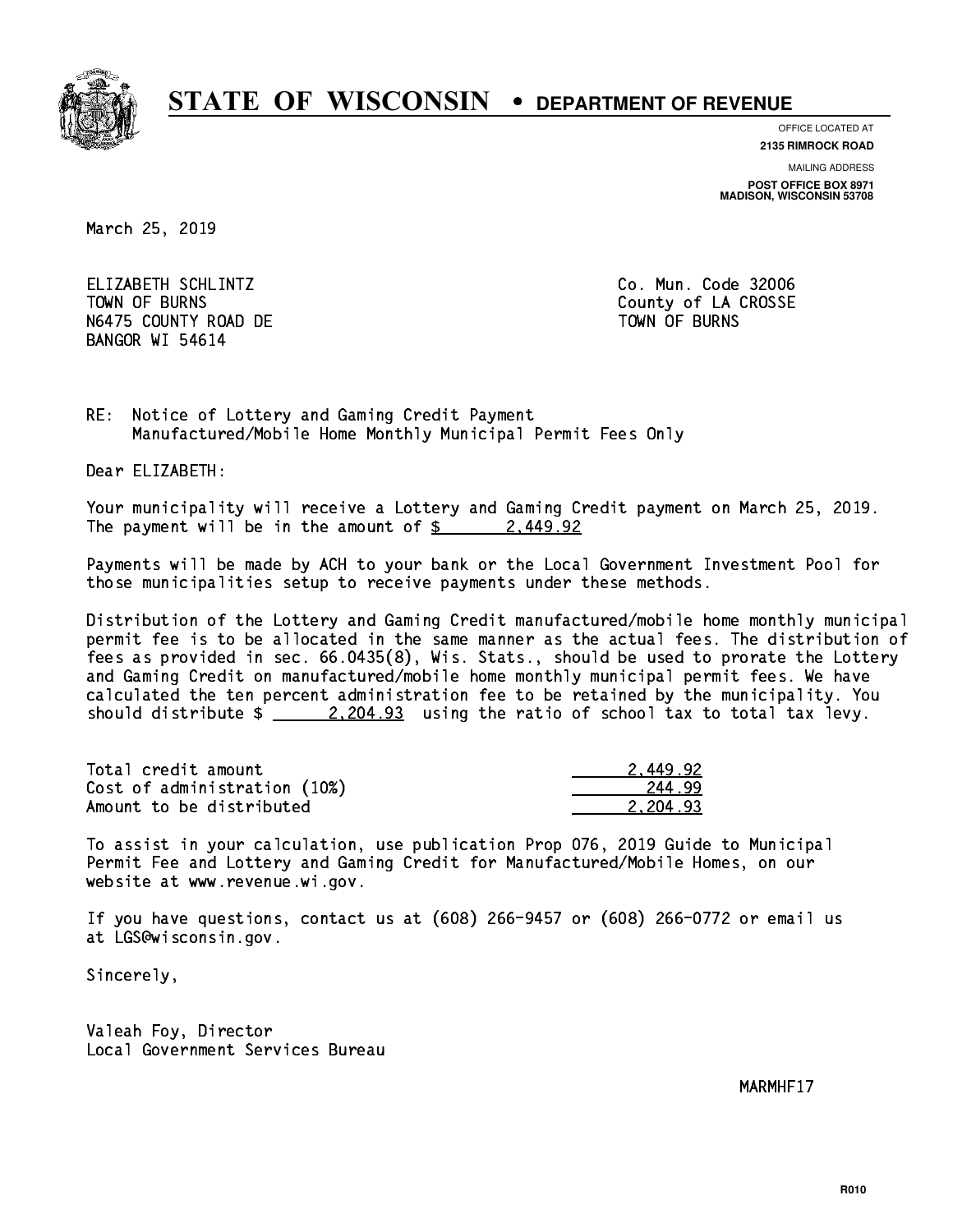

**OFFICE LOCATED AT**

**2135 RIMROCK ROAD**

**MAILING ADDRESS POST OFFICE BOX 8971 MADISON, WISCONSIN 53708**

March 25, 2019

 CHADWICK HAWKINS Co. Mun. Code 32008 TOWN OF CAMPBELL **TOWN OF CAMPBELL**  2219 BAINBRIDGE ST TOWN OF CAMPBELL LA CROSSE WI 54603-1356

RE: Notice of Lottery and Gaming Credit Payment Manufactured/Mobile Home Monthly Municipal Permit Fees Only

Dear CHADWICK:

 Your municipality will receive a Lottery and Gaming Credit payment on March 25, 2019. The payment will be in the amount of  $\frac{2}{3}$  6,983.17

 Payments will be made by ACH to your bank or the Local Government Investment Pool for those municipalities setup to receive payments under these methods.

 Distribution of the Lottery and Gaming Credit manufactured/mobile home monthly municipal permit fee is to be allocated in the same manner as the actual fees. The distribution of fees as provided in sec. 66.0435(8), Wis. Stats., should be used to prorate the Lottery and Gaming Credit on manufactured/mobile home monthly municipal permit fees. We have calculated the ten percent administration fee to be retained by the municipality. You should distribute \$ 6,284.86 using the ratio of school tax to total tax levy. \_\_\_\_\_\_\_\_\_\_\_\_\_\_

| Total credit amount          | 6.983.17 |
|------------------------------|----------|
| Cost of administration (10%) | 698.31   |
| Amount to be distributed     | 6.284.86 |

 To assist in your calculation, use publication Prop 076, 2019 Guide to Municipal Permit Fee and Lottery and Gaming Credit for Manufactured/Mobile Homes, on our website at www.revenue.wi.gov.

 If you have questions, contact us at (608) 266-9457 or (608) 266-0772 or email us at LGS@wisconsin.gov.

Sincerely,

 Valeah Foy, Director Local Government Services Bureau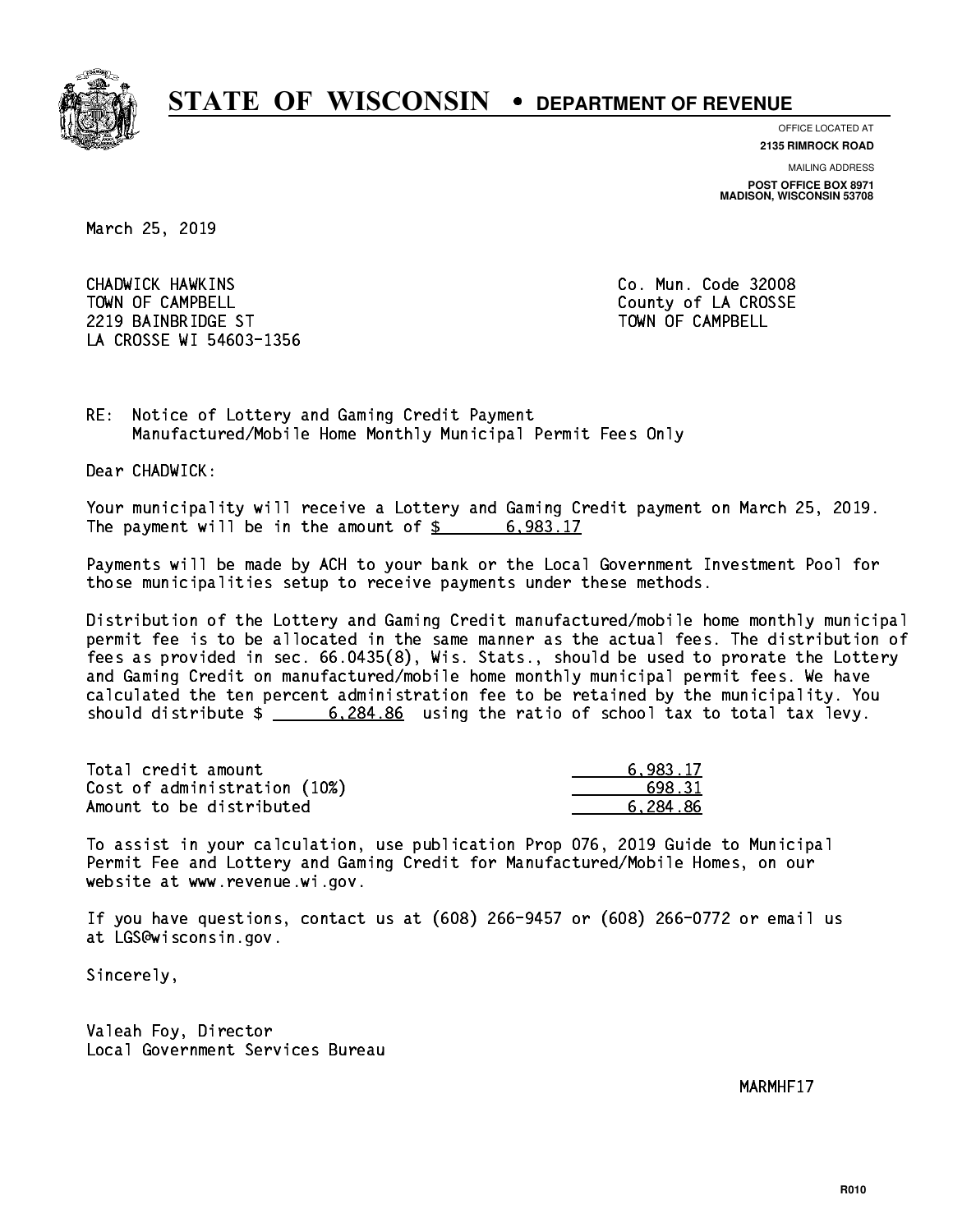

**OFFICE LOCATED AT 2135 RIMROCK ROAD**

**MAILING ADDRESS POST OFFICE BOX 8971 MADISON, WISCONSIN 53708**

March 25, 2019

JODI ANERSON W2875 ANDERSON ROAD TOWN OF FARMINGTON MINDORO WI 54644

Co. Mun. Code 32010 TOWN OF FARMINGTON County of LA CROSSE

RE: Notice of Lottery and Gaming Credit Payment Manufactured/Mobile Home Monthly Municipal Permit Fees Only

Dear JODI:

 Your municipality will receive a Lottery and Gaming Credit payment on March 25, 2019. The payment will be in the amount of  $\frac{25}{2}$  725.67

 Payments will be made by ACH to your bank or the Local Government Investment Pool for those municipalities setup to receive payments under these methods.

 Distribution of the Lottery and Gaming Credit manufactured/mobile home monthly municipal permit fee is to be allocated in the same manner as the actual fees. The distribution of fees as provided in sec. 66.0435(8), Wis. Stats., should be used to prorate the Lottery and Gaming Credit on manufactured/mobile home monthly municipal permit fees. We have calculated the ten percent administration fee to be retained by the municipality. You should distribute  $\frac{2}{1}$   $\frac{653.11}{1}$  using the ratio of school tax to total tax levy.

Total credit amount Cost of administration (10%) Amount to be distributed

| 725.67 |
|--------|
| 72 hh  |
| 653 11 |

 To assist in your calculation, use publication Prop 076, 2019 Guide to Municipal Permit Fee and Lottery and Gaming Credit for Manufactured/Mobile Homes, on our website at www.revenue.wi.gov.

 If you have questions, contact us at (608) 266-9457 or (608) 266-0772 or email us at LGS@wisconsin.gov.

Sincerely,

 Valeah Foy, Director Local Government Services Bureau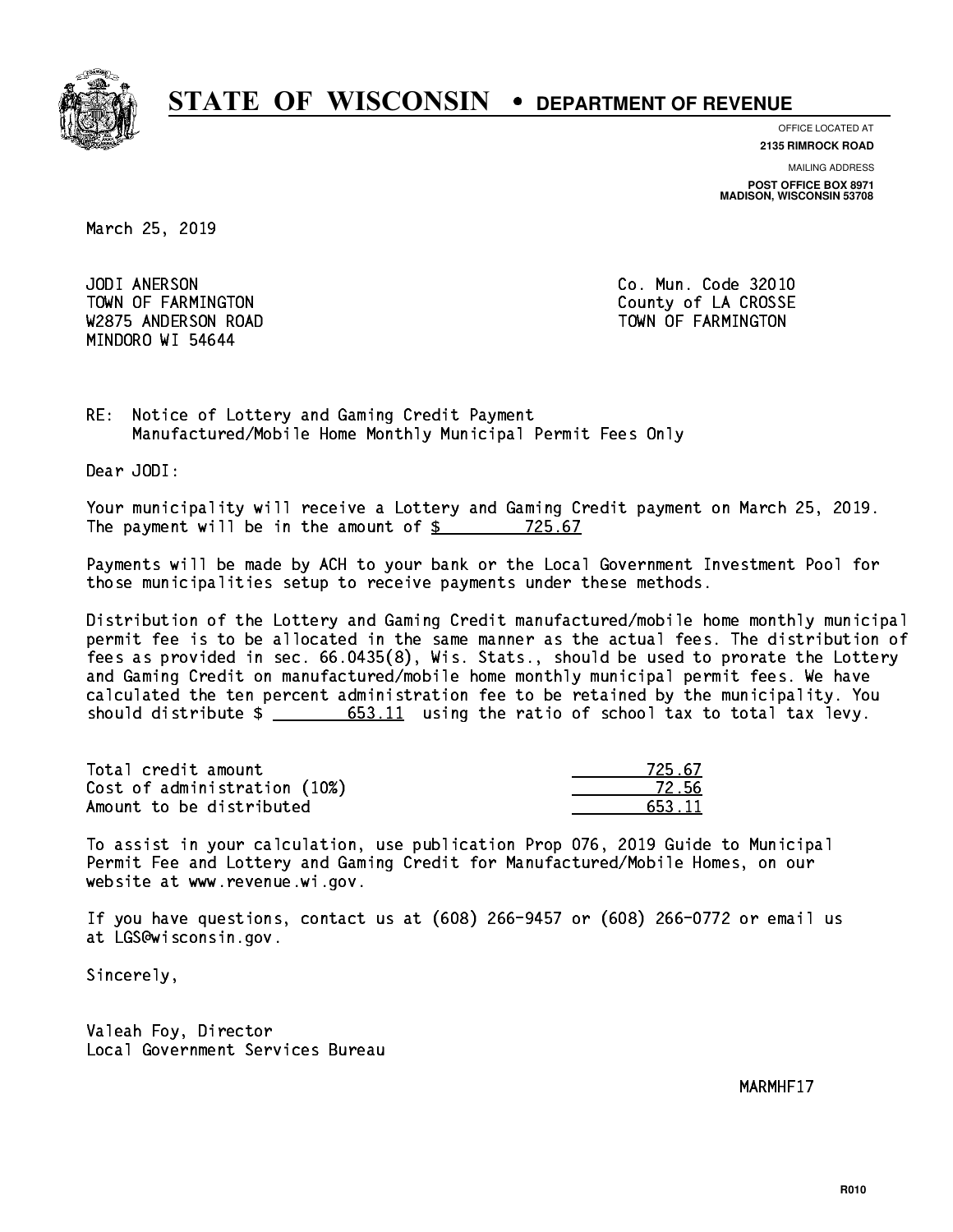

**OFFICE LOCATED AT 2135 RIMROCK ROAD**

**MAILING ADDRESS POST OFFICE BOX 8971 MADISON, WISCONSIN 53708**

March 25, 2019

MARY LEUCK TOWN OF GREENFIELD County of LA CROSSE N1721 RIDGEVIEW DR TOWN OF GREENFIELD LA CROSSE WI 54601-2632

Co. Mun. Code 32012

RE: Notice of Lottery and Gaming Credit Payment Manufactured/Mobile Home Monthly Municipal Permit Fees Only

Dear MARY:

 Your municipality will receive a Lottery and Gaming Credit payment on March 25, 2019. The payment will be in the amount of  $\frac{2}{3}$  12,742.68

 Payments will be made by ACH to your bank or the Local Government Investment Pool for those municipalities setup to receive payments under these methods.

 Distribution of the Lottery and Gaming Credit manufactured/mobile home monthly municipal permit fee is to be allocated in the same manner as the actual fees. The distribution of fees as provided in sec. 66.0435(8), Wis. Stats., should be used to prorate the Lottery and Gaming Credit on manufactured/mobile home monthly municipal permit fees. We have calculated the ten percent administration fee to be retained by the municipality. You should distribute  $\frac{11,468.42}{2}$  using the ratio of school tax to total tax levy.

| Total credit amount          | 12,742.68 |
|------------------------------|-----------|
| Cost of administration (10%) | 1.274.26  |
| Amount to be distributed     | 11.468.42 |

 To assist in your calculation, use publication Prop 076, 2019 Guide to Municipal Permit Fee and Lottery and Gaming Credit for Manufactured/Mobile Homes, on our website at www.revenue.wi.gov.

 If you have questions, contact us at (608) 266-9457 or (608) 266-0772 or email us at LGS@wisconsin.gov.

Sincerely,

 Valeah Foy, Director Local Government Services Bureau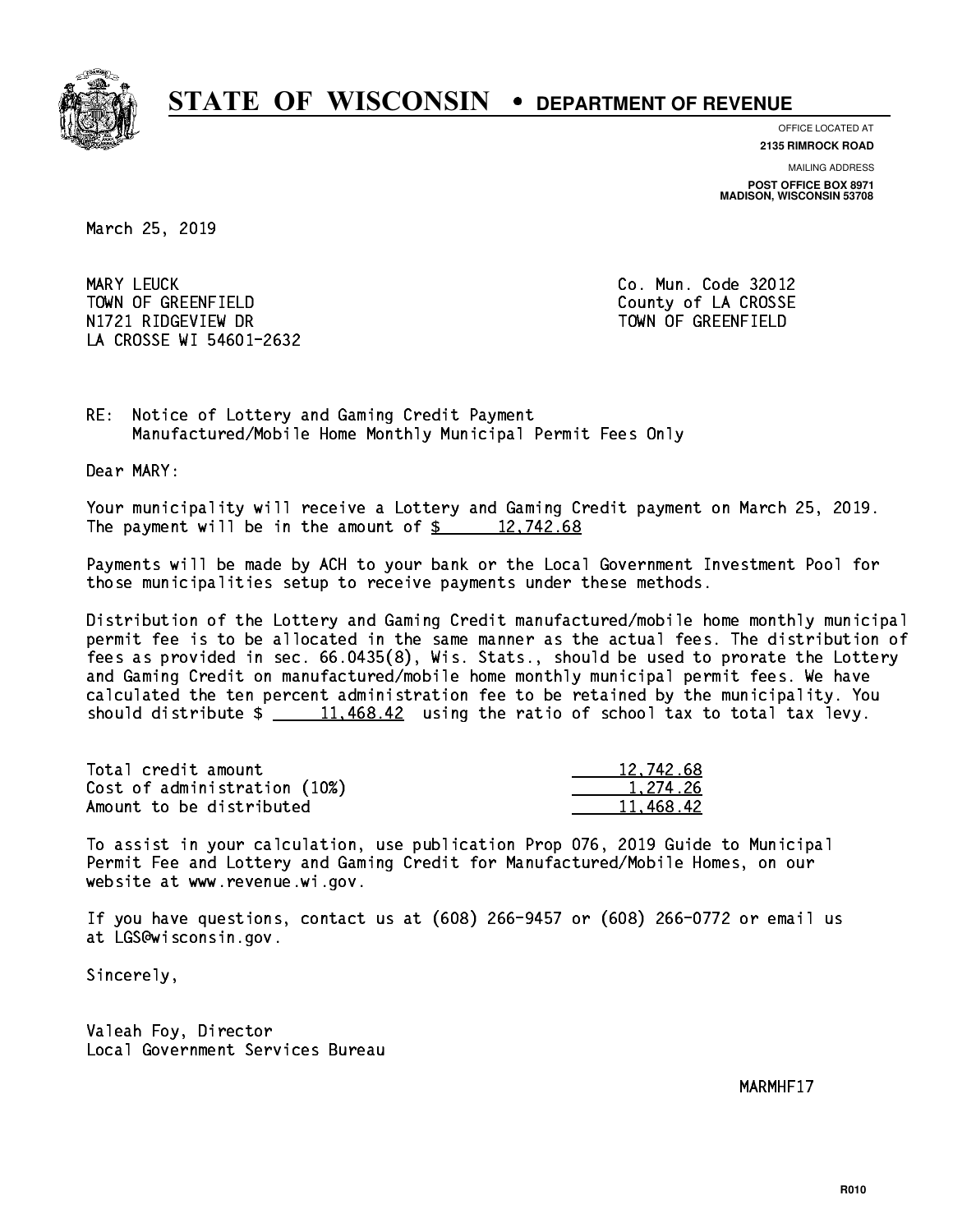

**OFFICE LOCATED AT**

**2135 RIMROCK ROAD**

**MAILING ADDRESS POST OFFICE BOX 8971 MADISON, WISCONSIN 53708**

March 25, 2019

 MARLA WAGNER Co. Mun. Code 32016 TOWN OF HOLLAND **COUNTY OF SALES AND COUNTY OF LA CROSSE** W7937 COUNTY RD MH TOWN OF HOLLAND HOLMEN WI 54636-9305

RE: Notice of Lottery and Gaming Credit Payment Manufactured/Mobile Home Monthly Municipal Permit Fees Only

Dear MARLA:

 Your municipality will receive a Lottery and Gaming Credit payment on March 25, 2019. The payment will be in the amount of \$ 5,312.88 \_\_\_\_\_\_\_\_\_\_\_\_\_\_\_\_

 Payments will be made by ACH to your bank or the Local Government Investment Pool for those municipalities setup to receive payments under these methods.

 Distribution of the Lottery and Gaming Credit manufactured/mobile home monthly municipal permit fee is to be allocated in the same manner as the actual fees. The distribution of fees as provided in sec. 66.0435(8), Wis. Stats., should be used to prorate the Lottery and Gaming Credit on manufactured/mobile home monthly municipal permit fees. We have calculated the ten percent administration fee to be retained by the municipality. You should distribute  $\frac{2}{1} - \frac{4,781.60}{160}$  using the ratio of school tax to total tax levy.

| Total credit amount          | 5.312.88 |
|------------------------------|----------|
| Cost of administration (10%) | 531.28   |
| Amount to be distributed     | 4.781.60 |

 To assist in your calculation, use publication Prop 076, 2019 Guide to Municipal Permit Fee and Lottery and Gaming Credit for Manufactured/Mobile Homes, on our website at www.revenue.wi.gov.

 If you have questions, contact us at (608) 266-9457 or (608) 266-0772 or email us at LGS@wisconsin.gov.

Sincerely,

 Valeah Foy, Director Local Government Services Bureau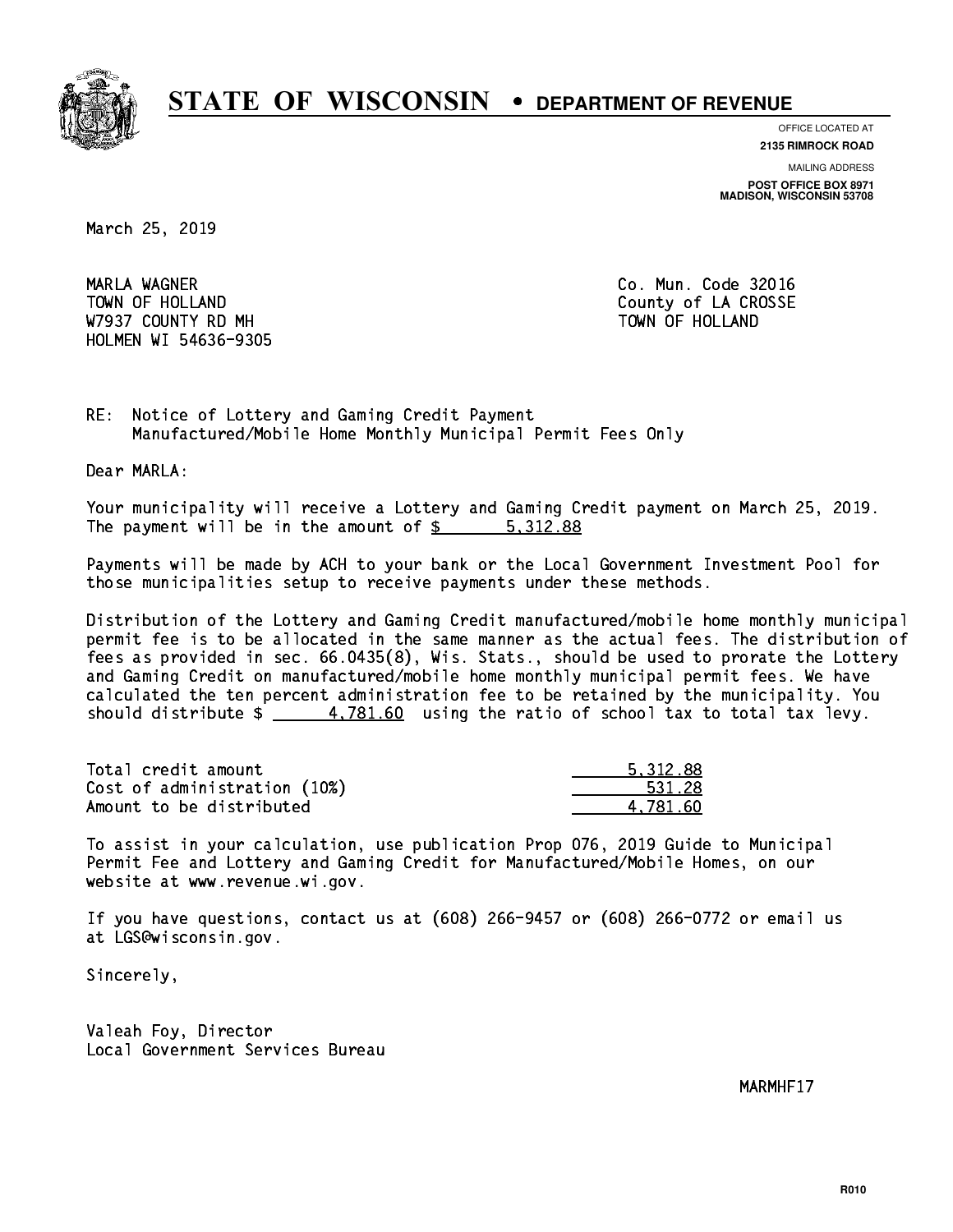

**OFFICE LOCATED AT**

**2135 RIMROCK ROAD**

**MAILING ADDRESS POST OFFICE BOX 8971 MADISON, WISCONSIN 53708**

March 25, 2019

MARY HOFER TOWN OF MEDARY **COUNTY** COUNTY COUNTY OF LA CROSSE N3393 SMITH VALLEY RD TOWN OF MEDARY LA CROSSE WI 54601

Co. Mun. Code 32018

RE: Notice of Lottery and Gaming Credit Payment Manufactured/Mobile Home Monthly Municipal Permit Fees Only

Dear MARY:

 Your municipality will receive a Lottery and Gaming Credit payment on March 25, 2019. The payment will be in the amount of  $\frac{2}{3}$  2,509.56

 Payments will be made by ACH to your bank or the Local Government Investment Pool for those municipalities setup to receive payments under these methods.

 Distribution of the Lottery and Gaming Credit manufactured/mobile home monthly municipal permit fee is to be allocated in the same manner as the actual fees. The distribution of fees as provided in sec. 66.0435(8), Wis. Stats., should be used to prorate the Lottery and Gaming Credit on manufactured/mobile home monthly municipal permit fees. We have calculated the ten percent administration fee to be retained by the municipality. You should distribute  $\frac{2.258.61}{2.258.61}$  using the ratio of school tax to total tax levy.

| Total credit amount          | 2.509.56 |
|------------------------------|----------|
| Cost of administration (10%) | 250.95   |
| Amount to be distributed     | 2.258.61 |

 To assist in your calculation, use publication Prop 076, 2019 Guide to Municipal Permit Fee and Lottery and Gaming Credit for Manufactured/Mobile Homes, on our website at www.revenue.wi.gov.

 If you have questions, contact us at (608) 266-9457 or (608) 266-0772 or email us at LGS@wisconsin.gov.

Sincerely,

 Valeah Foy, Director Local Government Services Bureau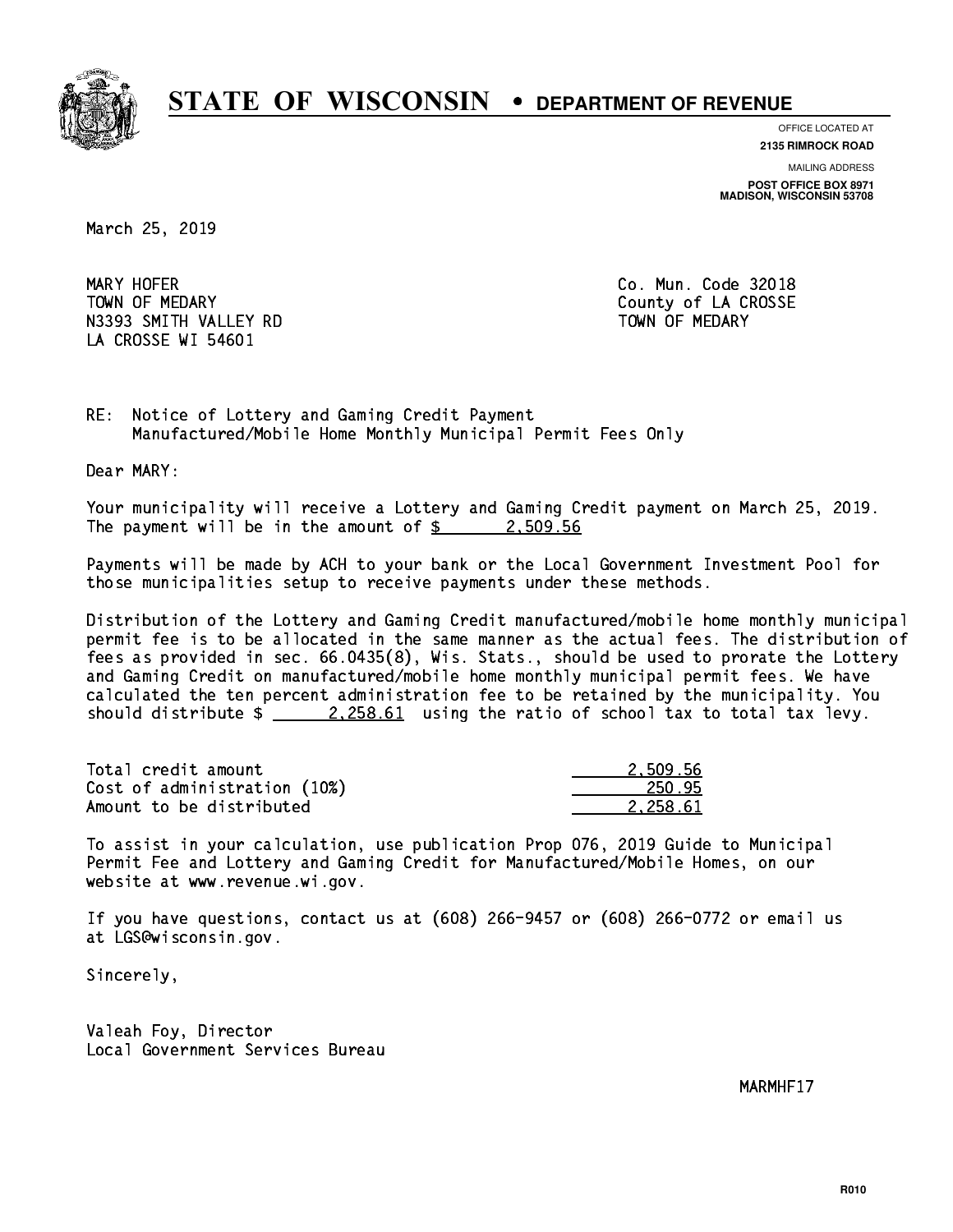

**OFFICE LOCATED AT 2135 RIMROCK ROAD**

**MAILING ADDRESS POST OFFICE BOX 8971 MADISON, WISCONSIN 53708**

March 25, 2019

 CARROLL VIZECKY Co. Mun. Code 32022 2800 WARD AVE TOWN OF SHELBY LA CROSSE WI 54601

TOWN OF SHELBY **COUNTY** COUNTY OF LA CROSSE

RE: Notice of Lottery and Gaming Credit Payment Manufactured/Mobile Home Monthly Municipal Permit Fees Only

Dear CARROLL:

 Your municipality will receive a Lottery and Gaming Credit payment on March 25, 2019. The payment will be in the amount of  $\frac{2}{3}$  17,683.20

 Payments will be made by ACH to your bank or the Local Government Investment Pool for those municipalities setup to receive payments under these methods.

 Distribution of the Lottery and Gaming Credit manufactured/mobile home monthly municipal permit fee is to be allocated in the same manner as the actual fees. The distribution of fees as provided in sec. 66.0435(8), Wis. Stats., should be used to prorate the Lottery and Gaming Credit on manufactured/mobile home monthly municipal permit fees. We have calculated the ten percent administration fee to be retained by the municipality. You should distribute  $\frac{15,914.88}{2}$  using the ratio of school tax to total tax levy.

| Total credit amount          | 17,683.20 |
|------------------------------|-----------|
| Cost of administration (10%) | 1.768.32  |
| Amount to be distributed     | 15.914.88 |

 To assist in your calculation, use publication Prop 076, 2019 Guide to Municipal Permit Fee and Lottery and Gaming Credit for Manufactured/Mobile Homes, on our website at www.revenue.wi.gov.

 If you have questions, contact us at (608) 266-9457 or (608) 266-0772 or email us at LGS@wisconsin.gov.

Sincerely,

 Valeah Foy, Director Local Government Services Bureau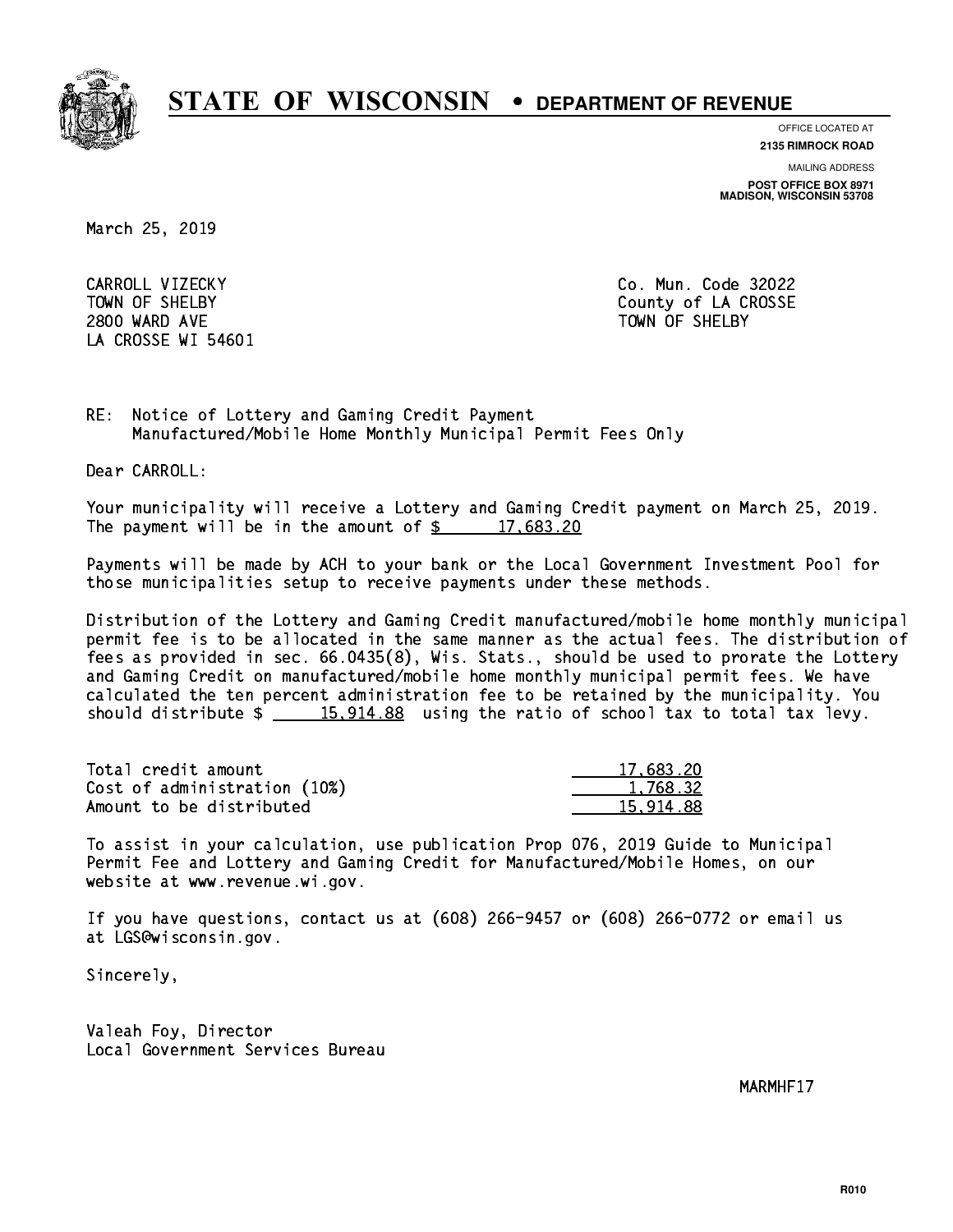

**OFFICE LOCATED AT**

**2135 RIMROCK ROAD**

**MAILING ADDRESS POST OFFICE BOX 8971 MADISON, WISCONSIN 53708**

March 25, 2019

ANGELA HORNBERG VILLAGE OF HOLMEN COUNTY OF LA CROSSE PO BOX 158 VILLAGE OF HOLMEN HOLMEN WI 54636-0158

Co. Mun. Code 32136

RE: Notice of Lottery and Gaming Credit Payment Manufactured/Mobile Home Monthly Municipal Permit Fees Only

Dear ANGELA:

 Your municipality will receive a Lottery and Gaming Credit payment on March 25, 2019. The payment will be in the amount of  $\frac{2}{3}$  71,737.20

 Payments will be made by ACH to your bank or the Local Government Investment Pool for those municipalities setup to receive payments under these methods.

 Distribution of the Lottery and Gaming Credit manufactured/mobile home monthly municipal permit fee is to be allocated in the same manner as the actual fees. The distribution of fees as provided in sec. 66.0435(8), Wis. Stats., should be used to prorate the Lottery and Gaming Credit on manufactured/mobile home monthly municipal permit fees. We have calculated the ten percent administration fee to be retained by the municipality. You should distribute  $\frac{2}{1}$   $\frac{64,563.48}{2}$  using the ratio of school tax to total tax levy.

| Total credit amount          | 71,737.20 |
|------------------------------|-----------|
| Cost of administration (10%) | 7.173.72  |
| Amount to be distributed     | 64.563.48 |

 To assist in your calculation, use publication Prop 076, 2019 Guide to Municipal Permit Fee and Lottery and Gaming Credit for Manufactured/Mobile Homes, on our website at www.revenue.wi.gov.

 If you have questions, contact us at (608) 266-9457 or (608) 266-0772 or email us at LGS@wisconsin.gov.

Sincerely,

 Valeah Foy, Director Local Government Services Bureau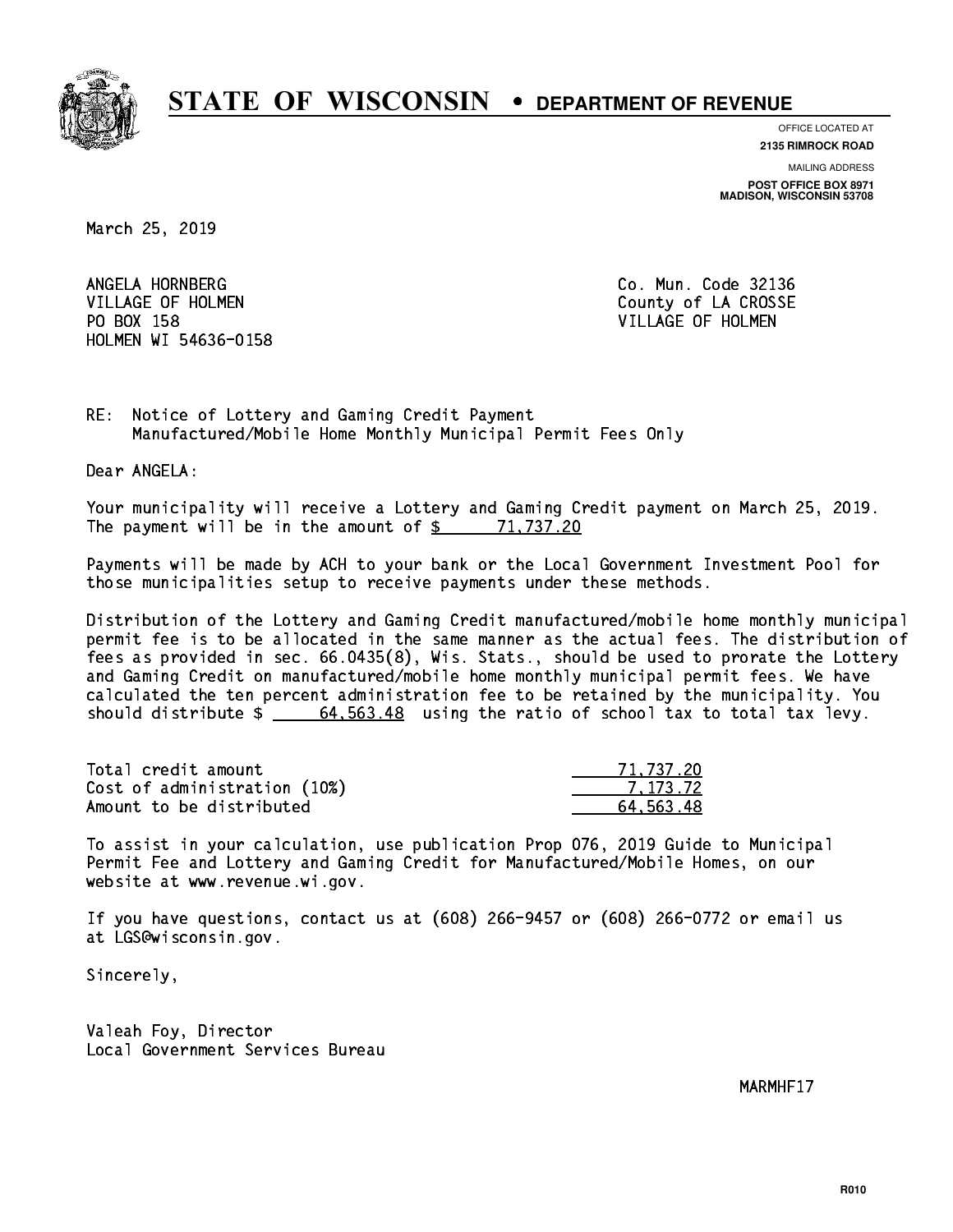

**OFFICE LOCATED AT**

**2135 RIMROCK ROAD**

**MAILING ADDRESS POST OFFICE BOX 8971 MADISON, WISCONSIN 53708**

March 25, 2019

 TERESA L SCHNITZLER Co. Mun. Code 32191 VILLAGE OF WEST SALEM **COULD ACCOUNT OF LA CROSSE**  175 S LEONARD ST VILLAGE OF WEST SALEM WEST SALEM WI 54669-1620

RE: Notice of Lottery and Gaming Credit Payment Manufactured/Mobile Home Monthly Municipal Permit Fees Only

Dear TERESA:

 Your municipality will receive a Lottery and Gaming Credit payment on March 25, 2019. The payment will be in the amount of  $\frac{2}{3}$  19,525.68

 Payments will be made by ACH to your bank or the Local Government Investment Pool for those municipalities setup to receive payments under these methods.

 Distribution of the Lottery and Gaming Credit manufactured/mobile home monthly municipal permit fee is to be allocated in the same manner as the actual fees. The distribution of fees as provided in sec. 66.0435(8), Wis. Stats., should be used to prorate the Lottery and Gaming Credit on manufactured/mobile home monthly municipal permit fees. We have calculated the ten percent administration fee to be retained by the municipality. You should distribute  $\frac{17,573.12}{2}$  using the ratio of school tax to total tax levy.

| Total credit amount          | 19,525.68 |
|------------------------------|-----------|
| Cost of administration (10%) | 1.952.56  |
| Amount to be distributed     | 17.573.12 |

 To assist in your calculation, use publication Prop 076, 2019 Guide to Municipal Permit Fee and Lottery and Gaming Credit for Manufactured/Mobile Homes, on our website at www.revenue.wi.gov.

 If you have questions, contact us at (608) 266-9457 or (608) 266-0772 or email us at LGS@wisconsin.gov.

Sincerely,

 Valeah Foy, Director Local Government Services Bureau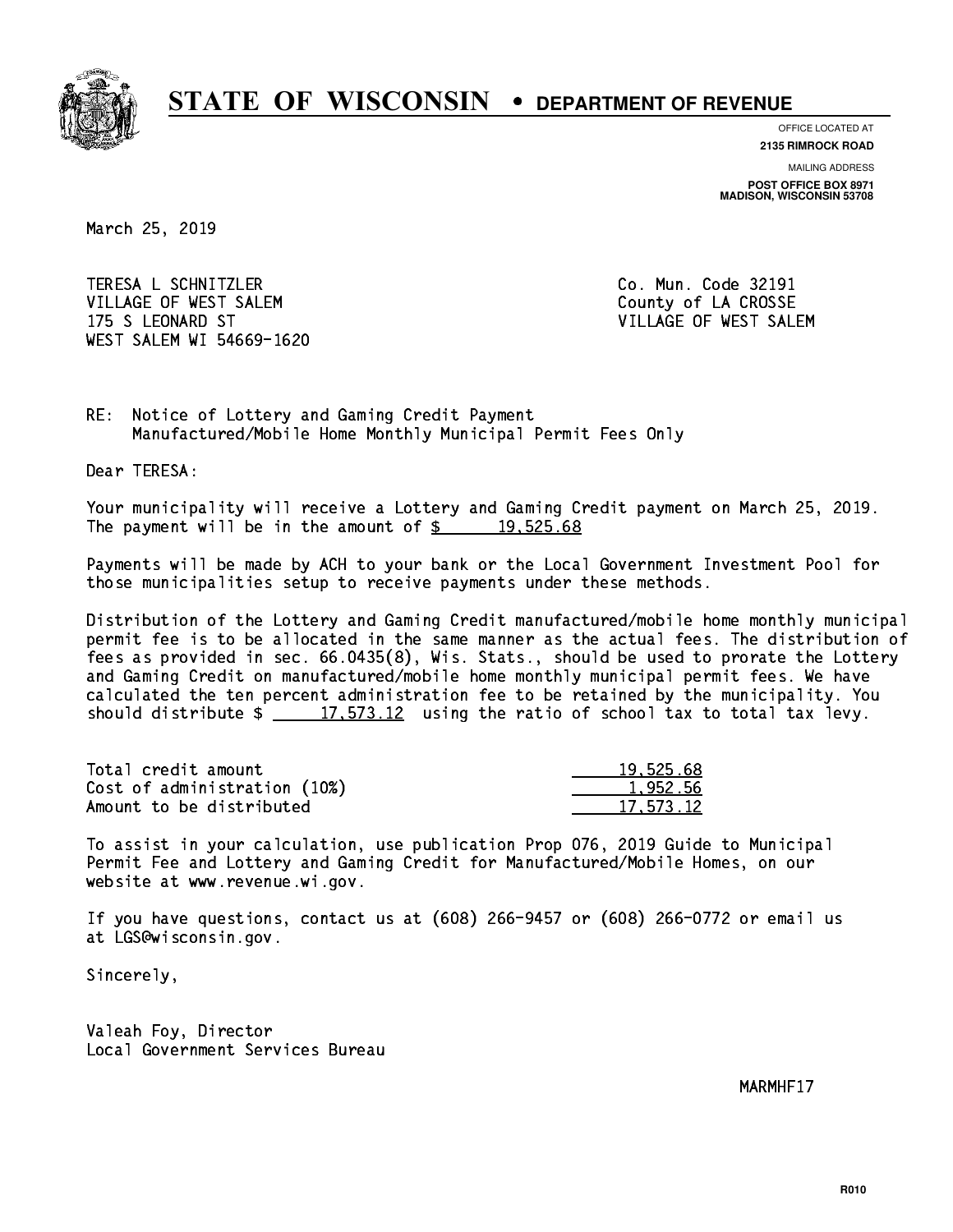

**OFFICE LOCATED AT**

**2135 RIMROCK ROAD**

**MAILING ADDRESS POST OFFICE BOX 8971 MADISON, WISCONSIN 53708**

March 25, 2019

**VALERIE FENSKE** CITY OF LA CROSSE COUNTY OF LA CROSSE 400 LA CROSSE ST CITY OF LA CROSSE LA CROSSE WI 54601-3396

Co. Mun. Code 32246

RE: Notice of Lottery and Gaming Credit Payment Manufactured/Mobile Home Monthly Municipal Permit Fees Only

Dear VALERIE:

 Your municipality will receive a Lottery and Gaming Credit payment on March 25, 2019. The payment will be in the amount of  $\frac{2}{3}$  45,854.32

 Payments will be made by ACH to your bank or the Local Government Investment Pool for those municipalities setup to receive payments under these methods.

 Distribution of the Lottery and Gaming Credit manufactured/mobile home monthly municipal permit fee is to be allocated in the same manner as the actual fees. The distribution of fees as provided in sec. 66.0435(8), Wis. Stats., should be used to prorate the Lottery and Gaming Credit on manufactured/mobile home monthly municipal permit fees. We have calculated the ten percent administration fee to be retained by the municipality. You should distribute  $\frac{41,268.89}{2}$  using the ratio of school tax to total tax levy.

| Total credit amount          | 45,854.32 |
|------------------------------|-----------|
| Cost of administration (10%) | 4.585.43  |
| Amount to be distributed     | 41.268.89 |

 To assist in your calculation, use publication Prop 076, 2019 Guide to Municipal Permit Fee and Lottery and Gaming Credit for Manufactured/Mobile Homes, on our website at www.revenue.wi.gov.

 If you have questions, contact us at (608) 266-9457 or (608) 266-0772 or email us at LGS@wisconsin.gov.

Sincerely,

 Valeah Foy, Director Local Government Services Bureau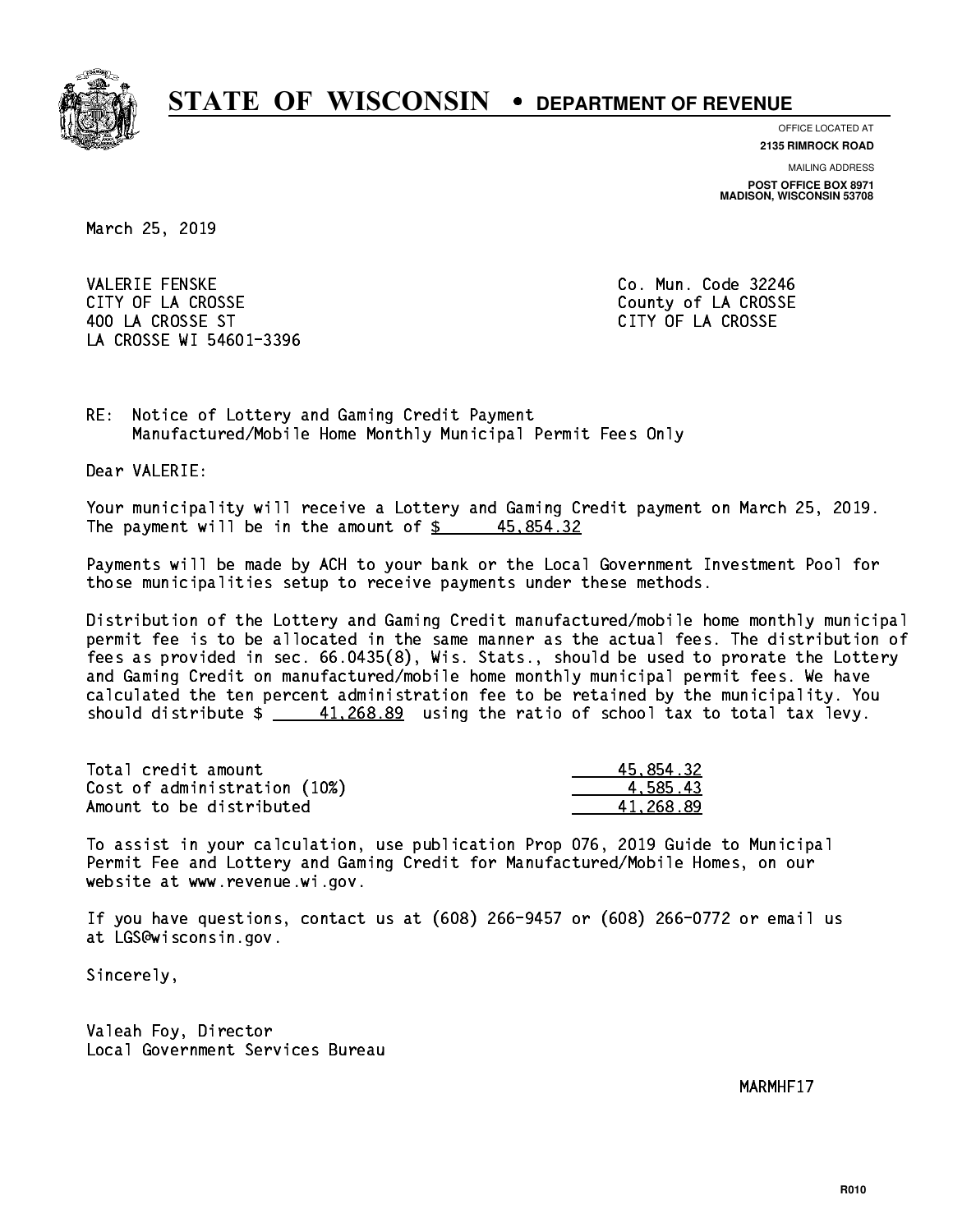

**OFFICE LOCATED AT 2135 RIMROCK ROAD**

**MAILING ADDRESS POST OFFICE BOX 8971 MADISON, WISCONSIN 53708**

March 25, 2019

 FRED BUEHLER Co. Mun. Code 32265 CITY OF ONALASKA COUNTY COUNTY OF COUNTY OF COUNTY OF LA CROSSE 415 MAIN ST CITY OF ONALASKA ONALASKA WI 54650-2953

RE: Notice of Lottery and Gaming Credit Payment Manufactured/Mobile Home Monthly Municipal Permit Fees Only

Dear FRED:

 Your municipality will receive a Lottery and Gaming Credit payment on March 25, 2019. The payment will be in the amount of  $\frac{2}{3}$  34,461.20

 Payments will be made by ACH to your bank or the Local Government Investment Pool for those municipalities setup to receive payments under these methods.

 Distribution of the Lottery and Gaming Credit manufactured/mobile home monthly municipal permit fee is to be allocated in the same manner as the actual fees. The distribution of fees as provided in sec. 66.0435(8), Wis. Stats., should be used to prorate the Lottery and Gaming Credit on manufactured/mobile home monthly municipal permit fees. We have calculated the ten percent administration fee to be retained by the municipality. You should distribute  $\frac{21.015.08}{21.015.08}$  using the ratio of school tax to total tax levy.

| Total credit amount          | 34.461.20 |
|------------------------------|-----------|
| Cost of administration (10%) | 3.446.12  |
| Amount to be distributed     | 31.015.08 |

 To assist in your calculation, use publication Prop 076, 2019 Guide to Municipal Permit Fee and Lottery and Gaming Credit for Manufactured/Mobile Homes, on our website at www.revenue.wi.gov.

 If you have questions, contact us at (608) 266-9457 or (608) 266-0772 or email us at LGS@wisconsin.gov.

Sincerely,

 Valeah Foy, Director Local Government Services Bureau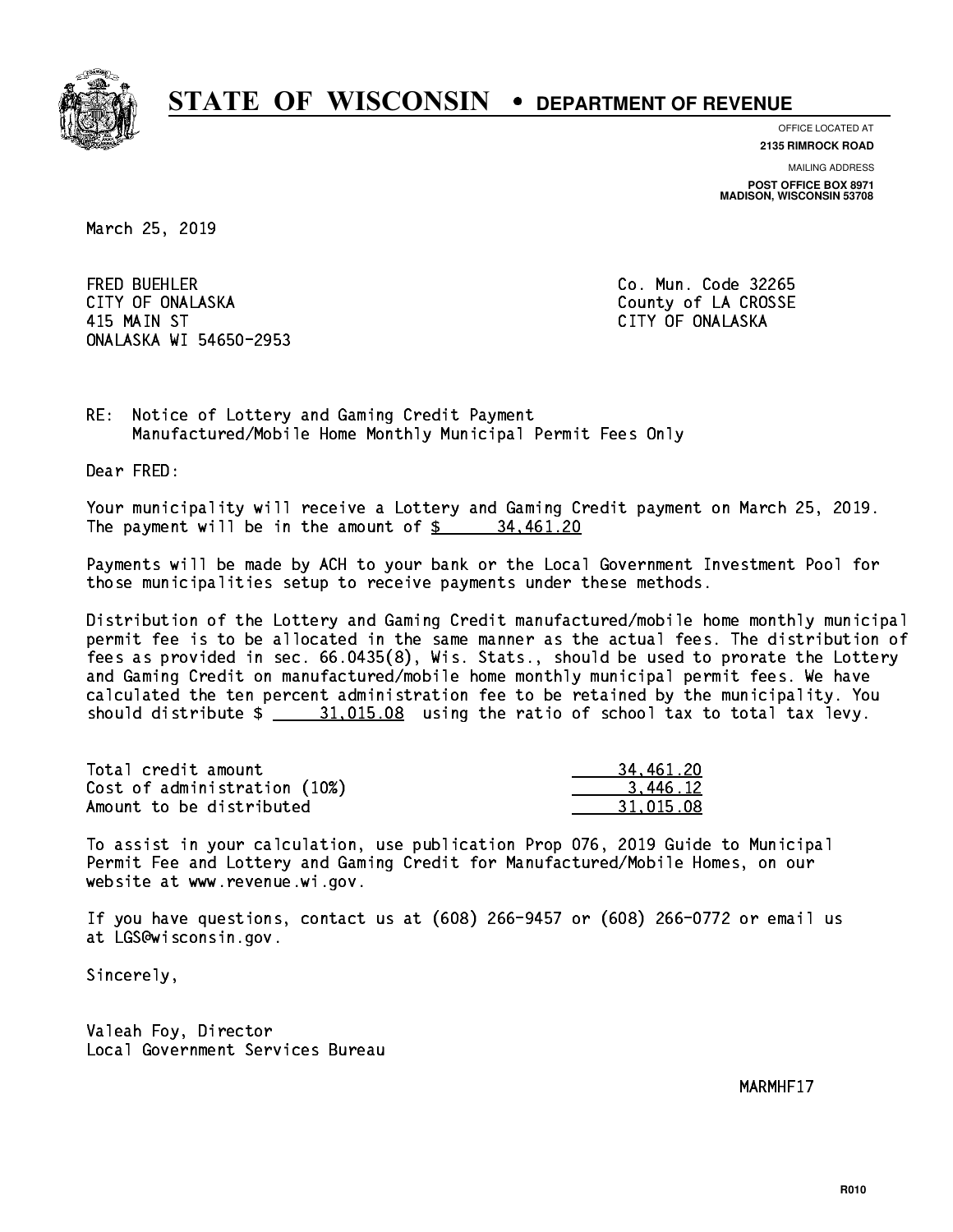

**OFFICE LOCATED AT**

**2135 RIMROCK ROAD**

**MAILING ADDRESS POST OFFICE BOX 8971 MADISON, WISCONSIN 53708**

March 25, 2019

MARY ANN FINK BELMONT WI 53510

Co. Mun. Code 33004 TOWN OF BELMONT COUNTY COUNTY OF LAFAYETTE P.O. BOX 36 TOWN OF BELMONT

RE: Notice of Lottery and Gaming Credit Payment Manufactured/Mobile Home Monthly Municipal Permit Fees Only

Dear MARY ANN:

 Your municipality will receive a Lottery and Gaming Credit payment on March 25, 2019. The payment will be in the amount of  $\frac{2}{3}$  6,112.92

 Payments will be made by ACH to your bank or the Local Government Investment Pool for those municipalities setup to receive payments under these methods.

 Distribution of the Lottery and Gaming Credit manufactured/mobile home monthly municipal permit fee is to be allocated in the same manner as the actual fees. The distribution of fees as provided in sec. 66.0435(8), Wis. Stats., should be used to prorate the Lottery and Gaming Credit on manufactured/mobile home monthly municipal permit fees. We have calculated the ten percent administration fee to be retained by the municipality. You should distribute  $\frac{2}{1}$   $\frac{5}{501.63}$  using the ratio of school tax to total tax levy.

| Total credit amount          | 6.112.92 |
|------------------------------|----------|
| Cost of administration (10%) | 611.29   |
| Amount to be distributed     | 5.501.63 |

 To assist in your calculation, use publication Prop 076, 2019 Guide to Municipal Permit Fee and Lottery and Gaming Credit for Manufactured/Mobile Homes, on our website at www.revenue.wi.gov.

 If you have questions, contact us at (608) 266-9457 or (608) 266-0772 or email us at LGS@wisconsin.gov.

Sincerely,

 Valeah Foy, Director Local Government Services Bureau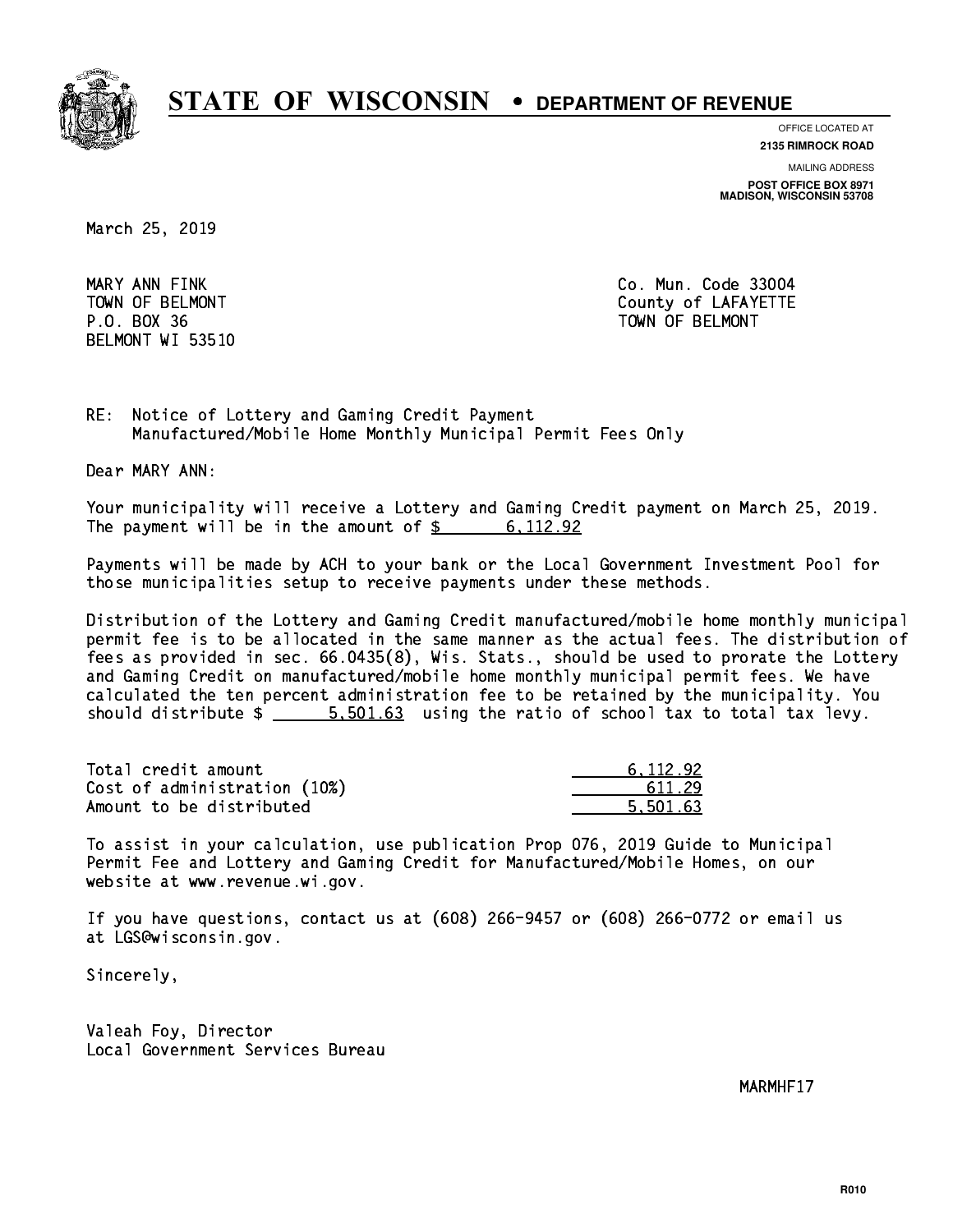

**OFFICE LOCATED AT**

**2135 RIMROCK ROAD**

**MAILING ADDRESS POST OFFICE BOX 8971 MADISON, WISCONSIN 53708**

March 25, 2019

SANDRA FLANNERY VILLAGE OF ARGYLE COUNTY OF LAFAYETTE PO BOX 246 VILLAGE OF ARGYLE ARGYLE WI 53504-0246

Co. Mun. Code 33101

RE: Notice of Lottery and Gaming Credit Payment Manufactured/Mobile Home Monthly Municipal Permit Fees Only

Dear SANDRA:

 Your municipality will receive a Lottery and Gaming Credit payment on March 25, 2019. The payment will be in the amount of  $\frac{2}{3}$  1,782.72

 Payments will be made by ACH to your bank or the Local Government Investment Pool for those municipalities setup to receive payments under these methods.

 Distribution of the Lottery and Gaming Credit manufactured/mobile home monthly municipal permit fee is to be allocated in the same manner as the actual fees. The distribution of fees as provided in sec. 66.0435(8), Wis. Stats., should be used to prorate the Lottery and Gaming Credit on manufactured/mobile home monthly municipal permit fees. We have calculated the ten percent administration fee to be retained by the municipality. You should distribute  $\frac{1,604.45}{1,604.45}$  using the ratio of school tax to total tax levy.

| Total credit amount          | 1,782.72 |
|------------------------------|----------|
| Cost of administration (10%) | 178.27   |
| Amount to be distributed     | 1.604.45 |

 To assist in your calculation, use publication Prop 076, 2019 Guide to Municipal Permit Fee and Lottery and Gaming Credit for Manufactured/Mobile Homes, on our website at www.revenue.wi.gov.

 If you have questions, contact us at (608) 266-9457 or (608) 266-0772 or email us at LGS@wisconsin.gov.

Sincerely,

 Valeah Foy, Director Local Government Services Bureau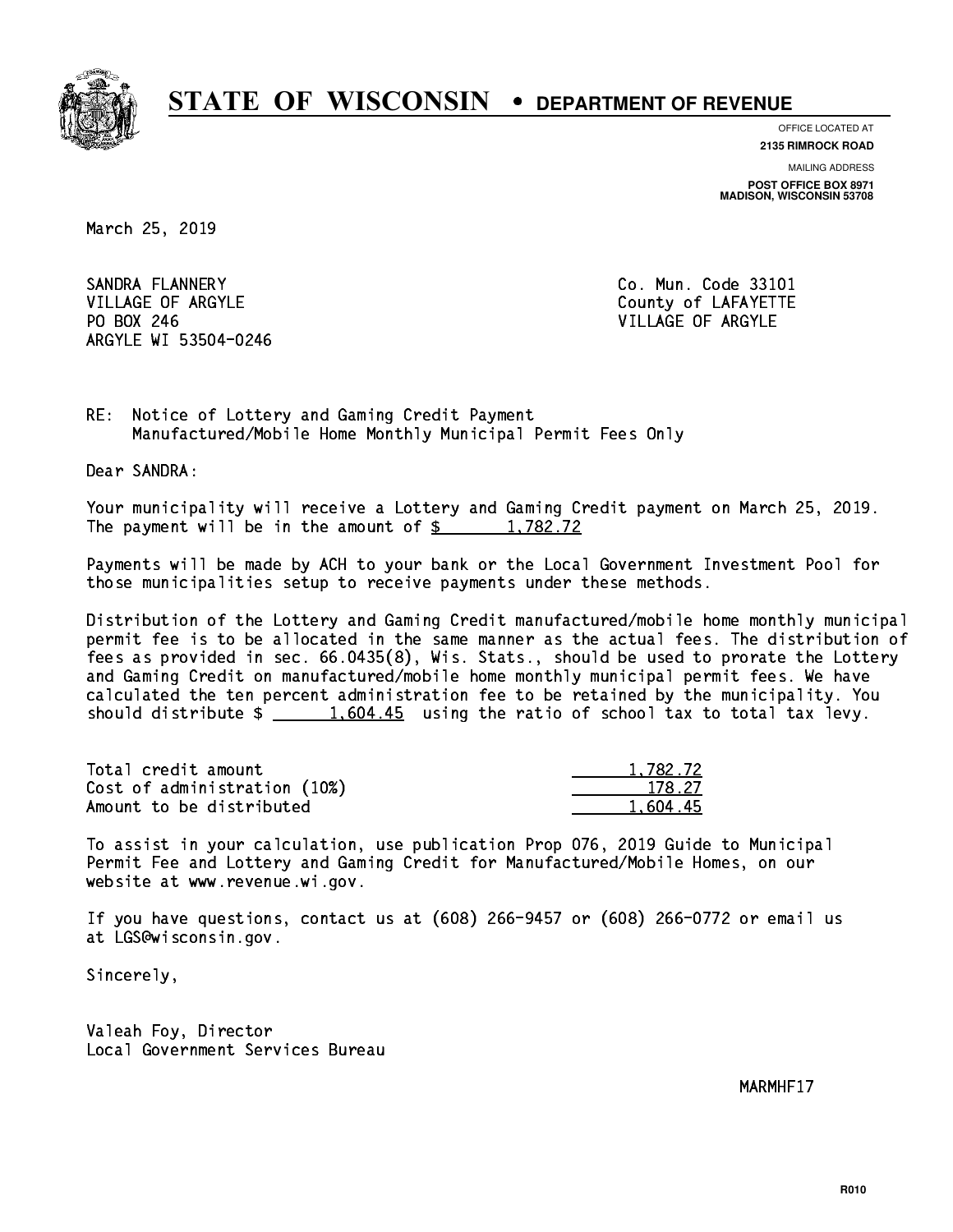

**OFFICE LOCATED AT**

**2135 RIMROCK ROAD**

**MAILING ADDRESS POST OFFICE BOX 8971 MADISON, WISCONSIN 53708**

March 25, 2019

ALICE GILMAN PO BOX 6 BELMONT WI 53510

Co. Mun. Code 33106 VILLAGE OF BELMONT COUNTS AND THE COUNTY OF LAFAYETTE VILLAGE OF BELMONT

RE: Notice of Lottery and Gaming Credit Payment Manufactured/Mobile Home Monthly Municipal Permit Fees Only

Dear ALICE:

 Your municipality will receive a Lottery and Gaming Credit payment on March 25, 2019. The payment will be in the amount of  $\frac{2}{3}$ 480.60

 Payments will be made by ACH to your bank or the Local Government Investment Pool for those municipalities setup to receive payments under these methods.

 Distribution of the Lottery and Gaming Credit manufactured/mobile home monthly municipal permit fee is to be allocated in the same manner as the actual fees. The distribution of fees as provided in sec. 66.0435(8), Wis. Stats., should be used to prorate the Lottery and Gaming Credit on manufactured/mobile home monthly municipal permit fees. We have calculated the ten percent administration fee to be retained by the municipality. You should distribute  $\frac{432.54}{2}$  using the ratio of school tax to total tax levy.

Total credit amount Cost of administration (10%) Amount to be distributed

| IN 60  |
|--------|
| 8 N S  |
| 432.54 |

 To assist in your calculation, use publication Prop 076, 2019 Guide to Municipal Permit Fee and Lottery and Gaming Credit for Manufactured/Mobile Homes, on our website at www.revenue.wi.gov.

 If you have questions, contact us at (608) 266-9457 or (608) 266-0772 or email us at LGS@wisconsin.gov.

Sincerely,

 Valeah Foy, Director Local Government Services Bureau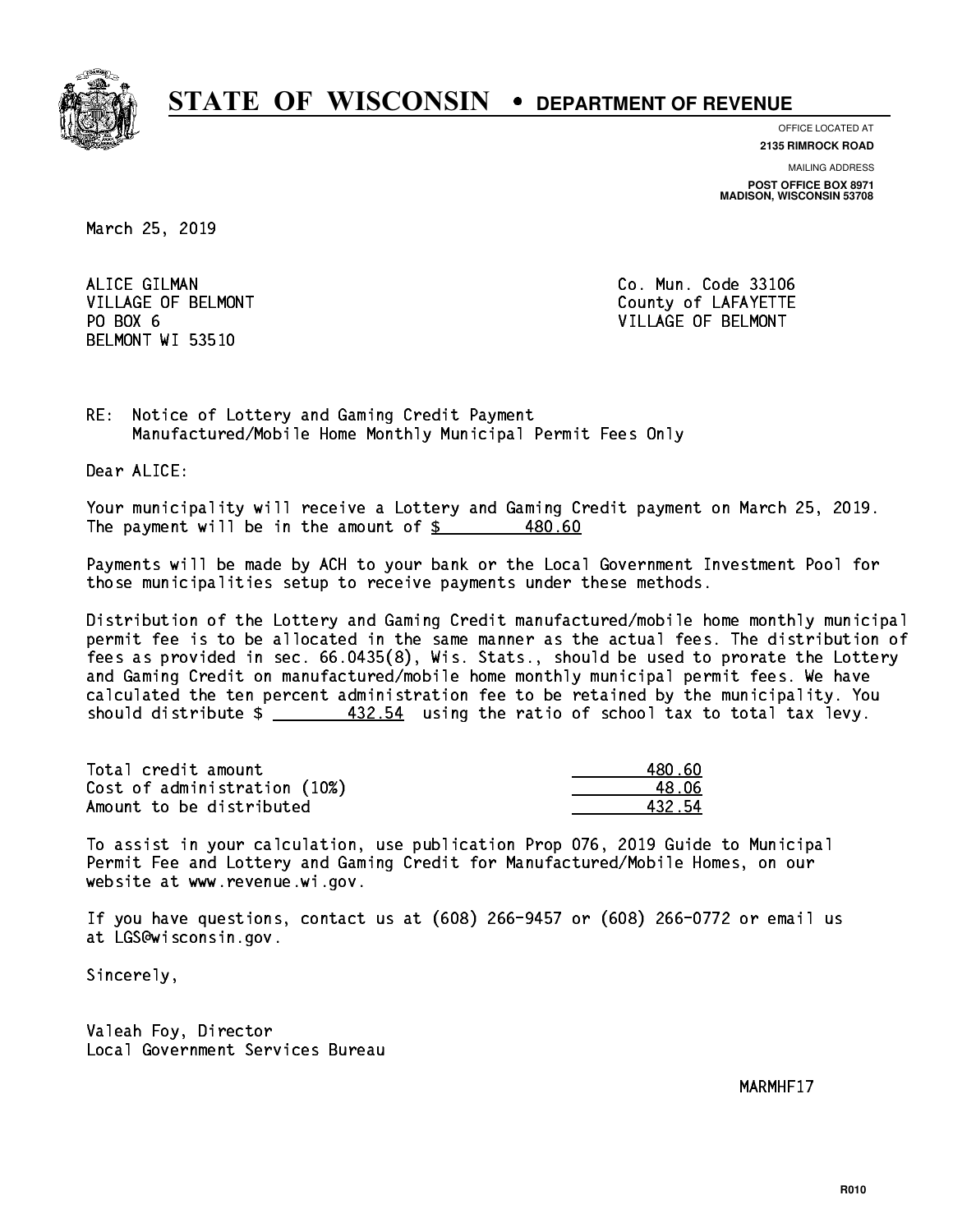

**OFFICE LOCATED AT 2135 RIMROCK ROAD**

**MAILING ADDRESS POST OFFICE BOX 8971 MADISON, WISCONSIN 53708**

March 25, 2019

PHILIP A RISSEEUW Co. Mun. Code 33216 CITY OF DARLINGTON County of LAFAYETTE PO BOX 207 DARLINGTON WI 53530-0207

CITY OF DARLINGTON

RE: Notice of Lottery and Gaming Credit Payment Manufactured/Mobile Home Monthly Municipal Permit Fees Only

Dear PHILIP:

 Your municipality will receive a Lottery and Gaming Credit payment on March 25, 2019. The payment will be in the amount of  $\frac{2}{3}$  1,563.49

 Payments will be made by ACH to your bank or the Local Government Investment Pool for those municipalities setup to receive payments under these methods.

 Distribution of the Lottery and Gaming Credit manufactured/mobile home monthly municipal permit fee is to be allocated in the same manner as the actual fees. The distribution of fees as provided in sec. 66.0435(8), Wis. Stats., should be used to prorate the Lottery and Gaming Credit on manufactured/mobile home monthly municipal permit fees. We have calculated the ten percent administration fee to be retained by the municipality. You should distribute  $\frac{1,407.15}{1,407.15}$  using the ratio of school tax to total tax levy.

| Total credit amount          | 1,563.49 |
|------------------------------|----------|
| Cost of administration (10%) | 156.34   |
| Amount to be distributed     | 1.407.15 |

 To assist in your calculation, use publication Prop 076, 2019 Guide to Municipal Permit Fee and Lottery and Gaming Credit for Manufactured/Mobile Homes, on our website at www.revenue.wi.gov.

 If you have questions, contact us at (608) 266-9457 or (608) 266-0772 or email us at LGS@wisconsin.gov.

Sincerely,

 Valeah Foy, Director Local Government Services Bureau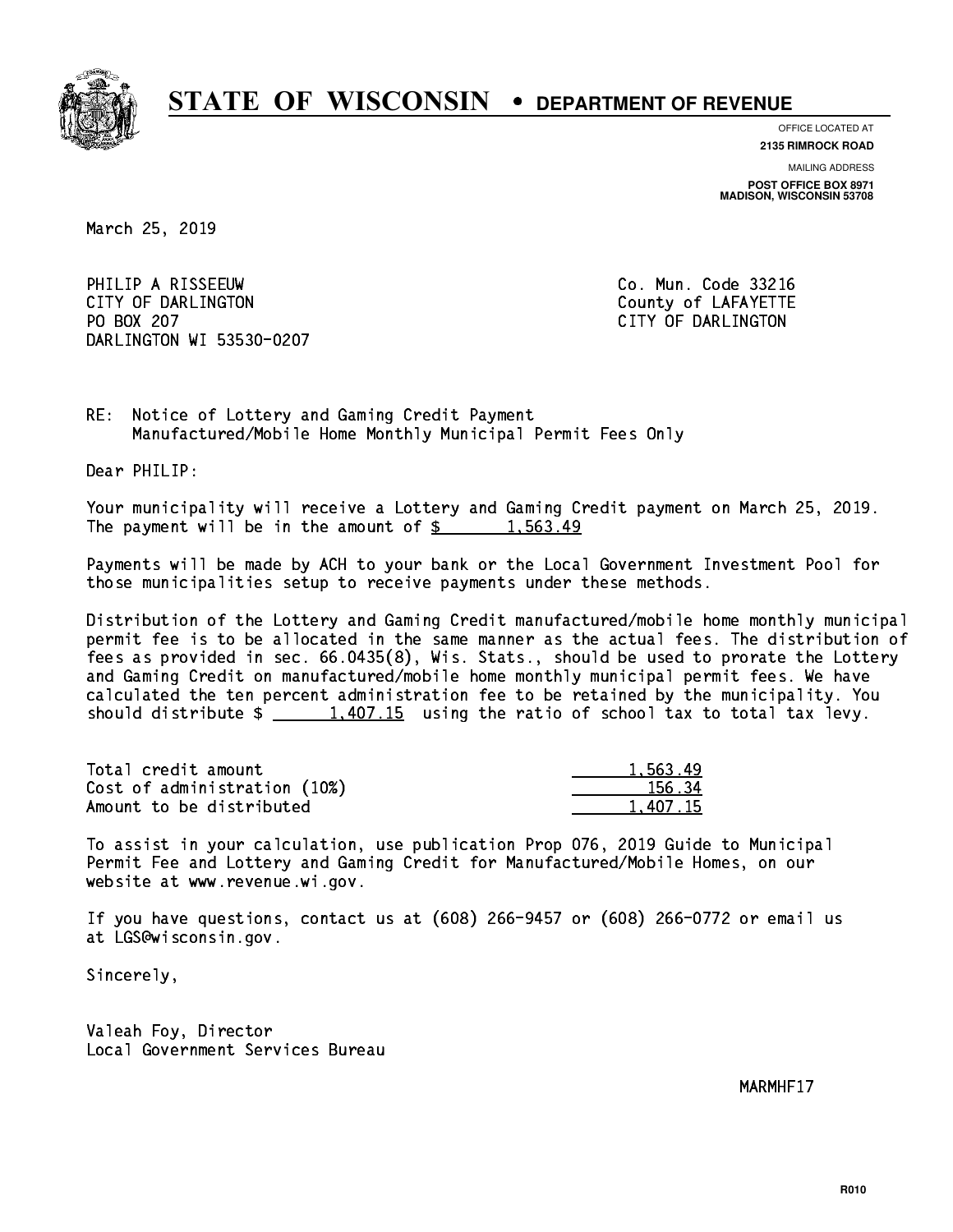

**OFFICE LOCATED AT**

**2135 RIMROCK ROAD**

**MAILING ADDRESS POST OFFICE BOX 8971 MADISON, WISCONSIN 53708**

March 25, 2019

 MARSHA EINSWEILER Co. Mun. Code 33281 CITY OF SHULLSBURG COUNTY COUNTY OF LAFAYETTE PO BOX 580 SHULLSBURG WI 53586-0580

CITY OF SHULLSBURG

RE: Notice of Lottery and Gaming Credit Payment Manufactured/Mobile Home Monthly Municipal Permit Fees Only

Dear MARSHA:

 Your municipality will receive a Lottery and Gaming Credit payment on March 25, 2019. The payment will be in the amount of \$ 543.00 \_\_\_\_\_\_\_\_\_\_\_\_\_\_\_\_

 Payments will be made by ACH to your bank or the Local Government Investment Pool for those municipalities setup to receive payments under these methods.

 Distribution of the Lottery and Gaming Credit manufactured/mobile home monthly municipal permit fee is to be allocated in the same manner as the actual fees. The distribution of fees as provided in sec. 66.0435(8), Wis. Stats., should be used to prorate the Lottery and Gaming Credit on manufactured/mobile home monthly municipal permit fees. We have calculated the ten percent administration fee to be retained by the municipality. You should distribute  $\frac{488.70}{1}$  using the ratio of school tax to total tax levy.

| Total credit amount          | 543.00 |
|------------------------------|--------|
| Cost of administration (10%) | 54.30  |
| Amount to be distributed     | 488.70 |

 To assist in your calculation, use publication Prop 076, 2019 Guide to Municipal Permit Fee and Lottery and Gaming Credit for Manufactured/Mobile Homes, on our website at www.revenue.wi.gov.

 If you have questions, contact us at (608) 266-9457 or (608) 266-0772 or email us at LGS@wisconsin.gov.

Sincerely,

 Valeah Foy, Director Local Government Services Bureau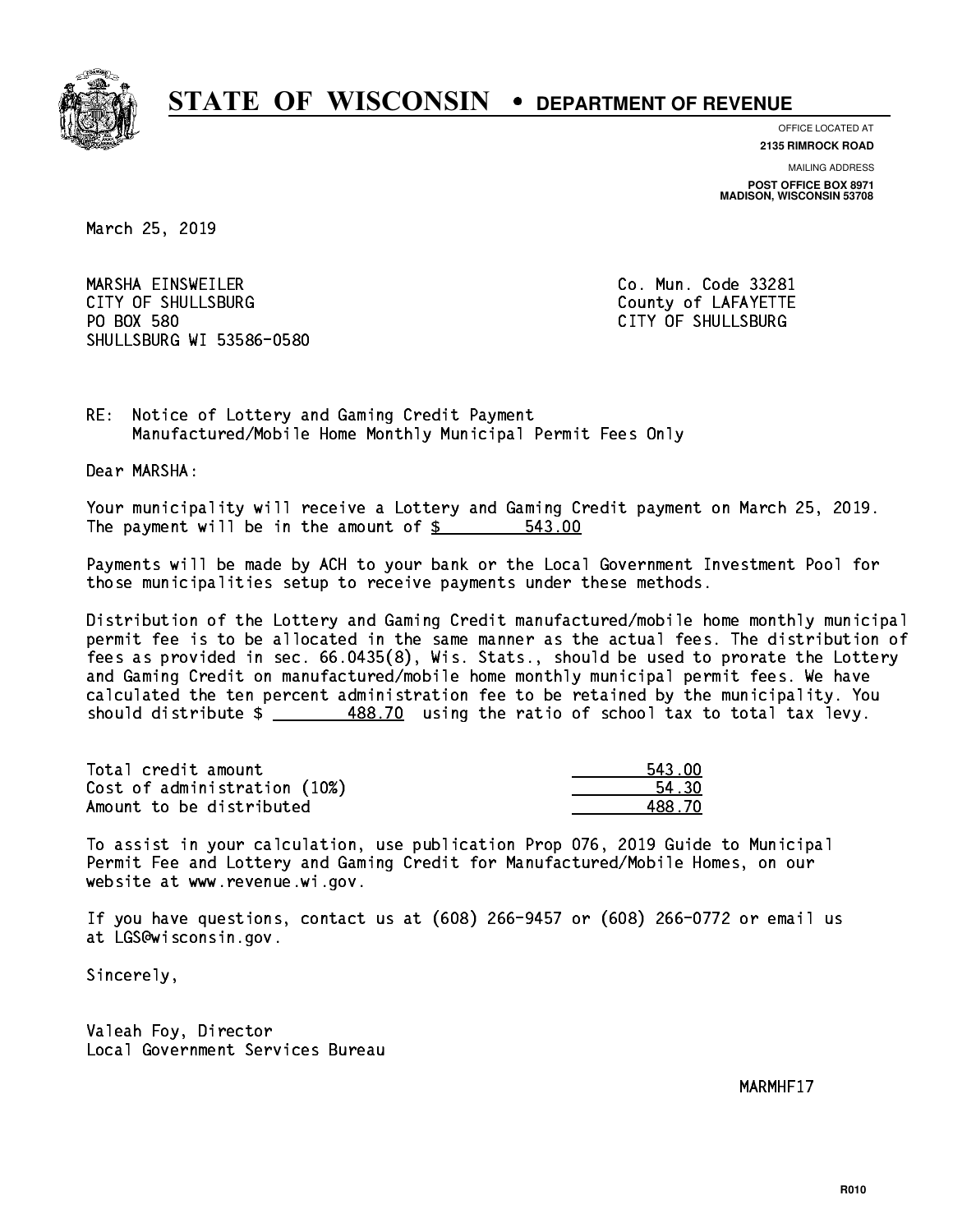

**OFFICE LOCATED AT**

**2135 RIMROCK ROAD**

**MAILING ADDRESS POST OFFICE BOX 8971 MADISON, WISCONSIN 53708**

March 25, 2019

ROCHELLE SCHIELKE CO. Mun. Code 34026 TOWN OF ROLLING **COUNTY OF ROLLING** N1545 SUGAR BUSH RD TOWN OF ROLLING ANTIGO WI 54409-9072

RE: Notice of Lottery and Gaming Credit Payment Manufactured/Mobile Home Monthly Municipal Permit Fees Only

Dear ROCHELLE:

 Your municipality will receive a Lottery and Gaming Credit payment on March 25, 2019. The payment will be in the amount of  $\frac{291.95}{291.95}$ 

 Payments will be made by ACH to your bank or the Local Government Investment Pool for those municipalities setup to receive payments under these methods.

 Distribution of the Lottery and Gaming Credit manufactured/mobile home monthly municipal permit fee is to be allocated in the same manner as the actual fees. The distribution of fees as provided in sec. 66.0435(8), Wis. Stats., should be used to prorate the Lottery and Gaming Credit on manufactured/mobile home monthly municipal permit fees. We have calculated the ten percent administration fee to be retained by the municipality. You should distribute  $\frac{262.76}{202.76}$  using the ratio of school tax to total tax levy.

Total credit amount Cost of administration (10%) Amount to be distributed

| o            |
|--------------|
| 32. 76<br>., |

 To assist in your calculation, use publication Prop 076, 2019 Guide to Municipal Permit Fee and Lottery and Gaming Credit for Manufactured/Mobile Homes, on our website at www.revenue.wi.gov.

 If you have questions, contact us at (608) 266-9457 or (608) 266-0772 or email us at LGS@wisconsin.gov.

Sincerely,

 Valeah Foy, Director Local Government Services Bureau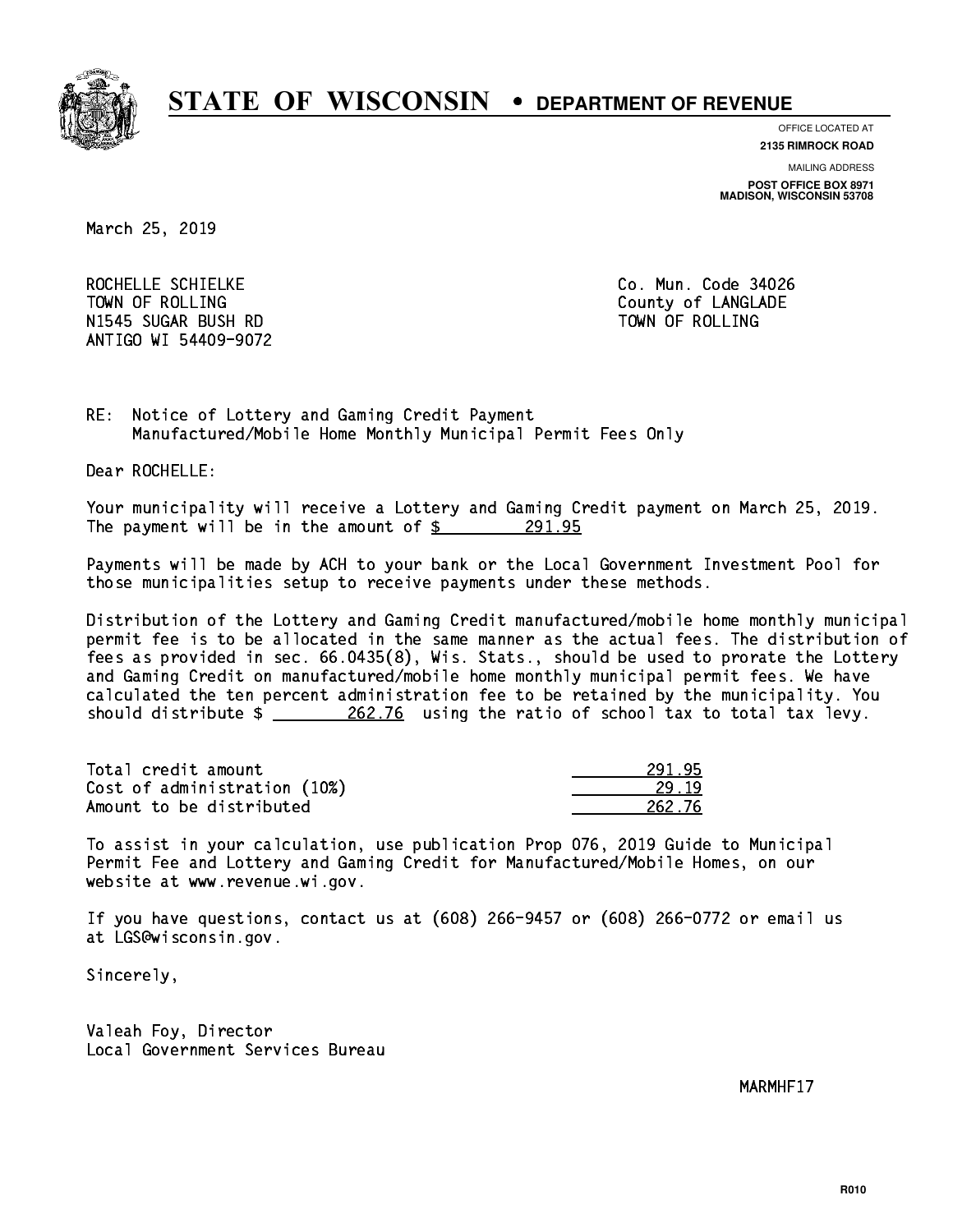

**OFFICE LOCATED AT**

**2135 RIMROCK ROAD**

**MAILING ADDRESS**

**POST OFFICE BOX 8971 MADISON, WISCONSIN 53708**

March 25, 2019

 KAYE M. MATUCHESKI Co. Mun. Code 34201 CITY OF ANTIGO COUNTY OF ANTIGO 700 EDISON ST CITY OF ANTIGO ANTIGO WI 54409-1955

RE: Notice of Lottery and Gaming Credit Payment Manufactured/Mobile Home Monthly Municipal Permit Fees Only

Dear KAYE:

 Your municipality will receive a Lottery and Gaming Credit payment on March 25, 2019. The payment will be in the amount of  $\frac{2}{3}$  2,206.56

 Payments will be made by ACH to your bank or the Local Government Investment Pool for those municipalities setup to receive payments under these methods.

 Distribution of the Lottery and Gaming Credit manufactured/mobile home monthly municipal permit fee is to be allocated in the same manner as the actual fees. The distribution of fees as provided in sec. 66.0435(8), Wis. Stats., should be used to prorate the Lottery and Gaming Credit on manufactured/mobile home monthly municipal permit fees. We have calculated the ten percent administration fee to be retained by the municipality. You should distribute  $\frac{1,985.91}{1,985.91}$  using the ratio of school tax to total tax levy.

| Total credit amount          | 2.206.56 |
|------------------------------|----------|
| Cost of administration (10%) | 220.65   |
| Amount to be distributed     | 1.985.91 |

 To assist in your calculation, use publication Prop 076, 2019 Guide to Municipal Permit Fee and Lottery and Gaming Credit for Manufactured/Mobile Homes, on our website at www.revenue.wi.gov.

 If you have questions, contact us at (608) 266-9457 or (608) 266-0772 or email us at LGS@wisconsin.gov.

Sincerely,

 Valeah Foy, Director Local Government Services Bureau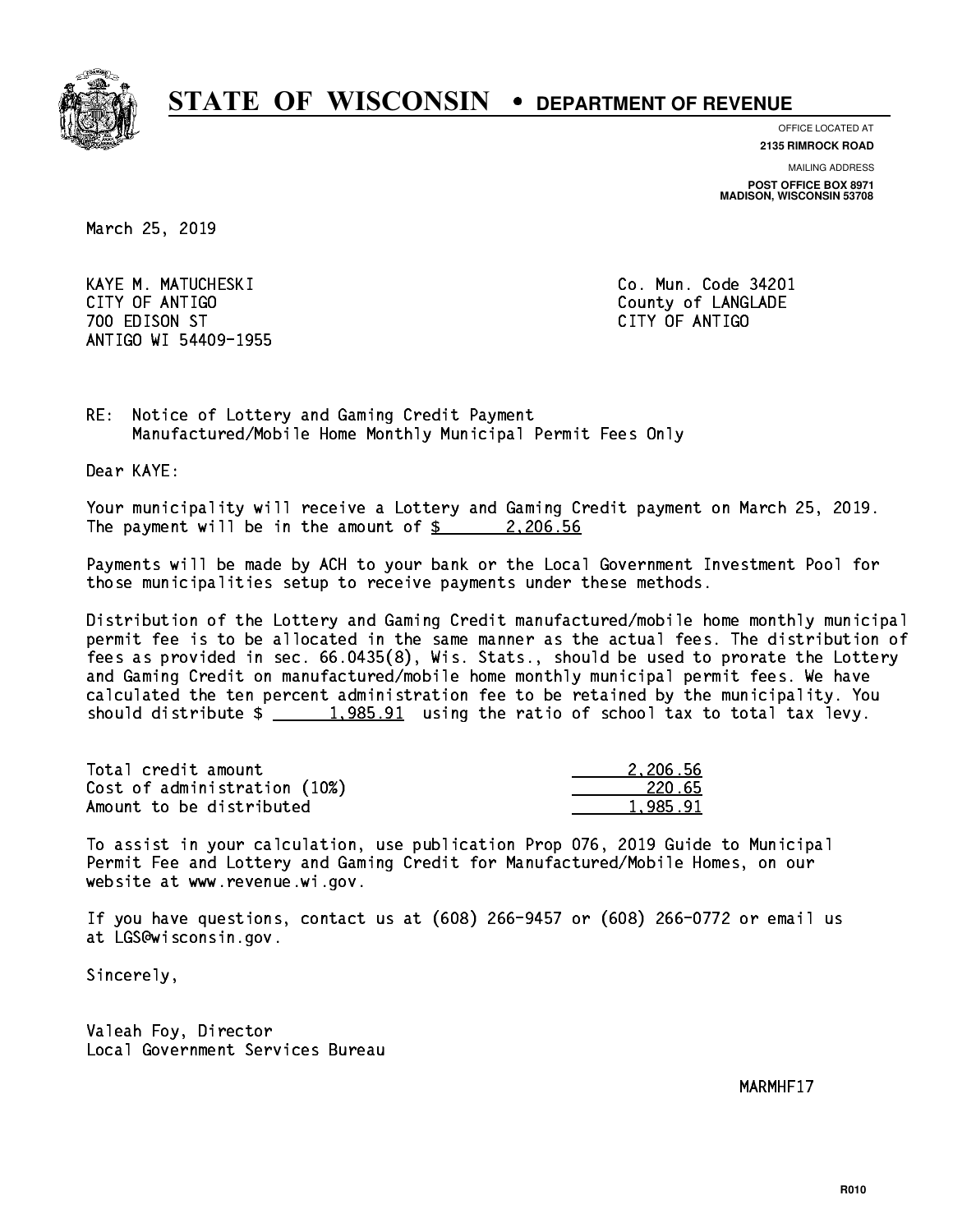

**OFFICE LOCATED AT**

**2135 RIMROCK ROAD**

**MAILING ADDRESS POST OFFICE BOX 8971 MADISON, WISCONSIN 53708**

March 25, 2019

PHYLLIS J EVANS **Co. Mun. Code 35004** TOWN OF BRADLEY **COUNTY COULD AND ACCOUNT OF COULD A** PO BOX 325 PO BOX 325 TOWN OF BRADLEY TOMAHAWK WI 54487-0325

RE: Notice of Lottery and Gaming Credit Payment Manufactured/Mobile Home Monthly Municipal Permit Fees Only

Dear PHYLLIS:

 Your municipality will receive a Lottery and Gaming Credit payment on March 25, 2019. The payment will be in the amount of  $\frac{2}{3}$  1,926.43

 Payments will be made by ACH to your bank or the Local Government Investment Pool for those municipalities setup to receive payments under these methods.

 Distribution of the Lottery and Gaming Credit manufactured/mobile home monthly municipal permit fee is to be allocated in the same manner as the actual fees. The distribution of fees as provided in sec. 66.0435(8), Wis. Stats., should be used to prorate the Lottery and Gaming Credit on manufactured/mobile home monthly municipal permit fees. We have calculated the ten percent administration fee to be retained by the municipality. You should distribute  $\frac{1,733.79}{2}$  using the ratio of school tax to total tax levy.

| Total credit amount          | 1.926.43 |
|------------------------------|----------|
| Cost of administration (10%) | 192.64   |
| Amount to be distributed     | 1.733.79 |

 To assist in your calculation, use publication Prop 076, 2019 Guide to Municipal Permit Fee and Lottery and Gaming Credit for Manufactured/Mobile Homes, on our website at www.revenue.wi.gov.

 If you have questions, contact us at (608) 266-9457 or (608) 266-0772 or email us at LGS@wisconsin.gov.

Sincerely,

 Valeah Foy, Director Local Government Services Bureau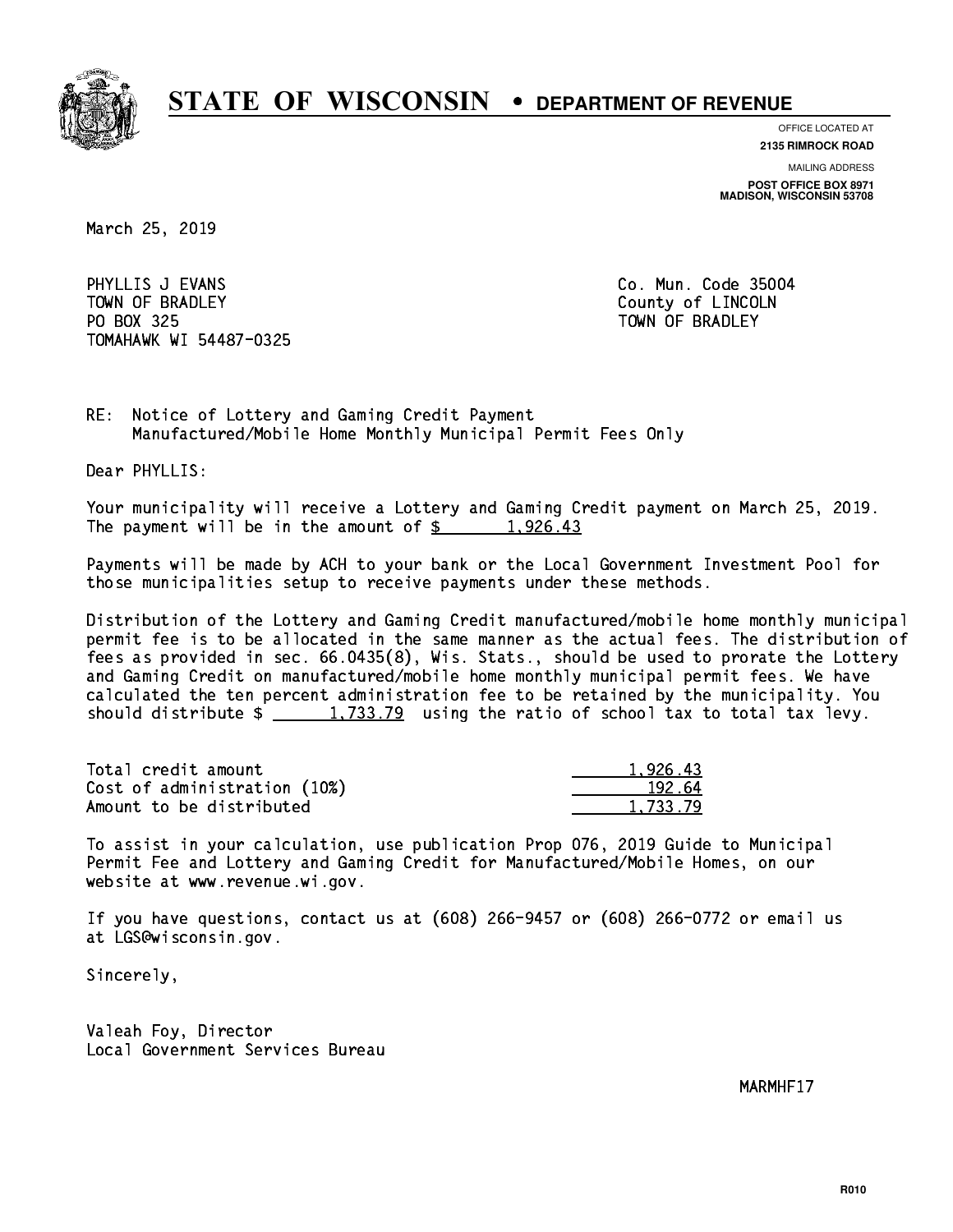

**OFFICE LOCATED AT**

**2135 RIMROCK ROAD**

**MAILING ADDRESS POST OFFICE BOX 8971 MADISON, WISCONSIN 53708**

March 25, 2019

**KAY TAUTGES** TOWN OF MERRILL **TOWN OF MERRILL** W4594 PROGRESS AVE TOWN OF MERRILL MERRILL WI 54452-3084

Co. Mun. Code 35014

RE: Notice of Lottery and Gaming Credit Payment Manufactured/Mobile Home Monthly Municipal Permit Fees Only

Dear KAY:

 Your municipality will receive a Lottery and Gaming Credit payment on March 25, 2019. The payment will be in the amount of  $\frac{2}{3}$  8,874.70

 Payments will be made by ACH to your bank or the Local Government Investment Pool for those municipalities setup to receive payments under these methods.

 Distribution of the Lottery and Gaming Credit manufactured/mobile home monthly municipal permit fee is to be allocated in the same manner as the actual fees. The distribution of fees as provided in sec. 66.0435(8), Wis. Stats., should be used to prorate the Lottery and Gaming Credit on manufactured/mobile home monthly municipal permit fees. We have calculated the ten percent administration fee to be retained by the municipality. You should distribute  $\frac{2}{2}$   $\frac{7,987.23}{2}$  using the ratio of school tax to total tax levy.

| Total credit amount          | 8.874.70 |
|------------------------------|----------|
| Cost of administration (10%) | 887 47   |
| Amount to be distributed     | 7.987.23 |

 To assist in your calculation, use publication Prop 076, 2019 Guide to Municipal Permit Fee and Lottery and Gaming Credit for Manufactured/Mobile Homes, on our website at www.revenue.wi.gov.

 If you have questions, contact us at (608) 266-9457 or (608) 266-0772 or email us at LGS@wisconsin.gov.

Sincerely,

 Valeah Foy, Director Local Government Services Bureau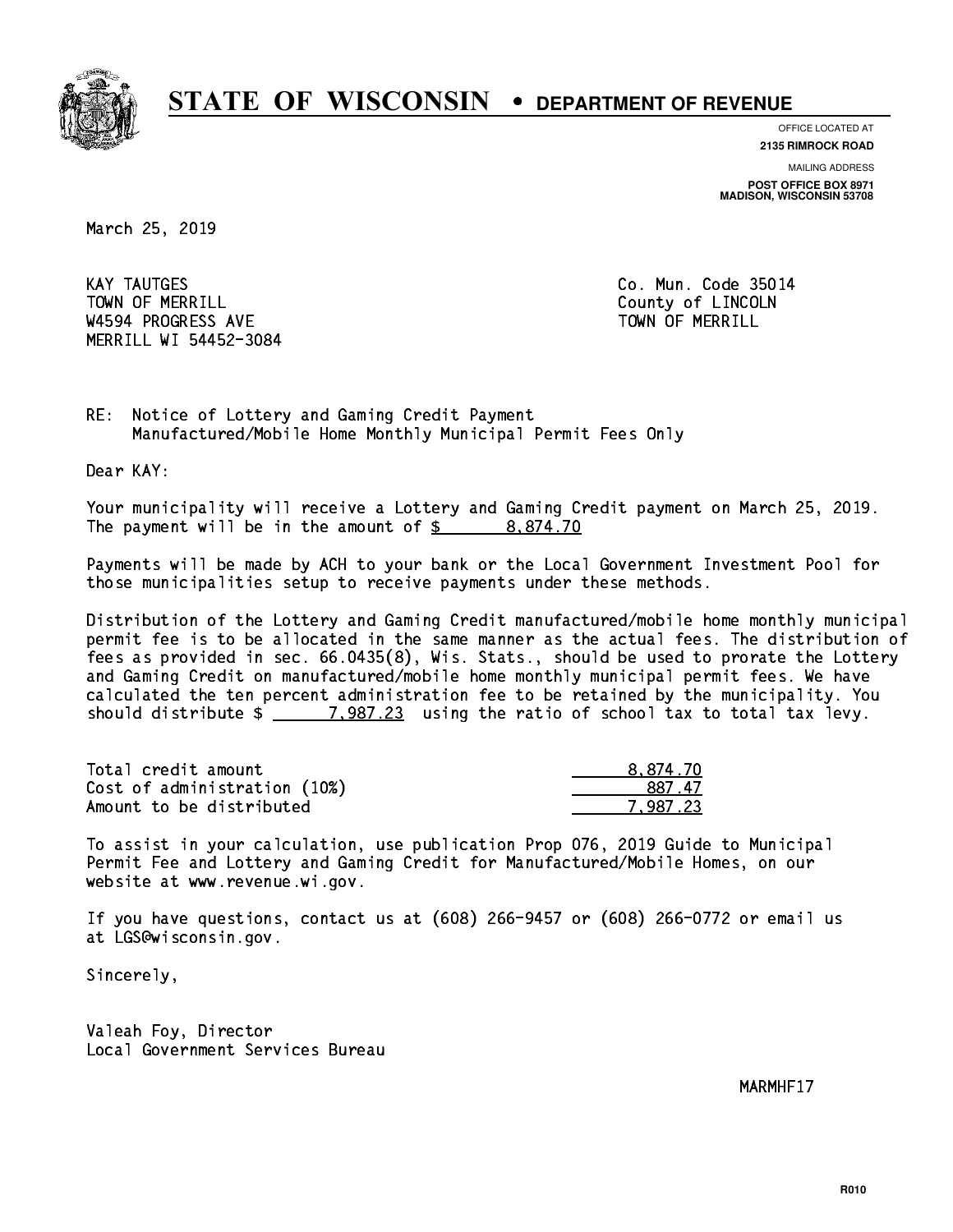

**OFFICE LOCATED AT**

**2135 RIMROCK ROAD**

**MAILING ADDRESS POST OFFICE BOX 8971 MADISON, WISCONSIN 53708**

March 25, 2019

DONNA OPPER TOWN OF PINE RIVER **COUNTY COUNTY OF LINCOLN** MERRILL WI 54452

Co. Mun. Code 35016 W2496 CENTER RD TOWN OF PINE RIVER

RE: Notice of Lottery and Gaming Credit Payment Manufactured/Mobile Home Monthly Municipal Permit Fees Only

Dear DONNA:

 Your municipality will receive a Lottery and Gaming Credit payment on March 25, 2019. The payment will be in the amount of  $\frac{2.076.23}{2.022}$ 

 Payments will be made by ACH to your bank or the Local Government Investment Pool for those municipalities setup to receive payments under these methods.

 Distribution of the Lottery and Gaming Credit manufactured/mobile home monthly municipal permit fee is to be allocated in the same manner as the actual fees. The distribution of fees as provided in sec. 66.0435(8), Wis. Stats., should be used to prorate the Lottery and Gaming Credit on manufactured/mobile home monthly municipal permit fees. We have calculated the ten percent administration fee to be retained by the municipality. You should distribute  $\frac{1,868.61}{1,868.61}$  using the ratio of school tax to total tax levy.

| Total credit amount          | 2.076.23 |
|------------------------------|----------|
| Cost of administration (10%) | 207.62   |
| Amount to be distributed     | 1,868.61 |

 To assist in your calculation, use publication Prop 076, 2019 Guide to Municipal Permit Fee and Lottery and Gaming Credit for Manufactured/Mobile Homes, on our website at www.revenue.wi.gov.

 If you have questions, contact us at (608) 266-9457 or (608) 266-0772 or email us at LGS@wisconsin.gov.

Sincerely,

 Valeah Foy, Director Local Government Services Bureau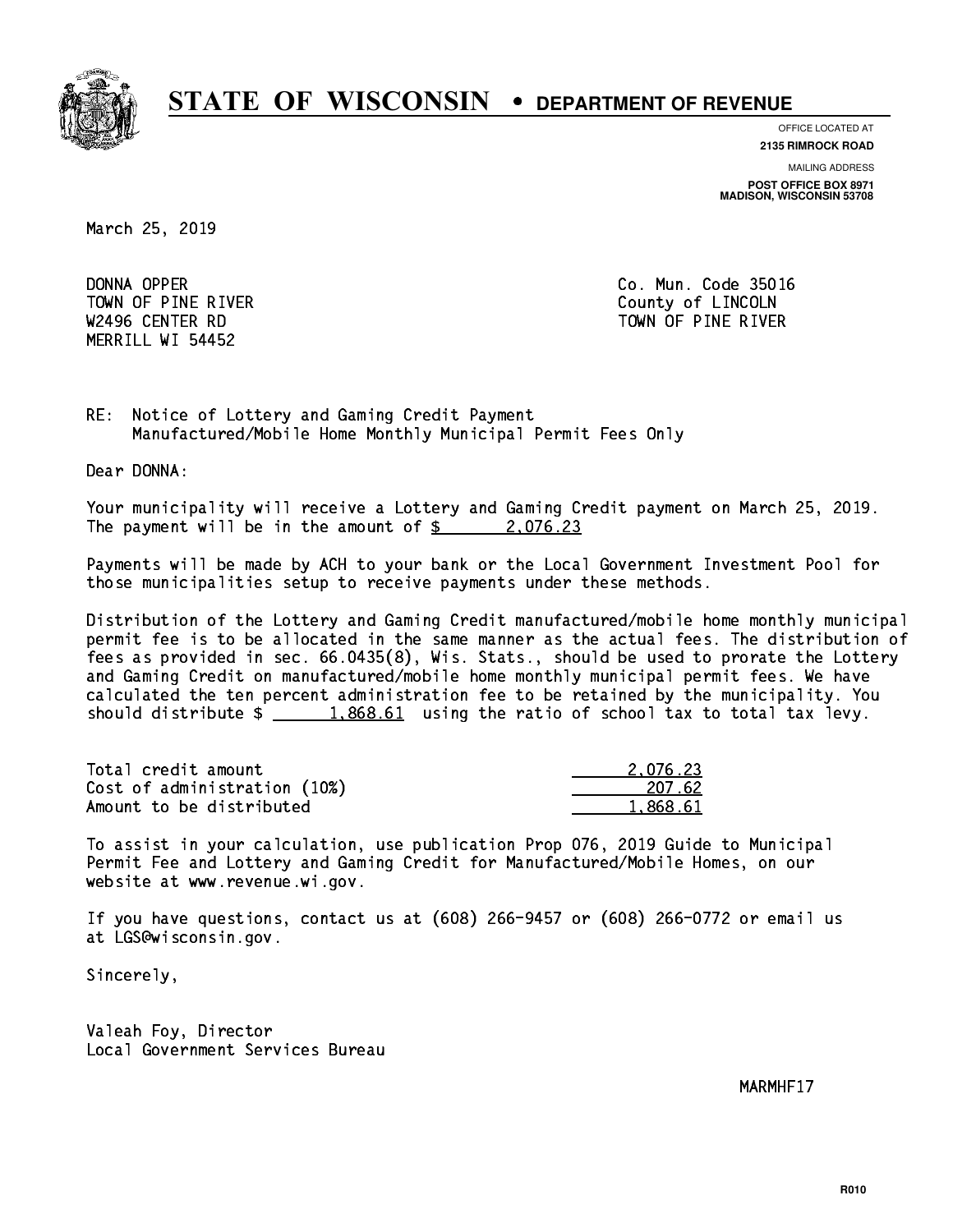

**OFFICE LOCATED AT**

**2135 RIMROCK ROAD**

**MAILING ADDRESS POST OFFICE BOX 8971 MADISON, WISCONSIN 53708**

March 25, 2019

KATHERINE UNERTL Communication of the contract of the contract of the code 25251 CITY OF MERRILL **COUNTY COUNTY OF LINCOLN**  1004 E 1ST ST CITY OF MERRILL MERRILL WI 54452-2560

RE: Notice of Lottery and Gaming Credit Payment Manufactured/Mobile Home Monthly Municipal Permit Fees Only

Dear KATHERINE:

 Your municipality will receive a Lottery and Gaming Credit payment on March 25, 2019. The payment will be in the amount of  $\frac{2}{3}$  4,486.22

 Payments will be made by ACH to your bank or the Local Government Investment Pool for those municipalities setup to receive payments under these methods.

 Distribution of the Lottery and Gaming Credit manufactured/mobile home monthly municipal permit fee is to be allocated in the same manner as the actual fees. The distribution of fees as provided in sec. 66.0435(8), Wis. Stats., should be used to prorate the Lottery and Gaming Credit on manufactured/mobile home monthly municipal permit fees. We have calculated the ten percent administration fee to be retained by the municipality. You should distribute  $\frac{4.037.60}{2}$  using the ratio of school tax to total tax levy.

| Total credit amount          | 4.486.22 |
|------------------------------|----------|
| Cost of administration (10%) | 448.62   |
| Amount to be distributed     | 4.037.60 |

 To assist in your calculation, use publication Prop 076, 2019 Guide to Municipal Permit Fee and Lottery and Gaming Credit for Manufactured/Mobile Homes, on our website at www.revenue.wi.gov.

 If you have questions, contact us at (608) 266-9457 or (608) 266-0772 or email us at LGS@wisconsin.gov.

Sincerely,

 Valeah Foy, Director Local Government Services Bureau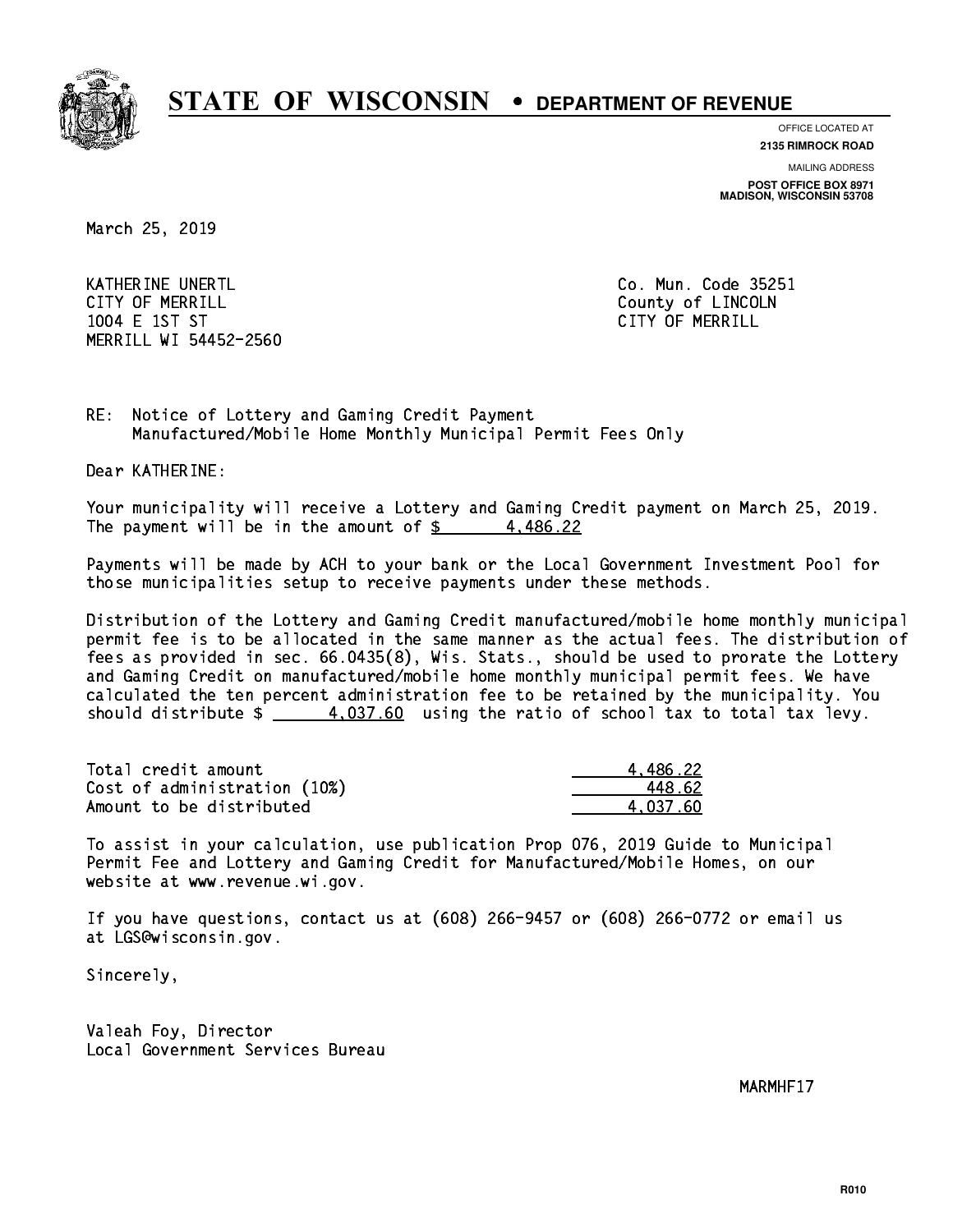

**OFFICE LOCATED AT**

**2135 RIMROCK ROAD**

**MAILING ADDRESS**

**POST OFFICE BOX 8971 MADISON, WISCONSIN 53708**

March 25, 2019

 LAUREL VONDRACHEK Co. Mun. Code 36032 12912 STATE HWY 67 TOWN OF SCHLESWIG KIEL WI 53042-2638

TOWN OF SCHLESWIG County of MANITOWOC

RE: Notice of Lottery and Gaming Credit Payment Manufactured/Mobile Home Monthly Municipal Permit Fees Only

Dear LAUREL:

 Your municipality will receive a Lottery and Gaming Credit payment on March 25, 2019. The payment will be in the amount of  $\frac{2}{3}$  1,136.52

 Payments will be made by ACH to your bank or the Local Government Investment Pool for those municipalities setup to receive payments under these methods.

 Distribution of the Lottery and Gaming Credit manufactured/mobile home monthly municipal permit fee is to be allocated in the same manner as the actual fees. The distribution of fees as provided in sec. 66.0435(8), Wis. Stats., should be used to prorate the Lottery and Gaming Credit on manufactured/mobile home monthly municipal permit fees. We have calculated the ten percent administration fee to be retained by the municipality. You should distribute  $\frac{1.022.87}{1.022.87}$  using the ratio of school tax to total tax levy.

| Total credit amount          | 1,136.52 |
|------------------------------|----------|
| Cost of administration (10%) | 113.65   |
| Amount to be distributed     | 1.022.87 |

 To assist in your calculation, use publication Prop 076, 2019 Guide to Municipal Permit Fee and Lottery and Gaming Credit for Manufactured/Mobile Homes, on our website at www.revenue.wi.gov.

 If you have questions, contact us at (608) 266-9457 or (608) 266-0772 or email us at LGS@wisconsin.gov.

Sincerely,

 Valeah Foy, Director Local Government Services Bureau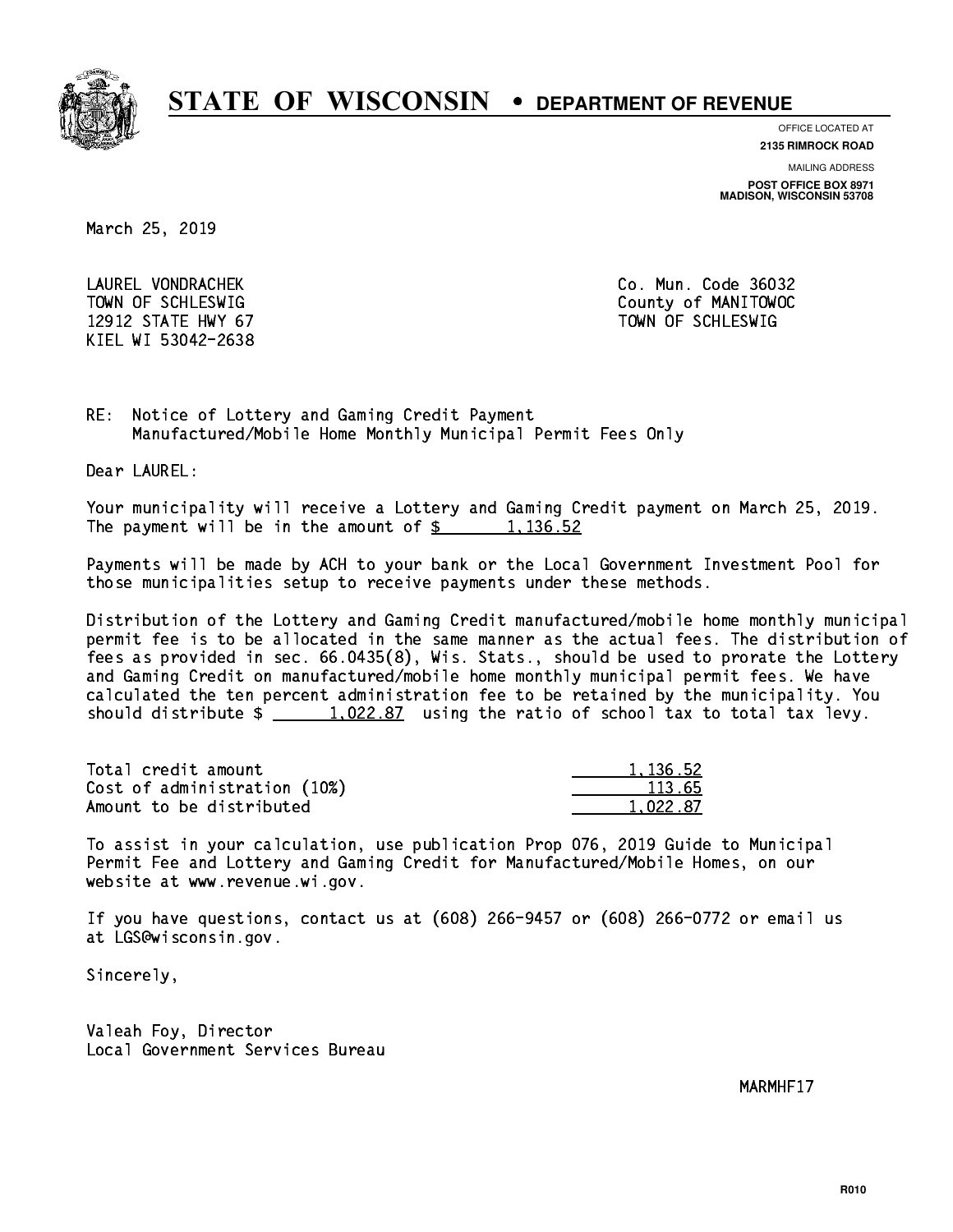

**OFFICE LOCATED AT 2135 RIMROCK ROAD**

**MAILING ADDRESS POST OFFICE BOX 8971 MADISON, WISCONSIN 53708**

March 25, 2019

**STACY GRUNWALD** VILLAGE OF CLEVELAND County of MANITOWOC PO BOX 87 CLEVELAND WI 53015-0087

Co. Mun. Code 36112 VILLAGE OF CLEVELAND

RE: Notice of Lottery and Gaming Credit Payment Manufactured/Mobile Home Monthly Municipal Permit Fees Only

Dear STACY:

 Your municipality will receive a Lottery and Gaming Credit payment on March 25, 2019. The payment will be in the amount of  $\frac{2}{3}$  6,718.08

 Payments will be made by ACH to your bank or the Local Government Investment Pool for those municipalities setup to receive payments under these methods.

 Distribution of the Lottery and Gaming Credit manufactured/mobile home monthly municipal permit fee is to be allocated in the same manner as the actual fees. The distribution of fees as provided in sec. 66.0435(8), Wis. Stats., should be used to prorate the Lottery and Gaming Credit on manufactured/mobile home monthly municipal permit fees. We have calculated the ten percent administration fee to be retained by the municipality. You should distribute  $\frac{20}{1000}$   $\frac{6.046.28}{2000}$  using the ratio of school tax to total tax levy.

| Total credit amount          | 6.718.08 |
|------------------------------|----------|
| Cost of administration (10%) | 671.80   |
| Amount to be distributed     | 6.046.28 |

 To assist in your calculation, use publication Prop 076, 2019 Guide to Municipal Permit Fee and Lottery and Gaming Credit for Manufactured/Mobile Homes, on our website at www.revenue.wi.gov.

 If you have questions, contact us at (608) 266-9457 or (608) 266-0772 or email us at LGS@wisconsin.gov.

Sincerely,

 Valeah Foy, Director Local Government Services Bureau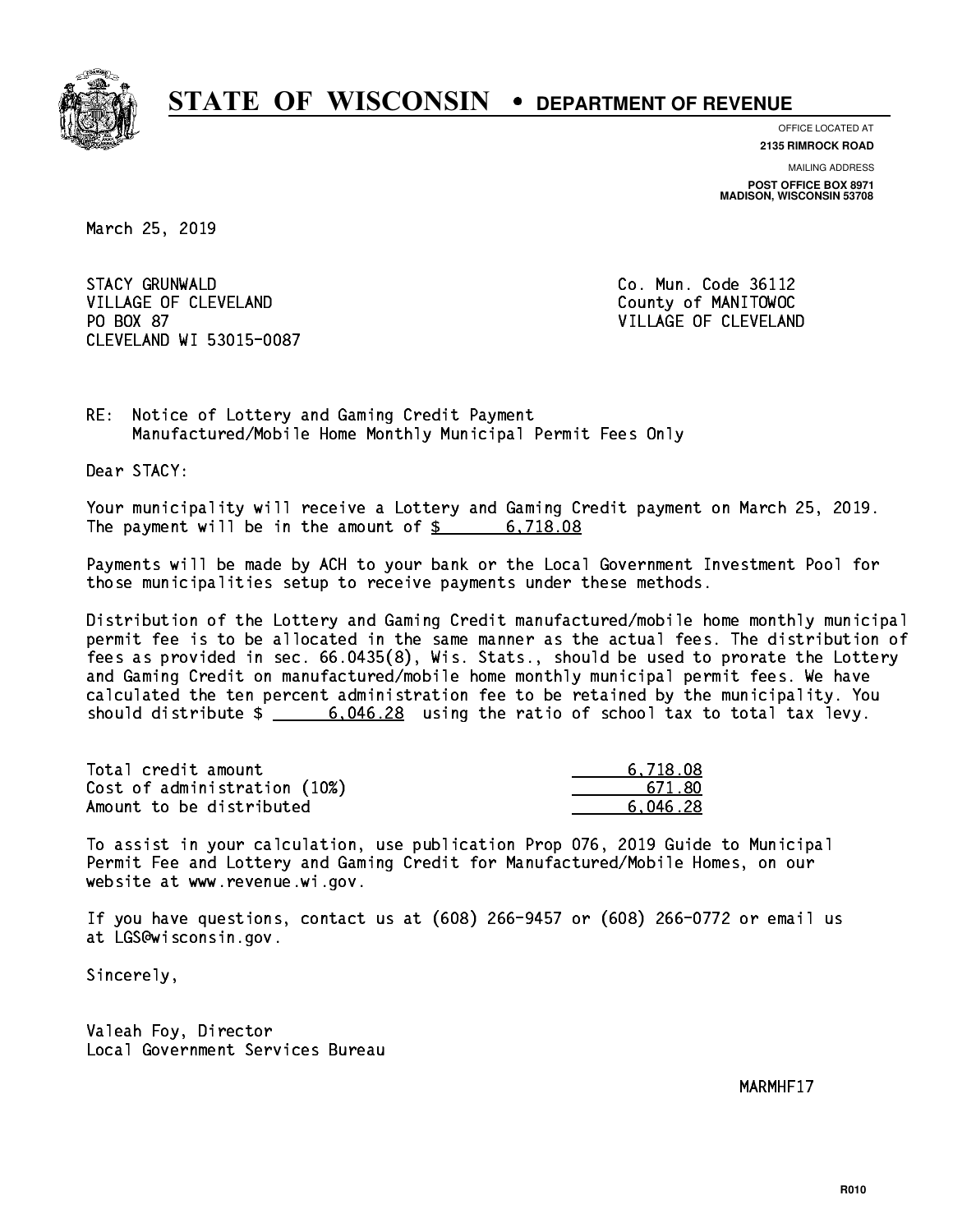

**OFFICE LOCATED AT**

**2135 RIMROCK ROAD**

**MAILING ADDRESS POST OFFICE BOX 8971 MADISON, WISCONSIN 53708**

March 25, 2019

JUDY LAMBERT VILLAGE OF KELLNERSVILLE COUNTY OF MANITOWOC PO BOX 56 KELLNERSVILLE WI 54215-0056

Co. Mun. Code 36132 VILLAGE OF KELLNERSVILLE

RE: Notice of Lottery and Gaming Credit Payment Manufactured/Mobile Home Monthly Municipal Permit Fees Only

Dear JUDY:

 Your municipality will receive a Lottery and Gaming Credit payment on March 25, 2019. The payment will be in the amount of  $\frac{27.50}{27.50}$ 

 Payments will be made by ACH to your bank or the Local Government Investment Pool for those municipalities setup to receive payments under these methods.

 Distribution of the Lottery and Gaming Credit manufactured/mobile home monthly municipal permit fee is to be allocated in the same manner as the actual fees. The distribution of fees as provided in sec. 66.0435(8), Wis. Stats., should be used to prorate the Lottery and Gaming Credit on manufactured/mobile home monthly municipal permit fees. We have calculated the ten percent administration fee to be retained by the municipality. You should distribute  $\frac{2}{1}$   $\frac{654.75}{2}$  using the ratio of school tax to total tax levy.

Total credit amount Cost of administration (10%) Amount to be distributed

| 727 50 |
|--------|
| 72.75  |
| - 75   |

 To assist in your calculation, use publication Prop 076, 2019 Guide to Municipal Permit Fee and Lottery and Gaming Credit for Manufactured/Mobile Homes, on our website at www.revenue.wi.gov.

 If you have questions, contact us at (608) 266-9457 or (608) 266-0772 or email us at LGS@wisconsin.gov.

Sincerely,

 Valeah Foy, Director Local Government Services Bureau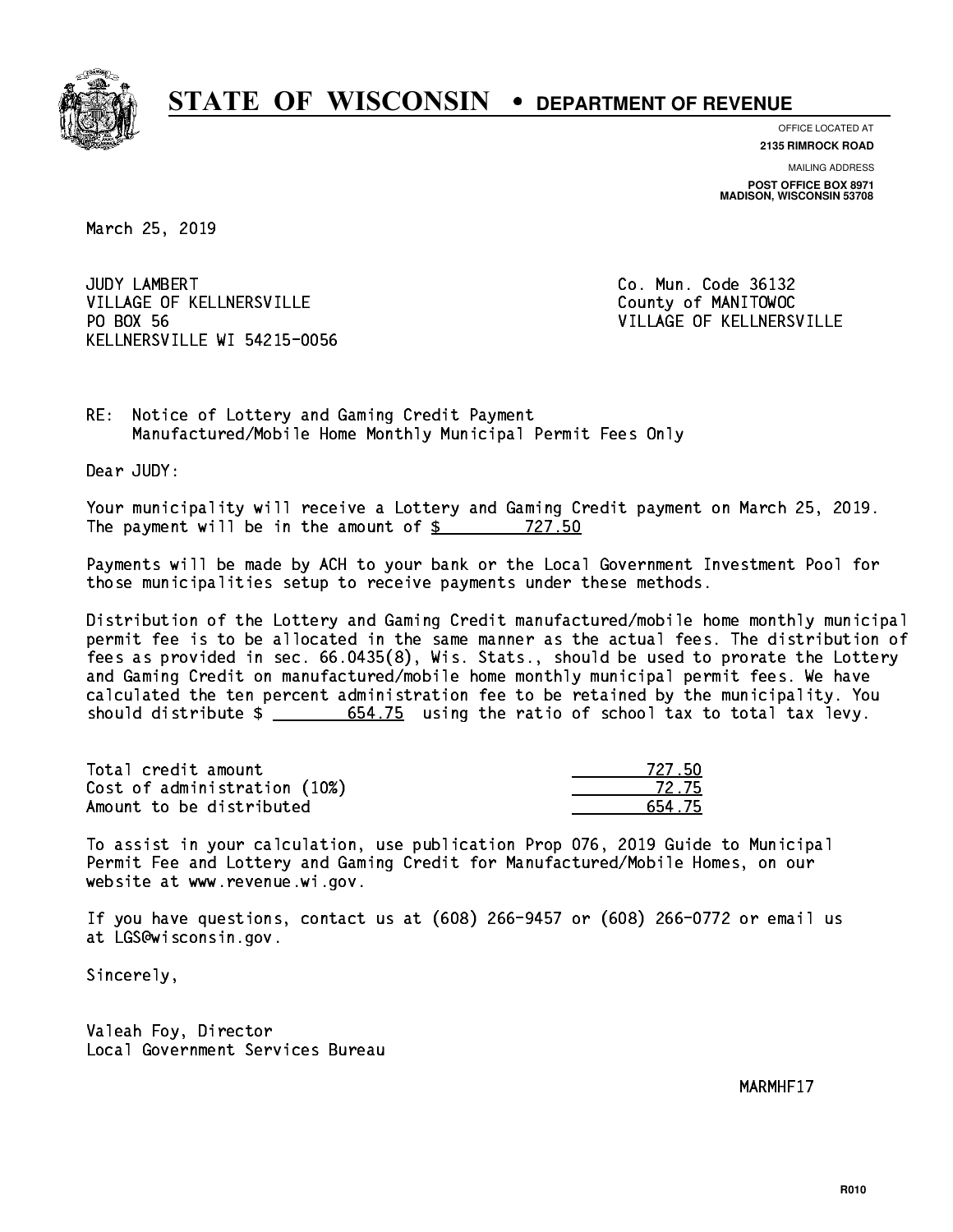

**OFFICE LOCATED AT**

**2135 RIMROCK ROAD**

**MAILING ADDRESS POST OFFICE BOX 8971 MADISON, WISCONSIN 53708**

March 25, 2019

MARY JO KRAHN VILLAGE OF REEDSVILLE COUNTY OF MANITOWOC 217 MENASHA ST VILLAGE OF REEDSVILLE REEDSVILLE WI 54230-8597

Co. Mun. Code 36176

RE: Notice of Lottery and Gaming Credit Payment Manufactured/Mobile Home Monthly Municipal Permit Fees Only

Dear MARY JO:

 Your municipality will receive a Lottery and Gaming Credit payment on March 25, 2019. The payment will be in the amount of  $\frac{2}{3}$  2,232.96

 Payments will be made by ACH to your bank or the Local Government Investment Pool for those municipalities setup to receive payments under these methods.

 Distribution of the Lottery and Gaming Credit manufactured/mobile home monthly municipal permit fee is to be allocated in the same manner as the actual fees. The distribution of fees as provided in sec. 66.0435(8), Wis. Stats., should be used to prorate the Lottery and Gaming Credit on manufactured/mobile home monthly municipal permit fees. We have calculated the ten percent administration fee to be retained by the municipality. You should distribute  $\frac{2,009.67}{2}$  using the ratio of school tax to total tax levy.

| Total credit amount          | 2.232.96 |
|------------------------------|----------|
| Cost of administration (10%) | 223.29   |
| Amount to be distributed     | 2.009.67 |

 To assist in your calculation, use publication Prop 076, 2019 Guide to Municipal Permit Fee and Lottery and Gaming Credit for Manufactured/Mobile Homes, on our website at www.revenue.wi.gov.

 If you have questions, contact us at (608) 266-9457 or (608) 266-0772 or email us at LGS@wisconsin.gov.

Sincerely,

 Valeah Foy, Director Local Government Services Bureau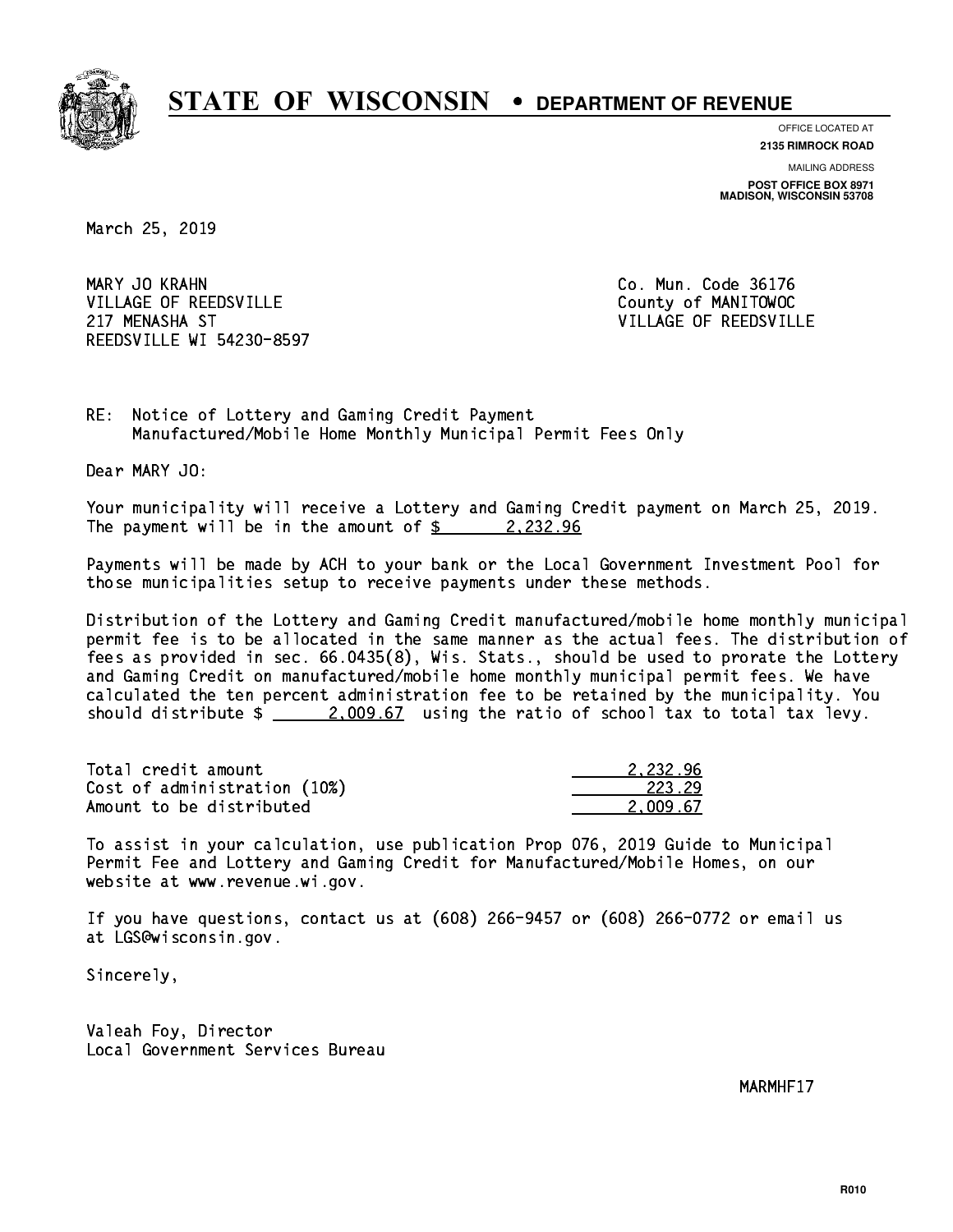

**OFFICE LOCATED AT 2135 RIMROCK ROAD**

**MAILING ADDRESS**

**POST OFFICE BOX 8971 MADISON, WISCONSIN 53708**

March 25, 2019

KAY M. MUELLER VILLAGE OF SAINT NAZIANZ County of MANITOWOC PO BOX 302 ST NAZIANZ WI 54232-0302

Co. Mun. Code 36181 VILLAGE OF SAINT NAZIANZ

RE: Notice of Lottery and Gaming Credit Payment Manufactured/Mobile Home Monthly Municipal Permit Fees Only

Dear KAY:

 Your municipality will receive a Lottery and Gaming Credit payment on March 25, 2019. The payment will be in the amount of  $\frac{2}{3}$  4,000.44

 Payments will be made by ACH to your bank or the Local Government Investment Pool for those municipalities setup to receive payments under these methods.

 Distribution of the Lottery and Gaming Credit manufactured/mobile home monthly municipal permit fee is to be allocated in the same manner as the actual fees. The distribution of fees as provided in sec. 66.0435(8), Wis. Stats., should be used to prorate the Lottery and Gaming Credit on manufactured/mobile home monthly municipal permit fees. We have calculated the ten percent administration fee to be retained by the municipality. You should distribute  $\frac{2}{2}$   $\frac{3,600.40}{2}$  using the ratio of school tax to total tax levy.

| Total credit amount          | 4.000.44 |
|------------------------------|----------|
| Cost of administration (10%) | 400 N4   |
| Amount to be distributed     | 3.600.40 |

 To assist in your calculation, use publication Prop 076, 2019 Guide to Municipal Permit Fee and Lottery and Gaming Credit for Manufactured/Mobile Homes, on our website at www.revenue.wi.gov.

 If you have questions, contact us at (608) 266-9457 or (608) 266-0772 or email us at LGS@wisconsin.gov.

Sincerely,

 Valeah Foy, Director Local Government Services Bureau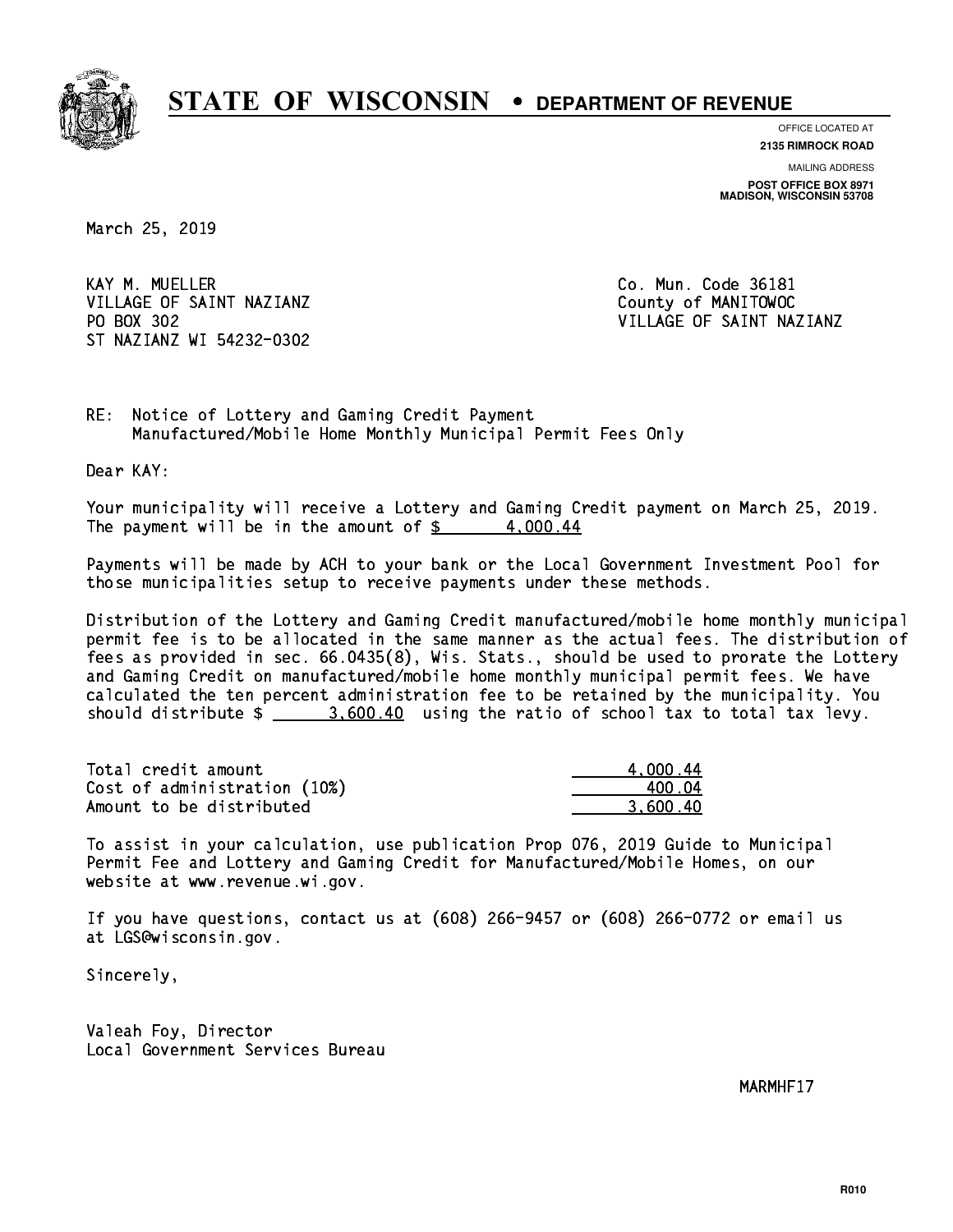

**OFFICE LOCATED AT**

**2135 RIMROCK ROAD**

**MAILING ADDRESS POST OFFICE BOX 8971 MADISON, WISCONSIN 53708**

March 25, 2019

 LORI BRUCKNER Co. Mun. Code 36186 VILLAGE OF VALDERS County of MANITOWOC PO BOX 459 VILLAGE OF VALDERS VALDERS WI 54245-0459

RE: Notice of Lottery and Gaming Credit Payment Manufactured/Mobile Home Monthly Municipal Permit Fees Only

Dear LORI:

 Your municipality will receive a Lottery and Gaming Credit payment on March 25, 2019. The payment will be in the amount of  $\frac{2}{3}$  1,456.80

 Payments will be made by ACH to your bank or the Local Government Investment Pool for those municipalities setup to receive payments under these methods.

 Distribution of the Lottery and Gaming Credit manufactured/mobile home monthly municipal permit fee is to be allocated in the same manner as the actual fees. The distribution of fees as provided in sec. 66.0435(8), Wis. Stats., should be used to prorate the Lottery and Gaming Credit on manufactured/mobile home monthly municipal permit fees. We have calculated the ten percent administration fee to be retained by the municipality. You should distribute  $\frac{1,311.12}{1,311.12}$  using the ratio of school tax to total tax levy.

| Total credit amount          | 1.456.80 |
|------------------------------|----------|
| Cost of administration (10%) | 145.68   |
| Amount to be distributed     | 1.311.12 |

 To assist in your calculation, use publication Prop 076, 2019 Guide to Municipal Permit Fee and Lottery and Gaming Credit for Manufactured/Mobile Homes, on our website at www.revenue.wi.gov.

 If you have questions, contact us at (608) 266-9457 or (608) 266-0772 or email us at LGS@wisconsin.gov.

Sincerely,

 Valeah Foy, Director Local Government Services Bureau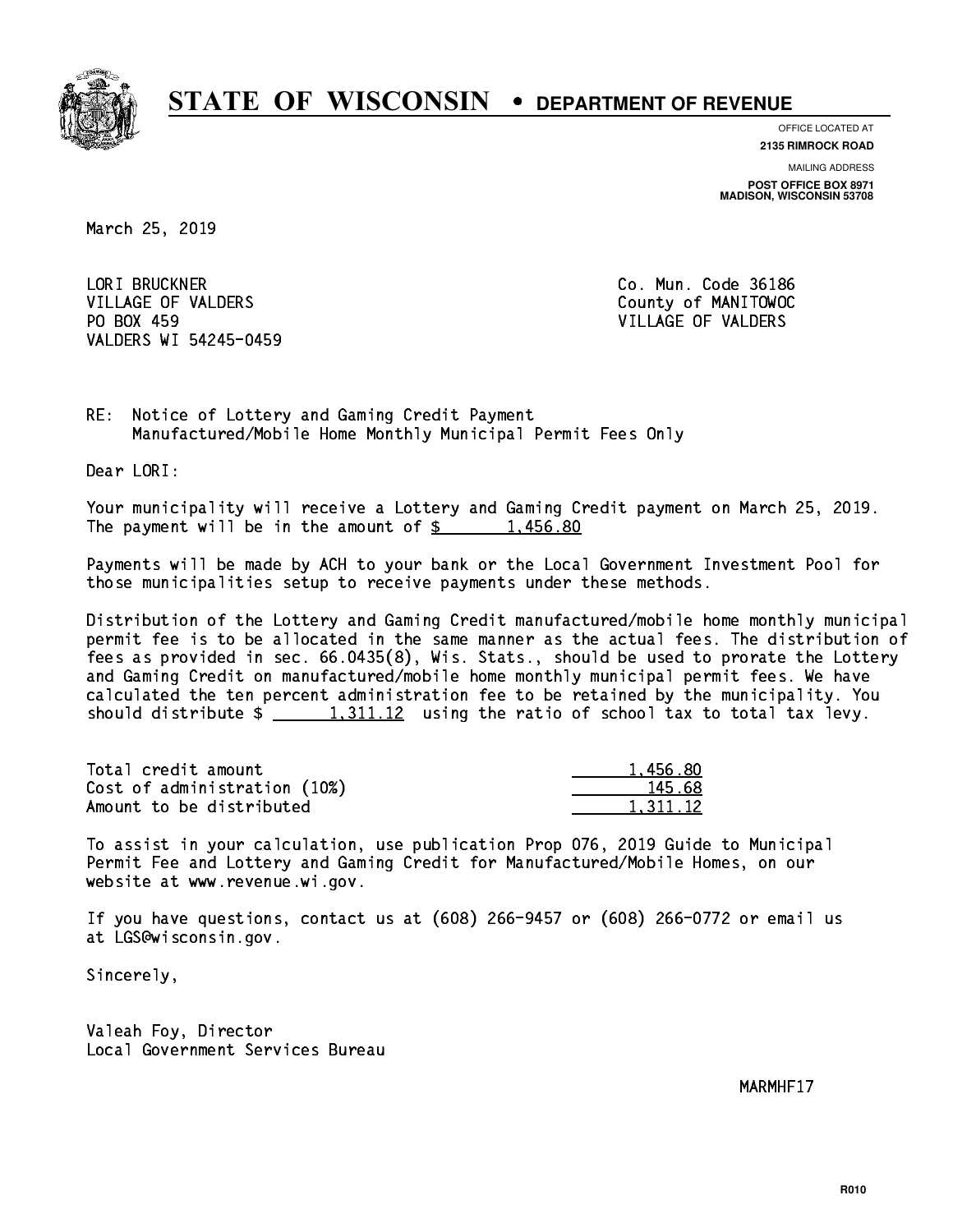

**OFFICE LOCATED AT**

**2135 RIMROCK ROAD**

**MAILING ADDRESS POST OFFICE BOX 8971 MADISON, WISCONSIN 53708**

March 25, 2019

STEVEN CORBEILLE **CO. Mun. Code 36251**  CITY OF MANITOWOC County of MANITOWOC 900 QUAY ST CITY OF MANITOWOC MANITOWOC WI 54220-4543

RE: Notice of Lottery and Gaming Credit Payment Manufactured/Mobile Home Monthly Municipal Permit Fees Only

Dear STEVEN:

 Your municipality will receive a Lottery and Gaming Credit payment on March 25, 2019. The payment will be in the amount of  $\frac{2}{3}$  8,174.44

 Payments will be made by ACH to your bank or the Local Government Investment Pool for those municipalities setup to receive payments under these methods.

 Distribution of the Lottery and Gaming Credit manufactured/mobile home monthly municipal permit fee is to be allocated in the same manner as the actual fees. The distribution of fees as provided in sec. 66.0435(8), Wis. Stats., should be used to prorate the Lottery and Gaming Credit on manufactured/mobile home monthly municipal permit fees. We have calculated the ten percent administration fee to be retained by the municipality. You should distribute  $\frac{2}{2}$   $\frac{7,357.00}{2}$  using the ratio of school tax to total tax levy.

| Total credit amount          | 8.174.44 |
|------------------------------|----------|
| Cost of administration (10%) | 81744    |
| Amount to be distributed     | 7,357.00 |

 To assist in your calculation, use publication Prop 076, 2019 Guide to Municipal Permit Fee and Lottery and Gaming Credit for Manufactured/Mobile Homes, on our website at www.revenue.wi.gov.

 If you have questions, contact us at (608) 266-9457 or (608) 266-0772 or email us at LGS@wisconsin.gov.

Sincerely,

 Valeah Foy, Director Local Government Services Bureau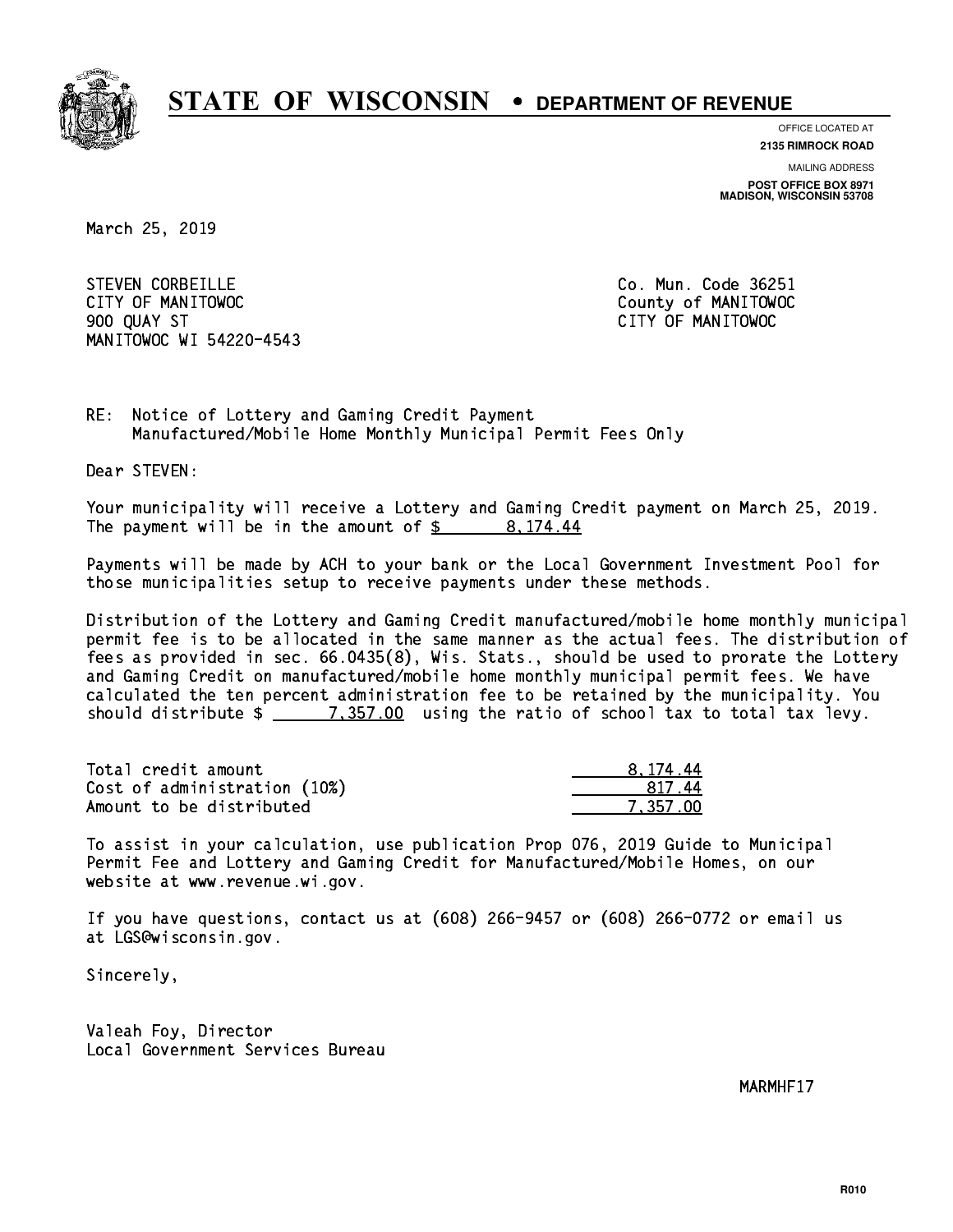

**OFFICE LOCATED AT**

**2135 RIMROCK ROAD**

**MAILING ADDRESS POST OFFICE BOX 8971 MADISON, WISCONSIN 53708**

March 25, 2019

 ROSITA SLEMBARSKI Co. Mun. Code 37048 TOWN OF KNOWLTON County of MARATHON 1256 PARADISE LN TOWN OF KNOWLTON MOSINEE WI 54455-9586

RE: Notice of Lottery and Gaming Credit Payment Manufactured/Mobile Home Monthly Municipal Permit Fees Only

Dear ROSITA:

 Your municipality will receive a Lottery and Gaming Credit payment on March 25, 2019. The payment will be in the amount of  $\frac{2}{3}$  1,519.79

 Payments will be made by ACH to your bank or the Local Government Investment Pool for those municipalities setup to receive payments under these methods.

 Distribution of the Lottery and Gaming Credit manufactured/mobile home monthly municipal permit fee is to be allocated in the same manner as the actual fees. The distribution of fees as provided in sec. 66.0435(8), Wis. Stats., should be used to prorate the Lottery and Gaming Credit on manufactured/mobile home monthly municipal permit fees. We have calculated the ten percent administration fee to be retained by the municipality. You should distribute  $\frac{1,367.82}{1,367.82}$  using the ratio of school tax to total tax levy.

| Total credit amount          | 1.519.79 |
|------------------------------|----------|
| Cost of administration (10%) | 151.97   |
| Amount to be distributed     | 1.367.82 |

 To assist in your calculation, use publication Prop 076, 2019 Guide to Municipal Permit Fee and Lottery and Gaming Credit for Manufactured/Mobile Homes, on our website at www.revenue.wi.gov.

 If you have questions, contact us at (608) 266-9457 or (608) 266-0772 or email us at LGS@wisconsin.gov.

Sincerely,

 Valeah Foy, Director Local Government Services Bureau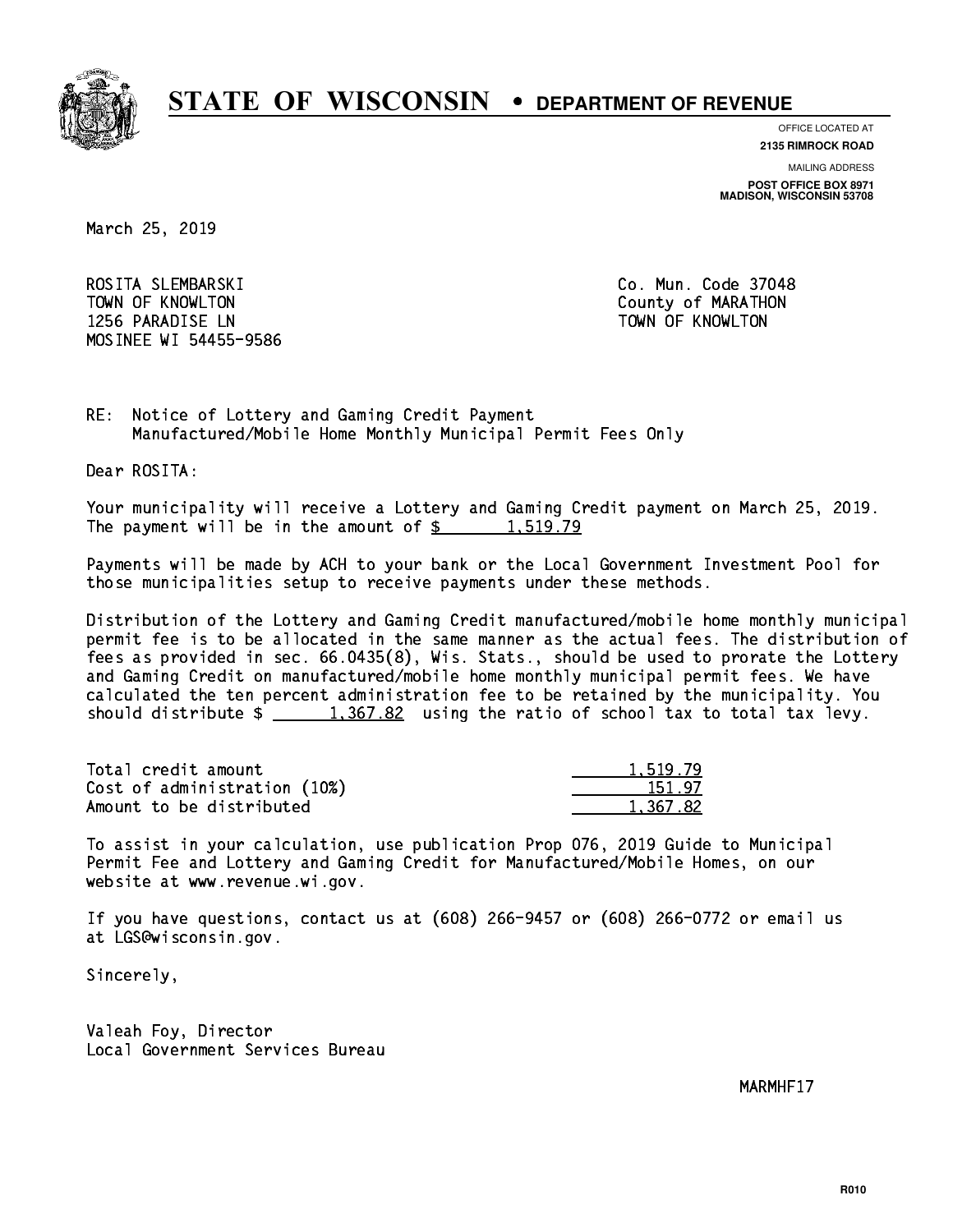

**OFFICE LOCATED AT**

**2135 RIMROCK ROAD**

**MAILING ADDRESS POST OFFICE BOX 8971 MADISON, WISCONSIN 53708**

March 25, 2019

 JULIE KURTH Co. Mun. Code 37058 TOWN OF MOSINEE County of MARATHON 1727 OTTER LN TOWN OF MOSINEE MOSINEE WI 54455-9784

RE: Notice of Lottery and Gaming Credit Payment Manufactured/Mobile Home Monthly Municipal Permit Fees Only

Dear JULIE:

 Your municipality will receive a Lottery and Gaming Credit payment on March 25, 2019. The payment will be in the amount of  $\frac{2}{3}$  4,107.60

 Payments will be made by ACH to your bank or the Local Government Investment Pool for those municipalities setup to receive payments under these methods.

 Distribution of the Lottery and Gaming Credit manufactured/mobile home monthly municipal permit fee is to be allocated in the same manner as the actual fees. The distribution of fees as provided in sec. 66.0435(8), Wis. Stats., should be used to prorate the Lottery and Gaming Credit on manufactured/mobile home monthly municipal permit fees. We have calculated the ten percent administration fee to be retained by the municipality. You should distribute  $\frac{2}{2}$   $\frac{3.696.84}{2}$  using the ratio of school tax to total tax levy.

| Total credit amount          | 4,107.60 |
|------------------------------|----------|
| Cost of administration (10%) | 410.76   |
| Amount to be distributed     | 3.696.84 |

 To assist in your calculation, use publication Prop 076, 2019 Guide to Municipal Permit Fee and Lottery and Gaming Credit for Manufactured/Mobile Homes, on our website at www.revenue.wi.gov.

 If you have questions, contact us at (608) 266-9457 or (608) 266-0772 or email us at LGS@wisconsin.gov.

Sincerely,

 Valeah Foy, Director Local Government Services Bureau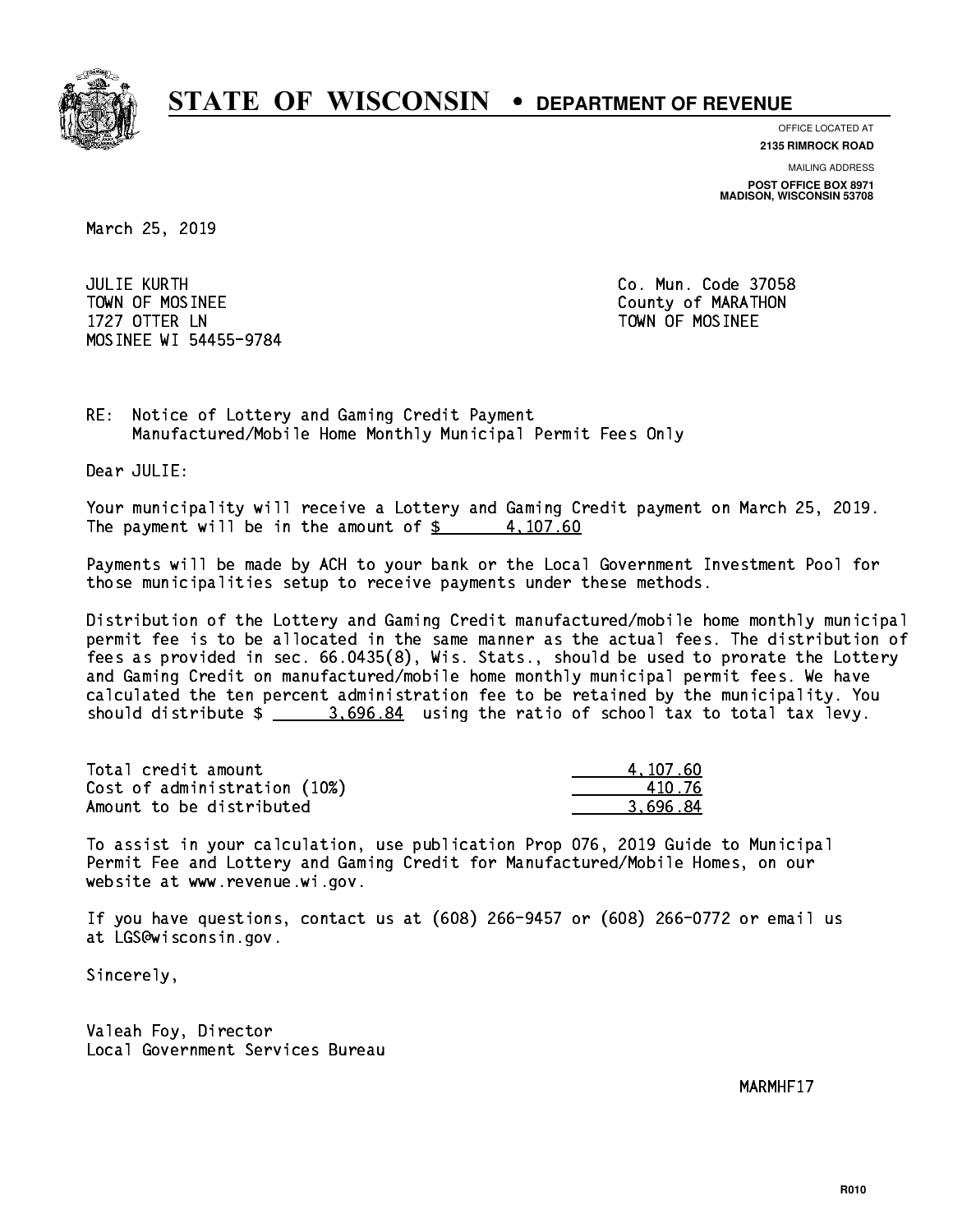

**OFFICE LOCATED AT**

**2135 RIMROCK ROAD**

**MAILING ADDRESS POST OFFICE BOX 8971 MADISON, WISCONSIN 53708**

March 25, 2019

 FAYE ZERNICKE Co. Mun. Code 37076 TOWN OF STETTIN COUNTY OF MARATHON 11012 EVERGREEN DRIVE TOWN OF STETTIN WAUSAU WI 54401

RE: Notice of Lottery and Gaming Credit Payment Manufactured/Mobile Home Monthly Municipal Permit Fees Only

Dear FAYE:

 Your municipality will receive a Lottery and Gaming Credit payment on March 25, 2019. The payment will be in the amount of  $\frac{2}{3}$  2,869.82

 Payments will be made by ACH to your bank or the Local Government Investment Pool for those municipalities setup to receive payments under these methods.

 Distribution of the Lottery and Gaming Credit manufactured/mobile home monthly municipal permit fee is to be allocated in the same manner as the actual fees. The distribution of fees as provided in sec. 66.0435(8), Wis. Stats., should be used to prorate the Lottery and Gaming Credit on manufactured/mobile home monthly municipal permit fees. We have calculated the ten percent administration fee to be retained by the municipality. You should distribute  $\frac{2.582.84}{2.582.84}$  using the ratio of school tax to total tax levy.

| Total credit amount          | 2.869.82 |
|------------------------------|----------|
| Cost of administration (10%) | 286.98   |
| Amount to be distributed     | 2.582.84 |

 To assist in your calculation, use publication Prop 076, 2019 Guide to Municipal Permit Fee and Lottery and Gaming Credit for Manufactured/Mobile Homes, on our website at www.revenue.wi.gov.

 If you have questions, contact us at (608) 266-9457 or (608) 266-0772 or email us at LGS@wisconsin.gov.

Sincerely,

 Valeah Foy, Director Local Government Services Bureau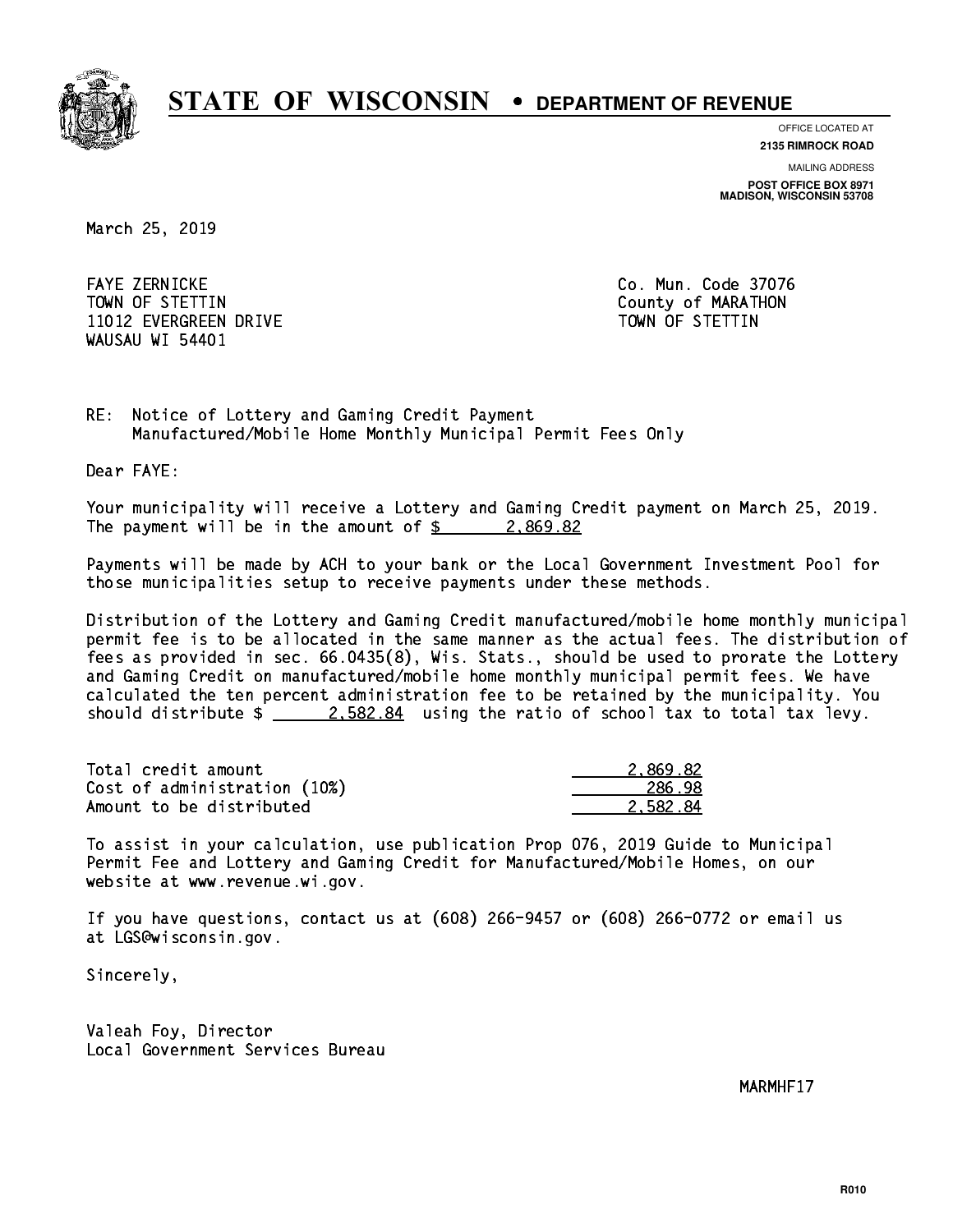

**OFFICE LOCATED AT**

**2135 RIMROCK ROAD**

**MAILING ADDRESS POST OFFICE BOX 8971 MADISON, WISCONSIN 53708**

March 25, 2019

LISA CZECH VILLAGE OF ATHENS County of MARATHON PO BOX 220 VILLAGE OF ATHENS ATHENS WI 54411-0220

Co. Mun. Code 37102

RE: Notice of Lottery and Gaming Credit Payment Manufactured/Mobile Home Monthly Municipal Permit Fees Only

Dear LISA:

 Your municipality will receive a Lottery and Gaming Credit payment on March 25, 2019. The payment will be in the amount of  $\frac{2}{3}$  616.30

 Payments will be made by ACH to your bank or the Local Government Investment Pool for those municipalities setup to receive payments under these methods.

 Distribution of the Lottery and Gaming Credit manufactured/mobile home monthly municipal permit fee is to be allocated in the same manner as the actual fees. The distribution of fees as provided in sec. 66.0435(8), Wis. Stats., should be used to prorate the Lottery and Gaming Credit on manufactured/mobile home monthly municipal permit fees. We have calculated the ten percent administration fee to be retained by the municipality. You should distribute  $\frac{2}{1}$   $\frac{554.67}{1000}$  using the ratio of school tax to total tax levy.

| Total credit amount          | 616.30 |
|------------------------------|--------|
| Cost of administration (10%) | 61.63  |
| Amount to be distributed     | 554.67 |

| 616.30       |
|--------------|
| 61.63        |
| 4.67<br>SE a |

 To assist in your calculation, use publication Prop 076, 2019 Guide to Municipal Permit Fee and Lottery and Gaming Credit for Manufactured/Mobile Homes, on our website at www.revenue.wi.gov.

 If you have questions, contact us at (608) 266-9457 or (608) 266-0772 or email us at LGS@wisconsin.gov.

Sincerely,

 Valeah Foy, Director Local Government Services Bureau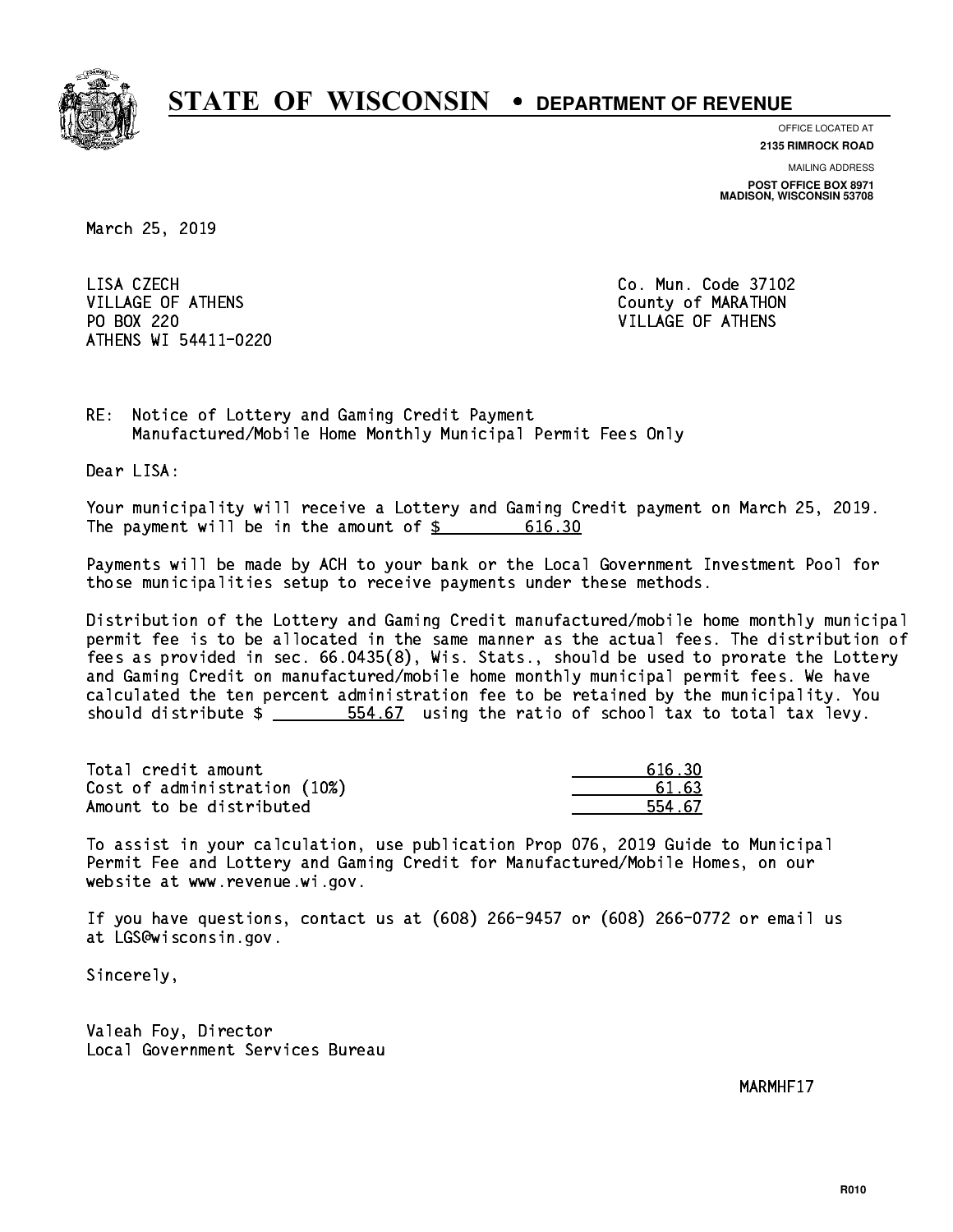

**OFFICE LOCATED AT**

**2135 RIMROCK ROAD**

**MAILING ADDRESS POST OFFICE BOX 8971 MADISON, WISCONSIN 53708**

March 25, 2019

JENNIFER LOPEZ VILLAGE OF EDGAR County of MARATHON PO BOX 67 VILLAGE OF EDGAR EDGAR WI 54426-0067

Co. Mun. Code 37121

RE: Notice of Lottery and Gaming Credit Payment Manufactured/Mobile Home Monthly Municipal Permit Fees Only

Dear JENNIFER:

 Your municipality will receive a Lottery and Gaming Credit payment on March 25, 2019. The payment will be in the amount of  $\frac{2}{3}$  8,200.68

 Payments will be made by ACH to your bank or the Local Government Investment Pool for those municipalities setup to receive payments under these methods.

 Distribution of the Lottery and Gaming Credit manufactured/mobile home monthly municipal permit fee is to be allocated in the same manner as the actual fees. The distribution of fees as provided in sec. 66.0435(8), Wis. Stats., should be used to prorate the Lottery and Gaming Credit on manufactured/mobile home monthly municipal permit fees. We have calculated the ten percent administration fee to be retained by the municipality. You should distribute  $\frac{2}{2}$   $\frac{7,380.62}{2}$  using the ratio of school tax to total tax levy.

| Total credit amount          | 8,200.68 |
|------------------------------|----------|
| Cost of administration (10%) | 820.06   |
| Amount to be distributed     | 7.380.62 |

 To assist in your calculation, use publication Prop 076, 2019 Guide to Municipal Permit Fee and Lottery and Gaming Credit for Manufactured/Mobile Homes, on our website at www.revenue.wi.gov.

 If you have questions, contact us at (608) 266-9457 or (608) 266-0772 or email us at LGS@wisconsin.gov.

Sincerely,

 Valeah Foy, Director Local Government Services Bureau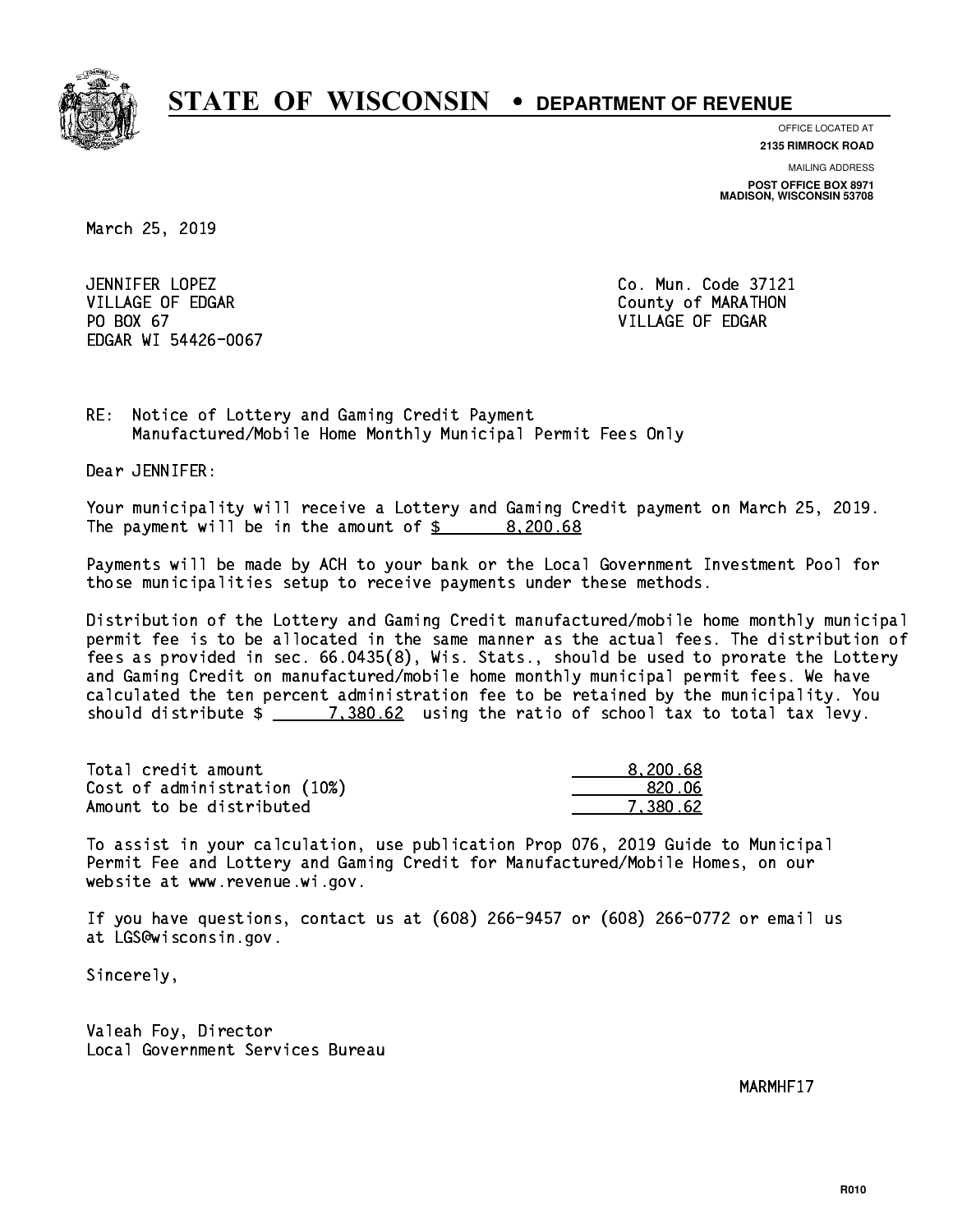

**OFFICE LOCATED AT 2135 RIMROCK ROAD**

**MAILING ADDRESS POST OFFICE BOX 8971 MADISON, WISCONSIN 53708**

March 25, 2019

EMILY LEY, VILLAGE TREAS CO. Mun. Code 37145 VILLAGE OF KRONENWETTER County of MARATHON 1582 KRONENWETTER DR VILLAGE OF KRONENWETTER MOSINEE WI 54455-9003

RE: Notice of Lottery and Gaming Credit Payment Manufactured/Mobile Home Monthly Municipal Permit Fees Only

Dear EMILY:

 Your municipality will receive a Lottery and Gaming Credit payment on March 25, 2019. The payment will be in the amount of  $\frac{24}{2}$ 

 Payments will be made by ACH to your bank or the Local Government Investment Pool for those municipalities setup to receive payments under these methods.

 Distribution of the Lottery and Gaming Credit manufactured/mobile home monthly municipal permit fee is to be allocated in the same manner as the actual fees. The distribution of fees as provided in sec. 66.0435(8), Wis. Stats., should be used to prorate the Lottery and Gaming Credit on manufactured/mobile home monthly municipal permit fees. We have calculated the ten percent administration fee to be retained by the municipality. You should distribute  $\frac{2.176.42}{ }$  using the ratio of school tax to total tax levy.

| Total credit amount          | 2.418.24 |
|------------------------------|----------|
| Cost of administration (10%) | 241.82   |
| Amount to be distributed     | 2.176.42 |

 To assist in your calculation, use publication Prop 076, 2019 Guide to Municipal Permit Fee and Lottery and Gaming Credit for Manufactured/Mobile Homes, on our website at www.revenue.wi.gov.

 If you have questions, contact us at (608) 266-9457 or (608) 266-0772 or email us at LGS@wisconsin.gov.

Sincerely,

 Valeah Foy, Director Local Government Services Bureau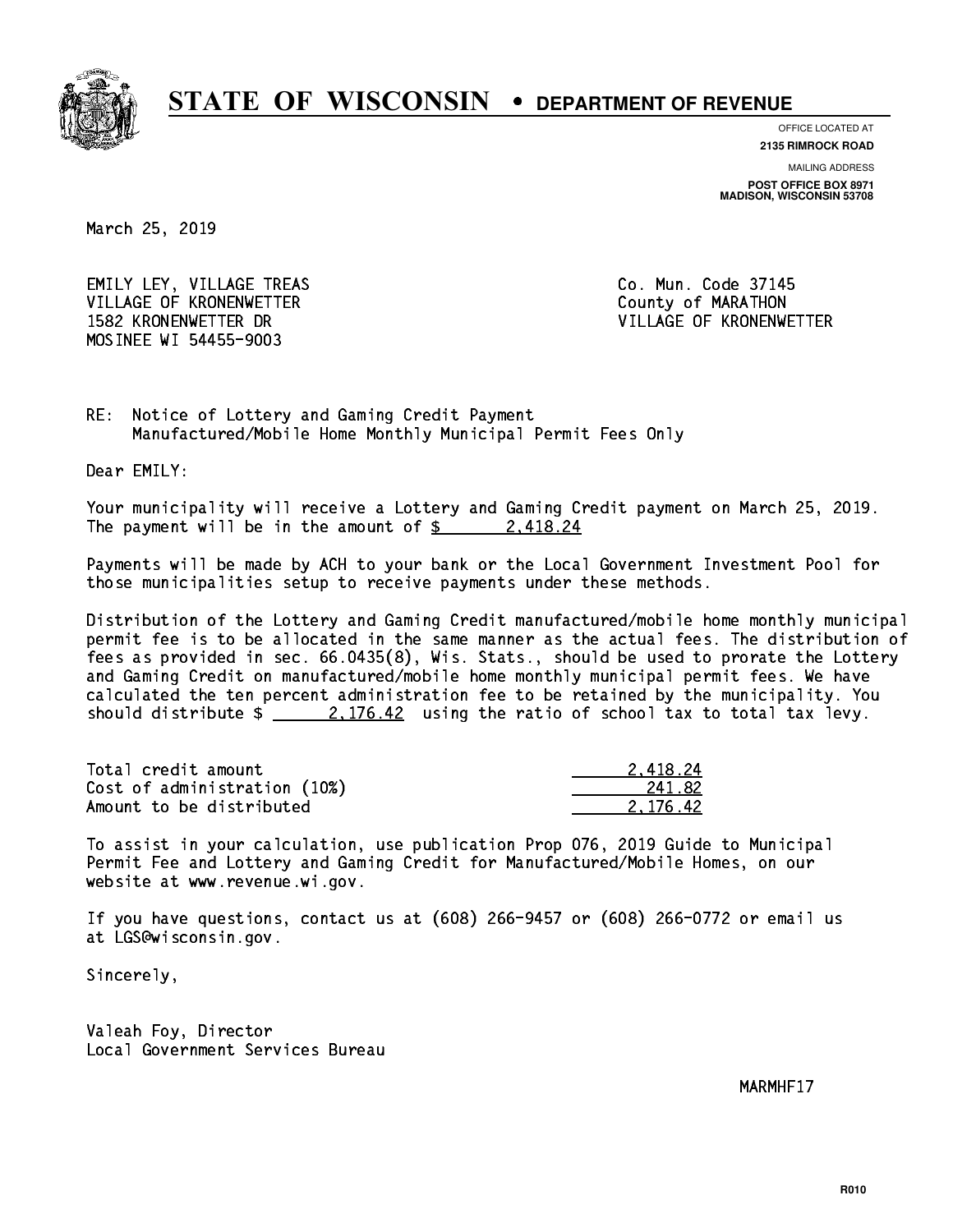

**OFFICE LOCATED AT 2135 RIMROCK ROAD**

**MAILING ADDRESS POST OFFICE BOX 8971 MADISON, WISCONSIN 53708**

March 25, 2019

ANDREW KURTZ VILLAGE OF MARATHON COUNTY OF MARATHON PO BOX 487 MARATHON WI 54448-0487

Co. Mun. Code 37151 VILLAGE OF MARATHON

RE: Notice of Lottery and Gaming Credit Payment Manufactured/Mobile Home Monthly Municipal Permit Fees Only

Dear ANDREW:

 Your municipality will receive a Lottery and Gaming Credit payment on March 25, 2019. The payment will be in the amount of  $\frac{2}{3}$  1,291.06

 Payments will be made by ACH to your bank or the Local Government Investment Pool for those municipalities setup to receive payments under these methods.

 Distribution of the Lottery and Gaming Credit manufactured/mobile home monthly municipal permit fee is to be allocated in the same manner as the actual fees. The distribution of fees as provided in sec. 66.0435(8), Wis. Stats., should be used to prorate the Lottery and Gaming Credit on manufactured/mobile home monthly municipal permit fees. We have calculated the ten percent administration fee to be retained by the municipality. You should distribute  $\frac{1,161.96}{2}$  using the ratio of school tax to total tax levy.

| Total credit amount          | 1,291.06 |
|------------------------------|----------|
| Cost of administration (10%) | 129.10   |
| Amount to be distributed     | 1,161.96 |

 To assist in your calculation, use publication Prop 076, 2019 Guide to Municipal Permit Fee and Lottery and Gaming Credit for Manufactured/Mobile Homes, on our website at www.revenue.wi.gov.

 If you have questions, contact us at (608) 266-9457 or (608) 266-0772 or email us at LGS@wisconsin.gov.

Sincerely,

 Valeah Foy, Director Local Government Services Bureau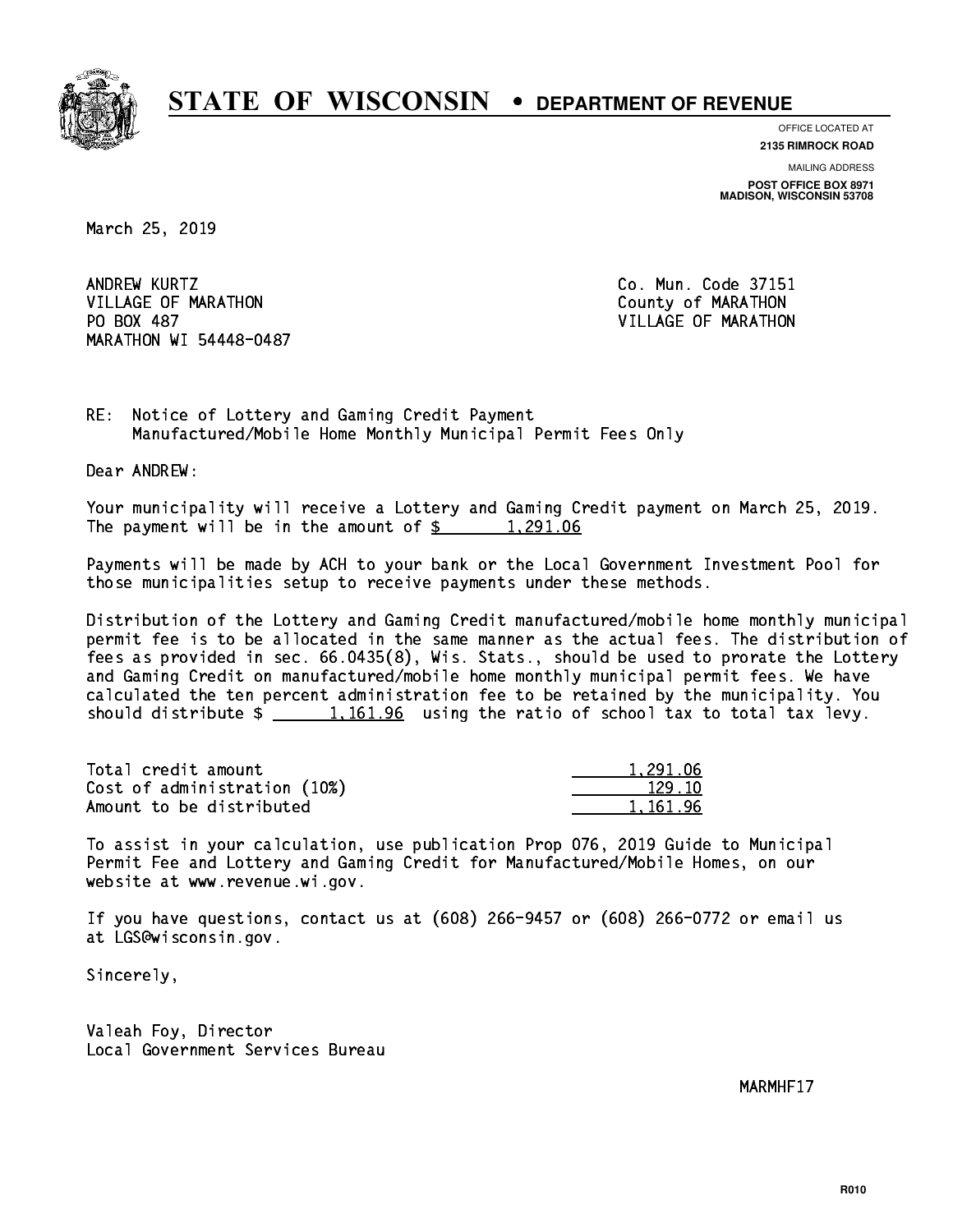

**OFFICE LOCATED AT 2135 RIMROCK ROAD**

**MAILING ADDRESS POST OFFICE BOX 8971 MADISON, WISCONSIN 53708**

March 25, 2019

PAUL HENSCH VILLAGE OF SPENCER COUNTY OF MARATHON PO BOX 360 VILLAGE OF SPENCER SPENCER WI 54479-0360

Co. Mun. Code 37181

RE: Notice of Lottery and Gaming Credit Payment Manufactured/Mobile Home Monthly Municipal Permit Fees Only

Dear PAUL:

 Your municipality will receive a Lottery and Gaming Credit payment on March 25, 2019. The payment will be in the amount of  $\frac{2}{3}$  3,403.80

 Payments will be made by ACH to your bank or the Local Government Investment Pool for those municipalities setup to receive payments under these methods.

 Distribution of the Lottery and Gaming Credit manufactured/mobile home monthly municipal permit fee is to be allocated in the same manner as the actual fees. The distribution of fees as provided in sec. 66.0435(8), Wis. Stats., should be used to prorate the Lottery and Gaming Credit on manufactured/mobile home monthly municipal permit fees. We have calculated the ten percent administration fee to be retained by the municipality. You should distribute  $\frac{2}{2}$   $\frac{3.063.42}{2}$  using the ratio of school tax to total tax levy.

| Total credit amount          | 3.403.80 |
|------------------------------|----------|
| Cost of administration (10%) | 340.38   |
| Amount to be distributed     | 3.063.42 |

 To assist in your calculation, use publication Prop 076, 2019 Guide to Municipal Permit Fee and Lottery and Gaming Credit for Manufactured/Mobile Homes, on our website at www.revenue.wi.gov.

 If you have questions, contact us at (608) 266-9457 or (608) 266-0772 or email us at LGS@wisconsin.gov.

Sincerely,

 Valeah Foy, Director Local Government Services Bureau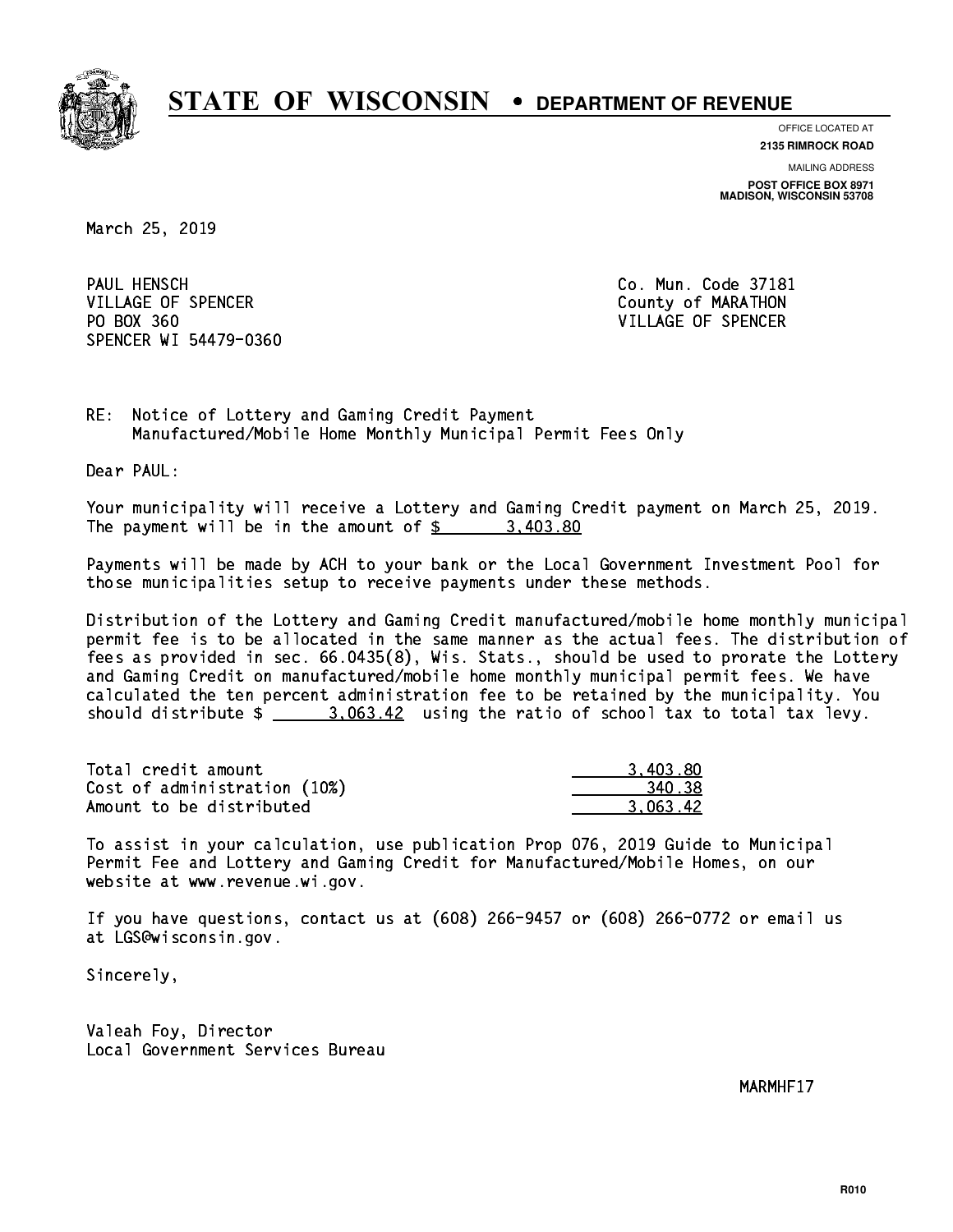

**OFFICE LOCATED AT**

**2135 RIMROCK ROAD**

**MAILING ADDRESS POST OFFICE BOX 8971 MADISON, WISCONSIN 53708**

March 25, 2019

ROSEANN JOHNSON CO. Mun. Code 37182 VILLAGE OF STRATFORD County of MARATHON PO BOX 12 STRATFORD WI 54484-0012

VILLAGE OF STRATFORD

RE: Notice of Lottery and Gaming Credit Payment Manufactured/Mobile Home Monthly Municipal Permit Fees Only

Dear ROSEANN:

 Your municipality will receive a Lottery and Gaming Credit payment on March 25, 2019. The payment will be in the amount of  $\frac{2}{3}$  2, 134.44

 Payments will be made by ACH to your bank or the Local Government Investment Pool for those municipalities setup to receive payments under these methods.

 Distribution of the Lottery and Gaming Credit manufactured/mobile home monthly municipal permit fee is to be allocated in the same manner as the actual fees. The distribution of fees as provided in sec. 66.0435(8), Wis. Stats., should be used to prorate the Lottery and Gaming Credit on manufactured/mobile home monthly municipal permit fees. We have calculated the ten percent administration fee to be retained by the municipality. You should distribute  $\frac{1,921.00}{1,921.00}$  using the ratio of school tax to total tax levy.

| Total credit amount          | 2.134.44 |
|------------------------------|----------|
| Cost of administration (10%) | -213.44  |
| Amount to be distributed     | 1.921.00 |

 To assist in your calculation, use publication Prop 076, 2019 Guide to Municipal Permit Fee and Lottery and Gaming Credit for Manufactured/Mobile Homes, on our website at www.revenue.wi.gov.

 If you have questions, contact us at (608) 266-9457 or (608) 266-0772 or email us at LGS@wisconsin.gov.

Sincerely,

 Valeah Foy, Director Local Government Services Bureau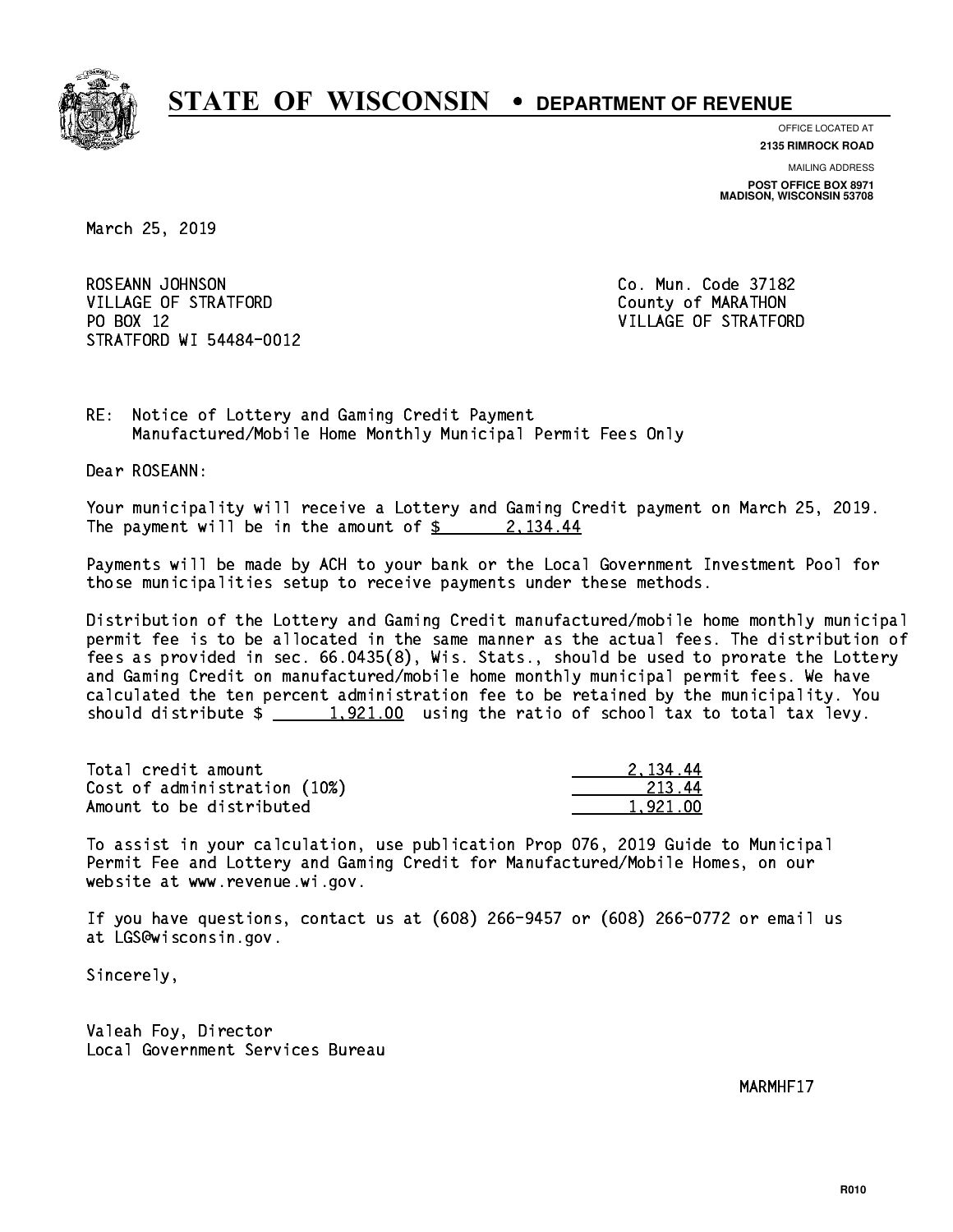

**OFFICE LOCATED AT**

**2135 RIMROCK ROAD**

**MAILING ADDRESS**

**POST OFFICE BOX 8971 MADISON, WISCONSIN 53708**

March 25, 2019

 JESSICA TRAUTMAN Co. Mun. Code 37192 5500 SCHOFIELD AVE VILLAGE OF WESTON WESTON WI 54476

VILLAGE OF WESTON COUNTY OF MARATHON

RE: Notice of Lottery and Gaming Credit Payment Manufactured/Mobile Home Monthly Municipal Permit Fees Only

Dear JESSICA:

 Your municipality will receive a Lottery and Gaming Credit payment on March 25, 2019. The payment will be in the amount of  $\frac{2}{3}$  8,756.64

 Payments will be made by ACH to your bank or the Local Government Investment Pool for those municipalities setup to receive payments under these methods.

 Distribution of the Lottery and Gaming Credit manufactured/mobile home monthly municipal permit fee is to be allocated in the same manner as the actual fees. The distribution of fees as provided in sec. 66.0435(8), Wis. Stats., should be used to prorate the Lottery and Gaming Credit on manufactured/mobile home monthly municipal permit fees. We have calculated the ten percent administration fee to be retained by the municipality. You should distribute  $\frac{2}{2}$   $\frac{7,880.98}{2}$  using the ratio of school tax to total tax levy.

| Total credit amount          | 8.756.64 |
|------------------------------|----------|
| Cost of administration (10%) | 875.66   |
| Amount to be distributed     | 7.880.98 |

 To assist in your calculation, use publication Prop 076, 2019 Guide to Municipal Permit Fee and Lottery and Gaming Credit for Manufactured/Mobile Homes, on our website at www.revenue.wi.gov.

 If you have questions, contact us at (608) 266-9457 or (608) 266-0772 or email us at LGS@wisconsin.gov.

Sincerely,

 Valeah Foy, Director Local Government Services Bureau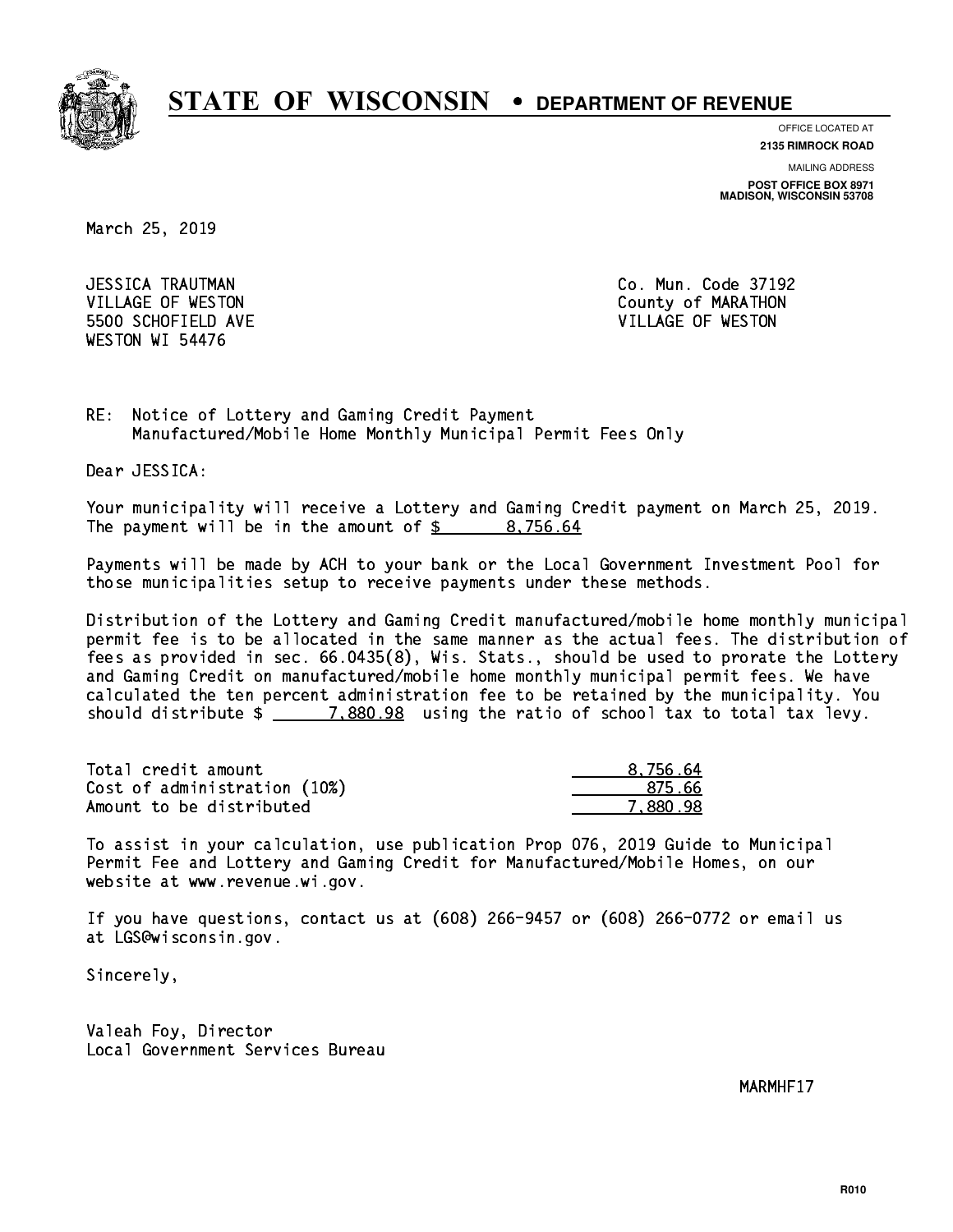

**OFFICE LOCATED AT**

**2135 RIMROCK ROAD**

**MAILING ADDRESS POST OFFICE BOX 8971 MADISON, WISCONSIN 53708**

March 25, 2019

 LOUELLA LUEDTKE Co. Mun. Code 37201 CITY OF ABBOTSFORD County of MARATHON 203 N 1ST STREET CITY OF ABBOTSFORD ABBOTSFORD WI 54405-0589

RE: Notice of Lottery and Gaming Credit Payment Manufactured/Mobile Home Monthly Municipal Permit Fees Only

Dear LOUELLA:

 Your municipality will receive a Lottery and Gaming Credit payment on March 25, 2019. The payment will be in the amount of  $\frac{2}{3}$  7,137.96

 Payments will be made by ACH to your bank or the Local Government Investment Pool for those municipalities setup to receive payments under these methods.

 Distribution of the Lottery and Gaming Credit manufactured/mobile home monthly municipal permit fee is to be allocated in the same manner as the actual fees. The distribution of fees as provided in sec. 66.0435(8), Wis. Stats., should be used to prorate the Lottery and Gaming Credit on manufactured/mobile home monthly municipal permit fees. We have calculated the ten percent administration fee to be retained by the municipality. You should distribute  $\frac{2}{10}$   $\frac{6,424.17}{2}$  using the ratio of school tax to total tax levy.

| Total credit amount          | 7.137.96 |
|------------------------------|----------|
| Cost of administration (10%) | 713.79   |
| Amount to be distributed     | 6.424.17 |

 To assist in your calculation, use publication Prop 076, 2019 Guide to Municipal Permit Fee and Lottery and Gaming Credit for Manufactured/Mobile Homes, on our website at www.revenue.wi.gov.

 If you have questions, contact us at (608) 266-9457 or (608) 266-0772 or email us at LGS@wisconsin.gov.

Sincerely,

 Valeah Foy, Director Local Government Services Bureau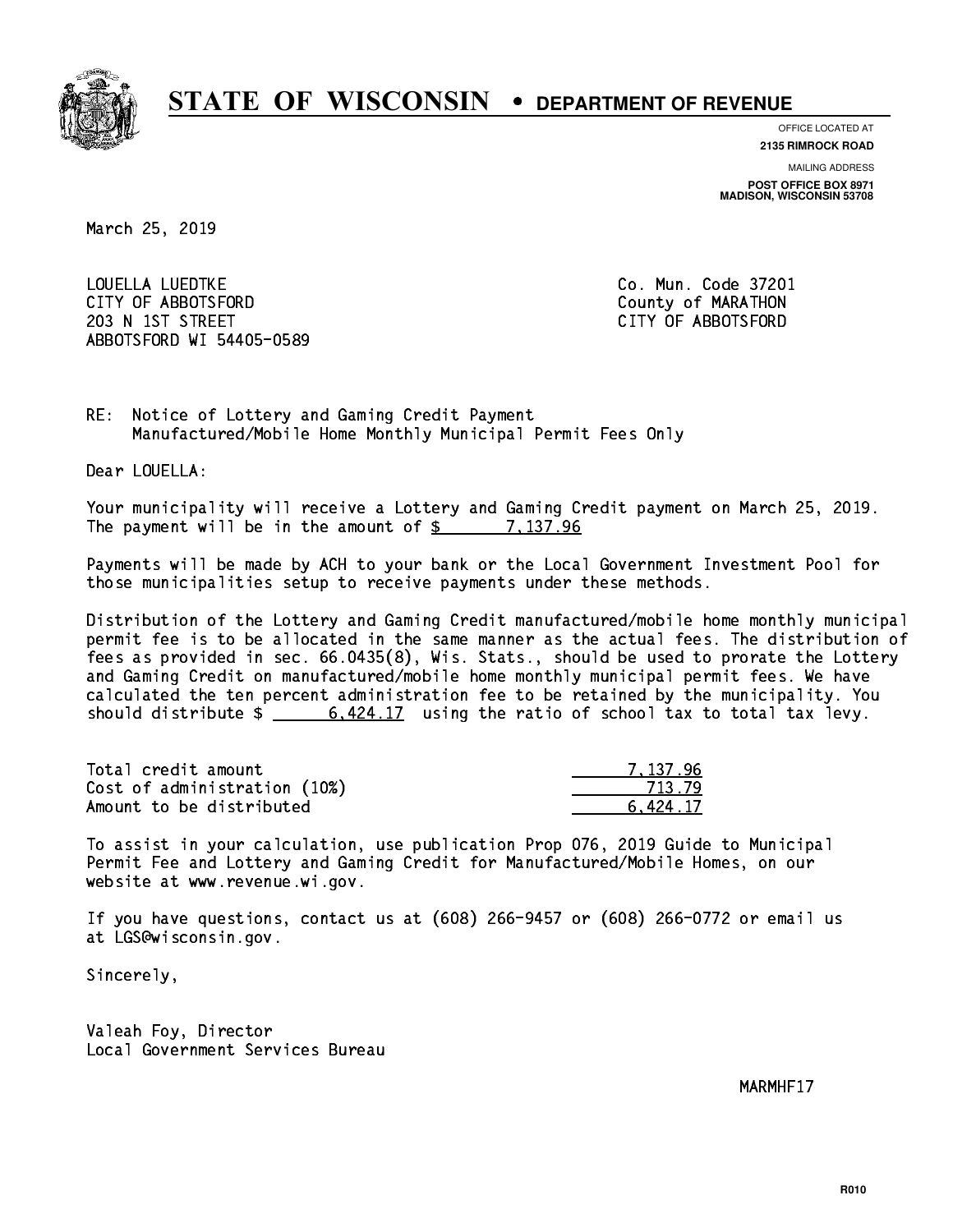

**OFFICE LOCATED AT**

**2135 RIMROCK ROAD**

**MAILING ADDRESS POST OFFICE BOX 8971 MADISON, WISCONSIN 53708**

March 25, 2019

 CONNIE GURTNER Co. Mun. Code 37211 PO BOX 236 PO BOX 236 CITY OF COLBY COLBY WI 54421-0236

CITY OF COLBY COUNTY COUNTY OF COUNTY COUNTY OF MARATHON

RE: Notice of Lottery and Gaming Credit Payment Manufactured/Mobile Home Monthly Municipal Permit Fees Only

Dear CONNIE:

 Your municipality will receive a Lottery and Gaming Credit payment on March 25, 2019. The payment will be in the amount of  $\frac{2071.80}{200}$ 

 Payments will be made by ACH to your bank or the Local Government Investment Pool for those municipalities setup to receive payments under these methods.

 Distribution of the Lottery and Gaming Credit manufactured/mobile home monthly municipal permit fee is to be allocated in the same manner as the actual fees. The distribution of fees as provided in sec. 66.0435(8), Wis. Stats., should be used to prorate the Lottery and Gaming Credit on manufactured/mobile home monthly municipal permit fees. We have calculated the ten percent administration fee to be retained by the municipality. You should distribute  $\frac{1.864.62}{1.864.62}$  using the ratio of school tax to total tax levy.

| Total credit amount          | 2.071.80 |
|------------------------------|----------|
| Cost of administration (10%) | 207.18   |
| Amount to be distributed     | 1.864.62 |

 To assist in your calculation, use publication Prop 076, 2019 Guide to Municipal Permit Fee and Lottery and Gaming Credit for Manufactured/Mobile Homes, on our website at www.revenue.wi.gov.

 If you have questions, contact us at (608) 266-9457 or (608) 266-0772 or email us at LGS@wisconsin.gov.

Sincerely,

 Valeah Foy, Director Local Government Services Bureau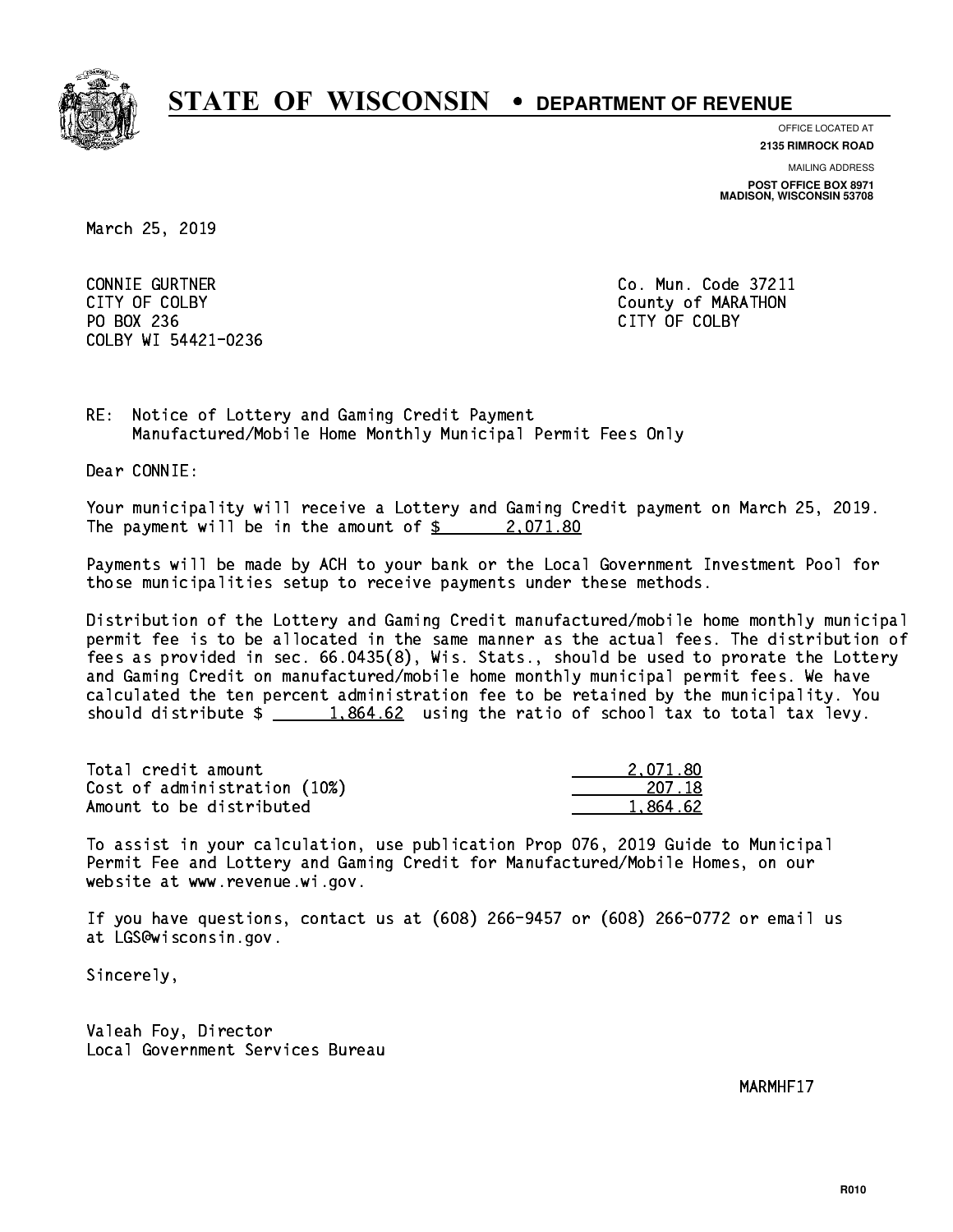

**OFFICE LOCATED AT**

**2135 RIMROCK ROAD**

**MAILING ADDRESS POST OFFICE BOX 8971 MADISON, WISCONSIN 53708**

March 25, 2019

 LISA QUINN Co. Mun. Code 37281 CITY OF SCHOFIELD County of MARATHON 200 PARK ST CITY OF SCHOFIELD SCHOFIELD WI 54476-1164

RE: Notice of Lottery and Gaming Credit Payment Manufactured/Mobile Home Monthly Municipal Permit Fees Only

Dear LISA:

 Your municipality will receive a Lottery and Gaming Credit payment on March 25, 2019. The payment will be in the amount of  $\frac{2}{3}$  816.36

 Payments will be made by ACH to your bank or the Local Government Investment Pool for those municipalities setup to receive payments under these methods.

 Distribution of the Lottery and Gaming Credit manufactured/mobile home monthly municipal permit fee is to be allocated in the same manner as the actual fees. The distribution of fees as provided in sec. 66.0435(8), Wis. Stats., should be used to prorate the Lottery and Gaming Credit on manufactured/mobile home monthly municipal permit fees. We have calculated the ten percent administration fee to be retained by the municipality. You should distribute  $\frac{2}{2}$   $\frac{734.73}{2}$  using the ratio of school tax to total tax levy.

Total credit amount Cost of administration (10%) Amount to be distributed

| 81636     |
|-----------|
| 163       |
| 7<br>- 73 |

 To assist in your calculation, use publication Prop 076, 2019 Guide to Municipal Permit Fee and Lottery and Gaming Credit for Manufactured/Mobile Homes, on our website at www.revenue.wi.gov.

 If you have questions, contact us at (608) 266-9457 or (608) 266-0772 or email us at LGS@wisconsin.gov.

Sincerely,

 Valeah Foy, Director Local Government Services Bureau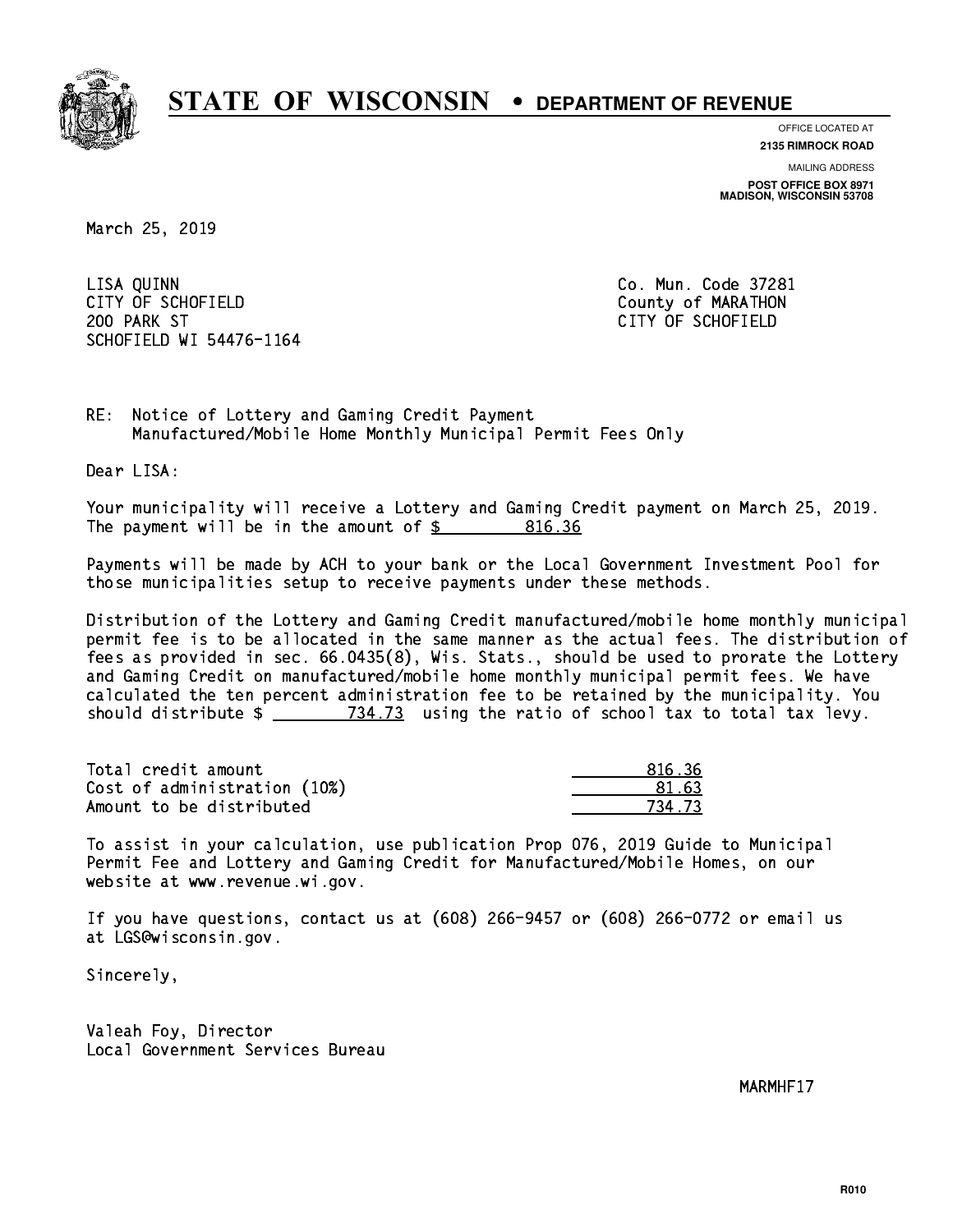

**OFFICE LOCATED AT**

**2135 RIMROCK ROAD**

**MAILING ADDRESS**

**POST OFFICE BOX 8971 MADISON, WISCONSIN 53708**

March 25, 2019

WAUSAU WI 54403

 MARYANNE GROAT Co. Mun. Code 37291 CITY OF WAUSAU COUNTY OF MARATHON 407 GRANT ST CITY OF WAUSAU

RE: Notice of Lottery and Gaming Credit Payment Manufactured/Mobile Home Monthly Municipal Permit Fees Only

Dear MARYANNE:

 Your municipality will receive a Lottery and Gaming Credit payment on March 25, 2019. The payment will be in the amount of  $\frac{2}{3}$  11,439.60

 Payments will be made by ACH to your bank or the Local Government Investment Pool for those municipalities setup to receive payments under these methods.

 Distribution of the Lottery and Gaming Credit manufactured/mobile home monthly municipal permit fee is to be allocated in the same manner as the actual fees. The distribution of fees as provided in sec. 66.0435(8), Wis. Stats., should be used to prorate the Lottery and Gaming Credit on manufactured/mobile home monthly municipal permit fees. We have calculated the ten percent administration fee to be retained by the municipality. You should distribute  $\frac{10,295.64}{2}$  using the ratio of school tax to total tax levy.

| Total credit amount          | 11,439.60 |
|------------------------------|-----------|
| Cost of administration (10%) | 1.143.96  |
| Amount to be distributed     | 10.295.64 |

 To assist in your calculation, use publication Prop 076, 2019 Guide to Municipal Permit Fee and Lottery and Gaming Credit for Manufactured/Mobile Homes, on our website at www.revenue.wi.gov.

 If you have questions, contact us at (608) 266-9457 or (608) 266-0772 or email us at LGS@wisconsin.gov.

Sincerely,

 Valeah Foy, Director Local Government Services Bureau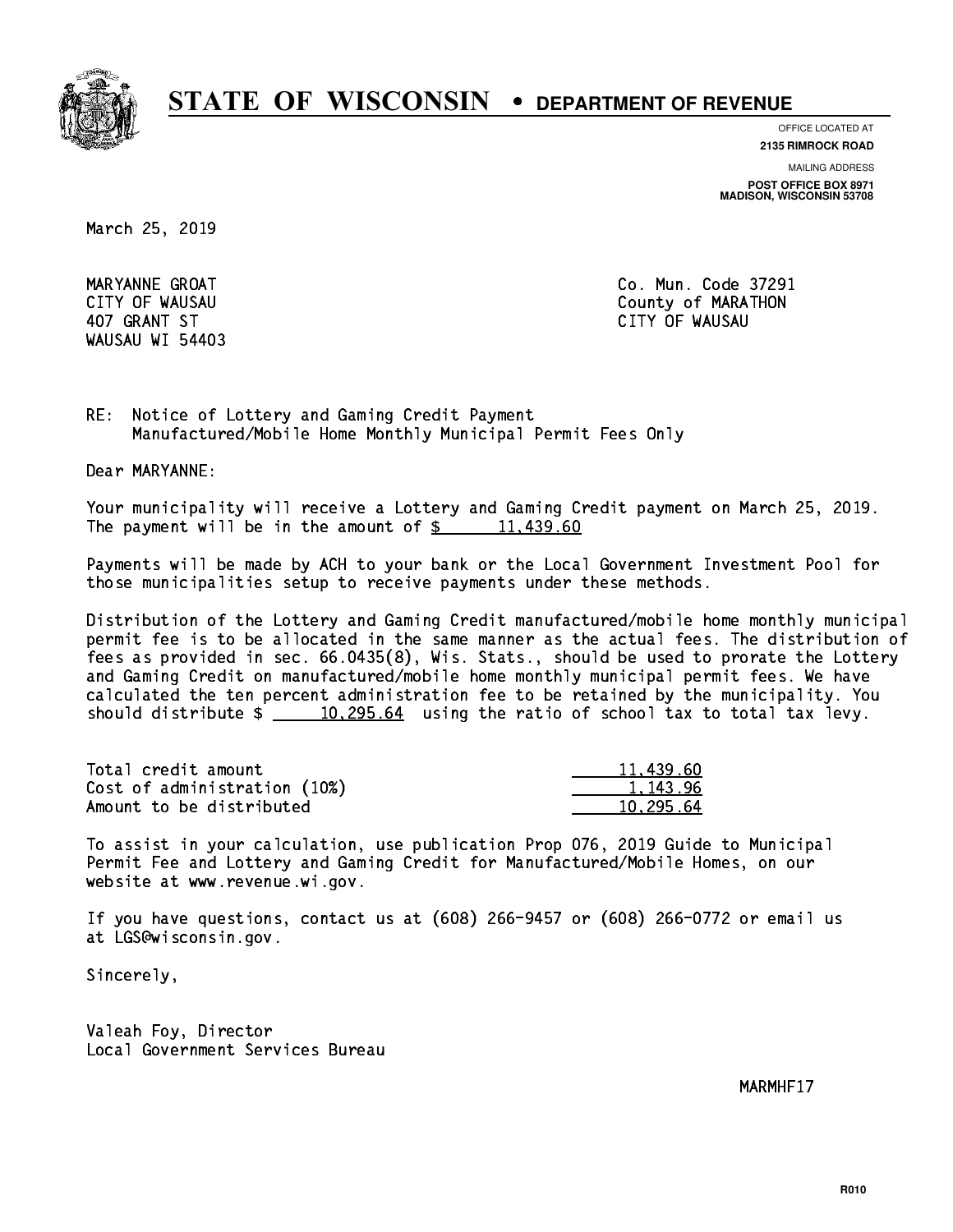

**OFFICE LOCATED AT 2135 RIMROCK ROAD**

**MAILING ADDRESS**

**POST OFFICE BOX 8971 MADISON, WISCONSIN 53708**

March 25, 2019

 WENDELL PHILIPPS Co. Mun. Code 38026 TOWN OF PORTERFIELD **TOWN** OF PORTERFIELD W3108 TWIN CREEK RD TOWN OF PORTERFIELD PORTERFIELD WI 54159-9747

RE: Notice of Lottery and Gaming Credit Payment Manufactured/Mobile Home Monthly Municipal Permit Fees Only

Dear WENDELL:

 Your municipality will receive a Lottery and Gaming Credit payment on March 25, 2019. The payment will be in the amount of  $\frac{2}{3}$  196.13

 Payments will be made by ACH to your bank or the Local Government Investment Pool for those municipalities setup to receive payments under these methods.

 Distribution of the Lottery and Gaming Credit manufactured/mobile home monthly municipal permit fee is to be allocated in the same manner as the actual fees. The distribution of fees as provided in sec. 66.0435(8), Wis. Stats., should be used to prorate the Lottery and Gaming Credit on manufactured/mobile home monthly municipal permit fees. We have calculated the ten percent administration fee to be retained by the municipality. You should distribute  $\frac{2}{2}$   $\frac{176.52}{2}$  using the ratio of school tax to total tax levy.

Total credit amount Cost of administration (10%) Amount to be distributed

| ਂ 13        |
|-------------|
| 61          |
| 5.52<br>17) |

 To assist in your calculation, use publication Prop 076, 2019 Guide to Municipal Permit Fee and Lottery and Gaming Credit for Manufactured/Mobile Homes, on our website at www.revenue.wi.gov.

 If you have questions, contact us at (608) 266-9457 or (608) 266-0772 or email us at LGS@wisconsin.gov.

Sincerely,

 Valeah Foy, Director Local Government Services Bureau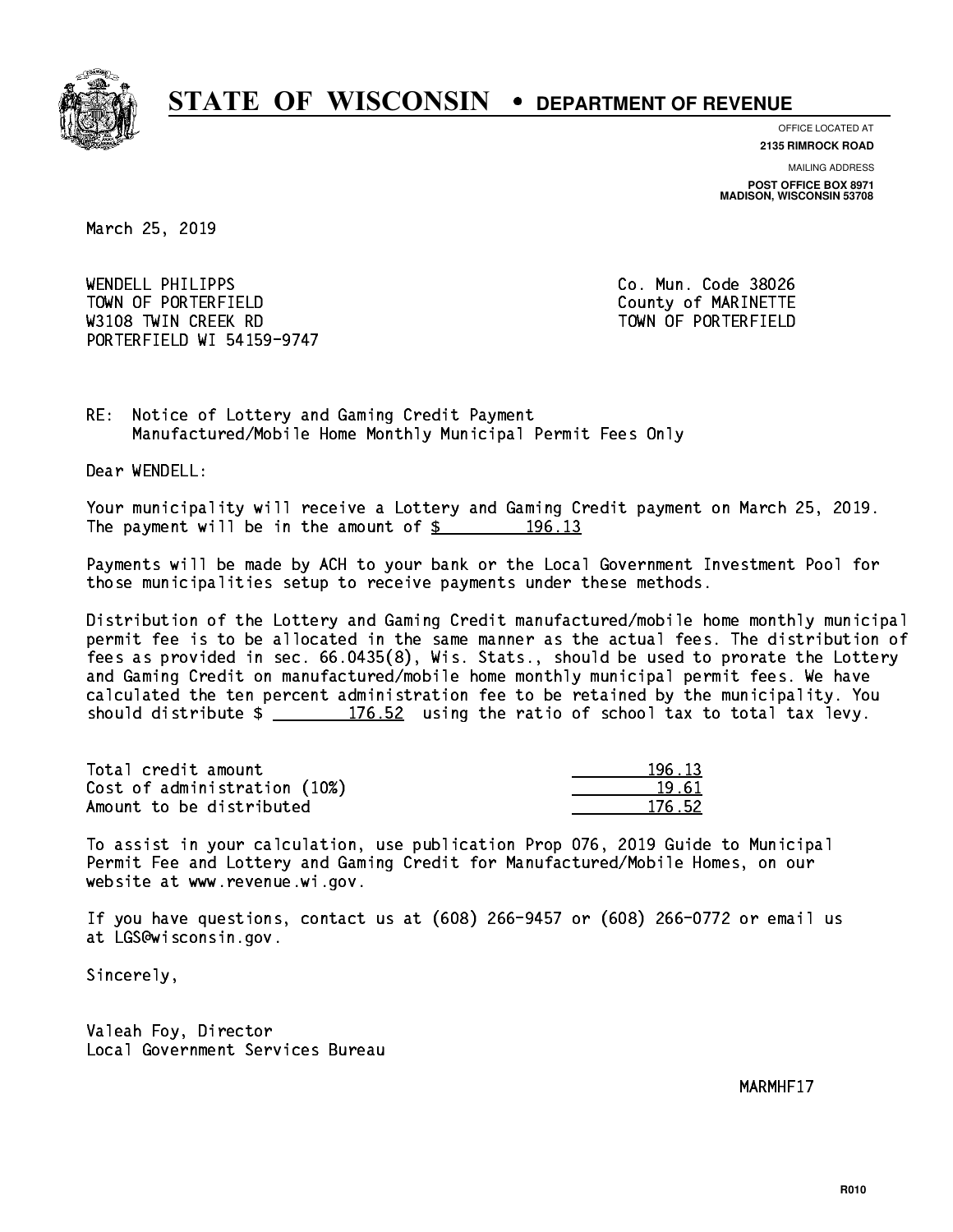

**OFFICE LOCATED AT**

**2135 RIMROCK ROAD**

**MAILING ADDRESS**

**POST OFFICE BOX 8971 MADISON, WISCONSIN 53708**

March 25, 2019

 MARY JANE KEMPKA Co. Mun. Code 38032 TOWN OF STEPHENSON COUNTY OF MARINETTE N6903 N 6TH ST TOWN OF STEPHENSON CRIVITZ WI 54114-9237

RE: Notice of Lottery and Gaming Credit Payment Manufactured/Mobile Home Monthly Municipal Permit Fees Only

Dear MARY JANE:

 Your municipality will receive a Lottery and Gaming Credit payment on March 25, 2019. The payment will be in the amount of \$ 760.44 \_\_\_\_\_\_\_\_\_\_\_\_\_\_\_\_

 Payments will be made by ACH to your bank or the Local Government Investment Pool for those municipalities setup to receive payments under these methods.

 Distribution of the Lottery and Gaming Credit manufactured/mobile home monthly municipal permit fee is to be allocated in the same manner as the actual fees. The distribution of fees as provided in sec. 66.0435(8), Wis. Stats., should be used to prorate the Lottery and Gaming Credit on manufactured/mobile home monthly municipal permit fees. We have calculated the ten percent administration fee to be retained by the municipality. You should distribute  $\frac{2}{1-\frac{684.40}{1-\frac{684.40}{1-\frac{684.40}{1-\frac{684.60}{1-\frac{684.60}{1-\frac{684.60}{1-\frac{684.60}{1-\frac{684.60}{1-\frac{684.60}{1-\frac{684.60}{1-\frac{684.60}{1-\frac{684.60}{1-\frac{684.60}{1-\frac{684.60}{1-\frac{684.60}{1-\frac{684.60}{1-\frac{684.60}{1-\frac{684.60$ 

| Total credit amount          | 760 44 |
|------------------------------|--------|
| Cost of administration (10%) | 76 N4  |
| Amount to be distributed     | 684 40 |

 To assist in your calculation, use publication Prop 076, 2019 Guide to Municipal Permit Fee and Lottery and Gaming Credit for Manufactured/Mobile Homes, on our website at www.revenue.wi.gov.

 If you have questions, contact us at (608) 266-9457 or (608) 266-0772 or email us at LGS@wisconsin.gov.

Sincerely,

 Valeah Foy, Director Local Government Services Bureau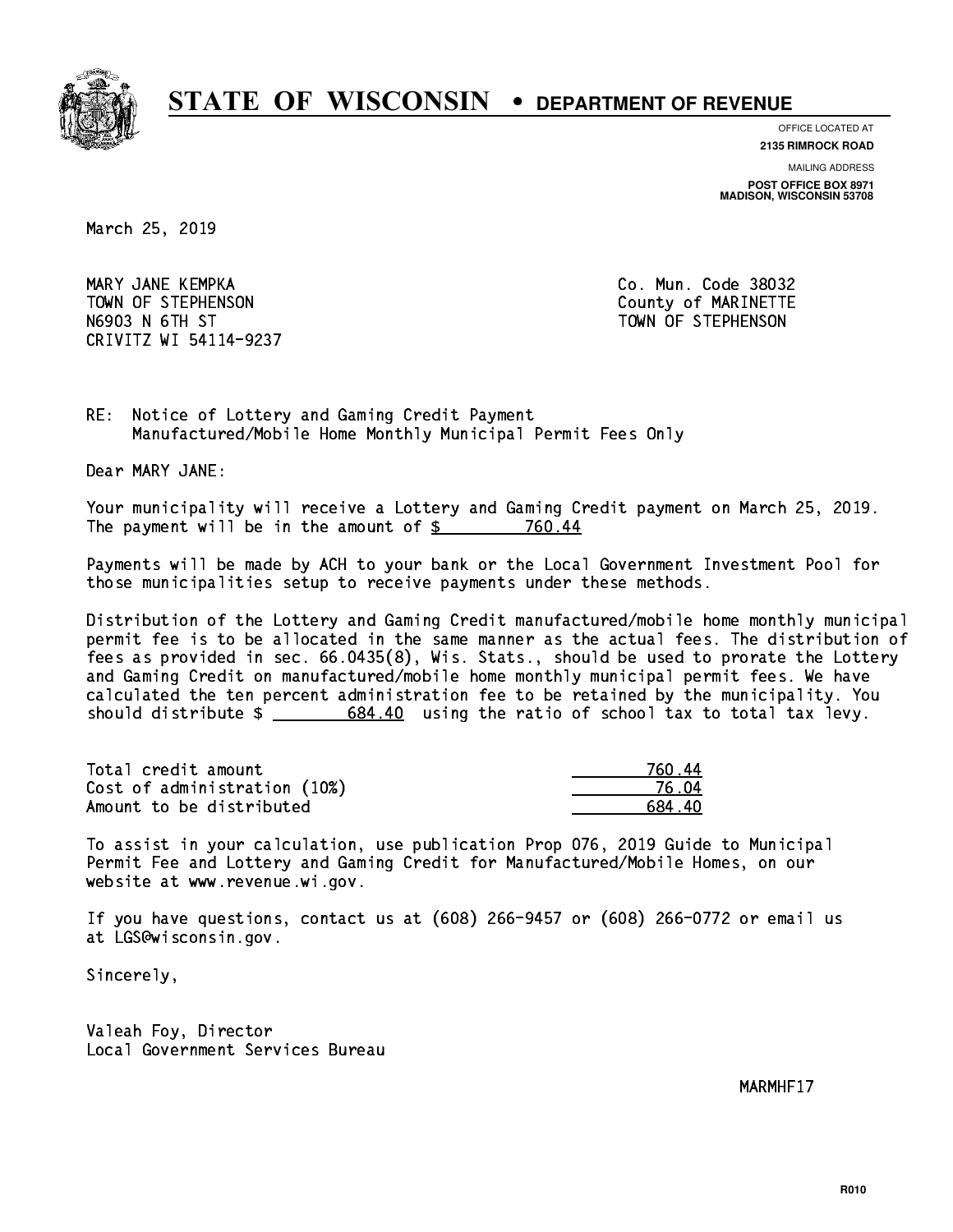

**OFFICE LOCATED AT 2135 RIMROCK ROAD**

**MAILING ADDRESS POST OFFICE BOX 8971 MADISON, WISCONSIN 53708**

March 25, 2019

 MARILYN L. PADGETT Co. Mun. Code 38121 VILLAGE OF CRIVITZ COUNTY COUNTY OF MARINETTE PO BOX 727 VILLAGE OF CRIVITZ CRIVITZ WI 54114-0727

RE: Notice of Lottery and Gaming Credit Payment Manufactured/Mobile Home Monthly Municipal Permit Fees Only

Dear MARILYN:

 Your municipality will receive a Lottery and Gaming Credit payment on March 25, 2019. The payment will be in the amount of  $\frac{291.90}{291.90}$ 

 Payments will be made by ACH to your bank or the Local Government Investment Pool for those municipalities setup to receive payments under these methods.

 Distribution of the Lottery and Gaming Credit manufactured/mobile home monthly municipal permit fee is to be allocated in the same manner as the actual fees. The distribution of fees as provided in sec. 66.0435(8), Wis. Stats., should be used to prorate the Lottery and Gaming Credit on manufactured/mobile home monthly municipal permit fees. We have calculated the ten percent administration fee to be retained by the municipality. You should distribute  $\frac{262.71}{262.71}$  using the ratio of school tax to total tax levy.

Total credit amount 291.90 Cost of administration (10%) Amount to be distributed 262.71

29.19

 To assist in your calculation, use publication Prop 076, 2019 Guide to Municipal Permit Fee and Lottery and Gaming Credit for Manufactured/Mobile Homes, on our website at www.revenue.wi.gov.

 If you have questions, contact us at (608) 266-9457 or (608) 266-0772 or email us at LGS@wisconsin.gov.

Sincerely,

 Valeah Foy, Director Local Government Services Bureau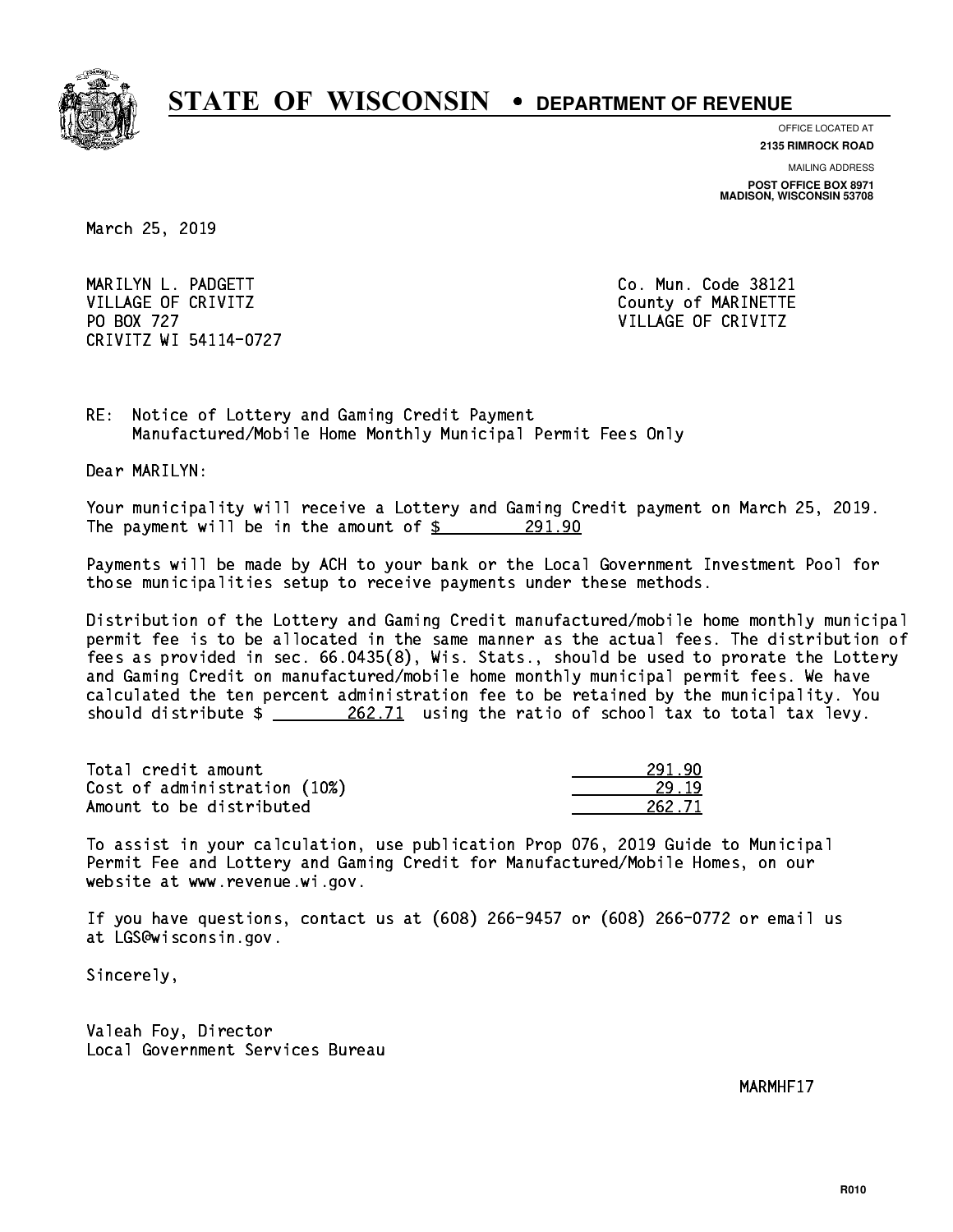

**OFFICE LOCATED AT 2135 RIMROCK ROAD**

**MAILING ADDRESS POST OFFICE BOX 8971 MADISON, WISCONSIN 53708**

March 25, 2019

SARA PULLEN VILLAGE OF WAUSAUKEE COUNTY OF MARINETTE PO BOX 475 WAUSAUKEE WI 54177-0475

Co. Mun. Code 38191 VILLAGE OF WAUSAUKEE

RE: Notice of Lottery and Gaming Credit Payment Manufactured/Mobile Home Monthly Municipal Permit Fees Only

Dear SARA:

 Your municipality will receive a Lottery and Gaming Credit payment on March 25, 2019. The payment will be in the amount of  $\frac{2}{3}$ 50.50

 Payments will be made by ACH to your bank or the Local Government Investment Pool for those municipalities setup to receive payments under these methods.

 Distribution of the Lottery and Gaming Credit manufactured/mobile home monthly municipal permit fee is to be allocated in the same manner as the actual fees. The distribution of fees as provided in sec. 66.0435(8), Wis. Stats., should be used to prorate the Lottery and Gaming Credit on manufactured/mobile home monthly municipal permit fees. We have calculated the ten percent administration fee to be retained by the municipality. You should distribute  $\frac{45.45}{10.45}$  using the ratio of school tax to total tax levy.

Total credit amount Cost of administration (10%) Amount to be distributed

| ьΩ               |
|------------------|
| 5 N5<br>21       |
| , <del>. .</del> |

 To assist in your calculation, use publication Prop 076, 2019 Guide to Municipal Permit Fee and Lottery and Gaming Credit for Manufactured/Mobile Homes, on our website at www.revenue.wi.gov.

 If you have questions, contact us at (608) 266-9457 or (608) 266-0772 or email us at LGS@wisconsin.gov.

Sincerely,

 Valeah Foy, Director Local Government Services Bureau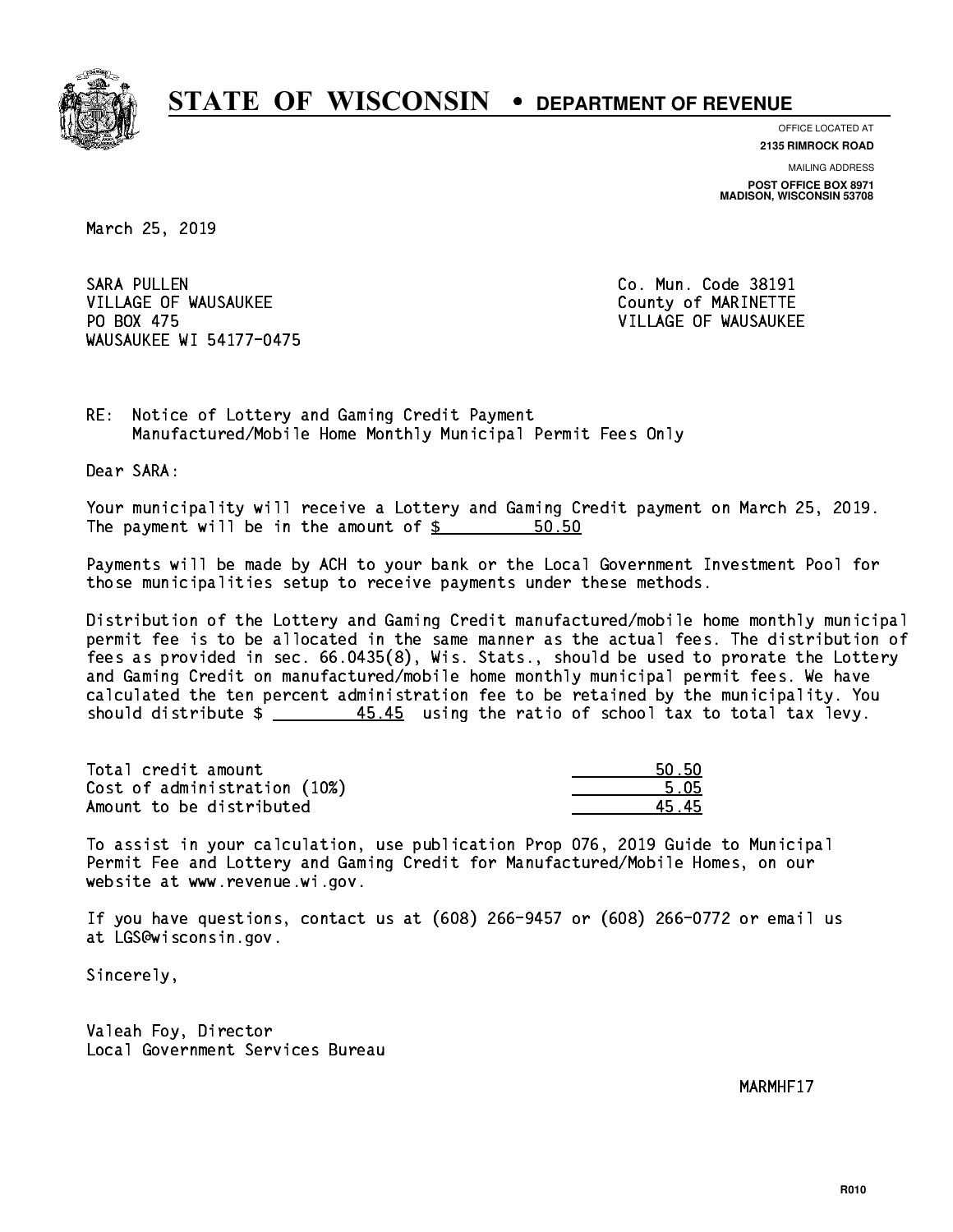

**OFFICE LOCATED AT**

**2135 RIMROCK ROAD**

**MAILING ADDRESS POST OFFICE BOX 8971 MADISON, WISCONSIN 53708**

March 25, 2019

JACQUELINE MILLER Co. Mun. Code 38251 CITY OF MARINETTE COUNTY COUNTY OF MARINETTE 1905 HALL AVE CITY OF MARINETTE MARINETTE WI 54143-1716

RE: Notice of Lottery and Gaming Credit Payment Manufactured/Mobile Home Monthly Municipal Permit Fees Only

Dear JACQUELINE:

 Your municipality will receive a Lottery and Gaming Credit payment on March 25, 2019. The payment will be in the amount of  $\frac{2}{3}$  30,487.44

 Payments will be made by ACH to your bank or the Local Government Investment Pool for those municipalities setup to receive payments under these methods.

 Distribution of the Lottery and Gaming Credit manufactured/mobile home monthly municipal permit fee is to be allocated in the same manner as the actual fees. The distribution of fees as provided in sec. 66.0435(8), Wis. Stats., should be used to prorate the Lottery and Gaming Credit on manufactured/mobile home monthly municipal permit fees. We have calculated the ten percent administration fee to be retained by the municipality. You should distribute  $\frac{27.438.70}{27.438.70}$  using the ratio of school tax to total tax levy.

| Total credit amount          | 30,487.44 |
|------------------------------|-----------|
| Cost of administration (10%) | 3.048.74  |
| Amount to be distributed     | 27.438.70 |

 To assist in your calculation, use publication Prop 076, 2019 Guide to Municipal Permit Fee and Lottery and Gaming Credit for Manufactured/Mobile Homes, on our website at www.revenue.wi.gov.

 If you have questions, contact us at (608) 266-9457 or (608) 266-0772 or email us at LGS@wisconsin.gov.

Sincerely,

 Valeah Foy, Director Local Government Services Bureau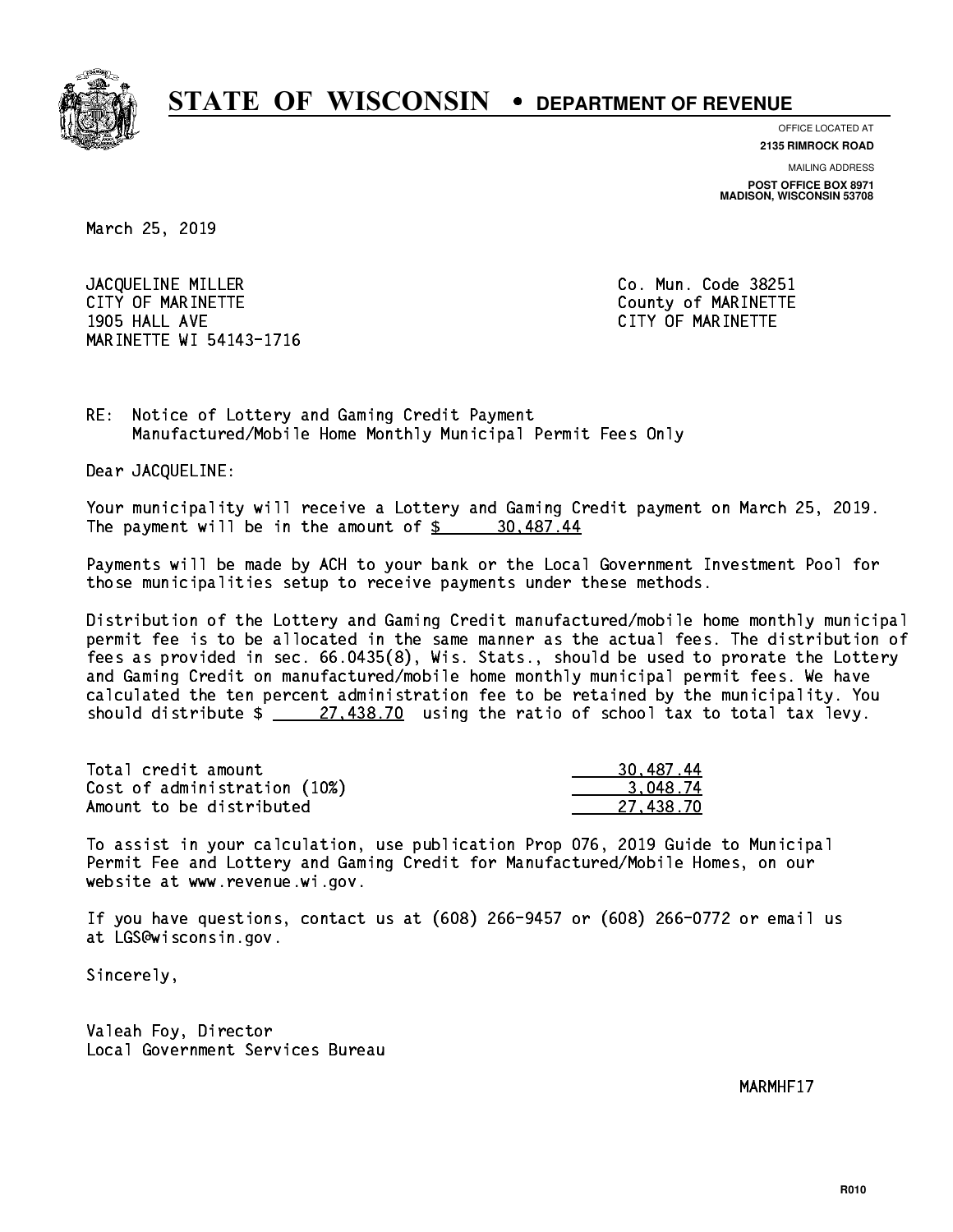

**OFFICE LOCATED AT**

**2135 RIMROCK ROAD**

**MAILING ADDRESS**

**POST OFFICE BOX 8971 MADISON, WISCONSIN 53708**

March 25, 2019

**TAMMY KASAL**  CITY OF PESHTIGO County of MARINETTE 331 FRENCH ST SUITE A CITY OF PESHTIGO PESHTIGO WI 54157-1219

Co. Mun. Code 38271

RE: Notice of Lottery and Gaming Credit Payment Manufactured/Mobile Home Monthly Municipal Permit Fees Only

Dear TAMMY:

 Your municipality will receive a Lottery and Gaming Credit payment on March 25, 2019. The payment will be in the amount of  $\frac{2}{3}$   $\frac{5,529.30}{2}$ 

 Payments will be made by ACH to your bank or the Local Government Investment Pool for those municipalities setup to receive payments under these methods.

 Distribution of the Lottery and Gaming Credit manufactured/mobile home monthly municipal permit fee is to be allocated in the same manner as the actual fees. The distribution of fees as provided in sec. 66.0435(8), Wis. Stats., should be used to prorate the Lottery and Gaming Credit on manufactured/mobile home monthly municipal permit fees. We have calculated the ten percent administration fee to be retained by the municipality. You should distribute  $\frac{4.976.37}{4.976.37}$  using the ratio of school tax to total tax levy.

| Total credit amount          | 5.529.30 |
|------------------------------|----------|
| Cost of administration (10%) | 552.93   |
| Amount to be distributed     | 4.976.37 |

 To assist in your calculation, use publication Prop 076, 2019 Guide to Municipal Permit Fee and Lottery and Gaming Credit for Manufactured/Mobile Homes, on our website at www.revenue.wi.gov.

 If you have questions, contact us at (608) 266-9457 or (608) 266-0772 or email us at LGS@wisconsin.gov.

Sincerely,

 Valeah Foy, Director Local Government Services Bureau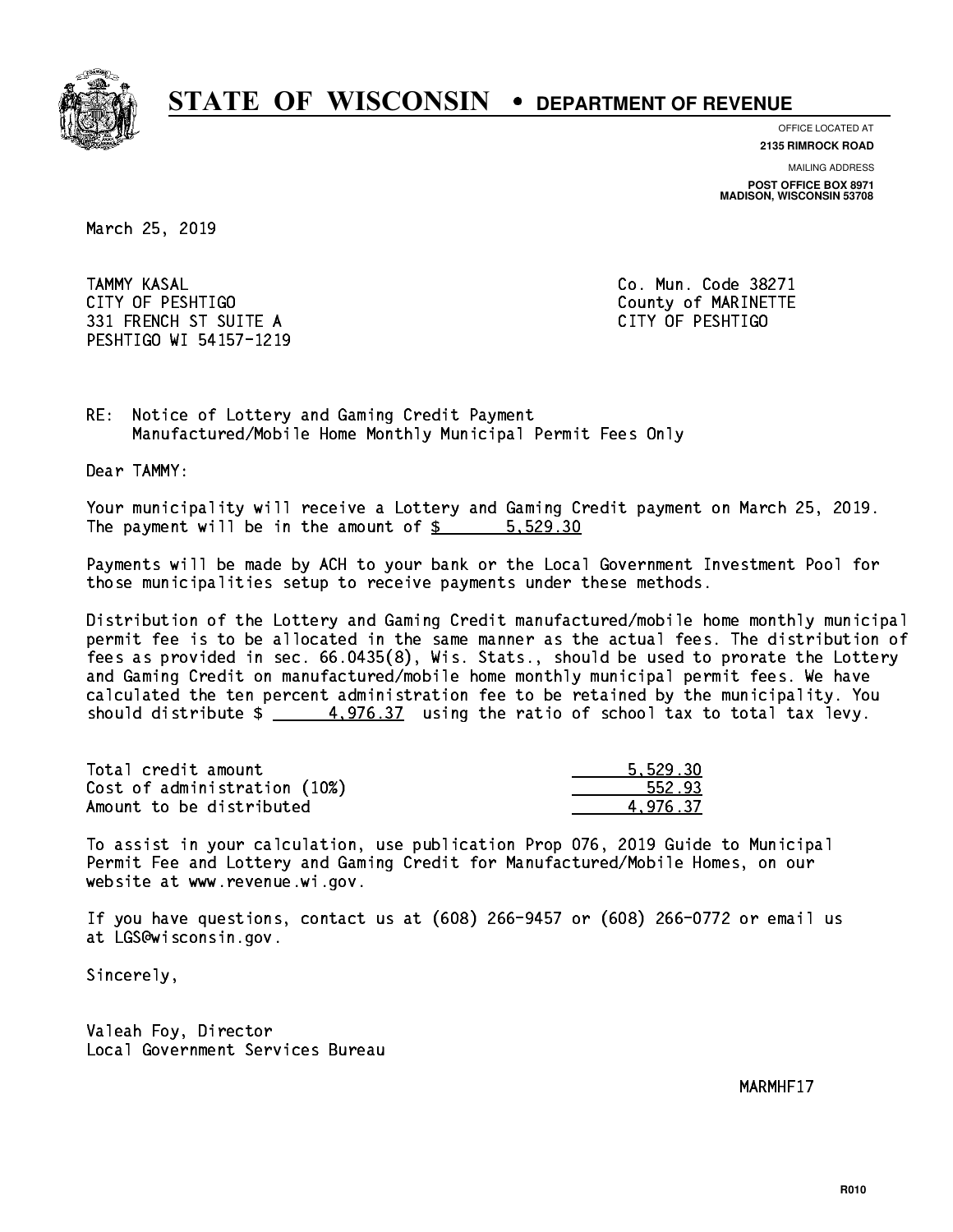

**OFFICE LOCATED AT**

**2135 RIMROCK ROAD**

**MAILING ADDRESS POST OFFICE BOX 8971 MADISON, WISCONSIN 53708**

March 25, 2019

JEAN RATACZAK TOWN OF BUFFALO **COUNTY OF ALCOHOL**  PO BOX 146 TOWN OF BUFFALO MONTELLO WI 53949-0146

Co. Mun. Code 39002

RE: Notice of Lottery and Gaming Credit Payment Manufactured/Mobile Home Monthly Municipal Permit Fees Only

Dear JEAN:

 Your municipality will receive a Lottery and Gaming Credit payment on March 25, 2019. The payment will be in the amount of  $\frac{2}{3}$  3,766.68

 Payments will be made by ACH to your bank or the Local Government Investment Pool for those municipalities setup to receive payments under these methods.

 Distribution of the Lottery and Gaming Credit manufactured/mobile home monthly municipal permit fee is to be allocated in the same manner as the actual fees. The distribution of fees as provided in sec. 66.0435(8), Wis. Stats., should be used to prorate the Lottery and Gaming Credit on manufactured/mobile home monthly municipal permit fees. We have calculated the ten percent administration fee to be retained by the municipality. You should distribute  $\frac{2}{2}$   $\frac{3,390.02}{2}$  using the ratio of school tax to total tax levy.

| Total credit amount          | 3.766.68 |
|------------------------------|----------|
| Cost of administration (10%) | -376.66  |
| Amount to be distributed     | 3.390.02 |

 To assist in your calculation, use publication Prop 076, 2019 Guide to Municipal Permit Fee and Lottery and Gaming Credit for Manufactured/Mobile Homes, on our website at www.revenue.wi.gov.

 If you have questions, contact us at (608) 266-9457 or (608) 266-0772 or email us at LGS@wisconsin.gov.

Sincerely,

 Valeah Foy, Director Local Government Services Bureau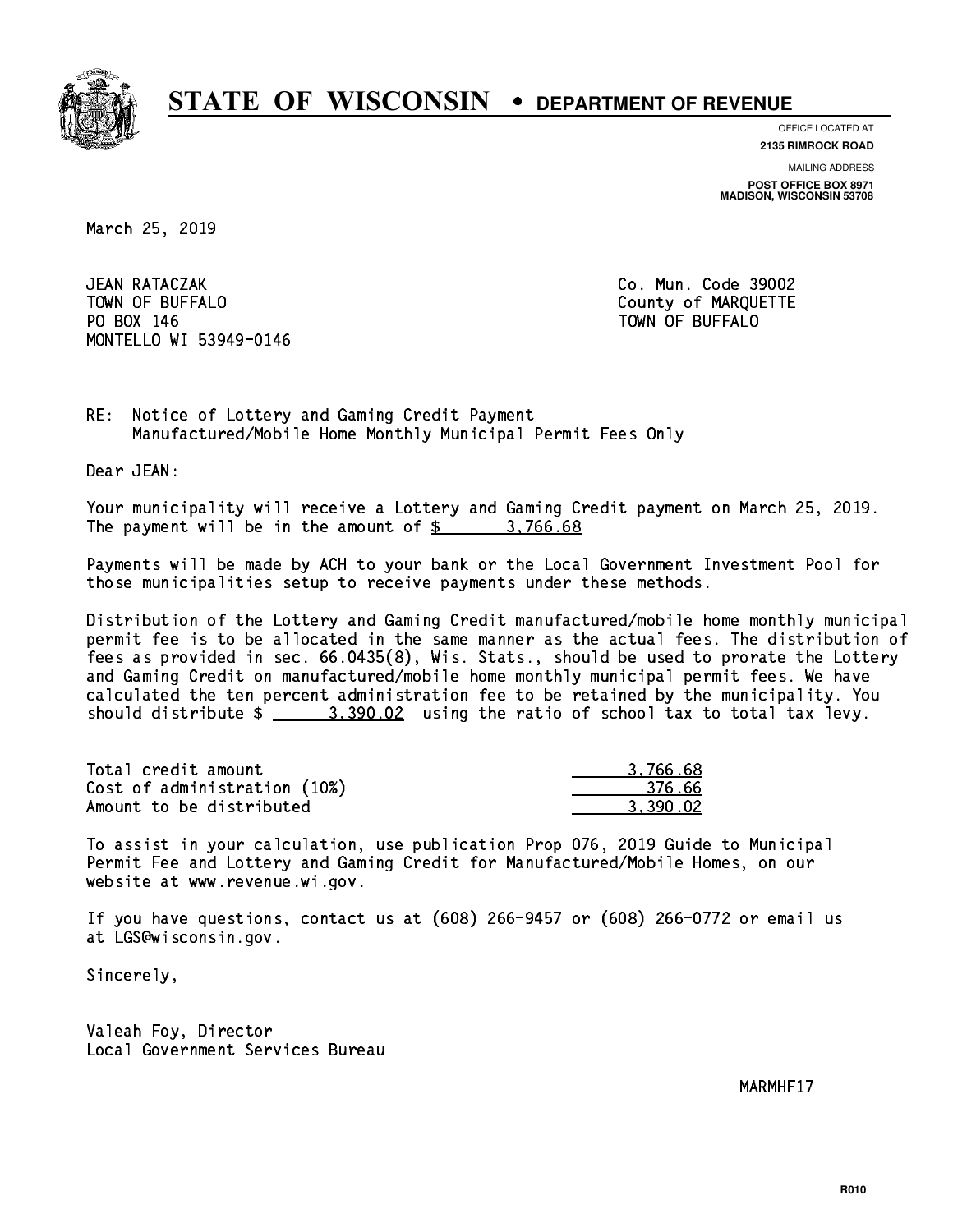

**OFFICE LOCATED AT**

**2135 RIMROCK ROAD**

**MAILING ADDRESS POST OFFICE BOX 8971 MADISON, WISCONSIN 53708**

March 25, 2019

 LINDA QUINN Co. Mun. Code 39191 VILLAGE OF WESTFIELD County of MARQUETTE PO BOX 265 WESTFIELD WI 53964-0265

VILLAGE OF WESTFIELD

RE: Notice of Lottery and Gaming Credit Payment Manufactured/Mobile Home Monthly Municipal Permit Fees Only

Dear LINDA:

 Your municipality will receive a Lottery and Gaming Credit payment on March 25, 2019. The payment will be in the amount of \$ 540.33 \_\_\_\_\_\_\_\_\_\_\_\_\_\_\_\_

 Payments will be made by ACH to your bank or the Local Government Investment Pool for those municipalities setup to receive payments under these methods.

 Distribution of the Lottery and Gaming Credit manufactured/mobile home monthly municipal permit fee is to be allocated in the same manner as the actual fees. The distribution of fees as provided in sec. 66.0435(8), Wis. Stats., should be used to prorate the Lottery and Gaming Credit on manufactured/mobile home monthly municipal permit fees. We have calculated the ten percent administration fee to be retained by the municipality. You should distribute  $\frac{486.30}{1}$  using the ratio of school tax to total tax levy.

Total credit amount 2008 2008 2009 2008 2009 2010 2021 2031 2040 2051 2061 2072 208 209 209 209 209 209 209 20 Cost of administration (10%) 54.03 \_\_\_\_\_\_\_\_\_\_\_\_\_\_ Amount to be distributed and the set of the 486.30 and 486.30 and 486.30 and 486.30 and 486.30 and 486.30 and 4

 To assist in your calculation, use publication Prop 076, 2019 Guide to Municipal Permit Fee and Lottery and Gaming Credit for Manufactured/Mobile Homes, on our website at www.revenue.wi.gov.

 If you have questions, contact us at (608) 266-9457 or (608) 266-0772 or email us at LGS@wisconsin.gov.

Sincerely,

 Valeah Foy, Director Local Government Services Bureau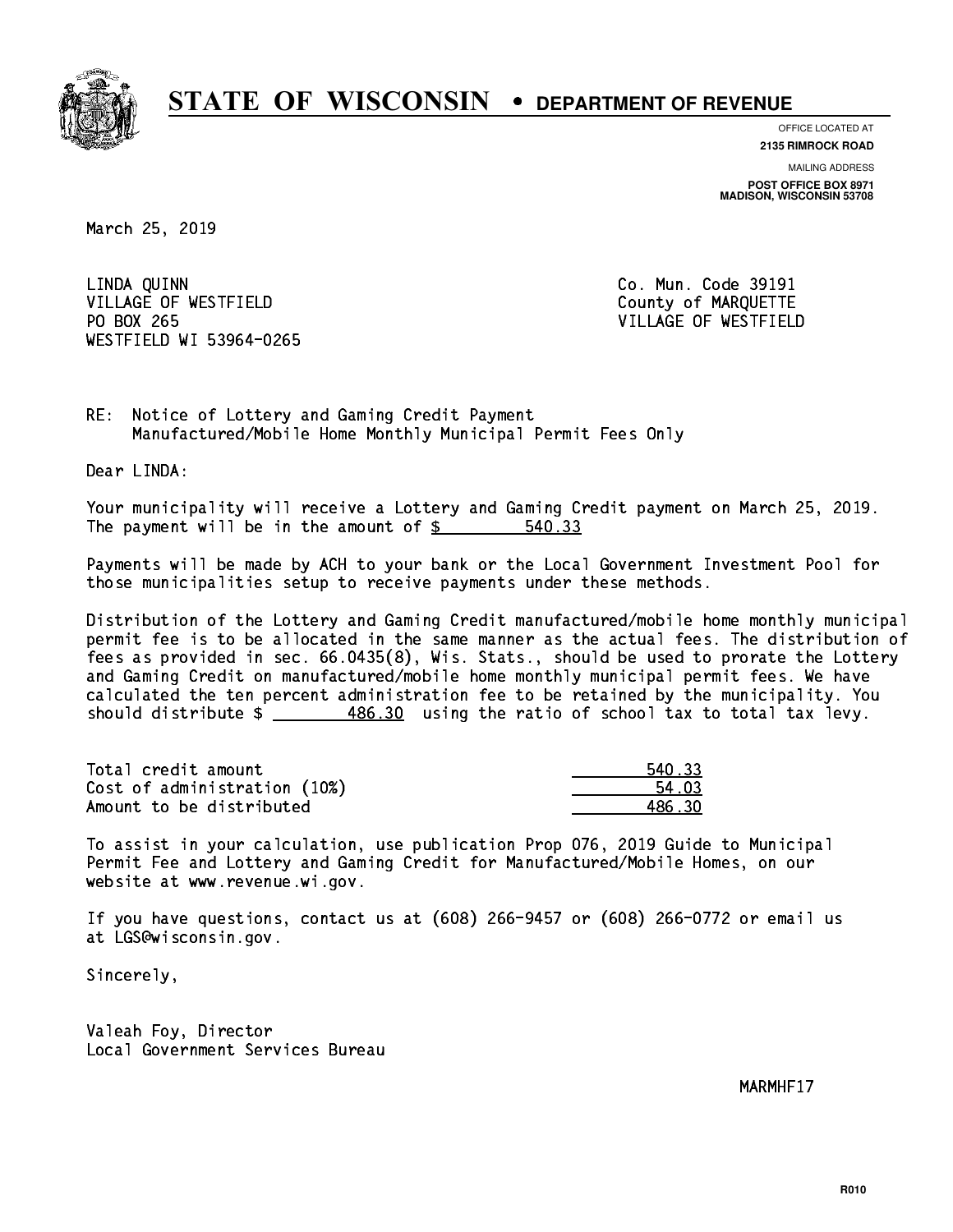

**OFFICE LOCATED AT**

**2135 RIMROCK ROAD**

**MAILING ADDRESS POST OFFICE BOX 8971 MADISON, WISCONSIN 53708**

March 25, 2019

DAWN CALNIN CITY OF MONTELLO **COUNTY OF MARQUETTE** PO BOX 39 PO BOX 39 CITY OF MONTELLO MONTELLO WI 53949-0039

Co. Mun. Code 39251

RE: Notice of Lottery and Gaming Credit Payment Manufactured/Mobile Home Monthly Municipal Permit Fees Only

Dear DAWN:

 Your municipality will receive a Lottery and Gaming Credit payment on March 25, 2019. The payment will be in the amount of  $\frac{2}{3}$  1,525.43

 Payments will be made by ACH to your bank or the Local Government Investment Pool for those municipalities setup to receive payments under these methods.

 Distribution of the Lottery and Gaming Credit manufactured/mobile home monthly municipal permit fee is to be allocated in the same manner as the actual fees. The distribution of fees as provided in sec. 66.0435(8), Wis. Stats., should be used to prorate the Lottery and Gaming Credit on manufactured/mobile home monthly municipal permit fees. We have calculated the ten percent administration fee to be retained by the municipality. You should distribute  $\frac{1,372.89}{1,372.89}$  using the ratio of school tax to total tax levy.

| Total credit amount          | 1,525.43 |
|------------------------------|----------|
| Cost of administration (10%) | 152.54   |
| Amount to be distributed     | 1.372.89 |

 To assist in your calculation, use publication Prop 076, 2019 Guide to Municipal Permit Fee and Lottery and Gaming Credit for Manufactured/Mobile Homes, on our website at www.revenue.wi.gov.

 If you have questions, contact us at (608) 266-9457 or (608) 266-0772 or email us at LGS@wisconsin.gov.

Sincerely,

 Valeah Foy, Director Local Government Services Bureau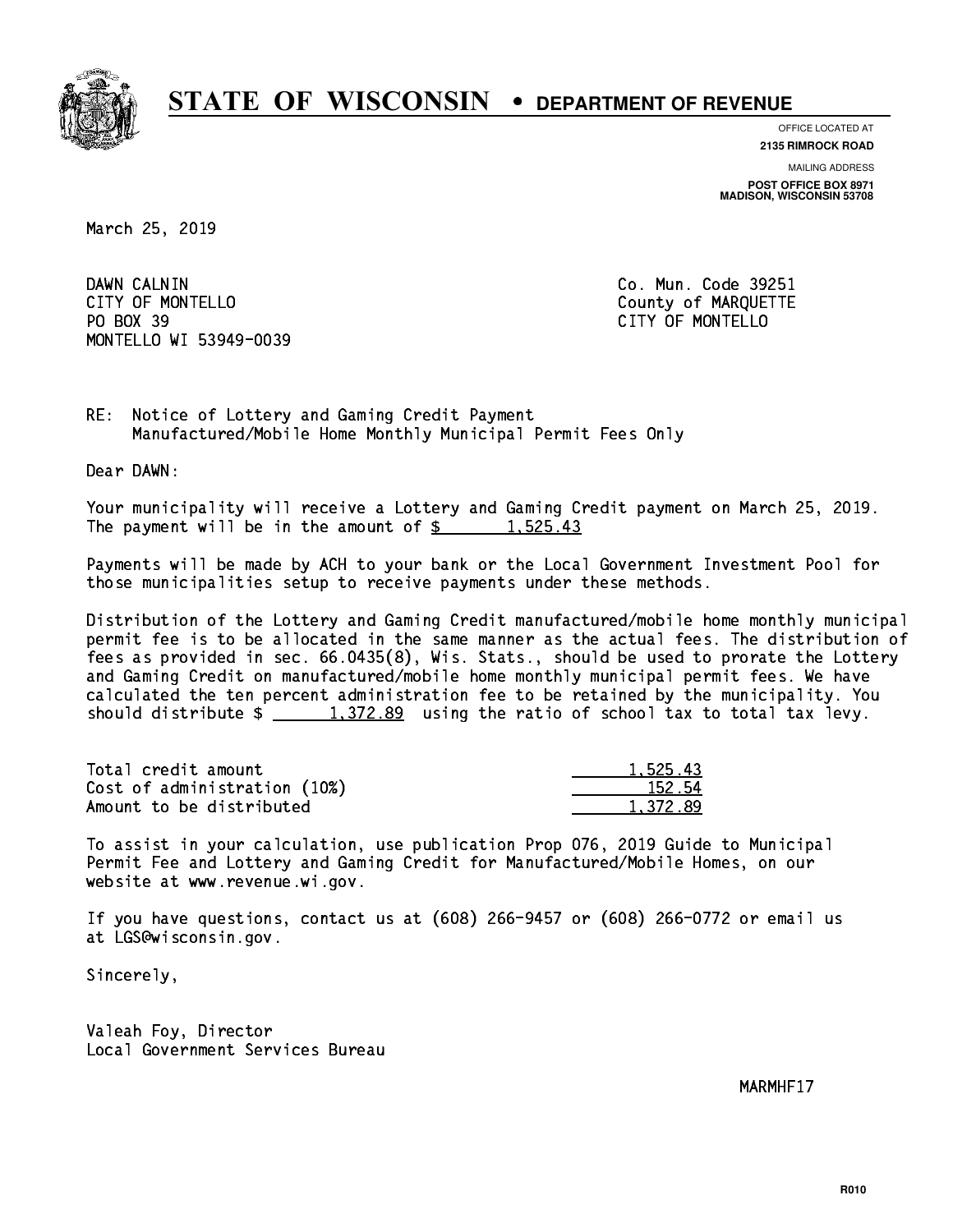

**OFFICE LOCATED AT 2135 RIMROCK ROAD**

**MAILING ADDRESS**

**POST OFFICE BOX 8971 MADISON, WISCONSIN 53708**

March 25, 2019

 DENNIS BRODERICK Co. Mun. Code 40211 CITY OF CUDAHY COUNTY COUNTY COUNTY OF MILWAUKEE PO BOX 100510 CITY OF CUDAHY CUDAHY WI 53110-0510

RE: Notice of Lottery and Gaming Credit Payment Manufactured/Mobile Home Monthly Municipal Permit Fees Only

Dear DENNIS:

 Your municipality will receive a Lottery and Gaming Credit payment on March 25, 2019. The payment will be in the amount of  $\frac{2}{3}$  9,857.86

 Payments will be made by ACH to your bank or the Local Government Investment Pool for those municipalities setup to receive payments under these methods.

 Distribution of the Lottery and Gaming Credit manufactured/mobile home monthly municipal permit fee is to be allocated in the same manner as the actual fees. The distribution of fees as provided in sec. 66.0435(8), Wis. Stats., should be used to prorate the Lottery and Gaming Credit on manufactured/mobile home monthly municipal permit fees. We have calculated the ten percent administration fee to be retained by the municipality. You should distribute  $\frac{2}{1}$   $\frac{8,872.08}{2}$  using the ratio of school tax to total tax levy.

| Total credit amount          | 9.857.86 |
|------------------------------|----------|
| Cost of administration (10%) | 985.78   |
| Amount to be distributed     | 8.872.08 |

 To assist in your calculation, use publication Prop 076, 2019 Guide to Municipal Permit Fee and Lottery and Gaming Credit for Manufactured/Mobile Homes, on our website at www.revenue.wi.gov.

 If you have questions, contact us at (608) 266-9457 or (608) 266-0772 or email us at LGS@wisconsin.gov.

Sincerely,

 Valeah Foy, Director Local Government Services Bureau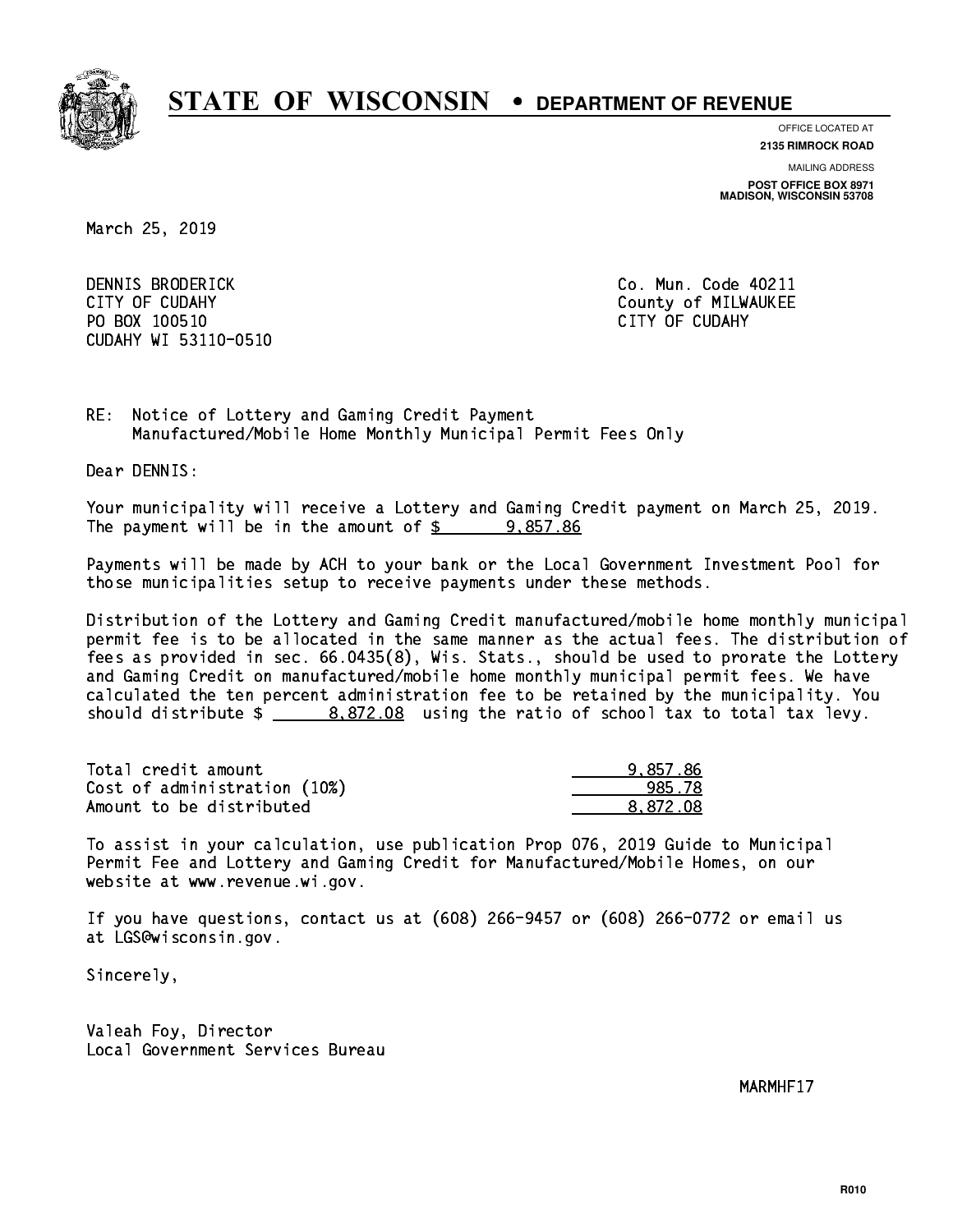

**OFFICE LOCATED AT**

**2135 RIMROCK ROAD**

**MAILING ADDRESS**

**POST OFFICE BOX 8971 MADISON, WISCONSIN 53708**

March 25, 2019

 PAUL ROTZENBERG Co. Mun. Code 40226 CITY OF FRANKLIN COUNTY OF FRANKLIN 9229 W LOOMIS RD CITY OF FRANKLIN FRANKLIN WI 53132-9728

RE: Notice of Lottery and Gaming Credit Payment Manufactured/Mobile Home Monthly Municipal Permit Fees Only

Dear PAUL:

 Your municipality will receive a Lottery and Gaming Credit payment on March 25, 2019. The payment will be in the amount of  $\frac{2}{3}$  8,443.00

 Payments will be made by ACH to your bank or the Local Government Investment Pool for those municipalities setup to receive payments under these methods.

 Distribution of the Lottery and Gaming Credit manufactured/mobile home monthly municipal permit fee is to be allocated in the same manner as the actual fees. The distribution of fees as provided in sec. 66.0435(8), Wis. Stats., should be used to prorate the Lottery and Gaming Credit on manufactured/mobile home monthly municipal permit fees. We have calculated the ten percent administration fee to be retained by the municipality. You should distribute  $\frac{2}{2}$   $\frac{7.598.70}{2}$  using the ratio of school tax to total tax levy.

| Total credit amount          | 8.443.00 |
|------------------------------|----------|
| Cost of administration (10%) | 844.30   |
| Amount to be distributed     | 7.598.70 |

 To assist in your calculation, use publication Prop 076, 2019 Guide to Municipal Permit Fee and Lottery and Gaming Credit for Manufactured/Mobile Homes, on our website at www.revenue.wi.gov.

 If you have questions, contact us at (608) 266-9457 or (608) 266-0772 or email us at LGS@wisconsin.gov.

Sincerely,

 Valeah Foy, Director Local Government Services Bureau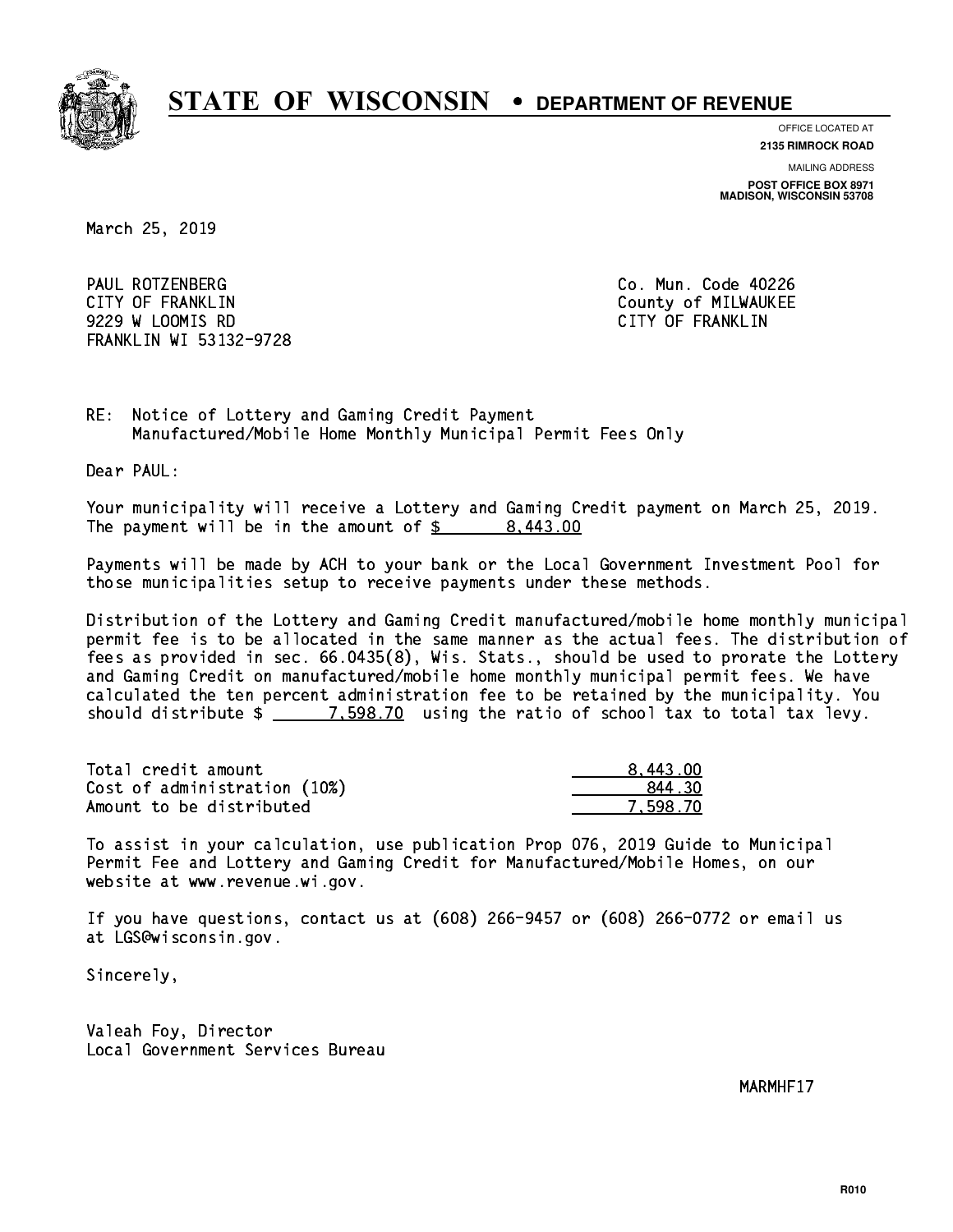

**OFFICE LOCATED AT**

**2135 RIMROCK ROAD**

**MAILING ADDRESS**

**POST OFFICE BOX 8971 MADISON, WISCONSIN 53708**

March 25, 2019

SPENCER COGGS CITY OF MILWAUKEE CITY OF MILWAUKEE 200 E WELLS ST #103 CITY OF MILWAUKEE MILWAUKEE WI 53202-3515

Co. Mun. Code 40251

RE: Notice of Lottery and Gaming Credit Payment Manufactured/Mobile Home Monthly Municipal Permit Fees Only

Dear SPENCER:

 Your municipality will receive a Lottery and Gaming Credit payment on March 25, 2019. The payment will be in the amount of  $\frac{21,749.16}{21,749.16}$ 

 Payments will be made by ACH to your bank or the Local Government Investment Pool for those municipalities setup to receive payments under these methods.

 Distribution of the Lottery and Gaming Credit manufactured/mobile home monthly municipal permit fee is to be allocated in the same manner as the actual fees. The distribution of fees as provided in sec. 66.0435(8), Wis. Stats., should be used to prorate the Lottery and Gaming Credit on manufactured/mobile home monthly municipal permit fees. We have calculated the ten percent administration fee to be retained by the municipality. You should distribute  $\frac{19,574.25}{2}$  using the ratio of school tax to total tax levy.

| Total credit amount          | 21,749.16 |
|------------------------------|-----------|
| Cost of administration (10%) | 2.174.91  |
| Amount to be distributed     | 19.574.25 |

 To assist in your calculation, use publication Prop 076, 2019 Guide to Municipal Permit Fee and Lottery and Gaming Credit for Manufactured/Mobile Homes, on our website at www.revenue.wi.gov.

 If you have questions, contact us at (608) 266-9457 or (608) 266-0772 or email us at LGS@wisconsin.gov.

Sincerely,

 Valeah Foy, Director Local Government Services Bureau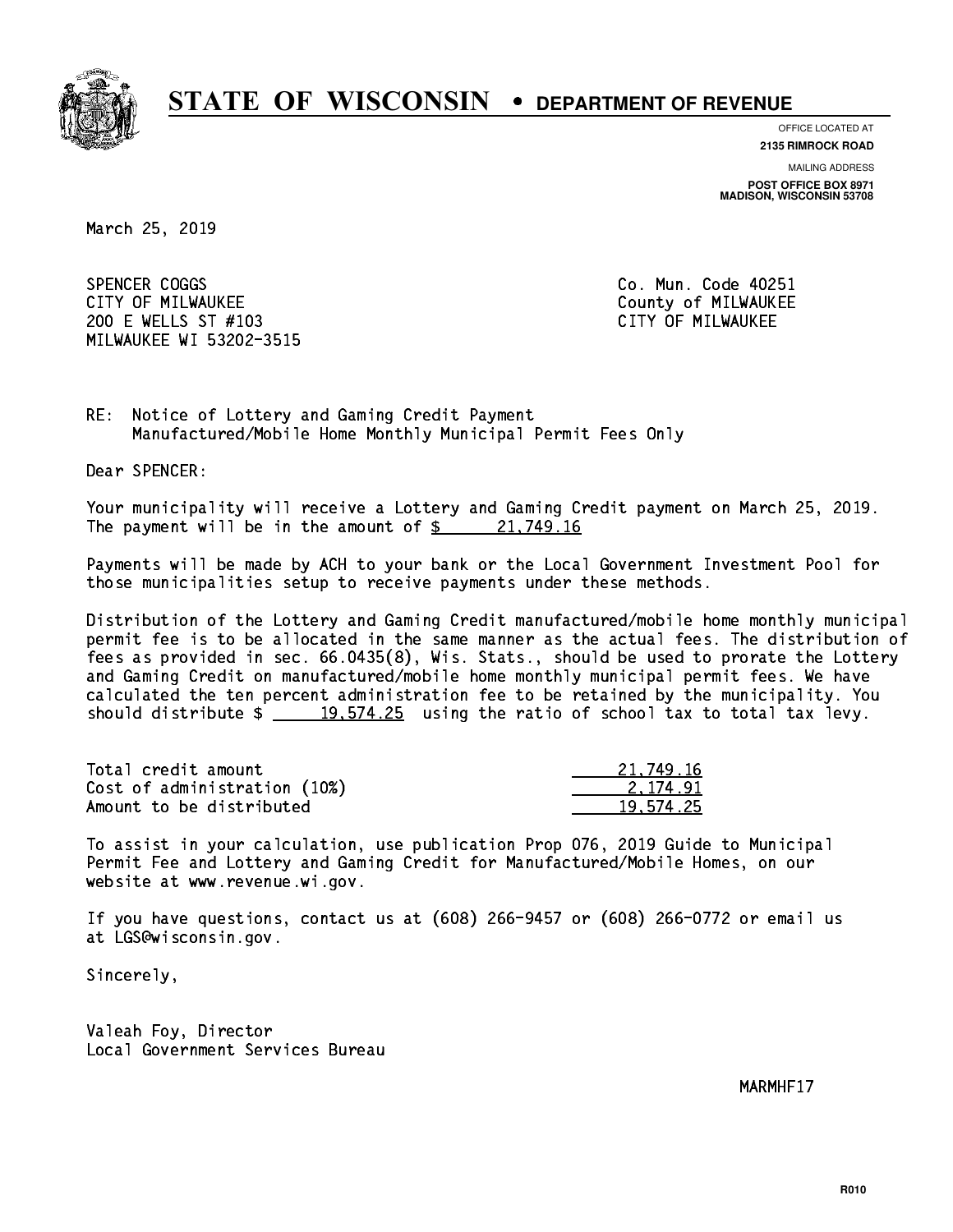

**OFFICE LOCATED AT**

**2135 RIMROCK ROAD**

**MAILING ADDRESS**

**POST OFFICE BOX 8971 MADISON, WISCONSIN 53708**

March 25, 2019

 BARBARA GUCKENBERGER Co. Mun. Code 40265 CITY OF OAK CREEK COUNTY COUNTY OF MILWAUKEE 8040 S 6TH STREET CITY OF OAK CREEK OAK CREEK WI 53154

RE: Notice of Lottery and Gaming Credit Payment Manufactured/Mobile Home Monthly Municipal Permit Fees Only

Dear BARBARA:

 Your municipality will receive a Lottery and Gaming Credit payment on March 25, 2019. The payment will be in the amount of  $\frac{2}{3}$  16,397.25

 Payments will be made by ACH to your bank or the Local Government Investment Pool for those municipalities setup to receive payments under these methods.

 Distribution of the Lottery and Gaming Credit manufactured/mobile home monthly municipal permit fee is to be allocated in the same manner as the actual fees. The distribution of fees as provided in sec. 66.0435(8), Wis. Stats., should be used to prorate the Lottery and Gaming Credit on manufactured/mobile home monthly municipal permit fees. We have calculated the ten percent administration fee to be retained by the municipality. You should distribute  $\frac{14,757.53}{2}$  using the ratio of school tax to total tax levy.

| Total credit amount          | 16, 397, 25 |
|------------------------------|-------------|
| Cost of administration (10%) | 1.639.72    |
| Amount to be distributed     | 14.757.53   |

 To assist in your calculation, use publication Prop 076, 2019 Guide to Municipal Permit Fee and Lottery and Gaming Credit for Manufactured/Mobile Homes, on our website at www.revenue.wi.gov.

 If you have questions, contact us at (608) 266-9457 or (608) 266-0772 or email us at LGS@wisconsin.gov.

Sincerely,

 Valeah Foy, Director Local Government Services Bureau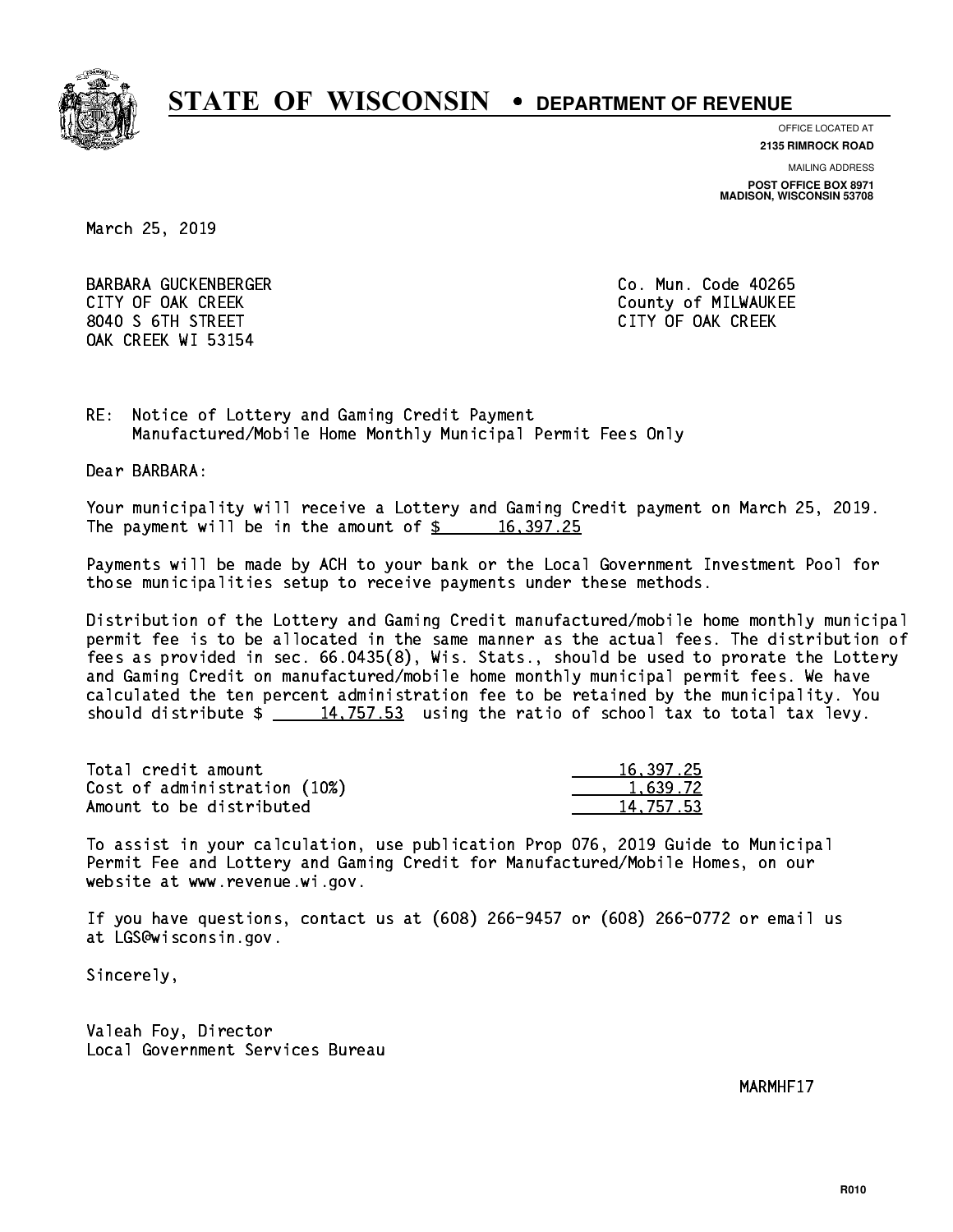

**OFFICE LOCATED AT**

**2135 RIMROCK ROAD**

**MAILING ADDRESS**

**POST OFFICE BOX 8971 MADISON, WISCONSIN 53708**

March 25, 2019

PEGGY STEENO CITY OF WEST ALLIS COUNTY COUNTY OF MILWAUKEE 7525 W GREENFIELD AVENUE CITY OF WEST ALLIS WEST ALLIS WI 53214

Co. Mun. Code 40292

RE: Notice of Lottery and Gaming Credit Payment Manufactured/Mobile Home Monthly Municipal Permit Fees Only

Dear PEGGY:

 Your municipality will receive a Lottery and Gaming Credit payment on March 25, 2019. The payment will be in the amount of  $\frac{2}{3}$  33,410.96

 Payments will be made by ACH to your bank or the Local Government Investment Pool for those municipalities setup to receive payments under these methods.

 Distribution of the Lottery and Gaming Credit manufactured/mobile home monthly municipal permit fee is to be allocated in the same manner as the actual fees. The distribution of fees as provided in sec. 66.0435(8), Wis. Stats., should be used to prorate the Lottery and Gaming Credit on manufactured/mobile home monthly municipal permit fees. We have calculated the ten percent administration fee to be retained by the municipality. You should distribute  $\frac{20,069.87}{2}$  using the ratio of school tax to total tax levy.

| Total credit amount          | 33,410.96 |
|------------------------------|-----------|
| Cost of administration (10%) | 3.341.09  |
| Amount to be distributed     | 30.069.87 |

 To assist in your calculation, use publication Prop 076, 2019 Guide to Municipal Permit Fee and Lottery and Gaming Credit for Manufactured/Mobile Homes, on our website at www.revenue.wi.gov.

 If you have questions, contact us at (608) 266-9457 or (608) 266-0772 or email us at LGS@wisconsin.gov.

Sincerely,

 Valeah Foy, Director Local Government Services Bureau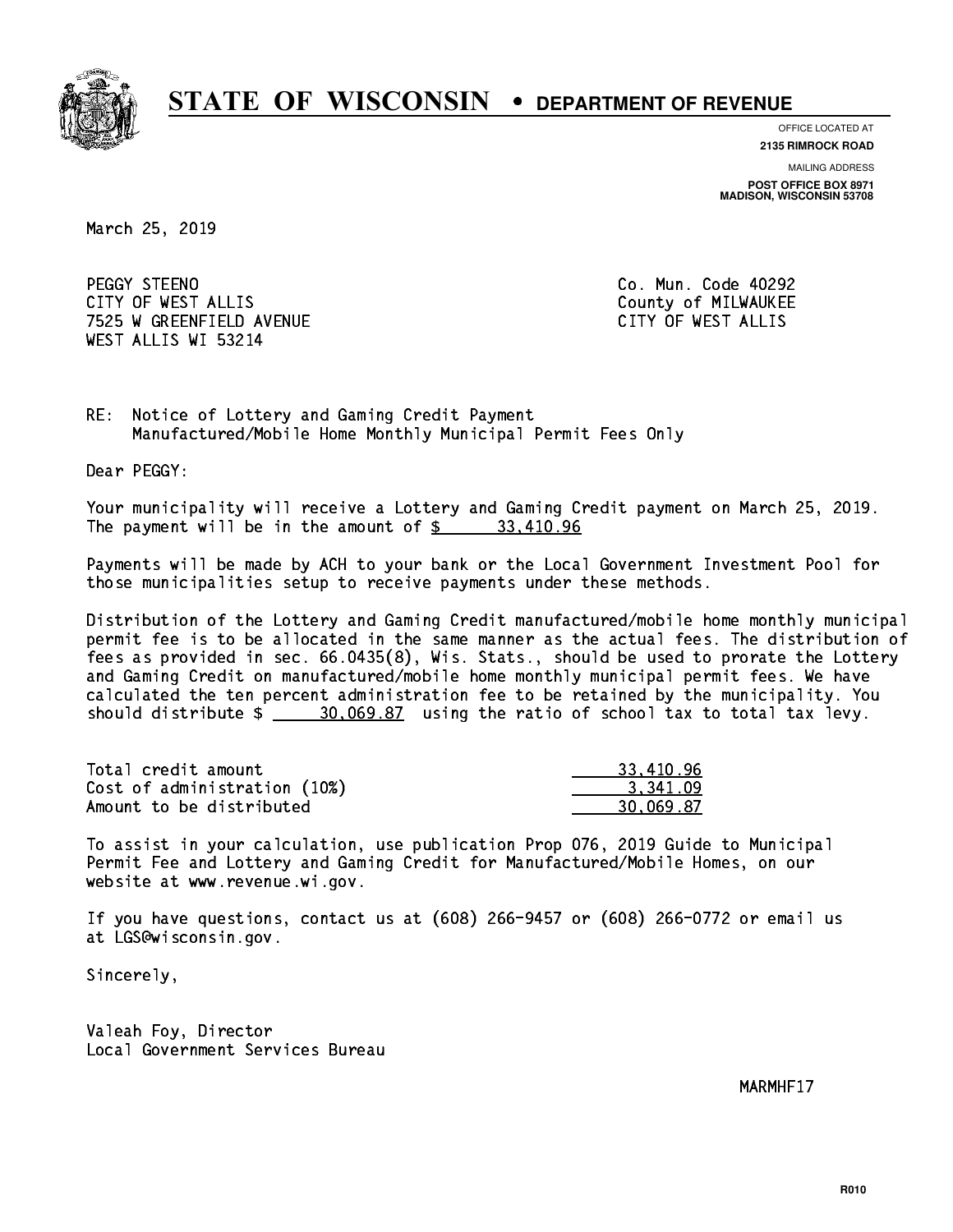

**OFFICE LOCATED AT**

**MAILING ADDRESS 2135 RIMROCK ROAD**

**POST OFFICE BOX 8971 MADISON, WISCONSIN 53708**

March 25, 2019

MARY CARLISLE TOWN OF ANGELO County of MONROE 10196 STATE RD 21 TOWN OF ANGELO SPARTA WI 54656-6400

Co. Mun. Code 41004

RE: Notice of Lottery and Gaming Credit Payment Manufactured/Mobile Home Monthly Municipal Permit Fees Only

Dear MARY:

 Your municipality will receive a Lottery and Gaming Credit payment on March 25, 2019. The payment will be in the amount of \$ 588.13 \_\_\_\_\_\_\_\_\_\_\_\_\_\_\_\_

 Payments will be made by ACH to your bank or the Local Government Investment Pool for those municipalities setup to receive payments under these methods.

 Distribution of the Lottery and Gaming Credit manufactured/mobile home monthly municipal permit fee is to be allocated in the same manner as the actual fees. The distribution of fees as provided in sec. 66.0435(8), Wis. Stats., should be used to prorate the Lottery and Gaming Credit on manufactured/mobile home monthly municipal permit fees. We have calculated the ten percent administration fee to be retained by the municipality. You should distribute  $\frac{20.32}{2}$  using the ratio of school tax to total tax levy.

| Total credit amount          | 588.13 |
|------------------------------|--------|
| Cost of administration (10%) | 58.81  |
| Amount to be distributed     | 529.32 |

| $^{\circ}$ 13 |
|---------------|
| 81            |
| 9.32          |

 To assist in your calculation, use publication Prop 076, 2019 Guide to Municipal Permit Fee and Lottery and Gaming Credit for Manufactured/Mobile Homes, on our website at www.revenue.wi.gov.

 If you have questions, contact us at (608) 266-9457 or (608) 266-0772 or email us at LGS@wisconsin.gov.

Sincerely,

 Valeah Foy, Director Local Government Services Bureau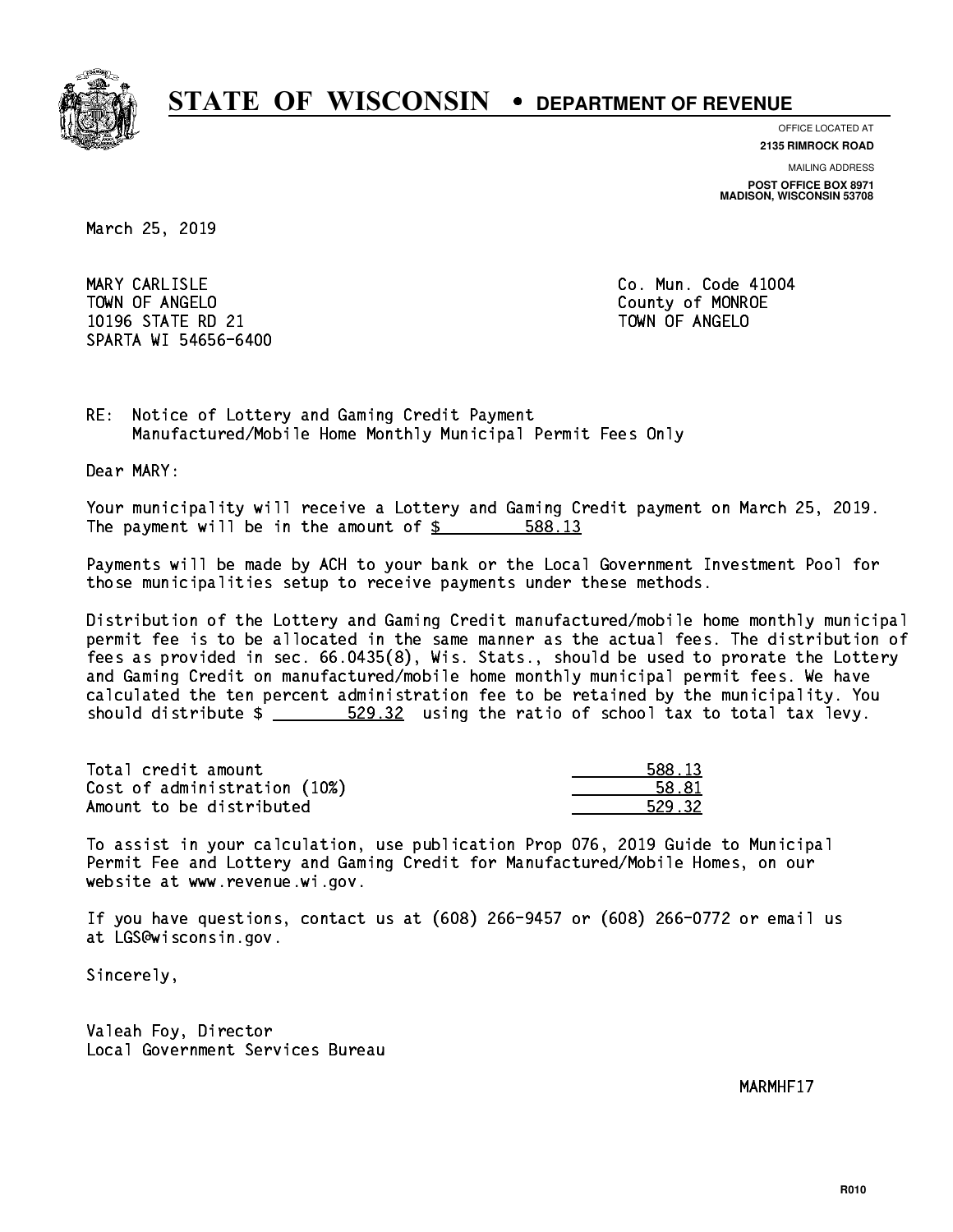

**OFFICE LOCATED AT**

**2135 RIMROCK ROAD**

**MAILING ADDRESS POST OFFICE BOX 8971 MADISON, WISCONSIN 53708**

March 25, 2019

AMY KIEFER TOWN OF SPARTA County of MONROE 15067 HARDWARE RD TOWN OF SPARTA SPARTA WI 54656-5391

Co. Mun. Code 41040

RE: Notice of Lottery and Gaming Credit Payment Manufactured/Mobile Home Monthly Municipal Permit Fees Only

Dear AMY:

 Your municipality will receive a Lottery and Gaming Credit payment on March 25, 2019. The payment will be in the amount of \$ 5,758.32 \_\_\_\_\_\_\_\_\_\_\_\_\_\_\_\_

 Payments will be made by ACH to your bank or the Local Government Investment Pool for those municipalities setup to receive payments under these methods.

 Distribution of the Lottery and Gaming Credit manufactured/mobile home monthly municipal permit fee is to be allocated in the same manner as the actual fees. The distribution of fees as provided in sec. 66.0435(8), Wis. Stats., should be used to prorate the Lottery and Gaming Credit on manufactured/mobile home monthly municipal permit fees. We have calculated the ten percent administration fee to be retained by the municipality. You should distribute  $\frac{2}{1}$   $\frac{5.182.49}{2}$  using the ratio of school tax to total tax levy.

| Total credit amount          | 5.758.32 |
|------------------------------|----------|
| Cost of administration (10%) | 575.83   |
| Amount to be distributed     | 5.182.49 |

 To assist in your calculation, use publication Prop 076, 2019 Guide to Municipal Permit Fee and Lottery and Gaming Credit for Manufactured/Mobile Homes, on our website at www.revenue.wi.gov.

 If you have questions, contact us at (608) 266-9457 or (608) 266-0772 or email us at LGS@wisconsin.gov.

Sincerely,

 Valeah Foy, Director Local Government Services Bureau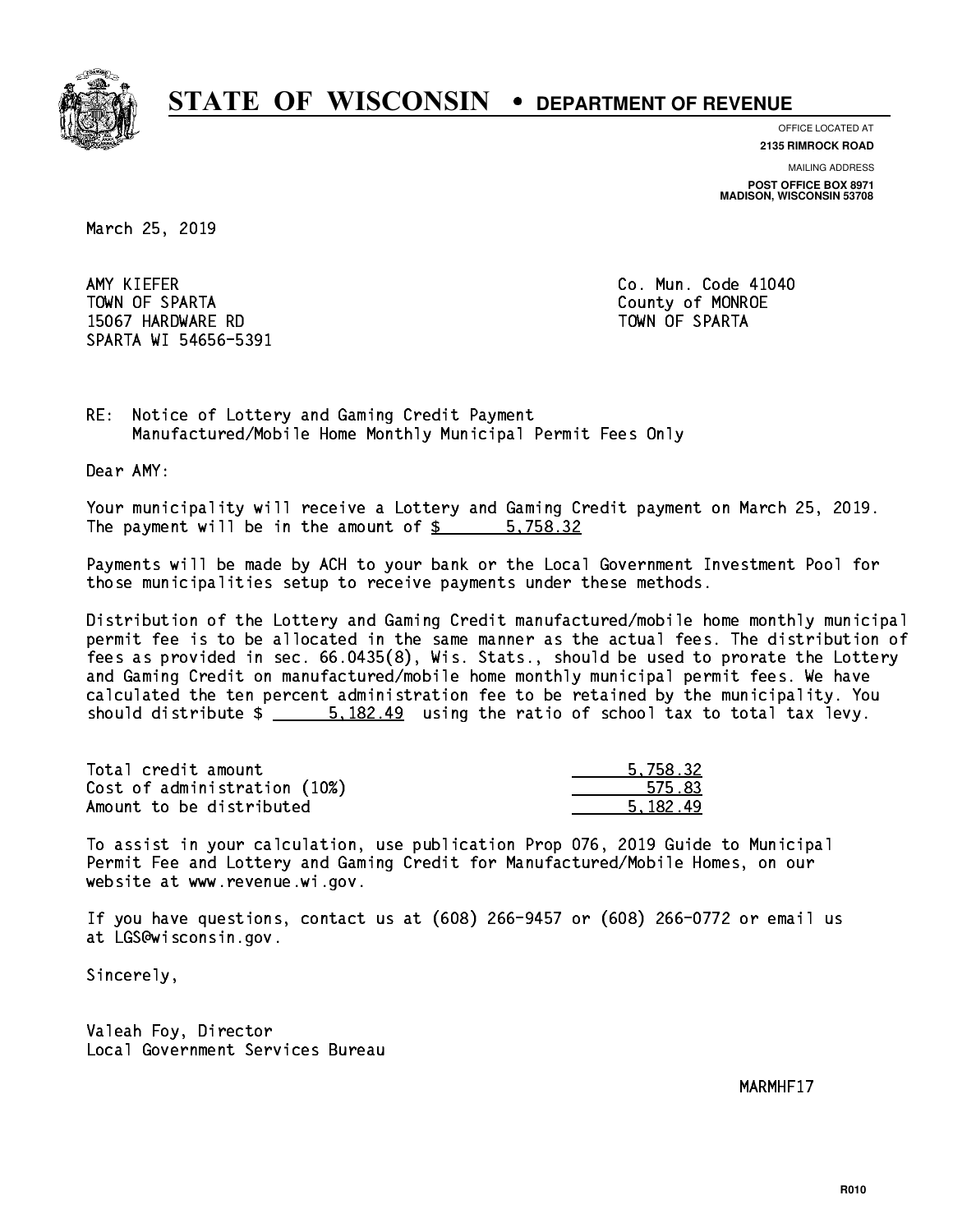

**OFFICE LOCATED AT**

**MAILING ADDRESS 2135 RIMROCK ROAD**

**POST OFFICE BOX 8971 MADISON, WISCONSIN 53708**

March 25, 2019

 TERESA HUBERT Co. Mun. Code 41042 TOWN OF TOMAH County of MONROE 17510 IOWA RD TOWN OF TOMAH TOMAH WI 54660-6671

RE: Notice of Lottery and Gaming Credit Payment Manufactured/Mobile Home Monthly Municipal Permit Fees Only

Dear TERESA:

 Your municipality will receive a Lottery and Gaming Credit payment on March 25, 2019. The payment will be in the amount of  $\frac{2}{3}$  1,488.48

 Payments will be made by ACH to your bank or the Local Government Investment Pool for those municipalities setup to receive payments under these methods.

 Distribution of the Lottery and Gaming Credit manufactured/mobile home monthly municipal permit fee is to be allocated in the same manner as the actual fees. The distribution of fees as provided in sec. 66.0435(8), Wis. Stats., should be used to prorate the Lottery and Gaming Credit on manufactured/mobile home monthly municipal permit fees. We have calculated the ten percent administration fee to be retained by the municipality. You should distribute  $\frac{1,339.64}{1,339.64}$  using the ratio of school tax to total tax levy.

| Total credit amount          | 1,488.48 |
|------------------------------|----------|
| Cost of administration (10%) | 148.84   |
| Amount to be distributed     | 1,339.64 |

 To assist in your calculation, use publication Prop 076, 2019 Guide to Municipal Permit Fee and Lottery and Gaming Credit for Manufactured/Mobile Homes, on our website at www.revenue.wi.gov.

 If you have questions, contact us at (608) 266-9457 or (608) 266-0772 or email us at LGS@wisconsin.gov.

Sincerely,

 Valeah Foy, Director Local Government Services Bureau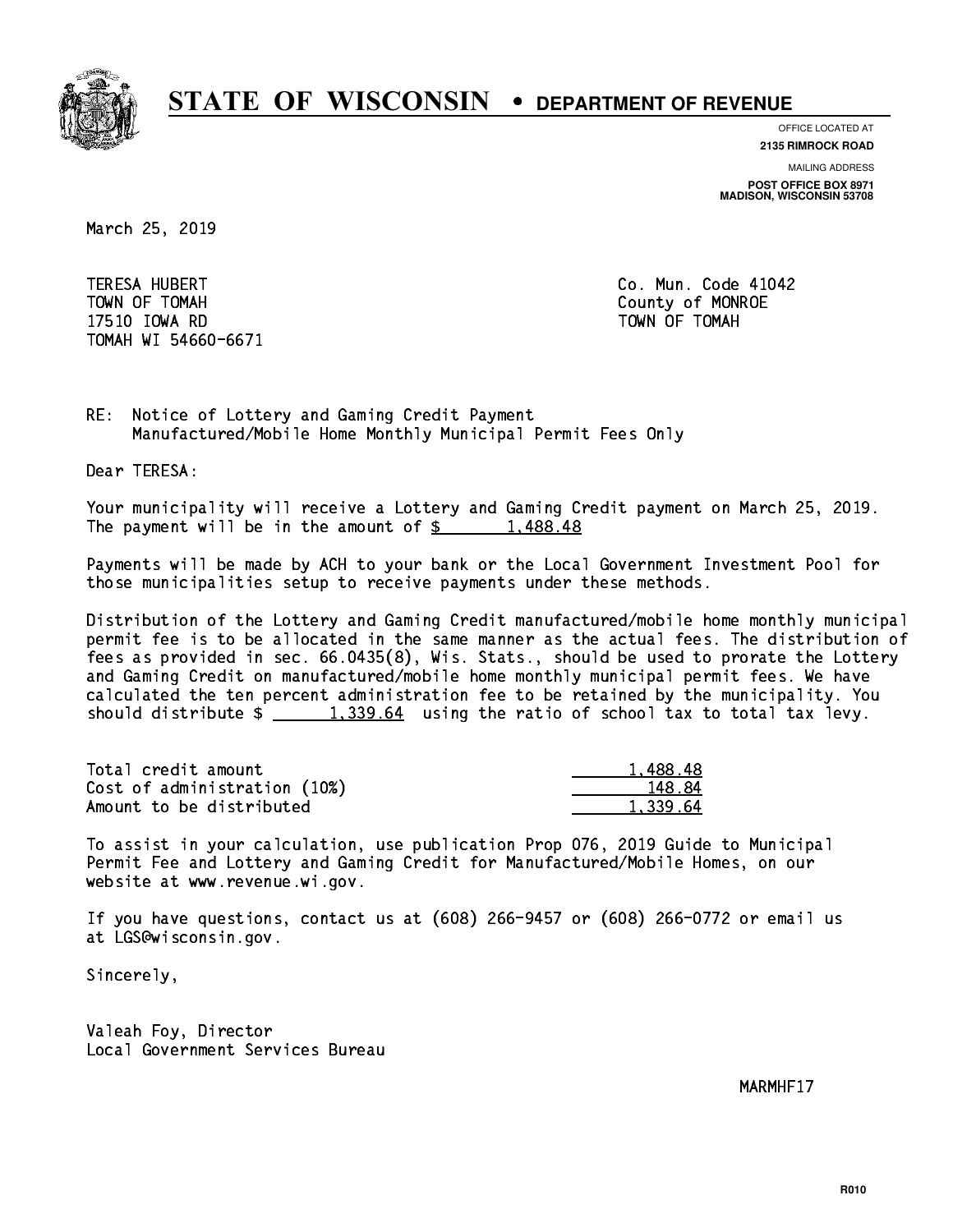

**OFFICE LOCATED AT**

**2135 RIMROCK ROAD**

**MAILING ADDRESS POST OFFICE BOX 8971 MADISON, WISCONSIN 53708**

March 25, 2019

TAMMY L BEKKUM **Communist Communist Communist Communist Communist Communist Communist Communist Communist Communist Communist Communist Communist Communist Communist Communist Communist Communist Communist Communist Commun** VILLAGE OF CASHTON COUNTY OF MONROE PO BOX 188 VILLAGE OF CASHTON CASHTON WI 54619-0188

RE: Notice of Lottery and Gaming Credit Payment Manufactured/Mobile Home Monthly Municipal Permit Fees Only

Dear TAMMY:

 Your municipality will receive a Lottery and Gaming Credit payment on March 25, 2019. The payment will be in the amount of \$ 5,522.52 \_\_\_\_\_\_\_\_\_\_\_\_\_\_\_\_

 Payments will be made by ACH to your bank or the Local Government Investment Pool for those municipalities setup to receive payments under these methods.

 Distribution of the Lottery and Gaming Credit manufactured/mobile home monthly municipal permit fee is to be allocated in the same manner as the actual fees. The distribution of fees as provided in sec. 66.0435(8), Wis. Stats., should be used to prorate the Lottery and Gaming Credit on manufactured/mobile home monthly municipal permit fees. We have calculated the ten percent administration fee to be retained by the municipality. You should distribute  $\frac{4,970.27}{2}$  using the ratio of school tax to total tax levy.

| Total credit amount          | 5.522.52 |
|------------------------------|----------|
| Cost of administration (10%) | 552.25   |
| Amount to be distributed     | 4.970.27 |

 To assist in your calculation, use publication Prop 076, 2019 Guide to Municipal Permit Fee and Lottery and Gaming Credit for Manufactured/Mobile Homes, on our website at www.revenue.wi.gov.

 If you have questions, contact us at (608) 266-9457 or (608) 266-0772 or email us at LGS@wisconsin.gov.

Sincerely,

 Valeah Foy, Director Local Government Services Bureau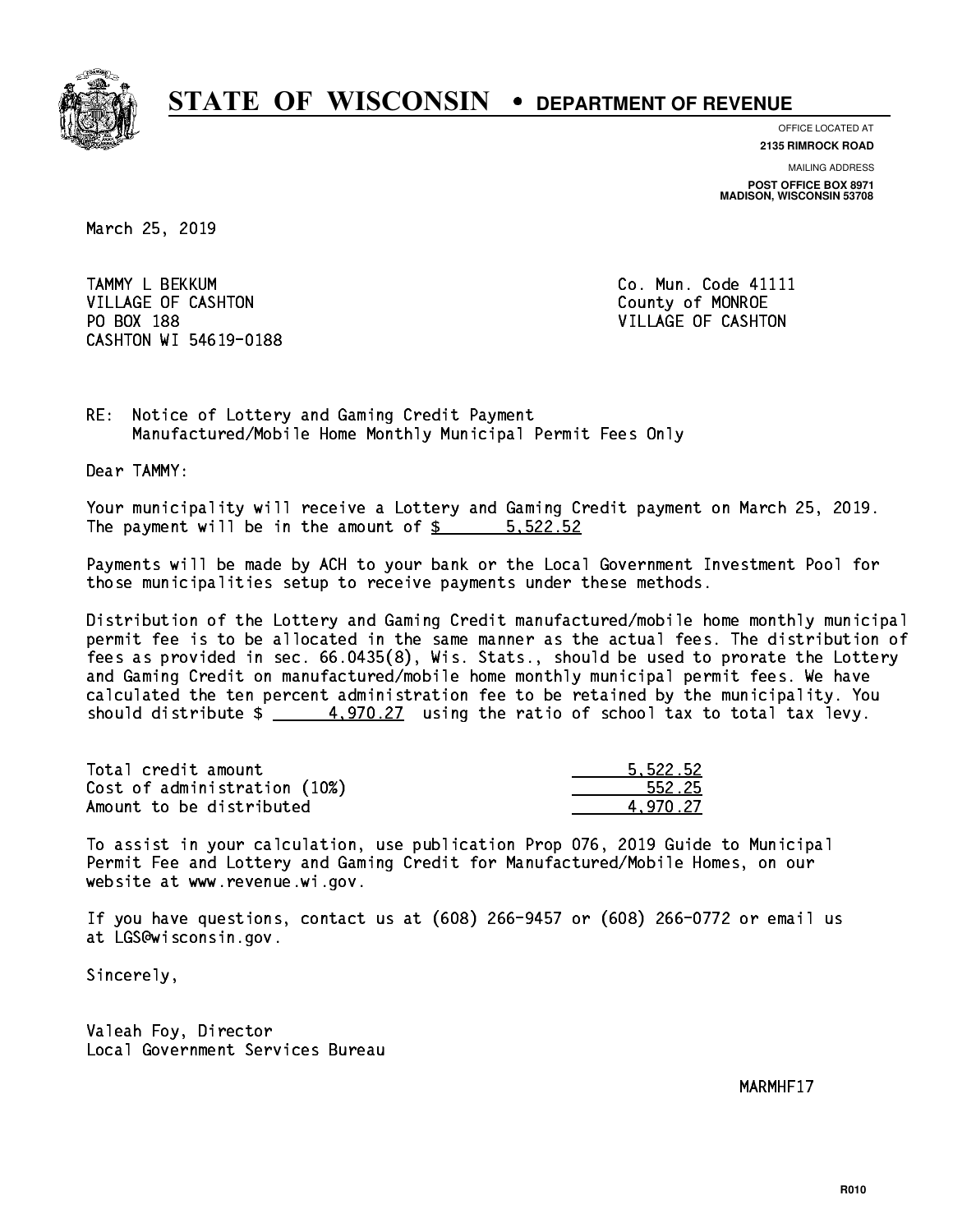

**OFFICE LOCATED AT**

**2135 RIMROCK ROAD**

**MAILING ADDRESS POST OFFICE BOX 8971 MADISON, WISCONSIN 53708**

March 25, 2019

PAULETTE BRADLEY VILLAGE OF OAKDALE COUNTY OF MONROE PO BOX 87 OAKDALE WI 54649-0087

Co. Mun. Code 41165 VILLAGE OF OAKDALE

RE: Notice of Lottery and Gaming Credit Payment Manufactured/Mobile Home Monthly Municipal Permit Fees Only

Dear PAULETTE:

 Your municipality will receive a Lottery and Gaming Credit payment on March 25, 2019. The payment will be in the amount of \$ 376.32 \_\_\_\_\_\_\_\_\_\_\_\_\_\_\_\_

 Payments will be made by ACH to your bank or the Local Government Investment Pool for those municipalities setup to receive payments under these methods.

 Distribution of the Lottery and Gaming Credit manufactured/mobile home monthly municipal permit fee is to be allocated in the same manner as the actual fees. The distribution of fees as provided in sec. 66.0435(8), Wis. Stats., should be used to prorate the Lottery and Gaming Credit on manufactured/mobile home monthly municipal permit fees. We have calculated the ten percent administration fee to be retained by the municipality. You should distribute  $\frac{2}{2}$   $\frac{338.69}{2}$  using the ratio of school tax to total tax levy.

Total credit amount Cost of administration (10%) Amount to be distributed

| 376.32      |
|-------------|
| 37.63       |
| - 52<br>ny. |

 To assist in your calculation, use publication Prop 076, 2019 Guide to Municipal Permit Fee and Lottery and Gaming Credit for Manufactured/Mobile Homes, on our website at www.revenue.wi.gov.

 If you have questions, contact us at (608) 266-9457 or (608) 266-0772 or email us at LGS@wisconsin.gov.

Sincerely,

 Valeah Foy, Director Local Government Services Bureau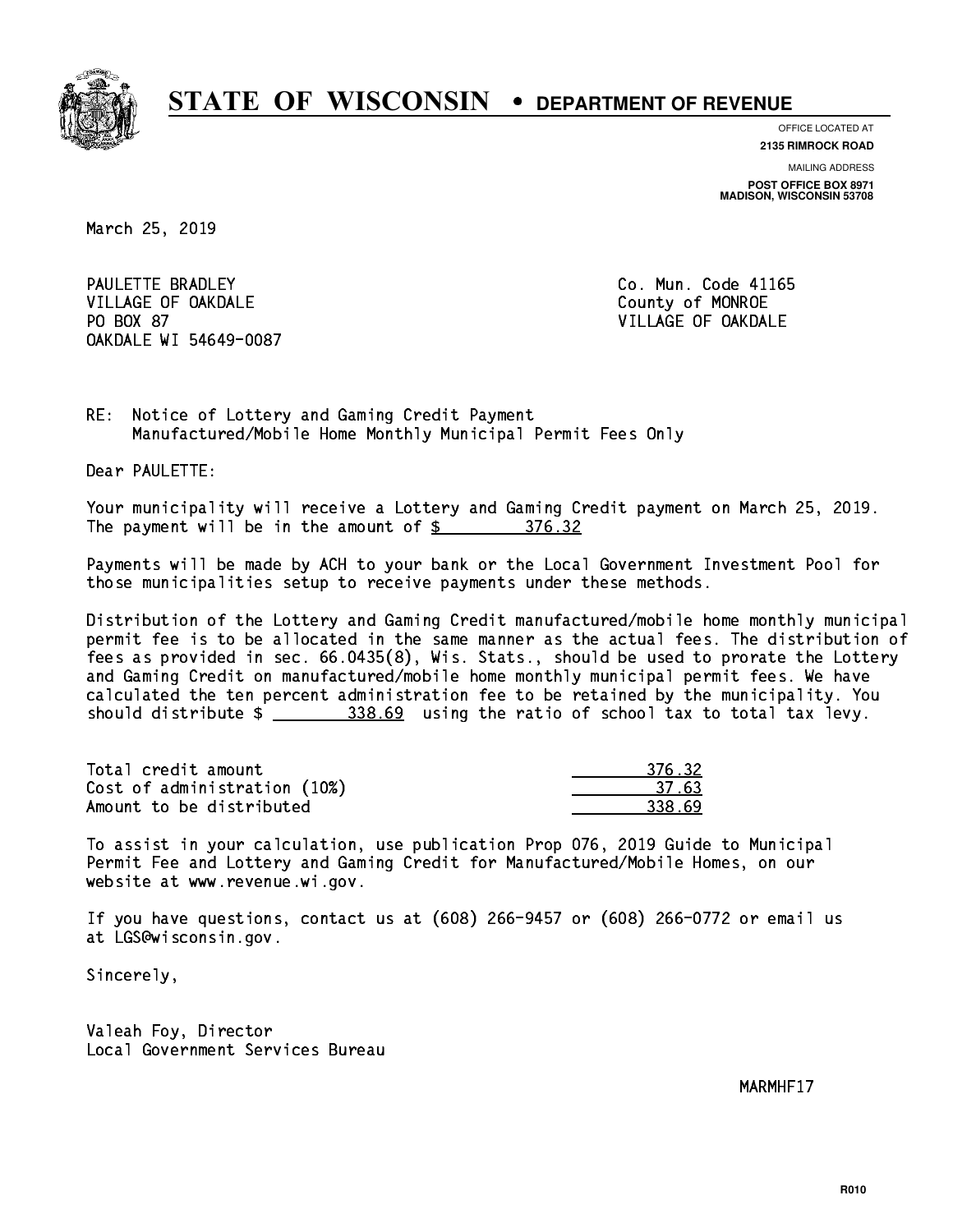

**OFFICE LOCATED AT**

**2135 RIMROCK ROAD**

**MAILING ADDRESS**

**POST OFFICE BOX 8971 MADISON, WISCONSIN 53708**

March 25, 2019

 MARK D SUND Co. Mun. Code 41281 CITY OF SPARTA County of MONROE 201 W OAK ST CITY OF SPARTA SPARTA WI 54656-2148

RE: Notice of Lottery and Gaming Credit Payment Manufactured/Mobile Home Monthly Municipal Permit Fees Only

Dear MARK:

 Your municipality will receive a Lottery and Gaming Credit payment on March 25, 2019. The payment will be in the amount of  $\frac{2}{3}$  44,892.24

 Payments will be made by ACH to your bank or the Local Government Investment Pool for those municipalities setup to receive payments under these methods.

 Distribution of the Lottery and Gaming Credit manufactured/mobile home monthly municipal permit fee is to be allocated in the same manner as the actual fees. The distribution of fees as provided in sec. 66.0435(8), Wis. Stats., should be used to prorate the Lottery and Gaming Credit on manufactured/mobile home monthly municipal permit fees. We have calculated the ten percent administration fee to be retained by the municipality. You should distribute  $\frac{40,403.02}{2}$  using the ratio of school tax to total tax levy.

| Total credit amount          | 44,892.24 |
|------------------------------|-----------|
| Cost of administration (10%) | 4.489.22  |
| Amount to be distributed     | 40.403.02 |

 To assist in your calculation, use publication Prop 076, 2019 Guide to Municipal Permit Fee and Lottery and Gaming Credit for Manufactured/Mobile Homes, on our website at www.revenue.wi.gov.

 If you have questions, contact us at (608) 266-9457 or (608) 266-0772 or email us at LGS@wisconsin.gov.

Sincerely,

 Valeah Foy, Director Local Government Services Bureau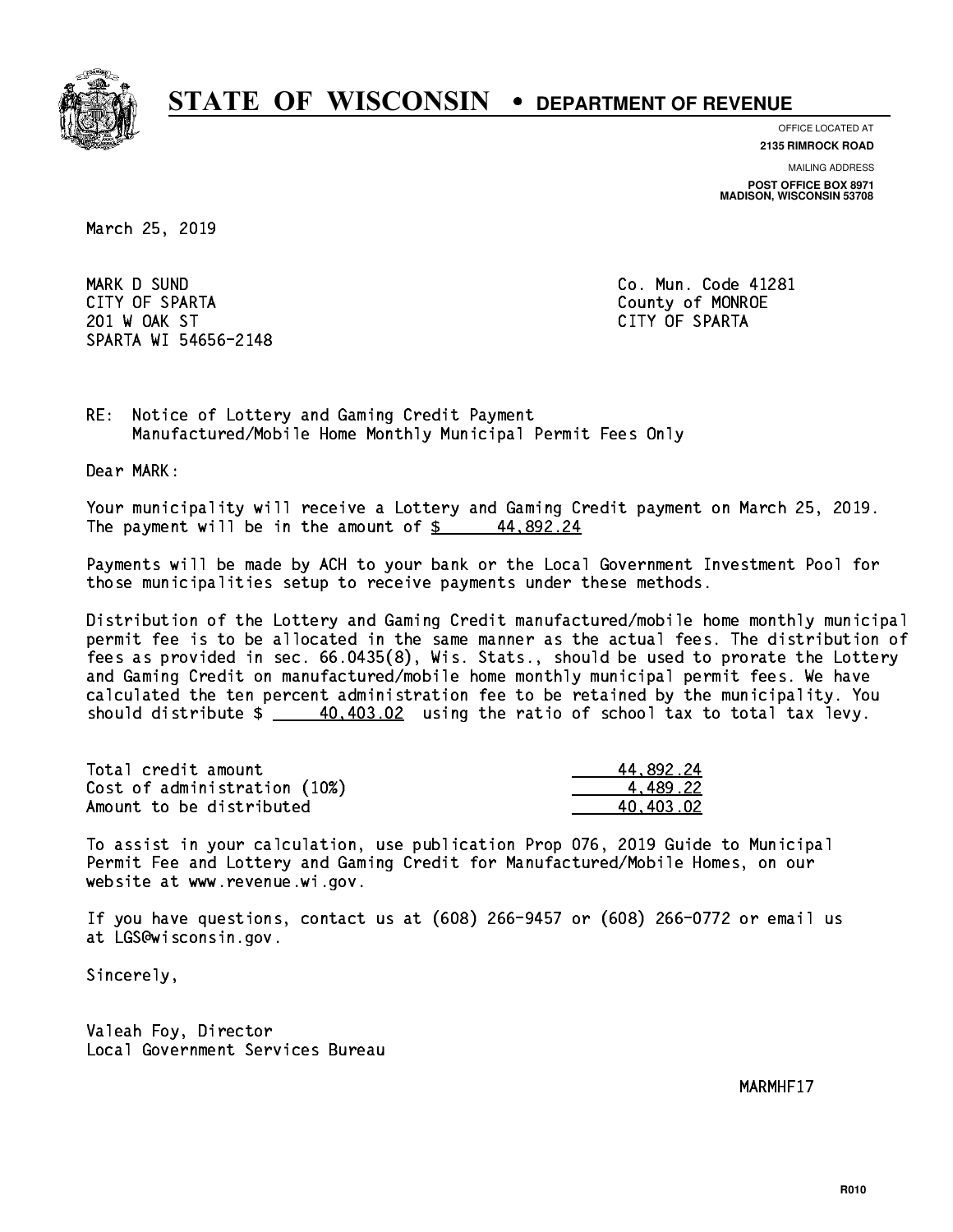

**OFFICE LOCATED AT 2135 RIMROCK ROAD**

**MAILING ADDRESS POST OFFICE BOX 8971 MADISON, WISCONSIN 53708**

March 25, 2019

**JULIA MANN**  CITY OF TOMAH County of MONROE 819 SUPERIOR AVE CITY OF TOMAH TOMAH WI 54660-2046

Co. Mun. Code 41286

RE: Notice of Lottery and Gaming Credit Payment Manufactured/Mobile Home Monthly Municipal Permit Fees Only

Dear JULIA:

 Your municipality will receive a Lottery and Gaming Credit payment on March 25, 2019. The payment will be in the amount of  $\frac{2}{3}$  19,387.92

 Payments will be made by ACH to your bank or the Local Government Investment Pool for those municipalities setup to receive payments under these methods.

 Distribution of the Lottery and Gaming Credit manufactured/mobile home monthly municipal permit fee is to be allocated in the same manner as the actual fees. The distribution of fees as provided in sec. 66.0435(8), Wis. Stats., should be used to prorate the Lottery and Gaming Credit on manufactured/mobile home monthly municipal permit fees. We have calculated the ten percent administration fee to be retained by the municipality. You should distribute  $\frac{2}{17,449.13}$  using the ratio of school tax to total tax levy.

| Total credit amount          | 19,387.92 |
|------------------------------|-----------|
| Cost of administration (10%) | 1.938.79  |
| Amount to be distributed     | 17.449.13 |

 To assist in your calculation, use publication Prop 076, 2019 Guide to Municipal Permit Fee and Lottery and Gaming Credit for Manufactured/Mobile Homes, on our website at www.revenue.wi.gov.

 If you have questions, contact us at (608) 266-9457 or (608) 266-0772 or email us at LGS@wisconsin.gov.

Sincerely,

 Valeah Foy, Director Local Government Services Bureau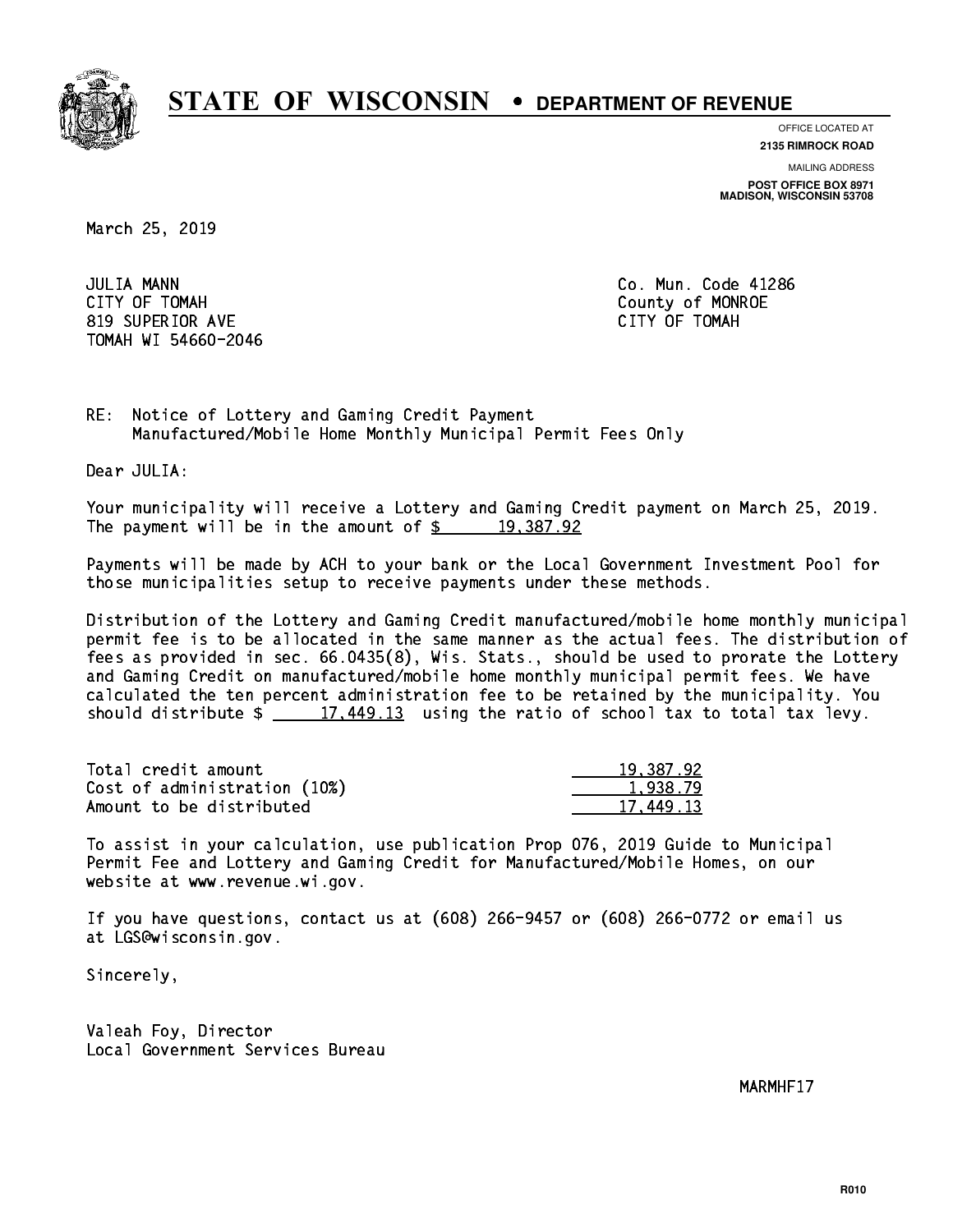

**OFFICE LOCATED AT 2135 RIMROCK ROAD**

**MAILING ADDRESS**

**POST OFFICE BOX 8971 MADISON, WISCONSIN 53708**

March 25, 2019

TARA BRISTOL TOWN OF ABRAMS County of OCONTO 5877 MAIN STREET TOWN OF ABRAMS ABRAMS WI 54101-0183

Co. Mun. Code 42002

RE: Notice of Lottery and Gaming Credit Payment Manufactured/Mobile Home Monthly Municipal Permit Fees Only

Dear TARA:

 Your municipality will receive a Lottery and Gaming Credit payment on March 25, 2019. The payment will be in the amount of  $\frac{2}{3}$  2,447.17

 Payments will be made by ACH to your bank or the Local Government Investment Pool for those municipalities setup to receive payments under these methods.

 Distribution of the Lottery and Gaming Credit manufactured/mobile home monthly municipal permit fee is to be allocated in the same manner as the actual fees. The distribution of fees as provided in sec. 66.0435(8), Wis. Stats., should be used to prorate the Lottery and Gaming Credit on manufactured/mobile home monthly municipal permit fees. We have calculated the ten percent administration fee to be retained by the municipality. You should distribute  $\frac{2,202.46}{2,202.46}$  using the ratio of school tax to total tax levy.

| Total credit amount          | 2.447.17 |
|------------------------------|----------|
| Cost of administration (10%) | 244.71   |
| Amount to be distributed     | 2.202.46 |

 To assist in your calculation, use publication Prop 076, 2019 Guide to Municipal Permit Fee and Lottery and Gaming Credit for Manufactured/Mobile Homes, on our website at www.revenue.wi.gov.

 If you have questions, contact us at (608) 266-9457 or (608) 266-0772 or email us at LGS@wisconsin.gov.

Sincerely,

 Valeah Foy, Director Local Government Services Bureau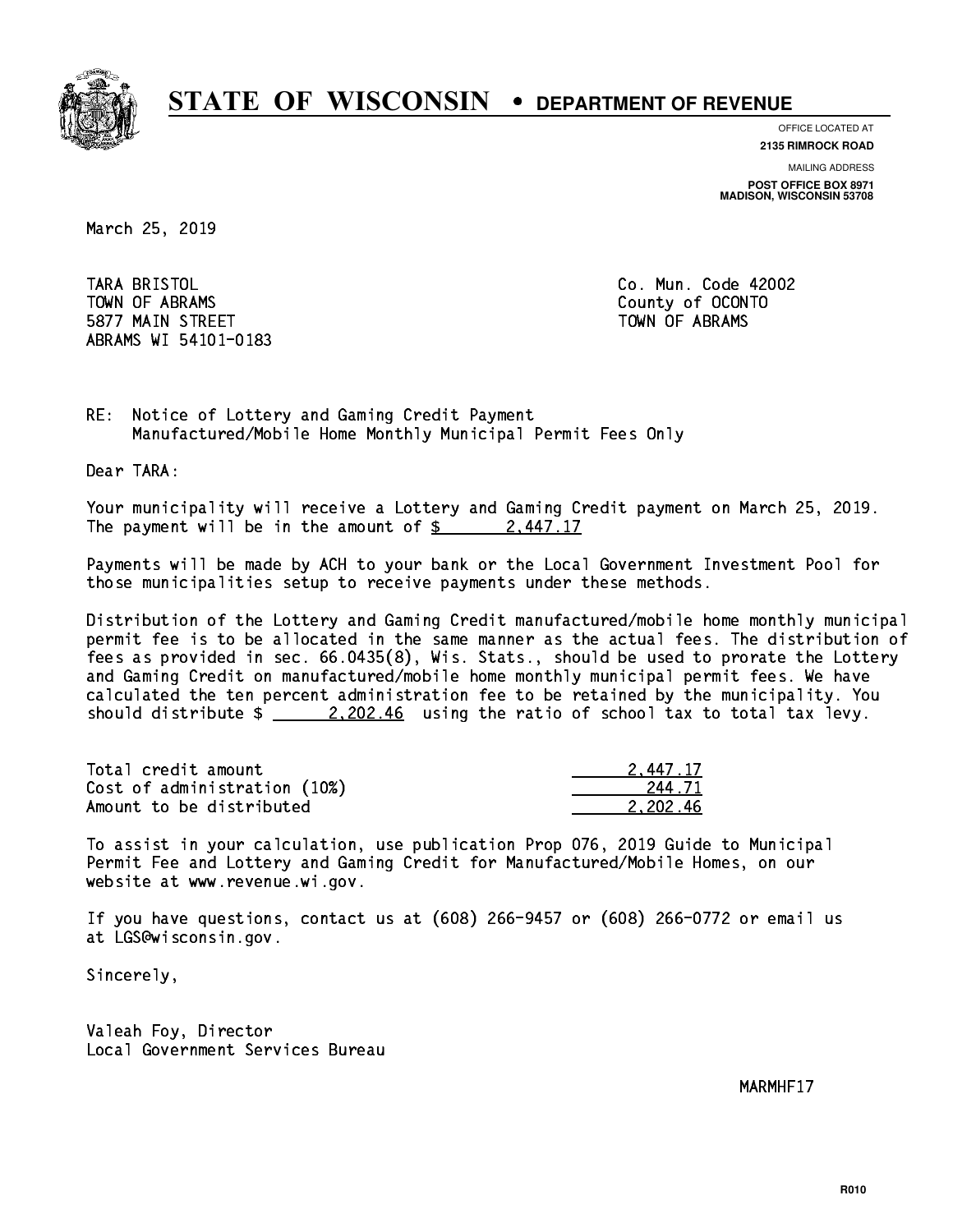

**OFFICE LOCATED AT**

**2135 RIMROCK ROAD**

**MAILING ADDRESS POST OFFICE BOX 8971 MADISON, WISCONSIN 53708**

March 25, 2019

 MAE MICOLICHEK Co. Mun. Code 42012 997 SCHWARTZ ROAD TOWN OF CHASE PULASKI WI 54162

TOWN OF CHASE County of OCONTO

RE: Notice of Lottery and Gaming Credit Payment Manufactured/Mobile Home Monthly Municipal Permit Fees Only

Dear MAE:

 Your municipality will receive a Lottery and Gaming Credit payment on March 25, 2019. The payment will be in the amount of  $\frac{2}{3}$  1,156.20

 Payments will be made by ACH to your bank or the Local Government Investment Pool for those municipalities setup to receive payments under these methods.

 Distribution of the Lottery and Gaming Credit manufactured/mobile home monthly municipal permit fee is to be allocated in the same manner as the actual fees. The distribution of fees as provided in sec. 66.0435(8), Wis. Stats., should be used to prorate the Lottery and Gaming Credit on manufactured/mobile home monthly municipal permit fees. We have calculated the ten percent administration fee to be retained by the municipality. You should distribute  $\frac{1,040.58}{1,040.58}$  using the ratio of school tax to total tax levy.

| Total credit amount          | 1.156.20 |
|------------------------------|----------|
| Cost of administration (10%) | 115.62   |
| Amount to be distributed     | 1,040.58 |

 To assist in your calculation, use publication Prop 076, 2019 Guide to Municipal Permit Fee and Lottery and Gaming Credit for Manufactured/Mobile Homes, on our website at www.revenue.wi.gov.

 If you have questions, contact us at (608) 266-9457 or (608) 266-0772 or email us at LGS@wisconsin.gov.

Sincerely,

 Valeah Foy, Director Local Government Services Bureau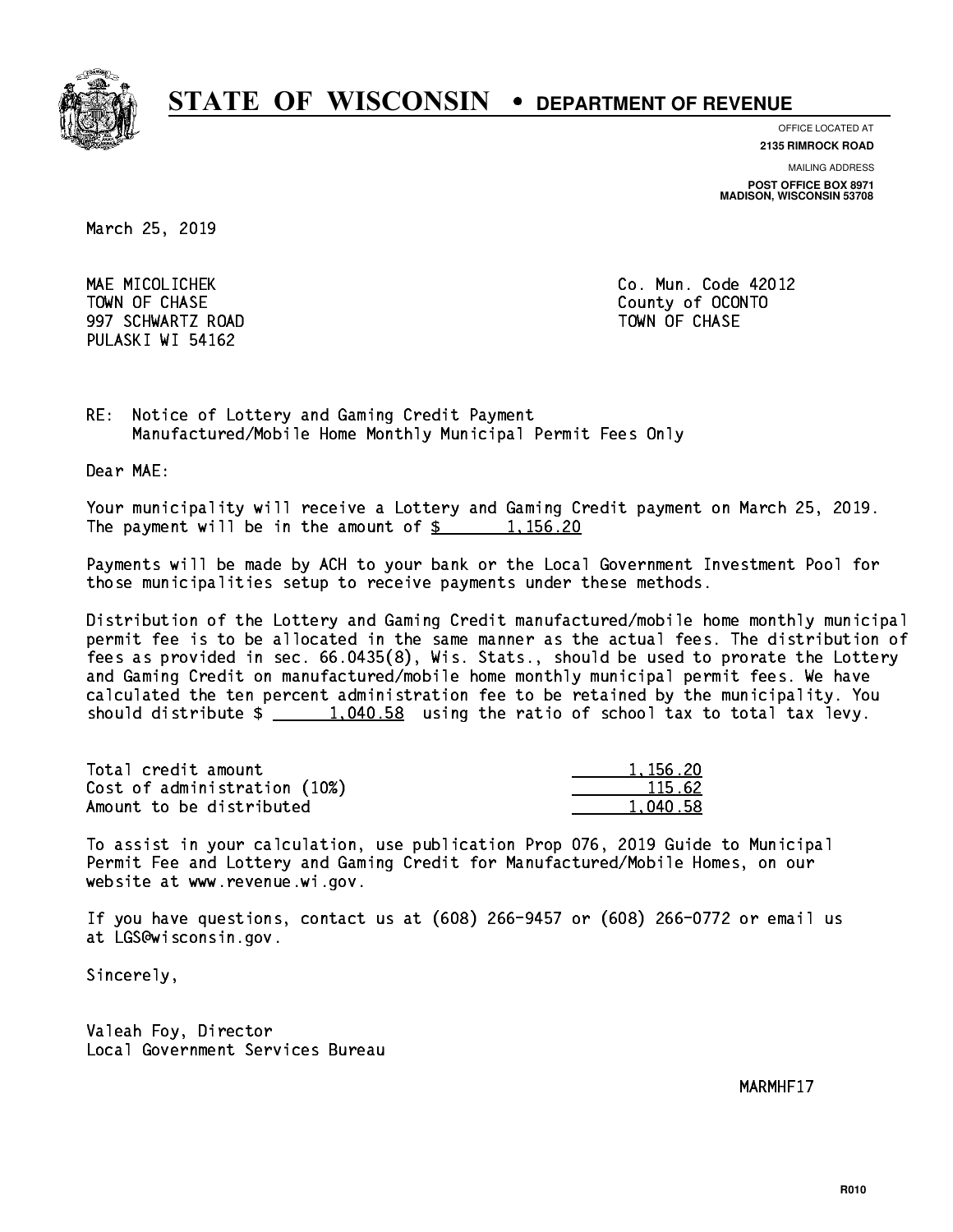

**OFFICE LOCATED AT**

**2135 RIMROCK ROAD**

**MAILING ADDRESS POST OFFICE BOX 8971 MADISON, WISCONSIN 53708**

March 25, 2019

 NIKKI TOLZMAN Co. Mun. Code 42024 TOWN OF LITTLE SUAMICO **COUNTY COUNTY COUNTY**  5964A COUNTY ROAD S TOWN OF LITTLE SUAMICO SOBIESKI WI 54171-9713

RE: Notice of Lottery and Gaming Credit Payment Manufactured/Mobile Home Monthly Municipal Permit Fees Only

Dear NIKKI:

 Your municipality will receive a Lottery and Gaming Credit payment on March 25, 2019. The payment will be in the amount of  $\frac{2}{3}$  9,506.04

 Payments will be made by ACH to your bank or the Local Government Investment Pool for those municipalities setup to receive payments under these methods.

 Distribution of the Lottery and Gaming Credit manufactured/mobile home monthly municipal permit fee is to be allocated in the same manner as the actual fees. The distribution of fees as provided in sec. 66.0435(8), Wis. Stats., should be used to prorate the Lottery and Gaming Credit on manufactured/mobile home monthly municipal permit fees. We have calculated the ten percent administration fee to be retained by the municipality. You should distribute  $\frac{2}{1}$   $\frac{8.555.44}{2}$  using the ratio of school tax to total tax levy.

| Total credit amount          | 9.506.04 |
|------------------------------|----------|
| Cost of administration (10%) | 950.60   |
| Amount to be distributed     | 8.555.44 |

 To assist in your calculation, use publication Prop 076, 2019 Guide to Municipal Permit Fee and Lottery and Gaming Credit for Manufactured/Mobile Homes, on our website at www.revenue.wi.gov.

 If you have questions, contact us at (608) 266-9457 or (608) 266-0772 or email us at LGS@wisconsin.gov.

Sincerely,

 Valeah Foy, Director Local Government Services Bureau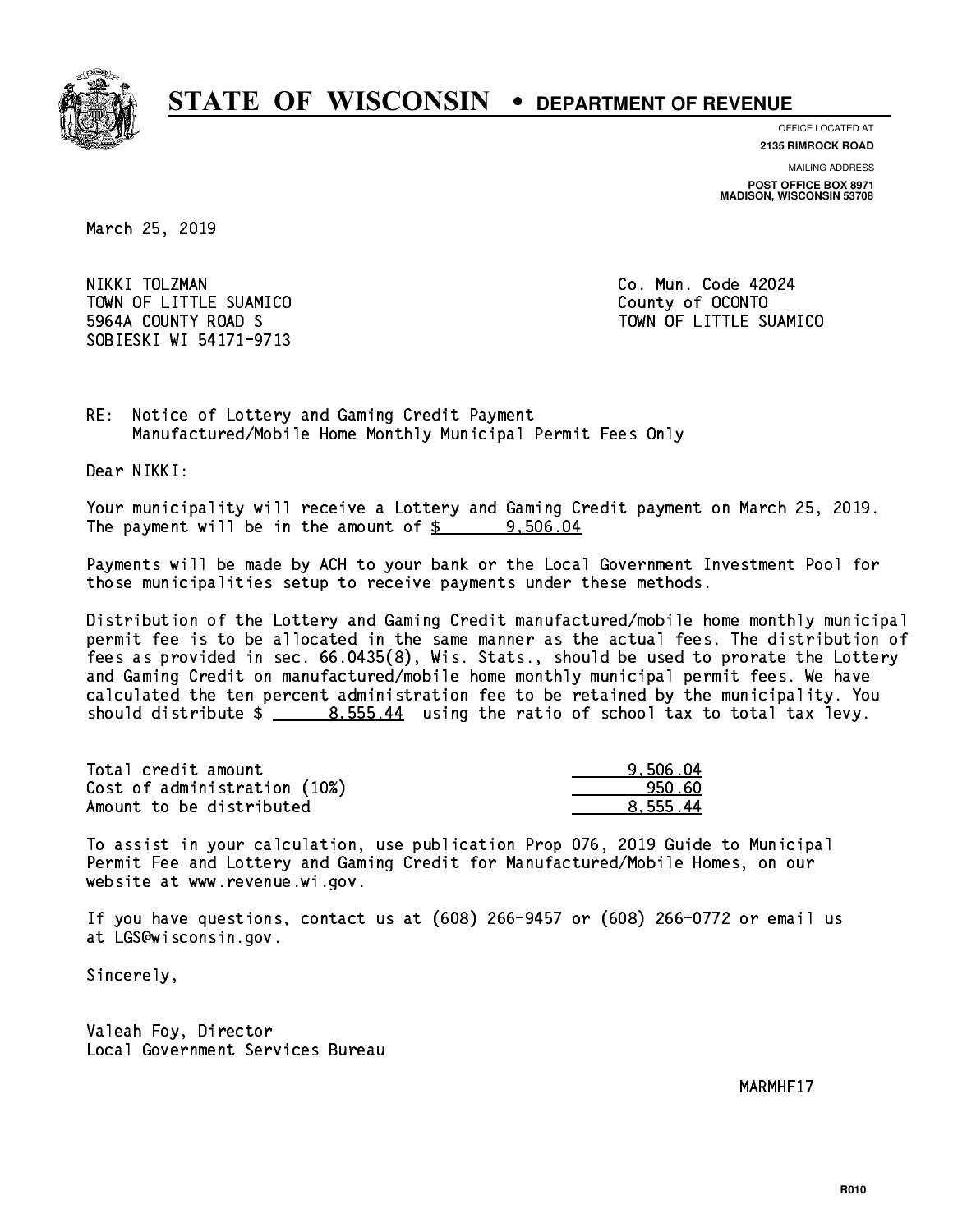

**OFFICE LOCATED AT**

**2135 RIMROCK ROAD**

**MAILING ADDRESS**

**POST OFFICE BOX 8971 MADISON, WISCONSIN 53708**

March 25, 2019

LAURIE PARISEY TOWN OF STILES County of OCONTO 5445 FULLER LN TOWN OF STILES LENA WI 54139-9578

Co. Mun. Code 42040

RE: Notice of Lottery and Gaming Credit Payment Manufactured/Mobile Home Monthly Municipal Permit Fees Only

Dear LAURIE:

 Your municipality will receive a Lottery and Gaming Credit payment on March 25, 2019. The payment will be in the amount of  $\frac{2,791.66}{2,791.66}$ 

 Payments will be made by ACH to your bank or the Local Government Investment Pool for those municipalities setup to receive payments under these methods.

 Distribution of the Lottery and Gaming Credit manufactured/mobile home monthly municipal permit fee is to be allocated in the same manner as the actual fees. The distribution of fees as provided in sec. 66.0435(8), Wis. Stats., should be used to prorate the Lottery and Gaming Credit on manufactured/mobile home monthly municipal permit fees. We have calculated the ten percent administration fee to be retained by the municipality. You should distribute  $\frac{2.512.50}{2.512.50}$  using the ratio of school tax to total tax levy.

| Total credit amount          | 2.791.66 |
|------------------------------|----------|
| Cost of administration (10%) | -279.16  |
| Amount to be distributed     | 2.512.50 |

 To assist in your calculation, use publication Prop 076, 2019 Guide to Municipal Permit Fee and Lottery and Gaming Credit for Manufactured/Mobile Homes, on our website at www.revenue.wi.gov.

 If you have questions, contact us at (608) 266-9457 or (608) 266-0772 or email us at LGS@wisconsin.gov.

Sincerely,

 Valeah Foy, Director Local Government Services Bureau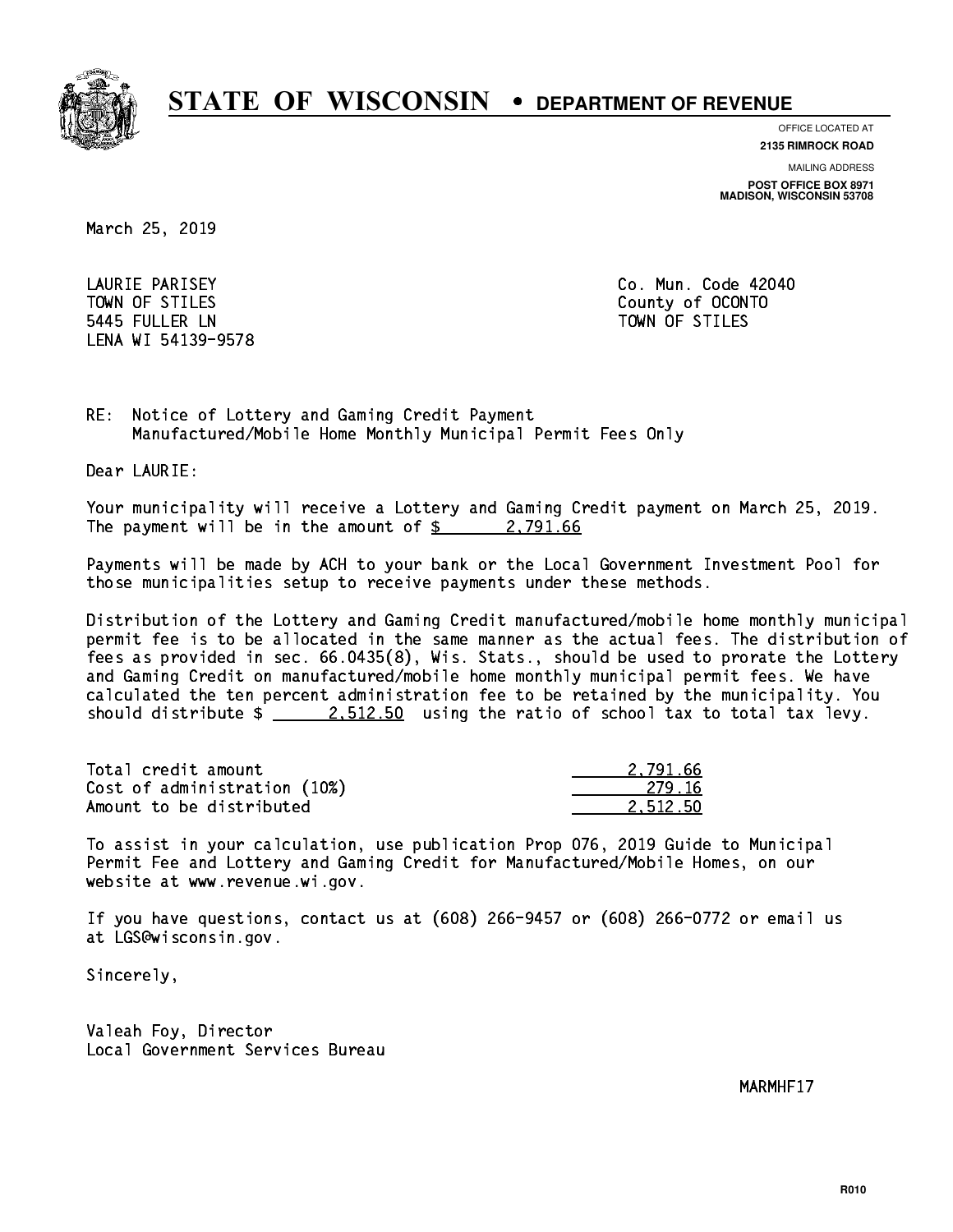

**OFFICE LOCATED AT**

**MAILING ADDRESS 2135 RIMROCK ROAD**

**POST OFFICE BOX 8971 MADISON, WISCONSIN 53708**

March 25, 2019

**JULIE SCHROEDER**  TOWN OF TOWNSEND County of OCONTO PO BOX 111 PO BOX 111 TOWN OF TOWNSEND TOWNSEND WI 54175-0111

Co. Mun. Code 42042

RE: Notice of Lottery and Gaming Credit Payment Manufactured/Mobile Home Monthly Municipal Permit Fees Only

Dear JULIE:

 Your municipality will receive a Lottery and Gaming Credit payment on March 25, 2019. The payment will be in the amount of  $\frac{2}{3}$ 514.71

 Payments will be made by ACH to your bank or the Local Government Investment Pool for those municipalities setup to receive payments under these methods.

 Distribution of the Lottery and Gaming Credit manufactured/mobile home monthly municipal permit fee is to be allocated in the same manner as the actual fees. The distribution of fees as provided in sec. 66.0435(8), Wis. Stats., should be used to prorate the Lottery and Gaming Credit on manufactured/mobile home monthly municipal permit fees. We have calculated the ten percent administration fee to be retained by the municipality. You should distribute  $\frac{463.24}{1000}$  using the ratio of school tax to total tax levy.

Total credit amount Cost of administration (10%) Amount to be distributed

| . 71 |
|------|
| 17   |
| 3 24 |

 To assist in your calculation, use publication Prop 076, 2019 Guide to Municipal Permit Fee and Lottery and Gaming Credit for Manufactured/Mobile Homes, on our website at www.revenue.wi.gov.

 If you have questions, contact us at (608) 266-9457 or (608) 266-0772 or email us at LGS@wisconsin.gov.

Sincerely,

 Valeah Foy, Director Local Government Services Bureau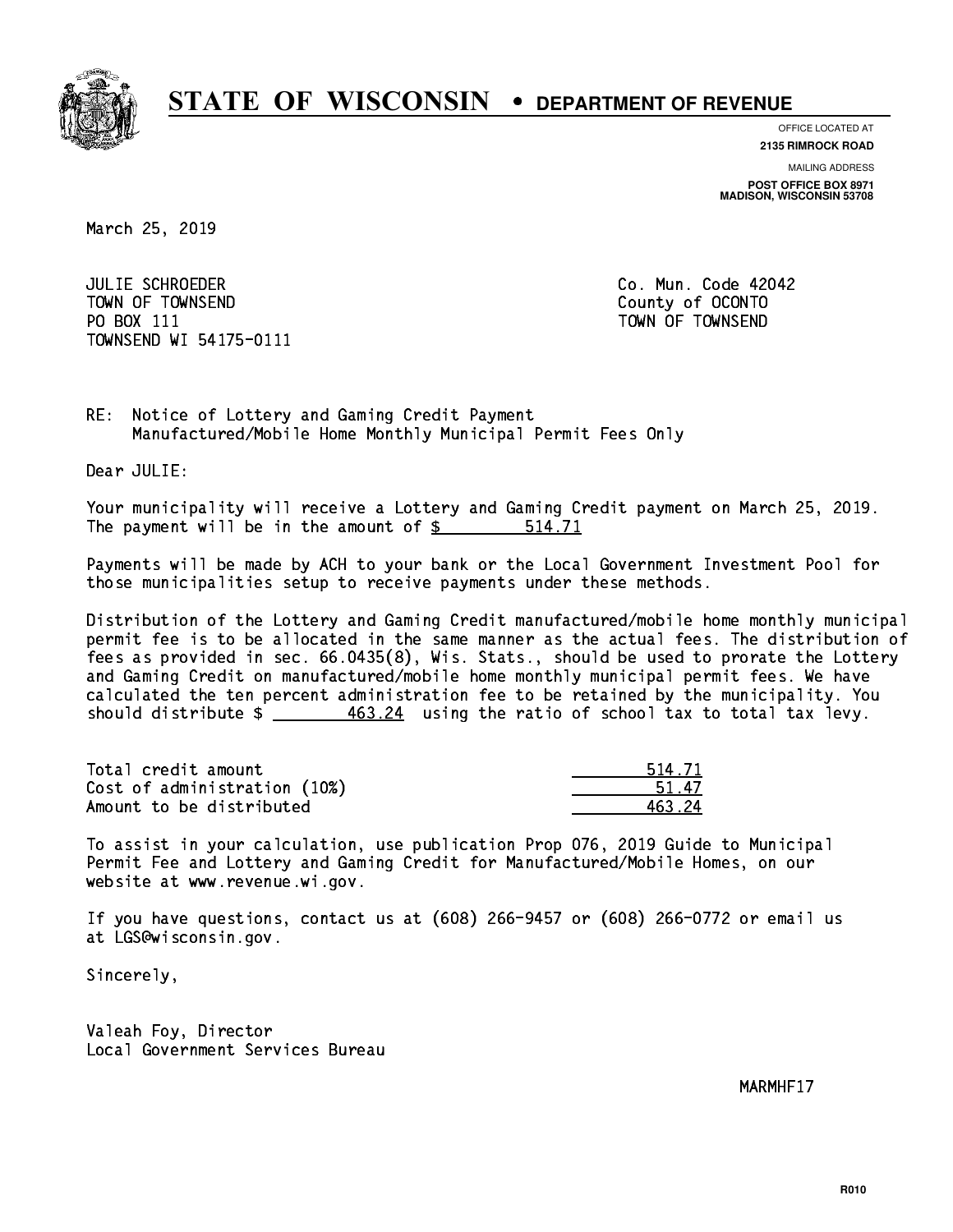

**OFFICE LOCATED AT 2135 RIMROCK ROAD**

**MAILING ADDRESS**

**POST OFFICE BOX 8971 MADISON, WISCONSIN 53708**

March 25, 2019

CAROL HEISE VILLAGE OF SURING COUNTY COUNTY OF OCONTO PO BOX 31 VILLAGE OF SURING SURING WI 54174-0031

Co. Mun. Code 42181

RE: Notice of Lottery and Gaming Credit Payment Manufactured/Mobile Home Monthly Municipal Permit Fees Only

Dear CAROL:

 Your municipality will receive a Lottery and Gaming Credit payment on March 25, 2019. The payment will be in the amount of \$ 590.92 \_\_\_\_\_\_\_\_\_\_\_\_\_\_\_\_

 Payments will be made by ACH to your bank or the Local Government Investment Pool for those municipalities setup to receive payments under these methods.

 Distribution of the Lottery and Gaming Credit manufactured/mobile home monthly municipal permit fee is to be allocated in the same manner as the actual fees. The distribution of fees as provided in sec. 66.0435(8), Wis. Stats., should be used to prorate the Lottery and Gaming Credit on manufactured/mobile home monthly municipal permit fees. We have calculated the ten percent administration fee to be retained by the municipality. You should distribute  $\frac{2}{1}$   $\frac{531.83}{2}$  using the ratio of school tax to total tax levy.

| Total credit amount          | 590.92 |
|------------------------------|--------|
| Cost of administration (10%) | 59.09  |
| Amount to be distributed     | 531.83 |

 To assist in your calculation, use publication Prop 076, 2019 Guide to Municipal Permit Fee and Lottery and Gaming Credit for Manufactured/Mobile Homes, on our website at www.revenue.wi.gov.

 If you have questions, contact us at (608) 266-9457 or (608) 266-0772 or email us at LGS@wisconsin.gov.

Sincerely,

 Valeah Foy, Director Local Government Services Bureau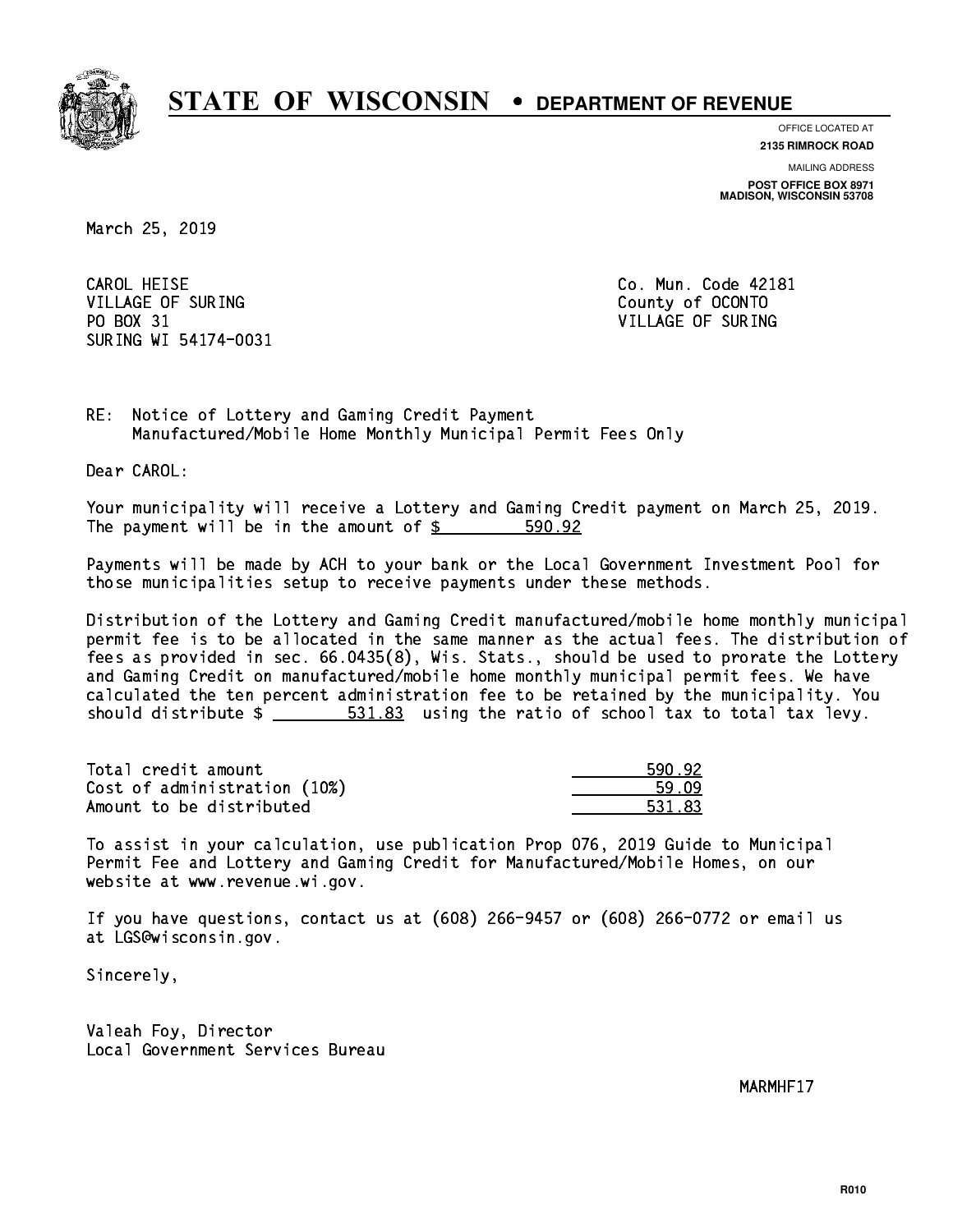

**OFFICE LOCATED AT**

**MAILING ADDRESS 2135 RIMROCK ROAD**

**POST OFFICE BOX 8971 MADISON, WISCONSIN 53708**

March 25, 2019

 KIM GRUETZMACHER Co. Mun. Code 42231 CITY OF GILLETT County of OCONTO 150 N MCKENZIE AVE **CITY OF GILLETT** GILLETT WI 54124-9330

RE: Notice of Lottery and Gaming Credit Payment Manufactured/Mobile Home Monthly Municipal Permit Fees Only

Dear KIM:

 Your municipality will receive a Lottery and Gaming Credit payment on March 25, 2019. The payment will be in the amount of  $\frac{2}{3}$  1,490.18

 Payments will be made by ACH to your bank or the Local Government Investment Pool for those municipalities setup to receive payments under these methods.

 Distribution of the Lottery and Gaming Credit manufactured/mobile home monthly municipal permit fee is to be allocated in the same manner as the actual fees. The distribution of fees as provided in sec. 66.0435(8), Wis. Stats., should be used to prorate the Lottery and Gaming Credit on manufactured/mobile home monthly municipal permit fees. We have calculated the ten percent administration fee to be retained by the municipality. You should distribute  $\frac{1,341.17}{1,341.17}$  using the ratio of school tax to total tax levy.

| Total credit amount          | 1,490.18 |
|------------------------------|----------|
| Cost of administration (10%) | 149.01   |
| Amount to be distributed     | 1.341.17 |

 To assist in your calculation, use publication Prop 076, 2019 Guide to Municipal Permit Fee and Lottery and Gaming Credit for Manufactured/Mobile Homes, on our website at www.revenue.wi.gov.

 If you have questions, contact us at (608) 266-9457 or (608) 266-0772 or email us at LGS@wisconsin.gov.

Sincerely,

 Valeah Foy, Director Local Government Services Bureau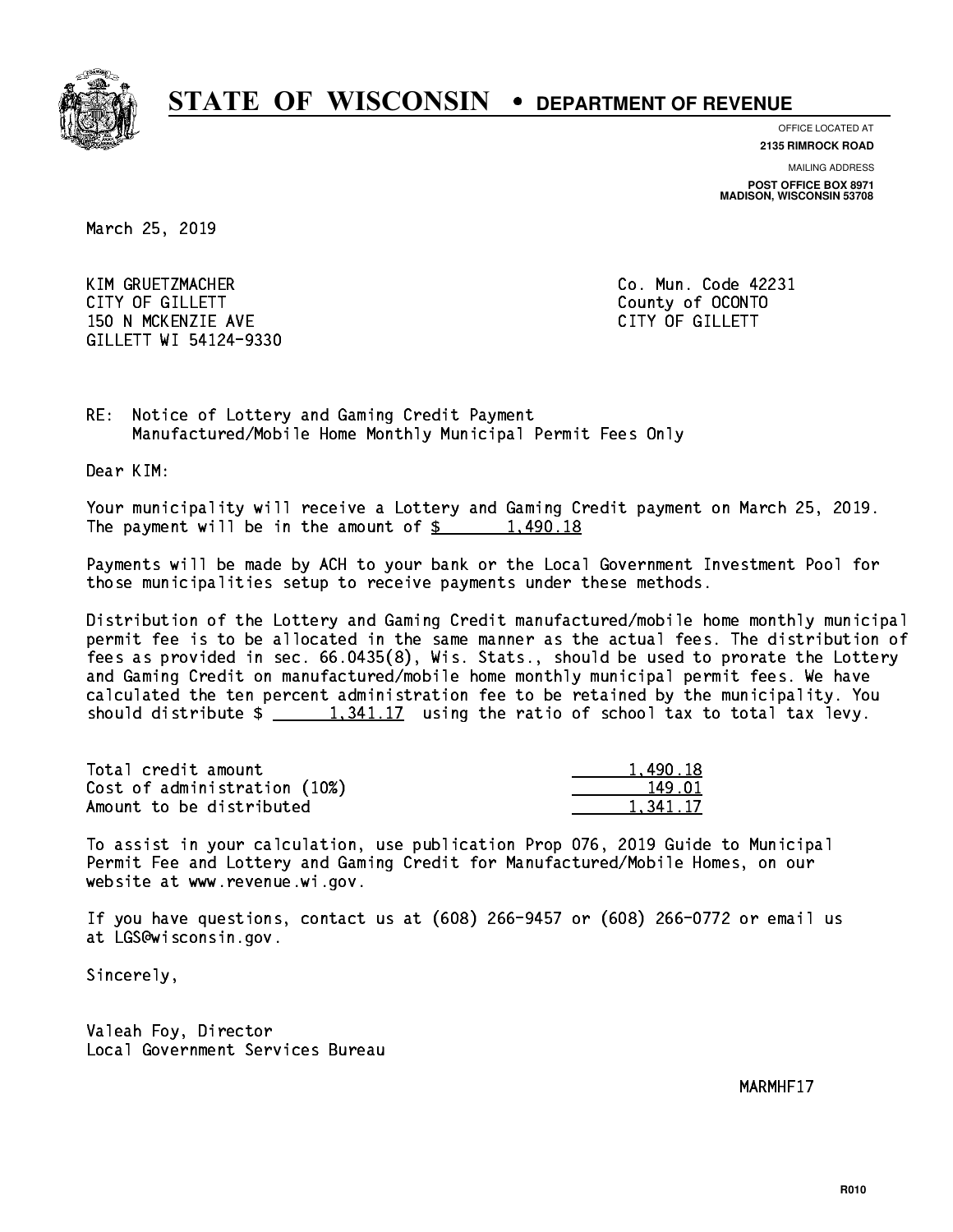

**OFFICE LOCATED AT**

**2135 RIMROCK ROAD**

**MAILING ADDRESS**

**POST OFFICE BOX 8971 MADISON, WISCONSIN 53708**

March 25, 2019

 SARA J. PERRIZO Co. Mun. Code 42265 CITY OF OCONTO County of OCONTO 1210 MAIN ST CITY OF OCONTO OCONTO WI 54153-1542

RE: Notice of Lottery and Gaming Credit Payment Manufactured/Mobile Home Monthly Municipal Permit Fees Only

Dear SARA:

 Your municipality will receive a Lottery and Gaming Credit payment on March 25, 2019. The payment will be in the amount of \$ 5,376.47 \_\_\_\_\_\_\_\_\_\_\_\_\_\_\_\_

 Payments will be made by ACH to your bank or the Local Government Investment Pool for those municipalities setup to receive payments under these methods.

 Distribution of the Lottery and Gaming Credit manufactured/mobile home monthly municipal permit fee is to be allocated in the same manner as the actual fees. The distribution of fees as provided in sec. 66.0435(8), Wis. Stats., should be used to prorate the Lottery and Gaming Credit on manufactured/mobile home monthly municipal permit fees. We have calculated the ten percent administration fee to be retained by the municipality. You should distribute  $\frac{4.838.83}{2}$  using the ratio of school tax to total tax levy.

| Total credit amount          | 5.376.47 |
|------------------------------|----------|
| Cost of administration (10%) | 537.64   |
| Amount to be distributed     | 4.838.83 |

 To assist in your calculation, use publication Prop 076, 2019 Guide to Municipal Permit Fee and Lottery and Gaming Credit for Manufactured/Mobile Homes, on our website at www.revenue.wi.gov.

 If you have questions, contact us at (608) 266-9457 or (608) 266-0772 or email us at LGS@wisconsin.gov.

Sincerely,

 Valeah Foy, Director Local Government Services Bureau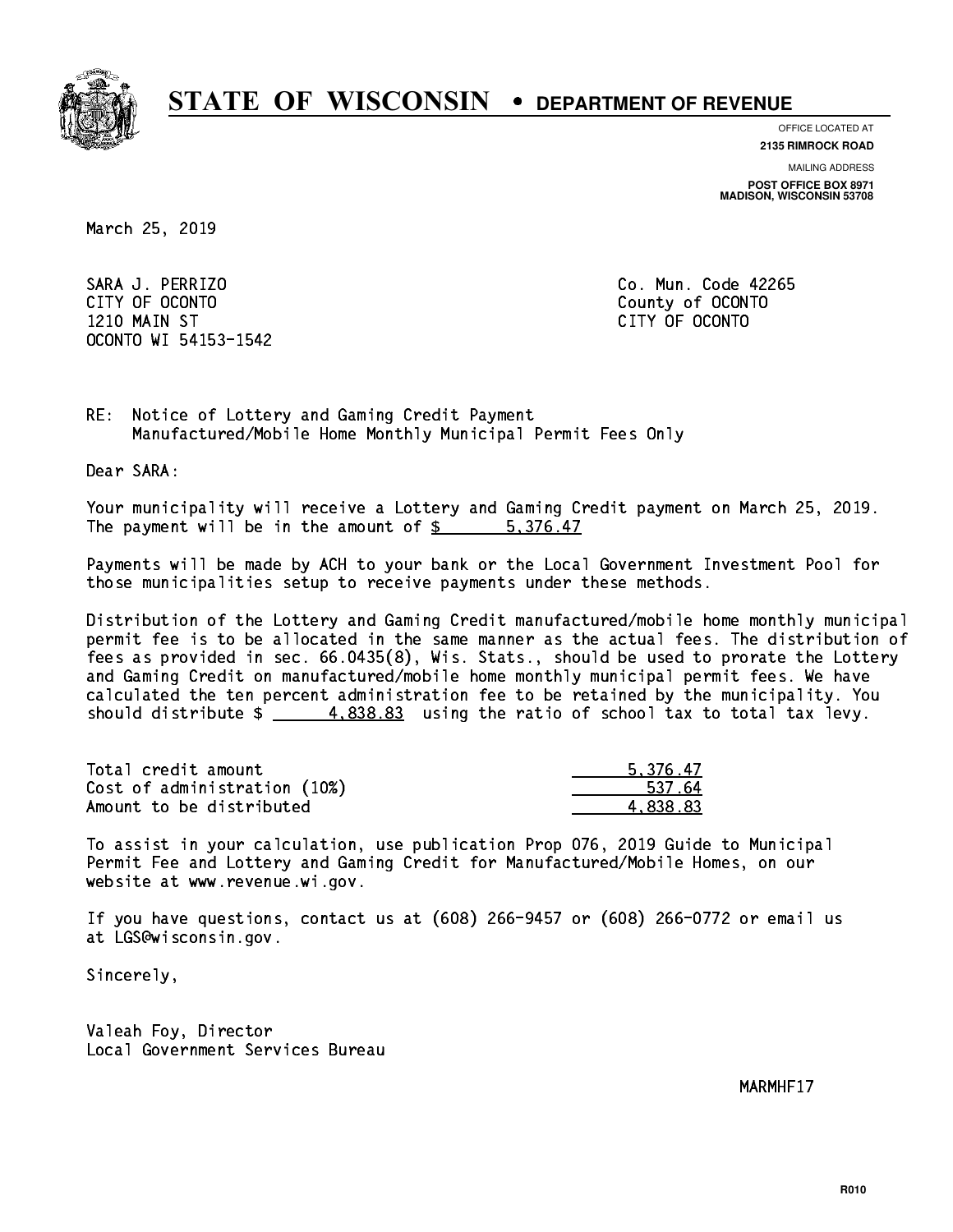

**OFFICE LOCATED AT**

**2135 RIMROCK ROAD**

**MAILING ADDRESS POST OFFICE BOX 8971 MADISON, WISCONSIN 53708**

March 25, 2019

VICKI ROBERTS CITY OF OCONTO FALLS **COUNTY COUNTY OF OCONTO** PO BOX 70 CITY OF OCONTO FALLS OCONTO FALLS WI 54154-0070

Co. Mun. Code 42266

RE: Notice of Lottery and Gaming Credit Payment Manufactured/Mobile Home Monthly Municipal Permit Fees Only

Dear VICKI:

 Your municipality will receive a Lottery and Gaming Credit payment on March 25, 2019. The payment will be in the amount of  $\frac{2}{3}$  1,275.43

 Payments will be made by ACH to your bank or the Local Government Investment Pool for those municipalities setup to receive payments under these methods.

 Distribution of the Lottery and Gaming Credit manufactured/mobile home monthly municipal permit fee is to be allocated in the same manner as the actual fees. The distribution of fees as provided in sec. 66.0435(8), Wis. Stats., should be used to prorate the Lottery and Gaming Credit on manufactured/mobile home monthly municipal permit fees. We have calculated the ten percent administration fee to be retained by the municipality. You should distribute  $\frac{1,147.89}{2}$  using the ratio of school tax to total tax levy.

| Total credit amount          | 1.275.43 |
|------------------------------|----------|
| Cost of administration (10%) | 127.54   |
| Amount to be distributed     | 1.147.89 |

147.89

 To assist in your calculation, use publication Prop 076, 2019 Guide to Municipal Permit Fee and Lottery and Gaming Credit for Manufactured/Mobile Homes, on our website at www.revenue.wi.gov.

 If you have questions, contact us at (608) 266-9457 or (608) 266-0772 or email us at LGS@wisconsin.gov.

Sincerely,

 Valeah Foy, Director Local Government Services Bureau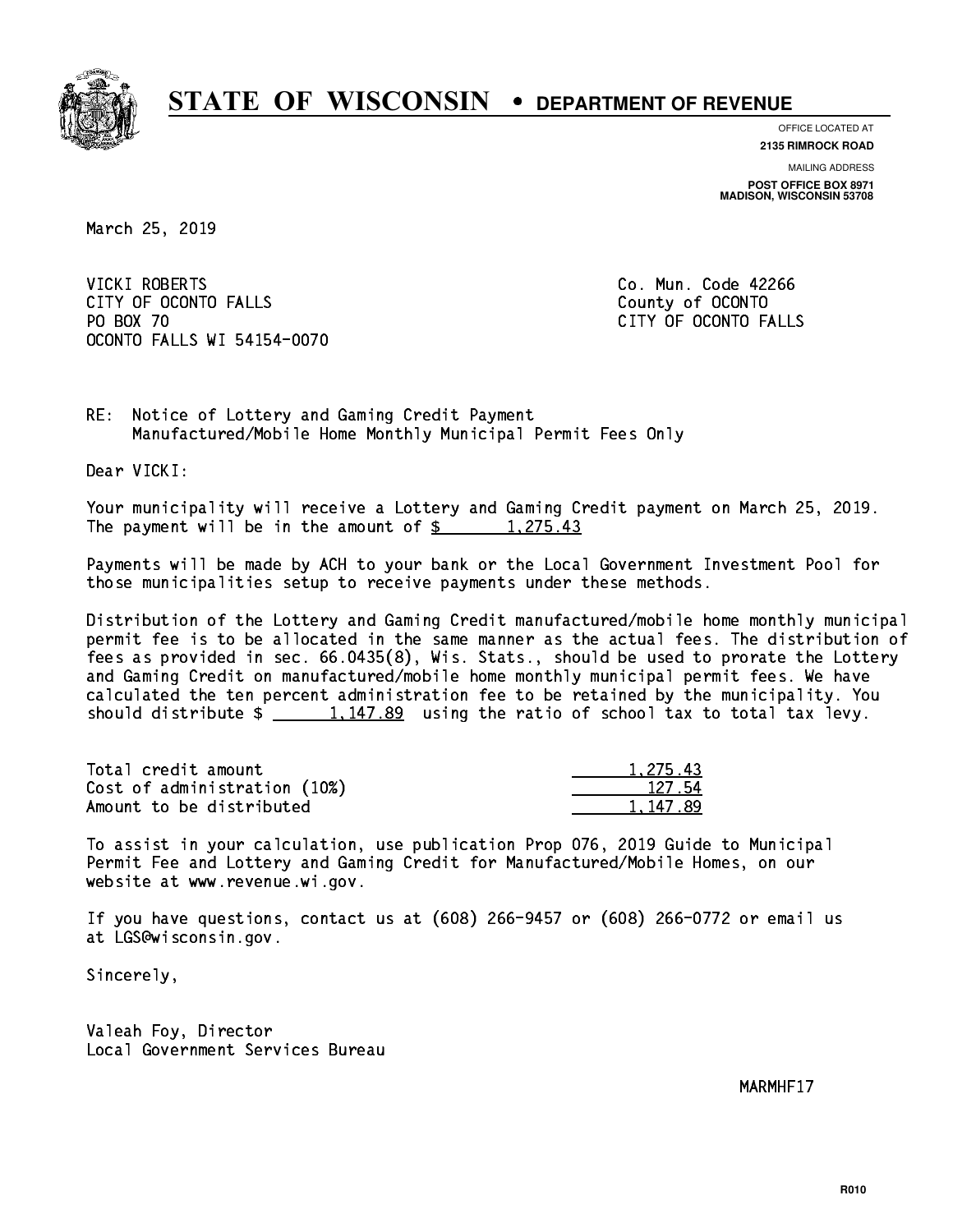

**OFFICE LOCATED AT**

**2135 RIMROCK ROAD**

**MAILING ADDRESS POST OFFICE BOX 8971 MADISON, WISCONSIN 53708**

March 25, 2019

**VALERIE FOLEY** CITY OF RHINELANDER COUNTY COUNTY OF ONEIDA 135 S STEVENS ST CITY OF RHINELANDER RHINELANDER WI 54501-3434

Co. Mun. Code 43276

RE: Notice of Lottery and Gaming Credit Payment Manufactured/Mobile Home Monthly Municipal Permit Fees Only

Dear VALERIE:

 Your municipality will receive a Lottery and Gaming Credit payment on March 25, 2019. The payment will be in the amount of  $\frac{22,041.60}{22,041.60}$ 

 Payments will be made by ACH to your bank or the Local Government Investment Pool for those municipalities setup to receive payments under these methods.

 Distribution of the Lottery and Gaming Credit manufactured/mobile home monthly municipal permit fee is to be allocated in the same manner as the actual fees. The distribution of fees as provided in sec. 66.0435(8), Wis. Stats., should be used to prorate the Lottery and Gaming Credit on manufactured/mobile home monthly municipal permit fees. We have calculated the ten percent administration fee to be retained by the municipality. You should distribute  $\frac{19,837.44}{2}$  using the ratio of school tax to total tax levy.

| Total credit amount          | 22.041.60 |
|------------------------------|-----------|
| Cost of administration (10%) | 2.204.16  |
| Amount to be distributed     | 19.837.44 |

 To assist in your calculation, use publication Prop 076, 2019 Guide to Municipal Permit Fee and Lottery and Gaming Credit for Manufactured/Mobile Homes, on our website at www.revenue.wi.gov.

 If you have questions, contact us at (608) 266-9457 or (608) 266-0772 or email us at LGS@wisconsin.gov.

Sincerely,

 Valeah Foy, Director Local Government Services Bureau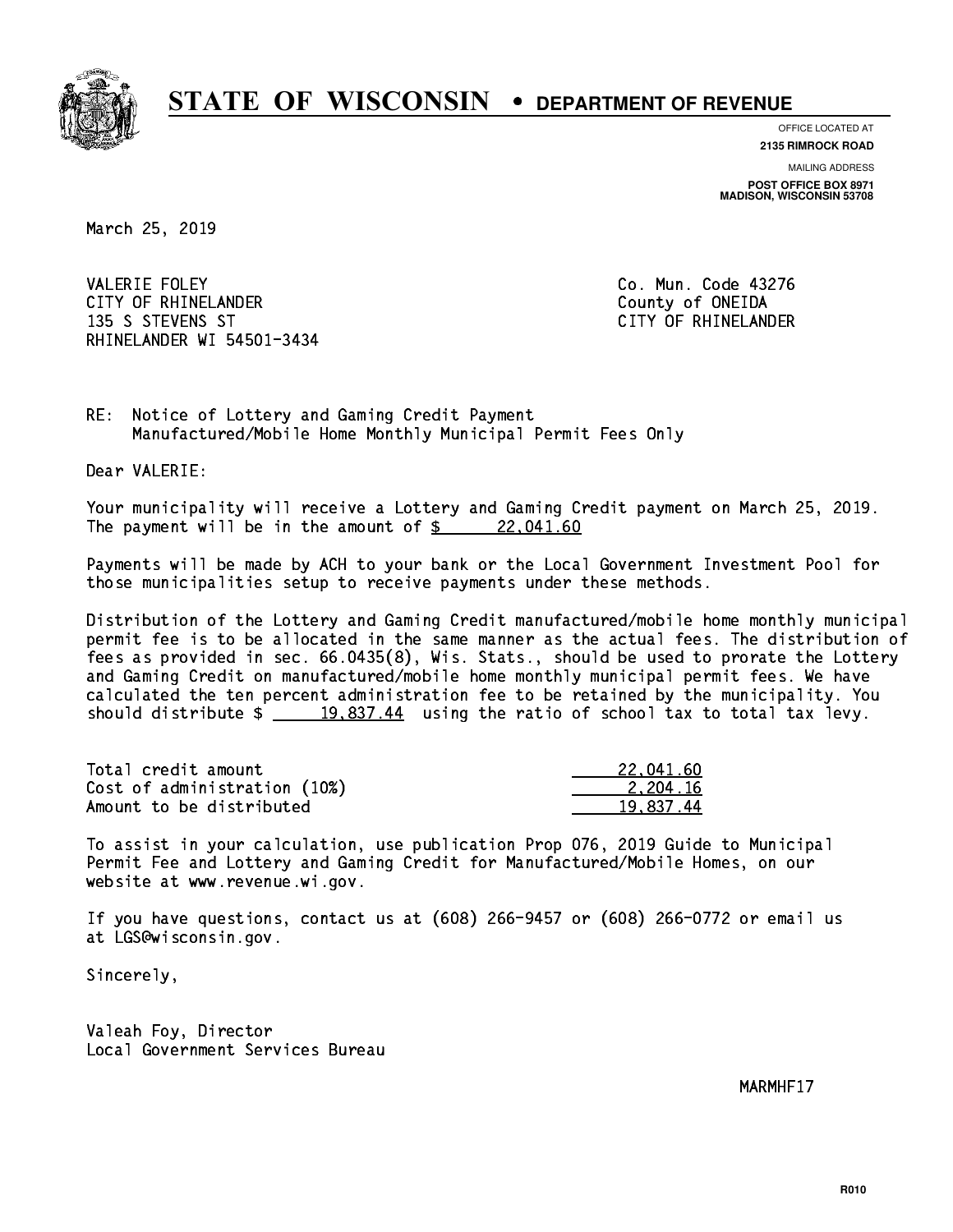

**OFFICE LOCATED AT**

**2135 RIMROCK ROAD**

**MAILING ADDRESS POST OFFICE BOX 8971 MADISON, WISCONSIN 53708**

March 25, 2019

AMY OLSON TOWN OF CENTER **COUNTY OF COUNTY COUNTY OF COULD A** N3990 STATE ROAD 47 TOWN OF CENTER APPLETON WI 54913-8484

Co. Mun. Code 44008

RE: Notice of Lottery and Gaming Credit Payment Manufactured/Mobile Home Monthly Municipal Permit Fees Only

Dear AMY:

 Your municipality will receive a Lottery and Gaming Credit payment on March 25, 2019. The payment will be in the amount of  $\frac{2}{3}$  1,203.72

 Payments will be made by ACH to your bank or the Local Government Investment Pool for those municipalities setup to receive payments under these methods.

 Distribution of the Lottery and Gaming Credit manufactured/mobile home monthly municipal permit fee is to be allocated in the same manner as the actual fees. The distribution of fees as provided in sec. 66.0435(8), Wis. Stats., should be used to prorate the Lottery and Gaming Credit on manufactured/mobile home monthly municipal permit fees. We have calculated the ten percent administration fee to be retained by the municipality. You should distribute  $\frac{1.083.35}{1.083.35}$  using the ratio of school tax to total tax levy.

| Total credit amount          | 1.203.72 |
|------------------------------|----------|
| Cost of administration (10%) | 120.37   |
| Amount to be distributed     | 1.083.35 |

 To assist in your calculation, use publication Prop 076, 2019 Guide to Municipal Permit Fee and Lottery and Gaming Credit for Manufactured/Mobile Homes, on our website at www.revenue.wi.gov.

 If you have questions, contact us at (608) 266-9457 or (608) 266-0772 or email us at LGS@wisconsin.gov.

Sincerely,

 Valeah Foy, Director Local Government Services Bureau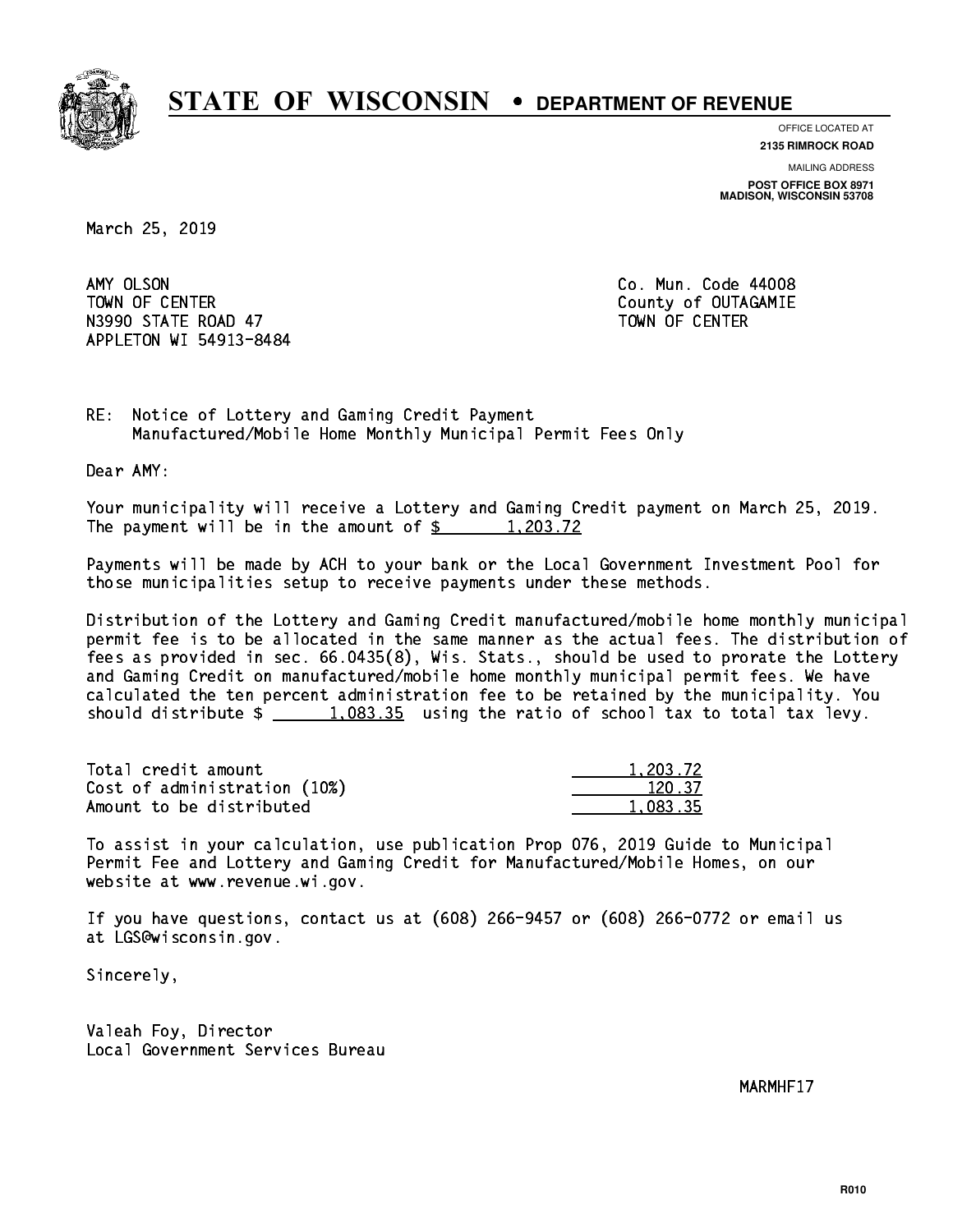

**OFFICE LOCATED AT 2135 RIMROCK ROAD**

**MAILING ADDRESS**

**POST OFFICE BOX 8971 MADISON, WISCONSIN 53708**

March 25, 2019

 BARBARA SEEGERS Co. Mun. Code 44018 TOWN OF FREEDOM County of OUTAGAMIE PO BOX 1007 TOWN OF FREEDOM FREEDOM WI 54131-1007

RE: Notice of Lottery and Gaming Credit Payment Manufactured/Mobile Home Monthly Municipal Permit Fees Only

Dear BARBARA:

 Your municipality will receive a Lottery and Gaming Credit payment on March 25, 2019. The payment will be in the amount of \$ 5,312.04 \_\_\_\_\_\_\_\_\_\_\_\_\_\_\_\_

 Payments will be made by ACH to your bank or the Local Government Investment Pool for those municipalities setup to receive payments under these methods.

 Distribution of the Lottery and Gaming Credit manufactured/mobile home monthly municipal permit fee is to be allocated in the same manner as the actual fees. The distribution of fees as provided in sec. 66.0435(8), Wis. Stats., should be used to prorate the Lottery and Gaming Credit on manufactured/mobile home monthly municipal permit fees. We have calculated the ten percent administration fee to be retained by the municipality. You should distribute  $\frac{4.780.84}{2}$  using the ratio of school tax to total tax levy.

| Total credit amount          | 5.312.04 |
|------------------------------|----------|
| Cost of administration (10%) | 531.20   |
| Amount to be distributed     | 4.780.84 |

 To assist in your calculation, use publication Prop 076, 2019 Guide to Municipal Permit Fee and Lottery and Gaming Credit for Manufactured/Mobile Homes, on our website at www.revenue.wi.gov.

 If you have questions, contact us at (608) 266-9457 or (608) 266-0772 or email us at LGS@wisconsin.gov.

Sincerely,

 Valeah Foy, Director Local Government Services Bureau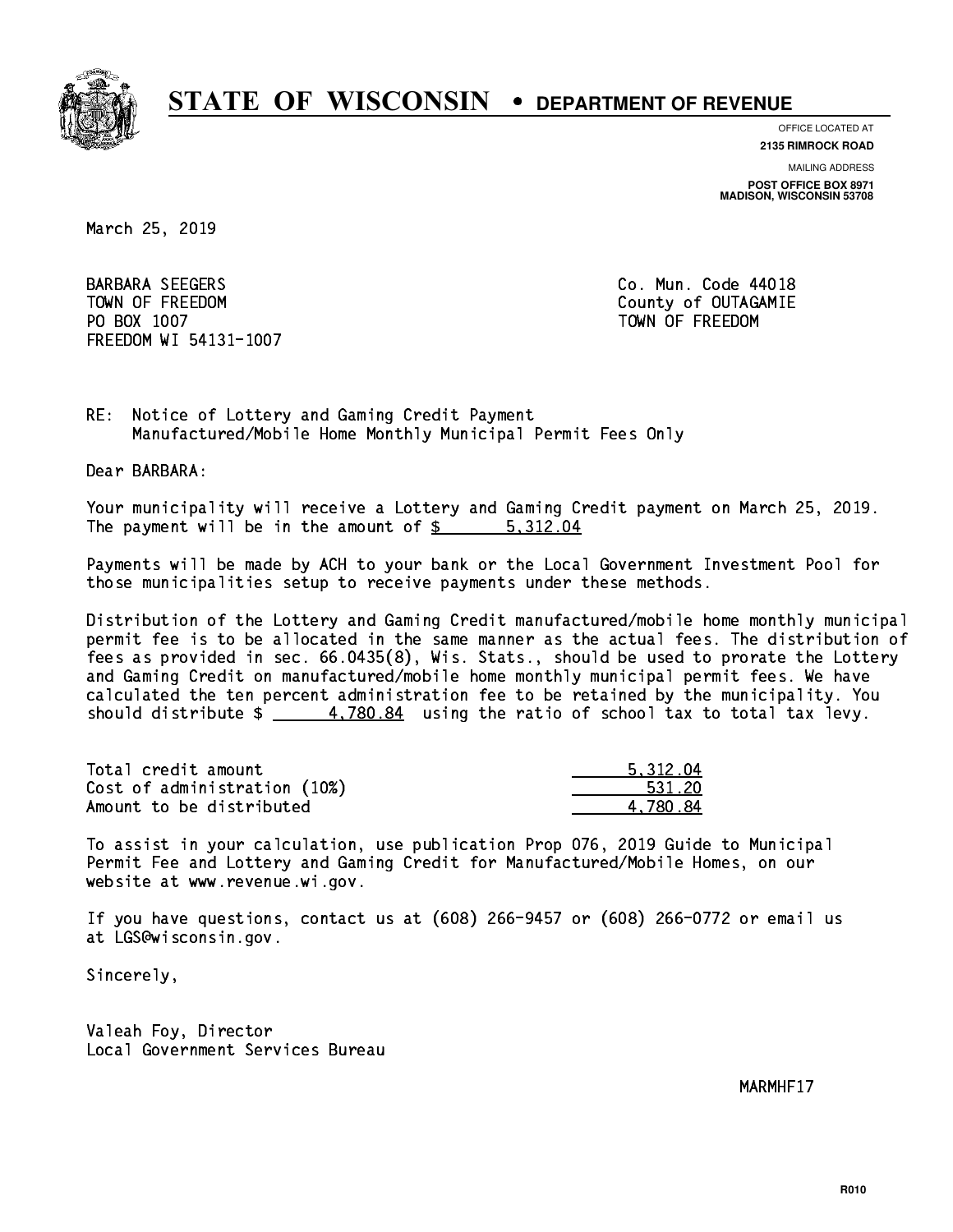

**OFFICE LOCATED AT**

**2135 RIMROCK ROAD**

**MAILING ADDRESS POST OFFICE BOX 8971 MADISON, WISCONSIN 53708**

March 25, 2019

LISA BEYER TOWN OF GREENVILLE TOWN OF GREENVILLE W6860 PARKVIEW DRIVE TOWN OF GREENVILLE GREENVILLE WI 54942

Co. Mun. Code 44022

RE: Notice of Lottery and Gaming Credit Payment Manufactured/Mobile Home Monthly Municipal Permit Fees Only

Dear LISA:

 Your municipality will receive a Lottery and Gaming Credit payment on March 25, 2019. The payment will be in the amount of  $\frac{2}{3}$  3,886.46

 Payments will be made by ACH to your bank or the Local Government Investment Pool for those municipalities setup to receive payments under these methods.

 Distribution of the Lottery and Gaming Credit manufactured/mobile home monthly municipal permit fee is to be allocated in the same manner as the actual fees. The distribution of fees as provided in sec. 66.0435(8), Wis. Stats., should be used to prorate the Lottery and Gaming Credit on manufactured/mobile home monthly municipal permit fees. We have calculated the ten percent administration fee to be retained by the municipality. You should distribute  $\frac{2}{1}$   $\frac{3.497.82}{1.82}$  using the ratio of school tax to total tax levy.

| Total credit amount          | 3.886.46 |
|------------------------------|----------|
| Cost of administration (10%) | 388.64   |
| Amount to be distributed     | 3.497.82 |

 To assist in your calculation, use publication Prop 076, 2019 Guide to Municipal Permit Fee and Lottery and Gaming Credit for Manufactured/Mobile Homes, on our website at www.revenue.wi.gov.

 If you have questions, contact us at (608) 266-9457 or (608) 266-0772 or email us at LGS@wisconsin.gov.

Sincerely,

 Valeah Foy, Director Local Government Services Bureau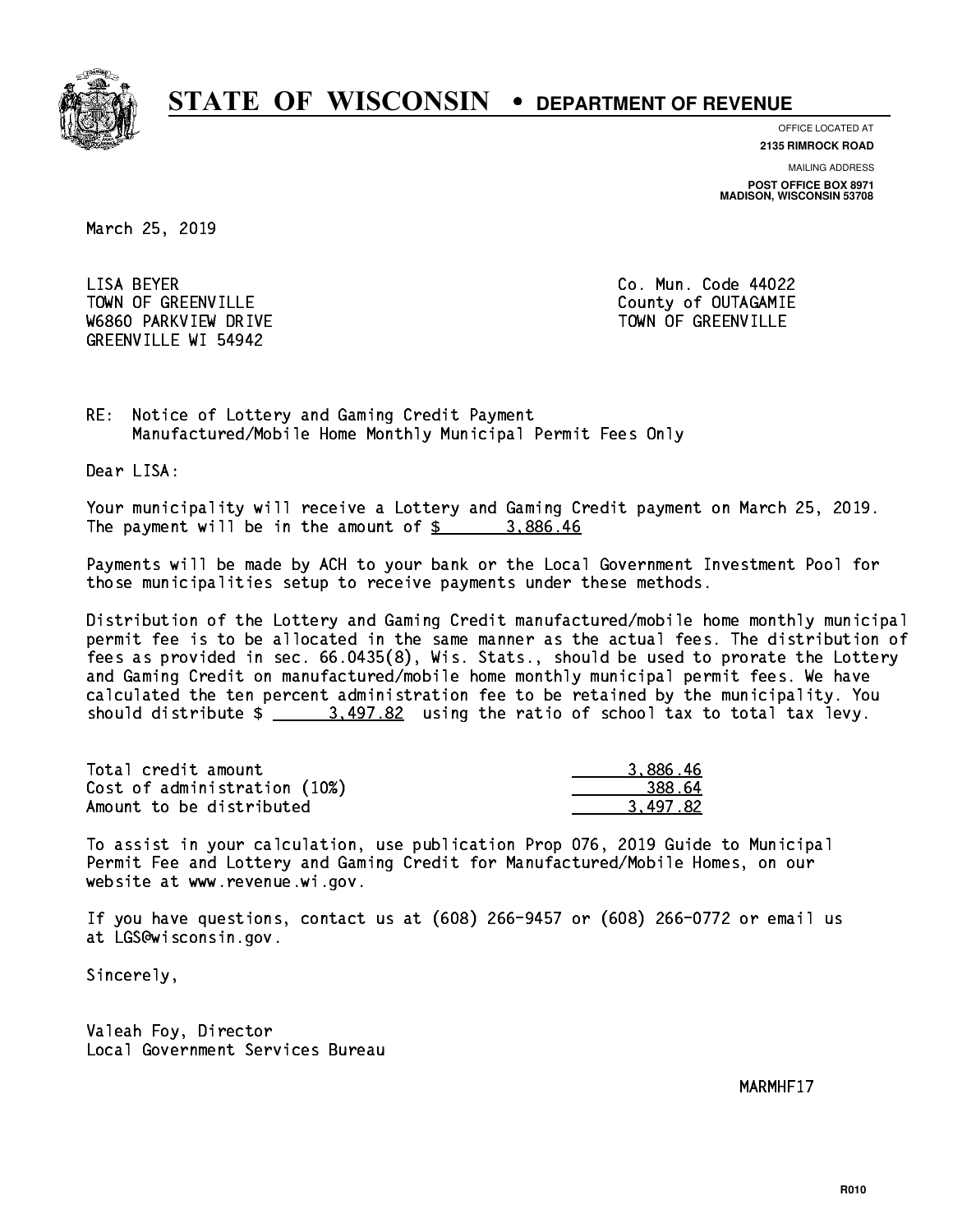

**OFFICE LOCATED AT**

**2135 RIMROCK ROAD**

**MAILING ADDRESS POST OFFICE BOX 8971 MADISON, WISCONSIN 53708**

March 25, 2019

**BARBARA SCHUH** VILLAGE OF BLACK CREEK COUNTY OF OUTAGAMIE 301 N MAPLE STREET VILLAGE OF BLACK CREEK BLACK CREEK WI 54106-9791

Co. Mun. Code 44107

RE: Notice of Lottery and Gaming Credit Payment Manufactured/Mobile Home Monthly Municipal Permit Fees Only

Dear BARBARA:

 Your municipality will receive a Lottery and Gaming Credit payment on March 25, 2019. The payment will be in the amount of  $\frac{22.48}{22.48}$ 

 Payments will be made by ACH to your bank or the Local Government Investment Pool for those municipalities setup to receive payments under these methods.

 Distribution of the Lottery and Gaming Credit manufactured/mobile home monthly municipal permit fee is to be allocated in the same manner as the actual fees. The distribution of fees as provided in sec. 66.0435(8), Wis. Stats., should be used to prorate the Lottery and Gaming Credit on manufactured/mobile home monthly municipal permit fees. We have calculated the ten percent administration fee to be retained by the municipality. You should distribute  $\frac{24}{1000}$  =  $\frac{650.24}{2000}$  using the ratio of school tax to total tax levy.

Total credit amount Cost of administration (10%) Amount to be distributed

| 48<br>722 J |
|-------------|
| 72.24       |
| I 24        |

 To assist in your calculation, use publication Prop 076, 2019 Guide to Municipal Permit Fee and Lottery and Gaming Credit for Manufactured/Mobile Homes, on our website at www.revenue.wi.gov.

 If you have questions, contact us at (608) 266-9457 or (608) 266-0772 or email us at LGS@wisconsin.gov.

Sincerely,

 Valeah Foy, Director Local Government Services Bureau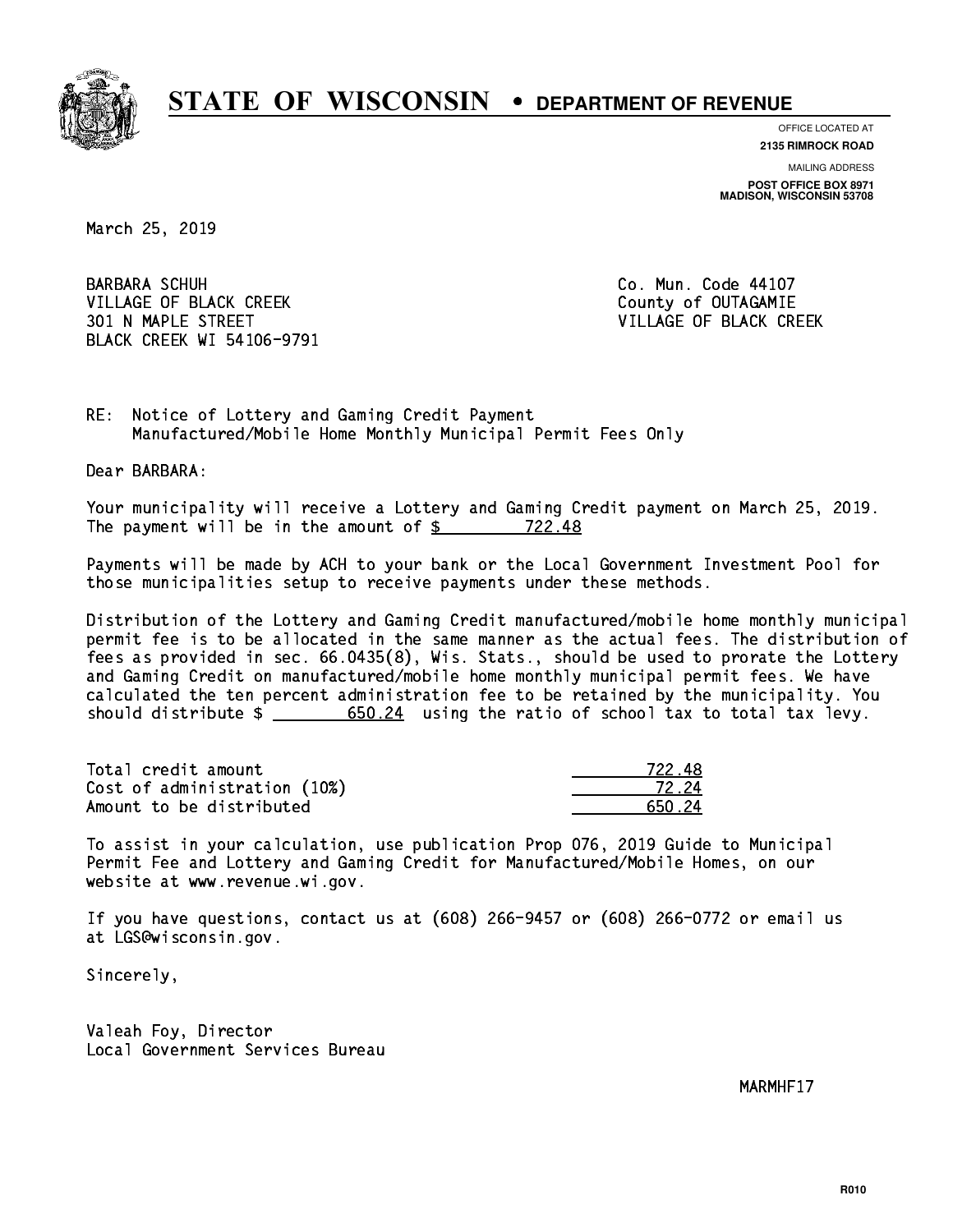

**OFFICE LOCATED AT**

**2135 RIMROCK ROAD**

**MAILING ADDRESS POST OFFICE BOX 8971 MADISON, WISCONSIN 53708**

March 25, 2019

 LISA REMIKER-DEWALL Co. Mun. Code 44146 VILLAGE OF LITTLE CHUTE COUNTY OF OUTAGAMIE 108 W MAIN ST VILLAGE OF LITTLE CHUTE LITTLE CHUTE WI 54140-1750

RE: Notice of Lottery and Gaming Credit Payment Manufactured/Mobile Home Monthly Municipal Permit Fees Only

Dear LISA:

 Your municipality will receive a Lottery and Gaming Credit payment on March 25, 2019. The payment will be in the amount of  $\frac{2}{3}$  12,759.72

 Payments will be made by ACH to your bank or the Local Government Investment Pool for those municipalities setup to receive payments under these methods.

 Distribution of the Lottery and Gaming Credit manufactured/mobile home monthly municipal permit fee is to be allocated in the same manner as the actual fees. The distribution of fees as provided in sec. 66.0435(8), Wis. Stats., should be used to prorate the Lottery and Gaming Credit on manufactured/mobile home monthly municipal permit fees. We have calculated the ten percent administration fee to be retained by the municipality. You should distribute  $\frac{11,483.75}{2}$  using the ratio of school tax to total tax levy.

| Total credit amount          | 12,759.72 |
|------------------------------|-----------|
| Cost of administration (10%) | 1.275.97  |
| Amount to be distributed     | 11.483.75 |

 To assist in your calculation, use publication Prop 076, 2019 Guide to Municipal Permit Fee and Lottery and Gaming Credit for Manufactured/Mobile Homes, on our website at www.revenue.wi.gov.

 If you have questions, contact us at (608) 266-9457 or (608) 266-0772 or email us at LGS@wisconsin.gov.

Sincerely,

 Valeah Foy, Director Local Government Services Bureau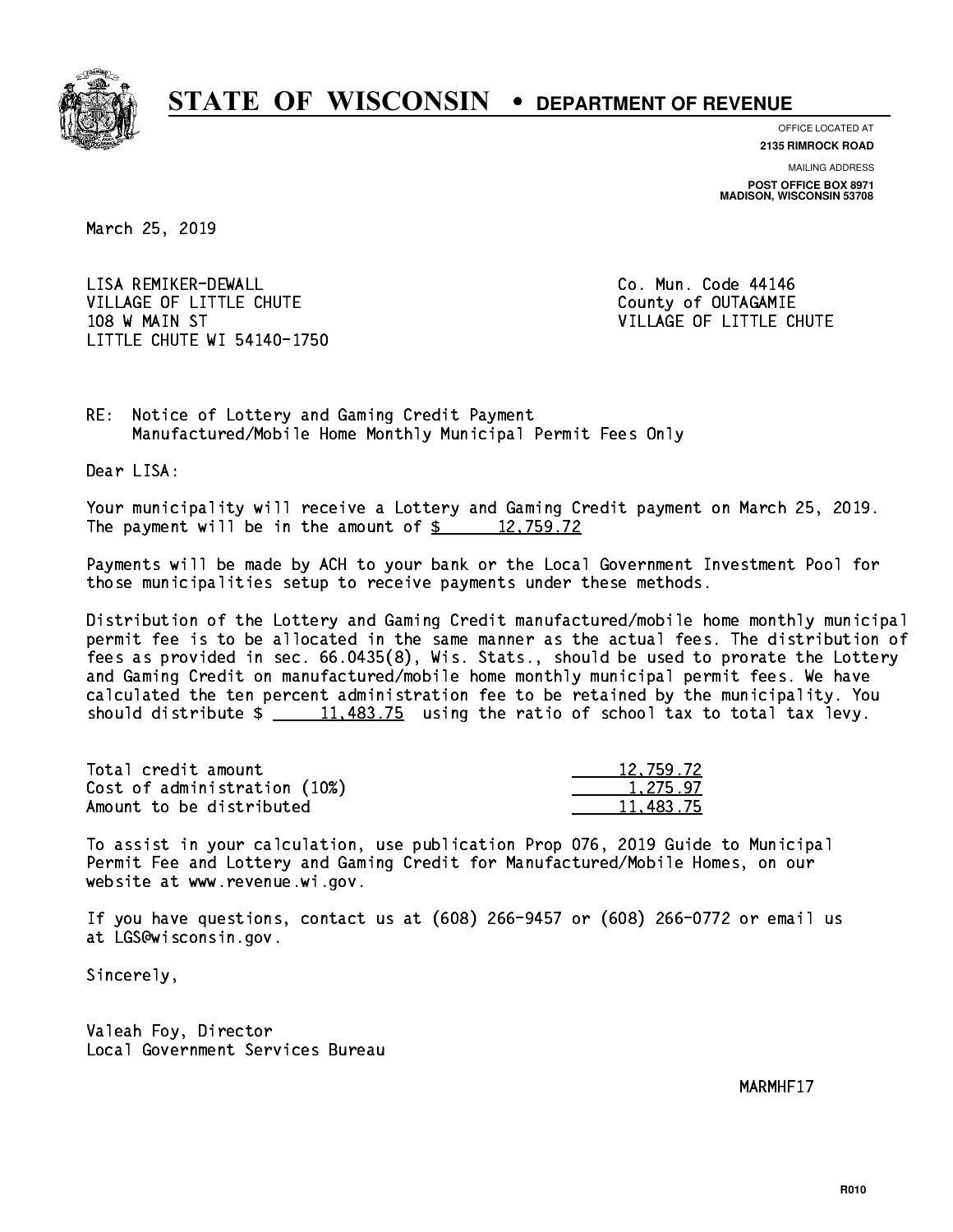

**OFFICE LOCATED AT**

**2135 RIMROCK ROAD**

**MAILING ADDRESS POST OFFICE BOX 8971 MADISON, WISCONSIN 53708**

March 25, 2019

LINDA HOES VILLAGE OF NICHOLS COUNTY OF OUTAGAMIE PO BOX 169 VILLAGE OF NICHOLS NICHOLS WI 54152-0169

Co. Mun. Code 44155

RE: Notice of Lottery and Gaming Credit Payment Manufactured/Mobile Home Monthly Municipal Permit Fees Only

Dear LINDA:

 Your municipality will receive a Lottery and Gaming Credit payment on March 25, 2019. The payment will be in the amount of  $\frac{2}{3}$  2,331.39

 Payments will be made by ACH to your bank or the Local Government Investment Pool for those municipalities setup to receive payments under these methods.

 Distribution of the Lottery and Gaming Credit manufactured/mobile home monthly municipal permit fee is to be allocated in the same manner as the actual fees. The distribution of fees as provided in sec. 66.0435(8), Wis. Stats., should be used to prorate the Lottery and Gaming Credit on manufactured/mobile home monthly municipal permit fees. We have calculated the ten percent administration fee to be retained by the municipality. You should distribute  $\frac{2.098.26}{2.098.26}$  using the ratio of school tax to total tax levy.

| Total credit amount          | 2.331.39 |
|------------------------------|----------|
| Cost of administration (10%) | 233.13   |
| Amount to be distributed     | 2.098.26 |

 To assist in your calculation, use publication Prop 076, 2019 Guide to Municipal Permit Fee and Lottery and Gaming Credit for Manufactured/Mobile Homes, on our website at www.revenue.wi.gov.

 If you have questions, contact us at (608) 266-9457 or (608) 266-0772 or email us at LGS@wisconsin.gov.

Sincerely,

 Valeah Foy, Director Local Government Services Bureau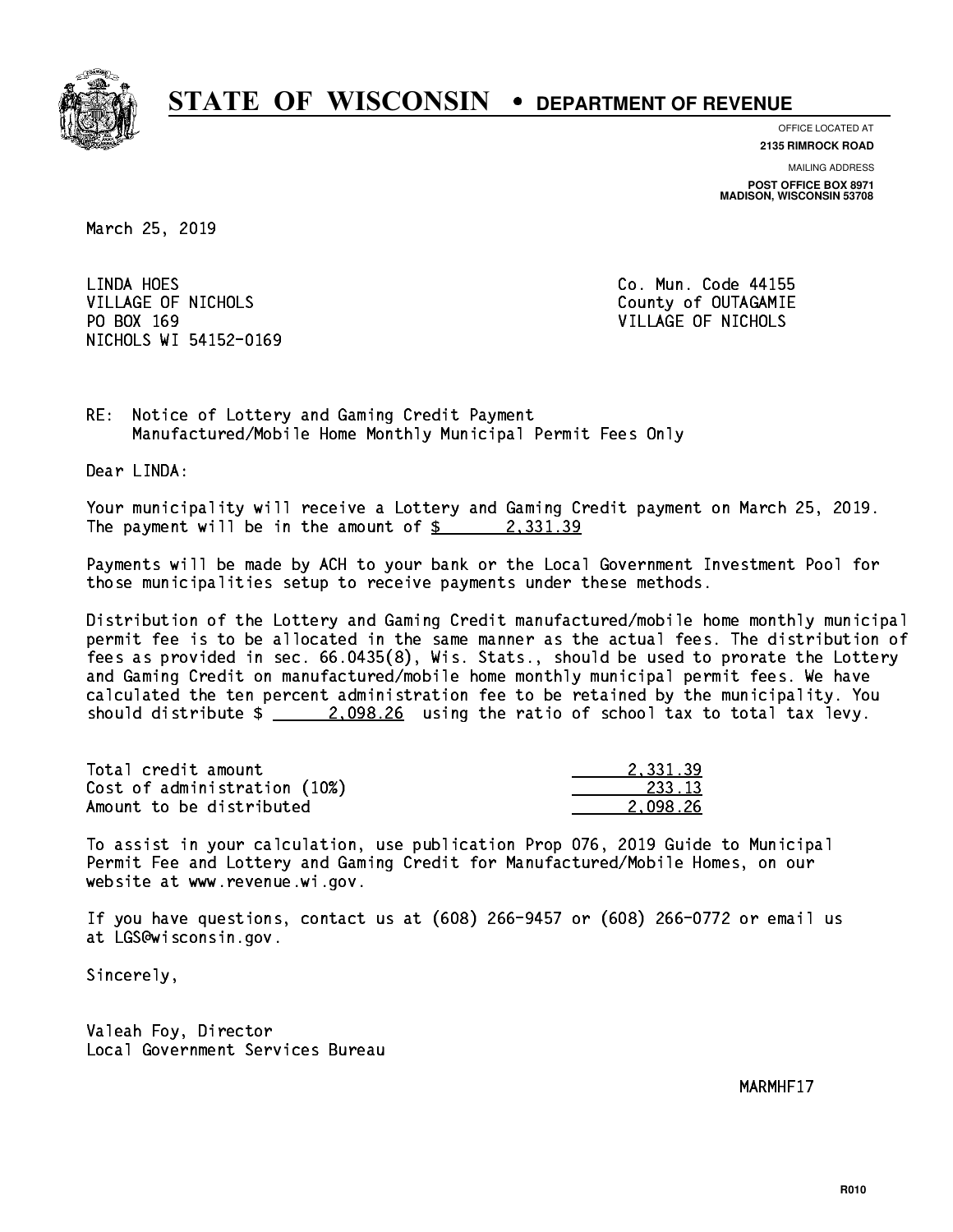

**OFFICE LOCATED AT**

**2135 RIMROCK ROAD**

**MAILING ADDRESS POST OFFICE BOX 8971 MADISON, WISCONSIN 53708**

March 25, 2019

**LAURIE BUNNELL** VILLAGE OF SHIOCTON COUNTY OF OUTAGAMIE PO BOX 96 SHIOCTON WI 54170-0096

Co. Mun. Code 44181 VILLAGE OF SHIOCTON

RE: Notice of Lottery and Gaming Credit Payment Manufactured/Mobile Home Monthly Municipal Permit Fees Only

Dear LAURIE:

 Your municipality will receive a Lottery and Gaming Credit payment on March 25, 2019. The payment will be in the amount of  $\frac{2}{3}$  4,905.00

 Payments will be made by ACH to your bank or the Local Government Investment Pool for those municipalities setup to receive payments under these methods.

 Distribution of the Lottery and Gaming Credit manufactured/mobile home monthly municipal permit fee is to be allocated in the same manner as the actual fees. The distribution of fees as provided in sec. 66.0435(8), Wis. Stats., should be used to prorate the Lottery and Gaming Credit on manufactured/mobile home monthly municipal permit fees. We have calculated the ten percent administration fee to be retained by the municipality. You should distribute  $\frac{2}{1}$   $\frac{4,414.50}{2}$  using the ratio of school tax to total tax levy.

| Total credit amount          | 4.905.00 |
|------------------------------|----------|
| Cost of administration (10%) | 490.50   |
| Amount to be distributed     | 4.414.50 |

 To assist in your calculation, use publication Prop 076, 2019 Guide to Municipal Permit Fee and Lottery and Gaming Credit for Manufactured/Mobile Homes, on our website at www.revenue.wi.gov.

 If you have questions, contact us at (608) 266-9457 or (608) 266-0772 or email us at LGS@wisconsin.gov.

Sincerely,

 Valeah Foy, Director Local Government Services Bureau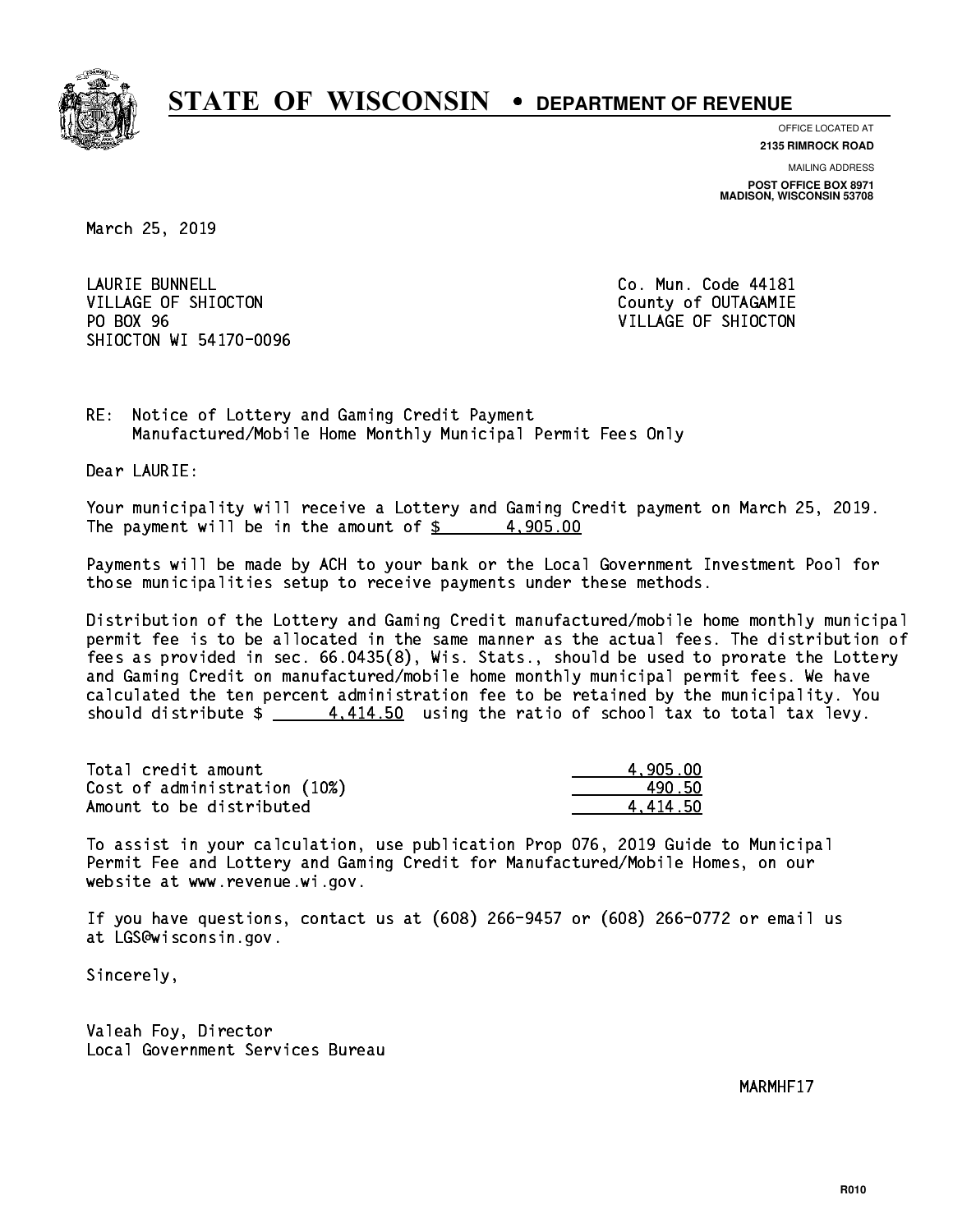

**OFFICE LOCATED AT 2135 RIMROCK ROAD**

**MAILING ADDRESS POST OFFICE BOX 8971 MADISON, WISCONSIN 53708**

March 25, 2019

**BONNIE BARTEL** TOWN OF GRAFTON COUNTY OF OUR COUNTY OF OUR COUNTY OF OUR COUNTY OF OUR COUNTY OF OUR COUNTY OF OUR COUNTY OF THE ONLY AND THE OUR COUNTY OF OUR COUNTY OF OUR COUNTY OF OUR COUNTY OF OUR COUNTY OF OUR COUNTY OF OUR COUNTY PO BOX 143 TOWN OF GRAFTON GRAFTON WI 53024-0143

Co. Mun. Code 45008

RE: Notice of Lottery and Gaming Credit Payment Manufactured/Mobile Home Monthly Municipal Permit Fees Only

Dear BONNIE:

 Your municipality will receive a Lottery and Gaming Credit payment on March 25, 2019. The payment will be in the amount of \$ 5,448.72 \_\_\_\_\_\_\_\_\_\_\_\_\_\_\_\_

 Payments will be made by ACH to your bank or the Local Government Investment Pool for those municipalities setup to receive payments under these methods.

 Distribution of the Lottery and Gaming Credit manufactured/mobile home monthly municipal permit fee is to be allocated in the same manner as the actual fees. The distribution of fees as provided in sec. 66.0435(8), Wis. Stats., should be used to prorate the Lottery and Gaming Credit on manufactured/mobile home monthly municipal permit fees. We have calculated the ten percent administration fee to be retained by the municipality. You should distribute  $\frac{4}{1003.85}$  using the ratio of school tax to total tax levy.

| Total credit amount          | 5.448.72 |
|------------------------------|----------|
| Cost of administration (10%) | 544 87   |
| Amount to be distributed     | 4.903.85 |

 To assist in your calculation, use publication Prop 076, 2019 Guide to Municipal Permit Fee and Lottery and Gaming Credit for Manufactured/Mobile Homes, on our website at www.revenue.wi.gov.

 If you have questions, contact us at (608) 266-9457 or (608) 266-0772 or email us at LGS@wisconsin.gov.

Sincerely,

 Valeah Foy, Director Local Government Services Bureau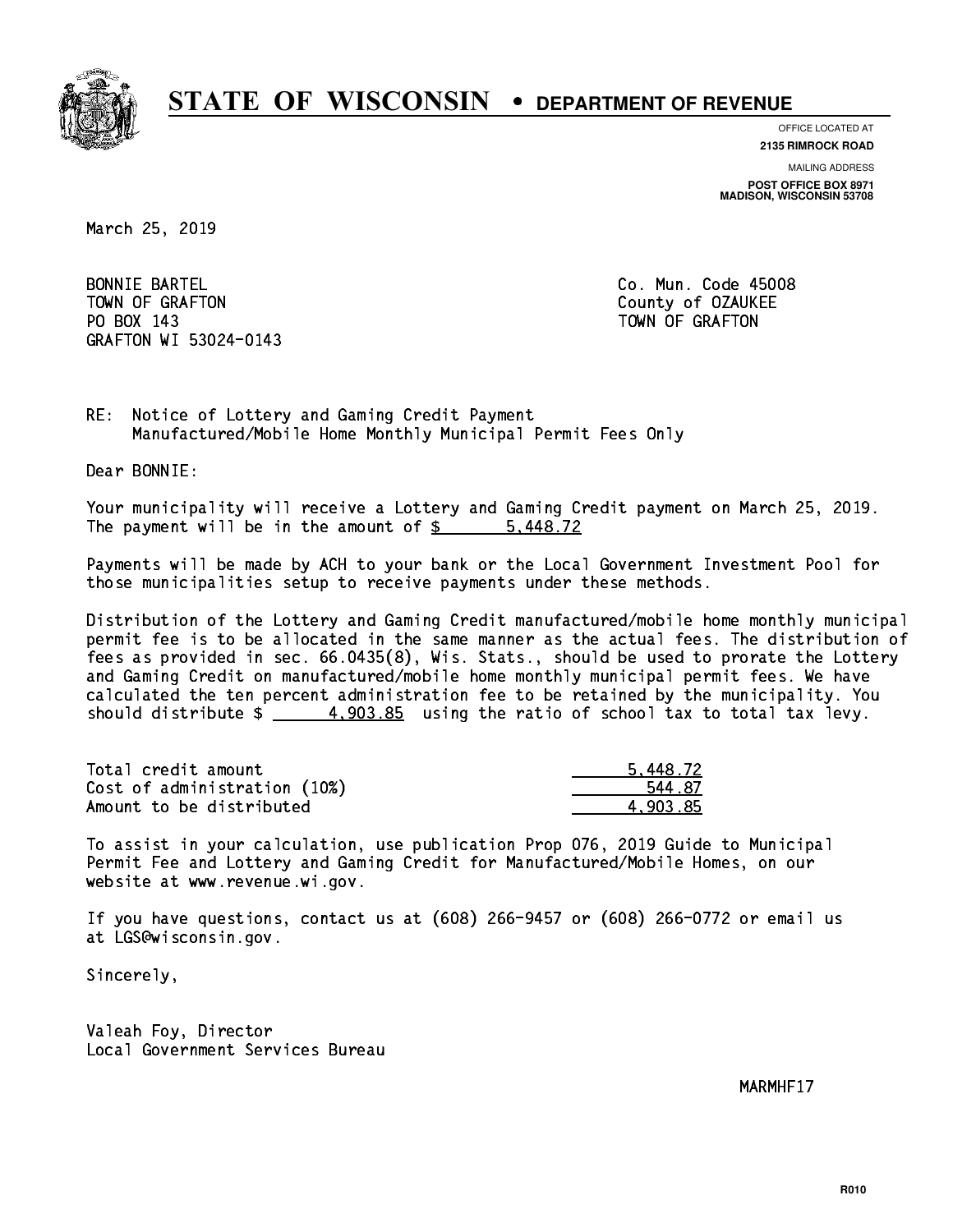

**OFFICE LOCATED AT**

**2135 RIMROCK ROAD**

**MAILING ADDRESS POST OFFICE BOX 8971 MADISON, WISCONSIN 53708**

March 25, 2019

MARY SAMPONT TOWN OF PORT WASHINGTON County of OZAUKEE 2354 WILLOW RD TOWN OF PORT WASHINGTON PORT WASHINGTON WI 53074-9751

Co. Mun. Code 45012

RE: Notice of Lottery and Gaming Credit Payment Manufactured/Mobile Home Monthly Municipal Permit Fees Only

Dear MARY:

 Your municipality will receive a Lottery and Gaming Credit payment on March 25, 2019. The payment will be in the amount of  $\frac{2}{3}$  1,525.10

 Payments will be made by ACH to your bank or the Local Government Investment Pool for those municipalities setup to receive payments under these methods.

 Distribution of the Lottery and Gaming Credit manufactured/mobile home monthly municipal permit fee is to be allocated in the same manner as the actual fees. The distribution of fees as provided in sec. 66.0435(8), Wis. Stats., should be used to prorate the Lottery and Gaming Credit on manufactured/mobile home monthly municipal permit fees. We have calculated the ten percent administration fee to be retained by the municipality. You should distribute  $\frac{1,372.59}{1,372.59}$  using the ratio of school tax to total tax levy.

| Total credit amount          | 1.525.10 |
|------------------------------|----------|
| Cost of administration (10%) | 152.51   |
| Amount to be distributed     | 1.372.59 |

 To assist in your calculation, use publication Prop 076, 2019 Guide to Municipal Permit Fee and Lottery and Gaming Credit for Manufactured/Mobile Homes, on our website at www.revenue.wi.gov.

 If you have questions, contact us at (608) 266-9457 or (608) 266-0772 or email us at LGS@wisconsin.gov.

Sincerely,

 Valeah Foy, Director Local Government Services Bureau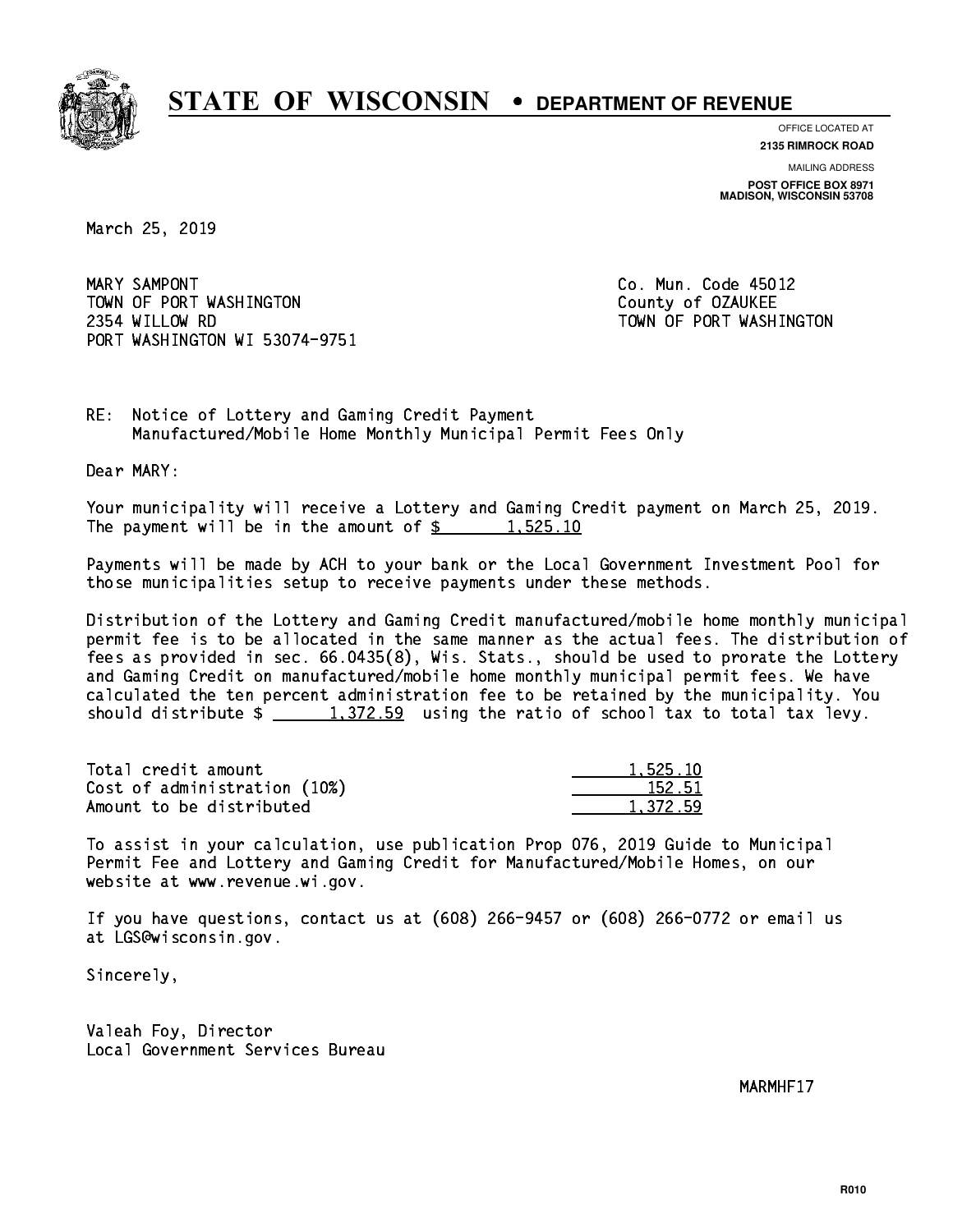

**OFFICE LOCATED AT 2135 RIMROCK ROAD**

**MAILING ADDRESS**

**POST OFFICE BOX 8971 MADISON, WISCONSIN 53708**

March 25, 2019

 AUDREY BAUER Co. Mun. Code 46004 TOWN OF DURAND COUNTY OF PERIODIC COUNTY OF PERIODIC COUNTY OF PERIODIC COUNTY OF PERIODIC COUNTY OF PERIODIC W5267 COUNTY RD V TOWN OF DURAND DURAND WI 54736-4721

RE: Notice of Lottery and Gaming Credit Payment Manufactured/Mobile Home Monthly Municipal Permit Fees Only

Dear AUDREY:

 Your municipality will receive a Lottery and Gaming Credit payment on March 25, 2019. The payment will be in the amount of  $\frac{2}{3}$  1,008.12

 Payments will be made by ACH to your bank or the Local Government Investment Pool for those municipalities setup to receive payments under these methods.

 Distribution of the Lottery and Gaming Credit manufactured/mobile home monthly municipal permit fee is to be allocated in the same manner as the actual fees. The distribution of fees as provided in sec. 66.0435(8), Wis. Stats., should be used to prorate the Lottery and Gaming Credit on manufactured/mobile home monthly municipal permit fees. We have calculated the ten percent administration fee to be retained by the municipality. You should distribute  $\frac{207.31}{1000}$  using the ratio of school tax to total tax levy.

| Total credit amount          | 1.008.12 |
|------------------------------|----------|
| Cost of administration (10%) | 100.81   |
| Amount to be distributed     | 907 31   |

 To assist in your calculation, use publication Prop 076, 2019 Guide to Municipal Permit Fee and Lottery and Gaming Credit for Manufactured/Mobile Homes, on our website at www.revenue.wi.gov.

 If you have questions, contact us at (608) 266-9457 or (608) 266-0772 or email us at LGS@wisconsin.gov.

Sincerely,

 Valeah Foy, Director Local Government Services Bureau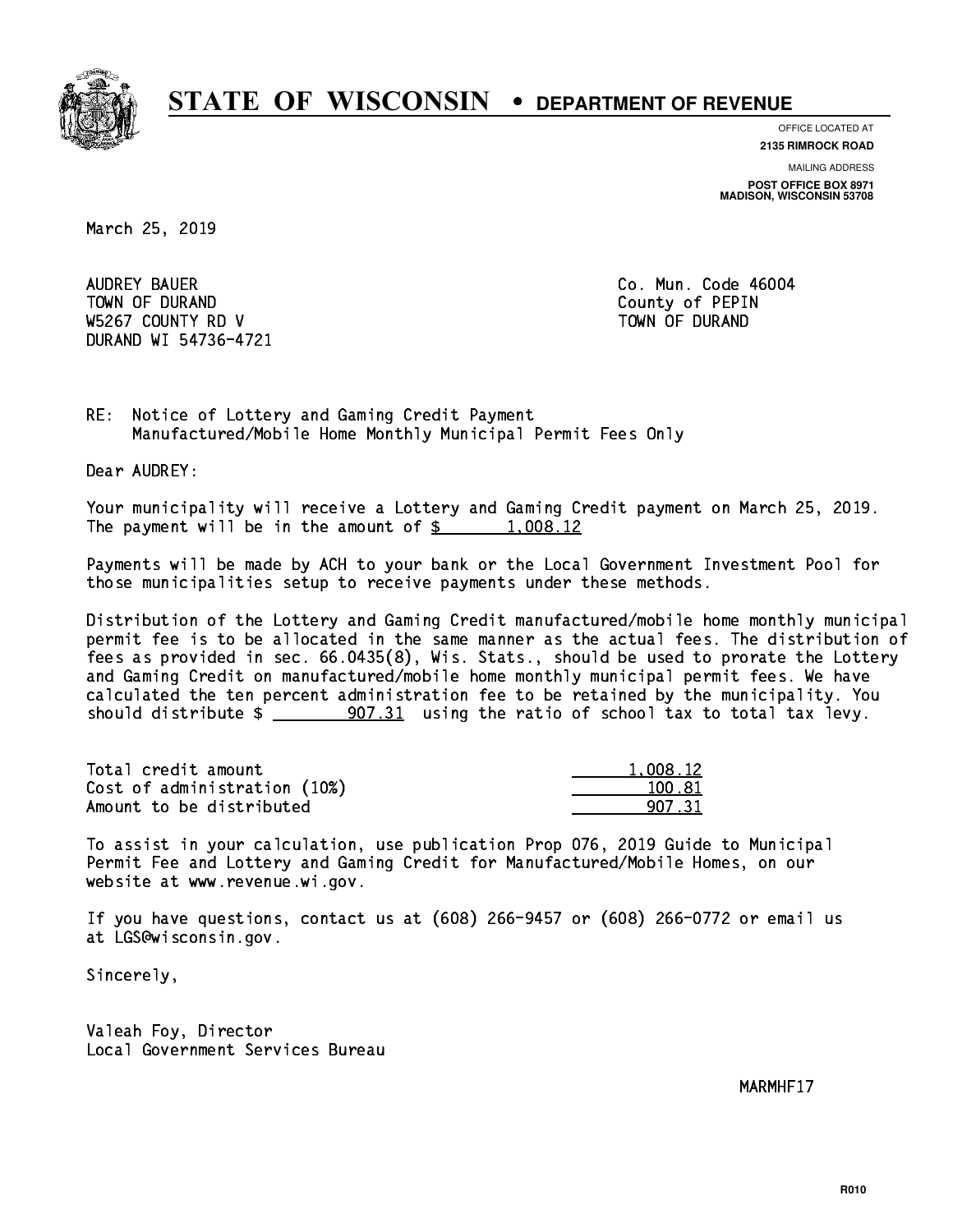

**OFFICE LOCATED AT**

**2135 RIMROCK ROAD**

**MAILING ADDRESS POST OFFICE BOX 8971 MADISON, WISCONSIN 53708**

March 25, 2019

**KIM LUNDA** VILLAGE OF BAY CITY COUNTY County of PIERCE PO BOX 9 BAY CITY WI 54723-0009

Co. Mun. Code 47106 VILLAGE OF BAY CITY

RE: Notice of Lottery and Gaming Credit Payment Manufactured/Mobile Home Monthly Municipal Permit Fees Only

Dear KIM:

 Your municipality will receive a Lottery and Gaming Credit payment on March 25, 2019. The payment will be in the amount of  $\frac{2}{3}$  4,223.49

 Payments will be made by ACH to your bank or the Local Government Investment Pool for those municipalities setup to receive payments under these methods.

 Distribution of the Lottery and Gaming Credit manufactured/mobile home monthly municipal permit fee is to be allocated in the same manner as the actual fees. The distribution of fees as provided in sec. 66.0435(8), Wis. Stats., should be used to prorate the Lottery and Gaming Credit on manufactured/mobile home monthly municipal permit fees. We have calculated the ten percent administration fee to be retained by the municipality. You should distribute  $\frac{2.801.15}{2}$  using the ratio of school tax to total tax levy.

| Total credit amount          | 4.223.49 |
|------------------------------|----------|
| Cost of administration (10%) | 42234    |
| Amount to be distributed     | 3.801.15 |

 To assist in your calculation, use publication Prop 076, 2019 Guide to Municipal Permit Fee and Lottery and Gaming Credit for Manufactured/Mobile Homes, on our website at www.revenue.wi.gov.

 If you have questions, contact us at (608) 266-9457 or (608) 266-0772 or email us at LGS@wisconsin.gov.

Sincerely,

 Valeah Foy, Director Local Government Services Bureau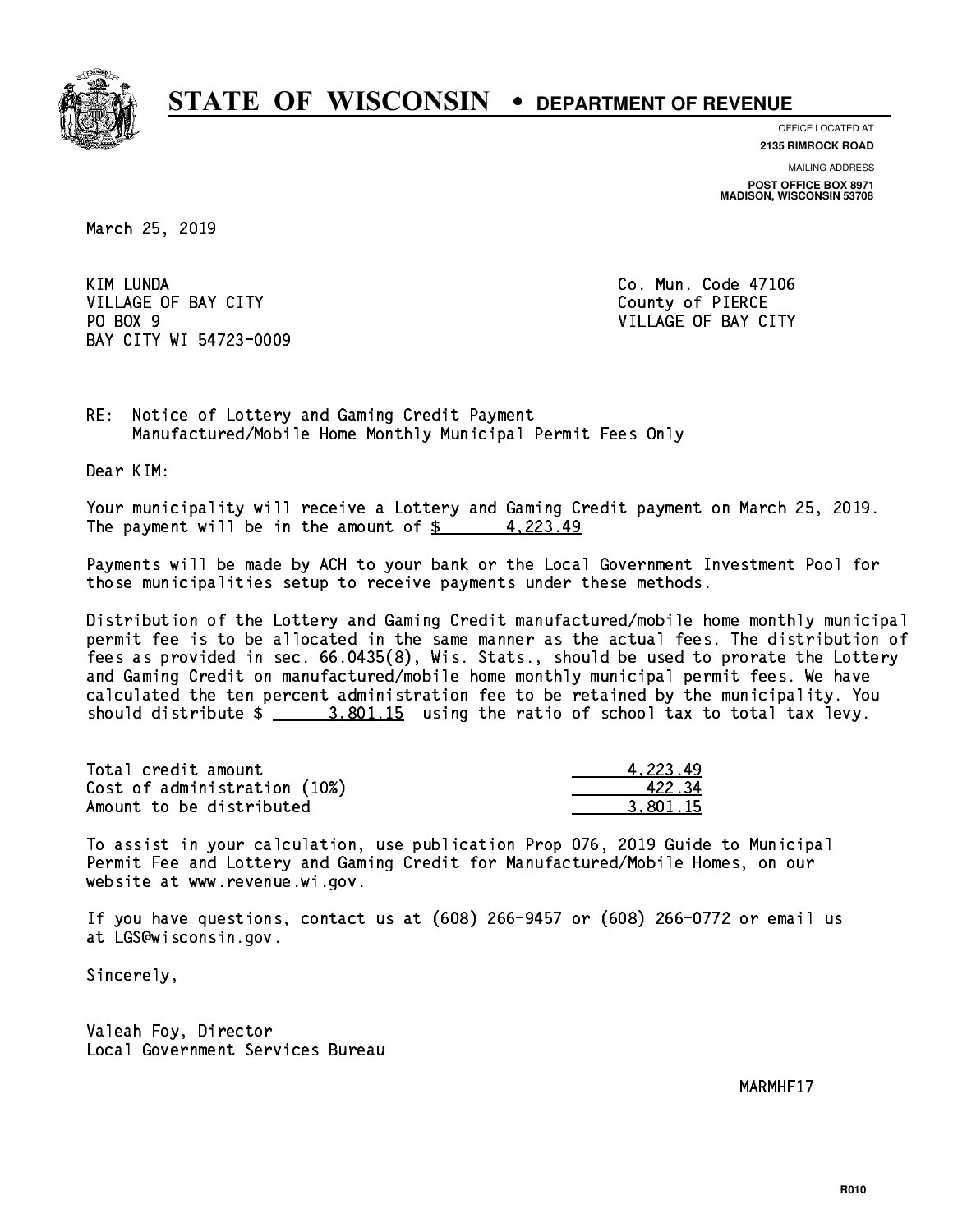

**OFFICE LOCATED AT**

**2135 RIMROCK ROAD**

**MAILING ADDRESS POST OFFICE BOX 8971 MADISON, WISCONSIN 53708**

March 25, 2019

PEGGY A NELSON CO. Mun. Code 47121 VILLAGE OF ELLSWORTH COUNTY OF PIERCE 130 N CHESTNUT ST VILLAGE OF ELLSWORTH ELLSWORTH WI 54011-4135

RE: Notice of Lottery and Gaming Credit Payment Manufactured/Mobile Home Monthly Municipal Permit Fees Only

Dear PEGGY:

 Your municipality will receive a Lottery and Gaming Credit payment on March 25, 2019. The payment will be in the amount of  $\frac{2}{3}$  3,447.31

 Payments will be made by ACH to your bank or the Local Government Investment Pool for those municipalities setup to receive payments under these methods.

 Distribution of the Lottery and Gaming Credit manufactured/mobile home monthly municipal permit fee is to be allocated in the same manner as the actual fees. The distribution of fees as provided in sec. 66.0435(8), Wis. Stats., should be used to prorate the Lottery and Gaming Credit on manufactured/mobile home monthly municipal permit fees. We have calculated the ten percent administration fee to be retained by the municipality. You should distribute  $\frac{2}{1}$   $\frac{3}{102.58}$  using the ratio of school tax to total tax levy.

| Total credit amount          | 3,447.31 |
|------------------------------|----------|
| Cost of administration (10%) | 344.73   |
| Amount to be distributed     | 3.102.58 |

 To assist in your calculation, use publication Prop 076, 2019 Guide to Municipal Permit Fee and Lottery and Gaming Credit for Manufactured/Mobile Homes, on our website at www.revenue.wi.gov.

 If you have questions, contact us at (608) 266-9457 or (608) 266-0772 or email us at LGS@wisconsin.gov.

Sincerely,

 Valeah Foy, Director Local Government Services Bureau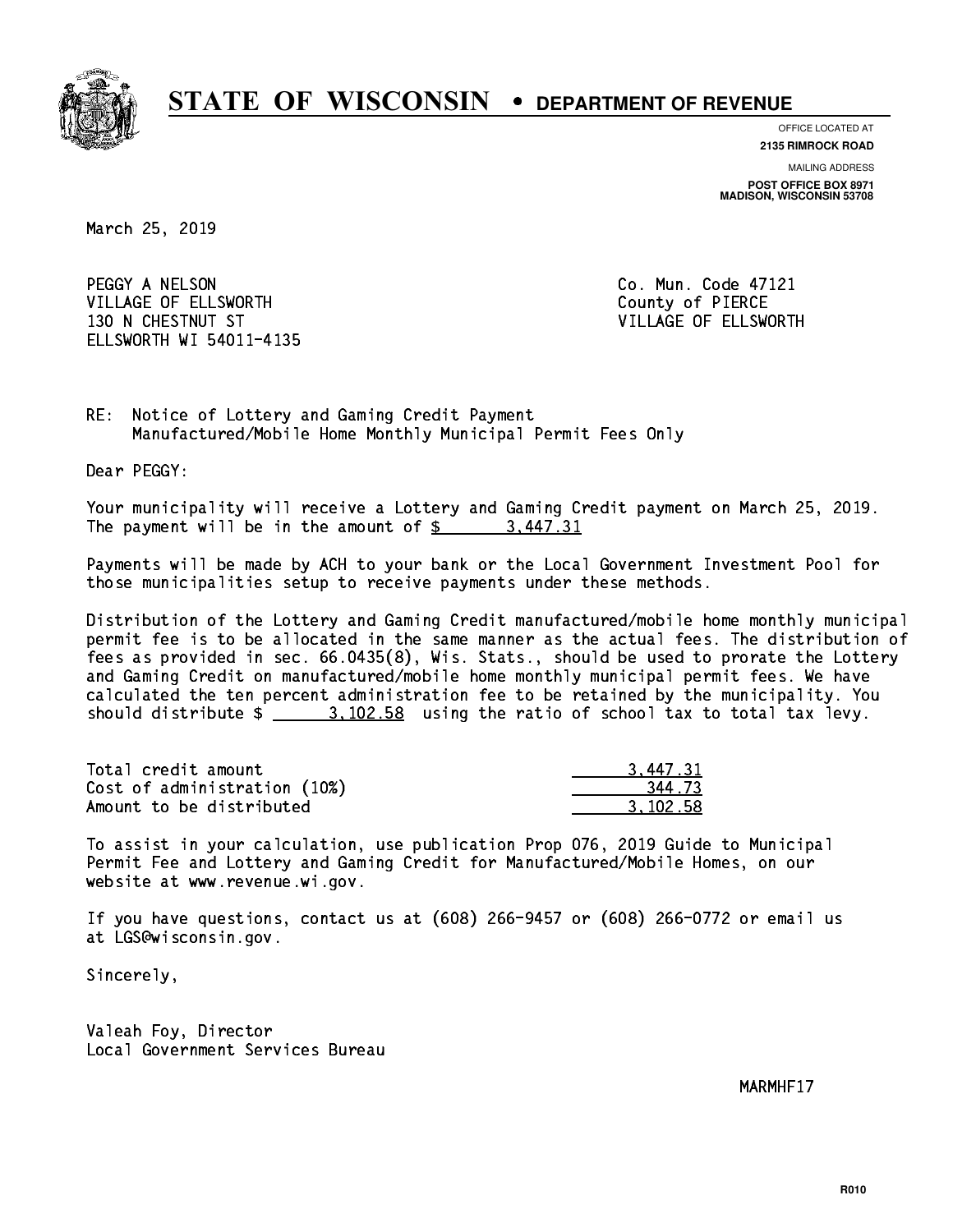

**OFFICE LOCATED AT**

**2135 RIMROCK ROAD**

**MAILING ADDRESS POST OFFICE BOX 8971 MADISON, WISCONSIN 53708**

March 25, 2019

MICHELE BURG VILLAGE OF PLUM CITY COUNTY County of PIERCE PO BOX 207 PLUM CITY WI 54761-0207

Co. Mun. Code 47171 VILLAGE OF PLUM CITY

RE: Notice of Lottery and Gaming Credit Payment Manufactured/Mobile Home Monthly Municipal Permit Fees Only

Dear MICHELE:

 Your municipality will receive a Lottery and Gaming Credit payment on March 25, 2019. The payment will be in the amount of  $\frac{2}{3}$  1,122.36

 Payments will be made by ACH to your bank or the Local Government Investment Pool for those municipalities setup to receive payments under these methods.

 Distribution of the Lottery and Gaming Credit manufactured/mobile home monthly municipal permit fee is to be allocated in the same manner as the actual fees. The distribution of fees as provided in sec. 66.0435(8), Wis. Stats., should be used to prorate the Lottery and Gaming Credit on manufactured/mobile home monthly municipal permit fees. We have calculated the ten percent administration fee to be retained by the municipality. You should distribute  $\frac{1}{2}$   $\frac{1}{2}$   $\frac{1}{2}$  using the ratio of school tax to total tax levy.

Total credit amount Cost of administration (10%) Amount to be distributed

| 1,122.36        |
|-----------------|
| 112.23          |
| 1. 13<br>- 11 1 |

 To assist in your calculation, use publication Prop 076, 2019 Guide to Municipal Permit Fee and Lottery and Gaming Credit for Manufactured/Mobile Homes, on our website at www.revenue.wi.gov.

 If you have questions, contact us at (608) 266-9457 or (608) 266-0772 or email us at LGS@wisconsin.gov.

Sincerely,

 Valeah Foy, Director Local Government Services Bureau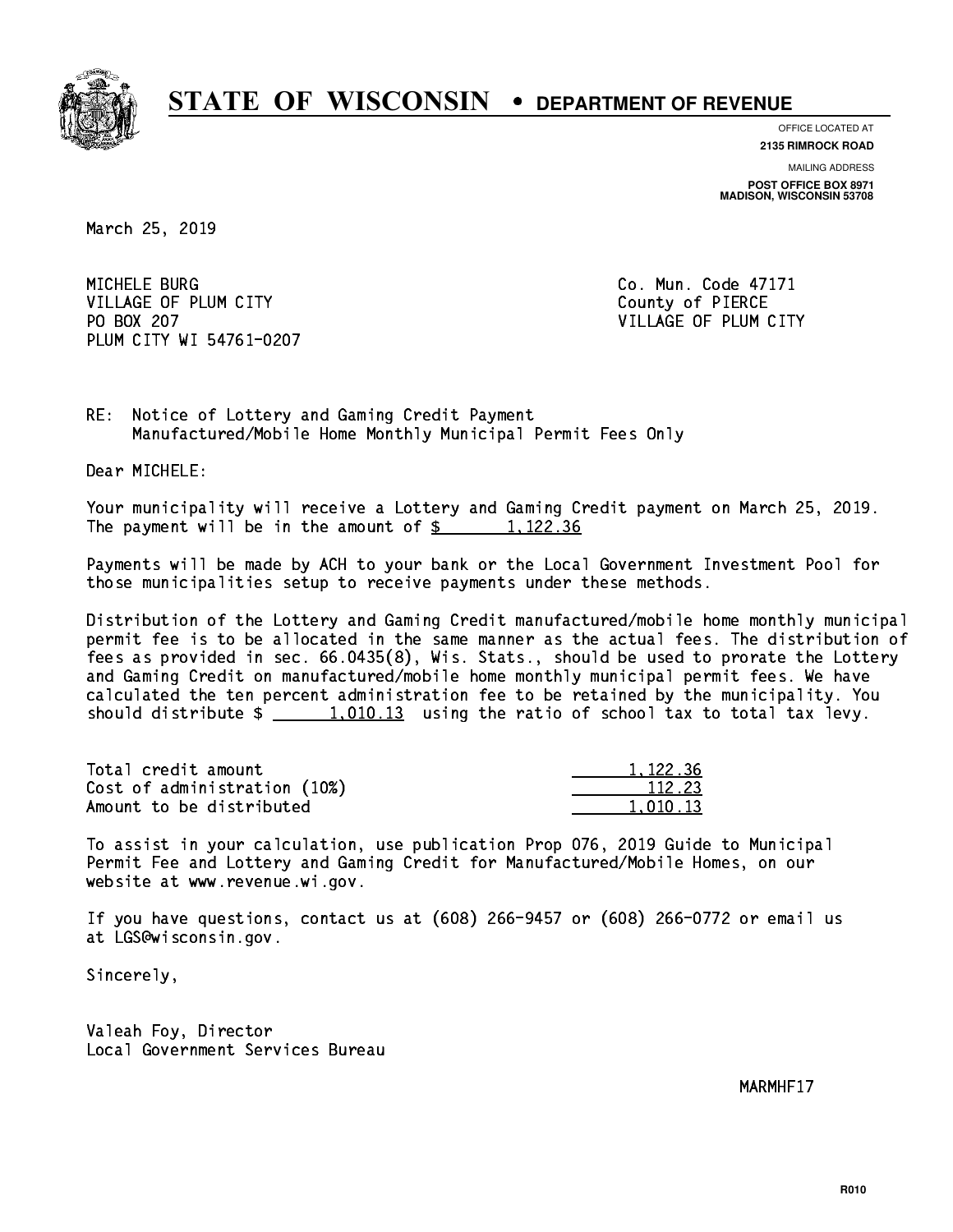

**OFFICE LOCATED AT**

**2135 RIMROCK ROAD**

**MAILING ADDRESS POST OFFICE BOX 8971 MADISON, WISCONSIN 53708**

March 25, 2019

 LUANN EMERSON Co. Mun. Code 47181 VILLAGE OF SPRING VALLEY COUNTY OF PIERCE PO BOX 276 VILLAGE OF SPRING VALLEY SPRING VALLEY WI 54767-0276

RE: Notice of Lottery and Gaming Credit Payment Manufactured/Mobile Home Monthly Municipal Permit Fees Only

Dear LUANN:

 Your municipality will receive a Lottery and Gaming Credit payment on March 25, 2019. The payment will be in the amount of  $\frac{2}{3}$  3,052.79

 Payments will be made by ACH to your bank or the Local Government Investment Pool for those municipalities setup to receive payments under these methods.

 Distribution of the Lottery and Gaming Credit manufactured/mobile home monthly municipal permit fee is to be allocated in the same manner as the actual fees. The distribution of fees as provided in sec. 66.0435(8), Wis. Stats., should be used to prorate the Lottery and Gaming Credit on manufactured/mobile home monthly municipal permit fees. We have calculated the ten percent administration fee to be retained by the municipality. You should distribute  $\frac{2.747.52}{2.747.52}$  using the ratio of school tax to total tax levy.

| Total credit amount          | 3.052.79 |
|------------------------------|----------|
| Cost of administration (10%) | 305.27   |
| Amount to be distributed     | 2.747.52 |

 To assist in your calculation, use publication Prop 076, 2019 Guide to Municipal Permit Fee and Lottery and Gaming Credit for Manufactured/Mobile Homes, on our website at www.revenue.wi.gov.

 If you have questions, contact us at (608) 266-9457 or (608) 266-0772 or email us at LGS@wisconsin.gov.

Sincerely,

 Valeah Foy, Director Local Government Services Bureau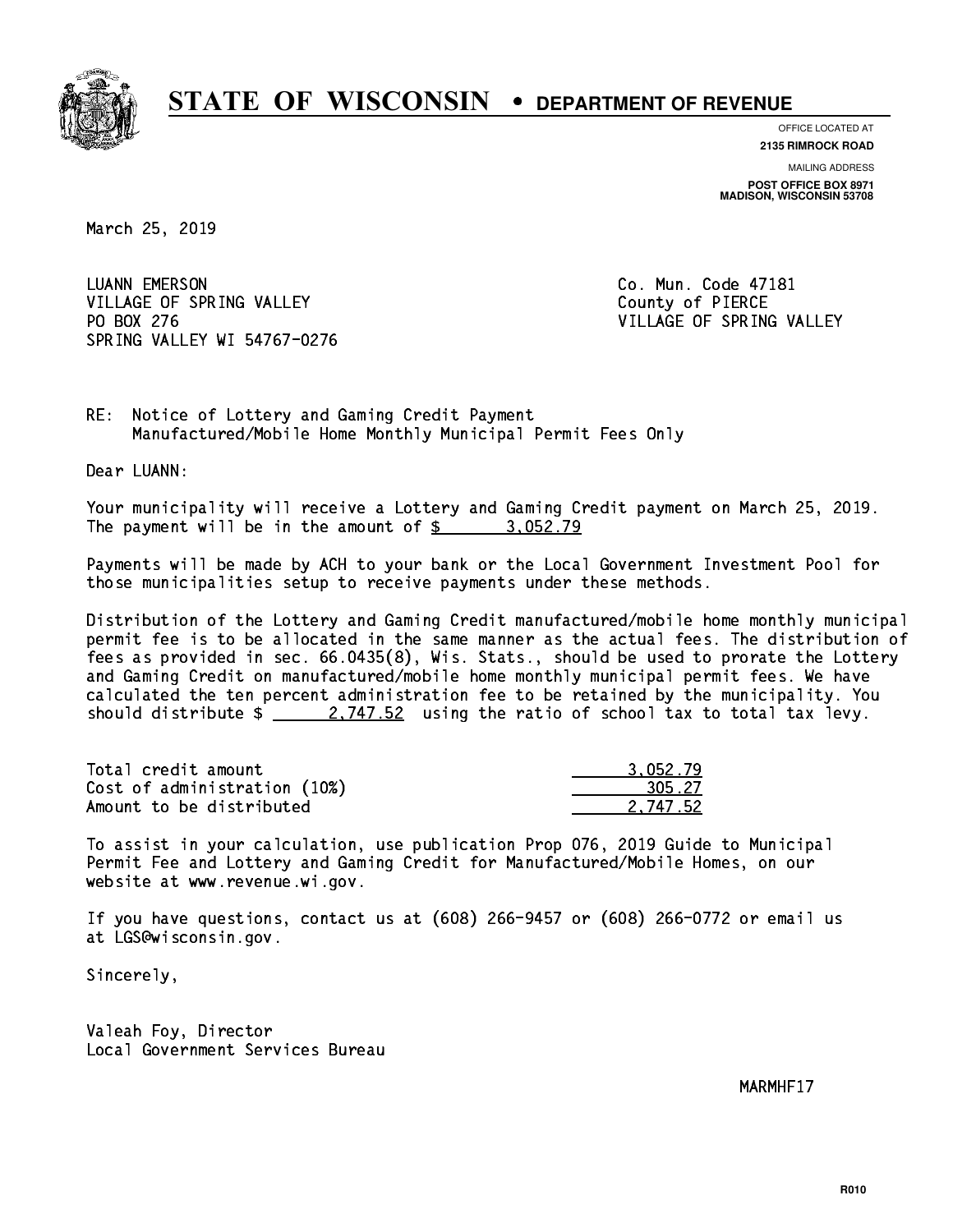

**OFFICE LOCATED AT 2135 RIMROCK ROAD**

**MAILING ADDRESS**

**POST OFFICE BOX 8971 MADISON, WISCONSIN 53708**

March 25, 2019

 VANESSA NORBY Co. Mun. Code 47271 CITY OF PRESCOTT County of PIERCE 800 BORNER ST N CITY OF PRESCOTT PRESCOTT WI 54021-2011

RE: Notice of Lottery and Gaming Credit Payment Manufactured/Mobile Home Monthly Municipal Permit Fees Only

Dear VANESSA:

 Your municipality will receive a Lottery and Gaming Credit payment on March 25, 2019. The payment will be in the amount of  $\frac{2}{3}$  7,795.95

 Payments will be made by ACH to your bank or the Local Government Investment Pool for those municipalities setup to receive payments under these methods.

 Distribution of the Lottery and Gaming Credit manufactured/mobile home monthly municipal permit fee is to be allocated in the same manner as the actual fees. The distribution of fees as provided in sec. 66.0435(8), Wis. Stats., should be used to prorate the Lottery and Gaming Credit on manufactured/mobile home monthly municipal permit fees. We have calculated the ten percent administration fee to be retained by the municipality. You should distribute  $\frac{2}{2}$   $\frac{7.016.36}{2}$  using the ratio of school tax to total tax levy.

| Total credit amount          | 7.795.95 |
|------------------------------|----------|
| Cost of administration (10%) | 779.59   |
| Amount to be distributed     | 7.016.36 |

 To assist in your calculation, use publication Prop 076, 2019 Guide to Municipal Permit Fee and Lottery and Gaming Credit for Manufactured/Mobile Homes, on our website at www.revenue.wi.gov.

 If you have questions, contact us at (608) 266-9457 or (608) 266-0772 or email us at LGS@wisconsin.gov.

Sincerely,

 Valeah Foy, Director Local Government Services Bureau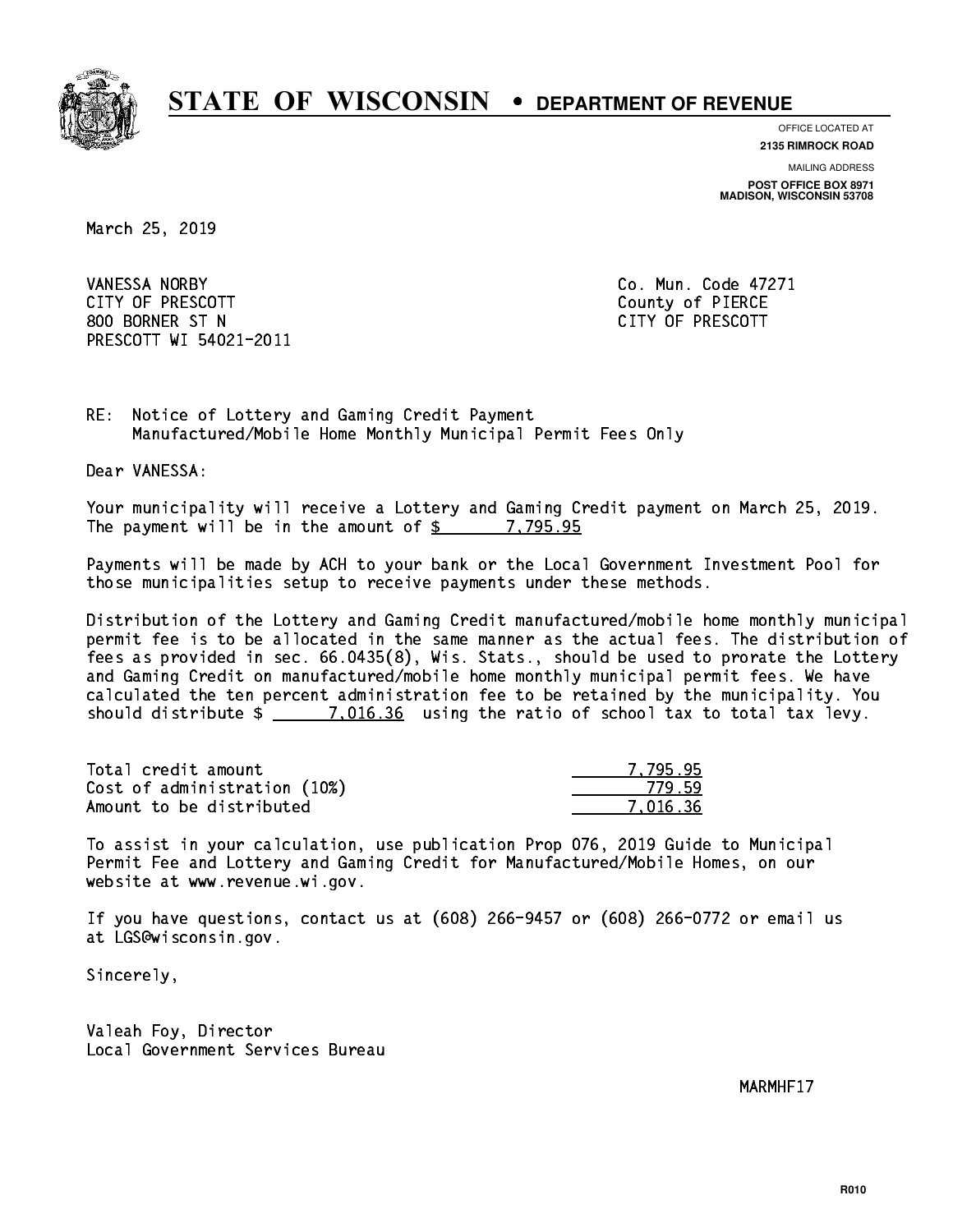

**OFFICE LOCATED AT**

**2135 RIMROCK ROAD**

**MAILING ADDRESS POST OFFICE BOX 8971 MADISON, WISCONSIN 53708**

March 25, 2019

SUE LANGER CITY OF RIVER FALLS COUNTY OF PIERCE 222 LEWIS ST SUITE 207 CITY OF RIVER FALLS RIVER FALLS WI 54022-2190

Co. Mun. Code 47276

RE: Notice of Lottery and Gaming Credit Payment Manufactured/Mobile Home Monthly Municipal Permit Fees Only

Dear SUE:

 Your municipality will receive a Lottery and Gaming Credit payment on March 25, 2019. The payment will be in the amount of  $\frac{2}{3}$  9,412.68

 Payments will be made by ACH to your bank or the Local Government Investment Pool for those municipalities setup to receive payments under these methods.

 Distribution of the Lottery and Gaming Credit manufactured/mobile home monthly municipal permit fee is to be allocated in the same manner as the actual fees. The distribution of fees as provided in sec. 66.0435(8), Wis. Stats., should be used to prorate the Lottery and Gaming Credit on manufactured/mobile home monthly municipal permit fees. We have calculated the ten percent administration fee to be retained by the municipality. You should distribute  $\frac{2}{1.471.42}$  using the ratio of school tax to total tax levy.

| Total credit amount          | 9.412.68 |
|------------------------------|----------|
| Cost of administration (10%) | 941 26   |
| Amount to be distributed     | 8.471.42 |

 To assist in your calculation, use publication Prop 076, 2019 Guide to Municipal Permit Fee and Lottery and Gaming Credit for Manufactured/Mobile Homes, on our website at www.revenue.wi.gov.

 If you have questions, contact us at (608) 266-9457 or (608) 266-0772 or email us at LGS@wisconsin.gov.

Sincerely,

 Valeah Foy, Director Local Government Services Bureau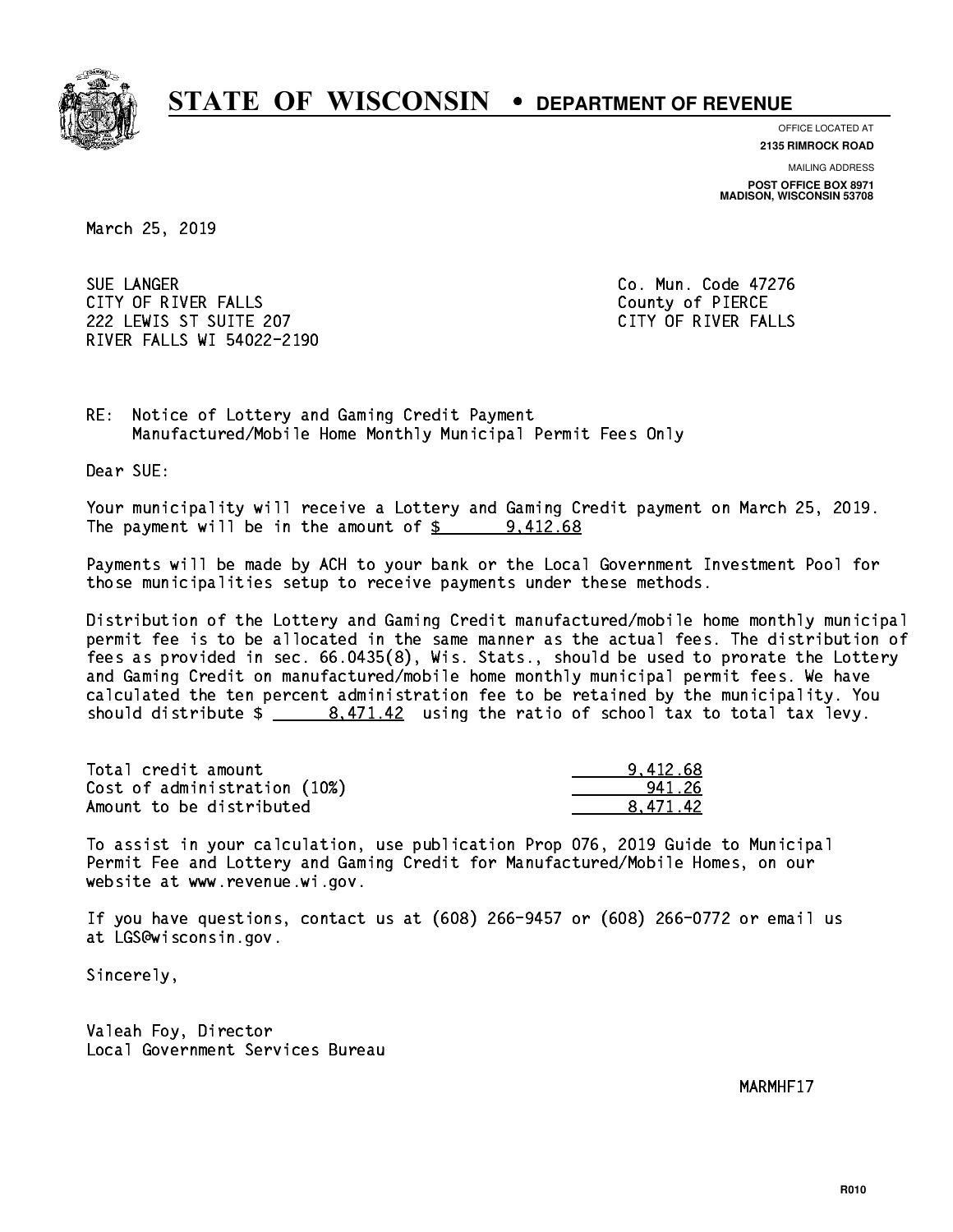

**OFFICE LOCATED AT 2135 RIMROCK ROAD**

**MAILING ADDRESS POST OFFICE BOX 8971 MADISON, WISCONSIN 53708**

March 25, 2019

 LORRAINE RUGRODEN Co. Mun. Code 48042 TOWN OF OSCEOLA County of POLK PO BOX 216 TOWN OF OSCEOLA DRESSER WI 54009-0216

RE: Notice of Lottery and Gaming Credit Payment Manufactured/Mobile Home Monthly Municipal Permit Fees Only

Dear LORRAINE:

 Your municipality will receive a Lottery and Gaming Credit payment on March 25, 2019. The payment will be in the amount of  $\frac{2}{3}$  198.96

 Payments will be made by ACH to your bank or the Local Government Investment Pool for those municipalities setup to receive payments under these methods.

 Distribution of the Lottery and Gaming Credit manufactured/mobile home monthly municipal permit fee is to be allocated in the same manner as the actual fees. The distribution of fees as provided in sec. 66.0435(8), Wis. Stats., should be used to prorate the Lottery and Gaming Credit on manufactured/mobile home monthly municipal permit fees. We have calculated the ten percent administration fee to be retained by the municipality. You should distribute  $\frac{2}{2}$   $\frac{179.07}{2}$  using the ratio of school tax to total tax levy.

Total credit amount 198.96 Cost of administration (10%) 19.89 \_\_\_\_\_\_\_\_\_\_\_\_\_\_ Amount to be distributed 179.07

 To assist in your calculation, use publication Prop 076, 2019 Guide to Municipal Permit Fee and Lottery and Gaming Credit for Manufactured/Mobile Homes, on our website at www.revenue.wi.gov.

 If you have questions, contact us at (608) 266-9457 or (608) 266-0772 or email us at LGS@wisconsin.gov.

Sincerely,

 Valeah Foy, Director Local Government Services Bureau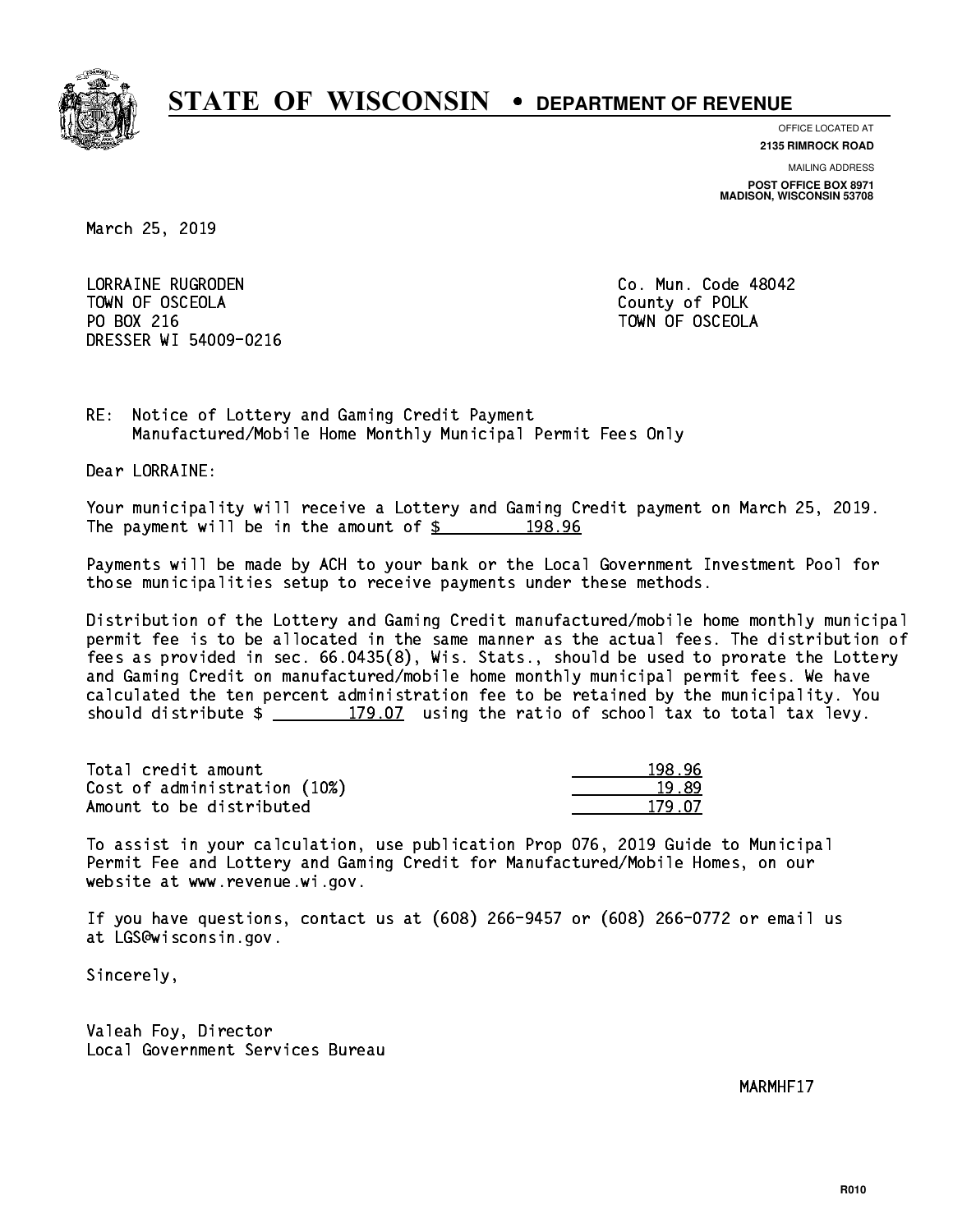

**OFFICE LOCATED AT**

**2135 RIMROCK ROAD**

**MAILING ADDRESS POST OFFICE BOX 8971 MADISON, WISCONSIN 53708**

March 25, 2019

LORI A DUNCAN VILLAGE OF BALSAM LAKE County of POLK PO BOX 506 BALSAM LAKE WI 54810-0506

Co. Mun. Code 48106 VILLAGE OF BALSAM LAKE

RE: Notice of Lottery and Gaming Credit Payment Manufactured/Mobile Home Monthly Municipal Permit Fees Only

Dear LORI:

 Your municipality will receive a Lottery and Gaming Credit payment on March 25, 2019. The payment will be in the amount of  $\frac{2}{3}$  10,376.88

 Payments will be made by ACH to your bank or the Local Government Investment Pool for those municipalities setup to receive payments under these methods.

 Distribution of the Lottery and Gaming Credit manufactured/mobile home monthly municipal permit fee is to be allocated in the same manner as the actual fees. The distribution of fees as provided in sec. 66.0435(8), Wis. Stats., should be used to prorate the Lottery and Gaming Credit on manufactured/mobile home monthly municipal permit fees. We have calculated the ten percent administration fee to be retained by the municipality. You should distribute  $\frac{2}{2}$   $\frac{9,339.20}{2}$  using the ratio of school tax to total tax levy.

| Total credit amount          | 10.376.88 |
|------------------------------|-----------|
| Cost of administration (10%) | 1.037.68  |
| Amount to be distributed     | 9.339.20  |

 To assist in your calculation, use publication Prop 076, 2019 Guide to Municipal Permit Fee and Lottery and Gaming Credit for Manufactured/Mobile Homes, on our website at www.revenue.wi.gov.

 If you have questions, contact us at (608) 266-9457 or (608) 266-0772 or email us at LGS@wisconsin.gov.

Sincerely,

 Valeah Foy, Director Local Government Services Bureau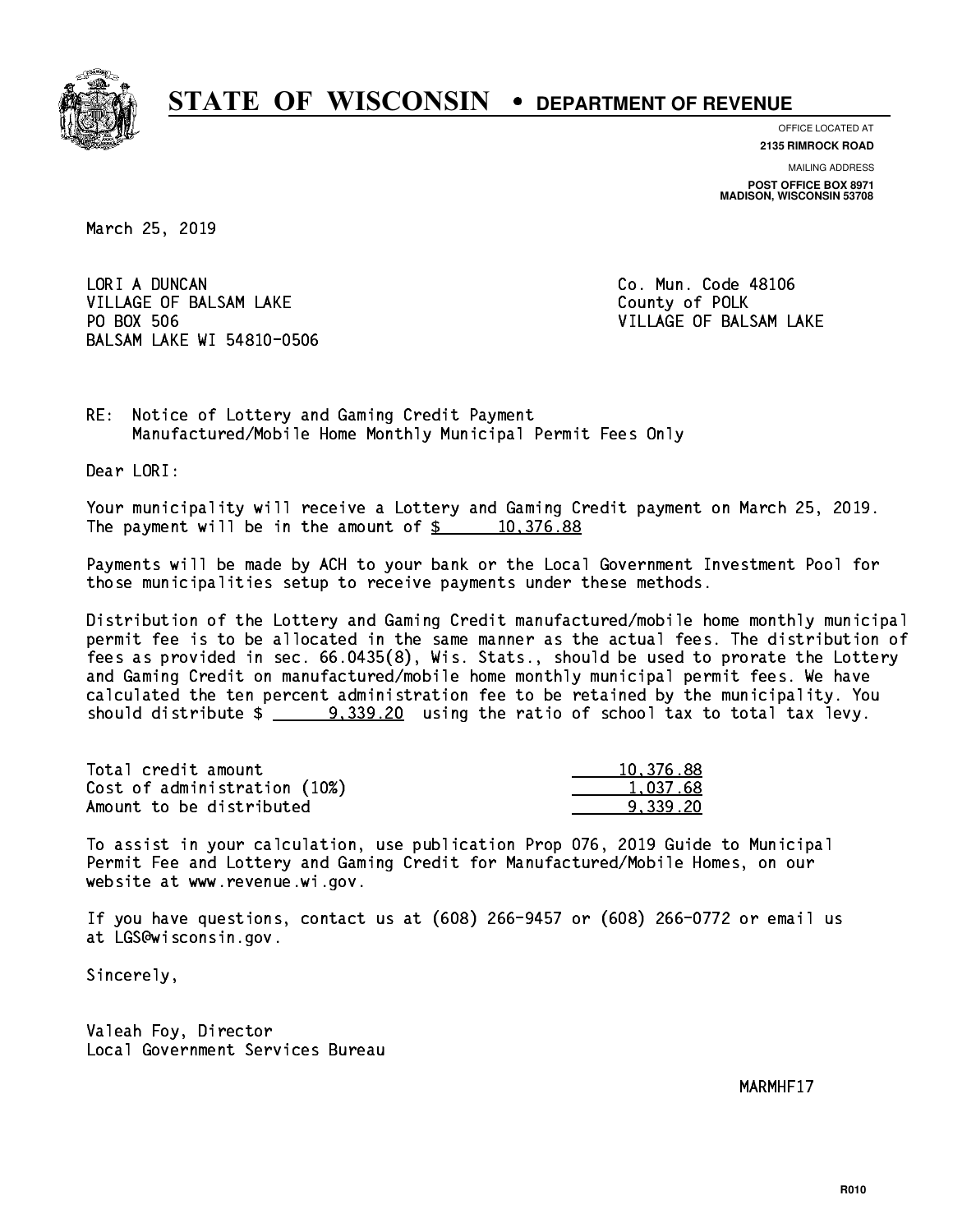

**OFFICE LOCATED AT**

**2135 RIMROCK ROAD**

**MAILING ADDRESS POST OFFICE BOX 8971 MADISON, WISCONSIN 53708**

March 25, 2019

**KAREN EDGELL** VILLAGE OF CENTURIA COUNTY OF POLK PO BOX 280 CENTURIA WI 54824-0280

Co. Mun. Code 48111 VILLAGE OF CENTURIA

RE: Notice of Lottery and Gaming Credit Payment Manufactured/Mobile Home Monthly Municipal Permit Fees Only

Dear KAREN:

 Your municipality will receive a Lottery and Gaming Credit payment on March 25, 2019. The payment will be in the amount of  $\frac{2}{3}$  3,102.48

 Payments will be made by ACH to your bank or the Local Government Investment Pool for those municipalities setup to receive payments under these methods.

 Distribution of the Lottery and Gaming Credit manufactured/mobile home monthly municipal permit fee is to be allocated in the same manner as the actual fees. The distribution of fees as provided in sec. 66.0435(8), Wis. Stats., should be used to prorate the Lottery and Gaming Credit on manufactured/mobile home monthly municipal permit fees. We have calculated the ten percent administration fee to be retained by the municipality. You should distribute  $\frac{2.792.24}{2.792.24}$  using the ratio of school tax to total tax levy.

| Total credit amount          | 3.102.48 |
|------------------------------|----------|
| Cost of administration (10%) | 310.24   |
| Amount to be distributed     | 2.792.24 |

 To assist in your calculation, use publication Prop 076, 2019 Guide to Municipal Permit Fee and Lottery and Gaming Credit for Manufactured/Mobile Homes, on our website at www.revenue.wi.gov.

 If you have questions, contact us at (608) 266-9457 or (608) 266-0772 or email us at LGS@wisconsin.gov.

Sincerely,

 Valeah Foy, Director Local Government Services Bureau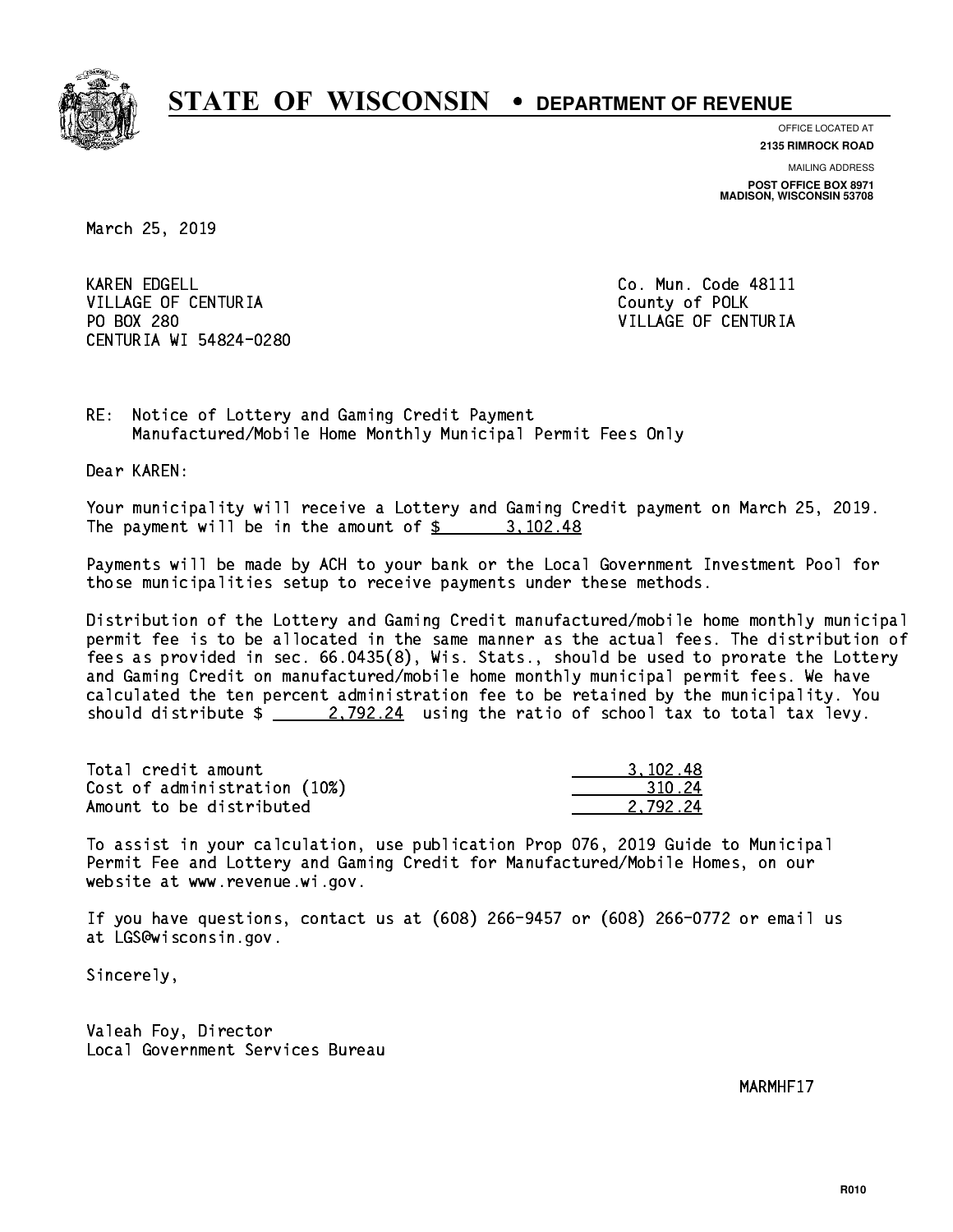

**OFFICE LOCATED AT**

**2135 RIMROCK ROAD**

**MAILING ADDRESS POST OFFICE BOX 8971 MADISON, WISCONSIN 53708**

March 25, 2019

AL BANNINK VILLAGE OF CLEAR LAKE County of POLK PO BOX 48 CLEAR LAKE WI 54005-0048

Co. Mun. Code 48113 VILLAGE OF CLEAR LAKE

RE: Notice of Lottery and Gaming Credit Payment Manufactured/Mobile Home Monthly Municipal Permit Fees Only

Dear AL:

 Your municipality will receive a Lottery and Gaming Credit payment on March 25, 2019. The payment will be in the amount of  $\frac{2}{3}$  3,230.13

 Payments will be made by ACH to your bank or the Local Government Investment Pool for those municipalities setup to receive payments under these methods.

 Distribution of the Lottery and Gaming Credit manufactured/mobile home monthly municipal permit fee is to be allocated in the same manner as the actual fees. The distribution of fees as provided in sec. 66.0435(8), Wis. Stats., should be used to prorate the Lottery and Gaming Credit on manufactured/mobile home monthly municipal permit fees. We have calculated the ten percent administration fee to be retained by the municipality. You should distribute  $\frac{2,907.12}{2}$  using the ratio of school tax to total tax levy.

| Total credit amount          | 3.230.13 |
|------------------------------|----------|
| Cost of administration (10%) | 323.01   |
| Amount to be distributed     | 2.907.12 |

 To assist in your calculation, use publication Prop 076, 2019 Guide to Municipal Permit Fee and Lottery and Gaming Credit for Manufactured/Mobile Homes, on our website at www.revenue.wi.gov.

 If you have questions, contact us at (608) 266-9457 or (608) 266-0772 or email us at LGS@wisconsin.gov.

Sincerely,

 Valeah Foy, Director Local Government Services Bureau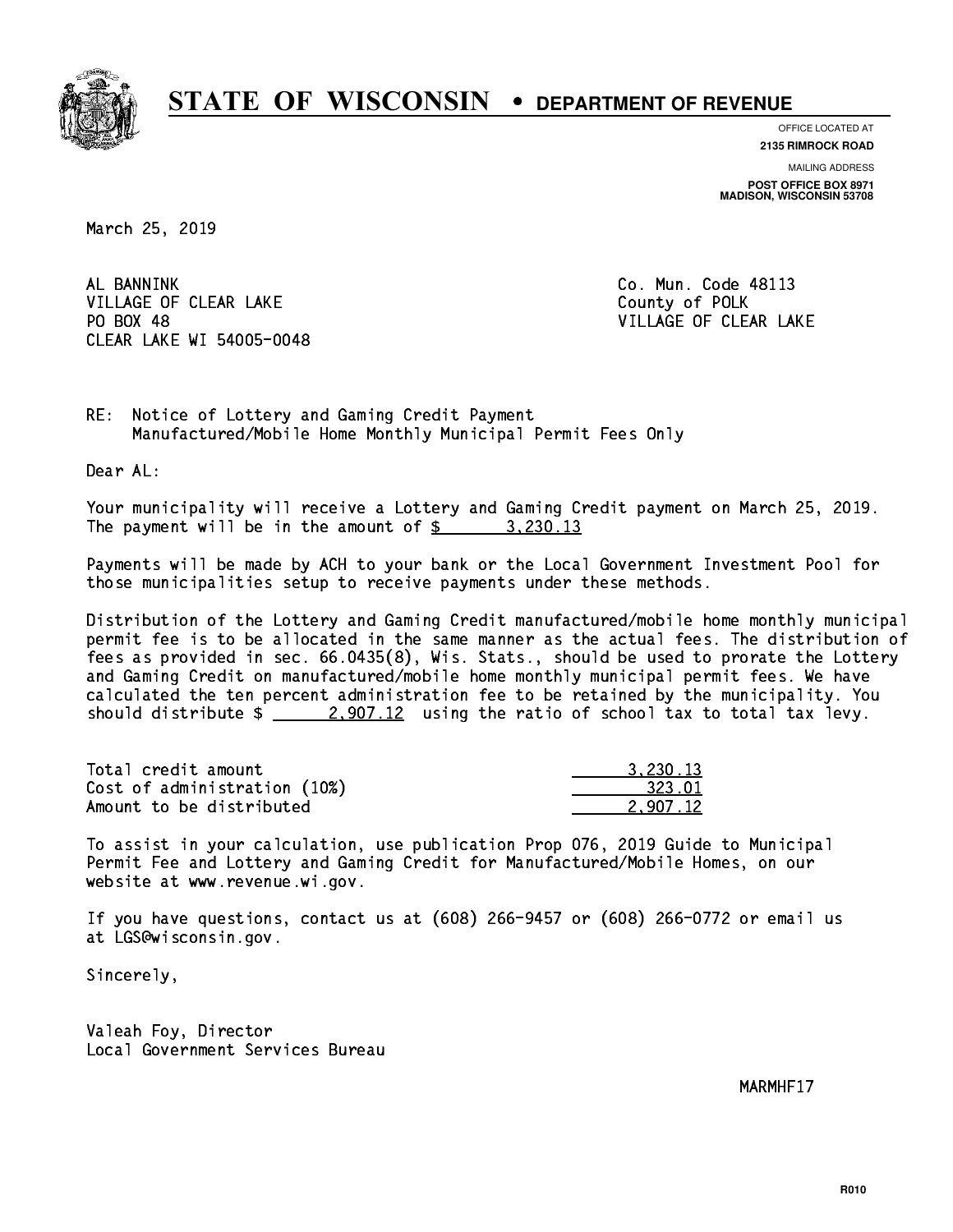

**OFFICE LOCATED AT**

**2135 RIMROCK ROAD**

**MAILING ADDRESS POST OFFICE BOX 8971 MADISON, WISCONSIN 53708**

March 25, 2019

 JODI A. GILBERT Co. Mun. Code 48116 VILLAGE OF DRESSER County of POLK PO BOX 547 DRESSER WI 54009-0547

VILLAGE OF DRESSER

RE: Notice of Lottery and Gaming Credit Payment Manufactured/Mobile Home Monthly Municipal Permit Fees Only

Dear JODI:

 Your municipality will receive a Lottery and Gaming Credit payment on March 25, 2019. The payment will be in the amount of \$ 809.43 \_\_\_\_\_\_\_\_\_\_\_\_\_\_\_\_

 Payments will be made by ACH to your bank or the Local Government Investment Pool for those municipalities setup to receive payments under these methods.

 Distribution of the Lottery and Gaming Credit manufactured/mobile home monthly municipal permit fee is to be allocated in the same manner as the actual fees. The distribution of fees as provided in sec. 66.0435(8), Wis. Stats., should be used to prorate the Lottery and Gaming Credit on manufactured/mobile home monthly municipal permit fees. We have calculated the ten percent administration fee to be retained by the municipality. You should distribute  $\frac{28.49}{28.49}$  using the ratio of school tax to total tax levy.

| Total credit amount          | 809.43 |
|------------------------------|--------|
| Cost of administration (10%) | .80.94 |
| Amount to be distributed     | 728 49 |

728.49

 To assist in your calculation, use publication Prop 076, 2019 Guide to Municipal Permit Fee and Lottery and Gaming Credit for Manufactured/Mobile Homes, on our website at www.revenue.wi.gov.

 If you have questions, contact us at (608) 266-9457 or (608) 266-0772 or email us at LGS@wisconsin.gov.

Sincerely,

 Valeah Foy, Director Local Government Services Bureau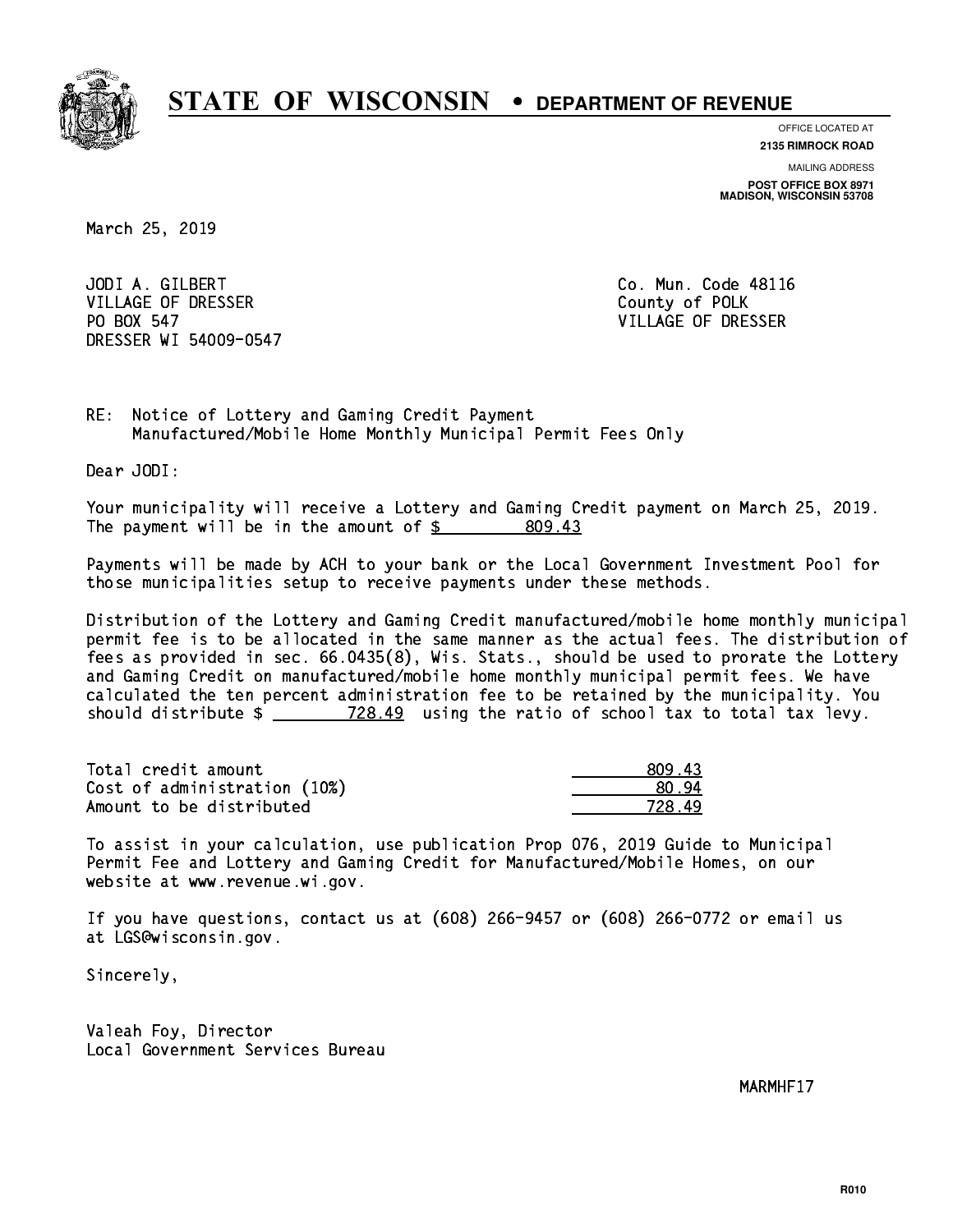

**OFFICE LOCATED AT**

**2135 RIMROCK ROAD**

**MAILING ADDRESS POST OFFICE BOX 8971 MADISON, WISCONSIN 53708**

March 25, 2019

 JENNIFER PHERNETTON Co. Mun. Code 48126 VILLAGE OF FREDERIC **COUNTY OF SALES AND ACCOUNT** COUNTY OF POLK 107 HOPE ROAD W VILLAGE OF FREDERIC FREDERIC WI 54837

RE: Notice of Lottery and Gaming Credit Payment Manufactured/Mobile Home Monthly Municipal Permit Fees Only

Dear JENNIFER:

 Your municipality will receive a Lottery and Gaming Credit payment on March 25, 2019. The payment will be in the amount of  $\frac{2}{3}$  1,808.64

 Payments will be made by ACH to your bank or the Local Government Investment Pool for those municipalities setup to receive payments under these methods.

 Distribution of the Lottery and Gaming Credit manufactured/mobile home monthly municipal permit fee is to be allocated in the same manner as the actual fees. The distribution of fees as provided in sec. 66.0435(8), Wis. Stats., should be used to prorate the Lottery and Gaming Credit on manufactured/mobile home monthly municipal permit fees. We have calculated the ten percent administration fee to be retained by the municipality. You should distribute  $\frac{2}{1,627.78}$  using the ratio of school tax to total tax levy.

| Total credit amount          | 1,808.64 |
|------------------------------|----------|
| Cost of administration (10%) | 180.86   |
| Amount to be distributed     | 1.627.78 |

 To assist in your calculation, use publication Prop 076, 2019 Guide to Municipal Permit Fee and Lottery and Gaming Credit for Manufactured/Mobile Homes, on our website at www.revenue.wi.gov.

 If you have questions, contact us at (608) 266-9457 or (608) 266-0772 or email us at LGS@wisconsin.gov.

Sincerely,

 Valeah Foy, Director Local Government Services Bureau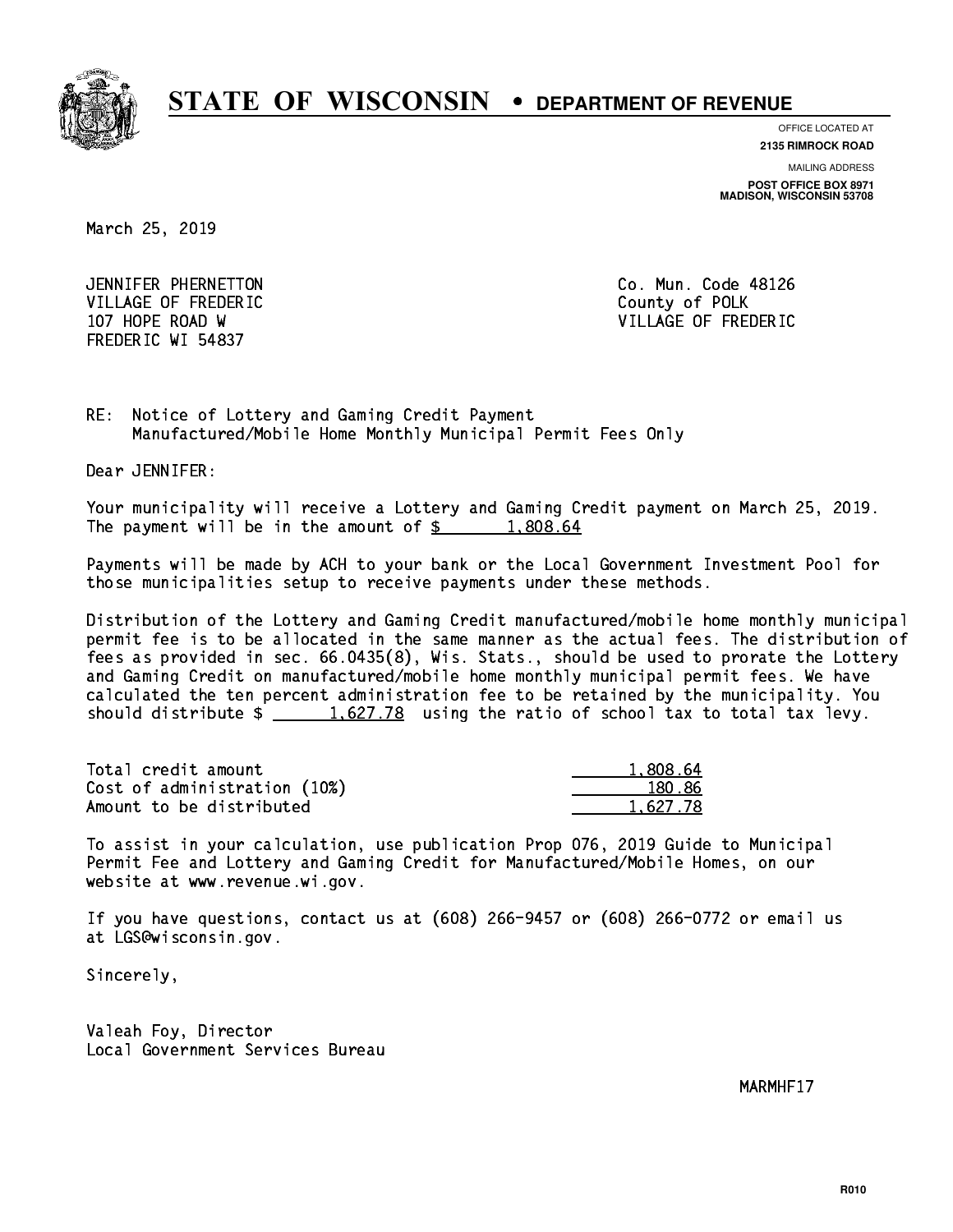

**OFFICE LOCATED AT**

**MAILING ADDRESS 2135 RIMROCK ROAD**

**POST OFFICE BOX 8971 MADISON, WISCONSIN 53708**

March 25, 2019

LAURIE COOK VILLAGE OF LUCK County of POLK P.O.BOX 315 VILLAGE OF LUCK LUCK WI 54853-0315

Co. Mun. Code 48146

RE: Notice of Lottery and Gaming Credit Payment Manufactured/Mobile Home Monthly Municipal Permit Fees Only

Dear LAURIE:

 Your municipality will receive a Lottery and Gaming Credit payment on March 25, 2019. The payment will be in the amount of  $\frac{2.658.36}{2.25}$ 

 Payments will be made by ACH to your bank or the Local Government Investment Pool for those municipalities setup to receive payments under these methods.

 Distribution of the Lottery and Gaming Credit manufactured/mobile home monthly municipal permit fee is to be allocated in the same manner as the actual fees. The distribution of fees as provided in sec. 66.0435(8), Wis. Stats., should be used to prorate the Lottery and Gaming Credit on manufactured/mobile home monthly municipal permit fees. We have calculated the ten percent administration fee to be retained by the municipality. You should distribute  $\frac{2,392.53}{2}$  using the ratio of school tax to total tax levy.

| Total credit amount          | 2.658.36 |
|------------------------------|----------|
| Cost of administration (10%) | 265.83   |
| Amount to be distributed     | 2.392.53 |

 To assist in your calculation, use publication Prop 076, 2019 Guide to Municipal Permit Fee and Lottery and Gaming Credit for Manufactured/Mobile Homes, on our website at www.revenue.wi.gov.

 If you have questions, contact us at (608) 266-9457 or (608) 266-0772 or email us at LGS@wisconsin.gov.

Sincerely,

 Valeah Foy, Director Local Government Services Bureau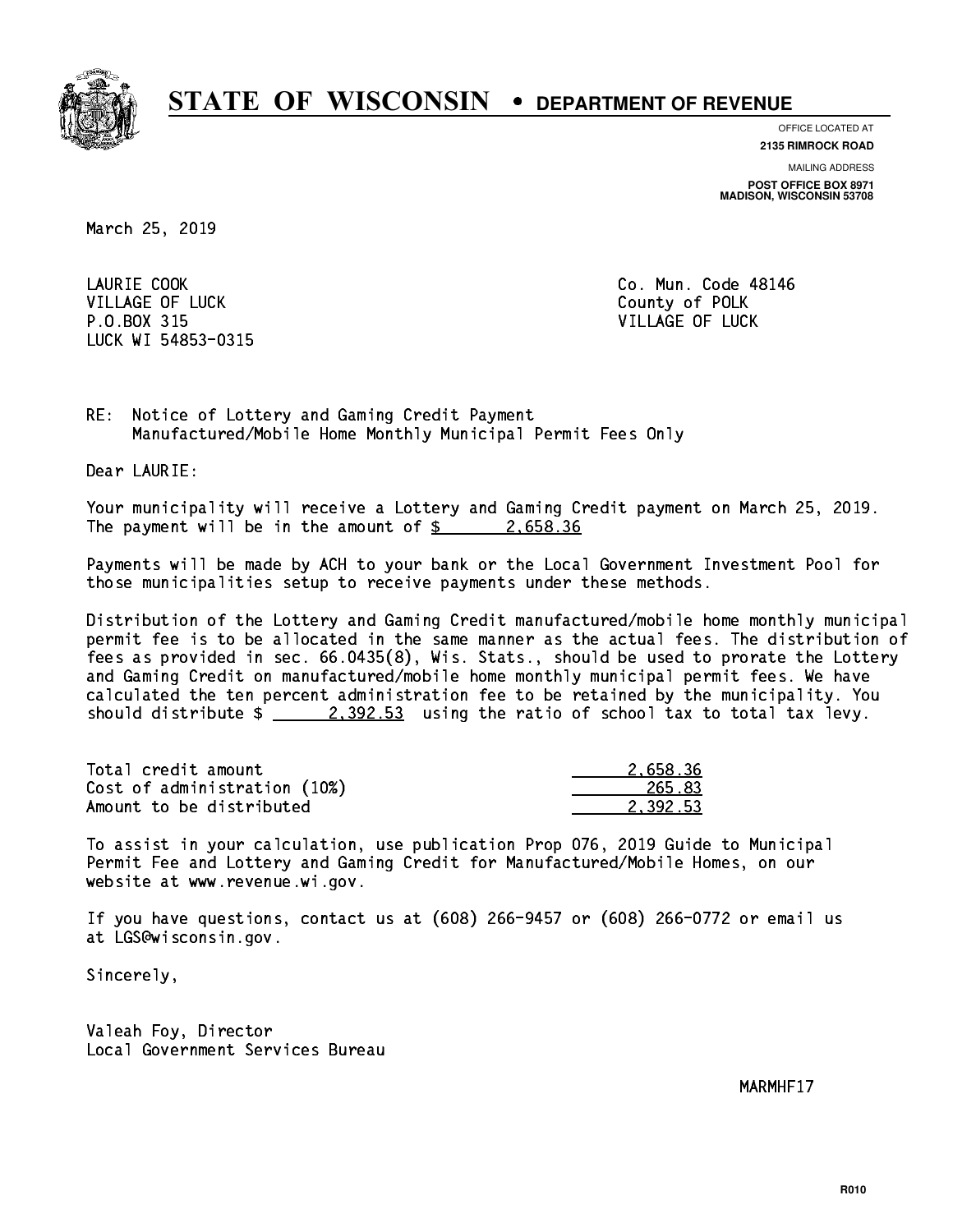

**OFFICE LOCATED AT 2135 RIMROCK ROAD**

**MAILING ADDRESS**

**POST OFFICE BOX 8971 MADISON, WISCONSIN 53708**

March 25, 2019

 KARI ZEGARSKI Co. Mun. Code 48165 VILLAGE OF OSCEOLA COUNTY OF POLK 310 CHIEFTAIN STREET VILLAGE OF OSCEOLA OSCEOLA WI 54020

 RE: Notice of Lottery and Gaming Credit Payment Manufactured/Mobile Home Monthly Municipal Permit Fees Only

Dear KARI:

 Your municipality will receive a Lottery and Gaming Credit payment on March 25, 2019. The payment will be in the amount of  $\frac{2}{3}$  7,655.23

 Payments will be made by ACH to your bank or the Local Government Investment Pool for those municipalities setup to receive payments under these methods.

 Distribution of the Lottery and Gaming Credit manufactured/mobile home monthly municipal permit fee is to be allocated in the same manner as the actual fees. The distribution of fees as provided in sec. 66.0435(8), Wis. Stats., should be used to prorate the Lottery and Gaming Credit on manufactured/mobile home monthly municipal permit fees. We have calculated the ten percent administration fee to be retained by the municipality. You should distribute  $\frac{2}{1}$  6,889.71 using the ratio of school tax to total tax levy.

| Total credit amount          | 7.655.23 |
|------------------------------|----------|
| Cost of administration (10%) | 765.52   |
| Amount to be distributed     | 6.889.71 |

 To assist in your calculation, use publication Prop 076, 2019 Guide to Municipal Permit Fee and Lottery and Gaming Credit for Manufactured/Mobile Homes, on our website at www.revenue.wi.gov.

 If you have questions, contact us at (608) 266-9457 or (608) 266-0772 or email us at LGS@wisconsin.gov.

Sincerely,

 Valeah Foy, Director Local Government Services Bureau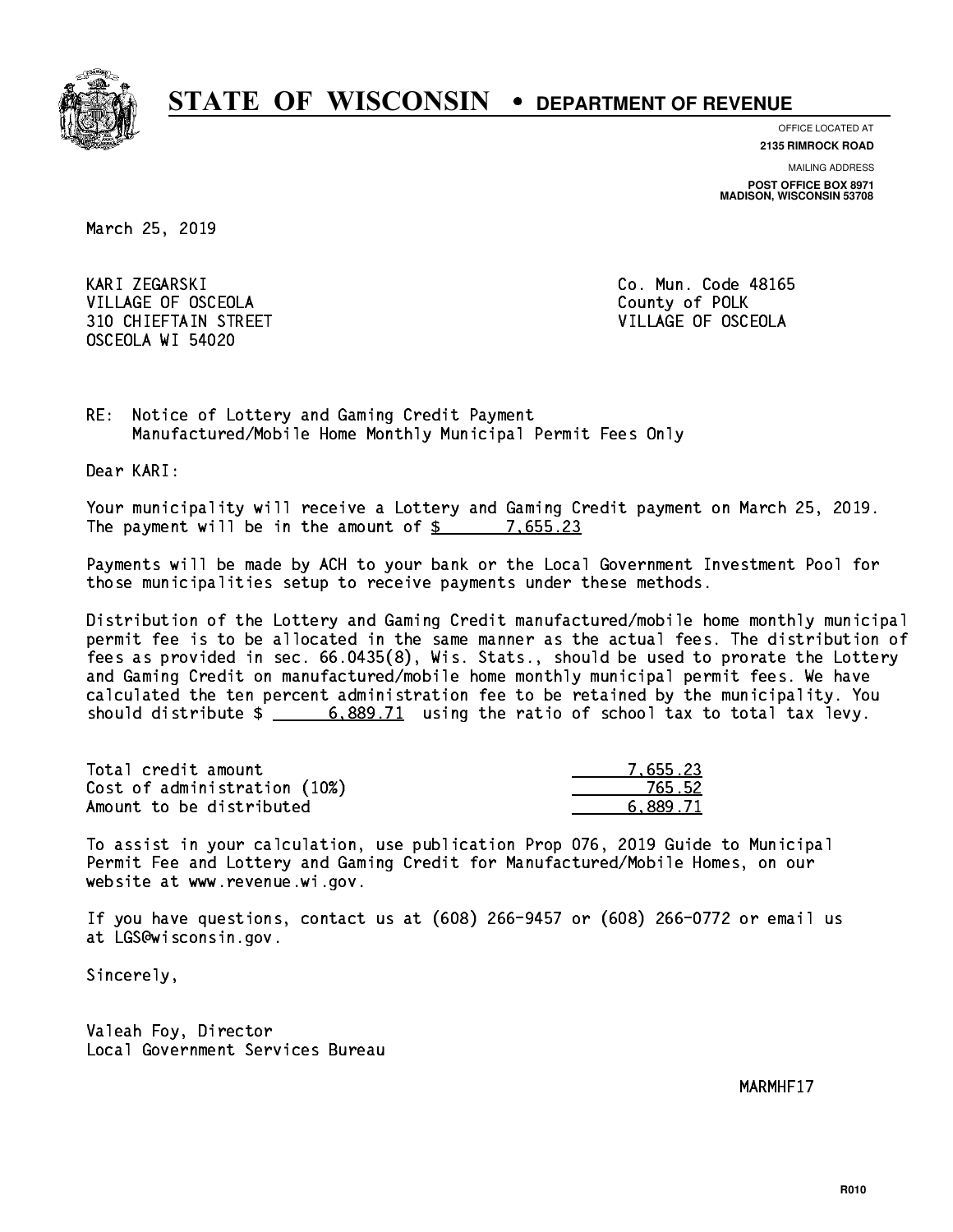

**OFFICE LOCATED AT**

**MAILING ADDRESS 2135 RIMROCK ROAD**

**POST OFFICE BOX 8971 MADISON, WISCONSIN 53708**

March 25, 2019

 PATTY BJORKLUND Co. Mun. Code 48201 CITY OF AMERY County of POLK 118 CENTER ST W CITY OF AMERY AMERY WI 54001-1151

RE: Notice of Lottery and Gaming Credit Payment Manufactured/Mobile Home Monthly Municipal Permit Fees Only

Dear PATTY:

 Your municipality will receive a Lottery and Gaming Credit payment on March 25, 2019. The payment will be in the amount of \$ 8,158.20 \_\_\_\_\_\_\_\_\_\_\_\_\_\_\_\_

 Payments will be made by ACH to your bank or the Local Government Investment Pool for those municipalities setup to receive payments under these methods.

 Distribution of the Lottery and Gaming Credit manufactured/mobile home monthly municipal permit fee is to be allocated in the same manner as the actual fees. The distribution of fees as provided in sec. 66.0435(8), Wis. Stats., should be used to prorate the Lottery and Gaming Credit on manufactured/mobile home monthly municipal permit fees. We have calculated the ten percent administration fee to be retained by the municipality. You should distribute  $\frac{2}{2}$   $\frac{7,342.38}{2}$  using the ratio of school tax to total tax levy.

| Total credit amount          | 8.158.20 |
|------------------------------|----------|
| Cost of administration (10%) | 815.82   |
| Amount to be distributed     | 7.342.38 |

 To assist in your calculation, use publication Prop 076, 2019 Guide to Municipal Permit Fee and Lottery and Gaming Credit for Manufactured/Mobile Homes, on our website at www.revenue.wi.gov.

 If you have questions, contact us at (608) 266-9457 or (608) 266-0772 or email us at LGS@wisconsin.gov.

Sincerely,

 Valeah Foy, Director Local Government Services Bureau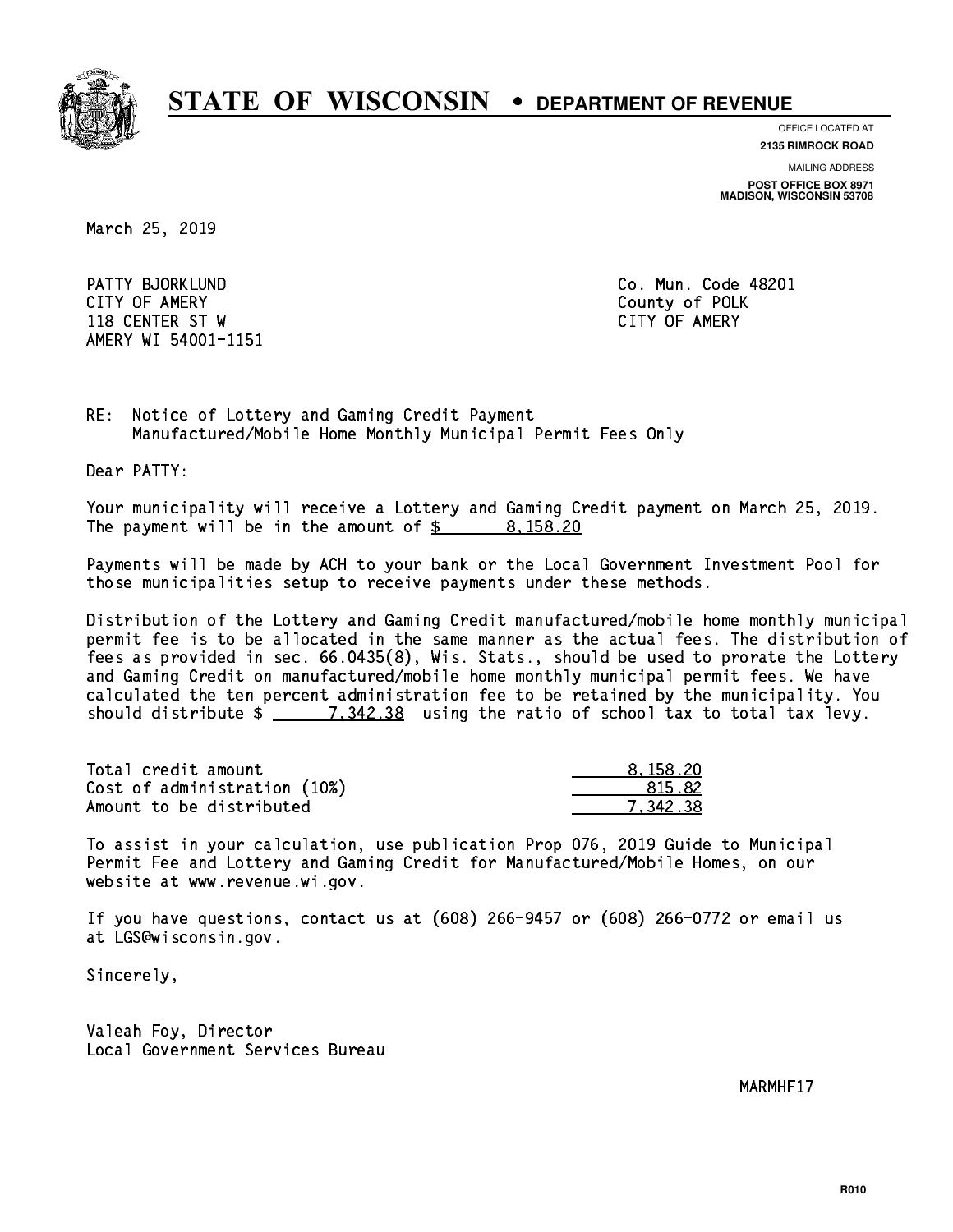

**OFFICE LOCATED AT**

**2135 RIMROCK ROAD**

**MAILING ADDRESS POST OFFICE BOX 8971 MADISON, WISCONSIN 53708**

March 25, 2019

**GAIL BIBEAU** CITY OF SAINT CROIX FALLS COUNTY OF POLK ST CROIX FALLS WI 54024

Co. Mun. Code 48281 710 STATE RD 35 S CITY OF SAINT CROIX FALLS

RE: Notice of Lottery and Gaming Credit Payment Manufactured/Mobile Home Monthly Municipal Permit Fees Only

Dear GAIL:

 Your municipality will receive a Lottery and Gaming Credit payment on March 25, 2019. The payment will be in the amount of  $\frac{2}{3}$  2,330.52

 Payments will be made by ACH to your bank or the Local Government Investment Pool for those municipalities setup to receive payments under these methods.

 Distribution of the Lottery and Gaming Credit manufactured/mobile home monthly municipal permit fee is to be allocated in the same manner as the actual fees. The distribution of fees as provided in sec. 66.0435(8), Wis. Stats., should be used to prorate the Lottery and Gaming Credit on manufactured/mobile home monthly municipal permit fees. We have calculated the ten percent administration fee to be retained by the municipality. You should distribute  $\frac{2.097.47}{2.097.47}$  using the ratio of school tax to total tax levy.

| Total credit amount          | 2.330.52 |
|------------------------------|----------|
| Cost of administration (10%) | -233.05  |
| Amount to be distributed     | 2.097.47 |

 To assist in your calculation, use publication Prop 076, 2019 Guide to Municipal Permit Fee and Lottery and Gaming Credit for Manufactured/Mobile Homes, on our website at www.revenue.wi.gov.

 If you have questions, contact us at (608) 266-9457 or (608) 266-0772 or email us at LGS@wisconsin.gov.

Sincerely,

 Valeah Foy, Director Local Government Services Bureau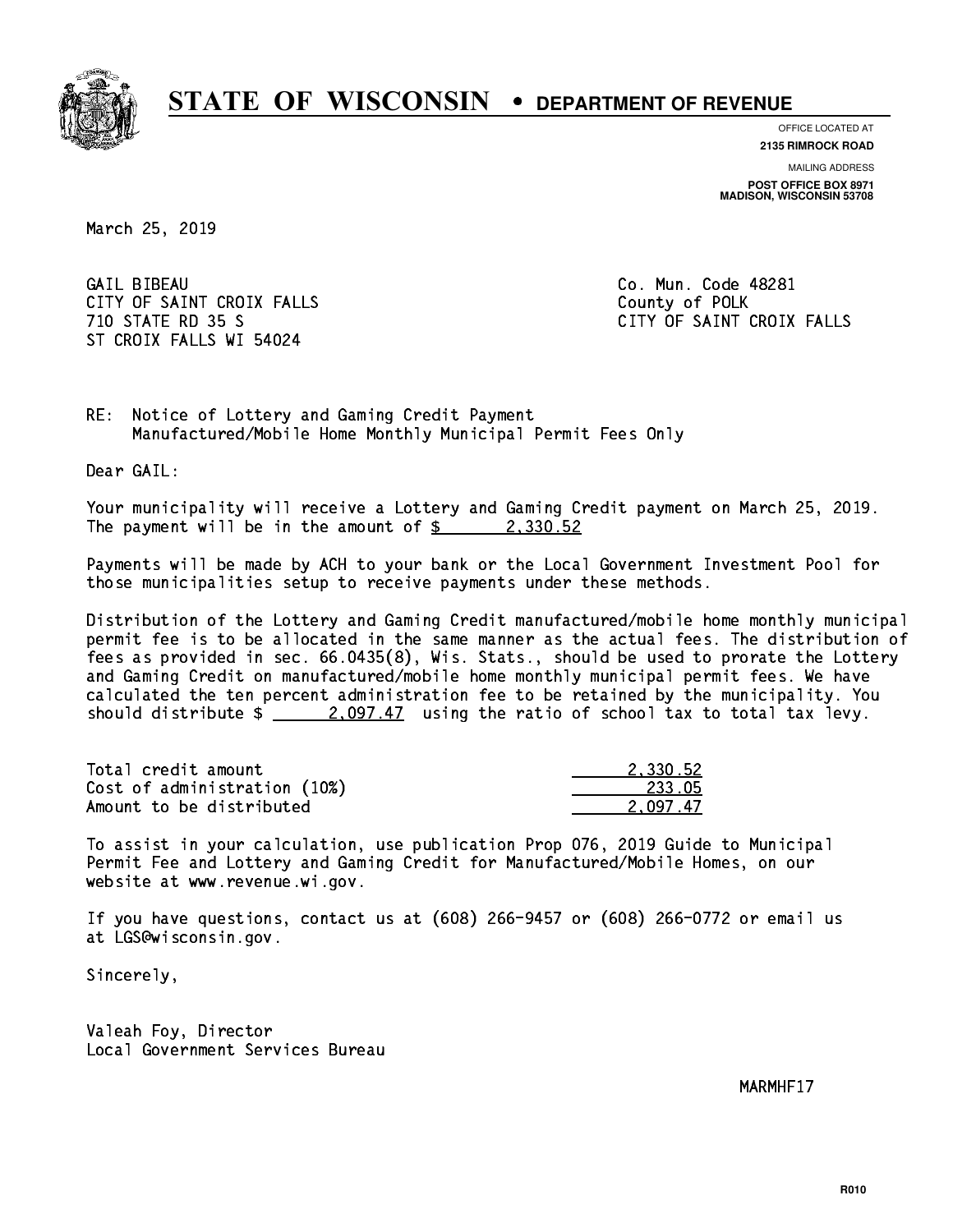

**OFFICE LOCATED AT**

**2135 RIMROCK ROAD**

**MAILING ADDRESS POST OFFICE BOX 8971 MADISON, WISCONSIN 53708**

March 25, 2019

 JOSIE NAPIWOCKI Co. Mun. Code 49014 TOWN OF DEWEY COUNTY OF RESERVE TOWN OF DEWEY 430 DEWEY DRIVE TOWN OF DEWEY STEVENS POINT WI 54481

RE: Notice of Lottery and Gaming Credit Payment Manufactured/Mobile Home Monthly Municipal Permit Fees Only

Dear JOSIE:

 Your municipality will receive a Lottery and Gaming Credit payment on March 25, 2019. The payment will be in the amount of \$ 795.23 \_\_\_\_\_\_\_\_\_\_\_\_\_\_\_\_

 Payments will be made by ACH to your bank or the Local Government Investment Pool for those municipalities setup to receive payments under these methods.

 Distribution of the Lottery and Gaming Credit manufactured/mobile home monthly municipal permit fee is to be allocated in the same manner as the actual fees. The distribution of fees as provided in sec. 66.0435(8), Wis. Stats., should be used to prorate the Lottery and Gaming Credit on manufactured/mobile home monthly municipal permit fees. We have calculated the ten percent administration fee to be retained by the municipality. You should distribute  $\frac{2}{2}$   $\frac{715.71}{2}$  using the ratio of school tax to total tax levy.

Total credit amount Cost of administration (10%) Amount to be distributed

| - 23                |
|---------------------|
| 52.                 |
| -73<br>$\mathbf{I}$ |

 To assist in your calculation, use publication Prop 076, 2019 Guide to Municipal Permit Fee and Lottery and Gaming Credit for Manufactured/Mobile Homes, on our website at www.revenue.wi.gov.

 If you have questions, contact us at (608) 266-9457 or (608) 266-0772 or email us at LGS@wisconsin.gov.

Sincerely,

 Valeah Foy, Director Local Government Services Bureau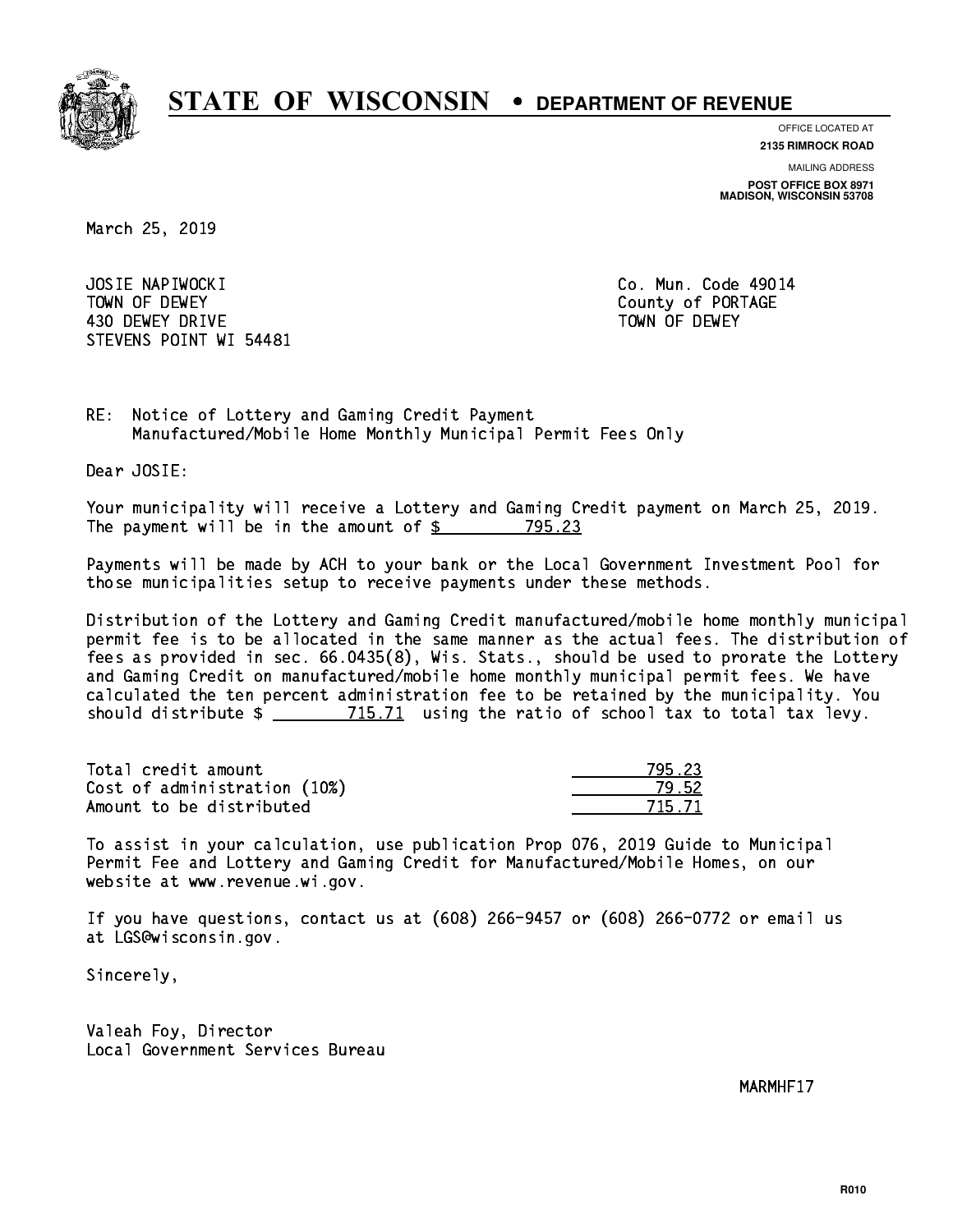

**OFFICE LOCATED AT**

**2135 RIMROCK ROAD**

**MAILING ADDRESS POST OFFICE BOX 8971 MADISON, WISCONSIN 53708**

March 25, 2019

 JAMES KRUZIKI Co. Mun. Code 49020 TOWN OF HULL County of PORTAGE 4550 WOJCIK MEMORIAL DR STEVENS POINT WI 54482-8738

TOWN OF HULL

RE: Notice of Lottery and Gaming Credit Payment Manufactured/Mobile Home Monthly Municipal Permit Fees Only

Dear JAMES:

 Your municipality will receive a Lottery and Gaming Credit payment on March 25, 2019. The payment will be in the amount of  $\frac{2}{3}$  7,911.72

 Payments will be made by ACH to your bank or the Local Government Investment Pool for those municipalities setup to receive payments under these methods.

 Distribution of the Lottery and Gaming Credit manufactured/mobile home monthly municipal permit fee is to be allocated in the same manner as the actual fees. The distribution of fees as provided in sec. 66.0435(8), Wis. Stats., should be used to prorate the Lottery and Gaming Credit on manufactured/mobile home monthly municipal permit fees. We have calculated the ten percent administration fee to be retained by the municipality. You should distribute  $\frac{2}{2}$   $\frac{7,120.55}{2}$  using the ratio of school tax to total tax levy.

| Total credit amount          | 7.911.72 |
|------------------------------|----------|
| Cost of administration (10%) | 791.17   |
| Amount to be distributed     | 7.120.55 |

 To assist in your calculation, use publication Prop 076, 2019 Guide to Municipal Permit Fee and Lottery and Gaming Credit for Manufactured/Mobile Homes, on our website at www.revenue.wi.gov.

 If you have questions, contact us at (608) 266-9457 or (608) 266-0772 or email us at LGS@wisconsin.gov.

Sincerely,

 Valeah Foy, Director Local Government Services Bureau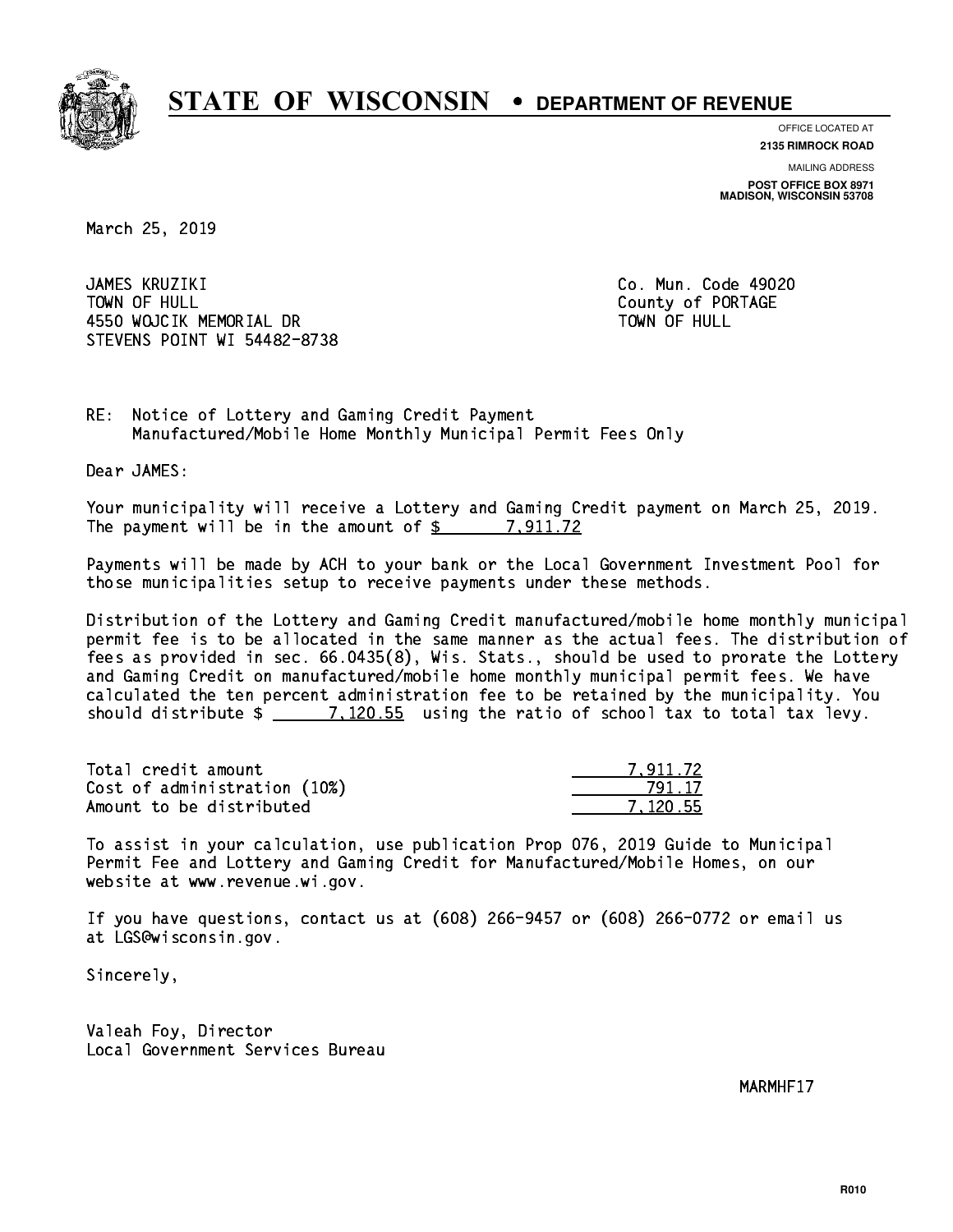

**OFFICE LOCATED AT**

**2135 RIMROCK ROAD**

**MAILING ADDRESS POST OFFICE BOX 8971 MADISON, WISCONSIN 53708**

March 25, 2019

PAULA CUMMINGS TOWN OF PINE GROVE TOWN OF PORTAGE PO BOX 312 BANCROFT WI 54921-0312

Co. Mun. Code 49028 TOWN OF PINE GROVE

RE: Notice of Lottery and Gaming Credit Payment Manufactured/Mobile Home Monthly Municipal Permit Fees Only

Dear PAULA:

 Your municipality will receive a Lottery and Gaming Credit payment on March 25, 2019. The payment will be in the amount of \$ 462.84 \_\_\_\_\_\_\_\_\_\_\_\_\_\_\_\_

 Payments will be made by ACH to your bank or the Local Government Investment Pool for those municipalities setup to receive payments under these methods.

 Distribution of the Lottery and Gaming Credit manufactured/mobile home monthly municipal permit fee is to be allocated in the same manner as the actual fees. The distribution of fees as provided in sec. 66.0435(8), Wis. Stats., should be used to prorate the Lottery and Gaming Credit on manufactured/mobile home monthly municipal permit fees. We have calculated the ten percent administration fee to be retained by the municipality. You should distribute  $\frac{416.56}{2}$  using the ratio of school tax to total tax levy.

Total credit amount 162.84 Cost of administration (10%) 46.28 \_\_\_\_\_\_\_\_\_\_\_\_\_\_ Amount to be distributed and the set of  $416.56$ 

 To assist in your calculation, use publication Prop 076, 2019 Guide to Municipal Permit Fee and Lottery and Gaming Credit for Manufactured/Mobile Homes, on our website at www.revenue.wi.gov.

 If you have questions, contact us at (608) 266-9457 or (608) 266-0772 or email us at LGS@wisconsin.gov.

Sincerely,

 Valeah Foy, Director Local Government Services Bureau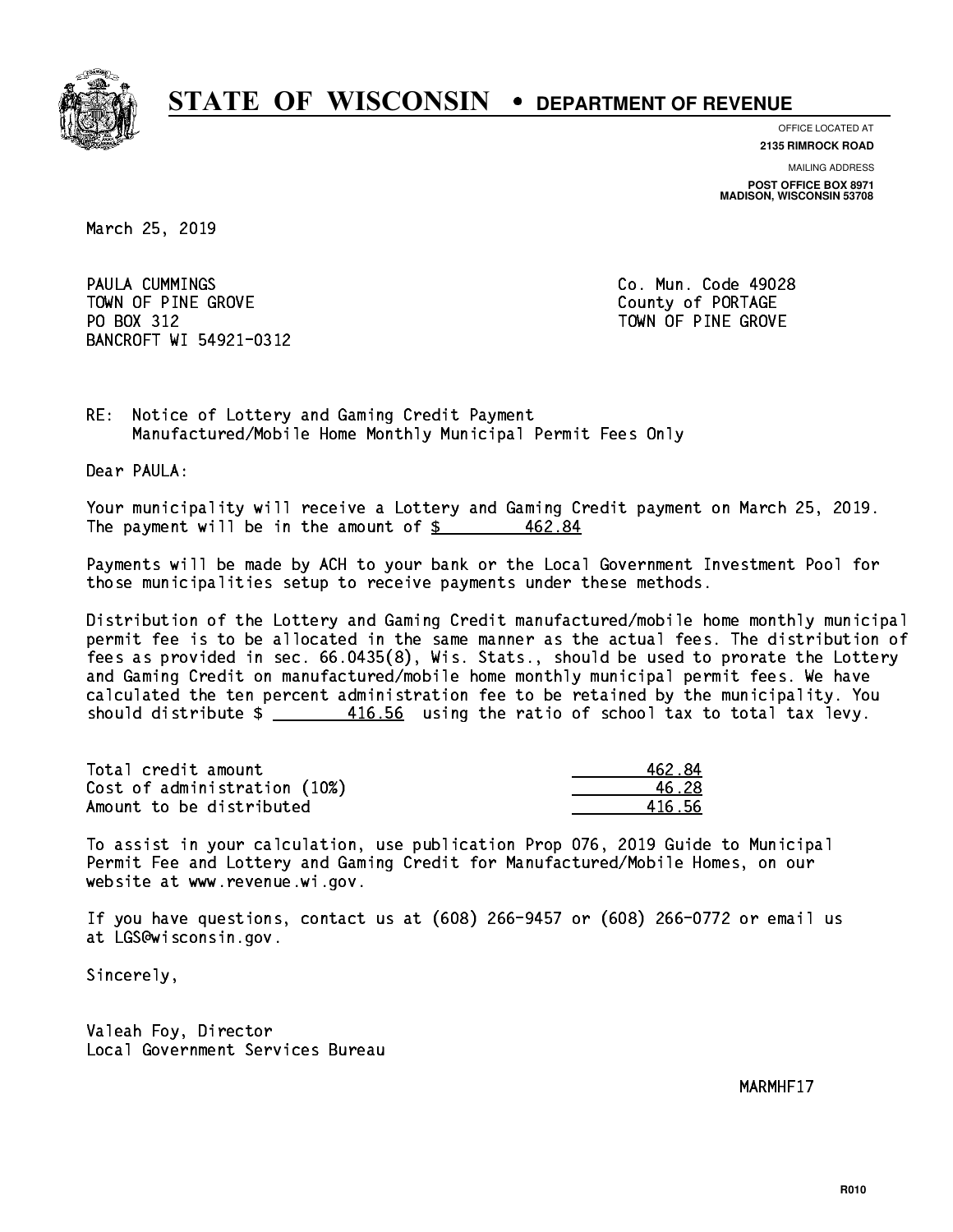

**OFFICE LOCATED AT**

**2135 RIMROCK ROAD**

**MAILING ADDRESS**

**POST OFFICE BOX 8971 MADISON, WISCONSIN 53708**

March 25, 2019

 JOAN SCHEIDER Co. Mun. Code 49030 TOWN OF PLOVER **COUNTY OF PORTAGE**  5915 BIRCH DRIVE TOWN OF PLOVER PLOVER WI 54467-9738

RE: Notice of Lottery and Gaming Credit Payment Manufactured/Mobile Home Monthly Municipal Permit Fees Only

Dear JOAN:

 Your municipality will receive a Lottery and Gaming Credit payment on March 25, 2019. The payment will be in the amount of  $\frac{2}{3}$  1,506.26

 Payments will be made by ACH to your bank or the Local Government Investment Pool for those municipalities setup to receive payments under these methods.

 Distribution of the Lottery and Gaming Credit manufactured/mobile home monthly municipal permit fee is to be allocated in the same manner as the actual fees. The distribution of fees as provided in sec. 66.0435(8), Wis. Stats., should be used to prorate the Lottery and Gaming Credit on manufactured/mobile home monthly municipal permit fees. We have calculated the ten percent administration fee to be retained by the municipality. You should distribute  $\frac{1,355.64}{1,355.64}$  using the ratio of school tax to total tax levy.

| Total credit amount          | 1,506.26 |
|------------------------------|----------|
| Cost of administration (10%) | 150.62   |
| Amount to be distributed     | 1,355.64 |

 To assist in your calculation, use publication Prop 076, 2019 Guide to Municipal Permit Fee and Lottery and Gaming Credit for Manufactured/Mobile Homes, on our website at www.revenue.wi.gov.

 If you have questions, contact us at (608) 266-9457 or (608) 266-0772 or email us at LGS@wisconsin.gov.

Sincerely,

 Valeah Foy, Director Local Government Services Bureau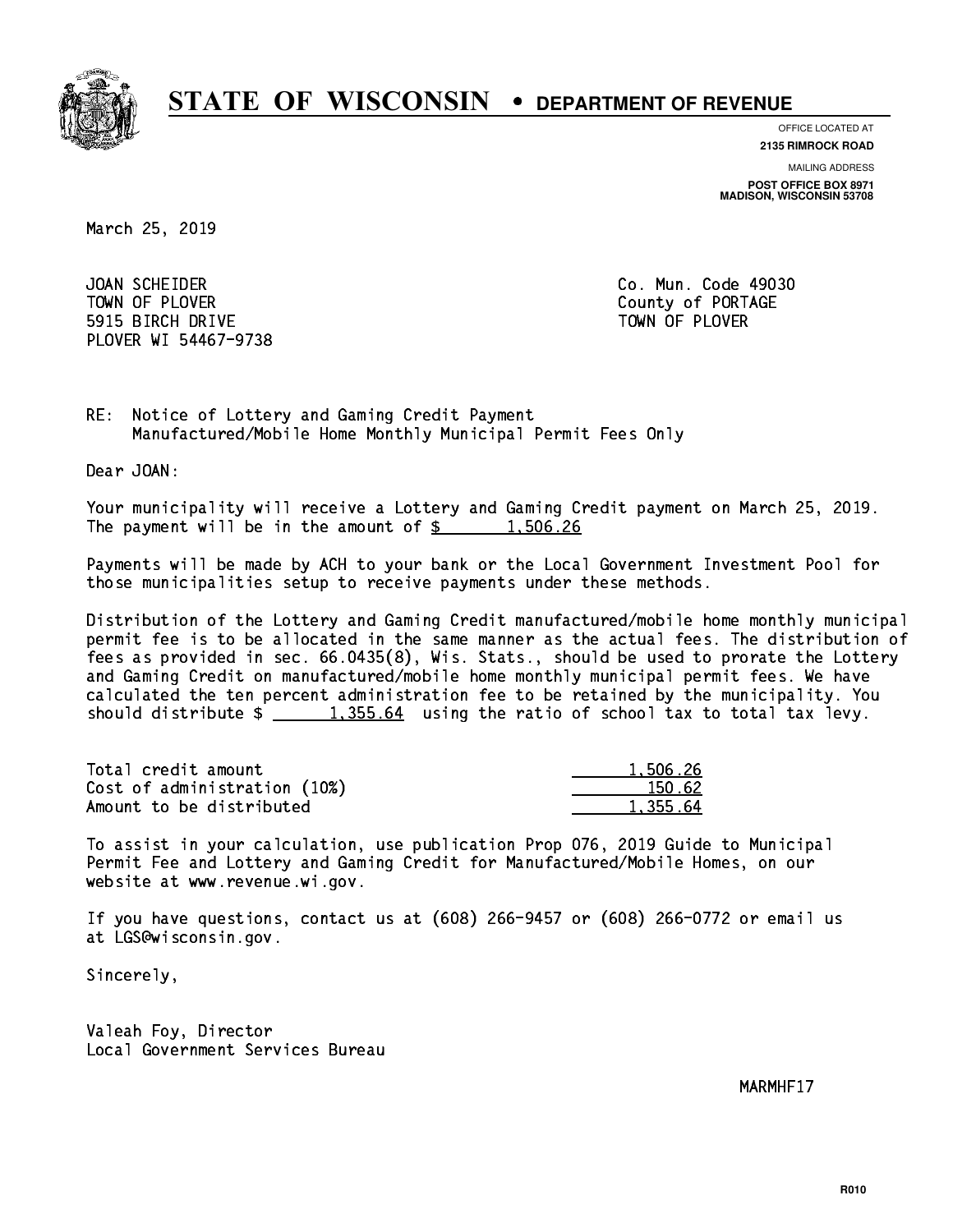

**OFFICE LOCATED AT**

**2135 RIMROCK ROAD**

**MAILING ADDRESS**

**POST OFFICE BOX 8971 MADISON, WISCONSIN 53708**

March 25, 2019

 SANDRA WALTERS Co. Mun. Code 49034 CUSTER WI 54423

 TOWN OF STOCKTON County of PORTAGE 7252 6TH STREET TOWN OF STOCKTON

RE: Notice of Lottery and Gaming Credit Payment Manufactured/Mobile Home Monthly Municipal Permit Fees Only

Dear SANDRA:

 Your municipality will receive a Lottery and Gaming Credit payment on March 25, 2019. The payment will be in the amount of  $\frac{2}{3}$  2,398.20

 Payments will be made by ACH to your bank or the Local Government Investment Pool for those municipalities setup to receive payments under these methods.

 Distribution of the Lottery and Gaming Credit manufactured/mobile home monthly municipal permit fee is to be allocated in the same manner as the actual fees. The distribution of fees as provided in sec. 66.0435(8), Wis. Stats., should be used to prorate the Lottery and Gaming Credit on manufactured/mobile home monthly municipal permit fees. We have calculated the ten percent administration fee to be retained by the municipality. You should distribute  $\frac{2.158.38}{2.158.38}$  using the ratio of school tax to total tax levy.

| Total credit amount          | 2.398.20 |
|------------------------------|----------|
| Cost of administration (10%) | -239.82  |
| Amount to be distributed     | 2.158.38 |

 To assist in your calculation, use publication Prop 076, 2019 Guide to Municipal Permit Fee and Lottery and Gaming Credit for Manufactured/Mobile Homes, on our website at www.revenue.wi.gov.

 If you have questions, contact us at (608) 266-9457 or (608) 266-0772 or email us at LGS@wisconsin.gov.

Sincerely,

 Valeah Foy, Director Local Government Services Bureau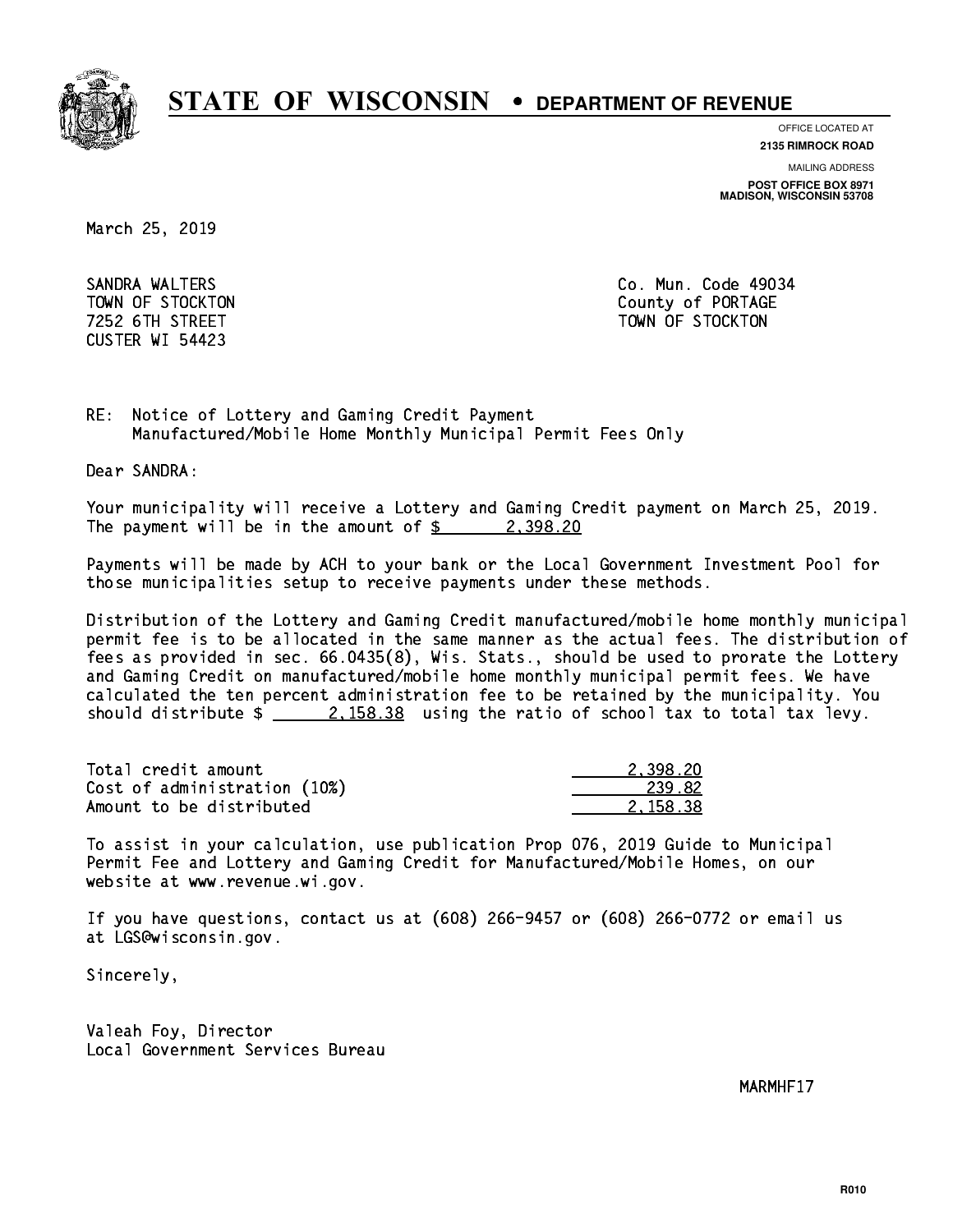

**OFFICE LOCATED AT 2135 RIMROCK ROAD**

**MAILING ADDRESS**

**POST OFFICE BOX 8971 MADISON, WISCONSIN 53708**

March 25, 2019

NANCY STEUCK VILLAGE OF JUNCTION CITY COUNTY County of PORTAGE 508 W FIRST ST VILLAGE OF JUNCTION CITY JUNCTION CITY WI 54443-9499

Co. Mun. Code 49141

RE: Notice of Lottery and Gaming Credit Payment Manufactured/Mobile Home Monthly Municipal Permit Fees Only

Dear NANCY:

 Your municipality will receive a Lottery and Gaming Credit payment on March 25, 2019. The payment will be in the amount of  $\frac{211.84}{211.84}$ 

 Payments will be made by ACH to your bank or the Local Government Investment Pool for those municipalities setup to receive payments under these methods.

 Distribution of the Lottery and Gaming Credit manufactured/mobile home monthly municipal permit fee is to be allocated in the same manner as the actual fees. The distribution of fees as provided in sec. 66.0435(8), Wis. Stats., should be used to prorate the Lottery and Gaming Credit on manufactured/mobile home monthly municipal permit fees. We have calculated the ten percent administration fee to be retained by the municipality. You should distribute  $\frac{190.66}{190.66}$  using the ratio of school tax to total tax levy.

Total credit amount Cost of administration (10%) Amount to be distributed

| ₹Δ<br>211. |
|------------|
| 21 18      |
| ናና         |

 To assist in your calculation, use publication Prop 076, 2019 Guide to Municipal Permit Fee and Lottery and Gaming Credit for Manufactured/Mobile Homes, on our website at www.revenue.wi.gov.

 If you have questions, contact us at (608) 266-9457 or (608) 266-0772 or email us at LGS@wisconsin.gov.

Sincerely,

 Valeah Foy, Director Local Government Services Bureau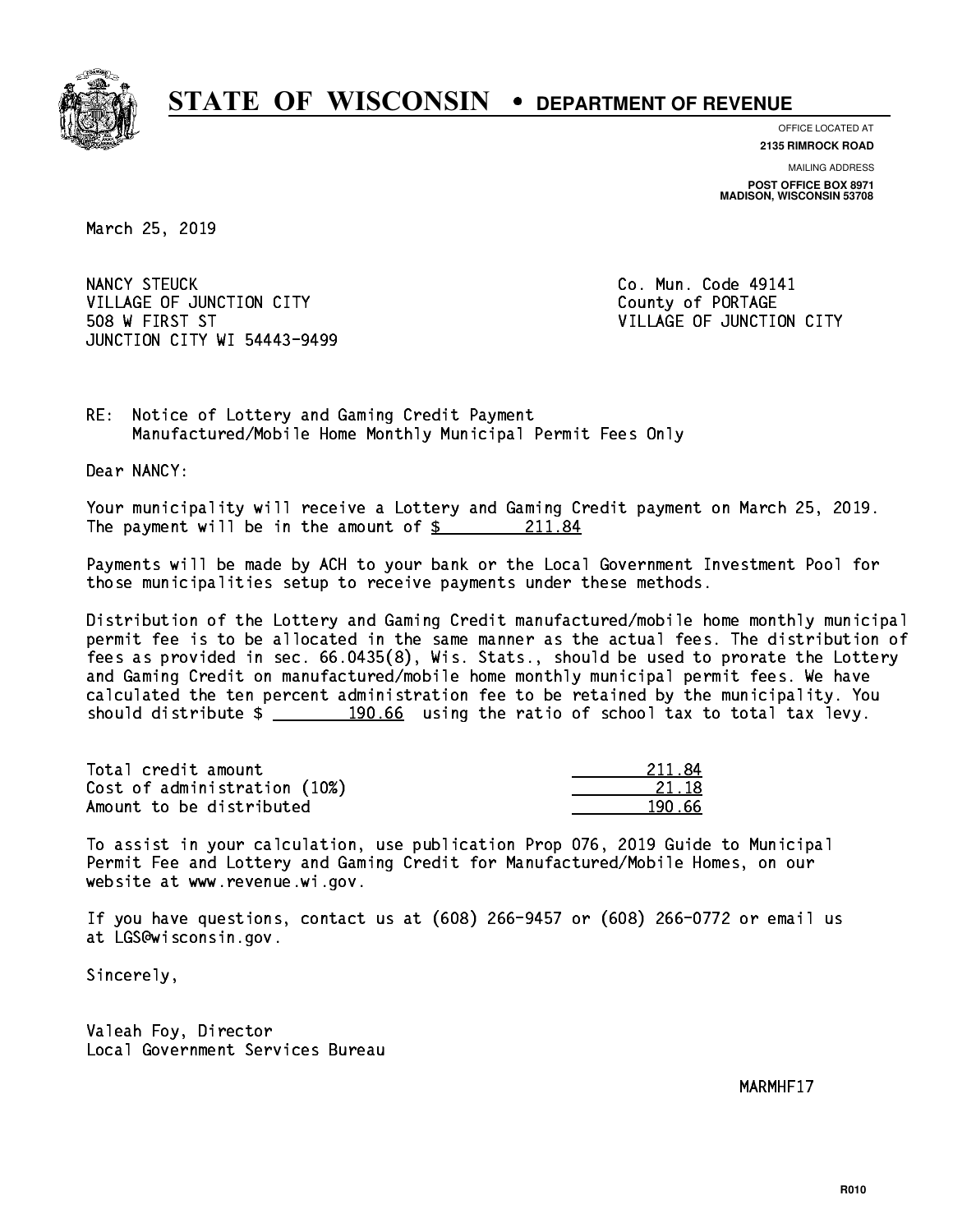

**OFFICE LOCATED AT**

**2135 RIMROCK ROAD**

**MAILING ADDRESS POST OFFICE BOX 8971 MADISON, WISCONSIN 53708**

March 25, 2019

 DEBBIE SNIADAJEWSKI Co. Mun. Code 49173 VILLAGE OF PLOVER COUNTY OF PORTAGE PO BOX 37 VILLAGE OF PLOVER PLOVER WI 54467-0037

RE: Notice of Lottery and Gaming Credit Payment Manufactured/Mobile Home Monthly Municipal Permit Fees Only

Dear DEBBIE:

 Your municipality will receive a Lottery and Gaming Credit payment on March 25, 2019. The payment will be in the amount of  $\frac{2}{3}$  9,483.10

 Payments will be made by ACH to your bank or the Local Government Investment Pool for those municipalities setup to receive payments under these methods.

 Distribution of the Lottery and Gaming Credit manufactured/mobile home monthly municipal permit fee is to be allocated in the same manner as the actual fees. The distribution of fees as provided in sec. 66.0435(8), Wis. Stats., should be used to prorate the Lottery and Gaming Credit on manufactured/mobile home monthly municipal permit fees. We have calculated the ten percent administration fee to be retained by the municipality. You should distribute  $\frac{2}{1}$   $\frac{8.534.79}{2}$  using the ratio of school tax to total tax levy.

| Total credit amount          | 9.483.10 |
|------------------------------|----------|
| Cost of administration (10%) | 948.31   |
| Amount to be distributed     | 8.534.79 |

 To assist in your calculation, use publication Prop 076, 2019 Guide to Municipal Permit Fee and Lottery and Gaming Credit for Manufactured/Mobile Homes, on our website at www.revenue.wi.gov.

 If you have questions, contact us at (608) 266-9457 or (608) 266-0772 or email us at LGS@wisconsin.gov.

Sincerely,

 Valeah Foy, Director Local Government Services Bureau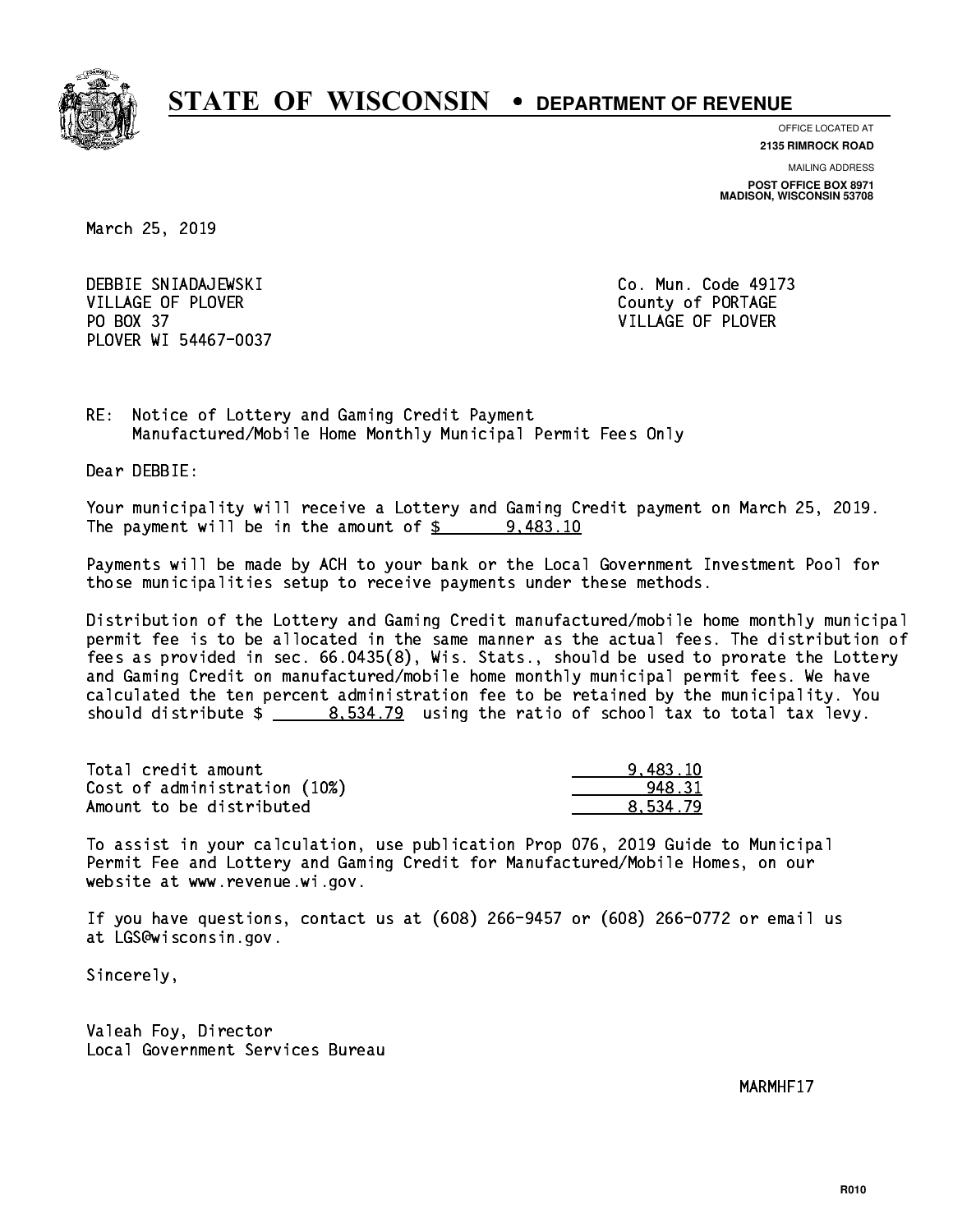

**OFFICE LOCATED AT**

**2135 RIMROCK ROAD**

**MAILING ADDRESS POST OFFICE BOX 8971 MADISON, WISCONSIN 53708**

March 25, 2019

 COREY LADICK Co. Mun. Code 49281 CITY OF STEVENS POINT COUNTS AND COUNTY OF PORTAGE 1515 STRONGS AVE CITY OF STEVENS POINT STEVENS POINT WI 54481-3543

RE: Notice of Lottery and Gaming Credit Payment Manufactured/Mobile Home Monthly Municipal Permit Fees Only

Dear COREY:

 Your municipality will receive a Lottery and Gaming Credit payment on March 25, 2019. The payment will be in the amount of  $\frac{2}{3}$  16,517.88

 Payments will be made by ACH to your bank or the Local Government Investment Pool for those municipalities setup to receive payments under these methods.

 Distribution of the Lottery and Gaming Credit manufactured/mobile home monthly municipal permit fee is to be allocated in the same manner as the actual fees. The distribution of fees as provided in sec. 66.0435(8), Wis. Stats., should be used to prorate the Lottery and Gaming Credit on manufactured/mobile home monthly municipal permit fees. We have calculated the ten percent administration fee to be retained by the municipality. You should distribute  $\frac{14,866.10}{2}$  using the ratio of school tax to total tax levy.

| Total credit amount          | 16,517.88 |
|------------------------------|-----------|
| Cost of administration (10%) | 1.651.78  |
| Amount to be distributed     | 14.866.10 |

 To assist in your calculation, use publication Prop 076, 2019 Guide to Municipal Permit Fee and Lottery and Gaming Credit for Manufactured/Mobile Homes, on our website at www.revenue.wi.gov.

 If you have questions, contact us at (608) 266-9457 or (608) 266-0772 or email us at LGS@wisconsin.gov.

Sincerely,

 Valeah Foy, Director Local Government Services Bureau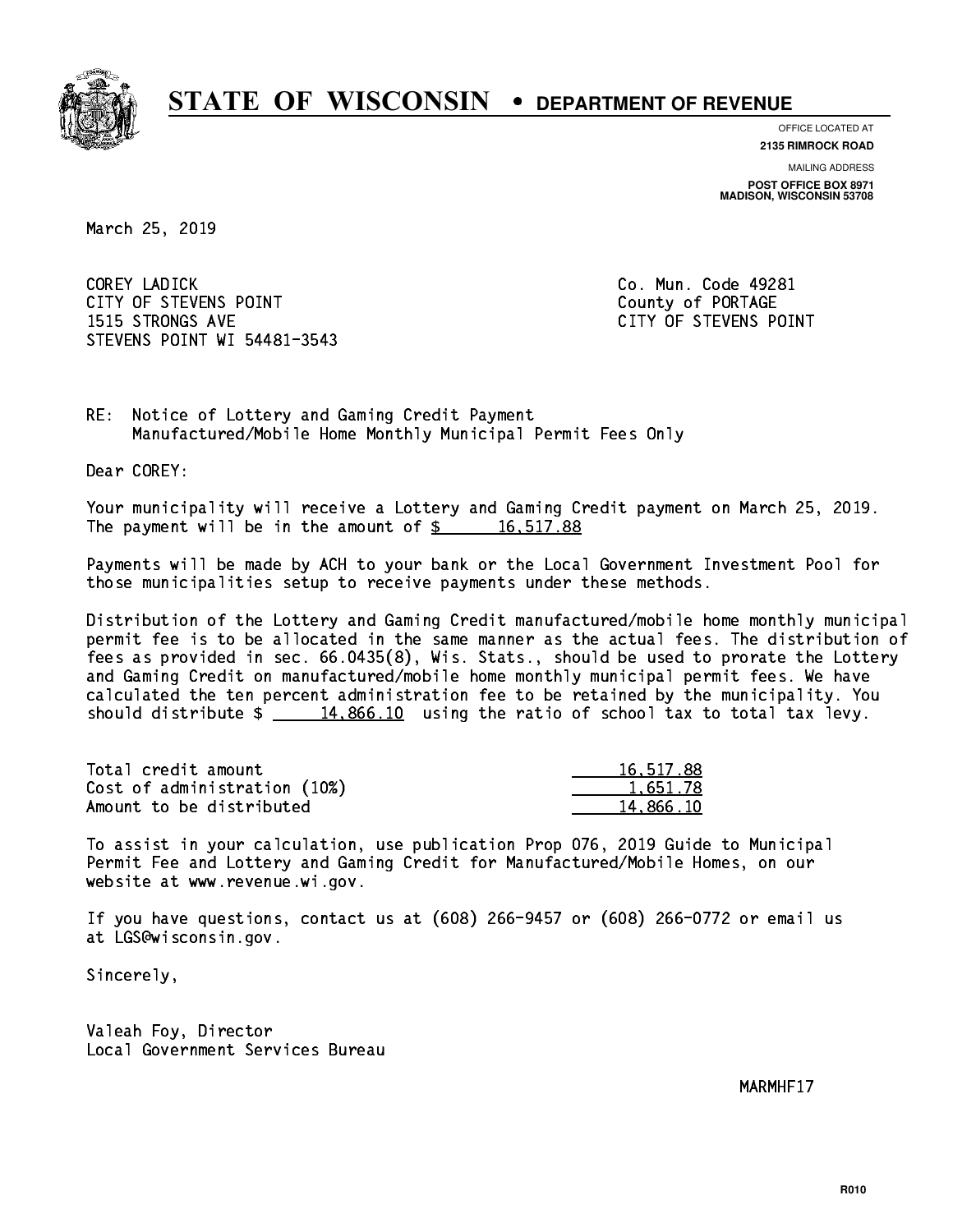

**OFFICE LOCATED AT**

**2135 RIMROCK ROAD**

**MAILING ADDRESS POST OFFICE BOX 8971 MADISON, WISCONSIN 53708**

March 25, 2019

ARLA HOMANN CITY OF PARK FALLS **COUNTY OF PARK** FALLS PO BOX 146 PARK FALLS WI 54552-0146

Co. Mun. Code 50271 CITY OF PARK FALLS

RE: Notice of Lottery and Gaming Credit Payment Manufactured/Mobile Home Monthly Municipal Permit Fees Only

Dear ARLA:

 Your municipality will receive a Lottery and Gaming Credit payment on March 25, 2019. The payment will be in the amount of \$ 899.51 \_\_\_\_\_\_\_\_\_\_\_\_\_\_\_\_

 Payments will be made by ACH to your bank or the Local Government Investment Pool for those municipalities setup to receive payments under these methods.

 Distribution of the Lottery and Gaming Credit manufactured/mobile home monthly municipal permit fee is to be allocated in the same manner as the actual fees. The distribution of fees as provided in sec. 66.0435(8), Wis. Stats., should be used to prorate the Lottery and Gaming Credit on manufactured/mobile home monthly municipal permit fees. We have calculated the ten percent administration fee to be retained by the municipality. You should distribute \$ 809.56 using the ratio of school tax to total tax levy. \_\_\_\_\_\_\_\_\_\_\_\_\_\_

| Total credit amount          | 899.51 |
|------------------------------|--------|
| Cost of administration (10%) | 89.95  |
| Amount to be distributed     | 809.56 |

 To assist in your calculation, use publication Prop 076, 2019 Guide to Municipal Permit Fee and Lottery and Gaming Credit for Manufactured/Mobile Homes, on our website at www.revenue.wi.gov.

 If you have questions, contact us at (608) 266-9457 or (608) 266-0772 or email us at LGS@wisconsin.gov.

Sincerely,

 Valeah Foy, Director Local Government Services Bureau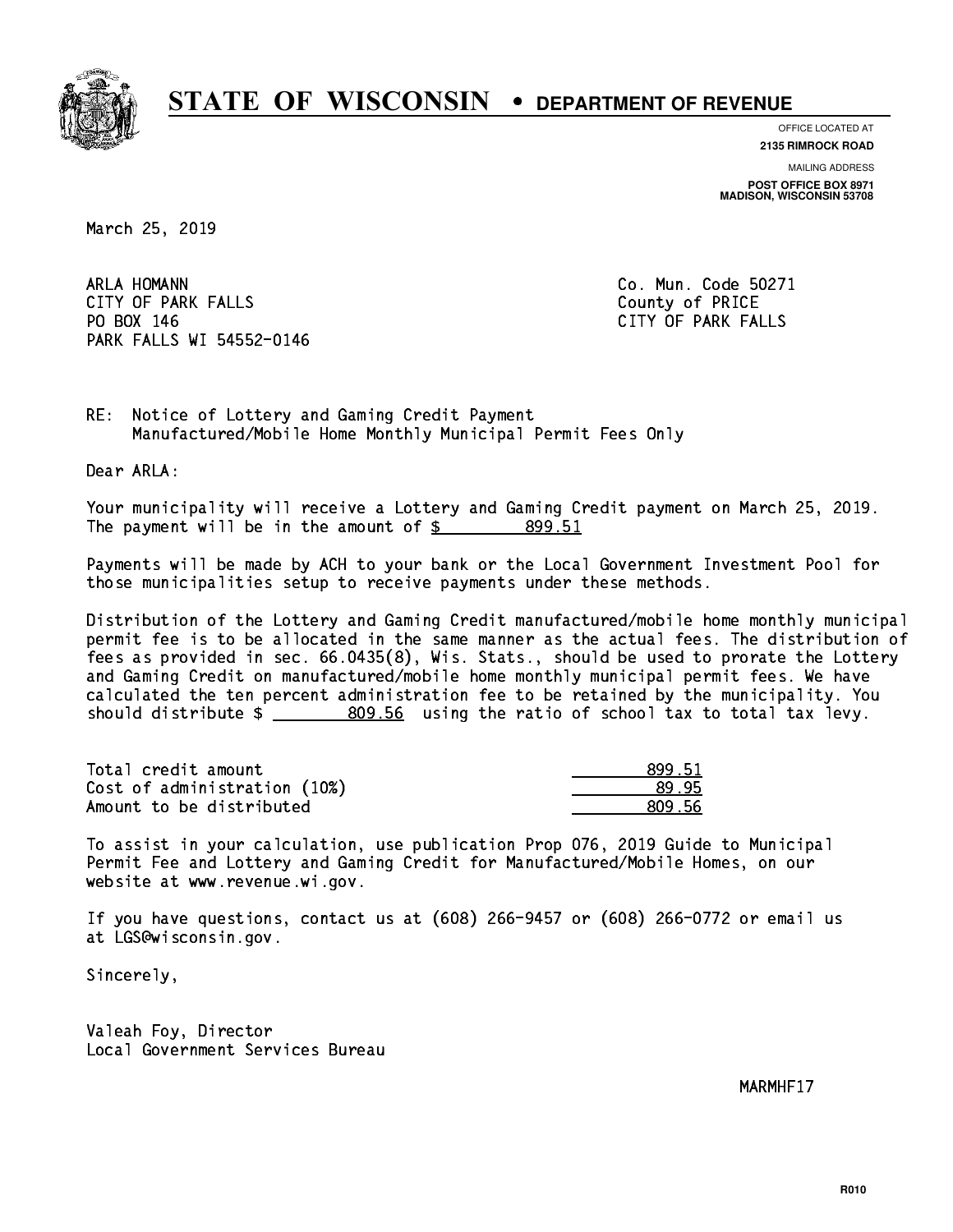

**OFFICE LOCATED AT 2135 RIMROCK ROAD**

**MAILING ADDRESS**

**POST OFFICE BOX 8971 MADISON, WISCONSIN 53708**

March 25, 2019

 SHELBY PROCHNOW Co. Mun. Code 50272 CITY OF PHILLIPS County of PRICE 174 S EYDER AVE CITY OF PHILLIPS PHILLIPS WI 54555-1337

RE: Notice of Lottery and Gaming Credit Payment Manufactured/Mobile Home Monthly Municipal Permit Fees Only

Dear SHELBY:

 Your municipality will receive a Lottery and Gaming Credit payment on March 25, 2019. The payment will be in the amount of \$ 589.44 \_\_\_\_\_\_\_\_\_\_\_\_\_\_\_\_

 Payments will be made by ACH to your bank or the Local Government Investment Pool for those municipalities setup to receive payments under these methods.

 Distribution of the Lottery and Gaming Credit manufactured/mobile home monthly municipal permit fee is to be allocated in the same manner as the actual fees. The distribution of fees as provided in sec. 66.0435(8), Wis. Stats., should be used to prorate the Lottery and Gaming Credit on manufactured/mobile home monthly municipal permit fees. We have calculated the ten percent administration fee to be retained by the municipality. You should distribute  $\frac{2}{1-x} = \frac{530.50}{1-x}$  using the ratio of school tax to total tax levy.

| Total credit amount          | 589.44 |
|------------------------------|--------|
| Cost of administration (10%) | 58.94  |
| Amount to be distributed     | 530.50 |

| л          |
|------------|
| λΔ         |
| 5Λ<br>31 L |

 To assist in your calculation, use publication Prop 076, 2019 Guide to Municipal Permit Fee and Lottery and Gaming Credit for Manufactured/Mobile Homes, on our website at www.revenue.wi.gov.

 If you have questions, contact us at (608) 266-9457 or (608) 266-0772 or email us at LGS@wisconsin.gov.

Sincerely,

 Valeah Foy, Director Local Government Services Bureau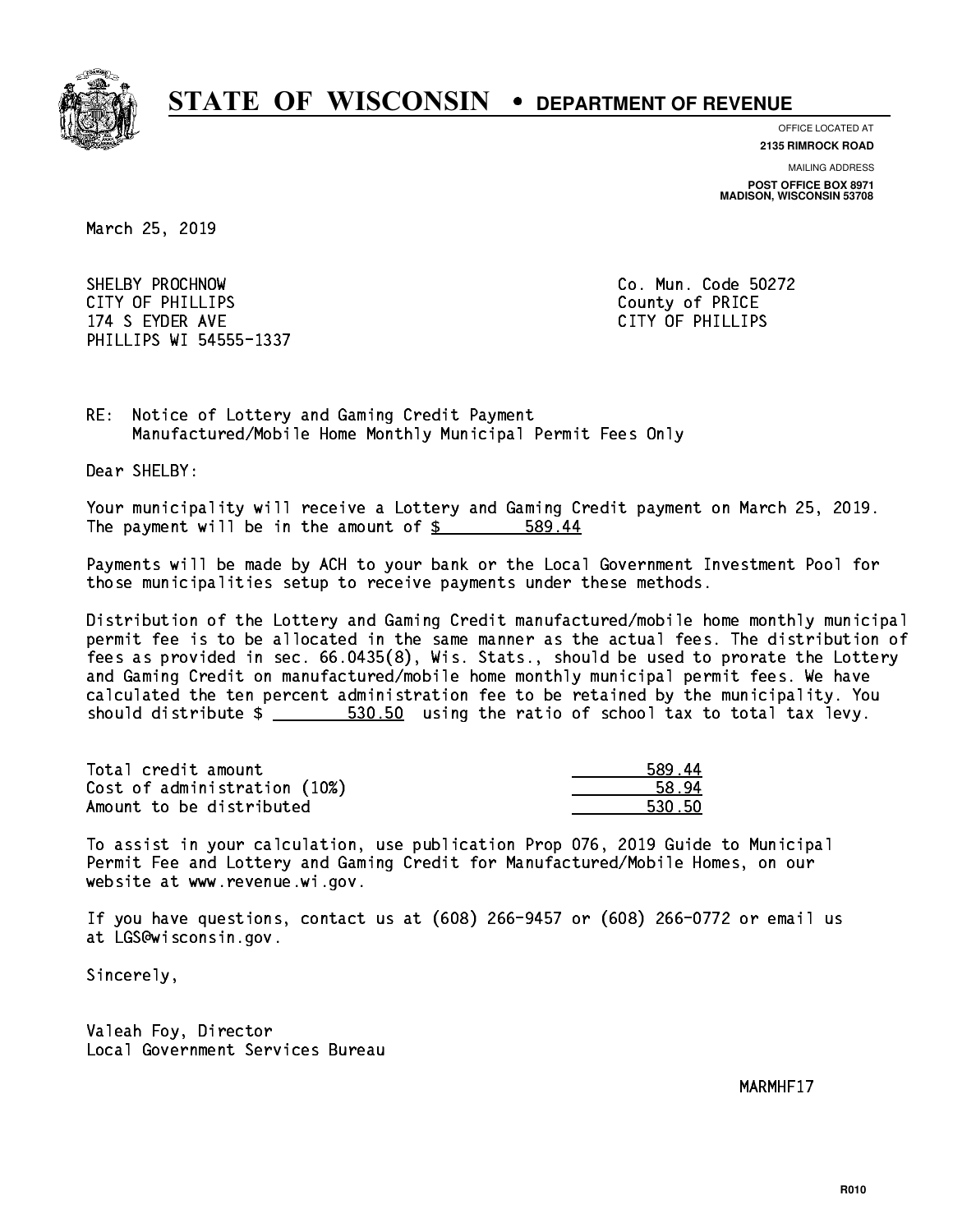

**OFFICE LOCATED AT**

**2135 RIMROCK ROAD**

**MAILING ADDRESS POST OFFICE BOX 8971 MADISON, WISCONSIN 53708**

March 25, 2019

 DIANE BAUMEISTER Co. Mun. Code 51002 TOWN OF BURLINGTON COUNTY OF RACINE 32288 BUSHNELL RD TOWN OF BURLINGTON BURLINGTON WI 53105-9426

RE: Notice of Lottery and Gaming Credit Payment Manufactured/Mobile Home Monthly Municipal Permit Fees Only

Dear DIANE:

 Your municipality will receive a Lottery and Gaming Credit payment on March 25, 2019. The payment will be in the amount of  $\frac{2}{3}$  6,152.64

 Payments will be made by ACH to your bank or the Local Government Investment Pool for those municipalities setup to receive payments under these methods.

 Distribution of the Lottery and Gaming Credit manufactured/mobile home monthly municipal permit fee is to be allocated in the same manner as the actual fees. The distribution of fees as provided in sec. 66.0435(8), Wis. Stats., should be used to prorate the Lottery and Gaming Credit on manufactured/mobile home monthly municipal permit fees. We have calculated the ten percent administration fee to be retained by the municipality. You should distribute  $\frac{2}{1}$   $\frac{5.537.38}{2}$  using the ratio of school tax to total tax levy.

| Total credit amount          | 6.152.64 |
|------------------------------|----------|
| Cost of administration (10%) | 615.26   |
| Amount to be distributed     | 5.537.38 |

 To assist in your calculation, use publication Prop 076, 2019 Guide to Municipal Permit Fee and Lottery and Gaming Credit for Manufactured/Mobile Homes, on our website at www.revenue.wi.gov.

 If you have questions, contact us at (608) 266-9457 or (608) 266-0772 or email us at LGS@wisconsin.gov.

Sincerely,

 Valeah Foy, Director Local Government Services Bureau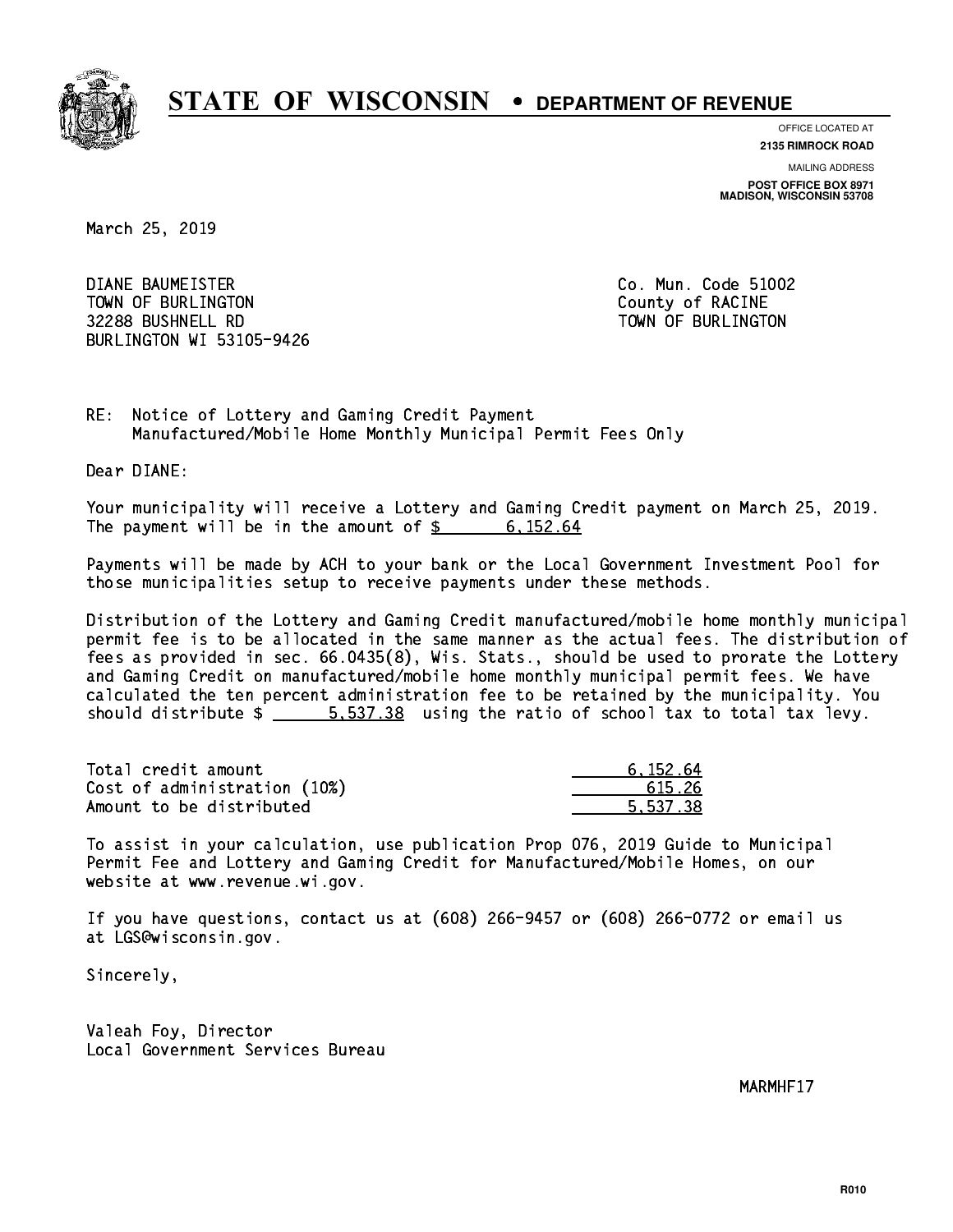

**OFFICE LOCATED AT**

**2135 RIMROCK ROAD**

**MAILING ADDRESS POST OFFICE BOX 8971 MADISON, WISCONSIN 53708**

March 25, 2019

 CAMILLE GEROU Co. Mun. Code 51006 TOWN OF DOVER COUNTY OF RACINE 4110 S BEAUMONT AVE **TOWN OF DOVER** KANSASVILLE WI 53139-9522

RE: Notice of Lottery and Gaming Credit Payment Manufactured/Mobile Home Monthly Municipal Permit Fees Only

Dear CAMILLE:

 Your municipality will receive a Lottery and Gaming Credit payment on March 25, 2019. The payment will be in the amount of  $\frac{28}{13,409.28}$ 

 Payments will be made by ACH to your bank or the Local Government Investment Pool for those municipalities setup to receive payments under these methods.

 Distribution of the Lottery and Gaming Credit manufactured/mobile home monthly municipal permit fee is to be allocated in the same manner as the actual fees. The distribution of fees as provided in sec. 66.0435(8), Wis. Stats., should be used to prorate the Lottery and Gaming Credit on manufactured/mobile home monthly municipal permit fees. We have calculated the ten percent administration fee to be retained by the municipality. You should distribute  $\frac{2}{2}$   $\frac{12,068.36}{2}$  using the ratio of school tax to total tax levy.

| Total credit amount          | 13,409.28 |
|------------------------------|-----------|
| Cost of administration (10%) | 1.340.92  |
| Amount to be distributed     | 12.068.36 |

 To assist in your calculation, use publication Prop 076, 2019 Guide to Municipal Permit Fee and Lottery and Gaming Credit for Manufactured/Mobile Homes, on our website at www.revenue.wi.gov.

 If you have questions, contact us at (608) 266-9457 or (608) 266-0772 or email us at LGS@wisconsin.gov.

Sincerely,

 Valeah Foy, Director Local Government Services Bureau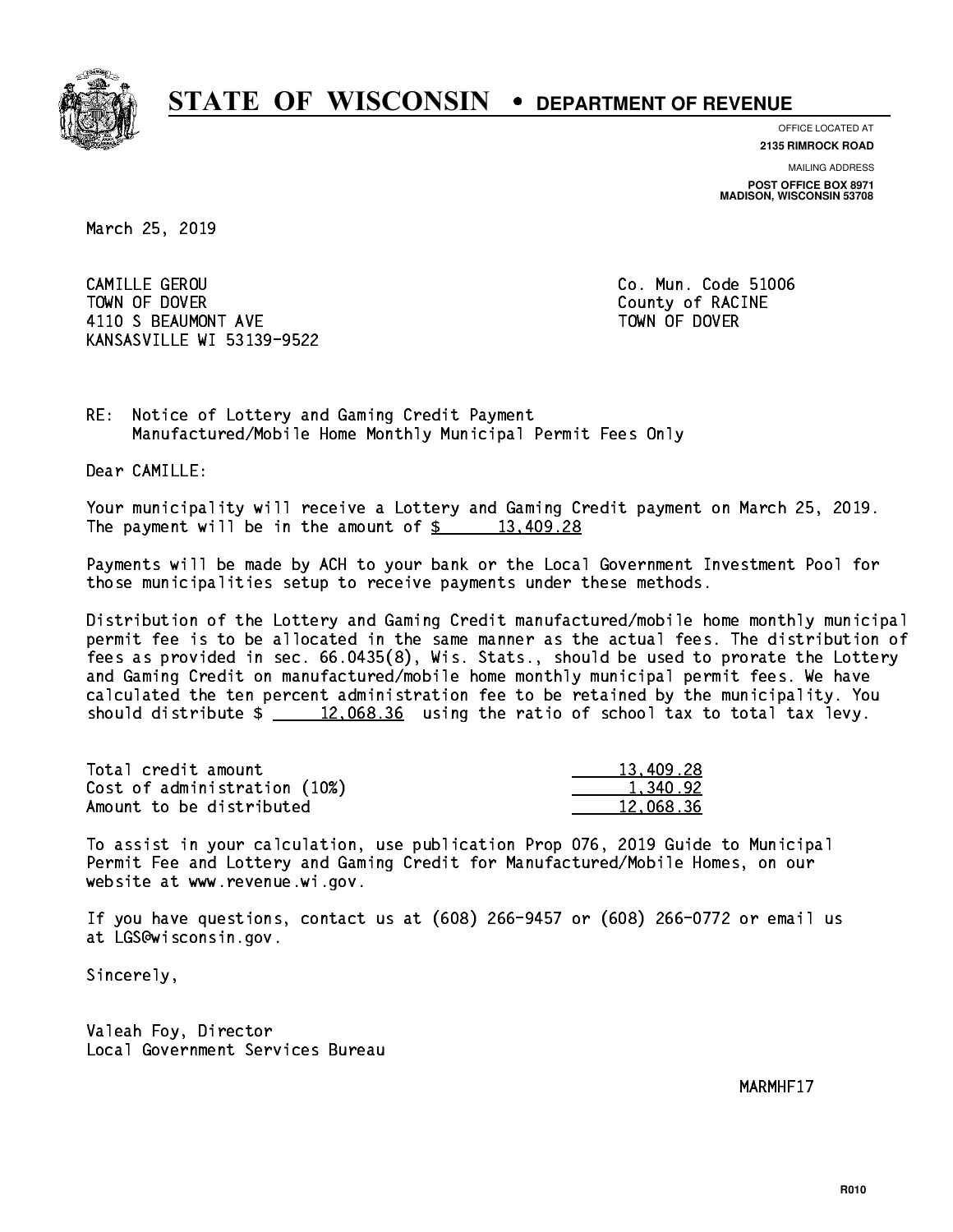

**OFFICE LOCATED AT**

**2135 RIMROCK ROAD**

**MAILING ADDRESS**

**POST OFFICE BOX 8971 MADISON, WISCONSIN 53708**

March 25, 2019

MICHAEL MCKINNEY 925 15TH AVENUE UNION GROVE WI 53182-1427 VILLAGE OF YORKVILLE

County of RACINE 51194 (F/<sub>K</sub> /A 51018) VILLAGE OF YORKVILLE

RE: Notice of Lottery and Gaming Credit Payment Manufactured/Mobile Home Monthly Municipal Permit Fees Only

Dear MICHAEL:

 Your municipality will receive a Lottery and Gaming Credit payment on March 25, 2019. The payment will be in the amount of  $\frac{2}{3}$  37,044.60

 Payments will be made by ACH to your bank or the Local Government Investment Pool for those municipalities setup to receive payments under these methods.

 Distribution of the Lottery and Gaming Credit manufactured/mobile home monthly municipal permit fee is to be allocated in the same manner as the actual fees. The distribution of fees as provided in sec. 66.0435(8), Wis. Stats., should be used to prorate the Lottery and Gaming Credit on manufactured/mobile home monthly municipal permit fees. We have calculated the ten percent administration fee to be retained by the municipality. You should distribute  $\frac{23,340.14}{2}$  using the ratio of school tax to total tax levy.

| Total credit amount          | 37,044.60   |
|------------------------------|-------------|
| Cost of administration (10%) | 3.704.46    |
| Amount to be distributed     | 33, 340, 14 |

 To assist in your calculation, use publication Prop 076, 2019 Guide to Municipal Permit Fee and Lottery and Gaming Credit for Manufactured/Mobile Homes, on our website at www.revenue.wi.gov.

 If you have questions, contact us at (608) 266-9457 or (608) 266-0772 or email us at LGS@wisconsin.gov.

Sincerely,

 Valeah Foy, Director Local Government Services Bureau

MARMHF17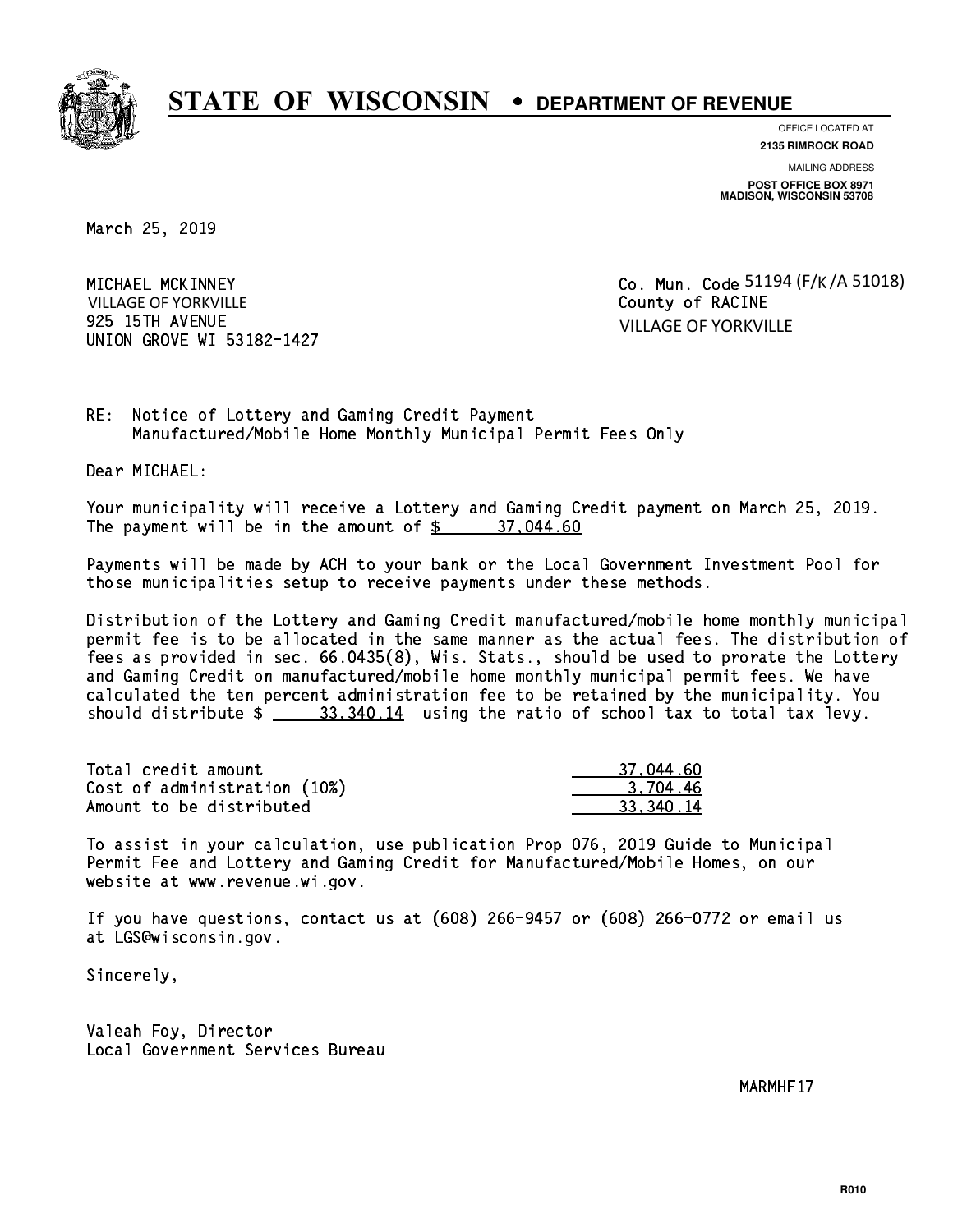

**OFFICE LOCATED AT**

**2135 RIMROCK ROAD**

**MAILING ADDRESS POST OFFICE BOX 8971 MADISON, WISCONSIN 53708**

March 25, 2019

STEPHANIE KOHLHAGEN **Co. Mun. Code 51151** VILLAGE OF MOUNT PLEASANT COUNTY OF RACINE 8811 CAMPUS DRIVE VILLAGE OF MOUNT PLEASANT MT PLEASANT WI 53406-7014

RE: Notice of Lottery and Gaming Credit Payment Manufactured/Mobile Home Monthly Municipal Permit Fees Only

Dear STEPHANIE:

 Your municipality will receive a Lottery and Gaming Credit payment on March 25, 2019. The payment will be in the amount of  $\frac{2}{3}$ 34.20

 Payments will be made by ACH to your bank or the Local Government Investment Pool for those municipalities setup to receive payments under these methods.

 Distribution of the Lottery and Gaming Credit manufactured/mobile home monthly municipal permit fee is to be allocated in the same manner as the actual fees. The distribution of fees as provided in sec. 66.0435(8), Wis. Stats., should be used to prorate the Lottery and Gaming Credit on manufactured/mobile home monthly municipal permit fees. We have calculated the ten percent administration fee to be retained by the municipality. You should distribute  $\frac{20.78}{20.78}$  using the ratio of school tax to total tax levy.

Total credit amount Cost of administration (10%) Amount to be distributed

| î.        |
|-----------|
| .,<br>17. |
| 92<br>n   |

 To assist in your calculation, use publication Prop 076, 2019 Guide to Municipal Permit Fee and Lottery and Gaming Credit for Manufactured/Mobile Homes, on our website at www.revenue.wi.gov.

 If you have questions, contact us at (608) 266-9457 or (608) 266-0772 or email us at LGS@wisconsin.gov.

Sincerely,

 Valeah Foy, Director Local Government Services Bureau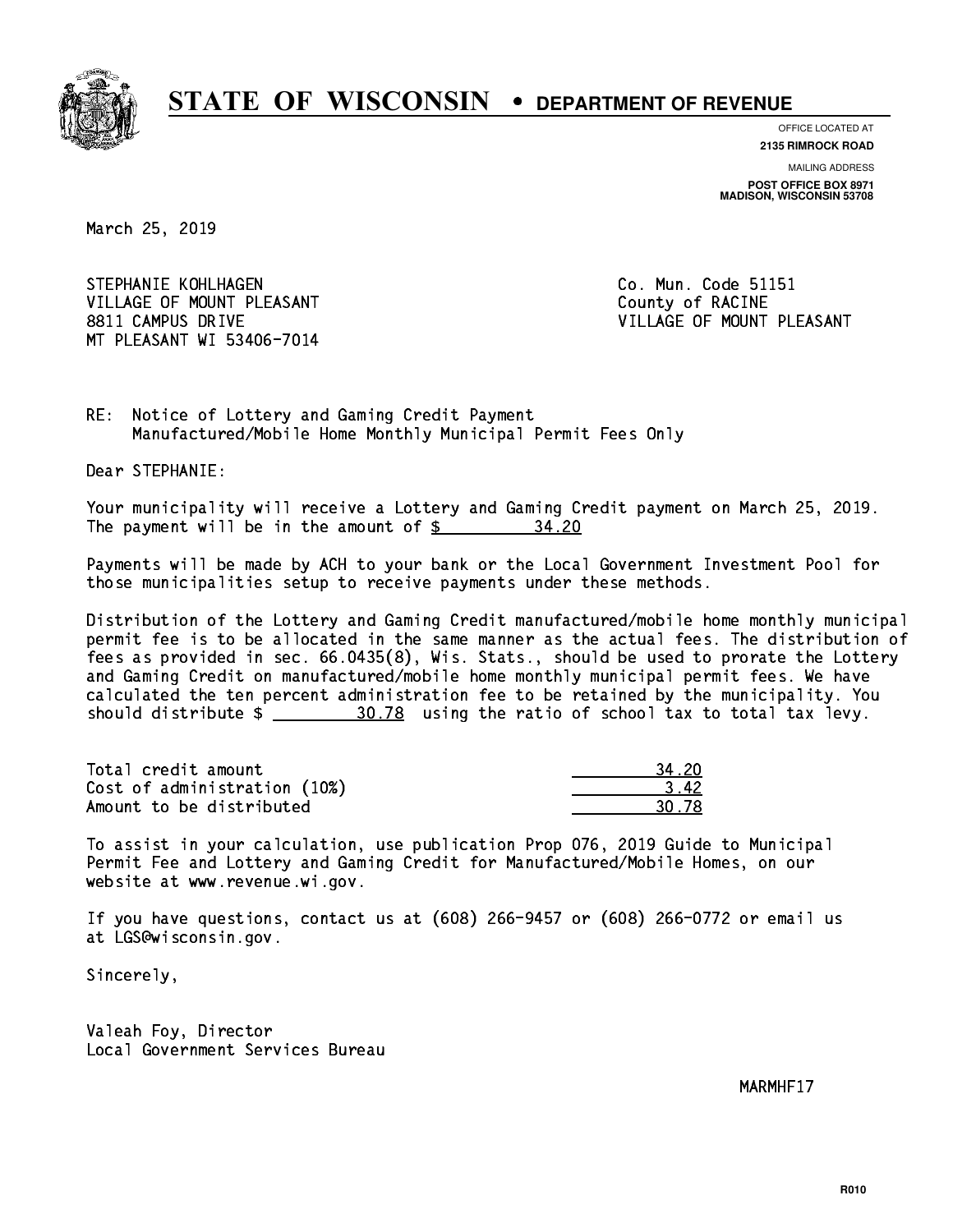

**OFFICE LOCATED AT**

**2135 RIMROCK ROAD**

**MAILING ADDRESS POST OFFICE BOX 8971 MADISON, WISCONSIN 53708**

March 25, 2019

 ELIZABETH MAJESKI Co. Mun. Code 51186 VILLAGE OF UNION GROVE COUNTY OF RACINE 925 15TH AVE VILLAGE OF UNION GROVE UNION GROVE WI 53182-1427

RE: Notice of Lottery and Gaming Credit Payment Manufactured/Mobile Home Monthly Municipal Permit Fees Only

Dear ELIZABETH:

 Your municipality will receive a Lottery and Gaming Credit payment on March 25, 2019. The payment will be in the amount of  $\frac{2}{3}$  3,945.24

 Payments will be made by ACH to your bank or the Local Government Investment Pool for those municipalities setup to receive payments under these methods.

 Distribution of the Lottery and Gaming Credit manufactured/mobile home monthly municipal permit fee is to be allocated in the same manner as the actual fees. The distribution of fees as provided in sec. 66.0435(8), Wis. Stats., should be used to prorate the Lottery and Gaming Credit on manufactured/mobile home monthly municipal permit fees. We have calculated the ten percent administration fee to be retained by the municipality. You should distribute  $\frac{2}{2}$   $\frac{3.550.72}{2}$  using the ratio of school tax to total tax levy.

| Total credit amount          | 3.945.24 |
|------------------------------|----------|
| Cost of administration (10%) | 394.52   |
| Amount to be distributed     | 3.550.72 |

 To assist in your calculation, use publication Prop 076, 2019 Guide to Municipal Permit Fee and Lottery and Gaming Credit for Manufactured/Mobile Homes, on our website at www.revenue.wi.gov.

 If you have questions, contact us at (608) 266-9457 or (608) 266-0772 or email us at LGS@wisconsin.gov.

Sincerely,

 Valeah Foy, Director Local Government Services Bureau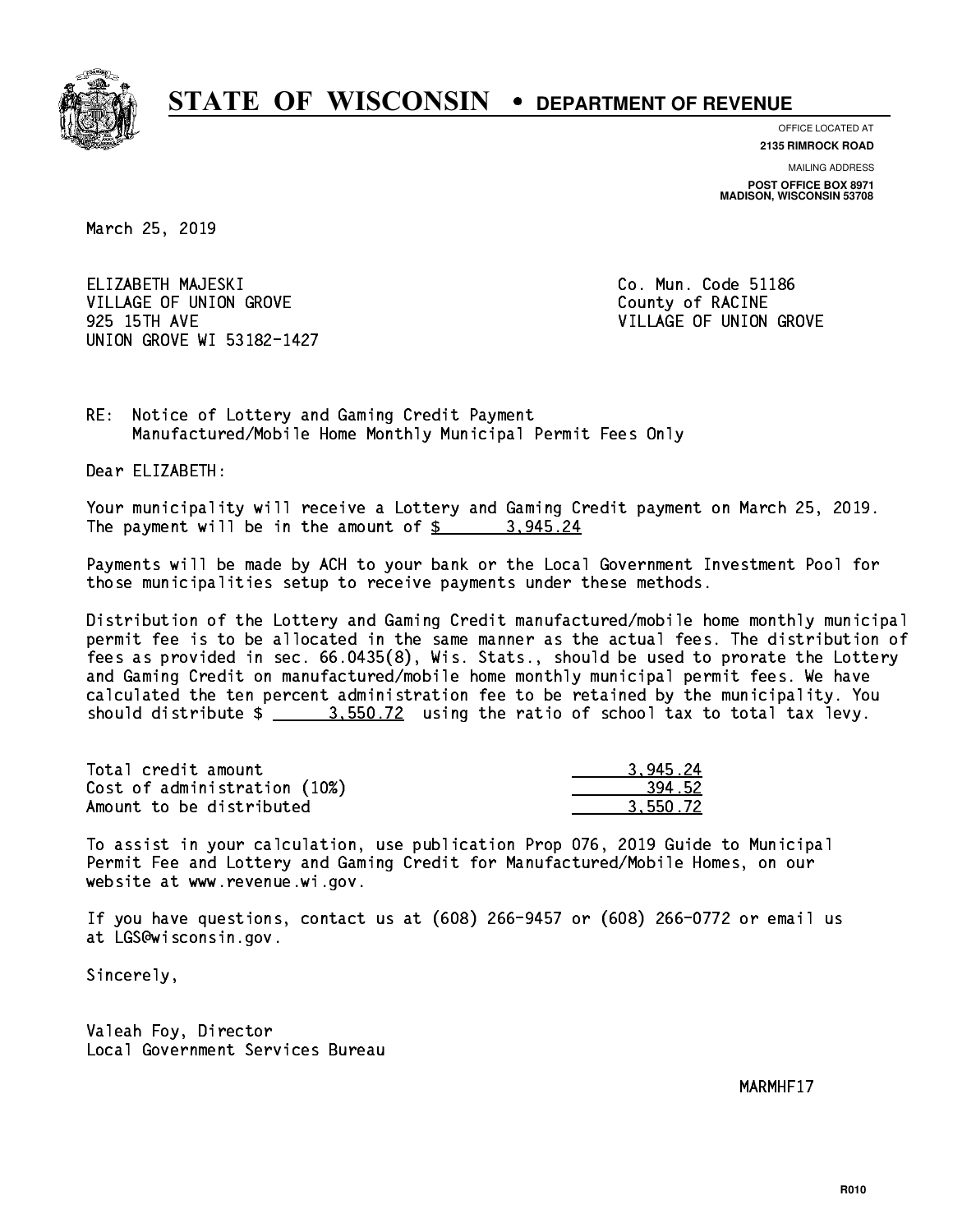

**OFFICE LOCATED AT**

**2135 RIMROCK ROAD**

**MAILING ADDRESS POST OFFICE BOX 8971 MADISON, WISCONSIN 53708**

March 25, 2019

 MICHELLE VANDEHEY Co. Mun. Code 51191 VILLAGE OF WATERFORD County of RACINE 123 N RIVER ST VILLAGE OF WATERFORD WATERFORD WI 53185-4149

RE: Notice of Lottery and Gaming Credit Payment Manufactured/Mobile Home Monthly Municipal Permit Fees Only

Dear MICHELLE:

 Your municipality will receive a Lottery and Gaming Credit payment on March 25, 2019. The payment will be in the amount of  $\frac{2}{17.516.24}$ 

 Payments will be made by ACH to your bank or the Local Government Investment Pool for those municipalities setup to receive payments under these methods.

 Distribution of the Lottery and Gaming Credit manufactured/mobile home monthly municipal permit fee is to be allocated in the same manner as the actual fees. The distribution of fees as provided in sec. 66.0435(8), Wis. Stats., should be used to prorate the Lottery and Gaming Credit on manufactured/mobile home monthly municipal permit fees. We have calculated the ten percent administration fee to be retained by the municipality. You should distribute  $\frac{15,764.62}{15,764.62}$  using the ratio of school tax to total tax levy.

| Total credit amount          | 17.516.24 |
|------------------------------|-----------|
| Cost of administration (10%) | 1.751.62  |
| Amount to be distributed     | 15,764.62 |

 To assist in your calculation, use publication Prop 076, 2019 Guide to Municipal Permit Fee and Lottery and Gaming Credit for Manufactured/Mobile Homes, on our website at www.revenue.wi.gov.

 If you have questions, contact us at (608) 266-9457 or (608) 266-0772 or email us at LGS@wisconsin.gov.

Sincerely,

 Valeah Foy, Director Local Government Services Bureau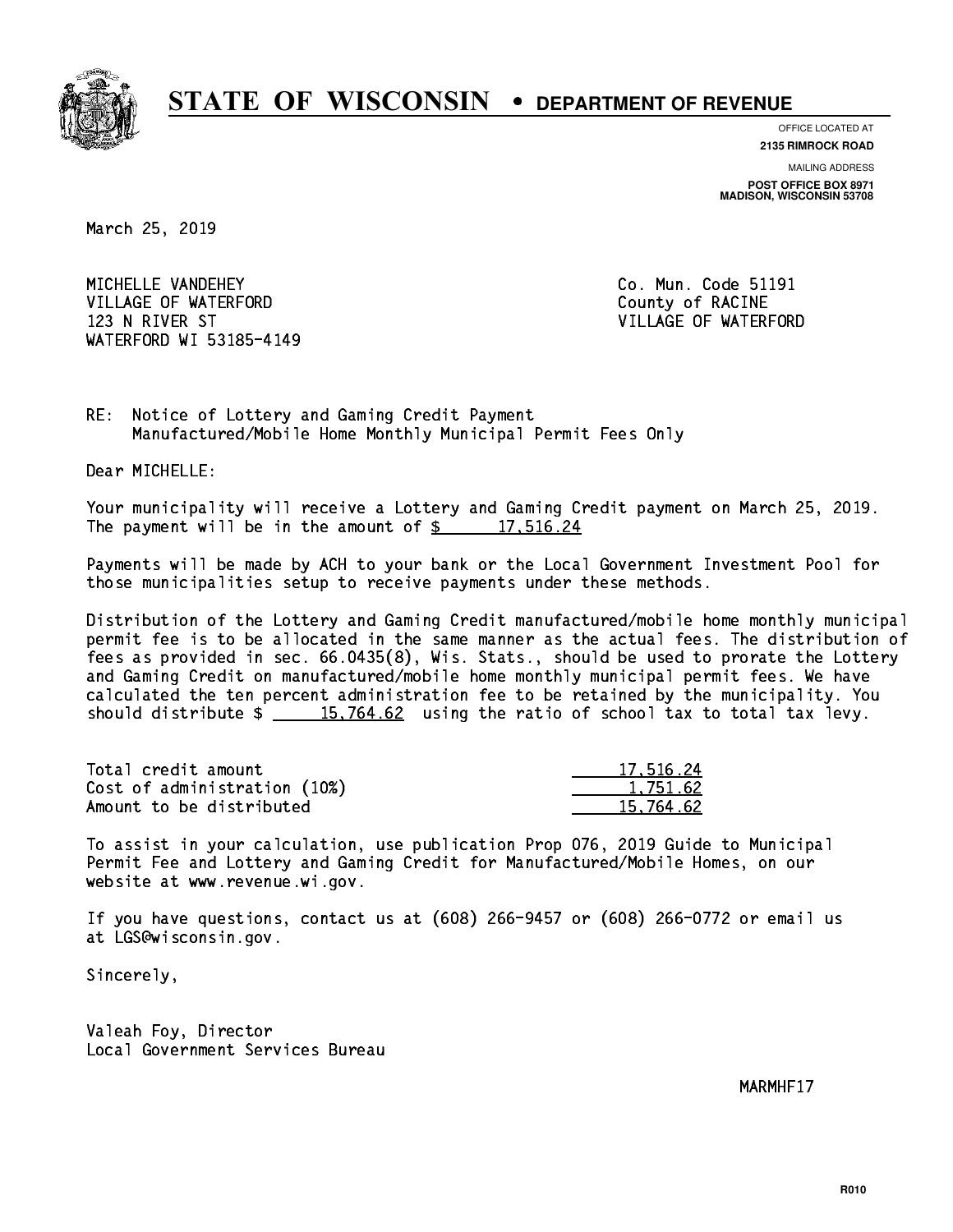

**OFFICE LOCATED AT**

**2135 RIMROCK ROAD**

**MAILING ADDRESS**

**POST OFFICE BOX 8971 MADISON, WISCONSIN 53708**

March 25, 2019

 BARBARA BROCKWAY Co. Mun. Code 52006 TOWN OF BUENA VISTA County of RICHLAND 29960 US HWY 14 TOWN OF BUENA VISTA LONE ROCK WI 53556-4145

RE: Notice of Lottery and Gaming Credit Payment Manufactured/Mobile Home Monthly Municipal Permit Fees Only

Dear BARBARA:

 Your municipality will receive a Lottery and Gaming Credit payment on March 25, 2019. The payment will be in the amount of  $\frac{2}{3}$  4,294.30

 Payments will be made by ACH to your bank or the Local Government Investment Pool for those municipalities setup to receive payments under these methods.

 Distribution of the Lottery and Gaming Credit manufactured/mobile home monthly municipal permit fee is to be allocated in the same manner as the actual fees. The distribution of fees as provided in sec. 66.0435(8), Wis. Stats., should be used to prorate the Lottery and Gaming Credit on manufactured/mobile home monthly municipal permit fees. We have calculated the ten percent administration fee to be retained by the municipality. You should distribute  $\frac{2}{2}$   $\frac{3.864.87}{2}$  using the ratio of school tax to total tax levy.

| Total credit amount          | 4.294.30 |
|------------------------------|----------|
| Cost of administration (10%) | 42943    |
| Amount to be distributed     | 3.864.87 |

 To assist in your calculation, use publication Prop 076, 2019 Guide to Municipal Permit Fee and Lottery and Gaming Credit for Manufactured/Mobile Homes, on our website at www.revenue.wi.gov.

 If you have questions, contact us at (608) 266-9457 or (608) 266-0772 or email us at LGS@wisconsin.gov.

Sincerely,

 Valeah Foy, Director Local Government Services Bureau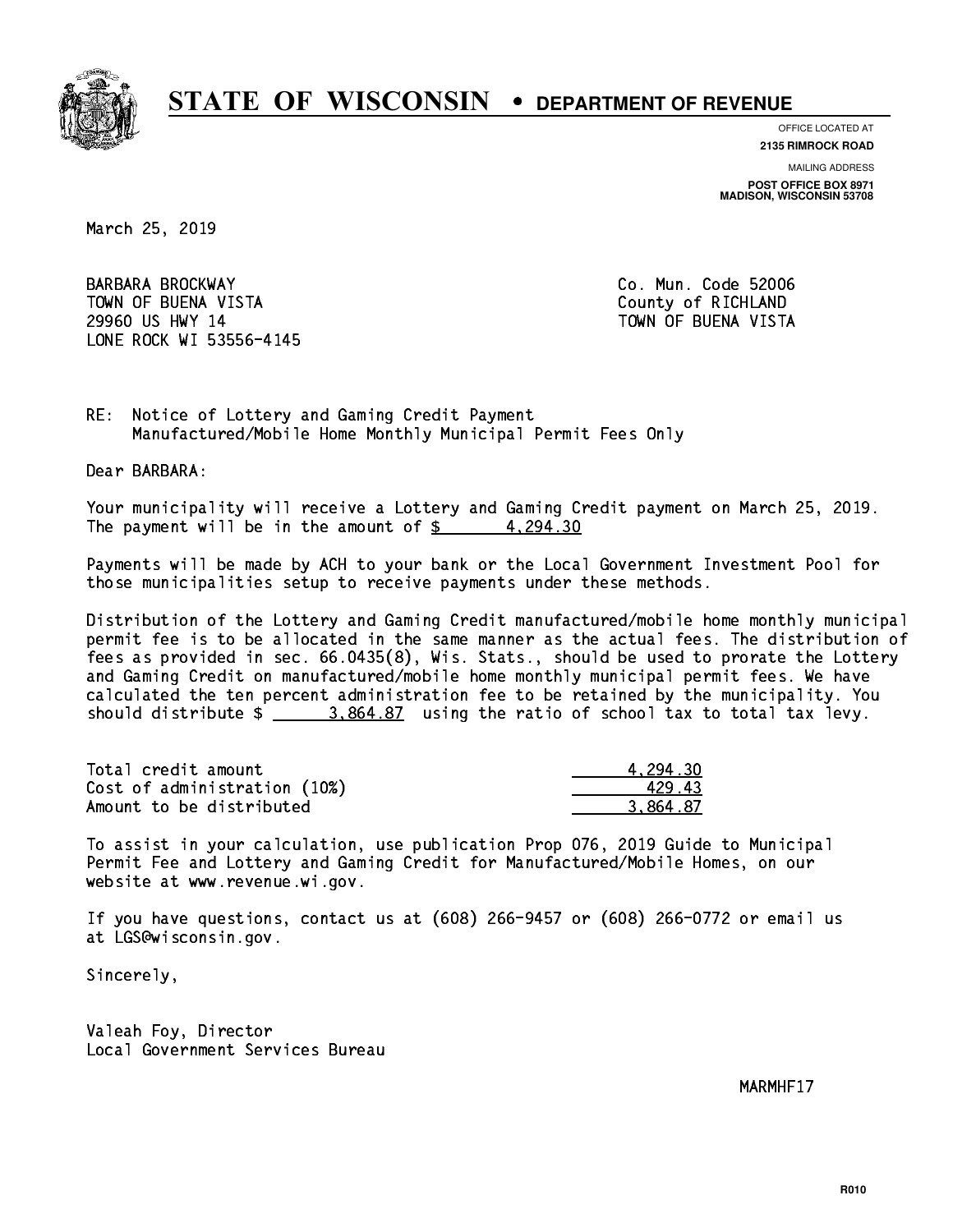

**OFFICE LOCATED AT**

**2135 RIMROCK ROAD**

**MAILING ADDRESS POST OFFICE BOX 8971 MADISON, WISCONSIN 53708**

March 25, 2019

**ESTHER MARSHALL** VILLAGE OF LONE ROCK County of RICHLAND PO BOX 338 LONE ROCK WI 53556

Co. Mun. Code 52146 VILLAGE OF LONE ROCK

RE: Notice of Lottery and Gaming Credit Payment Manufactured/Mobile Home Monthly Municipal Permit Fees Only

Dear ESTHER:

 Your municipality will receive a Lottery and Gaming Credit payment on March 25, 2019. The payment will be in the amount of \$ 3,223.29 \_\_\_\_\_\_\_\_\_\_\_\_\_\_\_\_

 Payments will be made by ACH to your bank or the Local Government Investment Pool for those municipalities setup to receive payments under these methods.

 Distribution of the Lottery and Gaming Credit manufactured/mobile home monthly municipal permit fee is to be allocated in the same manner as the actual fees. The distribution of fees as provided in sec. 66.0435(8), Wis. Stats., should be used to prorate the Lottery and Gaming Credit on manufactured/mobile home monthly municipal permit fees. We have calculated the ten percent administration fee to be retained by the municipality. You should distribute  $\frac{2,900.97}{2}$  using the ratio of school tax to total tax levy.

| Total credit amount          | 3.223.29 |
|------------------------------|----------|
| Cost of administration (10%) | 322.32   |
| Amount to be distributed     | 2.900.97 |

 To assist in your calculation, use publication Prop 076, 2019 Guide to Municipal Permit Fee and Lottery and Gaming Credit for Manufactured/Mobile Homes, on our website at www.revenue.wi.gov.

 If you have questions, contact us at (608) 266-9457 or (608) 266-0772 or email us at LGS@wisconsin.gov.

Sincerely,

 Valeah Foy, Director Local Government Services Bureau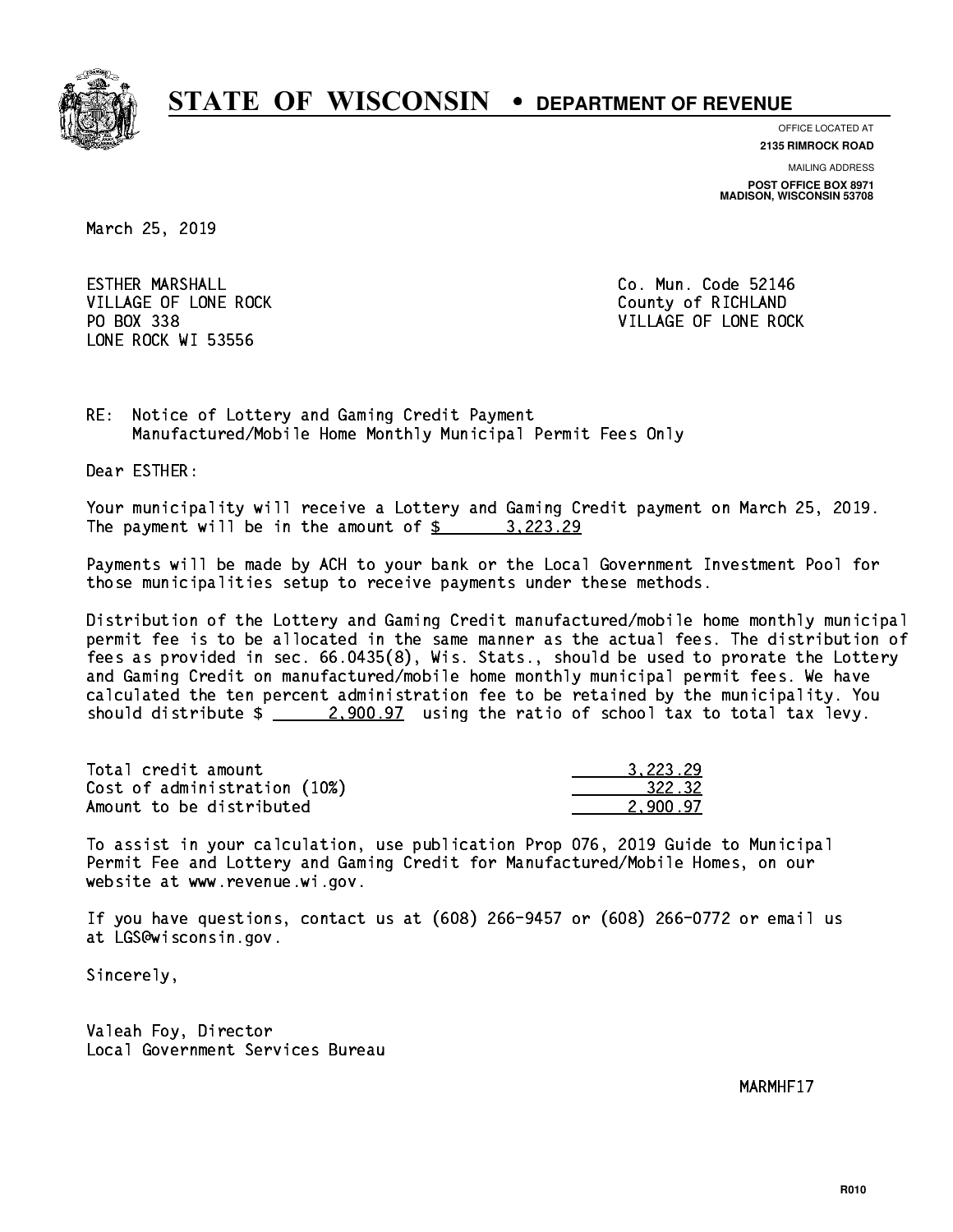

**OFFICE LOCATED AT**

**2135 RIMROCK ROAD**

**MAILING ADDRESS POST OFFICE BOX 8971 MADISON, WISCONSIN 53708**

March 25, 2019

MELINDA JONES CITY OF RICHLAND CENTER **COUNTY OF RICHLAND**  450 S MAIN ST CITY OF RICHLAND CENTER RICHLAND CENTER WI 53581-2545

Co. Mun. Code 52276

RE: Notice of Lottery and Gaming Credit Payment Manufactured/Mobile Home Monthly Municipal Permit Fees Only

Dear MELINDA:

 Your municipality will receive a Lottery and Gaming Credit payment on March 25, 2019. The payment will be in the amount of  $\frac{2}{3}$  8,029.61

 Payments will be made by ACH to your bank or the Local Government Investment Pool for those municipalities setup to receive payments under these methods.

 Distribution of the Lottery and Gaming Credit manufactured/mobile home monthly municipal permit fee is to be allocated in the same manner as the actual fees. The distribution of fees as provided in sec. 66.0435(8), Wis. Stats., should be used to prorate the Lottery and Gaming Credit on manufactured/mobile home monthly municipal permit fees. We have calculated the ten percent administration fee to be retained by the municipality. You should distribute \$ 7,226.65 using the ratio of school tax to total tax levy. \_\_\_\_\_\_\_\_\_\_\_\_\_\_

| Total credit amount          | 8.029.61 |
|------------------------------|----------|
| Cost of administration (10%) | 802.96   |
| Amount to be distributed     | 7.226.65 |

 To assist in your calculation, use publication Prop 076, 2019 Guide to Municipal Permit Fee and Lottery and Gaming Credit for Manufactured/Mobile Homes, on our website at www.revenue.wi.gov.

 If you have questions, contact us at (608) 266-9457 or (608) 266-0772 or email us at LGS@wisconsin.gov.

Sincerely,

 Valeah Foy, Director Local Government Services Bureau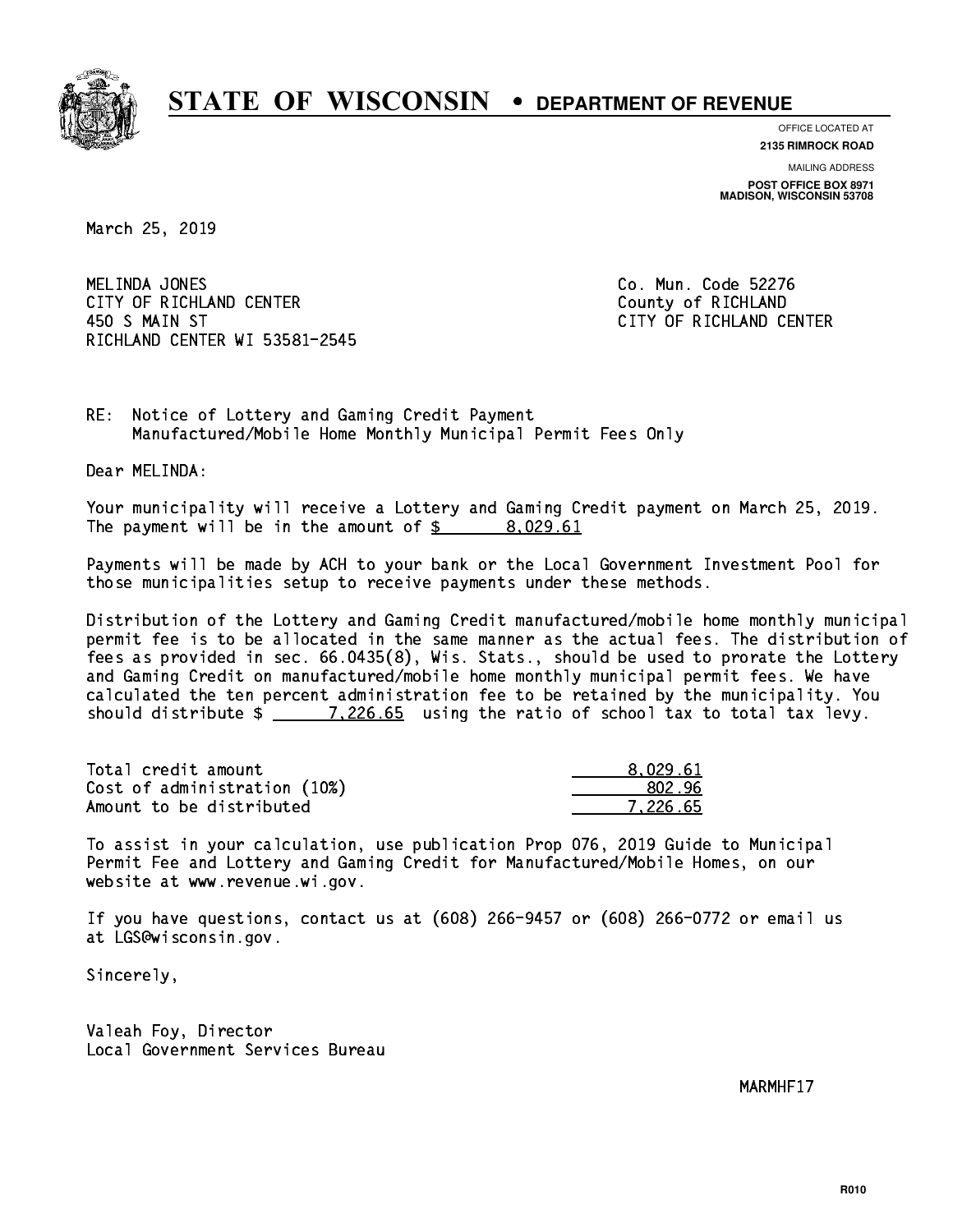

**OFFICE LOCATED AT**

**2135 RIMROCK ROAD**

**MAILING ADDRESS**

**POST OFFICE BOX 8971 MADISON, WISCONSIN 53708**

March 25, 2019

 SARA REGENAUER Co. Mun. Code 53004 TOWN OF BELOIT County of ROCK 2871 S AFTON RD TOWN OF BELOIT BELOIT WI 53511-1749

RE: Notice of Lottery and Gaming Credit Payment Manufactured/Mobile Home Monthly Municipal Permit Fees Only

Dear SARA:

 Your municipality will receive a Lottery and Gaming Credit payment on March 25, 2019. The payment will be in the amount of \$ 5,493.77 \_\_\_\_\_\_\_\_\_\_\_\_\_\_\_\_

 Payments will be made by ACH to your bank or the Local Government Investment Pool for those municipalities setup to receive payments under these methods.

 Distribution of the Lottery and Gaming Credit manufactured/mobile home monthly municipal permit fee is to be allocated in the same manner as the actual fees. The distribution of fees as provided in sec. 66.0435(8), Wis. Stats., should be used to prorate the Lottery and Gaming Credit on manufactured/mobile home monthly municipal permit fees. We have calculated the ten percent administration fee to be retained by the municipality. You should distribute  $\frac{4.944.40}{2}$  using the ratio of school tax to total tax levy.

| Total credit amount          | 5.493.77 |
|------------------------------|----------|
| Cost of administration (10%) | 549.37   |
| Amount to be distributed     | 4.944.40 |

 To assist in your calculation, use publication Prop 076, 2019 Guide to Municipal Permit Fee and Lottery and Gaming Credit for Manufactured/Mobile Homes, on our website at www.revenue.wi.gov.

 If you have questions, contact us at (608) 266-9457 or (608) 266-0772 or email us at LGS@wisconsin.gov.

Sincerely,

 Valeah Foy, Director Local Government Services Bureau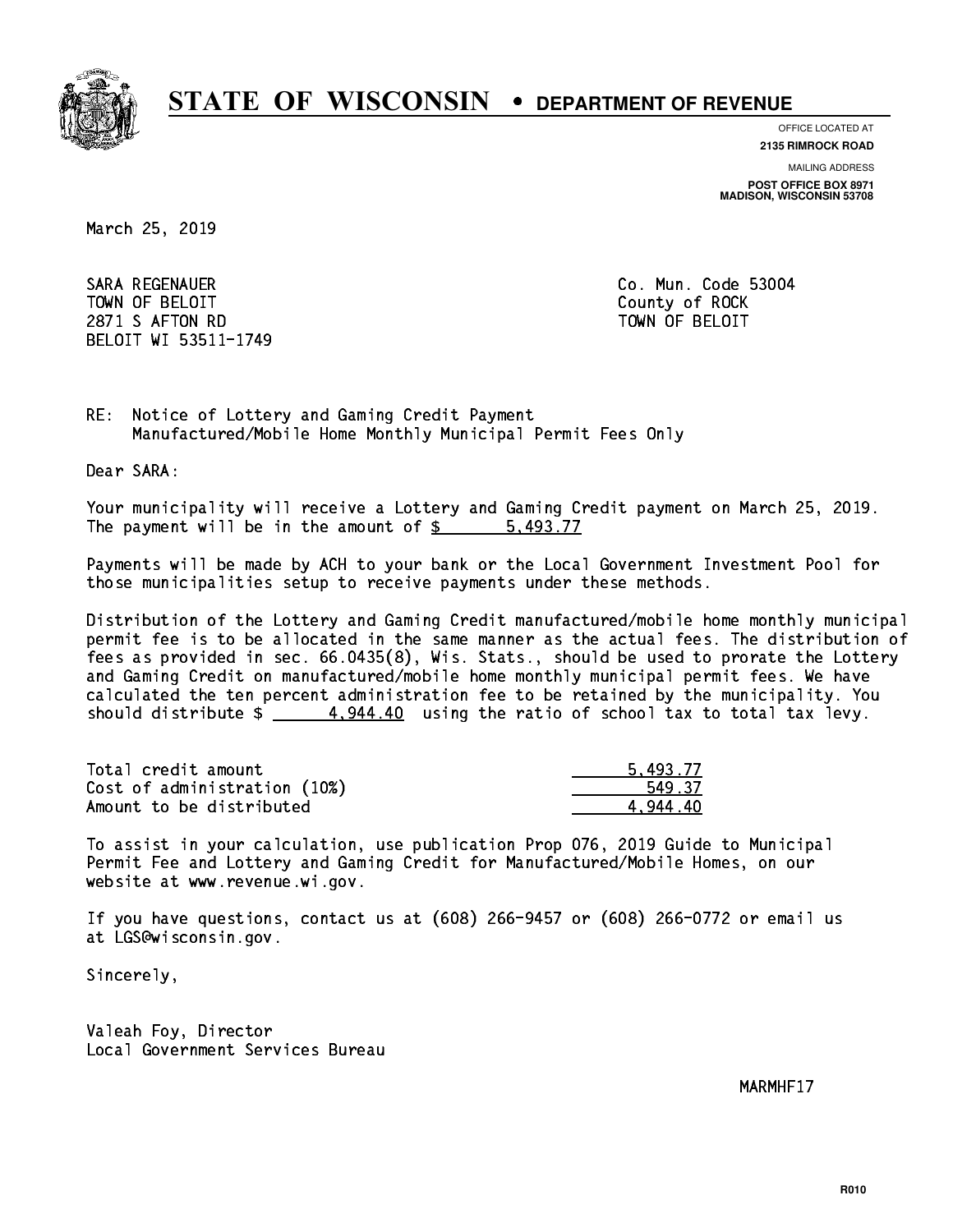

**OFFICE LOCATED AT 2135 RIMROCK ROAD**

**MAILING ADDRESS**

**POST OFFICE BOX 8971 MADISON, WISCONSIN 53708**

March 25, 2019

JILL BIER TOWN OF BRADFORD **COUNTY COUNTY OF ROCK** 2136 S TRESCHER RD TOWN OF BRADFORD AVALON WI 53505-9535

Co. Mun. Code 53006

RE: Notice of Lottery and Gaming Credit Payment Manufactured/Mobile Home Monthly Municipal Permit Fees Only

Dear JILL:

 Your municipality will receive a Lottery and Gaming Credit payment on March 25, 2019. The payment will be in the amount of  $\frac{2}{3}$  2,123.52

 Payments will be made by ACH to your bank or the Local Government Investment Pool for those municipalities setup to receive payments under these methods.

 Distribution of the Lottery and Gaming Credit manufactured/mobile home monthly municipal permit fee is to be allocated in the same manner as the actual fees. The distribution of fees as provided in sec. 66.0435(8), Wis. Stats., should be used to prorate the Lottery and Gaming Credit on manufactured/mobile home monthly municipal permit fees. We have calculated the ten percent administration fee to be retained by the municipality. You should distribute  $\frac{1,911.17}{1,911.17}$  using the ratio of school tax to total tax levy.

| Total credit amount          | 2.123.52 |
|------------------------------|----------|
| Cost of administration (10%) | 212.35   |
| Amount to be distributed     | 1.911.17 |

 To assist in your calculation, use publication Prop 076, 2019 Guide to Municipal Permit Fee and Lottery and Gaming Credit for Manufactured/Mobile Homes, on our website at www.revenue.wi.gov.

 If you have questions, contact us at (608) 266-9457 or (608) 266-0772 or email us at LGS@wisconsin.gov.

Sincerely,

 Valeah Foy, Director Local Government Services Bureau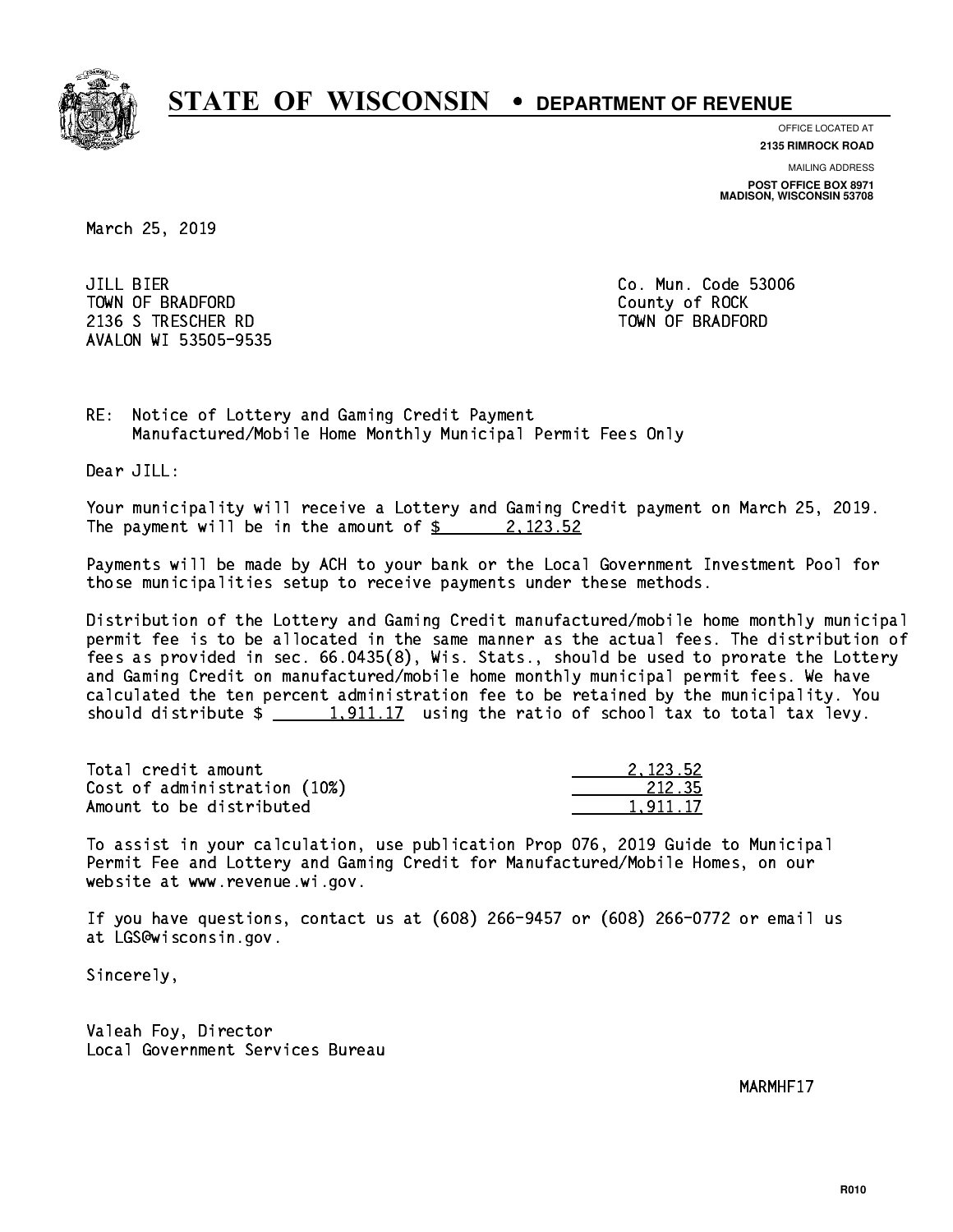

**OFFICE LOCATED AT**

**2135 RIMROCK ROAD**

**MAILING ADDRESS POST OFFICE BOX 8971 MADISON, WISCONSIN 53708**

March 25, 2019

 CONNIE ZIMMERMAN Co. Mun. Code 53012 TOWN OF FULTON County of ROCK 2738 W FULTON CENTER DR TOWN OF FULTON EDGERTON WI 53534-8528

RE: Notice of Lottery and Gaming Credit Payment Manufactured/Mobile Home Monthly Municipal Permit Fees Only

Dear CONNIE:

 Your municipality will receive a Lottery and Gaming Credit payment on March 25, 2019. The payment will be in the amount of  $\frac{2}{3}$  1,149.47

 Payments will be made by ACH to your bank or the Local Government Investment Pool for those municipalities setup to receive payments under these methods.

 Distribution of the Lottery and Gaming Credit manufactured/mobile home monthly municipal permit fee is to be allocated in the same manner as the actual fees. The distribution of fees as provided in sec. 66.0435(8), Wis. Stats., should be used to prorate the Lottery and Gaming Credit on manufactured/mobile home monthly municipal permit fees. We have calculated the ten percent administration fee to be retained by the municipality. You should distribute  $\frac{1.034.53}{1.034.53}$  using the ratio of school tax to total tax levy.

| Total credit amount          | 1.149.47 |
|------------------------------|----------|
| Cost of administration (10%) | 114.94   |
| Amount to be distributed     | 1.034.53 |

 To assist in your calculation, use publication Prop 076, 2019 Guide to Municipal Permit Fee and Lottery and Gaming Credit for Manufactured/Mobile Homes, on our website at www.revenue.wi.gov.

 If you have questions, contact us at (608) 266-9457 or (608) 266-0772 or email us at LGS@wisconsin.gov.

Sincerely,

 Valeah Foy, Director Local Government Services Bureau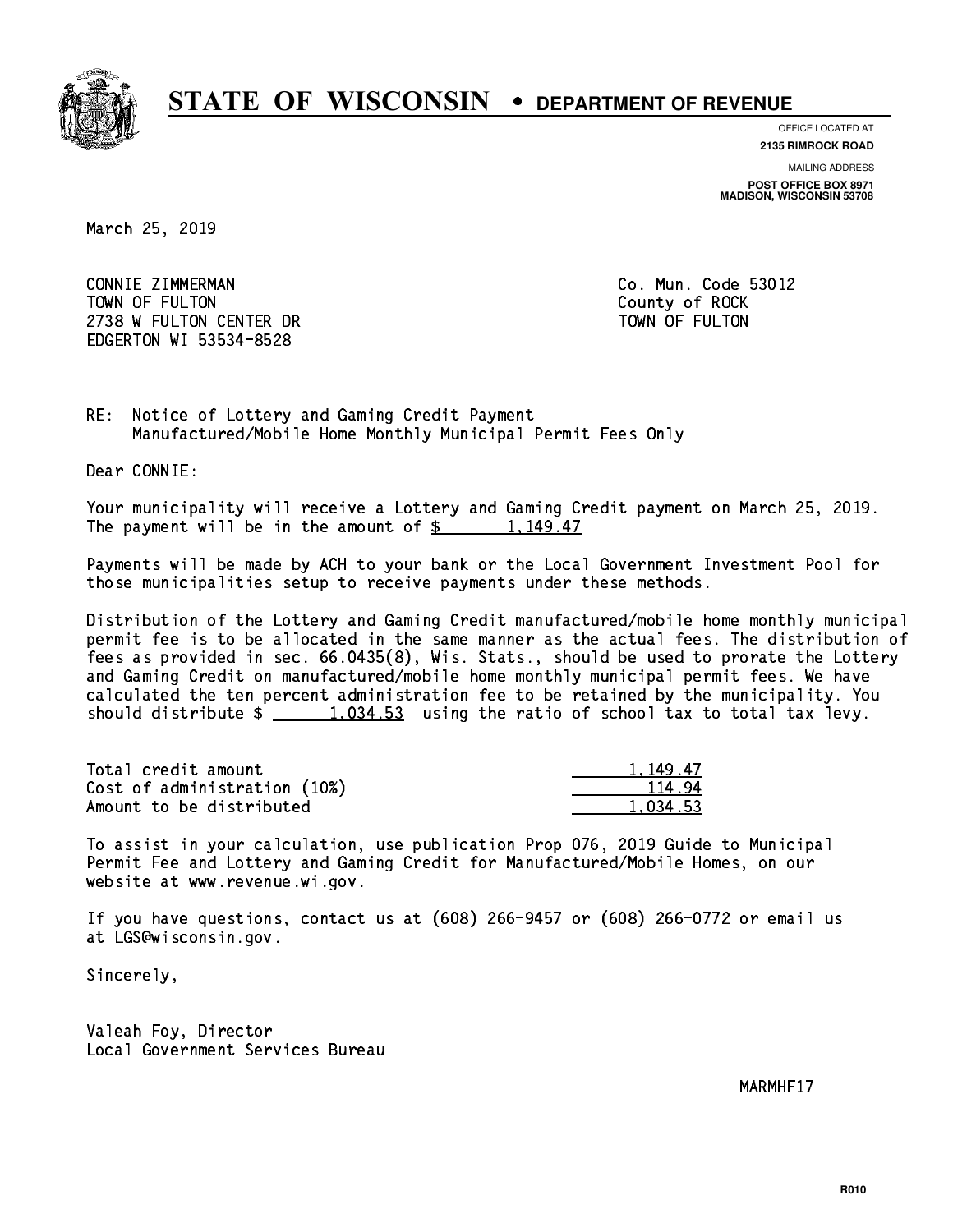

**OFFICE LOCATED AT**

**2135 RIMROCK ROAD**

**MAILING ADDRESS POST OFFICE BOX 8971 MADISON, WISCONSIN 53708**

March 25, 2019

LISA HANAUSKA TOWN OF LIMA County of ROCK 8314 E HARTZELL ROAD TOWN OF LIMA MILTON WI 53563

Co. Mun. Code 53022

RE: Notice of Lottery and Gaming Credit Payment Manufactured/Mobile Home Monthly Municipal Permit Fees Only

Dear LISA:

 Your municipality will receive a Lottery and Gaming Credit payment on March 25, 2019. The payment will be in the amount of  $\frac{2}{3}$  14,564.98

 Payments will be made by ACH to your bank or the Local Government Investment Pool for those municipalities setup to receive payments under these methods.

 Distribution of the Lottery and Gaming Credit manufactured/mobile home monthly municipal permit fee is to be allocated in the same manner as the actual fees. The distribution of fees as provided in sec. 66.0435(8), Wis. Stats., should be used to prorate the Lottery and Gaming Credit on manufactured/mobile home monthly municipal permit fees. We have calculated the ten percent administration fee to be retained by the municipality. You should distribute  $\frac{2}{13,108.49}$  using the ratio of school tax to total tax levy.

| Total credit amount          | 14,564.98 |
|------------------------------|-----------|
| Cost of administration (10%) | 1.456.49  |
| Amount to be distributed     | 13.108.49 |

 To assist in your calculation, use publication Prop 076, 2019 Guide to Municipal Permit Fee and Lottery and Gaming Credit for Manufactured/Mobile Homes, on our website at www.revenue.wi.gov.

 If you have questions, contact us at (608) 266-9457 or (608) 266-0772 or email us at LGS@wisconsin.gov.

Sincerely,

 Valeah Foy, Director Local Government Services Bureau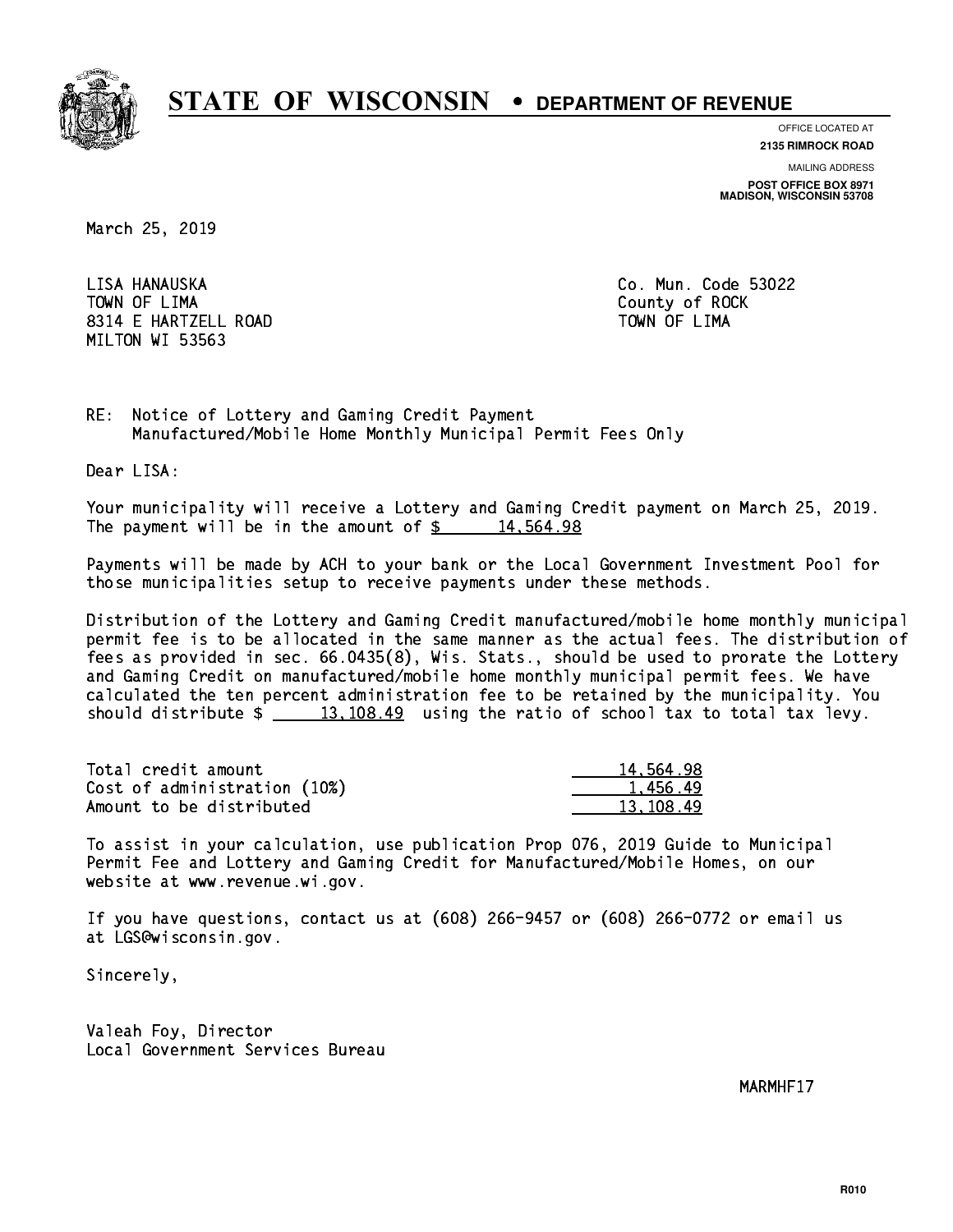

**OFFICE LOCATED AT**

**2135 RIMROCK ROAD**

**MAILING ADDRESS POST OFFICE BOX 8971 MADISON, WISCONSIN 53708**

March 25, 2019

GRACEANN TOBERMAN CONTROLLER CO. Mun. Code 53024 TOWN OF MAGNOLIA COUNTY OF ROCK 13343 W COUNTY RD B TOWN OF MAGNOLIA BRODHEAD WI 53520-9002

RE: Notice of Lottery and Gaming Credit Payment Manufactured/Mobile Home Monthly Municipal Permit Fees Only

Dear GRACEANN:

 Your municipality will receive a Lottery and Gaming Credit payment on March 25, 2019. The payment will be in the amount of  $\frac{2}{3}$  3,964.56

 Payments will be made by ACH to your bank or the Local Government Investment Pool for those municipalities setup to receive payments under these methods.

 Distribution of the Lottery and Gaming Credit manufactured/mobile home monthly municipal permit fee is to be allocated in the same manner as the actual fees. The distribution of fees as provided in sec. 66.0435(8), Wis. Stats., should be used to prorate the Lottery and Gaming Credit on manufactured/mobile home monthly municipal permit fees. We have calculated the ten percent administration fee to be retained by the municipality. You should distribute  $\frac{2}{1}$   $\frac{3.568.11}{2}$  using the ratio of school tax to total tax levy.

| Total credit amount          | 3.964.56 |
|------------------------------|----------|
| Cost of administration (10%) | 396.45   |
| Amount to be distributed     | 3.568.11 |

 To assist in your calculation, use publication Prop 076, 2019 Guide to Municipal Permit Fee and Lottery and Gaming Credit for Manufactured/Mobile Homes, on our website at www.revenue.wi.gov.

 If you have questions, contact us at (608) 266-9457 or (608) 266-0772 or email us at LGS@wisconsin.gov.

Sincerely,

 Valeah Foy, Director Local Government Services Bureau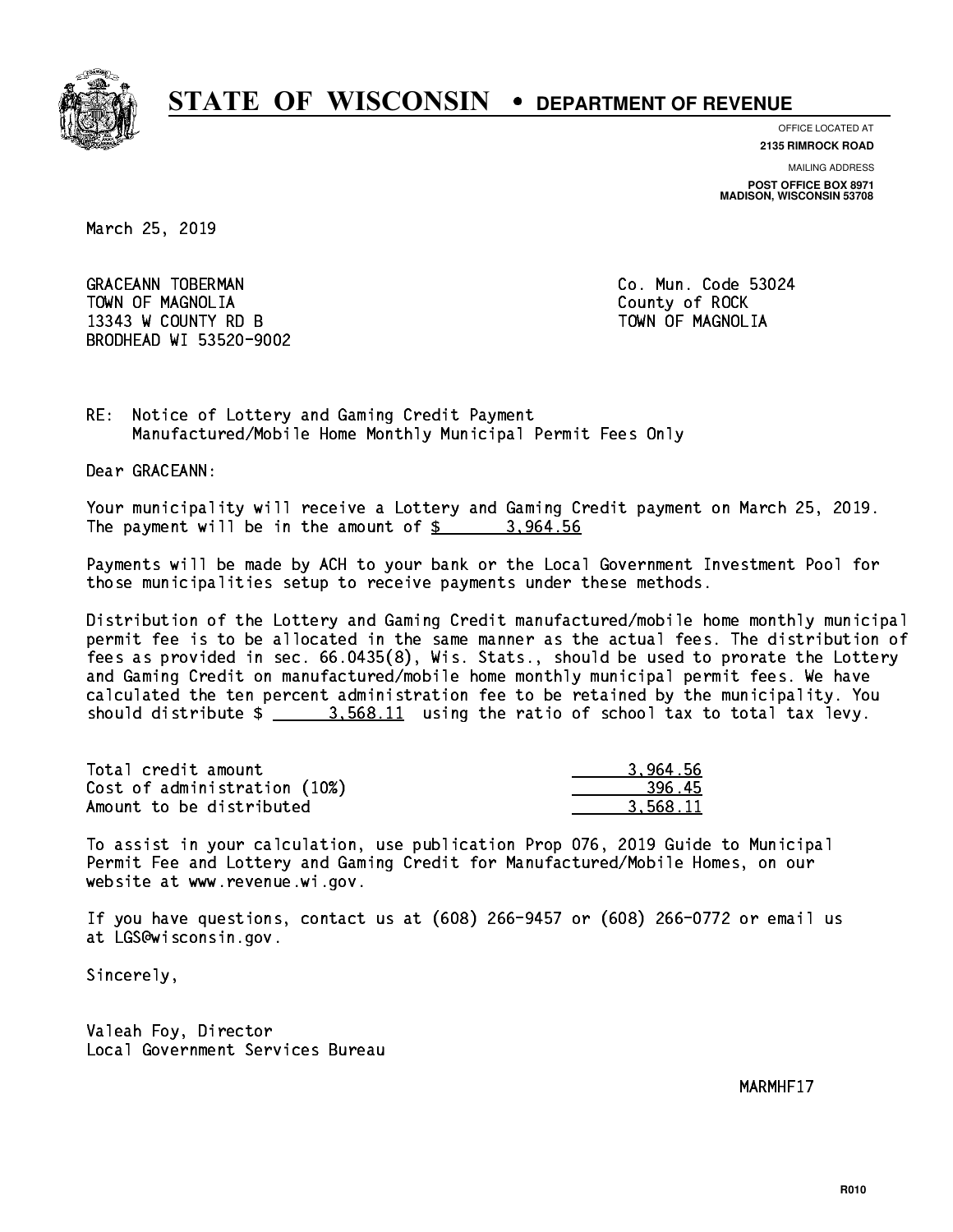

**OFFICE LOCATED AT**

**2135 RIMROCK ROAD**

**MAILING ADDRESS POST OFFICE BOX 8971 MADISON, WISCONSIN 53708**

March 25, 2019

**DEBORAH BENNETT**  TOWN OF ROCK County of ROCK 5814 S DUGGAN RD TOWN OF ROCK BELOIT WI 53511-9046

Co. Mun. Code 53034

RE: Notice of Lottery and Gaming Credit Payment Manufactured/Mobile Home Monthly Municipal Permit Fees Only

Dear DEBORAH:

 Your municipality will receive a Lottery and Gaming Credit payment on March 25, 2019. The payment will be in the amount of  $\frac{24}{322.56}$ 

 Payments will be made by ACH to your bank or the Local Government Investment Pool for those municipalities setup to receive payments under these methods.

 Distribution of the Lottery and Gaming Credit manufactured/mobile home monthly municipal permit fee is to be allocated in the same manner as the actual fees. The distribution of fees as provided in sec. 66.0435(8), Wis. Stats., should be used to prorate the Lottery and Gaming Credit on manufactured/mobile home monthly municipal permit fees. We have calculated the ten percent administration fee to be retained by the municipality. You should distribute  $\frac{21,890.31}{21,890.31}$  using the ratio of school tax to total tax levy.

| Total credit amount          | 24.322.56 |
|------------------------------|-----------|
| Cost of administration (10%) | 2.432.25  |
| Amount to be distributed     | 21.890.31 |

 To assist in your calculation, use publication Prop 076, 2019 Guide to Municipal Permit Fee and Lottery and Gaming Credit for Manufactured/Mobile Homes, on our website at www.revenue.wi.gov.

 If you have questions, contact us at (608) 266-9457 or (608) 266-0772 or email us at LGS@wisconsin.gov.

Sincerely,

 Valeah Foy, Director Local Government Services Bureau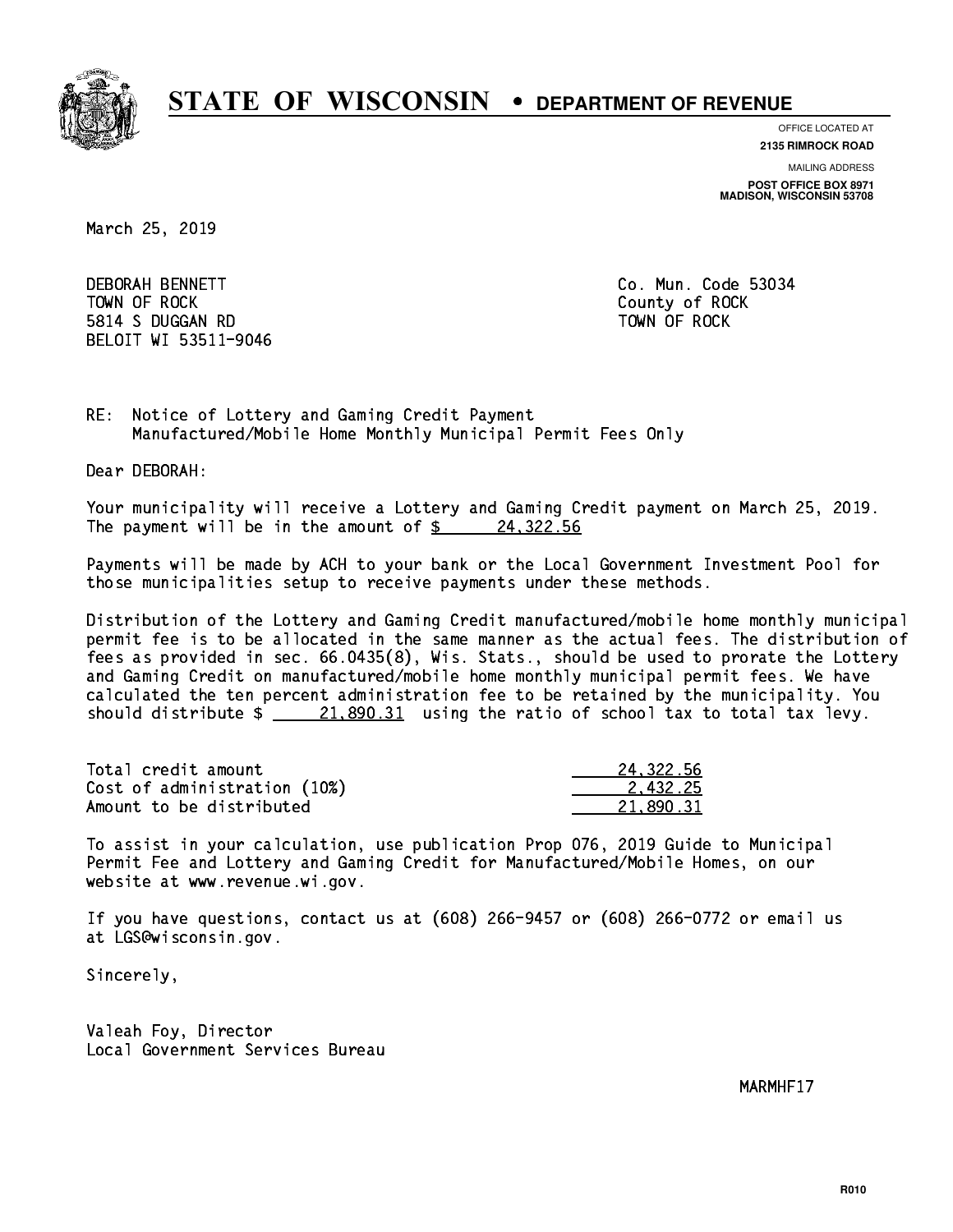

**OFFICE LOCATED AT 2135 RIMROCK ROAD**

**MAILING ADDRESS**

**POST OFFICE BOX 8971 MADISON, WISCONSIN 53708**

March 25, 2019

 SHARON FRANKLIN Co. Mun. Code 53040 TOWN OF UNION County of ROCK 13847 W STATE RD 59 TOWN OF UNION EVANSVILLE WI 53536-9342

RE: Notice of Lottery and Gaming Credit Payment Manufactured/Mobile Home Monthly Municipal Permit Fees Only

Dear SHARON:

 Your municipality will receive a Lottery and Gaming Credit payment on March 25, 2019. The payment will be in the amount of \$ 6,107.90 \_\_\_\_\_\_\_\_\_\_\_\_\_\_\_\_

 Payments will be made by ACH to your bank or the Local Government Investment Pool for those municipalities setup to receive payments under these methods.

 Distribution of the Lottery and Gaming Credit manufactured/mobile home monthly municipal permit fee is to be allocated in the same manner as the actual fees. The distribution of fees as provided in sec. 66.0435(8), Wis. Stats., should be used to prorate the Lottery and Gaming Credit on manufactured/mobile home monthly municipal permit fees. We have calculated the ten percent administration fee to be retained by the municipality. You should distribute  $\frac{2}{1}$  5,497.11 using the ratio of school tax to total tax levy.

| Total credit amount          | 6,107.90 |
|------------------------------|----------|
| Cost of administration (10%) | 610.79   |
| Amount to be distributed     | 5.497.11 |

 To assist in your calculation, use publication Prop 076, 2019 Guide to Municipal Permit Fee and Lottery and Gaming Credit for Manufactured/Mobile Homes, on our website at www.revenue.wi.gov.

 If you have questions, contact us at (608) 266-9457 or (608) 266-0772 or email us at LGS@wisconsin.gov.

Sincerely,

 Valeah Foy, Director Local Government Services Bureau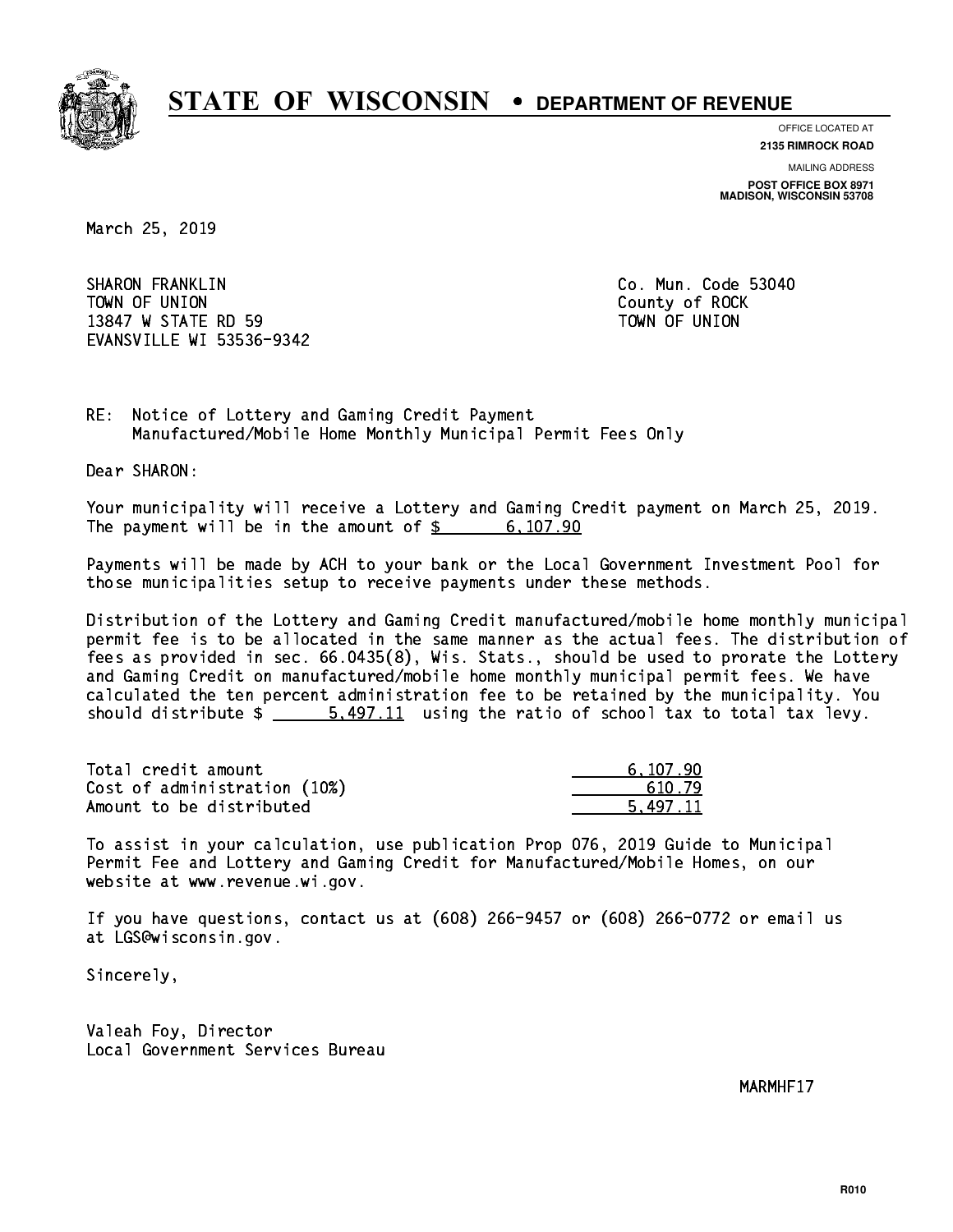

**OFFICE LOCATED AT**

**2135 RIMROCK ROAD**

**MAILING ADDRESS POST OFFICE BOX 8971 MADISON, WISCONSIN 53708**

March 25, 2019

**PAM FRANSEEN** VILLAGE OF CLINTON COUNTY OF ROCK PO BOX 129 VILLAGE OF CLINTON CLINTON WI 53525-0129

Co. Mun. Code 53111

RE: Notice of Lottery and Gaming Credit Payment Manufactured/Mobile Home Monthly Municipal Permit Fees Only

Dear PAM:

 Your municipality will receive a Lottery and Gaming Credit payment on March 25, 2019. The payment will be in the amount of  $\frac{2}{3}$  1,388.64

 Payments will be made by ACH to your bank or the Local Government Investment Pool for those municipalities setup to receive payments under these methods.

 Distribution of the Lottery and Gaming Credit manufactured/mobile home monthly municipal permit fee is to be allocated in the same manner as the actual fees. The distribution of fees as provided in sec. 66.0435(8), Wis. Stats., should be used to prorate the Lottery and Gaming Credit on manufactured/mobile home monthly municipal permit fees. We have calculated the ten percent administration fee to be retained by the municipality. You should distribute  $\frac{1,249.78}{1,249.78}$  using the ratio of school tax to total tax levy.

| Total credit amount          | 1,388.64 |
|------------------------------|----------|
| Cost of administration (10%) | 138.86   |
| Amount to be distributed     | 1.249.78 |

 To assist in your calculation, use publication Prop 076, 2019 Guide to Municipal Permit Fee and Lottery and Gaming Credit for Manufactured/Mobile Homes, on our website at www.revenue.wi.gov.

 If you have questions, contact us at (608) 266-9457 or (608) 266-0772 or email us at LGS@wisconsin.gov.

Sincerely,

 Valeah Foy, Director Local Government Services Bureau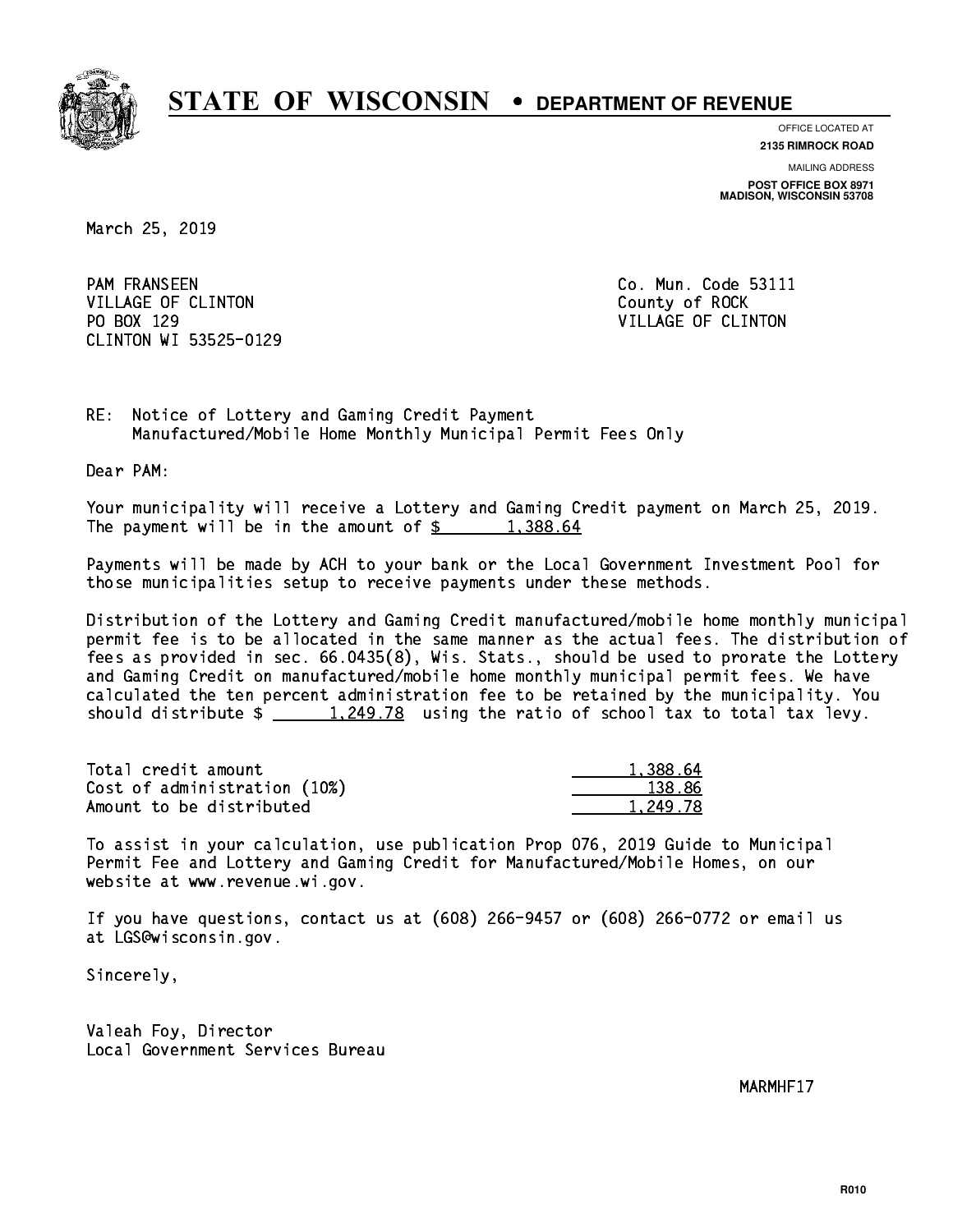

**OFFICE LOCATED AT 2135 RIMROCK ROAD**

**MAILING ADDRESS**

**POST OFFICE BOX 8971 MADISON, WISCONSIN 53708**

March 25, 2019

 LORENA STOTTLER Co. Mun. Code 53206 CITY OF BELOIT County of ROCK 100 STATE STREET CITY OF BELOIT BELOIT WI 53511

RE: Notice of Lottery and Gaming Credit Payment Manufactured/Mobile Home Monthly Municipal Permit Fees Only

Dear LORENA:

 Your municipality will receive a Lottery and Gaming Credit payment on March 25, 2019. The payment will be in the amount of  $\frac{2}{3}$  1,276.32

 Payments will be made by ACH to your bank or the Local Government Investment Pool for those municipalities setup to receive payments under these methods.

 Distribution of the Lottery and Gaming Credit manufactured/mobile home monthly municipal permit fee is to be allocated in the same manner as the actual fees. The distribution of fees as provided in sec. 66.0435(8), Wis. Stats., should be used to prorate the Lottery and Gaming Credit on manufactured/mobile home monthly municipal permit fees. We have calculated the ten percent administration fee to be retained by the municipality. You should distribute  $\frac{1,148.69}{1,148.69}$  using the ratio of school tax to total tax levy.

| Total credit amount          | 1.276.32 |
|------------------------------|----------|
| Cost of administration (10%) | 127.63   |
| Amount to be distributed     | 1.148.69 |

 To assist in your calculation, use publication Prop 076, 2019 Guide to Municipal Permit Fee and Lottery and Gaming Credit for Manufactured/Mobile Homes, on our website at www.revenue.wi.gov.

 If you have questions, contact us at (608) 266-9457 or (608) 266-0772 or email us at LGS@wisconsin.gov.

Sincerely,

 Valeah Foy, Director Local Government Services Bureau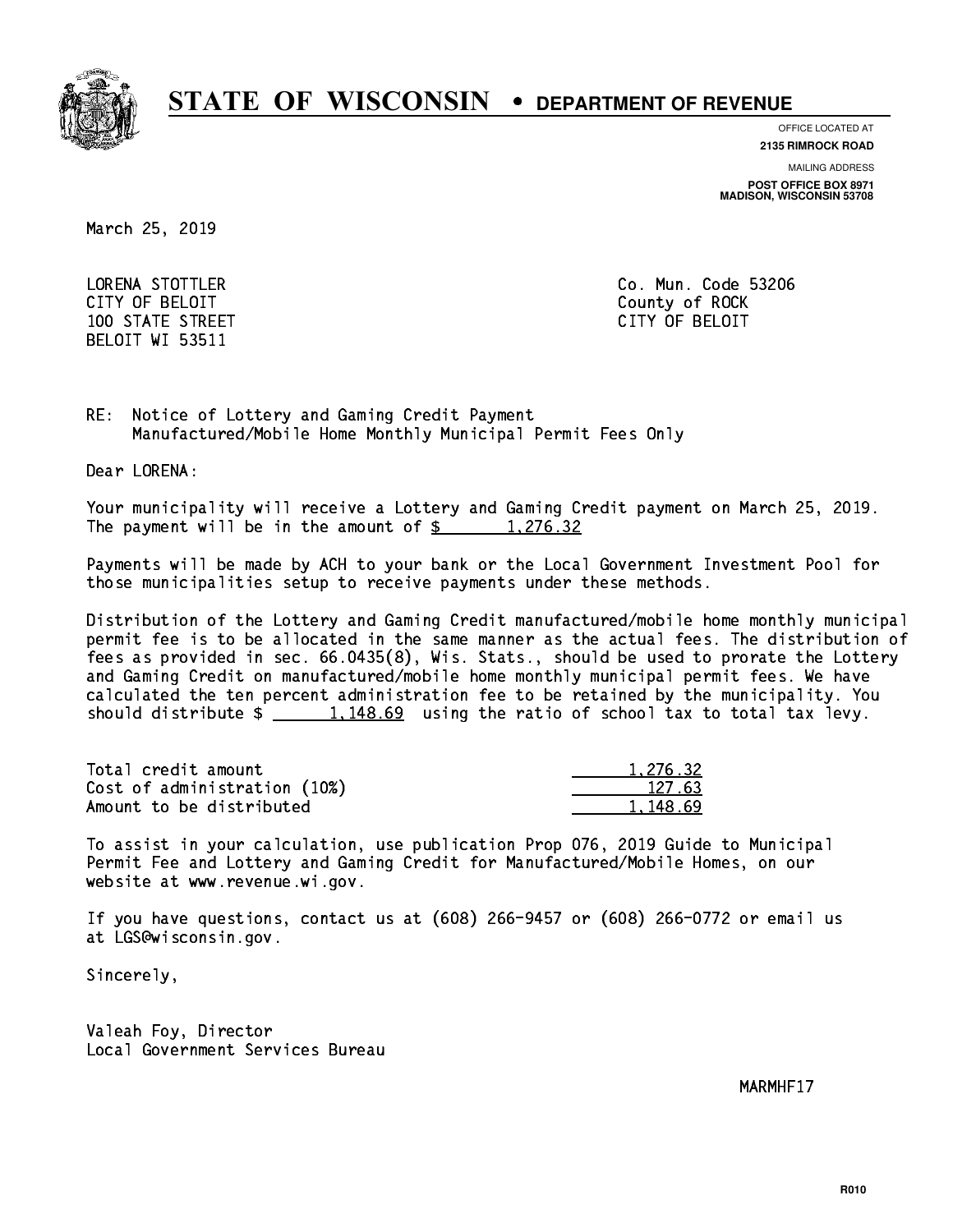

**OFFICE LOCATED AT**

**2135 RIMROCK ROAD**

**MAILING ADDRESS POST OFFICE BOX 8971 MADISON, WISCONSIN 53708**

March 25, 2019

DAVID GODEK CITY OF JANESVILLE **COUNTY COUNTY OF ROCK** PO BOX 5005 JANESVILLE WI 53547-5005

Co. Mun. Code 53241 CITY OF JANESVILLE

RE: Notice of Lottery and Gaming Credit Payment Manufactured/Mobile Home Monthly Municipal Permit Fees Only

Dear DAVID:

 Your municipality will receive a Lottery and Gaming Credit payment on March 25, 2019. The payment will be in the amount of  $\frac{22.848.75}{5}$ 

 Payments will be made by ACH to your bank or the Local Government Investment Pool for those municipalities setup to receive payments under these methods.

 Distribution of the Lottery and Gaming Credit manufactured/mobile home monthly municipal permit fee is to be allocated in the same manner as the actual fees. The distribution of fees as provided in sec. 66.0435(8), Wis. Stats., should be used to prorate the Lottery and Gaming Credit on manufactured/mobile home monthly municipal permit fees. We have calculated the ten percent administration fee to be retained by the municipality. You should distribute  $\frac{20.563.88}{20.563.88}$  using the ratio of school tax to total tax levy.

| Total credit amount          | 22,848.75 |
|------------------------------|-----------|
| Cost of administration (10%) | 2.284.87  |
| Amount to be distributed     | 20.563.88 |

 To assist in your calculation, use publication Prop 076, 2019 Guide to Municipal Permit Fee and Lottery and Gaming Credit for Manufactured/Mobile Homes, on our website at www.revenue.wi.gov.

 If you have questions, contact us at (608) 266-9457 or (608) 266-0772 or email us at LGS@wisconsin.gov.

Sincerely,

 Valeah Foy, Director Local Government Services Bureau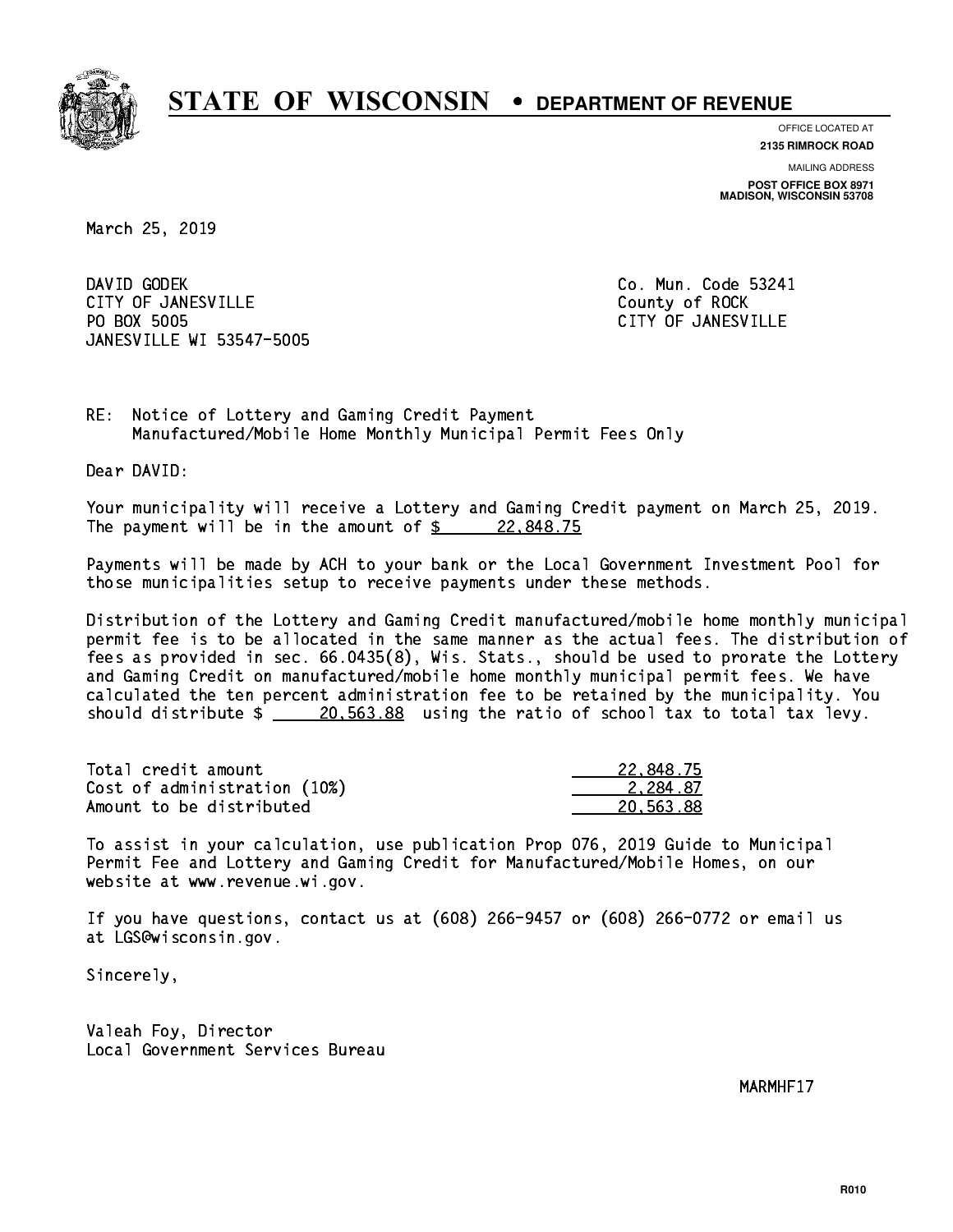

**OFFICE LOCATED AT**

**2135 RIMROCK ROAD**

**MAILING ADDRESS POST OFFICE BOX 8971 MADISON, WISCONSIN 53708**

March 25, 2019

 VICKIE RICHARDSON Co. Mun. Code 54012 TOWN OF FLAMBEAU COUNTY OF RUSK W8392 E PARKVIEW RD TOWN OF FLAMBEAU LADYSMITH WI 54848-9630

RE: Notice of Lottery and Gaming Credit Payment Manufactured/Mobile Home Monthly Municipal Permit Fees Only

Dear VICKIE:

 Your municipality will receive a Lottery and Gaming Credit payment on March 25, 2019. The payment will be in the amount of  $\frac{2}{3}$  2,244.33

 Payments will be made by ACH to your bank or the Local Government Investment Pool for those municipalities setup to receive payments under these methods.

 Distribution of the Lottery and Gaming Credit manufactured/mobile home monthly municipal permit fee is to be allocated in the same manner as the actual fees. The distribution of fees as provided in sec. 66.0435(8), Wis. Stats., should be used to prorate the Lottery and Gaming Credit on manufactured/mobile home monthly municipal permit fees. We have calculated the ten percent administration fee to be retained by the municipality. You should distribute  $\frac{2.019.90}{2.019.90}$  using the ratio of school tax to total tax levy.

| Total credit amount          | 2.244.33 |
|------------------------------|----------|
| Cost of administration (10%) | 224.43   |
| Amount to be distributed     | 2.019.90 |

 To assist in your calculation, use publication Prop 076, 2019 Guide to Municipal Permit Fee and Lottery and Gaming Credit for Manufactured/Mobile Homes, on our website at www.revenue.wi.gov.

 If you have questions, contact us at (608) 266-9457 or (608) 266-0772 or email us at LGS@wisconsin.gov.

Sincerely,

 Valeah Foy, Director Local Government Services Bureau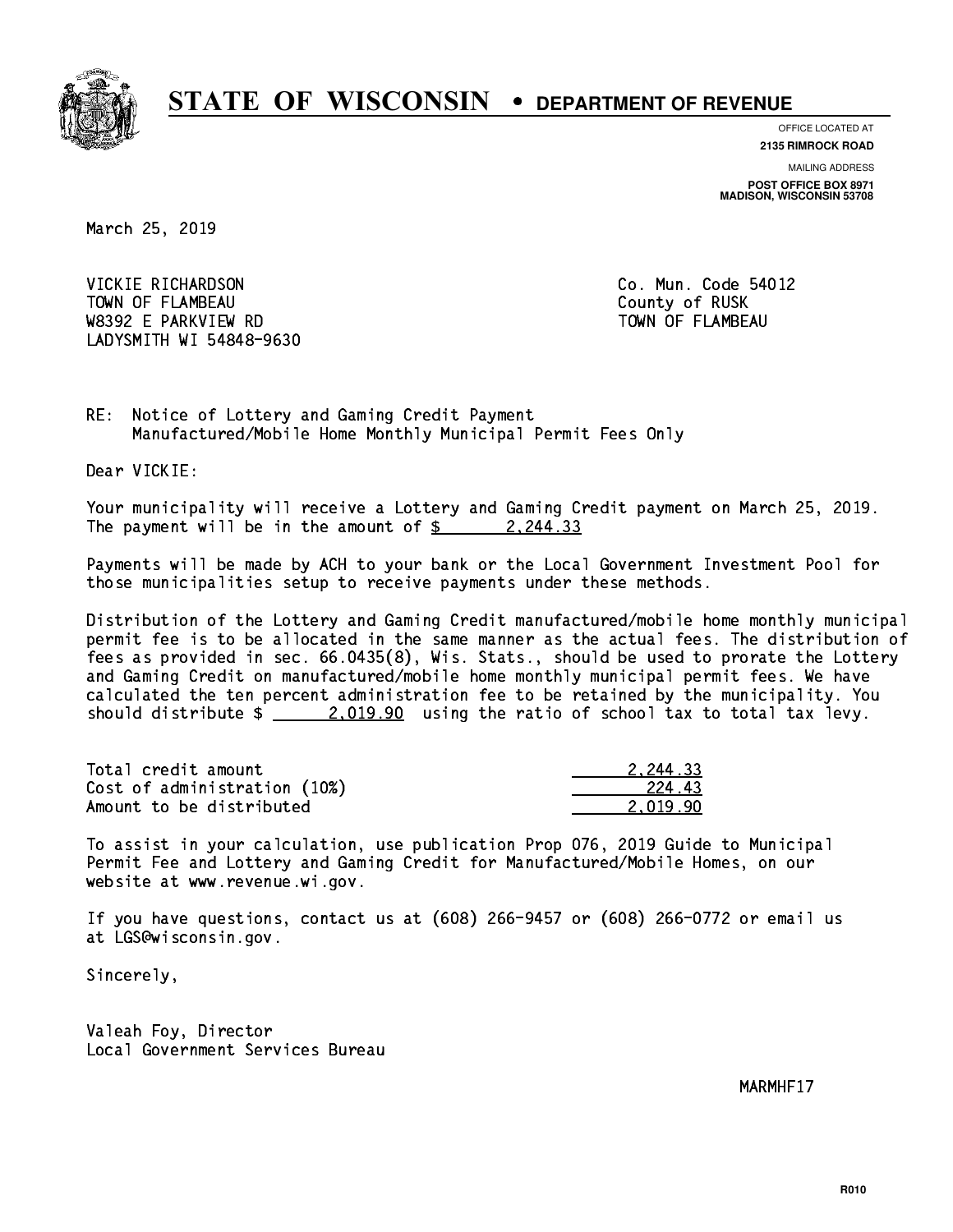

**OFFICE LOCATED AT**

**2135 RIMROCK ROAD**

**MAILING ADDRESS POST OFFICE BOX 8971 MADISON, WISCONSIN 53708**

March 25, 2019

TERRY HEGEHOLZ VILLAGE OF BRUCE COUNTY OF RUSK PO BOX 238 VILLAGE OF BRUCE BRUCE WI 54819-0238

Co. Mun. Code 54106

RE: Notice of Lottery and Gaming Credit Payment Manufactured/Mobile Home Monthly Municipal Permit Fees Only

Dear TERRY:

 Your municipality will receive a Lottery and Gaming Credit payment on March 25, 2019. The payment will be in the amount of  $\frac{2}{3}$  1,518.72

 Payments will be made by ACH to your bank or the Local Government Investment Pool for those municipalities setup to receive payments under these methods.

 Distribution of the Lottery and Gaming Credit manufactured/mobile home monthly municipal permit fee is to be allocated in the same manner as the actual fees. The distribution of fees as provided in sec. 66.0435(8), Wis. Stats., should be used to prorate the Lottery and Gaming Credit on manufactured/mobile home monthly municipal permit fees. We have calculated the ten percent administration fee to be retained by the municipality. You should distribute  $\frac{1,366.85}{1,366.85}$  using the ratio of school tax to total tax levy.

| Total credit amount          | 1,518.72 |
|------------------------------|----------|
| Cost of administration (10%) | 151.87   |
| Amount to be distributed     | 1,366.85 |

 To assist in your calculation, use publication Prop 076, 2019 Guide to Municipal Permit Fee and Lottery and Gaming Credit for Manufactured/Mobile Homes, on our website at www.revenue.wi.gov.

 If you have questions, contact us at (608) 266-9457 or (608) 266-0772 or email us at LGS@wisconsin.gov.

Sincerely,

 Valeah Foy, Director Local Government Services Bureau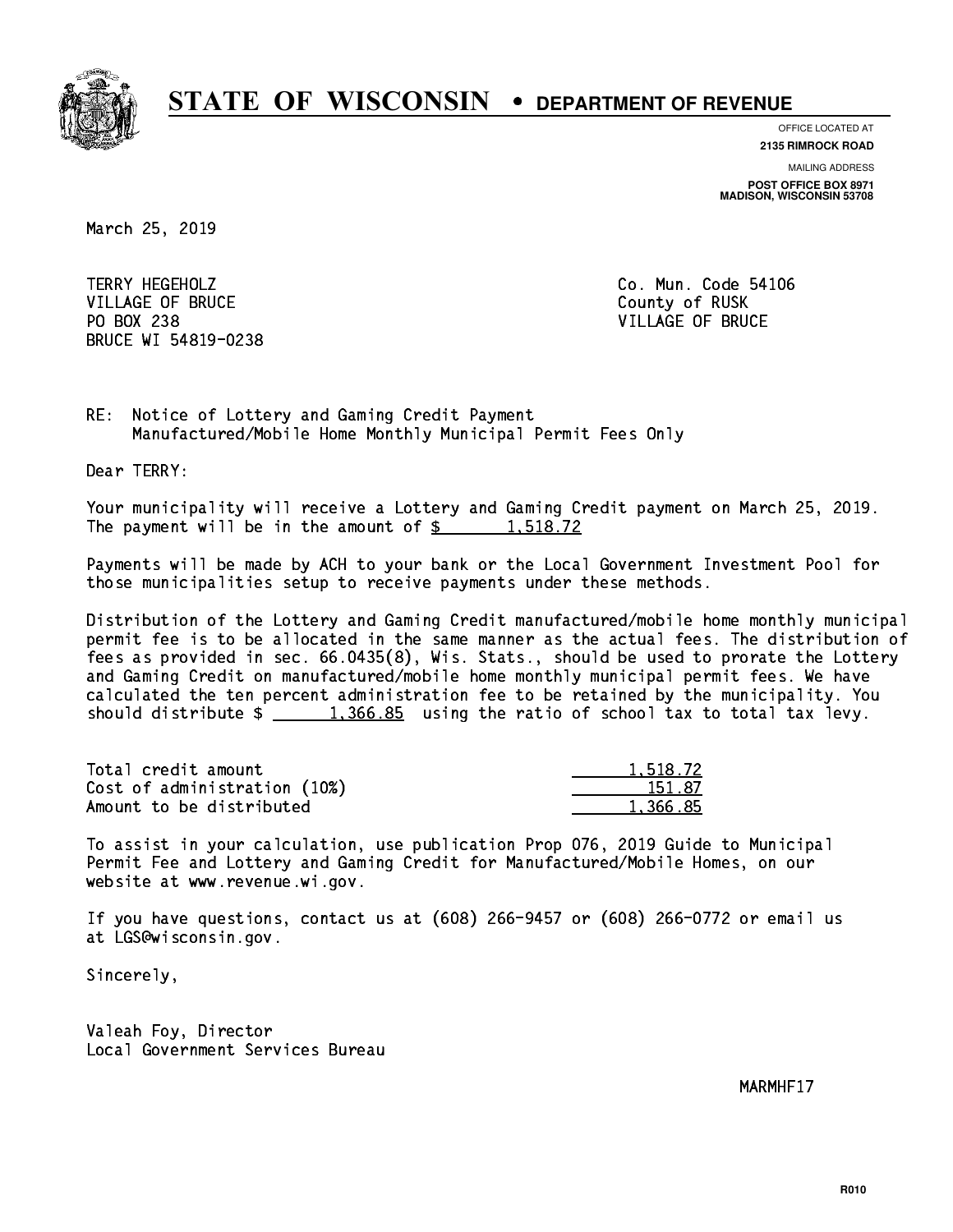

**OFFICE LOCATED AT**

**2135 RIMROCK ROAD**

**MAILING ADDRESS POST OFFICE BOX 8971 MADISON, WISCONSIN 53708**

March 25, 2019

 ALICIA VALENTINE Co. Mun. Code 54136 VILLAGE OF HAWKINS COUNTY OF RUSK PO BOX 108 VILLAGE OF HAWKINS HAWKINS WI 54530-0108

RE: Notice of Lottery and Gaming Credit Payment Manufactured/Mobile Home Monthly Municipal Permit Fees Only

Dear ALICIA:

 Your municipality will receive a Lottery and Gaming Credit payment on March 25, 2019. The payment will be in the amount of \$ 858.12 \_\_\_\_\_\_\_\_\_\_\_\_\_\_\_\_

 Payments will be made by ACH to your bank or the Local Government Investment Pool for those municipalities setup to receive payments under these methods.

 Distribution of the Lottery and Gaming Credit manufactured/mobile home monthly municipal permit fee is to be allocated in the same manner as the actual fees. The distribution of fees as provided in sec. 66.0435(8), Wis. Stats., should be used to prorate the Lottery and Gaming Credit on manufactured/mobile home monthly municipal permit fees. We have calculated the ten percent administration fee to be retained by the municipality. You should distribute  $\frac{2}{2}$   $\frac{772.31}{2}$  using the ratio of school tax to total tax levy.

Total credit amount Cost of administration (10%) Amount to be distributed

| $\blacksquare$ 12 |
|-------------------|
| 81                |
| 772 21            |

 To assist in your calculation, use publication Prop 076, 2019 Guide to Municipal Permit Fee and Lottery and Gaming Credit for Manufactured/Mobile Homes, on our website at www.revenue.wi.gov.

 If you have questions, contact us at (608) 266-9457 or (608) 266-0772 or email us at LGS@wisconsin.gov.

Sincerely,

 Valeah Foy, Director Local Government Services Bureau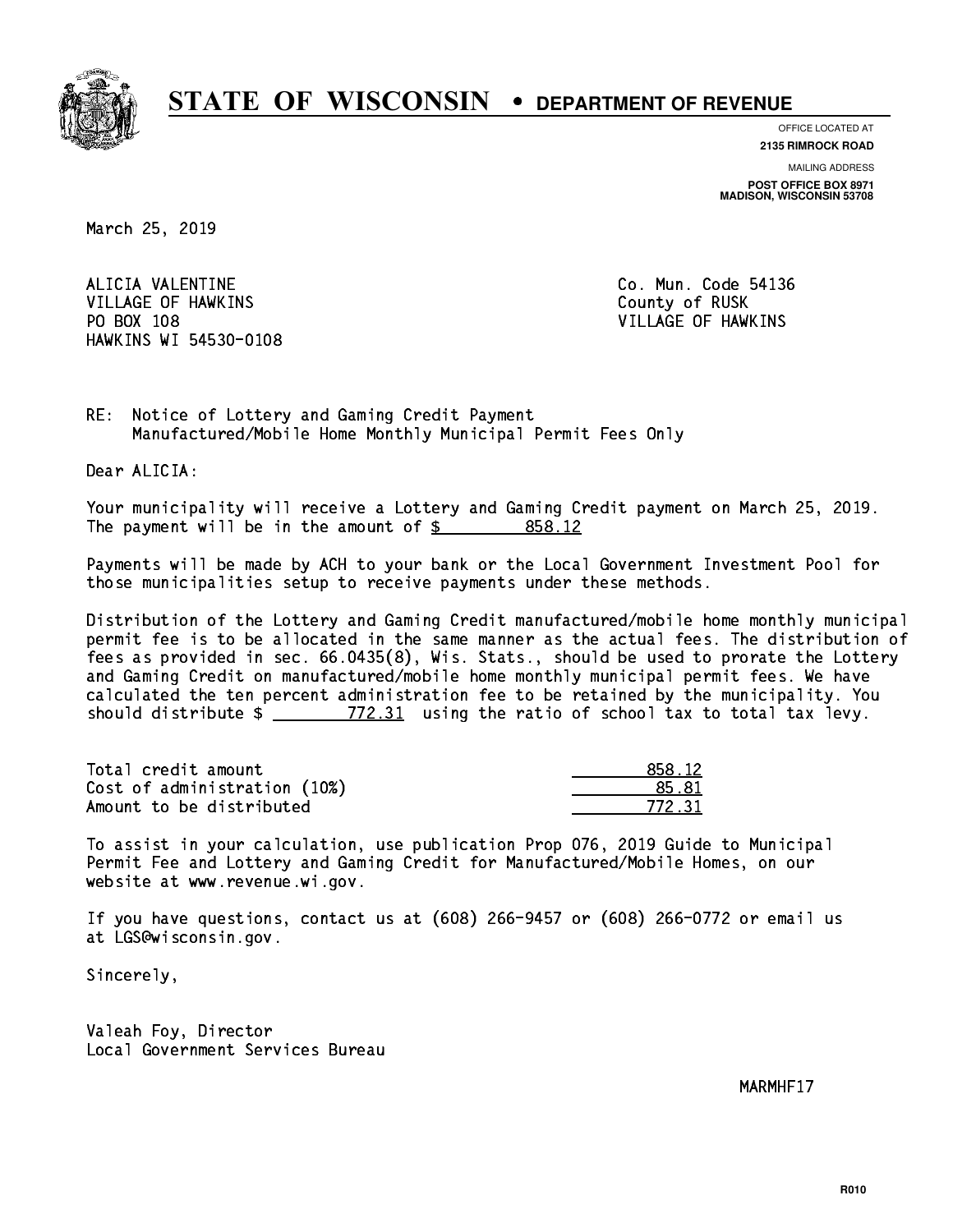

**OFFICE LOCATED AT**

**2135 RIMROCK ROAD**

**MAILING ADDRESS POST OFFICE BOX 8971 MADISON, WISCONSIN 53708**

March 25, 2019

MARY DICUS VILLAGE OF SHELDON COUNTY OF RUSK N643 7TH AVENUE VILLAGE OF SHELDON SHELDON WI 54766-9798

Co. Mun. Code 54181

RE: Notice of Lottery and Gaming Credit Payment Manufactured/Mobile Home Monthly Municipal Permit Fees Only

Dear MARY:

 Your municipality will receive a Lottery and Gaming Credit payment on March 25, 2019. The payment will be in the amount of  $$ 70.08$ 

 Payments will be made by ACH to your bank or the Local Government Investment Pool for those municipalities setup to receive payments under these methods.

 Distribution of the Lottery and Gaming Credit manufactured/mobile home monthly municipal permit fee is to be allocated in the same manner as the actual fees. The distribution of fees as provided in sec. 66.0435(8), Wis. Stats., should be used to prorate the Lottery and Gaming Credit on manufactured/mobile home monthly municipal permit fees. We have calculated the ten percent administration fee to be retained by the municipality. You should distribute  $\frac{2}{1}$   $\frac{63.08}{63.08}$  using the ratio of school tax to total tax levy.

Total credit amount 70.08 Cost of administration (10%) 7.00 \_\_\_\_\_\_\_\_\_\_\_\_\_\_ Amount to be distributed **63.08**  $\overline{63.08}$ 

 To assist in your calculation, use publication Prop 076, 2019 Guide to Municipal Permit Fee and Lottery and Gaming Credit for Manufactured/Mobile Homes, on our website at www.revenue.wi.gov.

 If you have questions, contact us at (608) 266-9457 or (608) 266-0772 or email us at LGS@wisconsin.gov.

Sincerely,

 Valeah Foy, Director Local Government Services Bureau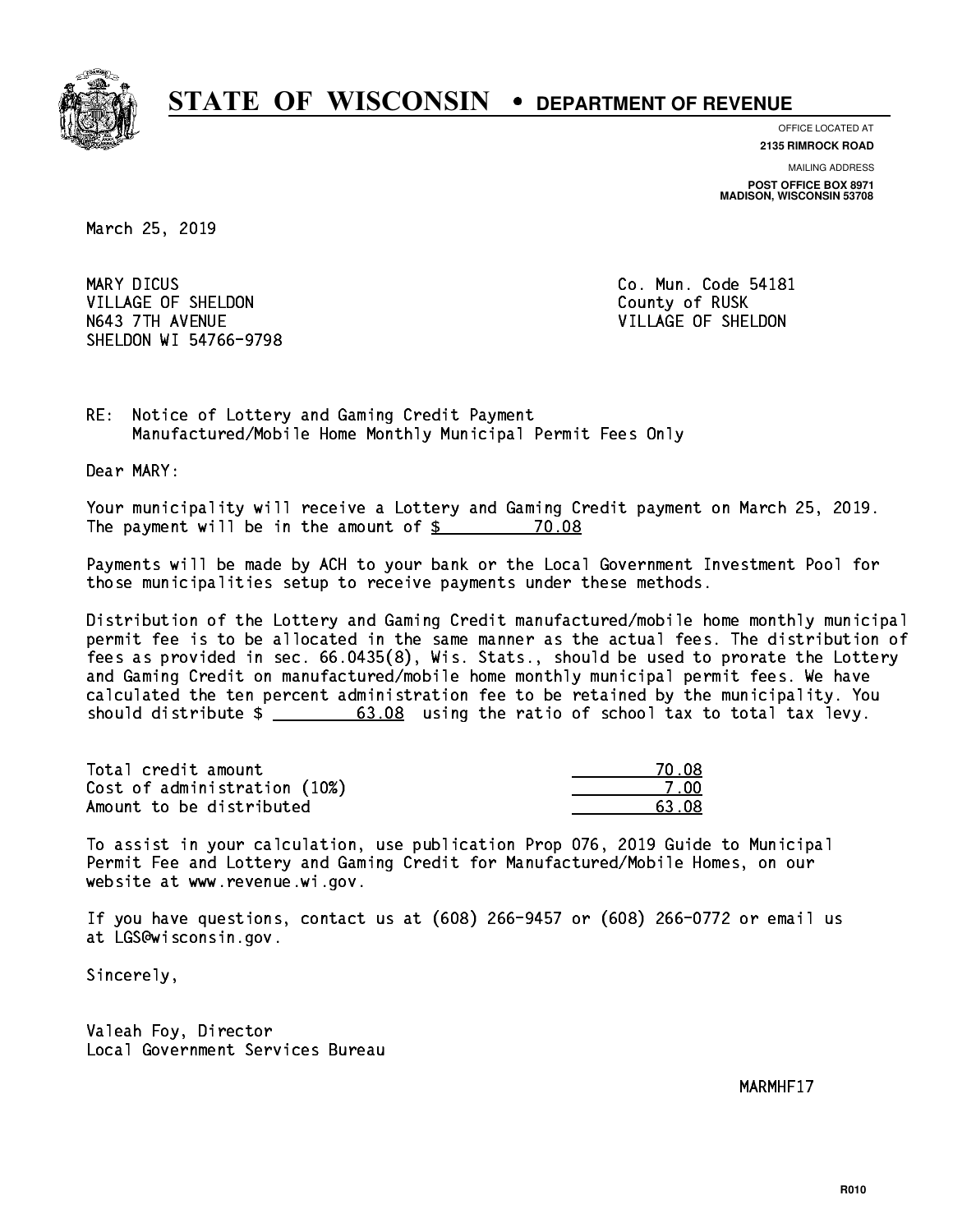

**OFFICE LOCATED AT**

**2135 RIMROCK ROAD**

**MAILING ADDRESS POST OFFICE BOX 8971 MADISON, WISCONSIN 53708**

March 25, 2019

 SHERI SODERQUIST Co. Mun. Code 55026 TOWN OF RICHMOND COUNTY COUNTY OF ST CROIX 1525 COUNTY RD A TOWN OF RICHMOND NEW RICHMOND WI 54017-6312

RE: Notice of Lottery and Gaming Credit Payment Manufactured/Mobile Home Monthly Municipal Permit Fees Only

Dear SHERI:

 Your municipality will receive a Lottery and Gaming Credit payment on March 25, 2019. The payment will be in the amount of  $\frac{2.646.15}{2.25}$ 

 Payments will be made by ACH to your bank or the Local Government Investment Pool for those municipalities setup to receive payments under these methods.

 Distribution of the Lottery and Gaming Credit manufactured/mobile home monthly municipal permit fee is to be allocated in the same manner as the actual fees. The distribution of fees as provided in sec. 66.0435(8), Wis. Stats., should be used to prorate the Lottery and Gaming Credit on manufactured/mobile home monthly municipal permit fees. We have calculated the ten percent administration fee to be retained by the municipality. You should distribute  $\frac{2,381.54}{2}$  using the ratio of school tax to total tax levy.

| Total credit amount          | 2.646.15 |
|------------------------------|----------|
| Cost of administration (10%) | 264.61   |
| Amount to be distributed     | 2.381.54 |

 To assist in your calculation, use publication Prop 076, 2019 Guide to Municipal Permit Fee and Lottery and Gaming Credit for Manufactured/Mobile Homes, on our website at www.revenue.wi.gov.

 If you have questions, contact us at (608) 266-9457 or (608) 266-0772 or email us at LGS@wisconsin.gov.

Sincerely,

 Valeah Foy, Director Local Government Services Bureau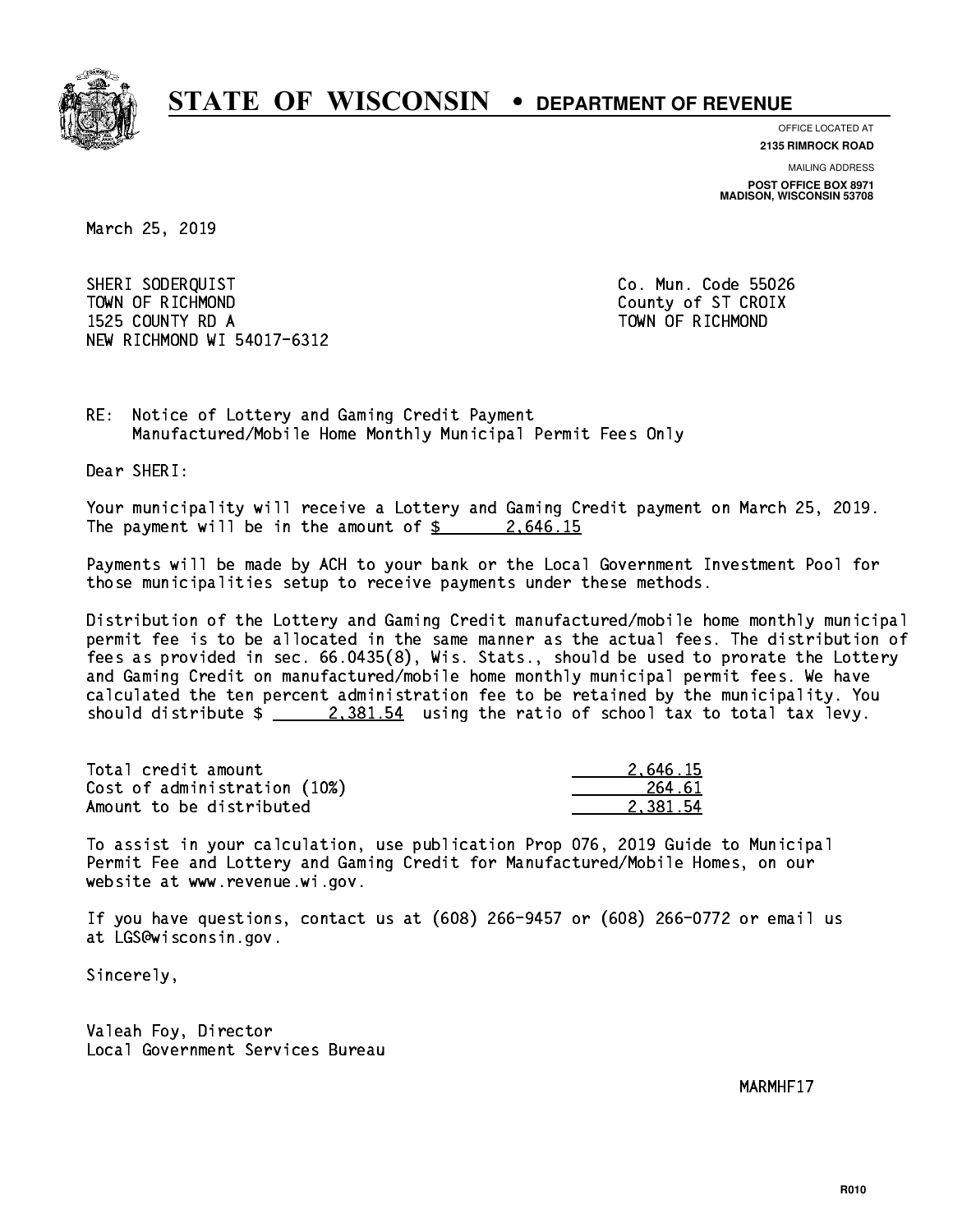

**OFFICE LOCATED AT**

**2135 RIMROCK ROAD**

**MAILING ADDRESS**

**POST OFFICE BOX 8971 MADISON, WISCONSIN 53708**

March 25, 2019

 NICOLE STEWART Co. Mun. Code 55030 TOWN OF SAINT JOSEPH COUNTY OF STICROIX HUDSON WI 54016-6712

1337 COUNTY RD V TOWN OF SAINT JOSEPH

RE: Notice of Lottery and Gaming Credit Payment Manufactured/Mobile Home Monthly Municipal Permit Fees Only

Dear NICOLE:

 Your municipality will receive a Lottery and Gaming Credit payment on March 25, 2019. The payment will be in the amount of  $\frac{2}{3}$  4,432.83

 Payments will be made by ACH to your bank or the Local Government Investment Pool for those municipalities setup to receive payments under these methods.

 Distribution of the Lottery and Gaming Credit manufactured/mobile home monthly municipal permit fee is to be allocated in the same manner as the actual fees. The distribution of fees as provided in sec. 66.0435(8), Wis. Stats., should be used to prorate the Lottery and Gaming Credit on manufactured/mobile home monthly municipal permit fees. We have calculated the ten percent administration fee to be retained by the municipality. You should distribute  $\frac{2}{2}$   $\frac{3.989.55}{2}$  using the ratio of school tax to total tax levy.

| Total credit amount          | 4.432.83 |
|------------------------------|----------|
| Cost of administration (10%) | 443.28   |
| Amount to be distributed     | 3.989.55 |

 To assist in your calculation, use publication Prop 076, 2019 Guide to Municipal Permit Fee and Lottery and Gaming Credit for Manufactured/Mobile Homes, on our website at www.revenue.wi.gov.

 If you have questions, contact us at (608) 266-9457 or (608) 266-0772 or email us at LGS@wisconsin.gov.

Sincerely,

 Valeah Foy, Director Local Government Services Bureau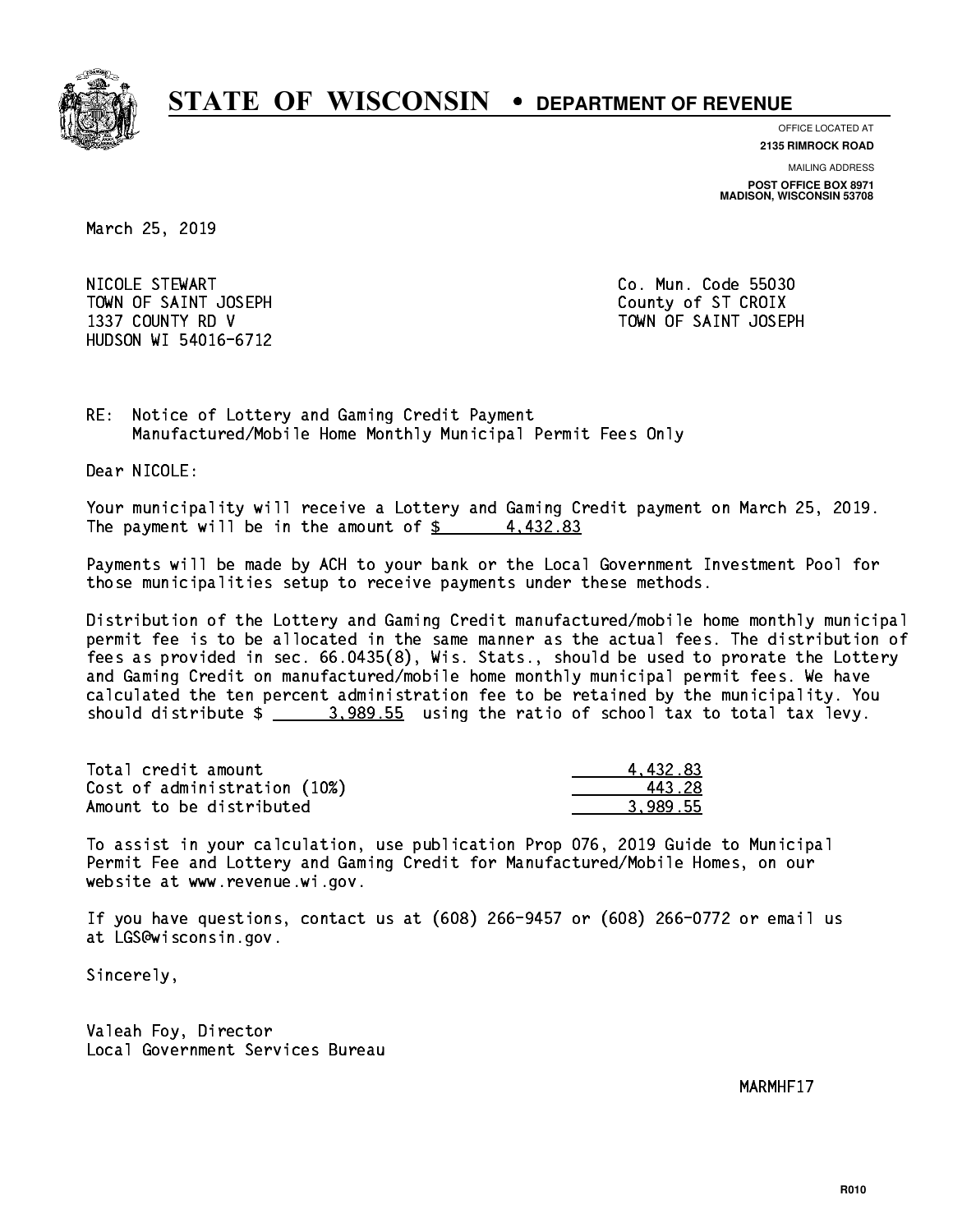

**OFFICE LOCATED AT**

**2135 RIMROCK ROAD**

**MAILING ADDRESS POST OFFICE BOX 8971 MADISON, WISCONSIN 53708**

March 25, 2019

JERI KOESTER TOWN OF SOMERSET COUNTY OF STATES COUNTY OF STATES OF STATES OF STATES OF STATES OF STATES OF STATES OF STATES PO BOX 248 PO BOX 248 TOWN OF SOMERSET SOMERSET WI 54025-0248

Co. Mun. Code 55032

RE: Notice of Lottery and Gaming Credit Payment Manufactured/Mobile Home Monthly Municipal Permit Fees Only

Dear JERI:

 Your municipality will receive a Lottery and Gaming Credit payment on March 25, 2019. The payment will be in the amount of  $\frac{2.856.08}{2.856.08}$ 

 Payments will be made by ACH to your bank or the Local Government Investment Pool for those municipalities setup to receive payments under these methods.

 Distribution of the Lottery and Gaming Credit manufactured/mobile home monthly municipal permit fee is to be allocated in the same manner as the actual fees. The distribution of fees as provided in sec. 66.0435(8), Wis. Stats., should be used to prorate the Lottery and Gaming Credit on manufactured/mobile home monthly municipal permit fees. We have calculated the ten percent administration fee to be retained by the municipality. You should distribute  $\frac{2.570.48}{2.570.48}$  using the ratio of school tax to total tax levy.

| Total credit amount          | 2.856.08 |
|------------------------------|----------|
| Cost of administration (10%) | 285.60   |
| Amount to be distributed     | 2.570.48 |

 To assist in your calculation, use publication Prop 076, 2019 Guide to Municipal Permit Fee and Lottery and Gaming Credit for Manufactured/Mobile Homes, on our website at www.revenue.wi.gov.

 If you have questions, contact us at (608) 266-9457 or (608) 266-0772 or email us at LGS@wisconsin.gov.

Sincerely,

 Valeah Foy, Director Local Government Services Bureau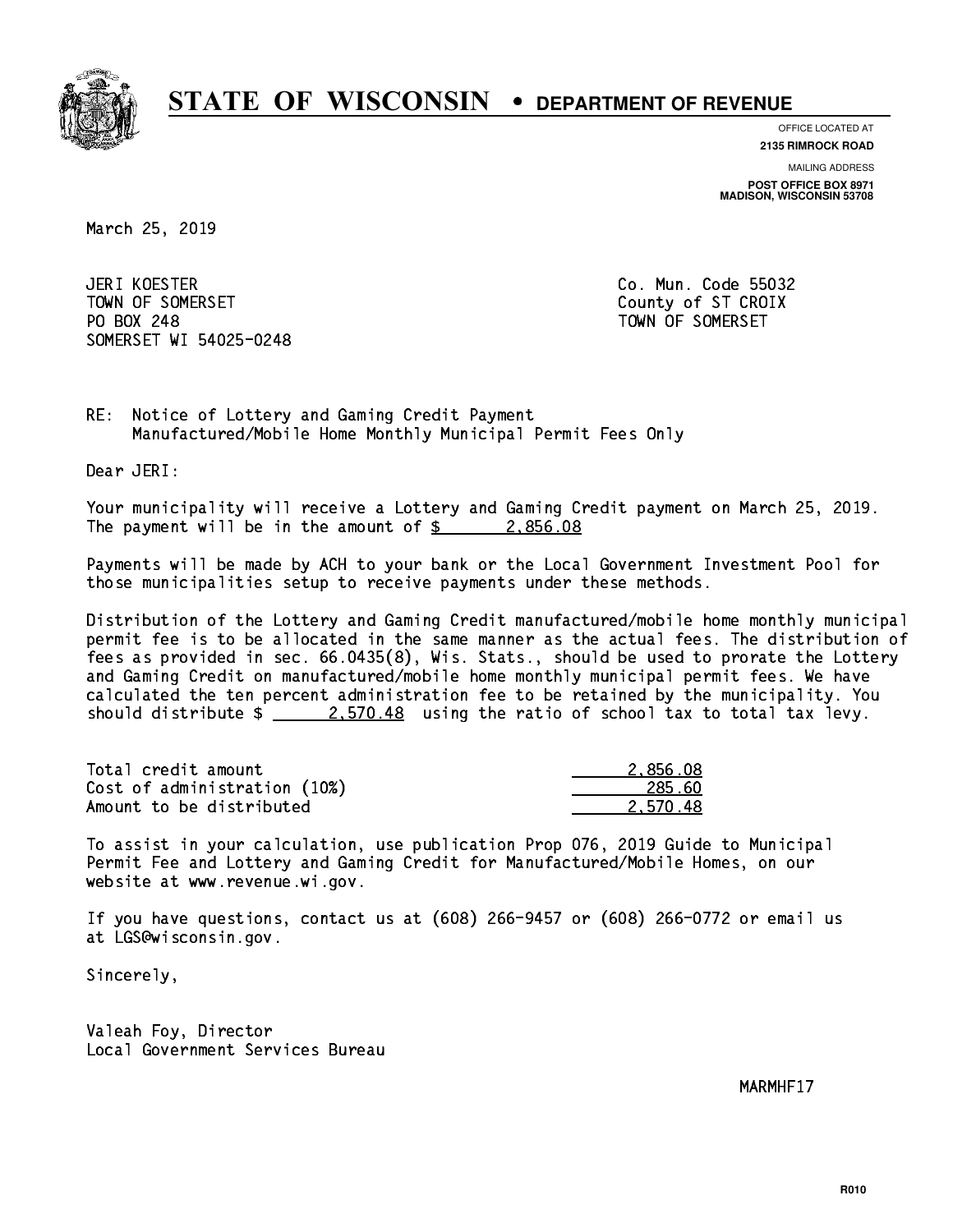

**OFFICE LOCATED AT**

**2135 RIMROCK ROAD**

**MAILING ADDRESS POST OFFICE BOX 8971 MADISON, WISCONSIN 53708**

March 25, 2019

 SHARON BALCEREK Co. Mun. Code 55036 TOWN OF STANTON COUNTY OF STANTON 224 COUNTY RD T TOWN OF STANDARD COUNTY ROLL AND STRUCTURE OF STANDARD COUNTY AND ALL COUNTY OF STANDARD COUNTY. DEER PARK WI 54007-7307

RE: Notice of Lottery and Gaming Credit Payment Manufactured/Mobile Home Monthly Municipal Permit Fees Only

Dear SHARON:

 Your municipality will receive a Lottery and Gaming Credit payment on March 25, 2019. The payment will be in the amount of  $\frac{2}{3}$  1,436.76

 Payments will be made by ACH to your bank or the Local Government Investment Pool for those municipalities setup to receive payments under these methods.

 Distribution of the Lottery and Gaming Credit manufactured/mobile home monthly municipal permit fee is to be allocated in the same manner as the actual fees. The distribution of fees as provided in sec. 66.0435(8), Wis. Stats., should be used to prorate the Lottery and Gaming Credit on manufactured/mobile home monthly municipal permit fees. We have calculated the ten percent administration fee to be retained by the municipality. You should distribute  $\frac{1}{293.09}$  using the ratio of school tax to total tax levy.

| Total credit amount          | 1.436.76 |
|------------------------------|----------|
| Cost of administration (10%) | 143.67   |
| Amount to be distributed     | 1,293.09 |

 To assist in your calculation, use publication Prop 076, 2019 Guide to Municipal Permit Fee and Lottery and Gaming Credit for Manufactured/Mobile Homes, on our website at www.revenue.wi.gov.

 If you have questions, contact us at (608) 266-9457 or (608) 266-0772 or email us at LGS@wisconsin.gov.

Sincerely,

 Valeah Foy, Director Local Government Services Bureau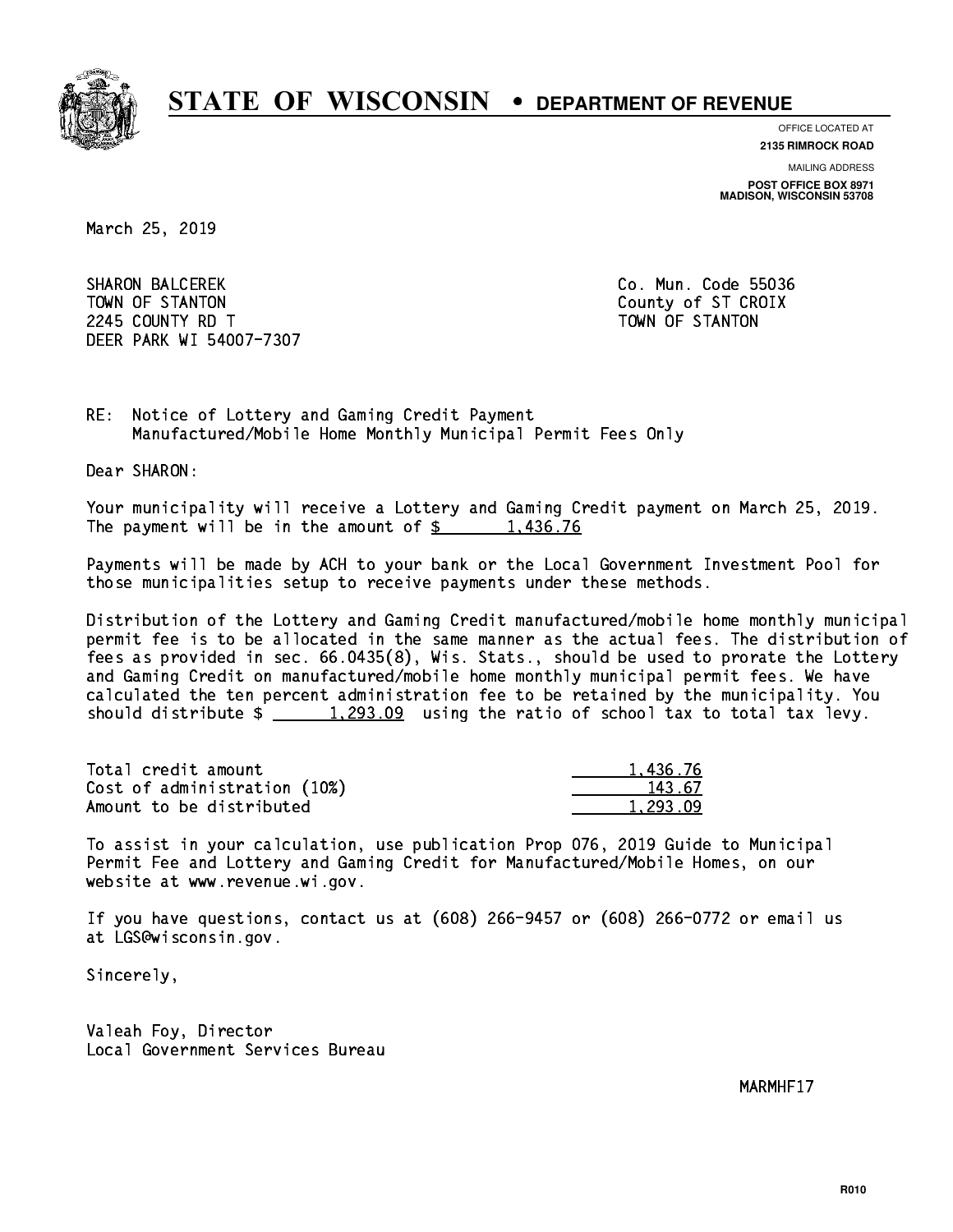

**OFFICE LOCATED AT**

**2135 RIMROCK ROAD**

**MAILING ADDRESS POST OFFICE BOX 8971 MADISON, WISCONSIN 53708**

March 25, 2019

 MICHAEL BURKE Co. Mun. Code 55038 TOWN OF STAR PRAIRIE **COUNTY COUNTY OF STAR PRAIRIE** 2118 COOK DRIVE TOWN OF STAR PRAIRIE SOMERSET WI 54025-7551

RE: Notice of Lottery and Gaming Credit Payment Manufactured/Mobile Home Monthly Municipal Permit Fees Only

Dear MICHAEL:

 Your municipality will receive a Lottery and Gaming Credit payment on March 25, 2019. The payment will be in the amount of  $\frac{2}{3}$  11,961.38

 Payments will be made by ACH to your bank or the Local Government Investment Pool for those municipalities setup to receive payments under these methods.

 Distribution of the Lottery and Gaming Credit manufactured/mobile home monthly municipal permit fee is to be allocated in the same manner as the actual fees. The distribution of fees as provided in sec. 66.0435(8), Wis. Stats., should be used to prorate the Lottery and Gaming Credit on manufactured/mobile home monthly municipal permit fees. We have calculated the ten percent administration fee to be retained by the municipality. You should distribute  $\frac{10,765.25}{2}$  using the ratio of school tax to total tax levy.

| Total credit amount          | 11,961.38 |
|------------------------------|-----------|
| Cost of administration (10%) | 1.196.13  |
| Amount to be distributed     | 10.765.25 |

 To assist in your calculation, use publication Prop 076, 2019 Guide to Municipal Permit Fee and Lottery and Gaming Credit for Manufactured/Mobile Homes, on our website at www.revenue.wi.gov.

 If you have questions, contact us at (608) 266-9457 or (608) 266-0772 or email us at LGS@wisconsin.gov.

Sincerely,

 Valeah Foy, Director Local Government Services Bureau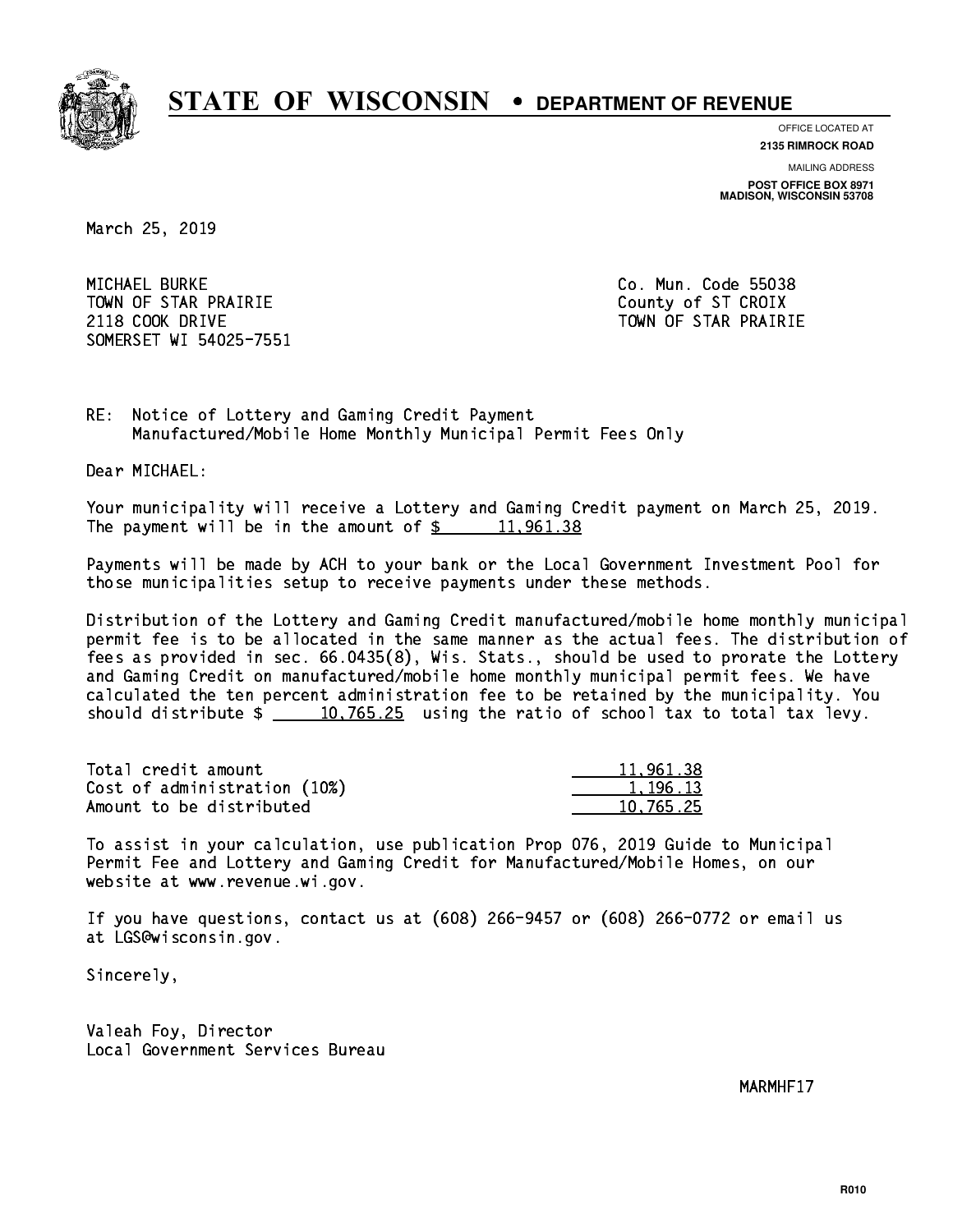

**OFFICE LOCATED AT**

**2135 RIMROCK ROAD**

**MAILING ADDRESS POST OFFICE BOX 8971 MADISON, WISCONSIN 53708**

March 25, 2019

 JENNIFER CLARK Co. Mun. Code 55040 TOWN OF TROY County of ST CROIX 654 GLOVER RD TOWN OF TROY HUDSON WI 54016-8201

RE: Notice of Lottery and Gaming Credit Payment Manufactured/Mobile Home Monthly Municipal Permit Fees Only

Dear JENNIFER:

 Your municipality will receive a Lottery and Gaming Credit payment on March 25, 2019. The payment will be in the amount of  $\frac{2}{3}$  4,624.40

 Payments will be made by ACH to your bank or the Local Government Investment Pool for those municipalities setup to receive payments under these methods.

 Distribution of the Lottery and Gaming Credit manufactured/mobile home monthly municipal permit fee is to be allocated in the same manner as the actual fees. The distribution of fees as provided in sec. 66.0435(8), Wis. Stats., should be used to prorate the Lottery and Gaming Credit on manufactured/mobile home monthly municipal permit fees. We have calculated the ten percent administration fee to be retained by the municipality. You should distribute  $\frac{4.161.96}{2}$  using the ratio of school tax to total tax levy.

| Total credit amount          | 4.624.40 |
|------------------------------|----------|
| Cost of administration (10%) | 462.44   |
| Amount to be distributed     | 4.161.96 |

 To assist in your calculation, use publication Prop 076, 2019 Guide to Municipal Permit Fee and Lottery and Gaming Credit for Manufactured/Mobile Homes, on our website at www.revenue.wi.gov.

 If you have questions, contact us at (608) 266-9457 or (608) 266-0772 or email us at LGS@wisconsin.gov.

Sincerely,

 Valeah Foy, Director Local Government Services Bureau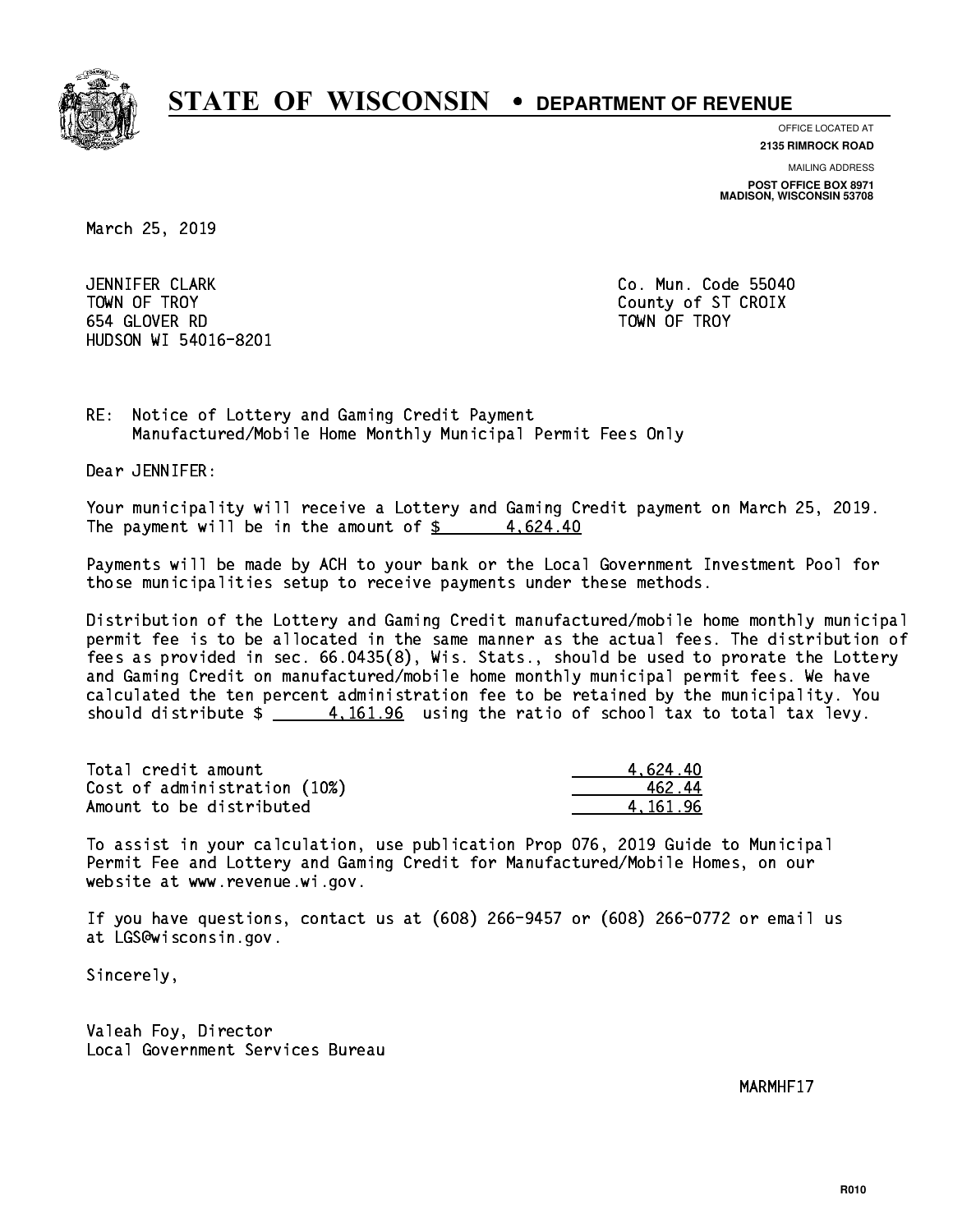

**OFFICE LOCATED AT 2135 RIMROCK ROAD**

**MAILING ADDRESS POST OFFICE BOX 8971 MADISON, WISCONSIN 53708**

March 25, 2019

TRACY CARLSON VILLAGE OF BALDWIN COUNTY COUNTY OF ST CROIX PO BOX 97 BALDWIN WI 54002-0097

Co. Mun. Code 55106 VILLAGE OF BALDWIN

RE: Notice of Lottery and Gaming Credit Payment Manufactured/Mobile Home Monthly Municipal Permit Fees Only

Dear TRACY:

 Your municipality will receive a Lottery and Gaming Credit payment on March 25, 2019. The payment will be in the amount of  $\frac{2}{3}$  4,860.84

 Payments will be made by ACH to your bank or the Local Government Investment Pool for those municipalities setup to receive payments under these methods.

 Distribution of the Lottery and Gaming Credit manufactured/mobile home monthly municipal permit fee is to be allocated in the same manner as the actual fees. The distribution of fees as provided in sec. 66.0435(8), Wis. Stats., should be used to prorate the Lottery and Gaming Credit on manufactured/mobile home monthly municipal permit fees. We have calculated the ten percent administration fee to be retained by the municipality. You should distribute  $\frac{4}{374.76}$  using the ratio of school tax to total tax levy.

| Total credit amount          | 4.860.84 |
|------------------------------|----------|
| Cost of administration (10%) | 486.08   |
| Amount to be distributed     | 4.374.76 |

 To assist in your calculation, use publication Prop 076, 2019 Guide to Municipal Permit Fee and Lottery and Gaming Credit for Manufactured/Mobile Homes, on our website at www.revenue.wi.gov.

 If you have questions, contact us at (608) 266-9457 or (608) 266-0772 or email us at LGS@wisconsin.gov.

Sincerely,

 Valeah Foy, Director Local Government Services Bureau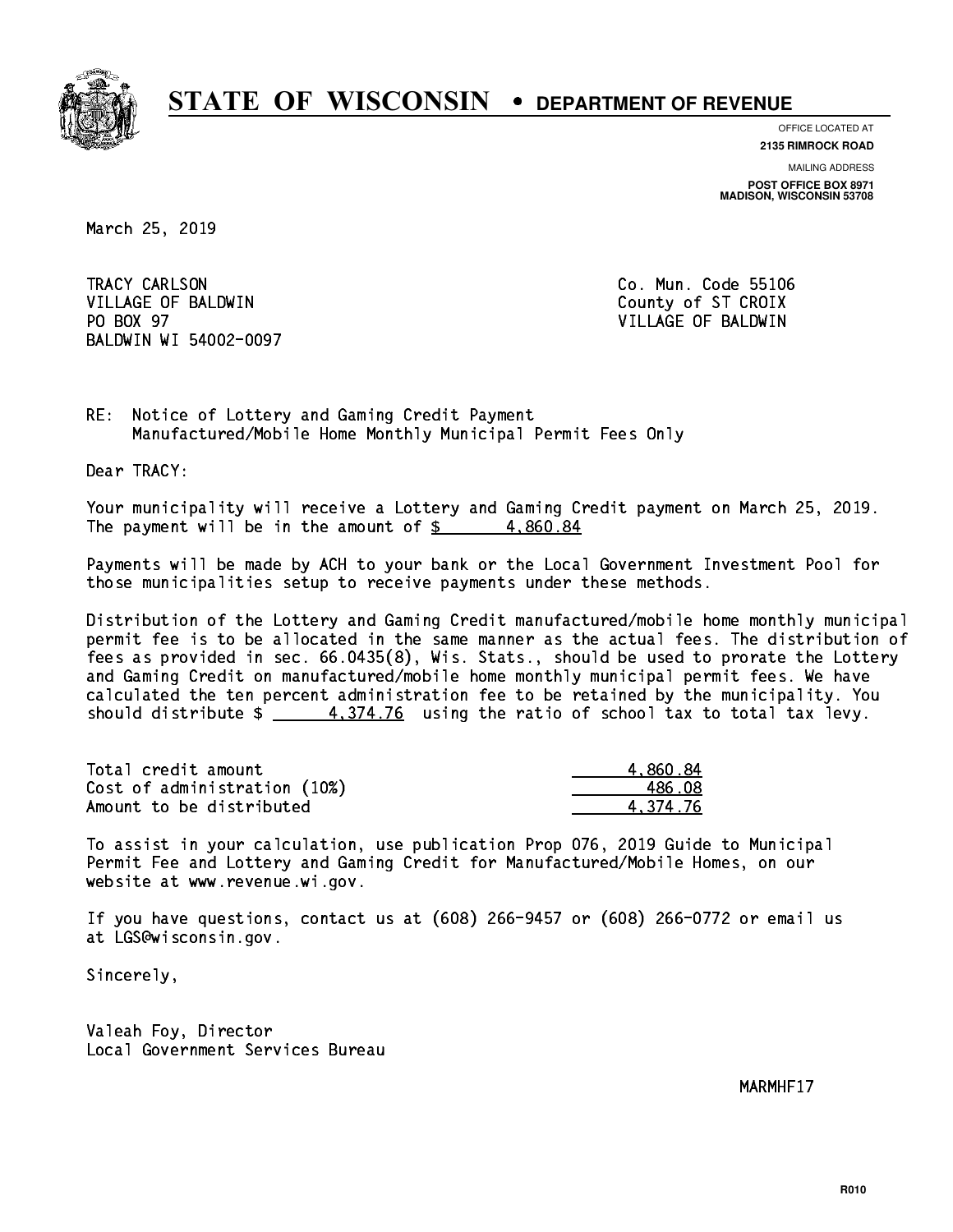

**OFFICE LOCATED AT 2135 RIMROCK ROAD**

**MAILING ADDRESS POST OFFICE BOX 8971 MADISON, WISCONSIN 53708**

March 25, 2019

SANDI HAZER SANDI HAZER CO. MUN. CO. MUN. CO. MUN. CO. MUN. CO. MUN. CO. MUN. CO. MUN. CO. MUN. CO. MUN. CO. MUN. CO. MUN. VILLAGE OF HAMMOND County of ST CROIX PO BOX 337 VILLAGE OF HAMMOND HAMMOND WI 54015-0337

RE: Notice of Lottery and Gaming Credit Payment Manufactured/Mobile Home Monthly Municipal Permit Fees Only

Dear SANDI:

 Your municipality will receive a Lottery and Gaming Credit payment on March 25, 2019. The payment will be in the amount of  $\frac{2}{3}$  2,739.36

 Payments will be made by ACH to your bank or the Local Government Investment Pool for those municipalities setup to receive payments under these methods.

 Distribution of the Lottery and Gaming Credit manufactured/mobile home monthly municipal permit fee is to be allocated in the same manner as the actual fees. The distribution of fees as provided in sec. 66.0435(8), Wis. Stats., should be used to prorate the Lottery and Gaming Credit on manufactured/mobile home monthly municipal permit fees. We have calculated the ten percent administration fee to be retained by the municipality. You should distribute  $\frac{2.465.43}{2.465.43}$  using the ratio of school tax to total tax levy.

| Total credit amount          | 2.739.36 |
|------------------------------|----------|
| Cost of administration (10%) | 273.93   |
| Amount to be distributed     | 2.465.43 |

 To assist in your calculation, use publication Prop 076, 2019 Guide to Municipal Permit Fee and Lottery and Gaming Credit for Manufactured/Mobile Homes, on our website at www.revenue.wi.gov.

 If you have questions, contact us at (608) 266-9457 or (608) 266-0772 or email us at LGS@wisconsin.gov.

Sincerely,

 Valeah Foy, Director Local Government Services Bureau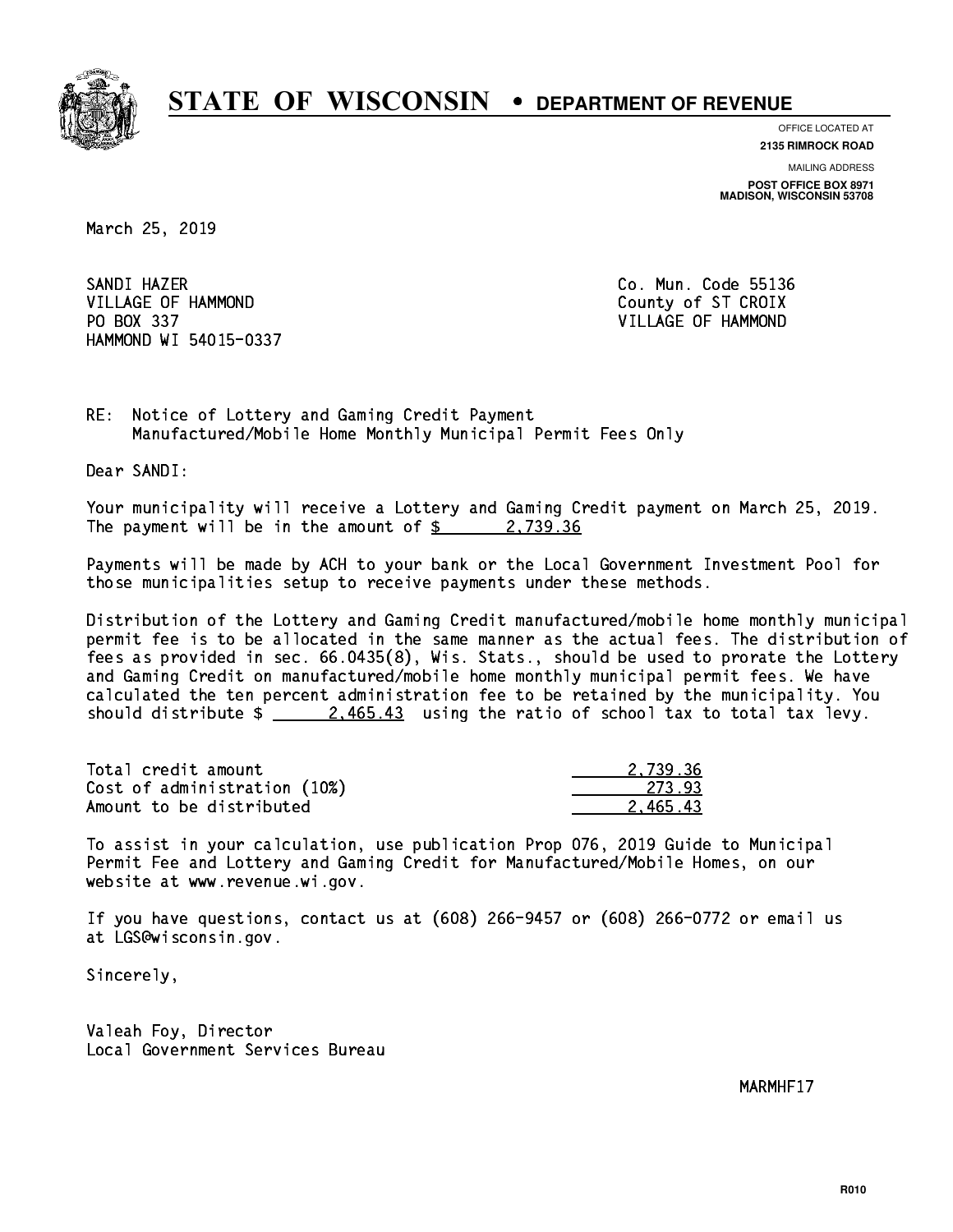

**OFFICE LOCATED AT**

**2135 RIMROCK ROAD**

**MAILING ADDRESS POST OFFICE BOX 8971 MADISON, WISCONSIN 53708**

March 25, 2019

NATHAN TROESTER **Co. Mun. Code 55161** VILLAGE OF NORTH HUDSON COUNTY OF ST CROIX HUDSON WI 54016-1166

400 7TH STREET N VILLAGE OF NORTH HUDSON

RE: Notice of Lottery and Gaming Credit Payment Manufactured/Mobile Home Monthly Municipal Permit Fees Only

Dear NATHAN:

 Your municipality will receive a Lottery and Gaming Credit payment on March 25, 2019. The payment will be in the amount of  $$ 303.96$ 

 Payments will be made by ACH to your bank or the Local Government Investment Pool for those municipalities setup to receive payments under these methods.

 Distribution of the Lottery and Gaming Credit manufactured/mobile home monthly municipal permit fee is to be allocated in the same manner as the actual fees. The distribution of fees as provided in sec. 66.0435(8), Wis. Stats., should be used to prorate the Lottery and Gaming Credit on manufactured/mobile home monthly municipal permit fees. We have calculated the ten percent administration fee to be retained by the municipality. You should distribute  $\frac{273.57}{273.57}$  using the ratio of school tax to total tax levy.

Total credit amount Cost of administration (10%) Amount to be distributed

 To assist in your calculation, use publication Prop 076, 2019 Guide to Municipal Permit Fee and Lottery and Gaming Credit for Manufactured/Mobile Homes, on our website at www.revenue.wi.gov.

 If you have questions, contact us at (608) 266-9457 or (608) 266-0772 or email us at LGS@wisconsin.gov.

Sincerely,

 Valeah Foy, Director Local Government Services Bureau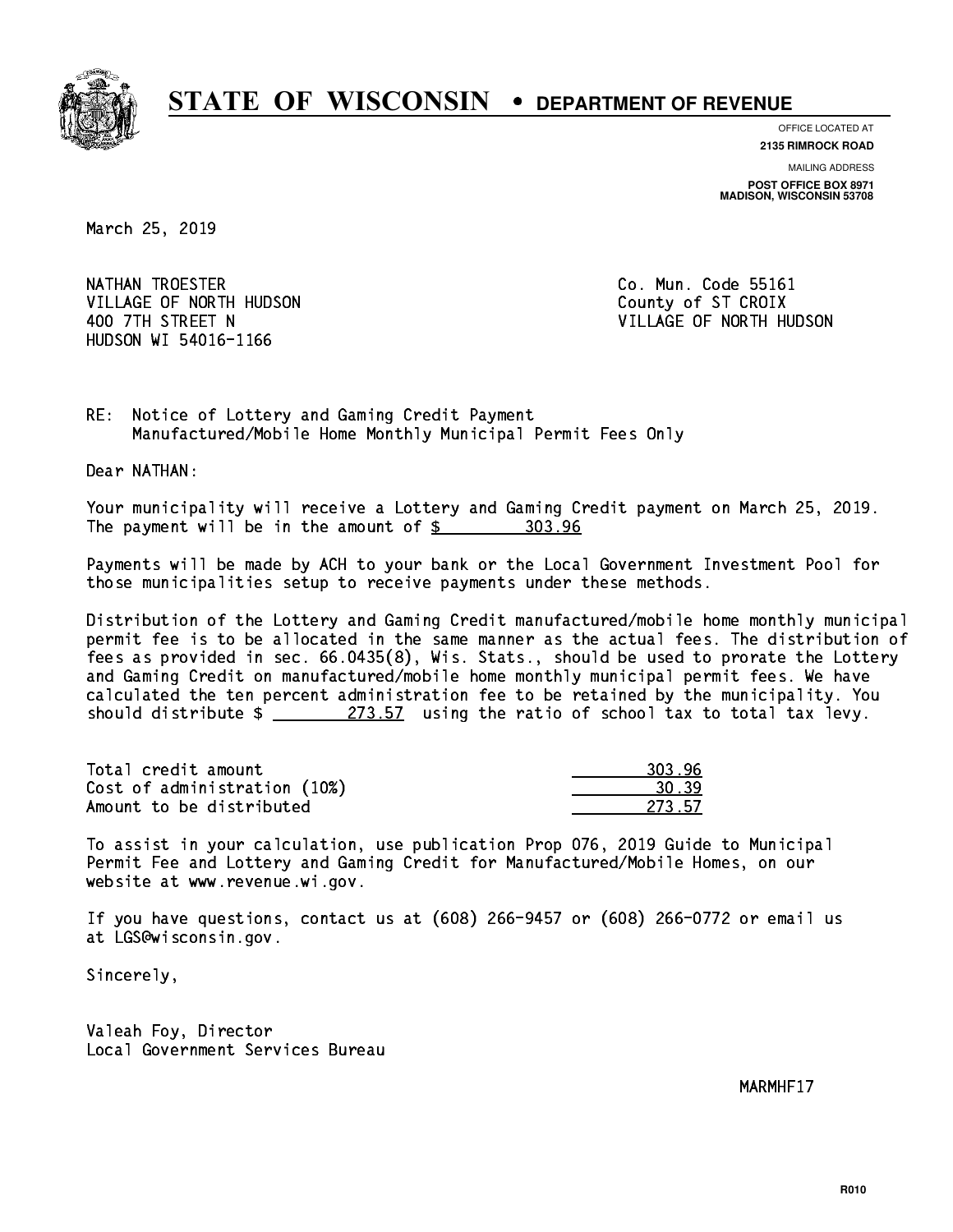

**OFFICE LOCATED AT 2135 RIMROCK ROAD**

**MAILING ADDRESS POST OFFICE BOX 8971 MADISON, WISCONSIN 53708**

March 25, 2019

**MEGAN DULL** VILLAGE OF ROBERTS COUNTY OF ST CROIX 107 E MAPLE ST VILLAGE OF ROBERTS ROBERTS WI 54023-9703

Co. Mun. Code 55176

RE: Notice of Lottery and Gaming Credit Payment Manufactured/Mobile Home Monthly Municipal Permit Fees Only

Dear MEGAN:

 Your municipality will receive a Lottery and Gaming Credit payment on March 25, 2019. The payment will be in the amount of  $\frac{2}{3}$  3,957.88

 Payments will be made by ACH to your bank or the Local Government Investment Pool for those municipalities setup to receive payments under these methods.

 Distribution of the Lottery and Gaming Credit manufactured/mobile home monthly municipal permit fee is to be allocated in the same manner as the actual fees. The distribution of fees as provided in sec. 66.0435(8), Wis. Stats., should be used to prorate the Lottery and Gaming Credit on manufactured/mobile home monthly municipal permit fees. We have calculated the ten percent administration fee to be retained by the municipality. You should distribute  $\frac{2}{1}$   $\frac{3.562.10}{10}$  using the ratio of school tax to total tax levy.

| Total credit amount          | 3.957.88 |
|------------------------------|----------|
| Cost of administration (10%) | 395.78   |
| Amount to be distributed     | 3.562.10 |

 To assist in your calculation, use publication Prop 076, 2019 Guide to Municipal Permit Fee and Lottery and Gaming Credit for Manufactured/Mobile Homes, on our website at www.revenue.wi.gov.

 If you have questions, contact us at (608) 266-9457 or (608) 266-0772 or email us at LGS@wisconsin.gov.

Sincerely,

 Valeah Foy, Director Local Government Services Bureau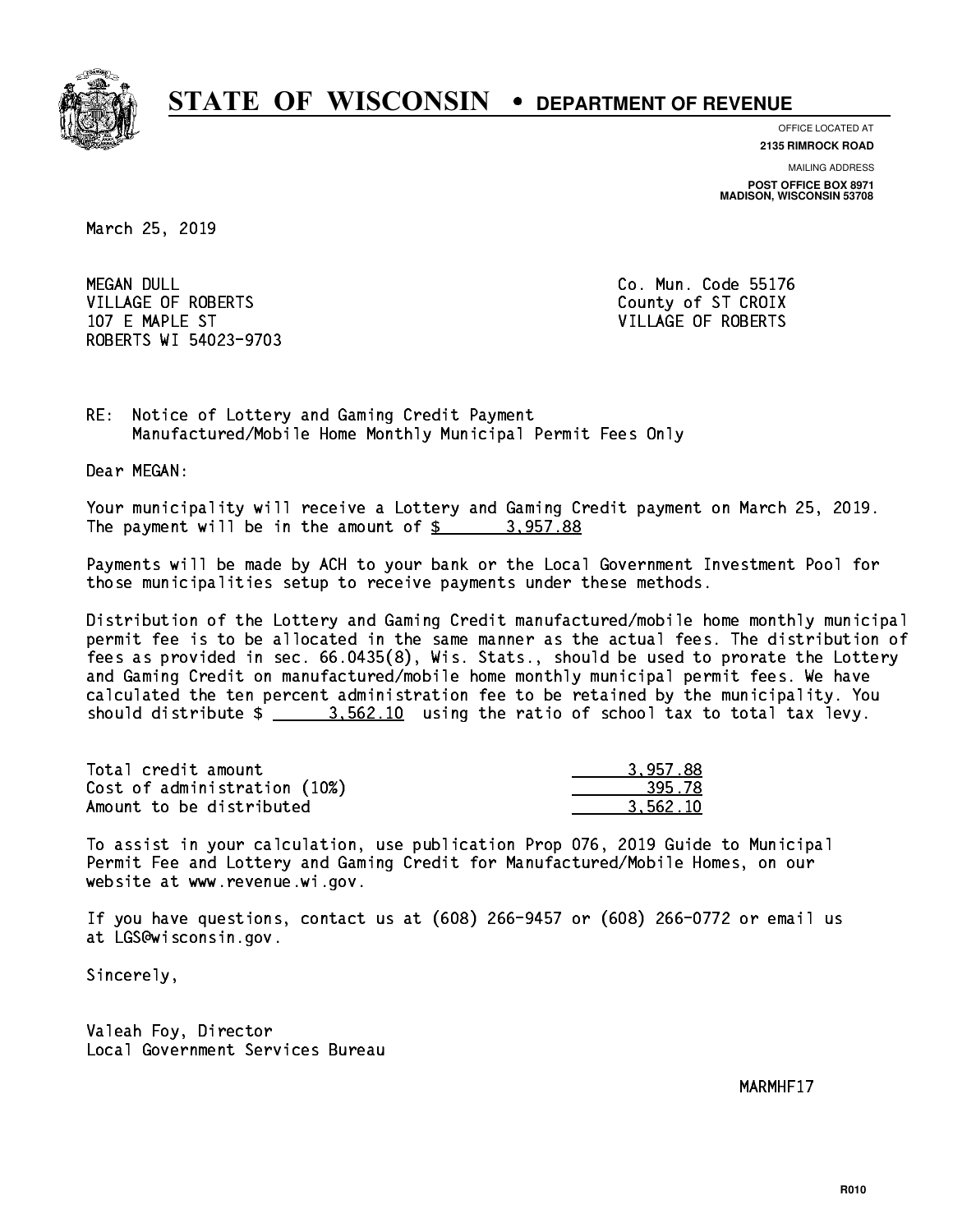

**OFFICE LOCATED AT**

**2135 RIMROCK ROAD**

**MAILING ADDRESS POST OFFICE BOX 8971 MADISON, WISCONSIN 53708**

March 25, 2019

JANET NELSON VILLAGE OF WOODVILLE COUNTY OF ST CROIX PO BOX 205 WOODVILLE WI 54028-0205

Co. Mun. Code 55192 VILLAGE OF WOODVILLE

RE: Notice of Lottery and Gaming Credit Payment Manufactured/Mobile Home Monthly Municipal Permit Fees Only

Dear JANET:

 Your municipality will receive a Lottery and Gaming Credit payment on March 25, 2019. The payment will be in the amount of  $\frac{2}{3}$  4,790.28

 Payments will be made by ACH to your bank or the Local Government Investment Pool for those municipalities setup to receive payments under these methods.

 Distribution of the Lottery and Gaming Credit manufactured/mobile home monthly municipal permit fee is to be allocated in the same manner as the actual fees. The distribution of fees as provided in sec. 66.0435(8), Wis. Stats., should be used to prorate the Lottery and Gaming Credit on manufactured/mobile home monthly municipal permit fees. We have calculated the ten percent administration fee to be retained by the municipality. You should distribute  $\frac{4,311.26}{2}$  using the ratio of school tax to total tax levy.

| Total credit amount          | 4.790.28 |
|------------------------------|----------|
| Cost of administration (10%) | 479 N2   |
| Amount to be distributed     | 4.311.26 |

 To assist in your calculation, use publication Prop 076, 2019 Guide to Municipal Permit Fee and Lottery and Gaming Credit for Manufactured/Mobile Homes, on our website at www.revenue.wi.gov.

 If you have questions, contact us at (608) 266-9457 or (608) 266-0772 or email us at LGS@wisconsin.gov.

Sincerely,

 Valeah Foy, Director Local Government Services Bureau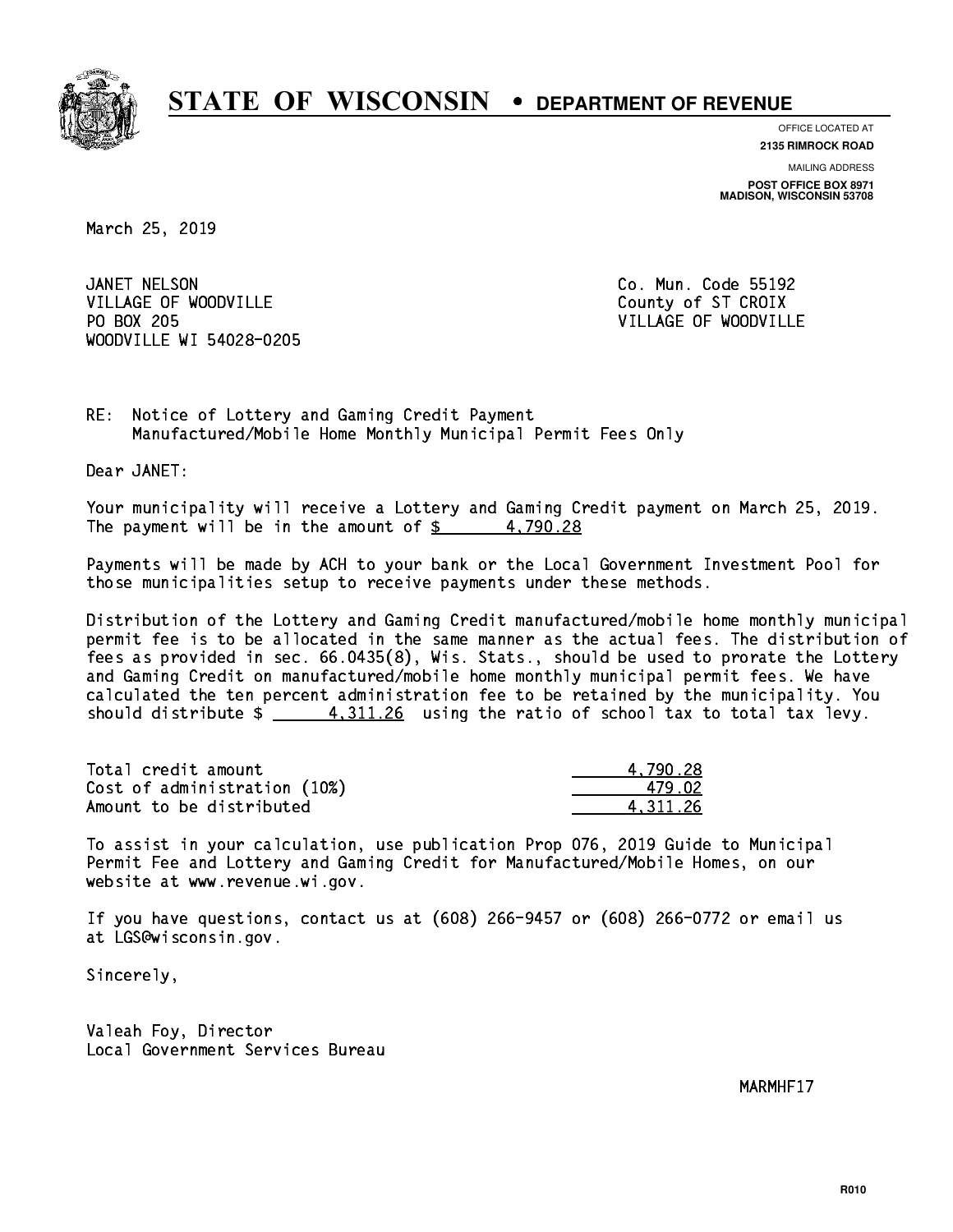

**OFFICE LOCATED AT**

**2135 RIMROCK ROAD**

**MAILING ADDRESS POST OFFICE BOX 8971 MADISON, WISCONSIN 53708**

March 25, 2019

SHARI ROSENOW CITY OF GLENWOOD CITY COUNTY COUNTY COUNTY OF ST CROIX PO BOX 368 GLENWOOD CITY WI 54013-0368

Co. Mun. Code 55231 CITY OF GLENWOOD CITY

RE: Notice of Lottery and Gaming Credit Payment Manufactured/Mobile Home Monthly Municipal Permit Fees Only

Dear SHARI:

 Your municipality will receive a Lottery and Gaming Credit payment on March 25, 2019. The payment will be in the amount of  $\frac{2}{3}$  3,096.42

 Payments will be made by ACH to your bank or the Local Government Investment Pool for those municipalities setup to receive payments under these methods.

 Distribution of the Lottery and Gaming Credit manufactured/mobile home monthly municipal permit fee is to be allocated in the same manner as the actual fees. The distribution of fees as provided in sec. 66.0435(8), Wis. Stats., should be used to prorate the Lottery and Gaming Credit on manufactured/mobile home monthly municipal permit fees. We have calculated the ten percent administration fee to be retained by the municipality. You should distribute  $\frac{2.786.78}{2.786.78}$  using the ratio of school tax to total tax levy.

| Total credit amount          | 3.096.42 |
|------------------------------|----------|
| Cost of administration (10%) | 309.64   |
| Amount to be distributed     | 2.786.78 |

 To assist in your calculation, use publication Prop 076, 2019 Guide to Municipal Permit Fee and Lottery and Gaming Credit for Manufactured/Mobile Homes, on our website at www.revenue.wi.gov.

 If you have questions, contact us at (608) 266-9457 or (608) 266-0772 or email us at LGS@wisconsin.gov.

Sincerely,

 Valeah Foy, Director Local Government Services Bureau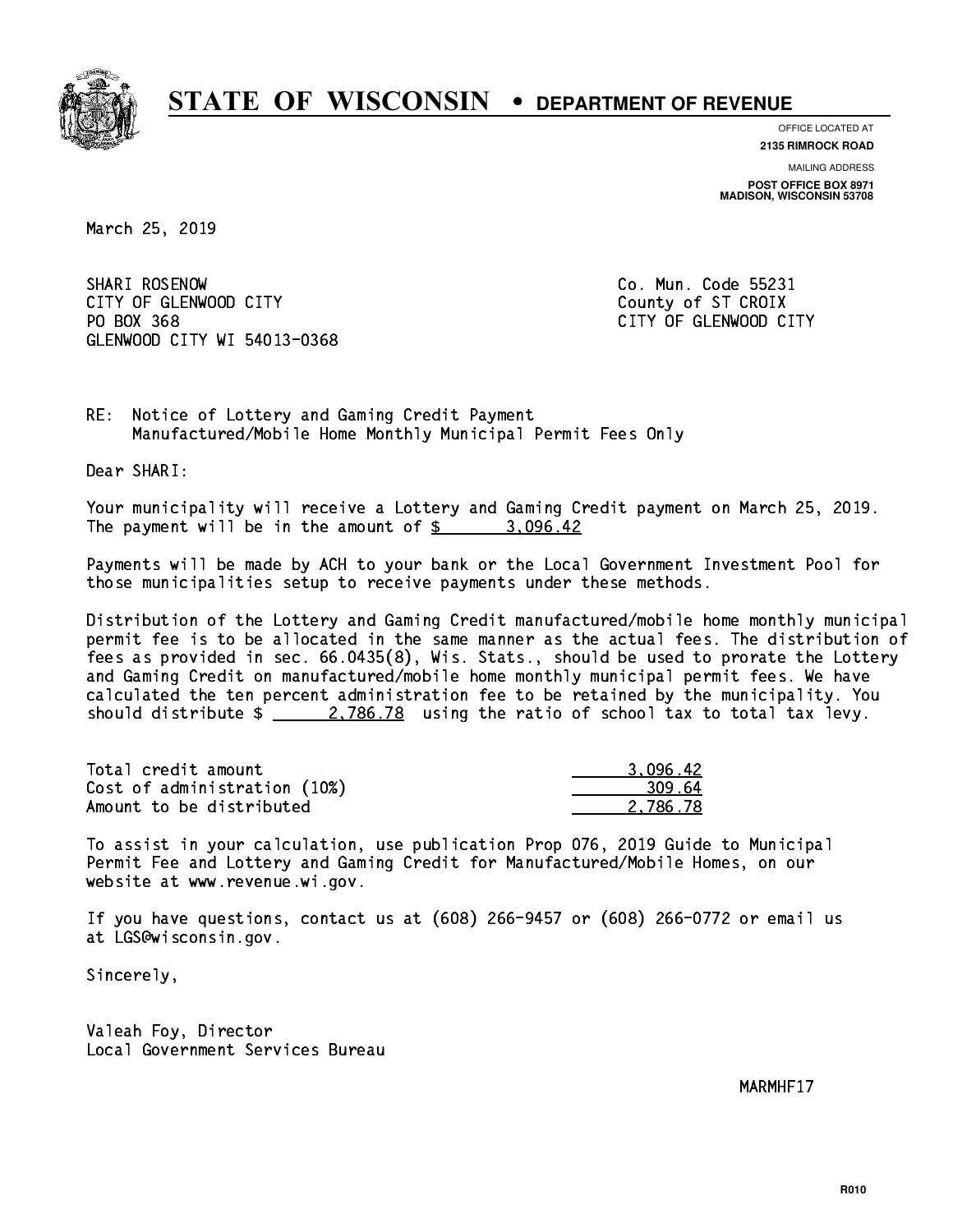

**OFFICE LOCATED AT**

**2135 RIMROCK ROAD**

**MAILING ADDRESS POST OFFICE BOX 8971 MADISON, WISCONSIN 53708**

March 25, 2019

 BEV LANGENBACK Co. Mun. Code 55261 CITY OF NEW RICHMOND COUNTY OF ST CROIX 156 EAST FIRST STREET CITY OF NEW RICHMOND NEW RICHMOND WI 54017-1802

RE: Notice of Lottery and Gaming Credit Payment Manufactured/Mobile Home Monthly Municipal Permit Fees Only

Dear BEV:

 Your municipality will receive a Lottery and Gaming Credit payment on March 25, 2019. The payment will be in the amount of  $\frac{2}{3}$  2,032.38

 Payments will be made by ACH to your bank or the Local Government Investment Pool for those municipalities setup to receive payments under these methods.

 Distribution of the Lottery and Gaming Credit manufactured/mobile home monthly municipal permit fee is to be allocated in the same manner as the actual fees. The distribution of fees as provided in sec. 66.0435(8), Wis. Stats., should be used to prorate the Lottery and Gaming Credit on manufactured/mobile home monthly municipal permit fees. We have calculated the ten percent administration fee to be retained by the municipality. You should distribute  $\frac{1.829.15}{1.829.15}$  using the ratio of school tax to total tax levy.

| Total credit amount          | 2.032.38 |
|------------------------------|----------|
| Cost of administration (10%) | 203.23   |
| Amount to be distributed     | 1.829.15 |

 To assist in your calculation, use publication Prop 076, 2019 Guide to Municipal Permit Fee and Lottery and Gaming Credit for Manufactured/Mobile Homes, on our website at www.revenue.wi.gov.

 If you have questions, contact us at (608) 266-9457 or (608) 266-0772 or email us at LGS@wisconsin.gov.

Sincerely,

 Valeah Foy, Director Local Government Services Bureau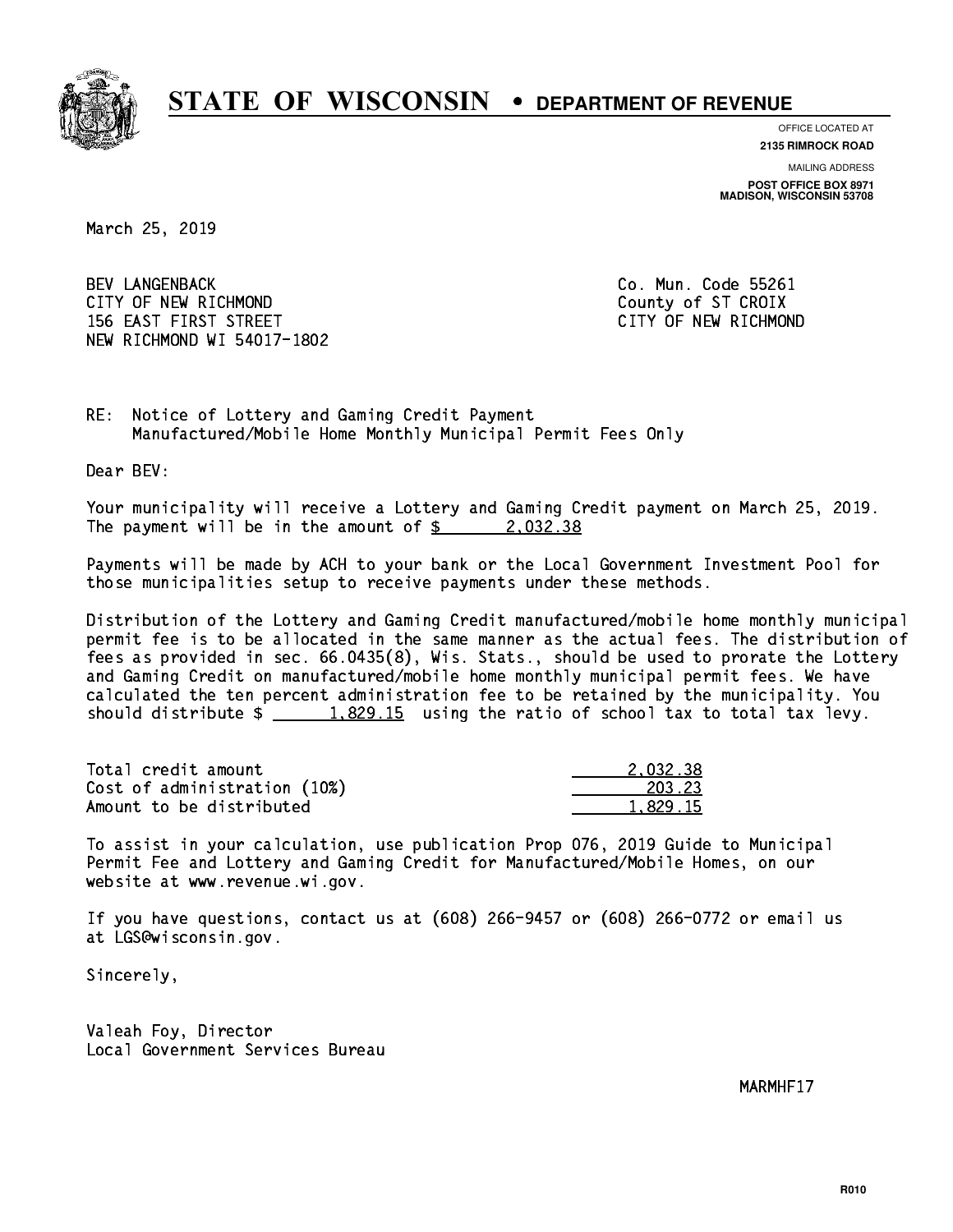

**OFFICE LOCATED AT 2135 RIMROCK ROAD**

**MAILING ADDRESS**

**POST OFFICE BOX 8971 MADISON, WISCONSIN 53708**

March 25, 2019

**BARBARA A TERRY** TOWN OF BARABOO **County of SAUK**  101 CEDAR STREET TOWN OF BARABOO BARABOO WI 53913-1182

Co. Mun. Code 56002

RE: Notice of Lottery and Gaming Credit Payment Manufactured/Mobile Home Monthly Municipal Permit Fees Only

Dear BARBARA:

 Your municipality will receive a Lottery and Gaming Credit payment on March 25, 2019. The payment will be in the amount of  $\frac{2}{3}$  461.76

 Payments will be made by ACH to your bank or the Local Government Investment Pool for those municipalities setup to receive payments under these methods.

 Distribution of the Lottery and Gaming Credit manufactured/mobile home monthly municipal permit fee is to be allocated in the same manner as the actual fees. The distribution of fees as provided in sec. 66.0435(8), Wis. Stats., should be used to prorate the Lottery and Gaming Credit on manufactured/mobile home monthly municipal permit fees. We have calculated the ten percent administration fee to be retained by the municipality. You should distribute  $\frac{415.59}{2}$  using the ratio of school tax to total tax levy.

Total credit amount Cost of administration (10%) Amount to be distributed

| 461.76 |
|--------|
| i. 17  |
| 5.59   |

 To assist in your calculation, use publication Prop 076, 2019 Guide to Municipal Permit Fee and Lottery and Gaming Credit for Manufactured/Mobile Homes, on our website at www.revenue.wi.gov.

 If you have questions, contact us at (608) 266-9457 or (608) 266-0772 or email us at LGS@wisconsin.gov.

Sincerely,

 Valeah Foy, Director Local Government Services Bureau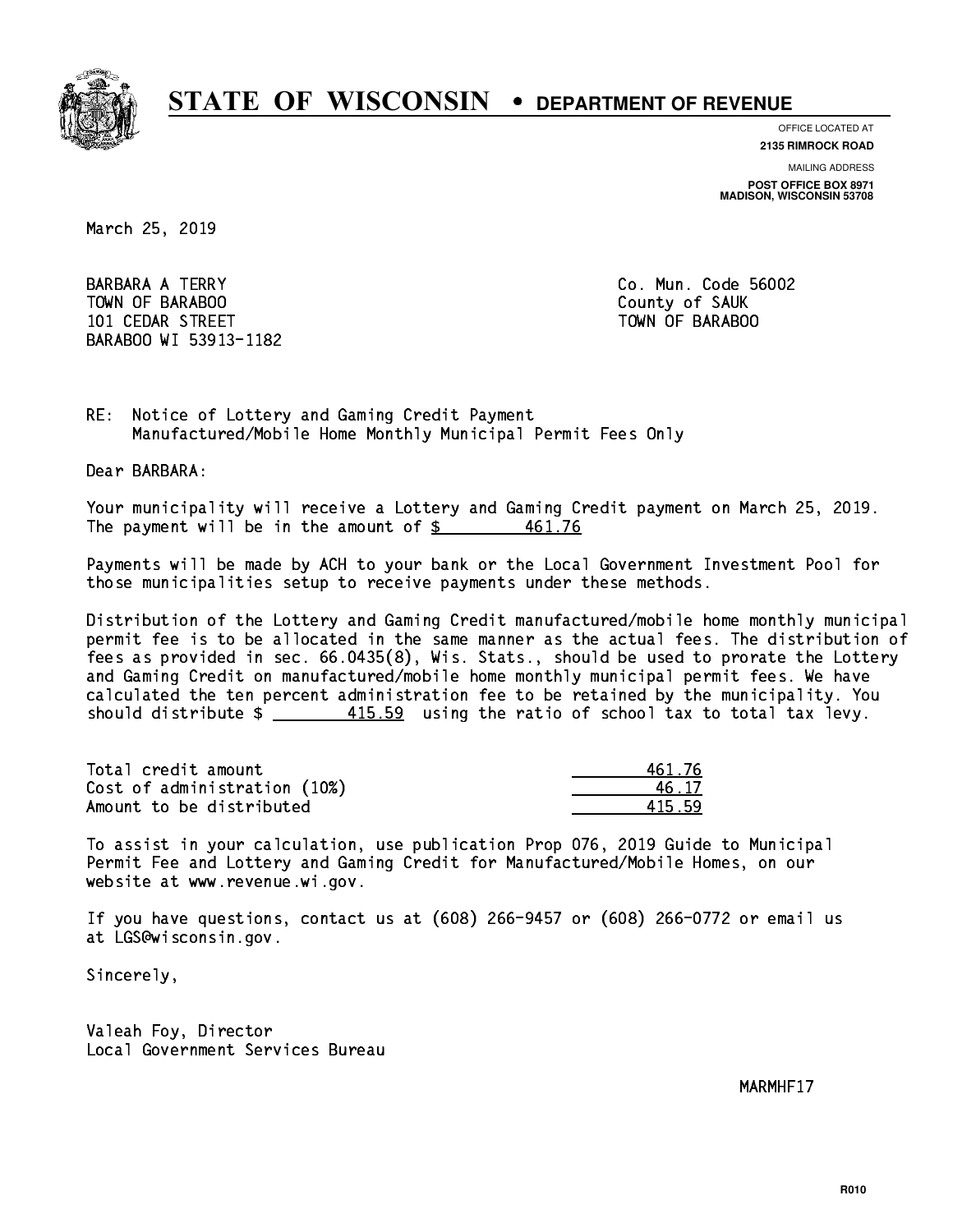

**OFFICE LOCATED AT 2135 RIMROCK ROAD**

**MAILING ADDRESS POST OFFICE BOX 8971 MADISON, WISCONSIN 53708**

March 25, 2019

 MARY GRIFFIN Co. Mun. Code 56006 TOWN OF DELLONA County of SAUK E8062 HWY H TOWN OF DELLONA LYNDON STATION WI 53944

RE: Notice of Lottery and Gaming Credit Payment Manufactured/Mobile Home Monthly Municipal Permit Fees Only

Dear MARY:

 Your municipality will receive a Lottery and Gaming Credit payment on March 25, 2019. The payment will be in the amount of  $\frac{2}{3}$  4,071.84

 Payments will be made by ACH to your bank or the Local Government Investment Pool for those municipalities setup to receive payments under these methods.

 Distribution of the Lottery and Gaming Credit manufactured/mobile home monthly municipal permit fee is to be allocated in the same manner as the actual fees. The distribution of fees as provided in sec. 66.0435(8), Wis. Stats., should be used to prorate the Lottery and Gaming Credit on manufactured/mobile home monthly municipal permit fees. We have calculated the ten percent administration fee to be retained by the municipality. You should distribute \$ 3,664.66 using the ratio of school tax to total tax levy. \_\_\_\_\_\_\_\_\_\_\_\_\_\_

| Total credit amount          | 4.071.84 |
|------------------------------|----------|
| Cost of administration (10%) | 407 18   |
| Amount to be distributed     | 3.664.66 |

 To assist in your calculation, use publication Prop 076, 2019 Guide to Municipal Permit Fee and Lottery and Gaming Credit for Manufactured/Mobile Homes, on our website at www.revenue.wi.gov.

 If you have questions, contact us at (608) 266-9457 or (608) 266-0772 or email us at LGS@wisconsin.gov.

Sincerely,

 Valeah Foy, Director Local Government Services Bureau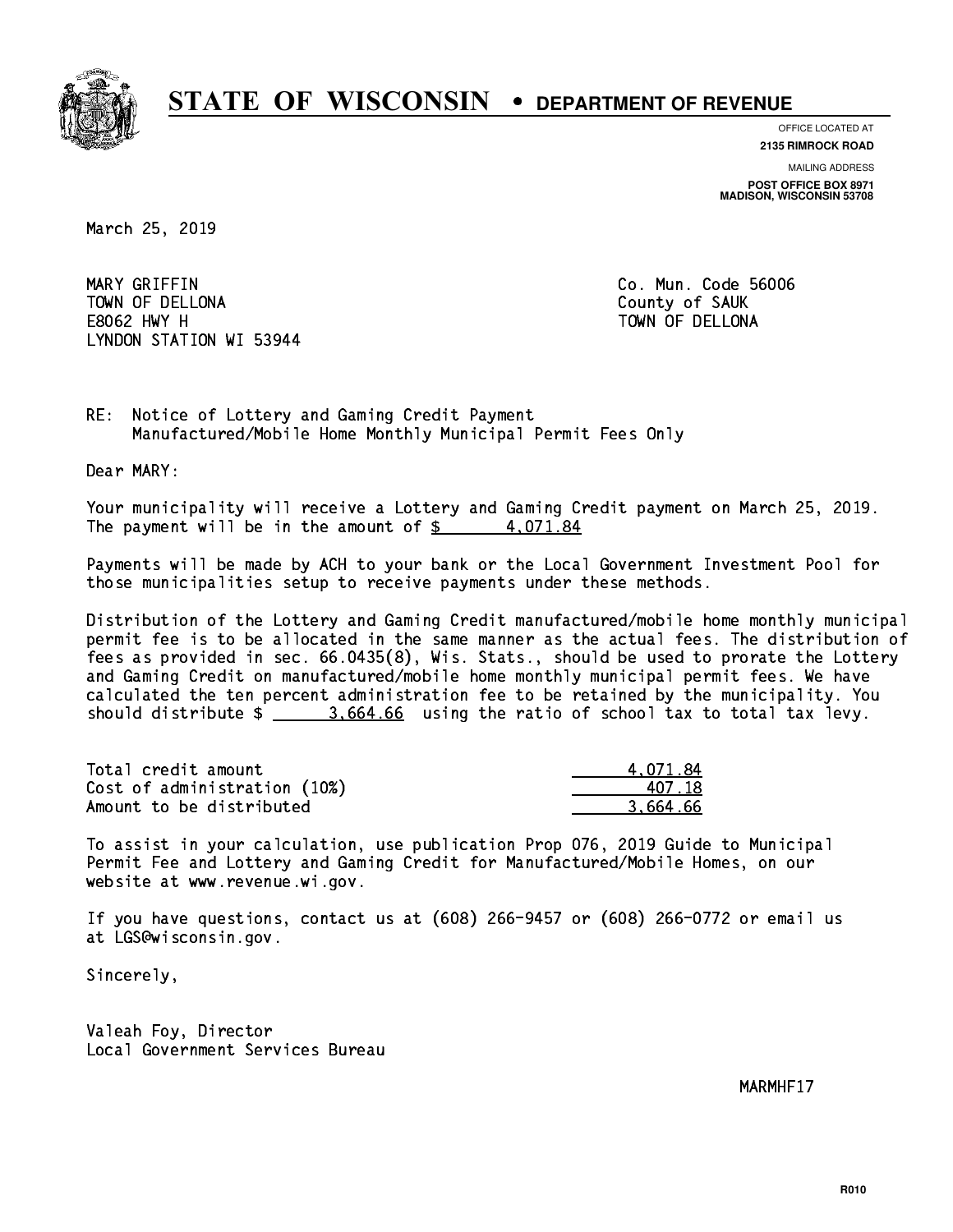

**OFFICE LOCATED AT 2135 RIMROCK ROAD**

**MAILING ADDRESS**

**POST OFFICE BOX 8971 MADISON, WISCONSIN 53708**

March 25, 2019

 DEBORAH L KOWALKE Co. Mun. Code 56008 TOWN OF DELTON County of SAUK PO BOX 148 PO BOX 148 TOWN OF DELTON LAKE DELTON WI 53940-0148

RE: Notice of Lottery and Gaming Credit Payment Manufactured/Mobile Home Monthly Municipal Permit Fees Only

Dear DEBORAH:

 Your municipality will receive a Lottery and Gaming Credit payment on March 25, 2019. The payment will be in the amount of  $\frac{2}{3}$  7,927.44

 Payments will be made by ACH to your bank or the Local Government Investment Pool for those municipalities setup to receive payments under these methods.

 Distribution of the Lottery and Gaming Credit manufactured/mobile home monthly municipal permit fee is to be allocated in the same manner as the actual fees. The distribution of fees as provided in sec. 66.0435(8), Wis. Stats., should be used to prorate the Lottery and Gaming Credit on manufactured/mobile home monthly municipal permit fees. We have calculated the ten percent administration fee to be retained by the municipality. You should distribute  $\frac{2}{2}$   $\frac{7,134.70}{2}$  using the ratio of school tax to total tax levy.

| Total credit amount          | 7.927.44 |
|------------------------------|----------|
| Cost of administration (10%) | 792.74   |
| Amount to be distributed     | 7.134.70 |

 To assist in your calculation, use publication Prop 076, 2019 Guide to Municipal Permit Fee and Lottery and Gaming Credit for Manufactured/Mobile Homes, on our website at www.revenue.wi.gov.

 If you have questions, contact us at (608) 266-9457 or (608) 266-0772 or email us at LGS@wisconsin.gov.

Sincerely,

 Valeah Foy, Director Local Government Services Bureau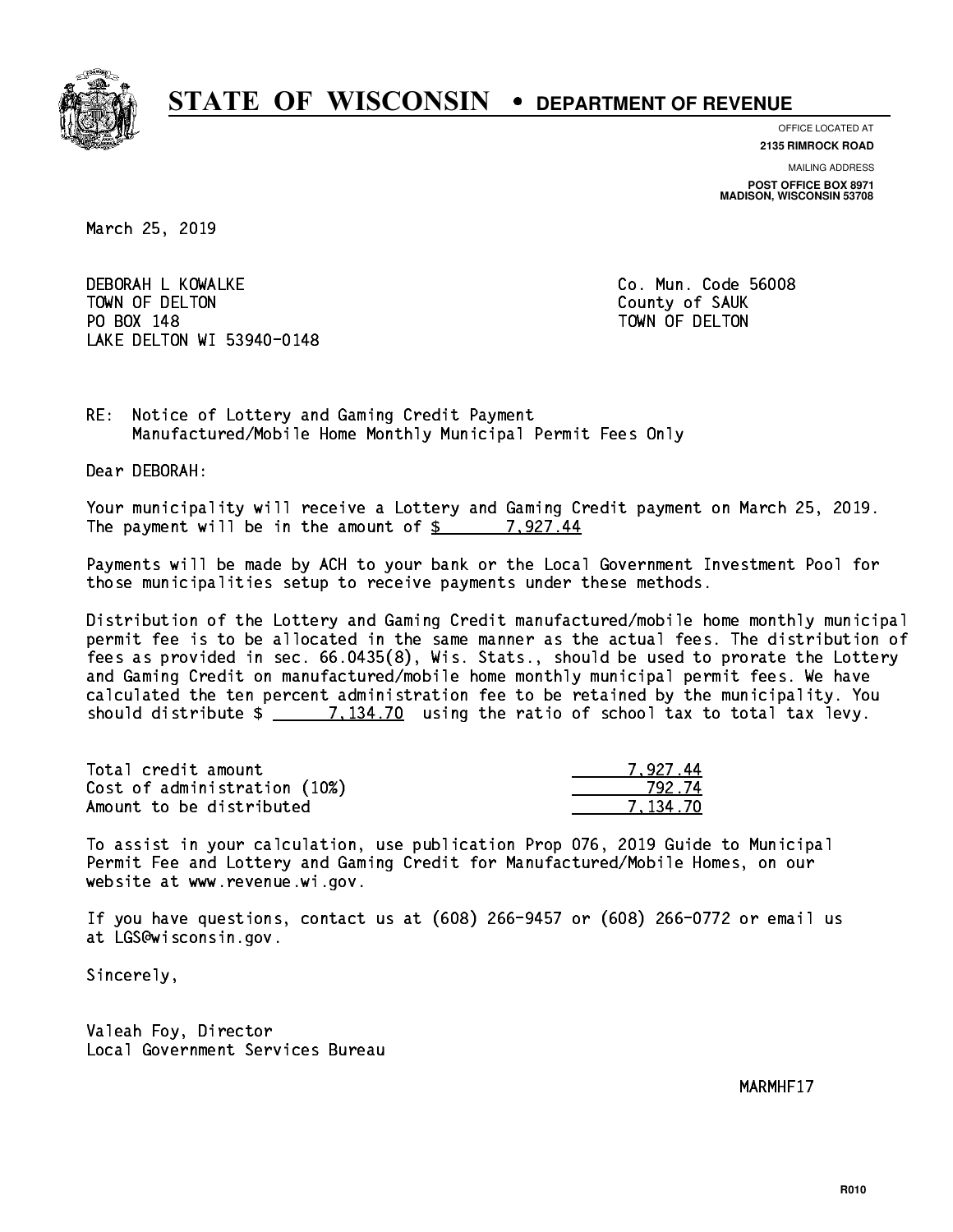

**OFFICE LOCATED AT**

**2135 RIMROCK ROAD**

**MAILING ADDRESS POST OFFICE BOX 8971 MADISON, WISCONSIN 53708**

March 25, 2019

 MARILYN J ADAMS Co. Mun. Code 56012 TOWN OF FAIRFIELD County of SAUK E11938 SHADY LANE RD TOWN OF FAIRFIELD BARABOO WI 53913-9742

RE: Notice of Lottery and Gaming Credit Payment Manufactured/Mobile Home Monthly Municipal Permit Fees Only

Dear MARILYN:

 Your municipality will receive a Lottery and Gaming Credit payment on March 25, 2019. The payment will be in the amount of \$ 558.84 \_\_\_\_\_\_\_\_\_\_\_\_\_\_\_\_

 Payments will be made by ACH to your bank or the Local Government Investment Pool for those municipalities setup to receive payments under these methods.

 Distribution of the Lottery and Gaming Credit manufactured/mobile home monthly municipal permit fee is to be allocated in the same manner as the actual fees. The distribution of fees as provided in sec. 66.0435(8), Wis. Stats., should be used to prorate the Lottery and Gaming Credit on manufactured/mobile home monthly municipal permit fees. We have calculated the ten percent administration fee to be retained by the municipality. You should distribute  $\frac{2}{1}$   $\frac{502.96}{1000}$  using the ratio of school tax to total tax levy.

Total credit amount Cost of administration (10%) Amount to be distributed

| 558.84 |
|--------|
| 55.88  |
| 502.96 |

 To assist in your calculation, use publication Prop 076, 2019 Guide to Municipal Permit Fee and Lottery and Gaming Credit for Manufactured/Mobile Homes, on our website at www.revenue.wi.gov.

 If you have questions, contact us at (608) 266-9457 or (608) 266-0772 or email us at LGS@wisconsin.gov.

Sincerely,

 Valeah Foy, Director Local Government Services Bureau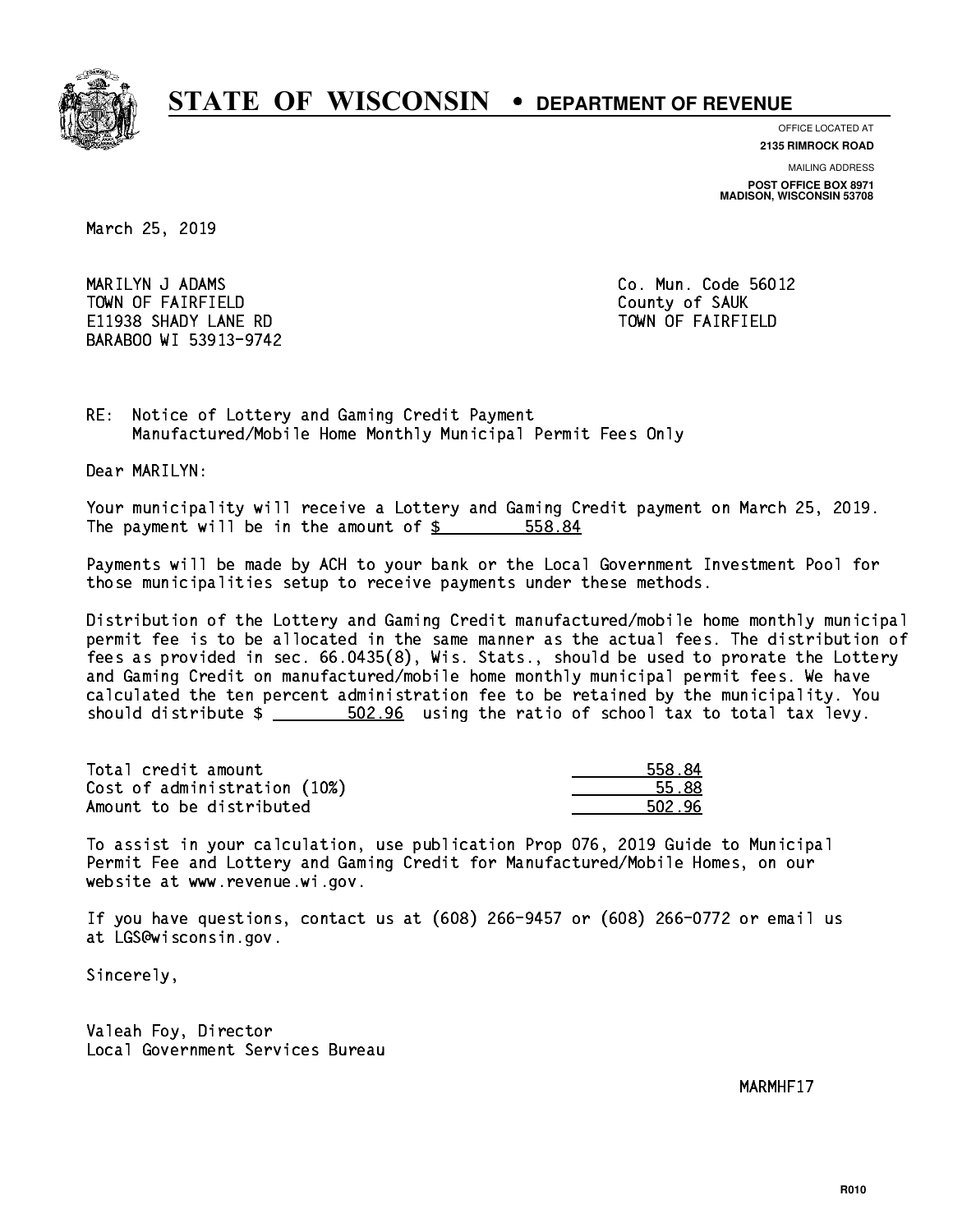

**OFFICE LOCATED AT**

**2135 RIMROCK ROAD**

**MAILING ADDRESS POST OFFICE BOX 8971 MADISON, WISCONSIN 53708**

March 25, 2019

 TIM MC CUMBER Co. Mun. Code 56026 TOWN OF MERRIMAC COUNTY OF SAUK PO BOX 115 MERRIMAC WI 53561-0115

TOWN OF MERRIMAC

RE: Notice of Lottery and Gaming Credit Payment Manufactured/Mobile Home Monthly Municipal Permit Fees Only

Dear TIM:

 Your municipality will receive a Lottery and Gaming Credit payment on March 25, 2019. The payment will be in the amount of  $\frac{2}{3}$  3,560.23

 Payments will be made by ACH to your bank or the Local Government Investment Pool for those municipalities setup to receive payments under these methods.

 Distribution of the Lottery and Gaming Credit manufactured/mobile home monthly municipal permit fee is to be allocated in the same manner as the actual fees. The distribution of fees as provided in sec. 66.0435(8), Wis. Stats., should be used to prorate the Lottery and Gaming Credit on manufactured/mobile home monthly municipal permit fees. We have calculated the ten percent administration fee to be retained by the municipality. You should distribute  $\frac{2}{2}$   $\frac{3,204.21}{2}$  using the ratio of school tax to total tax levy.

| Total credit amount          | 3.560.23 |
|------------------------------|----------|
| Cost of administration (10%) | 356.02   |
| Amount to be distributed     | 3.204.21 |

 To assist in your calculation, use publication Prop 076, 2019 Guide to Municipal Permit Fee and Lottery and Gaming Credit for Manufactured/Mobile Homes, on our website at www.revenue.wi.gov.

 If you have questions, contact us at (608) 266-9457 or (608) 266-0772 or email us at LGS@wisconsin.gov.

Sincerely,

 Valeah Foy, Director Local Government Services Bureau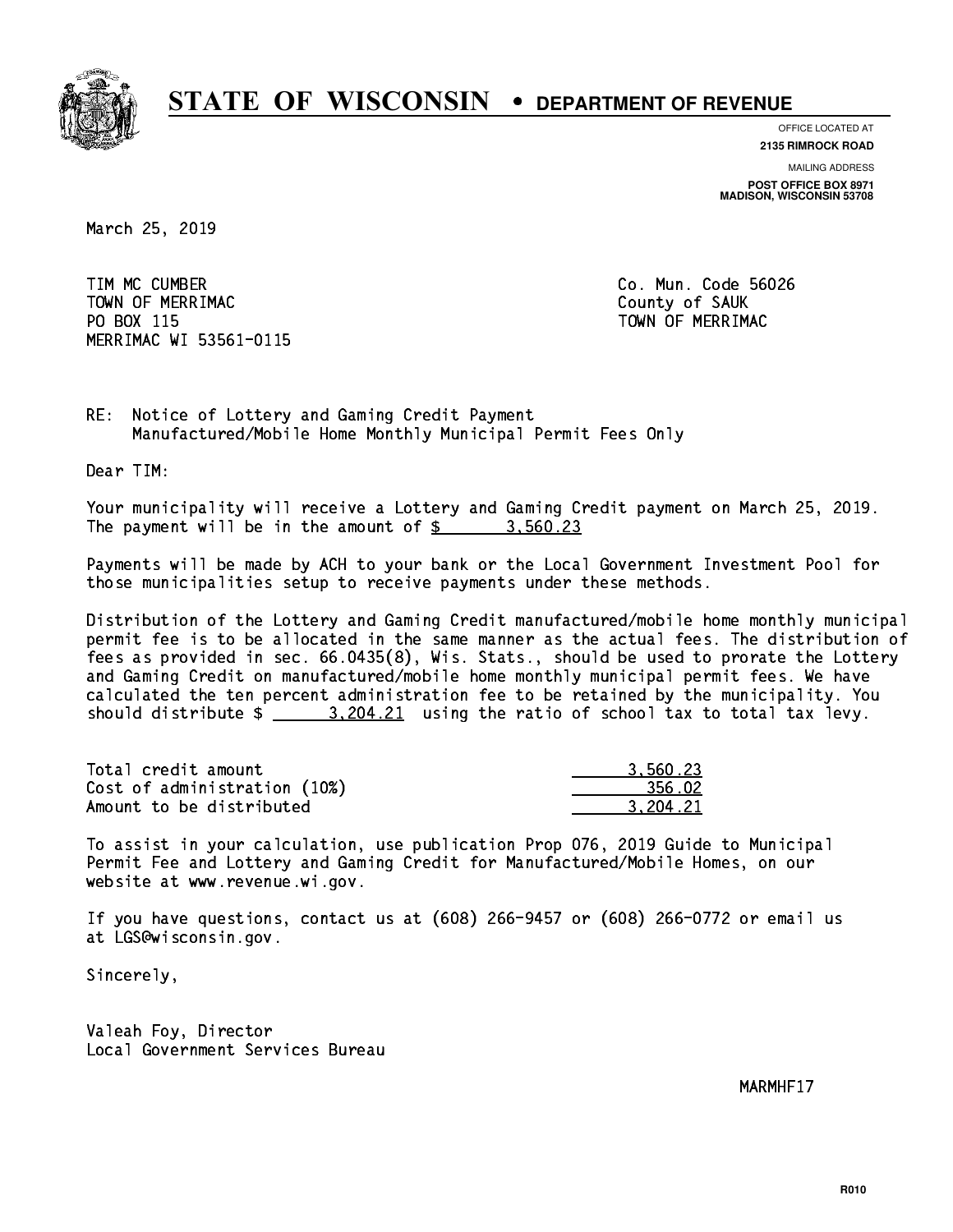

**OFFICE LOCATED AT**

**2135 RIMROCK ROAD**

**MAILING ADDRESS POST OFFICE BOX 8971 MADISON, WISCONSIN 53708**

March 25, 2019

**KAREN SHELTON** TOWN OF SPRING GREEN COUNTY OF SAUK S12596 PEARL RD TOWN OF SPRING GREEN SPRING GREEN WI 53588-9685

Co. Mun. Code 56032

RE: Notice of Lottery and Gaming Credit Payment Manufactured/Mobile Home Monthly Municipal Permit Fees Only

Dear KAREN:

 Your municipality will receive a Lottery and Gaming Credit payment on March 25, 2019. The payment will be in the amount of  $\frac{2}{3}$  13,298.64

 Payments will be made by ACH to your bank or the Local Government Investment Pool for those municipalities setup to receive payments under these methods.

 Distribution of the Lottery and Gaming Credit manufactured/mobile home monthly municipal permit fee is to be allocated in the same manner as the actual fees. The distribution of fees as provided in sec. 66.0435(8), Wis. Stats., should be used to prorate the Lottery and Gaming Credit on manufactured/mobile home monthly municipal permit fees. We have calculated the ten percent administration fee to be retained by the municipality. You should distribute  $\frac{11,968.78}{2}$  using the ratio of school tax to total tax levy.

| Total credit amount          | 13,298.64 |
|------------------------------|-----------|
| Cost of administration (10%) | 1.329.86  |
| Amount to be distributed     | 11.968.78 |

 To assist in your calculation, use publication Prop 076, 2019 Guide to Municipal Permit Fee and Lottery and Gaming Credit for Manufactured/Mobile Homes, on our website at www.revenue.wi.gov.

 If you have questions, contact us at (608) 266-9457 or (608) 266-0772 or email us at LGS@wisconsin.gov.

Sincerely,

 Valeah Foy, Director Local Government Services Bureau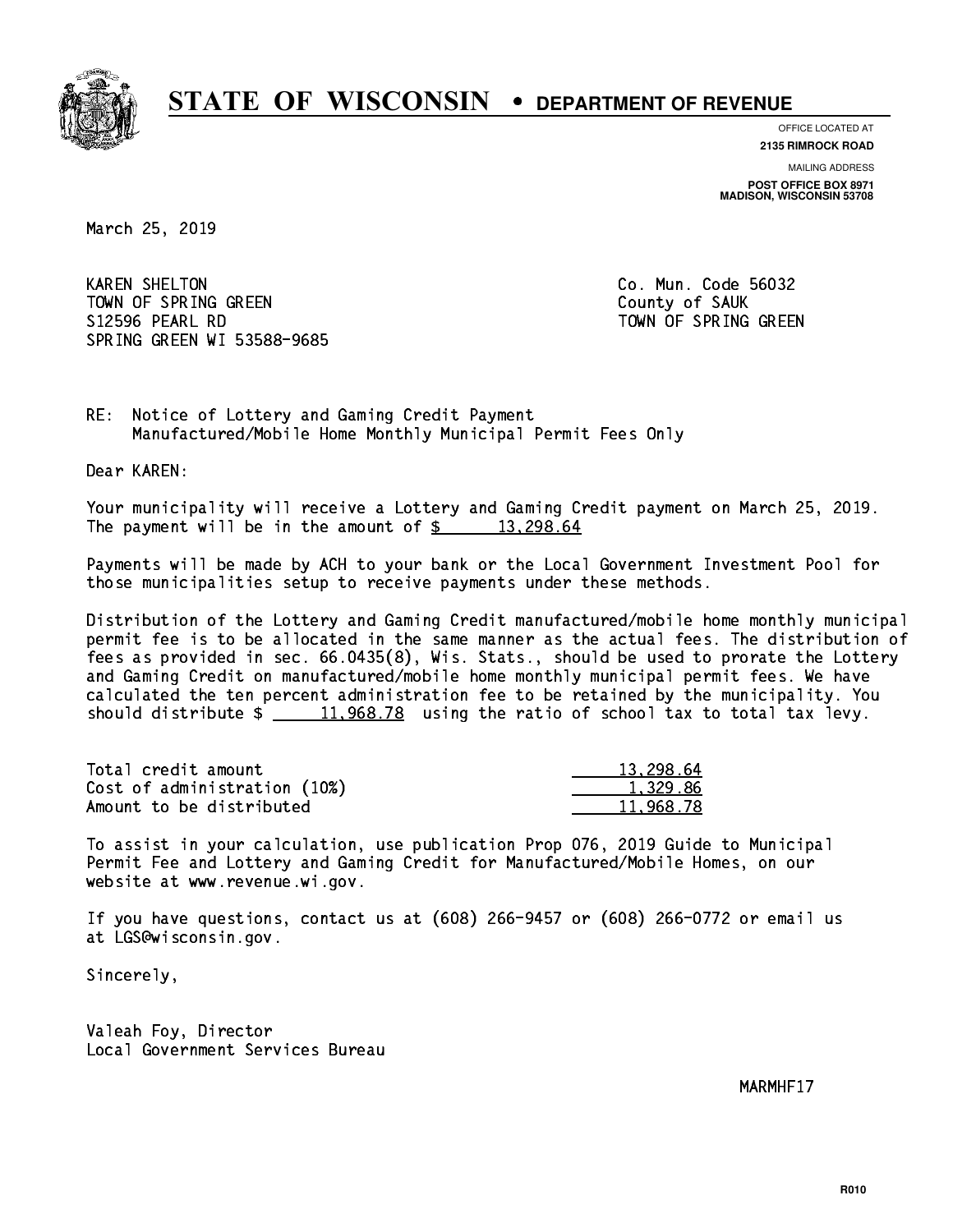

**OFFICE LOCATED AT**

**MAILING ADDRESS 2135 RIMROCK ROAD**

**POST OFFICE BOX 8971 MADISON, WISCONSIN 53708**

March 25, 2019

**ROBIN MEIER**  TOWN OF SUMPTER County of SAUK E11097 KINGS CORNER RD TOWN OF SUMPTER NORTH FREEDOM WI 53951-9724

Co. Mun. Code 56034

RE: Notice of Lottery and Gaming Credit Payment Manufactured/Mobile Home Monthly Municipal Permit Fees Only

Dear ROBIN:

 Your municipality will receive a Lottery and Gaming Credit payment on March 25, 2019. The payment will be in the amount of  $\frac{2}{3}$  14,297.28

 Payments will be made by ACH to your bank or the Local Government Investment Pool for those municipalities setup to receive payments under these methods.

 Distribution of the Lottery and Gaming Credit manufactured/mobile home monthly municipal permit fee is to be allocated in the same manner as the actual fees. The distribution of fees as provided in sec. 66.0435(8), Wis. Stats., should be used to prorate the Lottery and Gaming Credit on manufactured/mobile home monthly municipal permit fees. We have calculated the ten percent administration fee to be retained by the municipality. You should distribute  $\frac{2}{2}$   $\frac{12,867.56}{2}$  using the ratio of school tax to total tax levy.

| Total credit amount          | 14, 297, 28 |
|------------------------------|-------------|
| Cost of administration (10%) | 1.429.72    |
| Amount to be distributed     | 12.867.56   |

 To assist in your calculation, use publication Prop 076, 2019 Guide to Municipal Permit Fee and Lottery and Gaming Credit for Manufactured/Mobile Homes, on our website at www.revenue.wi.gov.

 If you have questions, contact us at (608) 266-9457 or (608) 266-0772 or email us at LGS@wisconsin.gov.

Sincerely,

 Valeah Foy, Director Local Government Services Bureau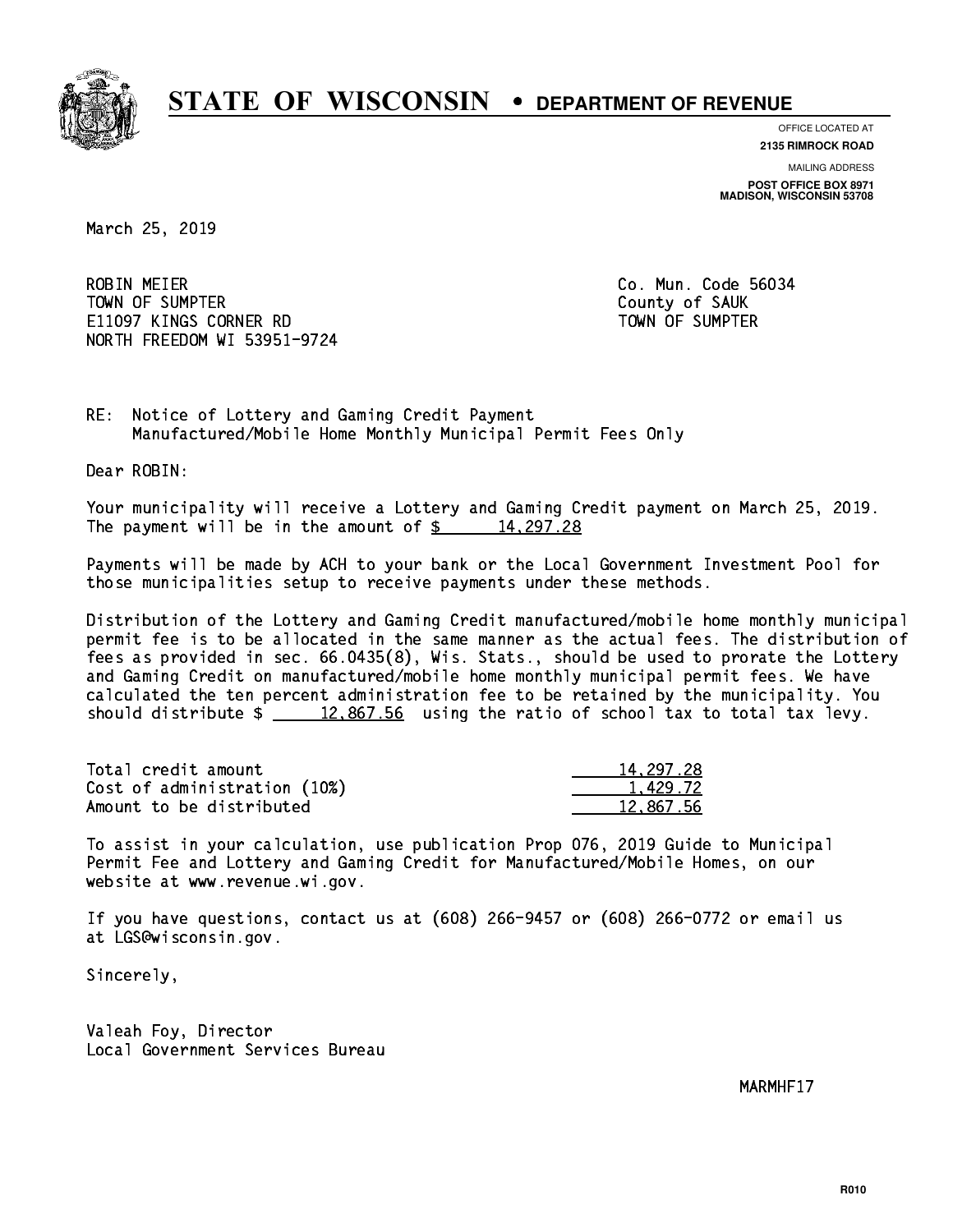

**OFFICE LOCATED AT**

**2135 RIMROCK ROAD**

**MAILING ADDRESS POST OFFICE BOX 8971 MADISON, WISCONSIN 53708**

March 25, 2019

**KAY C MACKESEY** VILLAGE OF LAKE DELTON COUNTY OF SAUK PO BOX 87 LAKE DELTON WI 53940-0087

Co. Mun. Code 56146 VILLAGE OF LAKE DELTON

RE: Notice of Lottery and Gaming Credit Payment Manufactured/Mobile Home Monthly Municipal Permit Fees Only

Dear KAY:

 Your municipality will receive a Lottery and Gaming Credit payment on March 25, 2019. The payment will be in the amount of  $\frac{2}{3}$  42,742.32

 Payments will be made by ACH to your bank or the Local Government Investment Pool for those municipalities setup to receive payments under these methods.

 Distribution of the Lottery and Gaming Credit manufactured/mobile home monthly municipal permit fee is to be allocated in the same manner as the actual fees. The distribution of fees as provided in sec. 66.0435(8), Wis. Stats., should be used to prorate the Lottery and Gaming Credit on manufactured/mobile home monthly municipal permit fees. We have calculated the ten percent administration fee to be retained by the municipality. You should distribute  $\frac{28.468.09}{2}$  using the ratio of school tax to total tax levy.

| Total credit amount          | 42.742.32 |
|------------------------------|-----------|
| Cost of administration (10%) | 4.274.23  |
| Amount to be distributed     | 38.468.09 |

 To assist in your calculation, use publication Prop 076, 2019 Guide to Municipal Permit Fee and Lottery and Gaming Credit for Manufactured/Mobile Homes, on our website at www.revenue.wi.gov.

 If you have questions, contact us at (608) 266-9457 or (608) 266-0772 or email us at LGS@wisconsin.gov.

Sincerely,

 Valeah Foy, Director Local Government Services Bureau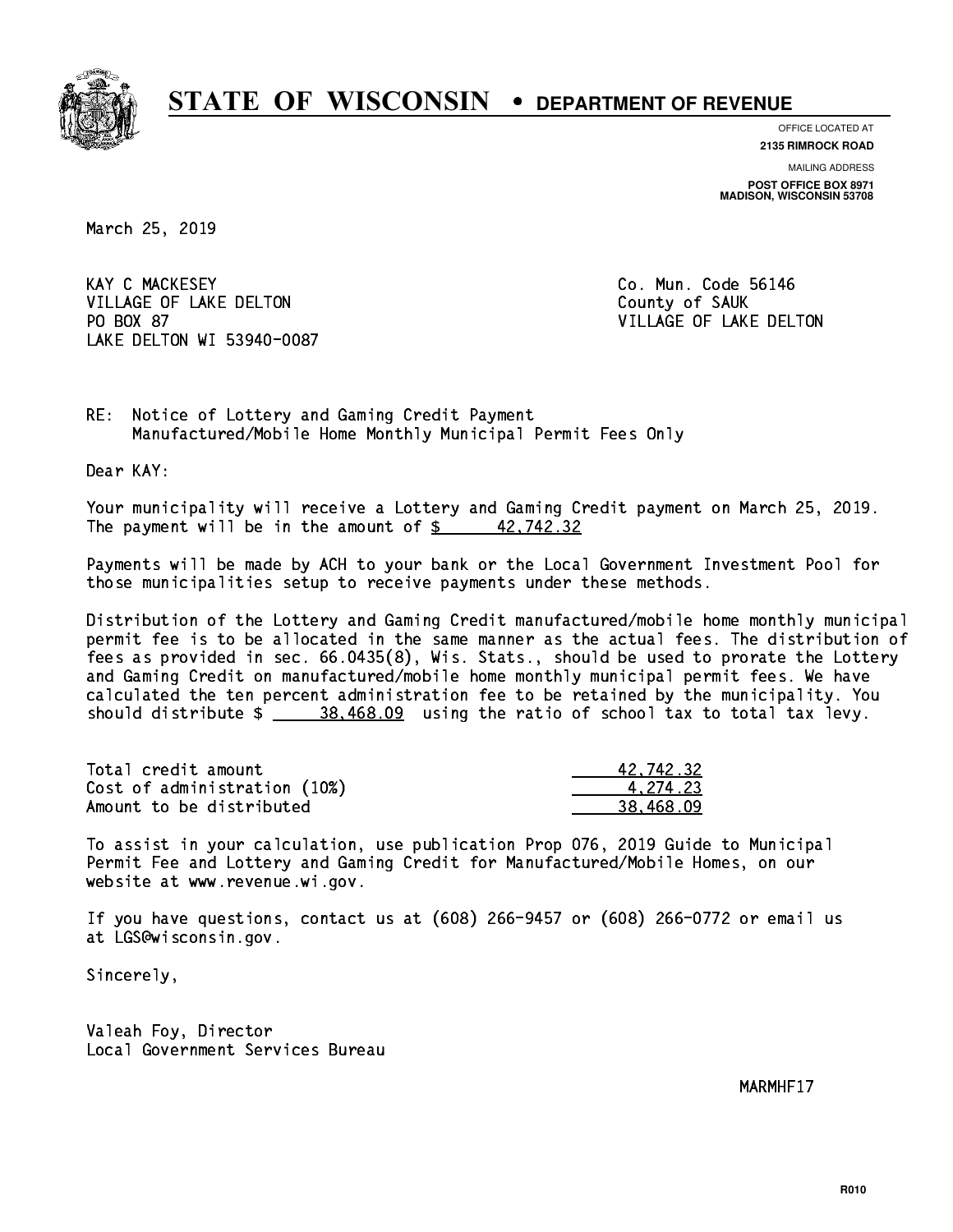

**OFFICE LOCATED AT**

**2135 RIMROCK ROAD**

**MAILING ADDRESS POST OFFICE BOX 8971 MADISON, WISCONSIN 53708**

March 25, 2019

 KAYLA J STEINHORST Co. Mun. Code 56161 VILLAGE OF NORTH FREEDOM County of SAUK PO BOX 300 NORTH FREEDOM WI 53951-0300

VILLAGE OF NORTH FREEDOM

RE: Notice of Lottery and Gaming Credit Payment Manufactured/Mobile Home Monthly Municipal Permit Fees Only

Dear NANCY:

 Your municipality will receive a Lottery and Gaming Credit payment on March 25, 2019. The payment will be in the amount of  $\frac{2}{3}$  2,752.80

 Payments will be made by ACH to your bank or the Local Government Investment Pool for those municipalities setup to receive payments under these methods.

 Distribution of the Lottery and Gaming Credit manufactured/mobile home monthly municipal permit fee is to be allocated in the same manner as the actual fees. The distribution of fees as provided in sec. 66.0435(8), Wis. Stats., should be used to prorate the Lottery and Gaming Credit on manufactured/mobile home monthly municipal permit fees. We have calculated the ten percent administration fee to be retained by the municipality. You should distribute  $\frac{2.477.52}{2.477.52}$  using the ratio of school tax to total tax levy.

| Total credit amount          | 2.752.80 |
|------------------------------|----------|
| Cost of administration (10%) | 275.28   |
| Amount to be distributed     | 2.477.52 |

 To assist in your calculation, use publication Prop 076, 2019 Guide to Municipal Permit Fee and Lottery and Gaming Credit for Manufactured/Mobile Homes, on our website at www.revenue.wi.gov.

 If you have questions, contact us at (608) 266-9457 or (608) 266-0772 or email us at LGS@wisconsin.gov.

Sincerely,

 Valeah Foy, Director Local Government Services Bureau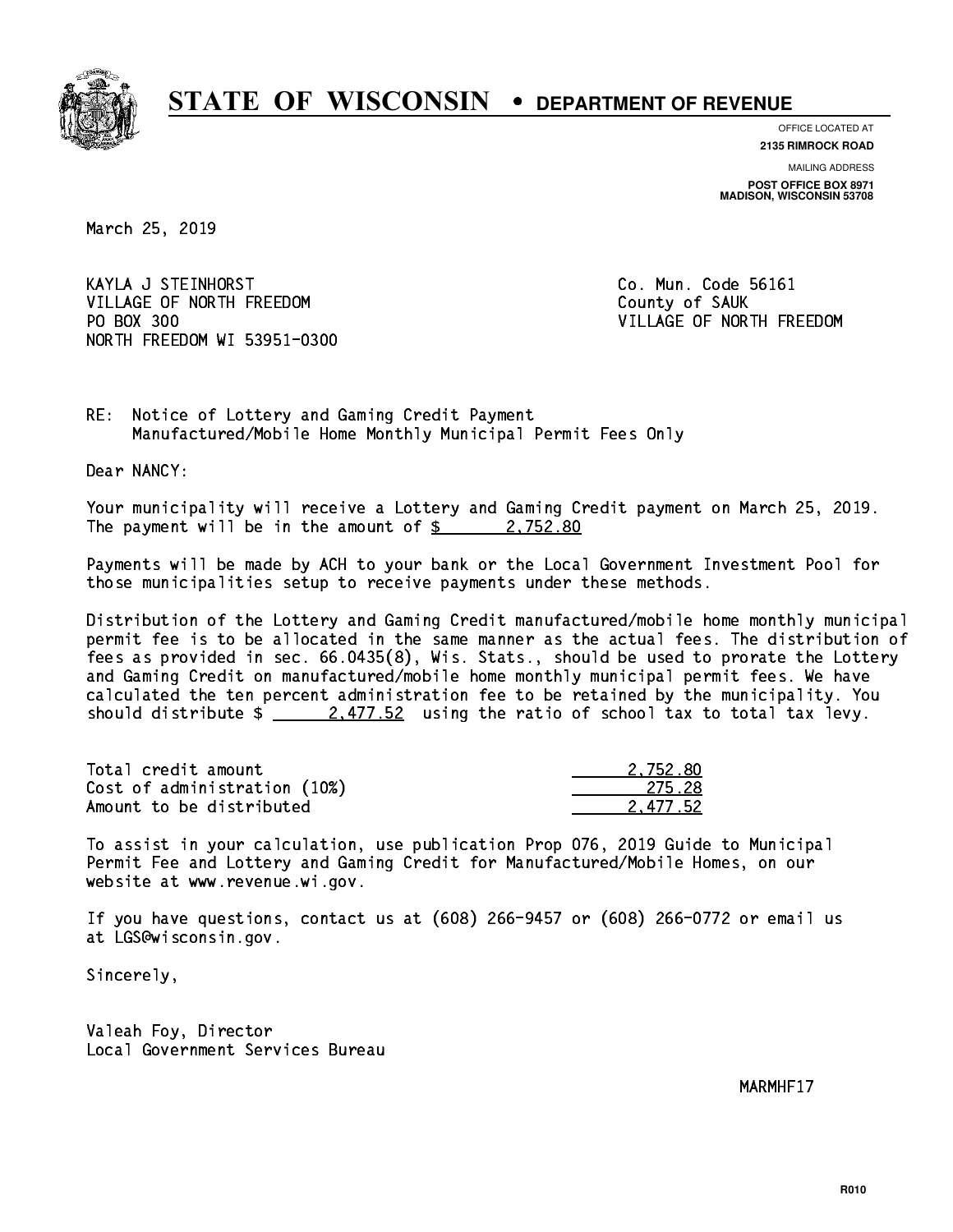

**OFFICE LOCATED AT**

**MAILING ADDRESS 2135 RIMROCK ROAD**

**POST OFFICE BOX 8971 MADISON, WISCONSIN 53708**

March 25, 2019

LORI LAUX CITY OF BARABOO County of SAUK 101 SOUTH BLVD CITY OF BARABOO BARABOO WI 53913-2148

Co. Mun. Code 56206

RE: Notice of Lottery and Gaming Credit Payment Manufactured/Mobile Home Monthly Municipal Permit Fees Only

Dear LORI:

 Your municipality will receive a Lottery and Gaming Credit payment on March 25, 2019. The payment will be in the amount of  $\frac{2}{3}$  33,571.28

 Payments will be made by ACH to your bank or the Local Government Investment Pool for those municipalities setup to receive payments under these methods.

 Distribution of the Lottery and Gaming Credit manufactured/mobile home monthly municipal permit fee is to be allocated in the same manner as the actual fees. The distribution of fees as provided in sec. 66.0435(8), Wis. Stats., should be used to prorate the Lottery and Gaming Credit on manufactured/mobile home monthly municipal permit fees. We have calculated the ten percent administration fee to be retained by the municipality. You should distribute  $\frac{20,214.16}{20,214.16}$  using the ratio of school tax to total tax levy.

| Total credit amount          | 33.571.28 |
|------------------------------|-----------|
| Cost of administration (10%) | 3.357.12  |
| Amount to be distributed     | 30.214.16 |

 To assist in your calculation, use publication Prop 076, 2019 Guide to Municipal Permit Fee and Lottery and Gaming Credit for Manufactured/Mobile Homes, on our website at www.revenue.wi.gov.

 If you have questions, contact us at (608) 266-9457 or (608) 266-0772 or email us at LGS@wisconsin.gov.

Sincerely,

 Valeah Foy, Director Local Government Services Bureau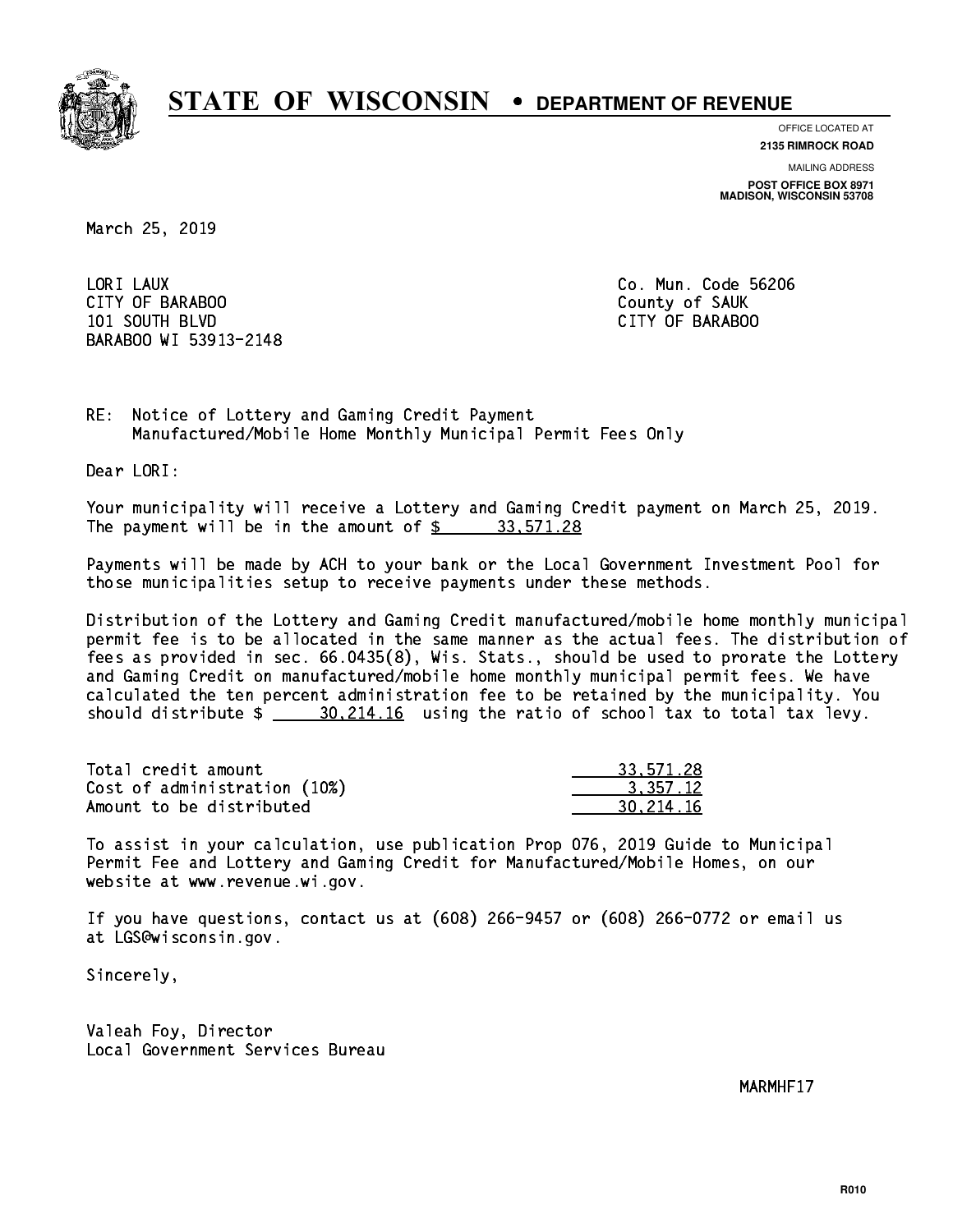

**OFFICE LOCATED AT**

**2135 RIMROCK ROAD**

**MAILING ADDRESS POST OFFICE BOX 8971 MADISON, WISCONSIN 53708**

March 25, 2019

JACOB CROSETTO CITY OF REEDSBURG COUNTY COUNTY OF SAUK PO BOX 490 REEDSBURG WI 53959-0490

Co. Mun. Code 56276 CITY OF REEDSBURG

RE: Notice of Lottery and Gaming Credit Payment Manufactured/Mobile Home Monthly Municipal Permit Fees Only

Dear JACOB:

 Your municipality will receive a Lottery and Gaming Credit payment on March 25, 2019. The payment will be in the amount of  $\frac{28.674.36}{5}$ 

 Payments will be made by ACH to your bank or the Local Government Investment Pool for those municipalities setup to receive payments under these methods.

 Distribution of the Lottery and Gaming Credit manufactured/mobile home monthly municipal permit fee is to be allocated in the same manner as the actual fees. The distribution of fees as provided in sec. 66.0435(8), Wis. Stats., should be used to prorate the Lottery and Gaming Credit on manufactured/mobile home monthly municipal permit fees. We have calculated the ten percent administration fee to be retained by the municipality. You should distribute  $\frac{25,806.93}{25,806.93}$  using the ratio of school tax to total tax levy.

| Total credit amount          | 28,674.36 |
|------------------------------|-----------|
| Cost of administration (10%) | 2.867.43  |
| Amount to be distributed     | 25.806.93 |

 To assist in your calculation, use publication Prop 076, 2019 Guide to Municipal Permit Fee and Lottery and Gaming Credit for Manufactured/Mobile Homes, on our website at www.revenue.wi.gov.

 If you have questions, contact us at (608) 266-9457 or (608) 266-0772 or email us at LGS@wisconsin.gov.

Sincerely,

 Valeah Foy, Director Local Government Services Bureau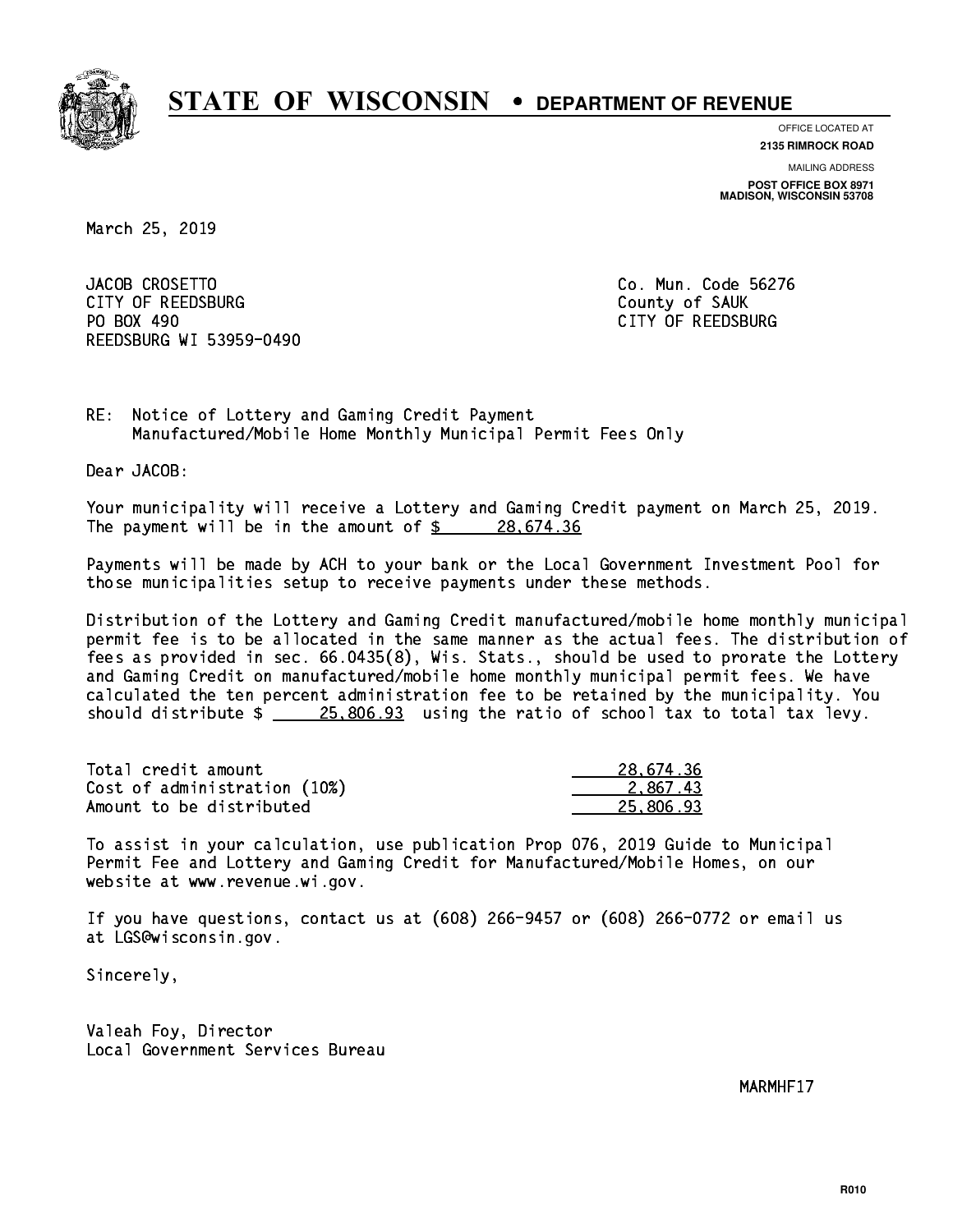

**OFFICE LOCATED AT**

**2135 RIMROCK ROAD**

**MAILING ADDRESS POST OFFICE BOX 8971 MADISON, WISCONSIN 53708**

March 25, 2019

**KAREN TERRY** CITY OF WISCONSIN DELLS COUNTY OF SAUK 300 LA CROSSE STREET CITY OF WISCONSIN DELLS WISCONSIN DELLS WI 53965-1568

Co. Mun. Code 56291

RE: Notice of Lottery and Gaming Credit Payment Manufactured/Mobile Home Monthly Municipal Permit Fees Only

Dear KAREN:

 Your municipality will receive a Lottery and Gaming Credit payment on March 25, 2019. The payment will be in the amount of  $\frac{2}{3}$  1,928.64

 Payments will be made by ACH to your bank or the Local Government Investment Pool for those municipalities setup to receive payments under these methods.

 Distribution of the Lottery and Gaming Credit manufactured/mobile home monthly municipal permit fee is to be allocated in the same manner as the actual fees. The distribution of fees as provided in sec. 66.0435(8), Wis. Stats., should be used to prorate the Lottery and Gaming Credit on manufactured/mobile home monthly municipal permit fees. We have calculated the ten percent administration fee to be retained by the municipality. You should distribute  $\frac{1,735.78}{2}$  using the ratio of school tax to total tax levy.

| Total credit amount          | 1.928.64 |
|------------------------------|----------|
| Cost of administration (10%) | 192.86   |
| Amount to be distributed     | 1,735.78 |

 To assist in your calculation, use publication Prop 076, 2019 Guide to Municipal Permit Fee and Lottery and Gaming Credit for Manufactured/Mobile Homes, on our website at www.revenue.wi.gov.

 If you have questions, contact us at (608) 266-9457 or (608) 266-0772 or email us at LGS@wisconsin.gov.

Sincerely,

 Valeah Foy, Director Local Government Services Bureau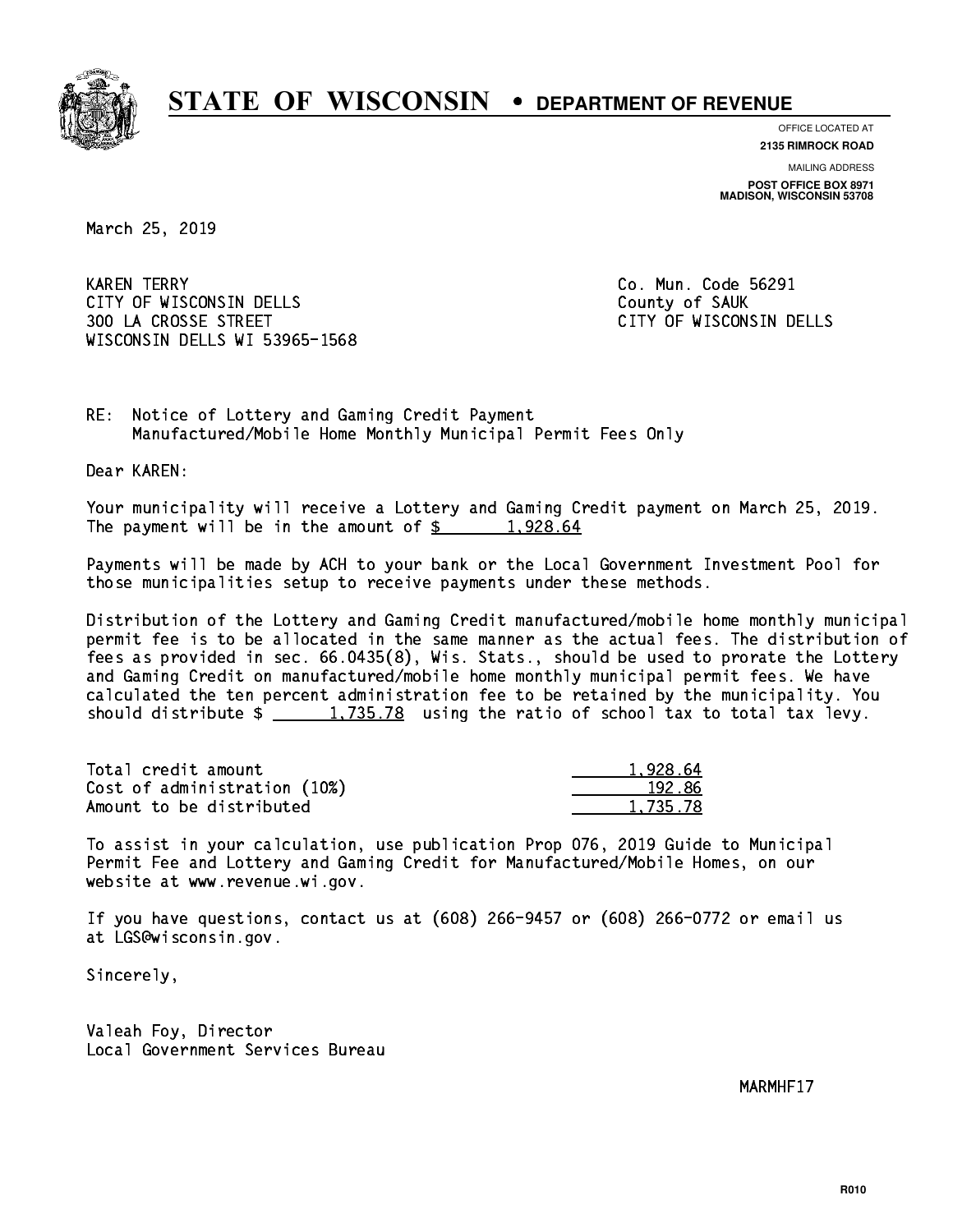

**OFFICE LOCATED AT**

**2135 RIMROCK ROAD**

**MAILING ADDRESS POST OFFICE BOX 8971 MADISON, WISCONSIN 53708**

March 25, 2019

**KIM METCALF** TOWN OF HAYWARD COUNTY OF SAMPLE COUNTY OF SAMPLER PO BOX 13260 TOWN OF HAYWARD HAYWARD WI 54843-2565

Co. Mun. Code 57010

RE: Notice of Lottery and Gaming Credit Payment Manufactured/Mobile Home Monthly Municipal Permit Fees Only

Dear KIM:

 Your municipality will receive a Lottery and Gaming Credit payment on March 25, 2019. The payment will be in the amount of  $\frac{2.424.84}{5}$ 

 Payments will be made by ACH to your bank or the Local Government Investment Pool for those municipalities setup to receive payments under these methods.

 Distribution of the Lottery and Gaming Credit manufactured/mobile home monthly municipal permit fee is to be allocated in the same manner as the actual fees. The distribution of fees as provided in sec. 66.0435(8), Wis. Stats., should be used to prorate the Lottery and Gaming Credit on manufactured/mobile home monthly municipal permit fees. We have calculated the ten percent administration fee to be retained by the municipality. You should distribute  $\frac{2.182.36}{2.182.36}$  using the ratio of school tax to total tax levy.

| Total credit amount          | 2.424.84 |
|------------------------------|----------|
| Cost of administration (10%) | -242.48  |
| Amount to be distributed     | 2.182.36 |

 To assist in your calculation, use publication Prop 076, 2019 Guide to Municipal Permit Fee and Lottery and Gaming Credit for Manufactured/Mobile Homes, on our website at www.revenue.wi.gov.

 If you have questions, contact us at (608) 266-9457 or (608) 266-0772 or email us at LGS@wisconsin.gov.

Sincerely,

 Valeah Foy, Director Local Government Services Bureau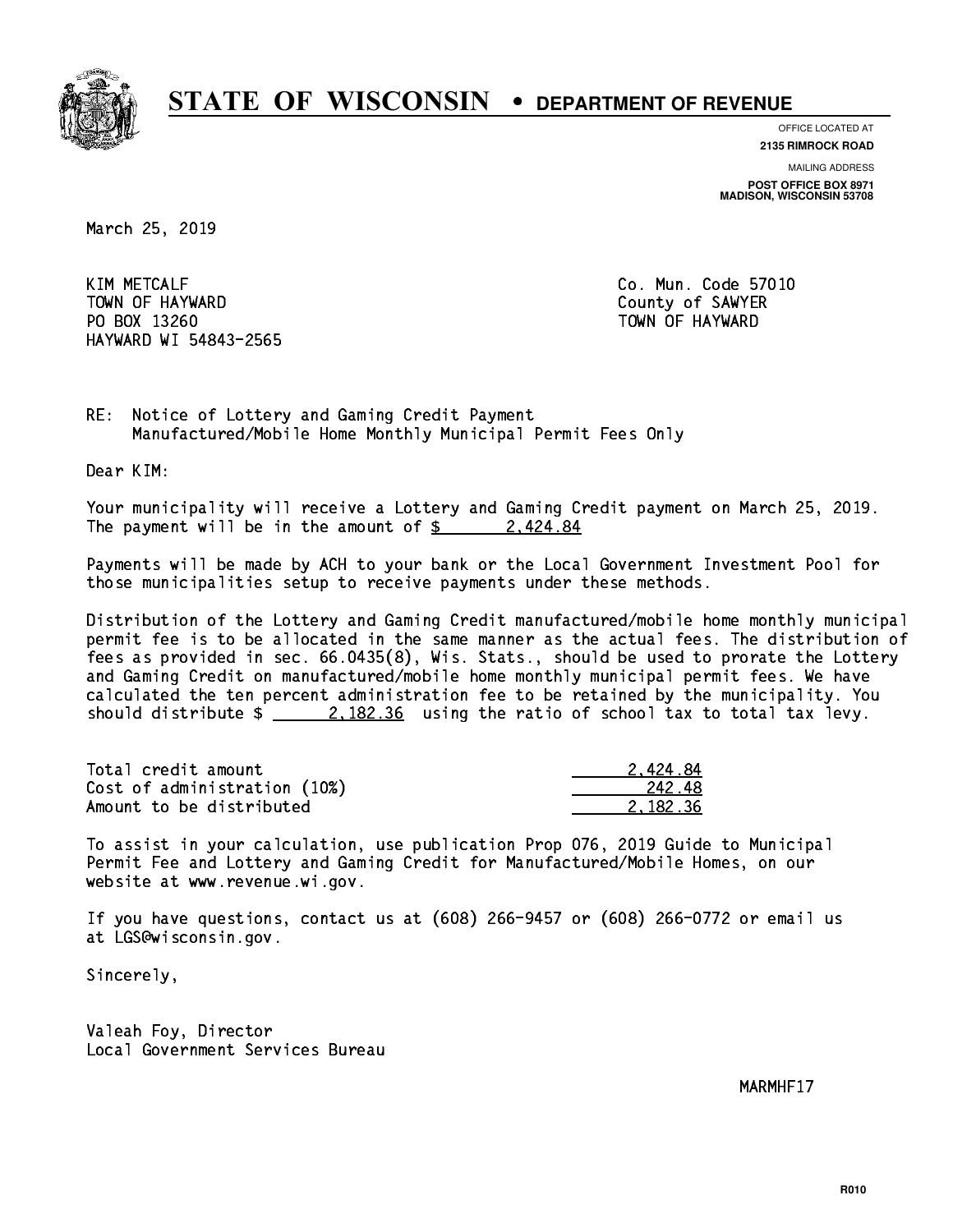

**OFFICE LOCATED AT**

**2135 RIMROCK ROAD**

**MAILING ADDRESS POST OFFICE BOX 8971 MADISON, WISCONSIN 53708**

March 25, 2019

JEAN SURALSKI VILLAGE OF WINTER COUNTY OF SAMPLE COUNTY OF SAMPLE COUNTY OF SAMPLE COUNTY OF SAMPLE COUNTY OF SAMPLE COUNTY OF SAMPLE COUNTY OF SAMPLE COUNTY OF SAMPLE COUNTY OF SAMPLE COUNTY OF SAMPLE COUNTY OF SAMPLE COUNTY OF SAMPLE PO BOX 277 VILLAGE OF WINTER WINTER WI 54896-0277

Co. Mun. Code 57190

RE: Notice of Lottery and Gaming Credit Payment Manufactured/Mobile Home Monthly Municipal Permit Fees Only

Dear JEAN:

 Your municipality will receive a Lottery and Gaming Credit payment on March 25, 2019. The payment will be in the amount of  $\frac{2}{3}$  1,727.04

 Payments will be made by ACH to your bank or the Local Government Investment Pool for those municipalities setup to receive payments under these methods.

 Distribution of the Lottery and Gaming Credit manufactured/mobile home monthly municipal permit fee is to be allocated in the same manner as the actual fees. The distribution of fees as provided in sec. 66.0435(8), Wis. Stats., should be used to prorate the Lottery and Gaming Credit on manufactured/mobile home monthly municipal permit fees. We have calculated the ten percent administration fee to be retained by the municipality. You should distribute  $\frac{2}{1,554.34}$  using the ratio of school tax to total tax levy.

| Total credit amount          | 1.727.04 |
|------------------------------|----------|
| Cost of administration (10%) | 172.70   |
| Amount to be distributed     | 1,554.34 |

 To assist in your calculation, use publication Prop 076, 2019 Guide to Municipal Permit Fee and Lottery and Gaming Credit for Manufactured/Mobile Homes, on our website at www.revenue.wi.gov.

 If you have questions, contact us at (608) 266-9457 or (608) 266-0772 or email us at LGS@wisconsin.gov.

Sincerely,

 Valeah Foy, Director Local Government Services Bureau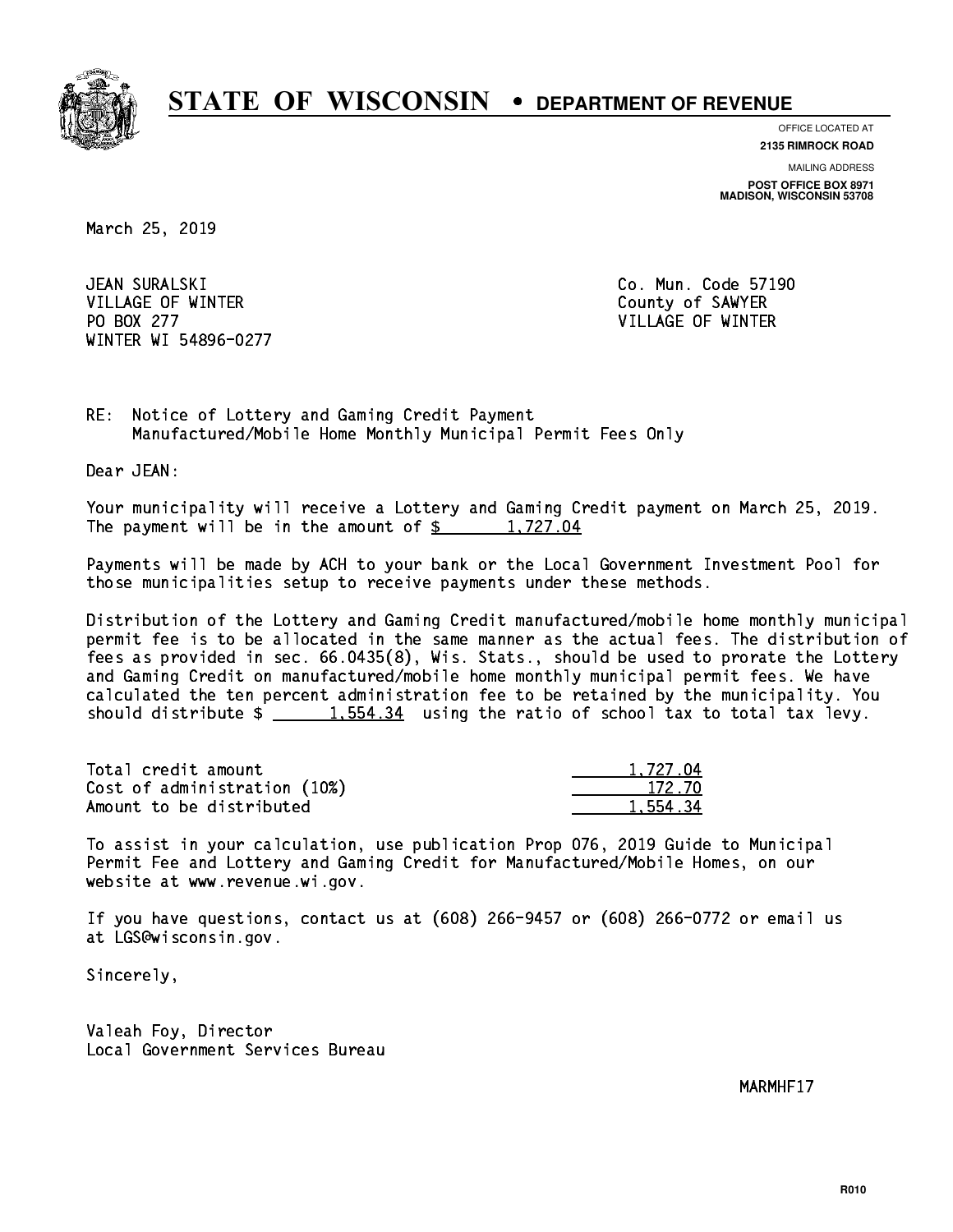

**OFFICE LOCATED AT**

**2135 RIMROCK ROAD**

**MAILING ADDRESS POST OFFICE BOX 8971 MADISON, WISCONSIN 53708**

March 25, 2019

LISA POPPE CITY OF HAYWARD COUNTY OF SAWYER PO BOX 969 PO BOX 969 CITY OF HAYWARD HAYWARD WI 54843-0969

Co. Mun. Code 57236

RE: Notice of Lottery and Gaming Credit Payment Manufactured/Mobile Home Monthly Municipal Permit Fees Only

Dear LISA:

 Your municipality will receive a Lottery and Gaming Credit payment on March 25, 2019. The payment will be in the amount of \$ 3,639.70 \_\_\_\_\_\_\_\_\_\_\_\_\_\_\_\_

 Payments will be made by ACH to your bank or the Local Government Investment Pool for those municipalities setup to receive payments under these methods.

 Distribution of the Lottery and Gaming Credit manufactured/mobile home monthly municipal permit fee is to be allocated in the same manner as the actual fees. The distribution of fees as provided in sec. 66.0435(8), Wis. Stats., should be used to prorate the Lottery and Gaming Credit on manufactured/mobile home monthly municipal permit fees. We have calculated the ten percent administration fee to be retained by the municipality. You should distribute  $\frac{2}{2}$   $\frac{3.275.73}{2}$  using the ratio of school tax to total tax levy.

| Total credit amount          | 3.639.70 |
|------------------------------|----------|
| Cost of administration (10%) | 363.97   |
| Amount to be distributed     | 3.275.73 |

 To assist in your calculation, use publication Prop 076, 2019 Guide to Municipal Permit Fee and Lottery and Gaming Credit for Manufactured/Mobile Homes, on our website at www.revenue.wi.gov.

 If you have questions, contact us at (608) 266-9457 or (608) 266-0772 or email us at LGS@wisconsin.gov.

Sincerely,

 Valeah Foy, Director Local Government Services Bureau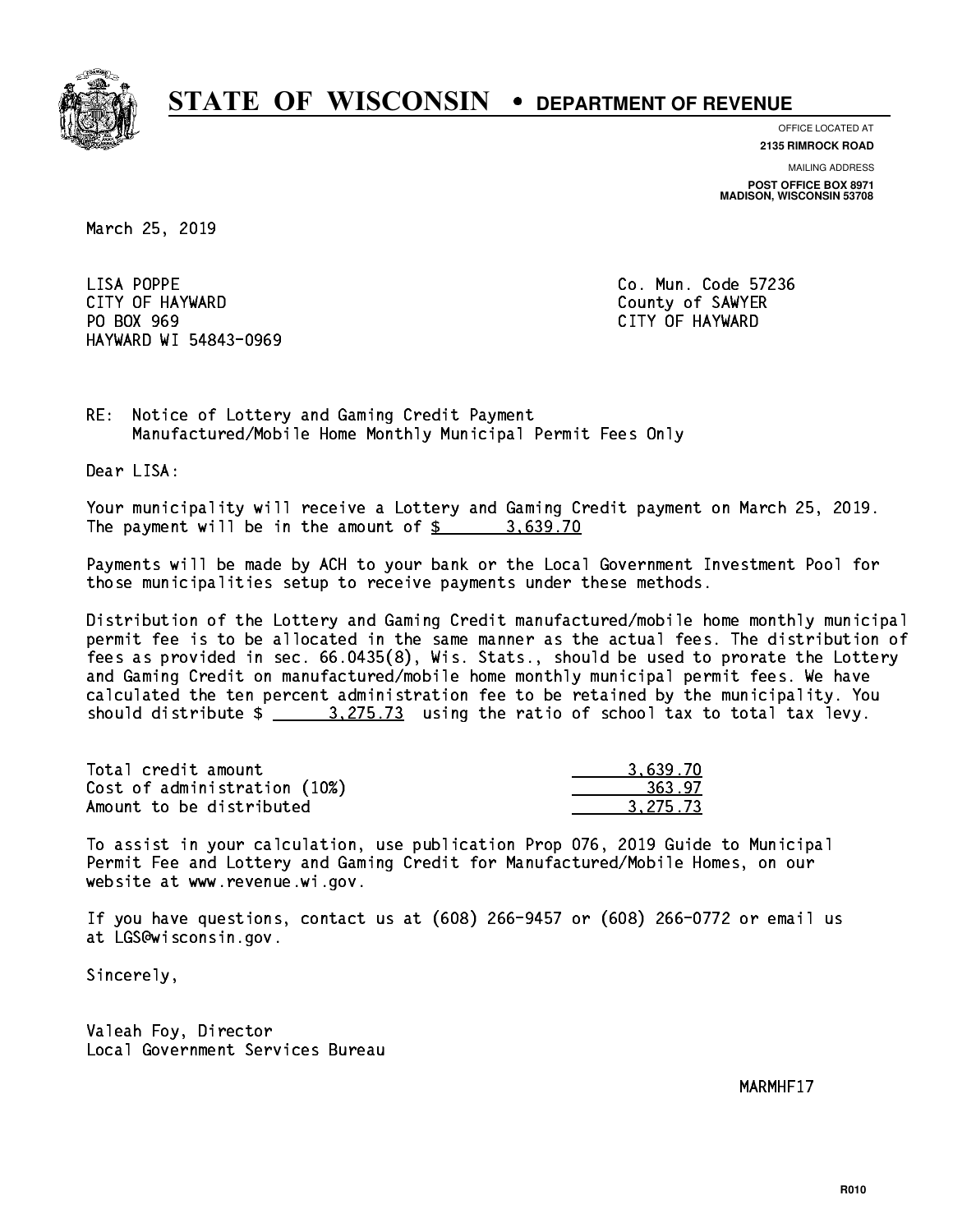

**OFFICE LOCATED AT**

**2135 RIMROCK ROAD**

**MAILING ADDRESS POST OFFICE BOX 8971 MADISON, WISCONSIN 53708**

March 25, 2019

NOELLE BUETTNER **Co. Mun. Code 58040**  W8398 BROADWAY RD TOWN OF RICHMOND SHAWANO WI 54166

TOWN OF RICHMOND COUNTY OF SHAWANO

RE: Notice of Lottery and Gaming Credit Payment Manufactured/Mobile Home Monthly Municipal Permit Fees Only

Dear NOELLE:

 Your municipality will receive a Lottery and Gaming Credit payment on March 25, 2019. The payment will be in the amount of \$ 9,227.00 \_\_\_\_\_\_\_\_\_\_\_\_\_\_\_\_

 Payments will be made by ACH to your bank or the Local Government Investment Pool for those municipalities setup to receive payments under these methods.

 Distribution of the Lottery and Gaming Credit manufactured/mobile home monthly municipal permit fee is to be allocated in the same manner as the actual fees. The distribution of fees as provided in sec. 66.0435(8), Wis. Stats., should be used to prorate the Lottery and Gaming Credit on manufactured/mobile home monthly municipal permit fees. We have calculated the ten percent administration fee to be retained by the municipality. You should distribute  $\frac{2}{1}$   $\frac{8,304.30}{1}$  using the ratio of school tax to total tax levy.

| Total credit amount          | 9,227.00 |
|------------------------------|----------|
| Cost of administration (10%) | 922.70   |
| Amount to be distributed     | 8.304.30 |

 To assist in your calculation, use publication Prop 076, 2019 Guide to Municipal Permit Fee and Lottery and Gaming Credit for Manufactured/Mobile Homes, on our website at www.revenue.wi.gov.

 If you have questions, contact us at (608) 266-9457 or (608) 266-0772 or email us at LGS@wisconsin.gov.

Sincerely,

 Valeah Foy, Director Local Government Services Bureau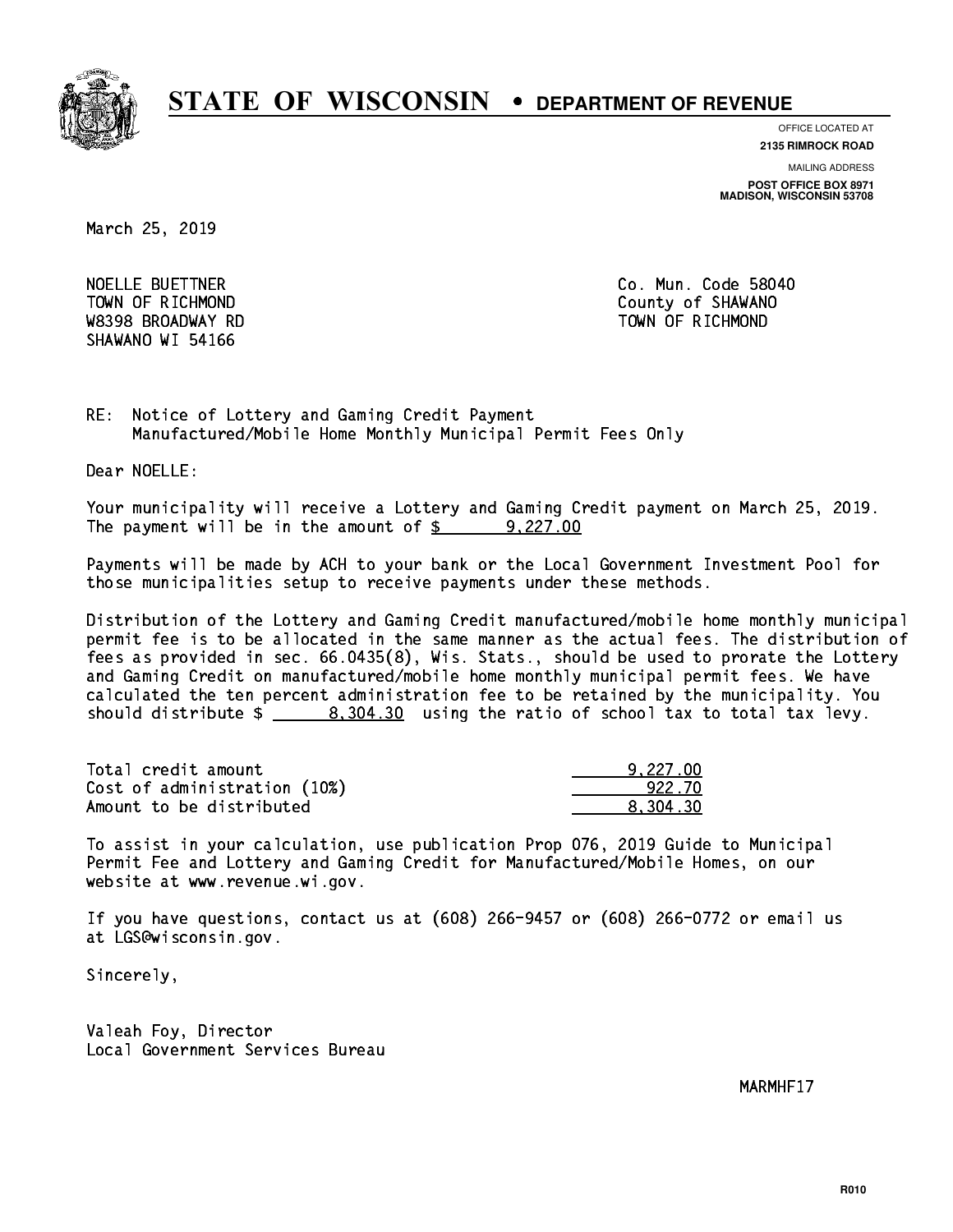

**OFFICE LOCATED AT**

**2135 RIMROCK ROAD**

**MAILING ADDRESS**

**POST OFFICE BOX 8971 MADISON, WISCONSIN 53708**

March 25, 2019

SHERRY VOELZ TOWN OF SENECA County of SHAWANO PO BOX 43 PO BOX 43 TOWN OF SENECA TILLEDA WI 54978-0043

Co. Mun. Code 58042

RE: Notice of Lottery and Gaming Credit Payment Manufactured/Mobile Home Monthly Municipal Permit Fees Only

Dear SHERRY:

 Your municipality will receive a Lottery and Gaming Credit payment on March 25, 2019. The payment will be in the amount of \$ 770.86 \_\_\_\_\_\_\_\_\_\_\_\_\_\_\_\_

 Payments will be made by ACH to your bank or the Local Government Investment Pool for those municipalities setup to receive payments under these methods.

 Distribution of the Lottery and Gaming Credit manufactured/mobile home monthly municipal permit fee is to be allocated in the same manner as the actual fees. The distribution of fees as provided in sec. 66.0435(8), Wis. Stats., should be used to prorate the Lottery and Gaming Credit on manufactured/mobile home monthly municipal permit fees. We have calculated the ten percent administration fee to be retained by the municipality. You should distribute  $\frac{2}{1}$   $\frac{693.78}{2}$  using the ratio of school tax to total tax levy.

Total credit amount Cost of administration (10%) Amount to be distributed

| N. 86<br>-71 |
|--------------|
| 77.NR        |
| 13. 78       |

 To assist in your calculation, use publication Prop 076, 2019 Guide to Municipal Permit Fee and Lottery and Gaming Credit for Manufactured/Mobile Homes, on our website at www.revenue.wi.gov.

 If you have questions, contact us at (608) 266-9457 or (608) 266-0772 or email us at LGS@wisconsin.gov.

Sincerely,

 Valeah Foy, Director Local Government Services Bureau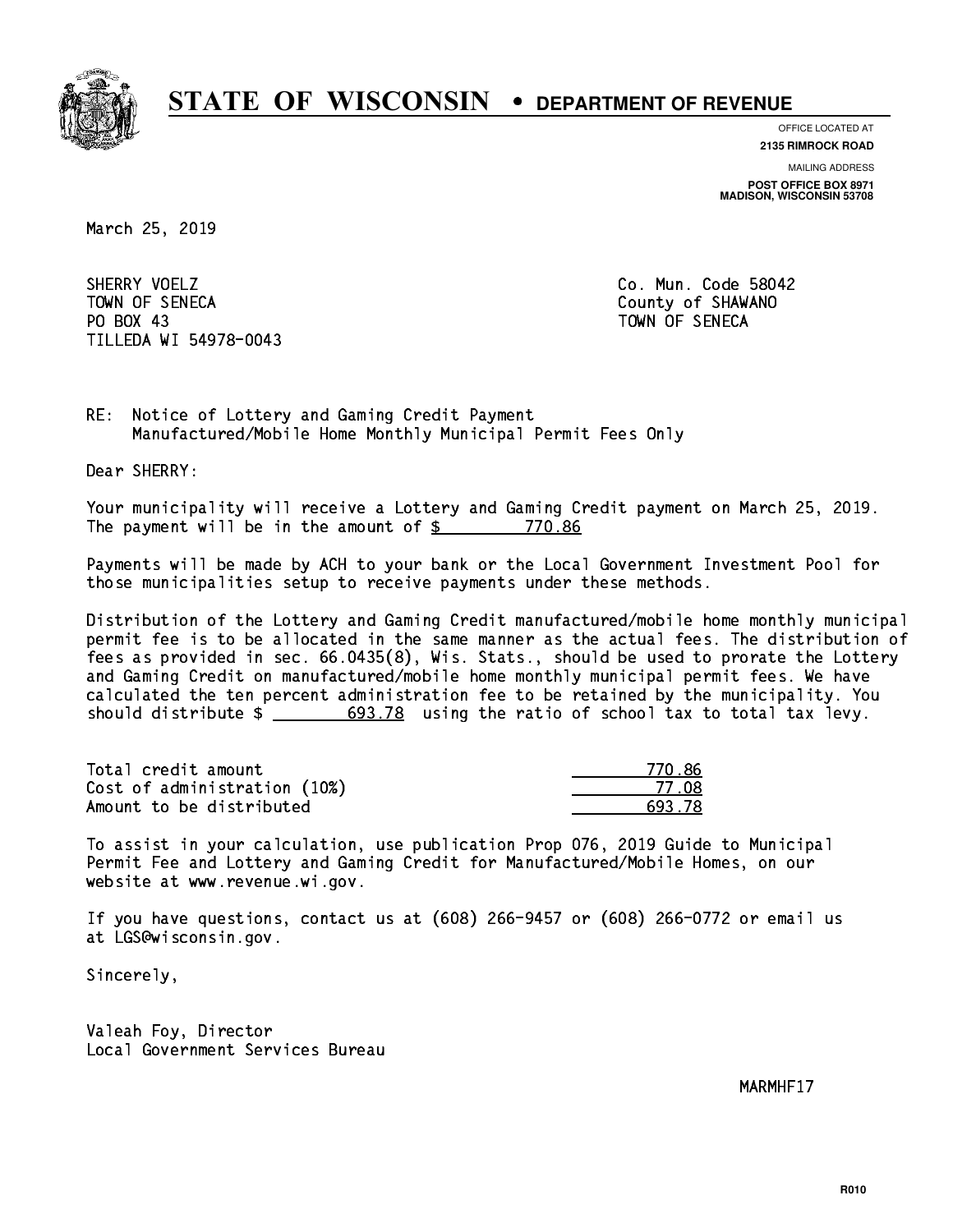

**OFFICE LOCATED AT**

**2135 RIMROCK ROAD**

**MAILING ADDRESS**

**POST OFFICE BOX 8971 MADISON, WISCONSIN 53708**

March 25, 2019

TOM FAZENDIN TOWN OF WASHINGTON COUNTY OF SHAWANO PO BOX 219 CECIL WI 54111-0219

Co. Mun. Code 58044 TOWN OF WASHINGTON

RE: Notice of Lottery and Gaming Credit Payment Manufactured/Mobile Home Monthly Municipal Permit Fees Only

Dear TOM:

 Your municipality will receive a Lottery and Gaming Credit payment on March 25, 2019. The payment will be in the amount of  $\frac{2}{3}$  4,621.83

 Payments will be made by ACH to your bank or the Local Government Investment Pool for those municipalities setup to receive payments under these methods.

 Distribution of the Lottery and Gaming Credit manufactured/mobile home monthly municipal permit fee is to be allocated in the same manner as the actual fees. The distribution of fees as provided in sec. 66.0435(8), Wis. Stats., should be used to prorate the Lottery and Gaming Credit on manufactured/mobile home monthly municipal permit fees. We have calculated the ten percent administration fee to be retained by the municipality. You should distribute  $\frac{4.159.65}{2}$  using the ratio of school tax to total tax levy.

| Total credit amount          | 4.621.83 |
|------------------------------|----------|
| Cost of administration (10%) | 462.18   |
| Amount to be distributed     | 4.159.65 |

 To assist in your calculation, use publication Prop 076, 2019 Guide to Municipal Permit Fee and Lottery and Gaming Credit for Manufactured/Mobile Homes, on our website at www.revenue.wi.gov.

 If you have questions, contact us at (608) 266-9457 or (608) 266-0772 or email us at LGS@wisconsin.gov.

Sincerely,

 Valeah Foy, Director Local Government Services Bureau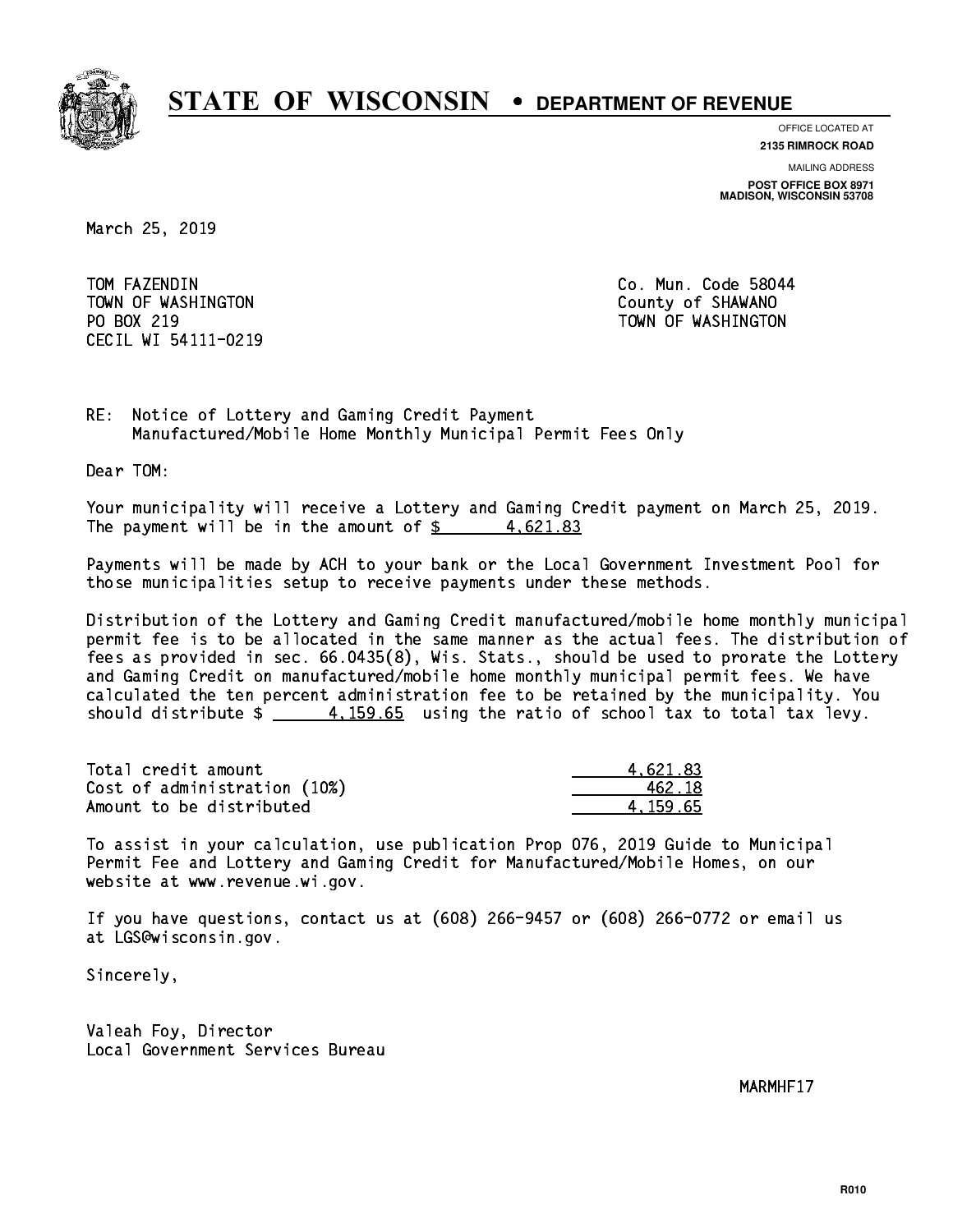

**OFFICE LOCATED AT**

**2135 RIMROCK ROAD**

**MAILING ADDRESS**

**POST OFFICE BOX 8971 MADISON, WISCONSIN 53708**

March 25, 2019

SARAH DAVIS TOWN OF WESCOTT COUNTY OF SHAWANO PO BOX 536 PO BOX 536 TOWN OF WESCOTT SHAWANO WI 54166-0536

Co. Mun. Code 58048

RE: Notice of Lottery and Gaming Credit Payment Manufactured/Mobile Home Monthly Municipal Permit Fees Only

Dear SARAH:

 Your municipality will receive a Lottery and Gaming Credit payment on March 25, 2019. The payment will be in the amount of \$ 577.65 \_\_\_\_\_\_\_\_\_\_\_\_\_\_\_\_

 Payments will be made by ACH to your bank or the Local Government Investment Pool for those municipalities setup to receive payments under these methods.

 Distribution of the Lottery and Gaming Credit manufactured/mobile home monthly municipal permit fee is to be allocated in the same manner as the actual fees. The distribution of fees as provided in sec. 66.0435(8), Wis. Stats., should be used to prorate the Lottery and Gaming Credit on manufactured/mobile home monthly municipal permit fees. We have calculated the ten percent administration fee to be retained by the municipality. You should distribute  $\frac{2}{1}$   $\frac{519.89}{2}$  using the ratio of school tax to total tax levy.

Total credit amount Cost of administration (10%) Amount to be distributed

| 55.<br>577<br>ΞI |
|------------------|
| 57. 76           |
|                  |

 To assist in your calculation, use publication Prop 076, 2019 Guide to Municipal Permit Fee and Lottery and Gaming Credit for Manufactured/Mobile Homes, on our website at www.revenue.wi.gov.

 If you have questions, contact us at (608) 266-9457 or (608) 266-0772 or email us at LGS@wisconsin.gov.

Sincerely,

 Valeah Foy, Director Local Government Services Bureau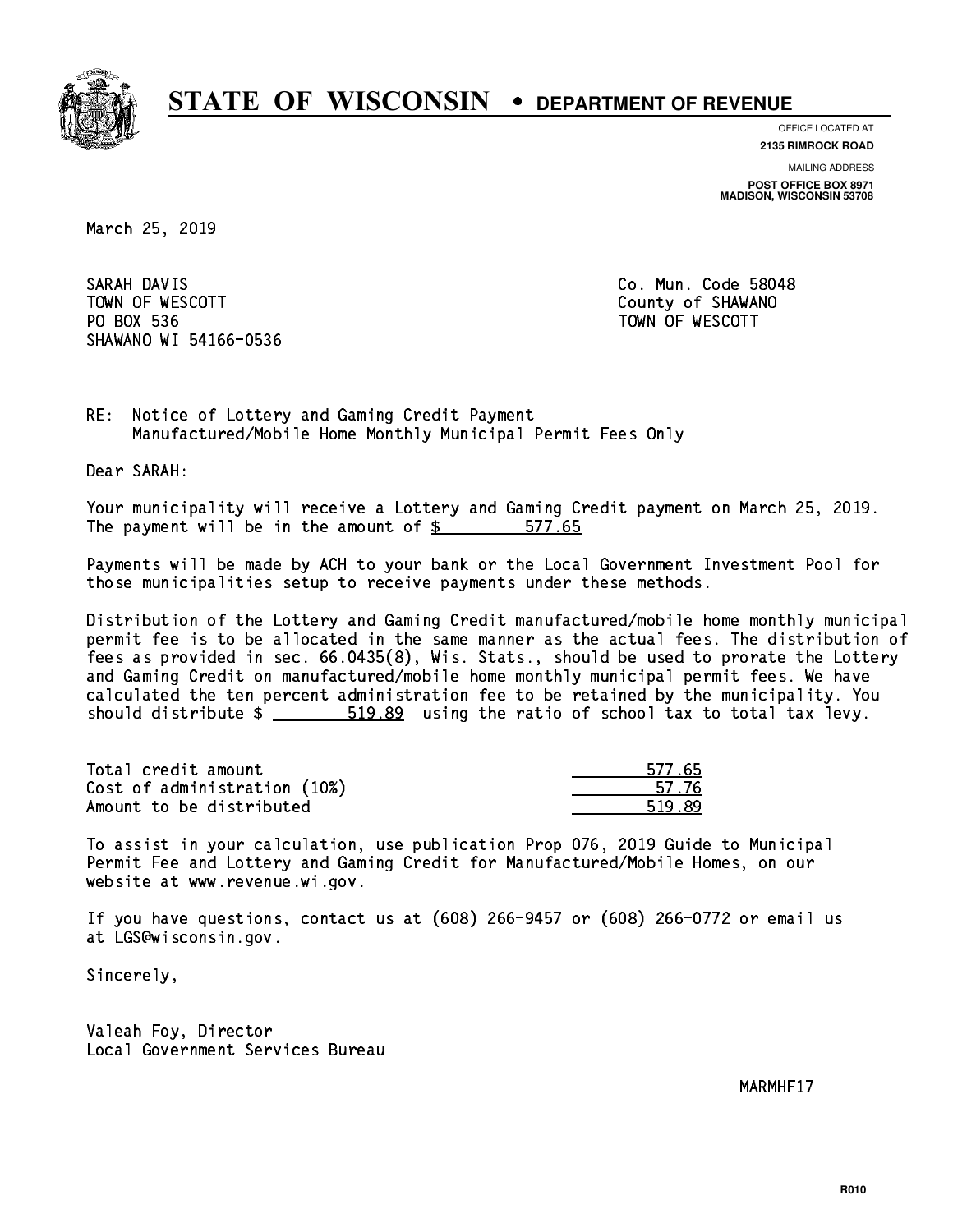

**OFFICE LOCATED AT 2135 RIMROCK ROAD**

**MAILING ADDRESS POST OFFICE BOX 8971 MADISON, WISCONSIN 53708**

March 25, 2019

 VILLAGE OF ANIWA County of SHAWANO PO BOX 15 PO BOX 15 VILLAGE OF ANIWA ANIWA WI 54408-0083

BARBARA REISSMANN Co. Mun. Code 58101

RE: Notice of Lottery and Gaming Credit Payment Manufactured/Mobile Home Monthly Municipal Permit Fees Only

Dear BARBARA:

 Your municipality will receive a Lottery and Gaming Credit payment on March 25, 2019. The payment will be in the amount of \$ 596.16 \_\_\_\_\_\_\_\_\_\_\_\_\_\_\_\_

 Payments will be made by ACH to your bank or the Local Government Investment Pool for those municipalities setup to receive payments under these methods.

 Distribution of the Lottery and Gaming Credit manufactured/mobile home monthly municipal permit fee is to be allocated in the same manner as the actual fees. The distribution of fees as provided in sec. 66.0435(8), Wis. Stats., should be used to prorate the Lottery and Gaming Credit on manufactured/mobile home monthly municipal permit fees. We have calculated the ten percent administration fee to be retained by the municipality. You should distribute  $\frac{2}{1}$   $\frac{536.55}{2}$  using the ratio of school tax to total tax levy.

Total credit amount Cost of administration (10%) Amount to be distributed

| ; 16       |
|------------|
| 61         |
| 55<br>L 21 |

 To assist in your calculation, use publication Prop 076, 2019 Guide to Municipal Permit Fee and Lottery and Gaming Credit for Manufactured/Mobile Homes, on our website at www.revenue.wi.gov.

 If you have questions, contact us at (608) 266-9457 or (608) 266-0772 or email us at LGS@wisconsin.gov.

Sincerely,

 Valeah Foy, Director Local Government Services Bureau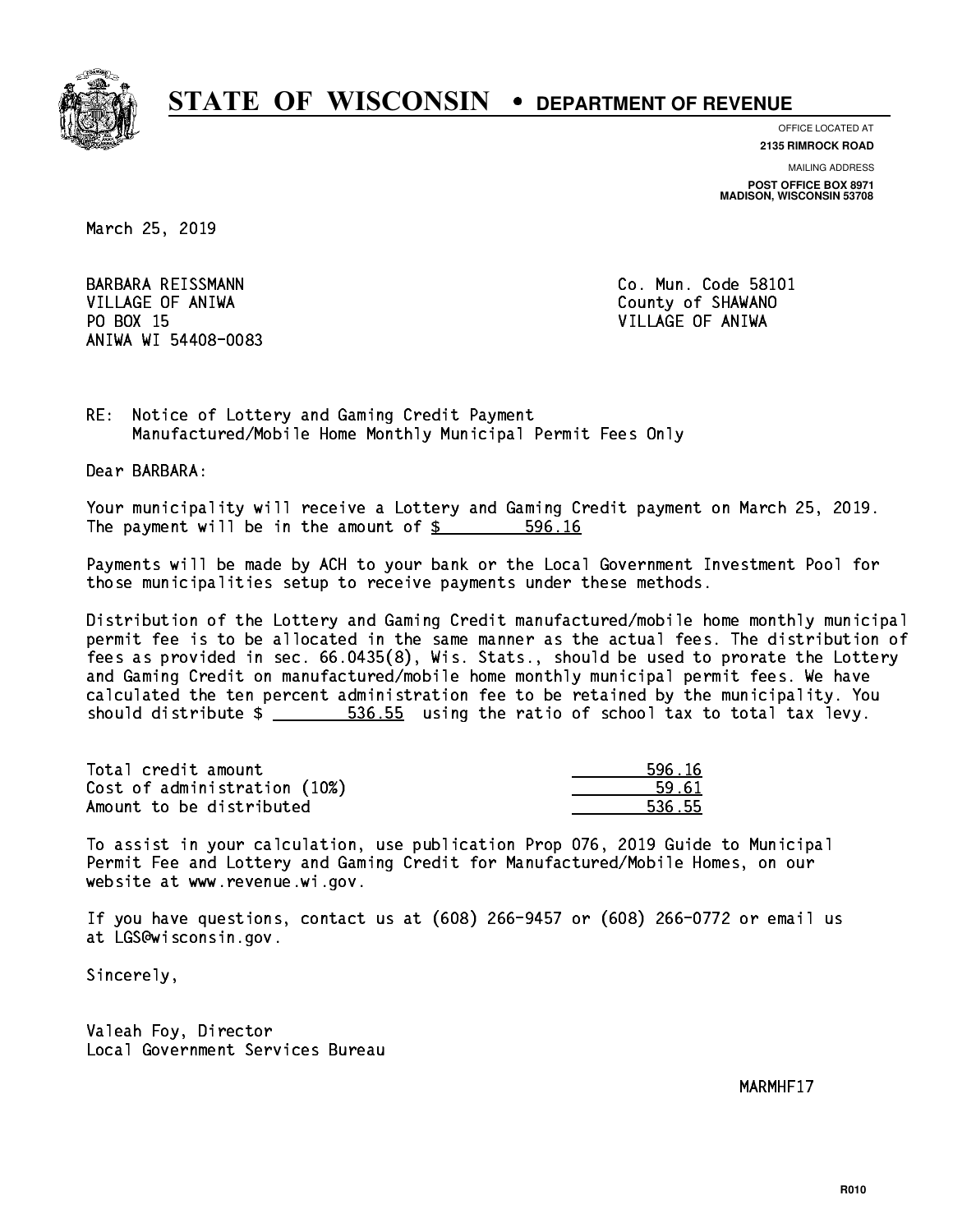

**OFFICE LOCATED AT**

**2135 RIMROCK ROAD**

**MAILING ADDRESS POST OFFICE BOX 8971 MADISON, WISCONSIN 53708**

March 25, 2019

LAURI KLUMPYAN VILLAGE OF BIRNAMWOOD County of SHAWANO BIRNAMWOOD WI 54414

Co. Mun. Code 58106 P.O. BOX M VILLAGE OF BIRNAMWOOD

RE: Notice of Lottery and Gaming Credit Payment Manufactured/Mobile Home Monthly Municipal Permit Fees Only

Dear LAURI:

 Your municipality will receive a Lottery and Gaming Credit payment on March 25, 2019. The payment will be in the amount of  $\frac{2}{3}$  194.74

 Payments will be made by ACH to your bank or the Local Government Investment Pool for those municipalities setup to receive payments under these methods.

 Distribution of the Lottery and Gaming Credit manufactured/mobile home monthly municipal permit fee is to be allocated in the same manner as the actual fees. The distribution of fees as provided in sec. 66.0435(8), Wis. Stats., should be used to prorate the Lottery and Gaming Credit on manufactured/mobile home monthly municipal permit fees. We have calculated the ten percent administration fee to be retained by the municipality. You should distribute  $\frac{175.27}{175.27}$  using the ratio of school tax to total tax levy.

Total credit amount Cost of administration (10%) Amount to be distributed

| . 74       |
|------------|
| l /        |
| 5.21<br>17 |

 To assist in your calculation, use publication Prop 076, 2019 Guide to Municipal Permit Fee and Lottery and Gaming Credit for Manufactured/Mobile Homes, on our website at www.revenue.wi.gov.

 If you have questions, contact us at (608) 266-9457 or (608) 266-0772 or email us at LGS@wisconsin.gov.

Sincerely,

 Valeah Foy, Director Local Government Services Bureau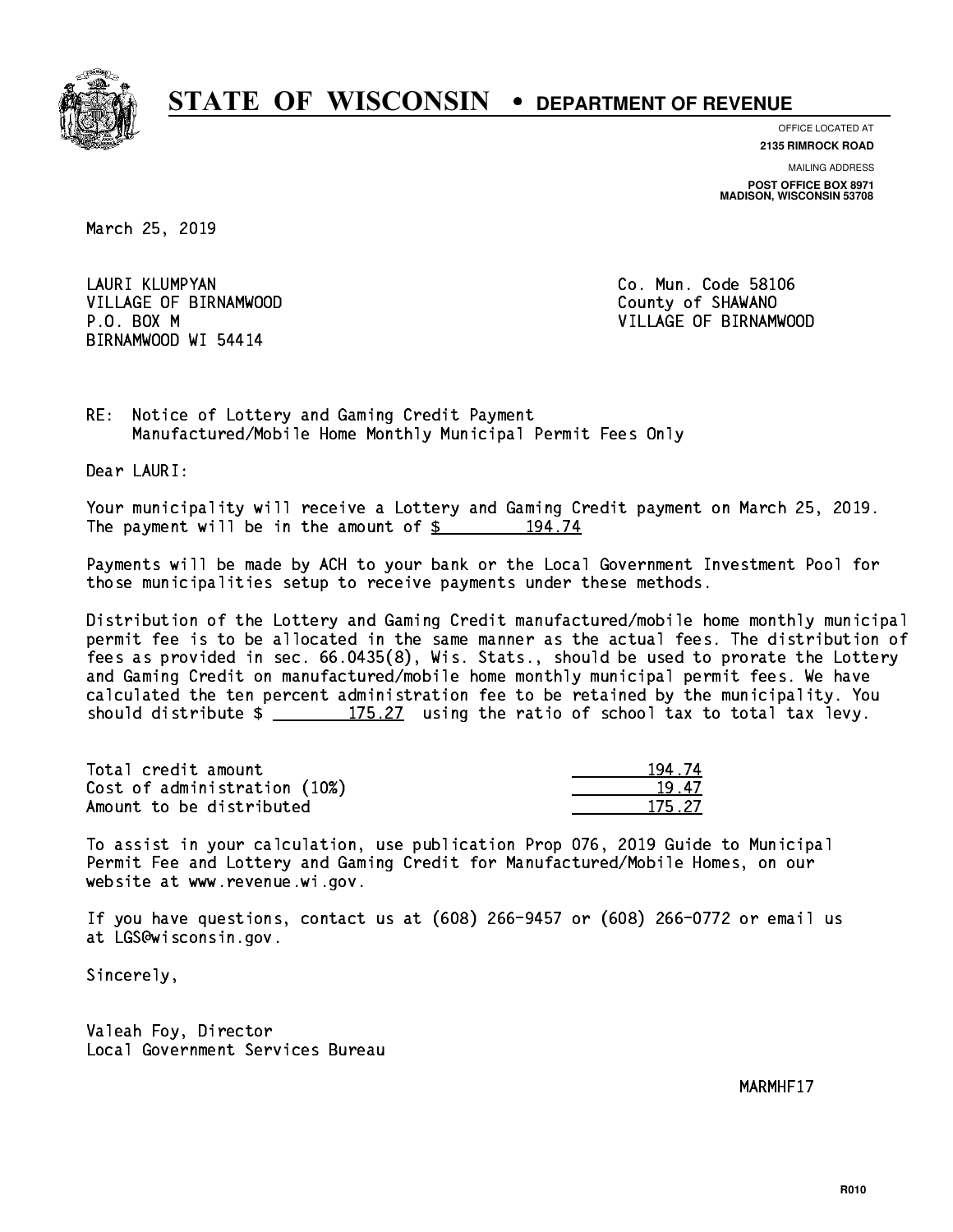

**OFFICE LOCATED AT**

**2135 RIMROCK ROAD**

**MAILING ADDRESS POST OFFICE BOX 8971 MADISON, WISCONSIN 53708**

March 25, 2019

**JUDY KRISTOF** VILLAGE OF GRESHAM COUNTY OF SHAWANO P 0 BOX 50 GRESHAM WI 54128-0050

Co. Mun. Code 58131 VILLAGE OF GRESHAM

RE: Notice of Lottery and Gaming Credit Payment Manufactured/Mobile Home Monthly Municipal Permit Fees Only

Dear JUDY:

 Your municipality will receive a Lottery and Gaming Credit payment on March 25, 2019. The payment will be in the amount of  $\frac{2}{3}$  2,208.72

 Payments will be made by ACH to your bank or the Local Government Investment Pool for those municipalities setup to receive payments under these methods.

 Distribution of the Lottery and Gaming Credit manufactured/mobile home monthly municipal permit fee is to be allocated in the same manner as the actual fees. The distribution of fees as provided in sec. 66.0435(8), Wis. Stats., should be used to prorate the Lottery and Gaming Credit on manufactured/mobile home monthly municipal permit fees. We have calculated the ten percent administration fee to be retained by the municipality. You should distribute  $\frac{1,987.85}{2}$  using the ratio of school tax to total tax levy.

| Total credit amount          | 2,208.72 |
|------------------------------|----------|
| Cost of administration (10%) | 220.87   |
| Amount to be distributed     | 1.987.85 |

 To assist in your calculation, use publication Prop 076, 2019 Guide to Municipal Permit Fee and Lottery and Gaming Credit for Manufactured/Mobile Homes, on our website at www.revenue.wi.gov.

 If you have questions, contact us at (608) 266-9457 or (608) 266-0772 or email us at LGS@wisconsin.gov.

Sincerely,

 Valeah Foy, Director Local Government Services Bureau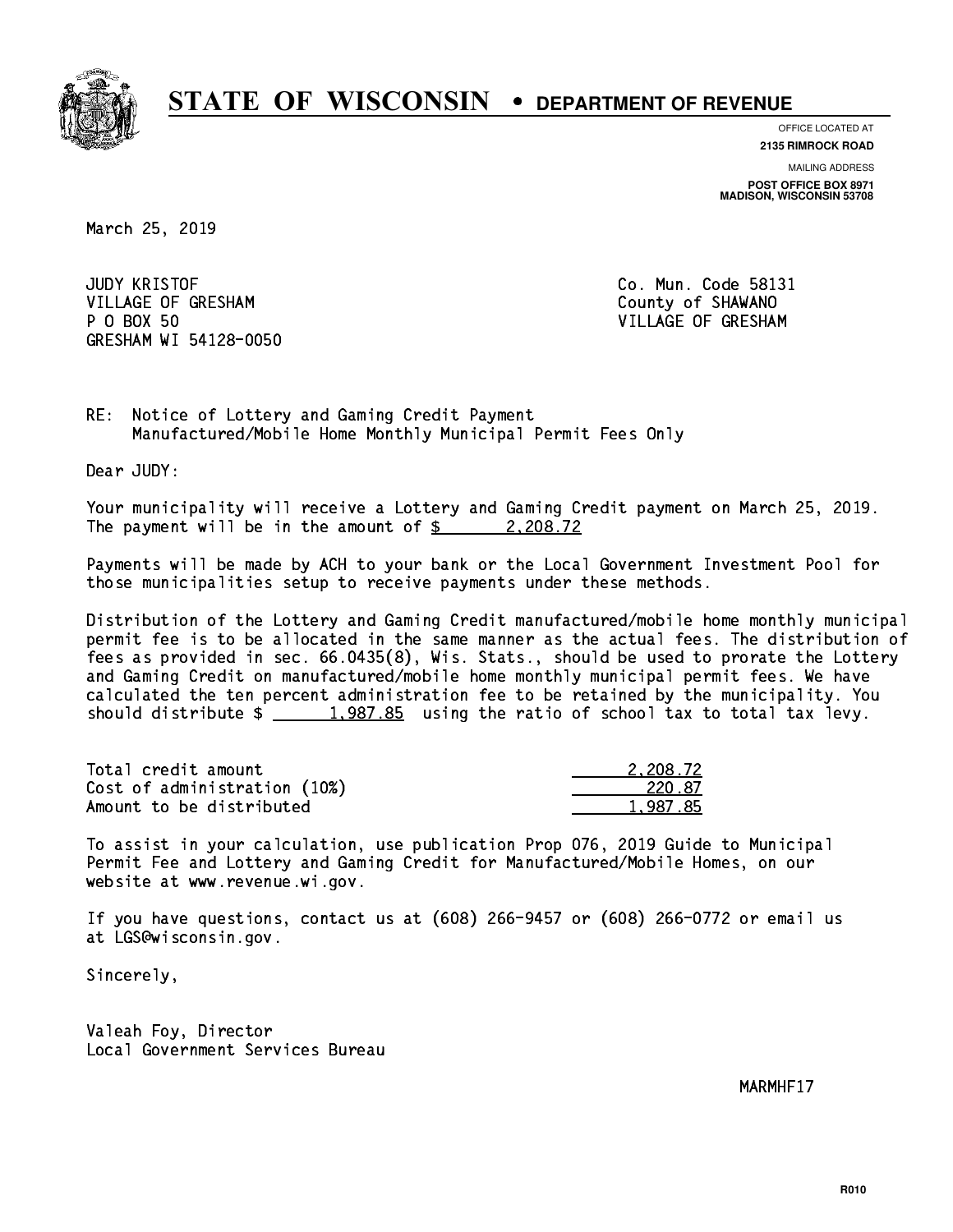

**OFFICE LOCATED AT**

**2135 RIMROCK ROAD**

**MAILING ADDRESS POST OFFICE BOX 8971 MADISON, WISCONSIN 53708**

March 25, 2019

TRISHA HOFFMAN VILLAGE OF TIGERTON COUNTY OF SHAWANO PO BOX 147 TIGERTON WI 54486-0147

Co. Mun. Code 58186 VILLAGE OF TIGERTON

RE: Notice of Lottery and Gaming Credit Payment Manufactured/Mobile Home Monthly Municipal Permit Fees Only

Dear TRISHA:

 Your municipality will receive a Lottery and Gaming Credit payment on March 25, 2019. The payment will be in the amount of  $\frac{26.93}{20.93}$ 

 Payments will be made by ACH to your bank or the Local Government Investment Pool for those municipalities setup to receive payments under these methods.

 Distribution of the Lottery and Gaming Credit manufactured/mobile home monthly municipal permit fee is to be allocated in the same manner as the actual fees. The distribution of fees as provided in sec. 66.0435(8), Wis. Stats., should be used to prorate the Lottery and Gaming Credit on manufactured/mobile home monthly municipal permit fees. We have calculated the ten percent administration fee to be retained by the municipality. You should distribute  $\frac{294.24}{294.24}$  using the ratio of school tax to total tax levy.

Total credit amount Cost of administration (10%) Amount to be distributed

| 93<br>326 - |
|-------------|
| 32.69       |
| .24         |

 To assist in your calculation, use publication Prop 076, 2019 Guide to Municipal Permit Fee and Lottery and Gaming Credit for Manufactured/Mobile Homes, on our website at www.revenue.wi.gov.

 If you have questions, contact us at (608) 266-9457 or (608) 266-0772 or email us at LGS@wisconsin.gov.

Sincerely,

 Valeah Foy, Director Local Government Services Bureau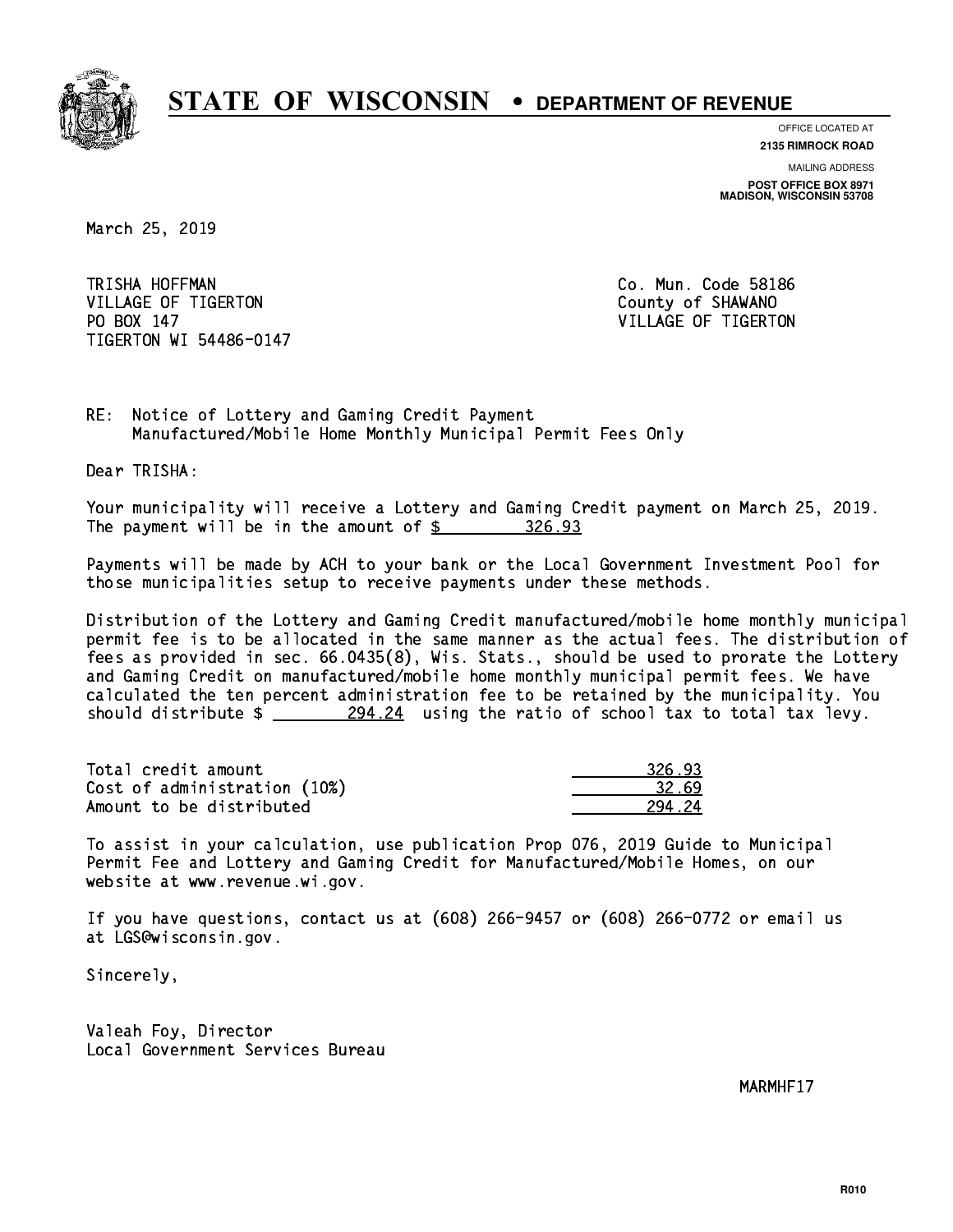

**OFFICE LOCATED AT**

**2135 RIMROCK ROAD**

**MAILING ADDRESS POST OFFICE BOX 8971 MADISON, WISCONSIN 53708**

March 25, 2019

TRACI MATSCHE VILLAGE OF WITTENBERG COUNTY OF SHAWANO PO BOX 331 WITTENBERG WI 54499-0331

Co. Mun. Code 58191 VILLAGE OF WITTENBERG

RE: Notice of Lottery and Gaming Credit Payment Manufactured/Mobile Home Monthly Municipal Permit Fees Only

Dear TRACI:

 Your municipality will receive a Lottery and Gaming Credit payment on March 25, 2019. The payment will be in the amount of \$ 771.36 \_\_\_\_\_\_\_\_\_\_\_\_\_\_\_\_

 Payments will be made by ACH to your bank or the Local Government Investment Pool for those municipalities setup to receive payments under these methods.

 Distribution of the Lottery and Gaming Credit manufactured/mobile home monthly municipal permit fee is to be allocated in the same manner as the actual fees. The distribution of fees as provided in sec. 66.0435(8), Wis. Stats., should be used to prorate the Lottery and Gaming Credit on manufactured/mobile home monthly municipal permit fees. We have calculated the ten percent administration fee to be retained by the municipality. You should distribute  $\frac{23}{1000}$  694.23 using the ratio of school tax to total tax levy.

Total credit amount Cost of administration (10%) Amount to be distributed

| - 76 |
|------|
| - 12 |
| 23   |

 To assist in your calculation, use publication Prop 076, 2019 Guide to Municipal Permit Fee and Lottery and Gaming Credit for Manufactured/Mobile Homes, on our website at www.revenue.wi.gov.

 If you have questions, contact us at (608) 266-9457 or (608) 266-0772 or email us at LGS@wisconsin.gov.

Sincerely,

 Valeah Foy, Director Local Government Services Bureau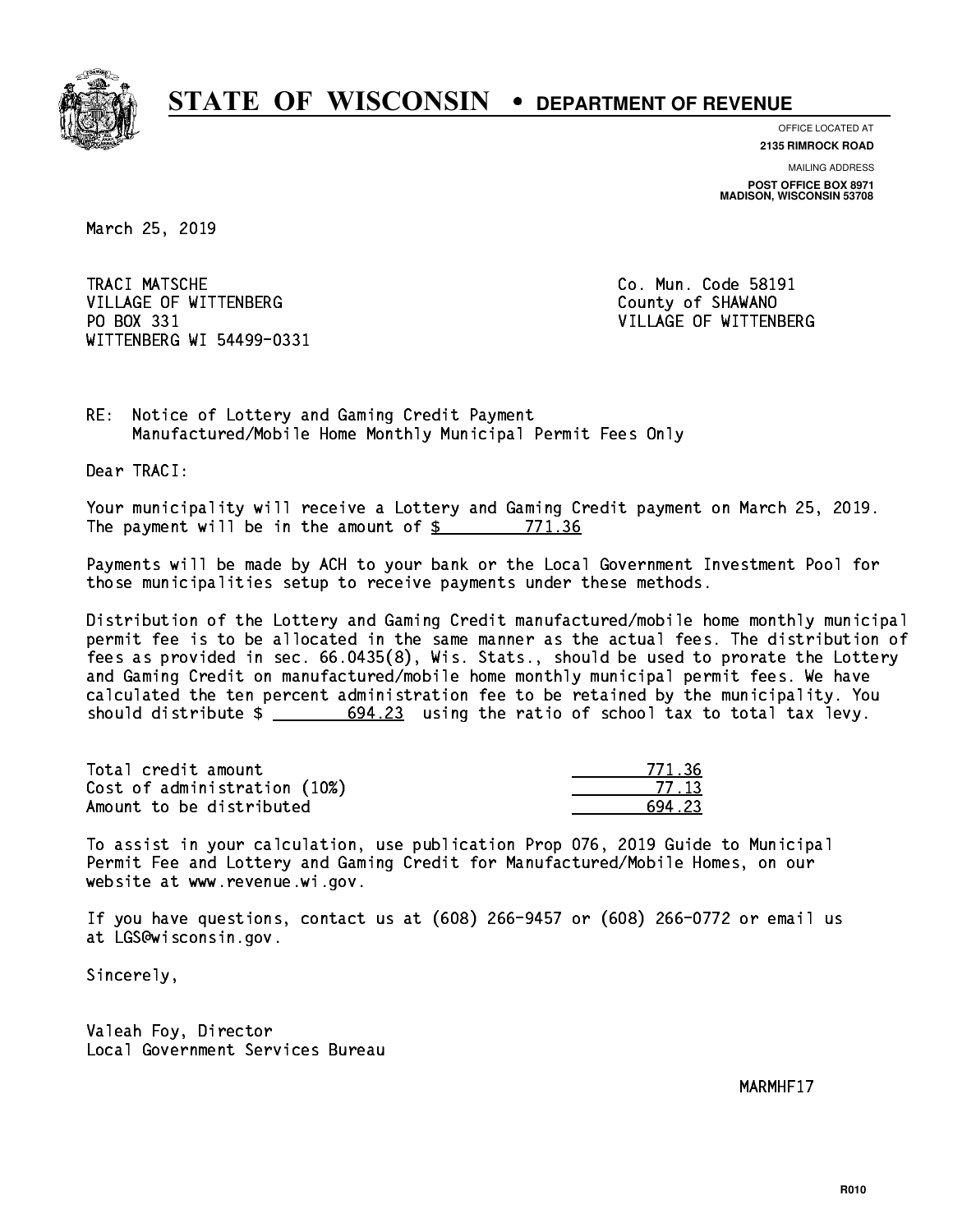

**OFFICE LOCATED AT 2135 RIMROCK ROAD**

**MAILING ADDRESS**

**POST OFFICE BOX 8971 MADISON, WISCONSIN 53708**

March 25, 2019

**BRENDA PHIPPS** TOWN OF GREENBUSH County of SHEBOYGAN N6644 SUGARBUSH RD TOWN OF GREENBUSH GLENBEULAH WI 53023-1236

Co. Mun. Code 59002

RE: Notice of Lottery and Gaming Credit Payment Manufactured/Mobile Home Monthly Municipal Permit Fees Only

Dear BRENDA:

 Your municipality will receive a Lottery and Gaming Credit payment on March 25, 2019. The payment will be in the amount of \$ 734.28 \_\_\_\_\_\_\_\_\_\_\_\_\_\_\_\_

 Payments will be made by ACH to your bank or the Local Government Investment Pool for those municipalities setup to receive payments under these methods.

 Distribution of the Lottery and Gaming Credit manufactured/mobile home monthly municipal permit fee is to be allocated in the same manner as the actual fees. The distribution of fees as provided in sec. 66.0435(8), Wis. Stats., should be used to prorate the Lottery and Gaming Credit on manufactured/mobile home monthly municipal permit fees. We have calculated the ten percent administration fee to be retained by the municipality. You should distribute  $\frac{2}{1}$   $\frac{660.86}{2}$  using the ratio of school tax to total tax levy.

| Total credit amount          | 734 28 |
|------------------------------|--------|
| Cost of administration (10%) | 73.42  |
| Amount to be distributed     | 660 86 |

 To assist in your calculation, use publication Prop 076, 2019 Guide to Municipal Permit Fee and Lottery and Gaming Credit for Manufactured/Mobile Homes, on our website at www.revenue.wi.gov.

 If you have questions, contact us at (608) 266-9457 or (608) 266-0772 or email us at LGS@wisconsin.gov.

Sincerely,

 Valeah Foy, Director Local Government Services Bureau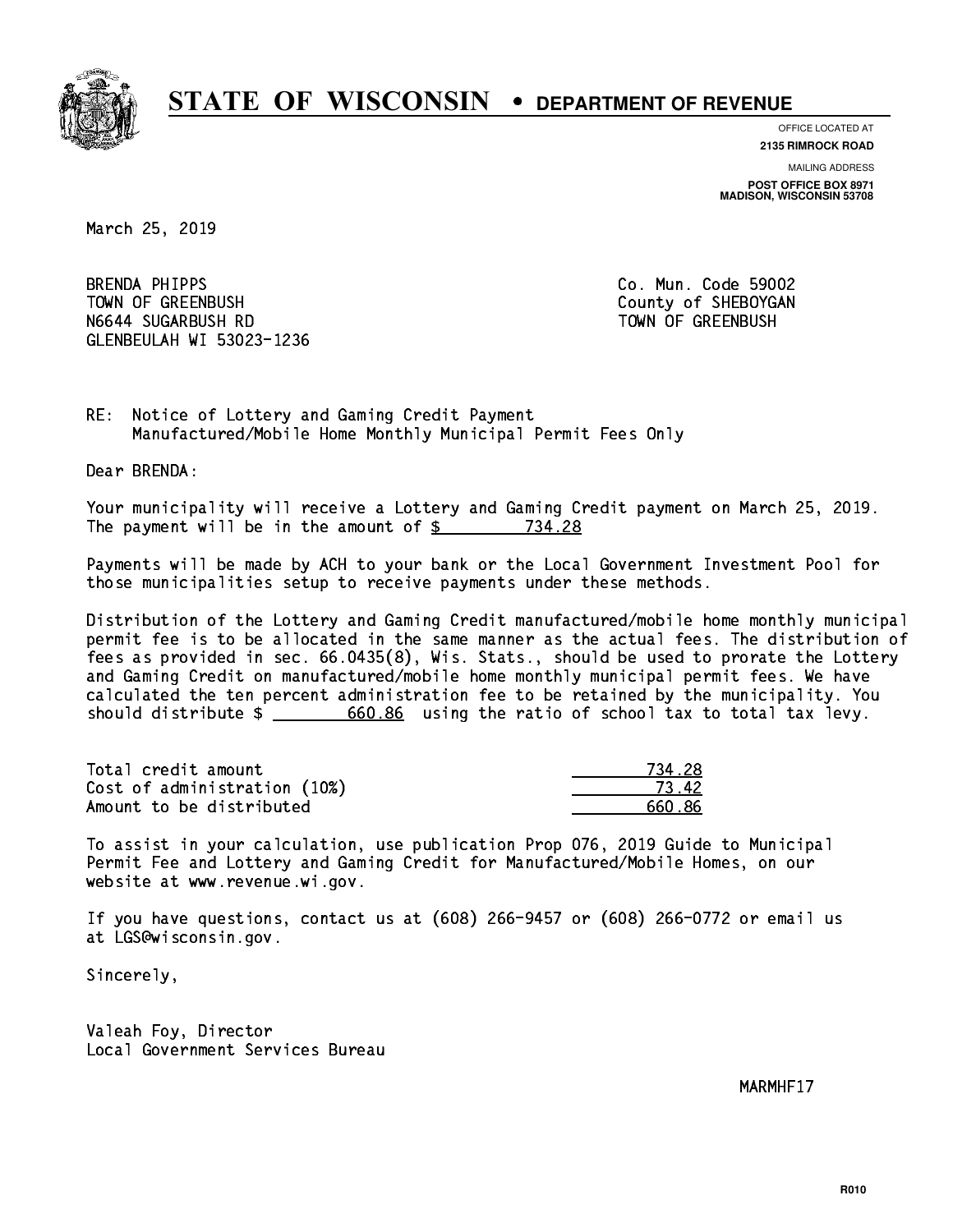

**OFFICE LOCATED AT**

**2135 RIMROCK ROAD**

**MAILING ADDRESS POST OFFICE BOX 8971 MADISON, WISCONSIN 53708**

March 25, 2019

RHONDA KLATT TOWN OF LYNDON COUNTY OF SHEBOYGAN W6081 COUNTY ROAD N TOWN OF LYNDON PLYMOUTH WI 53073-4638

Co. Mun. Code 59010

RE: Notice of Lottery and Gaming Credit Payment Manufactured/Mobile Home Monthly Municipal Permit Fees Only

Dear RHONDA:

 Your municipality will receive a Lottery and Gaming Credit payment on March 25, 2019. The payment will be in the amount of  $\frac{2}{3}$  1,504.47

 Payments will be made by ACH to your bank or the Local Government Investment Pool for those municipalities setup to receive payments under these methods.

 Distribution of the Lottery and Gaming Credit manufactured/mobile home monthly municipal permit fee is to be allocated in the same manner as the actual fees. The distribution of fees as provided in sec. 66.0435(8), Wis. Stats., should be used to prorate the Lottery and Gaming Credit on manufactured/mobile home monthly municipal permit fees. We have calculated the ten percent administration fee to be retained by the municipality. You should distribute  $\frac{1,354.03}{1,354.03}$  using the ratio of school tax to total tax levy.

| Total credit amount          | 1.504.47 |
|------------------------------|----------|
| Cost of administration (10%) | 150.44   |
| Amount to be distributed     | 1.354.03 |

 To assist in your calculation, use publication Prop 076, 2019 Guide to Municipal Permit Fee and Lottery and Gaming Credit for Manufactured/Mobile Homes, on our website at www.revenue.wi.gov.

 If you have questions, contact us at (608) 266-9457 or (608) 266-0772 or email us at LGS@wisconsin.gov.

Sincerely,

 Valeah Foy, Director Local Government Services Bureau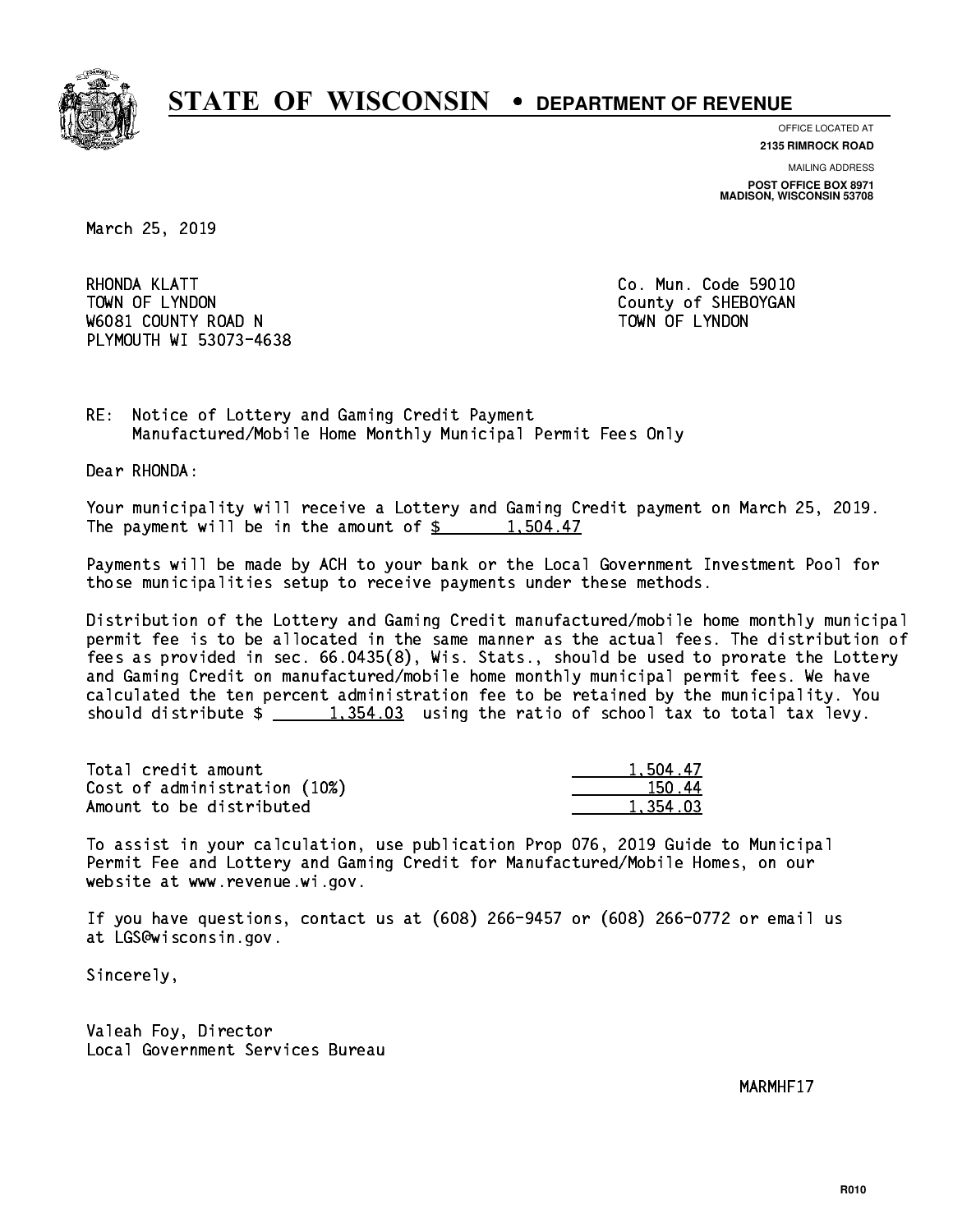

**OFFICE LOCATED AT**

**2135 RIMROCK ROAD**

**MAILING ADDRESS POST OFFICE BOX 8971 MADISON, WISCONSIN 53708**

March 25, 2019

 JEANETTE MEYER Co. Mun. Code 59026 TOWN OF SHEBOYGAN FALLS **COUNTY OF SHEBOYGAN**  W3860 COUNTY ROAD O TOWN OF SHEBOYGAN FALLS SHEBOYGAN FALLS WI 53085-0046

RE: Notice of Lottery and Gaming Credit Payment Manufactured/Mobile Home Monthly Municipal Permit Fees Only

Dear JEANETTE:

 Your municipality will receive a Lottery and Gaming Credit payment on March 25, 2019. The payment will be in the amount of \$ 5,840.19 \_\_\_\_\_\_\_\_\_\_\_\_\_\_\_\_

 Payments will be made by ACH to your bank or the Local Government Investment Pool for those municipalities setup to receive payments under these methods.

 Distribution of the Lottery and Gaming Credit manufactured/mobile home monthly municipal permit fee is to be allocated in the same manner as the actual fees. The distribution of fees as provided in sec. 66.0435(8), Wis. Stats., should be used to prorate the Lottery and Gaming Credit on manufactured/mobile home monthly municipal permit fees. We have calculated the ten percent administration fee to be retained by the municipality. You should distribute  $\frac{25 - 5}{256.18}$  using the ratio of school tax to total tax levy.

| Total credit amount          | 5.840.19 |
|------------------------------|----------|
| Cost of administration (10%) | 584.01   |
| Amount to be distributed     | 5.256.18 |

 To assist in your calculation, use publication Prop 076, 2019 Guide to Municipal Permit Fee and Lottery and Gaming Credit for Manufactured/Mobile Homes, on our website at www.revenue.wi.gov.

 If you have questions, contact us at (608) 266-9457 or (608) 266-0772 or email us at LGS@wisconsin.gov.

Sincerely,

 Valeah Foy, Director Local Government Services Bureau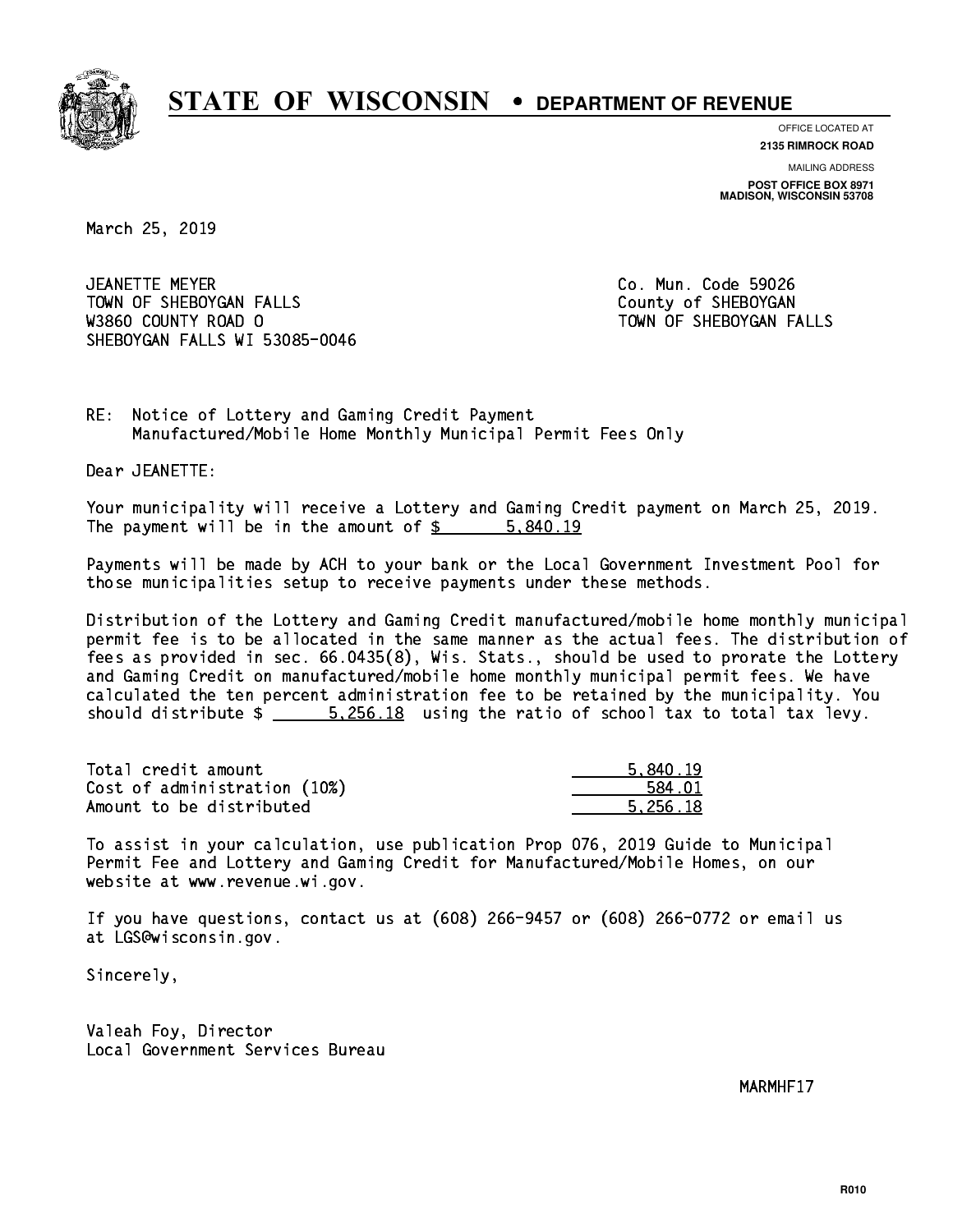

**OFFICE LOCATED AT**

**2135 RIMROCK ROAD**

**MAILING ADDRESS**

**POST OFFICE BOX 8971 MADISON, WISCONSIN 53708**

March 25, 2019

PATRICIA HUBERTY **Co. Mun. Code 59271** CITY OF PLYMOUTH CITY OF PLYMOUTH PO BOX 107 CITY OF PLYMOUTH PLYMOUTH WI 53073-0107

RE: Notice of Lottery and Gaming Credit Payment Manufactured/Mobile Home Monthly Municipal Permit Fees Only

Dear PATRICIA:

 Your municipality will receive a Lottery and Gaming Credit payment on March 25, 2019. The payment will be in the amount of  $\frac{2}{3}$  11,703.96

 Payments will be made by ACH to your bank or the Local Government Investment Pool for those municipalities setup to receive payments under these methods.

 Distribution of the Lottery and Gaming Credit manufactured/mobile home monthly municipal permit fee is to be allocated in the same manner as the actual fees. The distribution of fees as provided in sec. 66.0435(8), Wis. Stats., should be used to prorate the Lottery and Gaming Credit on manufactured/mobile home monthly municipal permit fees. We have calculated the ten percent administration fee to be retained by the municipality. You should distribute  $\frac{10,533.57}{2}$  using the ratio of school tax to total tax levy.

| Total credit amount          | 11,703.96 |
|------------------------------|-----------|
| Cost of administration (10%) | 1.170.39  |
| Amount to be distributed     | 10.533.57 |

 To assist in your calculation, use publication Prop 076, 2019 Guide to Municipal Permit Fee and Lottery and Gaming Credit for Manufactured/Mobile Homes, on our website at www.revenue.wi.gov.

 If you have questions, contact us at (608) 266-9457 or (608) 266-0772 or email us at LGS@wisconsin.gov.

Sincerely,

 Valeah Foy, Director Local Government Services Bureau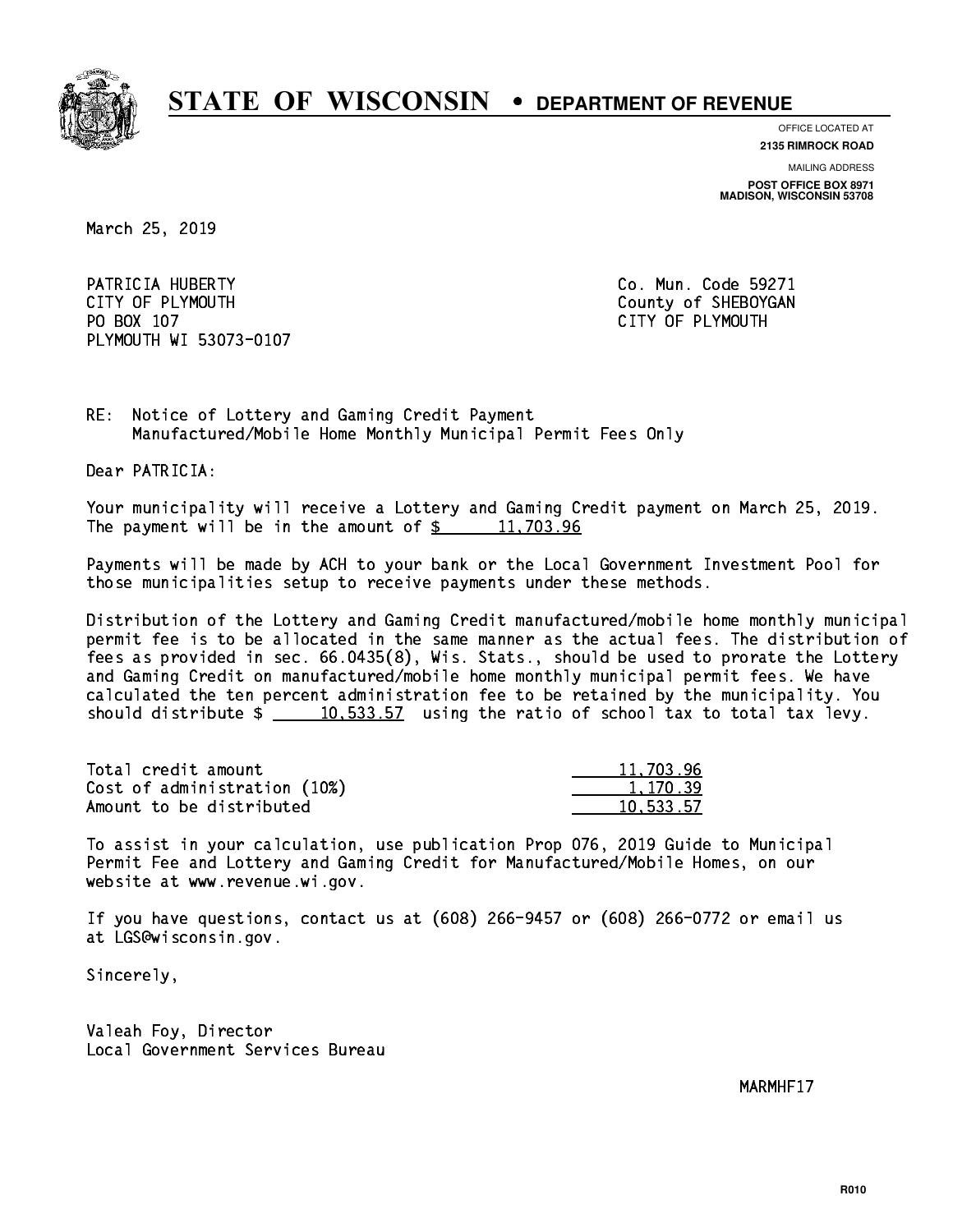

**OFFICE LOCATED AT**

**2135 RIMROCK ROAD**

**MAILING ADDRESS POST OFFICE BOX 8971 MADISON, WISCONSIN 53708**

March 25, 2019

 MARTY HALVERSON Co. Mun. Code 59281 CITY OF SHEBOYGAN COUNTY OF SHEBOYGAN 828 CENTER AVE STE 205 CITY OF SHEBOYGAN SHEBOYGAN WI 53081-4442

RE: Notice of Lottery and Gaming Credit Payment Manufactured/Mobile Home Monthly Municipal Permit Fees Only

Dear MARTY:

 Your municipality will receive a Lottery and Gaming Credit payment on March 25, 2019. The payment will be in the amount of  $\frac{2}{3}$  39,877.68

 Payments will be made by ACH to your bank or the Local Government Investment Pool for those municipalities setup to receive payments under these methods.

 Distribution of the Lottery and Gaming Credit manufactured/mobile home monthly municipal permit fee is to be allocated in the same manner as the actual fees. The distribution of fees as provided in sec. 66.0435(8), Wis. Stats., should be used to prorate the Lottery and Gaming Credit on manufactured/mobile home monthly municipal permit fees. We have calculated the ten percent administration fee to be retained by the municipality. You should distribute  $\frac{25.889.92}{2}$  using the ratio of school tax to total tax levy.

| Total credit amount          | 39,877.68 |
|------------------------------|-----------|
| Cost of administration (10%) | 3.987.76  |
| Amount to be distributed     | 35.889.92 |

 To assist in your calculation, use publication Prop 076, 2019 Guide to Municipal Permit Fee and Lottery and Gaming Credit for Manufactured/Mobile Homes, on our website at www.revenue.wi.gov.

 If you have questions, contact us at (608) 266-9457 or (608) 266-0772 or email us at LGS@wisconsin.gov.

Sincerely,

 Valeah Foy, Director Local Government Services Bureau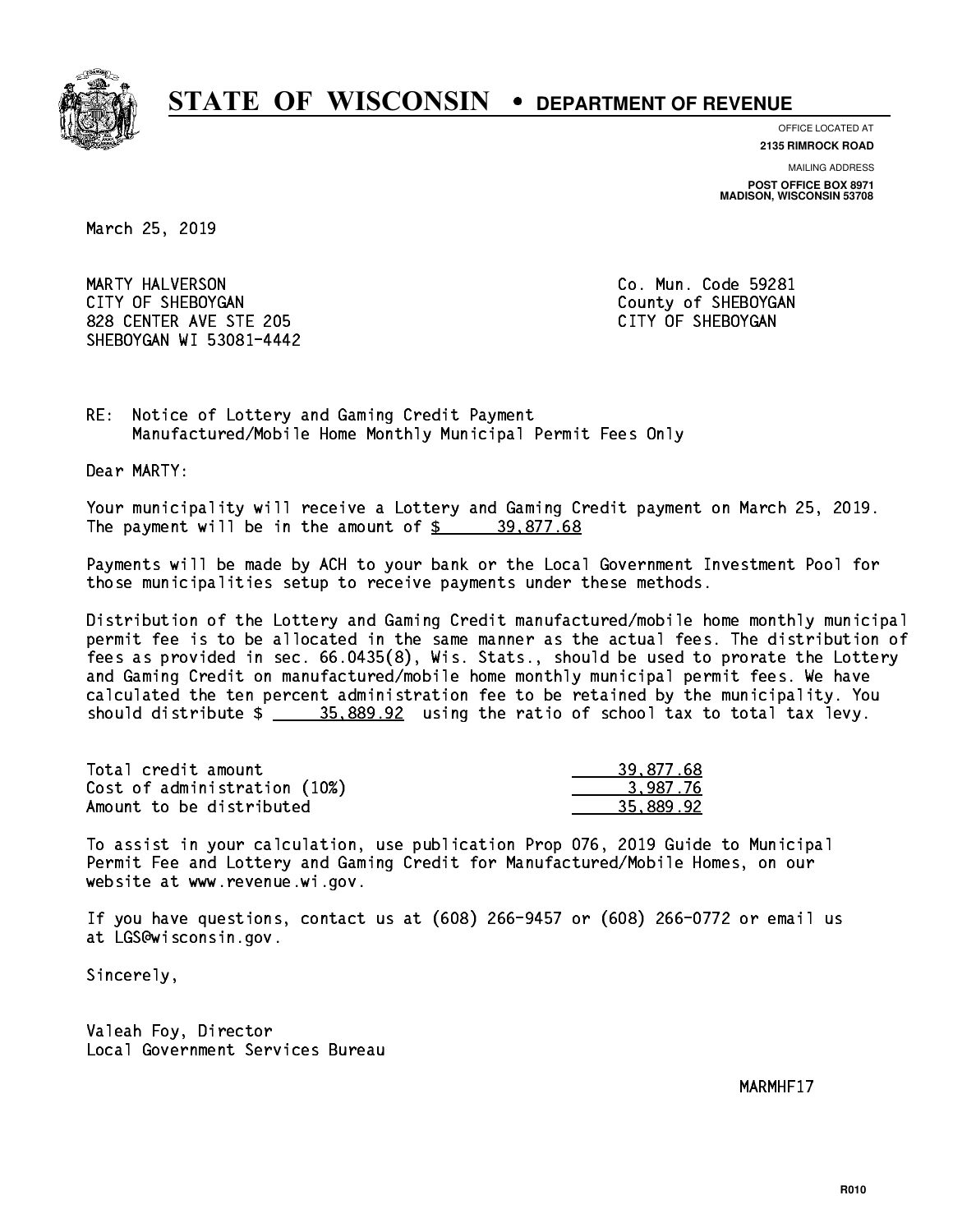

**OFFICE LOCATED AT**

**2135 RIMROCK ROAD**

**MAILING ADDRESS POST OFFICE BOX 8971 MADISON, WISCONSIN 53708**

March 25, 2019

 ALYSSA WALFORD Co. Mun. Code 59282 CITY OF SHEBOYGAN FALLS COUNTY OF SHEBOYGAN PO BOX 186 SHEBOYGAN FALLS WI 53085-0186

CITY OF SHEBOYGAN FALLS

RE: Notice of Lottery and Gaming Credit Payment Manufactured/Mobile Home Monthly Municipal Permit Fees Only

Dear ALYSSA:

 Your municipality will receive a Lottery and Gaming Credit payment on March 25, 2019. The payment will be in the amount of  $\frac{2}{3}$  45,516.90

 Payments will be made by ACH to your bank or the Local Government Investment Pool for those municipalities setup to receive payments under these methods.

 Distribution of the Lottery and Gaming Credit manufactured/mobile home monthly municipal permit fee is to be allocated in the same manner as the actual fees. The distribution of fees as provided in sec. 66.0435(8), Wis. Stats., should be used to prorate the Lottery and Gaming Credit on manufactured/mobile home monthly municipal permit fees. We have calculated the ten percent administration fee to be retained by the municipality. You should distribute  $\frac{40,965.21}{2}$  using the ratio of school tax to total tax levy.

| Total credit amount          | 45,516.90 |
|------------------------------|-----------|
| Cost of administration (10%) | 4.551.69  |
| Amount to be distributed     | 40.965.21 |

 To assist in your calculation, use publication Prop 076, 2019 Guide to Municipal Permit Fee and Lottery and Gaming Credit for Manufactured/Mobile Homes, on our website at www.revenue.wi.gov.

 If you have questions, contact us at (608) 266-9457 or (608) 266-0772 or email us at LGS@wisconsin.gov.

Sincerely,

 Valeah Foy, Director Local Government Services Bureau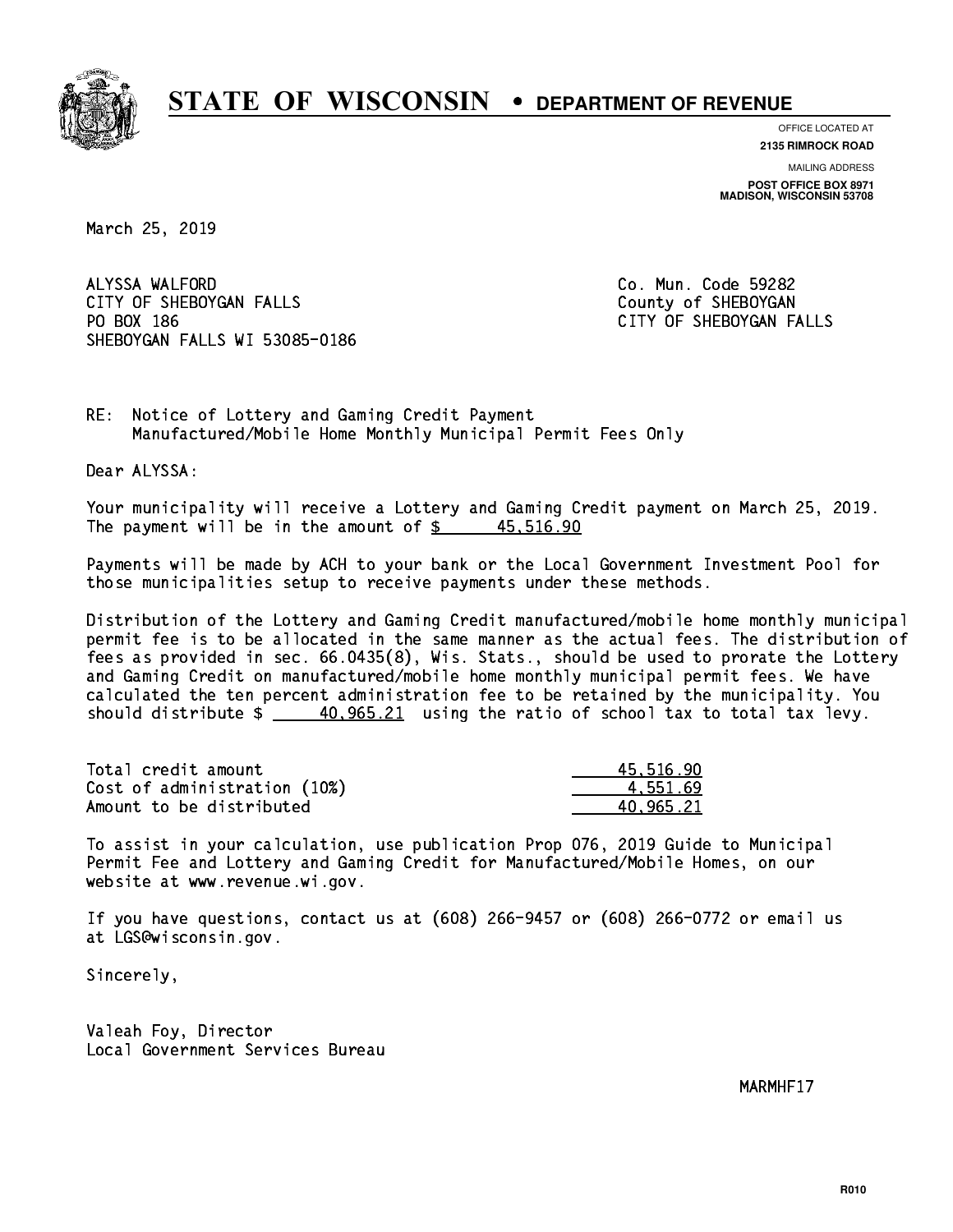

**OFFICE LOCATED AT**

**2135 RIMROCK ROAD**

**MAILING ADDRESS POST OFFICE BOX 8971 MADISON, WISCONSIN 53708**

March 25, 2019

 CAROL PERNSTEINER Co. Mun. Code 60032 TOWN OF MEDICINE COUNTY OF MEDICINE COUNTY OF TAXABLE COUNTY OF TAXABLE COUNTY OF TAXABLE COUNTY OF TAXABLE CO W6657 CEDAR ST TOWN OF MEDFORD MEDFORD WI 54451-8904

RE: Notice of Lottery and Gaming Credit Payment Manufactured/Mobile Home Monthly Municipal Permit Fees Only

Dear CAROL:

 Your municipality will receive a Lottery and Gaming Credit payment on March 25, 2019. The payment will be in the amount of  $$$  283.44

 Payments will be made by ACH to your bank or the Local Government Investment Pool for those municipalities setup to receive payments under these methods.

 Distribution of the Lottery and Gaming Credit manufactured/mobile home monthly municipal permit fee is to be allocated in the same manner as the actual fees. The distribution of fees as provided in sec. 66.0435(8), Wis. Stats., should be used to prorate the Lottery and Gaming Credit on manufactured/mobile home monthly municipal permit fees. We have calculated the ten percent administration fee to be retained by the municipality. You should distribute  $\frac{255.10}{10}$  using the ratio of school tax to total tax levy.

Total credit amount Cost of administration (10%) Amount to be distributed

| 283.                 |
|----------------------|
| 34<br>$\mathbf{x}$ . |
| 55 1Ո<br>.,          |

 To assist in your calculation, use publication Prop 076, 2019 Guide to Municipal Permit Fee and Lottery and Gaming Credit for Manufactured/Mobile Homes, on our website at www.revenue.wi.gov.

 If you have questions, contact us at (608) 266-9457 or (608) 266-0772 or email us at LGS@wisconsin.gov.

Sincerely,

 Valeah Foy, Director Local Government Services Bureau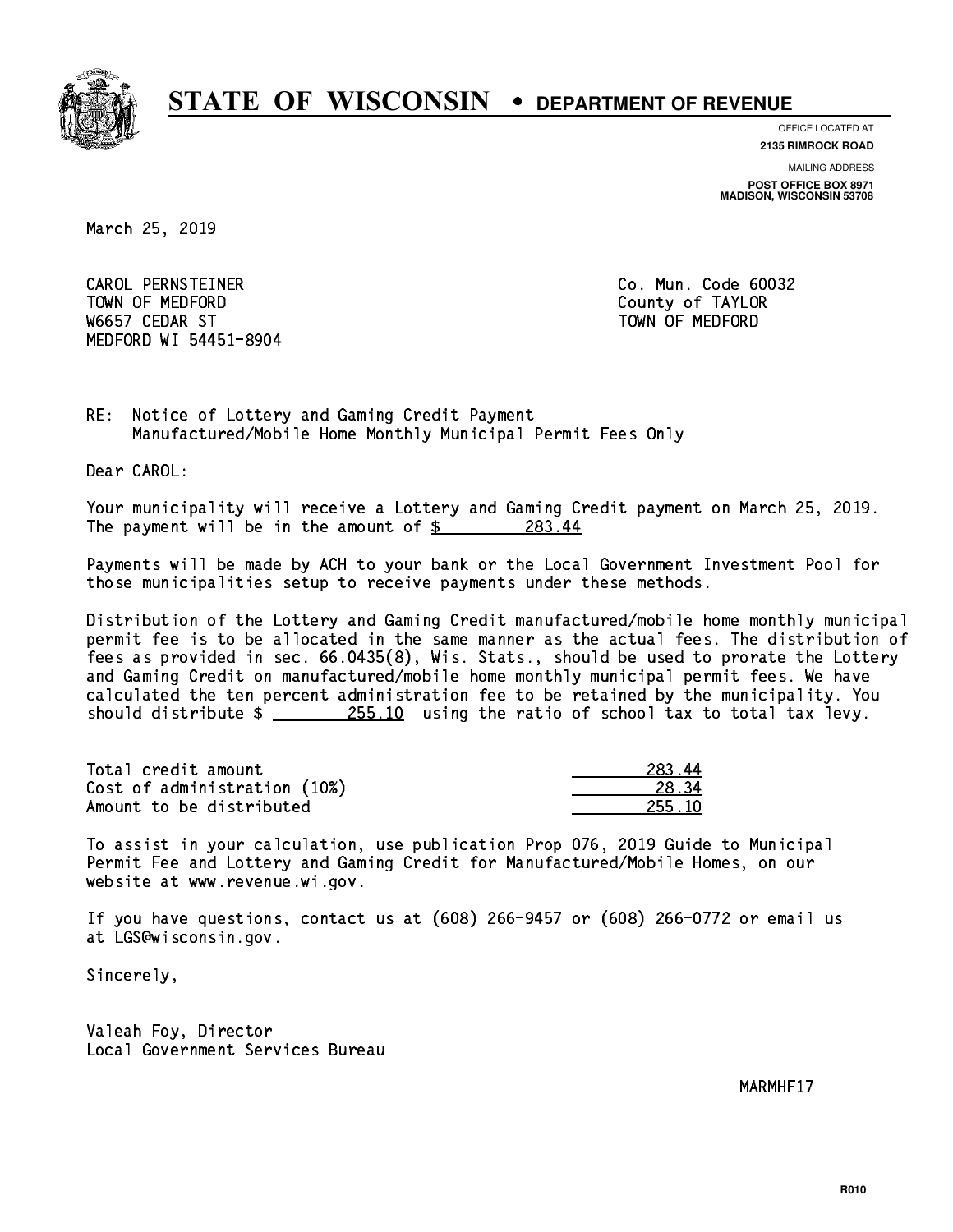

**OFFICE LOCATED AT**

**2135 RIMROCK ROAD**

**MAILING ADDRESS POST OFFICE BOX 8971 MADISON, WISCONSIN 53708**

March 25, 2019

 FRANCES PRASNICKI Co. Mun. Code 60131 VILLAGE OF GILMAN COUNTY OF TAYLOR PO BOX 157 VILLAGE OF GILMAN GILMAN WI 54433-0157

RE: Notice of Lottery and Gaming Credit Payment Manufactured/Mobile Home Monthly Municipal Permit Fees Only

Dear FRANCES:

 Your municipality will receive a Lottery and Gaming Credit payment on March 25, 2019. The payment will be in the amount of  $\frac{2}{3}$  1,126.92

 Payments will be made by ACH to your bank or the Local Government Investment Pool for those municipalities setup to receive payments under these methods.

 Distribution of the Lottery and Gaming Credit manufactured/mobile home monthly municipal permit fee is to be allocated in the same manner as the actual fees. The distribution of fees as provided in sec. 66.0435(8), Wis. Stats., should be used to prorate the Lottery and Gaming Credit on manufactured/mobile home monthly municipal permit fees. We have calculated the ten percent administration fee to be retained by the municipality. You should distribute  $\frac{1,014.23}{1,014.23}$  using the ratio of school tax to total tax levy.

| Total credit amount          | 1.126.92 |
|------------------------------|----------|
| Cost of administration (10%) | 112.69   |
| Amount to be distributed     | 1.014.23 |

 To assist in your calculation, use publication Prop 076, 2019 Guide to Municipal Permit Fee and Lottery and Gaming Credit for Manufactured/Mobile Homes, on our website at www.revenue.wi.gov.

 If you have questions, contact us at (608) 266-9457 or (608) 266-0772 or email us at LGS@wisconsin.gov.

Sincerely,

 Valeah Foy, Director Local Government Services Bureau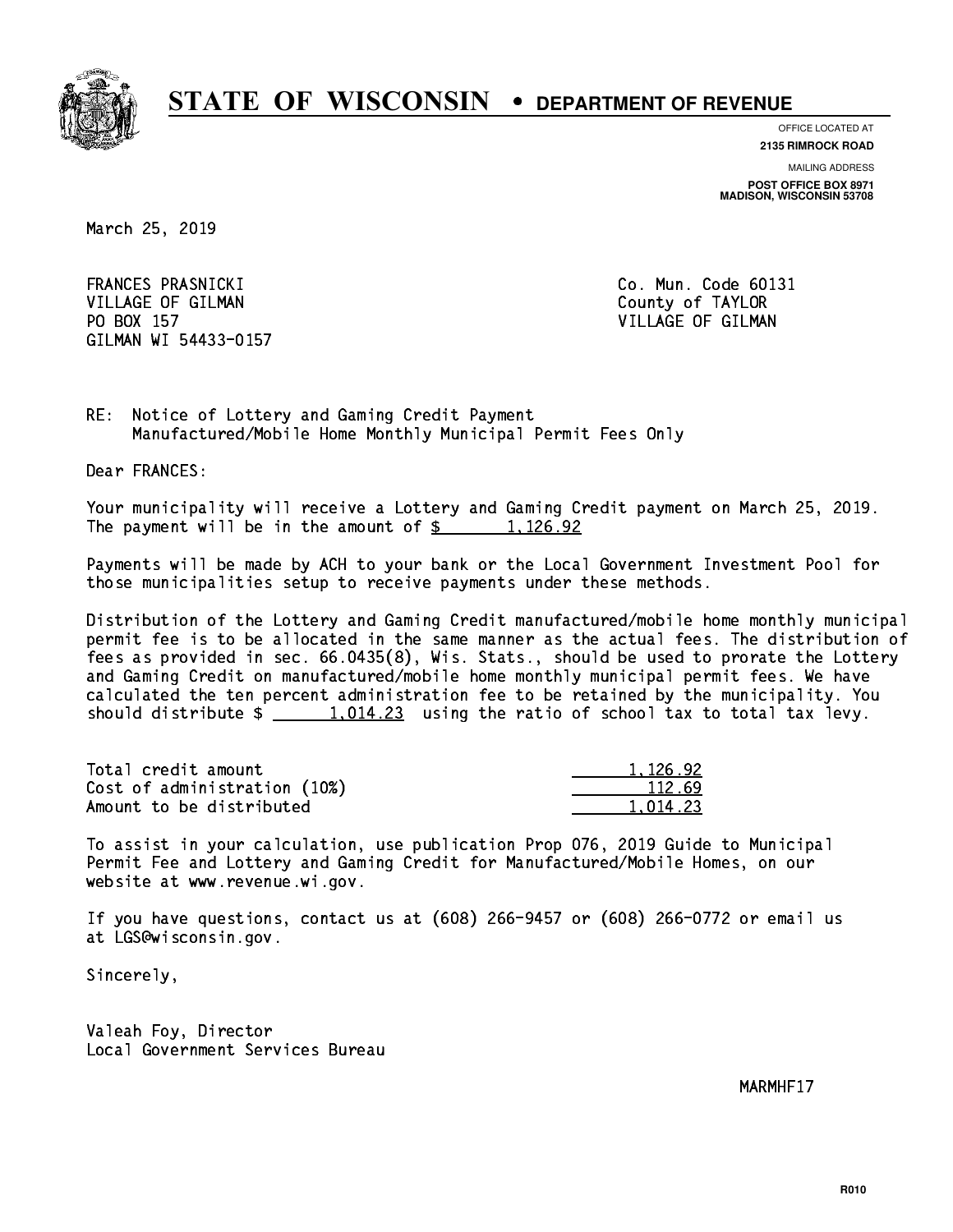

**OFFICE LOCATED AT**

**2135 RIMROCK ROAD**

**MAILING ADDRESS POST OFFICE BOX 8971 MADISON, WISCONSIN 53708**

March 25, 2019

DAWN SWENSON VILLAGE OF RIB LAKE County of TAYLOR PO BOX 205 RIB LAKE WI 54470-0205

Co. Mun. Code 60176 VILLAGE OF RIB LAKE

RE: Notice of Lottery and Gaming Credit Payment Manufactured/Mobile Home Monthly Municipal Permit Fees Only

Dear DAWN:

 Your municipality will receive a Lottery and Gaming Credit payment on March 25, 2019. The payment will be in the amount of  $\frac{2}{362.02}$ 

 Payments will be made by ACH to your bank or the Local Government Investment Pool for those municipalities setup to receive payments under these methods.

 Distribution of the Lottery and Gaming Credit manufactured/mobile home monthly municipal permit fee is to be allocated in the same manner as the actual fees. The distribution of fees as provided in sec. 66.0435(8), Wis. Stats., should be used to prorate the Lottery and Gaming Credit on manufactured/mobile home monthly municipal permit fees. We have calculated the ten percent administration fee to be retained by the municipality. You should distribute  $\frac{25.82}{100}$  using the ratio of school tax to total tax levy.

| Total credit amount          | 362.02 |
|------------------------------|--------|
| Cost of administration (10%) | 36.20  |
| Amount to be distributed     | 325.82 |

 To assist in your calculation, use publication Prop 076, 2019 Guide to Municipal Permit Fee and Lottery and Gaming Credit for Manufactured/Mobile Homes, on our website at www.revenue.wi.gov.

 If you have questions, contact us at (608) 266-9457 or (608) 266-0772 or email us at LGS@wisconsin.gov.

Sincerely,

 Valeah Foy, Director Local Government Services Bureau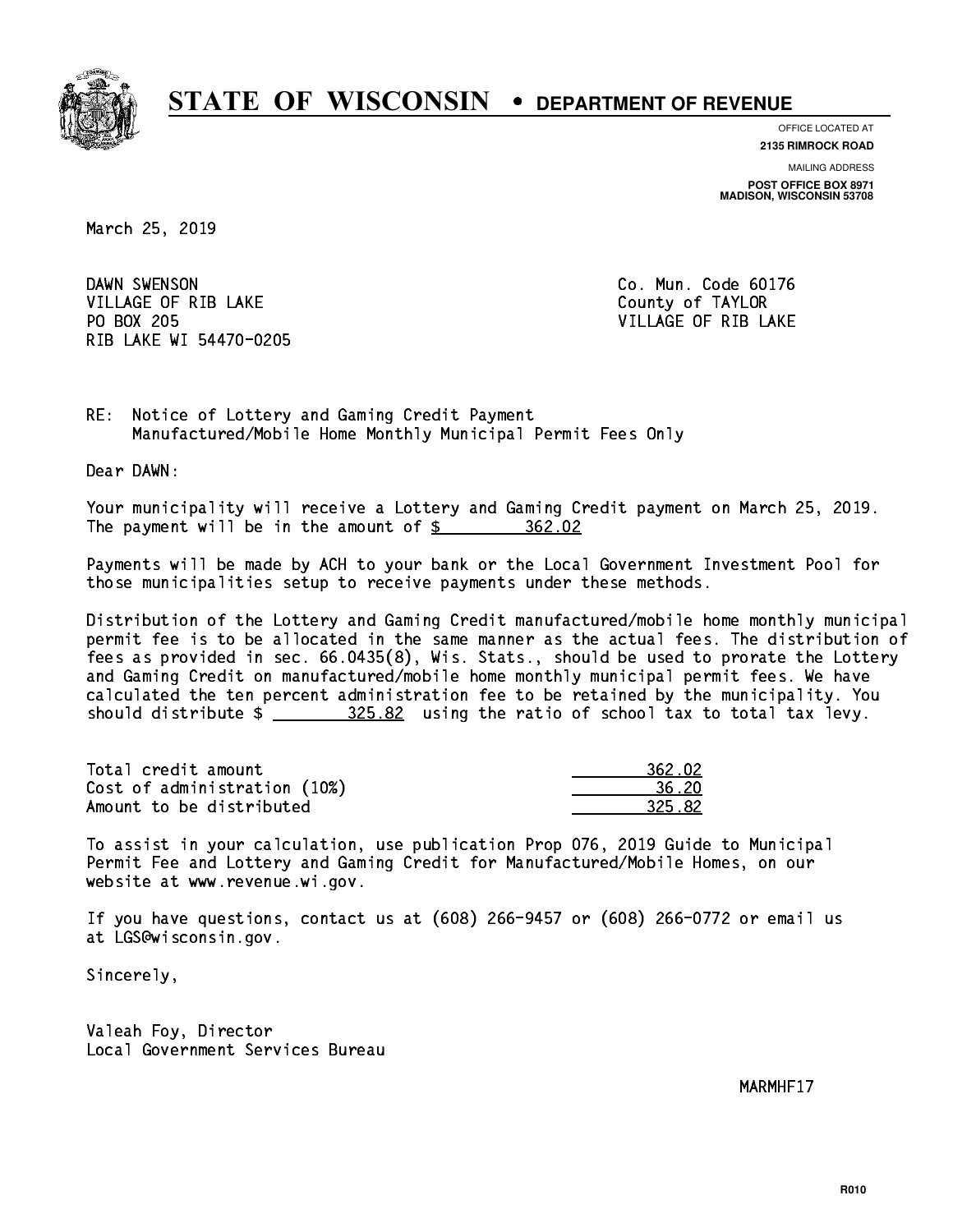

**OFFICE LOCATED AT**

**2135 RIMROCK ROAD**

**MAILING ADDRESS POST OFFICE BOX 8971 MADISON, WISCONSIN 53708**

March 25, 2019

SHAWN SULLIVAN VILLAGE OF STETSONVILLE COUNTY OF TAYLOR P 0 BOX 219 STETSONVILLE WI 54480

Co. Mun. Code 60181 VILLAGE OF STETSONVILLE

RE: Notice of Lottery and Gaming Credit Payment Manufactured/Mobile Home Monthly Municipal Permit Fees Only

Dear SHAWN:

 Your municipality will receive a Lottery and Gaming Credit payment on March 25, 2019. The payment will be in the amount of \$ 405.01 \_\_\_\_\_\_\_\_\_\_\_\_\_\_\_\_ 405.01

 Payments will be made by ACH to your bank or the Local Government Investment Pool for those municipalities setup to receive payments under these methods.

 Distribution of the Lottery and Gaming Credit manufactured/mobile home monthly municipal permit fee is to be allocated in the same manner as the actual fees. The distribution of fees as provided in sec. 66.0435(8), Wis. Stats., should be used to prorate the Lottery and Gaming Credit on manufactured/mobile home monthly municipal permit fees. We have calculated the ten percent administration fee to be retained by the municipality. You should distribute  $\frac{264.51}{1000}$  using the ratio of school tax to total tax levy.

| Total credit amount          | 405.01 |
|------------------------------|--------|
| Cost of administration (10%) | 40.50  |
| Amount to be distributed     | 364.51 |

 To assist in your calculation, use publication Prop 076, 2019 Guide to Municipal Permit Fee and Lottery and Gaming Credit for Manufactured/Mobile Homes, on our website at www.revenue.wi.gov.

 If you have questions, contact us at (608) 266-9457 or (608) 266-0772 or email us at LGS@wisconsin.gov.

Sincerely,

 Valeah Foy, Director Local Government Services Bureau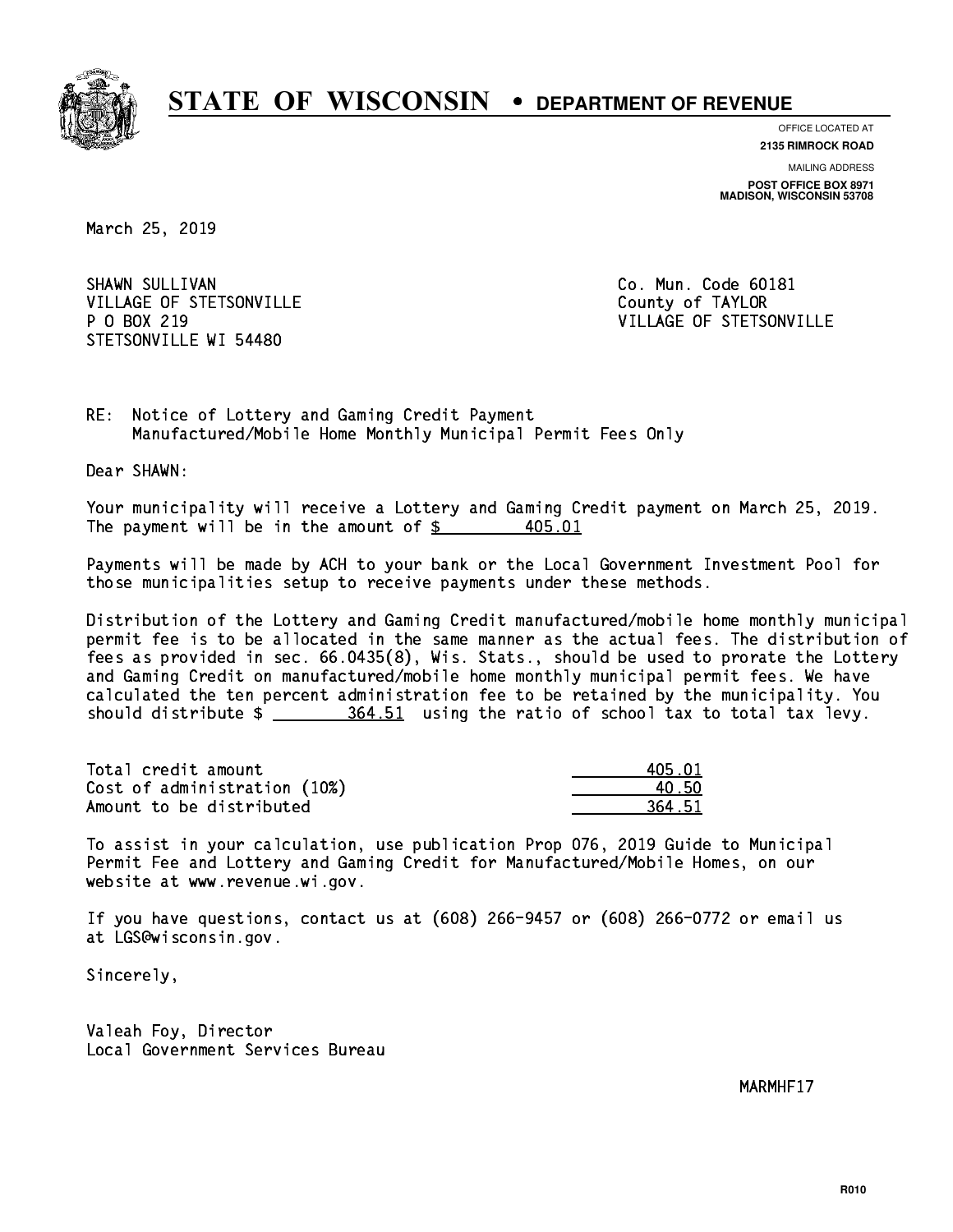

**OFFICE LOCATED AT**

**2135 RIMROCK ROAD**

**MAILING ADDRESS POST OFFICE BOX 8971 MADISON, WISCONSIN 53708**

March 25, 2019

 KEVIN DOBERSTEIN Co. Mun. Code 60251 CITY OF MEDFORD County of TAYLOR 639 S 2ND ST CITY OF MEDFORD MEDFORD WI 54451-2058

RE: Notice of Lottery and Gaming Credit Payment Manufactured/Mobile Home Monthly Municipal Permit Fees Only

Dear KEVIN:

 Your municipality will receive a Lottery and Gaming Credit payment on March 25, 2019. The payment will be in the amount of  $\frac{2}{3}$  12,329.88

 Payments will be made by ACH to your bank or the Local Government Investment Pool for those municipalities setup to receive payments under these methods.

 Distribution of the Lottery and Gaming Credit manufactured/mobile home monthly municipal permit fee is to be allocated in the same manner as the actual fees. The distribution of fees as provided in sec. 66.0435(8), Wis. Stats., should be used to prorate the Lottery and Gaming Credit on manufactured/mobile home monthly municipal permit fees. We have calculated the ten percent administration fee to be retained by the municipality. You should distribute  $\frac{11,096.90}{2}$  using the ratio of school tax to total tax levy.

| Total credit amount          | 12,329.88 |
|------------------------------|-----------|
| Cost of administration (10%) | 1.232.98  |
| Amount to be distributed     | 11.096.90 |

 To assist in your calculation, use publication Prop 076, 2019 Guide to Municipal Permit Fee and Lottery and Gaming Credit for Manufactured/Mobile Homes, on our website at www.revenue.wi.gov.

 If you have questions, contact us at (608) 266-9457 or (608) 266-0772 or email us at LGS@wisconsin.gov.

Sincerely,

 Valeah Foy, Director Local Government Services Bureau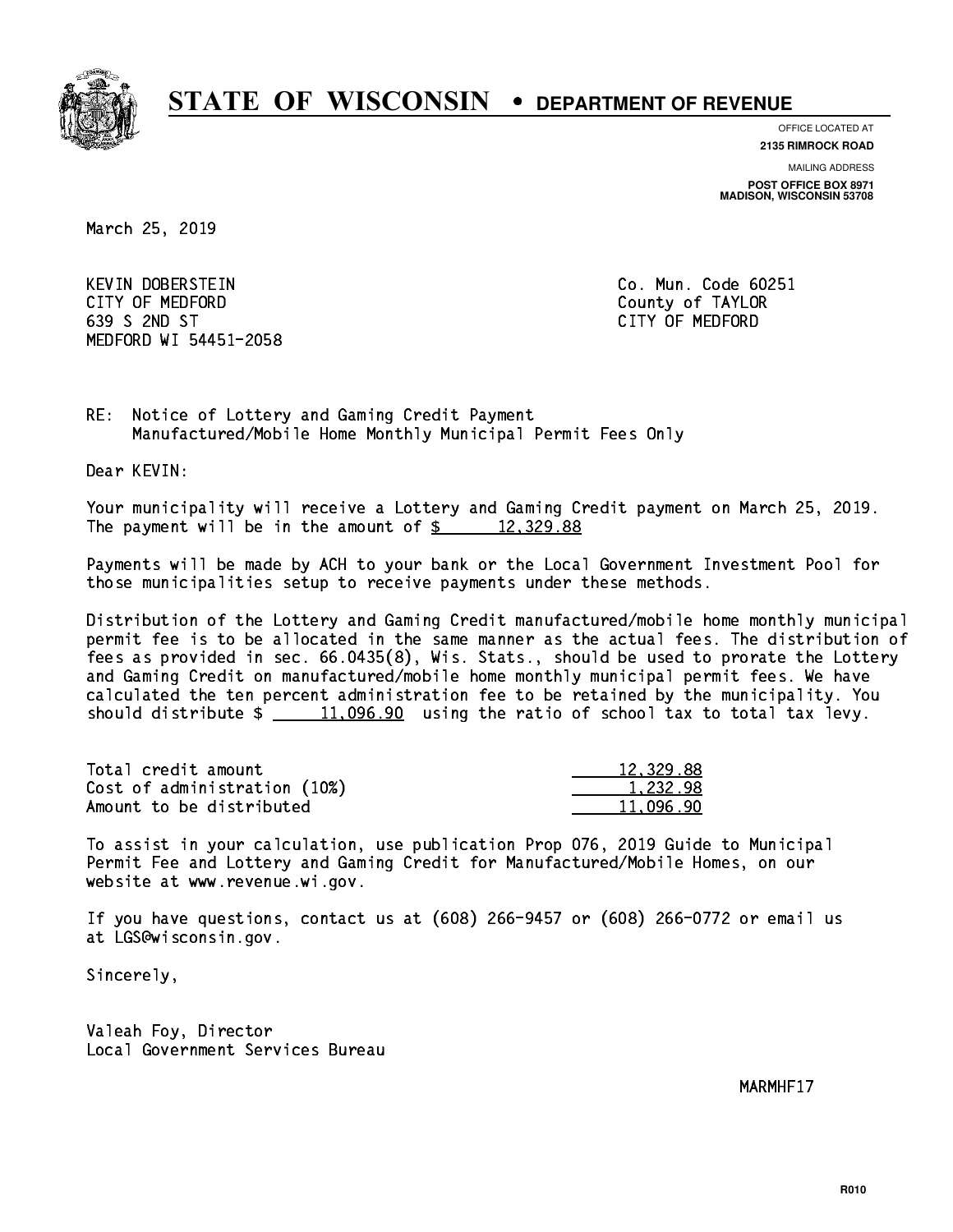

**OFFICE LOCATED AT**

**2135 RIMROCK ROAD**

**MAILING ADDRESS POST OFFICE BOX 8971 MADISON, WISCONSIN 53708**

March 25, 2019

**KELLY MOEN** N50151 COUNTY RD Y TOWN OF ALBION ELEVA WI 54738

Co. Mun. Code 61002 TOWN OF ALBION COUNTY OF TREMPEALEAU

RE: Notice of Lottery and Gaming Credit Payment Manufactured/Mobile Home Monthly Municipal Permit Fees Only

Dear KELLY:

 Your municipality will receive a Lottery and Gaming Credit payment on March 25, 2019. The payment will be in the amount of  $\frac{2}{3}$  904.65

 Payments will be made by ACH to your bank or the Local Government Investment Pool for those municipalities setup to receive payments under these methods.

 Distribution of the Lottery and Gaming Credit manufactured/mobile home monthly municipal permit fee is to be allocated in the same manner as the actual fees. The distribution of fees as provided in sec. 66.0435(8), Wis. Stats., should be used to prorate the Lottery and Gaming Credit on manufactured/mobile home monthly municipal permit fees. We have calculated the ten percent administration fee to be retained by the municipality. You should distribute  $\frac{2}{2}$   $\frac{814.19}{2}$  using the ratio of school tax to total tax levy.

| Total credit amount          | 904.65 |
|------------------------------|--------|
| Cost of administration (10%) | 90.46  |
| Amount to be distributed     | 814 19 |

 To assist in your calculation, use publication Prop 076, 2019 Guide to Municipal Permit Fee and Lottery and Gaming Credit for Manufactured/Mobile Homes, on our website at www.revenue.wi.gov.

 If you have questions, contact us at (608) 266-9457 or (608) 266-0772 or email us at LGS@wisconsin.gov.

Sincerely,

 Valeah Foy, Director Local Government Services Bureau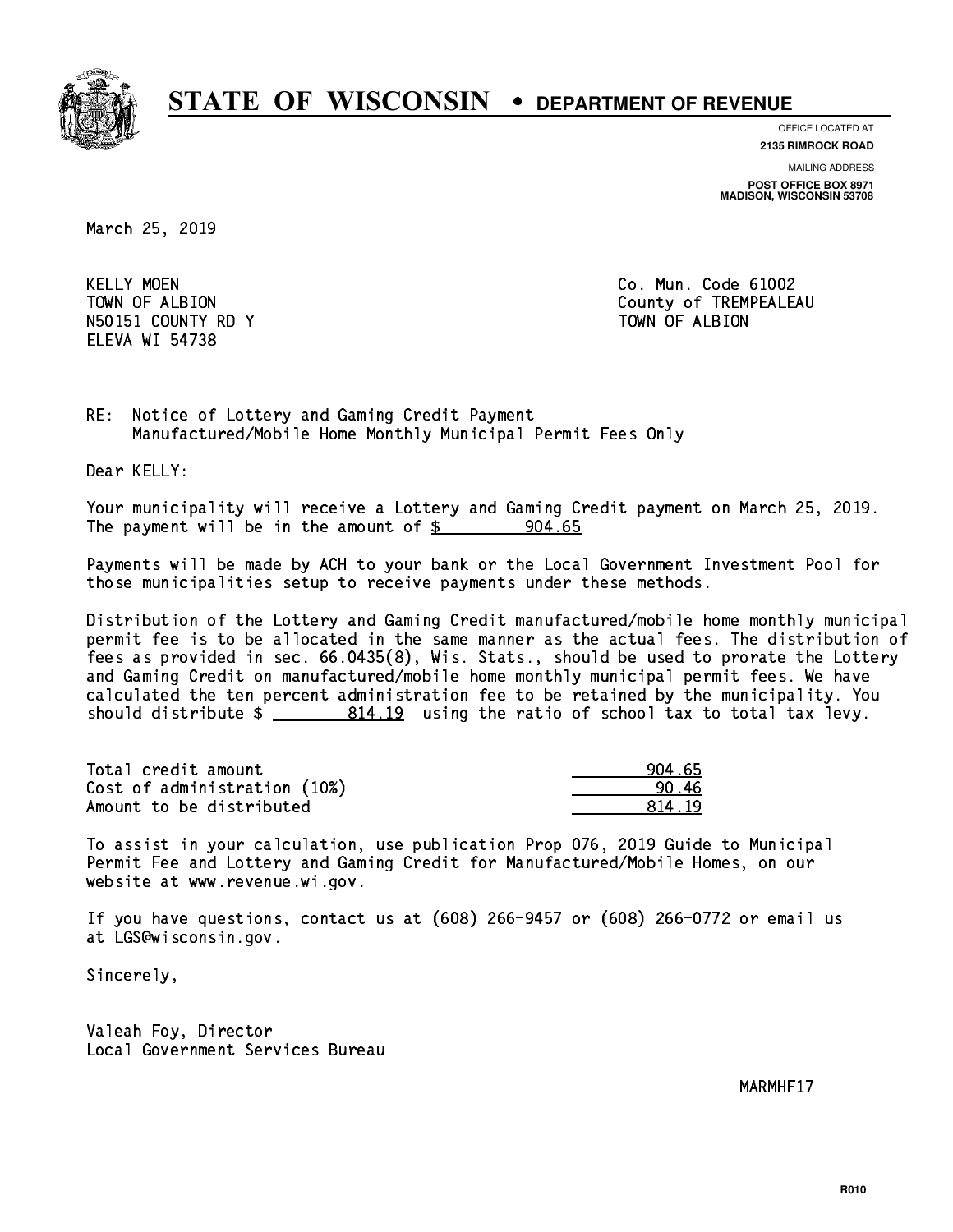

**OFFICE LOCATED AT**

**2135 RIMROCK ROAD**

**MAILING ADDRESS POST OFFICE BOX 8971 MADISON, WISCONSIN 53708**

March 25, 2019

 BLAZE STEGEMEYER Co. Mun. Code 61008 TOWN OF CALEDONIA County of TREMPEALEAU W19706 SAWMILL RD TOWN OF CALEDONIA GALESVILLE WI 54630-8337

RE: Notice of Lottery and Gaming Credit Payment Manufactured/Mobile Home Monthly Municipal Permit Fees Only

Dear BLAZE:

 Your municipality will receive a Lottery and Gaming Credit payment on March 25, 2019. The payment will be in the amount of  $\frac{2}{3}$  8,000.71

 Payments will be made by ACH to your bank or the Local Government Investment Pool for those municipalities setup to receive payments under these methods.

 Distribution of the Lottery and Gaming Credit manufactured/mobile home monthly municipal permit fee is to be allocated in the same manner as the actual fees. The distribution of fees as provided in sec. 66.0435(8), Wis. Stats., should be used to prorate the Lottery and Gaming Credit on manufactured/mobile home monthly municipal permit fees. We have calculated the ten percent administration fee to be retained by the municipality. You should distribute  $\frac{200.64}{1.200.64}$  using the ratio of school tax to total tax levy.

| Total credit amount          | 8,000.71 |
|------------------------------|----------|
| Cost of administration (10%) | 800.07   |
| Amount to be distributed     | 7.200.64 |

 To assist in your calculation, use publication Prop 076, 2019 Guide to Municipal Permit Fee and Lottery and Gaming Credit for Manufactured/Mobile Homes, on our website at www.revenue.wi.gov.

 If you have questions, contact us at (608) 266-9457 or (608) 266-0772 or email us at LGS@wisconsin.gov.

Sincerely,

 Valeah Foy, Director Local Government Services Bureau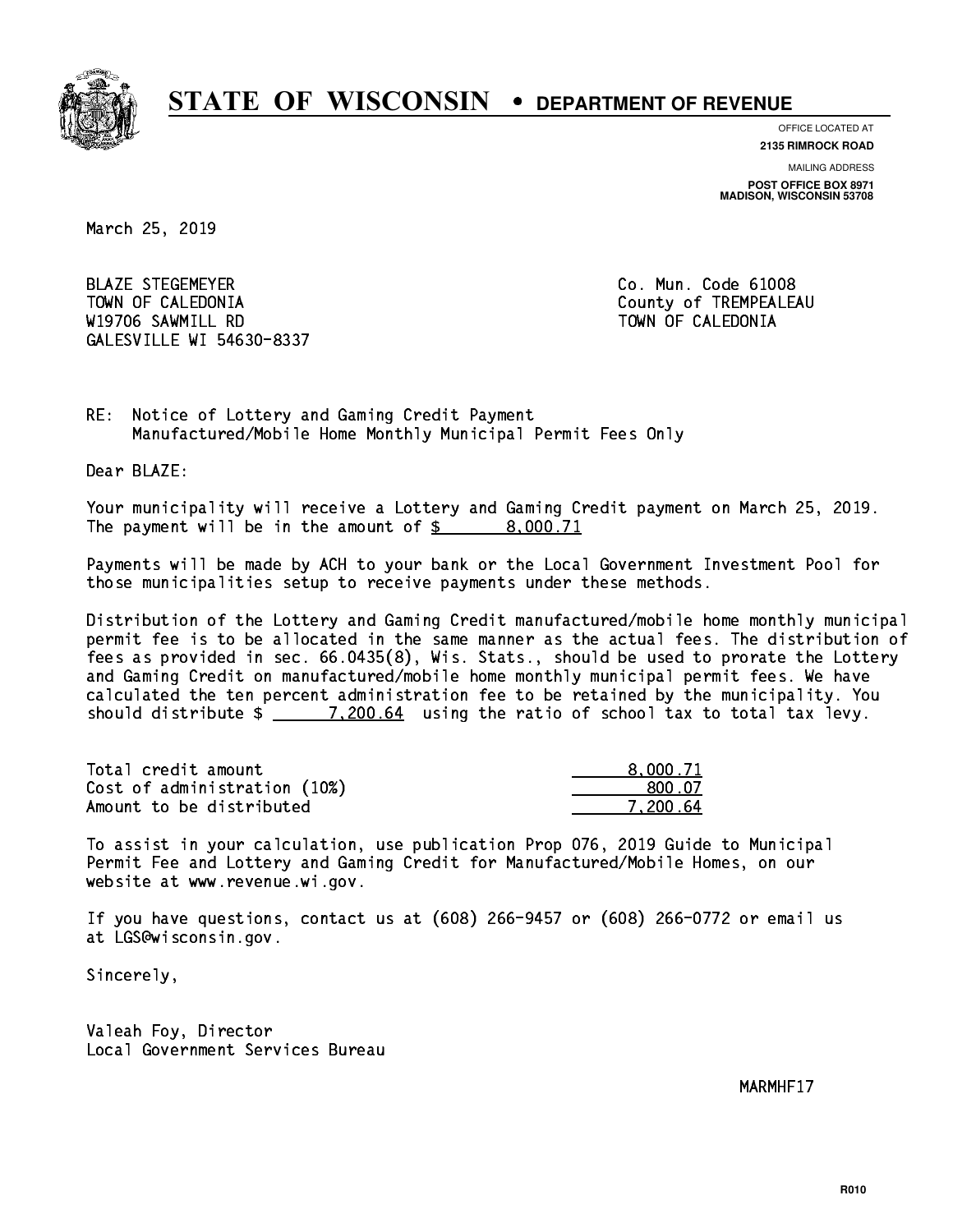

**OFFICE LOCATED AT**

**2135 RIMROCK ROAD**

**MAILING ADDRESS POST OFFICE BOX 8971 MADISON, WISCONSIN 53708**

March 25, 2019

SUE HENDERSON TOWN OF GALE **COUNTY OF SALE** N1880 TRIM RD TOWN OF GALERY COMPUTER STATES OF GALERY COMPUTER STATES OF GALERY COMPUTER STATES OF GALERY COMPUTERS GALESVILLE WI 54630-8276

Co. Mun. Code 61016 TOWN OF GALE

RE: Notice of Lottery and Gaming Credit Payment Manufactured/Mobile Home Monthly Municipal Permit Fees Only

Dear SUE:

 Your municipality will receive a Lottery and Gaming Credit payment on March 25, 2019. The payment will be in the amount of  $\frac{2}{3}$ 545.16

 Payments will be made by ACH to your bank or the Local Government Investment Pool for those municipalities setup to receive payments under these methods.

 Distribution of the Lottery and Gaming Credit manufactured/mobile home monthly municipal permit fee is to be allocated in the same manner as the actual fees. The distribution of fees as provided in sec. 66.0435(8), Wis. Stats., should be used to prorate the Lottery and Gaming Credit on manufactured/mobile home monthly municipal permit fees. We have calculated the ten percent administration fee to be retained by the municipality. You should distribute  $\frac{490.65}{2}$  using the ratio of school tax to total tax levy.

| Total credit amount          | 545.16 |
|------------------------------|--------|
| Cost of administration (10%) | 54.51  |
| Amount to be distributed     | 490 65 |

| 5.16 |
|------|
| l 51 |
| 65   |

 To assist in your calculation, use publication Prop 076, 2019 Guide to Municipal Permit Fee and Lottery and Gaming Credit for Manufactured/Mobile Homes, on our website at www.revenue.wi.gov.

 If you have questions, contact us at (608) 266-9457 or (608) 266-0772 or email us at LGS@wisconsin.gov.

Sincerely,

 Valeah Foy, Director Local Government Services Bureau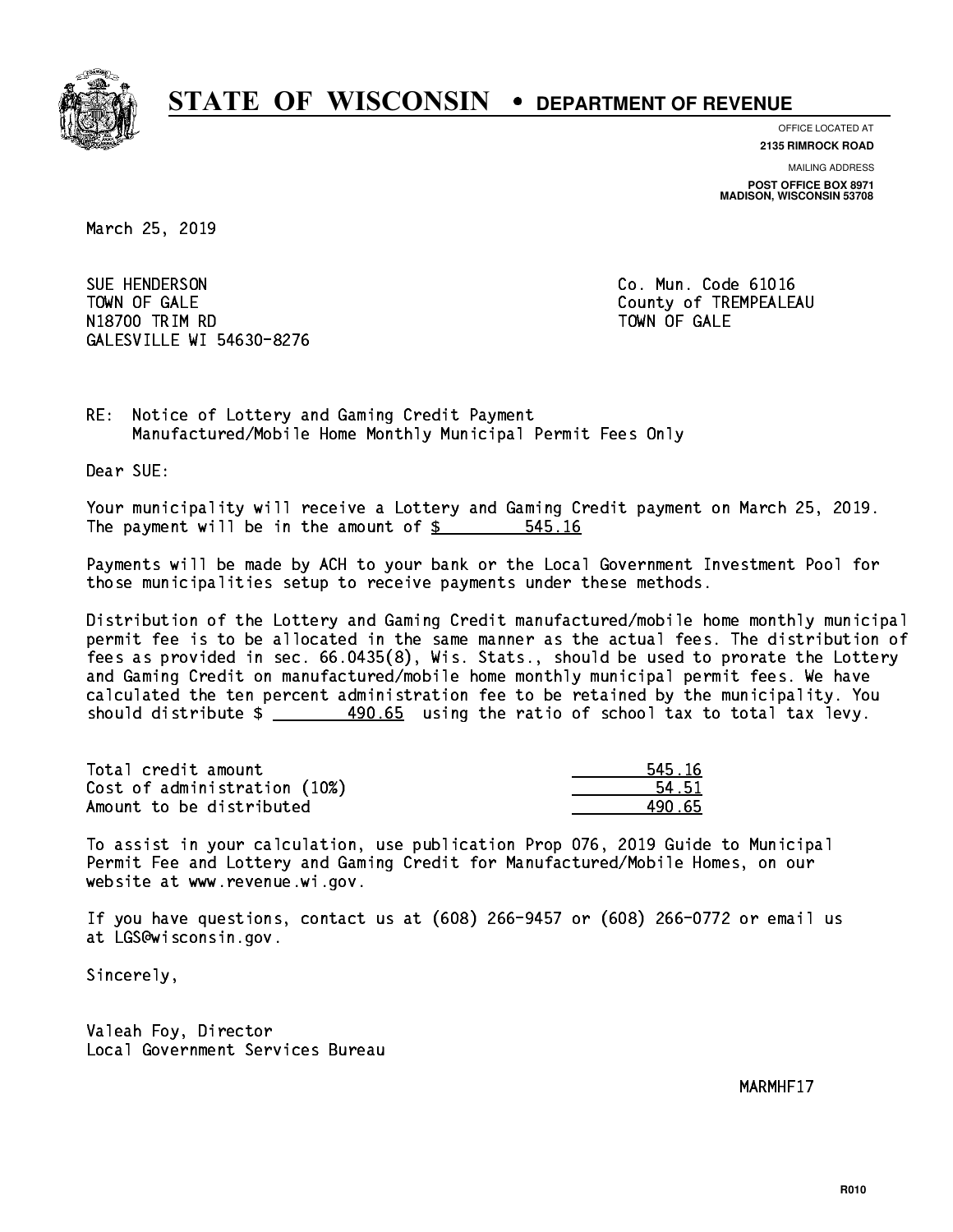

**OFFICE LOCATED AT**

**2135 RIMROCK ROAD**

**MAILING ADDRESS POST OFFICE BOX 8971 MADISON, WISCONSIN 53708**

March 25, 2019

SONJA A BYRNE CO. Mun. Code 61028 TOWN OF TREMPEALEAU **TOWA COUNTY OF TREMPEALEAU** W24854 STATE RD 54/93 TOWN OF TREMPEALEAU GALESVILLE WI 54630-8243

RE: Notice of Lottery and Gaming Credit Payment Manufactured/Mobile Home Monthly Municipal Permit Fees Only

Dear SONJA:

 Your municipality will receive a Lottery and Gaming Credit payment on March 25, 2019. The payment will be in the amount of  $\frac{243.83}{243.83}$ 

 Payments will be made by ACH to your bank or the Local Government Investment Pool for those municipalities setup to receive payments under these methods.

 Distribution of the Lottery and Gaming Credit manufactured/mobile home monthly municipal permit fee is to be allocated in the same manner as the actual fees. The distribution of fees as provided in sec. 66.0435(8), Wis. Stats., should be used to prorate the Lottery and Gaming Credit on manufactured/mobile home monthly municipal permit fees. We have calculated the ten percent administration fee to be retained by the municipality. You should distribute  $\frac{219.45}{219.45}$  using the ratio of school tax to total tax levy.

| Total credit amount          | 243.83 |
|------------------------------|--------|
| Cost of administration (10%) | 24.38  |
| Amount to be distributed     | 21945  |

| - 83      |
|-----------|
| 11 Z.R    |
| .հ<br>21. |

 To assist in your calculation, use publication Prop 076, 2019 Guide to Municipal Permit Fee and Lottery and Gaming Credit for Manufactured/Mobile Homes, on our website at www.revenue.wi.gov.

 If you have questions, contact us at (608) 266-9457 or (608) 266-0772 or email us at LGS@wisconsin.gov.

Sincerely,

 Valeah Foy, Director Local Government Services Bureau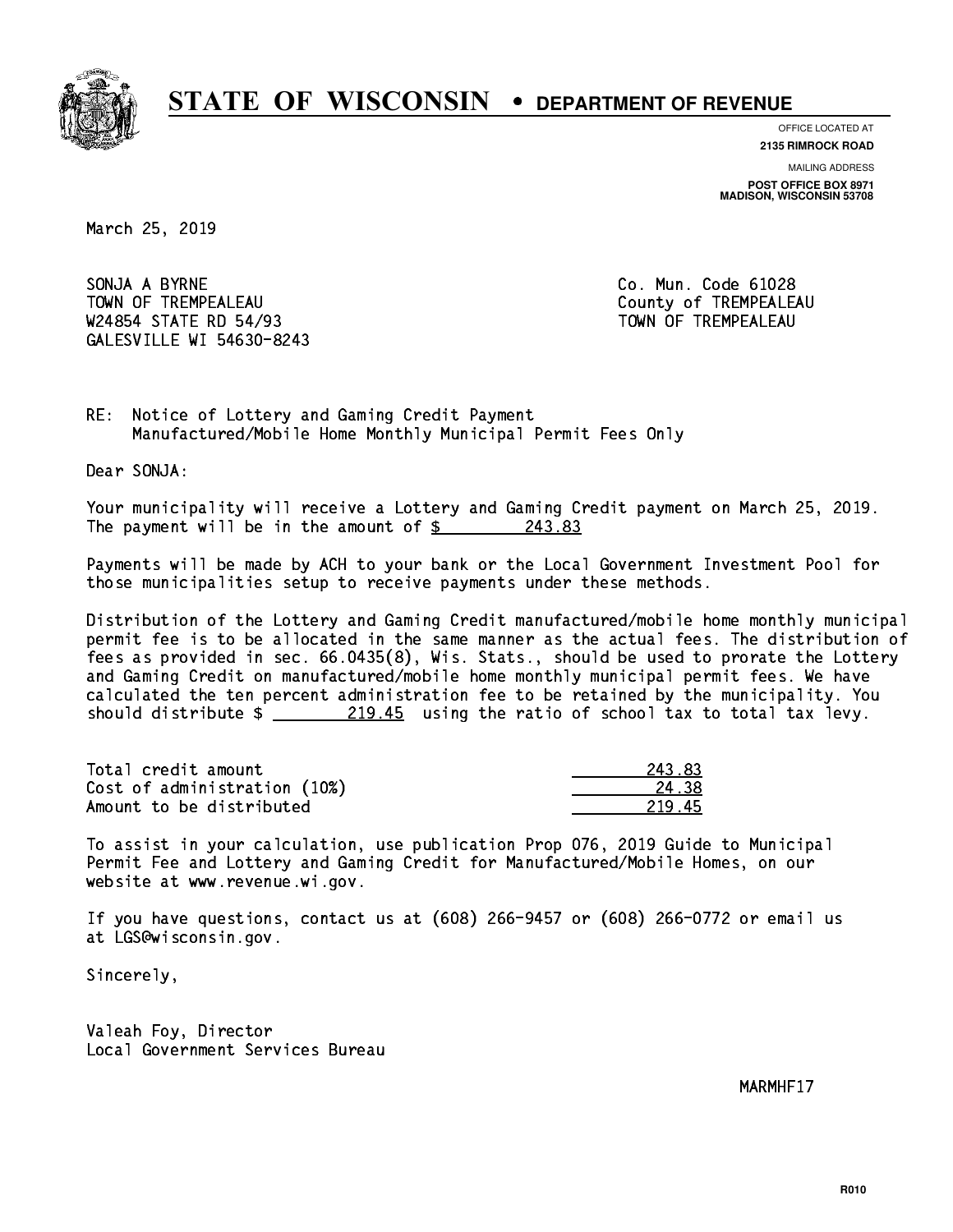

**OFFICE LOCATED AT**

**2135 RIMROCK ROAD**

**MAILING ADDRESS POST OFFICE BOX 8971 MADISON, WISCONSIN 53708**

March 25, 2019

JANE JENSEN PO BOX 125 VILLAGE OF ETTRICK ETTRICK WI 54627-0125

Co. Mun. Code 61122 VILLAGE OF ETTRICK County of TREMPEALEAU

RE: Notice of Lottery and Gaming Credit Payment Manufactured/Mobile Home Monthly Municipal Permit Fees Only

Dear JANE:

 Your municipality will receive a Lottery and Gaming Credit payment on March 25, 2019. The payment will be in the amount of  $\frac{2}{3}$  1,001.70

 Payments will be made by ACH to your bank or the Local Government Investment Pool for those municipalities setup to receive payments under these methods.

 Distribution of the Lottery and Gaming Credit manufactured/mobile home monthly municipal permit fee is to be allocated in the same manner as the actual fees. The distribution of fees as provided in sec. 66.0435(8), Wis. Stats., should be used to prorate the Lottery and Gaming Credit on manufactured/mobile home monthly municipal permit fees. We have calculated the ten percent administration fee to be retained by the municipality. You should distribute  $\frac{1}{2}$   $\frac{901.53}{2}$  using the ratio of school tax to total tax levy.

| Total credit amount          | 1,001.70 |
|------------------------------|----------|
| Cost of administration (10%) | 100.17   |
| Amount to be distributed     | 901.53   |

 To assist in your calculation, use publication Prop 076, 2019 Guide to Municipal Permit Fee and Lottery and Gaming Credit for Manufactured/Mobile Homes, on our website at www.revenue.wi.gov.

 If you have questions, contact us at (608) 266-9457 or (608) 266-0772 or email us at LGS@wisconsin.gov.

Sincerely,

 Valeah Foy, Director Local Government Services Bureau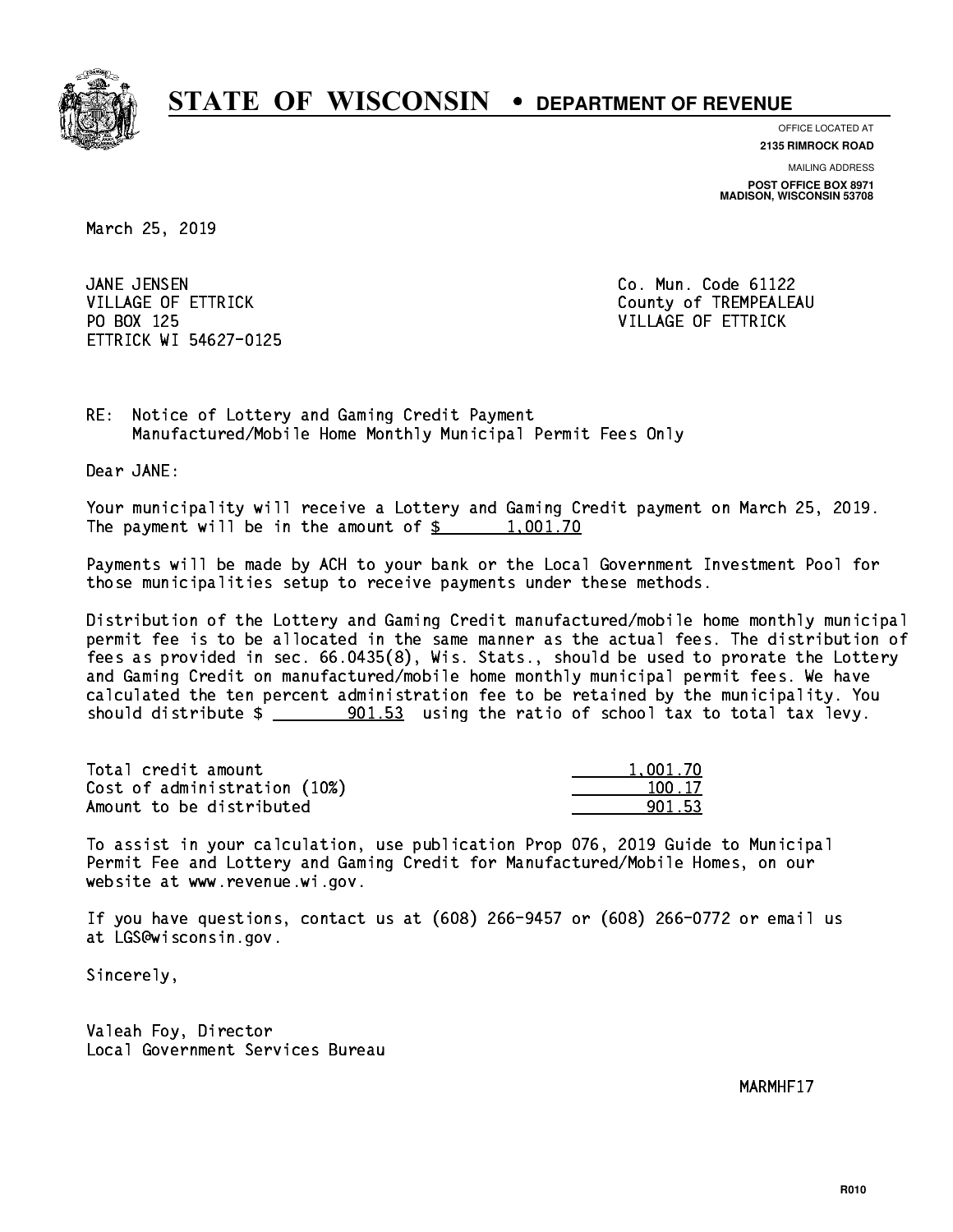

**OFFICE LOCATED AT**

**2135 RIMROCK ROAD**

**MAILING ADDRESS POST OFFICE BOX 8971 MADISON, WISCONSIN 53708**

March 25, 2019

JORDAN JONES VILLAGE OF TREMPEALEAU County of TREMPEALEAU PO BOX 247 TREMPEALEAU WI 54661

Co. Mun. Code 61186 VILLAGE OF TREMPEALEAU

RE: Notice of Lottery and Gaming Credit Payment Manufactured/Mobile Home Monthly Municipal Permit Fees Only

Dear JORDAN:

 Your municipality will receive a Lottery and Gaming Credit payment on March 25, 2019. The payment will be in the amount of  $\frac{2}{3}$  19,291.68

 Payments will be made by ACH to your bank or the Local Government Investment Pool for those municipalities setup to receive payments under these methods.

 Distribution of the Lottery and Gaming Credit manufactured/mobile home monthly municipal permit fee is to be allocated in the same manner as the actual fees. The distribution of fees as provided in sec. 66.0435(8), Wis. Stats., should be used to prorate the Lottery and Gaming Credit on manufactured/mobile home monthly municipal permit fees. We have calculated the ten percent administration fee to be retained by the municipality. You should distribute  $\frac{2}{17,362.52}$  using the ratio of school tax to total tax levy.

| Total credit amount          | 19,291.68 |
|------------------------------|-----------|
| Cost of administration (10%) | 1.929.16  |
| Amount to be distributed     | 17.362.52 |

 To assist in your calculation, use publication Prop 076, 2019 Guide to Municipal Permit Fee and Lottery and Gaming Credit for Manufactured/Mobile Homes, on our website at www.revenue.wi.gov.

 If you have questions, contact us at (608) 266-9457 or (608) 266-0772 or email us at LGS@wisconsin.gov.

Sincerely,

 Valeah Foy, Director Local Government Services Bureau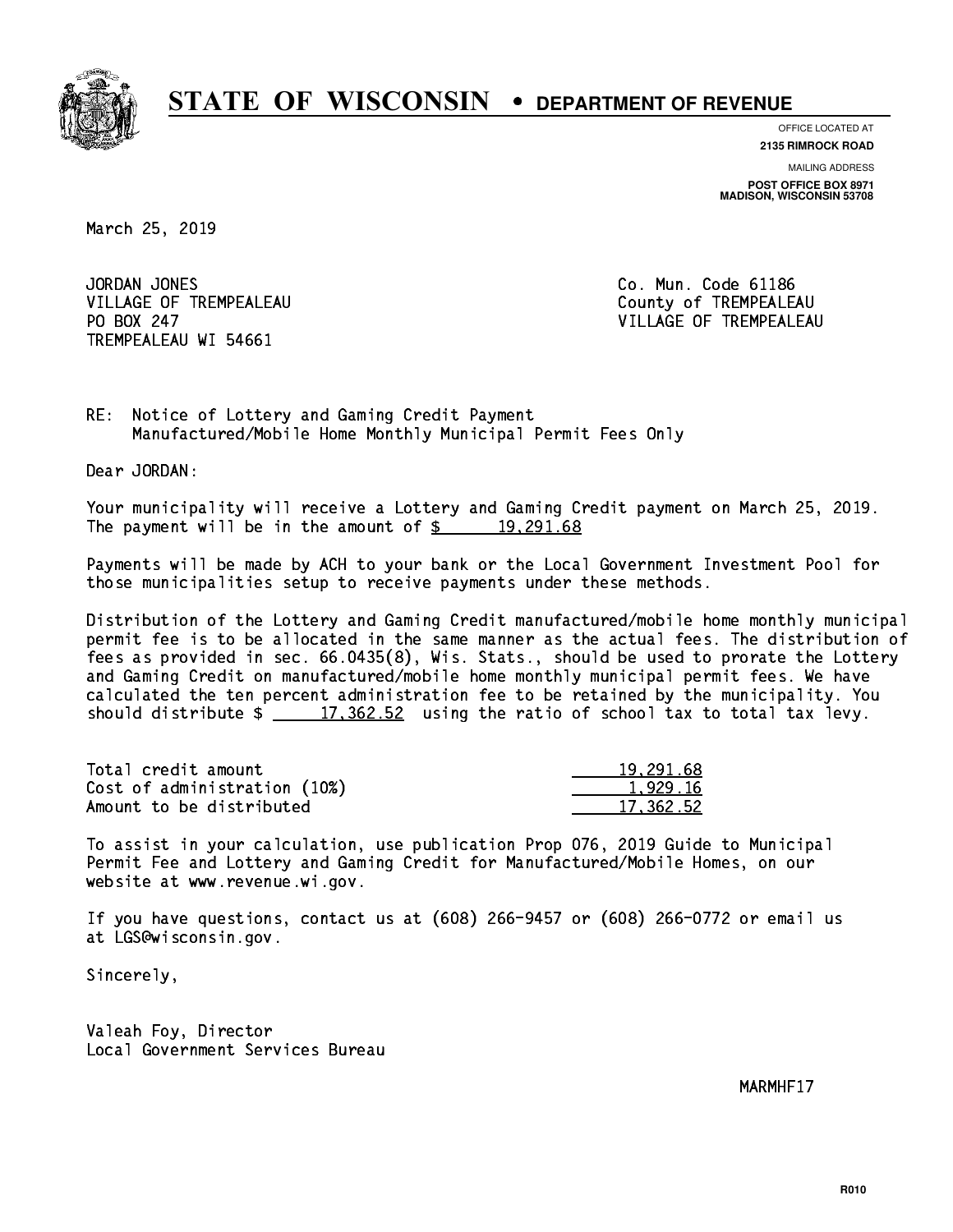

**OFFICE LOCATED AT**

**2135 RIMROCK ROAD**

**MAILING ADDRESS POST OFFICE BOX 8971 MADISON, WISCONSIN 53708**

March 25, 2019

ANGELA BERG 203 W MAIN ST CITY OF ARCADIA ARCADIA WI 54612-1329

Co. Mun. Code 61201 CITY OF ARCADIA County of TREMPEALEAU

RE: Notice of Lottery and Gaming Credit Payment Manufactured/Mobile Home Monthly Municipal Permit Fees Only

Dear ANGELA:

 Your municipality will receive a Lottery and Gaming Credit payment on March 25, 2019. The payment will be in the amount of  $\frac{2}{3}$  4,016.63

 Payments will be made by ACH to your bank or the Local Government Investment Pool for those municipalities setup to receive payments under these methods.

 Distribution of the Lottery and Gaming Credit manufactured/mobile home monthly municipal permit fee is to be allocated in the same manner as the actual fees. The distribution of fees as provided in sec. 66.0435(8), Wis. Stats., should be used to prorate the Lottery and Gaming Credit on manufactured/mobile home monthly municipal permit fees. We have calculated the ten percent administration fee to be retained by the municipality. You should distribute  $\frac{2.514.97}{2.614.97}$  using the ratio of school tax to total tax levy.

| Total credit amount          | 4.016.63 |
|------------------------------|----------|
| Cost of administration (10%) | 401 66   |
| Amount to be distributed     | 3.614.97 |

 To assist in your calculation, use publication Prop 076, 2019 Guide to Municipal Permit Fee and Lottery and Gaming Credit for Manufactured/Mobile Homes, on our website at www.revenue.wi.gov.

 If you have questions, contact us at (608) 266-9457 or (608) 266-0772 or email us at LGS@wisconsin.gov.

Sincerely,

 Valeah Foy, Director Local Government Services Bureau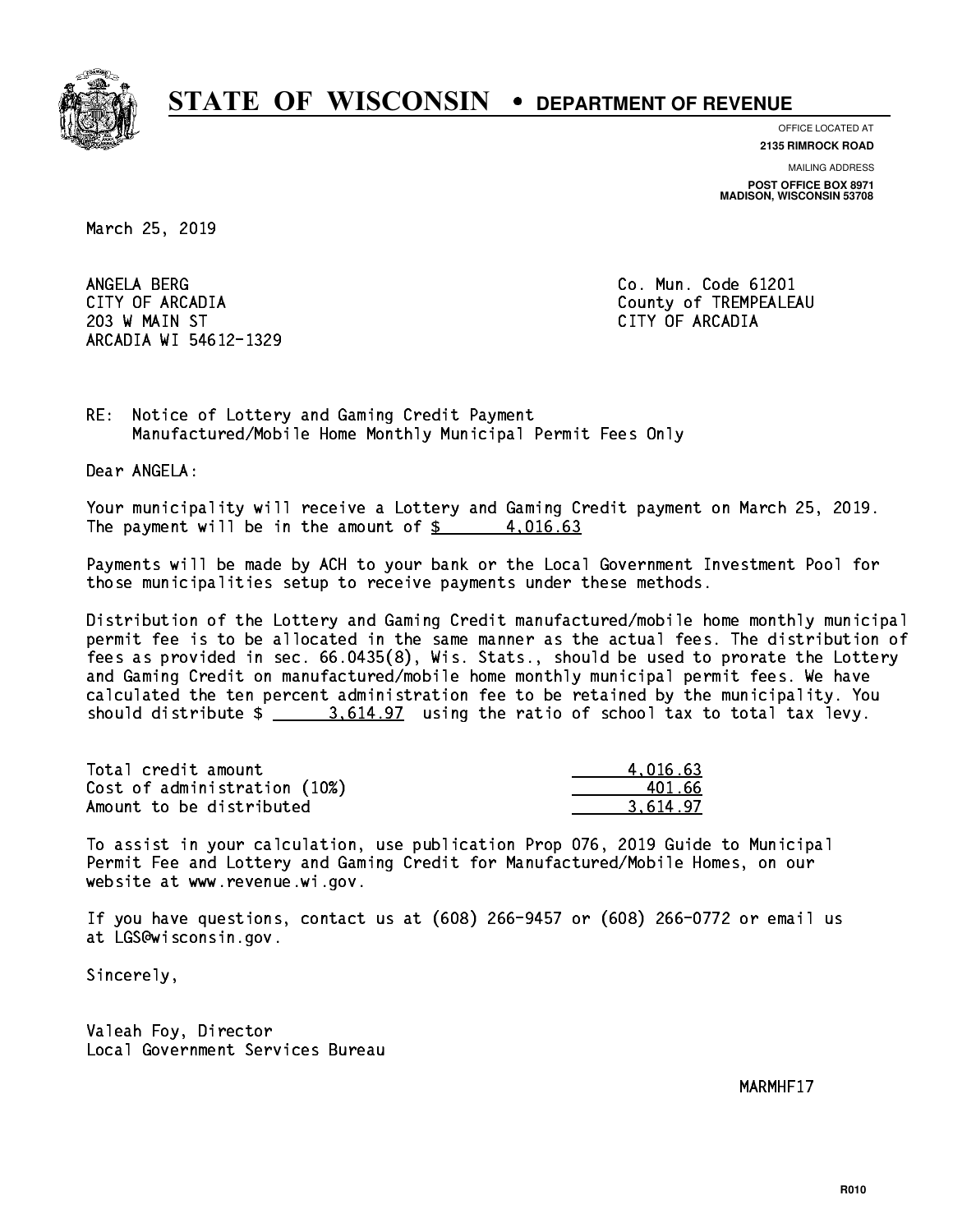

**OFFICE LOCATED AT**

**2135 RIMROCK ROAD**

**MAILING ADDRESS POST OFFICE BOX 8971 MADISON, WISCONSIN 53708**

March 25, 2019

 SUSAN FREDERIXON Co. Mun. Code 61206 122 S URBERG CITY OF BLAIR BLAIR WI 54616-0147

CITY OF BLAIR County of TREMPEALEAU

RE: Notice of Lottery and Gaming Credit Payment Manufactured/Mobile Home Monthly Municipal Permit Fees Only

Dear SUSAN:

 Your municipality will receive a Lottery and Gaming Credit payment on March 25, 2019. The payment will be in the amount of  $\frac{2}{3}$  3, 151.96

 Payments will be made by ACH to your bank or the Local Government Investment Pool for those municipalities setup to receive payments under these methods.

 Distribution of the Lottery and Gaming Credit manufactured/mobile home monthly municipal permit fee is to be allocated in the same manner as the actual fees. The distribution of fees as provided in sec. 66.0435(8), Wis. Stats., should be used to prorate the Lottery and Gaming Credit on manufactured/mobile home monthly municipal permit fees. We have calculated the ten percent administration fee to be retained by the municipality. You should distribute  $\frac{2.836.77}{2.836.77}$  using the ratio of school tax to total tax levy.

| Total credit amount          | 3.151.96 |
|------------------------------|----------|
| Cost of administration (10%) | 315.19   |
| Amount to be distributed     | 2.836.77 |

 To assist in your calculation, use publication Prop 076, 2019 Guide to Municipal Permit Fee and Lottery and Gaming Credit for Manufactured/Mobile Homes, on our website at www.revenue.wi.gov.

 If you have questions, contact us at (608) 266-9457 or (608) 266-0772 or email us at LGS@wisconsin.gov.

Sincerely,

 Valeah Foy, Director Local Government Services Bureau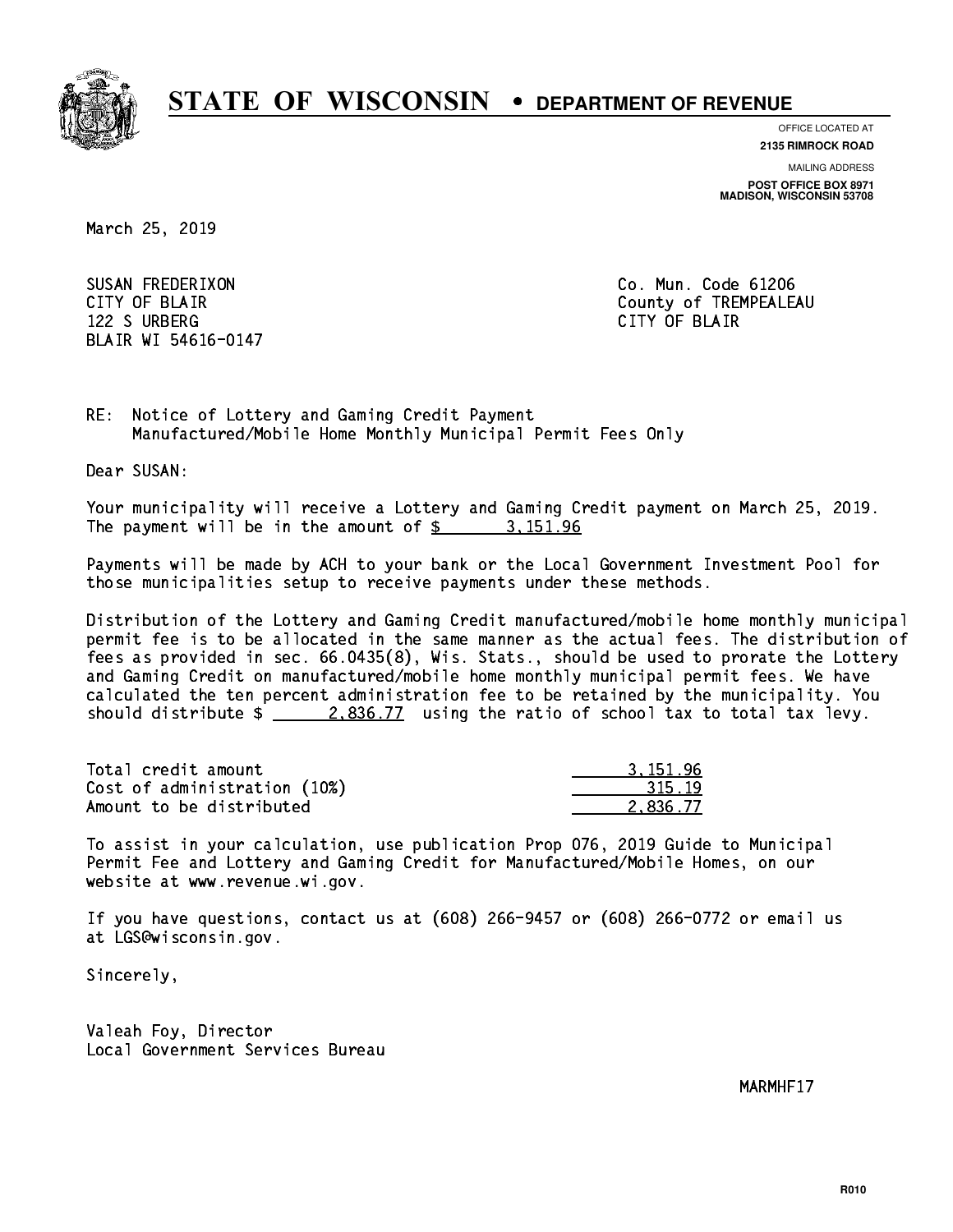

**OFFICE LOCATED AT**

**2135 RIMROCK ROAD**

**MAILING ADDRESS POST OFFICE BOX 8971 MADISON, WISCONSIN 53708**

March 25, 2019

BLYANN E JOHNSON CO. Mun. Code 61265 PO BOX 308 PO BOX 308 CITY OF OSSEO OSSEO WI 54758-0308

CITY OF OSSEO COUNTY OF OSSEO

RE: Notice of Lottery and Gaming Credit Payment Manufactured/Mobile Home Monthly Municipal Permit Fees Only

Dear BLYANN:

 Your municipality will receive a Lottery and Gaming Credit payment on March 25, 2019. The payment will be in the amount of  $\frac{211.85}{211.85}$ 

 Payments will be made by ACH to your bank or the Local Government Investment Pool for those municipalities setup to receive payments under these methods.

 Distribution of the Lottery and Gaming Credit manufactured/mobile home monthly municipal permit fee is to be allocated in the same manner as the actual fees. The distribution of fees as provided in sec. 66.0435(8), Wis. Stats., should be used to prorate the Lottery and Gaming Credit on manufactured/mobile home monthly municipal permit fees. We have calculated the ten percent administration fee to be retained by the municipality. You should distribute  $\frac{190.67}{190.67}$  using the ratio of school tax to total tax levy.

Total credit amount Cost of administration (10%) Amount to be distributed

| 211 85 |
|--------|
| 21 18  |
| -57    |

 To assist in your calculation, use publication Prop 076, 2019 Guide to Municipal Permit Fee and Lottery and Gaming Credit for Manufactured/Mobile Homes, on our website at www.revenue.wi.gov.

 If you have questions, contact us at (608) 266-9457 or (608) 266-0772 or email us at LGS@wisconsin.gov.

Sincerely,

 Valeah Foy, Director Local Government Services Bureau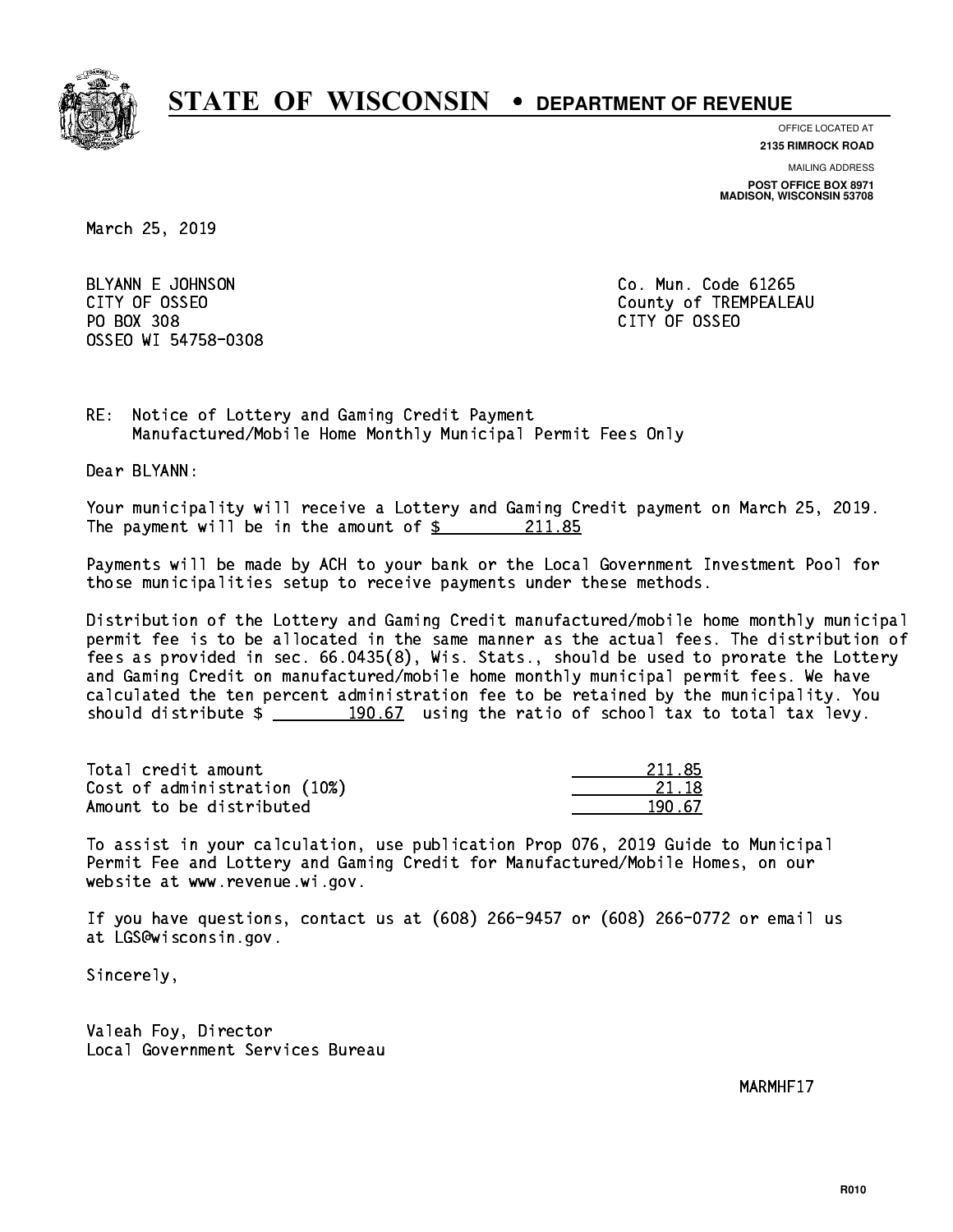

**OFFICE LOCATED AT**

**2135 RIMROCK ROAD**

**MAILING ADDRESS POST OFFICE BOX 8971 MADISON, WISCONSIN 53708**

March 25, 2019

 JESSICA L ROGERS Co. Mun. Code 62012 TOWN OF FRANKLIN County of VERNON S7580 STATE HWY 27 TOWN OF FRANKLIN VIROQUA WI 54665-8673

RE: Notice of Lottery and Gaming Credit Payment Manufactured/Mobile Home Monthly Municipal Permit Fees Only

Dear JESSICA:

 Your municipality will receive a Lottery and Gaming Credit payment on March 25, 2019. The payment will be in the amount of  $\frac{2}{3}$  1,290.63

 Payments will be made by ACH to your bank or the Local Government Investment Pool for those municipalities setup to receive payments under these methods.

 Distribution of the Lottery and Gaming Credit manufactured/mobile home monthly municipal permit fee is to be allocated in the same manner as the actual fees. The distribution of fees as provided in sec. 66.0435(8), Wis. Stats., should be used to prorate the Lottery and Gaming Credit on manufactured/mobile home monthly municipal permit fees. We have calculated the ten percent administration fee to be retained by the municipality. You should distribute  $\frac{1,161.57}{1,161.57}$  using the ratio of school tax to total tax levy.

| Total credit amount          | 1,290.63 |
|------------------------------|----------|
| Cost of administration (10%) | 129.06   |
| Amount to be distributed     | 1.161.57 |

 To assist in your calculation, use publication Prop 076, 2019 Guide to Municipal Permit Fee and Lottery and Gaming Credit for Manufactured/Mobile Homes, on our website at www.revenue.wi.gov.

 If you have questions, contact us at (608) 266-9457 or (608) 266-0772 or email us at LGS@wisconsin.gov.

Sincerely,

 Valeah Foy, Director Local Government Services Bureau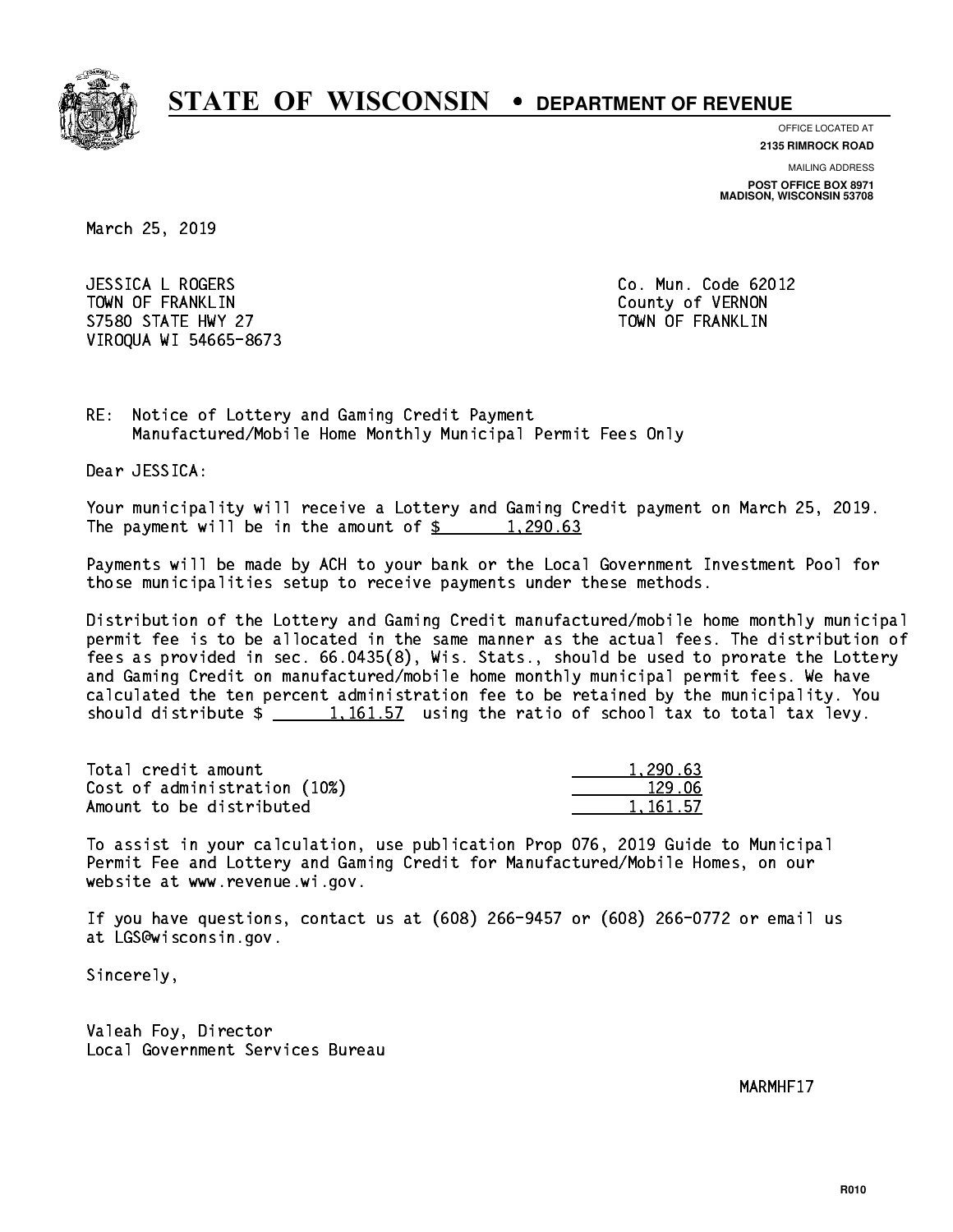

**OFFICE LOCATED AT**

**2135 RIMROCK ROAD**

**MAILING ADDRESS**

**POST OFFICE BOX 8971 MADISON, WISCONSIN 53708**

March 25, 2019

E778 MAPLE DR TOWN OF GENOA GENOA WI 54632

 CHERRIE JOHNSON Co. Mun. Code 62014 TOWN OF GENOA County of VERNON

RE: Notice of Lottery and Gaming Credit Payment Manufactured/Mobile Home Monthly Municipal Permit Fees Only

Dear CHERRIE:

 Your municipality will receive a Lottery and Gaming Credit payment on March 25, 2019. The payment will be in the amount of \$ 3,714.86 \_\_\_\_\_\_\_\_\_\_\_\_\_\_\_\_

 Payments will be made by ACH to your bank or the Local Government Investment Pool for those municipalities setup to receive payments under these methods.

 Distribution of the Lottery and Gaming Credit manufactured/mobile home monthly municipal permit fee is to be allocated in the same manner as the actual fees. The distribution of fees as provided in sec. 66.0435(8), Wis. Stats., should be used to prorate the Lottery and Gaming Credit on manufactured/mobile home monthly municipal permit fees. We have calculated the ten percent administration fee to be retained by the municipality. You should distribute  $\frac{2}{2}$   $\frac{3.343.38}{2}$  using the ratio of school tax to total tax levy.

| Total credit amount          | 3.714.86 |
|------------------------------|----------|
| Cost of administration (10%) | -371.48  |
| Amount to be distributed     | 3.343.38 |

 To assist in your calculation, use publication Prop 076, 2019 Guide to Municipal Permit Fee and Lottery and Gaming Credit for Manufactured/Mobile Homes, on our website at www.revenue.wi.gov.

 If you have questions, contact us at (608) 266-9457 or (608) 266-0772 or email us at LGS@wisconsin.gov.

Sincerely,

 Valeah Foy, Director Local Government Services Bureau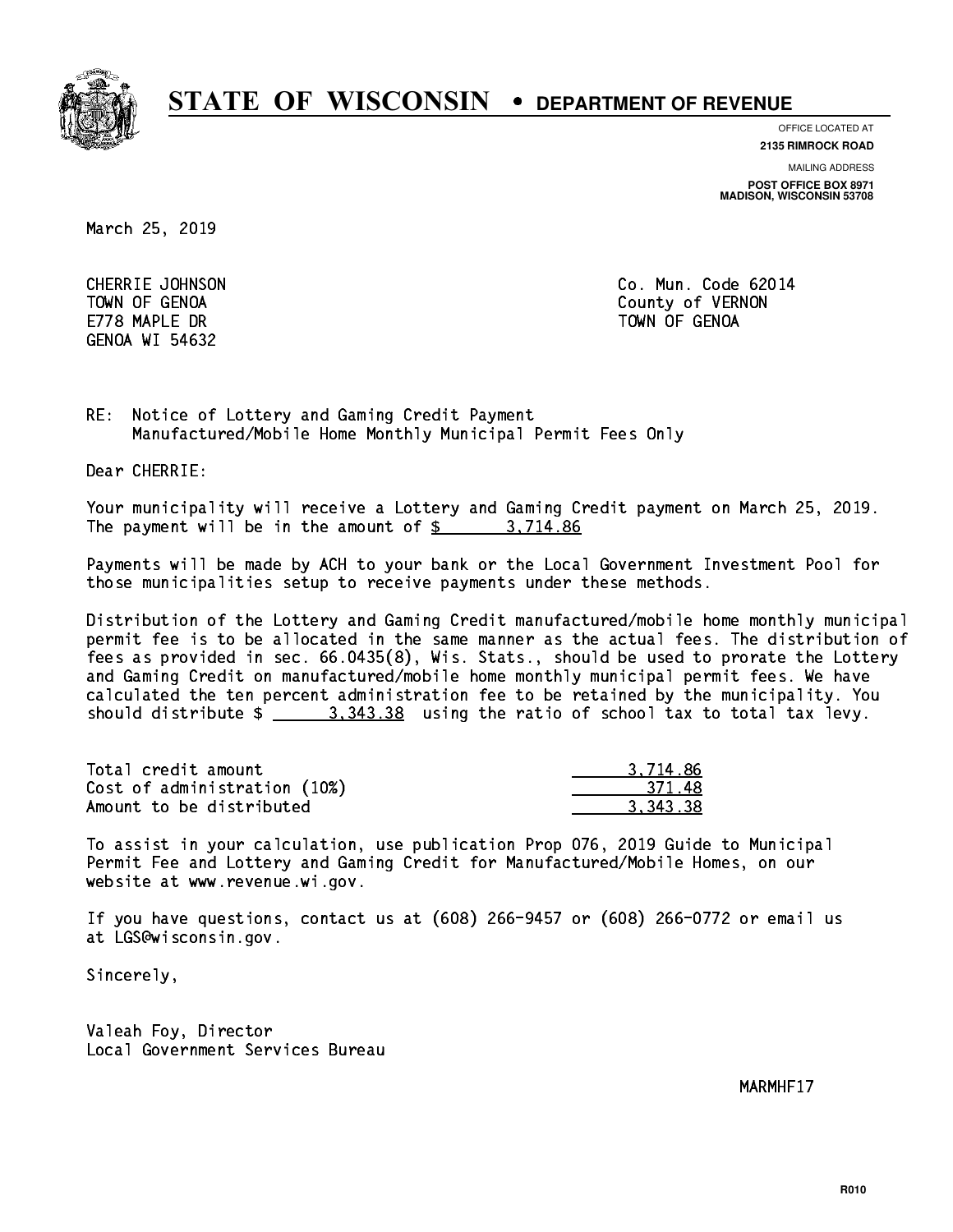

**OFFICE LOCATED AT 2135 RIMROCK ROAD**

**MAILING ADDRESS POST OFFICE BOX 8971 MADISON, WISCONSIN 53708**

March 25, 2019

 ALICE SEBRANEK Co. Mun. Code 62022 TOWN OF HILLSBORO County of VERNON E16681 RIDGE RD TOWN OF HILLSBORO HILLSBORO WI 54634-3265

RE: Notice of Lottery and Gaming Credit Payment Manufactured/Mobile Home Monthly Municipal Permit Fees Only

Dear ALICE:

 Your municipality will receive a Lottery and Gaming Credit payment on March 25, 2019. The payment will be in the amount of  $\frac{2}{3}$  1,004.52

 Payments will be made by ACH to your bank or the Local Government Investment Pool for those municipalities setup to receive payments under these methods.

 Distribution of the Lottery and Gaming Credit manufactured/mobile home monthly municipal permit fee is to be allocated in the same manner as the actual fees. The distribution of fees as provided in sec. 66.0435(8), Wis. Stats., should be used to prorate the Lottery and Gaming Credit on manufactured/mobile home monthly municipal permit fees. We have calculated the ten percent administration fee to be retained by the municipality. You should distribute  $\frac{204.07}{1000}$  using the ratio of school tax to total tax levy.

| Total credit amount          | 1,004.52 |
|------------------------------|----------|
| Cost of administration (10%) | 100.45   |
| Amount to be distributed     | 904.07   |

 To assist in your calculation, use publication Prop 076, 2019 Guide to Municipal Permit Fee and Lottery and Gaming Credit for Manufactured/Mobile Homes, on our website at www.revenue.wi.gov.

 If you have questions, contact us at (608) 266-9457 or (608) 266-0772 or email us at LGS@wisconsin.gov.

Sincerely,

 Valeah Foy, Director Local Government Services Bureau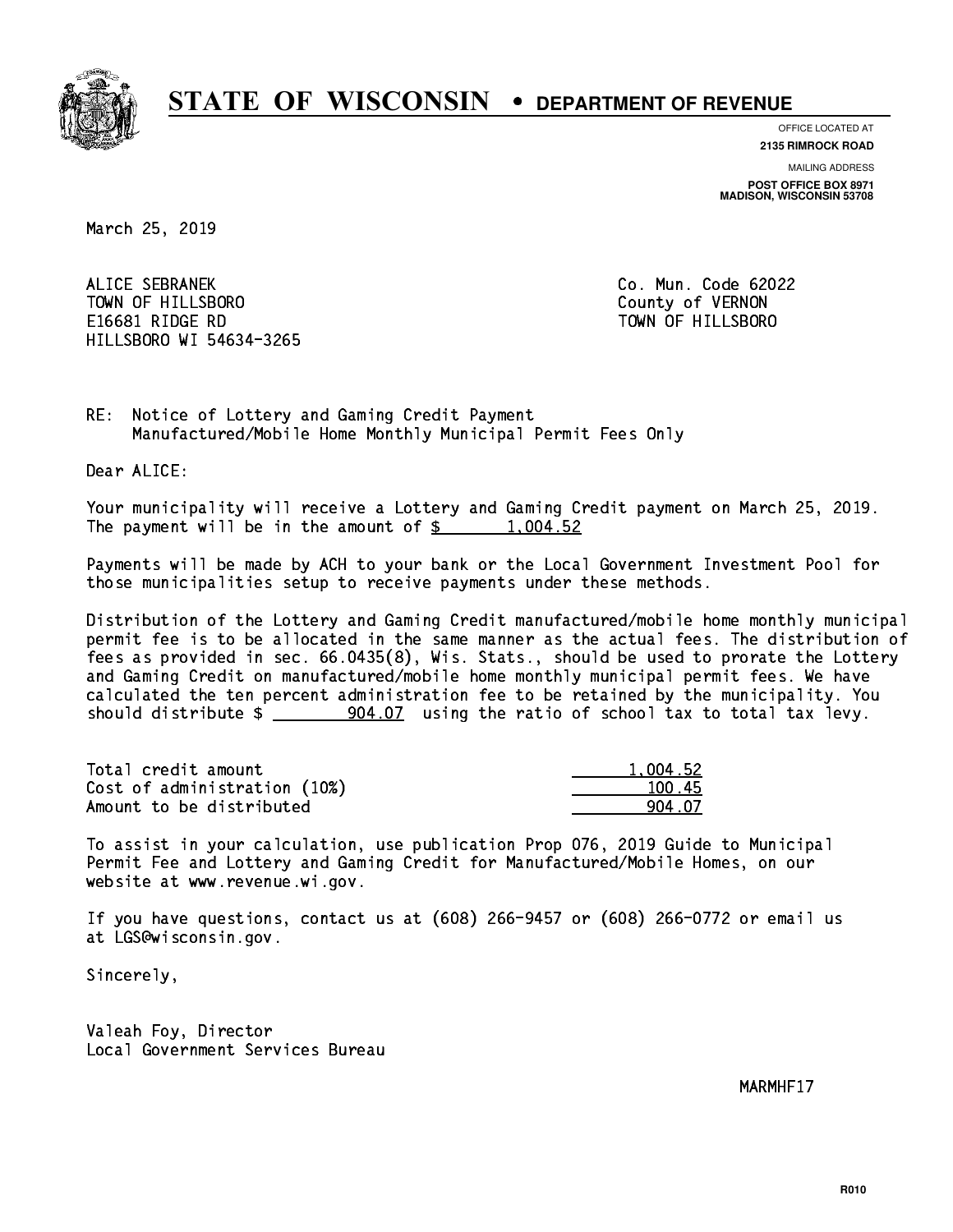

**OFFICE LOCATED AT**

**2135 RIMROCK ROAD**

**MAILING ADDRESS POST OFFICE BOX 8971 MADISON, WISCONSIN 53708**

March 25, 2019

 KELLY BOARDMAN Co. Mun. Code 62040 TOWN OF WHEATLAND County of VERNON 1553 WILL KUMLIN RD TOWN OF WHEATLAND DE SOTO WI 54624

RE: Notice of Lottery and Gaming Credit Payment Manufactured/Mobile Home Monthly Municipal Permit Fees Only

Dear KELLY:

 Your municipality will receive a Lottery and Gaming Credit payment on March 25, 2019. The payment will be in the amount of  $\frac{2}{3}$  1,082.28

 Payments will be made by ACH to your bank or the Local Government Investment Pool for those municipalities setup to receive payments under these methods.

 Distribution of the Lottery and Gaming Credit manufactured/mobile home monthly municipal permit fee is to be allocated in the same manner as the actual fees. The distribution of fees as provided in sec. 66.0435(8), Wis. Stats., should be used to prorate the Lottery and Gaming Credit on manufactured/mobile home monthly municipal permit fees. We have calculated the ten percent administration fee to be retained by the municipality. You should distribute  $\frac{2}{2}$  974.06 using the ratio of school tax to total tax levy.

| Total credit amount          | 1.082.28 |
|------------------------------|----------|
| Cost of administration (10%) | 108.22   |
| Amount to be distributed     | 974 NA   |

 To assist in your calculation, use publication Prop 076, 2019 Guide to Municipal Permit Fee and Lottery and Gaming Credit for Manufactured/Mobile Homes, on our website at www.revenue.wi.gov.

 If you have questions, contact us at (608) 266-9457 or (608) 266-0772 or email us at LGS@wisconsin.gov.

Sincerely,

 Valeah Foy, Director Local Government Services Bureau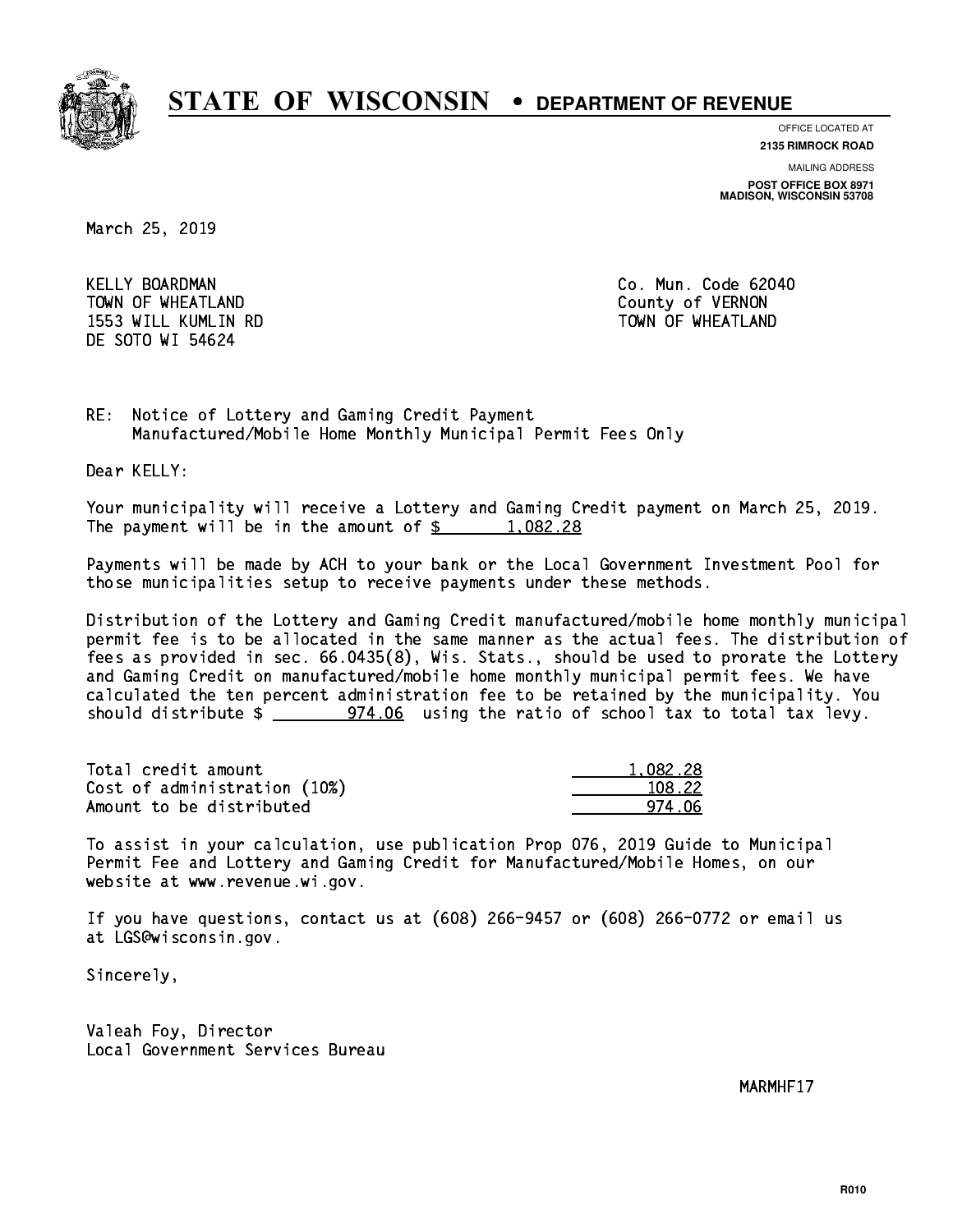

**OFFICE LOCATED AT**

**2135 RIMROCK ROAD**

**MAILING ADDRESS POST OFFICE BOX 8971 MADISON, WISCONSIN 53708**

March 25, 2019

 RENITA WILLIAMSON Co. Mun. Code 62112 VILLAGE OF COON VALLEY COUNTY OF VERNON PO BOX 129 COON VALLEY WI 54623

VILLAGE OF COON VALLEY

RE: Notice of Lottery and Gaming Credit Payment Manufactured/Mobile Home Monthly Municipal Permit Fees Only

Dear RENITA:

 Your municipality will receive a Lottery and Gaming Credit payment on March 25, 2019. The payment will be in the amount of \$ 3,232.32 \_\_\_\_\_\_\_\_\_\_\_\_\_\_\_\_

 Payments will be made by ACH to your bank or the Local Government Investment Pool for those municipalities setup to receive payments under these methods.

 Distribution of the Lottery and Gaming Credit manufactured/mobile home monthly municipal permit fee is to be allocated in the same manner as the actual fees. The distribution of fees as provided in sec. 66.0435(8), Wis. Stats., should be used to prorate the Lottery and Gaming Credit on manufactured/mobile home monthly municipal permit fees. We have calculated the ten percent administration fee to be retained by the municipality. You should distribute  $\frac{2,909.09}{2}$  using the ratio of school tax to total tax levy.

| Total credit amount          | 3.232.32 |
|------------------------------|----------|
| Cost of administration (10%) | 323.23   |
| Amount to be distributed     | 2.909.09 |

 To assist in your calculation, use publication Prop 076, 2019 Guide to Municipal Permit Fee and Lottery and Gaming Credit for Manufactured/Mobile Homes, on our website at www.revenue.wi.gov.

 If you have questions, contact us at (608) 266-9457 or (608) 266-0772 or email us at LGS@wisconsin.gov.

Sincerely,

 Valeah Foy, Director Local Government Services Bureau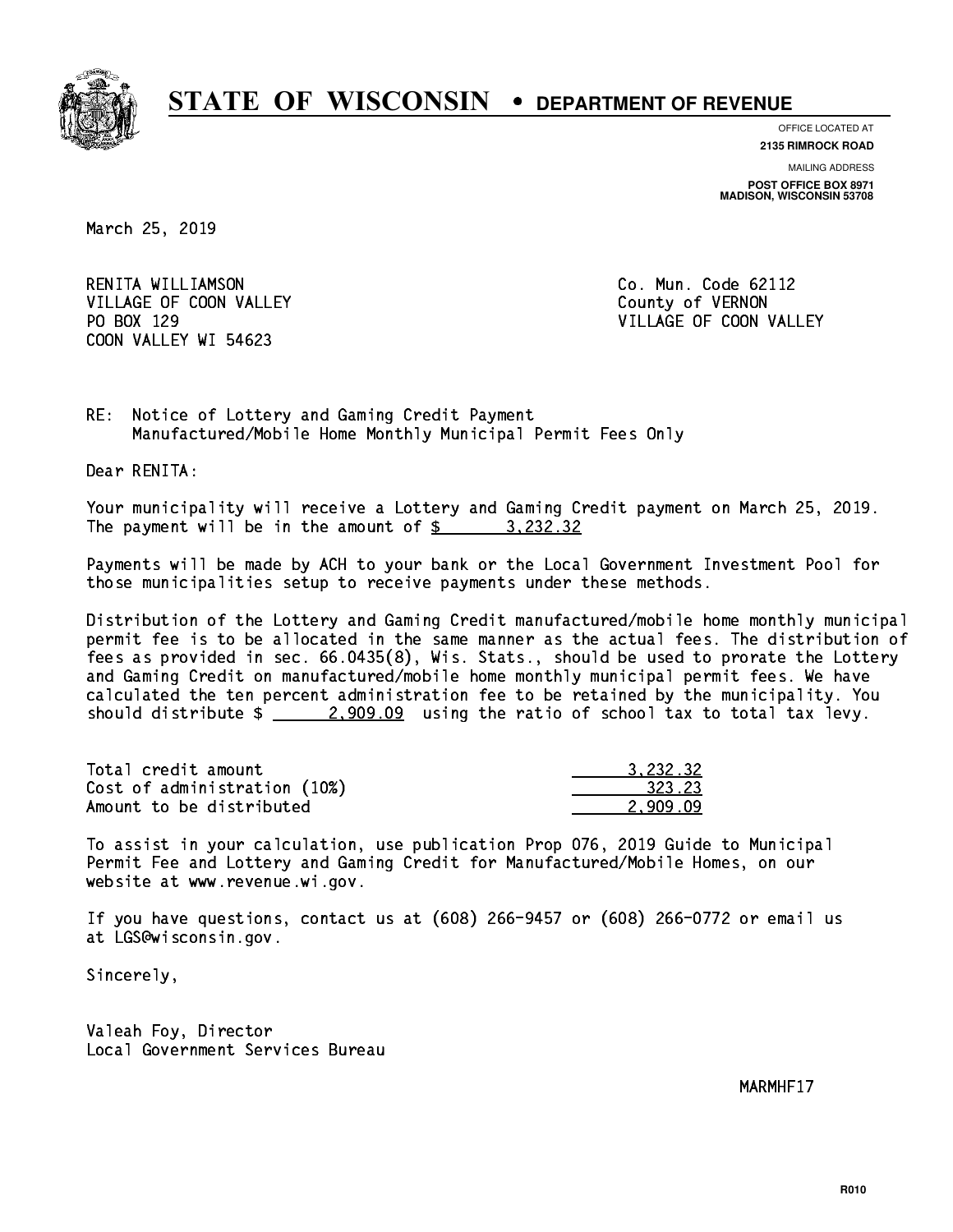

**OFFICE LOCATED AT**

**2135 RIMROCK ROAD**

**MAILING ADDRESS POST OFFICE BOX 8971 MADISON, WISCONSIN 53708**

March 25, 2019

CARRIE BRUDOS VILLAGE OF DE SOTO COUNTY OF VERNON PO BOX 37 VILLAGE OF DE SOTO DE SOTO WI 54624-8661

Co. Mun. Code 62116

RE: Notice of Lottery and Gaming Credit Payment Manufactured/Mobile Home Monthly Municipal Permit Fees Only

Dear CARRIE:

 Your municipality will receive a Lottery and Gaming Credit payment on March 25, 2019. The payment will be in the amount of  $\frac{2}{3}$  1,209.88

 Payments will be made by ACH to your bank or the Local Government Investment Pool for those municipalities setup to receive payments under these methods.

 Distribution of the Lottery and Gaming Credit manufactured/mobile home monthly municipal permit fee is to be allocated in the same manner as the actual fees. The distribution of fees as provided in sec. 66.0435(8), Wis. Stats., should be used to prorate the Lottery and Gaming Credit on manufactured/mobile home monthly municipal permit fees. We have calculated the ten percent administration fee to be retained by the municipality. You should distribute  $\frac{1,088.90}{1,088.90}$  using the ratio of school tax to total tax levy.

| Total credit amount          | 1,209.88 |
|------------------------------|----------|
| Cost of administration (10%) | 120.98   |
| Amount to be distributed     | 1.088.90 |

 To assist in your calculation, use publication Prop 076, 2019 Guide to Municipal Permit Fee and Lottery and Gaming Credit for Manufactured/Mobile Homes, on our website at www.revenue.wi.gov.

 If you have questions, contact us at (608) 266-9457 or (608) 266-0772 or email us at LGS@wisconsin.gov.

Sincerely,

 Valeah Foy, Director Local Government Services Bureau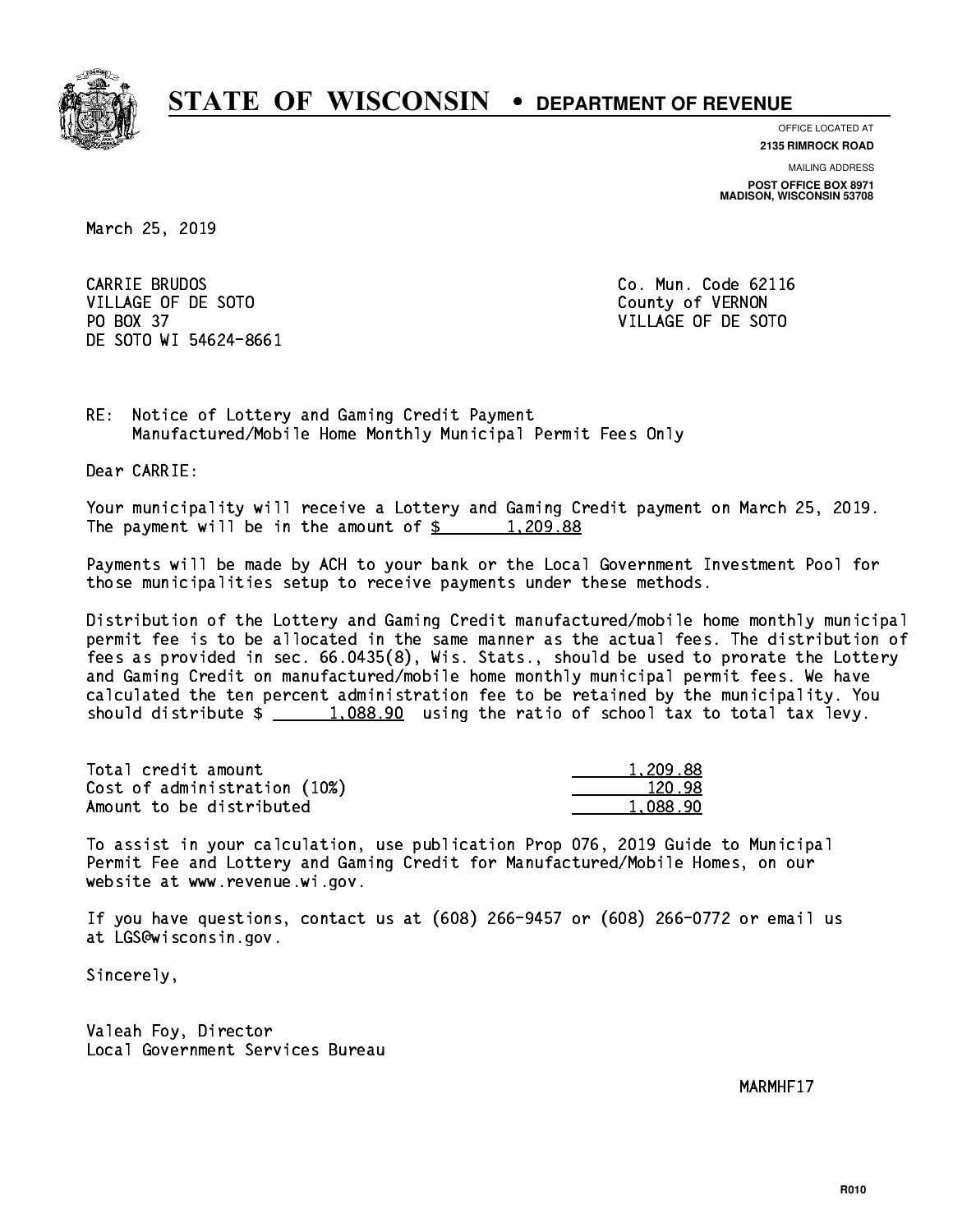

**OFFICE LOCATED AT**

**2135 RIMROCK ROAD**

**MAILING ADDRESS POST OFFICE BOX 8971 MADISON, WISCONSIN 53708**

March 25, 2019

 KIMBERLY WALKER Co. Mun. Code 62146 VILLAGE OF LA FARGE COUNTY OF VERNON 105 W MAIN STREET A RESERVE TO A STREET A STREET A STREET A STREET A STREET A STREET A STREET A STREET A STREET LA FARGE WI 54639-0037

RE: Notice of Lottery and Gaming Credit Payment Manufactured/Mobile Home Monthly Municipal Permit Fees Only

Dear KIMBERLY:

 Your municipality will receive a Lottery and Gaming Credit payment on March 25, 2019. The payment will be in the amount of  $\frac{2}{3}$  103.53

 Payments will be made by ACH to your bank or the Local Government Investment Pool for those municipalities setup to receive payments under these methods.

 Distribution of the Lottery and Gaming Credit manufactured/mobile home monthly municipal permit fee is to be allocated in the same manner as the actual fees. The distribution of fees as provided in sec. 66.0435(8), Wis. Stats., should be used to prorate the Lottery and Gaming Credit on manufactured/mobile home monthly municipal permit fees. We have calculated the ten percent administration fee to be retained by the municipality. You should distribute  $\frac{2}{2}$   $\frac{93.18}{2}$  using the ratio of school tax to total tax levy.

Total credit amount Cost of administration (10%) Amount to be distributed

| 103.53 |
|--------|
| 1.35   |
| 18     |

 To assist in your calculation, use publication Prop 076, 2019 Guide to Municipal Permit Fee and Lottery and Gaming Credit for Manufactured/Mobile Homes, on our website at www.revenue.wi.gov.

 If you have questions, contact us at (608) 266-9457 or (608) 266-0772 or email us at LGS@wisconsin.gov.

Sincerely,

 Valeah Foy, Director Local Government Services Bureau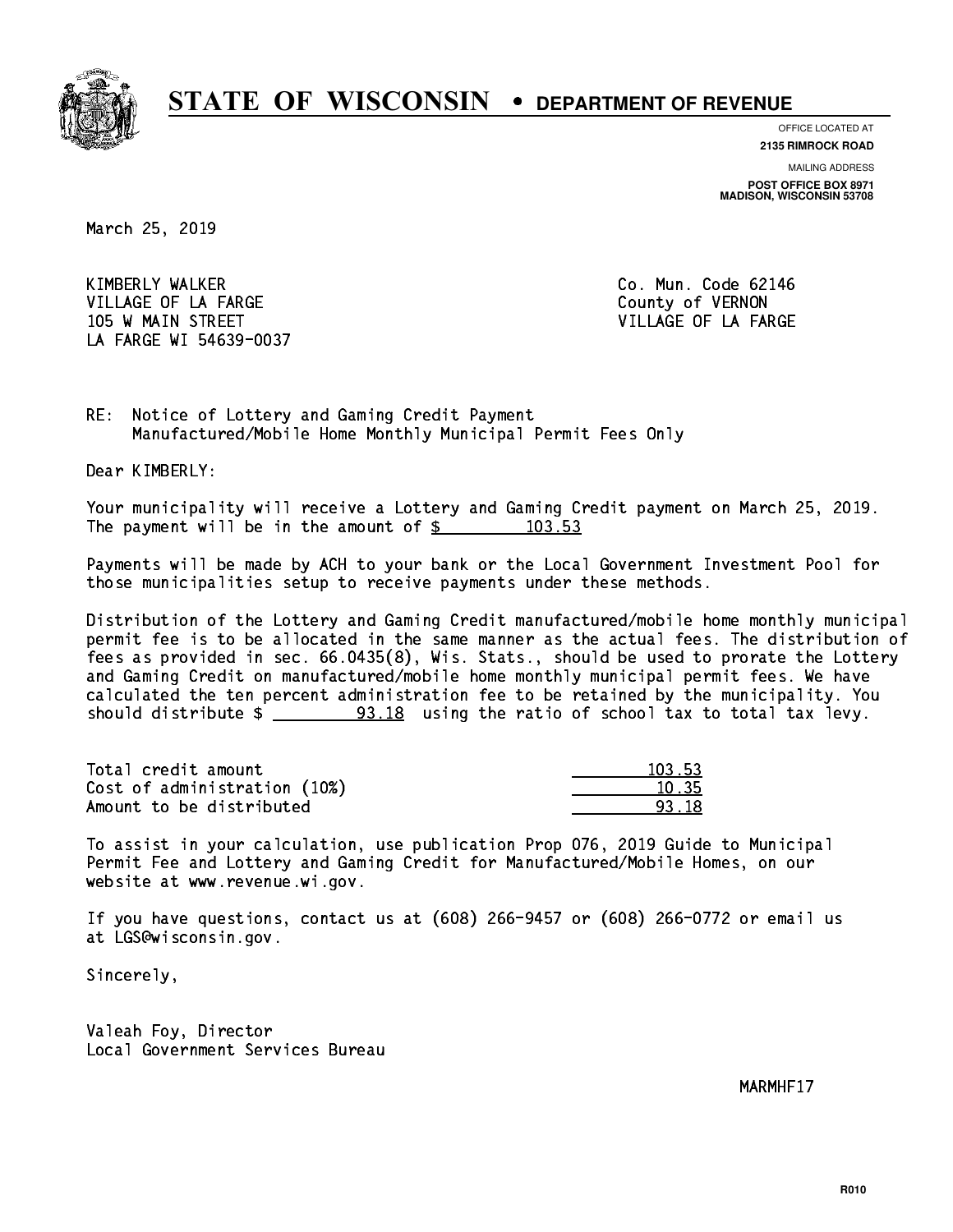

**OFFICE LOCATED AT 2135 RIMROCK ROAD**

**MAILING ADDRESS POST OFFICE BOX 8971 MADISON, WISCONSIN 53708**

March 25, 2019

**TERESA TAYLOR** VILLAGE OF ONTARIO **COUNTY OF SERVICE OF STATE OF STATE OF STATE OF STATE OF STATE OF STATE OF STATE OF STATE OF STATE OF STATE OF STATE OF STATE OF STATE OF STATE OF STATE OF STATE OF STATE OF STATE OF STATE OF STATE OF S** PO BOX 66 ONTARIO WI 54651-0066

Co. Mun. Code 62165 VILLAGE OF ONTARIO

RE: Notice of Lottery and Gaming Credit Payment Manufactured/Mobile Home Monthly Municipal Permit Fees Only

Dear TERESA:

 Your municipality will receive a Lottery and Gaming Credit payment on March 25, 2019. The payment will be in the amount of  $\frac{2}{3}$  1,707.60

 Payments will be made by ACH to your bank or the Local Government Investment Pool for those municipalities setup to receive payments under these methods.

 Distribution of the Lottery and Gaming Credit manufactured/mobile home monthly municipal permit fee is to be allocated in the same manner as the actual fees. The distribution of fees as provided in sec. 66.0435(8), Wis. Stats., should be used to prorate the Lottery and Gaming Credit on manufactured/mobile home monthly municipal permit fees. We have calculated the ten percent administration fee to be retained by the municipality. You should distribute  $\frac{1.536.84}{1.536.84}$  using the ratio of school tax to total tax levy.

| Total credit amount          | 1,707.60 |
|------------------------------|----------|
| Cost of administration (10%) | 170.76   |
| Amount to be distributed     | 1.536.84 |

 To assist in your calculation, use publication Prop 076, 2019 Guide to Municipal Permit Fee and Lottery and Gaming Credit for Manufactured/Mobile Homes, on our website at www.revenue.wi.gov.

 If you have questions, contact us at (608) 266-9457 or (608) 266-0772 or email us at LGS@wisconsin.gov.

Sincerely,

 Valeah Foy, Director Local Government Services Bureau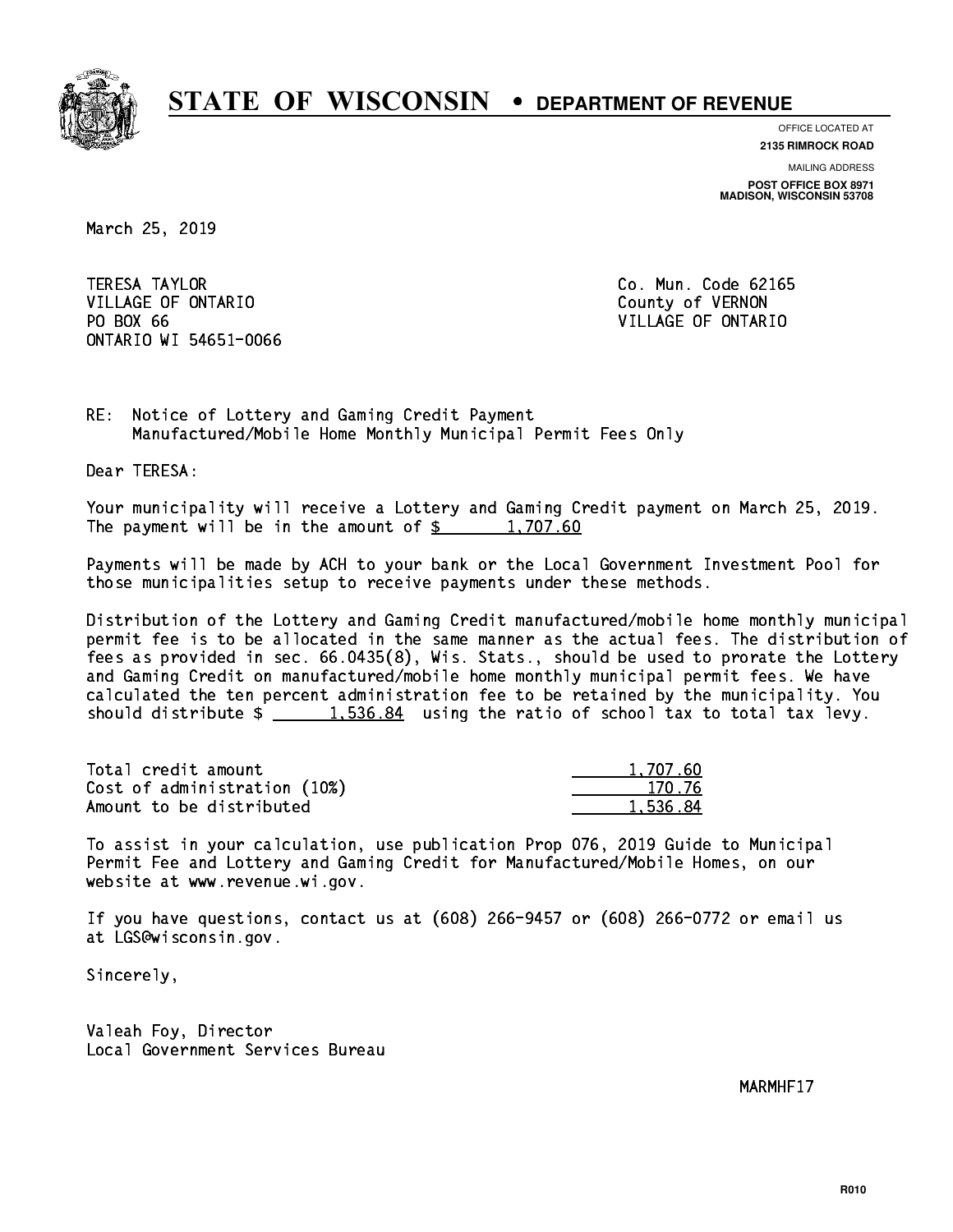

**OFFICE LOCATED AT**

**2135 RIMROCK ROAD**

**MAILING ADDRESS POST OFFICE BOX 8971 MADISON, WISCONSIN 53708**

March 25, 2019

**KENT HATLESTAD** VILLAGE OF STODDARD County of VERNON PO BOX 236 VILLAGE OF STODDARD STODDARD WI 54658-0236

Co. Mun. Code 62181

RE: Notice of Lottery and Gaming Credit Payment Manufactured/Mobile Home Monthly Municipal Permit Fees Only

Dear KENT:

 Your municipality will receive a Lottery and Gaming Credit payment on March 25, 2019. The payment will be in the amount of  $\frac{2}{3}$  1,478.64

 Payments will be made by ACH to your bank or the Local Government Investment Pool for those municipalities setup to receive payments under these methods.

 Distribution of the Lottery and Gaming Credit manufactured/mobile home monthly municipal permit fee is to be allocated in the same manner as the actual fees. The distribution of fees as provided in sec. 66.0435(8), Wis. Stats., should be used to prorate the Lottery and Gaming Credit on manufactured/mobile home monthly municipal permit fees. We have calculated the ten percent administration fee to be retained by the municipality. You should distribute  $\frac{1,330.78}{2}$  using the ratio of school tax to total tax levy.

| Total credit amount          | 1.478.64 |
|------------------------------|----------|
| Cost of administration (10%) | 147.86   |
| Amount to be distributed     | 1.330.78 |

 To assist in your calculation, use publication Prop 076, 2019 Guide to Municipal Permit Fee and Lottery and Gaming Credit for Manufactured/Mobile Homes, on our website at www.revenue.wi.gov.

 If you have questions, contact us at (608) 266-9457 or (608) 266-0772 or email us at LGS@wisconsin.gov.

Sincerely,

 Valeah Foy, Director Local Government Services Bureau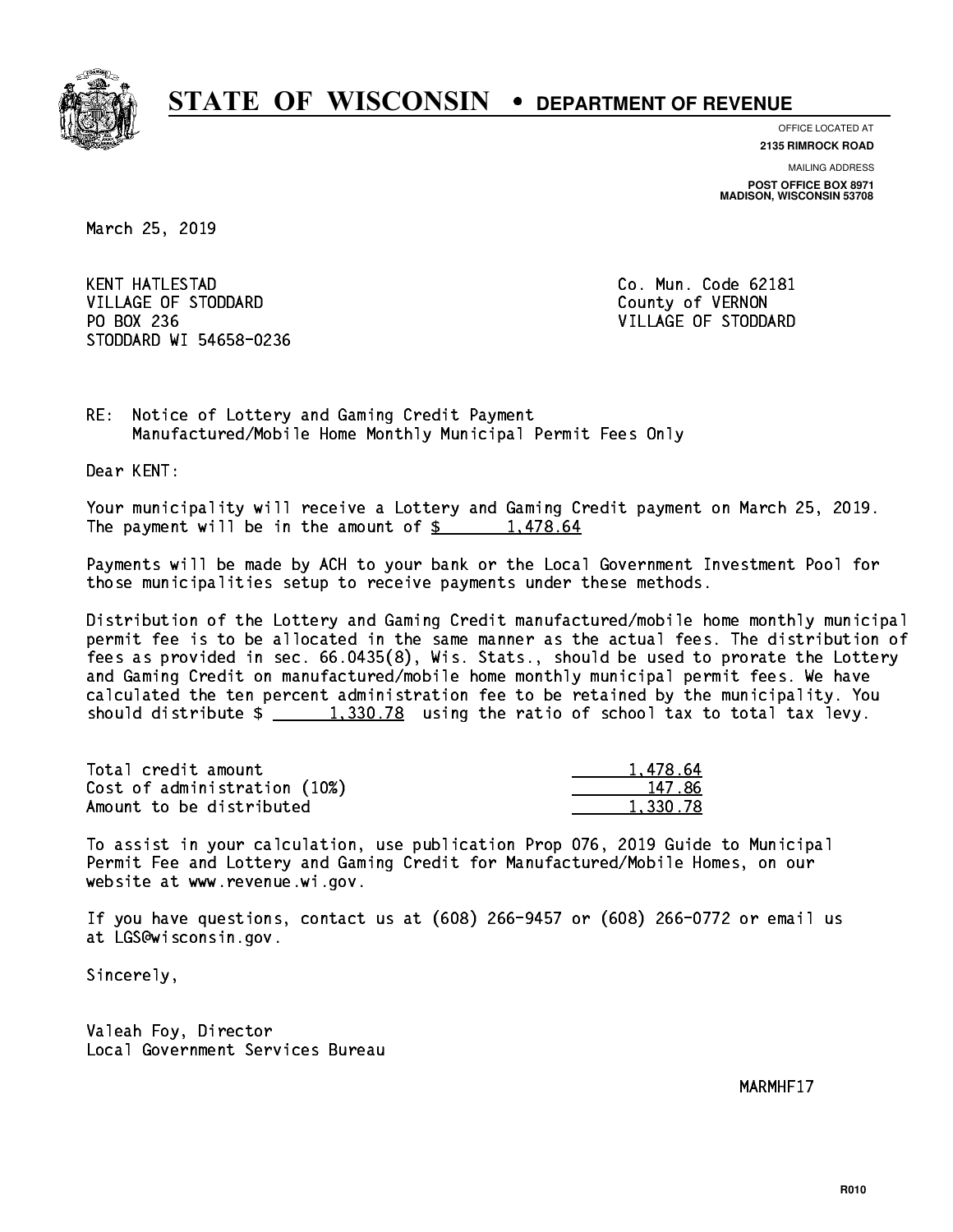

**OFFICE LOCATED AT 2135 RIMROCK ROAD**

**MAILING ADDRESS**

**POST OFFICE BOX 8971 MADISON, WISCONSIN 53708**

March 25, 2019

**BETH CAMPBELL** VILLAGE OF VIOLA **COUNTY OF VIOLA**  P O BOX 38 106 W WISCONSIN VILLAGE OF VIOLA VIOLA WI 54664-0038

Co. Mun. Code 62186

RE: Notice of Lottery and Gaming Credit Payment Manufactured/Mobile Home Monthly Municipal Permit Fees Only

Dear BETH:

 Your municipality will receive a Lottery and Gaming Credit payment on March 25, 2019. The payment will be in the amount of  $\frac{2}{3}$  1,026.06

 Payments will be made by ACH to your bank or the Local Government Investment Pool for those municipalities setup to receive payments under these methods.

 Distribution of the Lottery and Gaming Credit manufactured/mobile home monthly municipal permit fee is to be allocated in the same manner as the actual fees. The distribution of fees as provided in sec. 66.0435(8), Wis. Stats., should be used to prorate the Lottery and Gaming Credit on manufactured/mobile home monthly municipal permit fees. We have calculated the ten percent administration fee to be retained by the municipality. You should distribute  $\frac{223.46}{223.46}$  using the ratio of school tax to total tax levy.

| Total credit amount          | 1.026.06 |
|------------------------------|----------|
| Cost of administration (10%) | 102.60   |
| Amount to be distributed     | 923 46   |

 To assist in your calculation, use publication Prop 076, 2019 Guide to Municipal Permit Fee and Lottery and Gaming Credit for Manufactured/Mobile Homes, on our website at www.revenue.wi.gov.

 If you have questions, contact us at (608) 266-9457 or (608) 266-0772 or email us at LGS@wisconsin.gov.

Sincerely,

 Valeah Foy, Director Local Government Services Bureau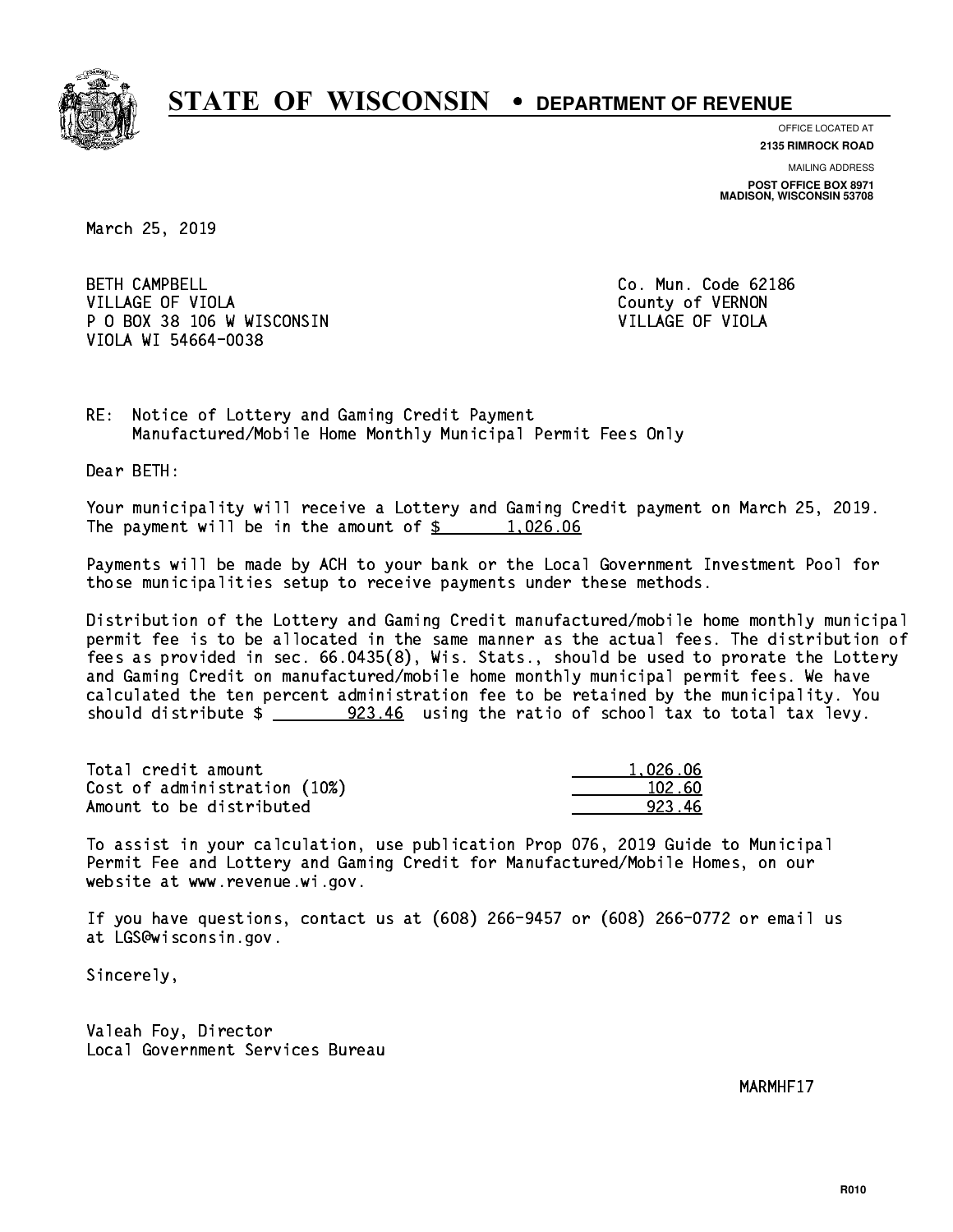

**OFFICE LOCATED AT**

**2135 RIMROCK ROAD**

**MAILING ADDRESS POST OFFICE BOX 8971 MADISON, WISCONSIN 53708**

March 25, 2019

 LORI POLHAMUS Co. Mun. Code 62286 CITY OF VIROQUA COUNTY OF VERNON 202 N MAIN ST CITY OF VIROQUA VIROQUA WI 54665-1476

RE: Notice of Lottery and Gaming Credit Payment Manufactured/Mobile Home Monthly Municipal Permit Fees Only

Dear LORI:

 Your municipality will receive a Lottery and Gaming Credit payment on March 25, 2019. The payment will be in the amount of  $\frac{2}{3}$  12,923.40

 Payments will be made by ACH to your bank or the Local Government Investment Pool for those municipalities setup to receive payments under these methods.

 Distribution of the Lottery and Gaming Credit manufactured/mobile home monthly municipal permit fee is to be allocated in the same manner as the actual fees. The distribution of fees as provided in sec. 66.0435(8), Wis. Stats., should be used to prorate the Lottery and Gaming Credit on manufactured/mobile home monthly municipal permit fees. We have calculated the ten percent administration fee to be retained by the municipality. You should distribute  $\frac{11,631.06}{2}$  using the ratio of school tax to total tax levy.

| Total credit amount          | 12,923.40 |
|------------------------------|-----------|
| Cost of administration (10%) | 1.292.34  |
| Amount to be distributed     | 11.631.06 |

 To assist in your calculation, use publication Prop 076, 2019 Guide to Municipal Permit Fee and Lottery and Gaming Credit for Manufactured/Mobile Homes, on our website at www.revenue.wi.gov.

 If you have questions, contact us at (608) 266-9457 or (608) 266-0772 or email us at LGS@wisconsin.gov.

Sincerely,

 Valeah Foy, Director Local Government Services Bureau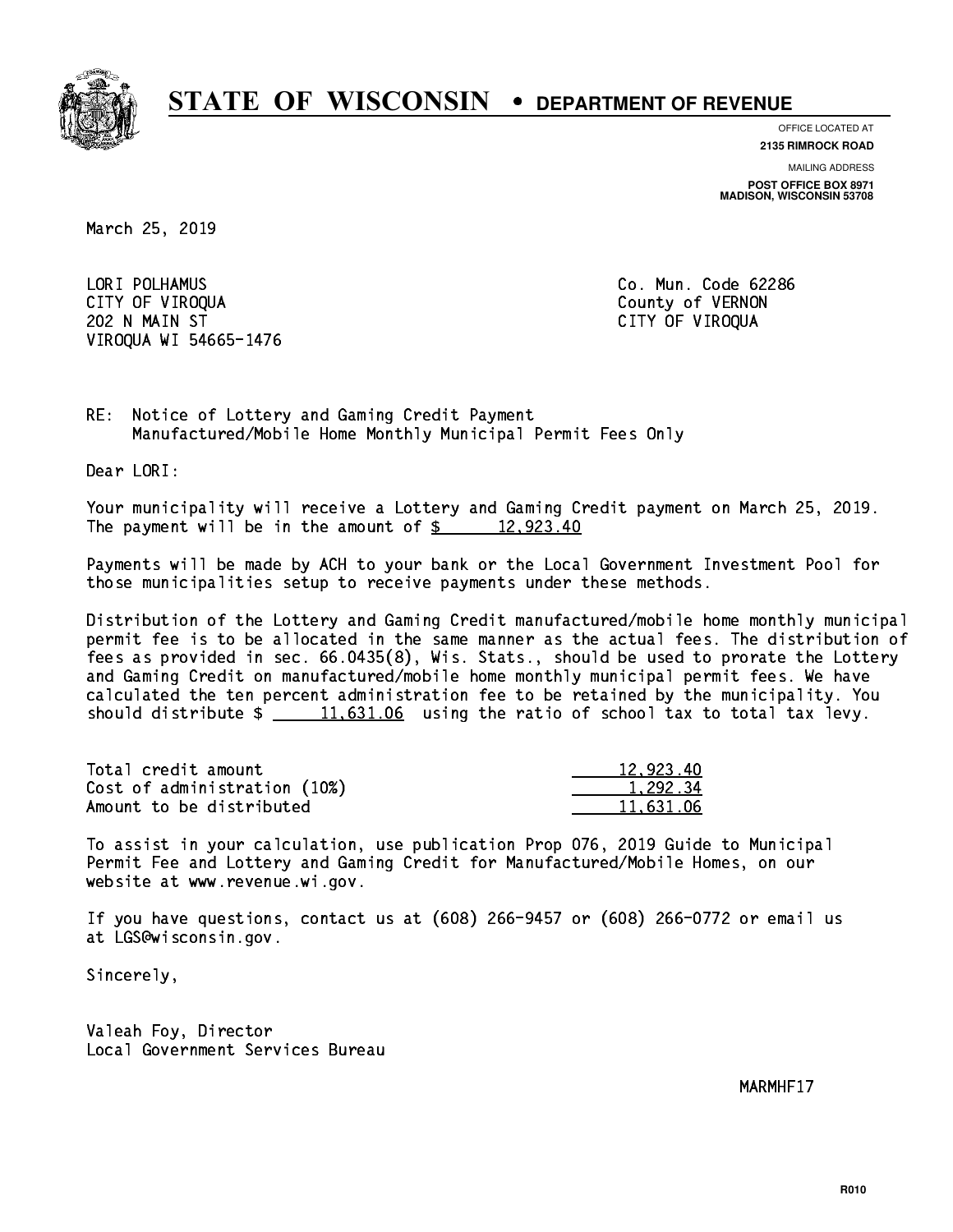

**OFFICE LOCATED AT**

**2135 RIMROCK ROAD**

**MAILING ADDRESS**

**POST OFFICE BOX 8971 MADISON, WISCONSIN 53708**

March 25, 2019

MARY HOLTE CITY OF WESTBY County of VERNON 200 N MAIN ST CITY OF WESTBY WESTBY WI 54667-1108

Co. Mun. Code 62291

RE: Notice of Lottery and Gaming Credit Payment Manufactured/Mobile Home Monthly Municipal Permit Fees Only

Dear MARY:

 Your municipality will receive a Lottery and Gaming Credit payment on March 25, 2019. The payment will be in the amount of  $\frac{2}{3}$  11,469.82

 Payments will be made by ACH to your bank or the Local Government Investment Pool for those municipalities setup to receive payments under these methods.

 Distribution of the Lottery and Gaming Credit manufactured/mobile home monthly municipal permit fee is to be allocated in the same manner as the actual fees. The distribution of fees as provided in sec. 66.0435(8), Wis. Stats., should be used to prorate the Lottery and Gaming Credit on manufactured/mobile home monthly municipal permit fees. We have calculated the ten percent administration fee to be retained by the municipality. You should distribute  $\frac{10,322.84}{10,322.84}$  using the ratio of school tax to total tax levy.

| Total credit amount          | 11,469.82 |
|------------------------------|-----------|
| Cost of administration (10%) | 1.146.98  |
| Amount to be distributed     | 10.322.84 |

 To assist in your calculation, use publication Prop 076, 2019 Guide to Municipal Permit Fee and Lottery and Gaming Credit for Manufactured/Mobile Homes, on our website at www.revenue.wi.gov.

 If you have questions, contact us at (608) 266-9457 or (608) 266-0772 or email us at LGS@wisconsin.gov.

Sincerely,

 Valeah Foy, Director Local Government Services Bureau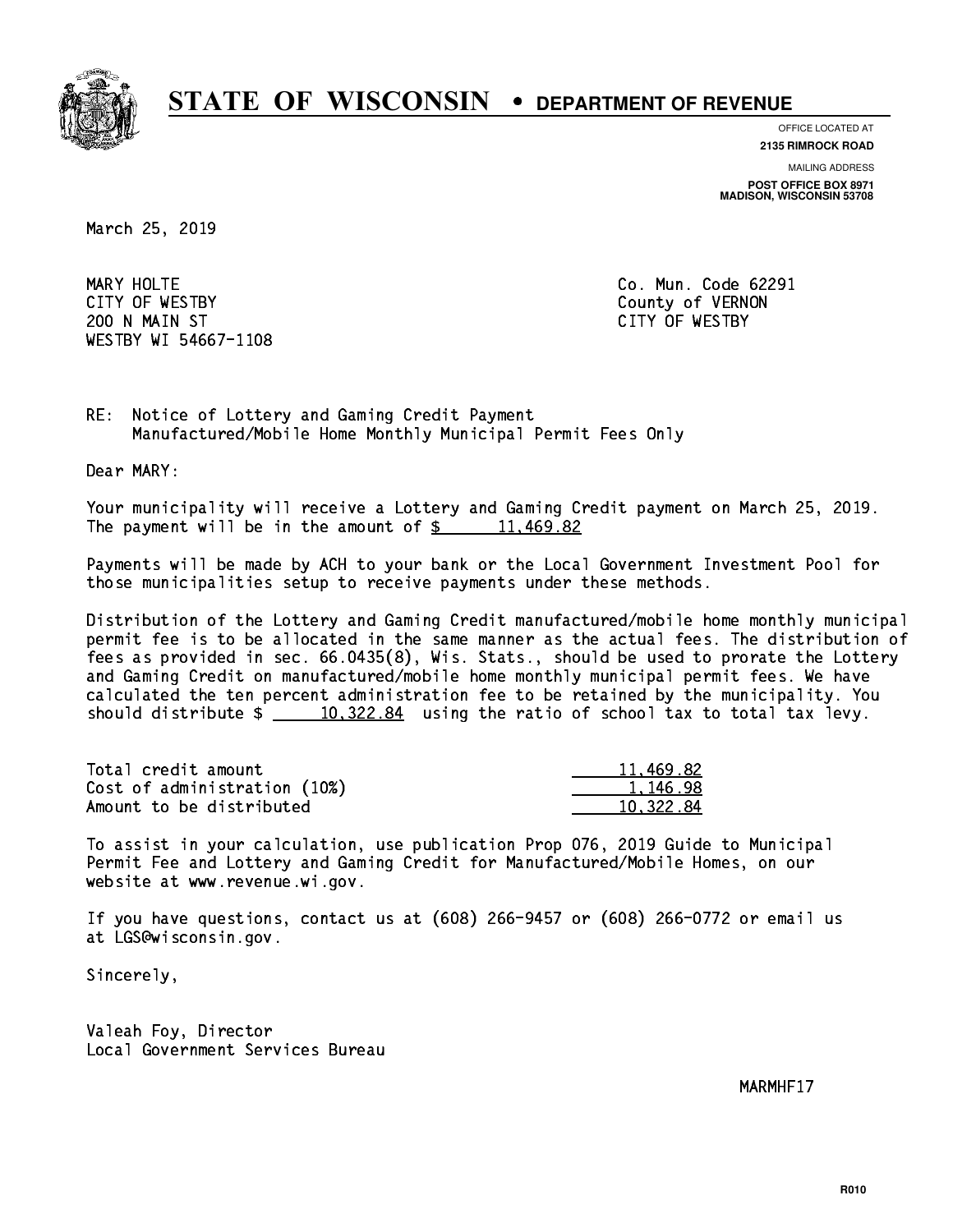

**OFFICE LOCATED AT**

**2135 RIMROCK ROAD**

**MAILING ADDRESS**

**POST OFFICE BOX 8971 MADISON, WISCONSIN 53708**

March 25, 2019

 CYNTHIA L HOWARD Co. Mun. Code 64002 TOWN OF BLOOMFIELD County of WALWORTH PO BOX 704 PELL LAKE WI 53157-0704

TOWN OF BLOOMFIELD

RE: Notice of Lottery and Gaming Credit Payment Manufactured/Mobile Home Monthly Municipal Permit Fees Only

Dear CYNTHIA:

 Your municipality will receive a Lottery and Gaming Credit payment on March 25, 2019. The payment will be in the amount of  $\frac{2}{3}$  39,615.00

 Payments will be made by ACH to your bank or the Local Government Investment Pool for those municipalities setup to receive payments under these methods.

 Distribution of the Lottery and Gaming Credit manufactured/mobile home monthly municipal permit fee is to be allocated in the same manner as the actual fees. The distribution of fees as provided in sec. 66.0435(8), Wis. Stats., should be used to prorate the Lottery and Gaming Credit on manufactured/mobile home monthly municipal permit fees. We have calculated the ten percent administration fee to be retained by the municipality. You should distribute  $\frac{25.653.50}{2}$  using the ratio of school tax to total tax levy.

| Total credit amount          | 39.615.00 |
|------------------------------|-----------|
| Cost of administration (10%) | 3.961.50  |
| Amount to be distributed     | 35.653.50 |

 To assist in your calculation, use publication Prop 076, 2019 Guide to Municipal Permit Fee and Lottery and Gaming Credit for Manufactured/Mobile Homes, on our website at www.revenue.wi.gov.

 If you have questions, contact us at (608) 266-9457 or (608) 266-0772 or email us at LGS@wisconsin.gov.

Sincerely,

 Valeah Foy, Director Local Government Services Bureau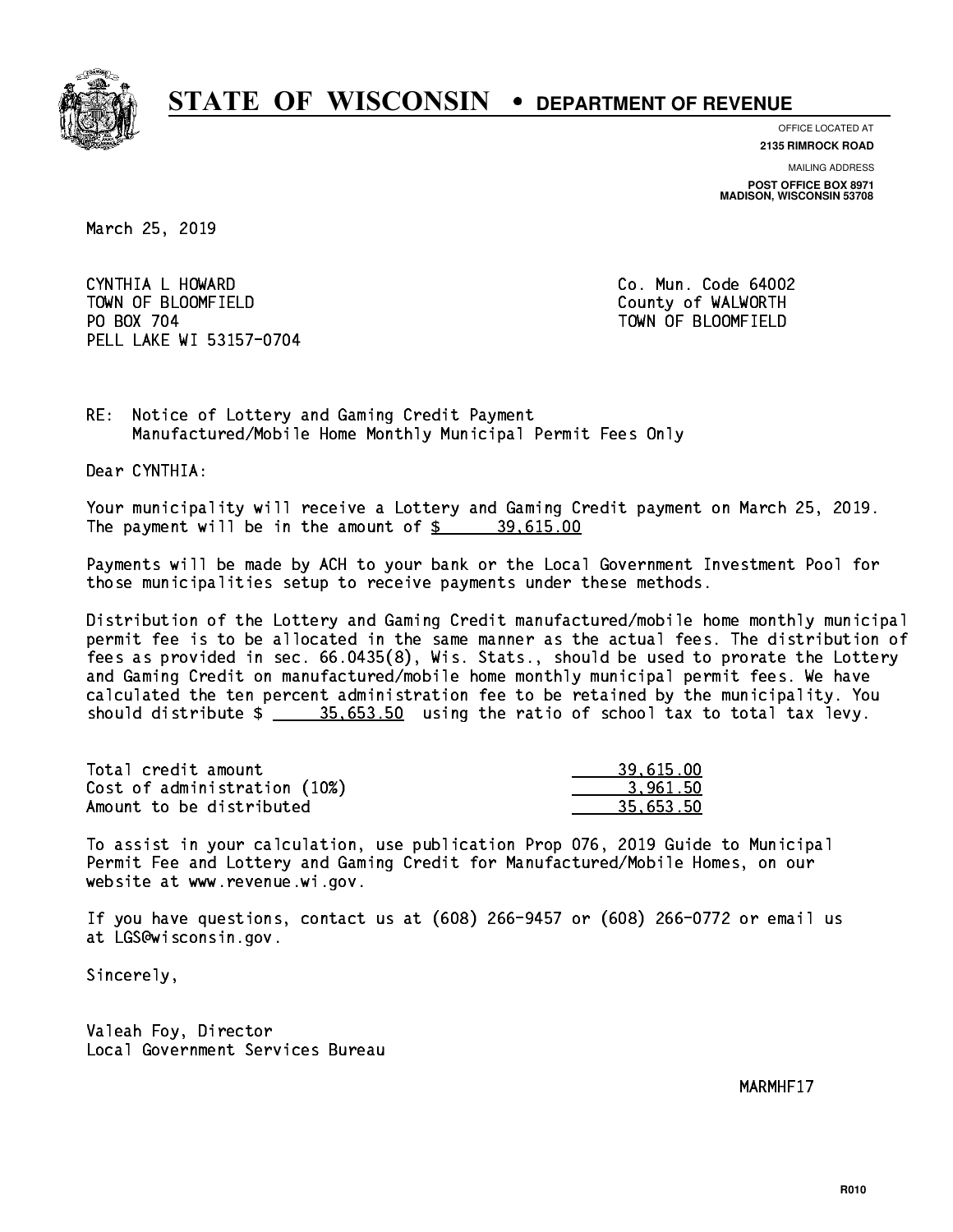

**OFFICE LOCATED AT**

**2135 RIMROCK ROAD**

**MAILING ADDRESS**

**POST OFFICE BOX 8971 MADISON, WISCONSIN 53708**

March 25, 2019

RICHARD A. LOGTERMAN **Co. Mun. Code 64004** TOWN OF DARIEN County of WALWORTH N2826 FOUNDRY RD TOWN OF DARIEN DARIEN WI 53114

RE: Notice of Lottery and Gaming Credit Payment Manufactured/Mobile Home Monthly Municipal Permit Fees Only

Dear RICHARD:

 Your municipality will receive a Lottery and Gaming Credit payment on March 25, 2019. The payment will be in the amount of  $\frac{2}{3}$  12,470.05

 Payments will be made by ACH to your bank or the Local Government Investment Pool for those municipalities setup to receive payments under these methods.

 Distribution of the Lottery and Gaming Credit manufactured/mobile home monthly municipal permit fee is to be allocated in the same manner as the actual fees. The distribution of fees as provided in sec. 66.0435(8), Wis. Stats., should be used to prorate the Lottery and Gaming Credit on manufactured/mobile home monthly municipal permit fees. We have calculated the ten percent administration fee to be retained by the municipality. You should distribute  $\frac{11,223.05}{2}$  using the ratio of school tax to total tax levy.

| Total credit amount          | 12,470.05 |
|------------------------------|-----------|
| Cost of administration (10%) | 1.247.00  |
| Amount to be distributed     | 11,223.05 |

 To assist in your calculation, use publication Prop 076, 2019 Guide to Municipal Permit Fee and Lottery and Gaming Credit for Manufactured/Mobile Homes, on our website at www.revenue.wi.gov.

 If you have questions, contact us at (608) 266-9457 or (608) 266-0772 or email us at LGS@wisconsin.gov.

Sincerely,

 Valeah Foy, Director Local Government Services Bureau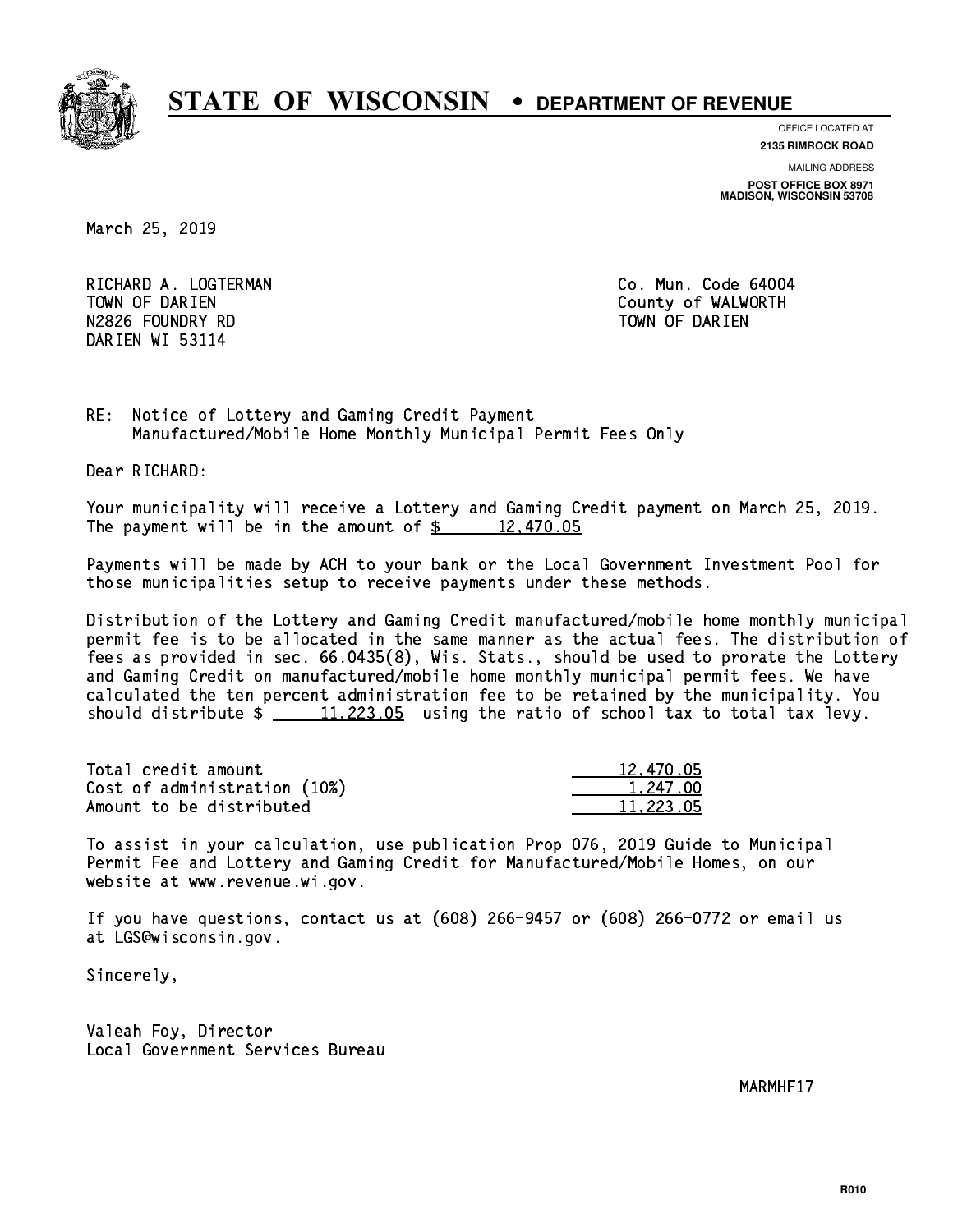

**OFFICE LOCATED AT**

**2135 RIMROCK ROAD**

**MAILING ADDRESS**

**POST OFFICE BOX 8971 MADISON, WISCONSIN 53708**

March 25, 2019

 LAURA DUCHEMIN Co. Mun. Code 64006 5621 TOWN HALL RD TOWN OF DELAVAN DELAVAN WI 53115

TOWN OF DELAVAN County of WALWORTH

RE: Notice of Lottery and Gaming Credit Payment Manufactured/Mobile Home Monthly Municipal Permit Fees Only

Dear LAURA:

 Your municipality will receive a Lottery and Gaming Credit payment on March 25, 2019. The payment will be in the amount of  $\frac{2}{3}$  2,704.28

 Payments will be made by ACH to your bank or the Local Government Investment Pool for those municipalities setup to receive payments under these methods.

 Distribution of the Lottery and Gaming Credit manufactured/mobile home monthly municipal permit fee is to be allocated in the same manner as the actual fees. The distribution of fees as provided in sec. 66.0435(8), Wis. Stats., should be used to prorate the Lottery and Gaming Credit on manufactured/mobile home monthly municipal permit fees. We have calculated the ten percent administration fee to be retained by the municipality. You should distribute  $\frac{2.433.86}{2.433.86}$  using the ratio of school tax to total tax levy.

| Total credit amount          | 2.704.28  |
|------------------------------|-----------|
| Cost of administration (10%) | -270 - 42 |
| Amount to be distributed     | 2.433.86  |

 To assist in your calculation, use publication Prop 076, 2019 Guide to Municipal Permit Fee and Lottery and Gaming Credit for Manufactured/Mobile Homes, on our website at www.revenue.wi.gov.

 If you have questions, contact us at (608) 266-9457 or (608) 266-0772 or email us at LGS@wisconsin.gov.

Sincerely,

 Valeah Foy, Director Local Government Services Bureau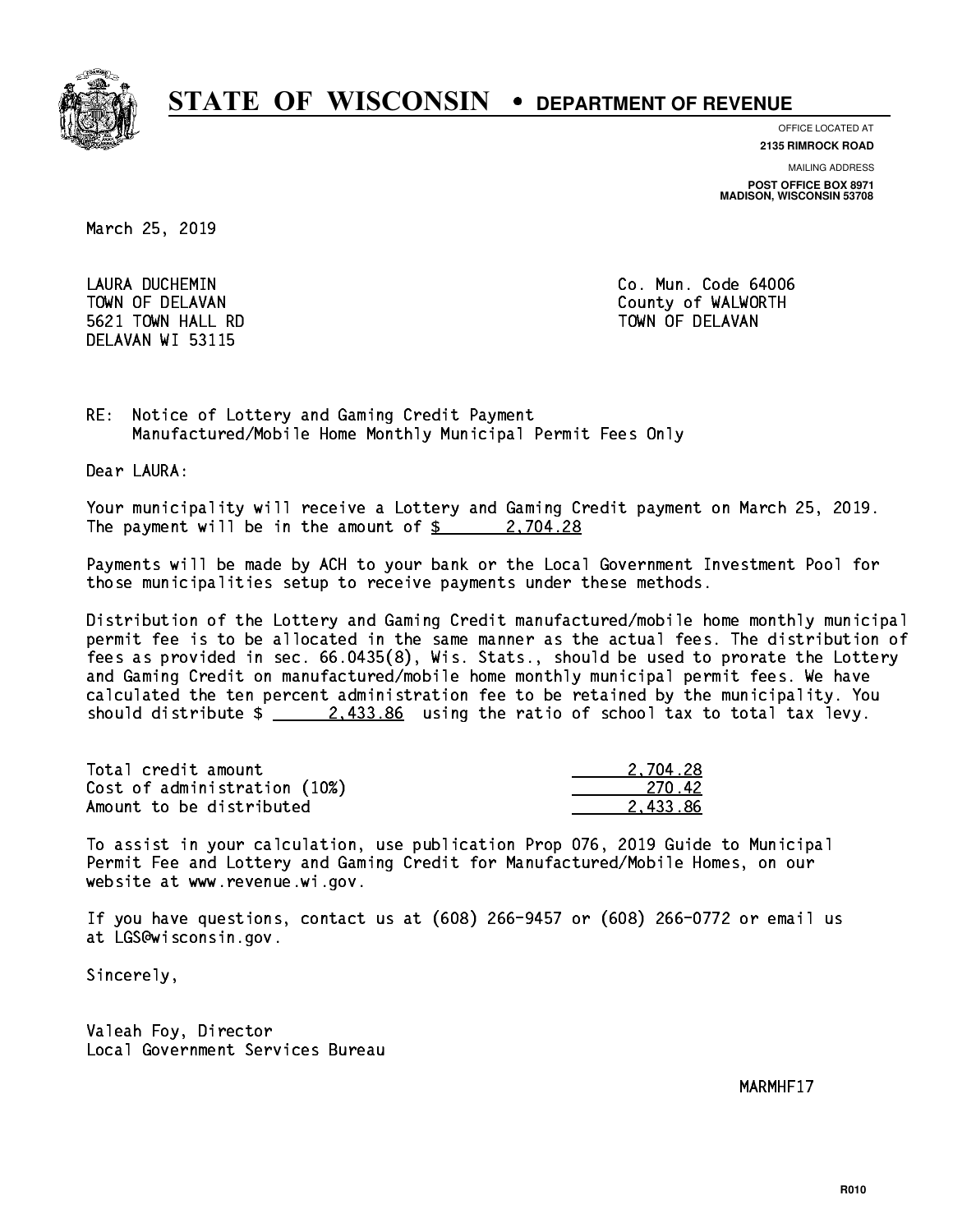

**OFFICE LOCATED AT**

**2135 RIMROCK ROAD**

**MAILING ADDRESS**

**POST OFFICE BOX 8971 MADISON, WISCONSIN 53708**

March 25, 2019

**DEBRA KIRCH**  TOWN OF GENEVA County of WALWORTH N3496 COMO RD TOWN OF GENEVA LAKE GENEVA WI 53147-2617

Co. Mun. Code 64010

RE: Notice of Lottery and Gaming Credit Payment Manufactured/Mobile Home Monthly Municipal Permit Fees Only

Dear DEBRA:

 Your municipality will receive a Lottery and Gaming Credit payment on March 25, 2019. The payment will be in the amount of  $\frac{2}{3}$  911.83

 Payments will be made by ACH to your bank or the Local Government Investment Pool for those municipalities setup to receive payments under these methods.

 Distribution of the Lottery and Gaming Credit manufactured/mobile home monthly municipal permit fee is to be allocated in the same manner as the actual fees. The distribution of fees as provided in sec. 66.0435(8), Wis. Stats., should be used to prorate the Lottery and Gaming Credit on manufactured/mobile home monthly municipal permit fees. We have calculated the ten percent administration fee to be retained by the municipality. You should distribute  $\frac{20.65}{2}$  using the ratio of school tax to total tax levy.

| Total credit amount          | 911.83  |
|------------------------------|---------|
| Cost of administration (10%) | 91.18   |
| Amount to be distributed     | -820-65 |

 To assist in your calculation, use publication Prop 076, 2019 Guide to Municipal Permit Fee and Lottery and Gaming Credit for Manufactured/Mobile Homes, on our website at www.revenue.wi.gov.

 If you have questions, contact us at (608) 266-9457 or (608) 266-0772 or email us at LGS@wisconsin.gov.

Sincerely,

 Valeah Foy, Director Local Government Services Bureau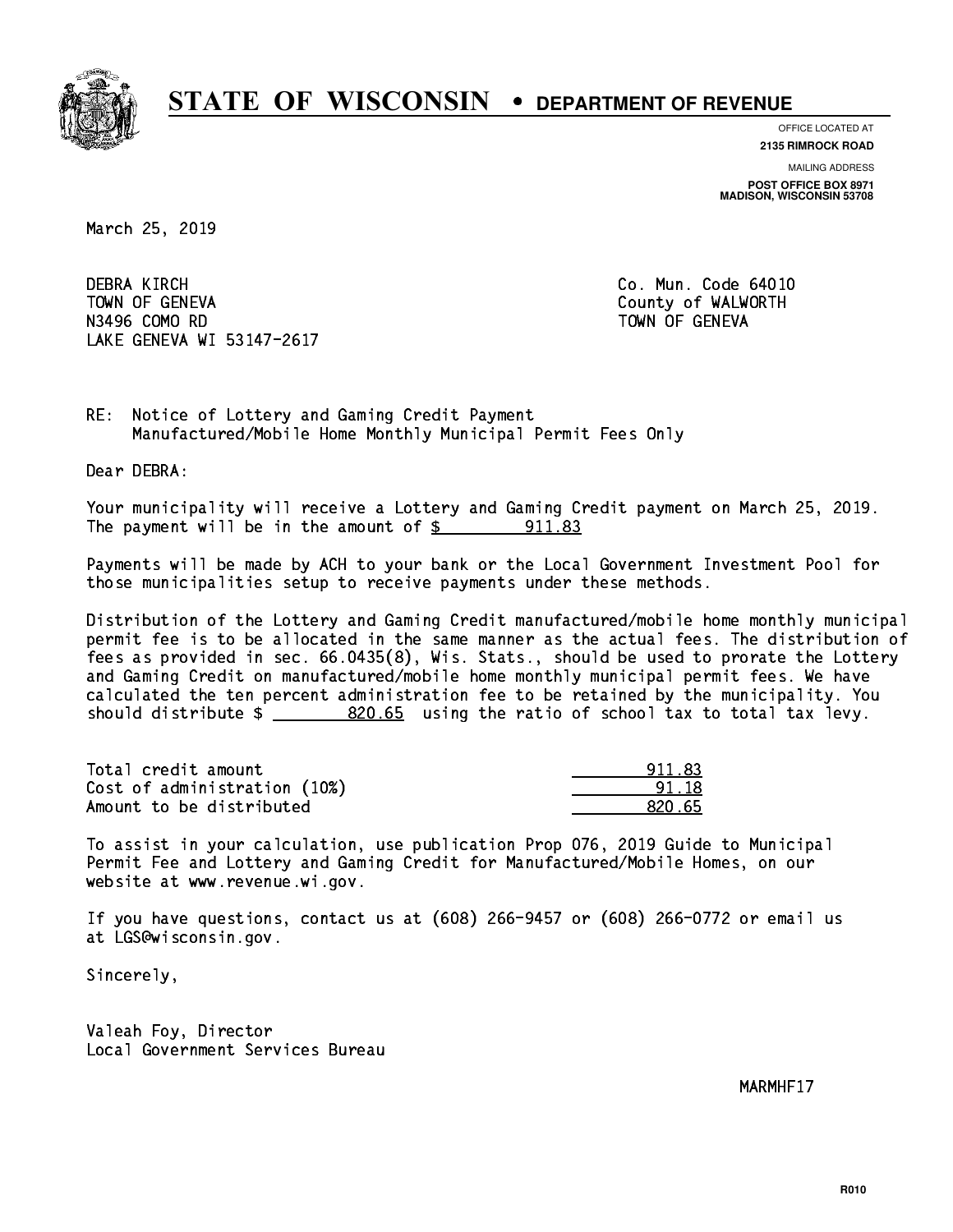

**OFFICE LOCATED AT**

**2135 RIMROCK ROAD**

**MAILING ADDRESS**

**POST OFFICE BOX 8971 MADISON, WISCONSIN 53708**

March 25, 2019

 LINDA SKILES Co. Mun. Code 64018 PO BOX 148 PO BOX 148 TOWN OF LYONS LYONS WI 53148-0148

TOWN OF LYONS **County of WALWORTH** 

RE: Notice of Lottery and Gaming Credit Payment Manufactured/Mobile Home Monthly Municipal Permit Fees Only

Dear LINDA:

 Your municipality will receive a Lottery and Gaming Credit payment on March 25, 2019. The payment will be in the amount of  $\frac{2}{3}$  873.96

 Payments will be made by ACH to your bank or the Local Government Investment Pool for those municipalities setup to receive payments under these methods.

 Distribution of the Lottery and Gaming Credit manufactured/mobile home monthly municipal permit fee is to be allocated in the same manner as the actual fees. The distribution of fees as provided in sec. 66.0435(8), Wis. Stats., should be used to prorate the Lottery and Gaming Credit on manufactured/mobile home monthly municipal permit fees. We have calculated the ten percent administration fee to be retained by the municipality. You should distribute  $\frac{2}{2}$   $\frac{786.57}{2}$  using the ratio of school tax to total tax levy.

| Total credit amount          | 873.96 |
|------------------------------|--------|
| Cost of administration (10%) | 87 39  |
| Amount to be distributed     | 786.57 |

 To assist in your calculation, use publication Prop 076, 2019 Guide to Municipal Permit Fee and Lottery and Gaming Credit for Manufactured/Mobile Homes, on our website at www.revenue.wi.gov.

 If you have questions, contact us at (608) 266-9457 or (608) 266-0772 or email us at LGS@wisconsin.gov.

Sincerely,

 Valeah Foy, Director Local Government Services Bureau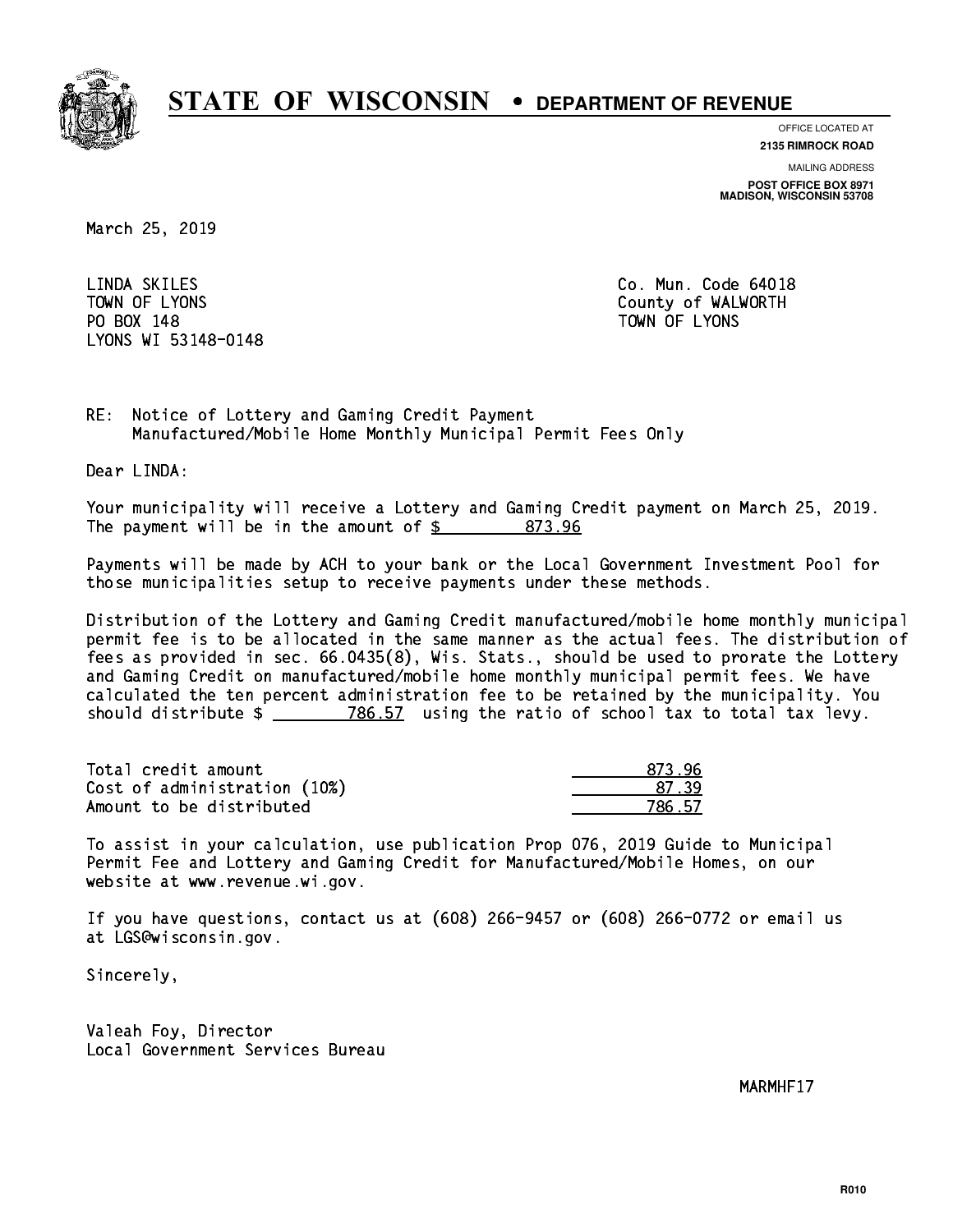

**OFFICE LOCATED AT**

**2135 RIMROCK ROAD**

**MAILING ADDRESS**

**POST OFFICE BOX 8971 MADISON, WISCONSIN 53708**

March 25, 2019

ANN SEAVER TOWN OF RICHMOND County of WALWORTH PO BOX 886 PO BOX 886 TOWN OF RICHMOND DELAVAN WI 53115-0886

Co. Mun. Code 64020

RE: Notice of Lottery and Gaming Credit Payment Manufactured/Mobile Home Monthly Municipal Permit Fees Only

Dear ANN:

 Your municipality will receive a Lottery and Gaming Credit payment on March 25, 2019. The payment will be in the amount of  $\frac{2}{3}$  1,660.10

 Payments will be made by ACH to your bank or the Local Government Investment Pool for those municipalities setup to receive payments under these methods.

 Distribution of the Lottery and Gaming Credit manufactured/mobile home monthly municipal permit fee is to be allocated in the same manner as the actual fees. The distribution of fees as provided in sec. 66.0435(8), Wis. Stats., should be used to prorate the Lottery and Gaming Credit on manufactured/mobile home monthly municipal permit fees. We have calculated the ten percent administration fee to be retained by the municipality. You should distribute  $\frac{1,494.09}{1,494.09}$  using the ratio of school tax to total tax levy.

| Total credit amount          | 1,660.10 |
|------------------------------|----------|
| Cost of administration (10%) | 166.01   |
| Amount to be distributed     | 1.494.09 |

 To assist in your calculation, use publication Prop 076, 2019 Guide to Municipal Permit Fee and Lottery and Gaming Credit for Manufactured/Mobile Homes, on our website at www.revenue.wi.gov.

 If you have questions, contact us at (608) 266-9457 or (608) 266-0772 or email us at LGS@wisconsin.gov.

Sincerely,

 Valeah Foy, Director Local Government Services Bureau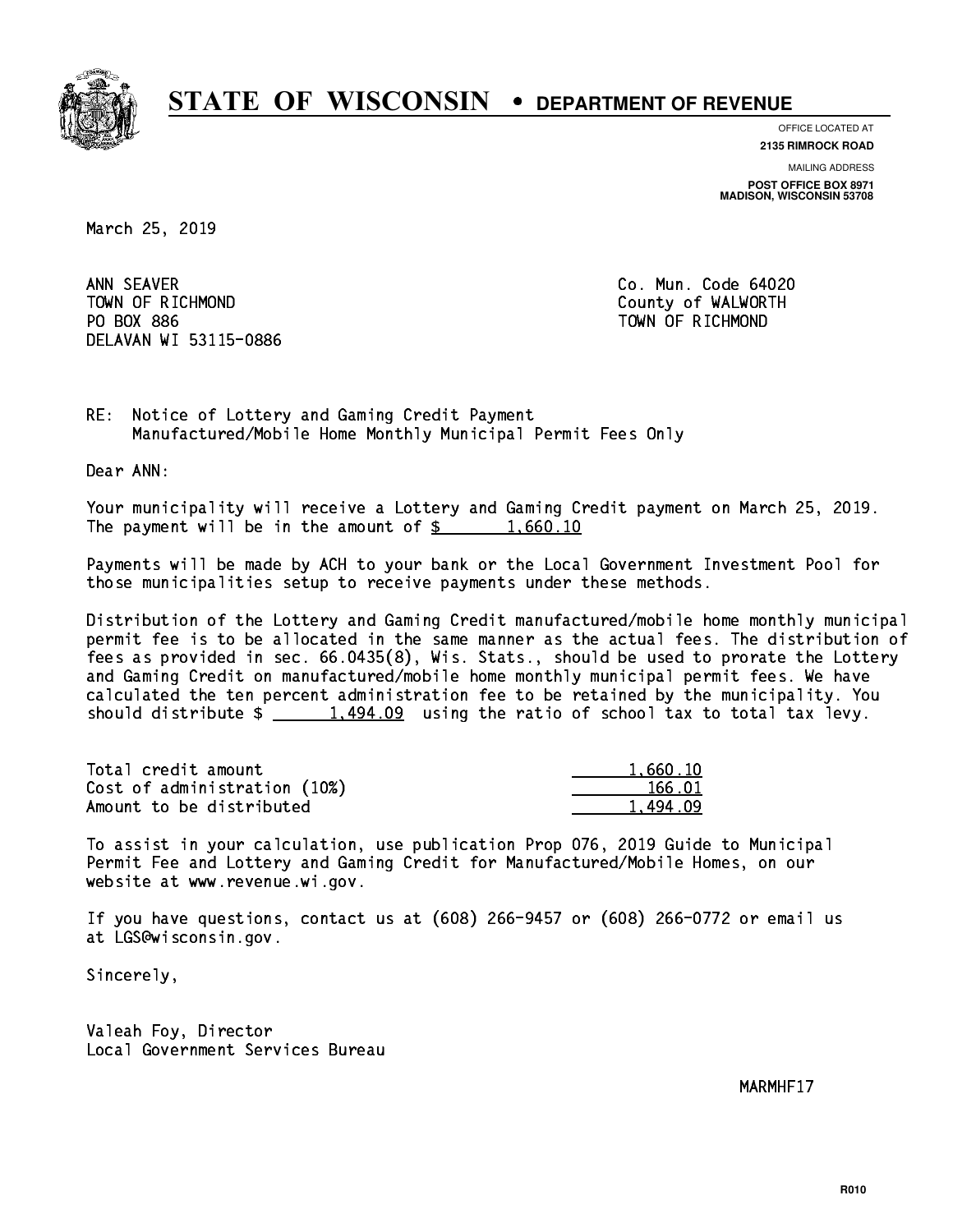

**OFFICE LOCATED AT**

**2135 RIMROCK ROAD**

**MAILING ADDRESS**

**POST OFFICE BOX 8971 MADISON, WISCONSIN 53708**

March 25, 2019

 TRACEY RAYMOND Co. Mun. Code 64028 TOWN OF TROY **COUNTY COUNTY COUNTY OF WALWORTH** N8870 BRIGGS STREET TOWN OF TROY EAST TROY WI 53120

RE: Notice of Lottery and Gaming Credit Payment Manufactured/Mobile Home Monthly Municipal Permit Fees Only

Dear TRACEY:

 Your municipality will receive a Lottery and Gaming Credit payment on March 25, 2019. The payment will be in the amount of  $\frac{2}{3}$  8,425.32

 Payments will be made by ACH to your bank or the Local Government Investment Pool for those municipalities setup to receive payments under these methods.

 Distribution of the Lottery and Gaming Credit manufactured/mobile home monthly municipal permit fee is to be allocated in the same manner as the actual fees. The distribution of fees as provided in sec. 66.0435(8), Wis. Stats., should be used to prorate the Lottery and Gaming Credit on manufactured/mobile home monthly municipal permit fees. We have calculated the ten percent administration fee to be retained by the municipality. You should distribute  $\frac{2}{2}$   $\frac{7.582.79}{2}$  using the ratio of school tax to total tax levy.

| Total credit amount          | 8.425.32 |
|------------------------------|----------|
| Cost of administration (10%) | 842.53   |
| Amount to be distributed     | 7.582.79 |

 To assist in your calculation, use publication Prop 076, 2019 Guide to Municipal Permit Fee and Lottery and Gaming Credit for Manufactured/Mobile Homes, on our website at www.revenue.wi.gov.

 If you have questions, contact us at (608) 266-9457 or (608) 266-0772 or email us at LGS@wisconsin.gov.

Sincerely,

 Valeah Foy, Director Local Government Services Bureau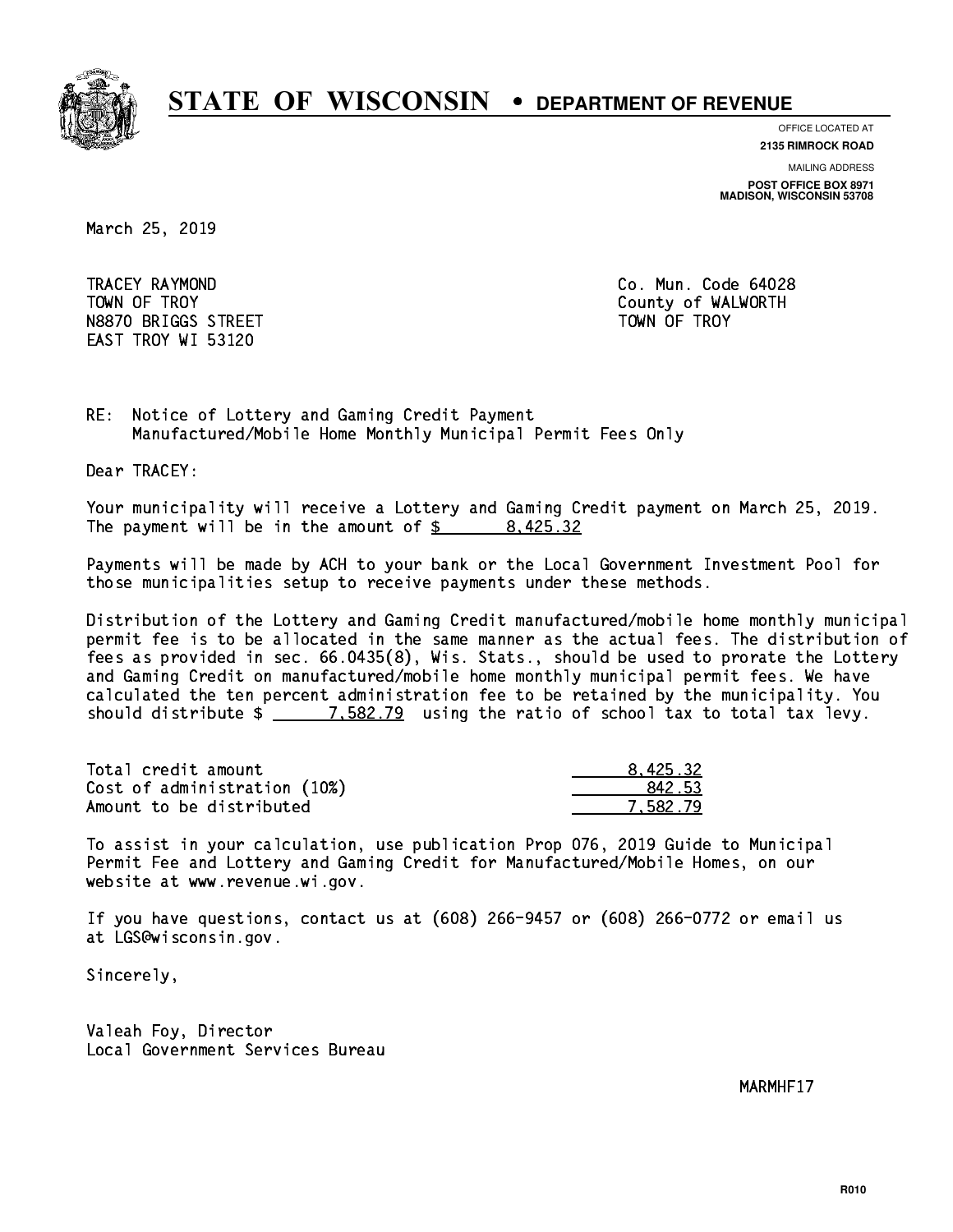

**OFFICE LOCATED AT**

**2135 RIMROCK ROAD**

**MAILING ADDRESS**

**POST OFFICE BOX 8971 MADISON, WISCONSIN 53708**

March 25, 2019

EILEEN SUHM CORPORATION CO. Mun. Code 64121 VILLAGE OF EAST TROY COUNTY COUNTY OF WALWORTH EAST TROY WI 53120

2015 ENERGY DRIVE VILLAGE OF EAST TROY

RE: Notice of Lottery and Gaming Credit Payment Manufactured/Mobile Home Monthly Municipal Permit Fees Only

Dear EILEEN:

 Your municipality will receive a Lottery and Gaming Credit payment on March 25, 2019. The payment will be in the amount of  $\frac{2}{3}$  7,438.92

 Payments will be made by ACH to your bank or the Local Government Investment Pool for those municipalities setup to receive payments under these methods.

 Distribution of the Lottery and Gaming Credit manufactured/mobile home monthly municipal permit fee is to be allocated in the same manner as the actual fees. The distribution of fees as provided in sec. 66.0435(8), Wis. Stats., should be used to prorate the Lottery and Gaming Credit on manufactured/mobile home monthly municipal permit fees. We have calculated the ten percent administration fee to be retained by the municipality. You should distribute  $\frac{2}{1}$   $\frac{6,695.03}{2}$  using the ratio of school tax to total tax levy.

| Total credit amount          | 7.438.92 |
|------------------------------|----------|
| Cost of administration (10%) | 743.89   |
| Amount to be distributed     | 6.695.03 |

 To assist in your calculation, use publication Prop 076, 2019 Guide to Municipal Permit Fee and Lottery and Gaming Credit for Manufactured/Mobile Homes, on our website at www.revenue.wi.gov.

 If you have questions, contact us at (608) 266-9457 or (608) 266-0772 or email us at LGS@wisconsin.gov.

Sincerely,

 Valeah Foy, Director Local Government Services Bureau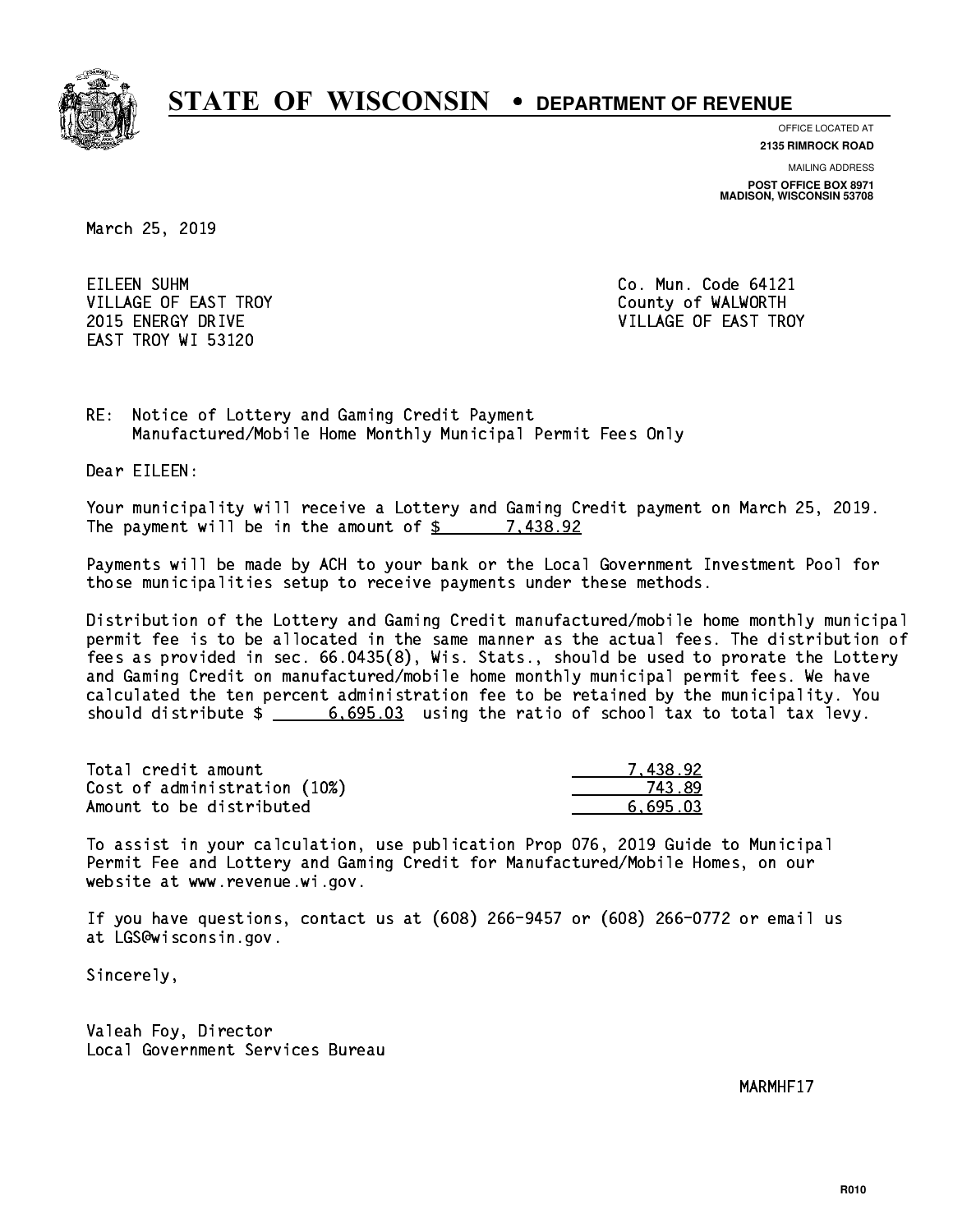

**OFFICE LOCATED AT**

**2135 RIMROCK ROAD**

**MAILING ADDRESS**

**POST OFFICE BOX 8971 MADISON, WISCONSIN 53708**

March 25, 2019

DAWN REDENIUS VILLAGE OF SHARON COUNTY OF WALWORTH PO BOX 379 VILLAGE OF SHARON SHARON WI 53585-0379

Co. Mun. Code 64181

RE: Notice of Lottery and Gaming Credit Payment Manufactured/Mobile Home Monthly Municipal Permit Fees Only

Dear DAWN:

 Your municipality will receive a Lottery and Gaming Credit payment on March 25, 2019. The payment will be in the amount of \$ 3,655.68 \_\_\_\_\_\_\_\_\_\_\_\_\_\_\_\_

 Payments will be made by ACH to your bank or the Local Government Investment Pool for those municipalities setup to receive payments under these methods.

 Distribution of the Lottery and Gaming Credit manufactured/mobile home monthly municipal permit fee is to be allocated in the same manner as the actual fees. The distribution of fees as provided in sec. 66.0435(8), Wis. Stats., should be used to prorate the Lottery and Gaming Credit on manufactured/mobile home monthly municipal permit fees. We have calculated the ten percent administration fee to be retained by the municipality. You should distribute  $\frac{2}{2}$   $\frac{3,290.12}{2}$  using the ratio of school tax to total tax levy.

| Total credit amount          | 3.655.68 |
|------------------------------|----------|
| Cost of administration (10%) | 365.56   |
| Amount to be distributed     | 3.290.12 |

 To assist in your calculation, use publication Prop 076, 2019 Guide to Municipal Permit Fee and Lottery and Gaming Credit for Manufactured/Mobile Homes, on our website at www.revenue.wi.gov.

 If you have questions, contact us at (608) 266-9457 or (608) 266-0772 or email us at LGS@wisconsin.gov.

Sincerely,

 Valeah Foy, Director Local Government Services Bureau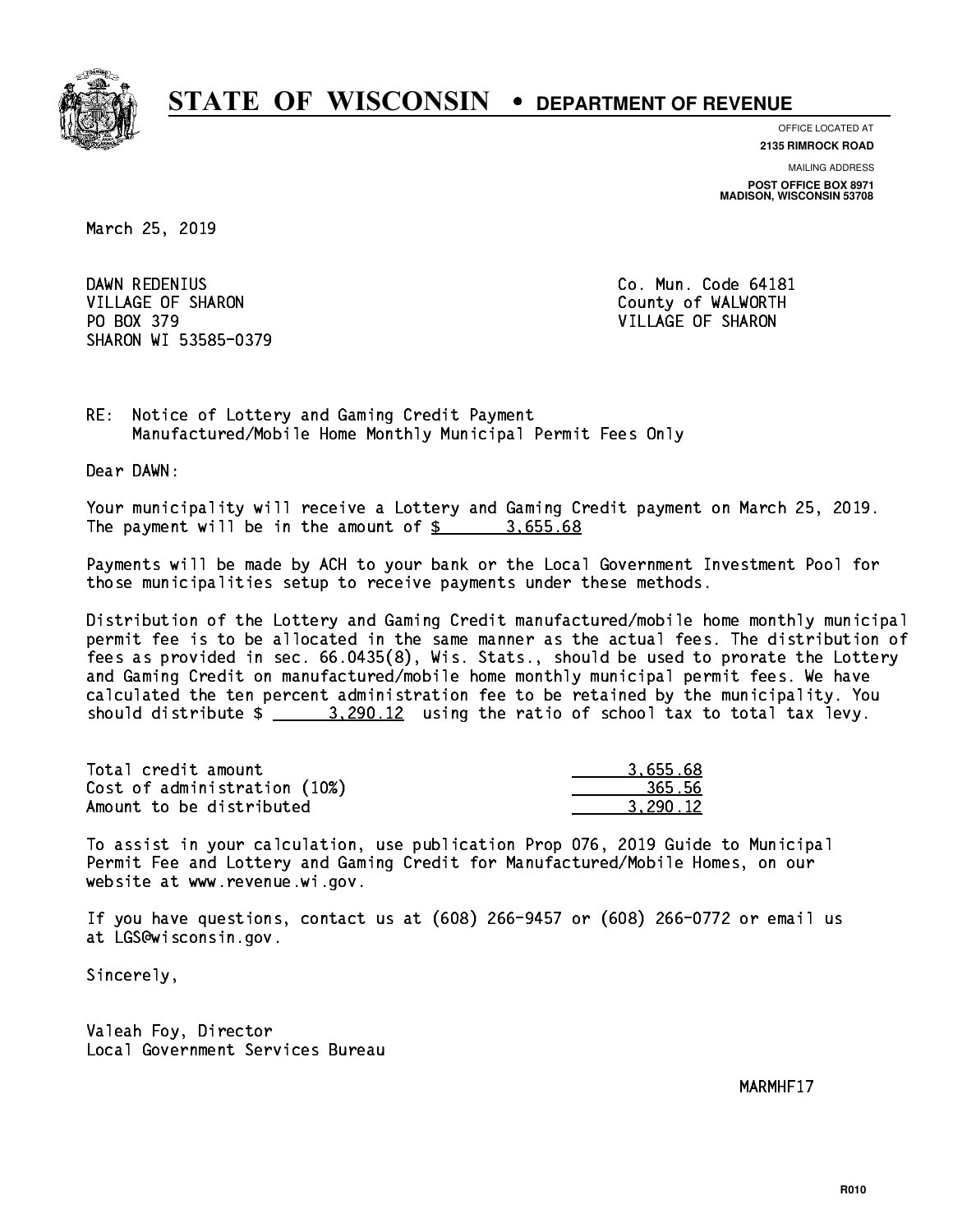

**OFFICE LOCATED AT**

**2135 RIMROCK ROAD**

**MAILING ADDRESS**

**POST OFFICE BOX 8971 MADISON, WISCONSIN 53708**

March 25, 2019

 JESSIE BARTMANN Co. Mun. Code 64221 CITY OF ELKHORN County of WALWORTH PO BOX 920 PO BOX 920 CITY OF ELKHORN ELKHORN WI 53121-0920

RE: Notice of Lottery and Gaming Credit Payment Manufactured/Mobile Home Monthly Municipal Permit Fees Only

Dear JESSIE:

 Your municipality will receive a Lottery and Gaming Credit payment on March 25, 2019. The payment will be in the amount of \$ 6,168.31 \_\_\_\_\_\_\_\_\_\_\_\_\_\_\_\_

 Payments will be made by ACH to your bank or the Local Government Investment Pool for those municipalities setup to receive payments under these methods.

 Distribution of the Lottery and Gaming Credit manufactured/mobile home monthly municipal permit fee is to be allocated in the same manner as the actual fees. The distribution of fees as provided in sec. 66.0435(8), Wis. Stats., should be used to prorate the Lottery and Gaming Credit on manufactured/mobile home monthly municipal permit fees. We have calculated the ten percent administration fee to be retained by the municipality. You should distribute  $\frac{2}{1}$   $\frac{5}{1.551.48}$  using the ratio of school tax to total tax levy.

| Total credit amount          | 6.168.31 |
|------------------------------|----------|
| Cost of administration (10%) | 616.83   |
| Amount to be distributed     | 5.551.48 |

 To assist in your calculation, use publication Prop 076, 2019 Guide to Municipal Permit Fee and Lottery and Gaming Credit for Manufactured/Mobile Homes, on our website at www.revenue.wi.gov.

 If you have questions, contact us at (608) 266-9457 or (608) 266-0772 or email us at LGS@wisconsin.gov.

Sincerely,

 Valeah Foy, Director Local Government Services Bureau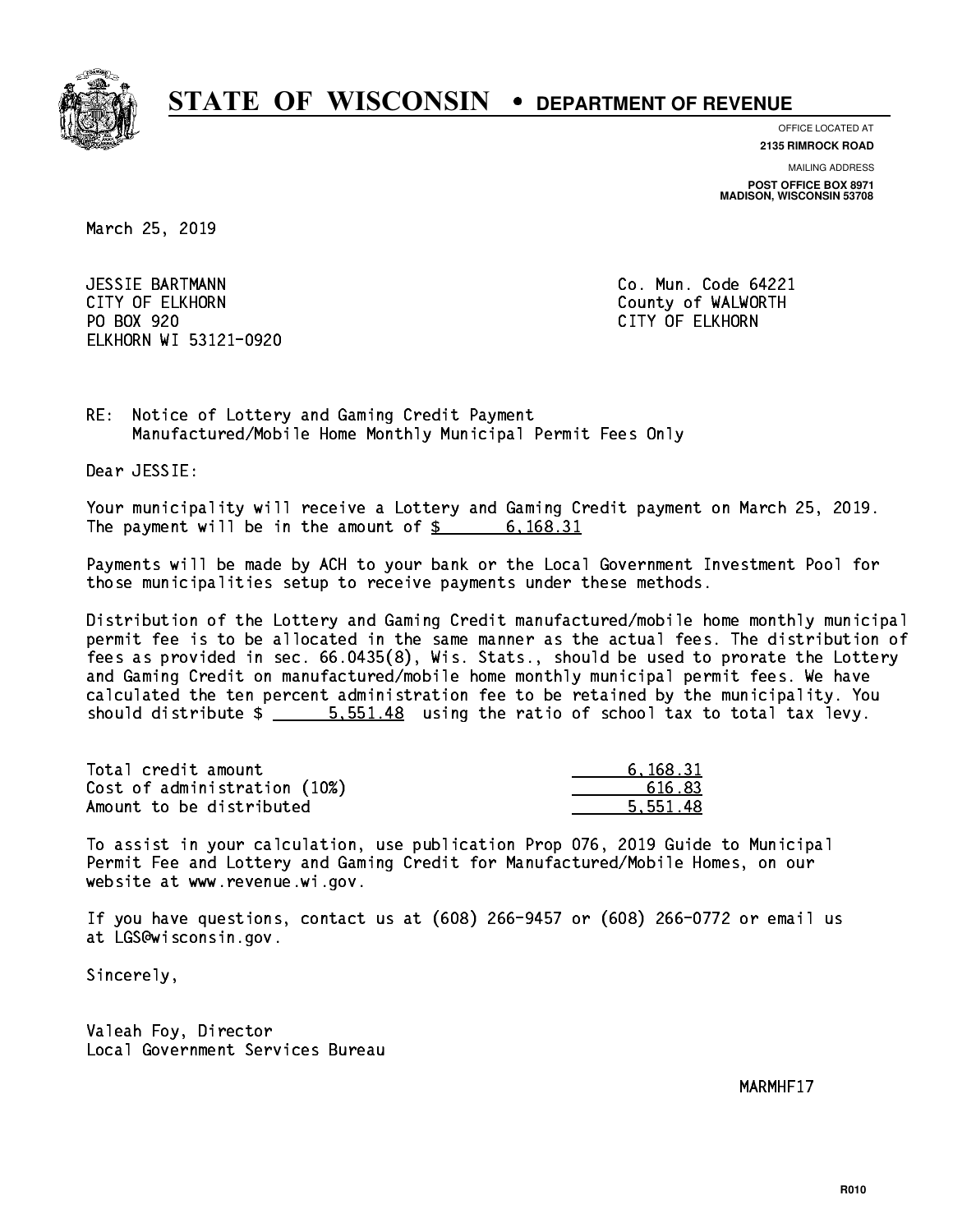

**OFFICE LOCATED AT 2135 RIMROCK ROAD**

**MAILING ADDRESS**

**POST OFFICE BOX 8971 MADISON, WISCONSIN 53708**

March 25, 2019

JOAN AVERY TOWN OF SPOONER County of WASHBURN N5741 COUNTY RD K TOWN OF SPOONER SPOONER WI 54801-8411

Co. Mun. Code 65034

RE: Notice of Lottery and Gaming Credit Payment Manufactured/Mobile Home Monthly Municipal Permit Fees Only

Dear JOAN:

 Your municipality will receive a Lottery and Gaming Credit payment on March 25, 2019. The payment will be in the amount of  $\frac{2}{3}$  1,219.73

 Payments will be made by ACH to your bank or the Local Government Investment Pool for those municipalities setup to receive payments under these methods.

 Distribution of the Lottery and Gaming Credit manufactured/mobile home monthly municipal permit fee is to be allocated in the same manner as the actual fees. The distribution of fees as provided in sec. 66.0435(8), Wis. Stats., should be used to prorate the Lottery and Gaming Credit on manufactured/mobile home monthly municipal permit fees. We have calculated the ten percent administration fee to be retained by the municipality. You should distribute  $\frac{1,097.76}{2}$  using the ratio of school tax to total tax levy.

| Total credit amount          | 1,219.73 |
|------------------------------|----------|
| Cost of administration (10%) | 121.97   |
| Amount to be distributed     | 1.097.76 |

 To assist in your calculation, use publication Prop 076, 2019 Guide to Municipal Permit Fee and Lottery and Gaming Credit for Manufactured/Mobile Homes, on our website at www.revenue.wi.gov.

 If you have questions, contact us at (608) 266-9457 or (608) 266-0772 or email us at LGS@wisconsin.gov.

Sincerely,

 Valeah Foy, Director Local Government Services Bureau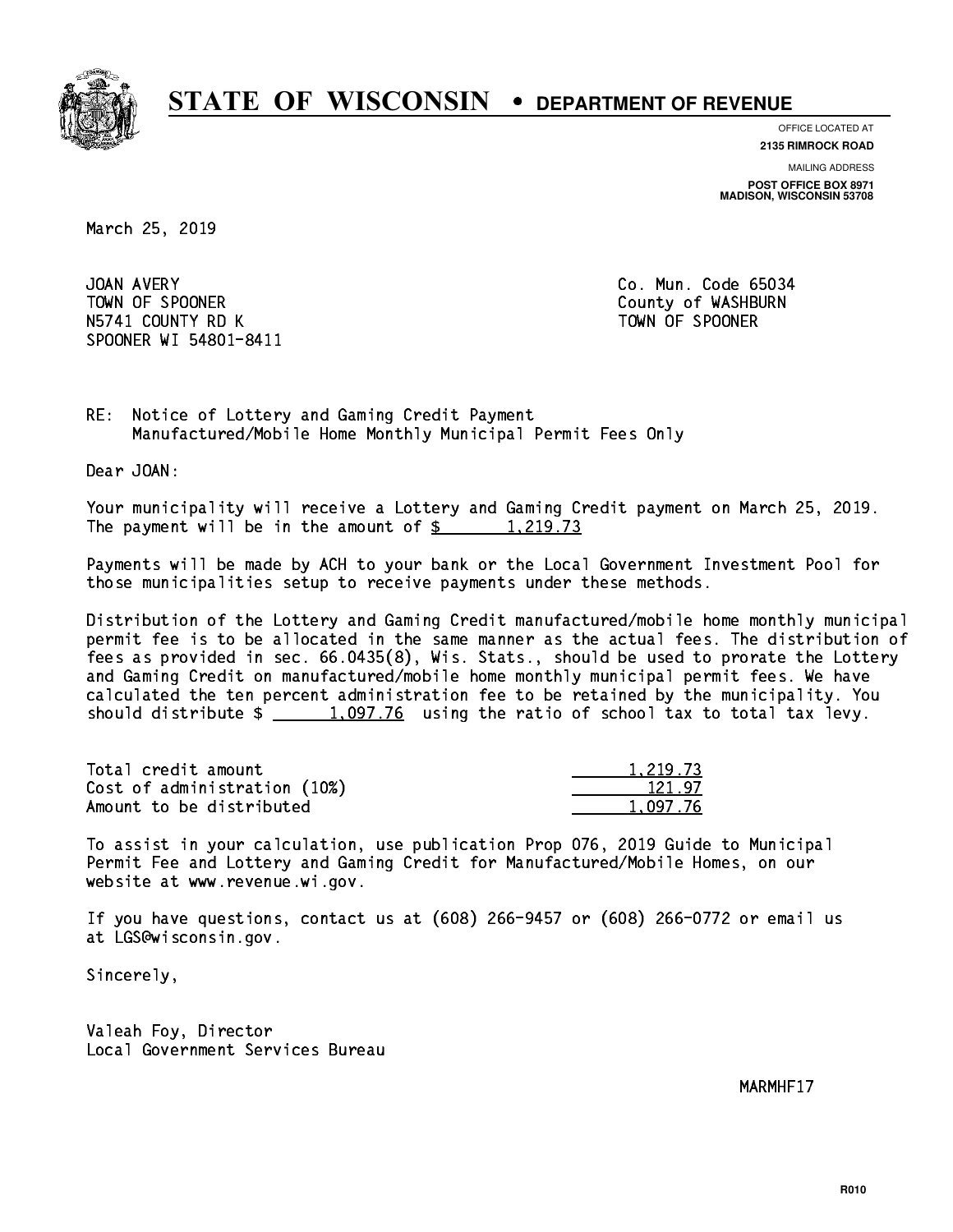

**OFFICE LOCATED AT**

**2135 RIMROCK ROAD**

**MAILING ADDRESS**

**POST OFFICE BOX 8971 MADISON, WISCONSIN 53708**

March 25, 2019

 KRISTA LYONS HARTWIG Co. Mun. Code 65281 CITY OF SPOONER COUNTY OF SPOONER 515 N SUMMIT STREET CITY OF SPOONER SPOONER WI 54801

RE: Notice of Lottery and Gaming Credit Payment Manufactured/Mobile Home Monthly Municipal Permit Fees Only

Dear KRISTA:

 Your municipality will receive a Lottery and Gaming Credit payment on March 25, 2019. The payment will be in the amount of  $\frac{2}{3}$  2,725.48

 Payments will be made by ACH to your bank or the Local Government Investment Pool for those municipalities setup to receive payments under these methods.

 Distribution of the Lottery and Gaming Credit manufactured/mobile home monthly municipal permit fee is to be allocated in the same manner as the actual fees. The distribution of fees as provided in sec. 66.0435(8), Wis. Stats., should be used to prorate the Lottery and Gaming Credit on manufactured/mobile home monthly municipal permit fees. We have calculated the ten percent administration fee to be retained by the municipality. You should distribute  $\frac{2.452.94}{2.452.94}$  using the ratio of school tax to total tax levy.

| Total credit amount          | 2.725.48 |
|------------------------------|----------|
| Cost of administration (10%) | 272 54   |
| Amount to be distributed     | 2.452.94 |

 To assist in your calculation, use publication Prop 076, 2019 Guide to Municipal Permit Fee and Lottery and Gaming Credit for Manufactured/Mobile Homes, on our website at www.revenue.wi.gov.

 If you have questions, contact us at (608) 266-9457 or (608) 266-0772 or email us at LGS@wisconsin.gov.

Sincerely,

 Valeah Foy, Director Local Government Services Bureau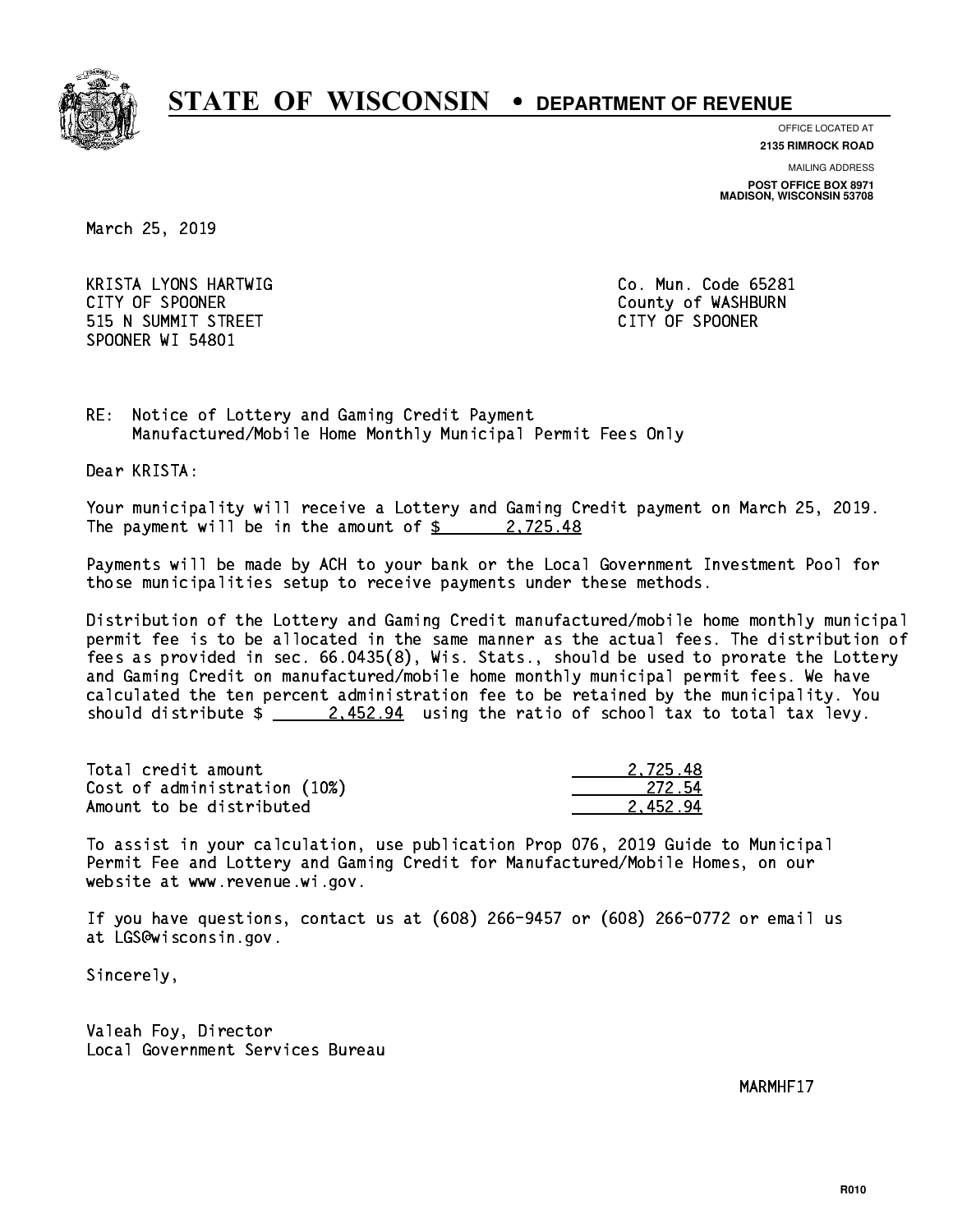

**OFFICE LOCATED AT**

**2135 RIMROCK ROAD**

**MAILING ADDRESS**

**POST OFFICE BOX 8971 MADISON, WISCONSIN 53708**

March 25, 2019

ANDREW EICHE CITY OF SHELL LAKE COUNTY OF WASHBURN PO BOX 520 SHELL LAKE WI 54871-0520

Co. Mun. Code 65282 CITY OF SHELL LAKE

RE: Notice of Lottery and Gaming Credit Payment Manufactured/Mobile Home Monthly Municipal Permit Fees Only

Dear ANDREW:

 Your municipality will receive a Lottery and Gaming Credit payment on March 25, 2019. The payment will be in the amount of  $\frac{28}{1,640.28}$ 

 Payments will be made by ACH to your bank or the Local Government Investment Pool for those municipalities setup to receive payments under these methods.

 Distribution of the Lottery and Gaming Credit manufactured/mobile home monthly municipal permit fee is to be allocated in the same manner as the actual fees. The distribution of fees as provided in sec. 66.0435(8), Wis. Stats., should be used to prorate the Lottery and Gaming Credit on manufactured/mobile home monthly municipal permit fees. We have calculated the ten percent administration fee to be retained by the municipality. You should distribute  $\frac{1,476.26}{1,476.26}$  using the ratio of school tax to total tax levy.

| Total credit amount          | 1,640.28 |
|------------------------------|----------|
| Cost of administration (10%) | 164.02   |
| Amount to be distributed     | 1,476.26 |

 To assist in your calculation, use publication Prop 076, 2019 Guide to Municipal Permit Fee and Lottery and Gaming Credit for Manufactured/Mobile Homes, on our website at www.revenue.wi.gov.

 If you have questions, contact us at (608) 266-9457 or (608) 266-0772 or email us at LGS@wisconsin.gov.

Sincerely,

 Valeah Foy, Director Local Government Services Bureau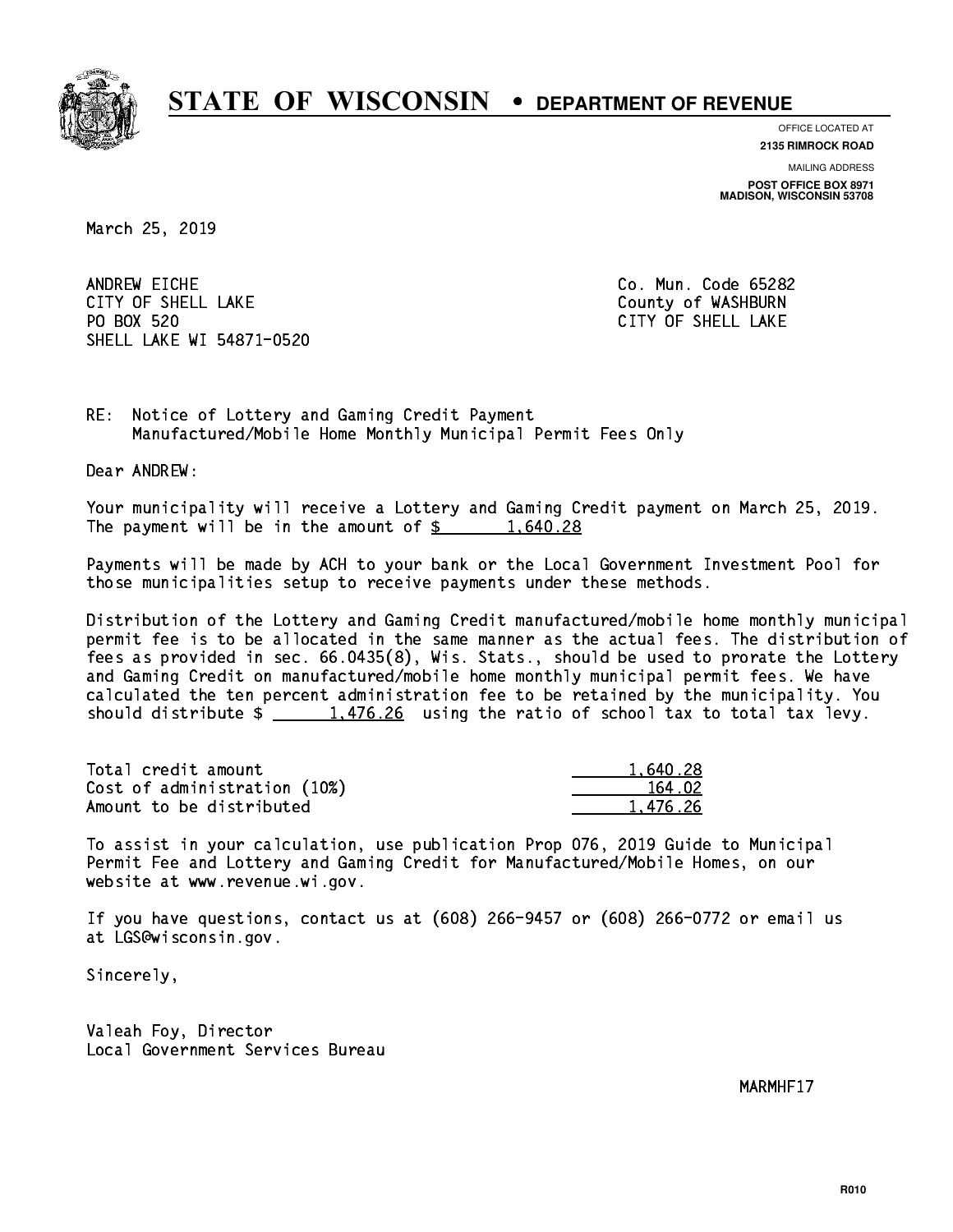

**OFFICE LOCATED AT**

**2135 RIMROCK ROAD**

**MAILING ADDRESS**

**POST OFFICE BOX 8971 MADISON, WISCONSIN 53708**

March 25, 2019

 CHRISTINE PFEIFER Co. Mun. Code 66012 TOWN OF HARTFORD County of WASHINGTON 3360 COUNTY RD K TOWN OF HARTFORD HARTFORD WI 53027-9269

RE: Notice of Lottery and Gaming Credit Payment Manufactured/Mobile Home Monthly Municipal Permit Fees Only

Dear CHRISTINE:

 Your municipality will receive a Lottery and Gaming Credit payment on March 25, 2019. The payment will be in the amount of  $\frac{2}{3}$  2,021.40

 Payments will be made by ACH to your bank or the Local Government Investment Pool for those municipalities setup to receive payments under these methods.

 Distribution of the Lottery and Gaming Credit manufactured/mobile home monthly municipal permit fee is to be allocated in the same manner as the actual fees. The distribution of fees as provided in sec. 66.0435(8), Wis. Stats., should be used to prorate the Lottery and Gaming Credit on manufactured/mobile home monthly municipal permit fees. We have calculated the ten percent administration fee to be retained by the municipality. You should distribute  $\frac{1.819.26}{1.819.26}$  using the ratio of school tax to total tax levy.

| Total credit amount          | 2.021.40 |
|------------------------------|----------|
| Cost of administration (10%) | 202.14   |
| Amount to be distributed     | 1.819.26 |

 To assist in your calculation, use publication Prop 076, 2019 Guide to Municipal Permit Fee and Lottery and Gaming Credit for Manufactured/Mobile Homes, on our website at www.revenue.wi.gov.

 If you have questions, contact us at (608) 266-9457 or (608) 266-0772 or email us at LGS@wisconsin.gov.

Sincerely,

 Valeah Foy, Director Local Government Services Bureau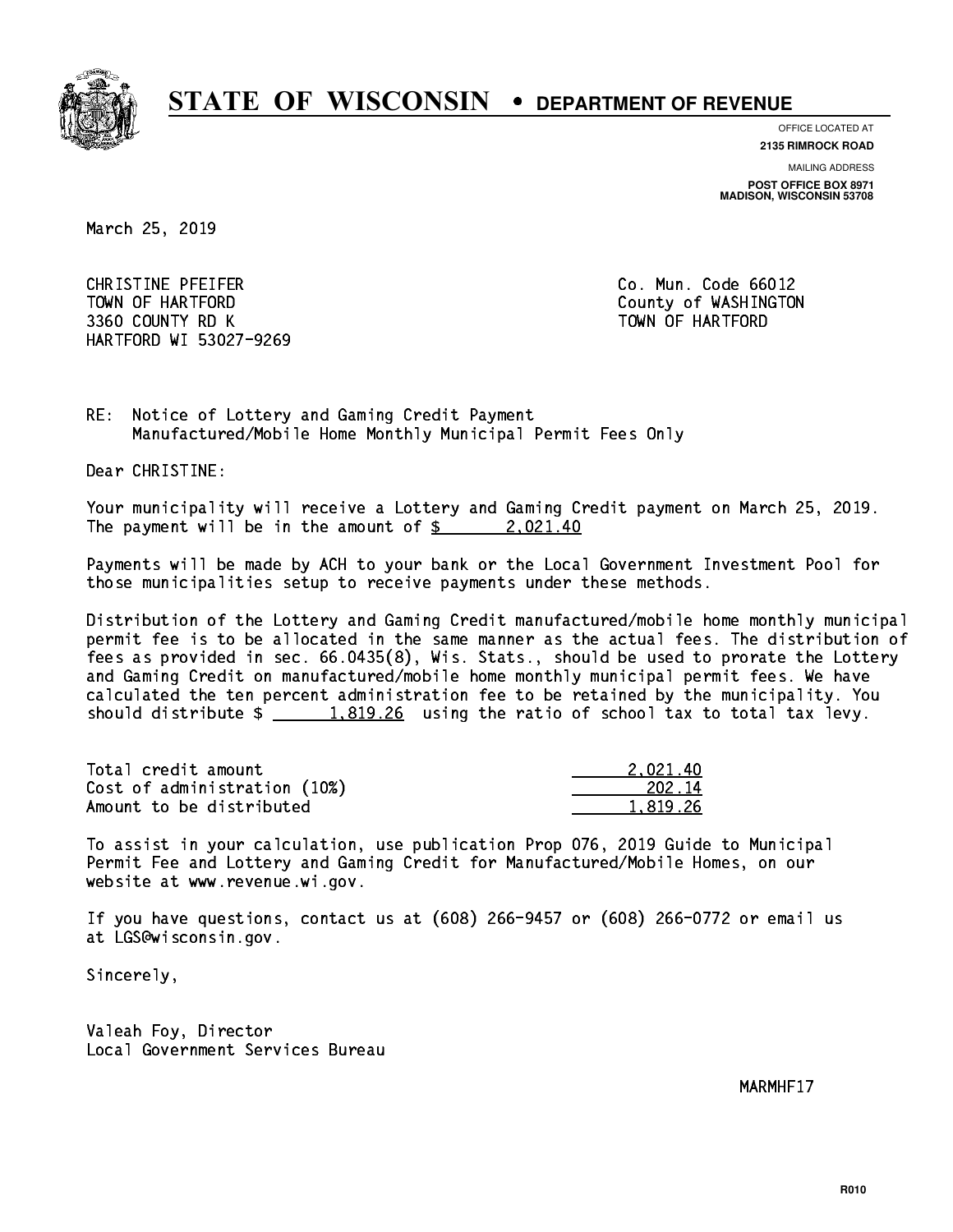

**OFFICE LOCATED AT**

**2135 RIMROCK ROAD**

**MAILING ADDRESS POST OFFICE BOX 8971 MADISON, WISCONSIN 53708**

March 25, 2019

KIM RATH VILLAGE OF GERMANTOWN COUNTY OF WASHINGTON PO BOX 337 VILLAGE OF GERMANTOWN GERMANTOWN WI 53022-0337

Co. Mun. Code 66131

RE: Notice of Lottery and Gaming Credit Payment Manufactured/Mobile Home Monthly Municipal Permit Fees Only

Dear KIM:

 Your municipality will receive a Lottery and Gaming Credit payment on March 25, 2019. The payment will be in the amount of  $\frac{2}{3}$  19,708.32

 Payments will be made by ACH to your bank or the Local Government Investment Pool for those municipalities setup to receive payments under these methods.

 Distribution of the Lottery and Gaming Credit manufactured/mobile home monthly municipal permit fee is to be allocated in the same manner as the actual fees. The distribution of fees as provided in sec. 66.0435(8), Wis. Stats., should be used to prorate the Lottery and Gaming Credit on manufactured/mobile home monthly municipal permit fees. We have calculated the ten percent administration fee to be retained by the municipality. You should distribute  $\frac{2}{\pi}$   $\frac{17,737.49}{\pi}$  using the ratio of school tax to total tax levy.

| Total credit amount          | 19,708.32 |
|------------------------------|-----------|
| Cost of administration (10%) | 1.970.83  |
| Amount to be distributed     | 17.737.49 |

 To assist in your calculation, use publication Prop 076, 2019 Guide to Municipal Permit Fee and Lottery and Gaming Credit for Manufactured/Mobile Homes, on our website at www.revenue.wi.gov.

 If you have questions, contact us at (608) 266-9457 or (608) 266-0772 or email us at LGS@wisconsin.gov.

Sincerely,

 Valeah Foy, Director Local Government Services Bureau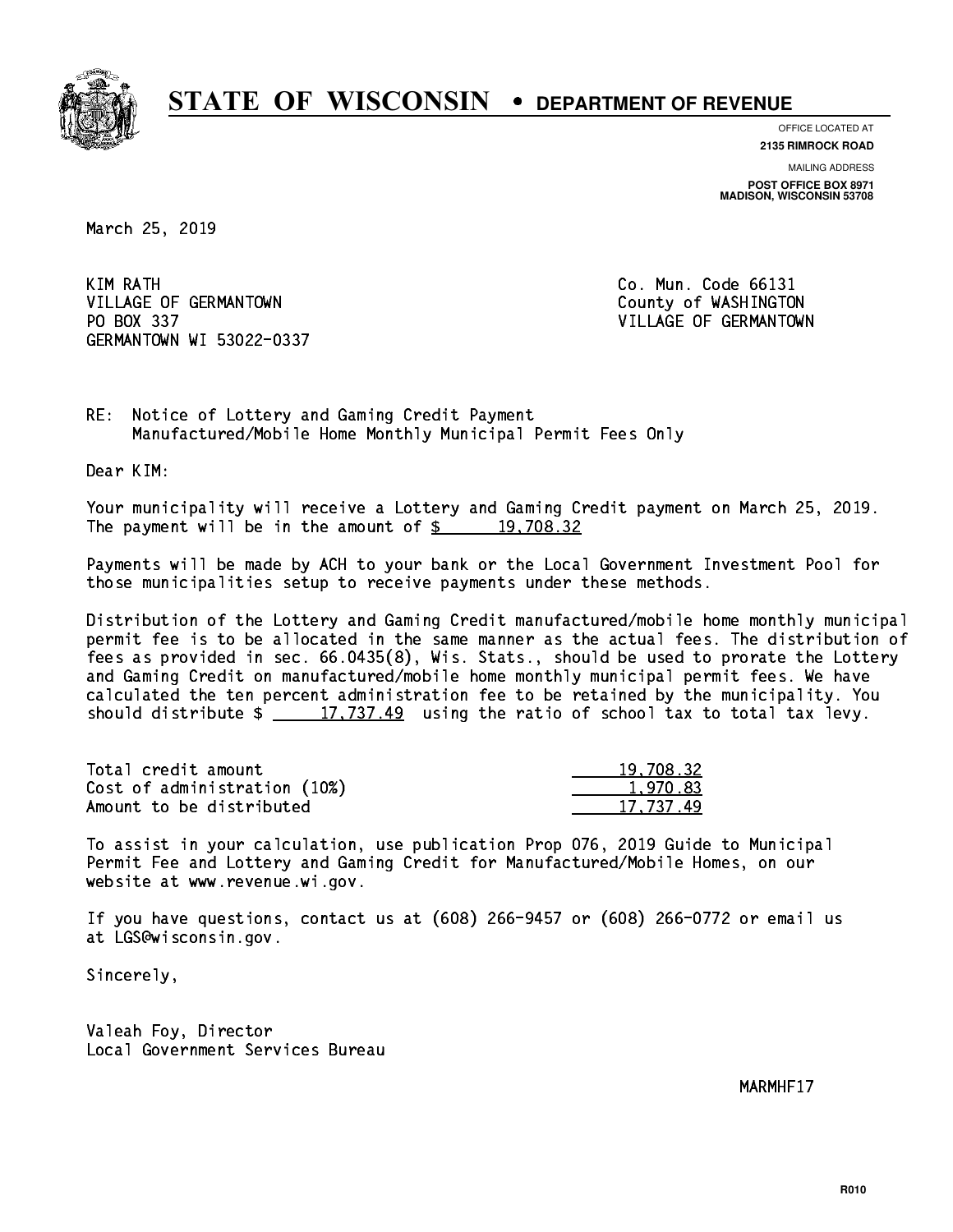

**OFFICE LOCATED AT 2135 RIMROCK ROAD**

**MAILING ADDRESS**

**POST OFFICE BOX 8971 MADISON, WISCONSIN 53708**

March 25, 2019

JILLINE DOBRATZ VILLAGE OF JACKSON COUNTY OF WASHINGTON PO BOX 637 VILLAGE OF JACKSON JACKSON WI 53037-0637

Co. Mun. Code 66141

RE: Notice of Lottery and Gaming Credit Payment Manufactured/Mobile Home Monthly Municipal Permit Fees Only

Dear JILLINE:

 Your municipality will receive a Lottery and Gaming Credit payment on March 25, 2019. The payment will be in the amount of  $\frac{2}{3}$  41,963.40

 Payments will be made by ACH to your bank or the Local Government Investment Pool for those municipalities setup to receive payments under these methods.

 Distribution of the Lottery and Gaming Credit manufactured/mobile home monthly municipal permit fee is to be allocated in the same manner as the actual fees. The distribution of fees as provided in sec. 66.0435(8), Wis. Stats., should be used to prorate the Lottery and Gaming Credit on manufactured/mobile home monthly municipal permit fees. We have calculated the ten percent administration fee to be retained by the municipality. You should distribute  $\frac{27.767.06}{27.767.06}$  using the ratio of school tax to total tax levy.

| Total credit amount          | 41.963.40 |
|------------------------------|-----------|
| Cost of administration (10%) | 4.196.34  |
| Amount to be distributed     | 37.767.06 |

 To assist in your calculation, use publication Prop 076, 2019 Guide to Municipal Permit Fee and Lottery and Gaming Credit for Manufactured/Mobile Homes, on our website at www.revenue.wi.gov.

 If you have questions, contact us at (608) 266-9457 or (608) 266-0772 or email us at LGS@wisconsin.gov.

Sincerely,

 Valeah Foy, Director Local Government Services Bureau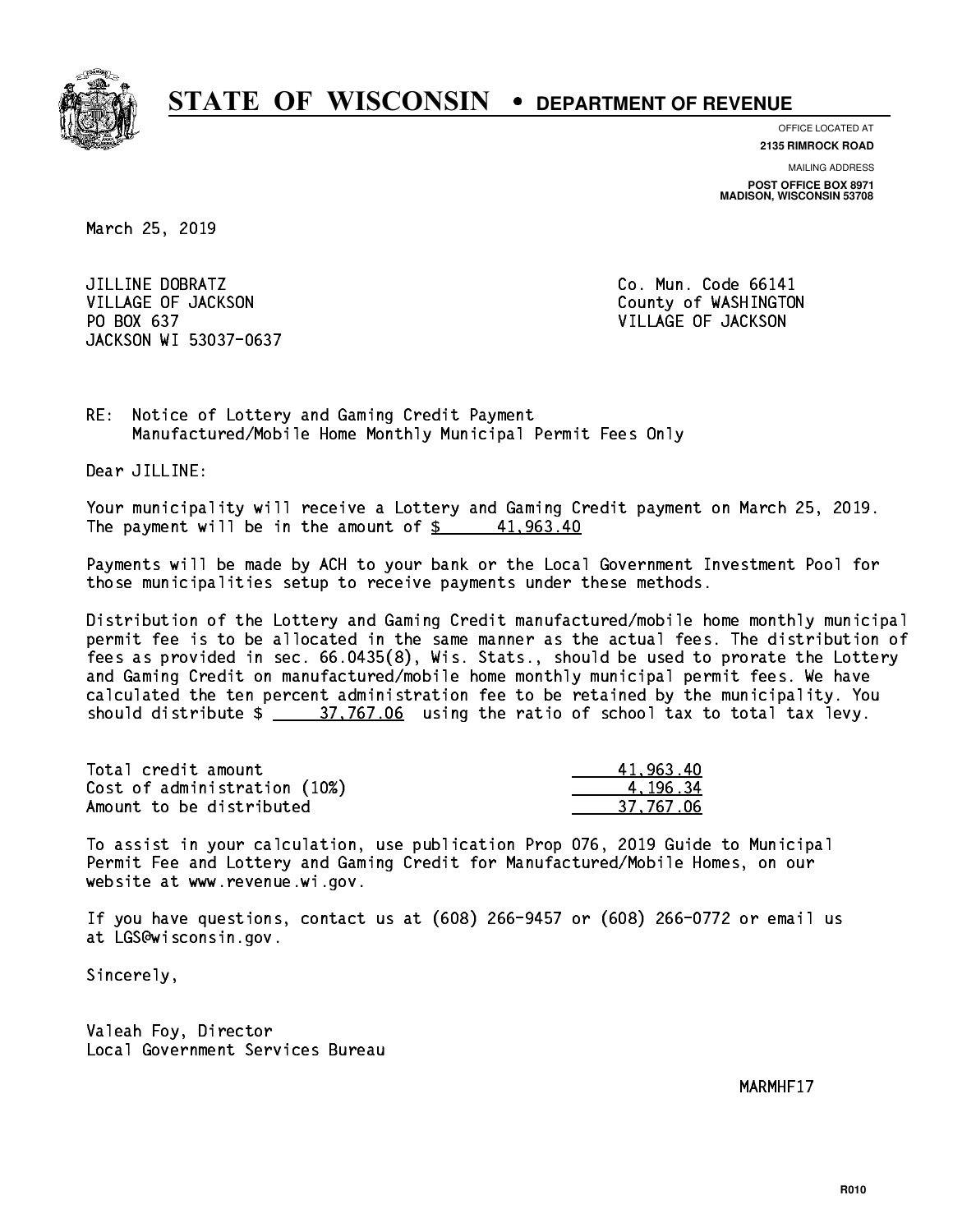

**OFFICE LOCATED AT**

**2135 RIMROCK ROAD**

**MAILING ADDRESS**

**POST OFFICE BOX 8971 MADISON, WISCONSIN 53708**

March 25, 2019

 MARGARET WILBER Co. Mun. Code 66181 VILLAGE OF SLINGER COUNTY OF WASHINGTON 300 SLINGER RD VILLAGE OF SLINGER SLINGER WI 53086-0227

RE: Notice of Lottery and Gaming Credit Payment Manufactured/Mobile Home Monthly Municipal Permit Fees Only

Dear MARGARET:

 Your municipality will receive a Lottery and Gaming Credit payment on March 25, 2019. The payment will be in the amount of  $\frac{2}{3}$  7,338.96

 Payments will be made by ACH to your bank or the Local Government Investment Pool for those municipalities setup to receive payments under these methods.

 Distribution of the Lottery and Gaming Credit manufactured/mobile home monthly municipal permit fee is to be allocated in the same manner as the actual fees. The distribution of fees as provided in sec. 66.0435(8), Wis. Stats., should be used to prorate the Lottery and Gaming Credit on manufactured/mobile home monthly municipal permit fees. We have calculated the ten percent administration fee to be retained by the municipality. You should distribute  $\frac{2}{1}$   $\frac{6,605.07}{2}$  using the ratio of school tax to total tax levy.

| Total credit amount          | 7.338.96 |
|------------------------------|----------|
| Cost of administration (10%) | 733.89   |
| Amount to be distributed     | 6.605.07 |

 To assist in your calculation, use publication Prop 076, 2019 Guide to Municipal Permit Fee and Lottery and Gaming Credit for Manufactured/Mobile Homes, on our website at www.revenue.wi.gov.

 If you have questions, contact us at (608) 266-9457 or (608) 266-0772 or email us at LGS@wisconsin.gov.

Sincerely,

 Valeah Foy, Director Local Government Services Bureau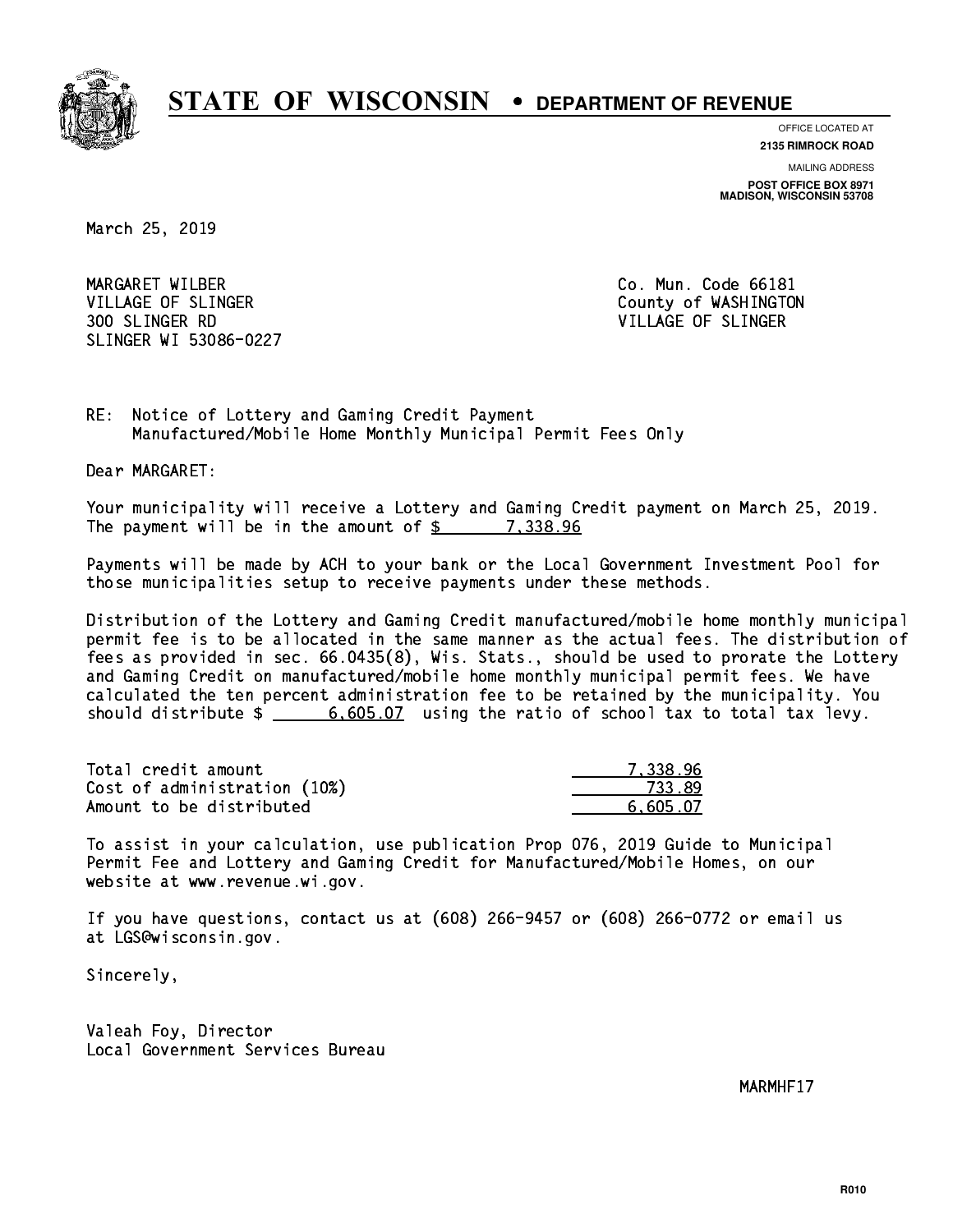

**OFFICE LOCATED AT**

**2135 RIMROCK ROAD**

**MAILING ADDRESS POST OFFICE BOX 8971 MADISON, WISCONSIN 53708**

March 25, 2019

AMY BUCHMAN TOWN OF LISBON County of WAUKESHA W234 N8676 WOODSIDE RD TOWN OF LISBON SUSSEX WI 53089-1545

Co. Mun. Code 67010

RE: Notice of Lottery and Gaming Credit Payment Manufactured/Mobile Home Monthly Municipal Permit Fees Only

Dear AMY:

 Your municipality will receive a Lottery and Gaming Credit payment on March 25, 2019. The payment will be in the amount of  $\frac{2}{3}$  35,549.76

 Payments will be made by ACH to your bank or the Local Government Investment Pool for those municipalities setup to receive payments under these methods.

 Distribution of the Lottery and Gaming Credit manufactured/mobile home monthly municipal permit fee is to be allocated in the same manner as the actual fees. The distribution of fees as provided in sec. 66.0435(8), Wis. Stats., should be used to prorate the Lottery and Gaming Credit on manufactured/mobile home monthly municipal permit fees. We have calculated the ten percent administration fee to be retained by the municipality. You should distribute  $\frac{21,994.79}{21,994.79}$  using the ratio of school tax to total tax levy.

| Total credit amount          | 35,549.76 |
|------------------------------|-----------|
| Cost of administration (10%) | 3.554.97  |
| Amount to be distributed     | 31.994.79 |

 To assist in your calculation, use publication Prop 076, 2019 Guide to Municipal Permit Fee and Lottery and Gaming Credit for Manufactured/Mobile Homes, on our website at www.revenue.wi.gov.

 If you have questions, contact us at (608) 266-9457 or (608) 266-0772 or email us at LGS@wisconsin.gov.

Sincerely,

 Valeah Foy, Director Local Government Services Bureau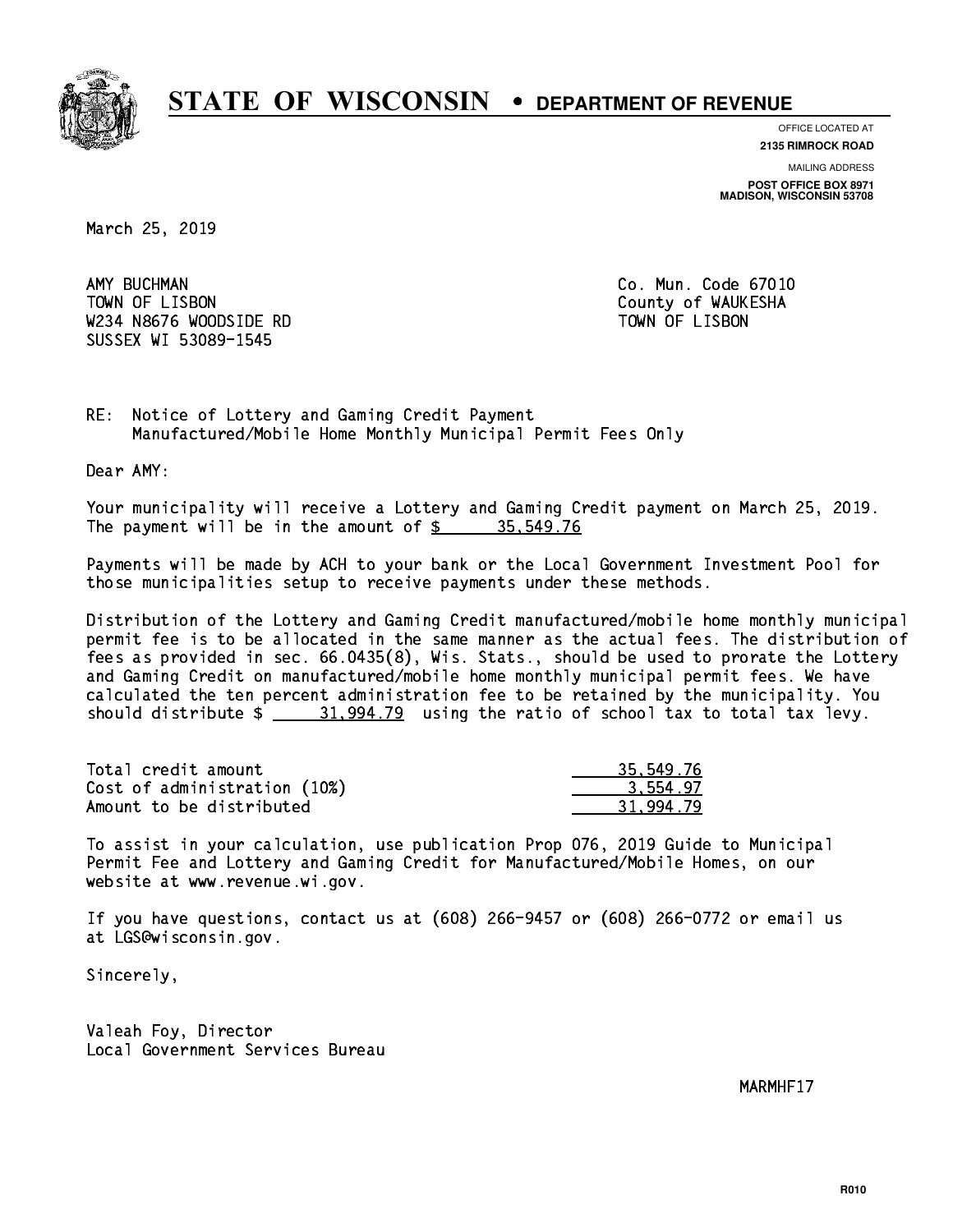

**OFFICE LOCATED AT**

**2135 RIMROCK ROAD**

**MAILING ADDRESS**

**POST OFFICE BOX 8971 MADISON, WISCONSIN 53708**

March 25, 2019

 MELISSA KEMPEN Co. Mun. Code 67014 PO BOX 128 TOWN OF MERTON NORTH LAKE WI 53066

TOWN OF MERTON County of WAUKESHA

RE: Notice of Lottery and Gaming Credit Payment Manufactured/Mobile Home Monthly Municipal Permit Fees Only

Dear MELISSA:

 Your municipality will receive a Lottery and Gaming Credit payment on March 25, 2019. The payment will be in the amount of  $\frac{2}{3}$  2, 124.24

 Payments will be made by ACH to your bank or the Local Government Investment Pool for those municipalities setup to receive payments under these methods.

 Distribution of the Lottery and Gaming Credit manufactured/mobile home monthly municipal permit fee is to be allocated in the same manner as the actual fees. The distribution of fees as provided in sec. 66.0435(8), Wis. Stats., should be used to prorate the Lottery and Gaming Credit on manufactured/mobile home monthly municipal permit fees. We have calculated the ten percent administration fee to be retained by the municipality. You should distribute  $\frac{1,911.82}{1,911.82}$  using the ratio of school tax to total tax levy.

| Total credit amount          | 2.124.24 |
|------------------------------|----------|
| Cost of administration (10%) | 212.42   |
| Amount to be distributed     | 1.911.82 |

 To assist in your calculation, use publication Prop 076, 2019 Guide to Municipal Permit Fee and Lottery and Gaming Credit for Manufactured/Mobile Homes, on our website at www.revenue.wi.gov.

 If you have questions, contact us at (608) 266-9457 or (608) 266-0772 or email us at LGS@wisconsin.gov.

Sincerely,

 Valeah Foy, Director Local Government Services Bureau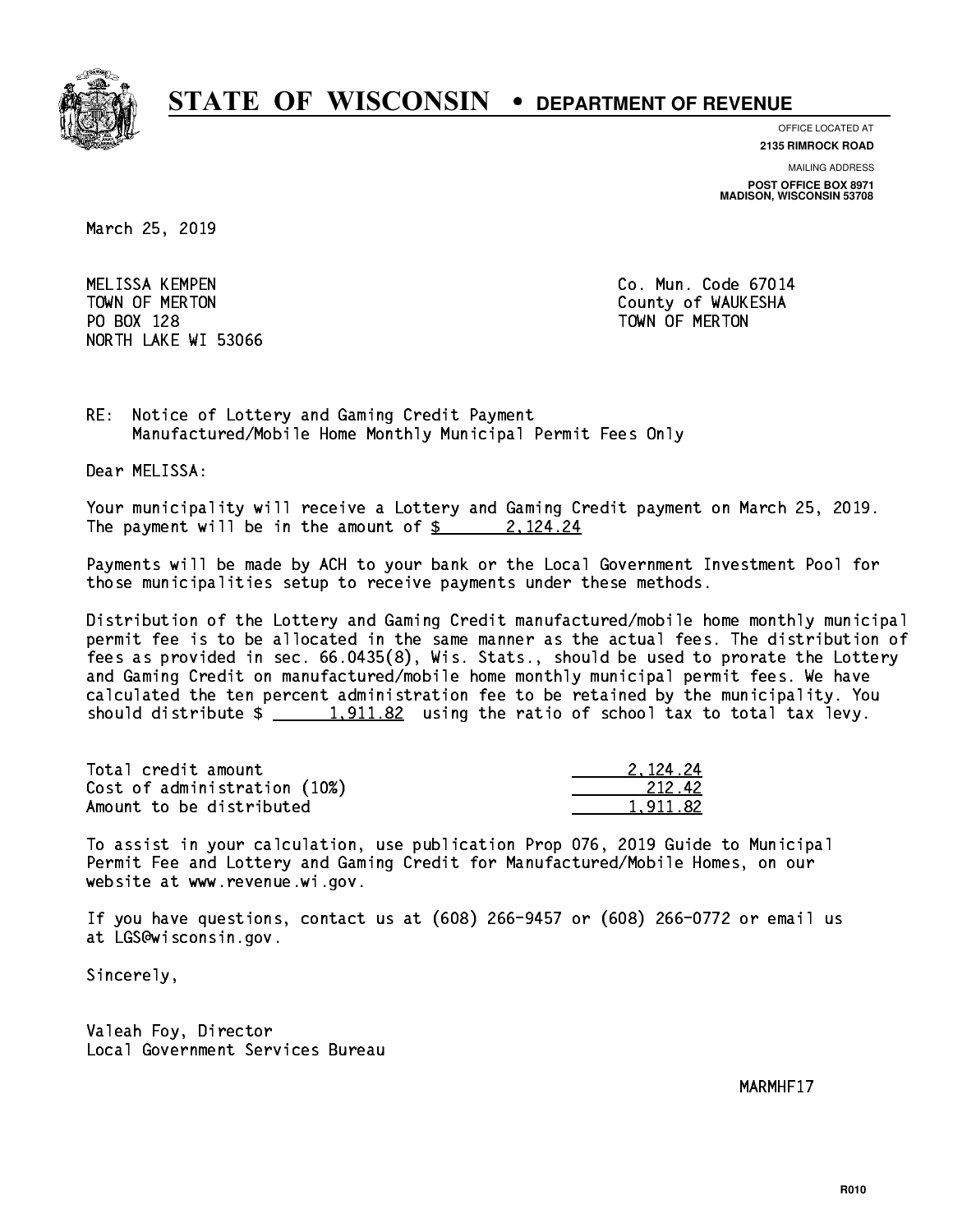

**OFFICE LOCATED AT**

**2135 RIMROCK ROAD**

**MAILING ADDRESS POST OFFICE BOX 8971 MADISON, WISCONSIN 53708**

March 25, 2019

JANICE MOYER VILLAGE OF MENOMONEE FALLS **COUNTY OF WAUKESHA**  W156 N8480 PILGRIM RD VILLAGE OF MENOMONEE FALLS MENOMONEE FALLS WI 53051-3140

Co. Mun. Code 67151

RE: Notice of Lottery and Gaming Credit Payment Manufactured/Mobile Home Monthly Municipal Permit Fees Only

Dear JANICE:

 Your municipality will receive a Lottery and Gaming Credit payment on March 25, 2019. The payment will be in the amount of  $\frac{2}{9}$  2,979.64

 Payments will be made by ACH to your bank or the Local Government Investment Pool for those municipalities setup to receive payments under these methods.

 Distribution of the Lottery and Gaming Credit manufactured/mobile home monthly municipal permit fee is to be allocated in the same manner as the actual fees. The distribution of fees as provided in sec. 66.0435(8), Wis. Stats., should be used to prorate the Lottery and Gaming Credit on manufactured/mobile home monthly municipal permit fees. We have calculated the ten percent administration fee to be retained by the municipality. You should distribute  $\frac{2.681.68}{2.081.68}$  using the ratio of school tax to total tax levy.

| Total credit amount          | 2.979.64 |
|------------------------------|----------|
| Cost of administration (10%) | 297.96   |
| Amount to be distributed     | 2.681.68 |

 To assist in your calculation, use publication Prop 076, 2019 Guide to Municipal Permit Fee and Lottery and Gaming Credit for Manufactured/Mobile Homes, on our website at www.revenue.wi.gov.

 If you have questions, contact us at (608) 266-9457 or (608) 266-0772 or email us at LGS@wisconsin.gov.

Sincerely,

 Valeah Foy, Director Local Government Services Bureau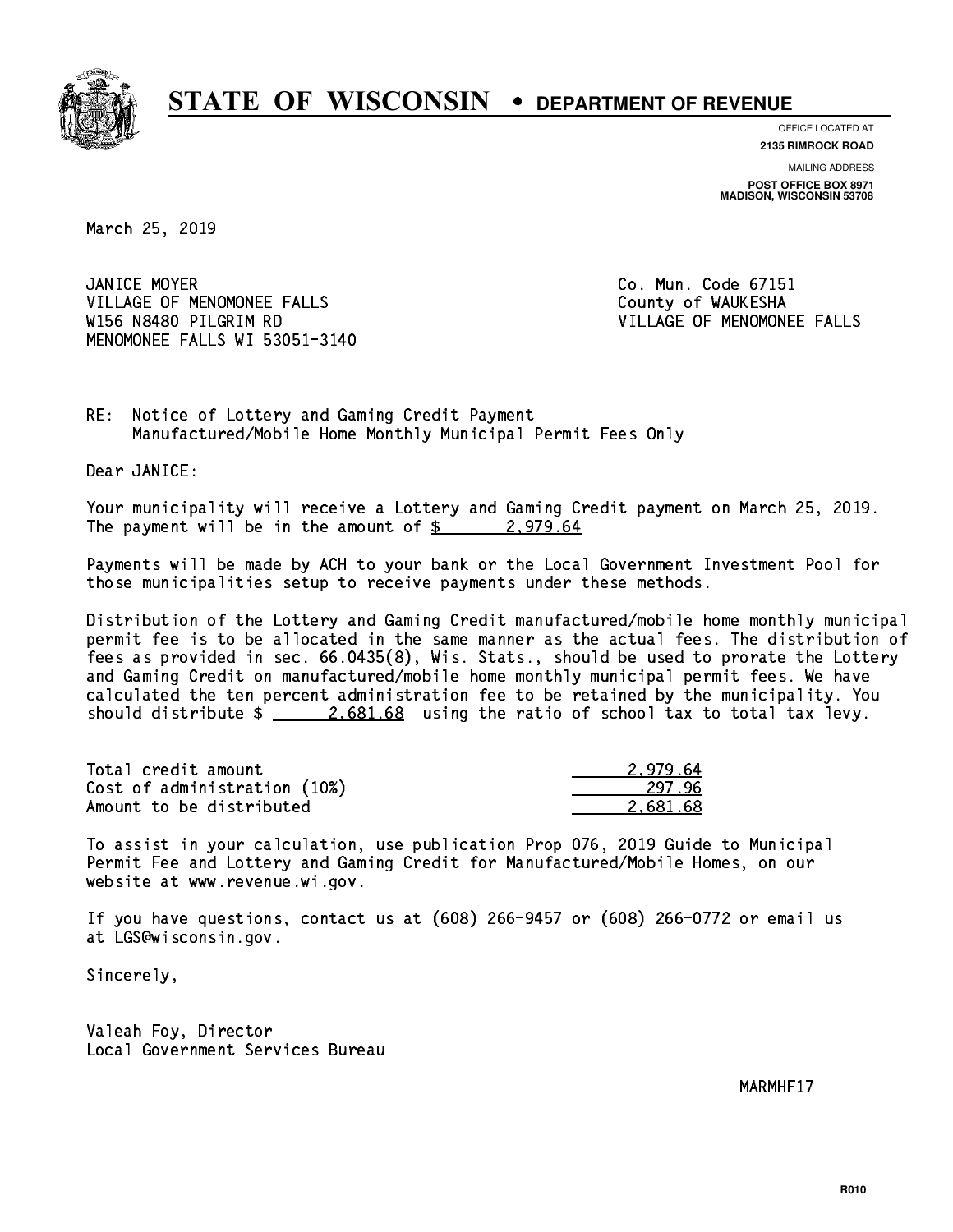

**OFFICE LOCATED AT**

**2135 RIMROCK ROAD**

**MAILING ADDRESS POST OFFICE BOX 8971 MADISON, WISCONSIN 53708**

March 25, 2019

 CHAZ SCHUMACHER Co. Mun. Code 67171 VILLAGE OF PEWAUKEE COUNTY OF WAUKESHA 235 HICKORY ST VILLAGE OF PEWAUKEE PEWAUKEE WI 53072-3592

RE: Notice of Lottery and Gaming Credit Payment Manufactured/Mobile Home Monthly Municipal Permit Fees Only

Dear CHAZ:

 Your municipality will receive a Lottery and Gaming Credit payment on March 25, 2019. The payment will be in the amount of  $\frac{2.659.56}{2.659.56}$ 

 Payments will be made by ACH to your bank or the Local Government Investment Pool for those municipalities setup to receive payments under these methods.

 Distribution of the Lottery and Gaming Credit manufactured/mobile home monthly municipal permit fee is to be allocated in the same manner as the actual fees. The distribution of fees as provided in sec. 66.0435(8), Wis. Stats., should be used to prorate the Lottery and Gaming Credit on manufactured/mobile home monthly municipal permit fees. We have calculated the ten percent administration fee to be retained by the municipality. You should distribute  $\frac{2,393.61}{2}$  using the ratio of school tax to total tax levy.

| Total credit amount          | 2.659.56 |
|------------------------------|----------|
| Cost of administration (10%) | 265.95   |
| Amount to be distributed     | 2.393.61 |

 To assist in your calculation, use publication Prop 076, 2019 Guide to Municipal Permit Fee and Lottery and Gaming Credit for Manufactured/Mobile Homes, on our website at www.revenue.wi.gov.

 If you have questions, contact us at (608) 266-9457 or (608) 266-0772 or email us at LGS@wisconsin.gov.

Sincerely,

 Valeah Foy, Director Local Government Services Bureau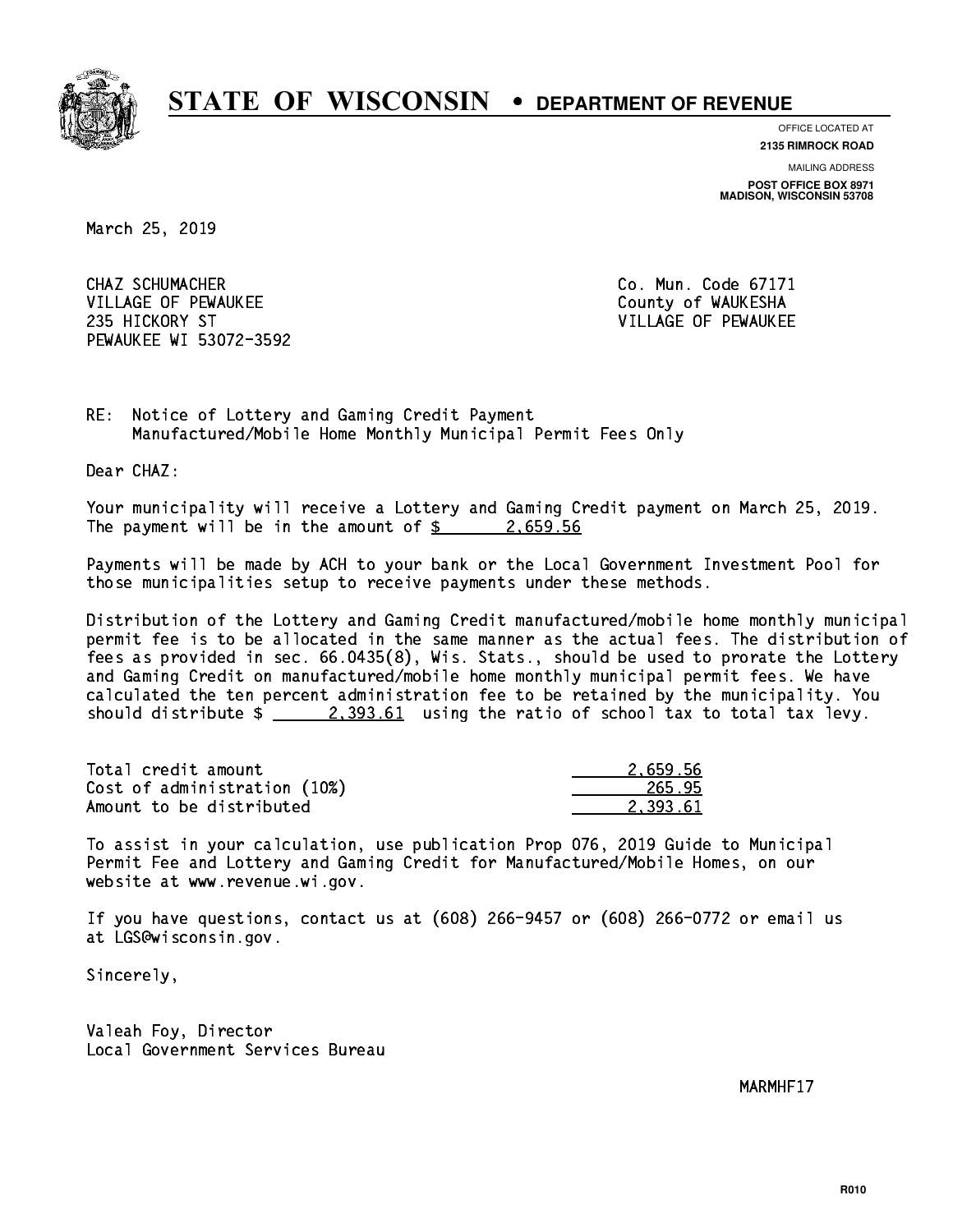

**OFFICE LOCATED AT**

**2135 RIMROCK ROAD**

**MAILING ADDRESS POST OFFICE BOX 8971 MADISON, WISCONSIN 53708**

March 25, 2019

GINA KOZLIK CITY OF WAUKESHA County of WAUKESHA 201 DELAFIELD ST CITY OF WAUKESHA WAUKESHA WI 53188-3646

Co. Mun. Code 67291

RE: Notice of Lottery and Gaming Credit Payment Manufactured/Mobile Home Monthly Municipal Permit Fees Only

Dear GINA:

 Your municipality will receive a Lottery and Gaming Credit payment on March 25, 2019. The payment will be in the amount of  $\frac{233.50}{20}$ 

 Payments will be made by ACH to your bank or the Local Government Investment Pool for those municipalities setup to receive payments under these methods.

 Distribution of the Lottery and Gaming Credit manufactured/mobile home monthly municipal permit fee is to be allocated in the same manner as the actual fees. The distribution of fees as provided in sec. 66.0435(8), Wis. Stats., should be used to prorate the Lottery and Gaming Credit on manufactured/mobile home monthly municipal permit fees. We have calculated the ten percent administration fee to be retained by the municipality. You should distribute  $\frac{20.210.15}{20.15}$  using the ratio of school tax to total tax levy.

| Total credit amount          | 10.233.50 |
|------------------------------|-----------|
| Cost of administration (10%) | 1.023.35  |
| Amount to be distributed     | 9.210.15  |

 To assist in your calculation, use publication Prop 076, 2019 Guide to Municipal Permit Fee and Lottery and Gaming Credit for Manufactured/Mobile Homes, on our website at www.revenue.wi.gov.

 If you have questions, contact us at (608) 266-9457 or (608) 266-0772 or email us at LGS@wisconsin.gov.

Sincerely,

 Valeah Foy, Director Local Government Services Bureau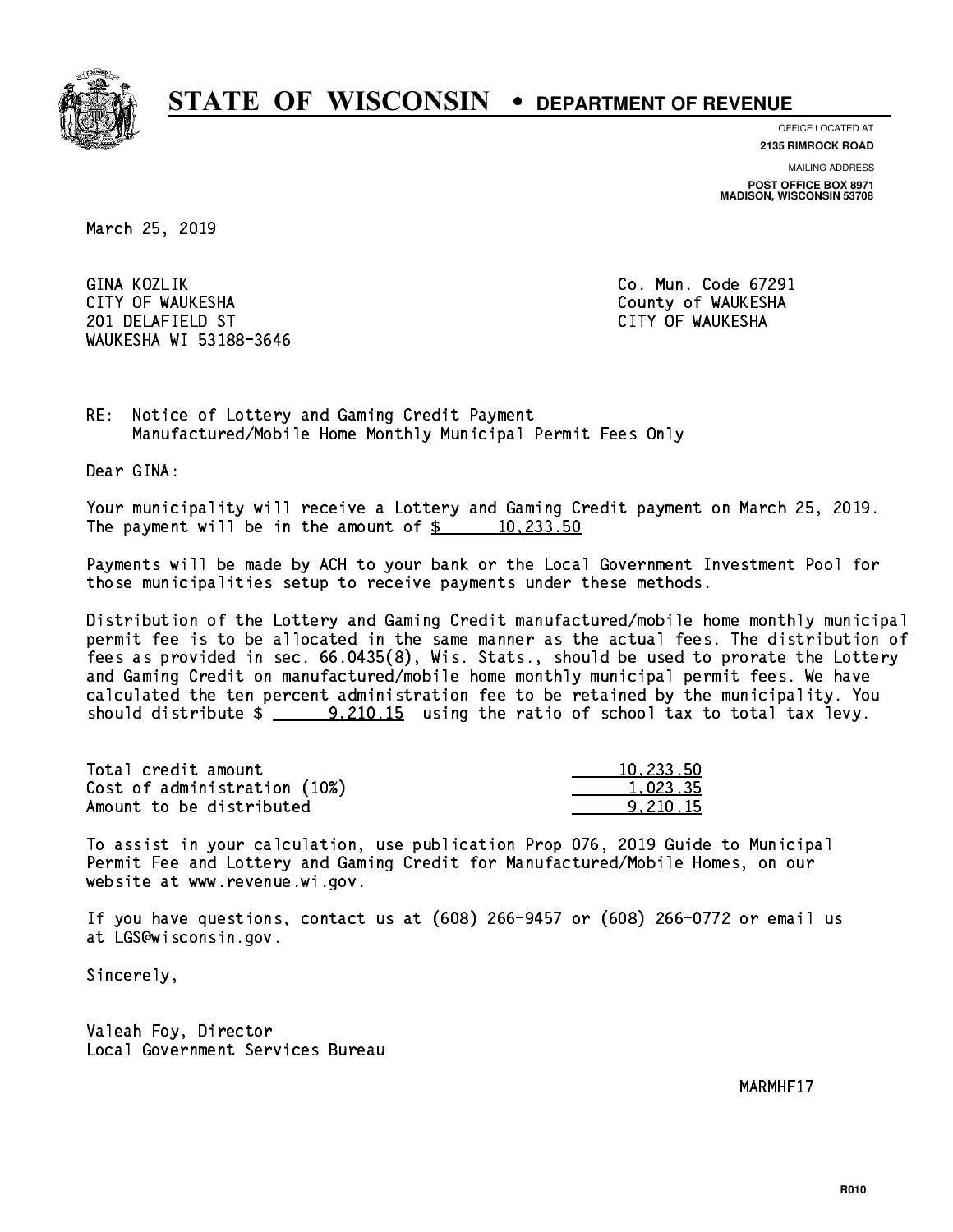

**OFFICE LOCATED AT 2135 RIMROCK ROAD**

**MAILING ADDRESS**

**POST OFFICE BOX 8971 MADISON, WISCONSIN 53708**

March 25, 2019

LYNN TANK TOWN OF LEBANON **COUNTY OF SEARCH COULD A** COUNTY OF WAUPACA NSA A BUELOW RD TOWN OF LEBANON OF LEBANON RD TOWN OF LEBANON RD TOWN OF LEBANON RD TOWN OF LEBANON RD TOWN OF NEW LONDON WI 54961

Co. Mun. Code 68022

RE: Notice of Lottery and Gaming Credit Payment Manufactured/Mobile Home Monthly Municipal Permit Fees Only

Dear LYNN:

 Your municipality will receive a Lottery and Gaming Credit payment on March 25, 2019. The payment will be in the amount of  $\frac{207.33}{200}$ 

 Payments will be made by ACH to your bank or the Local Government Investment Pool for those municipalities setup to receive payments under these methods.

 Distribution of the Lottery and Gaming Credit manufactured/mobile home monthly municipal permit fee is to be allocated in the same manner as the actual fees. The distribution of fees as provided in sec. 66.0435(8), Wis. Stats., should be used to prorate the Lottery and Gaming Credit on manufactured/mobile home monthly municipal permit fees. We have calculated the ten percent administration fee to be retained by the municipality. You should distribute  $\frac{2}{1}$   $\frac{5}{586.60}$  using the ratio of school tax to total tax levy.

| Total credit amount          | 6,207.33 |
|------------------------------|----------|
| Cost of administration (10%) | 620.73   |
| Amount to be distributed     | 5.586.60 |

 To assist in your calculation, use publication Prop 076, 2019 Guide to Municipal Permit Fee and Lottery and Gaming Credit for Manufactured/Mobile Homes, on our website at www.revenue.wi.gov.

 If you have questions, contact us at (608) 266-9457 or (608) 266-0772 or email us at LGS@wisconsin.gov.

Sincerely,

 Valeah Foy, Director Local Government Services Bureau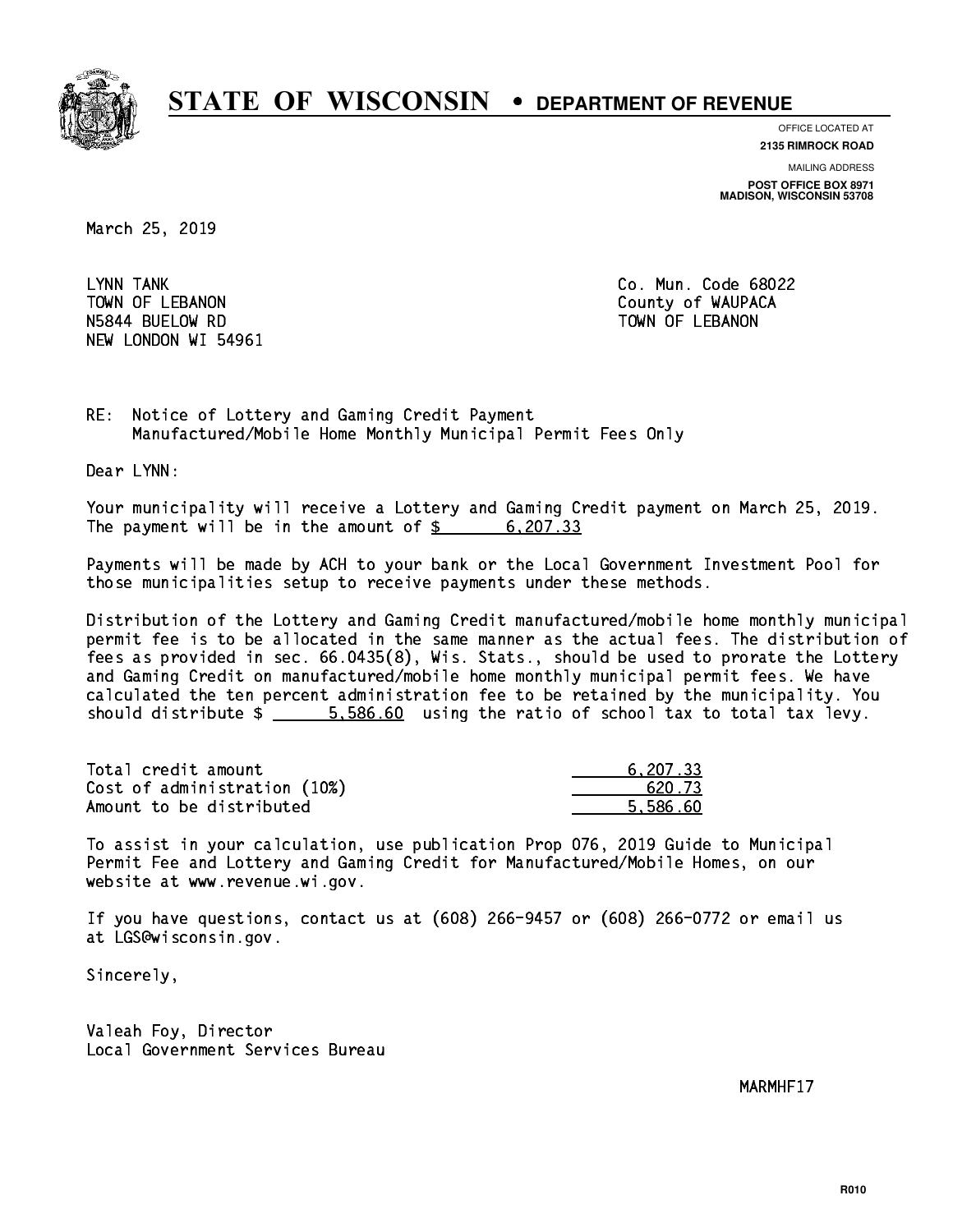

**OFFICE LOCATED AT 2135 RIMROCK ROAD**

**MAILING ADDRESS**

**POST OFFICE BOX 8971 MADISON, WISCONSIN 53708**

March 25, 2019

**BRENDA GROVE**  TOWN OF MUKWA County of WAUPACA E8514 WEYAUWEGA RD TOWN OF MUKWA NEW LONDON WI 54961-7934

Co. Mun. Code 68030

RE: Notice of Lottery and Gaming Credit Payment Manufactured/Mobile Home Monthly Municipal Permit Fees Only

Dear BRENDA:

 Your municipality will receive a Lottery and Gaming Credit payment on March 25, 2019. The payment will be in the amount of  $\frac{2}{3}$  6,216.24

 Payments will be made by ACH to your bank or the Local Government Investment Pool for those municipalities setup to receive payments under these methods.

 Distribution of the Lottery and Gaming Credit manufactured/mobile home monthly municipal permit fee is to be allocated in the same manner as the actual fees. The distribution of fees as provided in sec. 66.0435(8), Wis. Stats., should be used to prorate the Lottery and Gaming Credit on manufactured/mobile home monthly municipal permit fees. We have calculated the ten percent administration fee to be retained by the municipality. You should distribute  $\frac{2}{1}$   $\frac{5.594.62}{2}$  using the ratio of school tax to total tax levy.

| Total credit amount          | 6.216.24 |
|------------------------------|----------|
| Cost of administration (10%) | 621.62   |
| Amount to be distributed     | 5.594.62 |

 To assist in your calculation, use publication Prop 076, 2019 Guide to Municipal Permit Fee and Lottery and Gaming Credit for Manufactured/Mobile Homes, on our website at www.revenue.wi.gov.

 If you have questions, contact us at (608) 266-9457 or (608) 266-0772 or email us at LGS@wisconsin.gov.

Sincerely,

 Valeah Foy, Director Local Government Services Bureau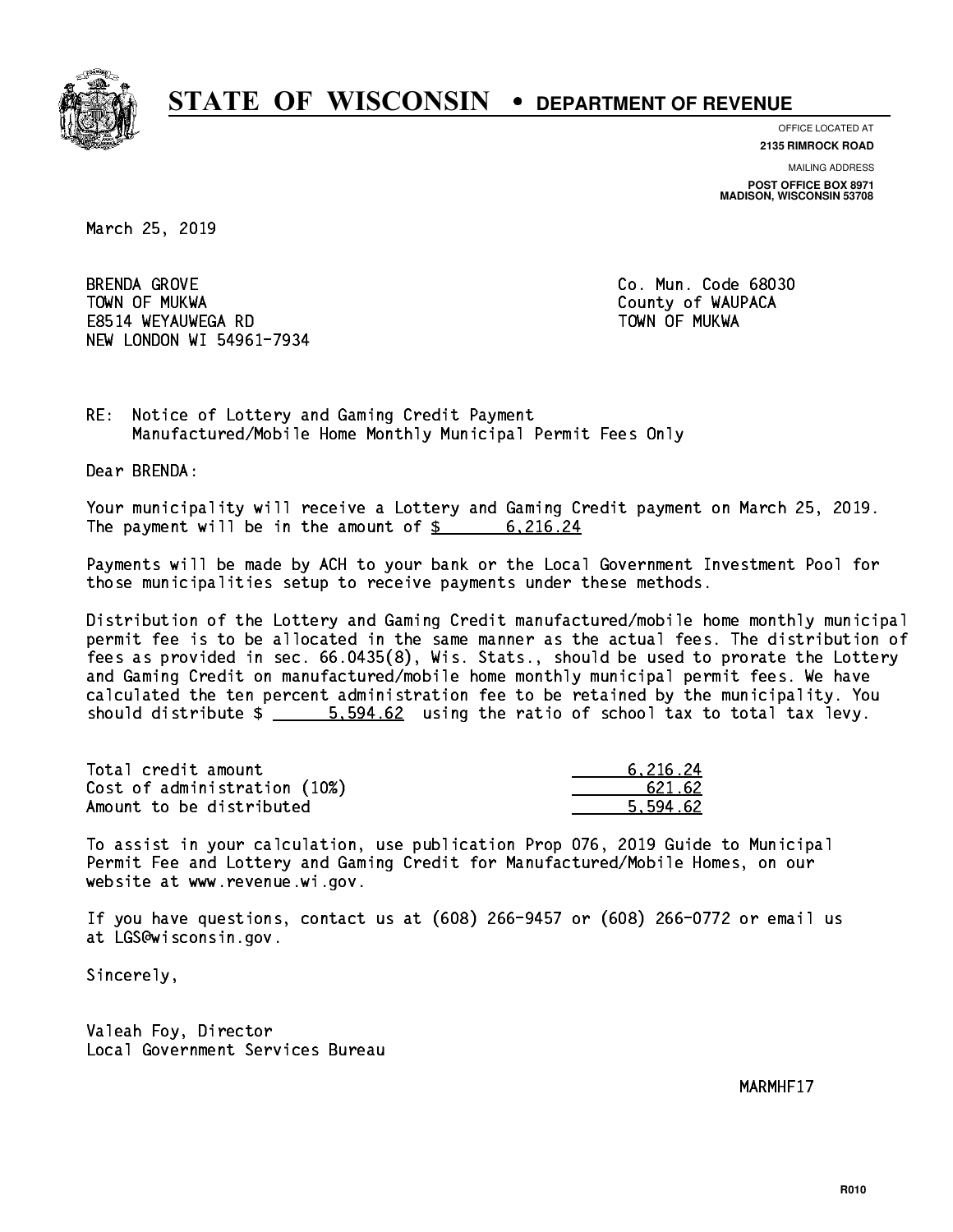

**OFFICE LOCATED AT**

**2135 RIMROCK ROAD**

**MAILING ADDRESS**

**POST OFFICE BOX 8971 MADISON, WISCONSIN 53708**

March 25, 2019

LOGAN HASS CITY OF MANAWA County of WAUPACA PO BOX 248 CITY OF MANAWA MANAWA WI 54949-0248

Co. Mun. Code 68251

RE: Notice of Lottery and Gaming Credit Payment Manufactured/Mobile Home Monthly Municipal Permit Fees Only

Dear LOGAN:

 Your municipality will receive a Lottery and Gaming Credit payment on March 25, 2019. The payment will be in the amount of  $\frac{2}{3}$  2,551.63

 Payments will be made by ACH to your bank or the Local Government Investment Pool for those municipalities setup to receive payments under these methods.

 Distribution of the Lottery and Gaming Credit manufactured/mobile home monthly municipal permit fee is to be allocated in the same manner as the actual fees. The distribution of fees as provided in sec. 66.0435(8), Wis. Stats., should be used to prorate the Lottery and Gaming Credit on manufactured/mobile home monthly municipal permit fees. We have calculated the ten percent administration fee to be retained by the municipality. You should distribute  $\frac{2.296.47}{ }$  using the ratio of school tax to total tax levy.

| Total credit amount          | 2.551.63 |
|------------------------------|----------|
| Cost of administration (10%) | -255.16  |
| Amount to be distributed     | 2.296.47 |

 To assist in your calculation, use publication Prop 076, 2019 Guide to Municipal Permit Fee and Lottery and Gaming Credit for Manufactured/Mobile Homes, on our website at www.revenue.wi.gov.

 If you have questions, contact us at (608) 266-9457 or (608) 266-0772 or email us at LGS@wisconsin.gov.

Sincerely,

 Valeah Foy, Director Local Government Services Bureau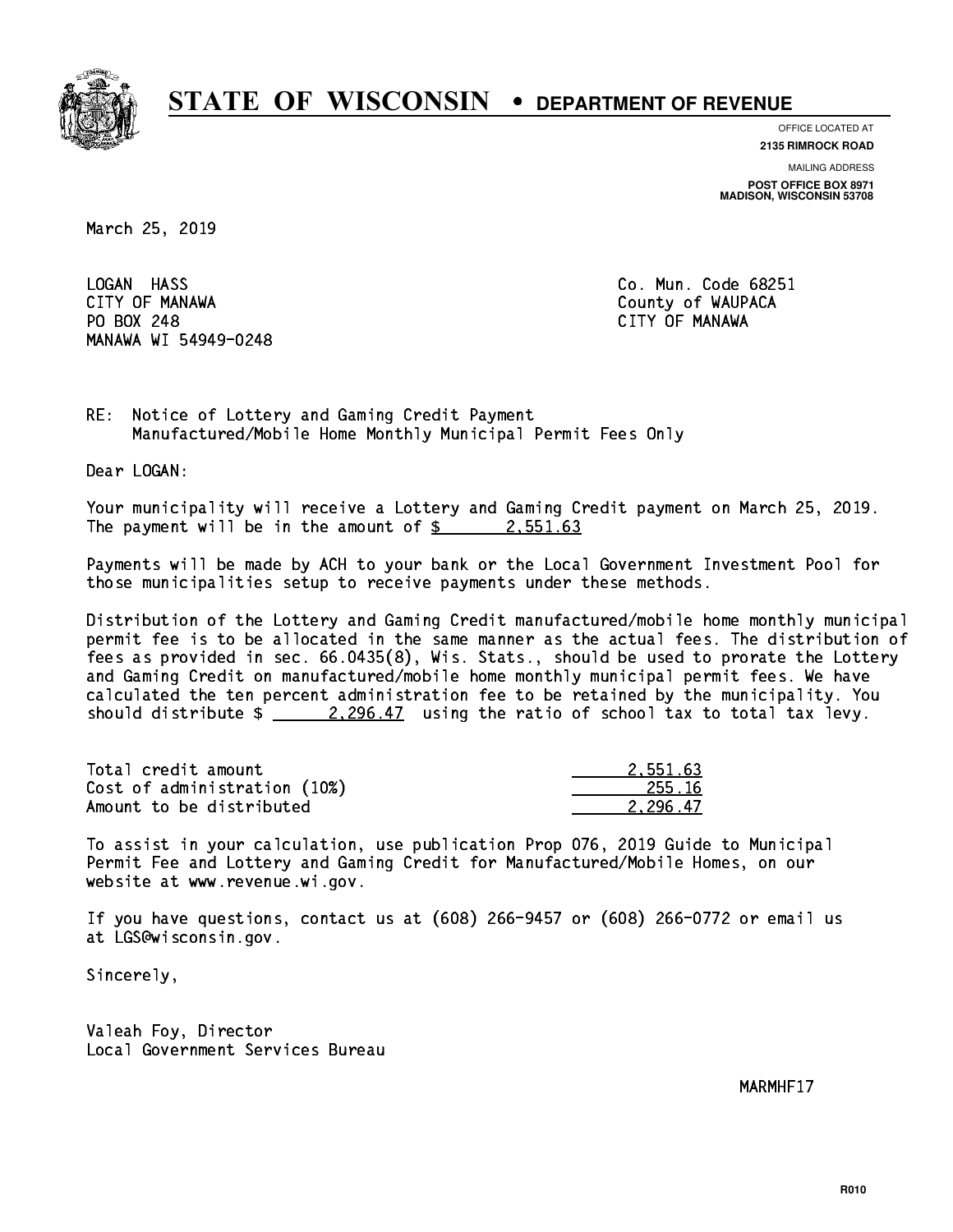

**OFFICE LOCATED AT**

**2135 RIMROCK ROAD**

**MAILING ADDRESS**

**POST OFFICE BOX 8971 MADISON, WISCONSIN 53708**

March 25, 2019

 MARY S. ROGERS Co. Mun. Code 68252 CITY OF MARION COUNTY COUNTY OF MARION PO BOX 127 CITY OF MARION MARION WI 54950-0127

RE: Notice of Lottery and Gaming Credit Payment Manufactured/Mobile Home Monthly Municipal Permit Fees Only

Dear MARY:

 Your municipality will receive a Lottery and Gaming Credit payment on March 25, 2019. The payment will be in the amount of  $\frac{2}{3}$  179.34

 Payments will be made by ACH to your bank or the Local Government Investment Pool for those municipalities setup to receive payments under these methods.

 Distribution of the Lottery and Gaming Credit manufactured/mobile home monthly municipal permit fee is to be allocated in the same manner as the actual fees. The distribution of fees as provided in sec. 66.0435(8), Wis. Stats., should be used to prorate the Lottery and Gaming Credit on manufactured/mobile home monthly municipal permit fees. We have calculated the ten percent administration fee to be retained by the municipality. You should distribute  $\frac{161.41}{2}$  using the ratio of school tax to total tax levy.

Total credit amount Cost of administration (10%) Amount to be distributed

| 34              |
|-----------------|
| 17.93           |
| 61.<br>Т.<br>ւլ |

 To assist in your calculation, use publication Prop 076, 2019 Guide to Municipal Permit Fee and Lottery and Gaming Credit for Manufactured/Mobile Homes, on our website at www.revenue.wi.gov.

 If you have questions, contact us at (608) 266-9457 or (608) 266-0772 or email us at LGS@wisconsin.gov.

Sincerely,

 Valeah Foy, Director Local Government Services Bureau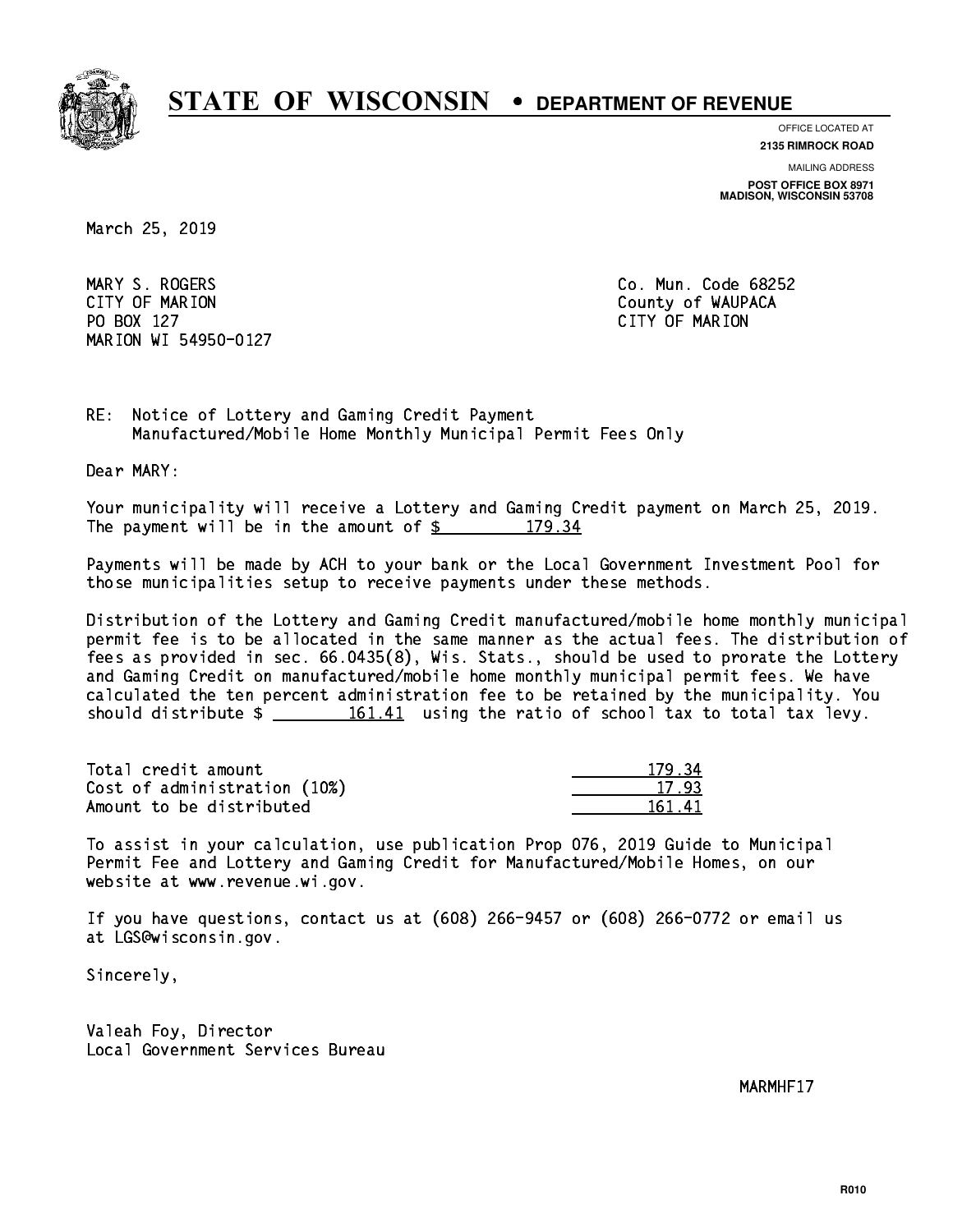

**OFFICE LOCATED AT**

**2135 RIMROCK ROAD**

**MAILING ADDRESS POST OFFICE BOX 8971 MADISON, WISCONSIN 53708**

March 25, 2019

**JUDY RADKE** CITY OF NEW LONDON COUNTY OF WAUPACA 215 N SHAWANO ST CITY OF NEW LONDON NEW LONDON WI 54961-1147

Co. Mun. Code 68261

RE: Notice of Lottery and Gaming Credit Payment Manufactured/Mobile Home Monthly Municipal Permit Fees Only

Dear JUDY:

 Your municipality will receive a Lottery and Gaming Credit payment on March 25, 2019. The payment will be in the amount of  $\frac{2}{3}$  8,944.80

 Payments will be made by ACH to your bank or the Local Government Investment Pool for those municipalities setup to receive payments under these methods.

 Distribution of the Lottery and Gaming Credit manufactured/mobile home monthly municipal permit fee is to be allocated in the same manner as the actual fees. The distribution of fees as provided in sec. 66.0435(8), Wis. Stats., should be used to prorate the Lottery and Gaming Credit on manufactured/mobile home monthly municipal permit fees. We have calculated the ten percent administration fee to be retained by the municipality. You should distribute  $\frac{2}{2}$   $\frac{8.050.32}{2}$  using the ratio of school tax to total tax levy.

| Total credit amount          | 8.944.80 |
|------------------------------|----------|
| Cost of administration (10%) | 89448    |
| Amount to be distributed     | 8.050.32 |

 To assist in your calculation, use publication Prop 076, 2019 Guide to Municipal Permit Fee and Lottery and Gaming Credit for Manufactured/Mobile Homes, on our website at www.revenue.wi.gov.

 If you have questions, contact us at (608) 266-9457 or (608) 266-0772 or email us at LGS@wisconsin.gov.

Sincerely,

 Valeah Foy, Director Local Government Services Bureau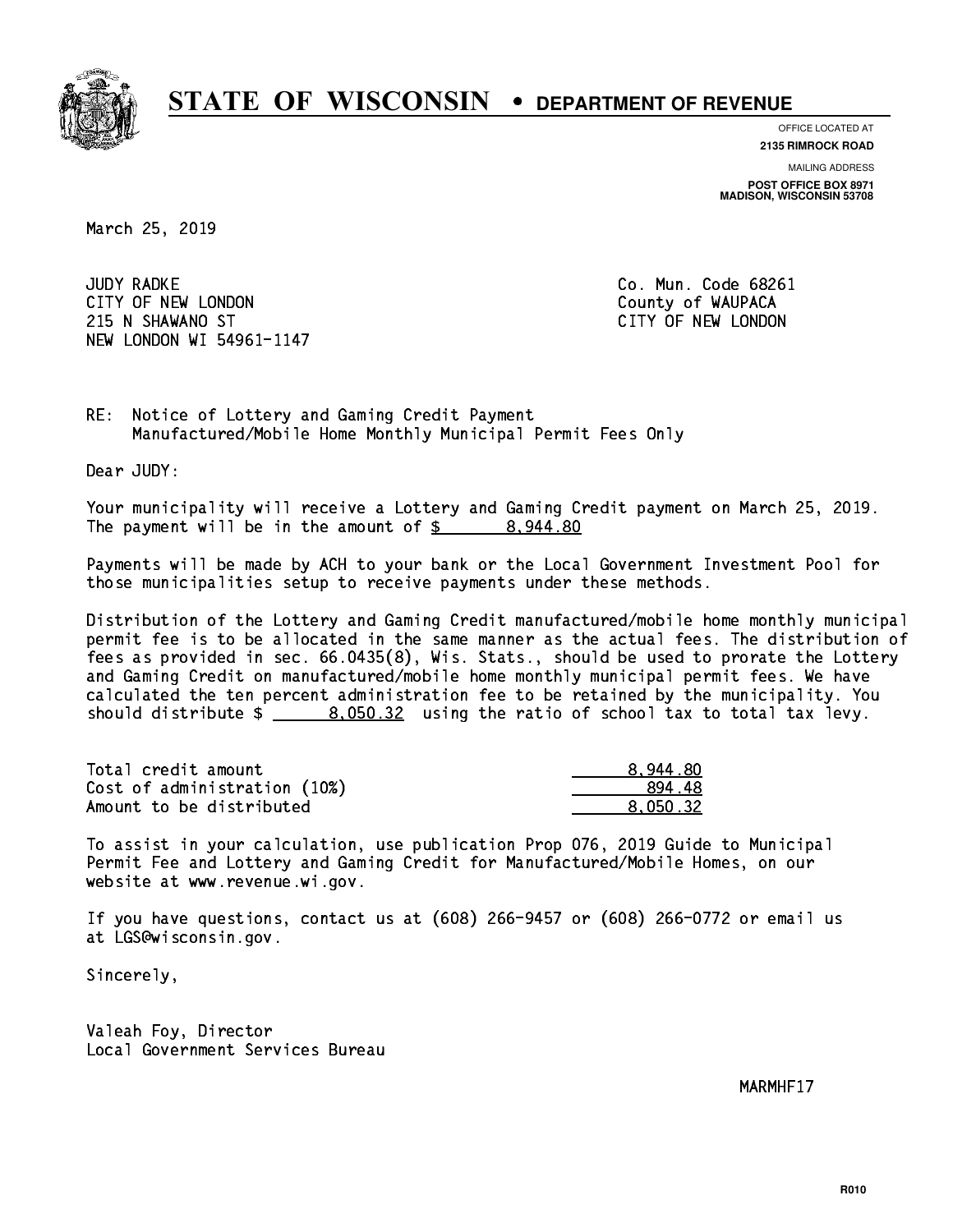

**OFFICE LOCATED AT**

**2135 RIMROCK ROAD**

**MAILING ADDRESS**

**POST OFFICE BOX 8971 MADISON, WISCONSIN 53708**

March 25, 2019

 KATHRYN KASZA Co. Mun. Code 68291 CITY OF WAUPACA **COULD ACCOUNT OF WAUPACA** 11 S MAIN ST CITY OF WAUPACA CHANGE OF WAUPACA CHANGE OF WAUPACA CHANGE OF WAUPACA CHANGE OF WAUPACA CHANGE OF WAUPACA WI 54981-1521

RE: Notice of Lottery and Gaming Credit Payment Manufactured/Mobile Home Monthly Municipal Permit Fees Only

Dear KATHRYN:

 Your municipality will receive a Lottery and Gaming Credit payment on March 25, 2019. The payment will be in the amount of \$ 3,434.78 \_\_\_\_\_\_\_\_\_\_\_\_\_\_\_\_

 Payments will be made by ACH to your bank or the Local Government Investment Pool for those municipalities setup to receive payments under these methods.

 Distribution of the Lottery and Gaming Credit manufactured/mobile home monthly municipal permit fee is to be allocated in the same manner as the actual fees. The distribution of fees as provided in sec. 66.0435(8), Wis. Stats., should be used to prorate the Lottery and Gaming Credit on manufactured/mobile home monthly municipal permit fees. We have calculated the ten percent administration fee to be retained by the municipality. You should distribute  $\frac{2}{2}$   $\frac{3.091.31}{2}$  using the ratio of school tax to total tax levy.

| Total credit amount          | 3.434.78 |
|------------------------------|----------|
| Cost of administration (10%) | 343.47   |
| Amount to be distributed     | 3.091.31 |

 To assist in your calculation, use publication Prop 076, 2019 Guide to Municipal Permit Fee and Lottery and Gaming Credit for Manufactured/Mobile Homes, on our website at www.revenue.wi.gov.

 If you have questions, contact us at (608) 266-9457 or (608) 266-0772 or email us at LGS@wisconsin.gov.

Sincerely,

 Valeah Foy, Director Local Government Services Bureau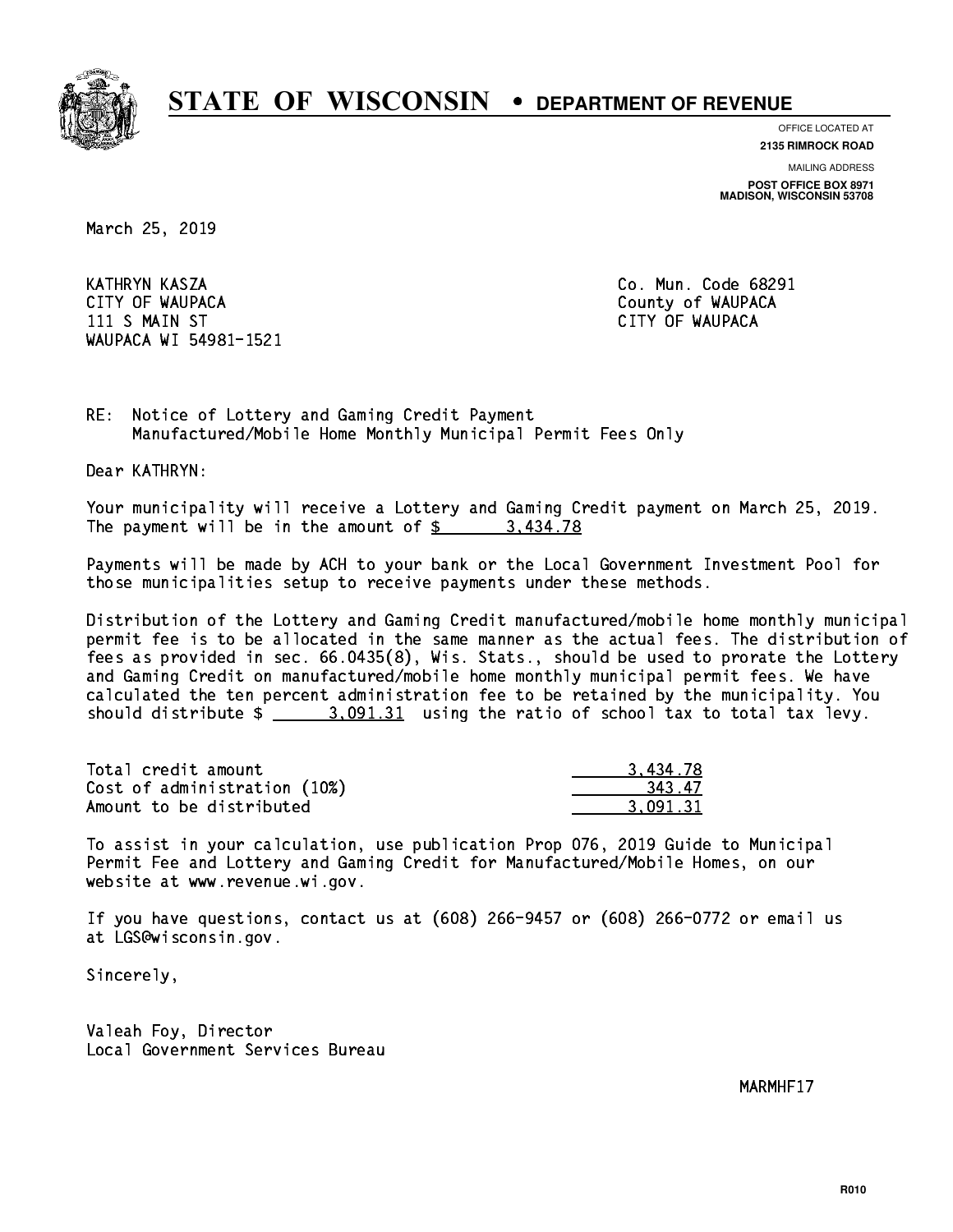

**OFFICE LOCATED AT**

**2135 RIMROCK ROAD**

**MAILING ADDRESS POST OFFICE BOX 8971 MADISON, WISCONSIN 53708**

March 25, 2019

 KATRINA HERBST-GUTCHE Co. Mun. Code 68292 CITY OF WEYAUWEGA **COULD ACCOUNT OF SEXUAL COULD A** COUNTY OF WAUPACA PO BOX 578 WEYAUWEGA WI 54983-0578

CITY OF WEYAUWEGA

RE: Notice of Lottery and Gaming Credit Payment Manufactured/Mobile Home Monthly Municipal Permit Fees Only

Dear KATRINA:

 Your municipality will receive a Lottery and Gaming Credit payment on March 25, 2019. The payment will be in the amount of  $\frac{2}{3}$  3,753.48

 Payments will be made by ACH to your bank or the Local Government Investment Pool for those municipalities setup to receive payments under these methods.

 Distribution of the Lottery and Gaming Credit manufactured/mobile home monthly municipal permit fee is to be allocated in the same manner as the actual fees. The distribution of fees as provided in sec. 66.0435(8), Wis. Stats., should be used to prorate the Lottery and Gaming Credit on manufactured/mobile home monthly municipal permit fees. We have calculated the ten percent administration fee to be retained by the municipality. You should distribute  $\frac{2}{1}$   $\frac{3}{378.14}$  using the ratio of school tax to total tax levy.

| Total credit amount          | 3.753.48 |
|------------------------------|----------|
| Cost of administration (10%) | 375.34   |
| Amount to be distributed     | 3.378.14 |

 To assist in your calculation, use publication Prop 076, 2019 Guide to Municipal Permit Fee and Lottery and Gaming Credit for Manufactured/Mobile Homes, on our website at www.revenue.wi.gov.

 If you have questions, contact us at (608) 266-9457 or (608) 266-0772 or email us at LGS@wisconsin.gov.

Sincerely,

 Valeah Foy, Director Local Government Services Bureau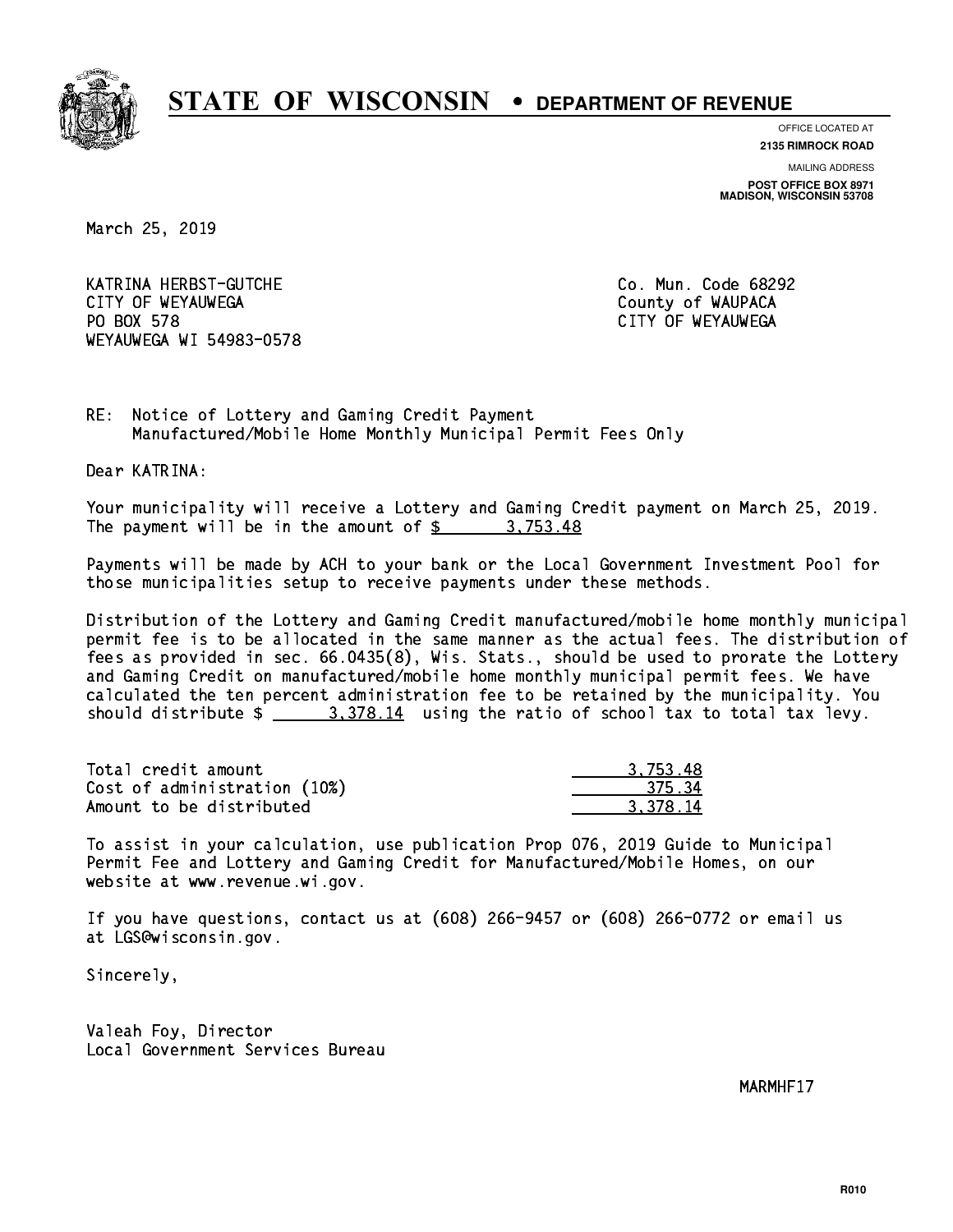

**OFFICE LOCATED AT**

**2135 RIMROCK ROAD**

**MAILING ADDRESS**

**POST OFFICE BOX 8971 MADISON, WISCONSIN 53708**

March 25, 2019

**TERRI JACKSON** TOWN OF COLOMA COUNTY OF WAUSHARA W13494 BURR OAK CT AND TOWN OF COLOMA COLOMA WI 54930-9142

Co. Mun. Code 69006

RE: Notice of Lottery and Gaming Credit Payment Manufactured/Mobile Home Monthly Municipal Permit Fees Only

Dear TERRI:

 Your municipality will receive a Lottery and Gaming Credit payment on March 25, 2019. The payment will be in the amount of \$ 615.72 \_\_\_\_\_\_\_\_\_\_\_\_\_\_\_\_

 Payments will be made by ACH to your bank or the Local Government Investment Pool for those municipalities setup to receive payments under these methods.

 Distribution of the Lottery and Gaming Credit manufactured/mobile home monthly municipal permit fee is to be allocated in the same manner as the actual fees. The distribution of fees as provided in sec. 66.0435(8), Wis. Stats., should be used to prorate the Lottery and Gaming Credit on manufactured/mobile home monthly municipal permit fees. We have calculated the ten percent administration fee to be retained by the municipality. You should distribute  $\frac{2}{10}$   $\frac{554.15}{100}$  using the ratio of school tax to total tax levy.

Total credit amount  $\qquad \qquad \qquad$  615.72 Cost of administration (10%) 61.57 \_\_\_\_\_\_\_\_\_\_\_\_\_\_ Amount to be distributed 554.15

 To assist in your calculation, use publication Prop 076, 2019 Guide to Municipal Permit Fee and Lottery and Gaming Credit for Manufactured/Mobile Homes, on our website at www.revenue.wi.gov.

 If you have questions, contact us at (608) 266-9457 or (608) 266-0772 or email us at LGS@wisconsin.gov.

Sincerely,

 Valeah Foy, Director Local Government Services Bureau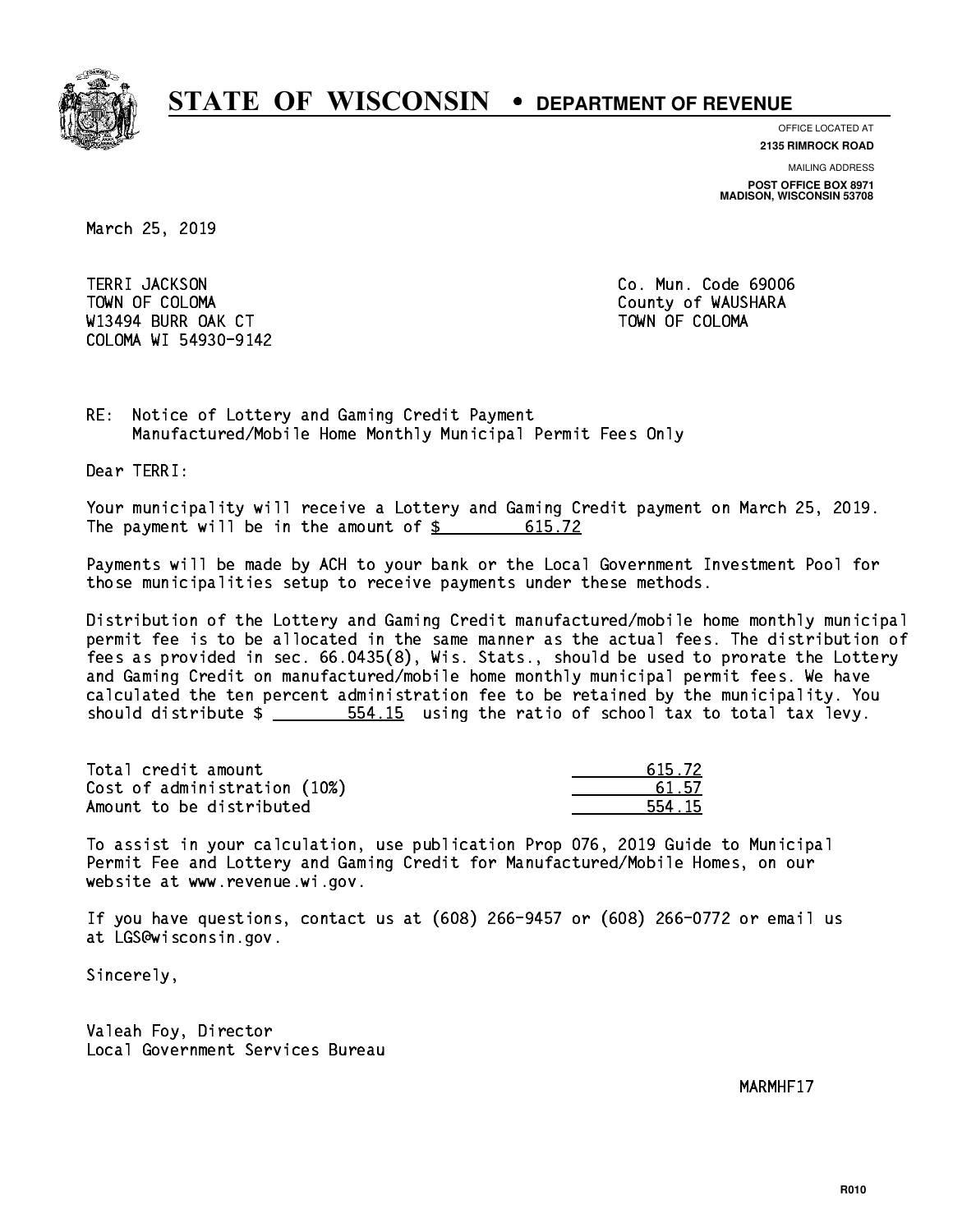

**OFFICE LOCATED AT**

**2135 RIMROCK ROAD**

**MAILING ADDRESS POST OFFICE BOX 8971 MADISON, WISCONSIN 53708**

March 25, 2019

**BRENDA BLACK** VILLAGE OF PLAINFIELD County of WAUSHARA PO BOX 352 PLAINFIELD WI 54966-0352

Co. Mun. Code 69171 VILLAGE OF PLAINFIELD

RE: Notice of Lottery and Gaming Credit Payment Manufactured/Mobile Home Monthly Municipal Permit Fees Only

Dear BRENDA:

 Your municipality will receive a Lottery and Gaming Credit payment on March 25, 2019. The payment will be in the amount of  $\frac{29.64}{5}$ 

 Payments will be made by ACH to your bank or the Local Government Investment Pool for those municipalities setup to receive payments under these methods.

 Distribution of the Lottery and Gaming Credit manufactured/mobile home monthly municipal permit fee is to be allocated in the same manner as the actual fees. The distribution of fees as provided in sec. 66.0435(8), Wis. Stats., should be used to prorate the Lottery and Gaming Credit on manufactured/mobile home monthly municipal permit fees. We have calculated the ten percent administration fee to be retained by the municipality. You should distribute  $\frac{26.68}{20.68}$  using the ratio of school tax to total tax levy.

Total credit amount 29.64 Cost of administration (10%) 2.96 Amount to be distributed 26.68

 To assist in your calculation, use publication Prop 076, 2019 Guide to Municipal Permit Fee and Lottery and Gaming Credit for Manufactured/Mobile Homes, on our website at www.revenue.wi.gov.

 If you have questions, contact us at (608) 266-9457 or (608) 266-0772 or email us at LGS@wisconsin.gov.

Sincerely,

 Valeah Foy, Director Local Government Services Bureau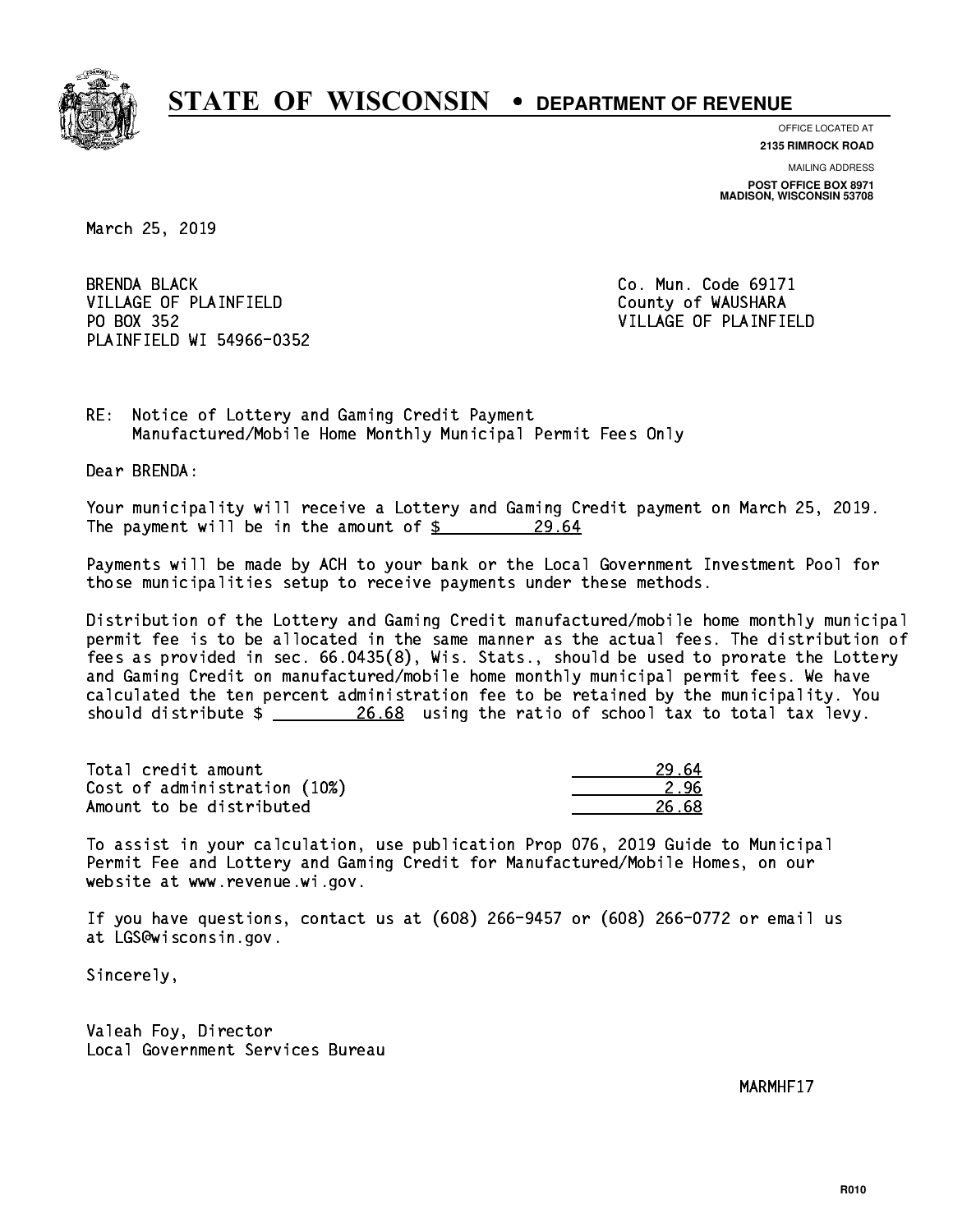

**OFFICE LOCATED AT**

**2135 RIMROCK ROAD**

**MAILING ADDRESS POST OFFICE BOX 8971 MADISON, WISCONSIN 53708**

March 25, 2019

CHRISTY GROSKREUTZ **CHRISTY GROSKREUTZ Co. Mun. Code 69176** VILLAGE OF REDGRANITE COUNTY OF WAUSHARA PO BOX 500 REDGRANITE WI 54970-0480

VILLAGE OF REDGRANITE

RE: Notice of Lottery and Gaming Credit Payment Manufactured/Mobile Home Monthly Municipal Permit Fees Only

Dear CHRISTY:

 Your municipality will receive a Lottery and Gaming Credit payment on March 25, 2019. The payment will be in the amount of  $$ 868.68$ 

 Payments will be made by ACH to your bank or the Local Government Investment Pool for those municipalities setup to receive payments under these methods.

 Distribution of the Lottery and Gaming Credit manufactured/mobile home monthly municipal permit fee is to be allocated in the same manner as the actual fees. The distribution of fees as provided in sec. 66.0435(8), Wis. Stats., should be used to prorate the Lottery and Gaming Credit on manufactured/mobile home monthly municipal permit fees. We have calculated the ten percent administration fee to be retained by the municipality. You should distribute  $\frac{2}{2}$   $\frac{781.82}{2}$  using the ratio of school tax to total tax levy.

Total credit amount Cost of administration (10%) Amount to be distributed

| 868.68 |
|--------|
| 6.86   |
| 781.82 |

 To assist in your calculation, use publication Prop 076, 2019 Guide to Municipal Permit Fee and Lottery and Gaming Credit for Manufactured/Mobile Homes, on our website at www.revenue.wi.gov.

 If you have questions, contact us at (608) 266-9457 or (608) 266-0772 or email us at LGS@wisconsin.gov.

Sincerely,

 Valeah Foy, Director Local Government Services Bureau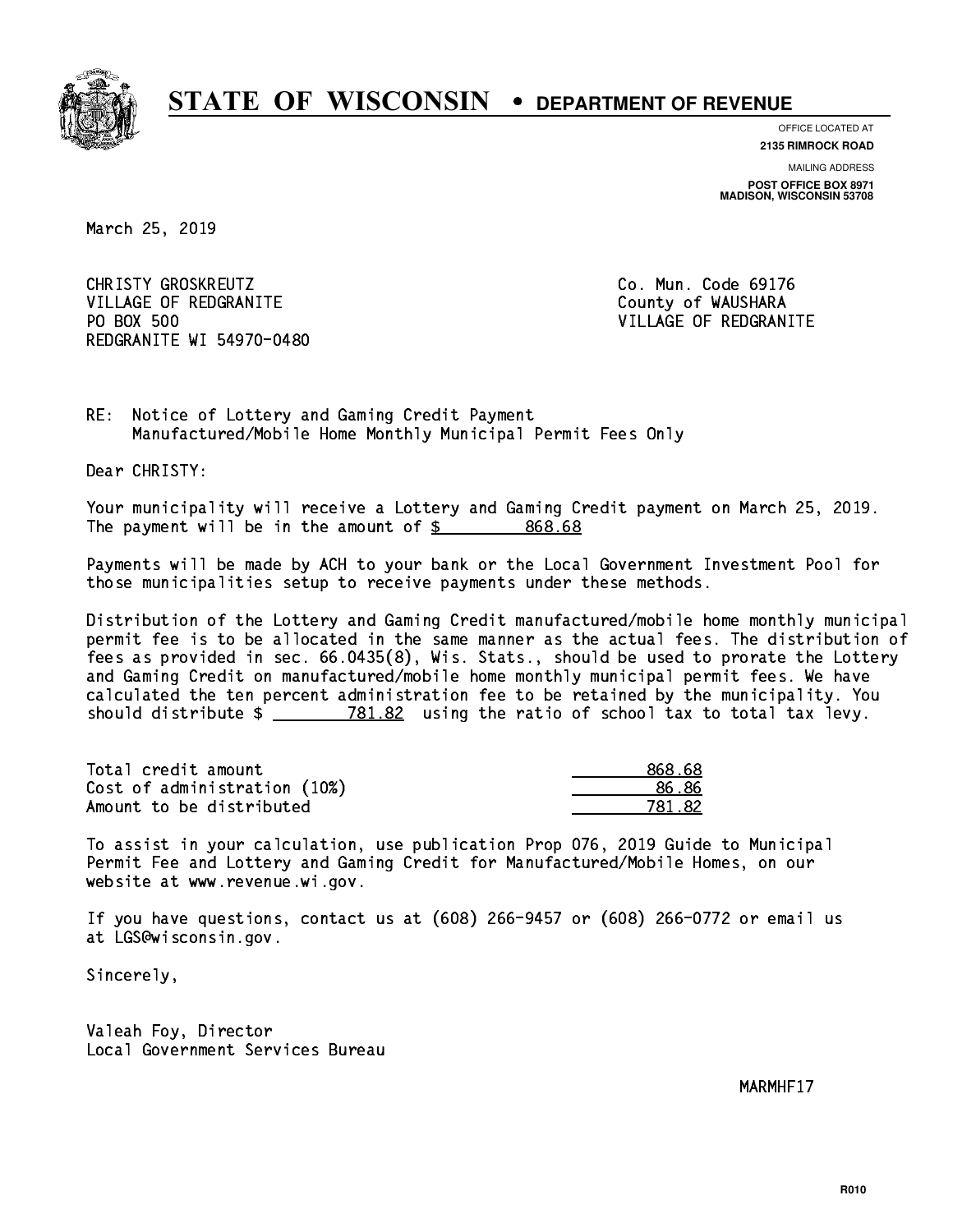

**OFFICE LOCATED AT**

**2135 RIMROCK ROAD**

**MAILING ADDRESS**

**POST OFFICE BOX 8971 MADISON, WISCONSIN 53708**

March 25, 2019

TOMMY BOHLER CITY OF WAUTOMA County of WAUSHARA PO BOX 428 CITY OF WAUTOMA WAUTOMA WI 54982-0428

Co. Mun. Code 69291

RE: Notice of Lottery and Gaming Credit Payment Manufactured/Mobile Home Monthly Municipal Permit Fees Only

Dear TOMMY:

 Your municipality will receive a Lottery and Gaming Credit payment on March 25, 2019. The payment will be in the amount of  $\frac{2}{3}$  1,132.80

 Payments will be made by ACH to your bank or the Local Government Investment Pool for those municipalities setup to receive payments under these methods.

 Distribution of the Lottery and Gaming Credit manufactured/mobile home monthly municipal permit fee is to be allocated in the same manner as the actual fees. The distribution of fees as provided in sec. 66.0435(8), Wis. Stats., should be used to prorate the Lottery and Gaming Credit on manufactured/mobile home monthly municipal permit fees. We have calculated the ten percent administration fee to be retained by the municipality. You should distribute  $\frac{1}{2}$   $\frac{1}{2}$   $\frac{1}{2}$  using the ratio of school tax to total tax levy.

| Total credit amount          | 1,132.80 |
|------------------------------|----------|
| Cost of administration (10%) | 113.28   |
| Amount to be distributed     | 1.019.52 |

 To assist in your calculation, use publication Prop 076, 2019 Guide to Municipal Permit Fee and Lottery and Gaming Credit for Manufactured/Mobile Homes, on our website at www.revenue.wi.gov.

 If you have questions, contact us at (608) 266-9457 or (608) 266-0772 or email us at LGS@wisconsin.gov.

Sincerely,

 Valeah Foy, Director Local Government Services Bureau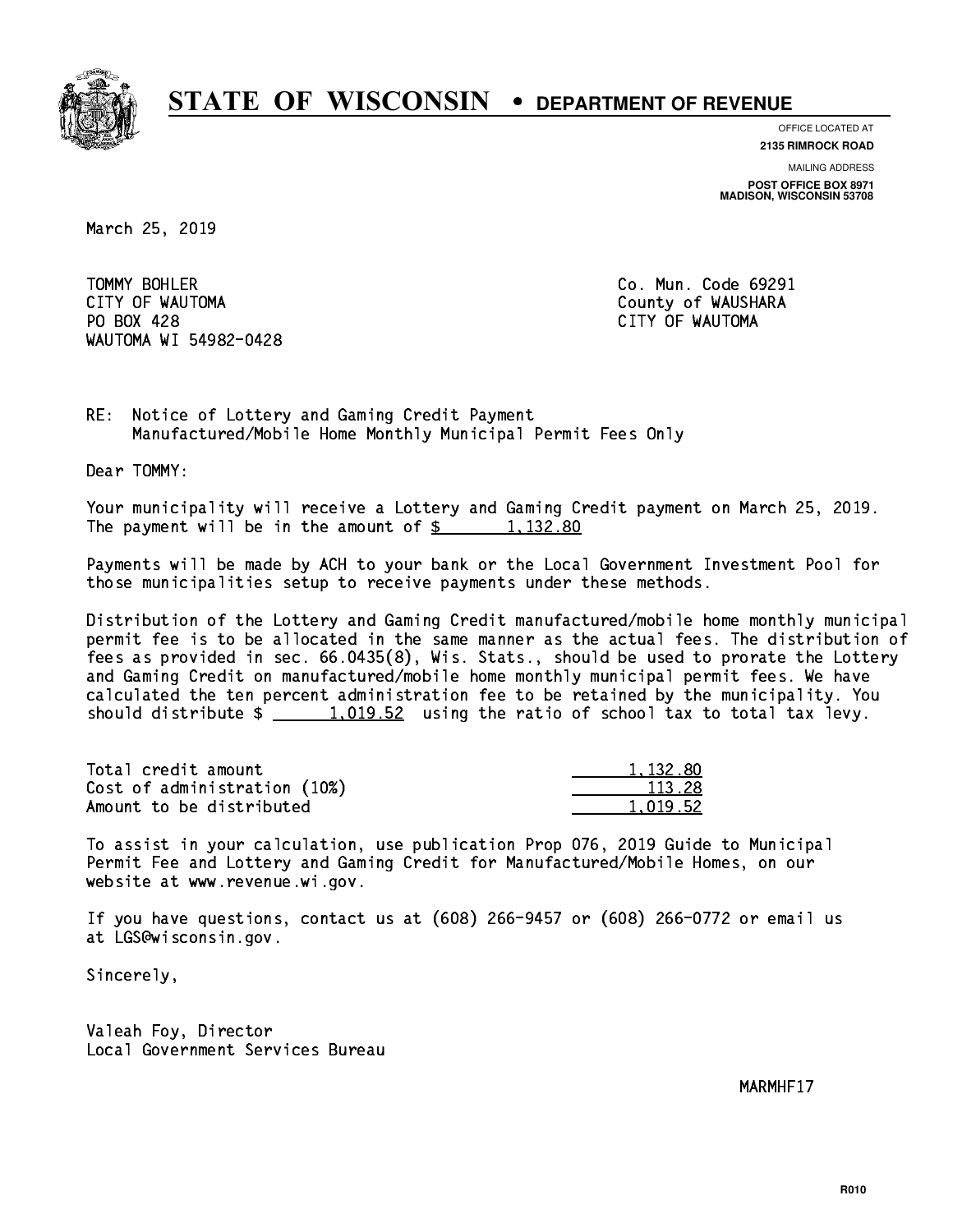

**OFFICE LOCATED AT**

**2135 RIMROCK ROAD**

**MAILING ADDRESS POST OFFICE BOX 8971 MADISON, WISCONSIN 53708**

March 25, 2019

TORI STRAW 8348 COUNTY ROAD TWO COUNTY AND TOWN OF CLAYTON LARSEN WI 54947

Co. Mun. Code 70006 TOWN OF CLAYTON COUNTY OF WINNEBAGO

RE: Notice of Lottery and Gaming Credit Payment Manufactured/Mobile Home Monthly Municipal Permit Fees Only

Dear TORI:

 Your municipality will receive a Lottery and Gaming Credit payment on March 25, 2019. The payment will be in the amount of \$ 5,141.64 \_\_\_\_\_\_\_\_\_\_\_\_\_\_\_\_

 Payments will be made by ACH to your bank or the Local Government Investment Pool for those municipalities setup to receive payments under these methods.

 Distribution of the Lottery and Gaming Credit manufactured/mobile home monthly municipal permit fee is to be allocated in the same manner as the actual fees. The distribution of fees as provided in sec. 66.0435(8), Wis. Stats., should be used to prorate the Lottery and Gaming Credit on manufactured/mobile home monthly municipal permit fees. We have calculated the ten percent administration fee to be retained by the municipality. You should distribute  $\frac{2}{1} - \frac{4.627.48}{1.627.48}$  using the ratio of school tax to total tax levy.

| Total credit amount          | 5.141.64 |
|------------------------------|----------|
| Cost of administration (10%) | 514.16   |
| Amount to be distributed     | 4.627.48 |

 To assist in your calculation, use publication Prop 076, 2019 Guide to Municipal Permit Fee and Lottery and Gaming Credit for Manufactured/Mobile Homes, on our website at www.revenue.wi.gov.

 If you have questions, contact us at (608) 266-9457 or (608) 266-0772 or email us at LGS@wisconsin.gov.

Sincerely,

 Valeah Foy, Director Local Government Services Bureau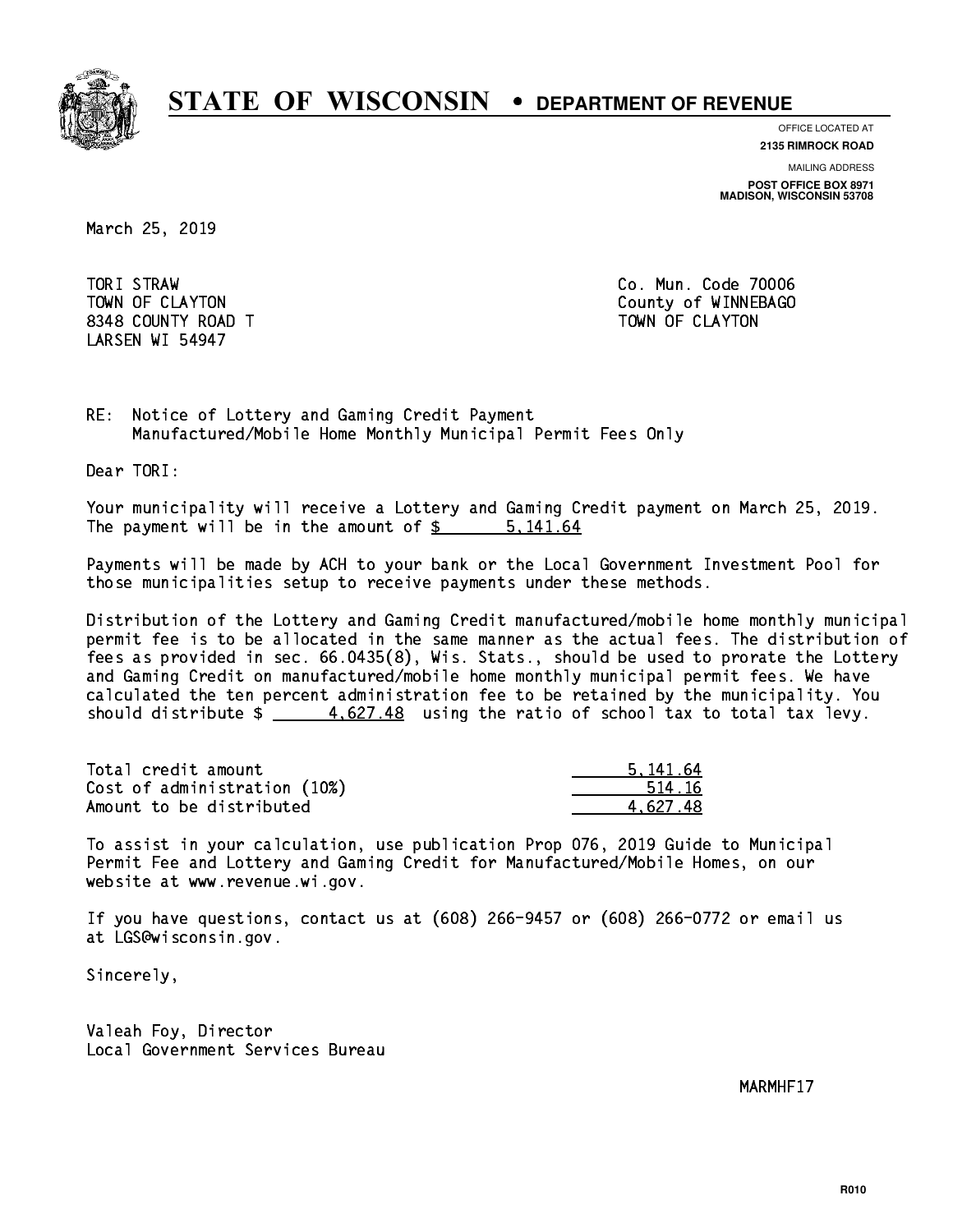

**OFFICE LOCATED AT**

**2135 RIMROCK ROAD**

**MAILING ADDRESS**

**POST OFFICE BOX 8971 MADISON, WISCONSIN 53708**

March 25, 2019

 SUE SCHWARTZBAUER Co. Mun. Code 70028 LARSEN WI 54947

 TOWN OF WINCHESTER County of WINNEBAGO 8522 PARK WAY LN TOWN OF WINCHESTER

RE: Notice of Lottery and Gaming Credit Payment Manufactured/Mobile Home Monthly Municipal Permit Fees Only

Dear SUE:

 Your municipality will receive a Lottery and Gaming Credit payment on March 25, 2019. The payment will be in the amount of  $\frac{2}{2}$  2,213.04

 Payments will be made by ACH to your bank or the Local Government Investment Pool for those municipalities setup to receive payments under these methods.

 Distribution of the Lottery and Gaming Credit manufactured/mobile home monthly municipal permit fee is to be allocated in the same manner as the actual fees. The distribution of fees as provided in sec. 66.0435(8), Wis. Stats., should be used to prorate the Lottery and Gaming Credit on manufactured/mobile home monthly municipal permit fees. We have calculated the ten percent administration fee to be retained by the municipality. You should distribute  $\frac{1,991.74}{1,991.74}$  using the ratio of school tax to total tax levy.

| Total credit amount          | 2.213.04 |
|------------------------------|----------|
| Cost of administration (10%) | 221.30   |
| Amount to be distributed     | 1.991.74 |

 To assist in your calculation, use publication Prop 076, 2019 Guide to Municipal Permit Fee and Lottery and Gaming Credit for Manufactured/Mobile Homes, on our website at www.revenue.wi.gov.

 If you have questions, contact us at (608) 266-9457 or (608) 266-0772 or email us at LGS@wisconsin.gov.

Sincerely,

 Valeah Foy, Director Local Government Services Bureau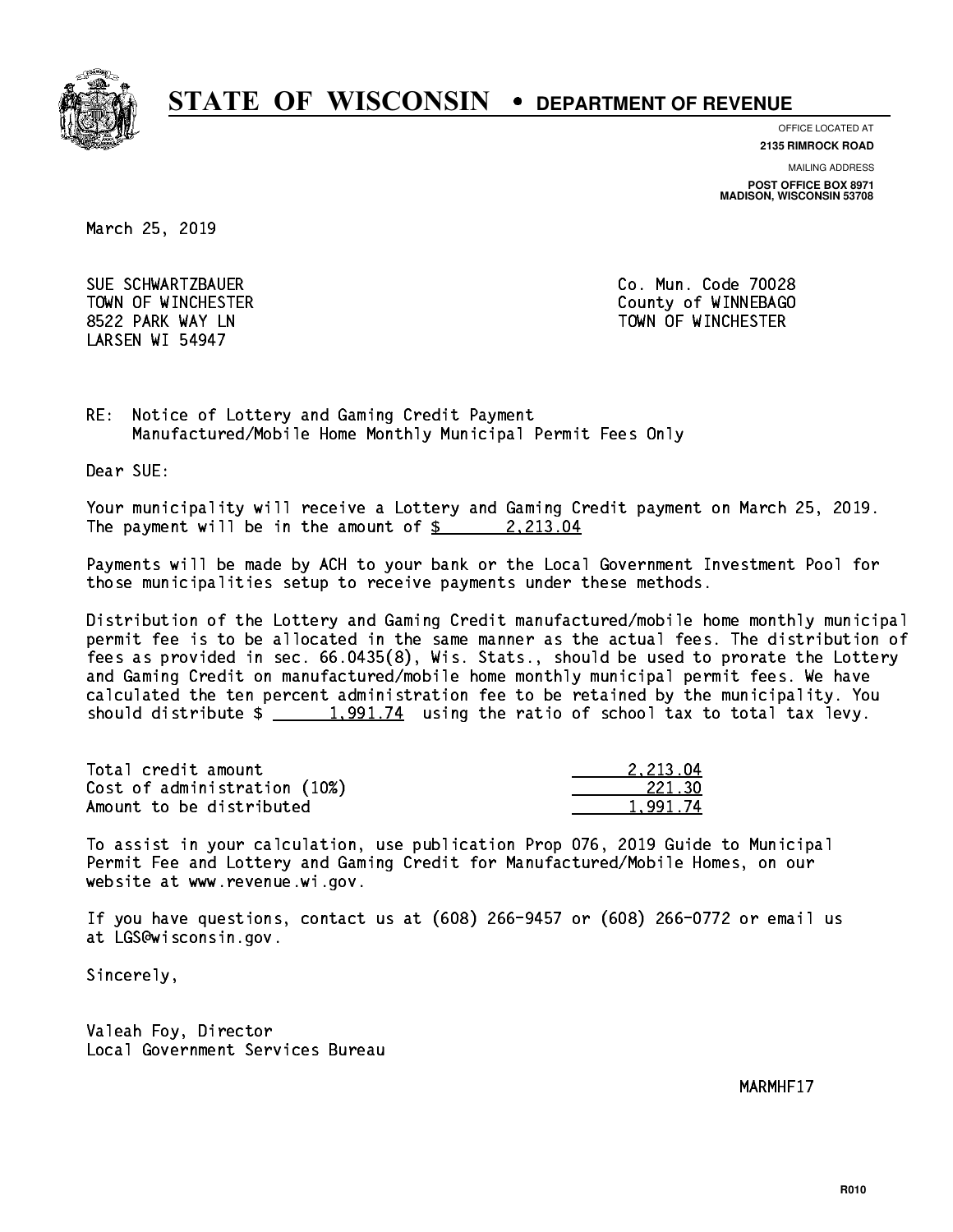

**OFFICE LOCATED AT**

**2135 RIMROCK ROAD**

**MAILING ADDRESS POST OFFICE BOX 8971 MADISON, WISCONSIN 53708**

March 25, 2019

 MYRA PIERGROSSI Co. Mun. Code 70121 VILLAGE OF FOX CROSSING COUNTY OF WINNEBAGO NEENAH WI 54956-5663

2000 MUNICIPAL DR VILLAGE OF FOX CROSSING

RE: Notice of Lottery and Gaming Credit Payment Manufactured/Mobile Home Monthly Municipal Permit Fees Only

Dear MYRA:

 Your municipality will receive a Lottery and Gaming Credit payment on March 25, 2019. The payment will be in the amount of  $\frac{26,330.64}{20}$ 

 Payments will be made by ACH to your bank or the Local Government Investment Pool for those municipalities setup to receive payments under these methods.

 Distribution of the Lottery and Gaming Credit manufactured/mobile home monthly municipal permit fee is to be allocated in the same manner as the actual fees. The distribution of fees as provided in sec. 66.0435(8), Wis. Stats., should be used to prorate the Lottery and Gaming Credit on manufactured/mobile home monthly municipal permit fees. We have calculated the ten percent administration fee to be retained by the municipality. You should distribute  $\frac{236697.58}{23697.58}$  using the ratio of school tax to total tax levy.

| Total credit amount          | 26,330.64 |
|------------------------------|-----------|
| Cost of administration (10%) | 2.633.06  |
| Amount to be distributed     | 23.697.58 |

 To assist in your calculation, use publication Prop 076, 2019 Guide to Municipal Permit Fee and Lottery and Gaming Credit for Manufactured/Mobile Homes, on our website at www.revenue.wi.gov.

 If you have questions, contact us at (608) 266-9457 or (608) 266-0772 or email us at LGS@wisconsin.gov.

Sincerely,

 Valeah Foy, Director Local Government Services Bureau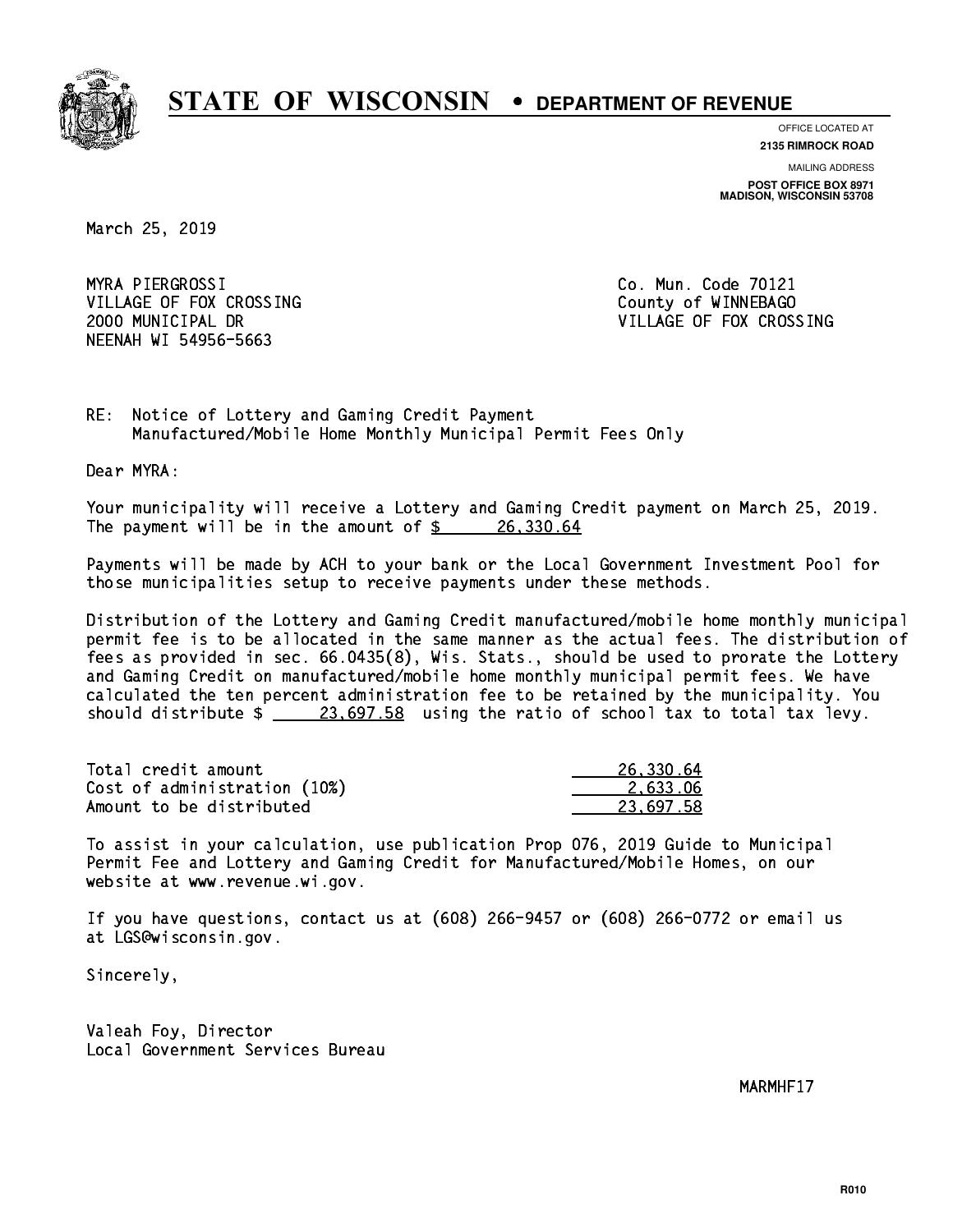

**OFFICE LOCATED AT**

**2135 RIMROCK ROAD**

**MAILING ADDRESS**

**POST OFFICE BOX 8971 MADISON, WISCONSIN 53708**

March 25, 2019

JOHN JACOBS CITY OF MENASHA COUNTY OF MENASHA 100 MAIN ST., SUITE 200 CITY OF MENASHA MENASHA WI 54952-3190

Co. Mun. Code 70251

RE: Notice of Lottery and Gaming Credit Payment Manufactured/Mobile Home Monthly Municipal Permit Fees Only

Dear JOHN:

 Your municipality will receive a Lottery and Gaming Credit payment on March 25, 2019. The payment will be in the amount of  $\frac{2}{3}$  46,040.64

 Payments will be made by ACH to your bank or the Local Government Investment Pool for those municipalities setup to receive payments under these methods.

 Distribution of the Lottery and Gaming Credit manufactured/mobile home monthly municipal permit fee is to be allocated in the same manner as the actual fees. The distribution of fees as provided in sec. 66.0435(8), Wis. Stats., should be used to prorate the Lottery and Gaming Credit on manufactured/mobile home monthly municipal permit fees. We have calculated the ten percent administration fee to be retained by the municipality. You should distribute  $\frac{41,436.58}{2}$  using the ratio of school tax to total tax levy.

| Total credit amount          | 46.040.64 |
|------------------------------|-----------|
| Cost of administration (10%) | 4.604.06  |
| Amount to be distributed     | 41.436.58 |

 To assist in your calculation, use publication Prop 076, 2019 Guide to Municipal Permit Fee and Lottery and Gaming Credit for Manufactured/Mobile Homes, on our website at www.revenue.wi.gov.

 If you have questions, contact us at (608) 266-9457 or (608) 266-0772 or email us at LGS@wisconsin.gov.

Sincerely,

 Valeah Foy, Director Local Government Services Bureau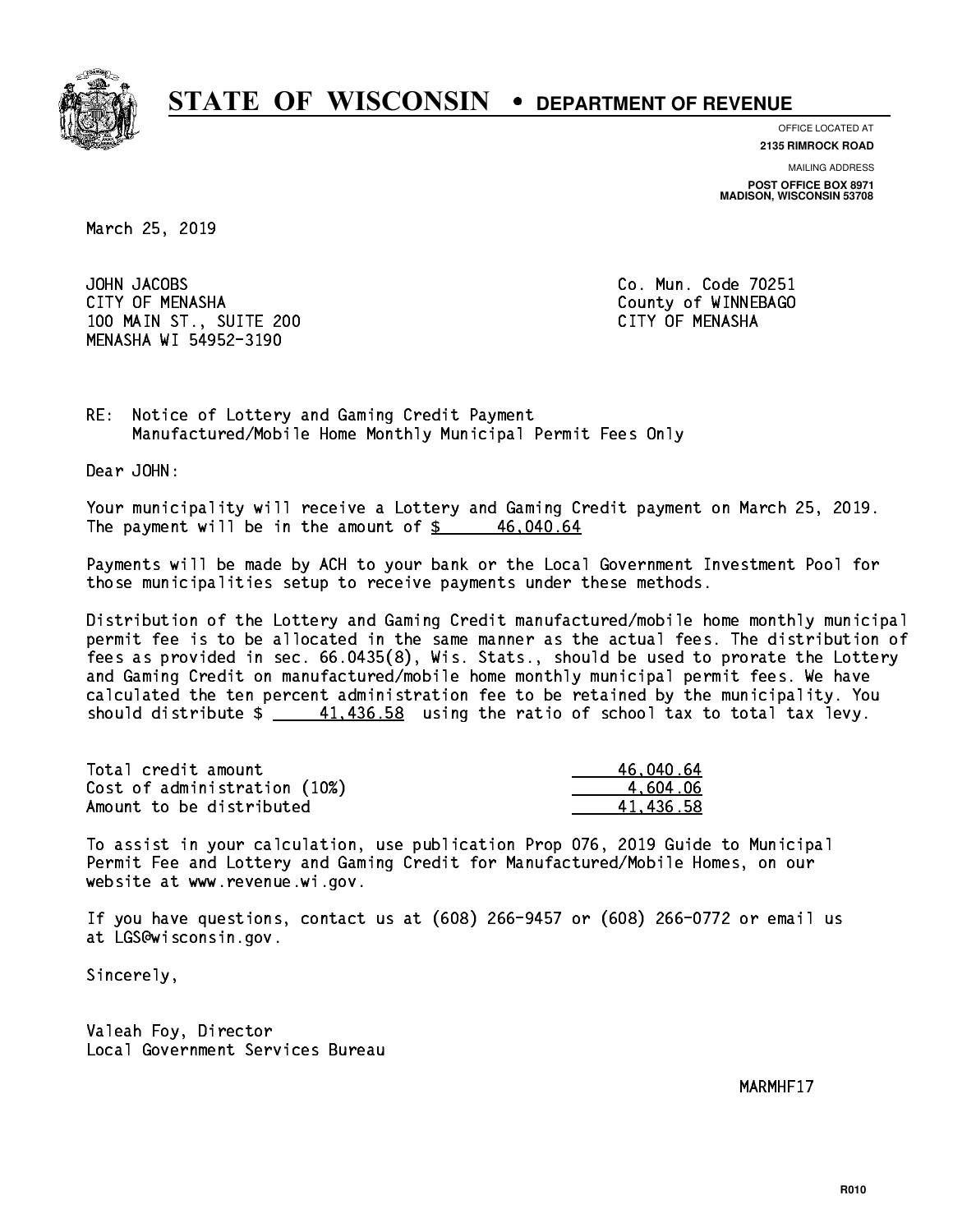

**OFFICE LOCATED AT**

**2135 RIMROCK ROAD**

**MAILING ADDRESS**

**POST OFFICE BOX 8971 MADISON, WISCONSIN 53708**

March 25, 2019

 BARBARA VAN CLAKE Co. Mun. Code 70265 CITY OF OMRO **COUNTY COUNTY OF OMRO** 205 SWEBSTER AVENUE **CITY OF OMRO** OMRO WI 54963-0399

RE: Notice of Lottery and Gaming Credit Payment Manufactured/Mobile Home Monthly Municipal Permit Fees Only

Dear BARBARA:

 Your municipality will receive a Lottery and Gaming Credit payment on March 25, 2019. The payment will be in the amount of  $\frac{2}{3}$  3,990.84

 Payments will be made by ACH to your bank or the Local Government Investment Pool for those municipalities setup to receive payments under these methods.

 Distribution of the Lottery and Gaming Credit manufactured/mobile home monthly municipal permit fee is to be allocated in the same manner as the actual fees. The distribution of fees as provided in sec. 66.0435(8), Wis. Stats., should be used to prorate the Lottery and Gaming Credit on manufactured/mobile home monthly municipal permit fees. We have calculated the ten percent administration fee to be retained by the municipality. You should distribute  $\frac{2}{2}$   $\frac{3.591.76}{2}$  using the ratio of school tax to total tax levy.

| Total credit amount          | 3.990.84 |
|------------------------------|----------|
| Cost of administration (10%) | 399.08   |
| Amount to be distributed     | 3.591.76 |

 To assist in your calculation, use publication Prop 076, 2019 Guide to Municipal Permit Fee and Lottery and Gaming Credit for Manufactured/Mobile Homes, on our website at www.revenue.wi.gov.

 If you have questions, contact us at (608) 266-9457 or (608) 266-0772 or email us at LGS@wisconsin.gov.

Sincerely,

 Valeah Foy, Director Local Government Services Bureau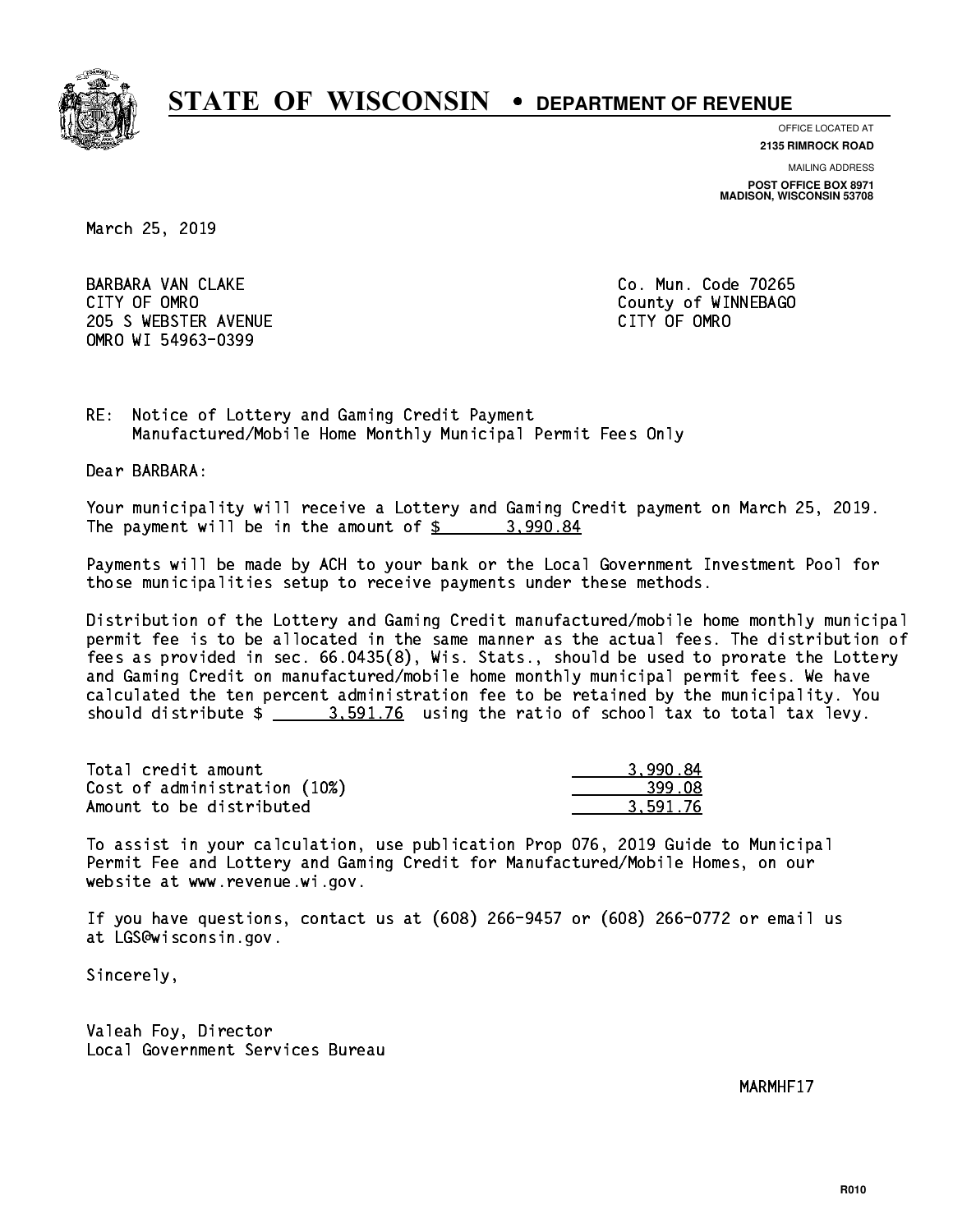

**OFFICE LOCATED AT**

**2135 RIMROCK ROAD**

**MAILING ADDRESS**

**POST OFFICE BOX 8971 MADISON, WISCONSIN 53708**

March 25, 2019

 TRENA LARSON Co. Mun. Code 70266 OSHKOSH WI 54903

 CITY OF OSHKOSH County of WINNEBAGO PO BOX 1130 CITY OF OSHKOSH

RE: Notice of Lottery and Gaming Credit Payment Manufactured/Mobile Home Monthly Municipal Permit Fees Only

Dear TRENA:

 Your municipality will receive a Lottery and Gaming Credit payment on March 25, 2019. The payment will be in the amount of \$ 23,632.08 \_\_\_\_\_\_\_\_\_\_\_\_\_\_\_\_

 Payments will be made by ACH to your bank or the Local Government Investment Pool for those municipalities setup to receive payments under these methods.

 Distribution of the Lottery and Gaming Credit manufactured/mobile home monthly municipal permit fee is to be allocated in the same manner as the actual fees. The distribution of fees as provided in sec. 66.0435(8), Wis. Stats., should be used to prorate the Lottery and Gaming Credit on manufactured/mobile home monthly municipal permit fees. We have calculated the ten percent administration fee to be retained by the municipality. You should distribute  $\frac{21,268.88}{21,268.88}$  using the ratio of school tax to total tax levy.

| Total credit amount          | 23.632.08 |
|------------------------------|-----------|
| Cost of administration (10%) | 2.363.20  |
| Amount to be distributed     | 21.268.88 |

 To assist in your calculation, use publication Prop 076, 2019 Guide to Municipal Permit Fee and Lottery and Gaming Credit for Manufactured/Mobile Homes, on our website at www.revenue.wi.gov.

 If you have questions, contact us at (608) 266-9457 or (608) 266-0772 or email us at LGS@wisconsin.gov.

Sincerely,

 Valeah Foy, Director Local Government Services Bureau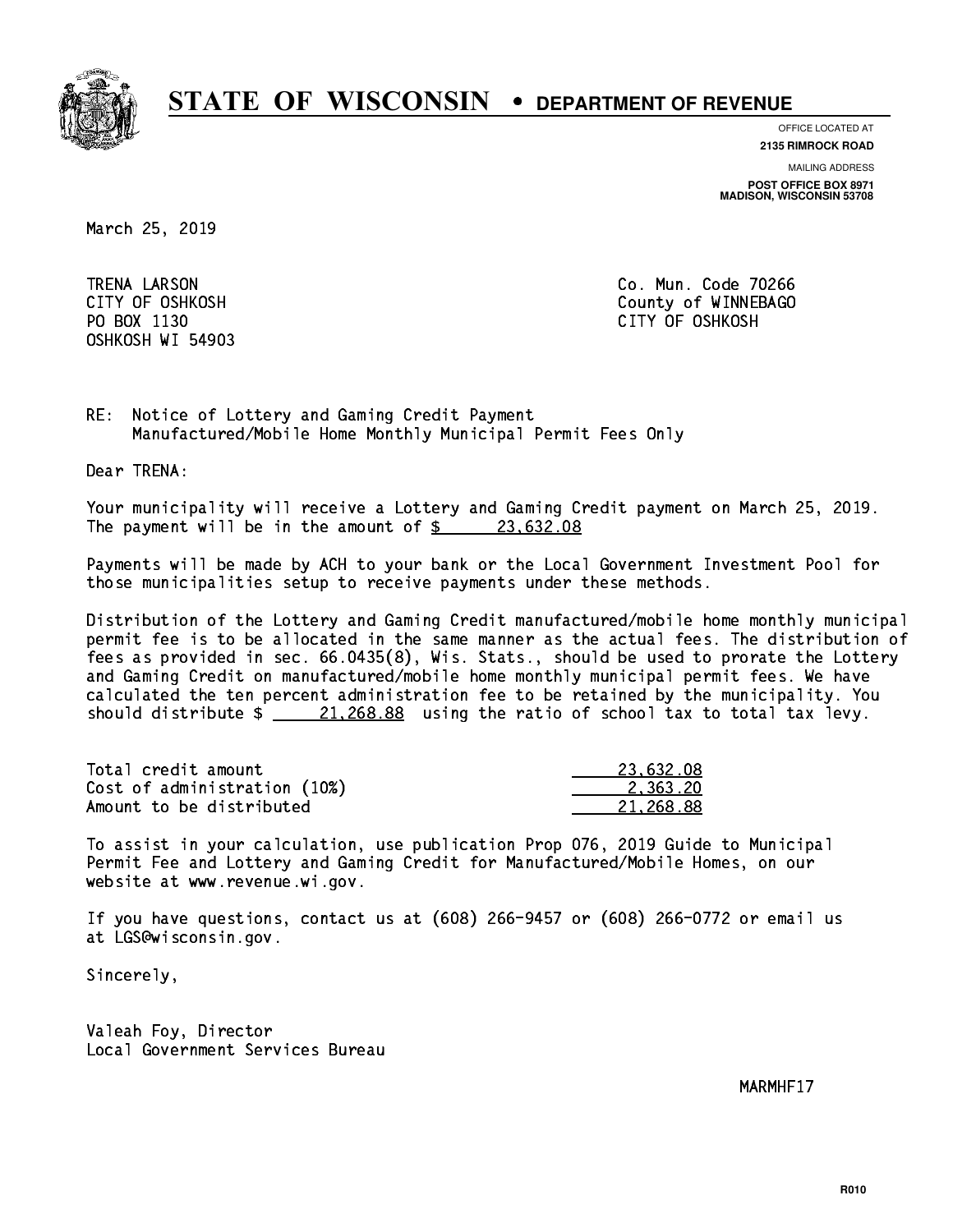

**OFFICE LOCATED AT**

**2135 RIMROCK ROAD**

**MAILING ADDRESS POST OFFICE BOX 8971 MADISON, WISCONSIN 53708**

March 25, 2019

AMY COOK TOWN OF GRAND RAPIDS County of WOOD 2410 48TH ST S TOWN OF GRAND RAPIDS WIS RAPIDS WI 54494-7796

Co. Mun. Code 71014

RE: Notice of Lottery and Gaming Credit Payment Manufactured/Mobile Home Monthly Municipal Permit Fees Only

Dear AMY:

 Your municipality will receive a Lottery and Gaming Credit payment on March 25, 2019. The payment will be in the amount of \$ 3,741.91 \_\_\_\_\_\_\_\_\_\_\_\_\_\_\_\_

 Payments will be made by ACH to your bank or the Local Government Investment Pool for those municipalities setup to receive payments under these methods.

 Distribution of the Lottery and Gaming Credit manufactured/mobile home monthly municipal permit fee is to be allocated in the same manner as the actual fees. The distribution of fees as provided in sec. 66.0435(8), Wis. Stats., should be used to prorate the Lottery and Gaming Credit on manufactured/mobile home monthly municipal permit fees. We have calculated the ten percent administration fee to be retained by the municipality. You should distribute  $\frac{2}{2}$   $\frac{3}{2}$   $\frac{367.72}{2}$  using the ratio of school tax to total tax levy.

| Total credit amount          | 3.741.91 |
|------------------------------|----------|
| Cost of administration (10%) | 374.19   |
| Amount to be distributed     | 3.367.72 |

 To assist in your calculation, use publication Prop 076, 2019 Guide to Municipal Permit Fee and Lottery and Gaming Credit for Manufactured/Mobile Homes, on our website at www.revenue.wi.gov.

 If you have questions, contact us at (608) 266-9457 or (608) 266-0772 or email us at LGS@wisconsin.gov.

Sincerely,

 Valeah Foy, Director Local Government Services Bureau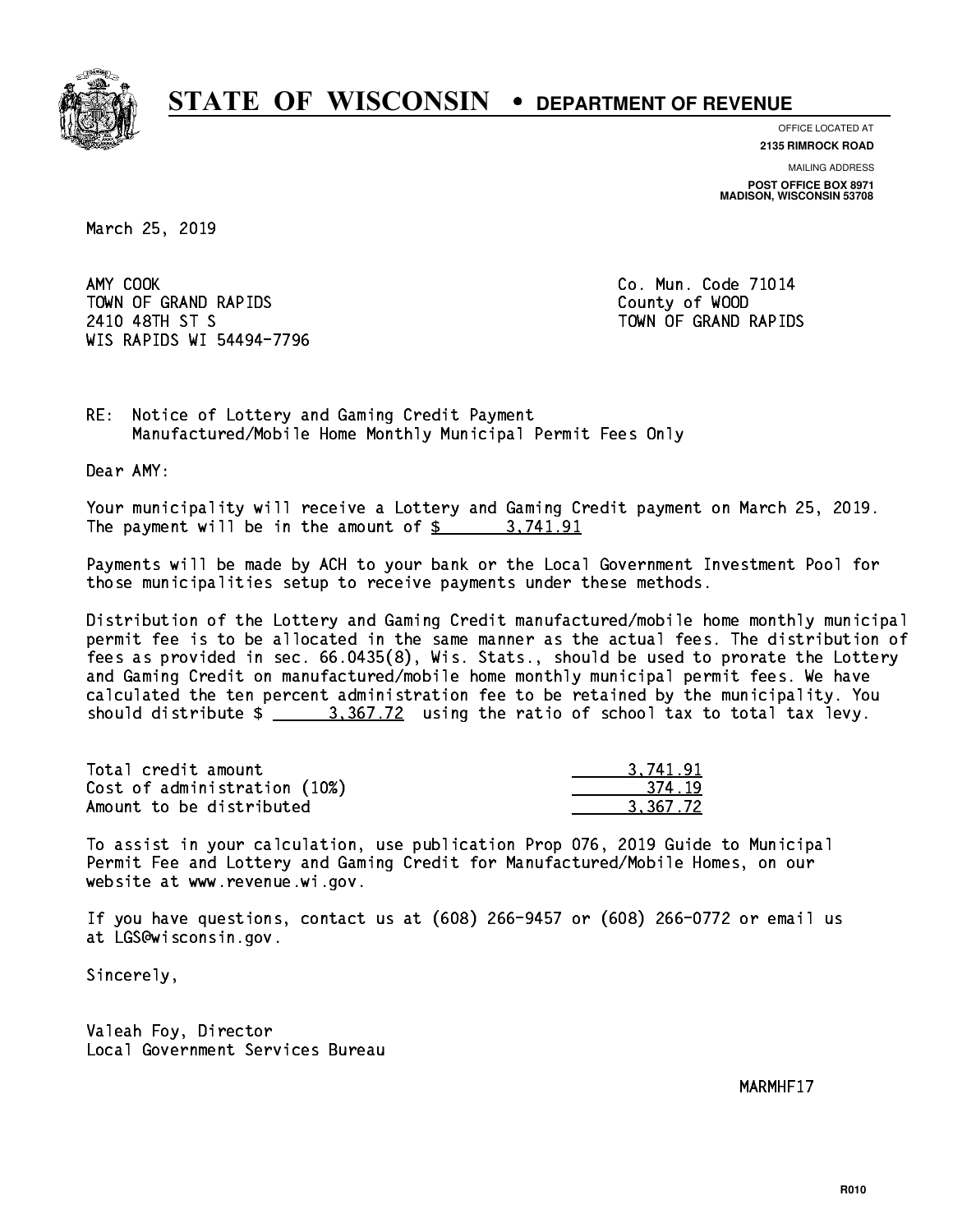

**OFFICE LOCATED AT 2135 RIMROCK ROAD**

**MAILING ADDRESS**

**POST OFFICE BOX 8971 MADISON, WISCONSIN 53708**

March 25, 2019

 BILLIE-JO KESTER Co. Mun. Code 71036 TOWN OF SARATOGA County of WOOD 1120 STATE HWY 73 S TOWN OF SARATOGA WIS RAPIDS WI 54494

RE: Notice of Lottery and Gaming Credit Payment Manufactured/Mobile Home Monthly Municipal Permit Fees Only

Dear BILLIE-JO:

 Your municipality will receive a Lottery and Gaming Credit payment on March 25, 2019. The payment will be in the amount of  $\frac{2}{3}$  12,733.56

 Payments will be made by ACH to your bank or the Local Government Investment Pool for those municipalities setup to receive payments under these methods.

 Distribution of the Lottery and Gaming Credit manufactured/mobile home monthly municipal permit fee is to be allocated in the same manner as the actual fees. The distribution of fees as provided in sec. 66.0435(8), Wis. Stats., should be used to prorate the Lottery and Gaming Credit on manufactured/mobile home monthly municipal permit fees. We have calculated the ten percent administration fee to be retained by the municipality. You should distribute  $\frac{11,460.21}{2}$  using the ratio of school tax to total tax levy.

| Total credit amount          | 12,733.56 |
|------------------------------|-----------|
| Cost of administration (10%) | 1.273.35  |
| Amount to be distributed     | 11,460.21 |

 To assist in your calculation, use publication Prop 076, 2019 Guide to Municipal Permit Fee and Lottery and Gaming Credit for Manufactured/Mobile Homes, on our website at www.revenue.wi.gov.

 If you have questions, contact us at (608) 266-9457 or (608) 266-0772 or email us at LGS@wisconsin.gov.

Sincerely,

 Valeah Foy, Director Local Government Services Bureau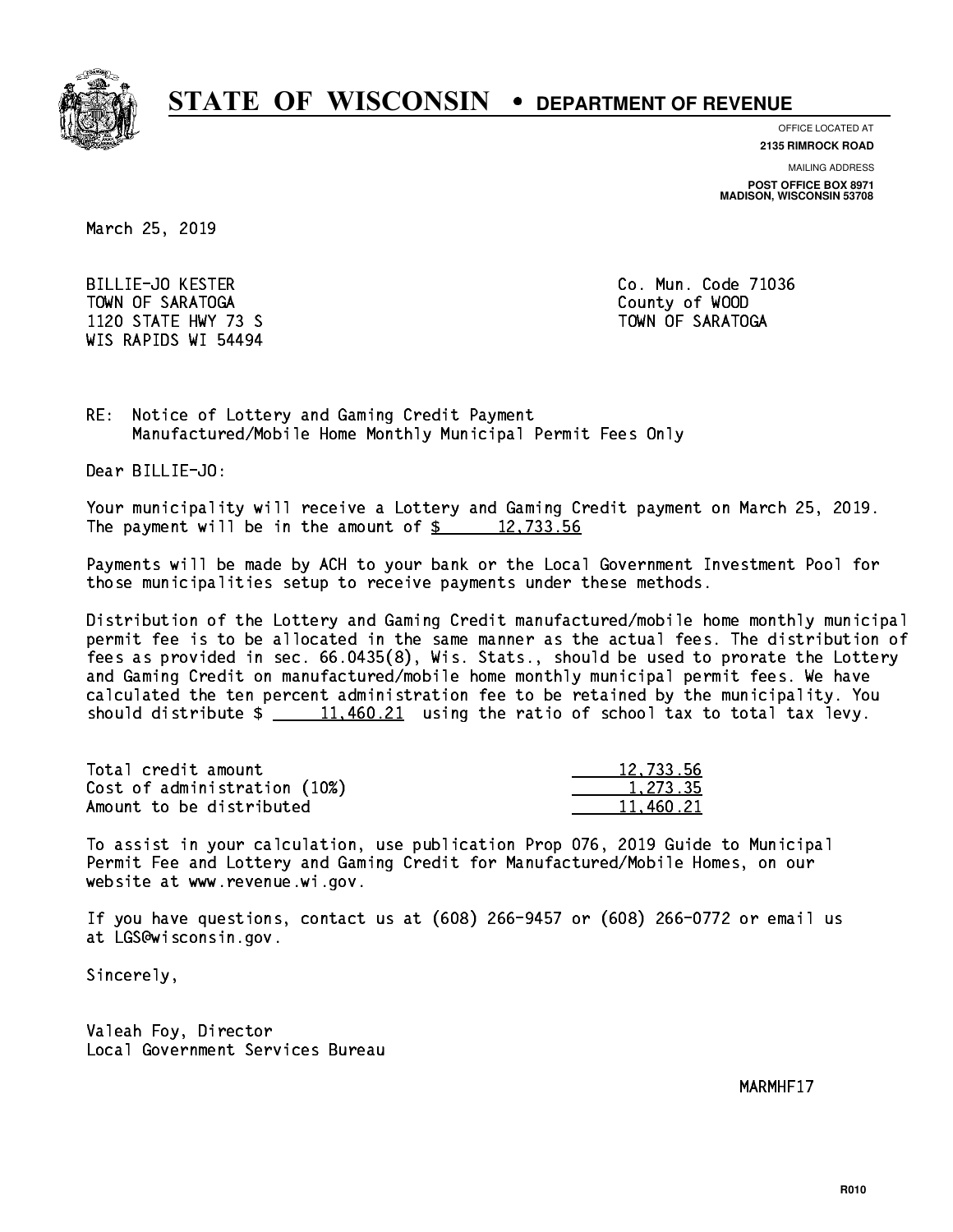

**OFFICE LOCATED AT 2135 RIMROCK ROAD**

**MAILING ADDRESS**

**POST OFFICE BOX 8971 MADISON, WISCONSIN 53708**

March 25, 2019

 DEBRA SCHALOW Co. Mun. Code 71186 VILLAGE OF VESPER COUNTY OF WOOD VESPER WI 54489

5059 SUNSET CIR VILLAGE OF VESPER

RE: Notice of Lottery and Gaming Credit Payment Manufactured/Mobile Home Monthly Municipal Permit Fees Only

Dear DEBRA:

 Your municipality will receive a Lottery and Gaming Credit payment on March 25, 2019. The payment will be in the amount of  $\frac{267.34}{267.34}$ 

 Payments will be made by ACH to your bank or the Local Government Investment Pool for those municipalities setup to receive payments under these methods.

 Distribution of the Lottery and Gaming Credit manufactured/mobile home monthly municipal permit fee is to be allocated in the same manner as the actual fees. The distribution of fees as provided in sec. 66.0435(8), Wis. Stats., should be used to prorate the Lottery and Gaming Credit on manufactured/mobile home monthly municipal permit fees. We have calculated the ten percent administration fee to be retained by the municipality. You should distribute  $\frac{240.61}{1000}$  using the ratio of school tax to total tax levy.

Total credit amount Cost of administration (10%) Amount to be distributed

| 67 RA<br>ν. |
|-------------|
| 573         |
| - 61<br>2   |

 To assist in your calculation, use publication Prop 076, 2019 Guide to Municipal Permit Fee and Lottery and Gaming Credit for Manufactured/Mobile Homes, on our website at www.revenue.wi.gov.

 If you have questions, contact us at (608) 266-9457 or (608) 266-0772 or email us at LGS@wisconsin.gov.

Sincerely,

 Valeah Foy, Director Local Government Services Bureau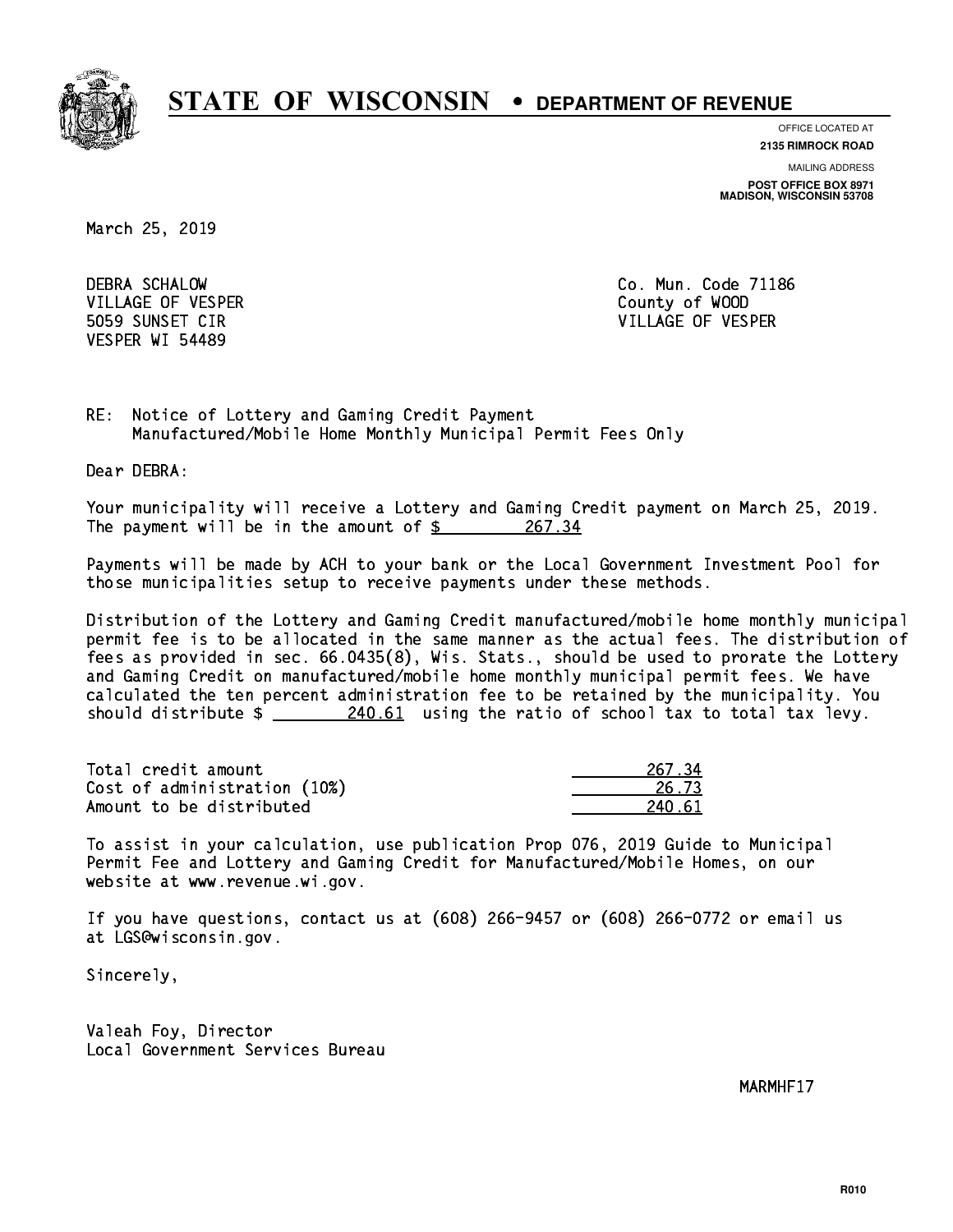

**OFFICE LOCATED AT**

**MAILING ADDRESS 2135 RIMROCK ROAD**

**POST OFFICE BOX 8971 MADISON, WISCONSIN 53708**

March 25, 2019

 TAMI HAHN Co. Mun. Code 71271 CITY OF PITTSVILLE **COUNTY COUNTY OF ALCOHOL** PO BOX 100 PITTSVILLE WI 54466-0100

CITY OF PITTSVILLE

RE: Notice of Lottery and Gaming Credit Payment Manufactured/Mobile Home Monthly Municipal Permit Fees Only

Dear TAMI:

 Your municipality will receive a Lottery and Gaming Credit payment on March 25, 2019. The payment will be in the amount of  $\frac{2}{3}$  176.88

 Payments will be made by ACH to your bank or the Local Government Investment Pool for those municipalities setup to receive payments under these methods.

 Distribution of the Lottery and Gaming Credit manufactured/mobile home monthly municipal permit fee is to be allocated in the same manner as the actual fees. The distribution of fees as provided in sec. 66.0435(8), Wis. Stats., should be used to prorate the Lottery and Gaming Credit on manufactured/mobile home monthly municipal permit fees. We have calculated the ten percent administration fee to be retained by the municipality. You should distribute  $\frac{159.20}{159.20}$  using the ratio of school tax to total tax levy.

Total credit amount Cost of administration (10%) Amount to be distributed

| 6.88<br>176 |
|-------------|
| 17. 68      |
| 1 2N        |

 To assist in your calculation, use publication Prop 076, 2019 Guide to Municipal Permit Fee and Lottery and Gaming Credit for Manufactured/Mobile Homes, on our website at www.revenue.wi.gov.

 If you have questions, contact us at (608) 266-9457 or (608) 266-0772 or email us at LGS@wisconsin.gov.

Sincerely,

 Valeah Foy, Director Local Government Services Bureau